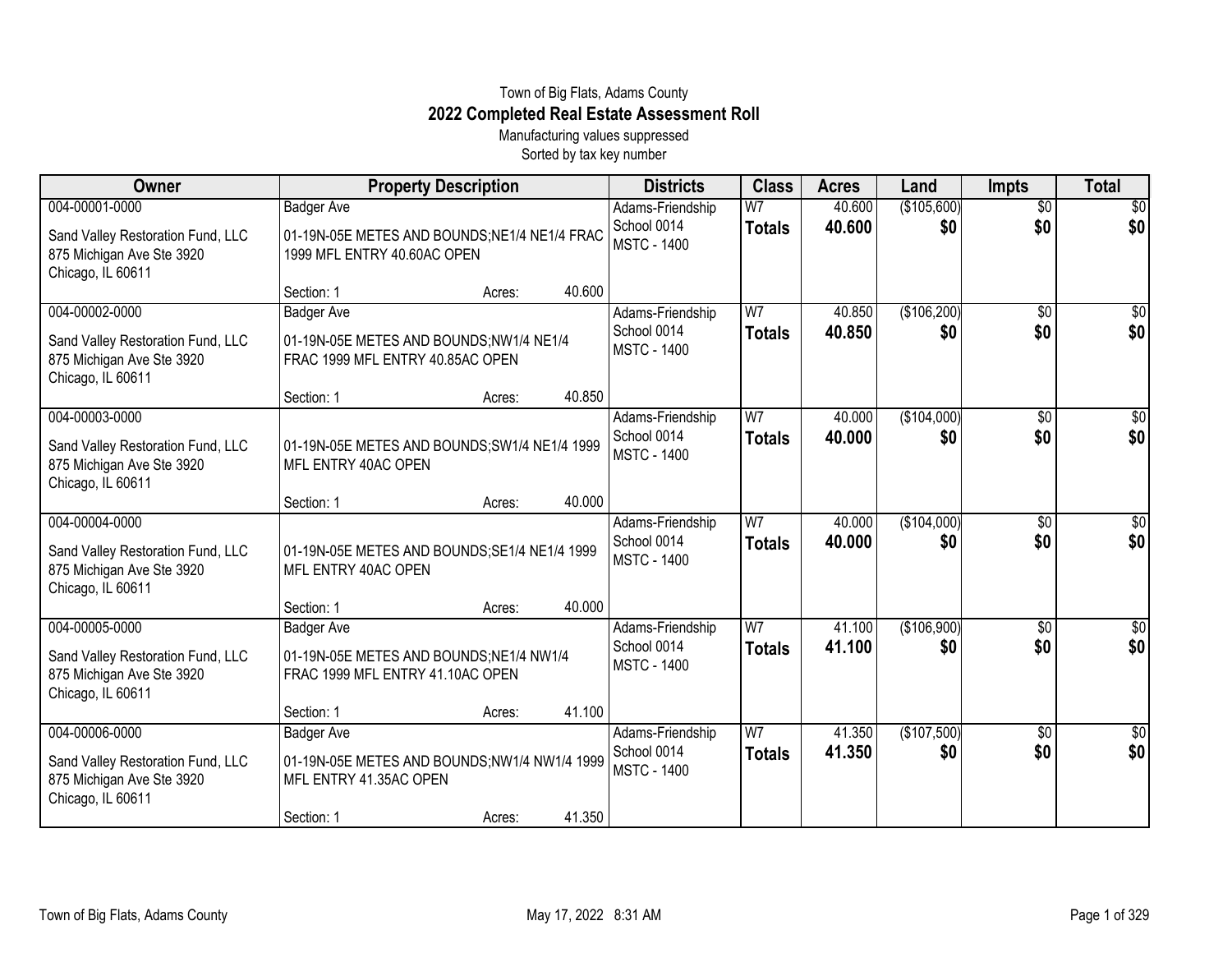| Owner                                                                                                 | <b>Property Description</b>                                                    |                  | <b>Districts</b>                                      | <b>Class</b>                    | <b>Acres</b>     | Land               | <b>Impts</b>    | <b>Total</b>           |
|-------------------------------------------------------------------------------------------------------|--------------------------------------------------------------------------------|------------------|-------------------------------------------------------|---------------------------------|------------------|--------------------|-----------------|------------------------|
| 004-00007-0000                                                                                        | 15th Ave                                                                       |                  | Adams-Friendship                                      | W <sub>7</sub>                  | 40.000           | (\$104,000)        | \$0             | \$0                    |
| Sand Valley Restoration Fund, LLC<br>875 Michigan Ave Ste 3920<br>Chicago, IL 60611                   | 01-19N-05E METES AND BOUNDS; SW1/4 NW1/4 1999<br>MFL ENTRY 40AC OPEN           |                  | School 0014<br><b>MSTC - 1400</b>                     | <b>Totals</b>                   | 40.000           | \$0                | \$0             | \$0                    |
|                                                                                                       | Section: 1                                                                     | 40.000<br>Acres: |                                                       |                                 |                  |                    |                 |                        |
| 004-00008-0000<br>Sand Valley Restoration Fund, LLC<br>875 Michigan Ave Ste 3920<br>Chicago, IL 60611 | 01-19N-05E METES AND BOUNDS; SE1/4 NW1/4 1999<br>MFL ENTRY 40AC OPEN           |                  | Adams-Friendship<br>School 0014<br><b>MSTC - 1400</b> | W7<br><b>Totals</b>             | 40.000<br>40,000 | (\$104,000)<br>\$0 | \$0<br>\$0      | \$0<br>\$0             |
|                                                                                                       | Section: 1                                                                     | 40.000<br>Acres: |                                                       |                                 |                  |                    |                 |                        |
| 004-00009-0000<br>Sand Valley Restoration Fund, LLC<br>875 Michigan Ave Ste 3920<br>Chicago, IL 60611 | 01-19N-05E METES AND BOUNDS; NE1/4 SW1/4 1999<br>MFL ENTRY 40AC OPEN           |                  | Adams-Friendship<br>School 0014<br><b>MSTC - 1400</b> | W <sub>7</sub><br><b>Totals</b> | 40.000<br>40.000 | (\$104,000)<br>\$0 | \$0<br>\$0      | $\overline{50}$<br>\$0 |
|                                                                                                       | Section: 1                                                                     | 40.000<br>Acres: |                                                       |                                 |                  |                    |                 |                        |
| 004-00010-0000                                                                                        | 15th Ave                                                                       |                  | Adams-Friendship                                      | W7                              | 40.000           | (\$104,000)        | $\sqrt[6]{3}$   | \$0                    |
| Sand Valley Restoration Fund, LLC<br>875 Michigan Ave Ste 3920<br>Chicago, IL 60611                   | 01-19N-05E METES AND BOUNDS; NW1/4 SW1/4 1999<br>MFL ENTRY 40AC OPEN           |                  | School 0014<br><b>MSTC - 1400</b>                     | <b>Totals</b>                   | 40,000           | \$0                | \$0             | \$0                    |
|                                                                                                       | Section: 1                                                                     | 40.000<br>Acres: |                                                       |                                 |                  |                    |                 |                        |
| 004-00011-0000                                                                                        | <b>Beaver Ave</b>                                                              |                  | Adams-Friendship                                      | W <sub>7</sub>                  | 40.000           | (\$104,000)        | $\overline{30}$ | $\overline{50}$        |
| Sand Valley Restoration Fund, LLC<br>875 Michigan Ave Ste 3920<br>Chicago, IL 60611                   | 01-19N-05E METES AND BOUNDS; SW1/4 SW1/4 1999<br>MFL ENTRY 40AC OPEN           |                  | School 0014<br><b>MSTC - 1400</b>                     | <b>Totals</b>                   | 40.000           | \$0                | \$0             | \$0                    |
|                                                                                                       | Section: 1                                                                     | 40.000<br>Acres: |                                                       |                                 |                  |                    |                 |                        |
| 004-00012-0000                                                                                        | <b>Beaver Ave</b>                                                              |                  | Adams-Friendship                                      | W <sub>7</sub>                  | 40.000           | (\$104,000)        | $\overline{30}$ | $\overline{\$0}$       |
| Sand Valley Restoration Fund, LLC<br>875 Michigan Ave Ste 3920<br>Chicago, IL 60611                   | 01-19N-05E METES AND BOUNDS;SE1/4 SW1/4 40A<br><b>MFL OPEN</b>                 |                  | School 0014<br><b>MSTC - 1400</b>                     | <b>Totals</b>                   | 40,000           | \$0                | \$0             | \$0                    |
|                                                                                                       | Section: 1                                                                     | 40.000<br>Acres: |                                                       |                                 |                  |                    |                 |                        |
| 004-00013-0000                                                                                        |                                                                                |                  | Adams-Friendship                                      | W8                              | 40.000           | (\$104,000)        | $\overline{50}$ | $\overline{50}$        |
| Nicholas R. Macht<br>Christopher D. Macht<br>W213 S7731 Annes Way                                     | 01-19N-05E METES AND BOUNDS;NE1/4 SE1/4<br>MICRO 2002 MFL ENTRY 40.0 AC CLOSED |                  | School 0014<br><b>MSTC - 1400</b>                     | <b>Totals</b>                   | 40.000           | \$0                | \$0             | \$0                    |
| Muskego, WI 53150                                                                                     | Section: 1                                                                     | 40.000<br>Acres: |                                                       |                                 |                  |                    |                 |                        |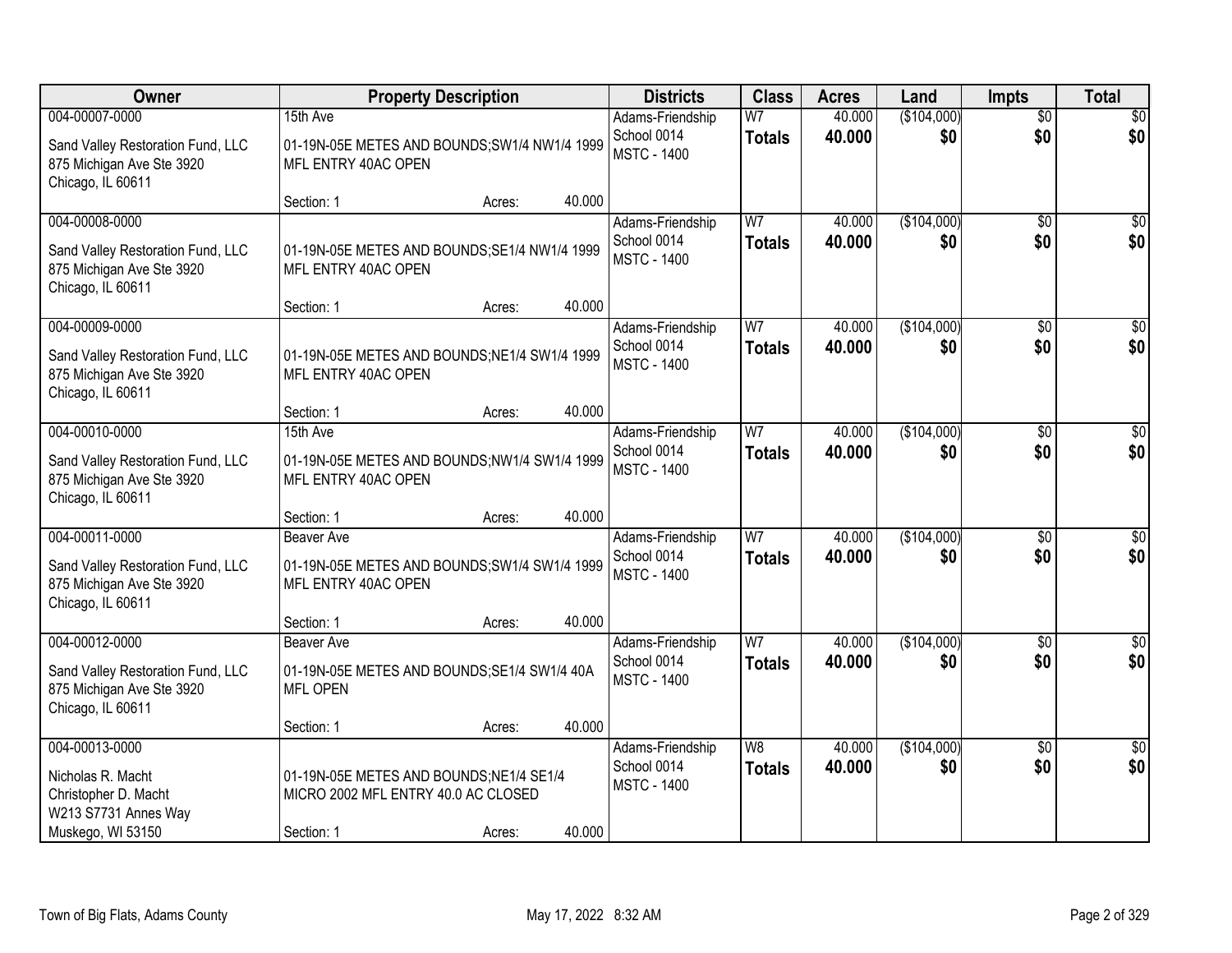| Owner                                                                                                 |                                                                                                    | <b>Property Description</b> |        | <b>Districts</b>                                      | <b>Class</b>                           | <b>Acres</b>              | Land                              | <b>Impts</b>                | <b>Total</b>                |
|-------------------------------------------------------------------------------------------------------|----------------------------------------------------------------------------------------------------|-----------------------------|--------|-------------------------------------------------------|----------------------------------------|---------------------------|-----------------------------------|-----------------------------|-----------------------------|
| 004-00014-0000<br>Sand Valley Restoration Fund, LLC<br>875 Michigan Ave Ste 3920<br>Chicago, IL 60611 | 01-19N-05E METES AND BOUNDS;NW1/4 SE1/4 1999<br>MFL ENTRY 40AC OPEN                                |                             |        | Adams-Friendship<br>School 0014<br><b>MSTC - 1400</b> | W <sub>7</sub><br><b>Totals</b>        | 40.000<br>40.000          | (\$104,000)<br>\$0                | $\overline{50}$<br>\$0      | \$0<br>\$0                  |
|                                                                                                       | Section: 1                                                                                         | Acres:                      | 40.000 |                                                       |                                        |                           |                                   |                             |                             |
| 004-00015-0000<br>Sand Valley Restoration Fund, LLC<br>875 Michigan Ave Ste 3920<br>Chicago, IL 60611 | Beaver Ave<br>01-19N-05E METES AND BOUNDS; SW1/4 SE1/4 1999<br>MFL ENTRY 40AC OPEN                 |                             |        | Adams-Friendship<br>School 0014<br><b>MSTC - 1400</b> | W <sub>7</sub><br><b>Totals</b>        | 40.000<br>40.000          | (\$104,000)<br>\$0                | \$0<br>\$0                  | \$0<br>\$0                  |
|                                                                                                       | Section: 1                                                                                         | Acres:                      | 40.000 |                                                       |                                        |                           |                                   |                             |                             |
| 004-00016-0000<br>Nicholas R. Macht<br>Christopher D. Macht<br>W213 S7731 Annes Way                   | 1424 Beaver Ave<br>01-19N-05E METES AND BOUNDS; SE1/4 SE1/4<br>MICRO 2002 MFL ENTRY 39.0 AC CLOSED |                             |        | Adams-Friendship<br>School 0014<br><b>MSTC - 1400</b> | $\overline{G1}$<br>W8<br><b>Totals</b> | 1.000<br>39.000<br>40.000 | \$9,000<br>(\$101,400)<br>\$9,000 | \$55,100<br>\$0<br>\$55,100 | \$64,100<br>\$0<br>\$64,100 |
| Muskego, WI 53150                                                                                     | Section: 1                                                                                         | Acres:                      | 40.000 |                                                       |                                        |                           |                                   |                             |                             |
| 004-00017-0000<br>Sand Valley Restoration Fund, LLC<br>875 Michigan Ave Ste 3920<br>Chicago, IL 60611 | <b>Badger Ave</b><br>02-19N-05E METES AND BOUNDS;NE1/4 NE1/4 FRAC<br>1999 MFL ENTRY 41.56AC OPEN   |                             |        | Adams-Friendship<br>School 0014<br><b>MSTC - 1400</b> | W <sub>7</sub><br><b>Totals</b>        | 41.560<br>41.560          | (\$108,100)<br>\$0                | \$0<br>\$0                  | \$0<br>\$0                  |
|                                                                                                       | Section: 2                                                                                         | Acres:                      | 41.560 |                                                       |                                        |                           |                                   |                             |                             |
| 004-00018-0000<br>Sand Valley Restoration Fund, LLC<br>875 Michigan Ave Ste 3920<br>Chicago, IL 60611 | <b>Badger Ave</b><br>02-19N-05E METES AND BOUNDS;NW1/4 NE1/4<br>FRAC 1999 MFL ENTRY 41.59AC OPEN   |                             |        | Adams-Friendship<br>School 0014<br><b>MSTC - 1400</b> | $\overline{W}$<br><b>Totals</b>        | 41.590<br>41.590          | (\$108,100)<br>\$0                | \$0<br>\$0                  | $\overline{50}$<br>\$0      |
|                                                                                                       | Section: 2                                                                                         | Acres:                      | 41.590 |                                                       |                                        |                           |                                   |                             |                             |
| 004-00019-0000<br>Sand Valley Restoration Fund, LLC<br>875 Michigan Ave Ste 3920<br>Chicago, IL 60611 | 02-19N-05E METES AND BOUNDS; SW1/4 NE1/4 1999<br>MFL ENTRY 40AC OPEN                               |                             |        | Adams-Friendship<br>School 0014<br><b>MSTC - 1400</b> | W <sub>7</sub><br><b>Totals</b>        | 40.000<br>40.000          | (\$104,000)<br>\$0                | \$0<br>\$0                  | \$0<br>\$0                  |
|                                                                                                       | Section: 2                                                                                         | Acres:                      | 40.000 |                                                       |                                        |                           |                                   |                             |                             |
| 004-00020-0000<br>Sand Valley Restoration Fund, LLC<br>875 Michigan Ave Ste 3920<br>Chicago, IL 60611 | 15th Ave<br>02-19N-05E METES AND BOUNDS;SE1/4 NE1/4 1999<br>MFL ENTRY 40AC OPEN<br>Section: 2      | Acres:                      | 40.000 | Adams-Friendship<br>School 0014<br><b>MSTC - 1400</b> | W <sub>7</sub><br><b>Totals</b>        | 40.000<br>40.000          | (\$104,000)<br>\$0                | $\overline{30}$<br>\$0      | $\overline{30}$<br>\$0      |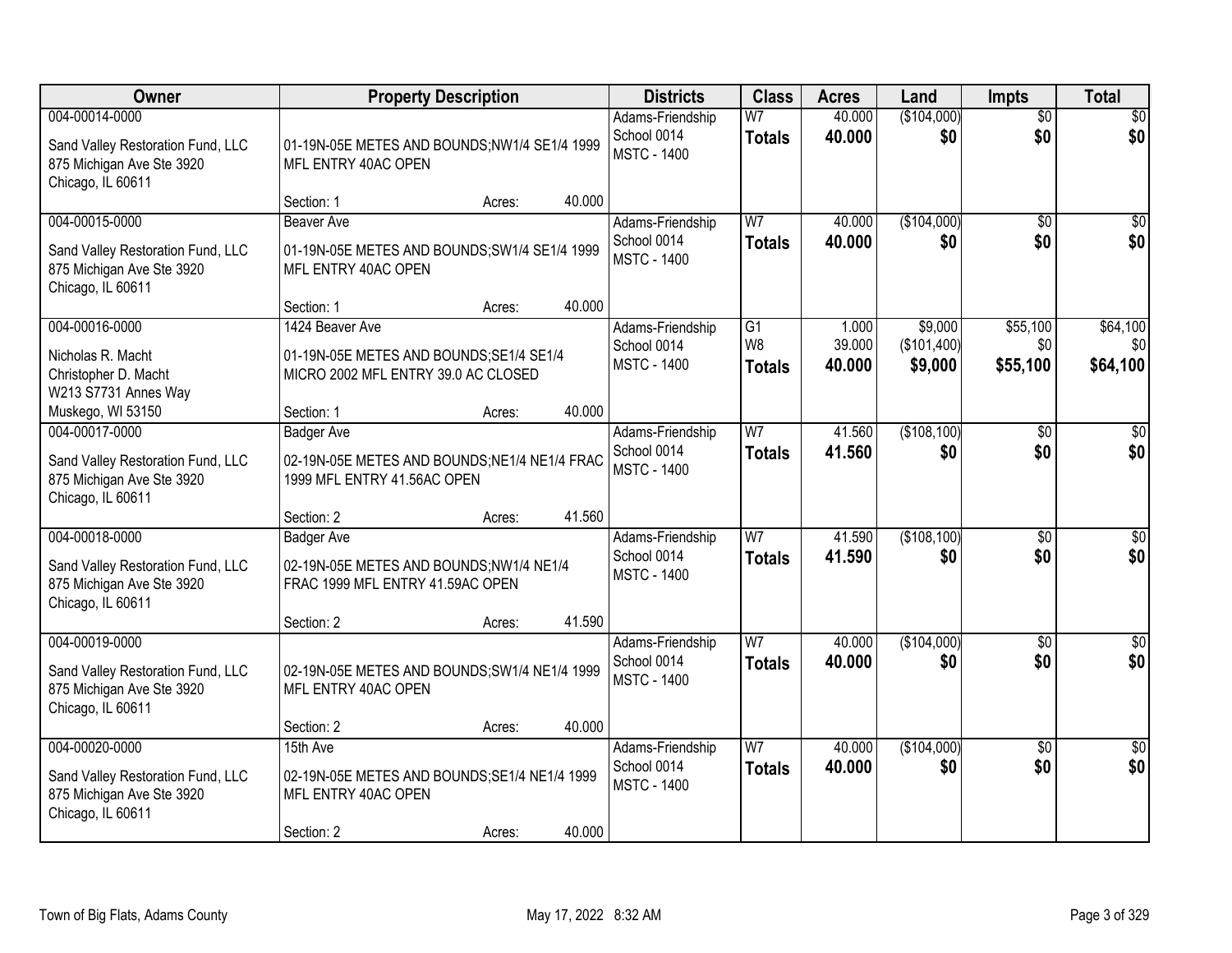| <b>Owner</b>                                                                        | <b>Property Description</b>                                                 |        |        | <b>Districts</b>                  | <b>Class</b>   | <b>Acres</b> | Land        | <b>Impts</b>    | <b>Total</b>     |
|-------------------------------------------------------------------------------------|-----------------------------------------------------------------------------|--------|--------|-----------------------------------|----------------|--------------|-------------|-----------------|------------------|
| 004-00021-0000                                                                      | <b>Badger Ave</b>                                                           |        |        | Adams-Friendship                  | W <sub>7</sub> | 41.650       | (\$108,300) | $\overline{50}$ | \$0              |
| Sand Valley Restoration Fund, LLC<br>875 Michigan Ave Ste 3920<br>Chicago, IL 60611 | 02-19N-05E METES AND BOUNDS;NW1/4 NW1/4<br>FRAC 1999 MFL ENTRY 41.65AC OPEN |        |        | School 0014<br><b>MSTC - 1400</b> | <b>Totals</b>  | 41.650       | \$0         | \$0             | \$0              |
|                                                                                     | Section: 2                                                                  | Acres: | 41.650 |                                   |                |              |             |                 |                  |
| 004-00022-0000                                                                      | 16th Ave                                                                    |        |        | Adams-Friendship                  | W7             | 40.000       | (\$104,000) | \$0             | \$0              |
| Sand Valley Restoration Fund, LLC<br>875 Michigan Ave Ste 3920<br>Chicago, IL 60611 | 02-19N-05E METES AND BOUNDS; SW1/4 NW1/4 1999<br>MFL ENTRY 40AC OPEN        |        |        | School 0014<br><b>MSTC - 1400</b> | <b>Totals</b>  | 40.000       | \$0         | \$0             | \$0              |
|                                                                                     | Section: 2                                                                  | Acres: | 40.000 |                                   |                |              |             |                 |                  |
| 004-00023-0000                                                                      |                                                                             |        |        | Adams-Friendship                  | W7             | 40.000       | (\$104,000) | \$0             | $\overline{50}$  |
| Sand Valley Restoration Fund, LLC<br>875 Michigan Ave Ste 3920<br>Chicago, IL 60611 | 02-19N-05E METES AND BOUNDS;NE1/4 SW1/4 1999<br>MFL ENTRY 40AC OPEN         |        |        | School 0014<br><b>MSTC - 1400</b> | <b>Totals</b>  | 40.000       | \$0         | \$0             | \$0              |
|                                                                                     | Section: 2                                                                  | Acres: | 40.000 |                                   |                |              |             |                 |                  |
| 004-00024-0000                                                                      | 16th Ave                                                                    |        |        | Adams-Friendship                  | W <sub>7</sub> | 40.000       | (\$104,000) | $\sqrt{6}$      | $\sqrt{50}$      |
| Sand Valley Restoration Fund, LLC<br>875 Michigan Ave Ste 3920<br>Chicago, IL 60611 | 02-19N-05E METES AND BOUNDS;NW1/4 SW1/4 1999<br>MFL ENTRY 40AC OPEN         |        |        | School 0014<br><b>MSTC - 1400</b> | <b>Totals</b>  | 40.000       | \$0         | \$0             | \$0              |
|                                                                                     | Section: 2                                                                  | Acres: | 40.000 |                                   |                |              |             |                 |                  |
| 004-00025-0000                                                                      | <b>Beaver Ave</b>                                                           |        |        | Adams-Friendship                  | W <sub>7</sub> | 40.000       | (\$104,000) | \$0             | $\sqrt{50}$      |
| Sand Valley Restoration Fund, LLC<br>875 Michigan Ave Ste 3920<br>Chicago, IL 60611 | 02-19N-05E METES AND BOUNDS;SW1/4 SW1/4 1999<br>MFL ENTRY 40AC OPEN         |        |        | School 0014<br><b>MSTC - 1400</b> | <b>Totals</b>  | 40.000       | \$0         | \$0             | \$0              |
|                                                                                     | Section: 2                                                                  | Acres: | 40.000 |                                   |                |              |             |                 |                  |
| 004-00026-0000                                                                      | <b>Beaver Ave</b>                                                           |        |        | Adams-Friendship                  | W <sub>7</sub> | 40.000       | (\$104,000) | \$0             | $\overline{\$0}$ |
| Sand Valley Restoration Fund, LLC<br>875 Michigan Ave Ste 3920<br>Chicago, IL 60611 | 02-19N-05E METES AND BOUNDS;SE1/4 SW1/4 1999<br>MFL ENTRY 40AC OPEN         |        |        | School 0014<br><b>MSTC - 1400</b> | <b>Totals</b>  | 40,000       | \$0         | \$0             | \$0              |
|                                                                                     | Section: 2                                                                  | Acres: | 40.000 |                                   |                |              |             |                 |                  |
| 004-00027-0000                                                                      | 15th Ave                                                                    |        |        | Adams-Friendship                  | W7             | 40.000       | (\$104,000) | $\overline{30}$ | \$0              |
| Sand Valley Restoration Fund, LLC<br>875 Michigan Ave Ste 3920<br>Chicago, IL 60611 | 02-19N-05E METES AND BOUNDS;NE1/4 SE1/4 1999<br>MFL ENTRY 40AC OPEN         |        |        | School 0014<br><b>MSTC - 1400</b> | <b>Totals</b>  | 40.000       | \$0         | \$0             | \$0              |
|                                                                                     | Section: 2                                                                  | Acres: | 40.000 |                                   |                |              |             |                 |                  |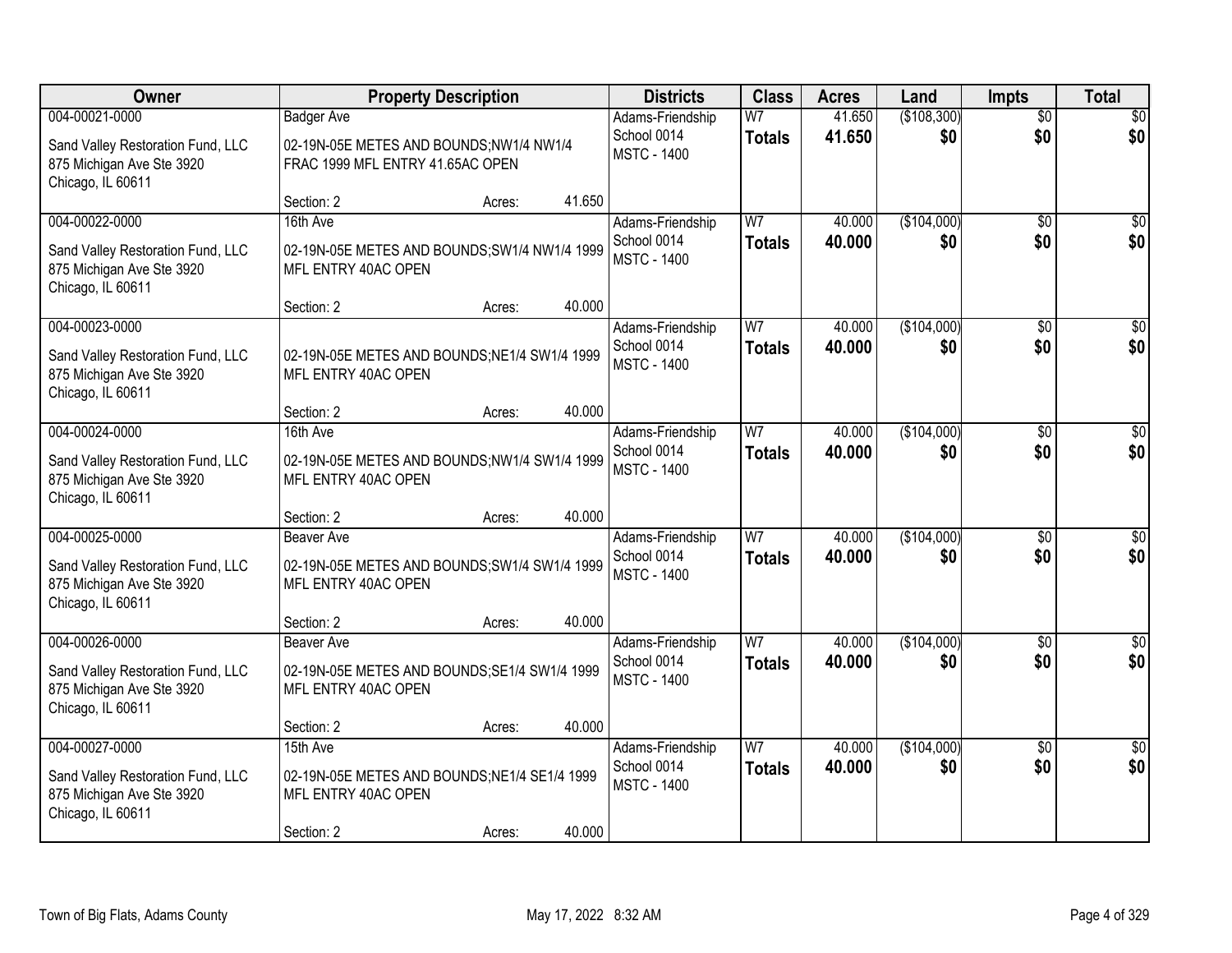| Owner                                                                                                 | <b>Property Description</b>                                                                      |        |        | <b>Districts</b>                                      | <b>Class</b>                    | <b>Acres</b>     | Land               | <b>Impts</b>           | <b>Total</b>            |
|-------------------------------------------------------------------------------------------------------|--------------------------------------------------------------------------------------------------|--------|--------|-------------------------------------------------------|---------------------------------|------------------|--------------------|------------------------|-------------------------|
| 004-00028-0000<br>Sand Valley Restoration Fund, LLC<br>875 Michigan Ave Ste 3920<br>Chicago, IL 60611 | 02-19N-05E METES AND BOUNDS;NW1/4 SE1/4 1999<br>MFL ENTRY 40AC OPEN                              |        |        | Adams-Friendship<br>School 0014<br><b>MSTC - 1400</b> | W <sub>7</sub><br><b>Totals</b> | 40.000<br>40.000 | (\$104,000)<br>\$0 | $\overline{50}$<br>\$0 | \$0<br>\$0              |
|                                                                                                       | Section: 2                                                                                       | Acres: | 40.000 |                                                       |                                 |                  |                    |                        |                         |
| 004-00029-0000<br>Sand Valley Restoration Fund, LLC<br>875 Michigan Ave Ste 3920<br>Chicago, IL 60611 | <b>Beaver Ave</b><br>02-19N-05E METES AND BOUNDS; SW1/4 SE1/4 1999<br>MFL ENTRY 40AC OPEN        |        |        | Adams-Friendship<br>School 0014<br><b>MSTC - 1400</b> | W <sub>7</sub><br><b>Totals</b> | 40.000<br>40.000 | (\$104,000)<br>\$0 | \$0<br>\$0             | \$0<br>\$0              |
| 004-00030-0000                                                                                        | Section: 2<br><b>Beaver Ave</b>                                                                  | Acres: | 40.000 |                                                       | W <sub>7</sub>                  | 40.000           | (\$104,000)        |                        | $\overline{30}$         |
| Sand Valley Restoration Fund, LLC<br>875 Michigan Ave Ste 3920<br>Chicago, IL 60611                   | 02-19N-05E METES AND BOUNDS; SE1/4 SE1/4 1999<br>MFL ENTRY 40AC OPEN                             |        |        | Adams-Friendship<br>School 0014<br><b>MSTC - 1400</b> | <b>Totals</b>                   | 40.000           | \$0                | $\sqrt[6]{}$<br>\$0    | \$0                     |
|                                                                                                       | Section: 2                                                                                       | Acres: | 40.000 |                                                       |                                 |                  |                    |                        |                         |
| 004-00031-0000<br>Sand Valley Restoration Fund, LLC<br>875 Michigan Ave Ste 3920<br>Chicago, IL 60611 | <b>Beaver Ave</b><br>11-19N-05E METES AND BOUNDS; NE1/4 NE1/4 1999<br>MFL ENTRY 40AC OPEN        |        |        | Adams-Friendship<br>School 0014<br><b>MSTC - 1400</b> | W <sub>7</sub><br><b>Totals</b> | 40.000<br>40.000 | (\$104,000)<br>\$0 | $\sqrt[6]{3}$<br>\$0   | $\sqrt{50}$<br>\$0      |
|                                                                                                       | Section: 11                                                                                      | Acres: | 40.000 |                                                       |                                 |                  |                    |                        |                         |
| 004-00032-0000<br>Sand Valley Restoration Fund, LLC<br>875 Michigan Ave Ste 3920<br>Chicago, IL 60611 | Beaver Ave<br>11-19N-05E METES AND BOUNDS;NW1/4 NE1/4 1999<br>MFL ENTRY 40AC OPEN                |        |        | Adams-Friendship<br>School 0014<br><b>MSTC - 1400</b> | $\overline{W}$<br><b>Totals</b> | 40.000<br>40.000 | (\$104,000)<br>\$0 | \$0<br>\$0             | \$0<br>\$0              |
|                                                                                                       | Section: 11                                                                                      | Acres: | 40.000 |                                                       |                                 |                  |                    |                        |                         |
| 004-00033-0000<br>Sand Valley Restoration Fund, LLC<br>875 Michigan Ave Ste 3920<br>Chicago, IL 60611 | $15th$ Dr<br>11-19N-05E METES AND BOUNDS; SW1/4 NE1/4 1999<br>MFL ENTRY 40AC OPEN<br>Section: 11 | Acres: | 40.000 | Adams-Friendship<br>School 0014<br><b>MSTC - 1400</b> | $\overline{W}$<br><b>Totals</b> | 40.000<br>40.000 | (\$104,000)<br>\$0 | $\overline{$0}$<br>\$0 | $\overline{\$0}$<br>\$0 |
| 004-00034-0000                                                                                        |                                                                                                  |        |        | Adams-Friendship                                      | W <sub>7</sub>                  | 40.000           | (\$104,000)        | $\overline{30}$        | $\overline{30}$         |
| Sand Valley Restoration Fund, LLC<br>875 Michigan Ave Ste 3920<br>Chicago, IL 60611                   | 11-19N-05E METES AND BOUNDS; SE1/4 NE1/4 1999<br>MFL ENTRY 40AC OPEN                             |        |        | School 0014<br><b>MSTC - 1400</b>                     | <b>Totals</b>                   | 40.000           | \$0                | \$0                    | \$0                     |
|                                                                                                       | Section: 11                                                                                      | Acres: | 40.000 |                                                       |                                 |                  |                    |                        |                         |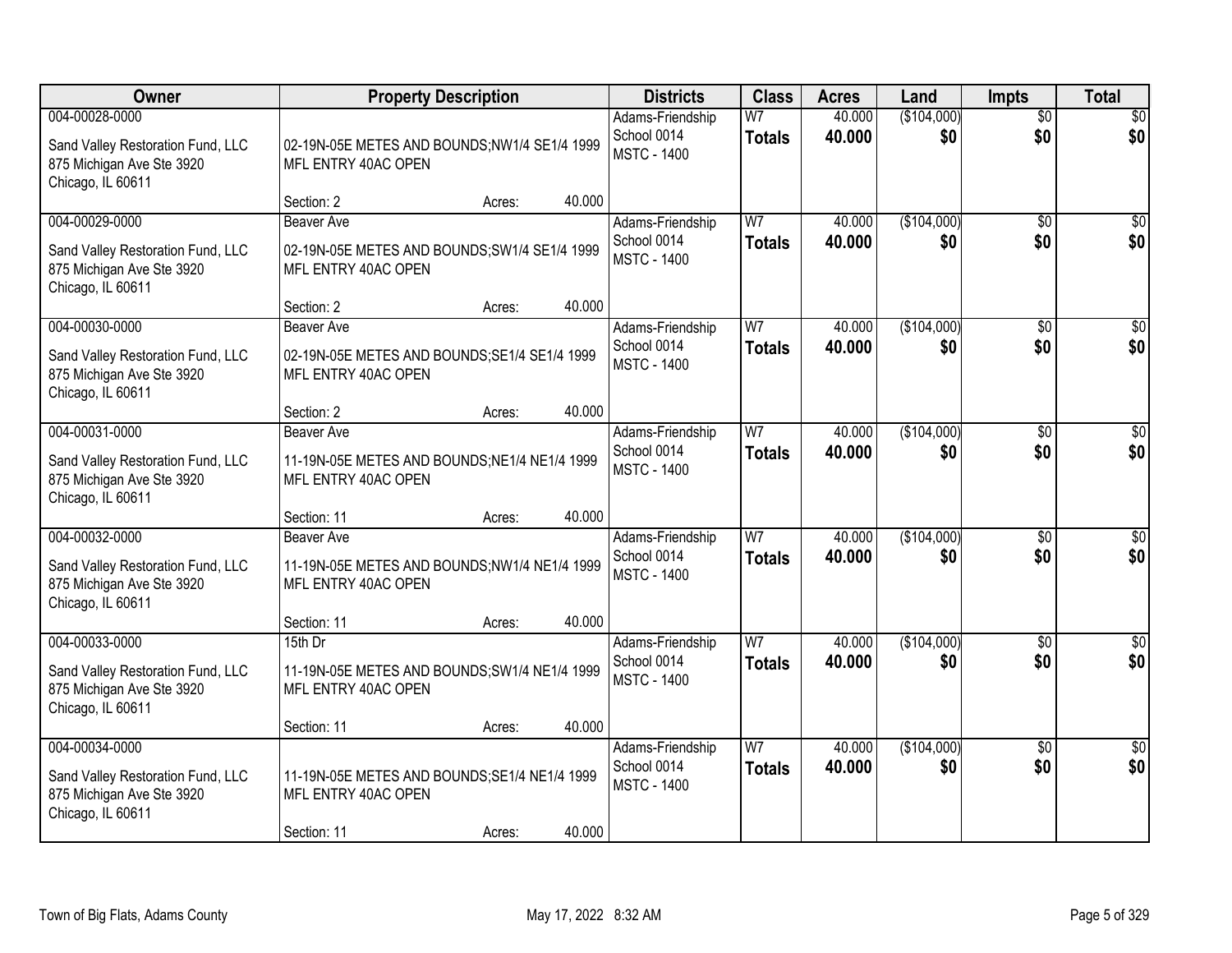| Owner                                                                                                 |                                                                                                           | <b>Property Description</b> |        | <b>Districts</b>                                      | <b>Class</b>                    | <b>Acres</b>     | Land               | <b>Impts</b>           | <b>Total</b>           |
|-------------------------------------------------------------------------------------------------------|-----------------------------------------------------------------------------------------------------------|-----------------------------|--------|-------------------------------------------------------|---------------------------------|------------------|--------------------|------------------------|------------------------|
| 004-00035-0000<br>Sand Valley Restoration Fund, LLC<br>875 Michigan Ave Ste 3920<br>Chicago, IL 60611 | <b>Beaver Ave</b><br>11-19N-05E METES AND BOUNDS; NE1/4 NW1/4 1999<br>MFL ENTRY 40AC OPEN                 |                             |        | Adams-Friendship<br>School 0014<br><b>MSTC - 1400</b> | W <sub>7</sub><br><b>Totals</b> | 40.000<br>40.000 | (\$104,000)<br>\$0 | $\overline{50}$<br>\$0 | \$0<br>\$0             |
|                                                                                                       | Section: 11                                                                                               | Acres:                      | 40.000 |                                                       |                                 |                  |                    |                        |                        |
| 004-00036-0000<br>Sand Valley Restoration Fund, LLC<br>875 Michigan Ave Ste 3920<br>Chicago, IL 60611 | Beaver Ave<br>11-19N-05E METES AND BOUNDS; NW1/4 NW1/4 1999<br>MFL ENTRY 40AC OPEN                        |                             |        | Adams-Friendship<br>School 0014<br><b>MSTC - 1400</b> | W <sub>7</sub><br><b>Totals</b> | 40.000<br>40.000 | (\$104,000)<br>\$0 | \$0<br>\$0             | \$0<br>\$0             |
|                                                                                                       | Section: 11                                                                                               | Acres:                      | 40.000 |                                                       |                                 |                  |                    |                        |                        |
| 004-00037-0000<br>Sand Valley Restoration Fund, LLC<br>875 Michigan Ave Ste 3920<br>Chicago, IL 60611 | 16th Ave<br>11-19N-05E METES AND BOUNDS; SW1/4 NW1/4 1999<br>MFL ENTRY 40AC OPEN                          |                             |        | Adams-Friendship<br>School 0014<br><b>MSTC - 1400</b> | W <sub>7</sub><br><b>Totals</b> | 40.000<br>40.000 | (\$104,000)<br>\$0 | \$0<br>\$0             | $\overline{30}$<br>\$0 |
|                                                                                                       | Section: 11                                                                                               | Acres:                      | 40.000 |                                                       |                                 |                  |                    |                        |                        |
| 004-00038-0000<br>Sand Valley Restoration Fund, LLC<br>875 Michigan Ave Ste 3920<br>Chicago, IL 60611 | 15th Dr<br>11-19N-05E METES AND BOUNDS; SE1/4 NW1/4 1999<br>MFL ENTRY 40AC OPEN                           |                             |        | Adams-Friendship<br>School 0014<br><b>MSTC - 1400</b> | W <sub>7</sub><br><b>Totals</b> | 40.000<br>40.000 | (\$104,000)<br>\$0 | $\sqrt[6]{3}$<br>\$0   | \$0<br>\$0             |
|                                                                                                       | Section: 11                                                                                               | Acres:                      | 40.000 |                                                       |                                 |                  |                    |                        |                        |
| 004-00039-0000<br>Sand Valley Restoration Fund, LLC<br>875 Michigan Ave Ste 3920<br>Chicago, IL 60611 | 15th Dr<br>11-19N-05E METES AND BOUNDS; NE1/4 SW1/4 1999<br>MFL ENTRY 40AC OPEN                           |                             |        | Adams-Friendship<br>School 0014<br><b>MSTC - 1400</b> | W7<br><b>Totals</b>             | 40.000<br>40.000 | (\$104,000)<br>\$0 | $\overline{50}$<br>\$0 | $\overline{50}$<br>\$0 |
|                                                                                                       | Section: 11                                                                                               | Acres:                      | 40.000 |                                                       |                                 |                  |                    |                        |                        |
| 004-00040-0000<br>Sand Valley Restoration Fund, LLC<br>875 Michigan Ave Ste 3920<br>Chicago, IL 60611 | 16th Ave<br>11-19N-05E METES AND BOUNDS;NW1/4 SW1/4 1999<br>MFL ENTRY 40AC OPEN                           |                             |        | Adams-Friendship<br>School 0014<br><b>MSTC - 1400</b> | W <sub>7</sub><br><b>Totals</b> | 40.000<br>40.000 | (\$104,000)<br>\$0 | \$0<br>\$0             | \$0<br>\$0             |
|                                                                                                       | Section: 11                                                                                               | Acres:                      | 40.000 |                                                       |                                 |                  |                    |                        |                        |
| 004-00041-0000<br>Sand Valley Restoration Fund, LLC<br>875 Michigan Ave Ste 3920<br>Chicago, IL 60611 | <b>Bighorn Ave</b><br>11-19N-05E METES AND BOUNDS; SW1/4 SW1/4 1999<br>MFL ENTRY 40AC OPEN<br>Section: 11 | Acres:                      | 40.000 | Adams-Friendship<br>School 0014<br><b>MSTC - 1400</b> | W <sub>7</sub><br><b>Totals</b> | 40.000<br>40.000 | (\$104,000)<br>\$0 | $\overline{30}$<br>\$0 | $\overline{30}$<br>\$0 |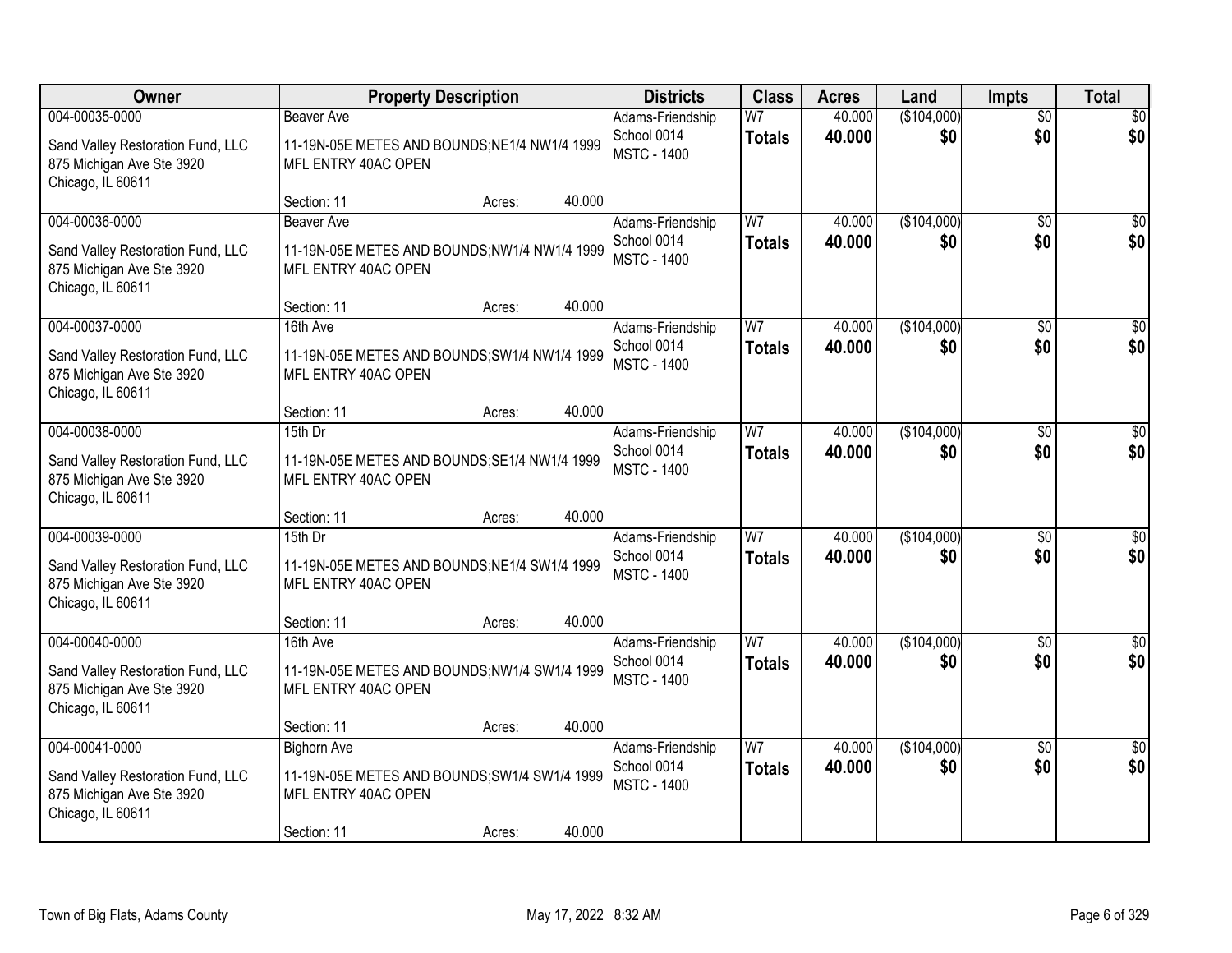| Owner                                                                                                 | <b>Property Description</b>                                                                                       |        | <b>Districts</b>                                      | <b>Class</b>                    | <b>Acres</b>     | Land               | <b>Impts</b>           | <b>Total</b>            |
|-------------------------------------------------------------------------------------------------------|-------------------------------------------------------------------------------------------------------------------|--------|-------------------------------------------------------|---------------------------------|------------------|--------------------|------------------------|-------------------------|
| 004-00042-0000                                                                                        | <b>Bighorn Ave</b>                                                                                                |        | Adams-Friendship                                      | W <sub>7</sub>                  | 40.000           | (\$104,000)        | $\overline{50}$        | \$0                     |
| Sand Valley Restoration Fund, LLC<br>875 Michigan Ave Ste 3920<br>Chicago, IL 60611                   | 11-19N-05E METES AND BOUNDS; SE1/4 SW1/4 1999<br>MFL ENTRY 40AC OPEN                                              |        | School 0014<br><b>MSTC - 1400</b>                     | <b>Totals</b>                   | 40.000           | \$0                | \$0                    | \$0                     |
|                                                                                                       | Section: 11<br>Acres:                                                                                             | 40.000 |                                                       |                                 |                  |                    |                        |                         |
| 004-00043-0000<br>Sand Valley Restoration Fund, LLC<br>875 Michigan Ave Ste 3920<br>Chicago, IL 60611 | 11-19N-05E METES AND BOUNDS; NE1/4 SE1/4 1999<br>MFL ENTRY 40AC OPEN                                              |        | Adams-Friendship<br>School 0014<br><b>MSTC - 1400</b> | W7<br><b>Totals</b>             | 40.000<br>40.000 | (\$104,000)<br>\$0 | \$0<br>\$0             | \$0<br>\$0              |
|                                                                                                       | Section: 11<br>Acres:                                                                                             | 40.000 |                                                       |                                 |                  |                    |                        |                         |
| 004-00044-0000<br>Sand Valley Restoration Fund, LLC<br>875 Michigan Ave Ste 3920<br>Chicago, IL 60611 | 15th Dr<br>11-19N-05E METES AND BOUNDS;NW1/4 SE1/4 1999<br>MFL ENTRY 40AC OPEN                                    |        | Adams-Friendship<br>School 0014<br><b>MSTC - 1400</b> | W7<br><b>Totals</b>             | 40.000<br>40.000 | (\$104,000)<br>\$0 | \$0<br>\$0             | $\overline{50}$<br>\$0  |
|                                                                                                       | Section: 11<br>Acres:                                                                                             | 40.000 |                                                       |                                 |                  |                    |                        |                         |
| 004-00045-0000<br>Sand Valley Restoration Fund, LLC<br>875 Michigan Ave Ste 3920<br>Chicago, IL 60611 | <b>Bighorn Ave</b><br>11-19N-05E METES AND BOUNDS; SW1/4 SE1/4 1999<br>MFL ENTRY 40AC OPEN                        |        | Adams-Friendship<br>School 0014<br><b>MSTC - 1400</b> | W <sub>7</sub><br><b>Totals</b> | 40.000<br>40.000 | (\$104,000)<br>\$0 | $\sqrt{6}$<br>\$0      | $\sqrt{50}$<br>\$0      |
|                                                                                                       | Section: 11<br>Acres:                                                                                             | 40.000 |                                                       |                                 |                  |                    |                        |                         |
| 004-00046-0000<br>Sand Valley Restoration Fund, LLC<br>875 Michigan Ave Ste 3920<br>Chicago, IL 60611 | <b>Bighorn Ave</b><br>11-19N-05E METES AND BOUNDS; SE1/4 SE1/4 1999<br>MFL ENTRY 40AC OPEN                        |        | Adams-Friendship<br>School 0014<br><b>MSTC - 1400</b> | W <sub>7</sub><br><b>Totals</b> | 40.000<br>40.000 | (\$104,000)<br>\$0 | \$0<br>\$0             | $\sqrt{50}$<br>\$0      |
|                                                                                                       | Section: 11<br>Acres:                                                                                             | 40.000 |                                                       |                                 |                  |                    |                        |                         |
| 004-00047-0000<br>Sand Valley Restoration Fund, LLC<br>875 Michigan Ave Ste 3920<br>Chicago, IL 60611 | <b>Beaver Ave</b><br>12-19N-05E METES AND BOUNDS; NE1/4 NE1/4 1999<br>MFL ENTRY 40AC OPEN                         |        | Adams-Friendship<br>School 0014<br><b>MSTC - 1400</b> | W <sub>7</sub><br><b>Totals</b> | 40.000<br>40.000 | (\$104,000)<br>\$0 | \$0<br>\$0             | $\overline{\$0}$<br>\$0 |
|                                                                                                       | Section: 12<br>Acres:                                                                                             | 40.000 |                                                       |                                 |                  |                    |                        |                         |
| 004-00048-0000<br>Sand Valley Restoration Fund, LLC<br>875 Michigan Ave Ste 3920<br>Chicago, IL 60611 | <b>Beaver Ave</b><br>12-19N-05E METES AND BOUNDS;NW1/4 NE1/4 1999<br>MFL ENTRY 40AC OPEN<br>Section: 12<br>Acres: | 40.000 | Adams-Friendship<br>School 0014<br><b>MSTC - 1400</b> | W7<br><b>Totals</b>             | 40.000<br>40.000 | (\$104,000)<br>\$0 | $\overline{30}$<br>\$0 | \$0<br>\$0              |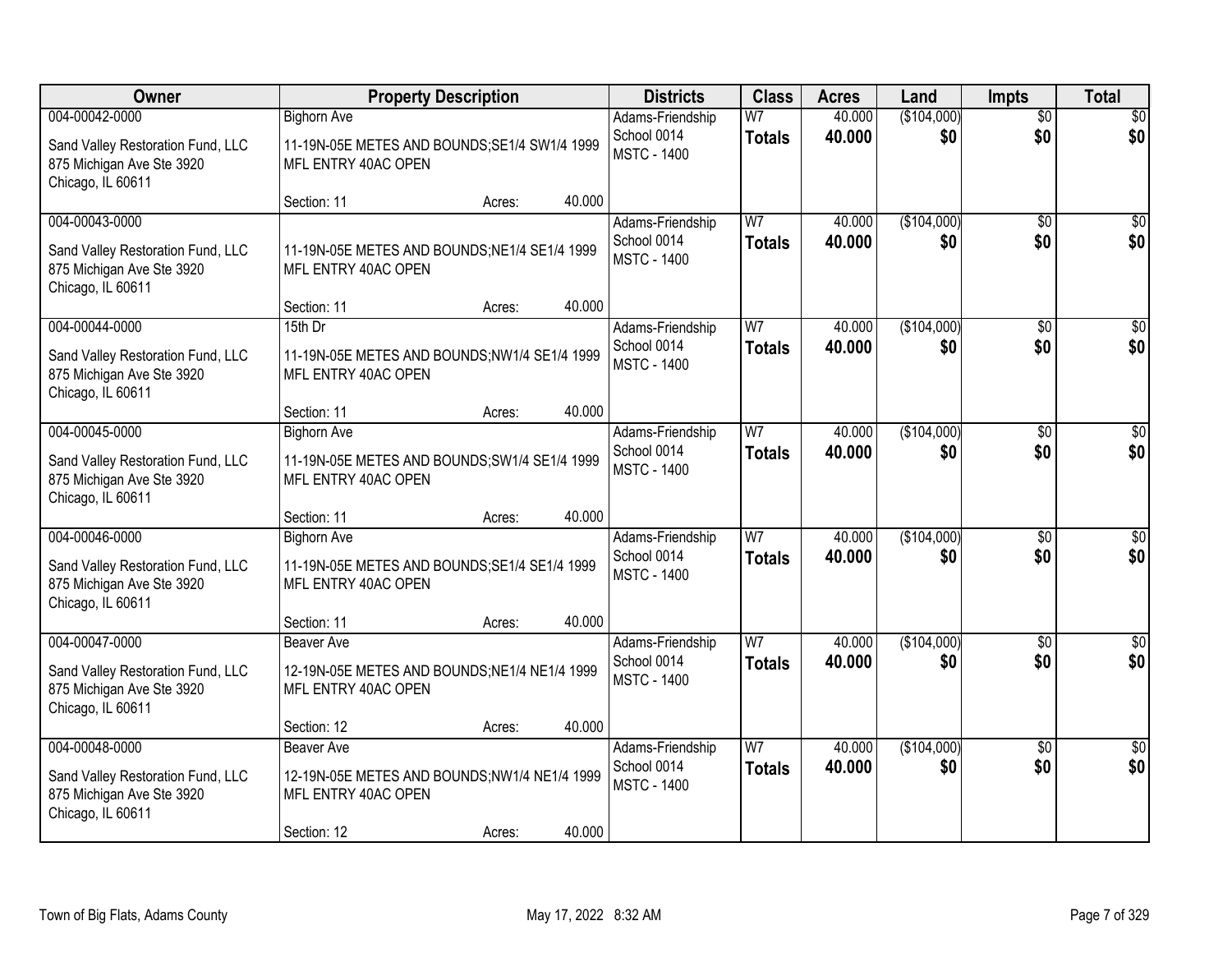| Owner                                                                                                 |                                                                                          | <b>Property Description</b> |        | <b>Districts</b>                                      | <b>Class</b>                    | <b>Acres</b>     | Land               | <b>Impts</b>           | <b>Total</b>            |
|-------------------------------------------------------------------------------------------------------|------------------------------------------------------------------------------------------|-----------------------------|--------|-------------------------------------------------------|---------------------------------|------------------|--------------------|------------------------|-------------------------|
| 004-00049-0000<br>Sand Valley Restoration Fund, LLC<br>875 Michigan Ave Ste 3920<br>Chicago, IL 60611 | 12-19N-05E METES AND BOUNDS; SW1/4 NE1/4 1999<br>MFL ENTRY 40AC OPEN                     |                             |        | Adams-Friendship<br>School 0014<br><b>MSTC - 1400</b> | W <sub>7</sub><br><b>Totals</b> | 40.000<br>40.000 | (\$104,000)<br>\$0 | $\overline{50}$<br>\$0 | \$0<br>\$0              |
|                                                                                                       | Section: 12                                                                              | Acres:                      | 40.000 |                                                       |                                 |                  |                    |                        |                         |
| 004-00050-0000<br>Sand Valley Restoration Fund, LLC<br>875 Michigan Ave Ste 3920<br>Chicago, IL 60611 | 14th Ave<br>12-19N-05E METES AND BOUNDS; SE1/4 NE1/4 1999<br>MFL ENTRY 40AC OPEN         |                             |        | Adams-Friendship<br>School 0014<br><b>MSTC - 1400</b> | W <sub>7</sub><br><b>Totals</b> | 40.000<br>40.000 | (\$104,000)<br>\$0 | \$0<br>\$0             | \$0<br>\$0              |
| 004-00051-0000                                                                                        | Section: 12<br><b>Beaver Ave</b>                                                         | Acres:                      | 40.000 |                                                       | W <sub>7</sub>                  | 40.000           | (\$104,000)        |                        | $\overline{30}$         |
| Sand Valley Restoration Fund, LLC<br>875 Michigan Ave Ste 3920<br>Chicago, IL 60611                   | 12-19N-05E METES AND BOUNDS; NE1/4 NW1/4 1999<br>MFL ENTRY 40AC OPEN                     |                             |        | Adams-Friendship<br>School 0014<br><b>MSTC - 1400</b> | <b>Totals</b>                   | 40.000           | \$0                | $\sqrt[6]{}$<br>\$0    | \$0                     |
|                                                                                                       | Section: 12                                                                              | Acres:                      | 40.000 |                                                       |                                 |                  |                    |                        |                         |
| 004-00052-0000<br>Sand Valley Restoration Fund, LLC<br>875 Michigan Ave Ste 3920<br>Chicago, IL 60611 | <b>Beaver Ave</b><br>12-19N-05E METES AND BOUNDS;NW1/4 NW1/4 2017<br>MFL ENTRY 40AC OPEN |                             |        | Adams-Friendship<br>School 0014<br><b>MSTC - 1400</b> | W <sub>5</sub><br><b>Totals</b> | 40.000<br>40.000 | (\$104,000)<br>\$0 | $\sqrt[6]{3}$<br>\$0   | $\sqrt{50}$<br>\$0      |
|                                                                                                       | Section: 12                                                                              | Acres:                      | 40.000 |                                                       |                                 |                  |                    |                        |                         |
| 004-00053-0000<br>Sand Valley Restoration Fund, LLC<br>875 Michigan Ave Ste 3920<br>Chicago, IL 60611 | 12-19N-05E METES AND BOUNDS; SW1/4 NW1/4 1999<br>MFL ENTRY 40AC OPEN                     |                             |        | Adams-Friendship<br>School 0014<br><b>MSTC - 1400</b> | $\overline{W}$<br><b>Totals</b> | 40.000<br>40.000 | (\$104,000)<br>\$0 | \$0<br>\$0             | \$0<br>\$0              |
|                                                                                                       | Section: 12                                                                              | Acres:                      | 40.000 |                                                       |                                 |                  |                    |                        |                         |
| 004-00054-0000<br>Sand Valley Restoration Fund, LLC<br>875 Michigan Ave Ste 3920<br>Chicago, IL 60611 | 12-19N-05E METES AND BOUNDS; SE1/4 NW1/4 1999<br>MFL ENTRY 40AC OPEN                     |                             |        | Adams-Friendship<br>School 0014<br><b>MSTC - 1400</b> | $\overline{W}$<br><b>Totals</b> | 40.000<br>40.000 | (\$104,000)<br>\$0 | $\overline{$0}$<br>\$0 | $\overline{\$0}$<br>\$0 |
|                                                                                                       | Section: 12                                                                              | Acres:                      | 40.000 |                                                       |                                 |                  |                    |                        |                         |
| 004-00055-0000<br>Sand Valley Restoration Fund, LLC<br>875 Michigan Ave Ste 3920<br>Chicago, IL 60611 | 12-19N-05E METES AND BOUNDS; NE1/4 SW1/4 1999<br>MFL ENTRY 40AC OPEN<br>Section: 12      | Acres:                      | 40.000 | Adams-Friendship<br>School 0014<br><b>MSTC - 1400</b> | W <sub>7</sub><br><b>Totals</b> | 40.000<br>40.000 | (\$104,000)<br>\$0 | $\overline{30}$<br>\$0 | $\overline{50}$<br>\$0  |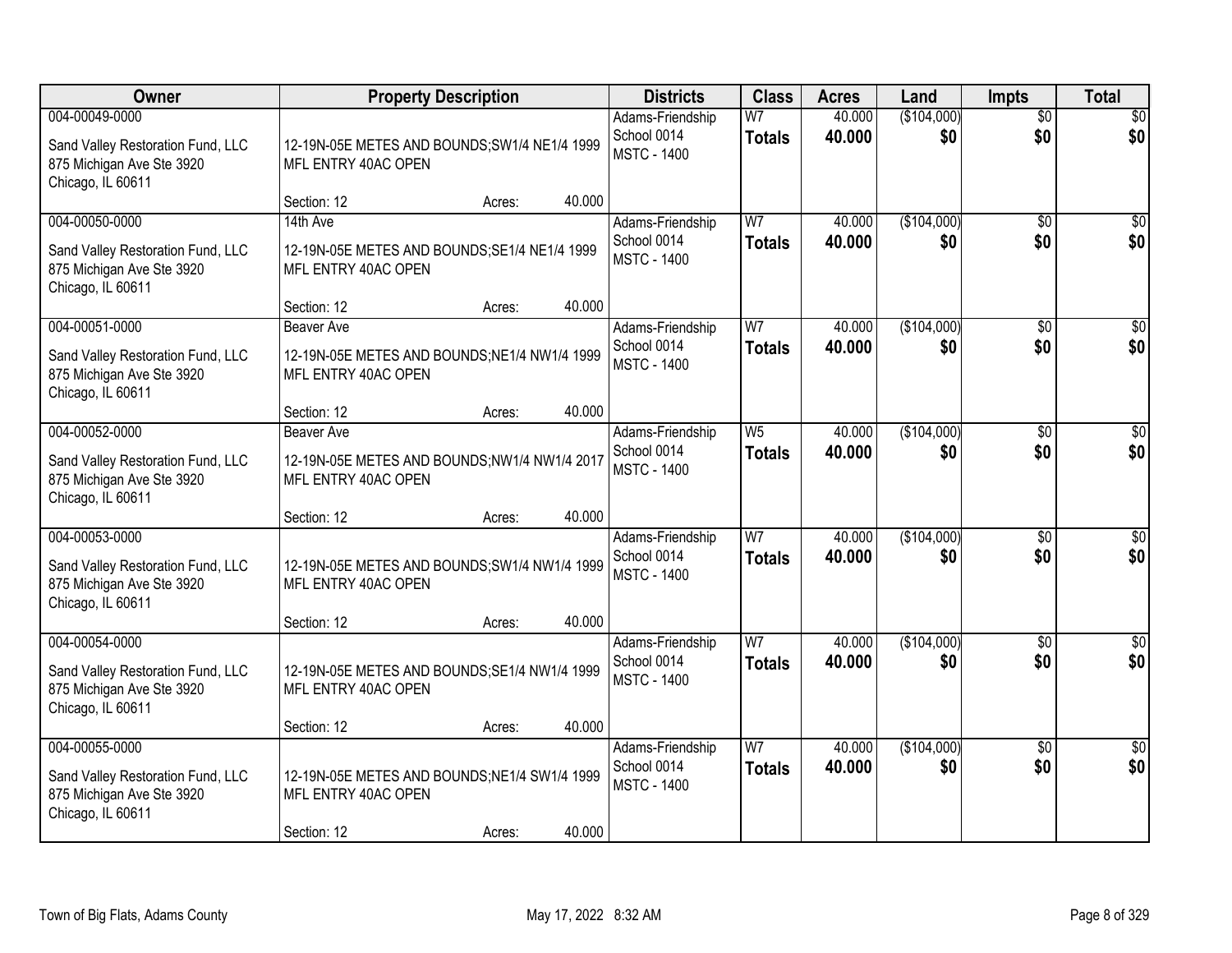| Owner                                                                                                 |                                                                                                           | <b>Property Description</b> |        | <b>Districts</b>                                      | <b>Class</b>                    | <b>Acres</b>     | Land               | <b>Impts</b>           | <b>Total</b>           |
|-------------------------------------------------------------------------------------------------------|-----------------------------------------------------------------------------------------------------------|-----------------------------|--------|-------------------------------------------------------|---------------------------------|------------------|--------------------|------------------------|------------------------|
| 004-00056-0000<br>Sand Valley Restoration Fund, LLC<br>875 Michigan Ave Ste 3920<br>Chicago, IL 60611 | 12-19N-05E METES AND BOUNDS;NW1/4 SW1/4 1999<br>MFL ENTRY 40AC OPEN                                       |                             |        | Adams-Friendship<br>School 0014<br><b>MSTC - 1400</b> | W <sub>7</sub><br><b>Totals</b> | 40.000<br>40.000 | (\$104,000)<br>\$0 | $\overline{50}$<br>\$0 | \$0<br>\$0             |
|                                                                                                       | Section: 12                                                                                               | Acres:                      | 40.000 |                                                       |                                 |                  |                    |                        |                        |
| 004-00057-0000<br>Sand Valley Restoration Fund, LLC<br>875 Michigan Ave Ste 3920<br>Chicago, IL 60611 | <b>Bighorn Ave</b><br>12-19N-05E METES AND BOUNDS; SW1/4 SW1/4 1999<br>MFL ENTRY 40AC OPEN                |                             |        | Adams-Friendship<br>School 0014<br><b>MSTC - 1400</b> | W <sub>7</sub><br><b>Totals</b> | 40.000<br>40.000 | (\$104,000)<br>\$0 | \$0<br>\$0             | \$0<br>\$0             |
| 004-00058-0000                                                                                        | Section: 12                                                                                               | Acres:                      | 40.000 |                                                       | W <sub>7</sub>                  | 40.000           |                    |                        |                        |
| Sand Valley Restoration Fund, LLC<br>875 Michigan Ave Ste 3920<br>Chicago, IL 60611                   | <b>Bighorn Ave</b><br>12-19N-05E METES AND BOUNDS; SE1/4 SW1/4 1999<br>MFL ENTRY 40AC OPEN                |                             |        | Adams-Friendship<br>School 0014<br><b>MSTC - 1400</b> | <b>Totals</b>                   | 40.000           | (\$104,000)<br>\$0 | \$0<br>\$0             | $\overline{50}$<br>\$0 |
|                                                                                                       | Section: 12                                                                                               | Acres:                      | 40.000 |                                                       |                                 |                  |                    |                        |                        |
| 004-00059-0000<br>Sand Valley Restoration Fund, LLC<br>875 Michigan Ave Ste 3920<br>Chicago, IL 60611 | 14th Ave<br>12-19N-05E METES AND BOUNDS; NE1/4 SE1/4 1999<br>MFL ENTRY 40AC OPEN                          |                             |        | Adams-Friendship<br>School 0014<br><b>MSTC - 1400</b> | W <sub>7</sub><br><b>Totals</b> | 40.000<br>40.000 | (\$104,000)<br>\$0 | $\sqrt[6]{3}$<br>\$0   | \$0<br>\$0             |
|                                                                                                       | Section: 12                                                                                               | Acres:                      | 40.000 |                                                       |                                 |                  |                    |                        |                        |
| 004-00060-0000<br>Sand Valley Restoration Fund, LLC<br>875 Michigan Ave Ste 3920<br>Chicago, IL 60611 | 12-19N-05E METES AND BOUNDS;NW1/4 SE1/4 1999<br>MFL ENTRY 40AC OPEN                                       |                             |        | Adams-Friendship<br>School 0014<br><b>MSTC - 1400</b> | $\overline{W}$<br><b>Totals</b> | 40.000<br>40.000 | (\$104,000)<br>\$0 | \$0<br>\$0             | $\overline{50}$<br>\$0 |
|                                                                                                       | Section: 12                                                                                               | Acres:                      | 40.000 |                                                       |                                 |                  |                    |                        |                        |
| 004-00061-0000<br>Sand Valley Restoration Fund, LLC<br>875 Michigan Ave Ste 3920<br>Chicago, IL 60611 | <b>Bighorn Ave</b><br>12-19N-05E METES AND BOUNDS; SW1/4 SE1/4 1999<br>MFL ENTRY 40AC OPEN                |                             |        | Adams-Friendship<br>School 0014<br><b>MSTC - 1400</b> | W <sub>7</sub><br><b>Totals</b> | 40.000<br>40.000 | (\$104,000)<br>\$0 | \$0<br>\$0             | \$0<br>\$0             |
|                                                                                                       | Section: 12                                                                                               | Acres:                      | 40.000 |                                                       |                                 |                  |                    |                        |                        |
| 004-00062-0000<br>Sand Valley Restoration Fund, LLC<br>875 Michigan Ave Ste 3920<br>Chicago, IL 60611 | <b>Bighorn Ave</b><br>12-19N-05E METES AND BOUNDS; SE1/4 SE1/4 1999<br>MFL ENTRY 40AC OPEN<br>Section: 12 | Acres:                      | 40.000 | Adams-Friendship<br>School 0014<br><b>MSTC - 1400</b> | W <sub>7</sub><br><b>Totals</b> | 40.000<br>40.000 | (\$104,000)<br>\$0 | $\overline{30}$<br>\$0 | \$0<br>\$0             |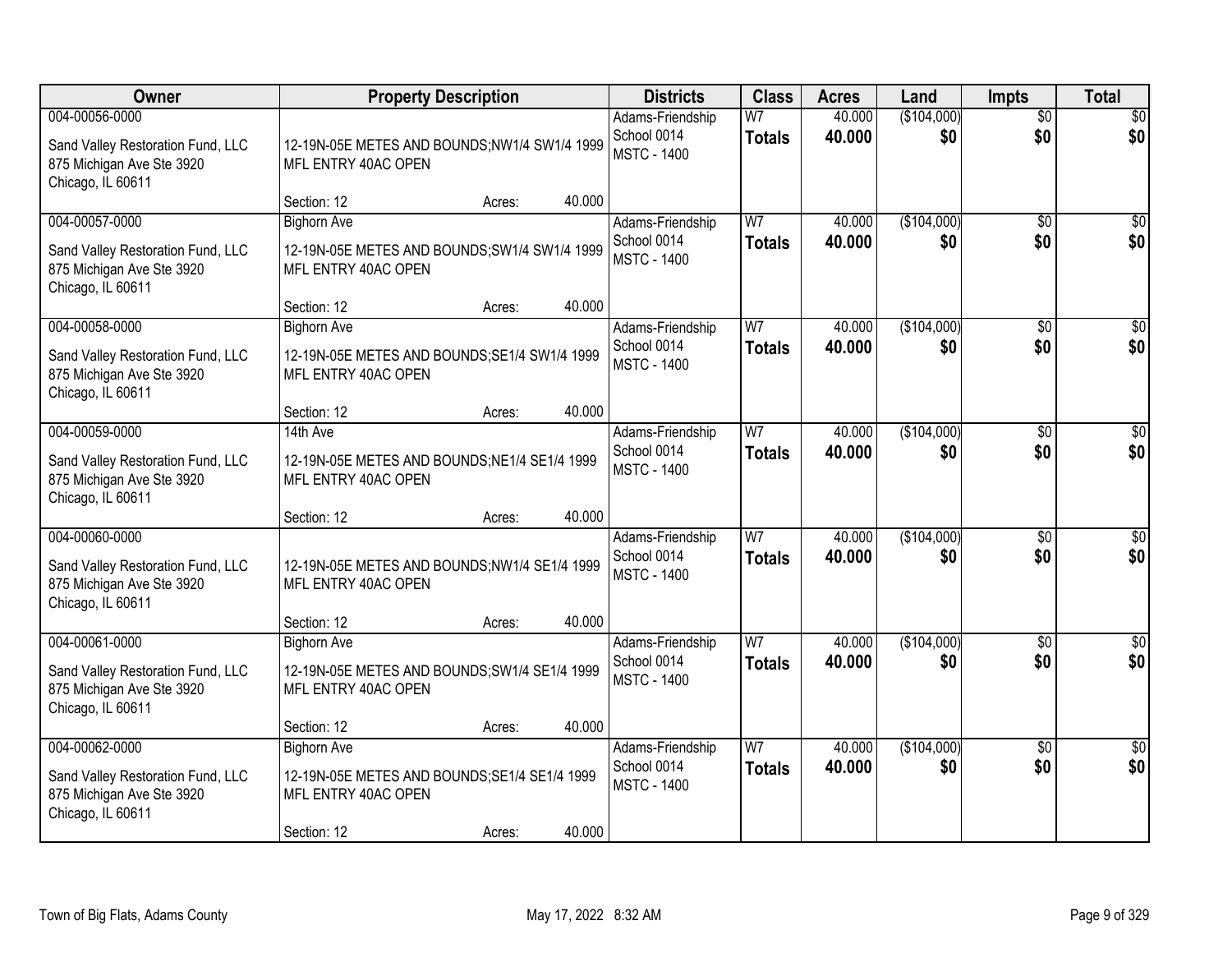| Owner                                              |                                                                                   | <b>Property Description</b> |         | <b>Districts</b>                  | <b>Class</b>        | <b>Acres</b>     | Land                  | <b>Impts</b>    | <b>Total</b>   |
|----------------------------------------------------|-----------------------------------------------------------------------------------|-----------------------------|---------|-----------------------------------|---------------------|------------------|-----------------------|-----------------|----------------|
| 004-00063-0000                                     | <b>Bighorn Ave</b>                                                                |                             |         | Adams-Friendship                  | $\overline{G6}$     | 2.000            | \$5,200               | $\overline{50}$ | \$5,200        |
| Geneva R Krahn Revocable Trust<br>1417 Bighorn Ave | 13-19N-05E METES AND BOUNDS;NE1/4 NE1/4 EX<br>CSM 3923 2001 MFL ENTRY 32AC CLOSED |                             |         | School 0014<br><b>MSTC - 1400</b> | W8<br><b>Totals</b> | 32.000<br>34.000 | (\$83,200)<br>\$5,200 | \$0<br>\$0      | \$0<br>\$5,200 |
| Arkdale, WI 54613                                  |                                                                                   |                             |         |                                   |                     |                  |                       |                 |                |
|                                                    | Section: 13                                                                       | Acres:                      | 34.000  |                                   |                     |                  |                       |                 |                |
| 004-00063-0010                                     | 1417 Bighorn Ave                                                                  |                             |         | Adams-Friendship                  | $\overline{G1}$     | 4.000            | \$23,000              | \$251,600       | \$274,600      |
| Geneva R Krahn Revocable Trust                     | 13-19N-05E METES AND BOUNDS;PT NE1/4 NE1/4                                        |                             |         | School 0014<br><b>MSTC - 1400</b> | <b>Totals</b>       | 4.000            | \$23,000              | \$251,600       | \$274,600      |
| 1417 Bighorn Ave<br>Arkdale, WI 54613              | LOT 1 CSM 3923                                                                    |                             |         |                                   |                     |                  |                       |                 |                |
|                                                    | Section: 13                                                                       | Acres:                      | 4.000   |                                   |                     |                  |                       |                 |                |
| 004-00063-0015                                     | <b>Bighorn Ave</b>                                                                |                             |         | Adams-Friendship                  | $\overline{G1}$     | 2.000            | \$17,000              | \$0             | \$17,000       |
| Geneva R Krahn Revocable Trust                     | 13-19N-05E NE NE 3923 CERTIFIED SURVEY MAP                                        |                             |         | School 0014                       | <b>Totals</b>       | 2.000            | \$17,000              | \$0             | \$17,000       |
| 1417 Bighorn Ave                                   | LOT2;                                                                             |                             |         | <b>MSTC - 1400</b>                |                     |                  |                       |                 |                |
| Arkdale, WI 54613                                  |                                                                                   |                             |         |                                   |                     |                  |                       |                 |                |
|                                                    | Section: 13                                                                       | Acres:                      | 2.000   |                                   |                     |                  |                       |                 |                |
| 004-00064-0000                                     | 1429 Bighorn Ave                                                                  |                             |         | Adams-Friendship                  | $\overline{G1}$     | 1.000            | \$9,000               | \$27,800        | \$36,800       |
| Vladimir Sokolov                                   | 13-19N-05E METES AND BOUNDS;E1/2 NW1/4 NE1/4                                      |                             |         | School 0014<br><b>MSTC - 1400</b> | G <sub>6</sub>      | 19.238<br>20.238 | \$50,000<br>\$59,000  | \$0<br>\$27,800 | \$50,000       |
| <b>Bonnie Sokolov</b>                              | LOT 1 CSM 2821 MICRO                                                              |                             |         |                                   | <b>Totals</b>       |                  |                       |                 | \$86,800       |
| 5016 Viola Rd NE                                   |                                                                                   |                             |         |                                   |                     |                  |                       |                 |                |
| Rochester, MN 55906                                | Section: 13                                                                       | Acres:                      | 20.238  |                                   |                     |                  |                       |                 |                |
| 004-00065-0000                                     | 1439 Bighorn Ave                                                                  |                             |         | Adams-Friendship                  | $\overline{G1}$     | 1.000            | \$9,000               | \$59,800        | \$68,800       |
| James Mcdonough                                    | 13-19N-05E METES AND BOUNDS; W1/2 NW1/4 NE1/4                                     |                             |         | School 0014                       | G <sub>6</sub>      | 19.000           | \$49,400              | \$0             | \$49,400       |
| Terri Mcdonough                                    | <b>MICRO</b>                                                                      |                             |         | <b>MSTC - 1400</b>                | <b>Totals</b>       | 20.000           | \$58,400              | \$59,800        | \$118,200      |
| 1439 Bighorn Ave                                   |                                                                                   |                             |         |                                   |                     |                  |                       |                 |                |
| Arkdale, WI 54613                                  | Section: 13                                                                       | Acres:                      | 20.000  |                                   |                     |                  |                       |                 |                |
| 004-00066-0010                                     | 14th Ave                                                                          |                             |         | Adams-Friendship                  | W7                  | 40.390           | (\$104,000)           | $\sqrt{6}$      | \$0            |
| <b>Bonnie Sokolov</b>                              | 13-19N-05E NE SE 5549 CERTIFIED SURVEY MAP                                        |                             |         | School 0014                       | W <sub>8</sub>      | 80.740           | (\$104,000)           | \$0             | \$0            |
| Vladimir Sokolov                                   | LOT 1; LOT 1 CSM 5549 1999 MFL ENTRY 40.39 OPEN                                   |                             |         | <b>MSTC - 1400</b>                | <b>Totals</b>       | 121.130          | \$0                   | \$0             | \$0            |
| 5016 Viola Rd NE                                   | NESE 1999 MFL ENTRY 80.74CLOSED SWNE & NWSE                                       |                             |         |                                   |                     |                  |                       |                 |                |
| Rochester, MN 55906                                | Section: 13                                                                       | Acres:                      | 121.130 |                                   |                     |                  |                       |                 |                |
| 004-00067-0000                                     | 931 14th Ave                                                                      |                             |         | Adams-Friendship                  | G1                  | 1.460            | \$12,700              | \$10,600        | \$23,300       |
| Jerome D. Ulrich                                   | 13-19N-05E METES AND BOUNDS;PT SE1/4 NE1/4                                        |                             |         | School 0014                       | W <sub>6</sub>      | 35.000           | (\$98,000)            | \$0             | \$0            |
| Patricia Ulrich                                    | LOT 1 CSM 371 EXCEPT LOT 3 CSM 522 2013 MFL                                       |                             |         | <b>MSTC - 1400</b>                | <b>Totals</b>       | 36.460           | \$12,700              | \$10,600        | \$23,300       |
| 345 Cleveland St                                   | <b>ENTRY 35AC CLOSED</b>                                                          |                             |         |                                   |                     |                  |                       |                 |                |
| Menasha, WI 54952                                  | Section: 13                                                                       | Acres:                      | 36.460  |                                   |                     |                  |                       |                 |                |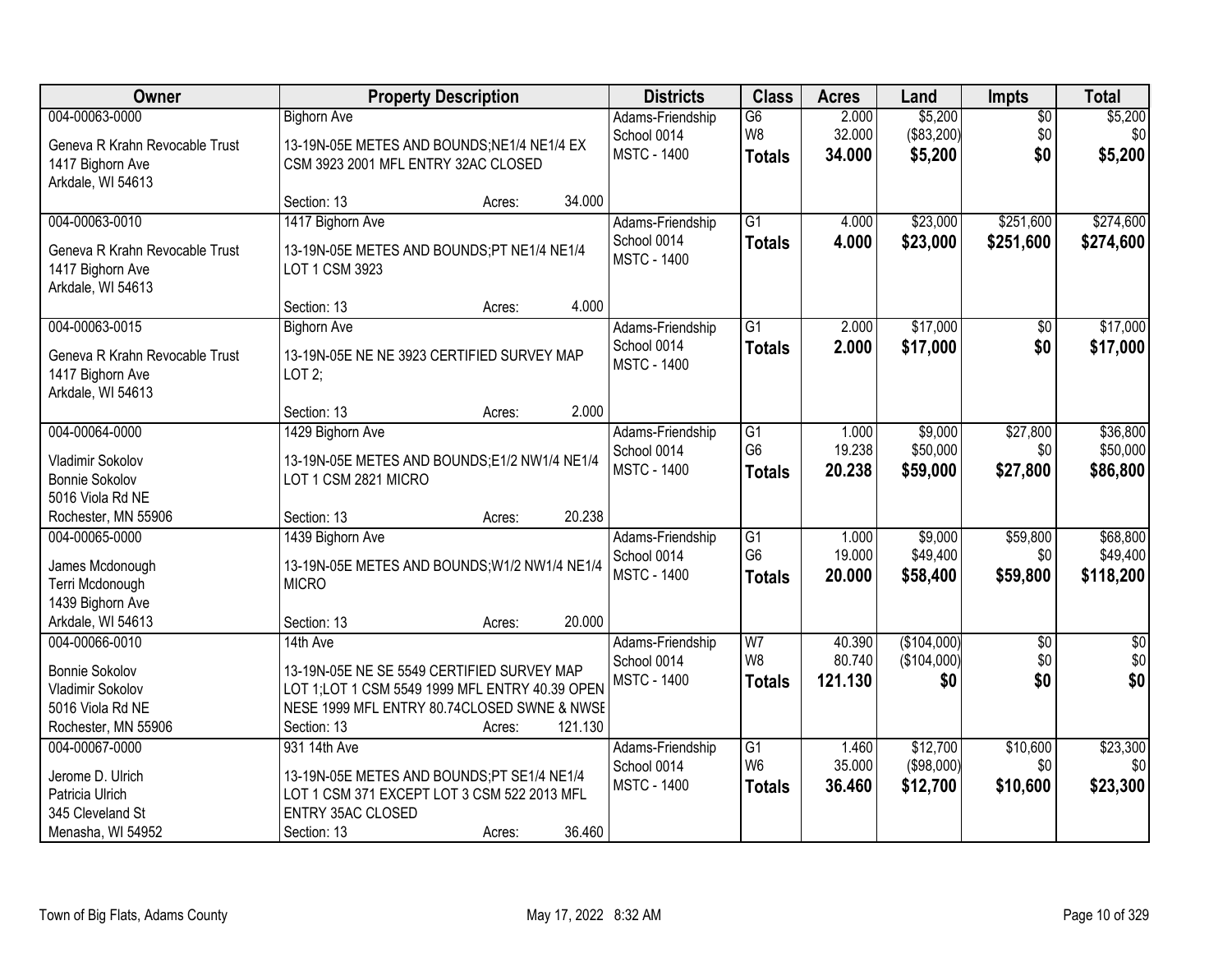| Owner                                                          |                                                                      | <b>Property Description</b> |        | <b>Districts</b>   | <b>Class</b>   | <b>Acres</b> | Land        | <b>Impts</b>    | <b>Total</b>     |
|----------------------------------------------------------------|----------------------------------------------------------------------|-----------------------------|--------|--------------------|----------------|--------------|-------------|-----------------|------------------|
| 004-00068-0000                                                 | 14th Ave                                                             |                             |        | Adams-Friendship   | W <sub>6</sub> | 1.500        | ( \$3,900)  | $\overline{50}$ | \$0              |
| Jerome D. Ulrich                                               | 13-19N-05E METES AND BOUNDS;PT SE1/4 NE1/4                           |                             |        | School 0014        | <b>Totals</b>  | 1.500        | \$0         | \$0             | \$0              |
| Patricia Ulrich                                                | LOT 2 CSM 371 2013 MFL ENTRY 1.5AC CLOSED                            |                             |        | <b>MSTC - 1400</b> |                |              |             |                 |                  |
| 345 Cleveland St                                               |                                                                      |                             |        |                    |                |              |             |                 |                  |
| Menasha, WI 54952                                              | Section: 13                                                          | Acres:                      | 1.500  |                    |                |              |             |                 |                  |
| 004-00069-0000                                                 | 14th Ave                                                             |                             |        | Adams-Friendship   | W <sub>6</sub> | 1.500        | (\$4,200)   | \$0             | \$0              |
| Jerome D. Ulrich                                               | 13-19N-05E METES AND BOUNDS;PT SE1/4 NE1/4                           |                             |        | School 0014        | <b>Totals</b>  | 1.500        | \$0         | \$0             | \$0              |
| Patricia Ulrich                                                | LOT 3 CSM 522 2013 MFL ENTRY 1.5AC CLOSED                            |                             |        | <b>MSTC - 1400</b> |                |              |             |                 |                  |
| 345 Cleveland St                                               |                                                                      |                             |        |                    |                |              |             |                 |                  |
| Menasha, WI 54952                                              | Section: 13                                                          | Acres:                      | 1.500  |                    |                |              |             |                 |                  |
| 004-00070-0000                                                 | 1449 Bighorn Ave                                                     |                             |        | Adams-Friendship   | W <sub>8</sub> | 40.000       | (\$104,000) | \$0             | $\overline{50}$  |
| Donald R. Sheppard                                             | 13-19N-05E METES AND BOUNDS;NE1/4 NW1/4 MFL                          |                             |        | School 0014        | <b>Totals</b>  | 40.000       | \$0         | \$0             | \$0              |
| 1852 W 11th Ave                                                | ENTRY 2000 40AC CLOSED MICRO                                         |                             |        | <b>MSTC - 1400</b> |                |              |             |                 |                  |
| Friendship, WI 53934                                           |                                                                      |                             |        |                    |                |              |             |                 |                  |
|                                                                | Section: 13                                                          | Acres:                      | 40.000 |                    |                |              |             |                 |                  |
| 004-00071-0000                                                 | <b>Bighorn Ave</b>                                                   |                             |        | Adams-Friendship   | W <sub>7</sub> | 40.000       | (\$104,000) | $\sqrt[6]{3}$   | $\sqrt{50}$      |
| Sand Valley Restoration Fund, LLC                              | 13-19N-05E METES AND BOUNDS;NW1/4 NW1/4 1999                         |                             |        | School 0014        | <b>Totals</b>  | 40.000       | \$0         | \$0             | \$0              |
| 875 Michigan Ave Ste 3920                                      | MFL ENTRY 40AC OPEN                                                  |                             |        | <b>MSTC - 1400</b> |                |              |             |                 |                  |
| Chicago, IL 60611                                              |                                                                      |                             |        |                    |                |              |             |                 |                  |
|                                                                | Section: 13                                                          | Acres:                      | 40.000 |                    |                |              |             |                 |                  |
| 004-00072-0000                                                 | 15th Ave                                                             |                             |        | Adams-Friendship   | W <sub>7</sub> | 40.000       | (\$104,000) | \$0             | $\sqrt{50}$      |
|                                                                |                                                                      |                             |        | School 0014        | <b>Totals</b>  | 40.000       | \$0         | \$0             | \$0              |
| Sand Valley Restoration Fund, LLC<br>875 Michigan Ave Ste 3920 | 13-19N-05E METES AND BOUNDS; SW1/4 NW1/4 1999<br>MFL ENTRY 40AC OPEN |                             |        | <b>MSTC - 1400</b> |                |              |             |                 |                  |
| Chicago, IL 60611                                              |                                                                      |                             |        |                    |                |              |             |                 |                  |
|                                                                | Section: 13                                                          | Acres:                      | 40.000 |                    |                |              |             |                 |                  |
| 004-00073-0000                                                 |                                                                      |                             |        | Adams-Friendship   | $\overline{W}$ | 40.000       | (\$104,000) | \$0             | $\overline{\$0}$ |
|                                                                |                                                                      |                             |        | School 0014        | <b>Totals</b>  | 40.000       | \$0         | \$0             | \$0              |
| Sand Valley Restoration Fund, LLC<br>875 Michigan Ave Ste 3920 | 13-19N-05E METES AND BOUNDS; SE1/4 NW1/4 1999<br>MFL ENTRY 40AC OPEN |                             |        | <b>MSTC - 1400</b> |                |              |             |                 |                  |
| Chicago, IL 60611                                              |                                                                      |                             |        |                    |                |              |             |                 |                  |
|                                                                | Section: 13                                                          | Acres:                      | 40.000 |                    |                |              |             |                 |                  |
| 004-00074-0000                                                 |                                                                      |                             |        | Adams-Friendship   | W <sub>7</sub> | 40.000       | (\$104,000) | $\overline{30}$ | \$0              |
|                                                                |                                                                      |                             |        | School 0014        | <b>Totals</b>  | 40.000       | \$0         | \$0             | \$0              |
| Sand Valley Restoration Fund, LLC                              | 13-19N-05E METES AND BOUNDS; NE1/4 SW1/4 1999<br>MFL ENTRY 40AC OPEN |                             |        | <b>MSTC - 1400</b> |                |              |             |                 |                  |
| 875 Michigan Ave Ste 3920<br>Chicago, IL 60611                 |                                                                      |                             |        |                    |                |              |             |                 |                  |
|                                                                | Section: 13                                                          | Acres:                      | 40.000 |                    |                |              |             |                 |                  |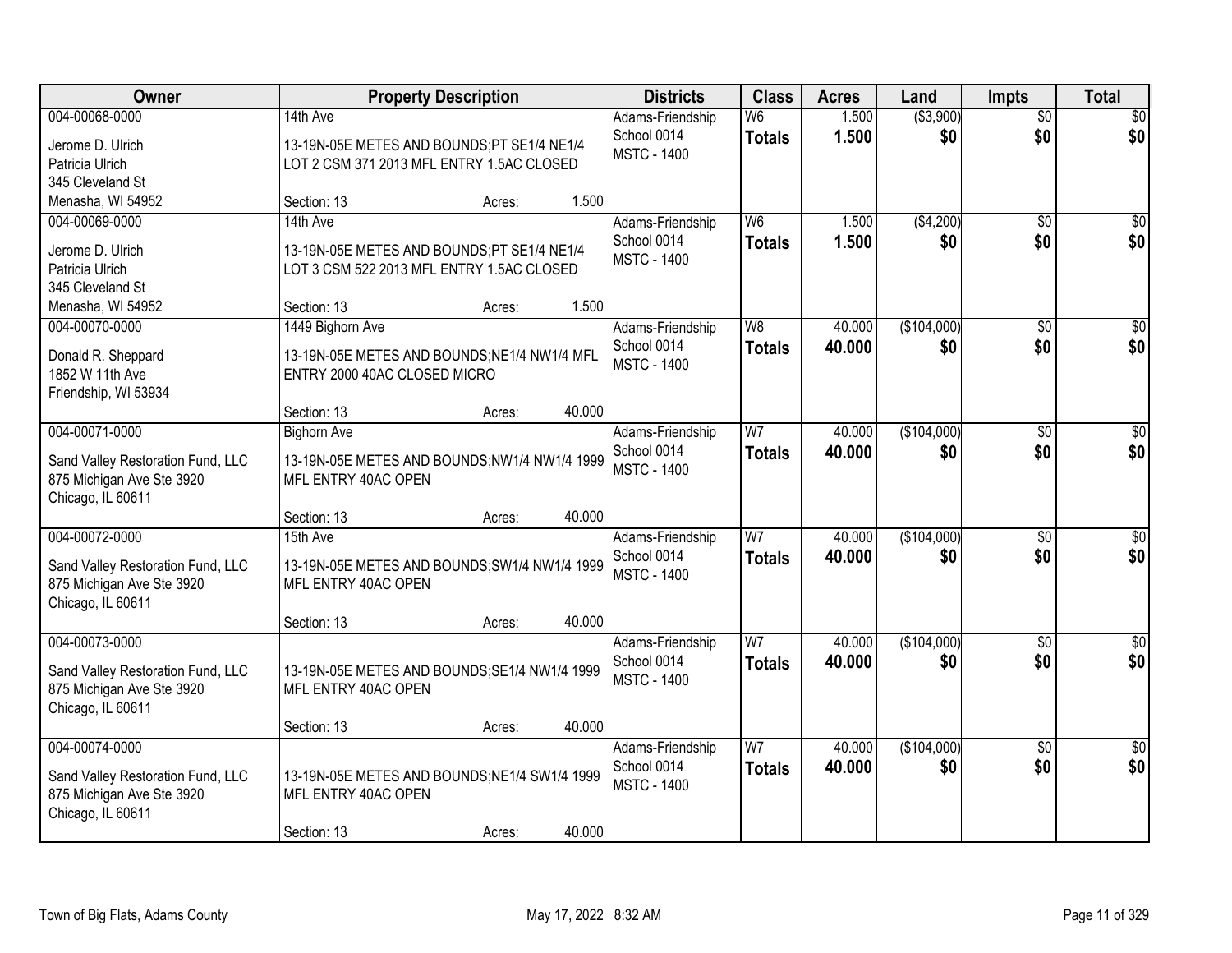| Owner                                                                                                     |                                                                                                                       | <b>Property Description</b> |                | <b>Districts</b>                                      | <b>Class</b>                                       | <b>Acres</b>              | Land                             | Impts                         | <b>Total</b>                       |
|-----------------------------------------------------------------------------------------------------------|-----------------------------------------------------------------------------------------------------------------------|-----------------------------|----------------|-------------------------------------------------------|----------------------------------------------------|---------------------------|----------------------------------|-------------------------------|------------------------------------|
| 004-00075-0000<br>Sand Valley Restoration Fund, LLC<br>875 Michigan Ave Ste 3920<br>Chicago, IL 60611     | 15th Ave<br>13-19N-05E METES AND BOUNDS; NW1/4 SW1/4 1999<br>MFL ENTRY 40AC OPEN                                      |                             |                | Adams-Friendship<br>School 0014<br><b>MSTC - 1400</b> | W <sub>7</sub><br><b>Totals</b>                    | 40.000<br>40.000          | (\$104,000)<br>\$0               | $\overline{50}$<br>\$0        | \$0<br>\$0                         |
|                                                                                                           | Section: 13                                                                                                           | Acres:                      | 40.000         |                                                       |                                                    |                           |                                  |                               |                                    |
| 004-00076-0010<br><b>Steve Athens</b><br>Jill M. Athens                                                   | 982 15th Ave<br>13-19N-05E METES AND BOUNDS;PT SW1/4 SW1/4<br>LOT 1 CSM 4365                                          |                             |                | Adams-Friendship<br>School 0014<br><b>MSTC - 1400</b> | $\overline{G1}$<br>G <sub>6</sub><br><b>Totals</b> | 3.000<br>16.660<br>19.660 | \$20,000<br>\$43,300<br>\$63,300 | \$129,100<br>\$0<br>\$129,100 | \$149,100<br>\$43,300<br>\$192,400 |
| 982 15th Ave<br>Arkdale, WI 54613                                                                         | Section: 13                                                                                                           | Acres:                      | 19.660         |                                                       |                                                    |                           |                                  |                               |                                    |
| 004-00076-0015<br>Randall Hagstrom<br>Sandra Hagstrom<br>990 15th Ave                                     | 990 15th Ave<br>13-19N-05E SW SW 5040 CERTIFIED SURVEY MAP<br>LOT 2; LOT 2 CSM 5040                                   |                             | 9.660          | Adams-Friendship<br>School 0014<br><b>MSTC - 1400</b> | $\overline{G1}$<br><b>Totals</b>                   | 9.660<br>9.660            | \$35,300<br>\$35,300             | \$125,000<br>\$125,000        | \$160,300<br>\$160,300             |
| Arkdale, WI 54613<br>004-00076-0020<br><b>Tony Battige</b><br>3821 Habana St<br>New Port Richey, FL 34652 | Section: 13<br>1488 County Rd C<br>13-19N-05E SW SW 5061 CERTIFIED SURVEY MAP<br>LOT 3;                               | Acres:                      |                | Adams-Friendship<br>School 0014<br><b>MSTC - 1400</b> | G1<br><b>Totals</b>                                | 2.080<br>2.080            | \$17,200<br>\$17,200             | \$47,500<br>\$47,500          | \$64,700<br>\$64,700               |
| 004-00076-0025<br><b>Tony Battige</b><br>3821 Habana St<br>New Port Richey, FL 34652                      | Section: 13<br>County Rd C<br>13-19N-05E SW SW 5061 CERTIFIED SURVEY MAP<br>LOT4;                                     | Acres:                      | 2.080<br>1.250 | Adams-Friendship<br>School 0014<br><b>MSTC - 1400</b> | $\overline{G1}$<br><b>Totals</b>                   | 1.250<br>1.250            | \$11,000<br>\$11,000             | $\overline{50}$<br>\$0        | \$11,000<br>\$11,000               |
| 004-00076-0030<br>Larry L. Allen<br>5364 N 57th St<br>Milwaukee, WI 53218                                 | Section: 13<br>1484 County Rd C<br>13-19N-05E SW SW 5061 CERTIFIED SURVEY MAP<br>LOT 5; LOT 5 CSM 5061<br>Section: 13 | Acres:<br>Acres:            | 1.250          | Adams-Friendship<br>School 0014<br><b>MSTC - 1400</b> | $\overline{G1}$<br><b>Totals</b>                   | 1.250<br>1.250            | \$11,000<br>\$11,000             | \$36,600<br>\$36,600          | \$47,600<br>\$47,600               |
| 004-00076-0035<br>Carl J. Hagen<br>4828 S 24th St<br>Milwaukee, WI 53221                                  | 1482 County Rd C<br>13-19N-05E SW SW 5061 CERTIFIED SURVEY MAP<br>LOT 6; LOT 6 CSM 5061<br>Section: 13                | Acres:                      | 2.080          | Adams-Friendship<br>School 0014<br><b>MSTC - 1400</b> | $\overline{G1}$<br><b>Totals</b>                   | 2.080<br>2.080            | \$17,200<br>\$17,200             | $\overline{50}$<br>\$0        | \$17,200<br>\$17,200               |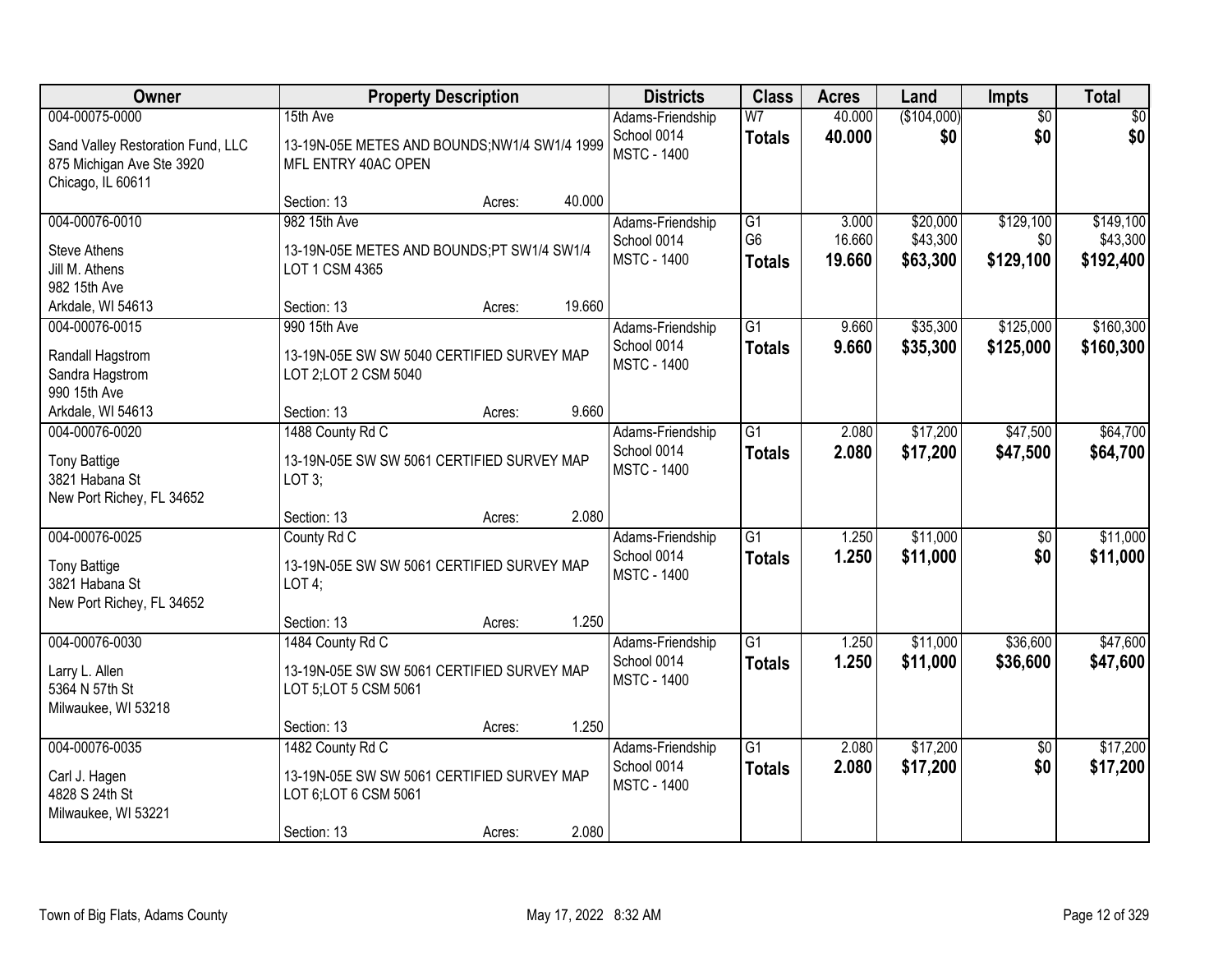| Owner                                                                                                 | <b>Property Description</b>                                                                                        | <b>Districts</b>                                      | <b>Class</b>                                       | <b>Acres</b>              | Land                            | <b>Impts</b>                | <b>Total</b>                     |
|-------------------------------------------------------------------------------------------------------|--------------------------------------------------------------------------------------------------------------------|-------------------------------------------------------|----------------------------------------------------|---------------------------|---------------------------------|-----------------------------|----------------------------------|
| 004-00076-0040<br>Bobby H. Fowler<br>Carolyn J. Fowler<br>1476 County Rd C                            | County Rd C<br>13-19N-05E SW SW 5062 CERTIFIED SURVEY MAP<br>LOT $7$ ;                                             | Adams-Friendship<br>School 0014<br><b>MSTC - 1400</b> | $\overline{G1}$<br><b>Totals</b>                   | 2.080<br>2.080            | \$17,200<br>\$17,200            | $\overline{50}$<br>\$0      | \$17,200<br>\$17,200             |
| Arkdale, WI 54613                                                                                     | 2.080<br>Section: 13<br>Acres:                                                                                     |                                                       |                                                    |                           |                                 |                             |                                  |
| 004-00076-0045<br>Bobby H. Fowler<br>Carolyn J. Fowler<br>1476 County Rd C                            | 1476 County Rd C<br>13-19N-05E SW SW 5062 CERTIFIED SURVEY MAP<br>LOT 8;                                           | Adams-Friendship<br>School 0014<br><b>MSTC - 1400</b> | $\overline{G1}$<br><b>Totals</b>                   | 1.250<br>1.250            | \$11,000<br>\$11,000            | \$31,000<br>\$31,000        | \$42,000<br>\$42,000             |
| Arkdale, WI 54613                                                                                     | 1.250<br>Section: 13<br>Acres:                                                                                     |                                                       |                                                    |                           |                                 |                             |                                  |
| 004-00077-0000<br>Barbara A. Reilly<br>1498 County Rd C<br>Arkdale, WI 54613                          | 1498 County Rd C<br>13-19N-05E METES AND BOUNDS;1 A IN SW COR<br>SW1/4 SW1/4                                       | Adams-Friendship<br>School 0014<br><b>MSTC - 1400</b> | $\overline{G1}$<br><b>Totals</b>                   | 1.000<br>1.000            | \$9,000<br>\$9,000              | \$69,100<br>\$69,100        | \$78,100<br>\$78,100             |
|                                                                                                       | 1.000<br>Section: 13<br>Acres:                                                                                     |                                                       |                                                    |                           |                                 |                             |                                  |
| 004-00078-0000<br>Sand Valley Restoration Fund, LLC<br>875 Michigan Ave Ste 3920<br>Chicago, IL 60611 | County Rd C<br>13-19N-05E METES AND BOUNDS; SE1/4 SW1/4 1999<br>MFL ENTRY 40AC OPEN                                | Adams-Friendship<br>School 0014<br><b>MSTC - 1400</b> | W <sub>7</sub><br><b>Totals</b>                    | 40.000<br>40.000          | (\$104,000)<br>\$0              | \$0<br>\$0                  | \$0<br>\$0                       |
|                                                                                                       | 40.000<br>Section: 13<br>Acres:                                                                                    |                                                       |                                                    |                           |                                 |                             |                                  |
| 004-00081-0010<br>Christopher K. Whalen<br>Tamara L. Whalen<br>2409 Parmenter St #425                 | County Rd C<br>13-19N-05E SW SE 5266 CERTIFIED SURVEYMAP<br>$LOT$ 1;                                               | Adams-Friendship<br>School 0014<br><b>MSTC - 1400</b> | $\overline{G6}$<br><b>Totals</b>                   | 20.129<br>20.129          | \$52,300<br>\$52,300            | \$0<br>\$0                  | \$52,300<br>\$52,300             |
| Middleton, WI 53562                                                                                   | 20.129<br>Section: 13<br>Acres:                                                                                    |                                                       |                                                    |                           |                                 |                             |                                  |
| 004-00081-0015<br>Christopher K. Whalen<br>Tamara L. Whalen<br>2409 Parmenter St #425                 | 1428 County Rd C<br>13-19N-05E SW SE 5266 CERTIFIED SURVEYMAP<br>LOT2;                                             | Adams-Friendship<br>School 0014<br><b>MSTC - 1400</b> | $\overline{G1}$<br>G <sub>6</sub><br><b>Totals</b> | 1.000<br>19.153<br>20.153 | \$9,000<br>\$49,800<br>\$58,800 | \$24,000<br>\$0<br>\$24,000 | \$33,000<br>\$49,800<br>\$82,800 |
| Middleton, WI 53562<br>004-00082-0000                                                                 | 20.153<br>Section: 13<br>Acres:                                                                                    |                                                       | $\overline{G1}$                                    | 2.940                     | \$19,800                        | \$162,700                   | \$182,500                        |
| Leo J. Beck et al<br>1418 County Rd C<br>Arkdale, WI 54613                                            | 1418 County Rd C<br>13-19N-05E METES AND BOUNDS;PT SE1/4 SE1/4<br>LOT 3 CSM 4718<br>2.940<br>Section: 13<br>Acres: | Adams-Friendship<br>School 0014<br><b>MSTC - 1400</b> | <b>Totals</b>                                      | 2.940                     | \$19,800                        | \$162,700                   | \$182,500                        |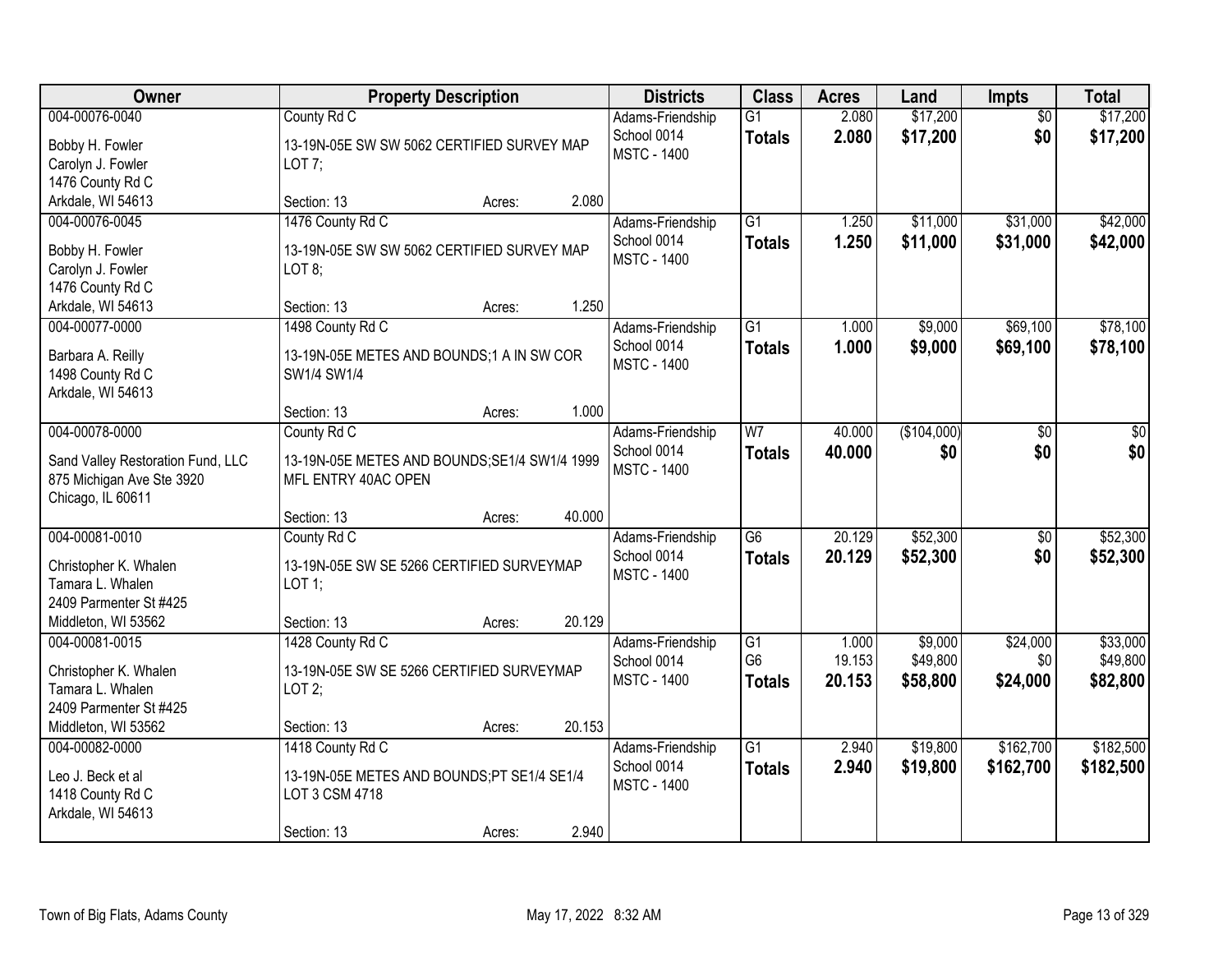| Owner                             |                                               | <b>Property Description</b> |        | <b>Districts</b>                  | <b>Class</b>    | <b>Acres</b> | Land        | <b>Impts</b>    | <b>Total</b>    |
|-----------------------------------|-----------------------------------------------|-----------------------------|--------|-----------------------------------|-----------------|--------------|-------------|-----------------|-----------------|
| 004-00082-0010                    | 1416 County Rd C                              |                             |        | Adams-Friendship                  | $\overline{G1}$ | 1.000        | \$9,000     | \$30,000        | \$39,000        |
| Kay M. Beck                       | 13-19N-05E METES AND BOUNDS;PT SE1/4 SE1/4    |                             |        | School 0014                       | G <sub>6</sub>  | 12.450       | \$32,400    | \$0             | \$32,400        |
| Leo J. Beck                       | LOT 2 CSM 3355                                |                             |        | <b>MSTC - 1400</b>                | <b>Totals</b>   | 13.450       | \$41,400    | \$30,000        | \$71,400        |
| 1418 County Rd C                  |                                               |                             |        |                                   |                 |              |             |                 |                 |
| Arkdale, WI 54613                 | Section: 13                                   | Acres:                      | 13.450 |                                   |                 |              |             |                 |                 |
| 004-00082-0020                    | 14th Ave                                      |                             |        | Adams-Friendship                  | $\overline{G1}$ | 8.130        | \$32,300    | \$0             | \$32,300        |
| Leo J. Beck                       | 13-19N-05E METES AND BOUNDS;PT SE1/4 SE1/4    |                             |        | School 0014                       | <b>Totals</b>   | 8.130        | \$32,300    | \$0             | \$32,300        |
| Kay M. Beck                       | LOT 1 CSM 4051 MICRO                          |                             |        | <b>MSTC - 1400</b>                |                 |              |             |                 |                 |
| 1418 County Rd C                  |                                               |                             |        |                                   |                 |              |             |                 |                 |
| Arkdale, WI 54613                 | Section: 13                                   | Acres:                      | 8.130  |                                   |                 |              |             |                 |                 |
| 004-00082-0030                    | 995 14th Ave                                  |                             |        | Adams-Friendship                  | G1              | 5.000        | \$26,000    | \$88,600        | \$114,600       |
|                                   |                                               |                             |        | School 0014                       | <b>Totals</b>   | 5.000        | \$26,000    | \$88,600        | \$114,600       |
| Brian J. Beck                     | 13-19N-05E METES AND BOUNDS;PT SE1/4 SE1/4    |                             |        | <b>MSTC - 1400</b>                |                 |              |             |                 |                 |
| <b>Chelley Beck</b>               | LOT 2 CSM 4051 MICRO                          |                             |        |                                   |                 |              |             |                 |                 |
| 995 14th Ave                      |                                               |                             |        |                                   |                 |              |             |                 |                 |
| Arkdale, WI 54613                 | Section: 13                                   | Acres:                      | 5.000  |                                   |                 |              |             |                 |                 |
| 004-00082-0040                    | 14th Ave                                      |                             |        | Adams-Friendship                  | $\overline{G1}$ | 0.340        | \$3,700     | \$0             | \$3,700         |
| Leo J. Beck                       | 13-19N-05E METES AND BOUNDS;PT SE1/4 SE1/4 OL |                             |        | School 0014                       | <b>Totals</b>   | 0.340        | \$3,700     | \$0             | \$3,700         |
| Kay M. Beck                       | 1 CSM 4051 MICRO                              |                             |        | <b>MSTC - 1400</b>                |                 |              |             |                 |                 |
| 1418 County Rd C                  |                                               |                             |        |                                   |                 |              |             |                 |                 |
| Arkdale, WI 54613                 | Section: 13                                   | Acres:                      | 0.340  |                                   |                 |              |             |                 |                 |
| 004-00082-0050                    | County Rd C                                   |                             |        | Adams-Friendship                  | $\overline{G1}$ | 1.690        | \$6,600     | $\overline{50}$ | \$6,600         |
| Leo J. Beck et al                 | 13-19N-05E METES AND BOUNDS;PT SE1/4 SE1/4    |                             |        | School 0014                       | <b>Totals</b>   | 1.690        | \$6,600     | \$0             | \$6,600         |
| 1418 County Rd C                  | LOT 2 CSM 4718                                |                             |        | <b>MSTC - 1400</b>                |                 |              |             |                 |                 |
| Arkdale, WI 54613                 |                                               |                             |        |                                   |                 |              |             |                 |                 |
|                                   | Section: 13                                   | Acres:                      | 1.690  |                                   |                 |              |             |                 |                 |
| 004-00082-0055                    | County Rd C                                   |                             |        | Adams-Friendship                  | $\overline{G1}$ | 8.820        | \$33,600    | $\overline{60}$ | \$33,600        |
|                                   |                                               |                             |        | School 0014                       | <b>Totals</b>   | 8.820        | \$33,600    | \$0             | \$33,600        |
| Leo J. Beck et al                 | 13-19N-05E METES AND BOUNDS;PT SE1/4 SE1/4    |                             |        | <b>MSTC - 1400</b>                |                 |              |             |                 |                 |
| 1418 County Rd C                  | LOT 1 CSM 4718                                |                             |        |                                   |                 |              |             |                 |                 |
| Arkdale, WI 54613                 |                                               |                             | 8.820  |                                   |                 |              |             |                 |                 |
|                                   | Section: 13                                   | Acres:                      |        |                                   |                 |              |             |                 |                 |
| 004-00083-0000                    | <b>Bighorn Ave</b>                            |                             |        | Adams-Friendship                  | $\overline{W}$  | 40.000       | (\$104,000) | $\overline{50}$ | $\overline{50}$ |
| Sand Valley Restoration Fund, LLC | 14-19N-05E METES AND BOUNDS; NE1/4 NE1/4 1999 |                             |        | School 0014<br><b>MSTC - 1400</b> | <b>Totals</b>   | 40.000       | \$0         | \$0             | \$0             |
| 875 Michigan Ave Ste 3920         | MFL ENTRY 40AC OPEN                           |                             |        |                                   |                 |              |             |                 |                 |
| Chicago, IL 60611                 |                                               |                             |        |                                   |                 |              |             |                 |                 |
|                                   | Section: 14                                   | Acres:                      | 40.000 |                                   |                 |              |             |                 |                 |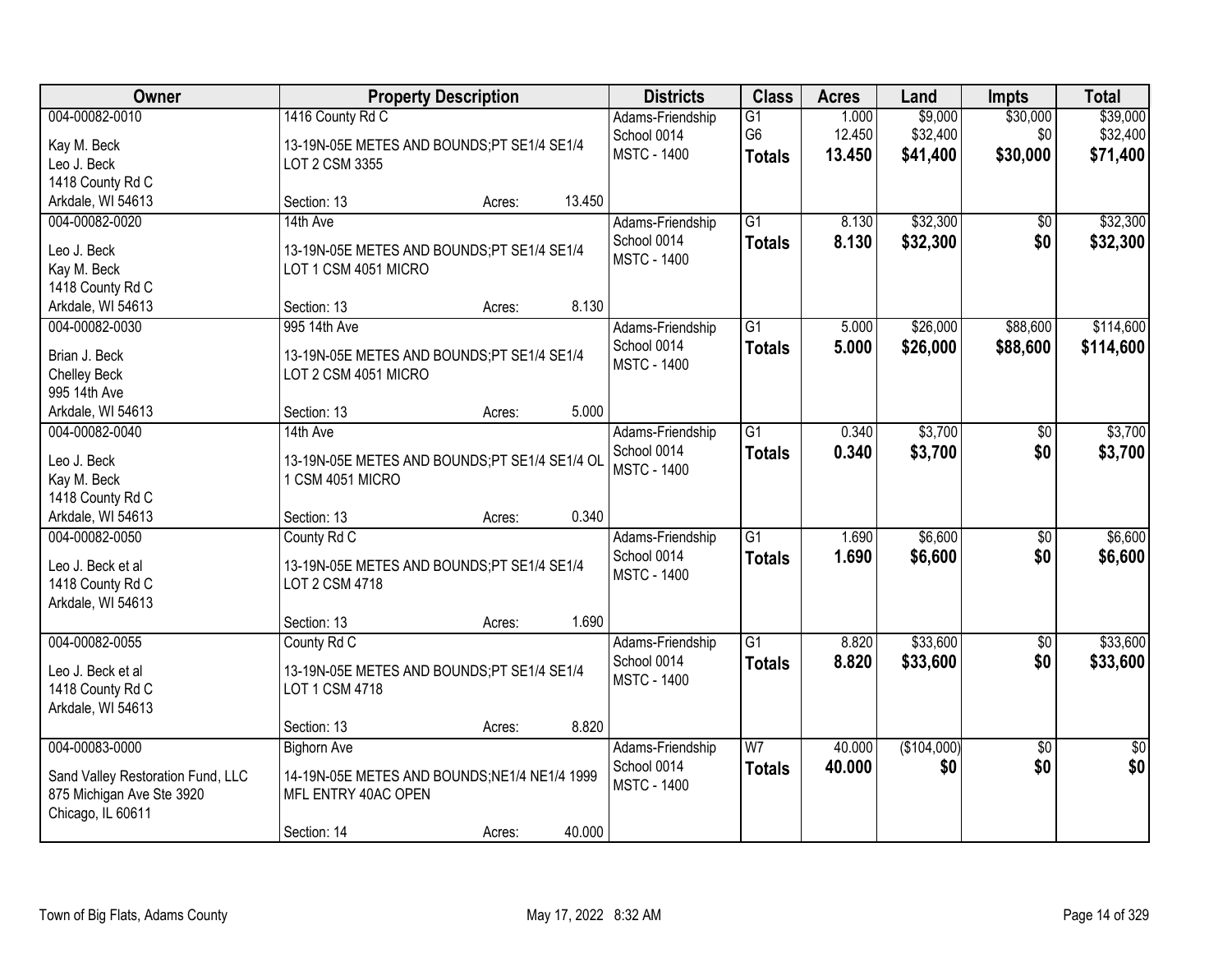| <b>Owner</b>                                                                        |                                                                      | <b>Property Description</b> |        | <b>Districts</b>                  | <b>Class</b>   | <b>Acres</b>     | Land               | <b>Impts</b>    | <b>Total</b>     |
|-------------------------------------------------------------------------------------|----------------------------------------------------------------------|-----------------------------|--------|-----------------------------------|----------------|------------------|--------------------|-----------------|------------------|
| 004-00084-0000                                                                      | <b>Bighorn Ave</b>                                                   |                             |        | Adams-Friendship                  | W <sub>7</sub> | 40.000           | (\$104,000)        | $\overline{50}$ | \$0              |
| Sand Valley Restoration Fund, LLC<br>875 Michigan Ave Ste 3920<br>Chicago, IL 60611 | 14-19N-05E METES AND BOUNDS;NW1/4 NE1/4 1999<br>MFL ENTRY 40AC OPEN  |                             |        | School 0014<br><b>MSTC - 1400</b> | <b>Totals</b>  | 40.000           | \$0                | \$0             | \$0              |
|                                                                                     | Section: 14                                                          | Acres:                      | 40.000 |                                   |                |                  |                    |                 |                  |
| 004-00085-0000                                                                      | 15th Dr                                                              |                             |        | Adams-Friendship<br>School 0014   | W7             | 40.000<br>40.000 | (\$104,000)<br>\$0 | \$0<br>\$0      | \$0<br>\$0       |
| Sand Valley Restoration Fund, LLC<br>875 Michigan Ave Ste 3920<br>Chicago, IL 60611 | 14-19N-05E METES AND BOUNDS; SW1/4 NE1/4 1999<br>MFL ENTRY 40AC OPEN |                             |        | <b>MSTC - 1400</b>                | <b>Totals</b>  |                  |                    |                 |                  |
|                                                                                     | Section: 14                                                          | Acres:                      | 40.000 |                                   |                |                  |                    |                 |                  |
| 004-00086-0000                                                                      | 15th Ave                                                             |                             |        | Adams-Friendship                  | W7             | 40.000           | (\$104,000)        | \$0             | $\overline{50}$  |
| Sand Valley Restoration Fund, LLC<br>875 Michigan Ave Ste 3920<br>Chicago, IL 60611 | 14-19N-05E METES AND BOUNDS; SE1/4 NE1/4 1999<br>MFL ENTRY 40AC OPEN |                             |        | School 0014<br><b>MSTC - 1400</b> | <b>Totals</b>  | 40.000           | \$0                | \$0             | \$0              |
|                                                                                     | Section: 14                                                          | Acres:                      | 40.000 |                                   |                |                  |                    |                 |                  |
| 004-00087-0000                                                                      | <b>Bighorn Ave</b>                                                   |                             |        | Adams-Friendship                  | W <sub>7</sub> | 40.000           | (\$104,000)        | $\sqrt{6}$      | $\sqrt{50}$      |
| Sand Valley Restoration Fund, LLC<br>875 Michigan Ave Ste 3920<br>Chicago, IL 60611 | 14-19N-05E METES AND BOUNDS; NE1/4 NW1/4 1999<br>MFL ENTRY 40AC OPEN |                             |        | School 0014<br><b>MSTC - 1400</b> | <b>Totals</b>  | 40.000           | \$0                | \$0             | \$0              |
|                                                                                     | Section: 14                                                          | Acres:                      | 40.000 |                                   |                |                  |                    |                 |                  |
| 004-00088-0000                                                                      | <b>Bighorn Ave</b>                                                   |                             |        | Adams-Friendship                  | W <sub>7</sub> | 40.000           | (\$104,000)        | \$0             | $\sqrt{50}$      |
| Sand Valley Restoration Fund, LLC<br>875 Michigan Ave Ste 3920<br>Chicago, IL 60611 | 14-19N-05E METES AND BOUNDS;NW1/4 NW1/4 1999<br>MFL ENTRY 40AC OPEN  |                             |        | School 0014<br><b>MSTC - 1400</b> | <b>Totals</b>  | 40.000           | \$0                | \$0             | \$0              |
|                                                                                     | Section: 14                                                          | Acres:                      | 40.000 |                                   |                |                  |                    |                 |                  |
| 004-00089-0000                                                                      | 16th Ave                                                             |                             |        | Adams-Friendship                  | W <sub>7</sub> | 40.000           | (\$104,000)        | \$0             | $\overline{\$0}$ |
| Sand Valley Restoration Fund, LLC<br>875 Michigan Ave Ste 3920<br>Chicago, IL 60611 | 14-19N-05E METES AND BOUNDS; SW1/4 NW1/4 1999<br>MFL ENTRY 40AC OPEN |                             |        | School 0014<br><b>MSTC - 1400</b> | <b>Totals</b>  | 40,000           | \$0                | \$0             | \$0              |
|                                                                                     | Section: 14                                                          | Acres:                      | 40.000 |                                   |                |                  |                    |                 |                  |
| 004-00090-0000                                                                      | 15th Dr                                                              |                             |        | Adams-Friendship                  | W7             | 40.000           | (\$104,000)        | $\overline{30}$ | \$0              |
| Sand Valley Restoration Fund, LLC<br>875 Michigan Ave Ste 3920<br>Chicago, IL 60611 | 14-19N-05E METES AND BOUNDS; SE1/4 NW1/4 1999<br>MFL ENTRY 40AC OPEN |                             |        | School 0014<br><b>MSTC - 1400</b> | <b>Totals</b>  | 40.000           | \$0                | \$0             | \$0              |
|                                                                                     | Section: 14                                                          | Acres:                      | 40.000 |                                   |                |                  |                    |                 |                  |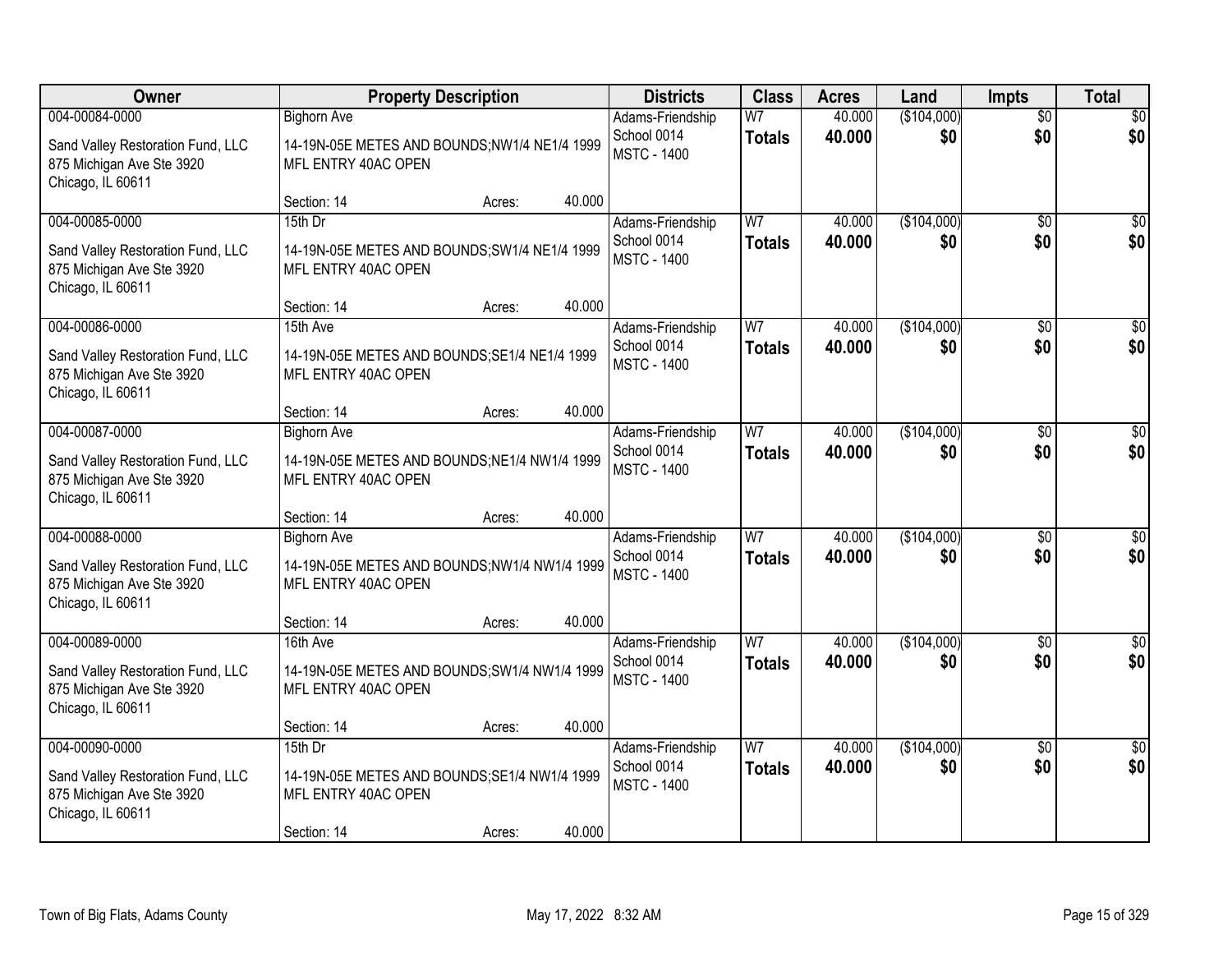| <b>Owner</b>                                                                                          |                                                                                                    | <b>Property Description</b> |        | <b>Districts</b>                                      | <b>Class</b>                    | <b>Acres</b>     | Land               | <b>Impts</b>           | <b>Total</b>           |
|-------------------------------------------------------------------------------------------------------|----------------------------------------------------------------------------------------------------|-----------------------------|--------|-------------------------------------------------------|---------------------------------|------------------|--------------------|------------------------|------------------------|
| 004-00091-0000<br>Sand Valley Restoration Fund, LLC<br>875 Michigan Ave Ste 3920<br>Chicago, IL 60611 | 15th Dr<br>14-19N-05E METES AND BOUNDS; NE1/4 SW1/4 1999<br>MFL ENTRY 40AC OPEN                    |                             |        | Adams-Friendship<br>School 0014<br><b>MSTC - 1400</b> | W <sub>7</sub><br><b>Totals</b> | 40.000<br>40.000 | (\$104,000)<br>\$0 | $\overline{50}$<br>\$0 | \$0<br>\$0             |
|                                                                                                       | Section: 14                                                                                        | Acres:                      | 40.000 |                                                       |                                 |                  |                    |                        |                        |
| 004-00092-0000<br>Sand Valley Restoration Fund, LLC<br>875 Michigan Ave Ste 3920<br>Chicago, IL 60611 | 16th Ave<br>14-19N-05E METES AND BOUNDS; NW1/4 SW1/4 1999<br>MFL ENTRY 40AC OPEN                   |                             |        | Adams-Friendship<br>School 0014<br><b>MSTC - 1400</b> | W <sub>7</sub><br><b>Totals</b> | 40.000<br>40.000 | (\$104,000)<br>\$0 | \$0<br>\$0             | \$0<br>\$0             |
|                                                                                                       | Section: 14                                                                                        | Acres:                      | 40.000 |                                                       |                                 |                  |                    |                        |                        |
| 004-00093-0000<br>Sand Valley Restoration Fund, LLC<br>875 Michigan Ave Ste 3920<br>Chicago, IL 60611 | County Rd C<br>14-19N-05E METES AND BOUNDS; SE1/4 SW1/4 1999<br>MFL ENTRY 40AC OPEN                |                             |        | Adams-Friendship<br>School 0014<br><b>MSTC - 1400</b> | W <sub>7</sub><br><b>Totals</b> | 40.000<br>40.000 | (\$104,000)<br>\$0 | \$0<br>\$0             | $\overline{30}$<br>\$0 |
|                                                                                                       | Section: 14                                                                                        | Acres:                      | 40.000 |                                                       |                                 |                  |                    |                        |                        |
| 004-00094-0000<br>Sand Valley Restoration Fund, LLC<br>875 Michigan Ave Ste 3920<br>Chicago, IL 60611 | County Rd C<br>14-19N-05E METES AND BOUNDS; SW1/4 SW1/4 1999<br>MFL ENTRY 40AC OPEN                |                             |        | Adams-Friendship<br>School 0014<br><b>MSTC - 1400</b> | W <sub>7</sub><br><b>Totals</b> | 40.000<br>40.000 | (\$104,000)<br>\$0 | $\sqrt[6]{3}$<br>\$0   | \$0<br>\$0             |
|                                                                                                       | Section: 14                                                                                        | Acres:                      | 40.000 |                                                       |                                 |                  |                    |                        |                        |
| 004-00095-0000<br>Sand Valley Restoration Fund, LLC<br>875 Michigan Ave Ste 3920<br>Chicago, IL 60611 | 15th Ave<br>14-19N-05E METES AND BOUNDS; NE1/4 SE1/4 1999<br>MFL ENTRY 40AC OPEN                   |                             |        | Adams-Friendship<br>School 0014<br><b>MSTC - 1400</b> | W7<br><b>Totals</b>             | 40.000<br>40.000 | (\$104,000)<br>\$0 | $\overline{50}$<br>\$0 | $\overline{50}$<br>\$0 |
|                                                                                                       | Section: 14                                                                                        | Acres:                      | 40.000 |                                                       |                                 |                  |                    |                        |                        |
| 004-00096-0000<br>Sand Valley Restoration Fund, LLC<br>875 Michigan Ave Ste 3920<br>Chicago, IL 60611 | 15th Dr<br>14-19N-05E METES AND BOUNDS;NW1/4 SE1/4 1999<br>MFL ENTRY 40AC OPEN                     |                             |        | Adams-Friendship<br>School 0014<br><b>MSTC - 1400</b> | W <sub>7</sub><br><b>Totals</b> | 40.000<br>40.000 | (\$104,000)<br>\$0 | \$0<br>\$0             | \$0<br>\$0             |
|                                                                                                       | Section: 14                                                                                        | Acres:                      | 40.000 |                                                       |                                 |                  |                    |                        |                        |
| 004-00097-0000<br>Sand Valley Restoration Fund, LLC<br>875 Michigan Ave Ste 3920<br>Chicago, IL 60611 | County Rd C<br>14-19N-05E METES AND BOUNDS; SW1/4 SE1/4 1999<br>MFL ENTRY 40AC OPEN<br>Section: 14 | Acres:                      | 40.000 | Adams-Friendship<br>School 0014<br><b>MSTC - 1400</b> | W <sub>7</sub><br><b>Totals</b> | 40.000<br>40.000 | (\$104,000)<br>\$0 | $\overline{30}$<br>\$0 | $\overline{50}$<br>\$0 |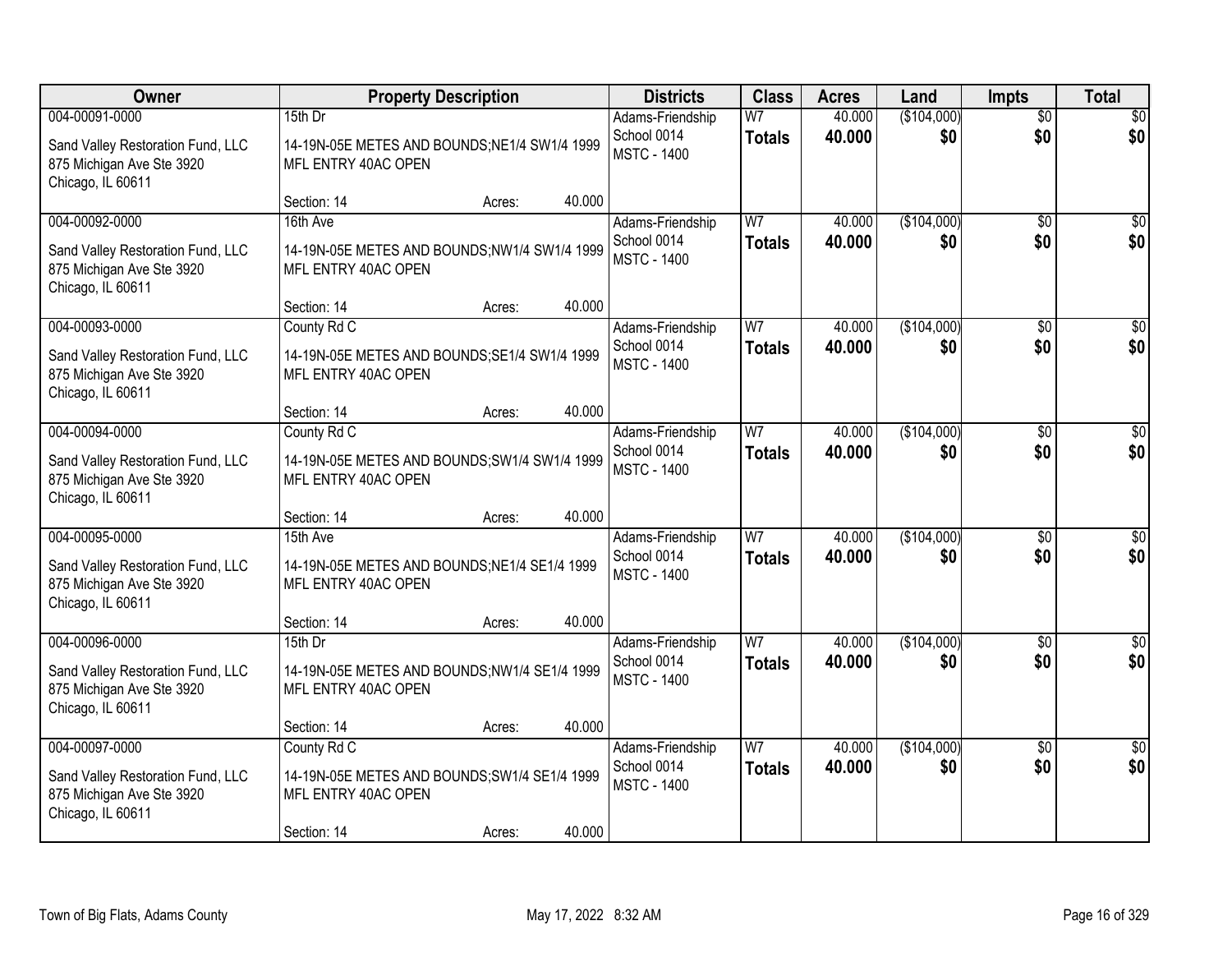| <b>Owner</b>                                                                                          |                                                                                                   | <b>Property Description</b> |        | <b>Districts</b>                                      | <b>Class</b>                          | <b>Acres</b>              | Land                              | Impts                       | <b>Total</b>                       |
|-------------------------------------------------------------------------------------------------------|---------------------------------------------------------------------------------------------------|-----------------------------|--------|-------------------------------------------------------|---------------------------------------|---------------------------|-----------------------------------|-----------------------------|------------------------------------|
| 004-00098-0000<br>Sand Valley Restoration Fund, LLC<br>875 Michigan Ave Ste 3920<br>Chicago, IL 60611 | County Rd C<br>14-19N-05E METES AND BOUNDS; SE1/4 SE1/4 1999<br>MFL ENTRY 40AC OPEN               |                             |        | Adams-Friendship<br>School 0014<br><b>MSTC - 1400</b> | W <sub>7</sub><br><b>Totals</b>       | 40.000<br>40.000          | (\$104,000)<br>\$0                | $\overline{50}$<br>\$0      | \$0<br>\$0                         |
|                                                                                                       | Section: 14                                                                                       | Acres:                      | 40.000 |                                                       |                                       |                           |                                   |                             |                                    |
| 004-00099-0000<br>Mariusz Korzeniewski<br>22w218 Temple Dr<br>Medina, IL 60157                        | 1521 County Rd C<br>23-19N-05E METES AND BOUNDS; NE1/4 NE1/4                                      |                             |        | Adams-Friendship<br>School 0014<br><b>MSTC - 1400</b> | G1<br>G <sub>6</sub><br><b>Totals</b> | 1.000<br>39.000<br>40.000 | \$9,000<br>\$101,400<br>\$110,400 | \$27,700<br>\$0<br>\$27,700 | \$36,700<br>\$101,400<br>\$138,100 |
|                                                                                                       | Section: 23                                                                                       | Acres:                      | 40.000 |                                                       |                                       |                           |                                   |                             |                                    |
| 004-00100-0000<br>Allan J. Hall<br>Debra D. Hall<br>1316 Layard Ave                                   | 1523 County Rd C<br>23-19N-05E METES AND BOUNDS;E 10 A NW1/4<br>NE1/4 MICRO                       |                             |        | Adams-Friendship<br>School 0014<br><b>MSTC - 1400</b> | $\overline{G1}$<br><b>Totals</b>      | 10.000<br>10.000          | \$36,000<br>\$36,000              | \$13,600<br>\$13,600        | \$49,600<br>\$49,600               |
| Racine, WI 53401                                                                                      | Section: 23                                                                                       | Acres:                      | 10.000 |                                                       |                                       |                           |                                   |                             |                                    |
| 004-00101-0000<br>Terski Family Irrevocable Trust<br>4724 S 47th St<br>Greenfield, WI 53220           | 1537 County Rd C<br>23-19N-05E METES AND BOUNDS; W 1/2 E1/2 NW1/4<br><b>NE1/4</b>                 |                             |        | Adams-Friendship<br>School 0014<br><b>MSTC - 1400</b> | $\overline{G1}$<br><b>Totals</b>      | 10.000<br>10.000          | \$36,000<br>\$36,000              | \$3,200<br>\$3,200          | \$39,200<br>\$39,200               |
|                                                                                                       | Section: 23                                                                                       | Acres:                      | 10.000 |                                                       |                                       |                           |                                   |                             |                                    |
| 004-00102-0000<br>Michael J. Mcnicol<br>2122 W Stark Dr<br>Janesville, WI 53545                       | 1539 County Rd C<br>23-19N-05E METES AND BOUNDS;N 100 FT E1/2<br>W1/2 OF NW1/4 NE1/4              |                             |        | Adams-Friendship<br>School 0014<br><b>MSTC - 1400</b> | $\overline{G1}$<br><b>Totals</b>      | 0.750<br>0.750            | \$7,100<br>\$7,100                | \$3,800<br>\$3,800          | \$10,900<br>\$10,900               |
|                                                                                                       | Section: 23                                                                                       | Acres:                      | 0.750  |                                                       |                                       |                           |                                   |                             |                                    |
| 004-00103-0000<br>Jimmie A. Grossman et al<br>7833 334th Ave<br>Burlington, WI 53105                  | 1549 County Rd C<br>23-19N-05E METES AND BOUNDS;N1/2 W1/2 NW1/4<br>NE1/4 EX N 100 FT OF E1/2 W1/2 |                             |        | Adams-Friendship<br>School 0014<br><b>MSTC - 1400</b> | G1<br><b>Totals</b>                   | 9.250<br>9.250            | \$34,500<br>\$34,500              | \$7,200<br>\$7,200          | \$41,700<br>\$41,700               |
|                                                                                                       | Section: 23                                                                                       | Acres:                      | 9.250  |                                                       |                                       |                           |                                   |                             |                                    |
| 004-00104-0000<br>Arnold R. Hester<br>1537 Wonder Ln<br>New Market, TN 37820                          | County Rd C<br>23-19N-05E METES AND BOUNDS; S1/2 W1/2 NW1/4<br><b>NE1/4</b><br>Section: 23        | Acres:                      | 10.000 | Adams-Friendship<br>School 0014<br><b>MSTC - 1400</b> | $\overline{G1}$<br><b>Totals</b>      | 10.000<br>10.000          | \$36,000<br>\$36,000              | $\overline{50}$<br>\$0      | \$36,000<br>\$36,000               |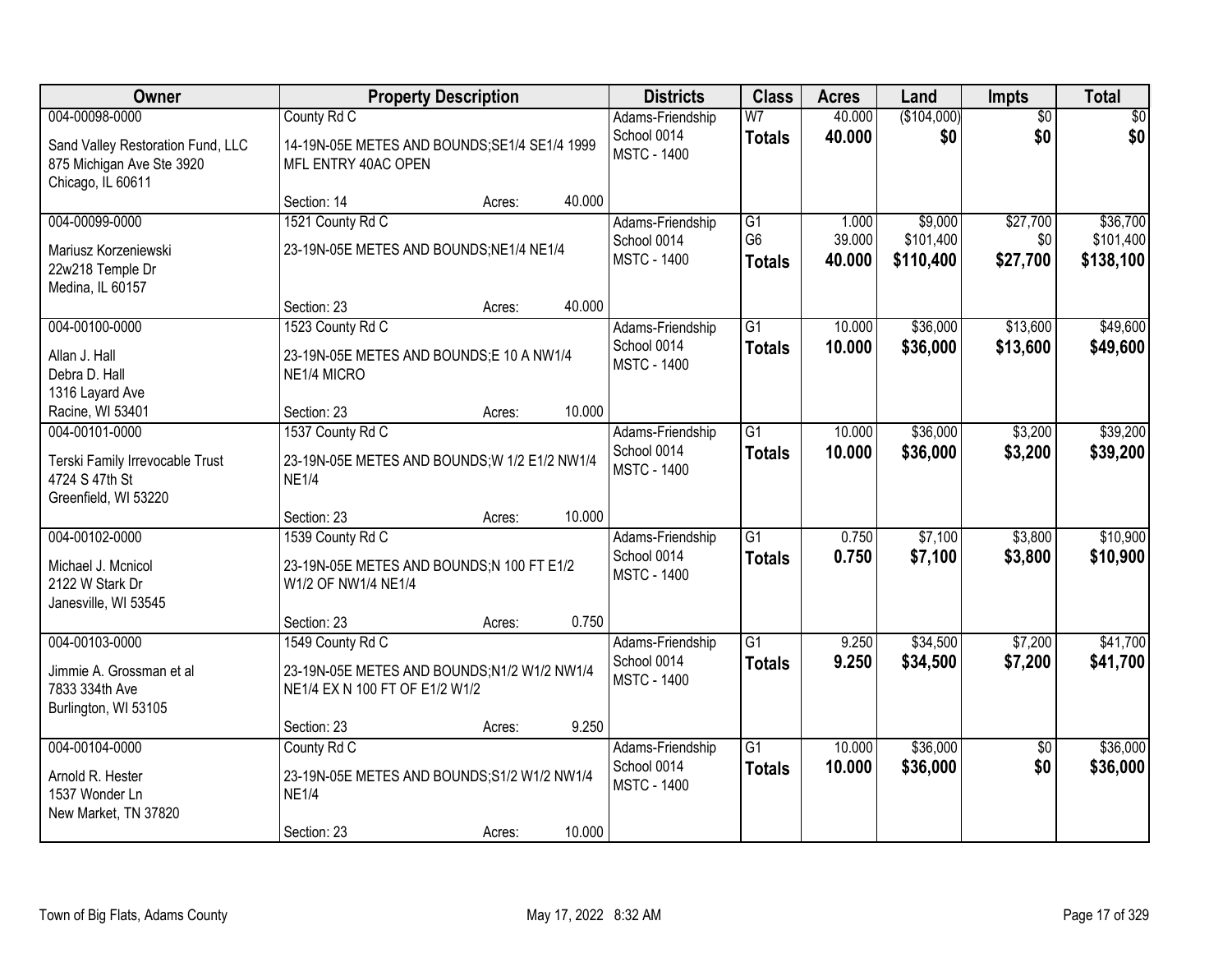| Owner                                                                               |                                                                                          | <b>Property Description</b> |        | <b>Districts</b>                  | <b>Class</b>    | <b>Acres</b> | Land        | <b>Impts</b>    | <b>Total</b>     |
|-------------------------------------------------------------------------------------|------------------------------------------------------------------------------------------|-----------------------------|--------|-----------------------------------|-----------------|--------------|-------------|-----------------|------------------|
| 004-00105-0000                                                                      | County Rd C                                                                              |                             |        | Adams-Friendship                  | W <sub>7</sub>  | 39.080       | (\$101,600) | $\overline{50}$ | \$0              |
| Sand Valley Restoration Fund, LLC<br>875 Michigan Ave Ste 3920<br>Chicago, IL 60611 | 23-19N-05E METES AND BOUNDS;NE1/4 NW1/4 EX<br>PC FOR HWY ROW 1999 MFL ENTRY 39.08AC OPEN |                             |        | School 0014<br><b>MSTC - 1400</b> | <b>Totals</b>   | 39.080       | \$0         | \$0             | \$0              |
|                                                                                     | Section: 23                                                                              | Acres:                      | 39.080 |                                   |                 |              |             |                 |                  |
| 004-00106-0000                                                                      | County Rd C                                                                              |                             |        | Adams-Friendship                  | W <sub>7</sub>  | 40.000       | (\$104,000) | \$0             | \$0              |
| Sand Valley Restoration Fund, LLC<br>875 Michigan Ave Ste 3920<br>Chicago, IL 60611 | 23-19N-05E METES AND BOUNDS;NW1/4 NW1/4 1999<br>MFL ENTRY 40AC OPEN                      |                             |        | School 0014<br><b>MSTC - 1400</b> | <b>Totals</b>   | 40.000       | \$0         | \$0             | \$0              |
|                                                                                     | Section: 23                                                                              | Acres:                      | 40.000 |                                   |                 |              |             |                 |                  |
| 004-00107-0000                                                                      | 16th Ave                                                                                 |                             |        | Adams-Friendship                  | W <sub>7</sub>  | 40.000       | (\$104,000) | \$0             | $\overline{\$0}$ |
| Sand Valley Restoration Fund, LLC<br>875 Michigan Ave Ste 3920<br>Chicago, IL 60611 | 23-19N-05E METES AND BOUNDS; SW1/4 NW1/4 1999<br>MFL ENTRY 40AC OPEN                     |                             |        | School 0014<br><b>MSTC - 1400</b> | <b>Totals</b>   | 40.000       | \$0         | \$0             | \$0              |
|                                                                                     | Section: 23                                                                              | Acres:                      | 40.000 |                                   |                 |              |             |                 |                  |
| 004-00108-0000                                                                      |                                                                                          |                             |        | Adams-Friendship                  | W7              | 40.000       | (\$104,000) | $\sqrt[6]{3}$   | $\sqrt{50}$      |
| Sand Valley Restoration Fund, LLC<br>875 Michigan Ave Ste 3920<br>Chicago, IL 60611 | 23-19N-05E METES AND BOUNDS; SE1/4 NW1/4 1999<br>MFL ENTRY 40AC OPEN                     |                             |        | School 0014<br><b>MSTC - 1400</b> | <b>Totals</b>   | 40.000       | \$0         | \$0             | \$0              |
|                                                                                     | Section: 23                                                                              | Acres:                      | 40.000 |                                   |                 |              |             |                 |                  |
| 004-00109-0000                                                                      |                                                                                          |                             |        | Adams-Friendship                  | W <sub>6</sub>  | 39.330       | (\$102,300) | $\overline{50}$ | $\overline{50}$  |
| Roger M. Ulrich                                                                     | 23-19N-05E METES AND BOUNDS;NE1/4 SW1/4 EX                                               |                             |        | School 0014                       | <b>Totals</b>   | 39,330       | \$0         | \$0             | \$0              |
| Karen Ulrich                                                                        | OUT LOT 1 CSM 3739 2013 MFL ENTRY 39.33AC                                                |                             |        | <b>MSTC - 1400</b>                |                 |              |             |                 |                  |
| 4595 Tee Pee Ln                                                                     | <b>CLOSED</b>                                                                            |                             |        |                                   |                 |              |             |                 |                  |
| Las Vegas, NV 89129                                                                 | Section: 23                                                                              | Acres:                      | 39.330 |                                   |                 |              |             |                 |                  |
| 004-00109-0010                                                                      | <b>Browndeer Ave</b>                                                                     |                             |        | Adams-Friendship                  | G6              | 1.340        | \$3,500     | $\sqrt{6}$      | \$3,500          |
| Jon A. Haag                                                                         | 23-19N-05E METES AND BOUNDS;PT E1/2 SW1/4                                                |                             |        | School 0014                       | W <sub>6</sub>  | 0.670        | (\$1,700)   | \$0             | \$0 <sub>1</sub> |
| 49 Cherokee Cir Unit 104                                                            | OUT LOT 1 CSM 3739 2013 MFL ENTRY .67AC                                                  |                             |        | <b>MSTC - 1400</b>                | <b>Totals</b>   | 2.010        | \$3,500     | \$0             | \$3,500          |
| Madison, WI 53704                                                                   | <b>CLOSED</b>                                                                            |                             |        |                                   |                 |              |             |                 |                  |
|                                                                                     | Section: 23                                                                              | Acres:                      | 2.010  |                                   |                 |              |             |                 |                  |
| 004-00110-0000                                                                      | 1056 16th Ave                                                                            |                             |        | Adams-Friendship                  | $\overline{G1}$ | 1.000        | \$9,000     | \$8,900         | \$17,900         |
| William D Anderson and Anita K                                                      | 23-19N-05E METES AND BOUNDS;N1/2 NW1/4 SW1/4                                             |                             |        | School 0014                       | G <sub>5</sub>  | 3.000        | \$2,700     | \$0             | \$2,700          |
| Anderson Revocable Trus                                                             | LOT 1 CSM 2702 MICRO                                                                     |                             |        | <b>MSTC - 1400</b>                | G <sub>6</sub>  | 16.408       | \$42,700    | \$0             | \$42,700         |
| 3601 107th St                                                                       |                                                                                          |                             |        |                                   | <b>Totals</b>   | 20.408       | \$54,400    | \$8,900         | \$63,300         |
| Pleasant Prairie, WI 53158                                                          | Section: 23                                                                              | Acres:                      | 20.408 |                                   |                 |              |             |                 |                  |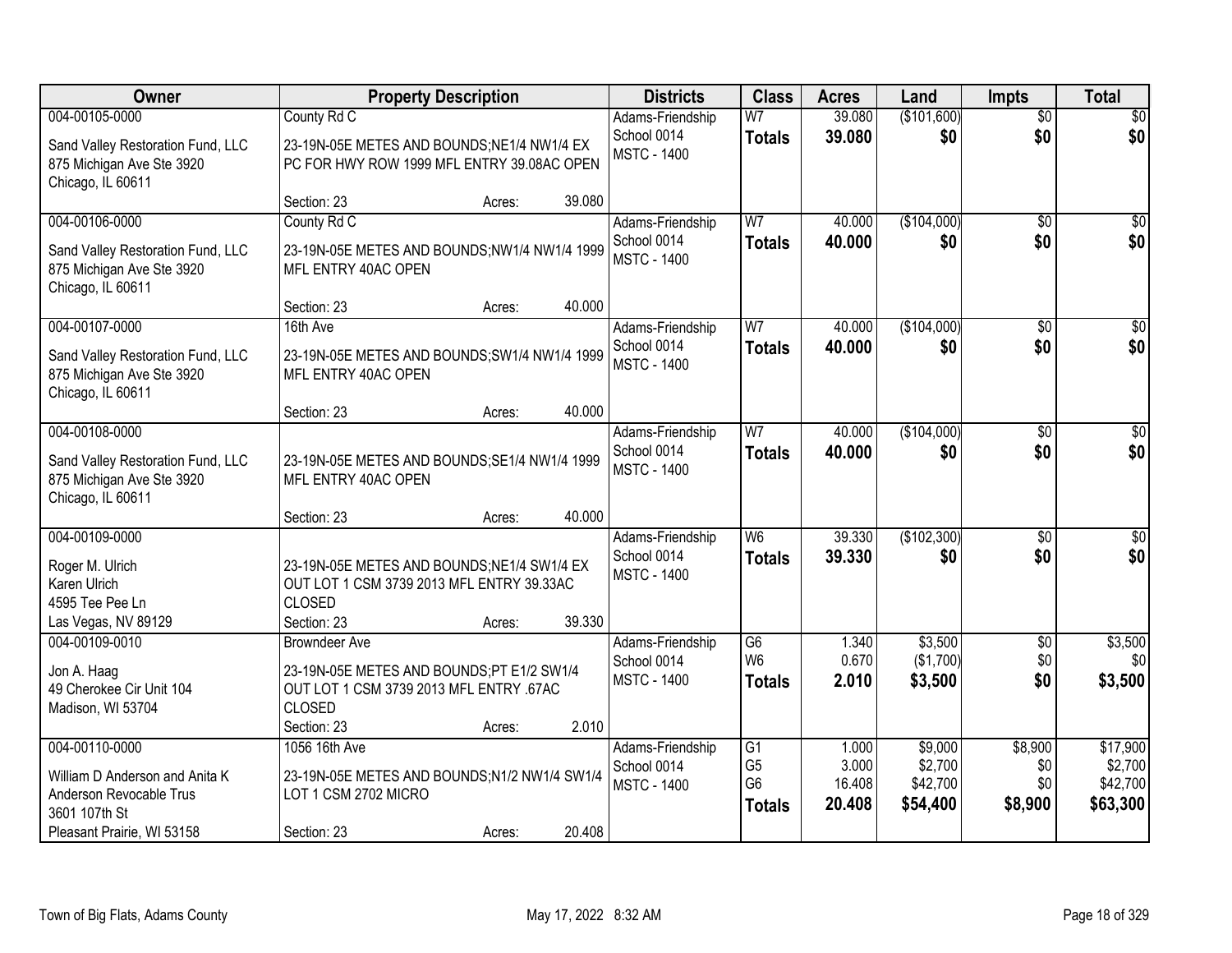| Owner                                 | <b>Property Description</b>                                                               | <b>Districts</b>   | <b>Class</b>    | <b>Acres</b> | Land        | <b>Impts</b>    | <b>Total</b> |
|---------------------------------------|-------------------------------------------------------------------------------------------|--------------------|-----------------|--------------|-------------|-----------------|--------------|
| 004-00111-0000                        | 1574 Browndeer Ave                                                                        | Adams-Friendship   | G1              | 1.426        | \$12,400    | \$9,700         | \$22,100     |
| Jon A. Haag                           | 23-19N-05E METES AND BOUNDS;PT W1/2 SW1/4                                                 | School 0014        | W <sub>6</sub>  | 48.000       | (\$124,800) | \$0             | \$0          |
| 49 Cherokee Cir Unit 104              | LOT 2 CSM 1712 2013 MFL ENTRY 48AC CLOSED                                                 | <b>MSTC - 1400</b> | <b>Totals</b>   | 49.426       | \$12,400    | \$9,700         | \$22,100     |
| Madison, WI 53704                     |                                                                                           |                    |                 |              |             |                 |              |
|                                       | 49.426<br>Section: 23<br>Acres:                                                           |                    |                 |              |             |                 |              |
| 004-00112-0000                        | 1588 Browndeer Ave                                                                        | Adams-Friendship   | $\overline{G1}$ | 4.330        | \$24,000    | \$84,000        | \$108,000    |
| Perry S. Ziehm                        | 23-19N-05E SW SW 1712 CERTIFIED SURVEY MAP                                                | School 0014        | <b>Totals</b>   | 4.330        | \$24,000    | \$84,000        | \$108,000    |
| 1588 Browndeer Ave                    | LOT 1;                                                                                    | <b>MSTC - 1400</b> |                 |              |             |                 |              |
| Arkdale, WI 54613                     |                                                                                           |                    |                 |              |             |                 |              |
|                                       | 4.330<br>Section: 23<br>Acres:                                                            |                    |                 |              |             |                 |              |
| 004-00113-0000                        | 1584 Browndeer Ave                                                                        | Adams-Friendship   | G1              | 5.340        | \$26,700    | \$64,800        | \$91,500     |
| Benjamin K. Bezin                     | 23-19N-05E METES AND BOUNDS;PT SW1/4 SW1/4                                                | School 0014        | <b>Totals</b>   | 5.340        | \$26,700    | \$64,800        | \$91,500     |
| Daniell Bezin                         | LOT 1 CSM 1575 MICRO                                                                      | <b>MSTC - 1400</b> |                 |              |             |                 |              |
| 1584 Browndeer Ave                    |                                                                                           |                    |                 |              |             |                 |              |
| Arkdale, WI 54613                     | 5.340<br>Section: 23<br>Acres:                                                            |                    |                 |              |             |                 |              |
| 004-00114-0000                        | 1566 Browndeer Ave                                                                        | Adams-Friendship   | W <sub>6</sub>  | 30.330       | (\$78,900)  | \$0             | \$0          |
|                                       |                                                                                           | School 0014        | <b>Totals</b>   | 30.330       | \$0         | \$0             | \$0          |
| Roger M. Ulrich<br>Karen Ulrich       | 23-19N-05E METES AND BOUNDS;PT SE1/4 SW1/4 &<br>SW1/4 SE1/4 EXCEPT 0L 1 CSM 3739 2013 MFL | <b>MSTC - 1400</b> |                 |              |             |                 |              |
| 4595 Tee Pee Ln                       | ENTRY 30.33AC CLOSED                                                                      |                    |                 |              |             |                 |              |
| Las Vegas, NV 89129                   | 30.330<br>Section: 23<br>Acres:                                                           |                    |                 |              |             |                 |              |
| 004-00115-0000                        | 1552 Browndeer Ave                                                                        | Adams-Friendship   | $\overline{G1}$ | 7.830        | \$31,700    | \$55,800        | \$87,500     |
|                                       |                                                                                           | School 0014        | <b>Totals</b>   | 7.830        | \$31,700    | \$55,800        | \$87,500     |
| Michael J. Webb                       | 23-19N-05E METES AND BOUNDS;PT E1/2 SE1/4                                                 | <b>MSTC - 1400</b> |                 |              |             |                 |              |
| Jana R. Webb                          | <b>SW1/4</b>                                                                              |                    |                 |              |             |                 |              |
| N1602 County Rd K<br>Sharon, WI 53585 | 7.830<br>Section: 23                                                                      |                    |                 |              |             |                 |              |
| 004-00116-0010                        | Acres:<br>1057 15th Ave                                                                   | Adams-Friendship   | $\overline{G1}$ | 5.290        | \$26,600    | \$700           | \$27,300     |
|                                       |                                                                                           | School 0014        |                 | 5.290        | \$26,600    | \$700           | \$27,300     |
| Lisa C. Griger                        | 23-19N-05E NE SE ROCHE A CRI HIGHLANDS LOT 1;                                             | <b>MSTC - 1400</b> | <b>Totals</b>   |              |             |                 |              |
| Barry P. Griger                       |                                                                                           |                    |                 |              |             |                 |              |
| 1519 S 97th St                        |                                                                                           |                    |                 |              |             |                 |              |
| West Allis, WI 53214                  | 5.290<br>Section: 23<br>Acres:                                                            |                    |                 |              |             |                 |              |
| 004-00116-0015                        |                                                                                           | Adams-Friendship   | $\overline{G6}$ | 8.330        | \$21,700    | $\overline{50}$ | \$21,700     |
| Lisa C. Griger                        | 23-19N-05E NE SE ROCHE A CRI HIGHLANDS LOT 2;                                             | School 0014        | <b>Totals</b>   | 8.330        | \$21,700    | \$0             | \$21,700     |
| Barry P. Griger                       |                                                                                           | <b>MSTC - 1400</b> |                 |              |             |                 |              |
| 1519 S 97th St                        |                                                                                           |                    |                 |              |             |                 |              |
| West Allis, WI 53214                  | 8.330<br>Section: 23<br>Acres:                                                            |                    |                 |              |             |                 |              |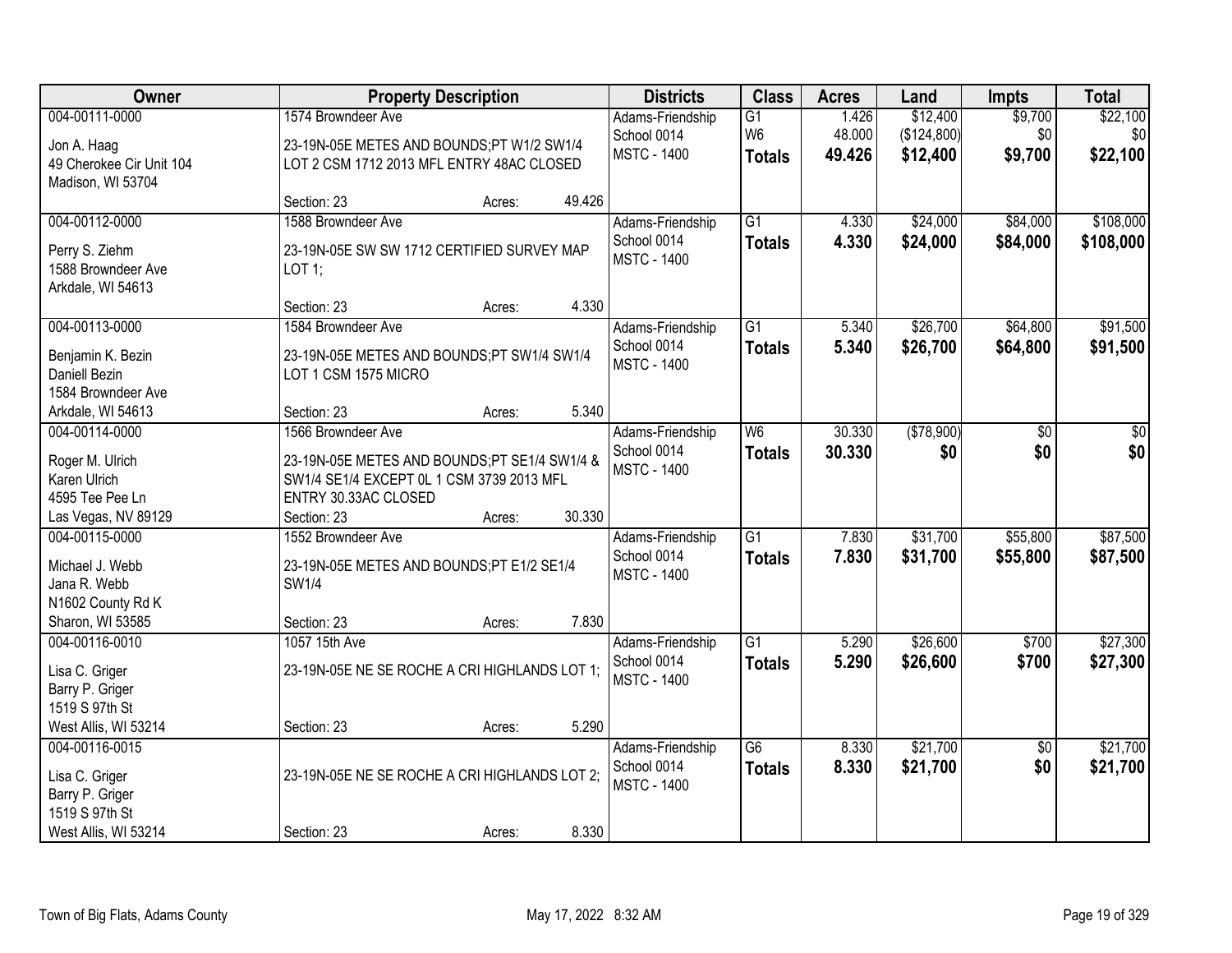| Owner                                    |                                                                | <b>Property Description</b> |        | <b>Districts</b>                | <b>Class</b>                     | <b>Acres</b>   | Land                 | <b>Impts</b>           | <b>Total</b>         |
|------------------------------------------|----------------------------------------------------------------|-----------------------------|--------|---------------------------------|----------------------------------|----------------|----------------------|------------------------|----------------------|
| 004-00116-0020<br>Jeffery J. Putchinski  | 1059 15th Ave<br>23-19N-05E NE SE ROCHE A CRI HIGHLANDS LOT 3; |                             |        | Adams-Friendship<br>School 0014 | $\overline{G6}$<br><b>Totals</b> | 8.160<br>8.160 | \$21,200<br>\$21,200 | $\overline{30}$<br>\$0 | \$21,200<br>\$21,200 |
| 343 Whitetail Way<br>Deerfield, WI 53531 |                                                                |                             |        | <b>MSTC - 1400</b>              |                                  |                |                      |                        |                      |
|                                          | Section: 23                                                    | Acres:                      | 8.160  |                                 |                                  |                |                      |                        |                      |
| 004-00116-0025                           | 1065 15th Ave                                                  |                             |        | Adams-Friendship                | $\overline{G1}$                  | 5.280          | \$26,600             | \$2,100                | \$28,700             |
| Toni L. Rucks                            | 23-19N-05E NE SE ROCHE A CRI HIGHLANDS LOT 4;                  |                             |        | School 0014                     | <b>Totals</b>                    | 5.280          | \$26,600             | \$2,100                | \$28,700             |
| 513 Lori Ave                             |                                                                |                             |        | <b>MSTC - 1400</b>              |                                  |                |                      |                        |                      |
| Tomah, WI 54660                          |                                                                |                             |        |                                 |                                  |                |                      |                        |                      |
|                                          | Section: 23                                                    | Acres:                      | 5.280  |                                 |                                  |                |                      |                        |                      |
| 004-00116-0030                           | 1075 15th Ave                                                  |                             |        | Adams-Friendship                | $\overline{G1}$                  | 5.280          | \$26,600             | \$1,600                | \$28,200             |
| Barbara J. Tabaka                        | 23-19N-05E NE SE ROCHE A CRI HIGHLANDS LOT 5;                  |                             |        | School 0014                     | <b>Totals</b>                    | 5.280          | \$26,600             | \$1,600                | \$28,200             |
| Richard S. Tabaka                        |                                                                |                             |        | <b>MSTC - 1400</b>              |                                  |                |                      |                        |                      |
| 9621 W Morgan Ave                        |                                                                |                             |        |                                 |                                  |                |                      |                        |                      |
| Milwaukee, WI 53228                      | Section: 23                                                    | Acres:                      | 5.280  |                                 |                                  |                |                      |                        |                      |
| 004-00116-0035                           |                                                                |                             |        | Adams-Friendship                | $\overline{G6}$                  | 8.170          | \$21,200             | $\sqrt[6]{3}$          | \$21,200             |
|                                          |                                                                |                             |        | School 0014                     | <b>Totals</b>                    | 8.170          | \$21,200             | \$0                    | \$21,200             |
| Barbara J. Tabaka<br>Richard S. Tabaka   | 23-19N-05E NE SE ROCHE A CRI HIGHLANDS LOT 6;                  |                             |        | <b>MSTC - 1400</b>              |                                  |                |                      |                        |                      |
| 9621 W Morgan Ave                        |                                                                |                             |        |                                 |                                  |                |                      |                        |                      |
| Milwaukee, WI 53228                      | Section: 23                                                    | Acres:                      | 8.170  |                                 |                                  |                |                      |                        |                      |
| 004-00117-0000                           |                                                                |                             |        | Adams-Friendship                | W6                               | 32.000         | ( \$83,200)          | $\overline{30}$        | $\overline{30}$      |
|                                          |                                                                |                             |        | School 0014                     | <b>Totals</b>                    | 32.000         | \$0                  | \$0                    | \$0                  |
| Daniel Johnson                           | 23-19N-05E METES AND BOUNDS;NW1/4 SE1/4 EX W                   |                             |        | <b>MSTC - 1400</b>              |                                  |                |                      |                        |                      |
| Valerie Johnson                          | 8 A 2005 MFL ENTRY 32AC CLOSED                                 |                             |        |                                 |                                  |                |                      |                        |                      |
| W4045 Bostwick Ln                        |                                                                |                             | 32.000 |                                 |                                  |                |                      |                        |                      |
| West Salem, WI 54669<br>004-00118-0000   | Section: 23                                                    | Acres:                      |        |                                 | W <sub>6</sub>                   |                |                      |                        | $\sqrt{50}$          |
|                                          |                                                                |                             |        | Adams-Friendship<br>School 0014 |                                  | 8.000<br>8.000 | (\$20,800)<br>\$0    | $\sqrt{6}$<br>\$0      | \$0                  |
| Roger M. Ulrich                          | 23-19N-05E METES AND BOUNDS; W 8 A NW1/4 SE1/4                 |                             |        | <b>MSTC - 1400</b>              | <b>Totals</b>                    |                |                      |                        |                      |
| Karen Ulrich                             | 2013 MFL ENTRY 8AC CLOSED                                      |                             |        |                                 |                                  |                |                      |                        |                      |
| 4595 Tee Pee Ln                          |                                                                |                             |        |                                 |                                  |                |                      |                        |                      |
| Las Vegas, NV 89129                      | Section: 23                                                    | Acres:                      | 8.000  |                                 |                                  |                |                      |                        |                      |
| 004-00119-0000                           | <b>Browndeer Ave</b>                                           |                             |        | Adams-Friendship                | W <sub>6</sub>                   | 39.830         | (\$103,600)          | $\overline{50}$        | $\frac{1}{2}$        |
| Daniel Johnson                           | 23-19N-05E METES AND BOUNDS; SW1/4 SE1/4 & PT                  |                             |        | School 0014                     | <b>Totals</b>                    | 39.830         | \$0                  | \$0                    | \$0                  |
| Valerie Johnson                          | SE1/4 SW1/4 2005 MFL ENTRY 39.83AC CLOSED                      |                             |        | <b>MSTC - 1400</b>              |                                  |                |                      |                        |                      |
| W4045 Bostwick Ln                        |                                                                |                             |        |                                 |                                  |                |                      |                        |                      |
| West Salem, WI 54669                     | Section: 23                                                    | Acres:                      | 39.830 |                                 |                                  |                |                      |                        |                      |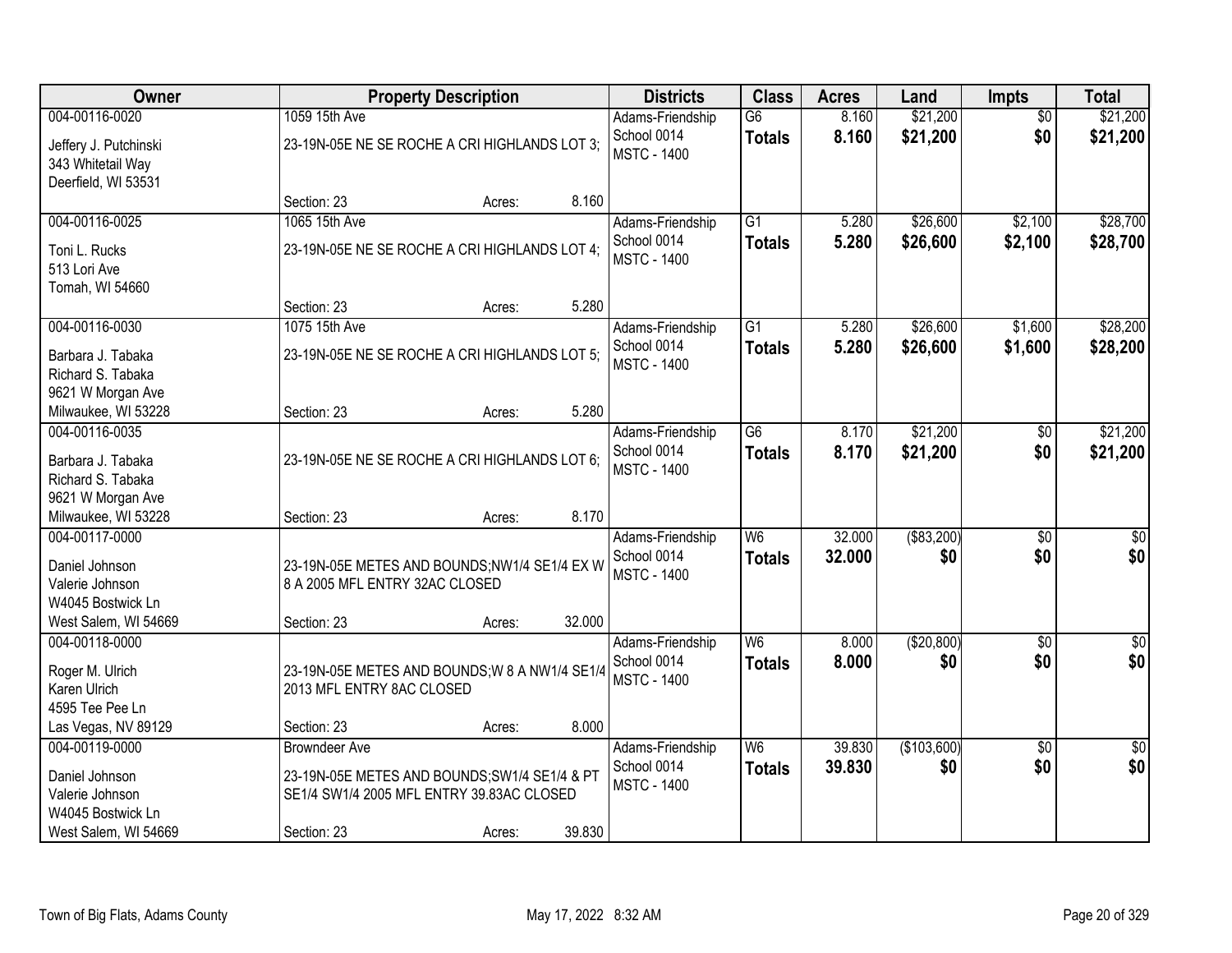| Owner                                                          |                                                                      | <b>Property Description</b> |        | <b>Districts</b>                  | <b>Class</b>    | <b>Acres</b>     | Land               | <b>Impts</b>    | <b>Total</b>    |
|----------------------------------------------------------------|----------------------------------------------------------------------|-----------------------------|--------|-----------------------------------|-----------------|------------------|--------------------|-----------------|-----------------|
| 004-00120-0000                                                 | 1077 15th Ave                                                        |                             |        | Adams-Friendship                  | $\overline{G1}$ | 1.590            | \$13,700           | \$88,800        | \$102,500       |
| Thomas M. Bohac                                                | 23-19N-05E SE SE 3131 CERTIFIED SURVEY MAP                           |                             |        | School 0014                       | G <sub>6</sub>  | 39.000           | \$101,400          | \$0             | \$101,400       |
| 1077 15th Ave                                                  | LOT NA;                                                              |                             |        | <b>MSTC - 1400</b>                | <b>Totals</b>   | 40.590           | \$115,100          | \$88,800        | \$203,900       |
| Arkdale, WI 54613                                              |                                                                      |                             |        |                                   |                 |                  |                    |                 |                 |
|                                                                | Section: 23                                                          | Acres:                      | 40.590 |                                   |                 |                  |                    |                 |                 |
| 004-00121-0000                                                 | County Rd C                                                          |                             |        | Adams-Friendship<br>School 0014   | W <sub>7</sub>  | 40.000<br>40.000 | (\$104,000)<br>\$0 | \$0<br>\$0      | \$0<br>\$0      |
| Sand Valley Restoration Fund, LLC                              | 24-19N-05E METES AND BOUNDS;NW1/4 NE1/4 1999                         |                             |        | <b>MSTC - 1400</b>                | <b>Totals</b>   |                  |                    |                 |                 |
| 875 Michigan Ave Ste 3920                                      | MFL ENTRY 40AC OPEN                                                  |                             |        |                                   |                 |                  |                    |                 |                 |
| Chicago, IL 60611                                              | Section: 24                                                          | Acres:                      | 40.000 |                                   |                 |                  |                    |                 |                 |
| 004-00122-0000                                                 | 14th Ct                                                              |                             |        | Adams-Friendship                  | $\overline{W}$  | 40.000           | (\$104,000)        | \$0             | \$0             |
|                                                                |                                                                      |                             |        | School 0014                       | <b>Totals</b>   | 40.000           | \$0                | \$0             | \$0             |
| Sand Valley Restoration Fund, LLC<br>875 Michigan Ave Ste 3920 | 24-19N-05E METES AND BOUNDS; SW1/4 NE1/4 1999<br>MFL ENTRY 40AC OPEN |                             |        | <b>MSTC - 1400</b>                |                 |                  |                    |                 |                 |
| Chicago, IL 60611                                              |                                                                      |                             |        |                                   |                 |                  |                    |                 |                 |
|                                                                | Section: 24                                                          | Acres:                      | 40.000 |                                   |                 |                  |                    |                 |                 |
| 004-00123-0000                                                 | County Rd C                                                          |                             |        | Adams-Friendship                  | W <sub>7</sub>  | 40.000           | (\$104,000)        | $\overline{50}$ | \$0             |
| Sand Valley Restoration Fund, LLC                              | 24-19N-05E METES AND BOUNDS; NE1/4 NW1/4 1999                        |                             |        | School 0014                       | <b>Totals</b>   | 40.000           | \$0                | \$0             | \$0             |
| 875 Michigan Ave Ste 3920                                      | MFL ENTRY 40AC OPEN                                                  |                             |        | <b>MSTC - 1400</b>                |                 |                  |                    |                 |                 |
| Chicago, IL 60611                                              |                                                                      |                             |        |                                   |                 |                  |                    |                 |                 |
|                                                                | Section: 24                                                          | Acres:                      | 40.000 |                                   |                 |                  |                    |                 |                 |
| 004-00124-0000                                                 | County Rd C                                                          |                             |        | Adams-Friendship                  | $\overline{W7}$ | 30.000           | (\$78,000)         | $\overline{50}$ | \$0             |
| Sand Valley Restoration Fund, LLC                              | 24-19N-05E METES AND BOUNDS;NW1/4 NW1/4 EX                           |                             |        | School 0014<br><b>MSTC - 1400</b> | <b>Totals</b>   | 30.000           | \$0                | \$0             | \$0             |
| 875 Michigan Ave Ste 3920                                      | PC IN NE COR 30A MFL OPEN                                            |                             |        |                                   |                 |                  |                    |                 |                 |
| Chicago, IL 60611                                              |                                                                      |                             |        |                                   |                 |                  |                    |                 |                 |
| 004-00125-0000                                                 | Section: 24<br>1483 County Rd C                                      | Acres:                      | 30.000 | Adams-Friendship                  | $\overline{G1}$ | 10.000           | \$36,000           | \$17,200        | \$53,200        |
|                                                                |                                                                      |                             |        | School 0014                       | <b>Totals</b>   | 10.000           | \$36,000           | \$17,200        | \$53,200        |
| Jacqueline J. Thiel                                            | 24-19N-05E METES AND BOUNDS;PT NW1/4 NW1/4                           |                             |        | <b>MSTC - 1400</b>                |                 |                  |                    |                 |                 |
| Keith M. Thiel<br>1174 County Rd E                             | IN NE COR                                                            |                             |        |                                   |                 |                  |                    |                 |                 |
| Adams, WI 53910                                                | Section: 24                                                          | Acres:                      | 10.000 |                                   |                 |                  |                    |                 |                 |
| 004-00126-0000                                                 | 15th Ave                                                             |                             |        | Adams-Friendship                  | W <sub>7</sub>  | 40.000           | (\$104,000)        | $\overline{50}$ | $\overline{50}$ |
| Sand Valley Restoration Fund, LLC                              | 24-19N-05E METES AND BOUNDS; SW1/4 NW1/4 1999                        |                             |        | School 0014                       | <b>Totals</b>   | 40.000           | \$0                | \$0             | \$0             |
| 875 Michigan Ave Ste 3920                                      | MFL ENTRY 40AC OPEN                                                  |                             |        | <b>MSTC - 1400</b>                |                 |                  |                    |                 |                 |
| Chicago, IL 60611                                              |                                                                      |                             |        |                                   |                 |                  |                    |                 |                 |
|                                                                | Section: 24                                                          | Acres:                      | 40.000 |                                   |                 |                  |                    |                 |                 |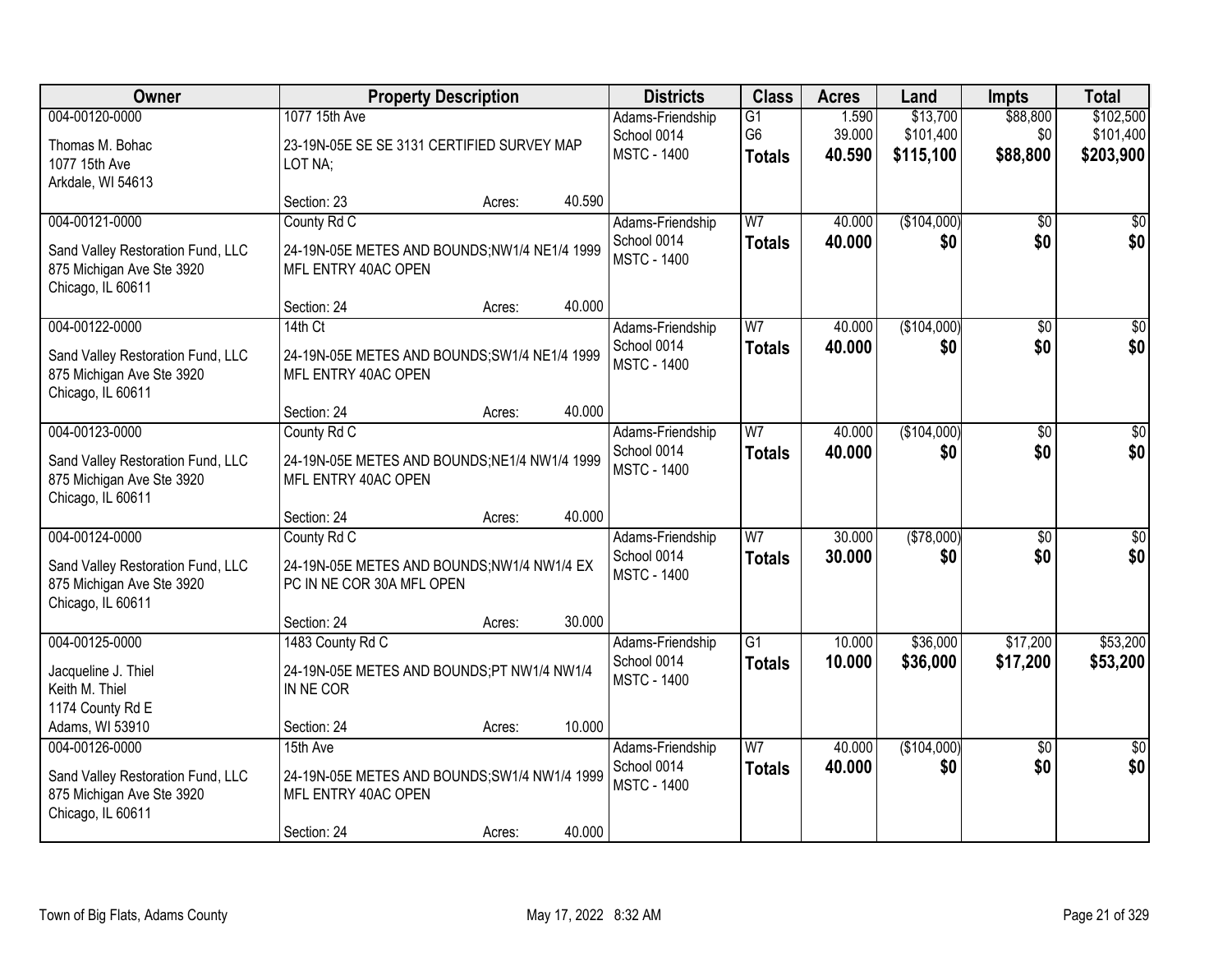| Owner                                                                                                 | <b>Property Description</b>                                                                         |        | <b>Districts</b>                                      | <b>Class</b>                                       | <b>Acres</b>              | Land                            | <b>Impts</b>                | <b>Total</b>                     |
|-------------------------------------------------------------------------------------------------------|-----------------------------------------------------------------------------------------------------|--------|-------------------------------------------------------|----------------------------------------------------|---------------------------|---------------------------------|-----------------------------|----------------------------------|
| 004-00127-0000<br>Sand Valley Restoration Fund, LLC<br>875 Michigan Ave Ste 3920<br>Chicago, IL 60611 | 24-19N-05E METES AND BOUNDS; SE1/4 NW1/4 1999<br>MFL ENTRY 40AC OPEN                                |        | Adams-Friendship<br>School 0014<br><b>MSTC - 1400</b> | W <sub>7</sub><br><b>Totals</b>                    | 40.000<br>40.000          | (\$104,000)<br>\$0              | $\overline{50}$<br>\$0      | $\overline{30}$<br>\$0           |
|                                                                                                       | Section: 24<br>Acres:                                                                               | 40.000 |                                                       |                                                    |                           |                                 |                             |                                  |
| 004-00128-0000<br>Michael C. Wilging<br>Renee L. Wilging<br>W5453 Tippecanoe Tr                       | <b>Browndeer Ave</b><br>24-19N-05E SE SW 1621 CERTIFIED SURVEY MAP<br>$LOT$ 1;                      |        | Adams-Friendship<br>School 0014<br><b>MSTC - 1400</b> | $\overline{G6}$<br><b>Totals</b>                   | 19.740<br>19.740          | \$51,300<br>\$51,300            | $\overline{50}$<br>\$0      | \$51,300<br>\$51,300             |
| Elkhorn, WI 53121                                                                                     | Section: 24<br>Acres:                                                                               | 19.740 |                                                       |                                                    |                           |                                 |                             |                                  |
| 004-00129-0000<br>Glen Czernik<br>1704 Marvin Pkwy<br>Park Ridge, IL 60068                            | <b>Browndeer Ave</b><br>24-19N-05E METES AND BOUNDS;E 220 FT W1/2<br>SE1/4 SW1/4 AKA AS LOT 1       |        | Adams-Friendship<br>School 0014<br><b>MSTC - 1400</b> | $\overline{G1}$<br><b>Totals</b>                   | 6.670<br>6.670            | \$29,300<br>\$29,300            | $\overline{50}$<br>\$0      | \$29,300<br>\$29,300             |
|                                                                                                       | Section: 24<br>Acres:                                                                               | 6.670  |                                                       |                                                    |                           |                                 |                             |                                  |
| 004-00130-0000<br>John B. Bilhorn<br>PO Box 334<br>Stoughton, WI 53587                                | 1468 Browndeer Ave<br>24-19N-05E METES AND BOUNDS;CENTER 120 FT<br>W1/2 SE1/4 SW1/4 AKA LOT 2       |        | Adams-Friendship<br>School 0014<br><b>MSTC - 1400</b> | $\overline{G1}$<br><b>Totals</b>                   | 3.640<br>3.640            | \$15,600<br>\$15,600            | \$7,000<br>\$7,000          | \$22,600<br>\$22,600             |
|                                                                                                       | Section: 24<br>Acres:                                                                               | 3.640  |                                                       |                                                    |                           |                                 |                             |                                  |
| 004-00131-0000<br>Gerald J. Lisowski<br>Daniel J. Lisowski<br>1339 S 116th St                         | 1474 Browndeer Ave<br>24-19N-05E SE SW 5486 CERTIFIED SURVEY MAP<br>LOT 1; LOT 1 CSM 5486           |        | Adams-Friendship<br>School 0014<br><b>MSTC - 1400</b> | $\overline{G1}$<br><b>Totals</b>                   | 9.732<br>9.732            | \$35,500<br>\$35,500            | \$28,700<br>\$28,700        | \$64,200<br>\$64,200             |
| West Allis, WI 53214                                                                                  | Section: 24<br>Acres:                                                                               | 9.732  |                                                       |                                                    |                           |                                 |                             |                                  |
| 004-00132-0010<br>Hd Pension Farmland, LLC<br>197 Claredon St C-08-99<br>Boston, MA 02116             | <b>Browndeer Ave</b><br>25-19N-05E METES AND BOUNDS; NE1/4 NE1/4 EX<br>LOT 1 CSM 6263               |        | Adams-Friendship<br>School 0014<br><b>MSTC - 1400</b> | G4<br>G <sub>5</sub><br><b>Totals</b>              | 33.916<br>1.000<br>34.916 | \$4,600<br>\$100<br>\$4,700     | $\sqrt{$0}$<br>\$0<br>\$0   | \$4,600<br>\$100<br>\$4,700      |
|                                                                                                       | Section: 25<br>Acres:                                                                               | 34.916 |                                                       |                                                    |                           |                                 |                             |                                  |
| 004-00132-0015<br><b>Richard Raiche</b><br>Sandy Raiche<br>8519 W Stuth Ave<br>West Allis, WI 53227   | 1403 Browndeer Ave<br>25-19N-05E NE NE 6263 CERTIFIED SURVEY MAP<br>LOT 1;<br>Section: 25<br>Acres: | 5.084  | Adams-Friendship<br>School 0014<br><b>MSTC - 1400</b> | $\overline{G1}$<br>G <sub>6</sub><br><b>Totals</b> | 1.000<br>4.084<br>5.084   | \$9,000<br>\$10,600<br>\$19,600 | \$61,500<br>\$0<br>\$61,500 | \$70,500<br>\$10,600<br>\$81,100 |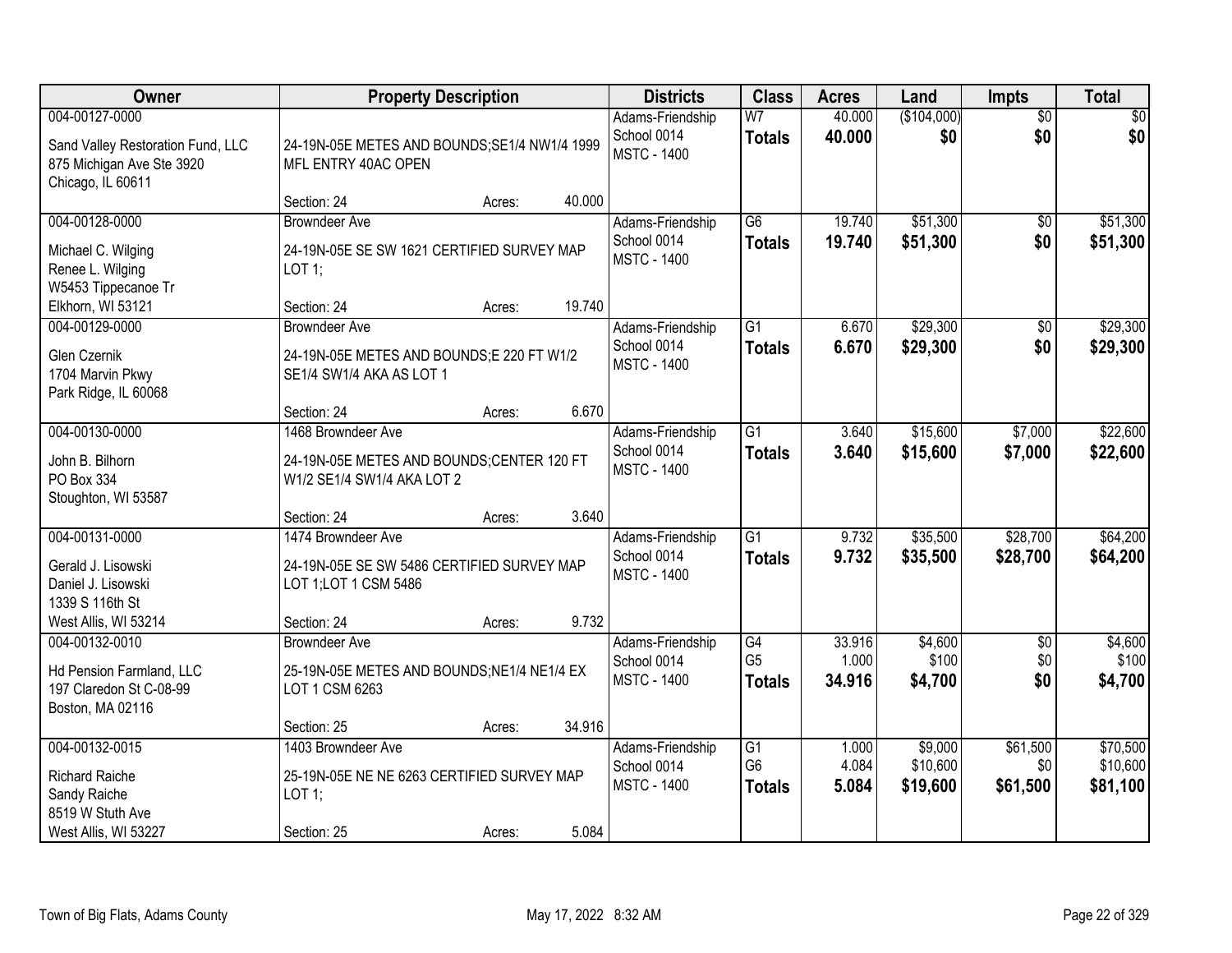| <b>Owner</b>                                                                               |                                                                                                   | <b>Property Description</b> |       | <b>Districts</b>                                      | <b>Class</b>                     | <b>Acres</b>   | Land                 | <b>Impts</b>         | <b>Total</b>         |
|--------------------------------------------------------------------------------------------|---------------------------------------------------------------------------------------------------|-----------------------------|-------|-------------------------------------------------------|----------------------------------|----------------|----------------------|----------------------|----------------------|
| 004-00133-0000<br>Bruce A. Erdmann<br>Maureen K. Erdmann<br>4770 S 112th St                | 1105 14th Ct<br>25-19N-05E METES AND BOUNDS;PT NW1/4 NE1/4<br>LOT 2 CSM 4759                      |                             |       | Adams-Friendship<br>School 0014<br><b>MSTC - 1400</b> | $\overline{G1}$<br><b>Totals</b> | 4.910<br>4.910 | \$25,700<br>\$25,700 | \$33,100<br>\$33,100 | \$58,800<br>\$58,800 |
| Greenfield, WI 53228                                                                       | Section: 25                                                                                       | Acres:                      | 4.910 |                                                       |                                  |                |                      |                      |                      |
| 004-00133-0010<br>Marcus A. Tucker<br>Jennifer L. Tucker<br>306 Osius St                   | 1439 Browndeer Ave<br>25-19N-05E METES AND BOUNDS;PT NW1/4 NE1/4<br>LOT 1 CSM 4759                |                             |       | Adams-Friendship<br>School 0014<br><b>MSTC - 1400</b> | $\overline{G1}$<br><b>Totals</b> | 4.910<br>4.910 | \$25,700<br>\$25,700 | \$800<br>\$800       | \$26,500<br>\$26,500 |
| Adell, WI 53001                                                                            | Section: 25                                                                                       | Acres:                      | 4.910 |                                                       |                                  |                |                      |                      |                      |
| 004-00133-0015<br>Patricia L. Osheim<br>Michael D. Osheim<br>622 Two Rivers Dr             | 1113 14th Ct<br>25-19N-05E METES AND BOUNDS;PT NW1/4 NE1/4<br>LOT 3 CSM 4759                      |                             |       | Adams-Friendship<br>School 0014<br><b>MSTC - 1400</b> | G1<br><b>Totals</b>              | 4.880<br>4.880 | \$25,600<br>\$25,600 | \$1,800<br>\$1,800   | \$27,400<br>\$27,400 |
| Mukwonago, WI 53149                                                                        | Section: 25                                                                                       | Acres:                      | 4.880 |                                                       |                                  |                |                      |                      |                      |
| 004-00133-0020<br>Thomas P. Kotnik<br>Deborah A. Schell Kotnik<br>S77 W19001 Lions Park Dr | 1117 14th Ct<br>25-19N-05E METES AND BOUNDS;PT NW1/4 NE1/4<br>LOT 4 CSM 4759                      |                             |       | Adams-Friendship<br>School 0014<br><b>MSTC - 1400</b> | G1<br><b>Totals</b>              | 4.930<br>4.930 | \$25,800<br>\$25,800 | \$600<br>\$600       | \$26,400<br>\$26,400 |
| Muskego, WI 53150                                                                          | Section: 25                                                                                       | Acres:                      | 4.930 |                                                       |                                  |                |                      |                      |                      |
| 004-00133-0025<br>Karen R. Mergenthaler<br>5928 S Philips Ave<br>Greenfield, WI 53221      | 1123 14th Ct<br>25-19N-05E METES AND BOUNDS;PT NW1/4 NE1/4<br>LOT 5 CSM 4760                      |                             |       | Adams-Friendship<br>School 0014<br><b>MSTC - 1400</b> | $\overline{G1}$<br><b>Totals</b> | 4.990<br>4.990 | \$26,000<br>\$26,000 | \$5,000<br>\$5,000   | \$31,000<br>\$31,000 |
|                                                                                            | Section: 25                                                                                       | Acres:                      | 4.990 |                                                       |                                  |                |                      |                      |                      |
| 004-00133-0030<br>Kerry A. Krambeer<br>1119 14th Ct<br>Arkdale, WI 54613                   | 1119 14th Ct<br>25-19N-05E METES AND BOUNDS;PT NW1/4 NE1/4<br>LOT 6 CSM 4760                      |                             |       | Adams-Friendship<br>School 0014<br><b>MSTC - 1400</b> | $\overline{G1}$<br><b>Totals</b> | 5.100<br>5.100 | \$26,200<br>\$26,200 | \$35,300<br>\$35,300 | \$61,500<br>\$61,500 |
|                                                                                            | Section: 25                                                                                       | Acres:                      | 5.100 |                                                       |                                  |                |                      |                      |                      |
| 004-00133-0035<br>Scott Uglum<br>N44 W33201 Watertown Park Rd<br>Nashotah, WI 53058        | 1443 Browndeer Ave<br>25-19N-05E METES AND BOUNDS;PT NW1/4 NE1/4<br>LOT 7 CSM 4760<br>Section: 25 | Acres:                      | 4.920 | Adams-Friendship<br>School 0014<br><b>MSTC - 1400</b> | $\overline{G1}$<br><b>Totals</b> | 4.920<br>4.920 | \$25,800<br>\$25,800 | \$4,300<br>\$4,300   | \$30,100<br>\$30,100 |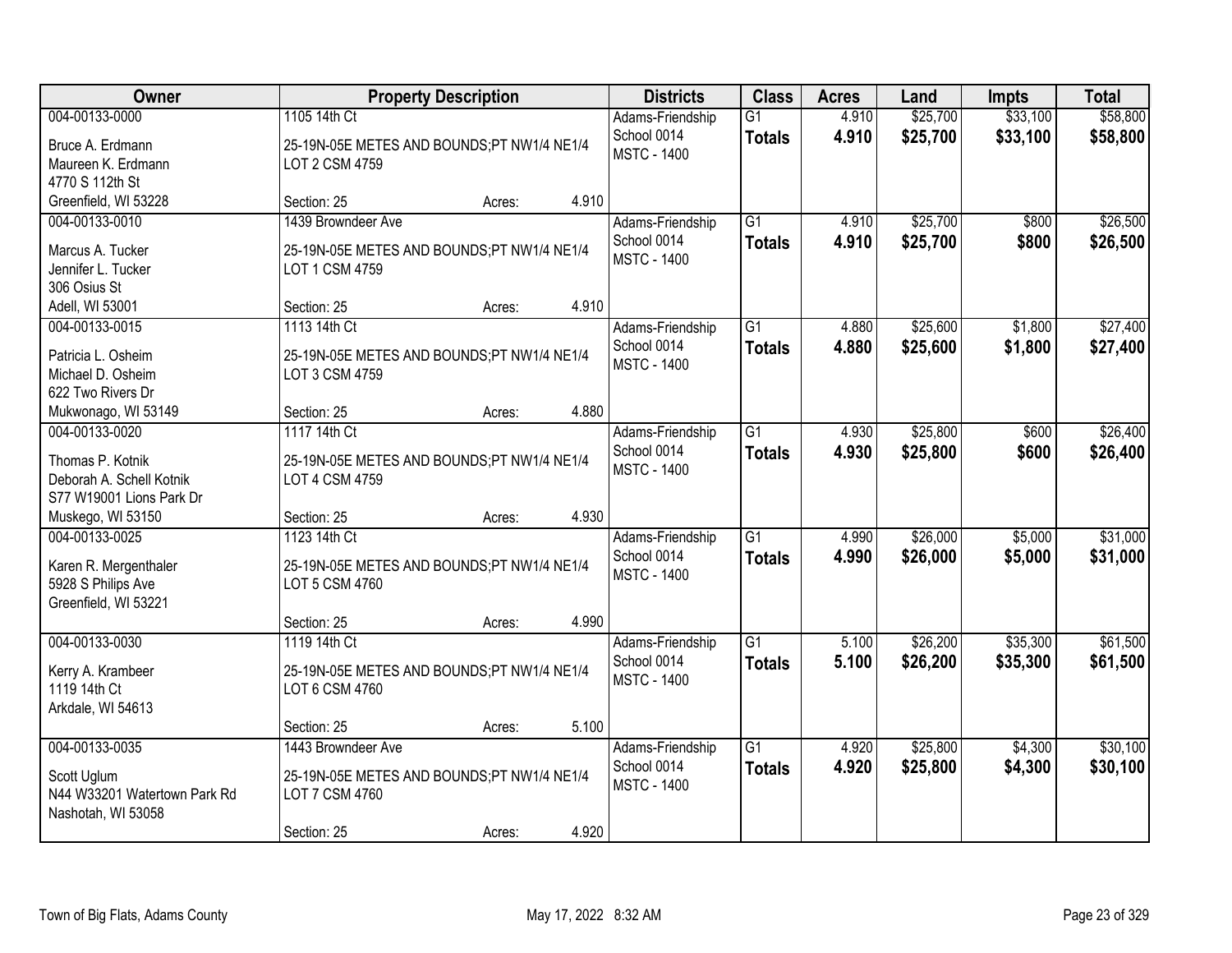| Owner                                                                                                                                        | <b>Property Description</b>                                                                                                     | <b>Districts</b>                                      | <b>Class</b>                                       | <b>Acres</b>                                | Land                                               | <b>Impts</b>                            | <b>Total</b>                                       |
|----------------------------------------------------------------------------------------------------------------------------------------------|---------------------------------------------------------------------------------------------------------------------------------|-------------------------------------------------------|----------------------------------------------------|---------------------------------------------|----------------------------------------------------|-----------------------------------------|----------------------------------------------------|
| 004-00133-0040<br>Michael J. Houston<br>10925 Lemon Grass Ln<br>Roscoe, IL 61073                                                             | <b>Browndeer Ave</b><br>25-19N-05E METES AND BOUNDS;PT NW1/4 NE1/4<br>LOT 8 CSM 4760                                            | Adams-Friendship<br>School 0014<br><b>MSTC - 1400</b> | $\overline{G1}$<br><b>Totals</b>                   | 4.650<br>4.650                              | \$25,000<br>\$25,000                               | $\overline{50}$<br>\$0                  | \$25,000<br>\$25,000                               |
|                                                                                                                                              | 4.650<br>Section: 25<br>Acres:                                                                                                  |                                                       |                                                    |                                             |                                                    |                                         |                                                    |
| 004-00134-0000<br>Meteor Timber, LLC<br>c/o Timberland Investment Resources.<br>LLC<br>14120 Ballantyne Corp PI Ste 5<br>Charlotte, NC 28277 | 14th Ct<br>25-19N-05E METES AND BOUNDS; SW1/4 NE1/4 1999<br>MFL ENTRY 40AC OPEN<br>40.000<br>Section: 25<br>Acres:              | Adams-Friendship<br>School 0014<br><b>MSTC - 1400</b> | W <sub>7</sub><br><b>Totals</b>                    | 40.000<br>40.000                            | (\$104,000)<br>\$0                                 | $\overline{50}$<br>\$0                  | \$0<br>\$0                                         |
| 004-00135-0000<br>Hd Pension Farmland, LLC<br>197 Claredon St C-08-99<br>Boston, MA 02116                                                    | 14th Ct<br>25-19N-05E METES AND BOUNDS; SE1/4 NE1/4<br>40.000<br>Section: 25<br>Acres:                                          | Adams-Friendship<br>School 0014<br><b>MSTC - 1400</b> | G4<br>G <sub>5</sub><br>G5M<br>G7<br><b>Totals</b> | 34.650<br>0.250<br>5.000<br>0.100<br>40.000 | \$4,700<br>\$100<br>\$6,500<br>\$1,100<br>\$12,400 | \$0<br>\$0<br>\$0<br>\$5,000<br>\$5,000 | \$4,700<br>\$100<br>\$6,500<br>\$6,100<br>\$17,400 |
| 004-00136-0000<br>Meteor Timber, LLC<br>c/o Timberland Investment Resources,<br>LLC<br>14120 Ballantyne Corp PI Ste 5<br>Charlotte, NC 28277 | <b>Browndeer Ave</b><br>25-19N-05E METES AND BOUNDS; NE1/4 NW1/4 1999<br>MFL ENTRY 40AC OPEN<br>40.000<br>Section: 25<br>Acres: | Adams-Friendship<br>School 0014<br><b>MSTC - 1400</b> | W <sub>7</sub><br><b>Totals</b>                    | 40.000<br>40,000                            | (\$104,000)<br>\$0                                 | \$0<br>\$0                              | \$0<br>\$0                                         |
| 004-00137-0000<br>Meteor Timber, LLC<br>c/o Timberland Investment Resources,<br>LLC<br>14120 Ballantyne Corp PI Ste 5<br>Charlotte, NC 28277 | <b>Browndeer Ave</b><br>25-19N-05E METES AND BOUNDS; NW1/4 NW1/4 1999<br>MFL ENTRY 40AC OPEN<br>40.000<br>Section: 25<br>Acres: | Adams-Friendship<br>School 0014<br><b>MSTC - 1400</b> | W <sub>7</sub><br><b>Totals</b>                    | 40.000<br>40.000                            | (\$104,000)<br>\$0                                 | \$0<br>\$0                              | $\overline{50}$<br>\$0                             |
| 004-00138-0000<br>Richard P. Kempka<br>Ann J. Kempka<br>1706 Minor Ln<br>Waukesha, WI 53189                                                  | 1126 15th Ave<br>25-19N-05E METES AND BOUNDS; SW1/4 NW1/4 LOT<br>1 CSM 3167 MICRO<br>39.350<br>Section: 25<br>Acres:            | Adams-Friendship<br>School 0014<br><b>MSTC - 1400</b> | G1<br>G <sub>6</sub><br><b>Totals</b>              | 1.000<br>38.350<br>39.350                   | \$9,000<br>\$99,700<br>\$108,700                   | \$14,800<br>\$0<br>\$14,800             | \$23,800<br>\$99,700<br>\$123,500                  |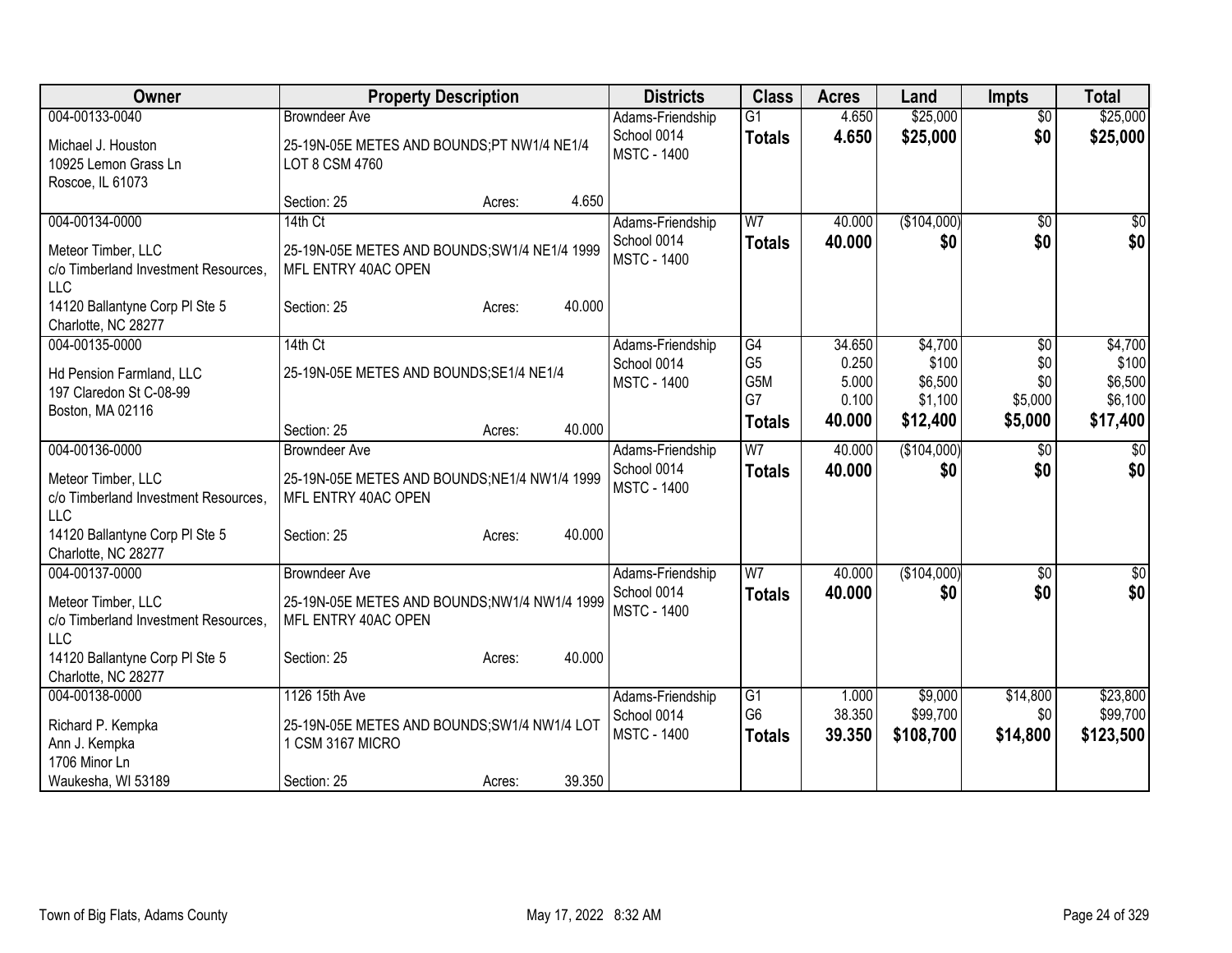| Owner                                                                                                  | <b>Property Description</b>                                                             |        |        | <b>Districts</b>                                      | <b>Class</b>                          | <b>Acres</b>              | Land                            | <b>Impts</b>                | <b>Total</b>                     |
|--------------------------------------------------------------------------------------------------------|-----------------------------------------------------------------------------------------|--------|--------|-------------------------------------------------------|---------------------------------------|---------------------------|---------------------------------|-----------------------------|----------------------------------|
| 004-00139-0000<br>Meteor Timber, LLC<br>c/o Timberland Investment Resources,<br><b>LLC</b>             | 25-19N-05E METES AND BOUNDS; SE1/4 NW1/4 1999<br>MFL ENTRY 40AC OPEN                    |        |        | Adams-Friendship<br>School 0014<br><b>MSTC - 1400</b> | W <sub>7</sub><br><b>Totals</b>       | 40.000<br>40.000          | (\$104,000)<br>\$0              | $\overline{50}$<br>\$0      | $\sqrt{50}$<br>\$0               |
| 14120 Ballantyne Corp PI Ste 5<br>Charlotte, NC 28277                                                  | Section: 25                                                                             | Acres: | 40.000 |                                                       |                                       |                           |                                 |                             |                                  |
| 004-00140-0000                                                                                         | 1154 15th Ave                                                                           |        |        | Adams-Friendship                                      | $\overline{G1}$                       | 1.000                     | \$9,000                         | $\overline{60}$             | \$9,000                          |
| Kempa Living Trust<br>7851 W Lawrence Ave<br>Norridge, IL 60706                                        | 25-19N-05E METES AND BOUNDS;PT N1/2 SW1/4<br>LOT 1 CSM 3449                             |        |        | School 0014<br><b>MSTC - 1400</b>                     | G <sub>6</sub><br><b>Totals</b>       | 14.810<br>15.810          | \$38,500<br>\$47,500            | \$0<br>\$0                  | \$38,500<br>\$47,500             |
|                                                                                                        | Section: 25                                                                             | Acres: | 15.810 |                                                       |                                       |                           |                                 |                             |                                  |
| 004-00140-0010                                                                                         | 15th Ave                                                                                |        |        | Adams-Friendship                                      | $\overline{G6}$                       | 15.740                    | \$40,900                        | $\overline{50}$             | \$40,900                         |
| Gary A. Dieball<br>Charlene I. Dieball<br>5210 Hwy Q                                                   | 25-19N-05E METES AND BOUNDS;PT N1/2 SW1/4<br>LOT 2 CSM 3449 MICRO                       |        |        | School 0014<br><b>MSTC - 1400</b>                     | <b>Totals</b>                         | 15.740                    | \$40,900                        | \$0                         | \$40,900                         |
| Colgate, WI 53017                                                                                      | Section: 25                                                                             | Acres: | 15.740 |                                                       |                                       |                           |                                 |                             |                                  |
| 004-00140-0020<br>John H and Mary A Tveit Trust<br>W7937 Waugh Rd<br>Poynette, WI 53955                | 1164 15th Ave<br>25-19N-05E SW 3449 CERTIFIED SURVEY MAP LOT<br>3;PT N1/2 SW1/4         |        |        | Adams-Friendship<br>School 0014<br><b>MSTC - 1400</b> | G1<br>G <sub>6</sub><br><b>Totals</b> | 1.000<br>14.740<br>15.740 | \$9,000<br>\$38,300<br>\$47,300 | \$43,900<br>\$0<br>\$43,900 | \$52,900<br>\$38,300<br>\$91,200 |
|                                                                                                        | Section: 25                                                                             | Acres: | 15.740 |                                                       |                                       |                           |                                 |                             |                                  |
| 004-00140-0030<br>Walter E. Alf<br>Janice M. Alf<br>W291 N9452 Badger Tr                               | 15th Ave<br>25-19N-05E METES AND BOUNDS;PT N1/2 SW1/4<br>LOT 4 CSM 3449 MICRO           |        |        | Adams-Friendship<br>School 0014<br><b>MSTC - 1400</b> | $\overline{G6}$<br><b>Totals</b>      | 15.710<br>15.710          | \$40,800<br>\$40,800            | $\sqrt{6}$<br>\$0           | \$40,800<br>\$40,800             |
| Colgate, WI 53017                                                                                      | Section: 25                                                                             | Acres: | 15.710 |                                                       |                                       |                           |                                 |                             |                                  |
| 004-00140-0040                                                                                         | 1174 15th Ave                                                                           |        |        | Adams-Friendship                                      | $\overline{G1}$                       | 1.000                     | \$9,000                         | \$1,900                     | \$10,900                         |
| Walter E. Alf<br>Janice M. Alf<br>W291 N9452 Badger Tr                                                 | 25-19N-05E METES AND BOUNDS;PT N1/2 SW1/4<br>LOT 5 CSM 3450 MICRO                       |        |        | School 0014<br><b>MSTC - 1400</b>                     | G <sub>6</sub><br><b>Totals</b>       | 14.750<br>15.750          | \$38,400<br>\$47,400            | \$0<br>\$1,900              | \$38,400<br>\$49,300             |
| Colgate, WI 53017                                                                                      | Section: 25                                                                             | Acres: | 15.750 |                                                       |                                       |                           |                                 |                             |                                  |
| 004-00142-0000<br>Luzell And Esther Turk Revocable Trust<br>4152 N Sherman Blvd<br>Milwaukee, WI 53216 | 15th Ave<br>25-19N-05E METES AND BOUNDS;PT SW1/4 SW1/4<br>LOT 1 CSM 1251<br>Section: 25 | Acres: | 9.990  | Adams-Friendship<br>School 0014<br><b>MSTC - 1400</b> | $\overline{G6}$<br><b>Totals</b>      | 9.990<br>9.990            | \$24,000<br>\$24,000            | $\overline{30}$<br>\$0      | \$24,000<br>\$24,000             |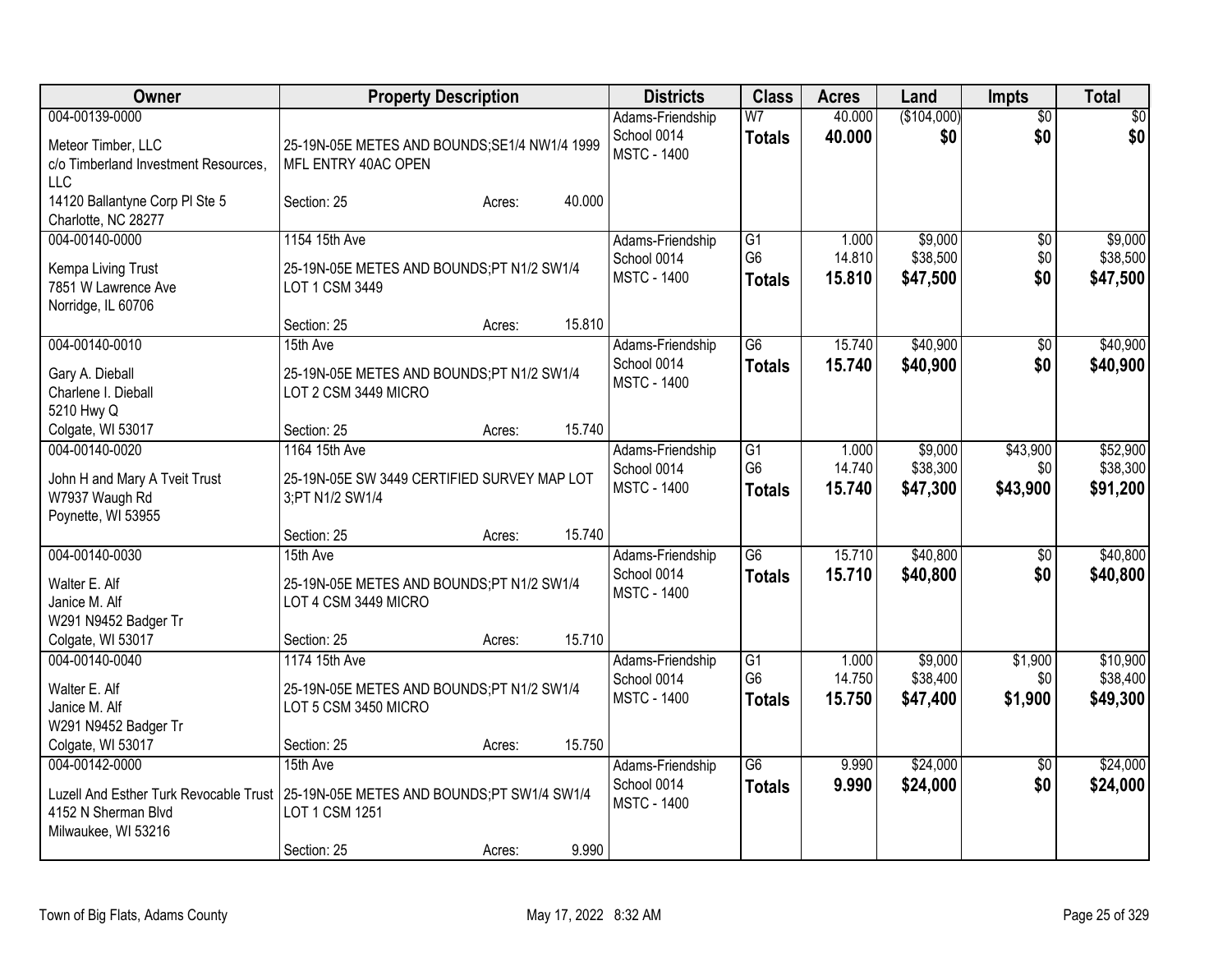| Owner                                                                           | <b>Property Description</b>                                                                                                                           |        | <b>Districts</b>                                      | <b>Class</b>                                                  | <b>Acres</b>                                | Land                                                | <b>Impts</b>                                 | <b>Total</b>                                        |
|---------------------------------------------------------------------------------|-------------------------------------------------------------------------------------------------------------------------------------------------------|--------|-------------------------------------------------------|---------------------------------------------------------------|---------------------------------------------|-----------------------------------------------------|----------------------------------------------|-----------------------------------------------------|
| 004-00143-0000<br>4152 N Sherman Blvd<br>Milwaukee, WI 53216                    | <b>Buttercup Ave</b><br>Luzell And Esther Turk Revocable Trust 25-19N-05E METES AND BOUNDS; PT SW1/4 SW1/4<br>LOT 2 CSM 1251                          |        | Adams-Friendship<br>School 0014<br><b>MSTC - 1400</b> | $\overline{G6}$<br><b>Totals</b>                              | 17.150<br>17.150                            | \$47,000<br>\$47,000                                | $\overline{50}$<br>\$0                       | \$47,000<br>\$47,000                                |
|                                                                                 | Section: 25<br>Acres:                                                                                                                                 | 17.150 |                                                       |                                                               |                                             |                                                     |                                              |                                                     |
| 004-00144-0000<br>4152 N Sherman Blvd<br>Milwaukee, WI 53216                    | <b>Buttercup Ave</b><br>Luzell And Esther Turk Revocable Trust   25-19N-05E METES AND BOUNDS;PT S1/2 SW1/4 LOT<br>3 CSM 1251<br>Section: 25<br>Acres: | 19.880 | Adams-Friendship<br>School 0014<br><b>MSTC - 1400</b> | G4<br>G <sub>5</sub><br>G <sub>6</sub><br>G7<br><b>Totals</b> | 3.540<br>1.000<br>15.040<br>0.300<br>19.880 | \$200<br>\$2,000<br>\$37,800<br>\$1,500<br>\$41,500 | \$0<br>\$0<br>\$0<br>\$4,600<br>\$4,600      | \$200<br>\$2,000<br>\$37,800<br>\$6,100<br>\$46,100 |
| 004-00145-0000                                                                  | 1494 Buttercup Ave                                                                                                                                    |        | Adams-Friendship<br>School 0014                       | $\overline{G1}$                                               | 2.500                                       | \$18,500                                            | \$32,400                                     | \$50,900                                            |
| Steven P. Wozniak<br>1494 Buttercup Ave<br>Arkdale, WI 54613                    | 25-19N-05E METES AND BOUNDS;PT SW1/4 SW1/4 IN<br>SW COR MICRO                                                                                         |        | <b>MSTC - 1400</b>                                    | <b>Totals</b>                                                 | 2.500                                       | \$18,500                                            | \$32,400                                     | \$50,900                                            |
|                                                                                 | Section: 25<br>Acres:                                                                                                                                 | 2.500  |                                                       |                                                               |                                             |                                                     |                                              |                                                     |
| 004-00146-0000<br>Sumiaki Nagase<br>1013 Barnes St<br>Reidsville, NC 27320      | 1194 15th Ave<br>25-19N-05E METES AND BOUNDS;PT SW1/4 SW1/4 1(<br>RODS X 12 RODS                                                                      |        | Adams-Friendship<br>School 0014<br><b>MSTC - 1400</b> | $\overline{G1}$<br><b>Totals</b>                              | 0.750<br>0.750                              | \$7,100<br>\$7,100                                  | \$17,000<br>\$17,000                         | \$24,100<br>\$24,100                                |
|                                                                                 | Section: 25<br>Acres:                                                                                                                                 | 0.750  |                                                       |                                                               |                                             |                                                     |                                              |                                                     |
| 004-00147-0000<br>Clifford A. Riddle<br>1498 Buttercup Ave<br>Arkdale, WI 54613 | 1498 Buttercup Ave<br>25-19N-05E METES AND BOUNDS;PT SW1/4 SW1/4<br><b>MICRO</b>                                                                      |        | Adams-Friendship<br>School 0014<br><b>MSTC - 1400</b> | $\overline{G1}$<br><b>Totals</b>                              | 0.750<br>0.750                              | \$7,100<br>\$7,100                                  | \$8,500<br>\$8,500                           | \$15,600<br>\$15,600                                |
|                                                                                 | Section: 25<br>Acres:                                                                                                                                 | 0.750  |                                                       |                                                               |                                             |                                                     |                                              |                                                     |
| 004-00148-0000<br>4152 N Sherman Blvd<br>Milwaukee, WI 53216                    | 1462 Buttercup Ave<br>Luzell And Esther Turk Revocable Trust 25-19N-05E METES AND BOUNDS; PT SE1/4 SW1/4<br>LOT 4 CSM 1252                            |        | Adams-Friendship<br>School 0014<br><b>MSTC - 1400</b> | G4<br>G <sub>5</sub><br>G7<br><b>Totals</b>                   | 6.460<br>0.850<br>2.820<br>10.130           | \$300<br>\$1,700<br>\$9,600<br>\$11,600             | $\overline{50}$<br>\$0<br>\$9,400<br>\$9,400 | \$300<br>\$1,700<br>\$19,000<br>\$21,000            |
|                                                                                 | Section: 25<br>Acres:                                                                                                                                 | 10.130 |                                                       |                                                               |                                             |                                                     | \$39,200                                     | \$48,200                                            |
| 004-00149-0000<br>4152 N Sherman Blvd<br>Milwaukee, WI 53216                    | 1460 Buttercup Ave<br>Luzell And Esther Turk Revocable Trust 25-19N-05E METES AND BOUNDS; PT SE1/4 SW1/4<br>LOT 5 CSM 1252<br>Section: 25<br>Acres:   | 14.030 | Adams-Friendship<br>School 0014<br><b>MSTC - 1400</b> | G1<br>G <sub>6</sub><br><b>Totals</b>                         | 1.000<br>13.030<br>14.030                   | \$9,000<br>\$31,300<br>\$40,300                     | \$0<br>\$39,200                              | \$31,300<br>\$79,500                                |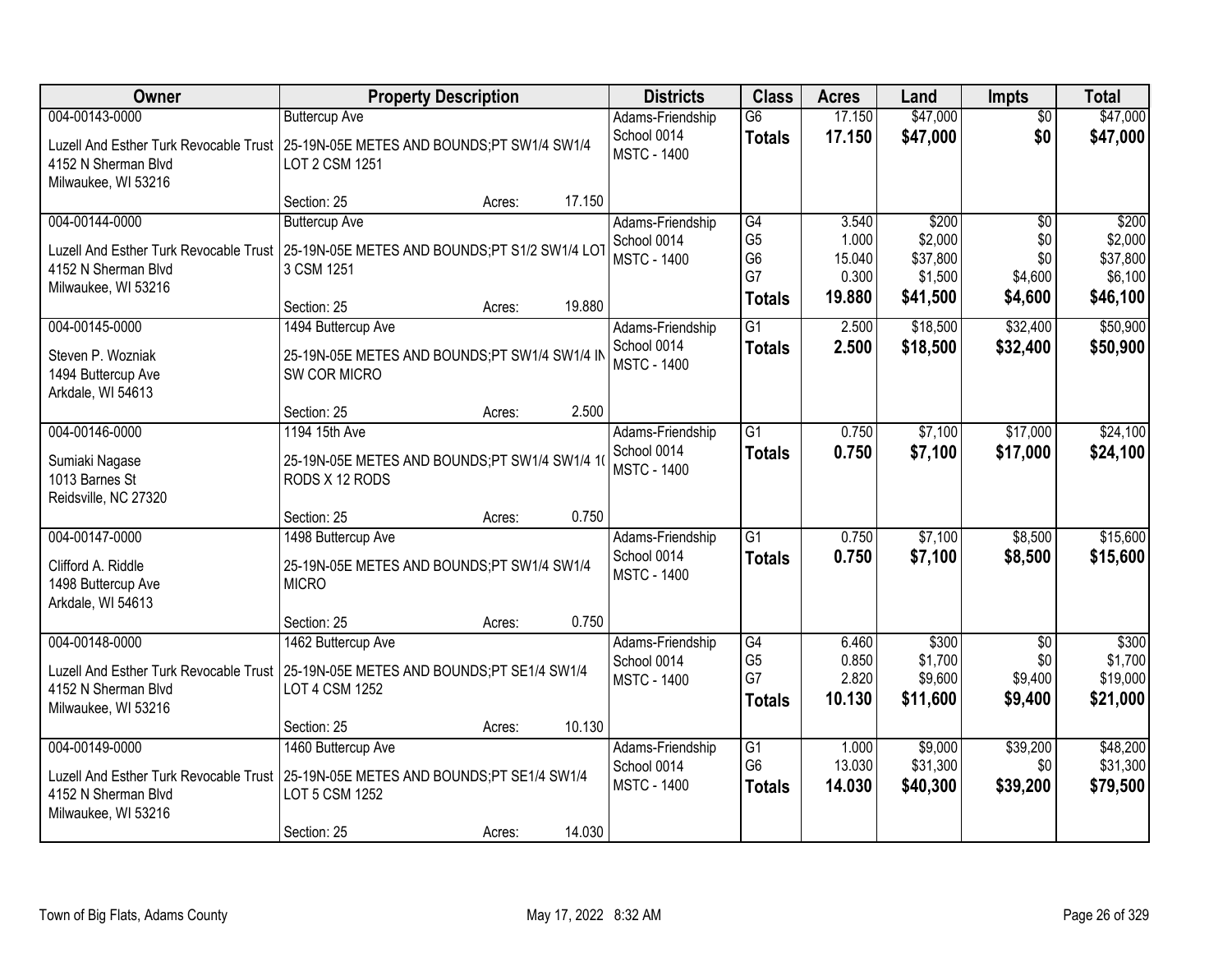| Owner                                                             |                                                                            | <b>Property Description</b> |        |                                   | <b>Class</b>                    | <b>Acres</b>     | Land                  | <b>Impts</b>           | <b>Total</b>      |
|-------------------------------------------------------------------|----------------------------------------------------------------------------|-----------------------------|--------|-----------------------------------|---------------------------------|------------------|-----------------------|------------------------|-------------------|
| 004-00150-0000                                                    | 1454 Buttercup Ave                                                         |                             |        | Adams-Friendship                  | $\overline{G1}$                 | 5.070            | \$26,100              | \$42,200               | \$68,300          |
| George E. Russell<br>1454 Buttercup Ave<br>Arkdale, WI 54613-9609 | 25-19N-05E METES AND BOUNDS;PT SE1/4 SW1/4 IN<br>SE COR MICRO              |                             |        | School 0014<br><b>MSTC - 1400</b> | <b>Totals</b>                   | 5.070            | \$26,100              | \$42,200               | \$68,300          |
|                                                                   | Section: 25                                                                | Acres:                      | 5.070  |                                   |                                 |                  |                       |                        |                   |
| 004-00151-0000                                                    | 14th Ct                                                                    |                             |        | Adams-Friendship                  | W <sub>6</sub>                  | 20.000           | ( \$52,000)           | \$0                    | \$0               |
| Lowell D. Riese<br>1147 Czech Ave<br>Friendship, WI 53934         | 25-19N-05E METES AND BOUNDS;N1/2 NE1/4 SE1/4<br>2013 MFL ENTRY 20AC CLOSED |                             |        | School 0014<br><b>MSTC - 1400</b> | <b>Totals</b>                   | 20.000           | \$0                   | \$0                    | \$0               |
|                                                                   | Section: 25                                                                | Acres:                      | 20.000 |                                   |                                 |                  |                       |                        |                   |
| 004-00152-0010                                                    | 14th Ct                                                                    |                             |        | Adams-Friendship                  | G4                              | 86.473           | \$10,900              | $\overline{60}$        | \$10,900          |
| Next Generation Farms, LLC<br>907 3rd Ave<br>Hancock, WI 54943    | 25-19N-05E NE SE 5759 CERTIFIED SURVEY MAP<br>LOT 1;                       |                             |        | School 0014<br><b>MSTC - 1400</b> | G <sub>5</sub><br><b>Totals</b> | 2.000<br>88.473  | \$100<br>\$11,000     | \$0<br>\$0             | \$100<br>\$11,000 |
|                                                                   | Section: 25                                                                | Acres:                      | 88.473 |                                   |                                 |                  |                       |                        |                   |
| 004-00153-0000                                                    | 1155 14th Ct                                                               |                             |        | Adams-Friendship                  | $\overline{G1}$                 | 1.000            | \$9,000               | \$54,500               | \$63,500          |
| Paul S. Repta Jr                                                  | 25-19N-05E METES AND BOUNDS;NW1/4 SE1/4 EX                                 |                             |        | School 0014                       | G4                              | 10.000           | \$1,300               | \$0                    | \$1,300           |
| Cynthia Repta                                                     | CSM 1112 MICRO                                                             |                             |        | <b>MSTC - 1400</b>                | G5M                             | 28.000           | \$36,300              | \$0                    | \$36,300          |
| 1155 14th Ct                                                      |                                                                            |                             |        |                                   | <b>Totals</b>                   | 39.000           | \$46,600              | \$54,500               | \$101,100         |
| Arkdale, WI 54613                                                 | Section: 25                                                                | Acres:                      | 39.000 |                                   |                                 |                  |                       |                        |                   |
| 004-00154-0000                                                    | 1159 14th Ct                                                               |                             |        | Adams-Friendship                  | $\overline{G1}$                 | 1.000            | \$9,000               | \$69,800               | \$78,800          |
| Kristen Reilly                                                    | 25-19N-05E NW SE 1112 CERTIFIED SURVEY MAP                                 |                             |        | School 0014                       | <b>Totals</b>                   | 1.000            | \$9,000               | \$69,800               | \$78,800          |
| 1159 14th Ct                                                      | LOT 1;                                                                     |                             |        | <b>MSTC - 1400</b>                |                                 |                  |                       |                        |                   |
| Arkdale, WI 54613                                                 |                                                                            |                             |        |                                   |                                 |                  |                       |                        |                   |
|                                                                   | Section: 25                                                                | Acres:                      | 1.000  |                                   |                                 |                  |                       |                        |                   |
| 004-00155-0000                                                    | <b>Buttercup Ave</b>                                                       |                             |        | Adams-Friendship                  | G4<br>G5M                       | 6.000            | \$800                 | \$0                    | \$800<br>\$45,400 |
| Stanley M. Beebe                                                  | 25-19N-05E METES AND BOUNDS; SW1/4 SE1/4                                   |                             |        | School 0014<br><b>MSTC - 1400</b> | <b>Totals</b>                   | 34.000<br>40.000 | \$45,400<br>\$46,200  | \$0<br>\$0             | \$46,200          |
| Kathy M. Beebe                                                    |                                                                            |                             |        |                                   |                                 |                  |                       |                        |                   |
| 2215 Afton Rd                                                     |                                                                            |                             |        |                                   |                                 |                  |                       |                        |                   |
| Beloit, WI 53511                                                  | Section: 25                                                                | Acres:                      | 40.000 |                                   |                                 |                  |                       |                        |                   |
| 004-00157-0000                                                    | 1537 Browndeer Ave                                                         |                             |        | Adams-Friendship<br>School 0014   | G6<br>W8                        | 1.010<br>14.000  | \$2,600<br>(\$36,400) | $\overline{60}$<br>\$0 | \$2,600<br>\$0    |
| Bryan D. Cripps                                                   | 26-19N-05E METES AND BOUNDS;E 495 FT OF                                    |                             |        | <b>MSTC - 1400</b>                | <b>Totals</b>                   | 15.010           | \$2,600               | \$0                    | \$2,600           |
| 2420 N Pontiac Dr                                                 | NW1/4 NE1/4 LOT 1 CSM 4205 MICRO 2004 MFL                                  |                             |        |                                   |                                 |                  |                       |                        |                   |
| Janesville, WI 53545                                              | <b>ENTRY 14AC CLOSED</b>                                                   |                             | 15.010 |                                   |                                 |                  |                       |                        |                   |
|                                                                   | Section: 26                                                                | Acres:                      |        |                                   |                                 |                  |                       |                        |                   |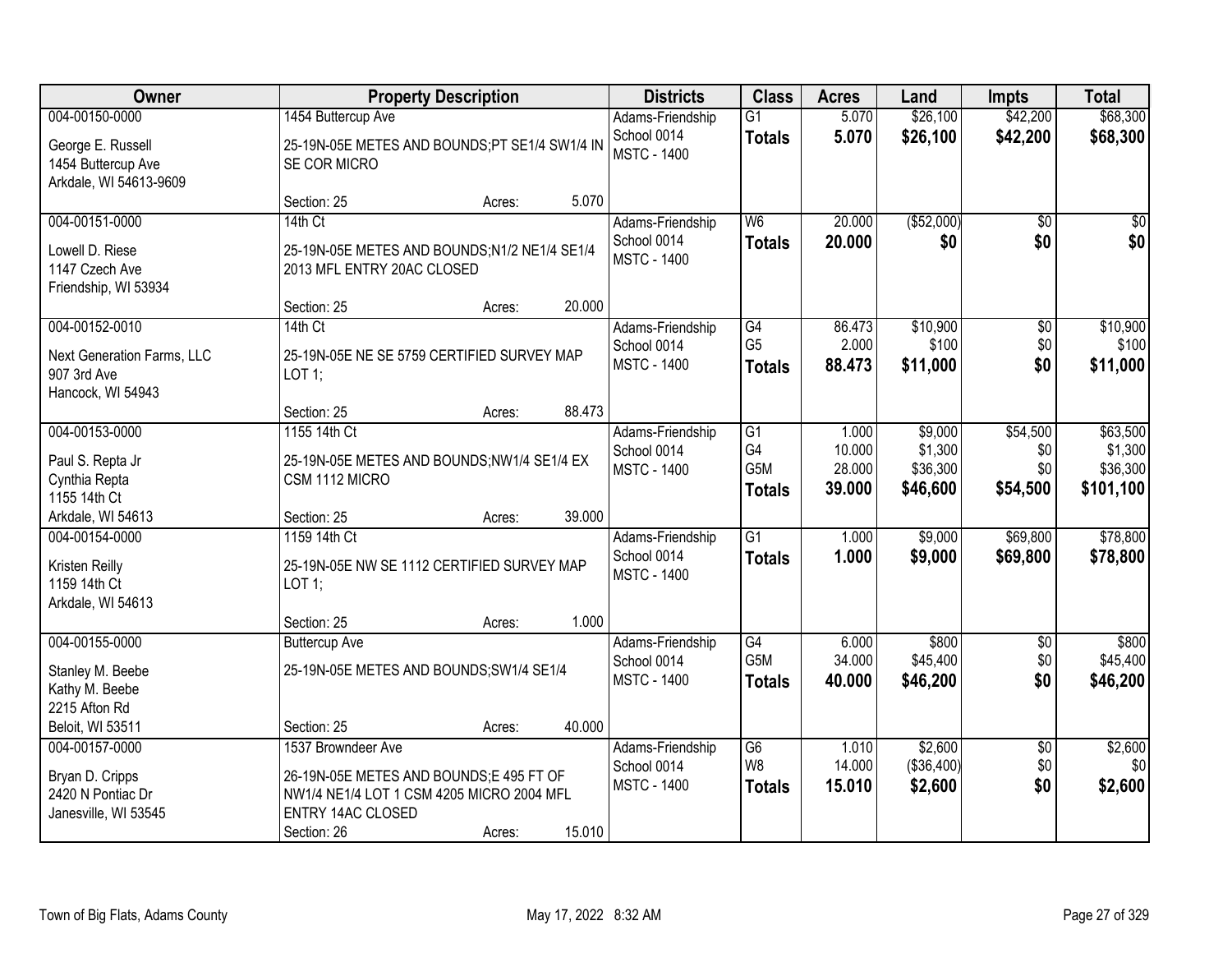| Owner                                                                           |                                                                                                                | <b>Property Description</b> |        | <b>Districts</b>                                      | <b>Class</b>                                               | <b>Acres</b>                       | Land                                      | <b>Impts</b>                                     | <b>Total</b>                                |
|---------------------------------------------------------------------------------|----------------------------------------------------------------------------------------------------------------|-----------------------------|--------|-------------------------------------------------------|------------------------------------------------------------|------------------------------------|-------------------------------------------|--------------------------------------------------|---------------------------------------------|
| 004-00157-0010<br>Donald G. Schaefer<br>Madge M. Schaefer<br>1545 Browndeer Ave | 1539 Browndeer Ave<br>26-19N-05E METES AND BOUNDS;E495' OF W825' OF<br><b>NW1/4 NE1/4</b>                      |                             |        | Adams-Friendship<br>School 0014<br><b>MSTC - 1400</b> | $\overline{G6}$<br><b>Totals</b>                           | 15.000<br>15.000                   | \$39,000<br>\$39,000                      | $\overline{50}$<br>\$0                           | \$39,000<br>\$39,000                        |
| Arkdale, WI 54613                                                               | Section: 26                                                                                                    | Acres:                      | 15.000 |                                                       |                                                            |                                    |                                           |                                                  |                                             |
| 004-00158-0000<br>Donald G. Schaefer<br>Madge M. Schaefer<br>1545 Browndeer Ave | 1545 Browndeer Ave<br>26-19N-05E METES AND BOUNDS; W 330 FT NW1/4<br><b>NE1/4</b>                              |                             | 10.000 | Adams-Friendship<br>School 0014<br><b>MSTC - 1400</b> | $\overline{G1}$<br><b>Totals</b>                           | 10.000<br>10.000                   | \$36,000<br>\$36,000                      | \$63,500<br>\$63,500                             | \$99,500<br>\$99,500                        |
| Arkdale, WI 54613<br>004-00159-0000                                             | Section: 26                                                                                                    | Acres:                      |        | Adams-Friendship                                      | W <sub>7</sub>                                             | 40.000                             | (\$104,000)                               | \$0                                              | $\overline{\$0}$                            |
| Monika Pyrc<br>912 Cornell Ln<br>Schaumburg, IL 60193                           | 26-19N-05E METES AND BOUNDS; SW1/4 NE1/4<br>MICRO 2002 MFL ENTRY 40AC OPEN<br>Section: 26                      | Acres:                      | 40.000 | School 0014<br><b>MSTC - 1400</b>                     | <b>Totals</b>                                              | 40.000                             | \$0                                       | \$0                                              | \$0                                         |
| 004-00160-0010                                                                  | 15th Ave                                                                                                       |                             |        | Adams-Friendship                                      | G4                                                         | 1.000                              | \$100                                     | \$0                                              | \$100                                       |
| Kevin Trickle<br>1147 15th Ave<br>Arkdale, WI 54613                             | 26-19N-05E METES AND BOUNDS;N1/2 SE1/4 NE1/4                                                                   |                             |        | School 0014<br><b>MSTC - 1400</b>                     | G <sub>5</sub> M<br><b>Totals</b>                          | 19.000<br>20.000                   | \$24,700<br>\$24,800                      | \$0<br>\$0                                       | \$24,700<br>\$24,800                        |
|                                                                                 | Section: 26                                                                                                    | Acres:                      | 20.000 |                                                       |                                                            |                                    |                                           |                                                  |                                             |
| 004-00160-0015<br>Kevin Trickle<br>1147 15th Ave<br>Arkdale, WI 54613           | 1147 15th Ave<br>26-19N-05E METES AND BOUNDS; S1/2 SE1/4 NE1/4                                                 |                             |        | Adams-Friendship<br>School 0014<br><b>MSTC - 1400</b> | $\overline{G1}$<br>G4<br>G <sub>5</sub> M<br><b>Totals</b> | 2.000<br>2.000<br>16.000<br>20.000 | \$17,000<br>\$300<br>\$20,800<br>\$38,100 | \$94,700<br>\$0<br>\$0<br>\$94,700               | \$111,700<br>\$300<br>\$20,800<br>\$132,800 |
|                                                                                 | Section: 26                                                                                                    | Acres:                      | 20.000 |                                                       |                                                            |                                    |                                           |                                                  |                                             |
| 004-00161-0000<br>Milton G. Duntley<br>Hazel A. Duntley<br>1573 Browndeer Ave   | 1573 Browndeer Ave<br>26-19N-05E METES AND BOUNDS;NE1/4 NW1/4 LOT<br>1 CSM 4273                                |                             |        | Adams-Friendship<br>School 0014<br><b>MSTC - 1400</b> | G4<br>G5M<br>G7<br><b>Totals</b>                           | 7.000<br>31.370<br>2.000<br>40.370 | \$700<br>\$39,300<br>\$7,500<br>\$47,500  | $\overline{50}$<br>\$0<br>\$120,100<br>\$120,100 | \$700<br>\$39,300<br>\$127,600<br>\$167,600 |
| Arkdale, WI 54613                                                               | Section: 26                                                                                                    | Acres:                      | 40.370 |                                                       |                                                            |                                    |                                           |                                                  |                                             |
| 004-00162-0000<br>Monika Pyrc<br>912 Cornell Ln<br>Schaumburg, IL 60193         | <b>Browndeer Ave</b><br>26-19N-05E METES AND BOUNDS;NW1/4 NW1/4 MFL<br><b>ENTRY 40AC CLOSED</b><br>Section: 26 | Acres:                      | 40.000 | Adams-Friendship<br>School 0014<br><b>MSTC - 1400</b> | W8<br><b>Totals</b>                                        | 40.000<br>40.000                   | (\$104,000)<br>\$0                        | $\overline{50}$<br>\$0                           | $\overline{30}$<br>\$0                      |
|                                                                                 |                                                                                                                |                             |        |                                                       |                                                            |                                    |                                           |                                                  |                                             |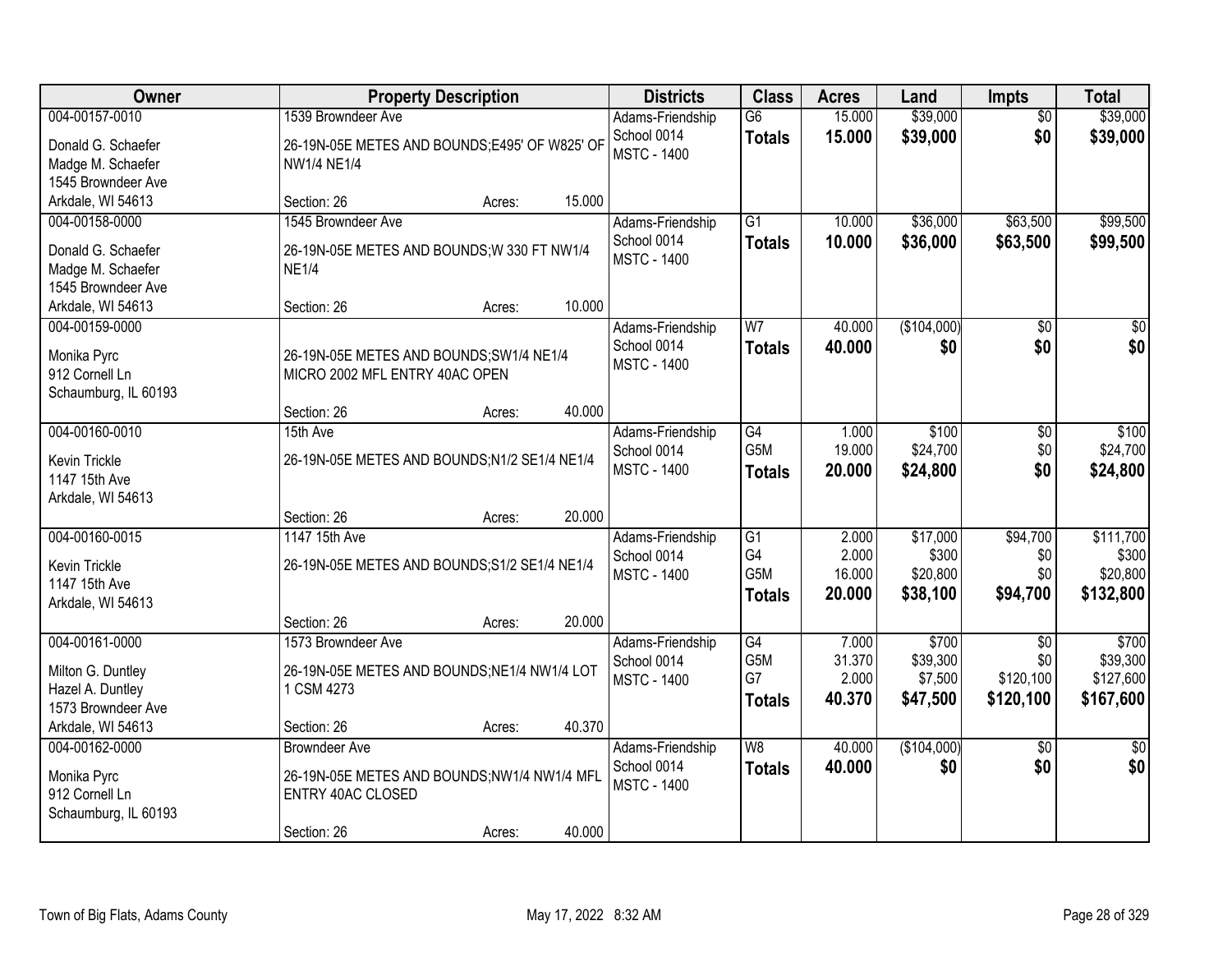| Owner                                                                                                                                               | <b>Property Description</b>                                                                                                     | <b>Districts</b>                                      | <b>Class</b>                                       | <b>Acres</b>              | Land                            | <b>Impts</b>                | <b>Total</b>                     |
|-----------------------------------------------------------------------------------------------------------------------------------------------------|---------------------------------------------------------------------------------------------------------------------------------|-------------------------------------------------------|----------------------------------------------------|---------------------------|---------------------------------|-----------------------------|----------------------------------|
| 004-00163-0000<br>Monika Pyrc<br>912 Cornell Ln<br>Schaumburg, IL 60193                                                                             | 26-19N-05E METES AND BOUNDS;SE1/4 NW1/4<br>MICRO 2002 MFL ENTRY 40AC OPEN                                                       | Adams-Friendship<br>School 0014<br><b>MSTC - 1400</b> | W <sub>7</sub><br><b>Totals</b>                    | 40.000<br>40.000          | (\$104,000)<br>\$0              | $\overline{50}$<br>\$0      | $\overline{30}$<br>\$0           |
|                                                                                                                                                     | 40.000<br>Section: 26<br>Acres:                                                                                                 |                                                       |                                                    |                           |                                 |                             |                                  |
| 004-00164-0000<br>Meteor Timber, LLC<br>c/o Timberland Investment Resources,<br>LLC<br>14120 Ballantyne Corp PI Ste 5                               | 26-19N-05E METES AND BOUNDS; NE1/4 SW1/4 1999<br>MFL ENTRY 40AC OPEN<br>40.000<br>Section: 26<br>Acres:                         | Adams-Friendship<br>School 0014<br><b>MSTC - 1400</b> | W <sub>7</sub><br><b>Totals</b>                    | 40.000<br>40.000          | (\$104,000)<br>\$0              | $\sqrt{6}$<br>\$0           | \$0<br>\$0                       |
| Charlotte, NC 28277                                                                                                                                 |                                                                                                                                 |                                                       |                                                    |                           |                                 |                             |                                  |
| 004-00165-0000<br>Meteor Timber, LLC<br>c/o Timberland Investment Resources,<br><b>LLC</b>                                                          | 16th Ave<br>26-19N-05E METES AND BOUNDS;NW1/4 SW1/4 1999<br>MFL ENTRY 40AC OPEN                                                 | Adams-Friendship<br>School 0014<br><b>MSTC - 1400</b> | W <sub>7</sub><br><b>Totals</b>                    | 40.000<br>40.000          | (\$104,000)<br>\$0              | \$0<br>\$0                  | $\overline{\$0}$<br>\$0          |
| 14120 Ballantyne Corp PI Ste 5<br>Charlotte, NC 28277                                                                                               | 40.000<br>Section: 26<br>Acres:                                                                                                 |                                                       |                                                    |                           |                                 |                             |                                  |
| 004-00166-0000<br>Meteor Timber, LLC<br>c/o Timberland Investment Resources,<br><b>LLC</b><br>14120 Ballantyne Corp PI Ste 5<br>Charlotte, NC 28277 | <b>Buttercup Ave</b><br>26-19N-05E METES AND BOUNDS; SW1/4 SW1/4 1999<br>MFL ENTRY 40AC OPEN<br>40.000<br>Section: 26<br>Acres: | Adams-Friendship<br>School 0014<br><b>MSTC - 1400</b> | W <sub>7</sub><br><b>Totals</b>                    | 40.000<br>40.000          | (\$104,000)<br>\$0              | $\overline{50}$<br>\$0      | $\sqrt{50}$<br>\$0               |
| 004-00167-0000<br>Meteor Timber, LLC<br>c/o Timberland Investment Resources,<br>LLC<br>14120 Ballantyne Corp PI Ste 5<br>Charlotte, NC 28277        | <b>Buttercup Ave</b><br>26-19N-05E METES AND BOUNDS; SE1/4 SW1/4 1999<br>MFL ENTRY 40AC OPEN<br>40.000<br>Section: 26<br>Acres: | Adams-Friendship<br>School 0014<br><b>MSTC - 1400</b> | W <sub>7</sub><br><b>Totals</b>                    | 40.000<br>40.000          | (\$104,000)<br>\$0              | \$0<br>\$0                  | $\sqrt{50}$<br>\$0               |
| 004-00168-0000<br>Alexis D. Artuso<br>Nancy A. Artuso<br>1149 15th Ave<br>Arkdale, WI 54613                                                         | 1149 15th Ave<br>26-19N-05E METES AND BOUNDS;PT NE1/4 SE1/4<br>23.690<br>Section: 26<br>Acres:                                  | Adams-Friendship<br>School 0014<br><b>MSTC - 1400</b> | $\overline{G1}$<br>G <sub>6</sub><br><b>Totals</b> | 1.000<br>22.690<br>23.690 | \$9,000<br>\$57,000<br>\$66,000 | \$18,400<br>\$0<br>\$18,400 | \$27,400<br>\$57,000<br>\$84,400 |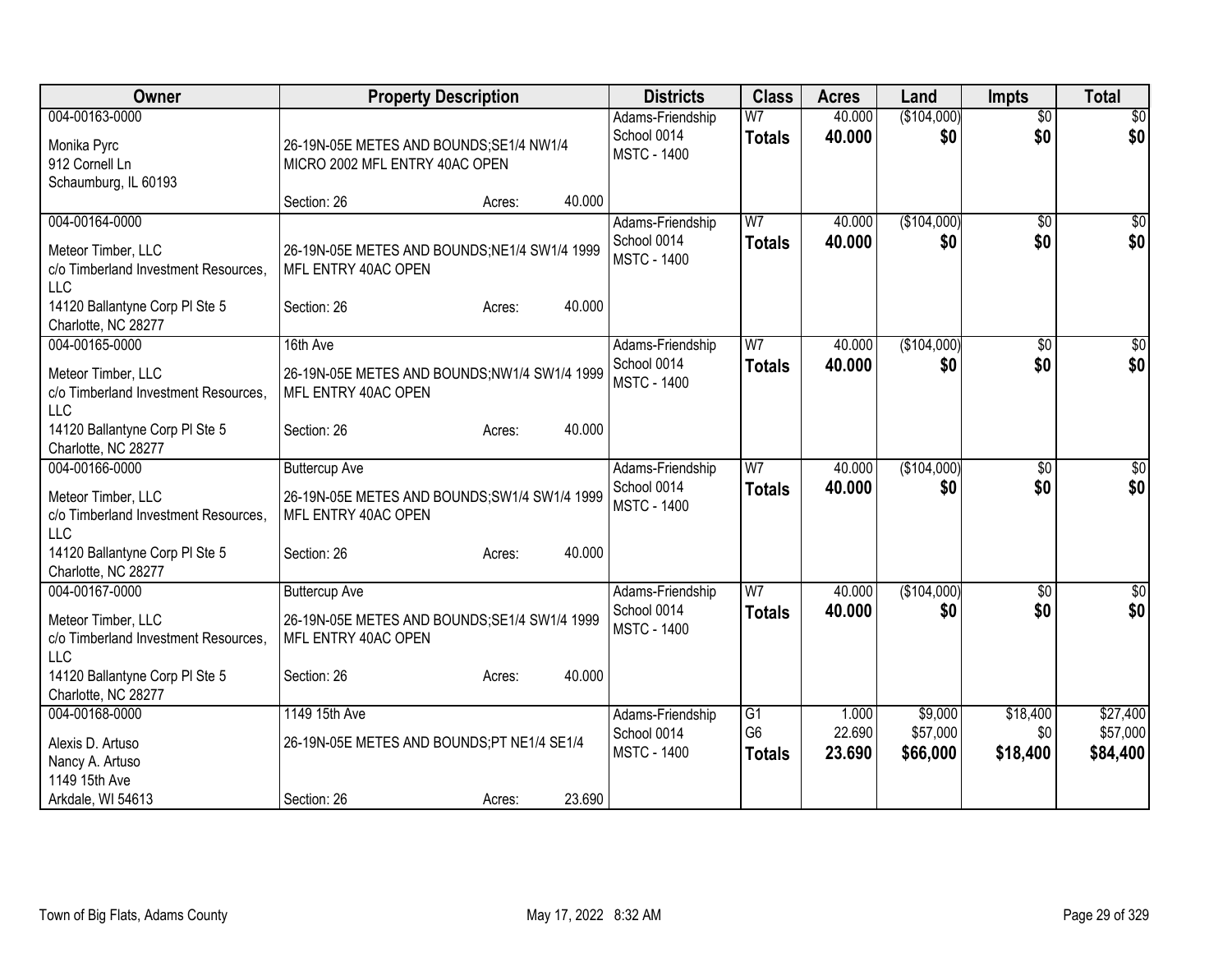| <b>Owner</b>                                                               | <b>Property Description</b>                                 |        |       | <b>Districts</b>                  | <b>Class</b>                     | <b>Acres</b>   | Land                 | <b>Impts</b>       | <b>Total</b>         |
|----------------------------------------------------------------------------|-------------------------------------------------------------|--------|-------|-----------------------------------|----------------------------------|----------------|----------------------|--------------------|----------------------|
| 004-00169-0000<br>Robert Merryfield                                        | 1165 15th Ave<br>26-19N-05E METES AND BOUNDS;PT NE1/4 SE1/4 |        |       | Adams-Friendship<br>School 0014   | $\overline{G1}$<br><b>Totals</b> | 1.950<br>1.950 | \$16,600<br>\$16,600 | \$1,800<br>\$1,800 | \$18,400<br>\$18,400 |
| 6045 W Marshall Ave Apt 1w<br>Chicago Ridge, IL 60415                      |                                                             |        |       | <b>MSTC - 1400</b>                |                                  |                |                      |                    |                      |
|                                                                            | Section: 26                                                 | Acres: | 1.950 |                                   |                                  |                |                      |                    |                      |
| 004-00170-0000                                                             | 1173 15th Ave                                               |        |       | Adams-Friendship                  | $\overline{G1}$                  | 1.900          | \$16,200             | $\overline{50}$    | \$16,200             |
| Robert Merryfield<br>6045 W Marshall Ave Apt 1w<br>Chicago Ridge, IL 60415 | 26-19N-05E METES AND BOUNDS;PT NE1/4 SE1/4 IN<br>SE COR     |        |       | School 0014<br><b>MSTC - 1400</b> | <b>Totals</b>                    | 1.900          | \$16,200             | \$0                | \$16,200             |
|                                                                            | Section: 26                                                 | Acres: | 1.900 |                                   |                                  |                |                      |                    |                      |
| 004-00171-0000                                                             | 1155 15th Ave                                               |        |       | Adams-Friendship                  | G1                               | 1.870          | \$16,000             | \$10,500           | \$26,500             |
| Robin W. Vanzandt<br>21w450 Army Trail Rd<br>Addison, IL 60101             | 26-19N-05E METES AND BOUNDS;PT NE1/4 SE1/4<br><b>MICRO</b>  |        |       | School 0014<br><b>MSTC - 1400</b> | <b>Totals</b>                    | 1.870          | \$16,000             | \$10,500           | \$26,500             |
|                                                                            | Section: 26                                                 | Acres: | 1.870 |                                   |                                  |                |                      |                    |                      |
| 004-00172-0000                                                             | 1153 15th Ave                                               |        |       | Adams-Friendship                  | G1                               | 2.800          | \$19,400             | \$2,700            | \$22,100             |
| Patricia A. Donley<br>Ronald A. Brown                                      | 26-19N-05E METES AND BOUNDS;PT NE1/4 SE1/4<br><b>MICRO</b>  |        |       | School 0014<br><b>MSTC - 1400</b> | <b>Totals</b>                    | 2.800          | \$19,400             | \$2,700            | \$22,100             |
| 1705 Loftsgordon Ave                                                       |                                                             |        |       |                                   |                                  |                |                      |                    |                      |
| Madison, WI 53704<br>004-00173-0000                                        | Section: 26<br>1151 15th Ave                                | Acres: | 2.800 |                                   | $\overline{G1}$                  | 3.770          | \$22,300             | \$4,000            | \$26,300             |
|                                                                            |                                                             |        |       | Adams-Friendship<br>School 0014   |                                  |                |                      |                    |                      |
| Fggik Revocable Trust                                                      | 26-19N-05E METES AND BOUNDS;PT NE1/4 SE1/4                  |        |       | <b>MSTC - 1400</b>                | <b>Totals</b>                    | 3.770          | \$22,300             | \$4,000            | \$26,300             |
| 800 Lindsay Way                                                            |                                                             |        |       |                                   |                                  |                |                      |                    |                      |
| Cottage Grove, WI 53527                                                    |                                                             |        |       |                                   |                                  |                |                      |                    |                      |
|                                                                            | Section: 26                                                 | Acres: | 3.770 |                                   |                                  |                |                      |                    |                      |
| 004-00174-0000                                                             | 1157 15th Ave                                               |        |       | Adams-Friendship                  | $\overline{G1}$                  | 2.896          | \$19,700             | \$1,100            | \$20,800             |
| Dena L. Rhinehart                                                          | 26-19N-05E NE SE 5646 CERTIFIED SURVEY MAP                  |        |       | School 0014<br><b>MSTC - 1400</b> | <b>Totals</b>                    | 2.896          | \$19,700             | \$1,100            | \$20,800             |
| 1217 10th St                                                               | LOT 1;                                                      |        |       |                                   |                                  |                |                      |                    |                      |
| Baraboo, WI 53913                                                          |                                                             |        |       |                                   |                                  |                |                      |                    |                      |
|                                                                            | Section: 26                                                 | Acres: | 2.896 |                                   |                                  |                |                      |                    |                      |
| 004-00175-0000                                                             | 1155A 15th Ave                                              |        |       | Adams-Friendship                  | $\overline{G1}$                  | 1.680          | \$14,400             | \$600              | \$15,000             |
| Markley Petzke                                                             | 26-19N-05E METES AND BOUNDS;PT NE1/4 SE1/4                  |        |       | School 0014                       | <b>Totals</b>                    | 1.680          | \$14,400             | \$600              | \$15,000             |
| Marcia Petzke                                                              |                                                             |        |       | <b>MSTC - 1400</b>                |                                  |                |                      |                    |                      |
| 2736 Country Court Dr                                                      |                                                             |        |       |                                   |                                  |                |                      |                    |                      |
| Reedsburg, WI 53959                                                        | Section: 26                                                 | Acres: | 1.680 |                                   |                                  |                |                      |                    |                      |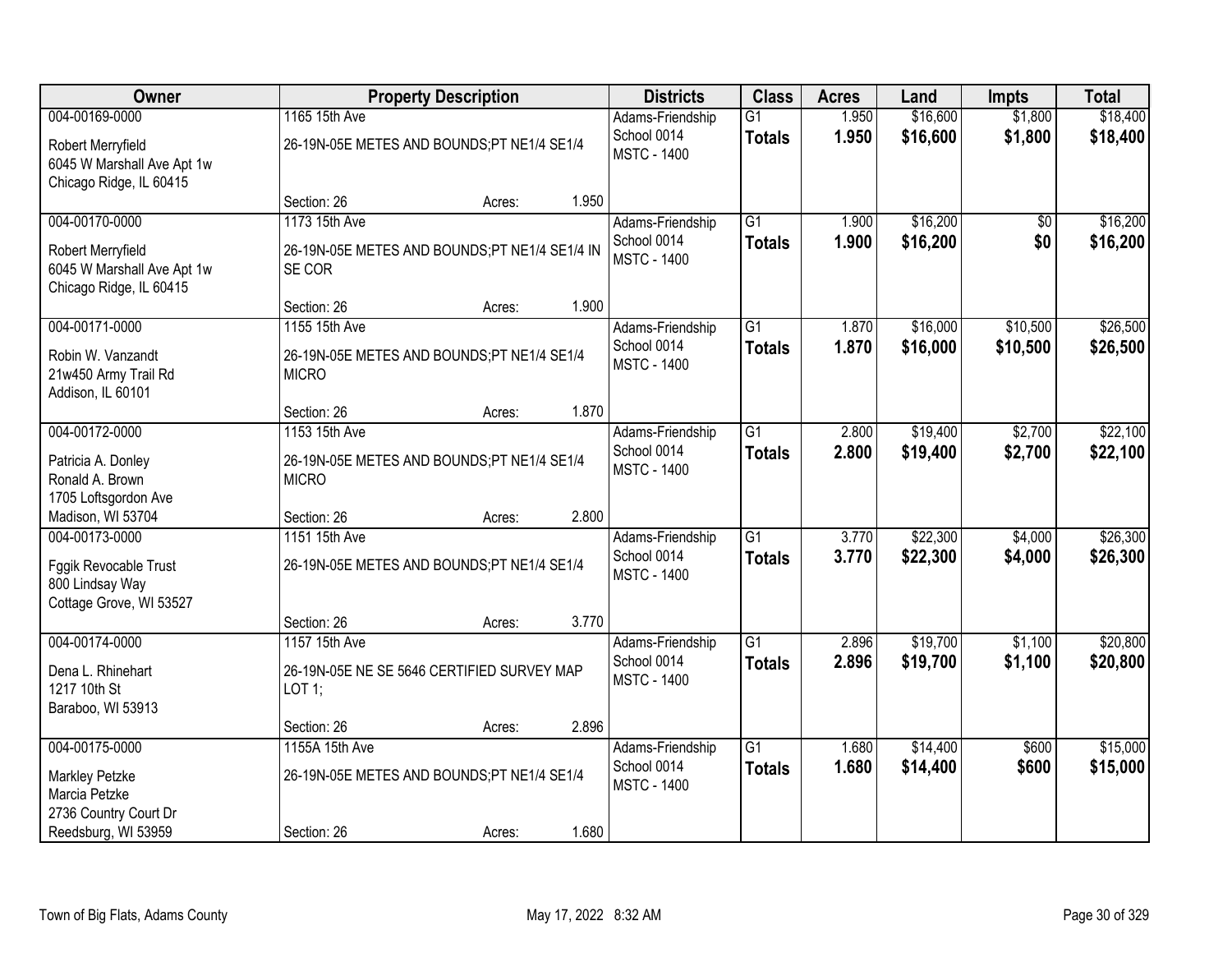| <b>Owner</b>                            | <b>Property Description</b>                   | <b>Districts</b> | <b>Class</b>       | <b>Acres</b>             | Land   | Impts           | <b>Total</b>    |                 |
|-----------------------------------------|-----------------------------------------------|------------------|--------------------|--------------------------|--------|-----------------|-----------------|-----------------|
| 004-00176-0000                          | 1534 Buttercup Ave                            |                  | Adams-Friendship   | X4                       | 0.500  | $\overline{60}$ | $\overline{50}$ | \$0             |
| General Telephone Co of Wisconsin       | 26-19N-05E METES AND BOUNDS;PT SW1/4 SE1/4    |                  | School 0014        | <b>Totals</b>            | 0.500  | \$0             | \$0             | \$0             |
| PO Box 619015                           |                                               |                  | <b>MSTC - 1400</b> |                          |        |                 |                 |                 |
| Dfw, TX 75261-9015                      |                                               |                  |                    |                          |        |                 |                 |                 |
|                                         | Section: 26<br>Acres:                         | 0.500            |                    |                          |        |                 |                 |                 |
| 004-00177-0000                          | 1510 Buttercup Ave                            |                  | Adams-Friendship   | G1                       | 1.000  | \$9,000         | \$18,900        | \$27,900        |
| Brian and Katie Lane Living Revocable   | 26-19N-05E METES AND BOUNDS;PT SE1/4 SE1/4    |                  | School 0014        | W <sub>6</sub>           | 29.080 | (\$75,600)      | \$0             | \$0             |
| Trust                                   | LOT 1 CSM 4372 MFL ENTRY 29.08AC CLOSED       |                  | <b>MSTC - 1400</b> | <b>Totals</b>            | 30.080 | \$9,000         | \$18,900        | \$27,900        |
| 6677 Viaduct Rd                         |                                               |                  |                    |                          |        |                 |                 |                 |
| Dane, WI 53529                          | Section: 26<br>Acres:                         | 30.080           |                    |                          |        |                 |                 |                 |
| 004-00178-0000                          | 1177 15th Ave                                 |                  | Adams-Friendship   | $\overline{G1}$          | 5.000  | \$26,000        | \$118,500       | \$144,500       |
|                                         |                                               |                  | School 0014        | <b>Totals</b>            | 5.000  | \$26,000        | \$118,500       | \$144,500       |
| Nelson N. Santos                        | 26-19N-05E METES AND BOUNDS;PT SE1/4 SE1/4    |                  | <b>MSTC - 1400</b> |                          |        |                 |                 |                 |
| Estelle E. Santos<br>3447 N Osceola Ave | LOT 1 CSM 1227 MICRO                          |                  |                    |                          |        |                 |                 |                 |
| Chicago, IL 60634                       | Section: 26<br>Acres:                         | 5.000            |                    |                          |        |                 |                 |                 |
| 004-00179-0000                          | 15th Ave                                      |                  | Adams-Friendship   | $\overline{G1}$          | 5.000  | \$22,100        | \$0             | \$22,100        |
|                                         |                                               |                  | School 0014        |                          | 5.000  | \$22,100        | \$0             |                 |
| Brian and Katie Lane Living Revocable   | 26-19N-05E METES AND BOUNDS;PT SE1/4 SE1/4    |                  | <b>MSTC - 1400</b> | <b>Totals</b>            |        |                 |                 | \$22,100        |
| Trust                                   | LOT 2 CSM 1227 MFL 1996 ENTRY 5AC CLOSED      |                  |                    |                          |        |                 |                 |                 |
| 6677 Viaduct Rd                         |                                               |                  |                    |                          |        |                 |                 |                 |
| Dane, WI 53529                          | Section: 26<br>Acres:                         | 5.000            |                    |                          |        |                 |                 |                 |
| 004-00180-0000                          | 1515 Buttercup Ave                            |                  | Adams-Friendship   | $\overline{W8}$          | 40.000 | (\$104,000)     | $\overline{50}$ | $\overline{50}$ |
| Teresa A. Wade                          | 35-19N-05E METES AND BOUNDS; NE1/4 NE1/4 1999 |                  | School 0014        | <b>Totals</b>            | 40.000 | \$0             | \$0             | \$0             |
| James M. Wade                           | MFL ENTRY 40AC OPEN                           |                  | <b>MSTC - 1400</b> |                          |        |                 |                 |                 |
| 1331 22nd Ave                           |                                               |                  |                    |                          |        |                 |                 |                 |
| Kenosha, WI 53140                       | Section: 35<br>Acres:                         | 40.000           |                    |                          |        |                 |                 |                 |
| 004-00181-0000                          | <b>Buttercup Ave</b>                          |                  | Adams-Friendship   | $\overline{W}$           | 40.000 | (\$104,000)     | $\overline{50}$ | $\overline{50}$ |
| Meteor Timber, LLC                      | 35-19N-05E METES AND BOUNDS;NW1/4 NE1/4 1999  |                  | School 0014        | <b>Totals</b>            | 40.000 | \$0             | \$0             | \$0             |
| c/o Timberland Investment Resources,    | MFL ENTRY 40AC OPEN                           |                  | <b>MSTC - 1400</b> |                          |        |                 |                 |                 |
| LLC                                     |                                               |                  |                    |                          |        |                 |                 |                 |
| 14120 Ballantyne Corp PI Ste 5          | Section: 35<br>Acres:                         | 40.000           |                    |                          |        |                 |                 |                 |
| Charlotte, NC 28277                     |                                               |                  |                    |                          |        |                 |                 |                 |
| 004-00182-0000                          |                                               |                  | Adams-Friendship   | $\overline{\mathsf{W8}}$ | 40.000 | (\$104,000)     | $\overline{50}$ | \$0             |
|                                         |                                               |                  | School 0014        | <b>Totals</b>            | 40.000 | \$0             | \$0             | \$0             |
| Penny L. Ross                           | 35-19N-05E METES AND BOUNDS; SW1/4 NE1/4 MFL  |                  | <b>MSTC - 1400</b> |                          |        |                 |                 |                 |
| 1239 15th Ave                           | 1998 ENTRY 40AC CLOSED                        |                  |                    |                          |        |                 |                 |                 |
| Arkdale, WI 54613                       | Section: 35                                   | 40.000           |                    |                          |        |                 |                 |                 |
|                                         | Acres:                                        |                  |                    |                          |        |                 |                 |                 |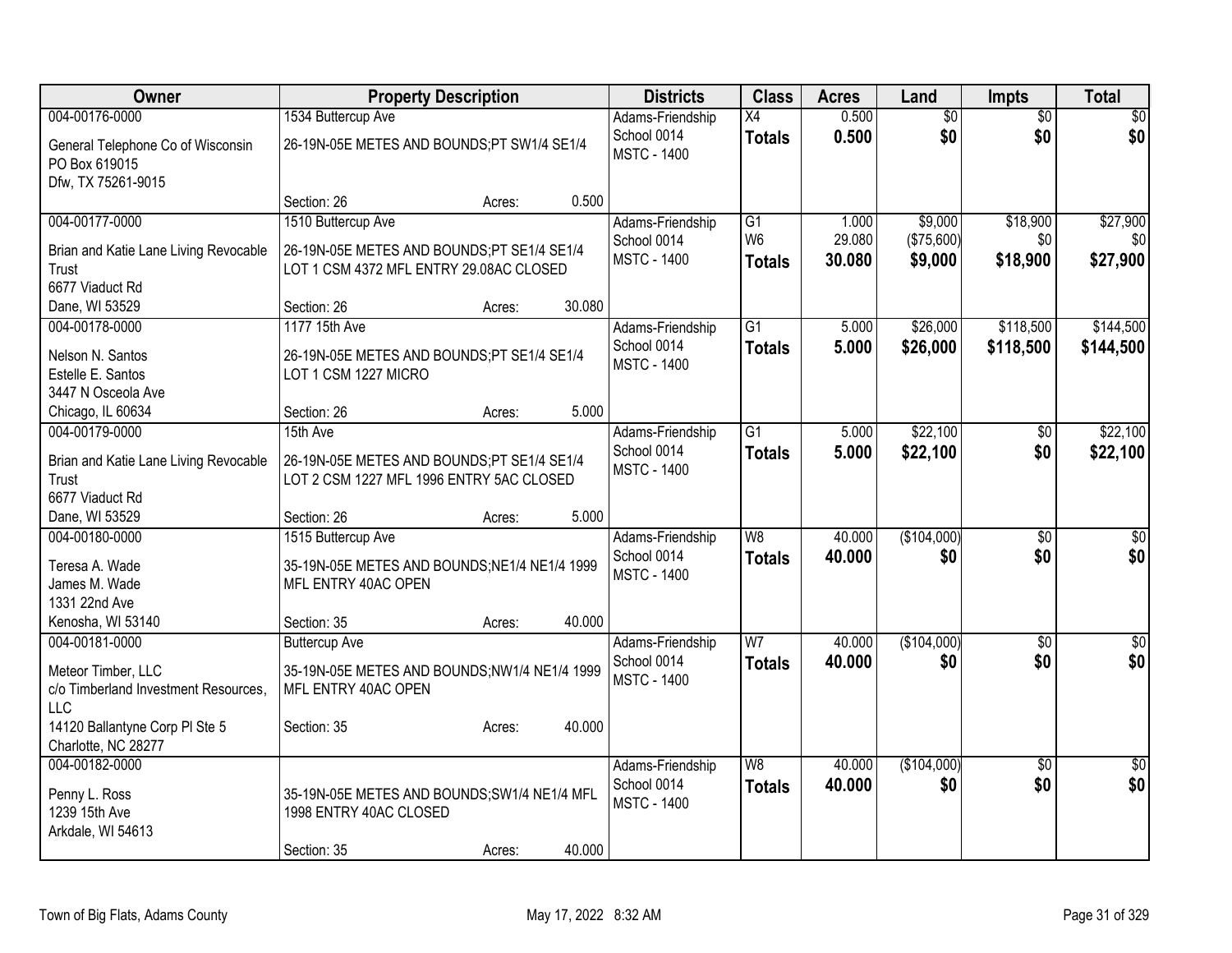| Owner                                | <b>Property Description</b>                   | <b>Districts</b>   | <b>Class</b>    | <b>Acres</b> | Land        | <b>Impts</b>    | <b>Total</b>    |
|--------------------------------------|-----------------------------------------------|--------------------|-----------------|--------------|-------------|-----------------|-----------------|
| 004-00183-0000                       | 1239 15th Ave                                 | Adams-Friendship   | $\overline{G1}$ | 2.000        | \$17,000    | \$198,400       | \$215,400       |
| Penny L. Ross                        | 35-19N-05E METES AND BOUNDS; SE1/4 NE1/4      | School 0014        | G <sub>6</sub>  | 38.000       | \$98,800    | \$0             | \$98,800        |
| 1239 15th Ave                        |                                               | <b>MSTC - 1400</b> | <b>Totals</b>   | 40.000       | \$115,800   | \$198,400       | \$314,200       |
| Arkdale, WI 54613                    |                                               |                    |                 |              |             |                 |                 |
|                                      | 40.000<br>Section: 35<br>Acres:               |                    |                 |              |             |                 |                 |
| 004-00184-0000                       | <b>Buttercup Ave</b>                          | Adams-Friendship   | W <sub>5</sub>  | 40.000       | (\$104,000) | \$0             | $\overline{50}$ |
| Meteor Timber, LLC                   | 35-19N-05E METES AND BOUNDS; NE1/4 NW1/4 2017 | School 0014        | <b>Totals</b>   | 40.000       | \$0         | \$0             | \$0             |
| c/o Timberland Investment Resources, | MFL ENTRY 40AC OPEN                           | <b>MSTC - 1400</b> |                 |              |             |                 |                 |
| LLC                                  |                                               |                    |                 |              |             |                 |                 |
| 14120 Ballantyne Corp PI Ste 5       | 40.000<br>Section: 35<br>Acres:               |                    |                 |              |             |                 |                 |
| Charlotte, NC 28277                  |                                               |                    |                 |              |             |                 |                 |
| 004-00185-0000                       | <b>Buttercup Ave</b>                          | Adams-Friendship   | W <sub>7</sub>  | 40.000       | (\$104,000) | $\overline{50}$ | $\sqrt{50}$     |
| Meteor Timber, LLC                   | 35-19N-05E METES AND BOUNDS; NW1/4 NW1/4 1999 | School 0014        | <b>Totals</b>   | 40.000       | \$0         | \$0             | \$0             |
| c/o Timberland Investment Resources, | MFL ENTRY 40AC OPEN                           | <b>MSTC - 1400</b> |                 |              |             |                 |                 |
| LLC                                  |                                               |                    |                 |              |             |                 |                 |
| 14120 Ballantyne Corp PI Ste 5       | 40.000<br>Section: 35<br>Acres:               |                    |                 |              |             |                 |                 |
| Charlotte, NC 28277                  |                                               |                    |                 |              |             |                 |                 |
| 004-00186-0000                       | 16th Ave                                      | Adams-Friendship   | $\overline{W}$  | 40.000       | (\$104,000) | $\overline{30}$ | $\sqrt{50}$     |
| Meteor Timber, LLC                   | 35-19N-05E METES AND BOUNDS; SW1/4 NW1/4 1999 | School 0014        | <b>Totals</b>   | 40.000       | \$0         | \$0             | \$0             |
| c/o Timberland Investment Resources, | MFL ENTRY 40AC OPEN                           | <b>MSTC - 1400</b> |                 |              |             |                 |                 |
| <b>LLC</b>                           |                                               |                    |                 |              |             |                 |                 |
| 14120 Ballantyne Corp PI Ste 5       | 40.000<br>Section: 35<br>Acres:               |                    |                 |              |             |                 |                 |
| Charlotte, NC 28277                  |                                               |                    |                 |              |             |                 |                 |
| 004-00187-0000                       |                                               | Adams-Friendship   | W7              | 40.000       | (\$104,000) | $\overline{50}$ | \$0             |
| Meteor Timber, LLC                   | 35-19N-05E METES AND BOUNDS; SE1/4 NW1/4 1999 | School 0014        | <b>Totals</b>   | 40.000       | \$0         | \$0             | \$0             |
| c/o Timberland Investment Resources, | MFL ENTRY 40AC OPEN                           | <b>MSTC - 1400</b> |                 |              |             |                 |                 |
| LLC                                  |                                               |                    |                 |              |             |                 |                 |
| 14120 Ballantyne Corp PI Ste 5       | 40.000<br>Section: 35<br>Acres:               |                    |                 |              |             |                 |                 |
| Charlotte, NC 28277                  |                                               |                    |                 |              |             |                 |                 |
| 004-00188-0000                       |                                               | Adams-Friendship   | W6              | 40.000       | (\$104,000) | $\overline{50}$ | $\overline{50}$ |
| Kenneth and Karen Streit Revocable   | 35-19N-05E METES AND BOUNDS; NE1/4 SW1/4 MFL  | School 0014        | <b>Totals</b>   | 40.000       | \$0         | \$0             | \$0             |
| Trust September 6 20                 | <b>ENTRY 40AC CLOSED</b>                      | <b>MSTC - 1400</b> |                 |              |             |                 |                 |
| S64 W24830 Susan St                  |                                               |                    |                 |              |             |                 |                 |
| Waukesha, WI 53189                   | 40.000<br>Section: 35<br>Acres:               |                    |                 |              |             |                 |                 |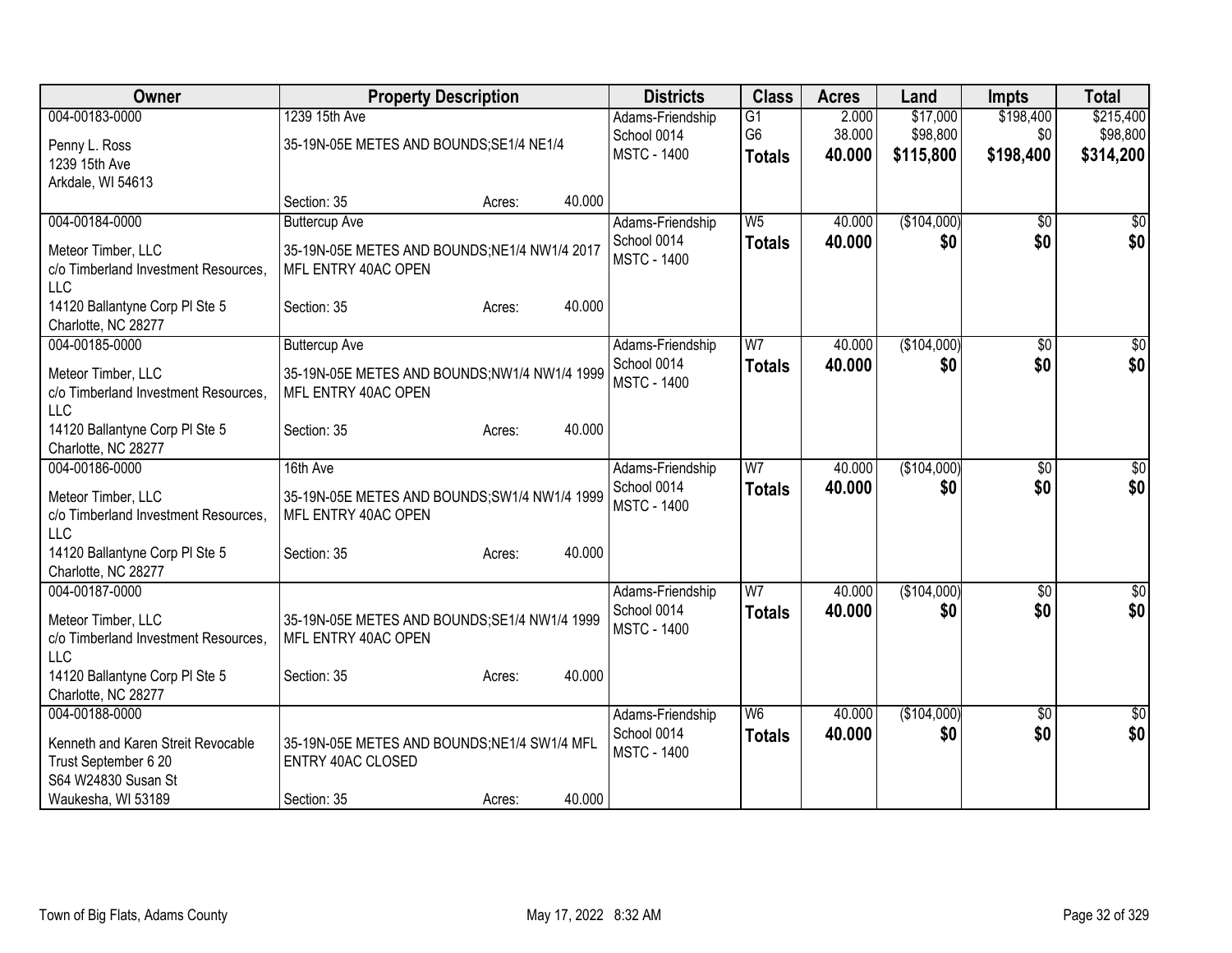| Owner                                  |                                                                         | <b>Property Description</b> |        | <b>Districts</b>                | <b>Class</b>    | <b>Acres</b> | Land        | <b>Impts</b>  | <b>Total</b> |
|----------------------------------------|-------------------------------------------------------------------------|-----------------------------|--------|---------------------------------|-----------------|--------------|-------------|---------------|--------------|
| 004-00189-0000                         | 16th Ave                                                                |                             |        | Adams-Friendship                | G6              | 3.000        | \$7,800     | $\sqrt{$0}$   | \$7,800      |
| Kenneth and Karen Streit Revocable     | 35-19N-05E METES AND BOUNDS;NW1/4 SW1/4 MFL                             |                             |        | School 0014                     | W <sub>6</sub>  | 37.000       | (\$96,200)  | \$0           | \$0          |
| Trust September 6 20                   | <b>ENTRY 37AC CLOSED</b>                                                |                             |        | <b>MSTC - 1400</b>              | <b>Totals</b>   | 40.000       | \$7,800     | \$0           | \$7,800      |
| S64 W24830 Susan St                    |                                                                         |                             |        |                                 |                 |              |             |               |              |
| Waukesha, WI 53189                     | Section: 35                                                             | Acres:                      | 40.000 |                                 |                 |              |             |               |              |
| 004-00190-0000                         | Chicago Ave                                                             |                             |        | Adams-Friendship                | G6              | 1.000        | \$2,600     | \$0           | \$2,600      |
| Kenneth and Karen Streit Revocable     | 35-19N-05E METES AND BOUNDS; SW1/4 SW1/4 MFL                            |                             |        | School 0014                     | W <sub>6</sub>  | 39.000       | (\$101,400) | \$0           | \$0          |
| Trust September 6 20                   | <b>ENTRY 39AC CLOSED</b>                                                |                             |        | <b>MSTC - 1400</b>              | <b>Totals</b>   | 40.000       | \$2,600     | \$0           | \$2,600      |
| S64 W24830 Susan St                    |                                                                         |                             |        |                                 |                 |              |             |               |              |
| Waukesha, WI 53189                     | Section: 35                                                             | Acres:                      | 40.000 |                                 |                 |              |             |               |              |
| 004-00191-0000                         | Chicago Ave                                                             |                             |        | Adams-Friendship                | G6              | 1.000        | \$2,600     | \$0           | \$2,600      |
| Kenneth and Karen Streit Revocable     | 35-19N-05E METES AND BOUNDS; SE1/4 SW1/4 MFL                            |                             |        | School 0014                     | W <sub>6</sub>  | 39.000       | (\$101,400) | \$0           | \$0          |
| Trust September 6 20                   | ENTRY 39AC CLOSED                                                       |                             |        | <b>MSTC - 1400</b>              | <b>Totals</b>   | 40.000       | \$2,600     | \$0           | \$2,600      |
| S64 W24830 Susan St                    |                                                                         |                             |        |                                 |                 |              |             |               |              |
| Waukesha, WI 53189                     | Section: 35                                                             | Acres:                      | 40.000 |                                 |                 |              |             |               |              |
| 004-00192-0000                         | 15th Ave                                                                |                             |        | Adams-Friendship                | G <sub>1</sub>  | 1.000        | \$9,000     | $\sqrt[6]{3}$ | \$9,000      |
|                                        |                                                                         |                             |        | School 0014                     | <b>Totals</b>   | 1.000        | \$9,000     | \$0           | \$9,000      |
| Allen J. Day<br>Shelley A. Day         | 35-19N-05E METES AND BOUNDS;PT S1/2 NE1/4<br>SE1/4 LOT 1 CSM 4648 MICRO |                             |        | <b>MSTC - 1400</b>              |                 |              |             |               |              |
| 3741 Busse St                          |                                                                         |                             |        |                                 |                 |              |             |               |              |
| Madison, WI 53714                      | Section: 35                                                             | Acres:                      | 1.000  |                                 |                 |              |             |               |              |
| 004-00192-0015                         | 1271 15th Ave                                                           |                             |        | Adams-Friendship                | $\overline{G1}$ | 3.090        | \$20,300    | \$900         | \$21,200     |
|                                        |                                                                         |                             |        | School 0014                     | <b>Totals</b>   | 3.090        | \$20,300    | \$900         | \$21,200     |
| Paul R. Olszewski                      | 35-19N-05E METES AND BOUNDS;PT S1/2 NE1/4                               |                             |        | <b>MSTC - 1400</b>              |                 |              |             |               |              |
| Patrice A. Olszewski                   | SE1/4 LOT 2 CSM 4648                                                    |                             |        |                                 |                 |              |             |               |              |
| 2825 S 91st St<br>West Allis, WI 53227 |                                                                         |                             | 3.090  |                                 |                 |              |             |               |              |
| 004-00192-0020                         | Section: 35<br>1269A 15th Ave                                           | Acres:                      |        |                                 | $\overline{G1}$ | 5.920        | \$27,800    | \$4,100       | \$31,900     |
|                                        |                                                                         |                             |        | Adams-Friendship<br>School 0014 | <b>Totals</b>   | 5.920        | \$27,800    | \$4,100       | \$31,900     |
| Bradley P. Baker                       | 35-19N-05E METES AND BOUNDS;PT S1/2 NE1/4                               |                             |        | <b>MSTC - 1400</b>              |                 |              |             |               |              |
| Rebecca R. Baker                       | SE1/4 LOT 3 CSM 4648                                                    |                             |        |                                 |                 |              |             |               |              |
| 310 S Main St                          |                                                                         |                             |        |                                 |                 |              |             |               |              |
| Delavan, WI 53115                      | Section: 35                                                             | Acres:                      | 5.920  |                                 |                 |              |             |               |              |
| 004-00192-0025                         | 1269 15th Ave                                                           |                             |        | Adams-Friendship                | G1              | 5.920        | \$27,800    | \$100,400     | \$128,200    |
| Brian B. Baker                         | 35-19N-05E METES AND BOUNDS;PT S1/2 NE1/4                               |                             |        | School 0014                     | <b>Totals</b>   | 5.920        | \$27,800    | \$100,400     | \$128,200    |
| Tracie A. Baker                        | SE1/4 LOT 4 CSM 4649                                                    |                             |        | <b>MSTC - 1400</b>              |                 |              |             |               |              |
| PO Box 25                              |                                                                         |                             |        |                                 |                 |              |             |               |              |
| Springfield, WI 53176                  | Section: 35                                                             | Acres:                      | 5.920  |                                 |                 |              |             |               |              |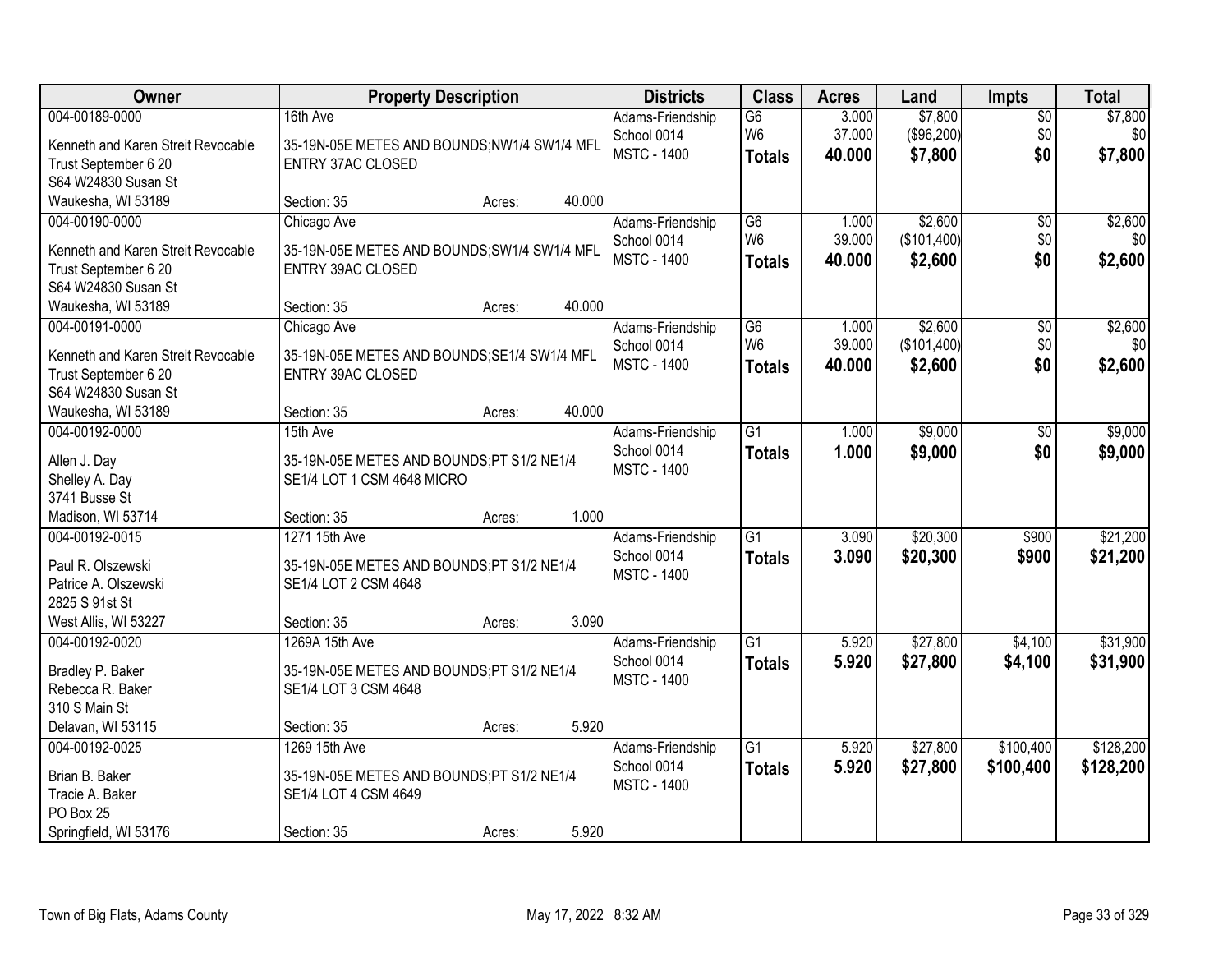| Owner                   |                                            | <b>Property Description</b> |       | <b>Districts</b>                | <b>Class</b>                     | <b>Acres</b>   | Land                 | <b>Impts</b>           | <b>Total</b>         |
|-------------------------|--------------------------------------------|-----------------------------|-------|---------------------------------|----------------------------------|----------------|----------------------|------------------------|----------------------|
| 004-00192-0030          | 15th Ave                                   |                             |       | Adams-Friendship<br>School 0014 | $\overline{G1}$<br><b>Totals</b> | 3.090<br>3.090 | \$20,300<br>\$20,300 | $\overline{50}$<br>\$0 | \$20,300<br>\$20,300 |
| Scott Lowe              | 35-19N-05E METES AND BOUNDS;PT S1/2 NE1/4  |                             |       | <b>MSTC - 1400</b>              |                                  |                |                      |                        |                      |
| Karen Lowe              | SE1/4 LOT 5 CSM 4649                       |                             |       |                                 |                                  |                |                      |                        |                      |
| 515 Torch Pine Ct       |                                            |                             |       |                                 |                                  |                |                      |                        |                      |
| Waterford, WI 53185     | Section: 35                                | Acres:                      | 3.090 |                                 |                                  |                |                      |                        |                      |
| 004-00192-0035          | 1267 15th Ave                              |                             |       | Adams-Friendship                | $\overline{G1}$                  | 1.000          | \$9,000              | \$145,900              | \$154,900            |
| Margaret L. Schloesser  | 35-19N-05E METES AND BOUNDS;PT S1/2 NE1/4  |                             |       | School 0014                     | <b>Totals</b>                    | 1.000          | \$9,000              | \$145,900              | \$154,900            |
| Mark J. Schloesser      | SE1/4 LOT 6 CSM 4649                       |                             |       | <b>MSTC - 1400</b>              |                                  |                |                      |                        |                      |
| 1267 15th Ave           |                                            |                             |       |                                 |                                  |                |                      |                        |                      |
| Arkdale, WI 54613       | Section: 35                                | Acres:                      | 1.000 |                                 |                                  |                |                      |                        |                      |
| 004-00192-0040          | 15th Ave                                   |                             |       | Adams-Friendship                | G1                               | 1.000          | \$9,000              | \$0                    | \$9,000              |
|                         |                                            |                             |       | School 0014                     | <b>Totals</b>                    | 1.000          | \$9,000              | \$0                    | \$9,000              |
| Lezlee Goronson         | 35-19N-05E NE SE 4650 CERTIFIED SURVEY MAP |                             |       | <b>MSTC - 1400</b>              |                                  |                |                      |                        |                      |
| Mark Goronson           | LOT $7$ ;                                  |                             |       |                                 |                                  |                |                      |                        |                      |
| 8920 Big Plantation Ave |                                            |                             |       |                                 |                                  |                |                      |                        |                      |
| Las Vegas, NV 89143     | Section: 35                                | Acres:                      | 1.000 |                                 |                                  |                |                      |                        |                      |
| 004-00192-0045          | 1259 15th Ave                              |                             |       | Adams-Friendship                | $\overline{G1}$                  | 3.090          | \$20,300             | \$142,000              | \$162,300            |
| Theodore R. Diedrich    | 35-19N-05E METES AND BOUNDS;PT N1/2 NE1/4  |                             |       | School 0014                     | <b>Totals</b>                    | 3.090          | \$20,300             | \$142,000              | \$162,300            |
| Virgini Diedrich        | SE1/4 LOT 8 CSM 4650 MICRO                 |                             |       | <b>MSTC - 1400</b>              |                                  |                |                      |                        |                      |
| 13710 Charles Rd        |                                            |                             |       |                                 |                                  |                |                      |                        |                      |
| Woodstock, IL 60098     | Section: 35                                | Acres:                      | 3.090 |                                 |                                  |                |                      |                        |                      |
| 004-00192-0050          | 1257 15th Ave                              |                             |       | Adams-Friendship                | $\overline{G1}$                  | 5.920          | \$27,800             | \$27,600               | \$55,400             |
|                         |                                            |                             |       | School 0014                     | <b>Totals</b>                    | 5.920          | \$27,800             | \$27,600               | \$55,400             |
| Mark A. Traxler         | 35-19N-05E METES AND BOUNDS;PT N1/2 NE1/4  |                             |       | <b>MSTC - 1400</b>              |                                  |                |                      |                        |                      |
| Elizabeth R. Traxler    | SE1/4 LOT 9 CSM 4650                       |                             |       |                                 |                                  |                |                      |                        |                      |
| 3157 Clairville Rd      |                                            |                             |       |                                 |                                  |                |                      |                        |                      |
| Oshkosh, WI 54904       | Section: 35                                | Acres:                      | 5.920 |                                 |                                  |                |                      |                        |                      |
| 004-00192-0055          | 1255 15th Ave                              |                             |       | Adams-Friendship                | $\overline{G1}$                  | 5.920          | \$27,800             | $\sqrt{6}$             | \$27,800             |
| Joel G. Astin           | 35-19N-05E METES AND BOUNDS;PT N1/2 NE1/4  |                             |       | School 0014                     | <b>Totals</b>                    | 5.920          | \$27,800             | \$0                    | \$27,800             |
| Cathie M. Astin         | SE1/4 LOT 10 CSM 4651 MICRO                |                             |       | <b>MSTC - 1400</b>              |                                  |                |                      |                        |                      |
| 637 E Mallwood Dr       |                                            |                             |       |                                 |                                  |                |                      |                        |                      |
| Edgerton, WI 53534      | Section: 35                                | Acres:                      | 5.920 |                                 |                                  |                |                      |                        |                      |
| 004-00192-0060          | 1253 15th Ave                              |                             |       | Adams-Friendship                | $\overline{G1}$                  | 3.090          | \$20,300             | \$2,100                | \$22,400             |
|                         |                                            |                             |       | School 0014                     | <b>Totals</b>                    | 3.090          | \$20,300             | \$2,100                | \$22,400             |
| Alicja Montesdeoca      | 35-19N-05E METES AND BOUNDS;PT N1/2 NE1/4  |                             |       | <b>MSTC - 1400</b>              |                                  |                |                      |                        |                      |
| 583 Tarpon Ct           | SE1/4 LOT 11 CSM 4651                      |                             |       |                                 |                                  |                |                      |                        |                      |
| Schaumburg, IL 60193    |                                            |                             |       |                                 |                                  |                |                      |                        |                      |
|                         | Section: 35                                | Acres:                      | 3.090 |                                 |                                  |                |                      |                        |                      |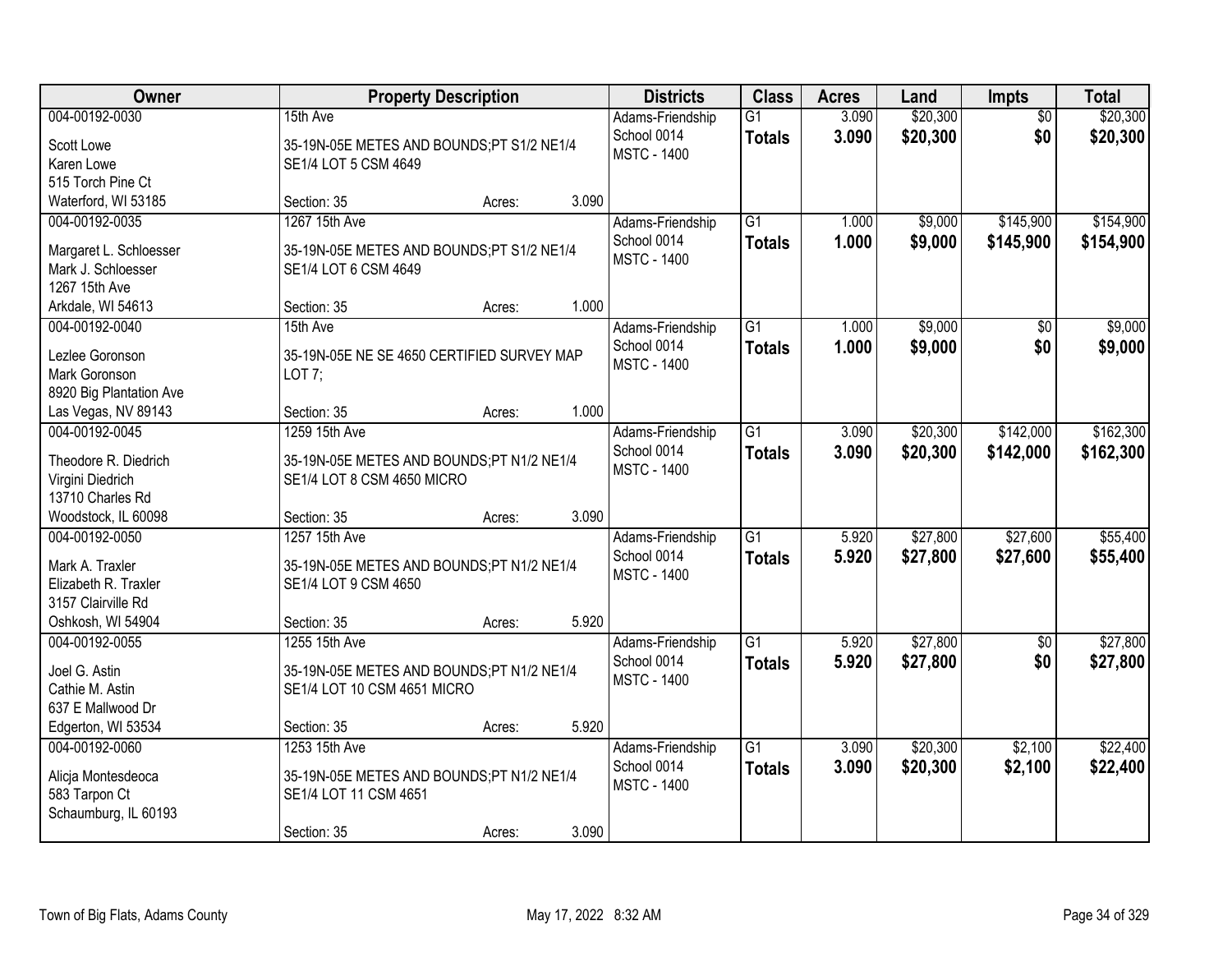| Owner                                  | <b>Property Description</b>                   |        |        | <b>Districts</b>   | <b>Class</b>                     | <b>Acres</b>    | Land                | <b>Impts</b>    | <b>Total</b>        |
|----------------------------------------|-----------------------------------------------|--------|--------|--------------------|----------------------------------|-----------------|---------------------|-----------------|---------------------|
| 004-00192-0065                         | 1251 15th Ave                                 |        |        | Adams-Friendship   | $\overline{G1}$                  | 1.000           | \$9,000             | \$17,200        | \$26,200            |
| Joyce A. Stimpson                      | 35-19N-05E NE SE 4651 CERTIFIED SURVEY MAP    |        |        | School 0014        | <b>Totals</b>                    | 1.000           | \$9,000             | \$17,200        | \$26,200            |
| Monroe D. Stimpson                     | LOT 12:                                       |        |        | <b>MSTC - 1400</b> |                                  |                 |                     |                 |                     |
| 15556 Homer Rd                         |                                               |        |        |                    |                                  |                 |                     |                 |                     |
| Fennimore, WI 53809                    | Section: 35                                   | Acres: | 1.000  |                    |                                  |                 |                     |                 |                     |
| 004-00193-0000                         |                                               |        |        | Adams-Friendship   | W <sub>6</sub>                   | 40.000          | (\$104,000)         | $\overline{50}$ | $\sqrt{50}$         |
| James R Sackett and Linda E Sackett    | 35-19N-05E METES AND BOUNDS;NW1/4 SE1/4 2014  |        |        | School 0014        | <b>Totals</b>                    | 40.000          | \$0                 | \$0             | \$0                 |
| <b>Family Trust</b>                    | MFL ENTRY 40AC CLOSED                         |        |        | <b>MSTC - 1400</b> |                                  |                 |                     |                 |                     |
| James R & Linda E Sackett Family Trust |                                               |        |        |                    |                                  |                 |                     |                 |                     |
| S66 W30340 County Rd I                 | Section: 35                                   | Acres: | 40.000 |                    |                                  |                 |                     |                 |                     |
| Mukwonago, WI 53149                    |                                               |        |        |                    |                                  |                 |                     |                 |                     |
| 004-00194-0000                         | 1538 Chicago Ave                              |        |        | Adams-Friendship   | $\overline{G1}$                  | 1.000           | \$12,000            | \$134,600       | \$146,600           |
| James R Sackett and Linda E Sackett    | 35-19N-05E METES AND BOUNDS; SW1/4 SE1/4 2014 |        |        | School 0014        | G <sub>6</sub>                   | 1.000           | \$2,600             | \$0             | \$2,600             |
| <b>Family Trust</b>                    | MFL ENTRY 38AC CLOSED                         |        |        | <b>MSTC - 1400</b> | W <sub>6</sub>                   | 38.000          | (\$98,800)          | \$0             | \$0                 |
| James R & Linda E Sackett Family Trust |                                               |        |        |                    | <b>Totals</b>                    | 40.000          | \$14,600            | \$134,600       | \$149,200           |
| S66 W30340 County Rd I                 | Section: 35                                   | Acres: | 40.000 |                    |                                  |                 |                     |                 |                     |
| Mukwonago, WI 53149                    |                                               |        |        |                    |                                  |                 |                     |                 |                     |
| 004-00195-0000                         | 1506 Chicago Ave                              |        |        | Adams-Friendship   | G1                               | 1.000           | \$9,000             | \$14,000        | \$23,000            |
|                                        |                                               |        |        | School 0014        | W <sub>6</sub>                   | 39.000          | (\$101,400)         | \$0             | \$0                 |
| James Hanson                           | 35-19N-05E METES AND BOUNDS; SE1/4 SE1/4 MFL  |        |        | <b>MSTC - 1400</b> | Totals                           | 40.000          | \$9,000             | \$14,000        | \$23,000            |
| 229 S Genoa St                         | 2007 ENTRY 39AC CLOSED                        |        |        |                    |                                  |                 |                     |                 |                     |
| Genoa, IL 60135-1122                   | Section: 35                                   |        | 40.000 |                    |                                  |                 |                     |                 |                     |
| 004-00196-0000                         |                                               | Acres: |        | Adams-Friendship   | $\overline{G5}$                  | 4.850           | \$9,000             | \$0             | \$9,000             |
|                                        |                                               |        |        | School 0014        | G <sub>6</sub>                   | 15.000          | \$36,000            | \$0             | \$36,000            |
| Arlin O. Teigen                        | 36-19N-05E METES AND BOUNDS; NE1/4 NE1/4 EX   |        |        | <b>MSTC - 1400</b> | <b>Totals</b>                    | 19.850          | \$45,000            | \$0             | \$45,000            |
| Dale J. Teigen                         | <b>CSM 4036</b>                               |        |        |                    |                                  |                 |                     |                 |                     |
| 1069 Taylor Ln                         |                                               |        |        |                    |                                  |                 |                     |                 |                     |
| Stoughton, WI 53589                    | Section: 36                                   | Acres: | 19.850 |                    |                                  |                 |                     |                 |                     |
| 004-00196-0010                         | 1415 Buttercup Ave                            |        |        | Adams-Friendship   | $\overline{G1}$                  | 1.000           | \$9,000             | \$369,000       | \$378,000           |
| Gordon Davenport III                   | 36-19N-05E NE 4036 CERTIFIED SURVEY MAP LOT   |        |        | School 0014        | G <sub>5</sub><br>G <sub>6</sub> | 9.750<br>24.170 | \$9,200<br>\$58,000 | \$0<br>\$0      | \$9,200<br>\$58,000 |
| Jeanne M. Davenport                    | 1; EX CSM 4130                                |        |        | <b>MSTC - 1400</b> |                                  |                 |                     |                 |                     |
| 2876 Osmundsen Rd                      |                                               |        |        |                    | <b>Totals</b>                    | 34.920          | \$76,200            | \$369,000       | \$445,200           |
| Fitchburg, WI 53711                    | Section: 36                                   | Acres: | 34.920 |                    |                                  |                 |                     |                 |                     |
| 004-00196-0020                         | 1417 Buttercup Ave                            |        |        | Adams-Friendship   | $\overline{G1}$                  | 4.790           | \$28,400            | \$99,000        | \$127,400           |
| Stephen D. Mckenzie                    | 36-19N-05E METES AND BOUNDS;PT W1/2 E1/2      |        |        | School 0014        | <b>Totals</b>                    | 4.790           | \$28,400            | \$99,000        | \$127,400           |
| Theresa J. Mckenzie                    | NE1/4 LOT 1 CSM 4130                          |        |        | <b>MSTC - 1400</b> |                                  |                 |                     |                 |                     |
| 1645 Lake View Ave                     |                                               |        |        |                    |                                  |                 |                     |                 |                     |
| Madison, WI 53704                      | Section: 36                                   | Acres: | 4.790  |                    |                                  |                 |                     |                 |                     |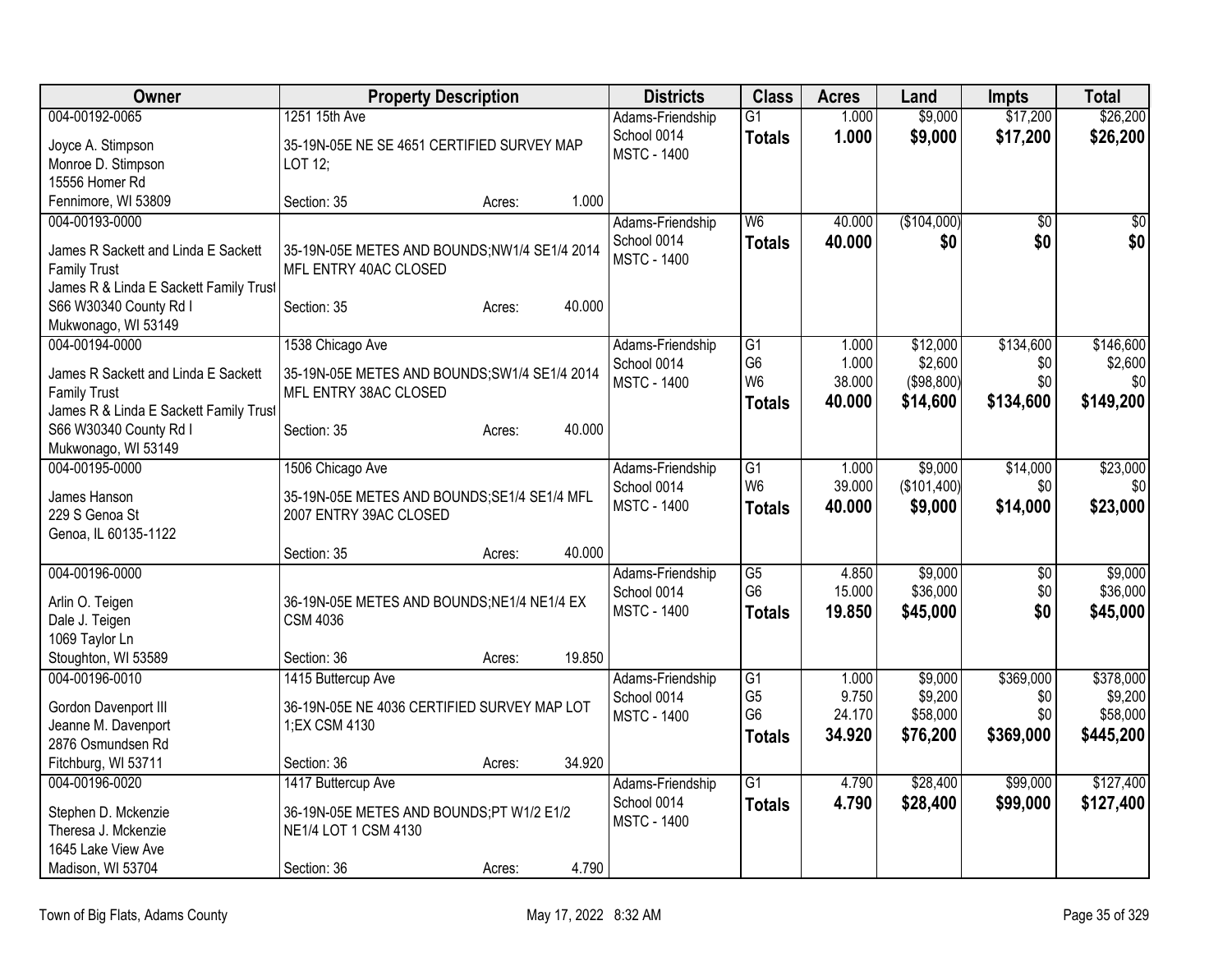| Owner                                | <b>Property Description</b>                                      |        | <b>Districts</b>                | <b>Class</b>                      | <b>Acres</b>    | Land                | Impts                  | <b>Total</b>        |
|--------------------------------------|------------------------------------------------------------------|--------|---------------------------------|-----------------------------------|-----------------|---------------------|------------------------|---------------------|
| 004-00197-0010<br>Edward J. Stumvoll | 1439 Buttercup Ave<br>36-19N-05E NW NE 5724 CERTIFIED SURVEY MAP |        | Adams-Friendship<br>School 0014 | $\overline{G5}$<br>G <sub>6</sub> | 1.250<br>33.700 | \$2,500<br>\$87,600 | $\overline{50}$<br>\$0 | \$2,500<br>\$87,600 |
| Charlene Stumvoll                    | LOT 1;                                                           |        | <b>MSTC - 1400</b>              | <b>Totals</b>                     | 34.950          | \$90,100            | \$0                    | \$90,100            |
| W250 Thompson Cir                    |                                                                  |        |                                 |                                   |                 |                     |                        |                     |
| Oconomowoc, WI 53066                 | Section: 36<br>Acres:                                            | 34.950 |                                 |                                   |                 |                     |                        |                     |
| 004-00197-0015                       | <b>Buttercup Ave</b>                                             |        | Adams-Friendship                | G4                                | 40.960          | \$5,100             | $\overline{50}$        | \$5,100             |
| Scott E. Kotlowski                   | 36-19N-05E NW NE 5724 CERTIFIED SURVEY MAP                       |        | School 0014                     | G <sub>5</sub>                    | 0.500           | \$100               | \$0                    | \$100               |
| Tanya M. Kotlowski                   | LOT2;                                                            |        | <b>MSTC - 1400</b>              | <b>Totals</b>                     | 41.460          | \$5,200             | \$0                    | \$5,200             |
| 1820 Edgewood Ave                    |                                                                  |        |                                 |                                   |                 |                     |                        |                     |
| Friendship, WI 53934                 | Section: 36<br>Acres:                                            | 41.460 |                                 |                                   |                 |                     |                        |                     |
| 004-00198-0000                       | 1447 Buttercup Ave                                               |        | Adams-Friendship                | $\overline{G1}$                   | 2.080           | \$17,200            | \$114,700              | \$131,900           |
| Donald K. Peterson                   | 36-19N-05E METES AND BOUNDS;PT NW1/2 NE1/4 IN                    |        | School 0014                     | <b>Totals</b>                     | 2.080           | \$17,200            | \$114,700              | \$131,900           |
| Nyla R. Peterson                     | NW COR                                                           |        | <b>MSTC - 1400</b>              |                                   |                 |                     |                        |                     |
| 1447 Buttercup Ave                   |                                                                  |        |                                 |                                   |                 |                     |                        |                     |
| Arkdale, WI 54613                    | Section: 36<br>Acres:                                            | 2.080  |                                 |                                   |                 |                     |                        |                     |
| 004-00200-0000                       |                                                                  |        | Adams-Friendship                | G5                                | 1.750           | \$1,600             | $\frac{1}{20}$         | \$1,600             |
| Arlin O. Teigen                      | 36-19N-05E METES AND BOUNDS; SE1/4 NE1/4 EX                      |        | School 0014                     | G <sub>6</sub>                    | 18.100          | \$46,800            | \$0                    | \$46,800            |
| Dale J. Teigen                       | <b>CSM 4036</b>                                                  |        | <b>MSTC - 1400</b>              | <b>Totals</b>                     | 19.850          | \$48,400            | \$0                    | \$48,400            |
| 1069 Taylor Ln                       |                                                                  |        |                                 |                                   |                 |                     |                        |                     |
| Stoughton, WI 53589                  | Section: 36<br>Acres:                                            | 19.850 |                                 |                                   |                 |                     |                        |                     |
| 004-00201-0000                       | 1455 Buttercup Ave                                               |        | Adams-Friendship                | $\overline{G1}$                   | 1.000           | \$9,000             | \$10,400               | \$19,400            |
| Allison M. Bembenek                  | 36-19N-05E METES AND BOUNDS;E1/2 NE1/4 NW1/4                     |        | School 0014                     | W <sub>6</sub>                    | 19.000          | (\$49,400)          | \$0                    | \$0                 |
| 225 Fox St                           | 2013 MFL ENTRY 19AC CLOSED                                       |        | <b>MSTC - 1400</b>              | <b>Totals</b>                     | 20,000          | \$9,000             | \$10,400               | \$19,400            |
| Mukwonago, WI 53149                  |                                                                  |        |                                 |                                   |                 |                     |                        |                     |
|                                      | Section: 36<br>Acres:                                            | 20.000 |                                 |                                   |                 |                     |                        |                     |
| 004-00202-0000                       | <b>Buttercup Ave</b>                                             |        | Adams-Friendship                | $\overline{G1}$                   | 0.500           | \$4,500             | \$500                  | \$5,000             |
| Chad A. Toth                         | 36-19N-05E METES AND BOUNDS; W1/2 NE1/4 NW1/4                    |        | School 0014                     | G <sub>6</sub>                    | 19.290          | \$50,200            | \$0                    | \$50,200            |
| Tracie M. Toth                       | PT LOT 1 CSM 3002                                                |        | <b>MSTC - 1400</b>              | <b>Totals</b>                     | 19.790          | \$54,700            | \$500                  | \$55,200            |
| 3057 Spaulding Ave                   |                                                                  |        |                                 |                                   |                 |                     |                        |                     |
| Janesville, WI 53546                 | Section: 36<br>Acres:                                            | 19.790 |                                 |                                   |                 |                     |                        |                     |
| 004-00203-0000                       |                                                                  |        | Adams-Friendship                | $\overline{\mathsf{W6}}$          | 20.000          | ( \$52,000)         | $\overline{30}$        | \$0                 |
| Allison M. Bembenek                  | 36-19N-05E METES AND BOUNDS;E1/2 SE1/4 NW1/4                     |        | School 0014                     | <b>Totals</b>                     | 20.000          | \$0                 | \$0                    | \$0                 |
| 225 Fox St                           | 2013 MFL ENTRY 20AC CLOSED                                       |        | <b>MSTC - 1400</b>              |                                   |                 |                     |                        |                     |
| Mukwonago, WI 53149                  |                                                                  |        |                                 |                                   |                 |                     |                        |                     |
|                                      | Section: 36<br>Acres:                                            | 20.000 |                                 |                                   |                 |                     |                        |                     |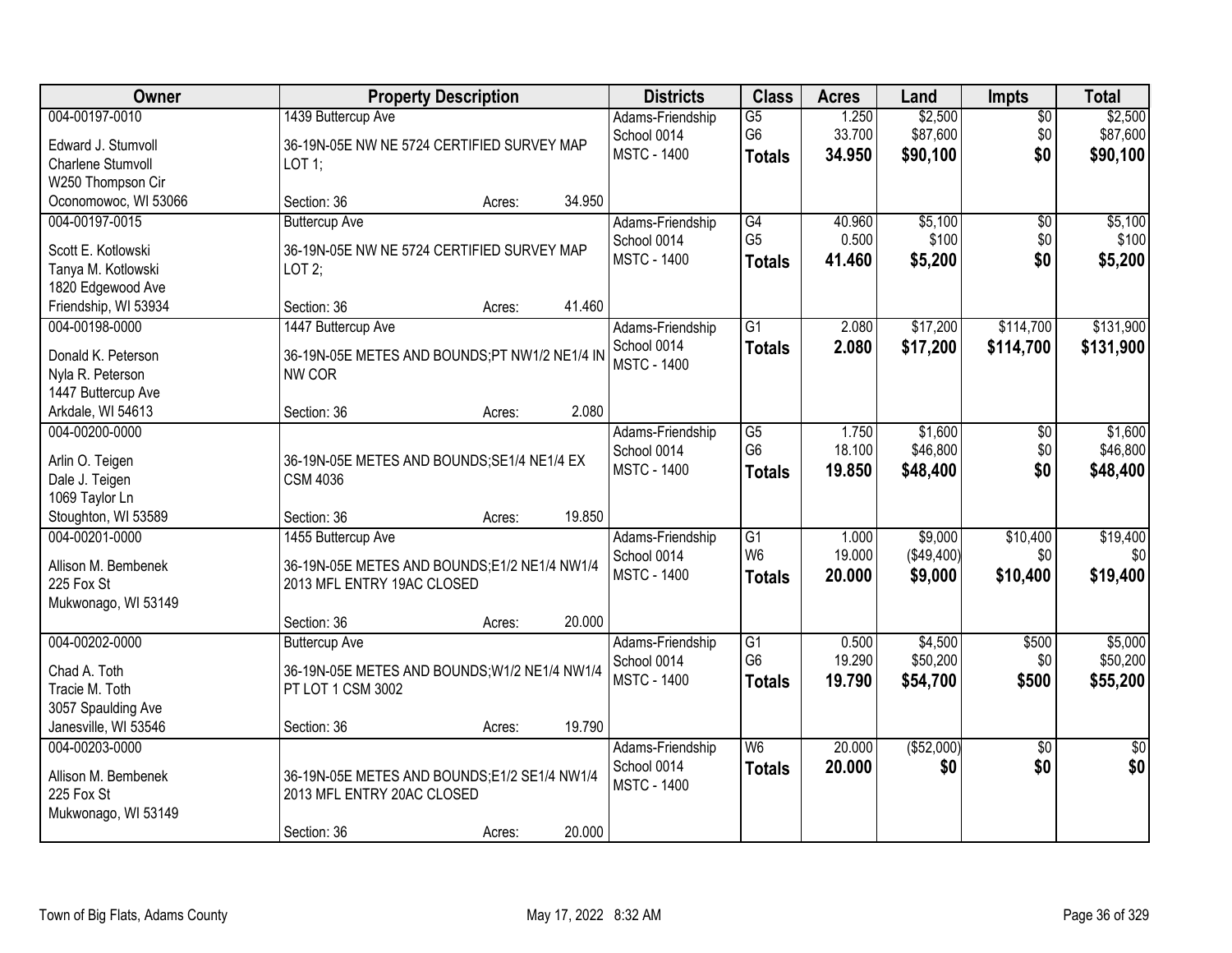| Owner                                                                                    | <b>Property Description</b>                                        |        |        | <b>Districts</b>                                      | <b>Class</b>                     | <b>Acres</b>     | Land                   | Impts                  | <b>Total</b>           |
|------------------------------------------------------------------------------------------|--------------------------------------------------------------------|--------|--------|-------------------------------------------------------|----------------------------------|------------------|------------------------|------------------------|------------------------|
| 004-00204-0000<br>Chad A. Toth<br>Tracie M. Toth<br>3057 Spaulding Ave                   | 36-19N-05E METES AND BOUNDS; W1/2 SE1/4 NW1/4<br>PT LOT 1 CSM 3002 |        |        | Adams-Friendship<br>School 0014<br><b>MSTC - 1400</b> | $\overline{G6}$<br><b>Totals</b> | 19.790<br>19.790 | \$51,500<br>\$51,500   | $\overline{50}$<br>\$0 | \$51,500<br>\$51,500   |
| Janesville, WI 53546                                                                     | Section: 36                                                        | Acres: | 19.790 |                                                       |                                  |                  |                        |                        |                        |
| 004-00205-0000<br>Kevin Morton et al<br>5n094 Hunters Hill Dr<br>Saint Charles, IL 60175 | 36-19N-05E METES AND BOUNDS; NE1/4 SW1/4<br>Section: 36            | Acres: | 40.000 | Adams-Friendship<br>School 0014<br><b>MSTC - 1400</b> | $\overline{G6}$<br><b>Totals</b> | 40.000<br>40.000 | \$104,000<br>\$104,000 | $\overline{50}$<br>\$0 | \$104,000<br>\$104,000 |
| 004-00206-0000                                                                           | Chicago Ave                                                        |        |        | Adams-Friendship                                      | G6                               | 40.000           | \$104,000              | \$0                    | \$104,000              |
| Kevin Morton et al<br>5n094 Hunters Hill Dr<br>Saint Charles, IL 60175                   | 36-19N-05E METES AND BOUNDS; SE1/4 SW1/4                           |        |        | School 0014<br><b>MSTC - 1400</b>                     | <b>Totals</b>                    | 40.000           | \$104,000              | \$0                    | \$104,000              |
|                                                                                          | Section: 36                                                        | Acres: | 40.000 |                                                       |                                  |                  |                        |                        |                        |
| 004-00207-0000<br>Brittnie L. Lisser<br>1446 County Rd Z<br>Arkdale, WI 54613            | 36-19N-05E METES AND BOUNDS; NE1/4 SE1/4                           |        |        | Adams-Friendship<br>School 0014<br><b>MSTC - 1400</b> | G <sub>6</sub><br><b>Totals</b>  | 40.000<br>40.000 | \$104,000<br>\$104,000 | \$0<br>\$0             | \$104,000<br>\$104,000 |
|                                                                                          | Section: 36                                                        | Acres: | 40.000 |                                                       |                                  |                  |                        |                        |                        |
| 004-00208-0010<br>Brittnie L. Lisser<br>1446 County Rd Z<br>Arkdale, WI 54613            | 36-19N-05E METES AND BOUNDS;E1/2 NW1/4 SE1/4<br>Section: 36        | Acres: | 20.000 | Adams-Friendship<br>School 0014<br><b>MSTC - 1400</b> | $\overline{G6}$<br><b>Totals</b> | 20.000<br>20.000 | \$52,000<br>\$52,000   | $\overline{50}$<br>\$0 | \$52,000<br>\$52,000   |
| 004-00208-0015                                                                           |                                                                    |        |        | Adams-Friendship                                      | $\overline{G6}$                  | 20.000           | \$52,000               | $\overline{50}$        | \$52,000               |
| Kevin Morton et al<br>5n094 Hunters Hill Dr<br>Saint Charles, IL 60175                   | 36-19N-05E METES AND BOUNDS; W1/2 NW1/4 SE1/4                      |        |        | School 0014<br><b>MSTC - 1400</b>                     | <b>Totals</b>                    | 20.000           | \$52,000               | \$0                    | \$52,000               |
|                                                                                          | Section: 36                                                        | Acres: | 20.000 |                                                       |                                  |                  |                        |                        |                        |
| 004-00209-0010<br>Bradly C. Raymer<br>815 State Rd 13<br>Nekoosa, WI 54457               | 36-19N-05E METES AND BOUNDS;E1/2 SW1/4 SE1/4                       |        | 20.000 | Adams-Friendship<br>School 0014<br><b>MSTC - 1400</b> | $\overline{G6}$<br><b>Totals</b> | 20,000<br>20.000 | \$52,000<br>\$52,000   | $\overline{50}$<br>\$0 | \$52,000<br>\$52,000   |
|                                                                                          | Section: 36                                                        | Acres: |        |                                                       |                                  |                  |                        |                        |                        |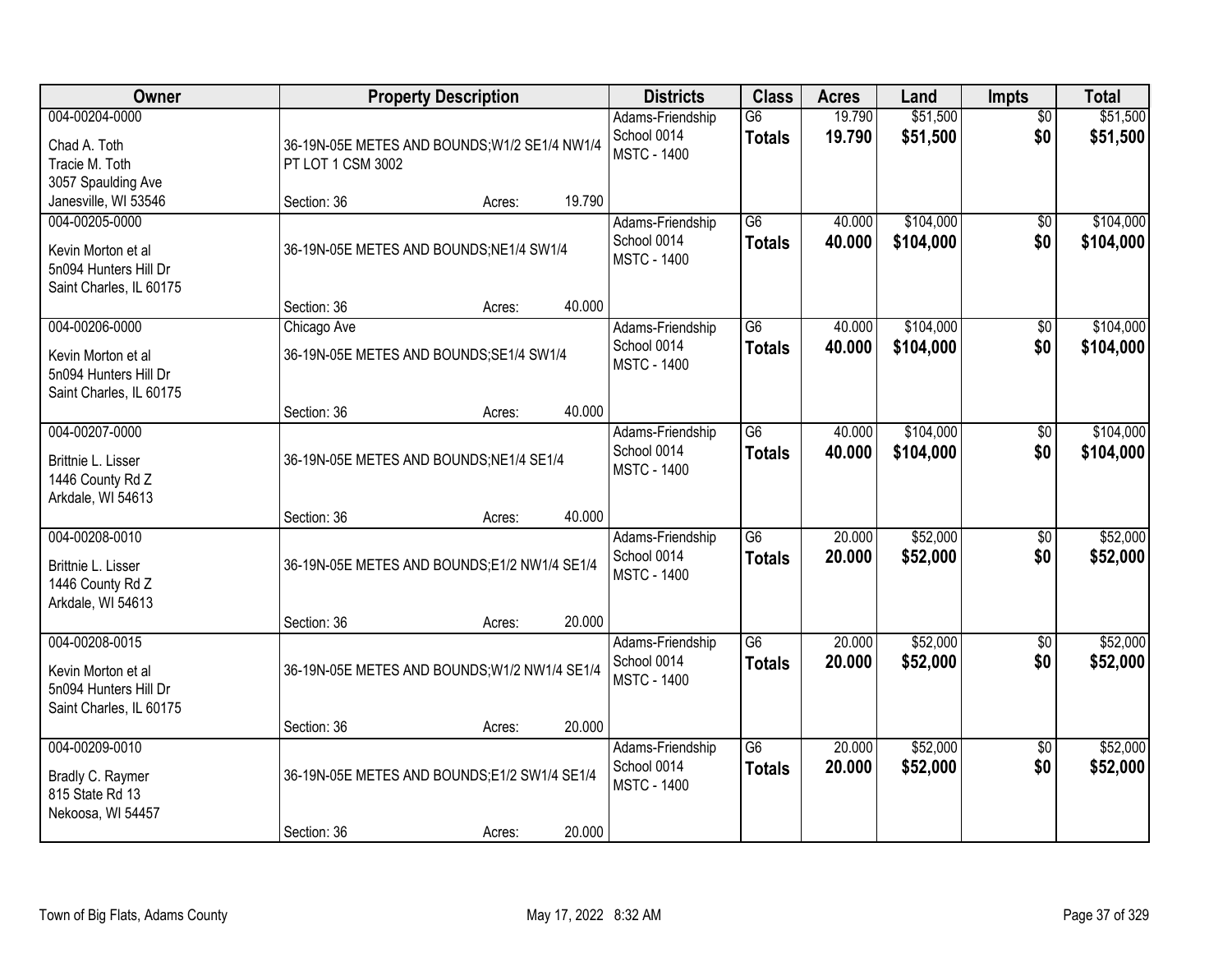| <b>Owner</b>                                                                                   |                                                                                                                | <b>Property Description</b>                                                                            |        | <b>Districts</b>                                      | <b>Class</b>                            | <b>Acres</b>              | Land                              | <b>Impts</b>                | <b>Total</b>                       |
|------------------------------------------------------------------------------------------------|----------------------------------------------------------------------------------------------------------------|--------------------------------------------------------------------------------------------------------|--------|-------------------------------------------------------|-----------------------------------------|---------------------------|-----------------------------------|-----------------------------|------------------------------------|
| 004-00209-0015<br>Kevin Morton et al<br>5n094 Hunters Hill Dr<br>Saint Charles, IL 60175       |                                                                                                                | Adams-Friendship<br>School 0014<br>36-19N-05E METES AND BOUNDS; W1/2 SW1/4 SE1/4<br><b>MSTC - 1400</b> |        |                                                       | $\overline{G6}$<br><b>Totals</b>        | 20.000<br>20.000          | \$52,000<br>\$52,000              | $\overline{50}$<br>\$0      | \$52,000<br>\$52,000               |
|                                                                                                | Section: 36                                                                                                    | Acres:                                                                                                 | 20.000 |                                                       |                                         |                           |                                   |                             |                                    |
| 004-00210-0000<br>Bradly C. Raymer<br>815 State Rd 13<br>Nekoosa, WI 54457                     | Chicago Ave<br>36-19N-05E METES AND BOUNDS; SE1/4 SE1/4                                                        |                                                                                                        |        | Adams-Friendship<br>School 0014<br><b>MSTC - 1400</b> | $\overline{G6}$<br><b>Totals</b>        | 40.000<br>40.000          | \$104,000<br>\$104,000            | $\overline{50}$<br>\$0      | \$104,000<br>\$104,000             |
|                                                                                                | Section: 36                                                                                                    | Acres:                                                                                                 | 40.000 |                                                       |                                         |                           |                                   |                             |                                    |
| 004-00211-0000<br>Jeffrey A. Tredup<br>1673 Bighorn Ave<br>Arkdale, WI 54613                   | <b>Badger Ave</b><br>01-19N-06E METES AND BOUNDS;NE1/4 NE1/4 FRAC<br>2006 MFL ENTRY 41AC CLOSED                |                                                                                                        |        | Adams-Friendship<br>School 0014<br><b>MSTC - 1400</b> | G6<br>W <sub>6</sub><br><b>Totals</b>   | 3.180<br>41.000<br>44.180 | \$8,300<br>(\$106,600)<br>\$8,300 | \$0<br>\$0<br>\$0           | \$8,300<br>\$0<br>\$8,300          |
|                                                                                                | Section: 1                                                                                                     | Acres:                                                                                                 | 44.180 |                                                       |                                         |                           |                                   |                             |                                    |
| 004-00212-0000<br>The Nature Conservancy<br>1101 W River Pkwy Ste 200<br>Minneapolis, MN 55415 | <b>Badger Ave</b><br>01-19N-06E METES AND BOUNDS;NW1/4 NE1/4<br>FRAC 44.56 ACRES MFL OPEN MICRO                |                                                                                                        |        | Adams-Friendship<br>School 0014<br><b>MSTC - 1400</b> | $\overline{\text{W7}}$<br><b>Totals</b> | 44.560<br>44.560          | (\$115,900)<br>\$0                | \$0<br>\$0                  | \$0<br>\$0                         |
|                                                                                                | Section: 1                                                                                                     | Acres:                                                                                                 | 44.560 |                                                       |                                         |                           |                                   |                             |                                    |
| 004-00213-0000<br>The Nature Conservancy<br>1101 W River Pkwy Ste 200<br>Minneapolis, MN 55415 | 7th Ave<br>01-19N-06E METES AND BOUNDS; SW1/4 NE1/4 40.00<br>ACRES MFL OPEN MICRO                              |                                                                                                        |        | Adams-Friendship<br>School 0014<br><b>MSTC - 1400</b> | $\overline{W}$<br><b>Totals</b>         | 40.000<br>40.000          | (\$104,000)<br>\$0                | $\overline{30}$<br>\$0      | $\overline{\$0}$<br>\$0            |
|                                                                                                | Section: 1                                                                                                     | Acres:                                                                                                 | 40.000 |                                                       |                                         |                           |                                   |                             |                                    |
| 004-00214-0000<br>Nicholas H. Neuhoff<br>2131 High St<br>Wisconsin Rapids, WI 54495            | 702 Badger Dr<br>01-19N-06E METES AND BOUNDS; SE1/4 NE1/4 MFL<br><b>ENTRY 40AC CLOSED</b>                      |                                                                                                        |        | Adams-Friendship<br>School 0014<br><b>MSTC - 1400</b> | G1<br>G <sub>6</sub><br><b>Totals</b>   | 1.000<br>39.000<br>40.000 | \$9,000<br>\$101,400<br>\$110,400 | \$13,500<br>\$0<br>\$13,500 | \$22,500<br>\$101,400<br>\$123,900 |
|                                                                                                | Section: 1                                                                                                     | Acres:                                                                                                 | 40.000 |                                                       |                                         |                           |                                   |                             |                                    |
| 004-00215-0000<br>The Nature Conservancy<br>1101 W River Pkwy Ste 200<br>Minneapolis, MN 55415 | <b>Badger Ave</b><br>01-19N-06E METES AND BOUNDS:NE1/4 NW1/4<br>FRAC 1999 MFL ENTRY 44.93AC OPEN<br>Section: 1 | Acres:                                                                                                 | 44.930 | Adams-Friendship<br>School 0014<br><b>MSTC - 1400</b> | $\overline{W}$<br><b>Totals</b>         | 44.930<br>44.930          | (\$116,800)<br>\$0                | $\overline{50}$<br>\$0      | $\overline{50}$<br>\$0             |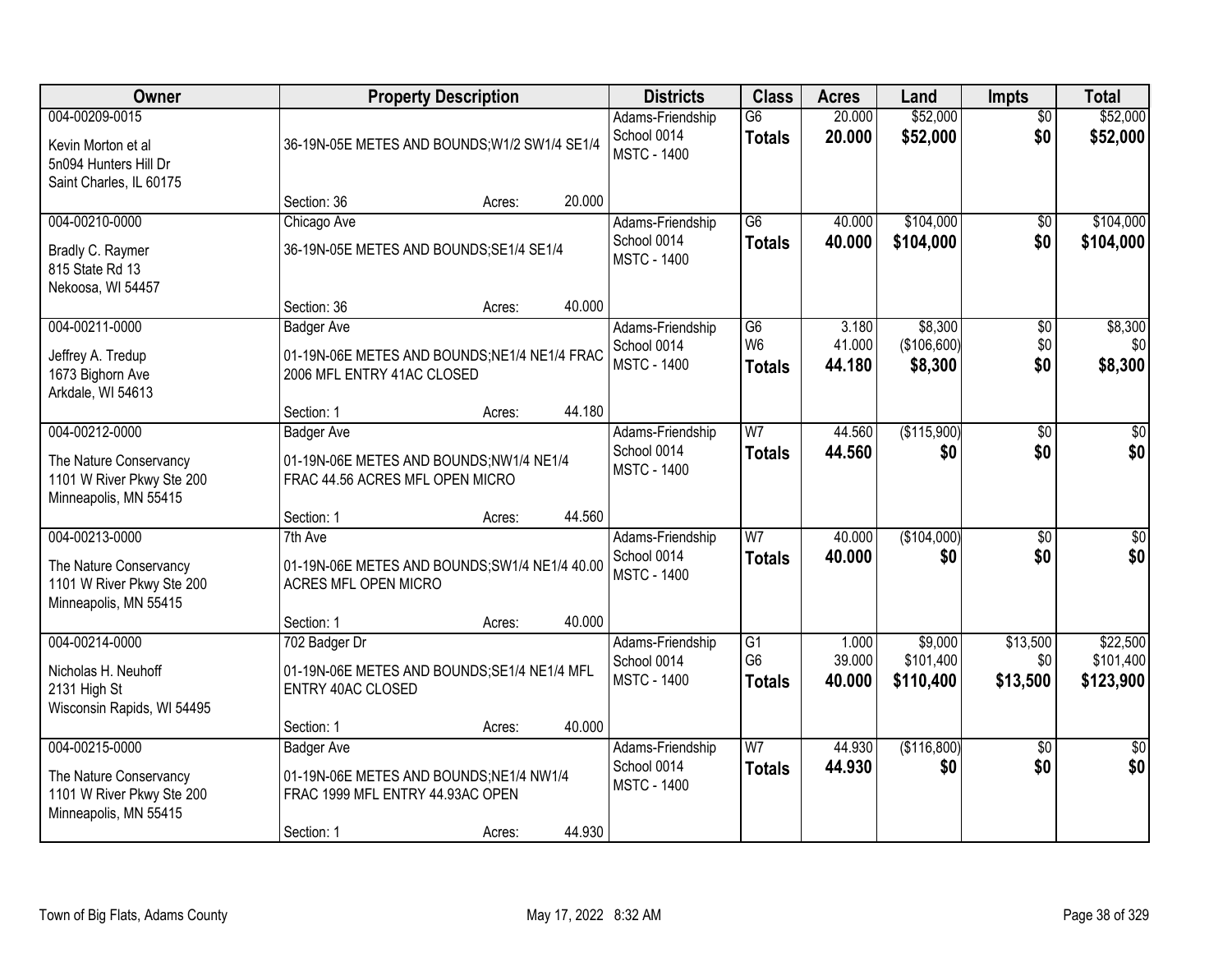| <b>Owner</b>                                                                 | <b>Property Description</b>                                           |                                                                             |        | <b>Districts</b>                                      | <b>Class</b>                    | <b>Acres</b>     | Land               | <b>Impts</b>           | <b>Total</b>     |
|------------------------------------------------------------------------------|-----------------------------------------------------------------------|-----------------------------------------------------------------------------|--------|-------------------------------------------------------|---------------------------------|------------------|--------------------|------------------------|------------------|
| 004-00216-0000<br>The Nature Conservancy<br>1101 W River Pkwy Ste 200        | <b>Badger Ave</b>                                                     | 01-19N-06E METES AND BOUNDS;NW1/4 NW1/4<br>FRAC 1999 MFL ENTRY 45.31AC OPEN |        | Adams-Friendship<br>School 0014<br><b>MSTC - 1400</b> | W <sub>7</sub><br><b>Totals</b> | 45.310<br>45.310 | (\$117,800)<br>\$0 | $\overline{50}$<br>\$0 | \$0<br>\$0       |
| Minneapolis, MN 55415                                                        | Section: 1                                                            | Acres:                                                                      | 45.310 |                                                       |                                 |                  |                    |                        |                  |
| 004-00217-0000                                                               | 8th Ave                                                               |                                                                             |        | Adams-Friendship                                      | W <sub>7</sub>                  | 40.000           | (\$104,000)        | $\overline{50}$        | \$0              |
| The Nature Conservancy<br>1101 W River Pkwy Ste 200<br>Minneapolis, MN 55415 | 01-19N-06E METES AND BOUNDS; SW1/4 NW1/4 1999<br>MFL ENTRY 40AC OPEN  |                                                                             |        | School 0014<br><b>MSTC - 1400</b>                     | <b>Totals</b>                   | 40.000           | \$0                | \$0                    | \$0              |
|                                                                              | Section: 1                                                            | Acres:                                                                      | 40.000 |                                                       |                                 |                  |                    |                        |                  |
| 004-00218-0000                                                               | 7th Ave                                                               |                                                                             |        | Adams-Friendship                                      | W <sub>7</sub>                  | 40.000           | (\$104,000)        | \$0                    | $\overline{50}$  |
| The Nature Conservancy<br>1101 W River Pkwy Ste 200<br>Minneapolis, MN 55415 | 01-19N-06E METES AND BOUNDS; SE1/4 NW1/4 1999<br>MFL ENTRY 40AC OPEN  |                                                                             |        | School 0014<br><b>MSTC - 1400</b>                     | <b>Totals</b>                   | 40.000           | \$0                | \$0                    | \$0              |
|                                                                              | Section: 1                                                            | Acres:                                                                      | 40.000 |                                                       |                                 |                  |                    |                        |                  |
| 004-00219-0000                                                               | 7th Ave                                                               |                                                                             |        | Adams-Friendship                                      | W <sub>7</sub>                  | 40.000           | (\$104,000)        | $\sqrt[6]{3}$          | $\sqrt{50}$      |
| The Nature Conservancy<br>1101 W River Pkwy Ste 200<br>Minneapolis, MN 55415 | 01-19N-06E METES AND BOUNDS;NE1/4 SW1/4 1999<br>MFL ENTRY 40AC OPEN   |                                                                             |        | School 0014<br><b>MSTC - 1400</b>                     | <b>Totals</b>                   | 40,000           | \$0                | \$0                    | \$0              |
|                                                                              | Section: 1                                                            | Acres:                                                                      | 40.000 |                                                       |                                 |                  |                    |                        |                  |
| 004-00220-0000                                                               | 8th Ave                                                               |                                                                             |        | Adams-Friendship                                      | $\overline{W}$                  | 40.000           | (\$104,000)        | $\overline{50}$        | $\overline{50}$  |
| The Nature Conservancy<br>1101 W River Pkwy Ste 200<br>Minneapolis, MN 55415 | 01-19N-06E METES AND BOUNDS; NW1/4 SW1/4 1999<br>MFL ENTRY 40 AC OPEN |                                                                             |        | School 0014<br><b>MSTC - 1400</b>                     | <b>Totals</b>                   | 40.000           | \$0                | \$0                    | \$0              |
|                                                                              | Section: 1                                                            | Acres:                                                                      | 40.000 |                                                       |                                 |                  |                    |                        |                  |
| 004-00221-0000                                                               | Beaver Ave                                                            |                                                                             |        | Adams-Friendship                                      | W <sub>7</sub>                  | 40.000           | (\$104,000)        | $\overline{50}$        | $\overline{\$0}$ |
| The Nature Conservancy<br>1101 W River Pkwy Ste 200<br>Minneapolis, MN 55415 | 01-19N-06E METES AND BOUNDS; SW1/4 SW1/4 1999<br>MFL ENTRY 40AC OPEN  |                                                                             |        | School 0014<br><b>MSTC - 1400</b>                     | <b>Totals</b>                   | 40.000           | \$0                | \$0                    | \$0              |
|                                                                              | Section: 1                                                            | Acres:                                                                      | 40.000 |                                                       |                                 |                  |                    |                        |                  |
| 004-00222-0000                                                               | Beaver Ave                                                            |                                                                             |        | Adams-Friendship                                      | $\overline{W}$                  | 40.000           | (\$104,000)        | $\overline{50}$        | $\overline{30}$  |
| The Nature Conservancy<br>1101 W River Pkwy Ste 200<br>Minneapolis, MN 55415 | 01-19N-06E METES AND BOUNDS; SE1/4 SW1/4 1999<br>MFL ENTRY 40AC OPEN  |                                                                             |        | School 0014<br><b>MSTC - 1400</b>                     | <b>Totals</b>                   | 40.000           | \$0                | \$0                    | \$0              |
|                                                                              | Section: 1                                                            | Acres:                                                                      | 40.000 |                                                       |                                 |                  |                    |                        |                  |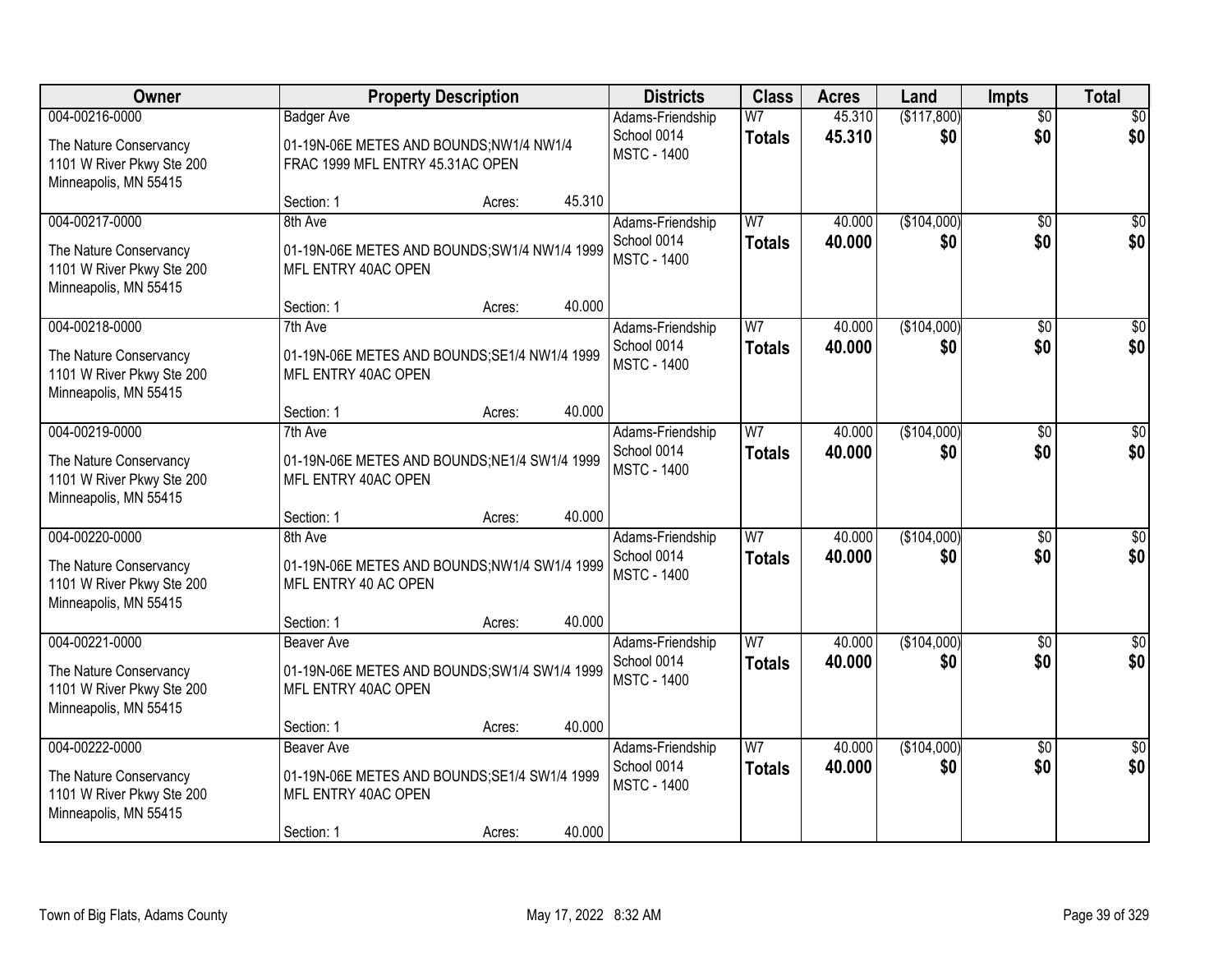| Owner                                                                        |                                                                              | <b>Property Description</b> |        | <b>Districts</b>                  | <b>Class</b>                    | <b>Acres</b>     | Land                   | <b>Impts</b>    | <b>Total</b>           |
|------------------------------------------------------------------------------|------------------------------------------------------------------------------|-----------------------------|--------|-----------------------------------|---------------------------------|------------------|------------------------|-----------------|------------------------|
| 004-00223-0000                                                               | <b>Badger Dr</b>                                                             |                             |        | Adams-Friendship                  | $\overline{G6}$                 | 1.000            | \$2,600                | \$0             | \$2,600                |
| Dan R. Zimmerman                                                             | 01-19N-06E METES AND BOUNDS; NE1/4 SE1/4 2016                                |                             |        | School 0014                       | W <sub>6</sub>                  | 39.000           | (\$101,400)            | \$0             | \$0                    |
| James E. Zimmerman                                                           | MFL ENTRY 39AC CLOSED                                                        |                             |        | <b>MSTC - 1400</b>                | <b>Totals</b>                   | 40.000           | \$2,600                | \$0             | \$2,600                |
| 102 Center Rd                                                                |                                                                              |                             |        |                                   |                                 |                  |                        |                 |                        |
| Rosendale, WI 54974                                                          | Section: 1                                                                   | Acres:                      | 40.000 |                                   |                                 |                  |                        |                 |                        |
| 004-00234-0000                                                               | 7th Ave                                                                      |                             |        | Adams-Friendship                  | W <sub>7</sub>                  | 40.000           | (\$104,000)            | $\overline{50}$ | \$0                    |
| The Nature Conservancy<br>1101 W River Pkwy Ste 200<br>Minneapolis, MN 55415 | 01-19N-06E METES AND BOUNDS;NW1/4 SE1/4 1999<br>MFL ENTRY 40 AC OPEN         |                             |        | School 0014<br><b>MSTC - 1400</b> | <b>Totals</b>                   | 40.000           | \$0                    | \$0             | \$0                    |
|                                                                              | Section: 1                                                                   | Acres:                      | 40.000 |                                   |                                 |                  |                        |                 |                        |
| 004-00235-0000                                                               | <b>Beaver Ave</b>                                                            |                             |        | Adams-Friendship                  | W <sub>7</sub>                  | 40.000           | (\$104,000)            | \$0             | \$0                    |
| The Nature Conservancy<br>1101 W River Pkwy Ste 200<br>Minneapolis, MN 55415 | 01-19N-06E METES AND BOUNDS; SW1/4 SE1/4 1999<br>MFL ENTRY 40AC OPEN         |                             |        | School 0014<br><b>MSTC - 1400</b> | <b>Totals</b>                   | 40.000           | \$0                    | \$0             | \$0                    |
|                                                                              | Section: 1                                                                   | Acres:                      | 40.000 |                                   |                                 |                  |                        |                 |                        |
| 004-00236-0000                                                               | <b>Badger Ln</b>                                                             |                             |        | Adams-Friendship                  | G1                              | 1.000            | \$9,000                | \$500           | \$9,500                |
| Kendal A. Schmidtke<br>699 Badger Ln<br>Hancock, WI 54943                    | 01-19N-06E SE SE 4111 CERTIFIED SURVEY MAP<br>$LOT$ 1;                       |                             |        | School 0014<br><b>MSTC - 1400</b> | G <sub>6</sub><br><b>Totals</b> | 4.840<br>5.840   | \$12,600<br>\$21,600   | \$0<br>\$500    | \$12,600<br>\$22,100   |
|                                                                              | Section: 1                                                                   | Acres:                      | 5.840  |                                   |                                 |                  |                        |                 |                        |
| 004-00236-0010                                                               | Beaver Ave                                                                   |                             |        | Adams-Friendship                  | $\overline{G5}$                 | 4.000            | \$2,800                | \$0             | \$2,800                |
| James N. Bricco<br>612 S Rubicon St                                          | 01-19N-06E SE SE 4111 CERTIFIED SURVEY MAP<br>LOT2;                          |                             |        | School 0014<br><b>MSTC - 1400</b> | G <sub>6</sub><br><b>Totals</b> | 10.000<br>14.000 | \$24,000<br>\$26,800   | \$0<br>\$0      | \$24,000<br>\$26,800   |
| Neosho, WI 53059                                                             |                                                                              |                             |        |                                   |                                 |                  |                        |                 |                        |
|                                                                              | Section: 1                                                                   | Acres:                      | 14.000 |                                   |                                 |                  |                        |                 |                        |
| 004-00237-0000                                                               | 699 Badger Ln                                                                |                             |        | Adams-Friendship                  | $\overline{G5}$                 | 8.360            | \$7,500                | \$0             | \$7,500                |
| Kendal A. Schmidtke<br>699 Badger Ln<br>Hancock, WI 54943                    | 01-19N-06E METES AND BOUNDS;PT S1/2 SE1/4<br>SE1/4 LOT 8 CSM 155 EX E 133 FT |                             |        | School 0014<br><b>MSTC - 1400</b> | G <sub>6</sub><br><b>Totals</b> | 2.000<br>10.360  | \$5,600<br>\$13,100    | \$0<br>\$0      | \$5,600<br>\$13,100    |
|                                                                              | Section: 1                                                                   | Acres:                      | 10.360 |                                   |                                 |                  |                        |                 |                        |
| 004-00238-0000                                                               | 711 8th Ave                                                                  |                             |        | Adams-Friendship                  | $\overline{G1}$                 | 1.000            | \$9,000                | \$11,800        | \$20,800               |
| Mark A. Tarnowski<br>Paula J. Tarnowski<br>411 Marquette Ave                 | 02-19N-06E METES AND BOUNDS;NE1/4 NE1/4 FRAC                                 |                             |        | School 0014<br><b>MSTC - 1400</b> | G <sub>6</sub><br><b>Totals</b> | 44.380<br>45.380 | \$115,400<br>\$124,400 | \$0<br>\$11,800 | \$115,400<br>\$136,200 |
| South Milwaukee, WI 53172-2832                                               | Section: 2                                                                   | Acres:                      | 45.380 |                                   |                                 |                  |                        |                 |                        |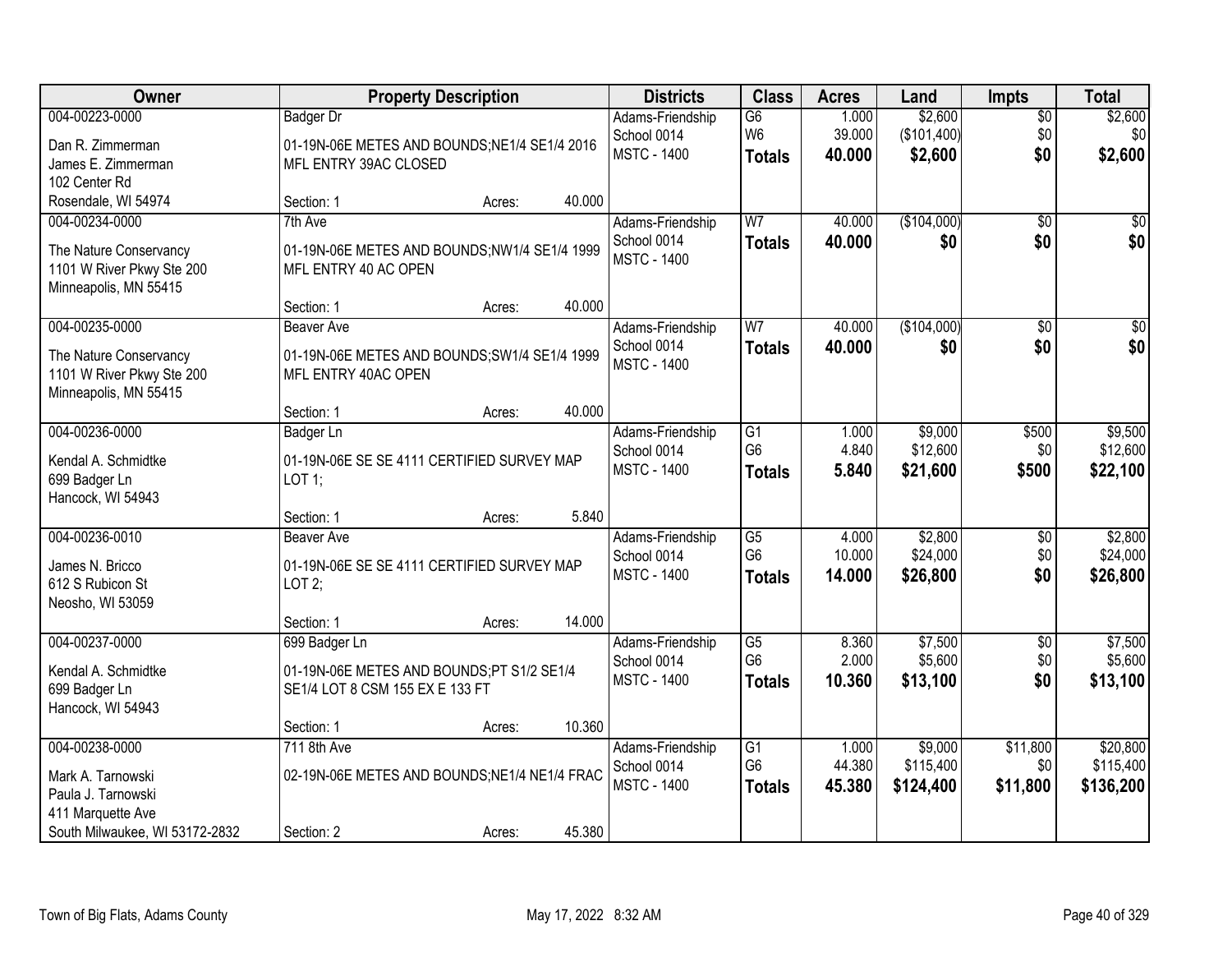| Owner                 | <b>Property Description</b>                   | <b>Districts</b>   | <b>Class</b>   | <b>Acres</b> | Land        | <b>Impts</b>    | <b>Total</b>    |
|-----------------------|-----------------------------------------------|--------------------|----------------|--------------|-------------|-----------------|-----------------|
| 004-00239-0000        | <b>Badger Ave</b>                             | Adams-Friendship   | W8             | 45.330       | (\$117,900) | $\overline{50}$ | \$0             |
| Lisa A. Kuxhause      | 02-19N-06E METES AND BOUNDS;NW1/4 NE1/4       | School 0014        | <b>Totals</b>  | 45.330       | \$0         | \$0             | \$0             |
| Thomas E. Kuxhause    | FRAC 1999 MFL ENTRY 45.33AC CLOSED            | <b>MSTC - 1400</b> |                |              |             |                 |                 |
| E1088 Camp Rd         |                                               |                    |                |              |             |                 |                 |
| Waupaca, WI 54981     | 45.330<br>Section: 2<br>Acres:                |                    |                |              |             |                 |                 |
| 004-00240-0000        |                                               | Adams-Friendship   | W <sub>6</sub> | 40.000       | (\$104,000) | $\overline{50}$ | $\sqrt{50}$     |
| Dean R. Schommer      | 02-19N-06E METES AND BOUNDS;SW1/4 NE1/4 MFL   | School 0014        | <b>Totals</b>  | 40.000       | \$0         | \$0             | \$0             |
| Catherine M. Schommer | <b>ENTRY 40AC CLOSED</b>                      | <b>MSTC - 1400</b> |                |              |             |                 |                 |
| W6313 Military Rd     |                                               |                    |                |              |             |                 |                 |
| Portage, WI 53901     | 40.000<br>Section: 2<br>Acres:                |                    |                |              |             |                 |                 |
| 004-00241-0000        | 8th Ave                                       | Adams-Friendship   | G5             | 1.000        | \$900       | \$0             | \$900           |
|                       |                                               | School 0014        | W <sub>6</sub> | 39.000       | (\$101,400) | \$0             | \$0             |
| Dean R. Schommer      | 02-19N-06E METES AND BOUNDS; SE1/4 NE1/4 MFL  | <b>MSTC - 1400</b> | <b>Totals</b>  | 40.000       | \$900       | \$0             | \$900           |
| Catherine M. Schommer | <b>ENTRY 39AC CLOSED</b>                      |                    |                |              |             |                 |                 |
| W6313 Military Rd     |                                               |                    |                |              |             |                 |                 |
| Portage, WI 53901     | 40.000<br>Section: 2<br>Acres:                |                    |                |              |             |                 |                 |
| 004-00242-0000        | <b>Badger Ave</b>                             | Adams-Friendship   | W8             | 45.290       | (\$117,800) | \$0             | $\sqrt{50}$     |
| Red Pine Acres, LLC   | 02-19N-06E METES AND BOUNDS;NE1/4 NW1/4       | School 0014        | <b>Totals</b>  | 45.290       | \$0         | \$0             | \$0             |
| N3402 Clubhouse Dr    | FRAC 1999 MFL ENTRY 45.29AC CLOSED            | <b>MSTC - 1400</b> |                |              |             |                 |                 |
| Lake Geneva, WI 53147 |                                               |                    |                |              |             |                 |                 |
|                       | 45.290<br>Section: 2<br>Acres:                |                    |                |              |             |                 |                 |
| 004-00243-0000        | <b>Badger Ave</b>                             | Adams-Friendship   | W8             | 45.240       | (\$117,600) | $\overline{50}$ | $\sqrt{50}$     |
| Phillip Lepak         | 02-19N-06E METES AND BOUNDS;NW1/4 NW1/4       | School 0014        | <b>Totals</b>  | 45.240       | \$0         | \$0             | \$0             |
| 602 Oak Rd            | FRAC 1999 MFL ENTRY 45.24AC CLOSED            | <b>MSTC - 1400</b> |                |              |             |                 |                 |
| Rudolph, WI 54475     |                                               |                    |                |              |             |                 |                 |
|                       | 45.240<br>Section: 2<br>Acres:                |                    |                |              |             |                 |                 |
| 004-00244-0000        | 728 9th Ave                                   | Adams-Friendship   | G1             | 1.000        | \$9,000     | \$200           | \$9,200         |
| Wayne D. Howard       | 02-19N-06E METES AND BOUNDS; SW1/4 NW1/4      | School 0014        | G <sub>6</sub> | 39.000       | \$101,400   | \$0             | \$101,400       |
| 3612 Lynn Hill Rd     |                                               | <b>MSTC - 1400</b> | <b>Totals</b>  | 40.000       | \$110,400   | \$200           | \$110,600       |
| Nekoosa, WI 54457     |                                               |                    |                |              |             |                 |                 |
|                       | 40.000<br>Section: 2<br>Acres:                |                    |                |              |             |                 |                 |
| 004-00245-0000        | 9th Ave                                       | Adams-Friendship   | W <sub>6</sub> | 40.000       | (\$104,000) | $\overline{50}$ | $\overline{50}$ |
|                       |                                               | School 0014        | <b>Totals</b>  | 40.000       | \$0         | \$0             | \$0             |
| John S. Mikrut        | 02-19N-06E METES AND BOUNDS; SE1/4 NW1/4 2005 | <b>MSTC - 1400</b> |                |              |             |                 |                 |
| Cheryl A. Mikrut      | MFL ENTRY 40AC CLOSED MICRO                   |                    |                |              |             |                 |                 |
| N3402 Clubhouse Dr    |                                               |                    |                |              |             |                 |                 |
| Lake Geneva, WI 53147 | 40.000<br>Section: 2<br>Acres:                |                    |                |              |             |                 |                 |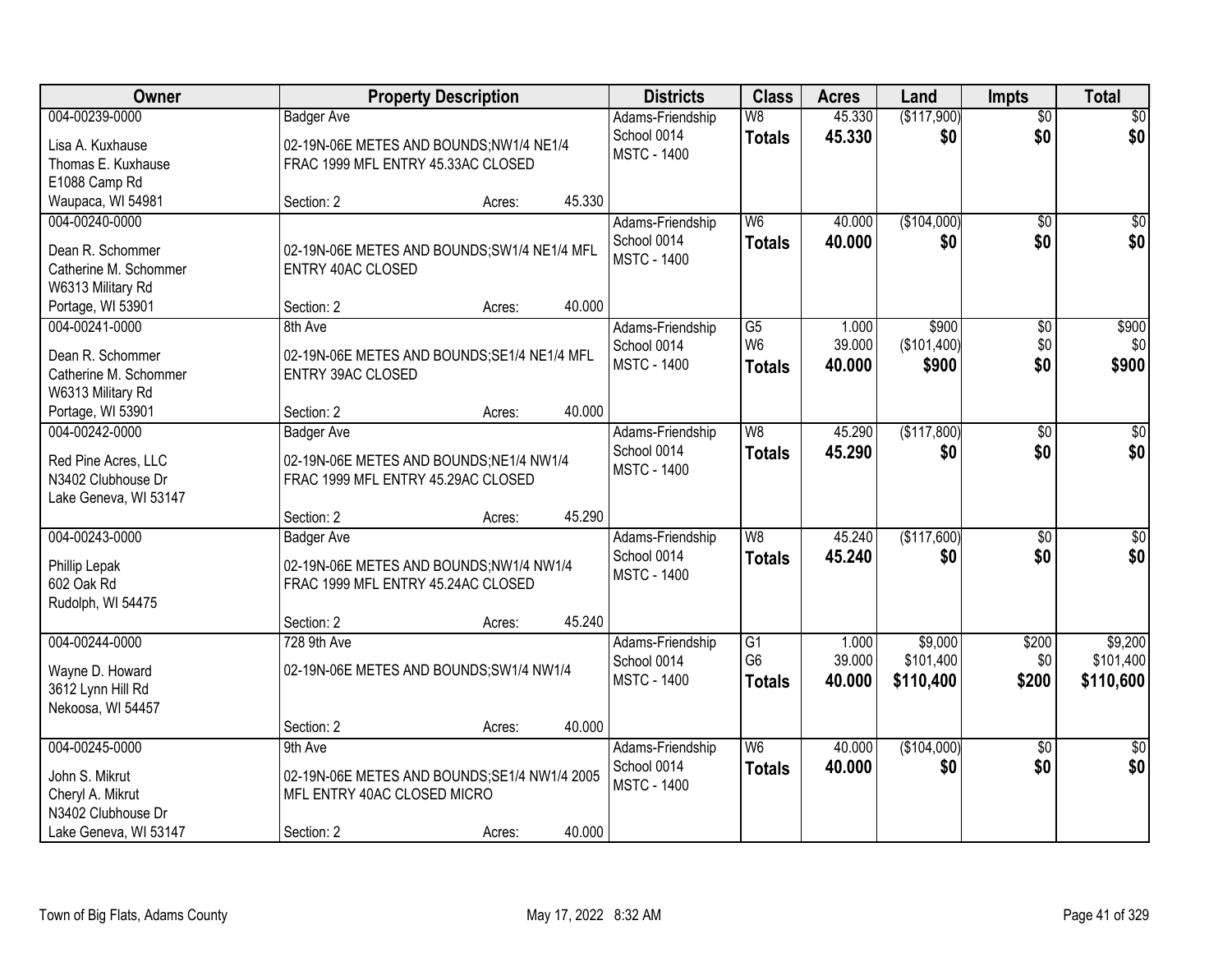| Owner                                                                             | <b>Property Description</b>                                                                                                                                                      | <b>Districts</b> | <b>Class</b>                                          | <b>Acres</b>                                       | Land                      | <b>Impts</b>                     | <b>Total</b>                  |                                  |
|-----------------------------------------------------------------------------------|----------------------------------------------------------------------------------------------------------------------------------------------------------------------------------|------------------|-------------------------------------------------------|----------------------------------------------------|---------------------------|----------------------------------|-------------------------------|----------------------------------|
| 004-00246-0000<br>Andrew J. Varga III<br>844 Beaver Ave<br>Hancock, WI 54943-9584 | 02-19N-06E METES AND BOUNDS;E1/2 E1/2 NE1/4<br><b>SW1/4</b>                                                                                                                      |                  | Adams-Friendship<br>School 0014<br><b>MSTC - 1400</b> | $\overline{G5}$<br>G <sub>6</sub><br><b>Totals</b> | 6.000<br>4.000<br>10.000  | \$13,200<br>\$11,200<br>\$24,400 | \$0<br>\$0<br>\$0             | \$13,200<br>\$11,200<br>\$24,400 |
|                                                                                   | Section: 2                                                                                                                                                                       | 10.000<br>Acres: |                                                       |                                                    |                           |                                  |                               |                                  |
| 004-00246-0010<br>Joseph J. Reinke<br>W380 Huron Bay Dr<br>Montello, WI 53949     | 02-19N-06E METES AND BOUNDS; W1/2 E1/2 NE1/4<br>SW1/4 MFL ENTRY 10A CLOSED                                                                                                       |                  | Adams-Friendship<br>School 0014<br><b>MSTC - 1400</b> | W <sub>6</sub><br><b>Totals</b>                    | 10.000<br>10.000          | (\$26,000)<br>\$0                | $\overline{50}$<br>\$0        | \$0<br>\$0                       |
| 004-00247-0000                                                                    | Section: 2<br>9th Ave                                                                                                                                                            | 10.000<br>Acres: | Adams-Friendship                                      | W <sub>6</sub>                                     | 40.000                    | (\$104,000)                      | \$0                           | $\overline{\$0}$                 |
| John S. Mikrut<br>Cheryl A. Mikrut<br>N3402 Clubhouse Dr                          | 02-19N-06E METES AND BOUNDS;NW1/4 SW1/4 2005<br>MFL ENTRY 40AC CLOSED MICRO                                                                                                      |                  | School 0014<br><b>MSTC - 1400</b>                     | <b>Totals</b>                                      | 40.000                    | \$0                              | \$0                           | \$0                              |
| Lake Geneva, WI 53147<br>004-00248-0000                                           | Section: 2<br>876 Beaver Ave                                                                                                                                                     | 40.000<br>Acres: | Adams-Friendship                                      | G1                                                 | 2.500                     | \$18,500                         | \$26,300                      | \$44,800                         |
| John S. Mikrut<br>Cheryl A. Mikrut<br>N3402 Clubhouse Dr                          | 02-19N-06E METES AND BOUNDS;SW1/4 SW1/4<br><b>MICRO</b>                                                                                                                          |                  | School 0014<br><b>MSTC - 1400</b>                     | G4<br>G <sub>5</sub><br>G5M                        | 1.000<br>14.500<br>22.000 | \$100<br>\$30,500<br>\$30,800    | \$0<br>\$0<br>\$0             | \$100<br>\$30,500<br>\$30,800    |
| Lake Geneva, WI 53147                                                             | Section: 2                                                                                                                                                                       | 40.000<br>Acres: |                                                       | <b>Totals</b>                                      | 40.000                    | \$79,900                         | \$26,300                      | \$106,200                        |
| 004-00248-0010<br>Joseph J. Reinke<br>W380 Huron Bay Dr<br>Montello, WI 53949     | <b>Beaver Ave</b><br>02-19N-06E METES AND BOUNDS; W1/2 E1/2 SE1/4<br>SW1/4 MFL ENTRY 10A CLOSED                                                                                  |                  | Adams-Friendship<br>School 0014<br><b>MSTC - 1400</b> | $\overline{W6}$<br><b>Totals</b>                   | 10.000<br>10.000          | ( \$26,000)<br>\$0               | \$0<br>\$0                    | $\sqrt{50}$<br>\$0               |
|                                                                                   | Section: 2                                                                                                                                                                       | 10.000<br>Acres: |                                                       |                                                    |                           |                                  |                               |                                  |
| 004-00248-0015<br>Andrew J. Varga III<br>844 Beaver Ave<br>Hancock, WI 54943-9584 | <b>Beaver Ave</b><br>02-19N-06E METES AND BOUNDS;E1/2 E1/2 SE1/4<br>SW1/4                                                                                                        |                  | Adams-Friendship<br>School 0014<br><b>MSTC - 1400</b> | $\overline{G5}$<br>G <sub>6</sub><br><b>Totals</b> | 7.000<br>3.000<br>10.000  | \$14,700<br>\$7,800<br>\$22,500  | $\overline{$0}$<br>\$0<br>\$0 | \$14,700<br>\$7,800<br>\$22,500  |
|                                                                                   | Section: 2                                                                                                                                                                       | 10.000<br>Acres: |                                                       |                                                    |                           |                                  |                               |                                  |
| 004-00249-0000<br>Joseph J. Reinke<br>W380 Huron Bay Dr<br>Montello, WI 53949     | <b>Beaver Ave</b><br>02-19N-06E METES AND BOUNDS; W1/2 NE1/4 SW1/4<br>& W1/2 SE1/4 SW1/4 EX N 200 FT OF W 200 FT OF<br>NE1/4 SW1/4 & EX CSM 3187 MFL ENTRY 34.95AC<br>Section: 2 | 34.950<br>Acres: | Adams-Friendship<br>School 0014<br><b>MSTC - 1400</b> | W <sub>6</sub><br><b>Totals</b>                    | 34.950<br>34.950          | (\$90,900)<br>\$0                | $\overline{30}$<br>\$0        | $\sqrt{50}$<br>\$0               |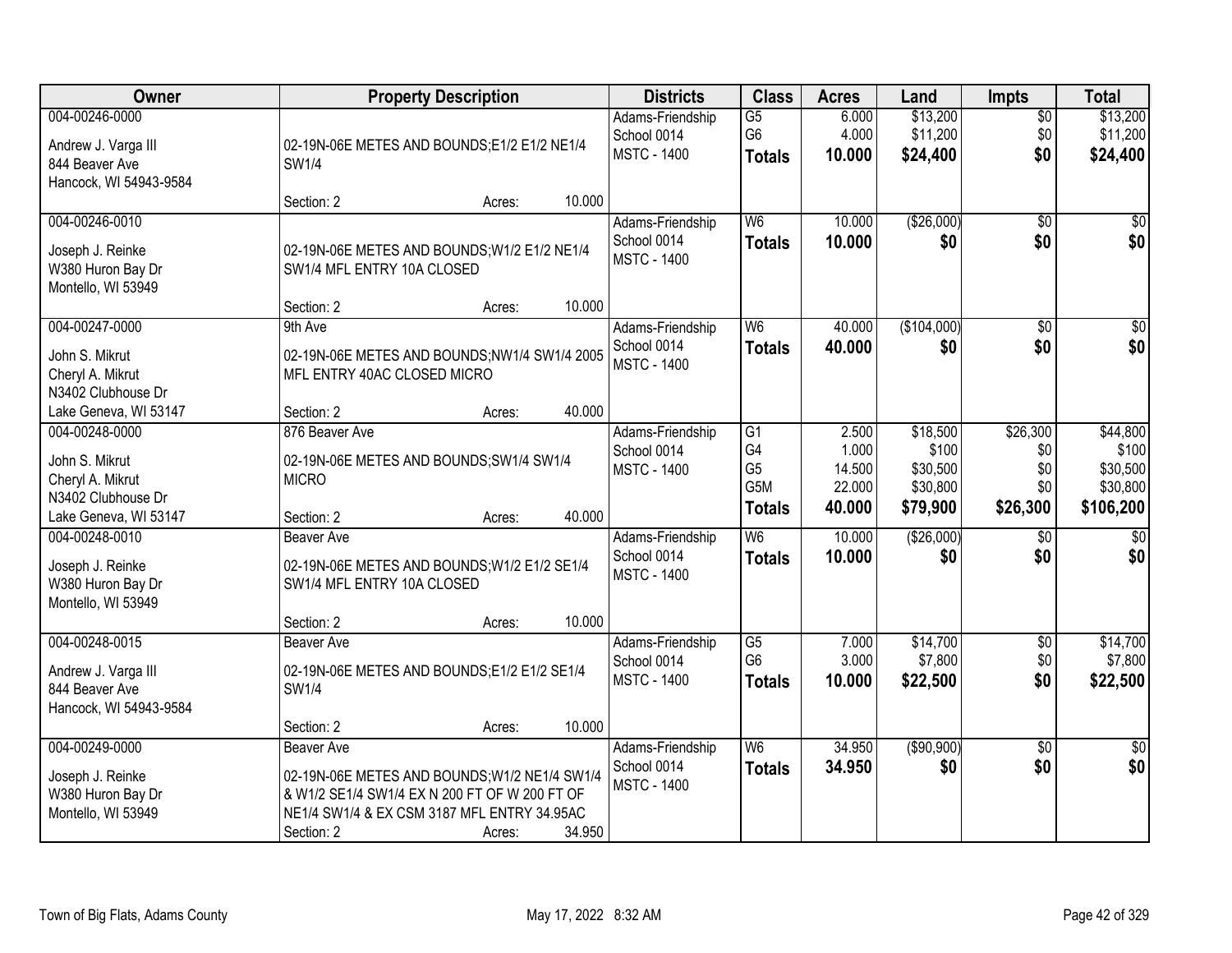| Owner                                                                                     | <b>Property Description</b>                                                                                                             |        |        | <b>Districts</b>                                      | <b>Class</b>                                       | <b>Acres</b>              | Land                             | <b>Impts</b>                  | <b>Total</b>                     |
|-------------------------------------------------------------------------------------------|-----------------------------------------------------------------------------------------------------------------------------------------|--------|--------|-------------------------------------------------------|----------------------------------------------------|---------------------------|----------------------------------|-------------------------------|----------------------------------|
| 004-00249-0010<br>John S. Mikrut<br>Cheryl A. Mikrut<br>N3402 Clubhouse Dr                | <b>Beaver Ave</b><br>02-19N-06E METES AND BOUNDS;N 200 FT OF W 200<br>FT OF NE1/4 SW1/4 MICRO                                           |        |        | Adams-Friendship<br>School 0014<br><b>MSTC - 1400</b> | $\overline{G5}$<br><b>Totals</b>                   | 0.918<br>0.918            | \$900<br>\$900                   | $\overline{50}$<br>\$0        | \$900<br>\$900                   |
| Lake Geneva, WI 53147                                                                     | Section: 2                                                                                                                              | Acres: | 0.918  |                                                       |                                                    |                           |                                  |                               |                                  |
| 004-00249-0020<br>Cloise, Barbara, Challoner et al<br>872 Beaver Ave<br>Hancock, WI 54943 | 872 Beaver Ave<br>02-19N-06E METES AND BOUNDS;PT W1/2 SE1/4<br>SW1/4 PARCEL 1 CSM 3187 MICRO                                            |        |        | Adams-Friendship<br>School 0014<br><b>MSTC - 1400</b> | $\overline{G1}$<br><b>Totals</b>                   | 4.132<br>4.132            | \$23,400<br>\$23,400             | \$63,500<br>\$63,500          | \$86,900<br>\$86,900             |
|                                                                                           | Section: 2                                                                                                                              | Acres: | 4.132  |                                                       |                                                    |                           |                                  |                               |                                  |
| 004-00250-0010<br><b>Brendan Conlon</b><br>719 Liberty St<br>Ripon, WI 54971              | 8th Ave<br>02-19N-06E 6397 CERTIFIED SURVEY MAP LOT 1;NE<br>SE & NW SE MFL ENTRY 22.35AC CLOSED                                         |        |        | Adams-Friendship<br>School 0014<br><b>MSTC - 1400</b> | W <sub>6</sub><br><b>Totals</b>                    | 22.354<br>22.354          | ( \$58, 100)<br>\$0              | \$0<br>\$0                    | $\overline{50}$<br>\$0           |
|                                                                                           | Section: 2                                                                                                                              | Acres: | 22.354 |                                                       |                                                    |                           |                                  |                               |                                  |
| 004-00250-0015<br>SRT Investments, LLC<br>1820 Edgewood Ave<br>Friendship, WI 53934       | 8th Ave<br>02-19N-06E 6397 CERTIFIED SURVEY MAP LOT 2;NE<br>SE & NW SE MFL ENTRY 22.35AC CLOSED                                         |        |        | Adams-Friendship<br>School 0014<br><b>MSTC - 1400</b> | $\overline{G6}$<br>W <sub>6</sub><br><b>Totals</b> | 0.249<br>22.104<br>22.353 | \$600<br>(\$57,500)<br>\$600     | \$0<br>\$0<br>\$0             | \$600<br>\$0<br>\$600            |
|                                                                                           | Section: 2                                                                                                                              | Acres: | 22.353 |                                                       |                                                    |                           |                                  |                               |                                  |
| 004-00250-0020<br>SRT Investments, LLC<br>1820 Edgewood Ave<br>Friendship, WI 53934       | 8th Ave<br>02-19N-06E 6397 CERTIFIED SURVEY MAP LOT 3:NE<br>SE & NW SE MFL ENTRY 22.35AC CLOSED                                         |        |        | Adams-Friendship<br>School 0014<br><b>MSTC - 1400</b> | W6<br><b>Totals</b>                                | 22.354<br>22.354          | ( \$58, 100)<br>\$0              | $\overline{30}$<br>\$0        | $\sqrt{50}$<br>\$0               |
|                                                                                           | Section: 2                                                                                                                              | Acres: | 22.354 |                                                       |                                                    |                           |                                  |                               |                                  |
| 004-00250-0025<br>SRT Investments, LLC<br>1820 Edgewood Ave<br>Friendship, WI 53934       | 8th Ave<br>02-19N-06E 6397 CERTIFIED SURVEY MAP LOT 4;NE<br>SE & SE SE & NW SE & SW SE MFL ENTRY 22.35AC<br><b>CLOSED</b><br>Section: 2 | Acres: | 22.353 | Adams-Friendship<br>School 0014<br><b>MSTC - 1400</b> | W <sub>6</sub><br><b>Totals</b>                    | 22.353<br>22.353          | ( \$58,100)<br>\$0               | $\sqrt{6}$<br>\$0             | $\overline{\$0}$<br>\$0          |
| 004-00252-0000<br>Andrew J. Varga III<br>844 Beaver Ave<br>Hancock, WI 54943-9584         | 02-19N-06E METES AND BOUNDS; W1/2 W1/2 NW1/4<br><b>SE1/4</b><br>Section: 2                                                              | Acres: | 10.000 | Adams-Friendship<br>School 0014<br><b>MSTC - 1400</b> | $\overline{G5}$<br>G <sub>6</sub><br><b>Totals</b> | 5.000<br>5.000<br>10.000  | \$10,500<br>\$14,000<br>\$24,500 | $\overline{50}$<br>\$0<br>\$0 | \$10,500<br>\$14,000<br>\$24,500 |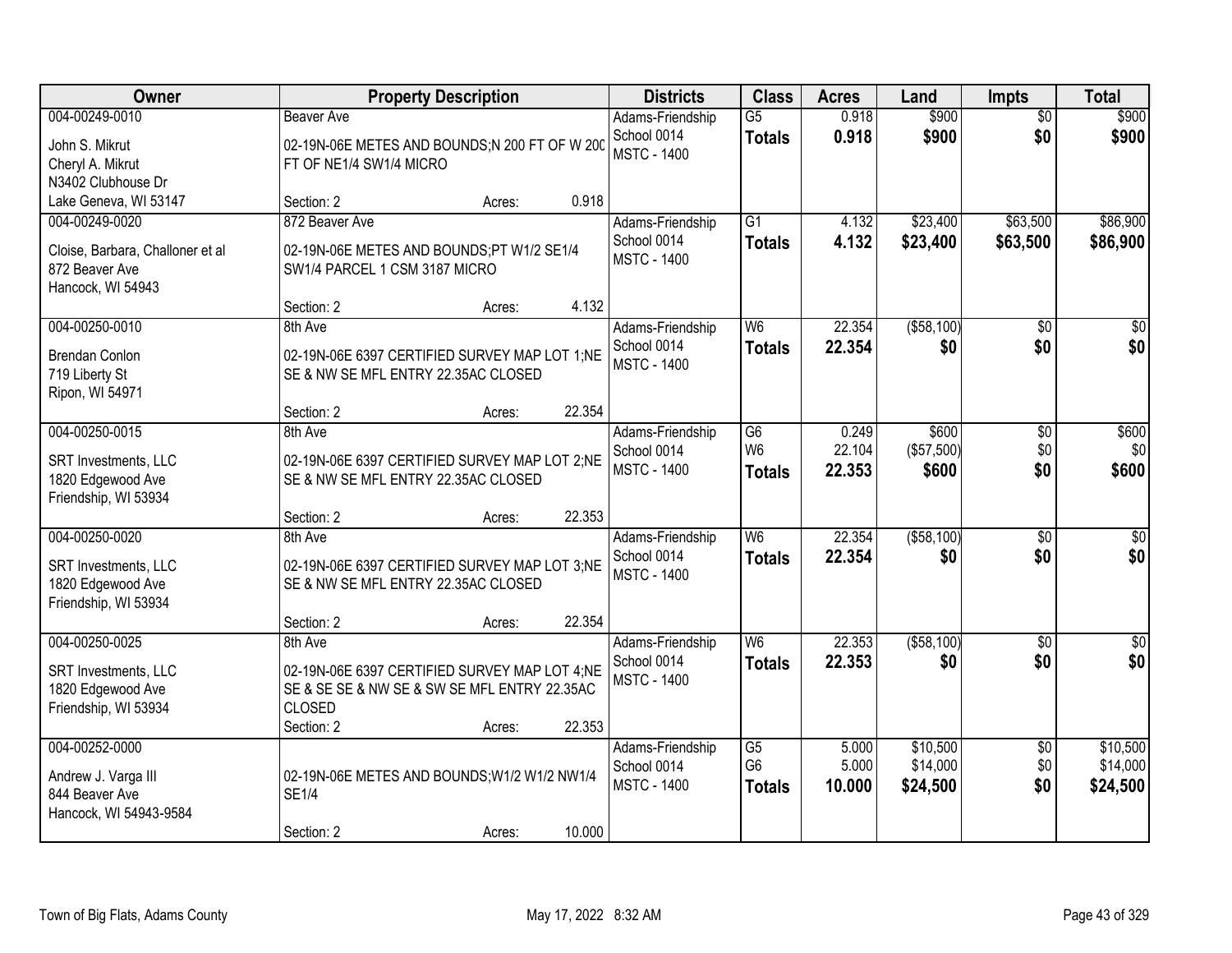| Owner                                                                                | <b>Property Description</b>                                                                                                                           | <b>Districts</b>                                      | <b>Class</b>                                            | <b>Acres</b>                       | Land                                      | <b>Impts</b>                  | <b>Total</b>                       |
|--------------------------------------------------------------------------------------|-------------------------------------------------------------------------------------------------------------------------------------------------------|-------------------------------------------------------|---------------------------------------------------------|------------------------------------|-------------------------------------------|-------------------------------|------------------------------------|
| 004-00253-0000<br>Donald C. Patterson<br>838 Beaver Ave                              | 838 Beaver Ave<br>02-19N-06E METES AND BOUNDS;PT SW1/4 SE1/4 IN<br>SW COR LOT 1 CSM 1192                                                              | Adams-Friendship<br>School 0014<br><b>MSTC - 1400</b> | $\overline{G1}$<br><b>Totals</b>                        | 5.620<br>5.620                     | \$27,200<br>\$27,200                      | \$46,700<br>\$46,700          | \$73,900<br>\$73,900               |
| Hancock, WI 54943                                                                    | 5.620<br>Section: 2<br>Acres:                                                                                                                         |                                                       |                                                         |                                    |                                           |                               |                                    |
| 004-00254-0015<br>SRT Investments, LLC<br>1820 Edgewood Ave<br>Friendship, WI 53934  | <b>Beaver Ave</b><br>02-19N-06E 6398 CERTIFIED SURVEY MAP LOT 6;SW<br>SE & SE SE MFL ENTRY 22.35AC CLOSED<br>22.353                                   | Adams-Friendship<br>School 0014<br><b>MSTC - 1400</b> | W <sub>6</sub><br><b>Totals</b>                         | 22.353<br>22.353                   | ( \$58, 100)<br>\$0                       | $\overline{50}$<br>\$0        | \$0<br>\$0                         |
| 004-00255-0000<br>Andrew J. Varga III<br>844 Beaver Ave<br>Hancock, WI 54943-9584    | Section: 2<br>Acres:<br>844 Beaver Ave<br>02-19N-06E METES AND BOUNDS; W1/2 W1/2 SW1/4<br><b>SE1/4</b><br>10.000<br>Section: 2<br>Acres:              | Adams-Friendship<br>School 0014<br><b>MSTC - 1400</b> | $\overline{G1}$<br>G <sub>5</sub><br><b>Totals</b>      | 4.250<br>5.750<br>10.000           | \$23,800<br>\$12,100<br>\$35,900          | \$126,700<br>\$0<br>\$126,700 | \$150,500<br>\$12,100<br>\$162,600 |
| 004-00256-0015<br>Osow Acres, LLC<br>15627 Rockdale Rd<br>South Beloit, IL 61080     | 810 Beaver Ave<br>02-19N-06E SE SE 6398 CERTIFIED SURVEY MAP<br>LOT 5; MFL ENTRY 22.35AC CLOSED<br>22.354<br>Section: 2<br>Acres:                     | Adams-Friendship<br>School 0014<br><b>MSTC - 1400</b> | G1<br>G <sub>6</sub><br>W <sub>6</sub><br><b>Totals</b> | 0.250<br>0.252<br>21.852<br>22.354 | \$2,300<br>\$700<br>(\$56,800)<br>\$3,000 | \$0<br>\$0<br>\$0<br>\$0      | \$2,300<br>\$700<br>\$0<br>\$3,000 |
| 004-00257-0000<br>Craig P. Doubek<br>360 Abington Ct<br>Nekoosa, WI 54457            | <b>Badger Ave</b><br>03-19N-06E METES AND BOUNDS; NE1/4 NE1/4 FRAC<br><b>MICRO</b>                                                                    | Adams-Friendship<br>School 0014<br><b>MSTC - 1400</b> | $\overline{G5}$<br>G <sub>6</sub><br><b>Totals</b>      | 18.000<br>26.730<br>44.730         | \$12,600<br>\$64,200<br>\$76,800          | $\overline{30}$<br>\$0<br>\$0 | \$12,600<br>\$64,200<br>\$76,800   |
| 004-00258-0000<br>Craig P. Doubek<br>360 Abington Ct<br>Nekoosa, WI 54457            | 44.730<br>Section: 3<br>Acres:<br><b>Badger Ave</b><br>03-19N-06E METES AND BOUNDS;NW1/4 NE1/4<br><b>FRAC MICRO</b><br>43.680<br>Section: 3<br>Acres: | Adams-Friendship<br>School 0014<br><b>MSTC - 1400</b> | G5<br>G <sub>6</sub><br><b>Totals</b>                   | 18.000<br>25.680<br>43.680         | \$12,600<br>\$61,600<br>\$74,200          | $\sqrt{$0}$<br>\$0<br>\$0     | \$12,600<br>\$61,600<br>\$74,200   |
| 004-00259-0000<br>Dead Horse Creek, LLC<br>1331 Ponderosa Ave<br>Green Bay, WI 54313 | 03-19N-06E METES AND BOUNDS;SW1/4 NE1/4 MFL<br>ENTRY 2019 40AC CLOSED<br>40.000<br>Section: 3<br>Acres:                                               | Adams-Friendship<br>School 0014<br><b>MSTC - 1400</b> | W8<br><b>Totals</b>                                     | 40.000<br>40.000                   | (\$48,000)<br>\$0                         | $\overline{50}$<br>\$0        | $\overline{50}$<br>\$0             |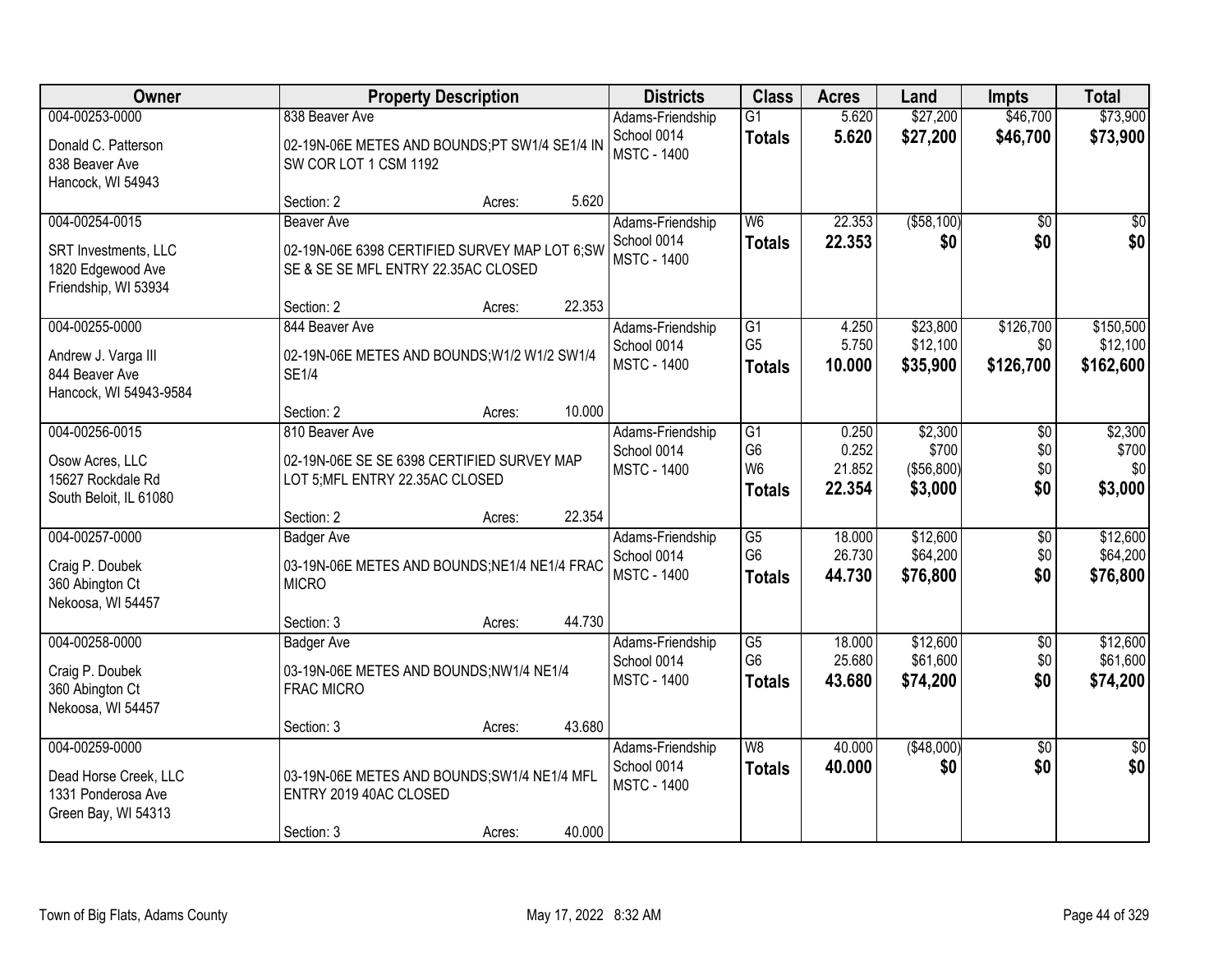| Owner                                                              | <b>Property Description</b>                                            |        |        | <b>Districts</b>                  | <b>Class</b>                      | <b>Acres</b>    | Land                | <b>Impts</b>    | <b>Total</b>         |
|--------------------------------------------------------------------|------------------------------------------------------------------------|--------|--------|-----------------------------------|-----------------------------------|-----------------|---------------------|-----------------|----------------------|
| 004-00260-0000                                                     | 9th Ave                                                                |        |        | Adams-Friendship                  | W8                                | 40.000          | (\$104,000)         | $\overline{50}$ | $\sqrt{50}$          |
| Dead Horse Creek, LLC<br>1331 Ponderosa Ave<br>Green Bay, WI 54313 | 03-19N-06E METES AND BOUNDS; SE1/4 NE1/4 2002<br>MFL ENTRY 40AC CLOSED |        |        | School 0014<br><b>MSTC - 1400</b> | <b>Totals</b>                     | 40.000          | \$0                 | \$0             | \$0                  |
|                                                                    | Section: 3                                                             | Acres: | 40.000 |                                   |                                   |                 |                     |                 |                      |
| 004-00261-0000                                                     | <b>Badger Ave</b>                                                      |        |        | Adams-Friendship                  | G5                                | 25.640          | \$18,000            | \$0             | \$18,000             |
| Fh Farms, LLC                                                      | 03-19N-06E METES AND BOUNDS;NE1/4 NW1/4                                |        |        | School 0014                       | G <sub>6</sub>                    | 17.000          | \$40,800            | \$0             | \$40,800             |
| W8024 Morse Rd                                                     | <b>FRAC</b>                                                            |        |        | <b>MSTC - 1400</b>                | <b>Totals</b>                     | 42.640          | \$58,800            | \$0             | \$58,800             |
| Poynette, WI 53955                                                 |                                                                        |        |        |                                   |                                   |                 |                     |                 |                      |
|                                                                    | Section: 3                                                             | Acres: | 42.640 |                                   |                                   |                 |                     |                 |                      |
| 004-00262-0000                                                     | 724 10th Ave                                                           |        |        | Adams-Friendship                  | G5                                | 26.590          | \$18,600            | \$0             | \$18,600             |
| Fh Farms, LLC                                                      | 03-19N-06E METES AND BOUNDS;NW1/4 NW1/4                                |        |        | School 0014<br><b>MSTC - 1400</b> | G <sub>6</sub>                    | 15.000          | \$36,000            | \$0<br>\$0      | \$36,000             |
| W8024 Morse Rd                                                     | <b>FRAC</b>                                                            |        |        |                                   | <b>Totals</b>                     | 41.590          | \$54,600            |                 | \$54,600             |
| Poynette, WI 53955                                                 |                                                                        |        |        |                                   |                                   |                 |                     |                 |                      |
|                                                                    | Section: 3                                                             | Acres: | 41.590 |                                   |                                   |                 |                     |                 |                      |
| 004-00263-0000                                                     | 724 10th Ave                                                           |        |        | Adams-Friendship<br>School 0014   | $\overline{G1}$<br>G <sub>5</sub> | 1.000<br>25.000 | \$9,000<br>\$17,500 | \$39,100<br>\$0 | \$48,100<br>\$17,500 |
| Fh Farms, LLC                                                      | 03-19N-06E METES AND BOUNDS; SW1/4 NW1/4                               |        |        | <b>MSTC - 1400</b>                | G <sub>6</sub>                    | 14.000          | \$33,600            | \$0             | \$33,600             |
| W8024 Morse Rd                                                     |                                                                        |        |        |                                   | <b>Totals</b>                     | 40.000          | \$60,100            | \$39,100        | \$99,200             |
| Poynette, WI 53955                                                 |                                                                        |        |        |                                   |                                   |                 |                     |                 |                      |
| 004-00264-0000                                                     | Section: 3                                                             | Acres: | 40.000 |                                   | $\overline{G5}$                   | 22.000          | \$15,400            | \$0             | \$15,400             |
|                                                                    |                                                                        |        |        | Adams-Friendship<br>School 0014   | G <sub>6</sub>                    | 18.000          | \$43,200            | \$0             | \$43,200             |
| Fh Farms, LLC                                                      | 03-19N-06E METES AND BOUNDS;SE1/4 NW1/4                                |        |        | <b>MSTC - 1400</b>                | <b>Totals</b>                     | 40.000          | \$58,600            | \$0             | \$58,600             |
| W8024 Morse Rd                                                     |                                                                        |        |        |                                   |                                   |                 |                     |                 |                      |
| Poynette, WI 53955                                                 | Section: 3                                                             |        | 40.000 |                                   |                                   |                 |                     |                 |                      |
| 004-00265-0000                                                     |                                                                        | Acres: |        | Adams-Friendship                  | $\overline{G5}$                   | 13.000          | \$9,100             | $\sqrt{$0}$     | \$9,100              |
|                                                                    |                                                                        |        |        | School 0014                       | G <sub>6</sub>                    | 27.000          | \$64,800            | \$0             | \$64,800             |
| Dead Horse Creek, LLC                                              | 03-19N-06E METES AND BOUNDS;NE1/4 SW1/4                                |        |        | <b>MSTC - 1400</b>                | <b>Totals</b>                     | 40.000          | \$73,900            | \$0             | \$73,900             |
| 1331 Ponderosa Ave<br>Green Bay, WI 54313                          |                                                                        |        |        |                                   |                                   |                 |                     |                 |                      |
|                                                                    | Section: 3                                                             | Acres: | 40.000 |                                   |                                   |                 |                     |                 |                      |
| 004-00266-0000                                                     | 10th Ave                                                               |        |        | Adams-Friendship                  | $\overline{G5}$                   | 3.000           | \$2,100             | $\overline{50}$ | \$2,100              |
|                                                                    |                                                                        |        |        | School 0014                       | W <sub>6</sub>                    | 37.000          | (\$96,200)          | \$0             | \$0                  |
| Dead Horse Creek, LLC<br>1331 Ponderosa Ave                        | 03-19N-06E METES AND BOUNDS;NW1/4 SW1/4 2007<br>MFL ENTRY 37AC CLOSED  |        |        | <b>MSTC - 1400</b>                | <b>Totals</b>                     | 40.000          | \$2,100             | \$0             | \$2,100              |
| Green Bay, WI 54313                                                |                                                                        |        |        |                                   |                                   |                 |                     |                 |                      |
|                                                                    | Section: 3                                                             | Acres: | 40.000 |                                   |                                   |                 |                     |                 |                      |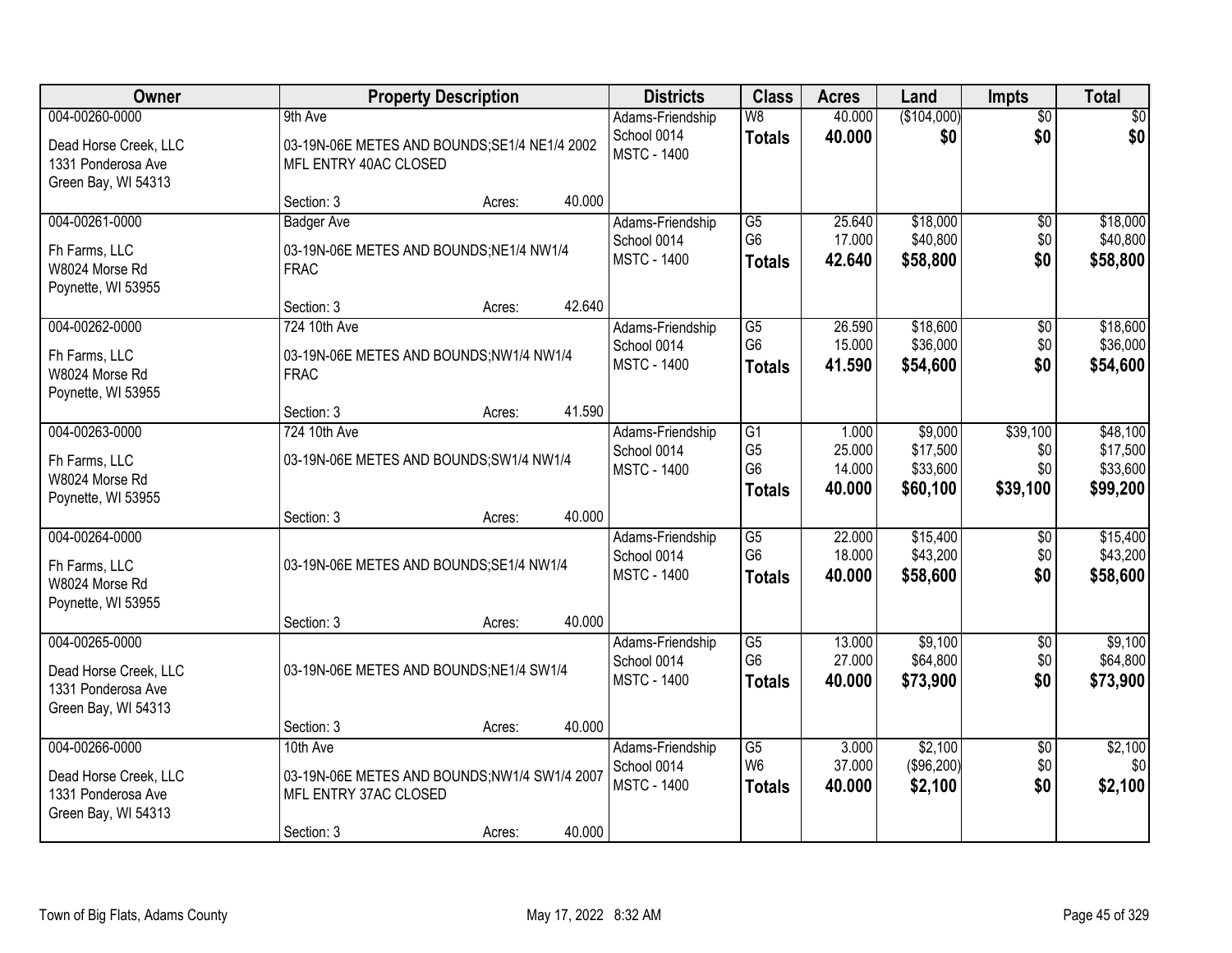| Owner                                                                                               | <b>Property Description</b>                                                                                                                            | <b>Districts</b>                                      | <b>Class</b>                                       | <b>Acres</b>              | Land                             | Impts                         | <b>Total</b>                     |
|-----------------------------------------------------------------------------------------------------|--------------------------------------------------------------------------------------------------------------------------------------------------------|-------------------------------------------------------|----------------------------------------------------|---------------------------|----------------------------------|-------------------------------|----------------------------------|
| 004-00267-0000<br>Dead Horse Creek, LLC<br>1331 Ponderosa Ave                                       | 988 Beaver Ave<br>03-19N-06E METES AND BOUNDS; SW1/4 SW1/4 2002<br>MFL ENTRY 40AC CLOSED                                                               | Adams-Friendship<br>School 0014<br><b>MSTC - 1400</b> | $\overline{\mathsf{W}8}$<br><b>Totals</b>          | 40.000<br>40.000          | (\$104,000)<br>\$0               | $\overline{50}$<br>\$0        | \$0<br>\$0                       |
| Green Bay, WI 54313                                                                                 | 40.000<br>Section: 3<br>Acres:                                                                                                                         |                                                       |                                                    |                           |                                  |                               |                                  |
| 004-00268-0000<br>James L. Johnson et al<br>3014 Waubesa Ave<br>Madison, WI 53711                   | Beaver Ave<br>03-19N-06E METES AND BOUNDS; SE1/4 SW1/4<br><b>MICRO</b>                                                                                 | Adams-Friendship<br>School 0014<br><b>MSTC - 1400</b> | G5<br>G <sub>6</sub><br><b>Totals</b>              | 2.000<br>38.000<br>40.000 | \$1,400<br>\$98,800<br>\$100,200 | \$0<br>\$0<br>\$0             | \$1,400<br>\$98,800<br>\$100,200 |
| 004-00269-0000<br>Gary Wiedenhoeft et al<br>N580 Peters Rd<br>Sharon, WI 53585                      | 40.000<br>Section: 3<br>Acres:<br>9th Ave<br>03-19N-06E NE SE 6043 CERTIFIED SURVEY MAP<br>LOT 1; MFL ENTRY 40.399AC<br>40.399<br>Section: 3<br>Acres: | Adams-Friendship<br>School 0014<br><b>MSTC - 1400</b> | W <sub>6</sub><br><b>Totals</b>                    | 40.399<br>40.399          | ( \$97,000)<br>\$0               | $\overline{50}$<br>\$0        | $\overline{50}$<br>\$0           |
| 004-00270-0000<br>Dead Horse Creek, LLC<br>1331 Ponderosa Ave<br>Green Bay, WI 54313                | 03-19N-06E METES AND BOUNDS;NW1/4 SE1/4 2009<br>MFL ENTRY 40AC CLOSED<br>40.000<br>Section: 3<br>Acres:                                                | Adams-Friendship<br>School 0014<br><b>MSTC - 1400</b> | W6<br><b>Totals</b>                                | 40.000<br>40.000          | (\$104,000)<br>\$0               | $\overline{50}$<br>\$0        | \$0<br>\$0                       |
| 004-00271-0000<br>Edward P. Kurth<br>Francisse Kurth<br>5609 Briarwood Rd<br>Crystal Lake, IL 60014 | 932 Beaver Ave<br>03-19N-06E METES AND BOUNDS;E1/2 SW1/4 SE1/4<br><b>MICRO</b><br>20.000<br>Section: 3<br>Acres:                                       | Adams-Friendship<br>School 0014<br><b>MSTC - 1400</b> | G1<br>G <sub>6</sub><br><b>Totals</b>              | 0.500<br>19.500<br>20.000 | \$5,100<br>\$50,700<br>\$55,800  | \$1,400<br>\$0<br>\$1,400     | \$6,500<br>\$50,700<br>\$57,200  |
| 004-00272-0000<br>James L. Johnson et al<br>3014 Waubesa Ave<br>Madison, WI 53711                   | <b>Beaver Ave</b><br>03-19N-06E METES AND BOUNDS; W1/2 SW1/4 SE1/4<br><b>MICRO</b><br>20.000<br>Section: 3<br>Acres:                                   | Adams-Friendship<br>School 0014<br><b>MSTC - 1400</b> | $\overline{G5}$<br>G <sub>6</sub><br><b>Totals</b> | 2.000<br>18.000<br>20.000 | \$1,400<br>\$46,800<br>\$48,200  | $\overline{50}$<br>\$0<br>\$0 | \$1,400<br>\$46,800<br>\$48,200  |
| 004-00273-0000<br>Arthur L. Schlueter<br>PO Box 101<br>Iron Ridge, WI 53035                         | 924 Beaver Ave<br>03-19N-06E METES AND BOUNDS; SE1/4 SE1/4 EX<br><b>CSM 4615</b><br>30.000<br>Section: 3<br>Acres:                                     | Adams-Friendship<br>School 0014<br><b>MSTC - 1400</b> | $\overline{G5}$<br>G <sub>6</sub><br><b>Totals</b> | 5.000<br>25.000<br>30.000 | \$11,000<br>\$67,000<br>\$78,000 | $\overline{50}$<br>\$0<br>\$0 | \$11,000<br>\$67,000<br>\$78,000 |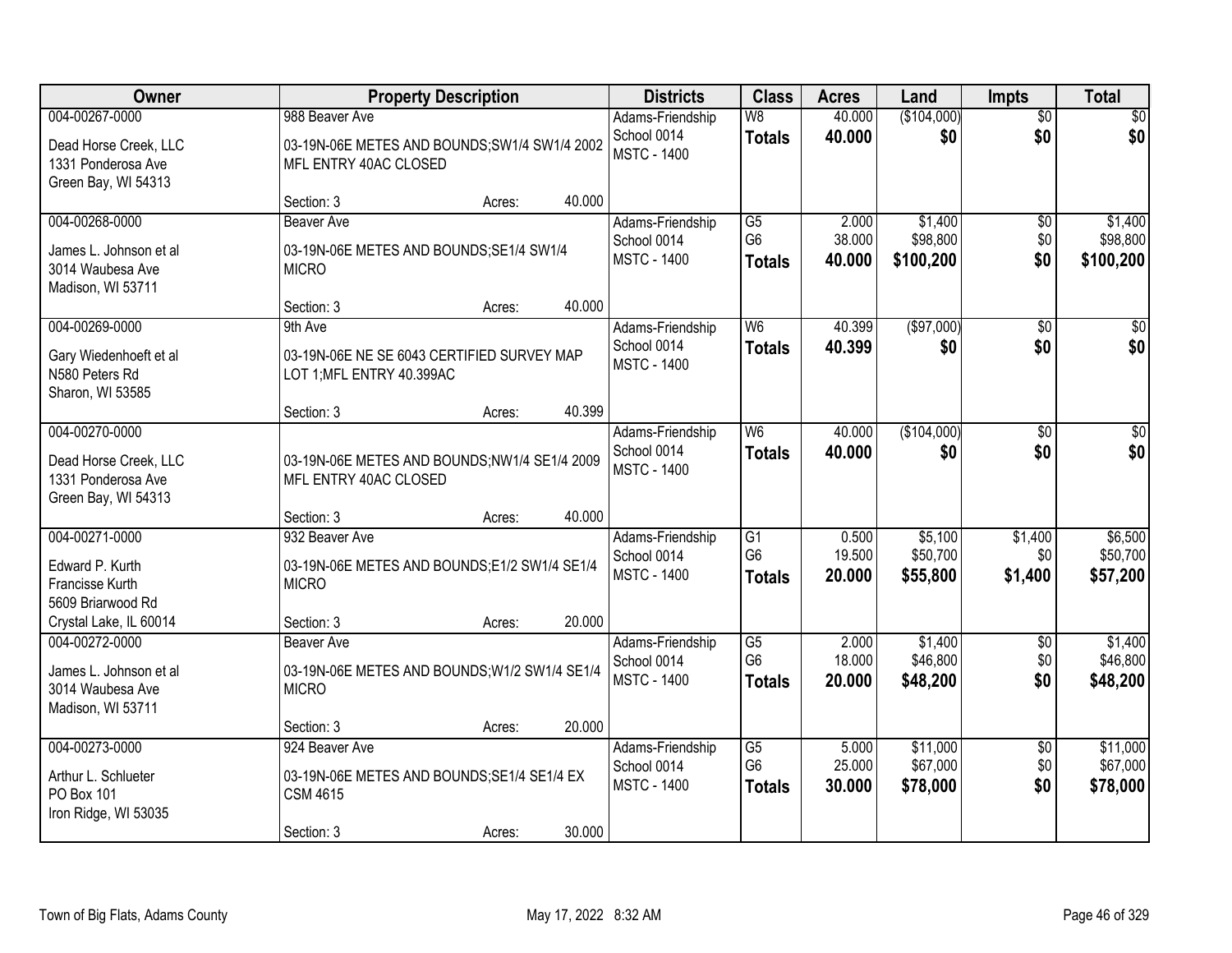| Owner                                                                                         | <b>Property Description</b>                                                                                                          | <b>Districts</b>                                      | <b>Class</b>                                                         | <b>Acres</b>                       | Land                                         | <b>Impts</b>                       | <b>Total</b>                                 |
|-----------------------------------------------------------------------------------------------|--------------------------------------------------------------------------------------------------------------------------------------|-------------------------------------------------------|----------------------------------------------------------------------|------------------------------------|----------------------------------------------|------------------------------------|----------------------------------------------|
| 004-00274-0000<br>John W. Milewski<br>Marybell Milewski<br>4603 Twain St                      | 902 Beaver Ave<br>03-19N-06E METES AND BOUNDS;PT SE1/4 SE1/4<br>LOT 1 CSM 4615                                                       | Adams-Friendship<br>School 0014<br><b>MSTC - 1400</b> | $\overline{G1}$<br>G <sub>5</sub><br>G <sub>6</sub><br><b>Totals</b> | 1.500<br>2.000<br>6.500<br>10.000  | \$13,000<br>\$4,400<br>\$18,200<br>\$35,600  | \$68,300<br>\$0<br>\$0<br>\$68,300 | \$81,300<br>\$4,400<br>\$18,200<br>\$103,900 |
| Plainfield, IL 60544                                                                          | 10.000<br>Section: 3<br>Acres:                                                                                                       |                                                       |                                                                      |                                    |                                              |                                    |                                              |
| 004-00275-0000<br>Scott C. Dachel<br>David W. Raddatz<br>8457 County Rd M<br>Larsen, WI 54947 | 1005 Badger Ave<br>04-19N-06E METES AND BOUNDS; NE1/4 NE1/4 FRAC<br>2010 MFL ENTRY 32AC CLOSED<br>40.900<br>Section: 4<br>Acres:     | Adams-Friendship<br>School 0014<br><b>MSTC - 1400</b> | G1<br>G <sub>5</sub><br>W <sub>6</sub><br><b>Totals</b>              | 0.250<br>8.650<br>32.000<br>40.900 | \$2,300<br>\$7,800<br>(\$83,200)<br>\$10,100 | \$3,600<br>\$0<br>\$0<br>\$3,600   | \$5,900<br>\$7,800<br>\$0<br>\$13,700        |
| 004-00276-0000<br>Roger P. Schulz et al<br>900 Le Tendre Ave<br>Port Edwards, WI 54469        | <b>Badger Ave</b><br>04-19N-06E METES AND BOUNDS;NW1/4 NE1/4<br>FRAC MFL ENTRY 2019 40.54AC CLOSED<br>40.540<br>Section: 4<br>Acres: | Adams-Friendship<br>School 0014<br><b>MSTC - 1400</b> | W <sub>6</sub><br><b>Totals</b>                                      | 40.540<br>40.540                   | (\$105,400)<br>\$0                           | \$0<br>\$0                         | \$0<br>\$0                                   |
| 004-00277-0000<br>Steven M. Lazers<br>N3490 1st Ave<br>Hancock, WI 54943                      | 04-19N-06E METES AND BOUNDS; W1/3 SW1/4 NE1/4<br>2014 MFL ENTRY 13.34AC CLOSED<br>13.340<br>Section: 4<br>Acres:                     | Adams-Friendship<br>School 0014<br><b>MSTC - 1400</b> | W <sub>6</sub><br><b>Totals</b>                                      | 13.340<br>13.340                   | ( \$34,700)<br>\$0                           | \$0<br>\$0                         | \$0<br>\$0                                   |
| 004-00277-0010<br>Steven M. Lazers<br>N3490 1st Ave<br>Hancock, WI 54943                      | 04-19N-06E METES AND BOUNDS;E2/3 SW1/4 NE1/4<br>2014 MFL ENTRY 26.66AC CLOSED<br>26.660<br>Section: 4<br>Acres:                      | Adams-Friendship<br>School 0014<br><b>MSTC - 1400</b> | $\overline{W6}$<br><b>Totals</b>                                     | 26.660<br>26.660                   | $($ \$69,300)<br>\$0                         | $\overline{50}$<br>\$0             | $\overline{50}$<br>\$0                       |
| 004-00278-0000<br>Jacquelyn Wesenberg et al<br>2118 Hickory Ln<br>Oshkosh, WI 54901           | 10th Ave<br>04-19N-06E METES AND BOUNDS;SE1/4 NE1/4 LOT 1<br><b>CSM 1651</b><br>39.960<br>Section: 4<br>Acres:                       | Adams-Friendship<br>School 0014<br><b>MSTC - 1400</b> | G1<br>G <sub>6</sub><br><b>Totals</b>                                | 1.000<br>38.960<br>39,960          | \$9,000<br>\$101,500<br>\$110,500            | \$600<br>\$0<br>\$600              | \$9,600<br>\$101,500<br>\$111,100            |
| 004-00279-0000<br>Roger P. Schulz et al<br>900 Le Tendre Ave<br>Port Edwards, WI 54469        | <b>Badger Ave</b><br>04-19N-06E METES AND BOUNDS:NE1/4 NW1/4<br>FRAC MFL ENTRY 2019 39AC CLOSED<br>40.180<br>Section: 4<br>Acres:    | Adams-Friendship<br>School 0014<br><b>MSTC - 1400</b> | G6<br>W <sub>6</sub><br><b>Totals</b>                                | 1.180<br>39.000<br>40.180          | \$3,100<br>(\$101,400)<br>\$3,100            | $\overline{50}$<br>\$0<br>\$0      | \$3,100<br>\$0<br>\$3,100                    |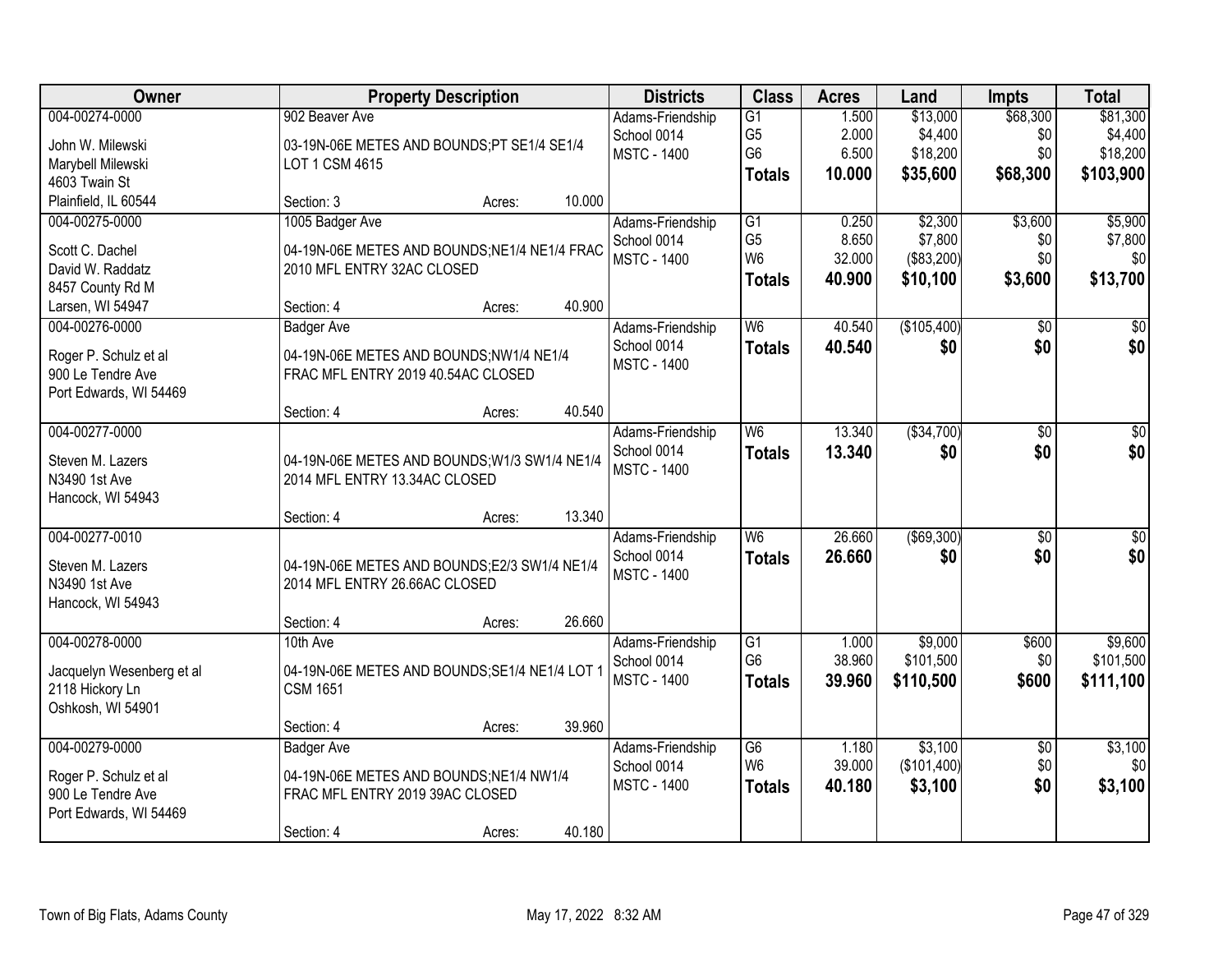| <b>Owner</b>                                                                                           | <b>Property Description</b>                                                                           |        |        | <b>Districts</b>                                      | <b>Class</b>                              | <b>Acres</b>     | Land                 | Impts                  | <b>Total</b>         |
|--------------------------------------------------------------------------------------------------------|-------------------------------------------------------------------------------------------------------|--------|--------|-------------------------------------------------------|-------------------------------------------|------------------|----------------------|------------------------|----------------------|
| 004-00280-0000<br>Lawrence J. Stigler Jr et al<br>1235 Prairie Creek Blvd #108<br>Oconomowoc, WI 53066 | 1097 Badger Ave<br>04-19N-06E NW NW 0393 CERTIFIED SURVEY MAP<br>LOT 1;2017 MFL ENTRY 49.605AC CLOSED |        |        | Adams-Friendship<br>School 0014<br><b>MSTC - 1400</b> | W6<br><b>Totals</b>                       | 49.605<br>49.605 | ( \$89, 100)<br>\$0  | $\overline{50}$<br>\$0 | \$0<br>\$0           |
|                                                                                                        | Section: 4                                                                                            | Acres: | 49.605 |                                                       |                                           |                  |                      |                        |                      |
| 004-00281-0000<br>Steven M. Lazers<br>N3490 1st Ave<br>Hancock, WI 54943                               | 04-19N-06E METES AND BOUNDS; SE1/4 NW1/4 2014<br>MFL ENTRY 40AC CLOSED                                |        | 40.000 | Adams-Friendship<br>School 0014<br><b>MSTC - 1400</b> | $\overline{\mathsf{W6}}$<br><b>Totals</b> | 40.000<br>40.000 | (\$103,000)<br>\$0   | $\overline{50}$<br>\$0 | $\sqrt{50}$<br>\$0   |
| 004-00282-0000                                                                                         | Section: 4                                                                                            | Acres: |        | Adams-Friendship                                      | G6                                        | 40.490           | \$104,200            | \$0                    | \$104,200            |
| Scott L. Wright<br>770 County Rd C<br>Hancock, WI 54943                                                | 04-19N-06E METES AND BOUNDS;PT NE1/4 SW1/4 &<br>NW1/4 SW1/4 LOT 1 CSM 1715                            |        |        | School 0014<br><b>MSTC - 1400</b>                     | <b>Totals</b>                             | 40.490           | \$104,200            | \$0                    | \$104,200            |
|                                                                                                        | Section: 4                                                                                            | Acres: | 40.490 |                                                       |                                           |                  |                      |                        |                      |
| 004-00283-0000<br>Thomas A. Jensen et al<br>1235 Prairie Creek Blvd #108<br>Oconomowoc, WI 53066       | 04-19N-06E METES AND BOUNDS;NW1/4 SW1/4 EX<br>CSM 2017 MFL ENTRY 39.43AC CLOSED                       |        |        | Adams-Friendship<br>School 0014<br><b>MSTC - 1400</b> | W <sub>6</sub><br><b>Totals</b>           | 39.430<br>39.430 | ( \$64, 600)<br>\$0  | \$0<br>\$0             | \$0<br>\$0           |
|                                                                                                        | Section: 4                                                                                            | Acres: | 39.430 |                                                       |                                           |                  |                      |                        |                      |
| 004-00284-0000<br>Rodney J. Billington et al<br>c/o Randall J & Rita Billington Sr<br>1076 Beaver Ave  | 1076 Beaver Ave<br>04-19N-06E METES AND BOUNDS;E 10 A SW1/4<br><b>SW1/4</b>                           |        |        | Adams-Friendship<br>School 0014<br><b>MSTC - 1400</b> | $\overline{G1}$<br><b>Totals</b>          | 10.000<br>10.000 | \$36,000<br>\$36,000 | \$54,300<br>\$54,300   | \$90,300<br>\$90,300 |
| Nekoosa, WI 54457                                                                                      | Section: 4                                                                                            | Acres: | 10.000 |                                                       |                                           |                  |                      |                        |                      |
| 004-00285-0000<br>Scott L. Wright<br>770 County Rd C<br>Hancock, WI 54943                              | 1084 Beaver Ave<br>04-19N-06E METES AND BOUNDS;PT SW1/4 SW1/4<br>LOT 1 CSM 1570                       |        |        | Adams-Friendship<br>School 0014<br><b>MSTC - 1400</b> | $\overline{G1}$<br><b>Totals</b>          | 9.751<br>9.751   | \$35,500<br>\$35,500 | \$200<br>\$200         | \$35,700<br>\$35,700 |
|                                                                                                        | Section: 4                                                                                            | Acres: | 9.751  |                                                       |                                           |                  |                      |                        |                      |
| 004-00286-0000<br>Mark A. Flack<br>309 W Jefferson St<br>Port Washington, WI 53074                     | 1090 Beaver Ave<br>04-19N-06E SW SW 1641 CERTIFIED SURVEY MAP<br>LOT 1;<br>Section: 4                 | Acres: | 9.751  | Adams-Friendship<br>School 0014<br><b>MSTC - 1400</b> | $\overline{G1}$<br><b>Totals</b>          | 9.751<br>9.751   | \$35,500<br>\$35,500 | \$1,600<br>\$1,600     | \$37,100<br>\$37,100 |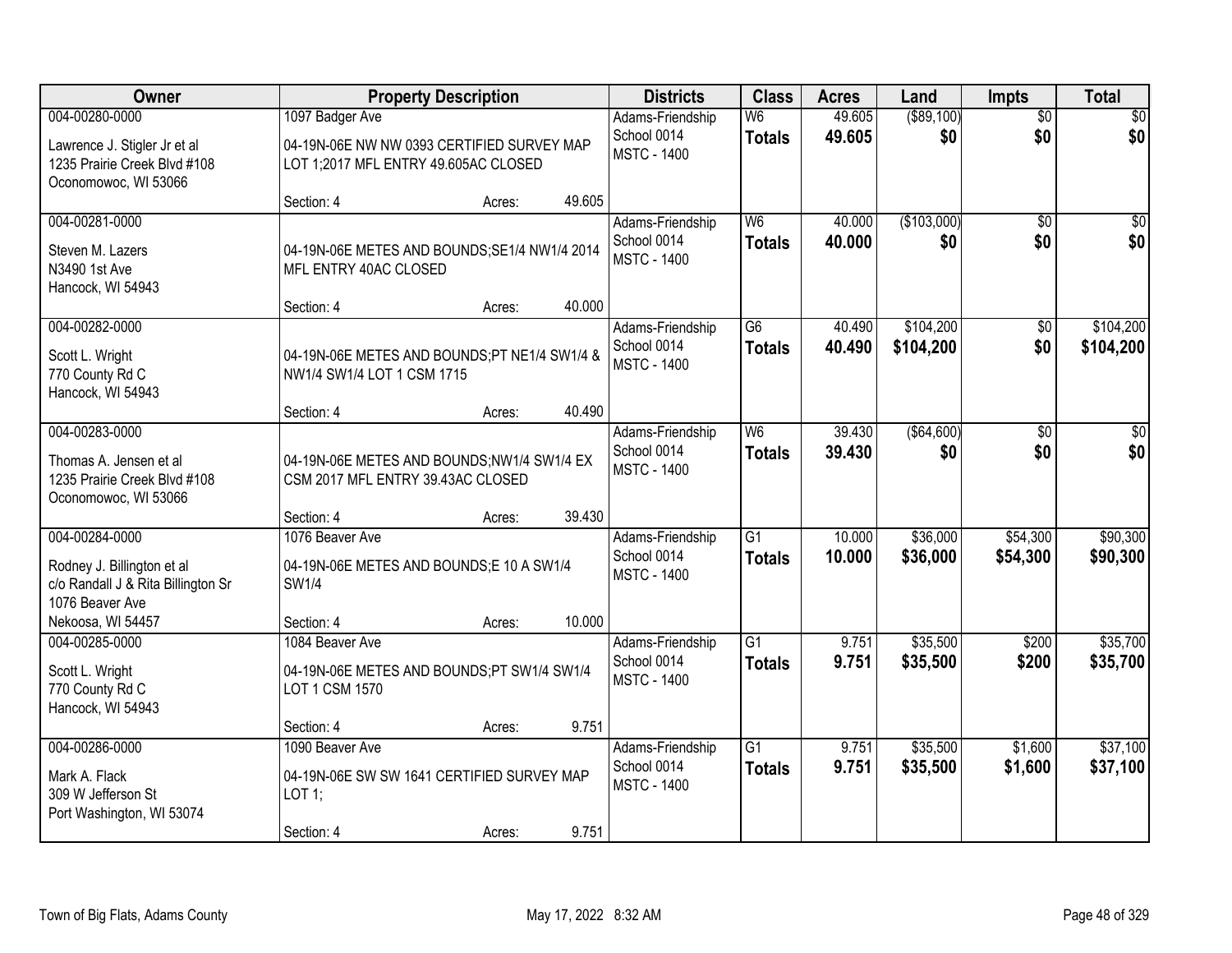| Owner                                                                                    | <b>Property Description</b>                                                           |        |        | <b>Districts</b>                                      | <b>Class</b>                     | <b>Acres</b>   | Land                 | <b>Impts</b>         | <b>Total</b>         |
|------------------------------------------------------------------------------------------|---------------------------------------------------------------------------------------|--------|--------|-------------------------------------------------------|----------------------------------|----------------|----------------------|----------------------|----------------------|
| 004-00287-0000                                                                           | <b>Beaver Ave</b>                                                                     |        |        | Adams-Friendship                                      | $\overline{X4}$                  | 1.000          | $\overline{50}$      | $\overline{50}$      | $\overline{30}$      |
| Town of Big Flats<br>1104 County Rd C<br>Arkdale, WI 54613                               | 04-19N-06E METES AND BOUNDS; W 2 RD SW1/4<br>SW1/4                                    |        |        | School 0014<br><b>MSTC - 1400</b>                     | <b>Totals</b>                    | 1.000          | \$0                  | \$0                  | \$0                  |
|                                                                                          | Section: 4                                                                            | Acres: | 1.000  |                                                       |                                  |                |                      |                      |                      |
| 004-00288-0000                                                                           | <b>Beaver Ave</b>                                                                     |        |        | Adams-Friendship                                      | $\overline{G6}$                  | 3.000          | \$7,800              | $\overline{50}$      | \$7,800              |
| Scott Anderson<br>Michael Anderson<br>3220 Great Oak Dr                                  | 04-19N-06E METES AND BOUNDS;3 A SW1/4 SW1/4                                           |        |        | School 0014<br><b>MSTC - 1400</b>                     | <b>Totals</b>                    | 3.000          | \$7,800              | \$0                  | \$7,800              |
| Racine, WI 53406                                                                         | Section: 4                                                                            | Acres: | 3.000  |                                                       |                                  |                |                      |                      |                      |
| 004-00289-0000                                                                           | 1096 Beaver Ave                                                                       |        |        | Adams-Friendship                                      | G1                               | 3.000          | \$20,000             | \$31,100             | \$51,100             |
| Scott Anderson<br>Michael Anderson<br>3220 Great Oak Dr                                  | 04-19N-06E METES AND BOUNDS;PT SW1/4 SW1/4                                            |        |        | School 0014<br><b>MSTC - 1400</b>                     | <b>Totals</b>                    | 3.000          | \$20,000             | \$31,100             | \$51,100             |
| Racine, WI 53406                                                                         | Section: 4                                                                            | Acres: | 3.000  |                                                       |                                  |                |                      |                      |                      |
| 004-00290-0000<br>Scott Anderson                                                         | Beaver Ave<br>04-19N-06E METES AND BOUNDS;3 A SW1/4 SW1/4                             |        |        | Adams-Friendship<br>School 0014                       | $\overline{G1}$<br><b>Totals</b> | 3.000<br>3.000 | \$8,000<br>\$8,000   | $\sqrt{6}$<br>\$0    | \$8,000<br>\$8,000   |
| Michael Anderson                                                                         |                                                                                       |        |        | <b>MSTC - 1400</b>                                    |                                  |                |                      |                      |                      |
| 3220 Great Oak Dr                                                                        |                                                                                       |        |        |                                                       |                                  |                |                      |                      |                      |
| Racine, WI 53406                                                                         | Section: 4                                                                            | Acres: | 3.000  |                                                       |                                  |                |                      |                      |                      |
| 004-00291-0000<br>Karen A. Duczak<br>Robert J. Duczak<br>4503 69th St                    | 1070 Beaver Ave<br>04-19N-06E METES AND BOUNDS;PT SE1/4 SW1/4 20<br><b>RD X 32 RD</b> |        |        | Adams-Friendship<br>School 0014<br><b>MSTC - 1400</b> | $\overline{G1}$<br><b>Totals</b> | 4.000<br>4.000 | \$23,000<br>\$23,000 | \$48,800<br>\$48,800 | \$71,800<br>\$71,800 |
| Kenosha, WI 53142                                                                        | Section: 4                                                                            | Acres: | 4.000  |                                                       |                                  |                |                      |                      |                      |
| 004-00292-0000                                                                           | 1062 Beaver Ave                                                                       |        |        | Adams-Friendship                                      | $\overline{W6}$                  | 36.000         | ( \$94,200)          | $\overline{60}$      | $\sqrt{50}$          |
| The Brian & Gretchen Henning Trust<br>W141 N6881 Oakwood Dr<br>Menomonee Falls, WI 53051 | 04-19N-06E METES AND BOUNDS;PT SE1/4 SW1/4<br>MFL ENTRY 36AC CLOSED                   |        |        | School 0014<br><b>MSTC - 1400</b>                     | <b>Totals</b>                    | 36.000         | \$0                  | \$0                  | \$0                  |
|                                                                                          | Section: 4                                                                            | Acres: | 36.000 |                                                       |                                  |                |                      |                      |                      |
| 004-00293-0000                                                                           | 10th Ave                                                                              |        |        | Adams-Friendship                                      | W <sub>6</sub>                   | 40.000         | (\$96,000)           | $\overline{50}$      | $\frac{1}{6}$        |
| Charles D. Parrish<br>Patricia Parrish<br>N8005 Elser Dr                                 | 04-19N-06E METES AND BOUNDS; NE1/4 SE1/4 2015<br>MFL ENTRY 40AC CLOSED                |        |        | School 0014<br><b>MSTC - 1400</b>                     | <b>Totals</b>                    | 40.000         | \$0                  | \$0                  | \$0                  |
| Beaver Dam, WI 53916                                                                     | Section: 4                                                                            | Acres: | 40.000 |                                                       |                                  |                |                      |                      |                      |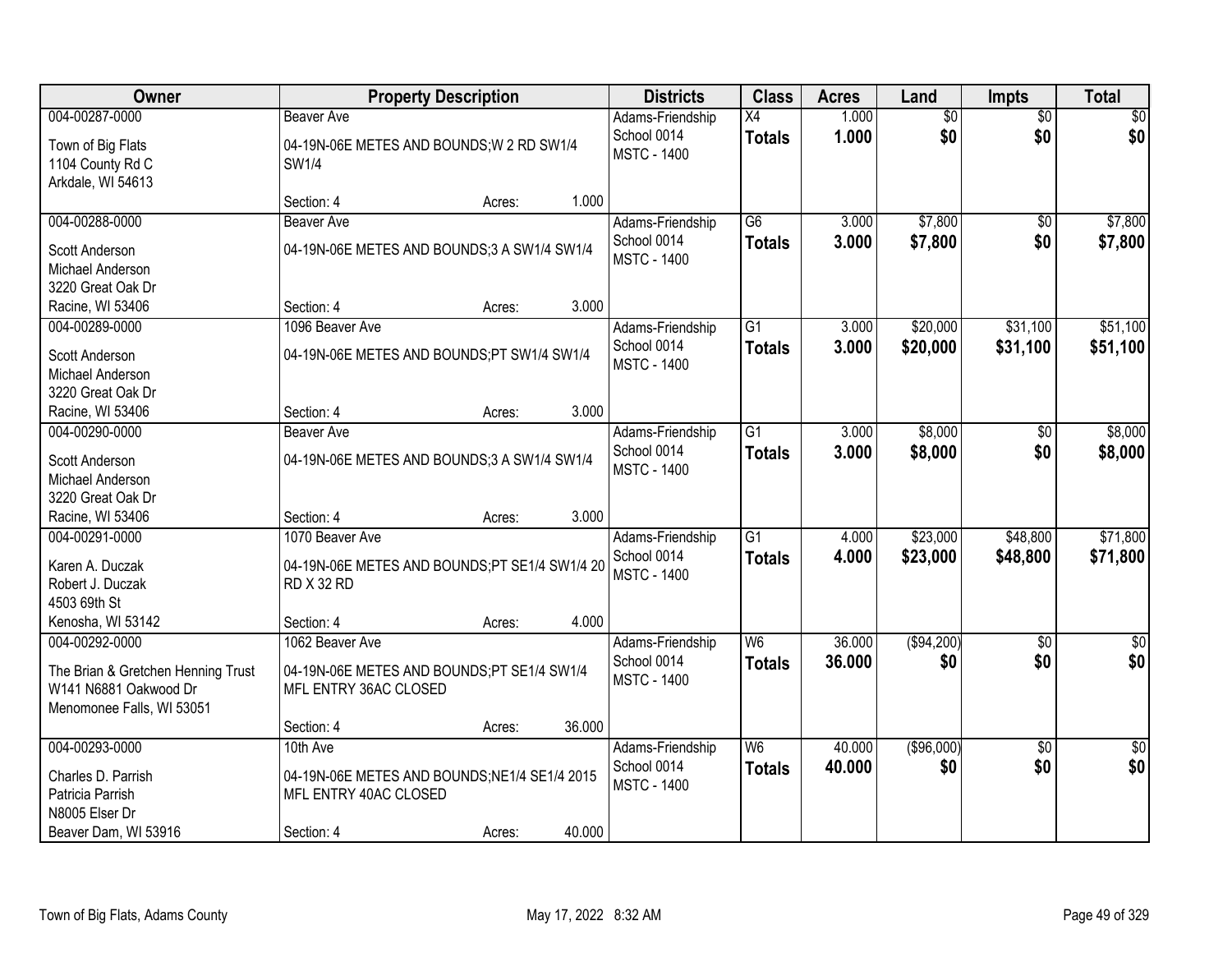| Owner                                                                                  | <b>Property Description</b>                                                                                       | <b>Districts</b>                                      | <b>Class</b>                                                         | <b>Acres</b>                        | Land                                        | Impts                              | <b>Total</b>                                  |
|----------------------------------------------------------------------------------------|-------------------------------------------------------------------------------------------------------------------|-------------------------------------------------------|----------------------------------------------------------------------|-------------------------------------|---------------------------------------------|------------------------------------|-----------------------------------------------|
| 004-00294-0000<br>Charles D. Parrish<br>Patricia Parrish<br>N8005 Elser Dr             | 04-19N-06E METES AND BOUNDS;NW1/4 SE1/4 2015<br>MFL ENTRY 40AC CLOSED                                             | Adams-Friendship<br>School 0014<br><b>MSTC - 1400</b> | $\overline{\mathsf{W6}}$<br><b>Totals</b>                            | 40.000<br>40.000                    | (\$96,000)<br>\$0                           | $\overline{50}$<br>\$0             | \$0<br>\$0                                    |
| Beaver Dam, WI 53916                                                                   | 40.000<br>Section: 4<br>Acres:                                                                                    |                                                       |                                                                      |                                     |                                             |                                    |                                               |
| 004-00295-0000<br>James E. Gronowski<br>N5155 Wildcat Rd<br>Iron Ridge, WI 53035       | 1042 Beaver Ave<br>04-19N-06E METES AND BOUNDS;SW1/4 SE1/4<br><b>MICRO</b>                                        | Adams-Friendship<br>School 0014<br><b>MSTC - 1400</b> | G1<br>G <sub>6</sub><br><b>Totals</b>                                | 1.000<br>39.000<br>40.000           | \$9,000<br>\$101,400<br>\$110,400           | \$4,700<br>\$0<br>\$4,700          | \$13,700<br>\$101,400<br>\$115,100            |
|                                                                                        | 40.000<br>Section: 4<br>Acres:                                                                                    |                                                       |                                                                      |                                     |                                             |                                    |                                               |
| 004-00296-0000<br>James E. Gronowski et al<br>N5155 Wildcat Rd<br>Iron Ridge, WI 53035 | <b>Beaver Ave</b><br>04-19N-06E METES AND BOUNDS; SE1/4 SE1/4                                                     | Adams-Friendship<br>School 0014<br><b>MSTC - 1400</b> | G5<br>G <sub>6</sub><br><b>Totals</b>                                | 2.000<br>38.000<br>40.000           | \$1,400<br>\$98,400<br>\$99,800             | \$0<br>\$0<br>\$0                  | \$1,400<br>\$98,400<br>\$99,800               |
|                                                                                        | 40.000<br>Section: 4<br>Acres:                                                                                    |                                                       |                                                                      |                                     |                                             |                                    |                                               |
| 004-00297-0000<br>Robin F. Goetz<br>3933 E Allerton Ave<br>Cudahy, WI 53110-1202       | 706 State Rd 13<br>05-19N-06E METES AND BOUNDS;NW1/4 NE1/4<br>FRAC EX HWY ROW                                     | Adams-Friendship<br>School 0014<br><b>MSTC - 1400</b> | G1<br>G <sub>5</sub><br>G <sub>6</sub><br><b>Totals</b>              | 1.000<br>2.420<br>35.000<br>38.420  | \$9,000<br>\$1,700<br>\$87,000<br>\$97,700  | \$1,000<br>\$0<br>\$0<br>\$1,000   | \$10,000<br>\$1,700<br>\$87,000<br>\$98,700   |
|                                                                                        | 38.420<br>Section: 5<br>Acres:                                                                                    |                                                       |                                                                      |                                     |                                             |                                    |                                               |
| 004-00298-0000<br>Jacquelyn L. Buchholz<br>9350 W Mt Vernon Ave<br>Milwaukee, WI 53226 | 730 State Rd 13<br>05-19N-06E METES AND BOUNDS;N1/2 SW1/4 NE1/4<br>& SE1/4 NE1/4 LOT 1 CSM 381 MICRO              | Adams-Friendship<br>School 0014<br><b>MSTC - 1400</b> | $\overline{G1}$<br>G <sub>5</sub><br>G <sub>6</sub><br><b>Totals</b> | 1.000<br>19.690<br>18.000<br>38.690 | \$9,000<br>\$17,000<br>\$46,800<br>\$72,800 | \$59,900<br>\$0<br>\$0<br>\$59,900 | \$68,900<br>\$17,000<br>\$46,800<br>\$132,700 |
| 004-00299-0000                                                                         | 38.690<br>Section: 5<br>Acres:                                                                                    |                                                       | G <sub>5</sub>                                                       | 20.000                              | \$14,000                                    | $\overline{30}$                    | \$14,000                                      |
| Jacquelyn L. Buchholz<br>9350 W Mt Vernon Ave<br>Milwaukee, WI 53226                   | State Highway 13<br>05-19N-06E METES AND BOUNDS;PT SE1/4 NE1/4 &<br>SW1/4 NE1/4 LOT 2 CSM 381 MICRO               | Adams-Friendship<br>School 0014<br><b>MSTC - 1400</b> | G <sub>6</sub><br><b>Totals</b>                                      | 18.780<br>38.780                    | \$48,800<br>\$62,800                        | \$0<br>\$0                         | \$48,800<br>\$62,800                          |
|                                                                                        | 38.780<br>Section: 5<br>Acres:                                                                                    |                                                       |                                                                      |                                     |                                             |                                    |                                               |
| 004-00300-0000<br><b>Brad Nelson</b><br>312 Prospect Ave<br>Beaver Dam, WI 53916       | 1197 Badger Ave<br>05-19N-06E METES AND BOUNDS;PT NW1/4 NW1/4<br>LOT 1 CSM 2287<br>10.320<br>Section: 5<br>Acres: | Adams-Friendship<br>School 0014<br><b>MSTC - 1400</b> | $\overline{G1}$<br><b>Totals</b>                                     | 10.320<br>10.320                    | \$36,600<br>\$36,600                        | \$10,600<br>\$10,600               | \$47,200<br>\$47,200                          |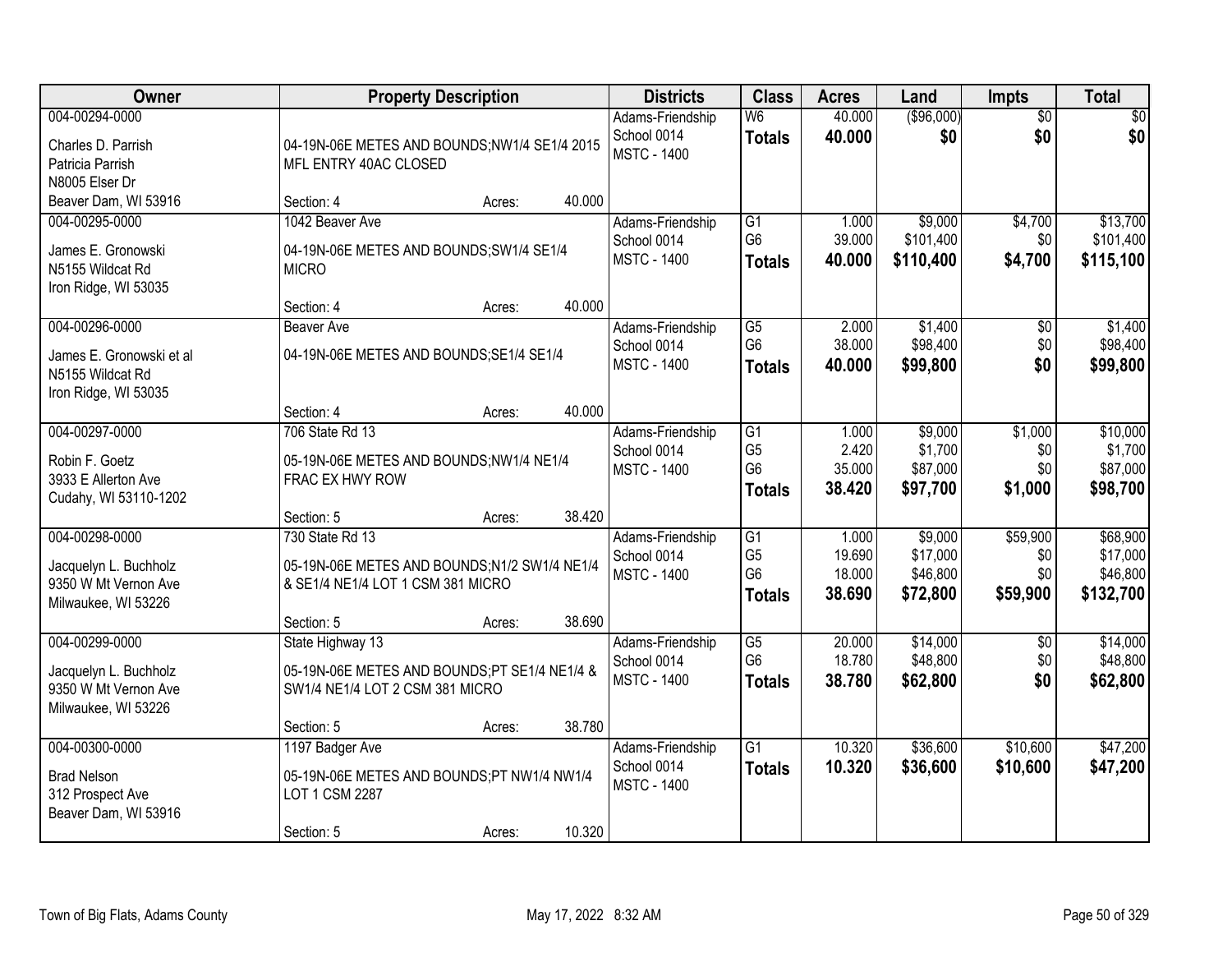| <b>Class</b><br><b>Owner</b><br><b>Property Description</b><br><b>Districts</b><br><b>Acres</b><br>Land<br><b>Impts</b>                                      | <b>Total</b>    |
|--------------------------------------------------------------------------------------------------------------------------------------------------------------|-----------------|
| 004-00300-0010<br>\$36,600<br>\$24,100<br>1187 Badger Ave<br>$\overline{G1}$<br>10.290<br>Adams-Friendship                                                   | \$60,700        |
| School 0014<br>10.290<br>\$36,600<br>\$24,100<br><b>Totals</b><br>05-19N-06E METES AND BOUNDS;PT NW1/4 NW1/4<br>Robert J. Eastman<br><b>MSTC - 1400</b>      | \$60,700        |
| Patricia Eastman<br>LOT 2 CSM 2287 MICRO                                                                                                                     |                 |
| 1187 Badger Ave                                                                                                                                              |                 |
| 10.290<br>Nekoosa, WI 54457<br>Section: 5<br>Acres:                                                                                                          |                 |
| \$53,200<br>20.445<br>004-00300-0015<br><b>Badger Ave</b><br>Adams-Friendship<br>G6<br>\$0                                                                   | \$53,200        |
| \$0<br>20.445<br>\$53,200<br>School 0014<br><b>Totals</b><br>Michael C. Wiedmeyer<br>05-19N-06E METES AND BOUNDS;PT NE1/4 NW1/4                              | \$53,200        |
| <b>MSTC - 1400</b><br>Jessica Wiedmeyer<br>PT LOT 1 CSM 2280                                                                                                 |                 |
| 522 Juniper Ct                                                                                                                                               |                 |
| 20.445<br>West Bend, WI 53095<br>Section: 5<br>Acres:                                                                                                        |                 |
| \$9,000<br>\$8,400<br>004-00300-0020<br>State Highway 13<br>G1<br>Adams-Friendship<br>1.000                                                                  | \$17,400        |
| G <sub>5</sub><br>3.396<br>\$2,400<br>School 0014<br>\$0<br>Michael C. Wiedmeyer<br>05-19N-06E METES AND BOUNDS;PT NE1/4 NW1/4                               | \$2,400         |
| G <sub>6</sub><br>12.000<br>\$31,200<br>\$0<br><b>MSTC - 1400</b><br>Jessica Wiedmeyer<br>LOT 3 CSM 2287 EX HWY ROW                                          | \$31,200        |
| 16.396<br>\$42,600<br>\$8,400<br><b>Totals</b><br>522 Juniper Ct                                                                                             | \$51,000        |
| 16.396<br>West Bend, WI 53095<br>Section: 5<br>Acres:                                                                                                        |                 |
| \$6,400<br>004-00300-0025<br>$\overline{G6}$<br>2.445<br>$\overline{60}$<br><b>Badger Ave</b><br>Adams-Friendship                                            | \$6,400         |
| W <sub>6</sub><br>18.000<br>(\$46,800)<br>\$0<br>School 0014<br>05-19N-06E NW NW 2280 CERTIFIED SURVEY MAP<br>Donn Krenz                                     | \$0             |
| \$0<br><b>MSTC - 1400</b><br>20.445<br>\$6,400<br><b>Totals</b><br>PT LOT 1;2017 MFL ENTRY 18AC CLOSED<br>Becky J. Krenz                                     | \$6,400         |
| 2040 Sampson St                                                                                                                                              |                 |
| 20.445<br>Wisconsin Rapids, WI 54494<br>Section: 5<br>Acres:                                                                                                 |                 |
| 713 State Rd 13<br>$\overline{G1}$<br>\$20,100<br>004-00301-0000<br>3.030<br>\$60,200<br>Adams-Friendship                                                    | \$80,300        |
| 3.030<br>\$20,100<br>School 0014<br>\$60,200<br><b>Totals</b>                                                                                                | \$80,300        |
| Kendra J. White et al<br>05-19N-06E NE NW 1646 CERTIFIED SURVEY MAP<br><b>MSTC - 1400</b><br>713 State Road 13 S<br>LOT2;                                    |                 |
| Nekoosa, WI 54457                                                                                                                                            |                 |
| 3.030<br>Section: 5<br>Acres:                                                                                                                                |                 |
| 004-00302-0000<br>$\overline{W}$<br>(\$104,000)<br>$\overline{50}$<br>Adams-Friendship<br>40.000                                                             | $\overline{50}$ |
| 40.000<br>\$0<br>\$0<br>School 0014<br><b>Totals</b>                                                                                                         | \$0             |
| 05-19N-06E METES AND BOUNDS; SW1/4 NW1/4 1999<br>Meteor Timber, LLC<br><b>MSTC - 1400</b><br>c/o Timberland Investment Resources,<br>MFL ENTRY 40AC OPEN     |                 |
| <b>LLC</b>                                                                                                                                                   |                 |
| 40.000<br>14120 Ballantyne Corp PI Ste 5<br>Section: 5<br>Acres:                                                                                             |                 |
| Charlotte, NC 28277                                                                                                                                          |                 |
| 747 State Rd 13<br>$\overline{G1}$<br>\$20,500<br>\$65,800<br>004-00303-0000<br>3.155<br>Adams-Friendship                                                    | \$86,300        |
| School 0014<br>3.155<br>\$20,500<br>\$65,800<br><b>Totals</b>                                                                                                | \$86,300        |
| 05-19N-06E METES AND BOUNDS;PT SE1/4 NW1/4 &<br>Thomas M. Housholder<br><b>MSTC - 1400</b><br>747 State Rd 13<br>NE1/4 SW1/4 LOT 3 CSM 1635 EX HWY ROW MICRO |                 |
| Nekoosa, WI 54457                                                                                                                                            |                 |
| 3.155<br>Section: 5<br>Acres:                                                                                                                                |                 |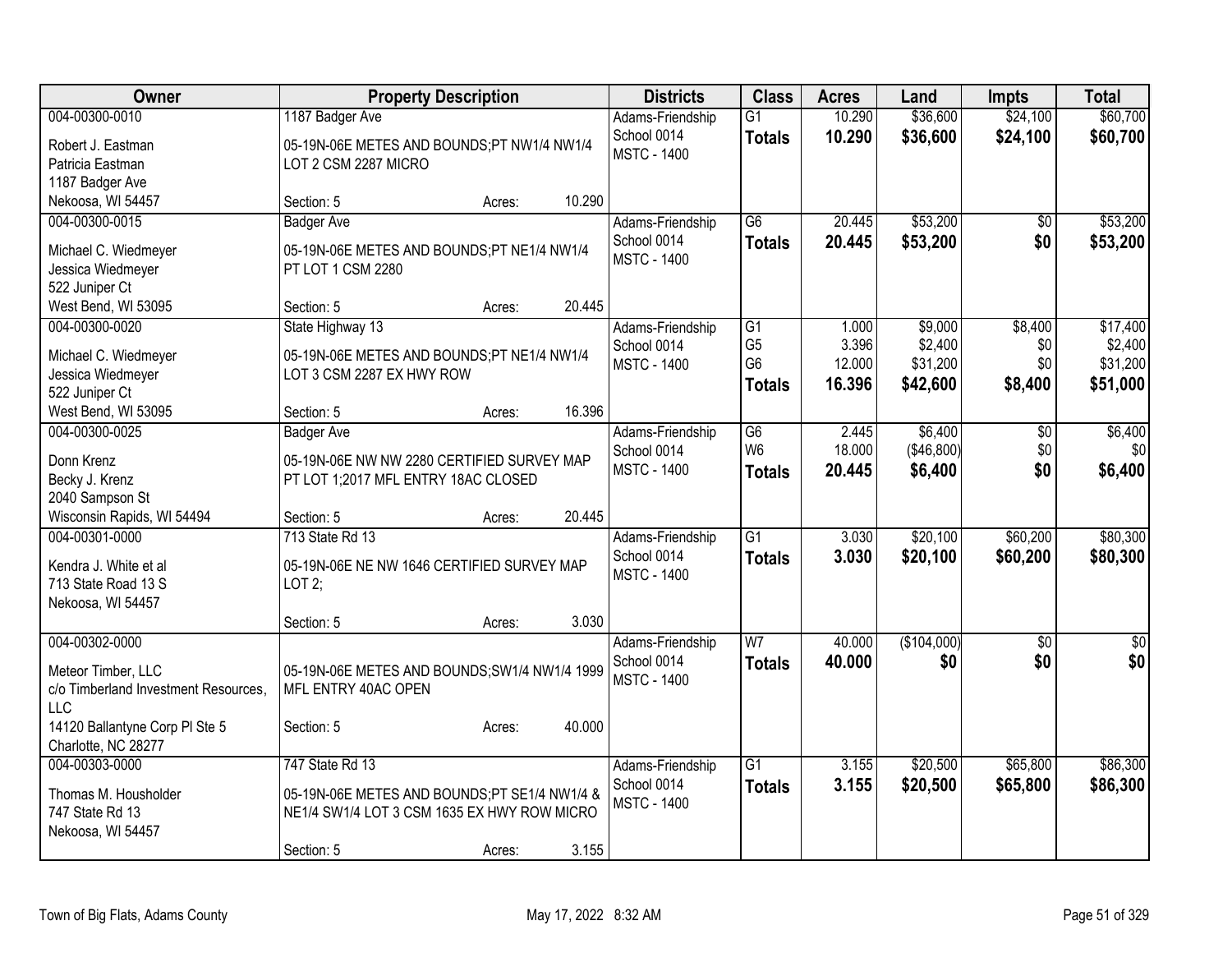| Owner                                |                                               | <b>Property Description</b> |        | <b>Districts</b>   | <b>Class</b>    | <b>Acres</b> | Land        | <b>Impts</b>    | <b>Total</b> |
|--------------------------------------|-----------------------------------------------|-----------------------------|--------|--------------------|-----------------|--------------|-------------|-----------------|--------------|
| 004-00304-0000                       | 743 State Rd 13                               |                             |        | Adams-Friendship   | $\overline{G1}$ | 7.964        | \$31,900    | \$54,200        | \$86,100     |
| Robert R. Hale                       | 05-19N-06E METES AND BOUNDS;PT SE1/4 NW1/4 &  |                             |        | School 0014        | <b>Totals</b>   | 7.964        | \$31,900    | \$54,200        | \$86,100     |
| 743 State Rd 13                      | NE1/4 SW1/4 LOT 2 CSM 1635 EX HWY ROW         |                             |        | <b>MSTC - 1400</b> |                 |              |             |                 |              |
| Nekoosa, WI 54457                    |                                               |                             |        |                    |                 |              |             |                 |              |
|                                      | Section: 5                                    | Acres:                      | 7.964  |                    |                 |              |             |                 |              |
| 004-00305-0000                       | 739 State Rd 13                               |                             |        | Adams-Friendship   | G4              | 8.000        | \$800       | $\overline{50}$ | \$800        |
| Sally A. Schultz                     | 05-19N-06E METES AND BOUNDS;PT SE1/4 NW1/4 &  |                             |        | School 0014        | G5M             | 21.852       | \$26,200    | \$0             | \$26,200     |
| 739 State Rd 13                      | NE1/4 SW1/4 LOT 1 CSM 1635 EX HWY ROW MICRO   |                             |        | <b>MSTC - 1400</b> | G7              | 2.000        | \$7,500     | \$68,600        | \$76,100     |
| Nekoosa, WI 54457                    |                                               |                             |        |                    | <b>Totals</b>   | 31.852       | \$34,500    | \$68,600        | \$103,100    |
|                                      | Section: 5                                    | Acres:                      | 31.852 |                    |                 |              |             |                 |              |
| 004-00306-0000                       | State Highway 13                              |                             |        | Adams-Friendship   | G4              | 15.000       | \$1,500     | \$0             | \$1,500      |
| Todd A. Peterson                     | 05-19N-06E METES AND BOUNDS;PT NE1/4 SW1/4    |                             |        | School 0014        | G <sub>5</sub>  | 2.994        | \$2,100     | \$0             | \$2,100      |
| 773 State Rd 13                      | LOT 4 CSM 1635 EX CSM 4355 & EX HWY ROW       |                             |        | <b>MSTC - 1400</b> | G5M             | 11.000       | \$14,300    | \$0             | \$14,300     |
| Nekoosa, WI 54457                    |                                               |                             |        |                    | <b>Totals</b>   | 28.994       | \$17,900    | \$0             | \$17,900     |
|                                      | Section: 5                                    | Acres:                      | 28.994 |                    |                 |              |             |                 |              |
| 004-00306-0010                       | 773 State Rd 13                               |                             |        | Adams-Friendship   | $\overline{G1}$ | 5.000        | \$26,000    | \$95,200        | \$121,200    |
| Todd A. Peterson                     | 05-19N-06E METES AND BOUNDS;PT NE1/4 SW1/4    |                             |        | School 0014        | <b>Totals</b>   | 5.000        | \$26,000    | \$95,200        | \$121,200    |
| 773 State Rd 13                      | LOT 1 CSM 4355 EX HWY ROW                     |                             |        | <b>MSTC - 1400</b> |                 |              |             |                 |              |
| Nekoosa, WI 54457                    |                                               |                             |        |                    |                 |              |             |                 |              |
|                                      | Section: 5                                    | Acres:                      | 5.000  |                    |                 |              |             |                 |              |
| 004-00307-0000                       |                                               |                             |        | Adams-Friendship   | $\overline{W}$  | 40.000       | (\$104,000) | \$0             | $\sqrt{50}$  |
| Meteor Timber, LLC                   | 05-19N-06E METES AND BOUNDS;NW1/4 SW1/4 1999  |                             |        | School 0014        | <b>Totals</b>   | 40.000       | \$0         | \$0             | \$0          |
| c/o Timberland Investment Resources, | MFL ENTRY 40AC OPEN                           |                             |        | <b>MSTC - 1400</b> |                 |              |             |                 |              |
| LLC                                  |                                               |                             |        |                    |                 |              |             |                 |              |
| 14120 Ballantyne Corp PI Ste 5       | Section: 5                                    | Acres:                      | 40.000 |                    |                 |              |             |                 |              |
| Charlotte, NC 28277                  |                                               |                             |        |                    |                 |              |             |                 |              |
| 004-00308-0000                       | 1190 Beaver Ave                               |                             |        | Adams-Friendship   | $\overline{G1}$ | 1.000        | \$9,000     | \$26,500        | \$35,500     |
| <b>Wckf Transition Trust</b>         | 05-19N-06E METES AND BOUNDS; W1/2 SW1/4 SW1/4 |                             |        | School 0014        | G <sub>6</sub>  | 19.010       | \$49,400    | \$0             | \$49,400     |
| 7249 Pond Rd                         |                                               |                             |        | <b>MSTC - 1400</b> | <b>Totals</b>   | 20.010       | \$58,400    | \$26,500        | \$84,900     |
| Hartford, WI 53027                   |                                               |                             |        |                    |                 |              |             |                 |              |
|                                      | Section: 5                                    | Acres:                      | 20.010 |                    |                 |              |             |                 |              |
| 004-00309-0000                       | 1176 Beaver Ave                               |                             |        | Adams-Friendship   | $\overline{G6}$ | 20.010       | \$50,600    | $\sqrt{6}$      | \$50,600     |
| Ronald R. Manz                       | 05-19N-06E METES AND BOUNDS;E1/2 SW1/4 SW1/4  |                             |        | School 0014        | <b>Totals</b>   | 20.010       | \$50,600    | \$0             | \$50,600     |
| Jean M. Manz                         | <b>CSM 1547</b>                               |                             |        | <b>MSTC - 1400</b> |                 |              |             |                 |              |
| 5235 S Oak Ridge Dr                  |                                               |                             |        |                    |                 |              |             |                 |              |
| New Berlin, WI 53151                 | Section: 5                                    | Acres:                      | 20.010 |                    |                 |              |             |                 |              |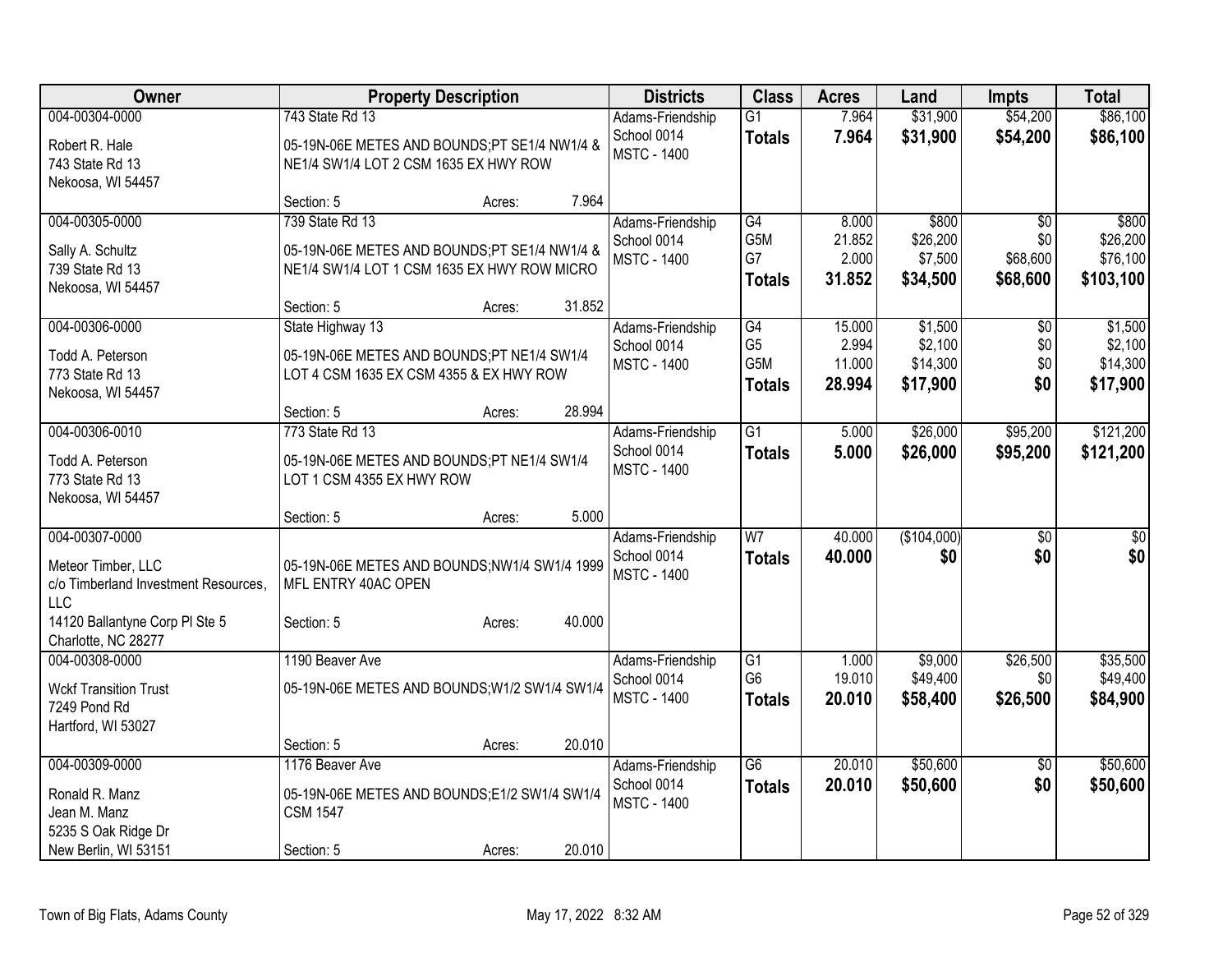| Owner                              |                                             | <b>Property Description</b> |        | <b>Districts</b>                  | <b>Class</b>                      | <b>Acres</b>    | Land                | <b>Impts</b>    | <b>Total</b>          |
|------------------------------------|---------------------------------------------|-----------------------------|--------|-----------------------------------|-----------------------------------|-----------------|---------------------|-----------------|-----------------------|
| 004-00310-0000                     | 1174 Beaver Ave                             |                             |        | Adams-Friendship                  | $\overline{G1}$                   | 1.000           | \$9,000             | \$700           | \$9,700               |
| Jeffrey J. Konkol                  | 05-19N-06E METES AND BOUNDS;SE1/4 SW1/4     |                             |        | School 0014                       | G <sub>6</sub>                    | 36.640          | \$92,900            | \$0             | \$92,900              |
| N30 W26550 Peterson Dr             | <b>MICRO</b>                                |                             |        | <b>MSTC - 1400</b>                | <b>Totals</b>                     | 37.640          | \$101,900           | \$700           | \$102,600             |
| Pewaukee, WI 53072                 |                                             |                             |        |                                   |                                   |                 |                     |                 |                       |
|                                    | Section: 5                                  | Acres:                      | 37.640 |                                   |                                   |                 |                     |                 |                       |
| 004-00311-0000                     | 774 State Rd 13                             |                             |        | Adams-Friendship                  | W8                                | 77.358          | (\$201,100)         | $\overline{50}$ | \$0                   |
| The Brian & Gretchen Henning Trust | 05-19N-06E METES AND BOUNDS;N1/2 SE1/4 CSM  |                             |        | School 0014<br><b>MSTC - 1400</b> | <b>Totals</b>                     | 77,358          | \$0                 | \$0             | \$0                   |
| W141 N6881 Oakwood Dr              | 524 2001 MFL ENTRY 77.36AC CLOSED           |                             |        |                                   |                                   |                 |                     |                 |                       |
| Menomonee Falls, WI 53051          |                                             |                             |        |                                   |                                   |                 |                     |                 |                       |
|                                    | Section: 5                                  | Acres:                      | 77.358 |                                   |                                   |                 |                     |                 |                       |
| 004-00312-0000                     | 784 State Rd 13                             |                             |        | Adams-Friendship                  | W8                                | 37.640          | ( \$97,900)         | $\overline{50}$ | $\sqrt{50}$           |
| Harold D. Weingarten Sr et al      | 05-19N-06E METES AND BOUNDS; SW1/4 SE1/4 EX |                             |        | School 0014<br><b>MSTC - 1400</b> | <b>Totals</b>                     | 37.640          | \$0                 | \$0             | \$0                   |
| c/o Milan Stanojevic               | HWY ROW MICRO 2002 MFL ENTRY 37.64AC        |                             |        |                                   |                                   |                 |                     |                 |                       |
| 6950 Sunset Strip                  | <b>CLOSED</b>                               |                             |        |                                   |                                   |                 |                     |                 |                       |
| Wisconsin Rapids, WI 54494         | Section: 5                                  | Acres:                      | 37.640 |                                   |                                   |                 |                     |                 |                       |
| 004-00313-0000                     | 1108 Beaver Ave                             |                             |        | Adams-Friendship                  | $\overline{G1}$<br>G <sub>6</sub> | 1.000<br>19.710 | \$9,000<br>\$51,200 | \$52,900        | \$61,900              |
| Cherry L. Kunkel                   | 05-19N-06E METES AND BOUNDS;PT SE1/4 SE1/4  |                             |        | School 0014<br><b>MSTC - 1400</b> |                                   | 20.710          | \$60,200            | \$0<br>\$52,900 | \$51,200<br>\$113,100 |
| Thomas D. Kunkel                   | LOT 2 CSM 382                               |                             |        |                                   | <b>Totals</b>                     |                 |                     |                 |                       |
| 6865 N Burbank Ave                 |                                             |                             |        |                                   |                                   |                 |                     |                 |                       |
| Milwaukee, WI 53224                | Section: 5                                  | Acres:                      | 20.710 |                                   |                                   |                 |                     |                 |                       |
| 004-00313-0010                     | 1122 Beaver Ave                             |                             |        | Adams-Friendship                  | $\overline{G1}$                   | 3.947           | \$22,800            | \$2,900         | \$25,700              |
| Pablo Ramos                        | 05-19N-06E SE SE 0382 CERTIFIED SURVEY MAP  |                             |        | School 0014<br><b>MSTC - 1400</b> | <b>Totals</b>                     | 3.947           | \$22,800            | \$2,900         | \$25,700              |
| <b>Israel Rivera</b>               | LOT 1;                                      |                             |        |                                   |                                   |                 |                     |                 |                       |
| 1630 N Keeler Ave                  |                                             |                             |        |                                   |                                   |                 |                     |                 |                       |
| Chicago, IL 60639                  | Section: 5                                  | Acres:                      | 3.947  |                                   |                                   |                 |                     |                 |                       |
| 004-00314-0000                     | 1112 Beaver Ave                             |                             |        | Adams-Friendship                  | $\overline{G1}$                   | 1.810           | \$15,500            | \$3,700         | \$19,200              |
| Monika Bukowczyk                   | 05-19N-06E METES AND BOUNDS;PT SE1/4 SE1/4  |                             |        | School 0014<br><b>MSTC - 1400</b> | <b>Totals</b>                     | 1.810           | \$15,500            | \$3,700         | \$19,200              |
| Marek Brulinski                    |                                             |                             |        |                                   |                                   |                 |                     |                 |                       |
| 1425 Sandpebble Dr #109            |                                             |                             |        |                                   |                                   |                 |                     |                 |                       |
| Wheeling, IL 60090                 | Section: 5                                  | Acres:                      | 1.810  |                                   |                                   |                 |                     |                 |                       |
| 004-00315-0000                     | 1110 Beaver Ave                             |                             |        | Adams-Friendship                  | $\overline{G1}$                   | 0.940           | \$8,400             | \$32,400        | \$40,800              |
| Monika Bukowczyk                   | 05-19N-06E METES AND BOUNDS;PT SE1/4 SE1/4  |                             |        | School 0014<br><b>MSTC - 1400</b> | <b>Totals</b>                     | 0.940           | \$8,400             | \$32,400        | \$40,800              |
| Marek Brulinski                    |                                             |                             |        |                                   |                                   |                 |                     |                 |                       |
| 1110 Beaver Ave                    |                                             |                             |        |                                   |                                   |                 |                     |                 |                       |
| Nekoosa, WI 54457                  | Section: 5                                  | Acres:                      | 0.940  |                                   |                                   |                 |                     |                 |                       |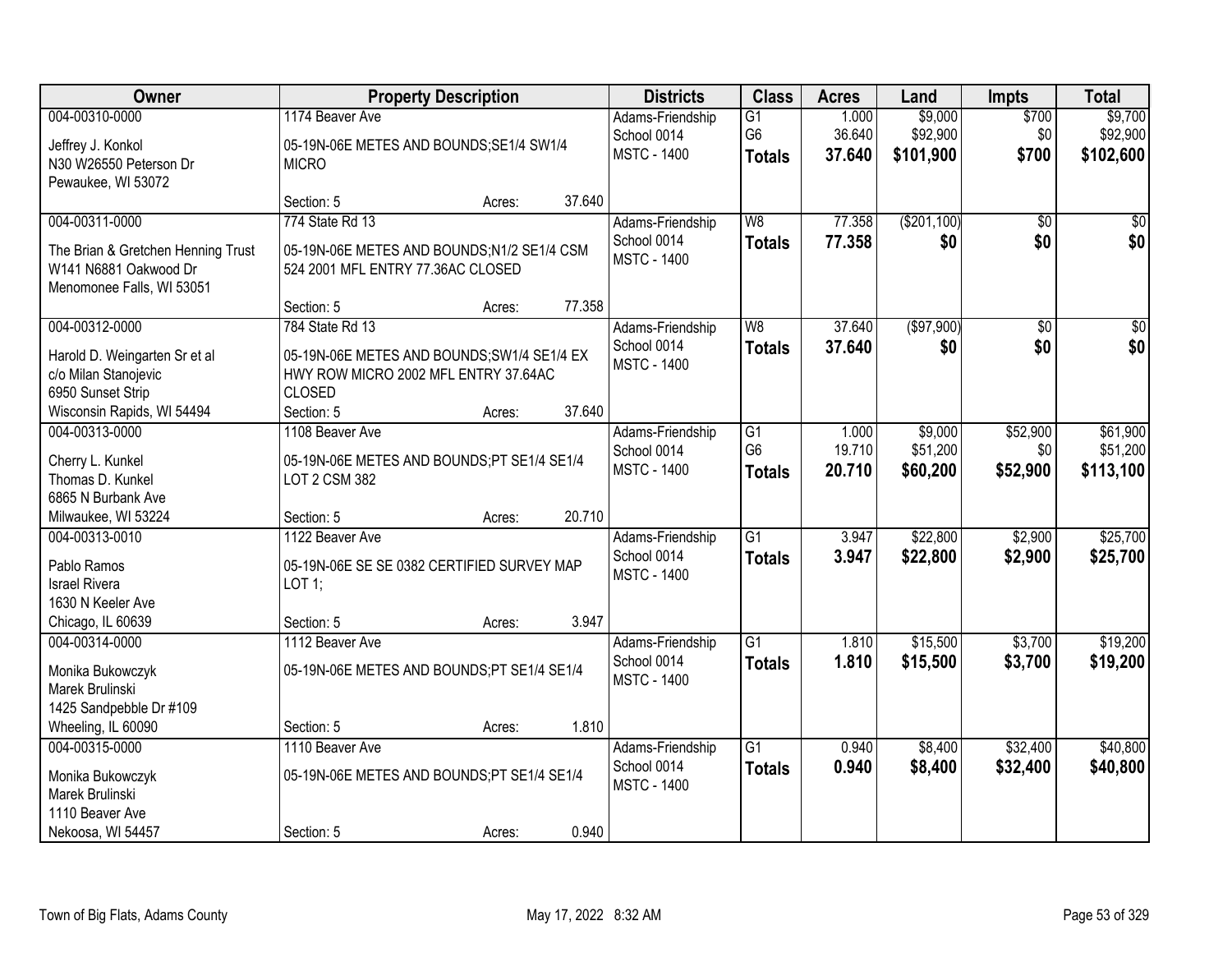| Owner                                    |                                              | <b>Property Description</b> |        | <b>Districts</b>                  | <b>Class</b>    | <b>Acres</b> | Land        | <b>Impts</b>    | <b>Total</b>     |
|------------------------------------------|----------------------------------------------|-----------------------------|--------|-----------------------------------|-----------------|--------------|-------------|-----------------|------------------|
| 004-00316-0000                           | 1106 Beaver Ave                              |                             |        | Adams-Friendship                  | $\overline{G1}$ | 5.000        | \$26,000    | \$9,800         | \$35,800         |
| Kenneth P. Stone                         | 05-19N-06E METES AND BOUNDS;PT SE1/4 SE1/4   |                             |        | School 0014                       | <b>Totals</b>   | 5.000        | \$26,000    | \$9,800         | \$35,800         |
| Daniel M. Stone                          |                                              |                             |        | <b>MSTC - 1400</b>                |                 |              |             |                 |                  |
| 1106 Beaver Ave                          |                                              |                             |        |                                   |                 |              |             |                 |                  |
| Nekoosa, WI 54457                        | Section: 5                                   | Acres:                      | 5.000  |                                   |                 |              |             |                 |                  |
| 004-00317-0000                           | 1126 Beaver Ave                              |                             |        | Adams-Friendship                  | $\overline{G1}$ | 2.000        | \$17,000    | \$35,800        | \$52,800         |
| Brenda R. Mortensen                      | 05-19N-06E METES AND BOUNDS; 2 A SE1/4 SE1/4 |                             |        | School 0014                       | <b>Totals</b>   | 2.000        | \$17,000    | \$35,800        | \$52,800         |
| Jeffrey R. Mortensen                     |                                              |                             |        | <b>MSTC - 1400</b>                |                 |              |             |                 |                  |
| 121 Maple St                             |                                              |                             |        |                                   |                 |              |             |                 |                  |
| Edgerton, WI 53534                       | Section: 5                                   | Acres:                      | 2.000  |                                   |                 |              |             |                 |                  |
| 004-00318-0000                           | 1120 Beaver Ave                              |                             |        | Adams-Friendship                  | $\overline{G1}$ | 2.500        | \$18,500    | \$24,200        | \$42,700         |
|                                          |                                              |                             |        | School 0014                       | <b>Totals</b>   | 2.500        | \$18,500    | \$24,200        | \$42,700         |
| Ramon Ramos Jr                           | 05-19N-06E METES AND BOUNDS;PT SE1/4 SE1/4   |                             |        | <b>MSTC - 1400</b>                |                 |              |             |                 |                  |
| 1728 N Central Park<br>Chicago, IL 60647 |                                              |                             |        |                                   |                 |              |             |                 |                  |
|                                          | Section: 5                                   | Acres:                      | 2.500  |                                   |                 |              |             |                 |                  |
| 004-00319-0000                           | 1118 Beaver Ave                              |                             |        | Adams-Friendship                  | $\overline{G6}$ | 3.000        | \$7,800     | \$0             | \$7,800          |
|                                          |                                              |                             |        | School 0014                       | <b>Totals</b>   | 3.000        | \$7,800     | \$0             | \$7,800          |
| Jay A. Coffey                            | 05-19N-06E SE SE 6130 CERTIFIED SURVEY MAP   |                             |        | <b>MSTC - 1400</b>                |                 |              |             |                 |                  |
| 232 Williams St                          | $LOT$ 1;                                     |                             |        |                                   |                 |              |             |                 |                  |
| Randolph, WI 53956                       | Section: 5                                   |                             | 3.000  |                                   |                 |              |             |                 |                  |
| 004-00320-0000                           | State Highway 13                             | Acres:                      |        | Adams-Friendship                  | $\overline{X2}$ | 16.630       | \$0         | $\overline{50}$ | \$0              |
|                                          |                                              |                             |        | School 0014                       |                 | 16.630       | \$0         | \$0             | \$0              |
| State of Wisconsin                       | 05-19N-06E METES AND BOUNDS; ALL HIGHWAY     |                             |        | <b>MSTC - 1400</b>                | <b>Totals</b>   |              |             |                 |                  |
| Attn: R E Dept                           | ROW IN SEC 5                                 |                             |        |                                   |                 |              |             |                 |                  |
| PO Box 8021                              |                                              |                             |        |                                   |                 |              |             |                 |                  |
| Wisconsin Rapids, WI 54495-8021          | Section: 5                                   | Acres:                      | 16.630 |                                   |                 |              |             |                 |                  |
| 004-00321-0000                           | <b>Badger Ave</b>                            |                             |        | Adams-Friendship                  | W8              | 41.320       | (\$107,400) | $\overline{50}$ | $\sqrt{50}$      |
| Eric M. Loomans                          | 06-19N-06E METES AND BOUNDS;NE1/4 NE1/4 FRAC |                             |        | School 0014<br><b>MSTC - 1400</b> | <b>Totals</b>   | 41.320       | \$0         | \$0             | \$0              |
| Glenda J. Loomans                        | MFL ENTRY 41.32AC CLOSED                     |                             |        |                                   |                 |              |             |                 |                  |
| 131 N Roosevelt Dr                       |                                              |                             |        |                                   |                 |              |             |                 |                  |
| Beaver Dam, WI 53916                     | Section: 6                                   | Acres:                      | 41.320 |                                   |                 |              |             |                 |                  |
| 004-00322-0000                           | <b>Badger Ave</b>                            |                             |        | Adams-Friendship                  | $\overline{W}$  | 41.090       | (\$106,800) | $\overline{30}$ | $\overline{\$0}$ |
| Sand Valley Restoration Fund, LLC        | 06-19N-06E METES AND BOUNDS;NW1/4 NE1/4      |                             |        | School 0014                       | <b>Totals</b>   | 41.090       | \$0         | \$0             | \$0              |
| 875 Michigan Ave Ste 3920                | FRAC 1999 MFL ENTRY 41.09AC OPEN             |                             |        | <b>MSTC - 1400</b>                |                 |              |             |                 |                  |
| Chicago, IL 60611                        |                                              |                             |        |                                   |                 |              |             |                 |                  |
|                                          | Section: 6                                   | Acres:                      | 41.090 |                                   |                 |              |             |                 |                  |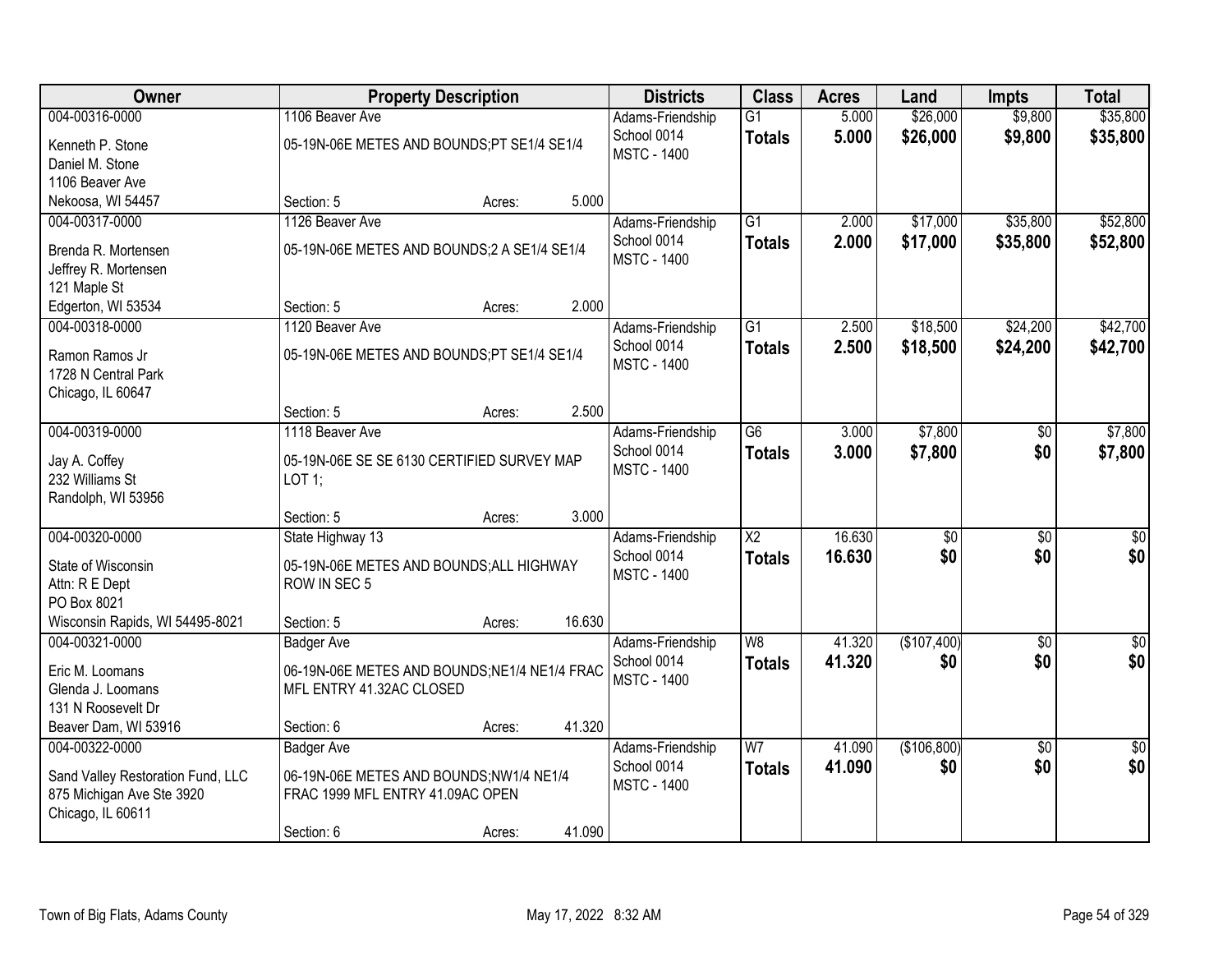| <b>Owner</b>                                                                                                                 | <b>Property Description</b>                                                                             |        | <b>Districts</b>                                      | <b>Class</b>                    | <b>Acres</b>     | Land               | <b>Impts</b>           | <b>Total</b>           |
|------------------------------------------------------------------------------------------------------------------------------|---------------------------------------------------------------------------------------------------------|--------|-------------------------------------------------------|---------------------------------|------------------|--------------------|------------------------|------------------------|
| 004-00323-0000<br>Sand Valley Restoration Fund, LLC<br>875 Michigan Ave Ste 3920<br>Chicago, IL 60611                        | 13th Ct<br>06-19N-06E METES AND BOUNDS; SW1/4 NE1/4 1999<br>MFL ENTRY 40AC OPEN                         |        | Adams-Friendship<br>School 0014<br><b>MSTC - 1400</b> | W <sub>7</sub><br><b>Totals</b> | 40.000<br>40.000 | (\$104,000)<br>\$0 | $\overline{50}$<br>\$0 | \$0<br>\$0             |
|                                                                                                                              | Section: 6<br>Acres:                                                                                    | 40.000 |                                                       |                                 |                  |                    |                        |                        |
| 004-00324-0000<br>Meteor Timber, LLC<br>c/o Timberland Investment Resources,<br><b>LLC</b><br>14120 Ballantyne Corp PI Ste 5 | 13th Ct<br>06-19N-06E METES AND BOUNDS; SE1/4 NE1/4 1999<br>MFL ENTRY 40AC OPEN<br>Section: 6<br>Acres: | 40.000 | Adams-Friendship<br>School 0014<br><b>MSTC - 1400</b> | W <sub>7</sub><br><b>Totals</b> | 40.000<br>40.000 | (\$104,000)<br>\$0 | $\sqrt{6}$<br>\$0      | \$0<br>\$0             |
| Charlotte, NC 28277                                                                                                          |                                                                                                         |        |                                                       |                                 |                  |                    |                        |                        |
| 004-00325-0000<br>Sand Valley Restoration Fund, LLC<br>875 Michigan Ave Ste 3920<br>Chicago, IL 60611                        | <b>Badger Ave</b><br>06-19N-06E METES AND BOUNDS; NE1/4 NW1/4 1999<br>MFL ENTRY 40.86AC OPEN            |        | Adams-Friendship<br>School 0014<br><b>MSTC - 1400</b> | W <sub>7</sub><br><b>Totals</b> | 40.860<br>40.860 | (\$106,200)<br>\$0 | $\sqrt{6}$<br>\$0      | \$0<br>\$0             |
|                                                                                                                              | Section: 6<br>Acres:                                                                                    | 40.860 |                                                       |                                 |                  |                    |                        |                        |
| 004-00326-0000<br>Sand Valley Restoration Fund, LLC<br>875 Michigan Ave Ste 3920<br>Chicago, IL 60611                        | <b>Badger Ave</b><br>06-19N-06E METES AND BOUNDS;NW1/4 NW1/4<br>FRAC 1999 MFL ENTRY 40.39AC OPEN        |        | Adams-Friendship<br>School 0014<br><b>MSTC - 1400</b> | W <sub>7</sub><br><b>Totals</b> | 40.390<br>40,390 | (\$105,000)<br>\$0 | \$0<br>\$0             | $\overline{30}$<br>\$0 |
|                                                                                                                              | Section: 6<br>Acres:                                                                                    | 40.390 |                                                       |                                 |                  |                    |                        |                        |
| 004-00327-0000<br>Sand Valley Restoration Fund, LLC<br>875 Michigan Ave Ste 3920<br>Chicago, IL 60611                        | 06-19N-06E METES AND BOUNDS; SW1/4 NW1/4<br>FRAC 1999 MFL ENTRY 39.91AC OPEN<br>Section: 6<br>Acres:    | 39.910 | Adams-Friendship<br>School 0014<br><b>MSTC - 1400</b> | W <sub>7</sub><br><b>Totals</b> | 39.910<br>39.910 | (\$103,800)<br>\$0 | $\sqrt{6}$<br>\$0      | \$0<br>\$0             |
| 004-00328-0000                                                                                                               |                                                                                                         |        | Adams-Friendship                                      | W <sub>7</sub>                  | 40.000           | (\$104,000)        | \$0                    | $\sqrt{30}$            |
| Sand Valley Restoration Fund, LLC<br>875 Michigan Ave Ste 3920<br>Chicago, IL 60611                                          | 06-19N-06E METES AND BOUNDS; SE1/4 NW1/4 FRAC<br>1999 MFL ENTRY 40AC OPEN                               |        | School 0014<br><b>MSTC - 1400</b>                     | <b>Totals</b>                   | 40.000           | \$0                | \$0                    | \$0                    |
|                                                                                                                              | Section: 6<br>Acres:                                                                                    | 40.000 |                                                       |                                 |                  |                    |                        |                        |
| 004-00329-0000<br>Sand Valley Restoration Fund, LLC<br>875 Michigan Ave Ste 3920<br>Chicago, IL 60611                        | 06-19N-06E METES AND BOUNDS; NE1/4 SW1/4 1999<br>MFL ENTRY 40AC OPEN<br>Section: 6                      | 40.000 | Adams-Friendship<br>School 0014<br><b>MSTC - 1400</b> | $\overline{W}$<br><b>Totals</b> | 40.000<br>40.000 | (\$104,000)<br>\$0 | $\overline{50}$<br>\$0 | $\sqrt{30}$<br>\$0     |
|                                                                                                                              | Acres:                                                                                                  |        |                                                       |                                 |                  |                    |                        |                        |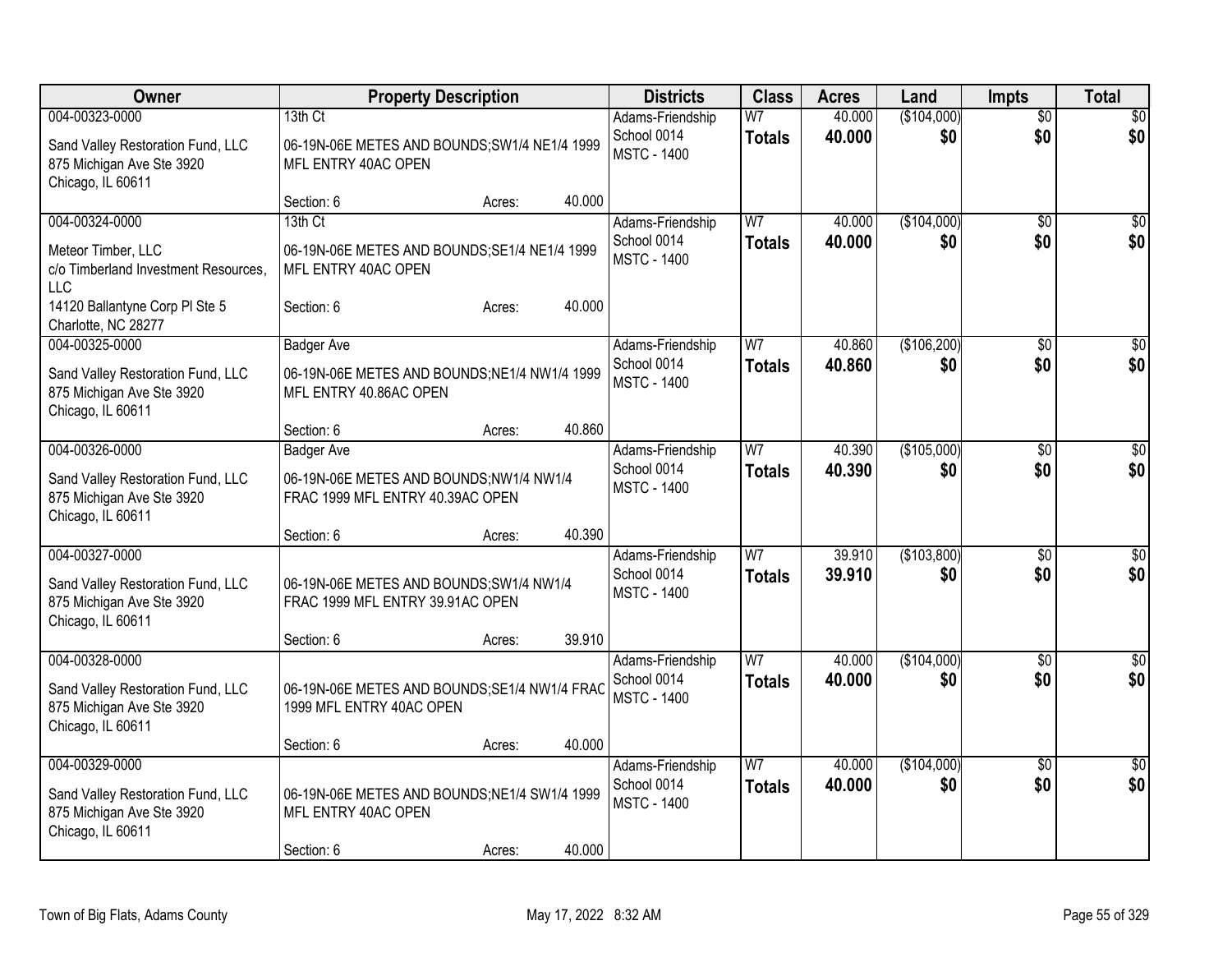| Owner                                                                                                 | <b>Property Description</b>                                                                                            | <b>Districts</b>                                      | <b>Class</b>                     | <b>Acres</b>     | Land                   | <b>Impts</b>           | <b>Total</b>           |
|-------------------------------------------------------------------------------------------------------|------------------------------------------------------------------------------------------------------------------------|-------------------------------------------------------|----------------------------------|------------------|------------------------|------------------------|------------------------|
| 004-00330-0000<br>Resources)<br>PO Box 7921                                                           | State of Wisconsin (Department of Natur   06-19N-06E METES AND BOUNDS;NW1/4 SW1/4<br><b>FRAC</b>                       | Adams-Friendship<br>School 0014<br><b>MSTC - 1400</b> | $\overline{X2}$<br><b>Totals</b> | 40.040<br>40.040 | $\overline{50}$<br>\$0 | $\overline{50}$<br>\$0 | \$0<br>\$0             |
| Madison, WI 53707                                                                                     | 40.040<br>Section: 6<br>Acres:                                                                                         |                                                       |                                  |                  |                        |                        |                        |
| 004-00331-0000<br>Resources)<br>PO Box 7921                                                           | <b>Beaver Ave</b><br>State of Wisconsin (Department of Natur   06-19N-06E METES AND BOUNDS; SW1/4 SW1/4<br><b>FRAC</b> | Adams-Friendship<br>School 0014<br><b>MSTC - 1400</b> | $\overline{X2}$<br><b>Totals</b> | 40.170<br>40.170 | \$0<br>\$0             | \$0<br>\$0             | $\overline{30}$<br>\$0 |
| Madison, WI 53707                                                                                     | 40.170<br>Section: 6<br>Acres:                                                                                         |                                                       |                                  |                  |                        |                        |                        |
| 004-00332-0000<br>Sand Valley Restoration Fund, LLC<br>875 Michigan Ave Ste 3920<br>Chicago, IL 60611 | <b>Beaver Ave</b><br>06-19N-06E METES AND BOUNDS; SE1/4 SW1/4 1999<br>MFL ENTRY 40AC OPEN                              | Adams-Friendship<br>School 0014<br><b>MSTC - 1400</b> | W <sub>7</sub><br><b>Totals</b>  | 40.000<br>40.000 | (\$104,000)<br>\$0     | \$0<br>\$0             | $\overline{50}$<br>\$0 |
|                                                                                                       | 40.000<br>Section: 6<br>Acres:                                                                                         |                                                       |                                  |                  |                        |                        |                        |
| 004-00333-0000<br>Meteor Timber, LLC<br>c/o Timberland Investment Resources,<br><b>LLC</b>            | 13th Ct<br>06-19N-06E METES AND BOUNDS;NE1/4 SE1/4<br>1999MFL ENTRY 40AC OPEN                                          | Adams-Friendship<br>School 0014<br><b>MSTC - 1400</b> | W <sub>7</sub><br><b>Totals</b>  | 40.000<br>40.000 | (\$104,000)<br>\$0     | $\overline{50}$<br>\$0 | \$0<br>\$0             |
| 14120 Ballantyne Corp PI Ste 5<br>Charlotte, NC 28277                                                 | 40.000<br>Section: 6<br>Acres:                                                                                         |                                                       |                                  |                  |                        |                        |                        |
| 004-00334-0000<br>Sand Valley Restoration Fund, LLC<br>875 Michigan Ave Ste 3920<br>Chicago, IL 60611 | 13th Ct<br>06-19N-06E METES AND BOUNDS;NW1/4 SE1/4 1999<br>MFL ENTRY 40AC OPEN                                         | Adams-Friendship<br>School 0014<br><b>MSTC - 1400</b> | W <sub>7</sub><br><b>Totals</b>  | 40.000<br>40.000 | (\$104,000)<br>\$0     | $\sqrt{6}$<br>\$0      | \$0<br>\$0             |
|                                                                                                       | 40.000<br>Section: 6<br>Acres:                                                                                         |                                                       |                                  |                  |                        |                        |                        |
| 004-00335-0000<br>Sand Valley Restoration Fund, LLC<br>875 Michigan Ave Ste 3920<br>Chicago, IL 60611 | <b>Beaver Ave</b><br>06-19N-06E METES AND BOUNDS; SW1/4 SE1/4 1999<br>MFL ENTRY 40AC OPEN                              | Adams-Friendship<br>School 0014<br><b>MSTC - 1400</b> | W <sub>7</sub><br><b>Totals</b>  | 40.000<br>40.000 | (\$104,000)<br>\$0     | $\overline{50}$<br>\$0 | $\overline{50}$<br>\$0 |
|                                                                                                       | 40.000<br>Section: 6<br>Acres:                                                                                         |                                                       |                                  |                  |                        |                        |                        |
| 004-00336-0000<br>Richard T. Lien<br>Susan F. Lien<br>W4783 Yandry Rd<br>Whitewater, WI 53190-2861    | 778 13th Ct<br>06-19N-06E METES AND BOUNDS;PT SE1/4 SE1/4 PT<br>LOT 1 CSM 3351 MICRO<br>4.000<br>Section: 6<br>Acres:  | Adams-Friendship<br>School 0014<br><b>MSTC - 1400</b> | $\overline{G1}$<br><b>Totals</b> | 4.000<br>4.000   | \$23,000<br>\$23,000   | \$22,700<br>\$22,700   | \$45,700<br>\$45,700   |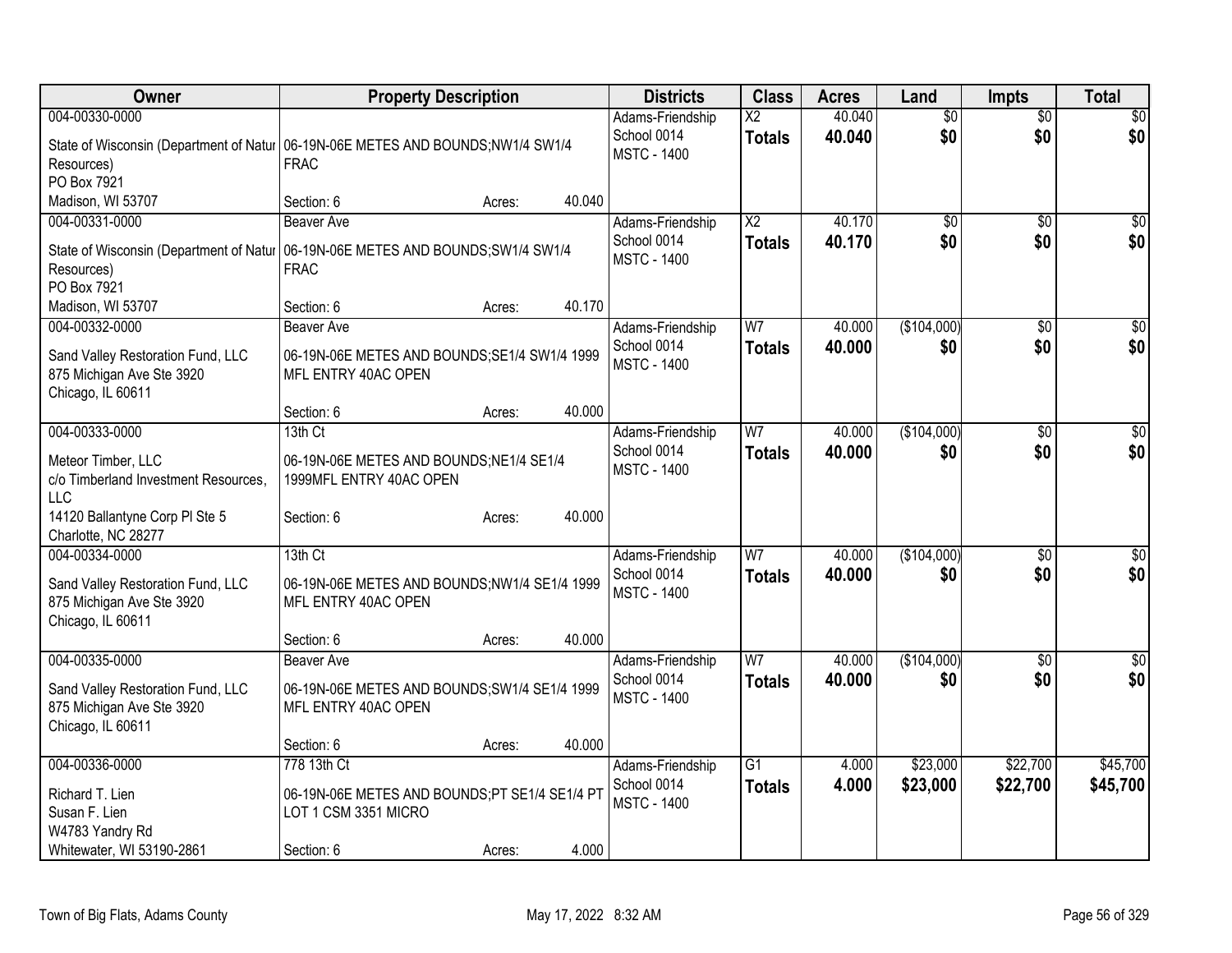| Owner                                                                                                 | <b>Property Description</b>                                                               |                  | <b>Districts</b>                                      | <b>Class</b>                                       | <b>Acres</b>              | Land                             | Impts                         | <b>Total</b>                       |
|-------------------------------------------------------------------------------------------------------|-------------------------------------------------------------------------------------------|------------------|-------------------------------------------------------|----------------------------------------------------|---------------------------|----------------------------------|-------------------------------|------------------------------------|
| 004-00337-0000<br>Richard T. Lien<br>Susan F. Lien<br>W4783 Yandry Rd                                 | 778 13th Ct<br>06-19N-06E METES AND BOUNDS;PT SE1/4 SE1/4 PT<br>LOT 1 CSM 3351 MICRO      |                  | Adams-Friendship<br>School 0014<br><b>MSTC - 1400</b> | $\overline{G1}$<br><b>Totals</b>                   | 8.010<br>8.010            | \$32,000<br>\$32,000             | $\overline{50}$<br>\$0        | \$32,000<br>\$32,000               |
| Whitewater, WI 53190-2861                                                                             | Section: 6                                                                                | 8.010<br>Acres:  |                                                       |                                                    |                           |                                  |                               |                                    |
| 004-00338-0000<br>Richard T. Lien<br>Susan F. Lien<br>W4783 Yandry Rd                                 | 13th Ct<br>06-19N-06E METES AND BOUNDS;PT SE1/4 SE1/4<br>LOT 4-5-6 LOT 1 CSM 4258 MICRO   |                  | Adams-Friendship<br>School 0014<br><b>MSTC - 1400</b> | G5<br>G <sub>6</sub><br><b>Totals</b>              | 4.000<br>8.020<br>12.020  | \$2,800<br>\$20,200<br>\$23,000  | \$0<br>\$0<br>\$0             | \$2,800<br>\$20,200<br>\$23,000    |
| Whitewater, WI 53190-2861                                                                             | Section: 6                                                                                | 12.020<br>Acres: |                                                       |                                                    |                           |                                  |                               |                                    |
| 004-00339-0000<br>Eric Campbell<br>2128 S 109th St<br>West Allis, WI 53227                            | <b>Beaver Ave</b><br>06-19N-06E METES AND BOUNDS;PT OF SE1/4 SE1/4<br>LOT 7 & 8           |                  | Adams-Friendship<br>School 0014<br><b>MSTC - 1400</b> | G5<br>G <sub>6</sub><br><b>Totals</b>              | 2.000<br>10.000<br>12.000 | \$1,400<br>\$25,000<br>\$26,400  | $\overline{50}$<br>\$0<br>\$0 | \$1,400<br>\$25,000<br>\$26,400    |
|                                                                                                       | Section: 6                                                                                | 12.000<br>Acres: |                                                       |                                                    |                           |                                  |                               |                                    |
| 004-00341-0000<br>Gloria H Henry Irrevocable Asset Trust<br>649 Circle Ct<br>Burlington, WI 53105     | 1324 Beaver Ave<br>06-19N-06E METES AND BOUNDS;PT SE1/4 SE1/4 W<br>OF HIGHWAY EX CSM 4258 |                  | Adams-Friendship<br>School 0014<br><b>MSTC - 1400</b> | $\overline{G1}$<br><b>Totals</b>                   | 3.787<br>3.787            | \$22,400<br>\$22,400             | \$15,500<br>\$15,500          | \$37,900<br>\$37,900               |
|                                                                                                       | Section: 6                                                                                | 3.787<br>Acres:  |                                                       |                                                    |                           |                                  |                               |                                    |
| 004-00342-0000<br>Deborah Held G. Lanning<br>N5112 860th St<br>Elk Mound, WI 54739                    | 823 13th Ave<br>07-19N-06E METES AND BOUNDS;PT NE1/4 NE1/4<br>LOT 1 CSM 255 MICRO         |                  | Adams-Friendship<br>School 0014<br><b>MSTC - 1400</b> | $\overline{G1}$<br><b>Totals</b>                   | 2.500<br>2.500            | \$18,500<br>\$18,500             | \$65,500<br>\$65,500          | \$84,000<br>\$84,000               |
|                                                                                                       | Section: 7                                                                                | 2.500<br>Acres:  |                                                       |                                                    |                           |                                  |                               |                                    |
| 004-00343-0000<br>Deborah G. Lanning<br>N5112 860th St<br>Elk Mound, WI 54739                         | 1325 Beaver Ave<br>07-19N-06E METES AND BOUNDS;PT NE1/4 NE1/4 W<br>OF ROAD MICRO          |                  | Adams-Friendship<br>School 0014<br><b>MSTC - 1400</b> | G1<br>G <sub>6</sub><br><b>Totals</b>              | 4.600<br>13.000<br>17.600 | \$24,800<br>\$33,800<br>\$58,600 | \$86,500<br>\$0<br>\$86,500   | \$111,300<br>\$33,800<br>\$145,100 |
|                                                                                                       | Section: 7                                                                                | 17.600<br>Acres: |                                                       |                                                    |                           |                                  |                               |                                    |
| 004-00344-0000<br>John W. Brozek Jr<br>Norryne J. Brozek<br>W749 Oak Shore Dr<br>Fall River, WI 53932 | 806 13th Ave<br>07-19N-06E METES AND BOUNDS;PT NE1/4 NE1/4 E<br>OF TWN ROAD<br>Section: 7 | 15.900<br>Acres: | Adams-Friendship<br>School 0014<br><b>MSTC - 1400</b> | $\overline{G1}$<br>G <sub>6</sub><br><b>Totals</b> | 1.000<br>14.900<br>15.900 | \$9,000<br>\$38,700<br>\$47,700  | \$82,000<br>\$0<br>\$82,000   | \$91,000<br>\$38,700<br>\$129,700  |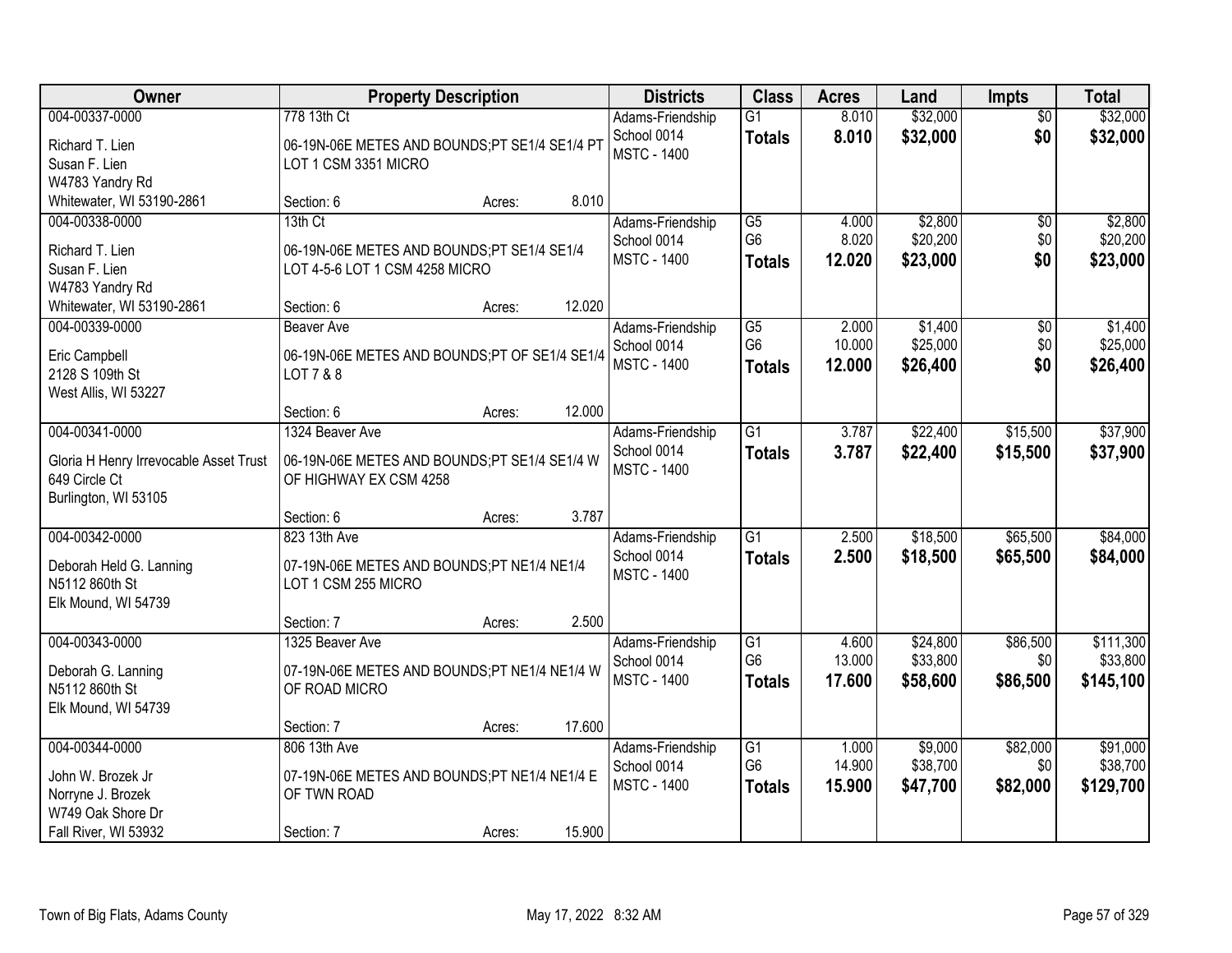| Owner                                                                                                                  |                                                                             | <b>Property Description</b> |        | <b>Districts</b>                                      | <b>Class</b>                     | <b>Acres</b>     | Land                   | <b>Impts</b>           | <b>Total</b>         |
|------------------------------------------------------------------------------------------------------------------------|-----------------------------------------------------------------------------|-----------------------------|--------|-------------------------------------------------------|----------------------------------|------------------|------------------------|------------------------|----------------------|
| 004-00345-0000<br>River City Sporting Team, Inc.                                                                       | 1337 Beaver Ave<br>07-19N-06E METES AND BOUNDS;PT E1/2 W1/2                 |                             |        | Adams-Friendship<br>School 0014<br><b>MSTC - 1400</b> | $\overline{G1}$<br><b>Totals</b> | 5.000<br>5.000   | \$26,000<br>\$26,000   | \$50,500<br>\$50,500   | \$76,500<br>\$76,500 |
| c/o Dave Garner<br>608 Oak Dr                                                                                          | NE1/4 LOT 1 CSM 1308                                                        |                             |        |                                                       |                                  |                  |                        |                        |                      |
| Waterford, WI 53185                                                                                                    | Section: 7                                                                  | Acres:                      | 5.000  |                                                       |                                  |                  |                        |                        |                      |
| 004-00346-0000<br>Sand Valley Restoration Fund, LLC<br>875 Michigan Ave Ste 3920<br>Chicago, IL 60611                  | Beaver Ave<br>07-19N-06E METES AND BOUNDS; W1/2 NW1/4 NE1/4<br>20A MFL OPEN |                             |        | Adams-Friendship<br>School 0014<br><b>MSTC - 1400</b> | W <sub>7</sub><br><b>Totals</b>  | 20.000<br>20.000 | ( \$52,000)<br>\$0     | $\overline{50}$<br>\$0 | \$0<br>\$0           |
|                                                                                                                        | Section: 7                                                                  | Acres:                      | 20.000 |                                                       |                                  |                  |                        |                        |                      |
| 004-00347-0000                                                                                                         | <b>Beaver Ave</b>                                                           |                             |        | Adams-Friendship                                      | G6                               | 31.089           | \$82,000               | \$0                    | \$82,000             |
| Ryan Anason<br>157 E Park St<br>Westfield, WI 53964                                                                    | 07-19N-06E NW NE 1308 CERTIFIED SURVEY MAP<br>LOT 2;EX CSM 2917             |                             |        | School 0014<br><b>MSTC - 1400</b>                     | <b>Totals</b>                    | 31.089           | \$82,000               | \$0                    | \$82,000             |
|                                                                                                                        | Section: 7                                                                  | Acres:                      | 31.089 |                                                       |                                  |                  |                        |                        |                      |
| 004-00347-0010                                                                                                         | 1331 Beaver Ave                                                             |                             |        | Adams-Friendship                                      | $\overline{G1}$                  | 4.001            | \$23,000               | \$72,600               | \$95,600             |
| Stacey Lynn Mckinster<br>Jonathan Bowie<br>1331 Beaver Ave                                                             | 07-19N-06E METES AND BOUNDS;PT NW1/4 NE1/4<br>LOT 1 CSM 2917                |                             |        | School 0014<br><b>MSTC - 1400</b>                     | <b>Totals</b>                    | 4.001            | \$23,000               | \$72,600               | \$95,600             |
| Nekoosa, WI 54457                                                                                                      | Section: 7                                                                  | Acres:                      | 4.001  |                                                       |                                  |                  |                        |                        |                      |
| 004-00348-0000<br>Sand Valley Restoration Fund, LLC<br>875 Michigan Ave Ste 3920                                       | 07-19N-06E METES AND BOUNDS; W1/2 SW1/4 NE1/4<br>20A MFL OPEN               |                             |        | Adams-Friendship<br>School 0014<br><b>MSTC - 1400</b> | $\overline{W}$<br><b>Totals</b>  | 20.000<br>20,000 | ( \$52,000)<br>\$0     | \$0<br>\$0             | \$0<br>\$0           |
| Chicago, IL 60611                                                                                                      |                                                                             |                             |        |                                                       |                                  |                  |                        |                        |                      |
|                                                                                                                        | Section: 7                                                                  | Acres:                      | 20.000 |                                                       |                                  |                  |                        |                        |                      |
| 004-00349-0000                                                                                                         | 849 13th Ave                                                                |                             |        | Adams-Friendship                                      | G1                               | 4.000            | \$23,000               | \$110,900              | \$133,900            |
| Gregory S. Ritger<br>Nicole E. Ritger<br>849 13th Ave                                                                  | 07-19N-06E METES AND BOUNDS;PT SE1/4 NE1/4<br>2005 MFL ENTRY 35AC CLOSED    |                             |        | School 0014<br><b>MSTC - 1400</b>                     | W <sub>6</sub><br><b>Totals</b>  | 35.000<br>39.000 | (\$91,000)<br>\$23,000 | \$0<br>\$110,900       | \$0<br>\$133,900     |
| Nekoosa, WI 54457                                                                                                      | Section: 7                                                                  | Acres:                      | 39.000 |                                                       |                                  |                  |                        |                        |                      |
| 004-00350-0000                                                                                                         | 13th Ave                                                                    |                             |        | Adams-Friendship                                      | $\overline{G6}$                  | 1.000            | \$2,400                | $\overline{50}$        | \$2,400              |
| Stephen P Van Alstine and Nancy J Van   07-19N-06E METES AND BOUNDS;PT SE1/4 NE1/4<br>Alstine Joint Re<br>854 13th Ave |                                                                             |                             |        | School 0014<br><b>MSTC - 1400</b>                     | <b>Totals</b>                    | 1.000            | \$2,400                | \$0                    | \$2,400              |
| Nekoosa, WI 54457                                                                                                      | Section: 7                                                                  | Acres:                      | 1.000  |                                                       |                                  |                  |                        |                        |                      |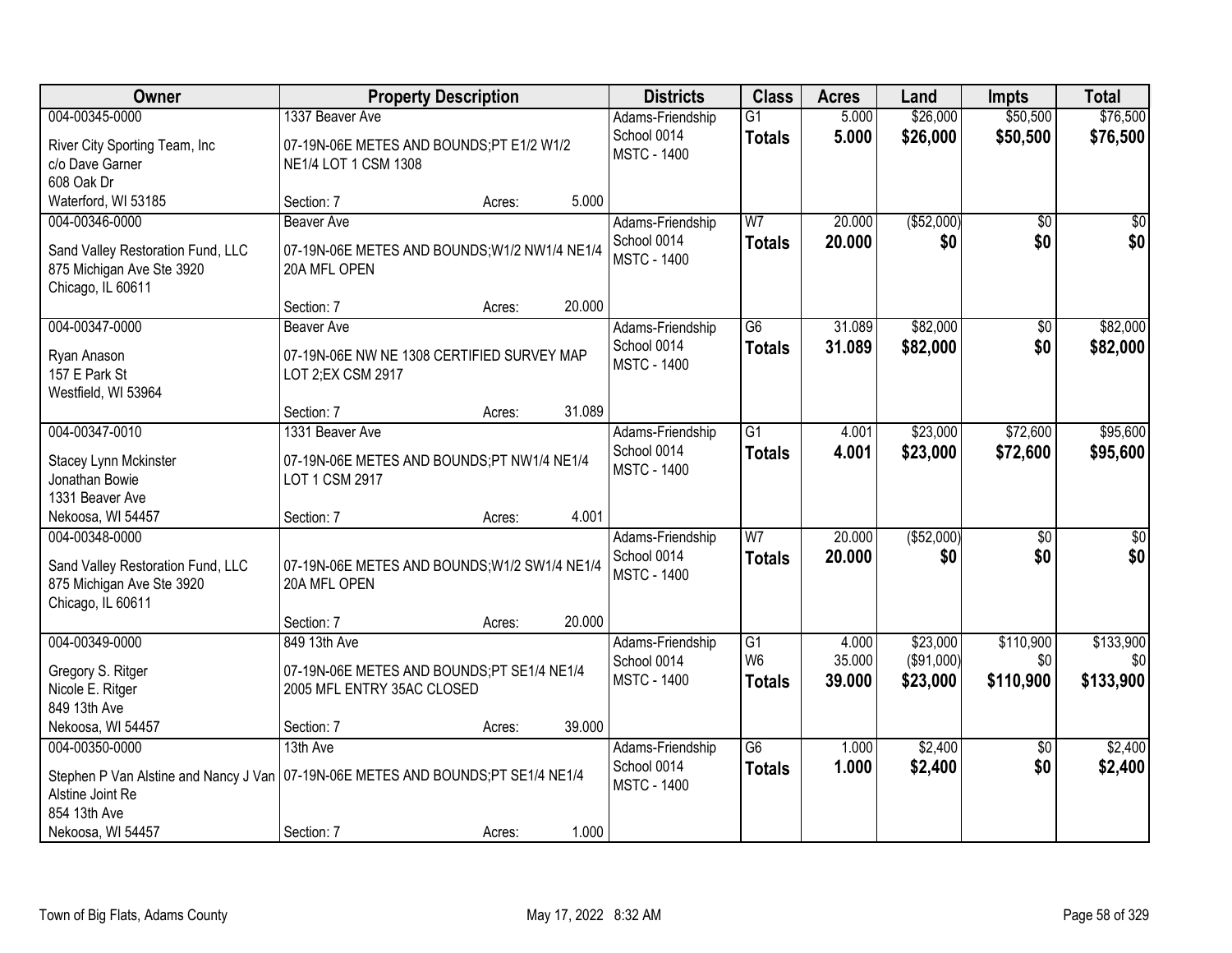| Owner                                                                                                 |                                                                                                                 | <b>Property Description</b> |        | <b>Districts</b>                                      | <b>Class</b>                    | <b>Acres</b>     | Land               | <b>Impts</b>           | <b>Total</b>           |
|-------------------------------------------------------------------------------------------------------|-----------------------------------------------------------------------------------------------------------------|-----------------------------|--------|-------------------------------------------------------|---------------------------------|------------------|--------------------|------------------------|------------------------|
| 004-00351-0000<br>Sand Valley Restoration Fund, LLC<br>875 Michigan Ave Ste 3920<br>Chicago, IL 60611 | <b>Beaver Ave</b><br>07-19N-06E METES AND BOUNDS;NE1/4 NW1/4 1999<br>MFL ENTRY 40AC OPEN                        |                             |        | Adams-Friendship<br>School 0014<br><b>MSTC - 1400</b> | W <sub>7</sub><br><b>Totals</b> | 40.000<br>40.000 | (\$104,000)<br>\$0 | $\overline{50}$<br>\$0 | \$0<br>\$0             |
|                                                                                                       | Section: 7                                                                                                      | Acres:                      | 40.000 |                                                       |                                 |                  |                    |                        |                        |
| 004-00352-0000<br>Sand Valley Restoration Fund, LLC<br>875 Michigan Ave Ste 3920<br>Chicago, IL 60611 | Beaver Ave<br>07-19N-06E METES AND BOUNDS;NW1/4 NW1/4<br>FRAC 1999 MFL ENTRY 40.54AC OPEN                       |                             |        | Adams-Friendship<br>School 0014<br><b>MSTC - 1400</b> | W <sub>7</sub><br><b>Totals</b> | 40.540<br>40.540 | (\$105,400)<br>\$0 | \$0<br>\$0             | \$0<br>\$0             |
| 004-00353-0000                                                                                        | Section: 7<br>14th Ave                                                                                          | Acres:                      | 40.540 |                                                       | W <sub>7</sub>                  | 41.140           | (\$107,000)        |                        | $\overline{30}$        |
| Sand Valley Restoration Fund, LLC<br>875 Michigan Ave Ste 3920<br>Chicago, IL 60611                   | 07-19N-06E METES AND BOUNDS; SW1/4 NW1/4<br>FRAC 1999 MFL ENTRY 41.14AC OPEN                                    |                             |        | Adams-Friendship<br>School 0014<br><b>MSTC - 1400</b> | <b>Totals</b>                   | 41.140           | \$0                | \$0<br>\$0             | \$0                    |
|                                                                                                       | Section: 7                                                                                                      | Acres:                      | 41.140 |                                                       |                                 |                  |                    |                        |                        |
| 004-00354-0000<br>Sand Valley Restoration Fund, LLC<br>875 Michigan Ave Ste 3920<br>Chicago, IL 60611 | 07-19N-06E METES AND BOUNDS;SE1/4 NW1/4 1999<br>MFL ENTRY 40AC OPEN                                             |                             |        | Adams-Friendship<br>School 0014<br><b>MSTC - 1400</b> | W <sub>7</sub><br><b>Totals</b> | 40.000<br>40.000 | (\$104,000)<br>\$0 | $\sqrt[6]{3}$<br>\$0   | $\sqrt{50}$<br>\$0     |
|                                                                                                       | Section: 7                                                                                                      | Acres:                      | 40.000 |                                                       |                                 |                  |                    |                        |                        |
| 004-00355-0000<br>Sand Valley Restoration Fund, LLC<br>875 Michigan Ave Ste 3920<br>Chicago, IL 60611 | 07-19N-06E METES AND BOUNDS;NE1/4 SW1/4 1999<br>MFL ENTRY 40AC OPEN                                             |                             |        | Adams-Friendship<br>School 0014<br><b>MSTC - 1400</b> | W7<br><b>Totals</b>             | 40.000<br>40.000 | (\$104,000)<br>\$0 | $\overline{50}$<br>\$0 | $\overline{50}$<br>\$0 |
|                                                                                                       | Section: 7                                                                                                      | Acres:                      | 40.000 |                                                       |                                 |                  |                    |                        |                        |
| 004-00356-0000<br>Sand Valley Restoration Fund, LLC<br>875 Michigan Ave Ste 3920<br>Chicago, IL 60611 | 14th Ave<br>07-19N-06E METES AND BOUNDS;NW1/4 SW1/4<br>FRAC 1999 MFL ENTRY 41.74AC OPEN                         |                             |        | Adams-Friendship<br>School 0014<br><b>MSTC - 1400</b> | W <sub>7</sub><br><b>Totals</b> | 41.740<br>41.740 | (\$108,500)<br>\$0 | \$0<br>\$0             | \$0<br>\$0             |
|                                                                                                       | Section: 7                                                                                                      | Acres:                      | 41.740 |                                                       |                                 |                  |                    |                        |                        |
| 004-00357-0000<br>Sand Valley Restoration Fund, LLC<br>875 Michigan Ave Ste 3920<br>Chicago, IL 60611 | <b>Bighorn Ave</b><br>07-19N-06E METES AND BOUNDS;SW1/4 SW1/4<br>FRAC 1999 MFL ENTRY 42.34AC OPEN<br>Section: 7 | Acres:                      | 42.340 | Adams-Friendship<br>School 0014<br><b>MSTC - 1400</b> | W <sub>7</sub><br><b>Totals</b> | 42.340<br>42.340 | (\$110,100)<br>\$0 | $\overline{30}$<br>\$0 | $\overline{50}$<br>\$0 |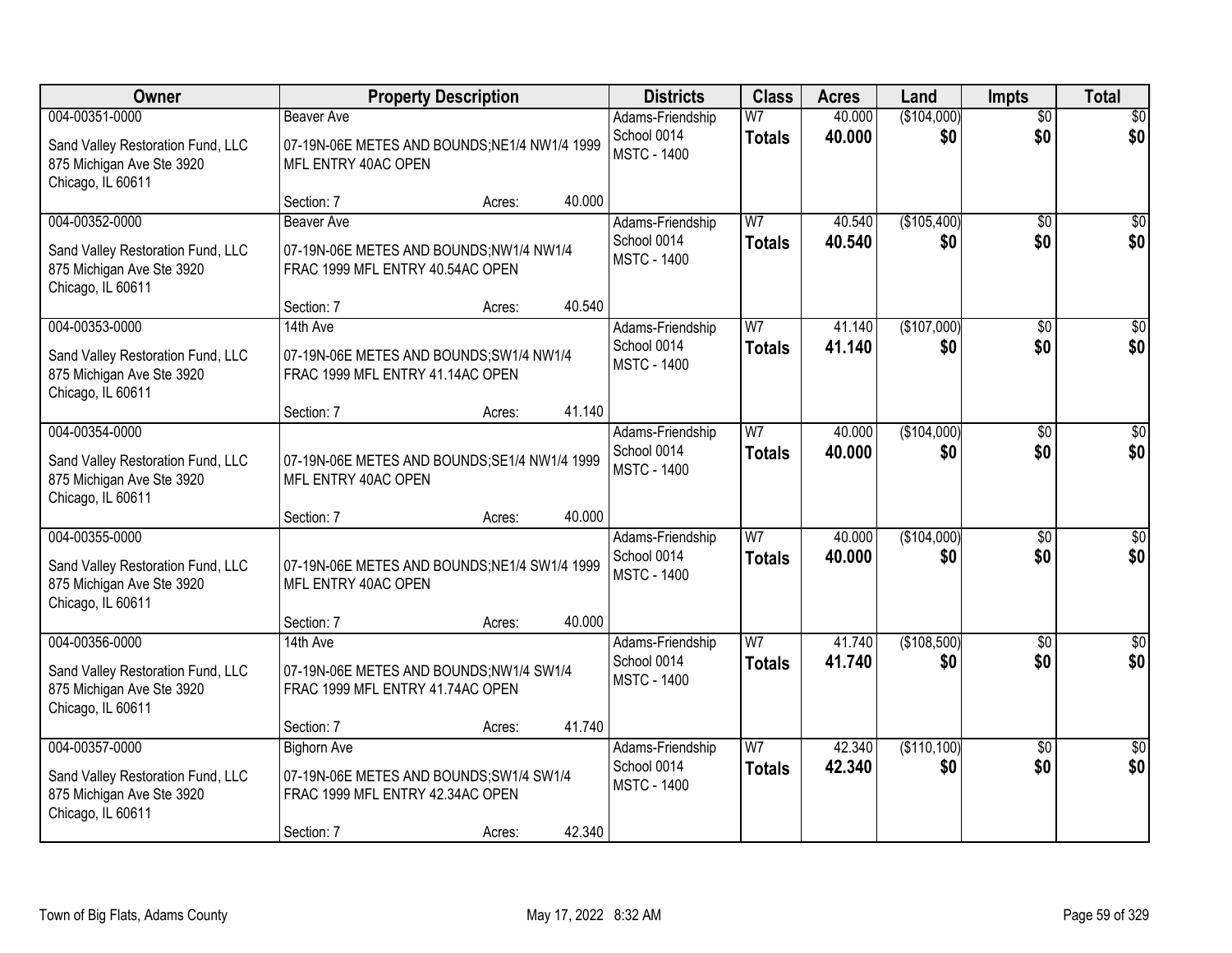| Owner                                                                               |                                                                      | <b>Property Description</b> |        | <b>Districts</b>                  | <b>Class</b>                     | <b>Acres</b>    | Land                | <b>Impts</b>    | <b>Total</b>         |
|-------------------------------------------------------------------------------------|----------------------------------------------------------------------|-----------------------------|--------|-----------------------------------|----------------------------------|-----------------|---------------------|-----------------|----------------------|
| 004-00358-0000                                                                      | <b>Bighorn Ave</b>                                                   |                             |        | Adams-Friendship                  | W <sub>7</sub>                   | 40.000          | (\$104,000)         | $\overline{50}$ | $\sqrt{50}$          |
| Sand Valley Restoration Fund, LLC<br>875 Michigan Ave Ste 3920<br>Chicago, IL 60611 | 07-19N-06E METES AND BOUNDS; SE1/4 SW1/4 1999<br>MFL ENTRY 40AC OPEN |                             |        | School 0014<br><b>MSTC - 1400</b> | <b>Totals</b>                    | 40.000          | \$0                 | \$0             | \$0                  |
|                                                                                     | Section: 7                                                           | Acres:                      | 40.000 |                                   |                                  |                 |                     |                 |                      |
| 004-00359-0000                                                                      | 869 13th Ave                                                         |                             |        | Adams-Friendship                  | G1                               | 3.000           | \$20,000            | \$88,900        | \$108,900            |
| <b>Mattioli Trust</b>                                                               | 07-19N-06E METES AND BOUNDS; S1/2 NE1/4 SE1/4                        |                             |        | School 0014                       | G <sub>5</sub><br>G <sub>6</sub> | 0.370<br>16.000 | \$300<br>\$43,600   | \$0<br>\$0      | \$300<br>\$43,600    |
| 869 13th Ave                                                                        | LOT 1 CSM 370 MICRO                                                  |                             |        | <b>MSTC - 1400</b>                | <b>Totals</b>                    | 19.370          | \$63,900            | \$88,900        | \$152,800            |
| Nekoosa, WI 54457                                                                   |                                                                      |                             |        |                                   |                                  |                 |                     |                 |                      |
|                                                                                     | Section: 7                                                           | Acres:                      | 19.370 |                                   |                                  |                 |                     |                 |                      |
| 004-00360-0000                                                                      | 859 13th Ave                                                         |                             |        | Adams-Friendship                  | G1<br>G <sub>6</sub>             | 1.000<br>19.000 | \$9,000<br>\$52,200 | \$34,300<br>\$0 | \$43,300<br>\$52,200 |
| Brandon W. Strege                                                                   | 07-19N-06E METES AND BOUNDS;N1/2 NE1/4 SE1/4                         |                             |        | School 0014<br><b>MSTC - 1400</b> | <b>Totals</b>                    | 20.000          | \$61,200            | \$34,300        | \$95,500             |
| Tricia N. Strege                                                                    |                                                                      |                             |        |                                   |                                  |                 |                     |                 |                      |
| S93 W31610 Gena Dr                                                                  |                                                                      |                             | 20.000 |                                   |                                  |                 |                     |                 |                      |
| Mukwonago, WI 53149<br>004-00361-0000                                               | Section: 7                                                           | Acres:                      |        | Adams-Friendship                  | W <sub>7</sub>                   | 40.000          | (\$104,000)         | \$0             | \$0                  |
|                                                                                     |                                                                      |                             |        | School 0014                       | <b>Totals</b>                    | 40.000          | \$0                 | \$0             | \$0                  |
| Sand Valley Restoration Fund, LLC<br>875 Michigan Ave Ste 3920                      | 07-19N-06E METES AND BOUNDS;NW1/4 SE1/4 1999<br>MFL ENTRY 40AC OPEN  |                             |        | <b>MSTC - 1400</b>                |                                  |                 |                     |                 |                      |
| Chicago, IL 60611                                                                   |                                                                      |                             |        |                                   |                                  |                 |                     |                 |                      |
|                                                                                     | Section: 7                                                           | Acres:                      | 40.000 |                                   |                                  |                 |                     |                 |                      |
| 004-00362-0000                                                                      | <b>Bighorn Ave</b>                                                   |                             |        | Adams-Friendship                  | $\overline{W}$                   | 40.000          | (\$104,000)         | $\overline{50}$ | \$0                  |
| Sand Valley Restoration Fund, LLC                                                   | 07-19N-06E METES AND BOUNDS;SW1/4 SE1/4 1999                         |                             |        | School 0014                       | <b>Totals</b>                    | 40.000          | \$0                 | \$0             | \$0                  |
| 875 Michigan Ave Ste 3920                                                           | MFL ENTRY 40AC OPEN                                                  |                             |        | <b>MSTC - 1400</b>                |                                  |                 |                     |                 |                      |
| Chicago, IL 60611                                                                   |                                                                      |                             |        |                                   |                                  |                 |                     |                 |                      |
|                                                                                     | Section: 7                                                           | Acres:                      | 40.000 |                                   |                                  |                 |                     |                 |                      |
| 004-00363-0500                                                                      | 1324 Bighorn Ave                                                     |                             |        | Adams-Friendship                  | $\overline{G1}$                  | 5.590           | \$27,200            | \$3,600         | \$30,800             |
| Adriana Vankova                                                                     | 07-19N-06E SE SE BIGHORN ACRES LOT 1;                                |                             |        | School 0014                       | <b>Totals</b>                    | 5.590           | \$27,200            | \$3,600         | \$30,800             |
| Josef Mikulcik                                                                      |                                                                      |                             |        | <b>MSTC - 1400</b>                |                                  |                 |                     |                 |                      |
| 885 N Quentin Rd                                                                    |                                                                      |                             |        |                                   |                                  |                 |                     |                 |                      |
| Palatine, IL 60067                                                                  | Section: 7                                                           | Acres:                      | 5.590  |                                   |                                  |                 |                     |                 |                      |
| 004-00363-0501                                                                      | <b>Bighorn Ave</b>                                                   |                             |        | Adams-Friendship<br>School 0014   | $\overline{G1}$                  | 5.570           | \$27,100            | $\overline{50}$ | \$27,100             |
| Adriana Vankova                                                                     | 07-19N-06E SE SE BIGHORN ACRES LOT 2;                                |                             |        | <b>MSTC - 1400</b>                | <b>Totals</b>                    | 5.570           | \$27,100            | \$0             | \$27,100             |
| Josef Mikulcik                                                                      |                                                                      |                             |        |                                   |                                  |                 |                     |                 |                      |
| 885 N Quentin Rd                                                                    |                                                                      |                             |        |                                   |                                  |                 |                     |                 |                      |
| Palatine, IL 60067                                                                  | Section: 7                                                           | Acres:                      | 5.570  |                                   |                                  |                 |                     |                 |                      |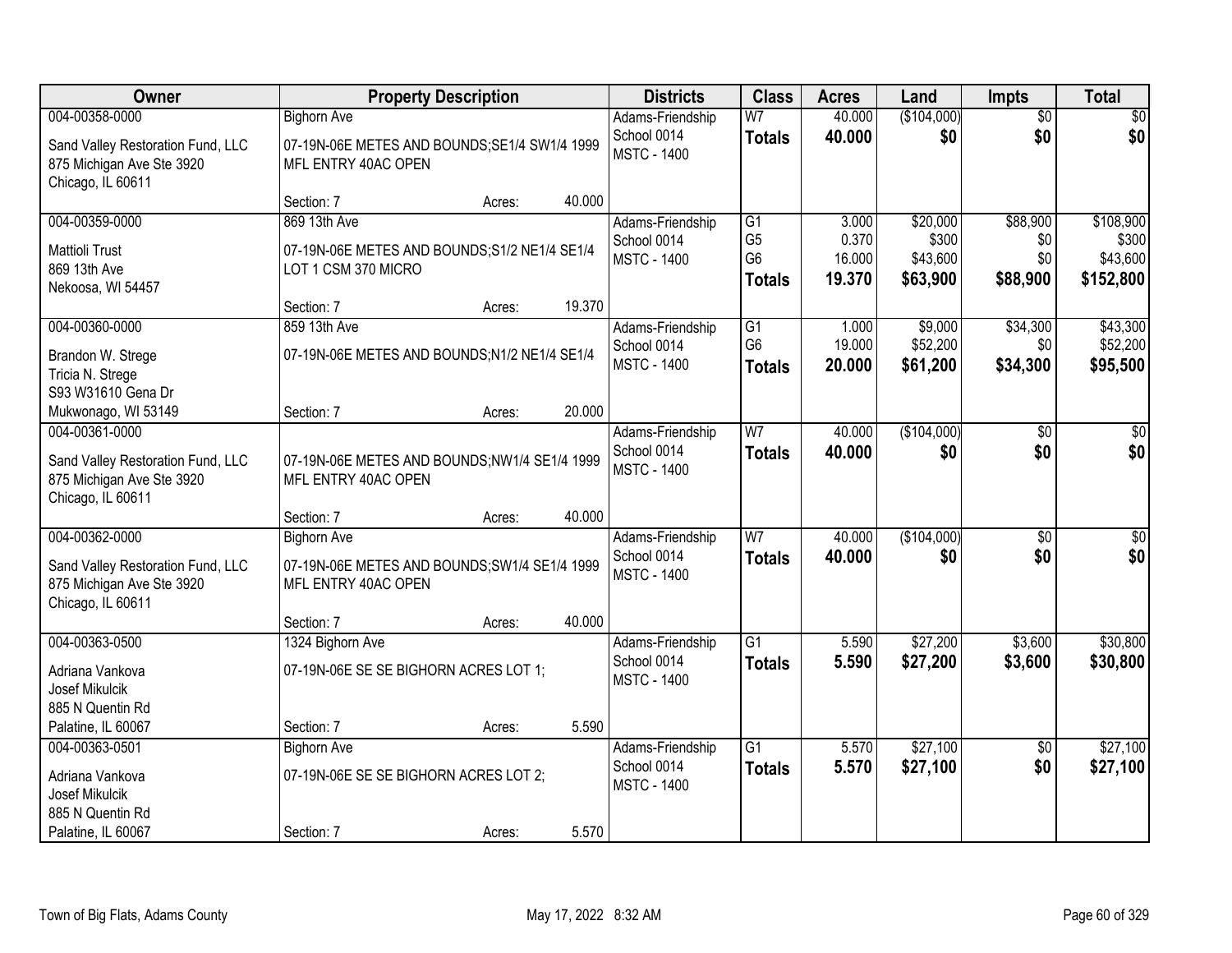| Owner                                |                                               | <b>Property Description</b> |        | <b>Districts</b>                  | <b>Class</b>    | <b>Acres</b> | Land        | <b>Impts</b>    | <b>Total</b>    |
|--------------------------------------|-----------------------------------------------|-----------------------------|--------|-----------------------------------|-----------------|--------------|-------------|-----------------|-----------------|
| 004-00363-0502                       | 1310 Bighorn Ave                              |                             |        | Adams-Friendship                  | $\overline{G1}$ | 5.520        | \$27,000    | $\overline{50}$ | \$27,000        |
| Starla A. Eisold                     | 07-19N-06E SE SE BIGHORN ACRES LOT 3;         |                             |        | School 0014                       | <b>Totals</b>   | 5.520        | \$27,000    | \$0             | \$27,000        |
| Aron J. Eisold                       |                                               |                             |        | <b>MSTC - 1400</b>                |                 |              |             |                 |                 |
| 1841 Waterview Ln                    |                                               |                             |        |                                   |                 |              |             |                 |                 |
| Waukesha, WI 53189                   | Section: 7                                    | Acres:                      | 5.520  |                                   |                 |              |             |                 |                 |
| 004-00363-0503                       | <b>Bighorn Ave</b>                            |                             |        | Adams-Friendship                  | $\overline{G1}$ | 6.050        | \$28,100    | \$1,200         | \$29,300        |
| Robert Garcia                        | 07-19N-06E SE SE BIGHORN ACRES LOT 4;         |                             |        | School 0014                       | <b>Totals</b>   | 6.050        | \$28,100    | \$1,200         | \$29,300        |
| Paula R. Garcia                      |                                               |                             |        | <b>MSTC - 1400</b>                |                 |              |             |                 |                 |
| 5012 S 23rd St                       |                                               |                             |        |                                   |                 |              |             |                 |                 |
| Milwaukee, WI 53221                  | Section: 7                                    | Acres:                      | 6.050  |                                   |                 |              |             |                 |                 |
| 004-00363-0504                       | 877 13th Ave                                  |                             |        | Adams-Friendship                  | $\overline{G1}$ | 9.630        | \$35,300    | \$0             | \$35,300        |
|                                      |                                               |                             |        | School 0014                       | <b>Totals</b>   | 9.630        | \$35,300    | \$0             | \$35,300        |
| James T. Legate                      | 07-19N-06E SE SE BIGHORN ACRES LOT 5;         |                             |        | <b>MSTC - 1400</b>                |                 |              |             |                 |                 |
| Brielle E. Legate                    |                                               |                             |        |                                   |                 |              |             |                 |                 |
| PO Box 281                           |                                               |                             | 9.630  |                                   |                 |              |             |                 |                 |
| Kewaskum, WI 53040                   | Section: 7<br>881 13th Ave                    | Acres:                      |        |                                   | $\overline{G1}$ |              | \$30,800    |                 |                 |
| 004-00363-0505                       |                                               |                             |        | Adams-Friendship                  |                 | 7.390        |             | \$600           | \$31,400        |
| Raymond A. Treleven                  | 07-19N-06E SE SE BIGHORN ACRES LOT 6;         |                             |        | School 0014<br><b>MSTC - 1400</b> | <b>Totals</b>   | 7.390        | \$30,800    | \$600           | \$31,400        |
| Michelle M. Treleven                 |                                               |                             |        |                                   |                 |              |             |                 |                 |
| 490 Willsher Dr                      |                                               |                             |        |                                   |                 |              |             |                 |                 |
| Fond Du Lac, WI 54935                | Section: 7                                    | Acres:                      | 7.390  |                                   |                 |              |             |                 |                 |
| 004-00365-0000                       | <b>Beaver Ave</b>                             |                             |        | Adams-Friendship                  | W <sub>7</sub>  | 40.000       | (\$104,000) | $\overline{50}$ | $\overline{50}$ |
| Meteor Timber, LLC                   | 08-19N-06E METES AND BOUNDS; NE1/4 NE1/4 1999 |                             |        | School 0014                       | <b>Totals</b>   | 40.000       | \$0         | \$0             | \$0             |
| c/o Timberland Investment Resources, | MFL ENTRY 40AC OPEN                           |                             |        | <b>MSTC - 1400</b>                |                 |              |             |                 |                 |
| <b>LLC</b>                           |                                               |                             |        |                                   |                 |              |             |                 |                 |
| 14120 Ballantyne Corp PI Ste 5       | Section: 8                                    | Acres:                      | 40.000 |                                   |                 |              |             |                 |                 |
| Charlotte, NC 28277                  |                                               |                             |        |                                   |                 |              |             |                 |                 |
| 004-00366-0000                       | 818 State Rd 13                               |                             |        | Adams-Friendship                  | $\overline{G1}$ | 2.800        | \$19,400    | \$500           | \$19,900        |
| Wayne C. Geiger et al                | 08-19N-06E METES AND BOUNDS;PT NW1/4 NE1/4 IN |                             |        | School 0014                       | <b>Totals</b>   | 2.800        | \$19,400    | \$500           | \$19,900        |
| 352 Bay Dr                           | SW COR EX HWY ROW                             |                             |        | <b>MSTC - 1400</b>                |                 |              |             |                 |                 |
| Itasca, IL 60143-1299                |                                               |                             |        |                                   |                 |              |             |                 |                 |
|                                      | Section: 8                                    | Acres:                      | 2.800  |                                   |                 |              |             |                 |                 |
| 004-00367-0000                       | 808A State Rd 13                              |                             |        | Adams-Friendship                  | $\overline{G1}$ | 0.860        | \$7,900     | \$63,000        | \$70,900        |
|                                      |                                               |                             |        | School 0014                       | <b>Totals</b>   | 0.860        | \$7,900     | \$63,000        | \$70,900        |
| Lynn Barron                          | 08-19N-06E METES AND BOUNDS;PT NW1/4 NE1/4    |                             |        | <b>MSTC - 1400</b>                |                 |              |             |                 |                 |
| 808 A State Road 13                  | EX HWY ROW LOT 1 CSM 1361 MICRO               |                             |        |                                   |                 |              |             |                 |                 |
| Nekoosa, WI 54457                    |                                               |                             |        |                                   |                 |              |             |                 |                 |
|                                      | Section: 8                                    | Acres:                      | 0.860  |                                   |                 |              |             |                 |                 |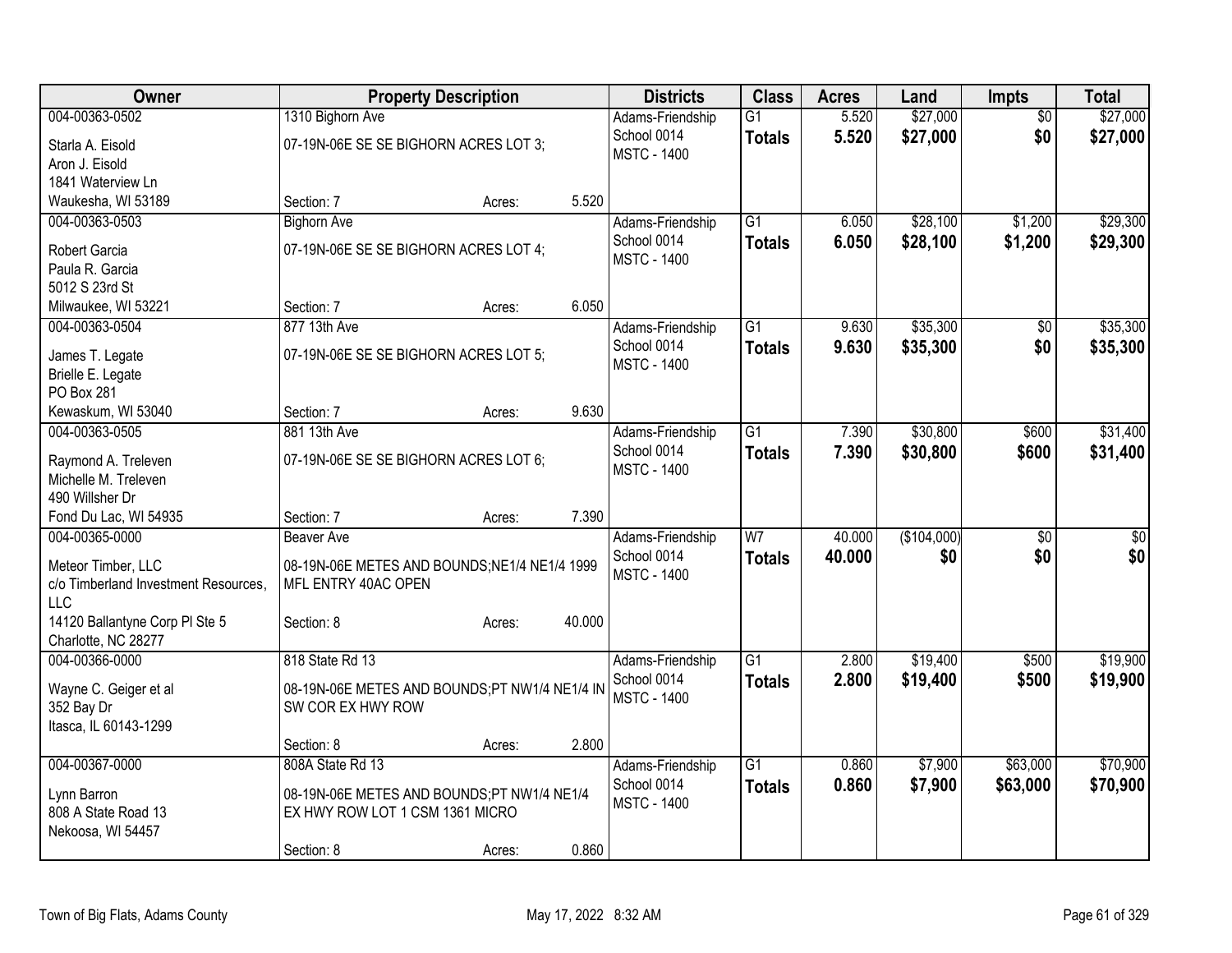| Owner                                       | <b>Property Description</b>                   | <b>Districts</b>                  | <b>Class</b>                      | <b>Acres</b>   | Land                 | <b>Impts</b>    | <b>Total</b>         |
|---------------------------------------------|-----------------------------------------------|-----------------------------------|-----------------------------------|----------------|----------------------|-----------------|----------------------|
| 004-00368-0000                              | <b>Beaver Ave</b>                             | Adams-Friendship                  | $\overline{G1}$                   | 0.850          | \$7,800              | $\overline{50}$ | \$7,800              |
| Wayne C. Geiger et al                       | 08-19N-06E METES AND BOUNDS;PT NW1/4 NE1/4    | School 0014                       | G <sub>6</sub>                    | 11.000         | \$28,600             | \$0             | \$28,600             |
| 352 Bay Dr                                  | EX HWY ROW                                    | <b>MSTC - 1400</b>                | <b>Totals</b>                     | 11.850         | \$36,400             | \$0             | \$36,400             |
| Itasca, IL 60143-1299                       |                                               |                                   |                                   |                |                      |                 |                      |
|                                             | 11.850<br>Section: 8<br>Acres:                |                                   |                                   |                |                      |                 |                      |
| 004-00368-0010                              | 808 State Rd 13                               | Adams-Friendship                  | $\overline{G1}$                   | 1.322          | \$11,600             | \$36,800        | \$48,400             |
| Leonard L. Breezee                          | 08-19N-06E NW NE 2334 CERTIFIED SURVEY MAP    | School 0014<br><b>MSTC - 1400</b> | <b>Totals</b>                     | 1.322          | \$11,600             | \$36,800        | \$48,400             |
| 808 State Road 13 N                         | $LOT$ 1:                                      |                                   |                                   |                |                      |                 |                      |
| Nekoosa, WI 54457                           |                                               |                                   |                                   |                |                      |                 |                      |
|                                             | 1.322<br>Section: 8<br>Acres:                 |                                   |                                   |                |                      |                 |                      |
| 004-00369-0000                              | 1137 Beaver Ave                               | Adams-Friendship                  | $\overline{G1}$<br>G <sub>6</sub> | 6.000<br>8.000 | \$28,000<br>\$20,800 | \$27,300<br>\$0 | \$55,300<br>\$20,800 |
| Lonny J. Breezee                            | 08-19N-06E METES AND BOUNDS;PT NW1/4 NE1/4    | School 0014<br><b>MSTC - 1400</b> | <b>Totals</b>                     | 14.000         | \$48,800             | \$27,300        | \$76,100             |
| Leon E. Breezee                             | <b>EX W 700 FT</b>                            |                                   |                                   |                |                      |                 |                      |
| 1137 Beaver Ave                             |                                               |                                   |                                   |                |                      |                 |                      |
| Nekoosa, WI 54457                           | 14.000<br>Section: 8<br>Acres:                |                                   | $\overline{G1}$                   |                |                      |                 |                      |
| 004-00370-0000                              | 1139 Beaver Ave                               | Adams-Friendship<br>School 0014   |                                   | 4.000          | \$23,000             | \$11,700        | \$34,700             |
| Wayne C. Geiger et al                       | 08-19N-06E METES AND BOUNDS;PT NW1/4 NE1/4    | <b>MSTC - 1400</b>                | <b>Totals</b>                     | 4.000          | \$23,000             | \$11,700        | \$34,700             |
| 352 Bay Dr                                  | 700 FT W OF SW COR & SO OF DRAINAGE DITCH     |                                   |                                   |                |                      |                 |                      |
| Itasca, IL 60143-1299                       | 4.000                                         |                                   |                                   |                |                      |                 |                      |
| 004-00371-0000                              | Section: 8<br>Acres:<br>816 State Rd 13       | Adams-Friendship                  | $\overline{G2}$                   | 2.580          | \$21,100             | \$26,800        | \$47,900             |
|                                             |                                               | School 0014                       | <b>Totals</b>                     | 2.580          | \$21,100             | \$26,800        | \$47,900             |
| James D. Mcgregor Jr                        | 08-19N-06E METES AND BOUNDS;PT NW1/4 NE1/4    | <b>MSTC - 1400</b>                |                                   |                |                      |                 |                      |
| 816 State Highway 13                        | EX HWY ROW LOT 2 CSM 1361                     |                                   |                                   |                |                      |                 |                      |
| Nekoosa, WI 54457                           | 2.580<br>Section: 8<br>Acres:                 |                                   |                                   |                |                      |                 |                      |
| 004-00372-0000                              | State Highway 13                              | Adams-Friendship                  | $\overline{W}$                    | 38.200         | ( \$99, 300)         | $\overline{50}$ | $\sqrt{50}$          |
|                                             |                                               | School 0014                       | <b>Totals</b>                     | 38.200         | \$0                  | \$0             | \$0                  |
| Meteor Timber, LLC                          | 08-19N-06E METES AND BOUNDS; SW1/4 NE1/4 EX   | <b>MSTC - 1400</b>                |                                   |                |                      |                 |                      |
| c/o Timberland Investment Resources,<br>LLC | HWY ROW 1999 MFL ENTRY 38.20AC OPEN           |                                   |                                   |                |                      |                 |                      |
| 14120 Ballantyne Corp PI Ste 5              | 38.200<br>Section: 8<br>Acres:                |                                   |                                   |                |                      |                 |                      |
| Charlotte, NC 28277                         |                                               |                                   |                                   |                |                      |                 |                      |
| 004-00373-0000                              |                                               | Adams-Friendship                  | W <sub>7</sub>                    | 40.000         | (\$104,000)          | $\overline{50}$ | $\sqrt{50}$          |
| Meteor Timber, LLC                          | 08-19N-06E METES AND BOUNDS; SE1/4 NE1/4 1999 | School 0014                       | <b>Totals</b>                     | 40.000         | \$0                  | \$0             | \$0                  |
| c/o Timberland Investment Resources,        | MFL ENTRY 40AC OPEN                           | <b>MSTC - 1400</b>                |                                   |                |                      |                 |                      |
| <b>LLC</b>                                  |                                               |                                   |                                   |                |                      |                 |                      |
| 14120 Ballantyne Corp PI Ste 5              | 40.000<br>Section: 8<br>Acres:                |                                   |                                   |                |                      |                 |                      |
| Charlotte, NC 28277                         |                                               |                                   |                                   |                |                      |                 |                      |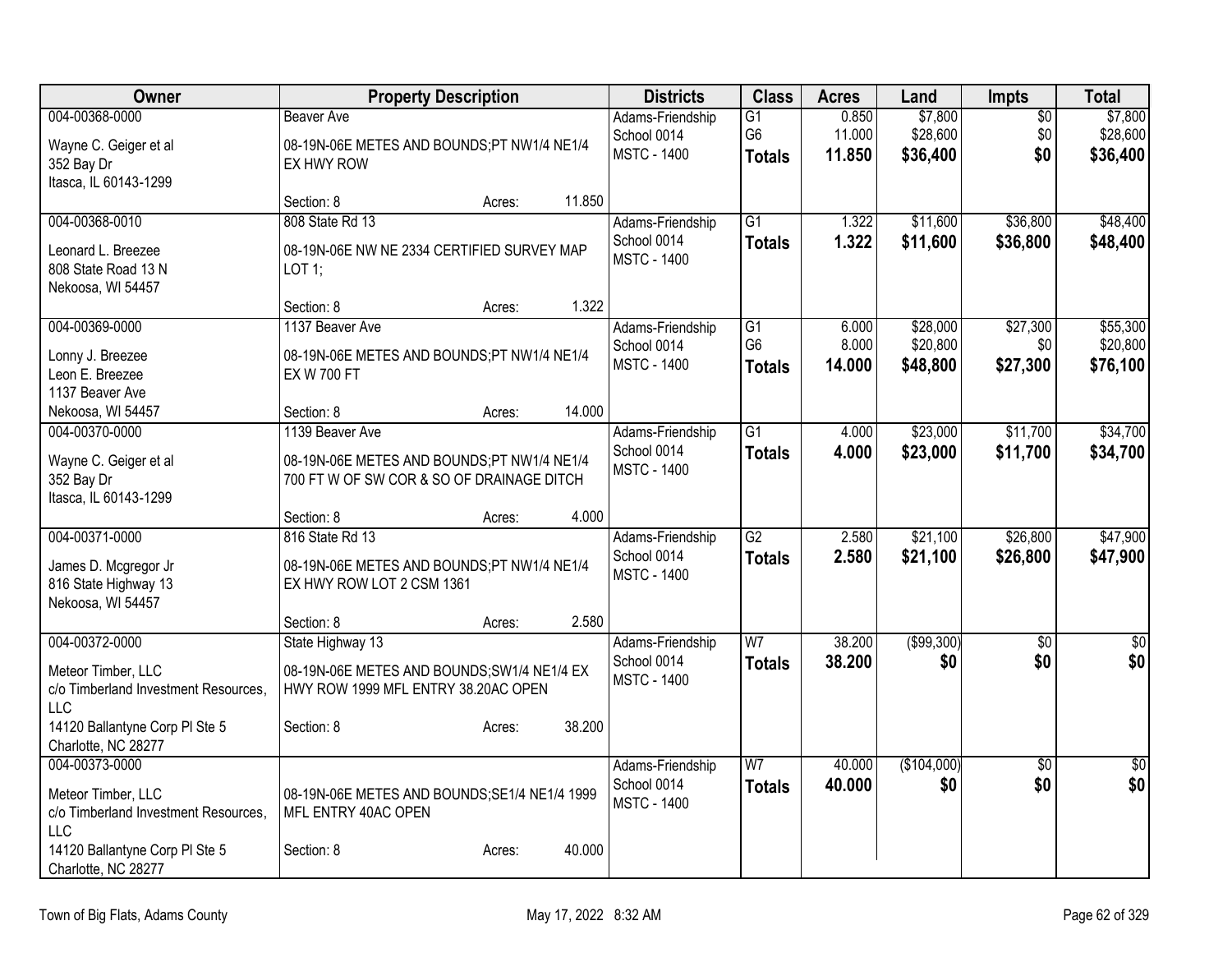| Owner                                                                                             | <b>Property Description</b>                                                                               |        |        | <b>Districts</b>                                      | <b>Class</b>                          | <b>Acres</b>              | Land                               | Impts                         | <b>Total</b>                |
|---------------------------------------------------------------------------------------------------|-----------------------------------------------------------------------------------------------------------|--------|--------|-------------------------------------------------------|---------------------------------------|---------------------------|------------------------------------|-------------------------------|-----------------------------|
| 004-00374-0000<br><b>Wallace Raymer</b><br>833 State Rd 13<br>Nekoosa, WI 54457                   | State Highway 13<br>08-19N-06E METES AND BOUNDS;PT NE1/4 NW1/4<br>EX HWY ROW 2013 MFL ENTRY 12.4AC CLOSED |        |        | Adams-Friendship<br>School 0014<br><b>MSTC - 1400</b> | G6<br>W <sub>6</sub><br><b>Totals</b> | 4.798<br>12.400<br>17.198 | \$12,500<br>(\$32,200)<br>\$12,500 | $\overline{50}$<br>\$0<br>\$0 | \$12,500<br>\$0<br>\$12,500 |
|                                                                                                   | Section: 8                                                                                                | Acres: | 17.198 |                                                       |                                       |                           |                                    |                               |                             |
| 004-00374-0010<br>Bradly C. Raymer<br>815 State Rd 13<br>Nekoosa, WI 54457                        | 815 State Rd 13<br>08-19N-06E METES AND BOUNDS;PT NE1/4 NW1/4<br>EX HWY ROW                               |        |        | Adams-Friendship<br>School 0014<br><b>MSTC - 1400</b> | $\overline{G1}$<br><b>Totals</b>      | 1.102<br>1.102            | \$9,800<br>\$9,800                 | \$51,600<br>\$51,600          | \$61,400<br>\$61,400        |
|                                                                                                   | Section: 8                                                                                                | Acres: | 1.102  |                                                       |                                       |                           |                                    |                               |                             |
| 004-00375-0000<br>Randall J. Billington Jr et al<br>c/o Randall J. Billings Sr<br>1076 Beaver Ave | 807 State Rd 13<br>08-19N-06E NE NW 4881 CERTIFIED SURVEY MAP<br>LOT $2$ ;                                |        |        | Adams-Friendship<br>School 0014<br><b>MSTC - 1400</b> | $\overline{G1}$<br><b>Totals</b>      | 4.810<br>4.810            | \$25,400<br>\$25,400               | \$22,800<br>\$22,800          | \$48,200<br>\$48,200        |
| Nekoosa, WI 54457                                                                                 | Section: 8                                                                                                | Acres: | 4.810  |                                                       |                                       |                           |                                    |                               |                             |
| 004-00375-0010<br>Elzbieta Babula<br>Stanislaw Babula<br>7232 W Conrad Ave                        | 1171 Beaver Ave<br>08-19N-06E NE NW 4915 CERTIFIED SURVEY MAP<br>LOT 1; LOT 1 CSM 4915                    |        |        | Adams-Friendship<br>School 0014<br><b>MSTC - 1400</b> | $\overline{G1}$<br><b>Totals</b>      | 2.340<br>2.340            | \$18,000<br>\$18,000               | \$14,300<br>\$14,300          | \$32,300<br>\$32,300        |
| Niles, IL 60714                                                                                   | Section: 8                                                                                                | Acres: | 2.340  |                                                       |                                       |                           |                                    |                               |                             |
| 004-00375-0015<br>Brian F. Rupnick<br>Karen A. Rupnick<br>5445 S Williams Cir                     | 1173 Beaver Ave<br>08-19N-06E NE NW 4915 CERTIFIED SURVEY MAP<br>LOT 2; LOT 2 CSM 4915                    |        |        | Adams-Friendship<br>School 0014<br><b>MSTC - 1400</b> | $\overline{G1}$<br><b>Totals</b>      | 2.330<br>2.330            | \$18,000<br>\$18,000               | $\overline{50}$<br>\$0        | \$18,000<br>\$18,000        |
| New Berlin, WI 53146                                                                              | Section: 8                                                                                                | Acres: | 2.330  |                                                       | $\overline{G1}$                       |                           |                                    |                               |                             |
| 004-00375-0020<br><b>Edward Haasl</b><br>Dawn Haasl<br>2801 Indiana Ave                           | 1169 Beaver Ave<br>08-19N-06E NE NW 4915 CERTIFIED SURVEY MAP<br>LOT 3;                                   |        |        | Adams-Friendship<br>School 0014<br><b>MSTC - 1400</b> | <b>Totals</b>                         | 2.330<br>2.330            | \$18,000<br>\$18,000               | \$14,100<br>\$14,100          | \$32,100<br>\$32,100        |
| Stevens Point, WI 54481                                                                           | Section: 8                                                                                                | Acres: | 2.330  |                                                       |                                       |                           |                                    |                               |                             |
| 004-00375-0035<br>Central State Landscape, Inc<br>1011 State Rd 13<br>Wisconsin Rapids, WI 54494  | <b>Beaver Ave</b><br>08-19N-06E NE NW 4916 CERTIFIED SURVEY MAP<br>LOT 6; LOT 6 CSM 4916<br>Section: 8    | Acres: | 2.320  | Adams-Friendship<br>School 0014<br><b>MSTC - 1400</b> | $\overline{G1}$<br><b>Totals</b>      | 2.320<br>2.320            | \$18,000<br>\$18,000               | $\overline{50}$<br>\$0        | \$18,000<br>\$18,000        |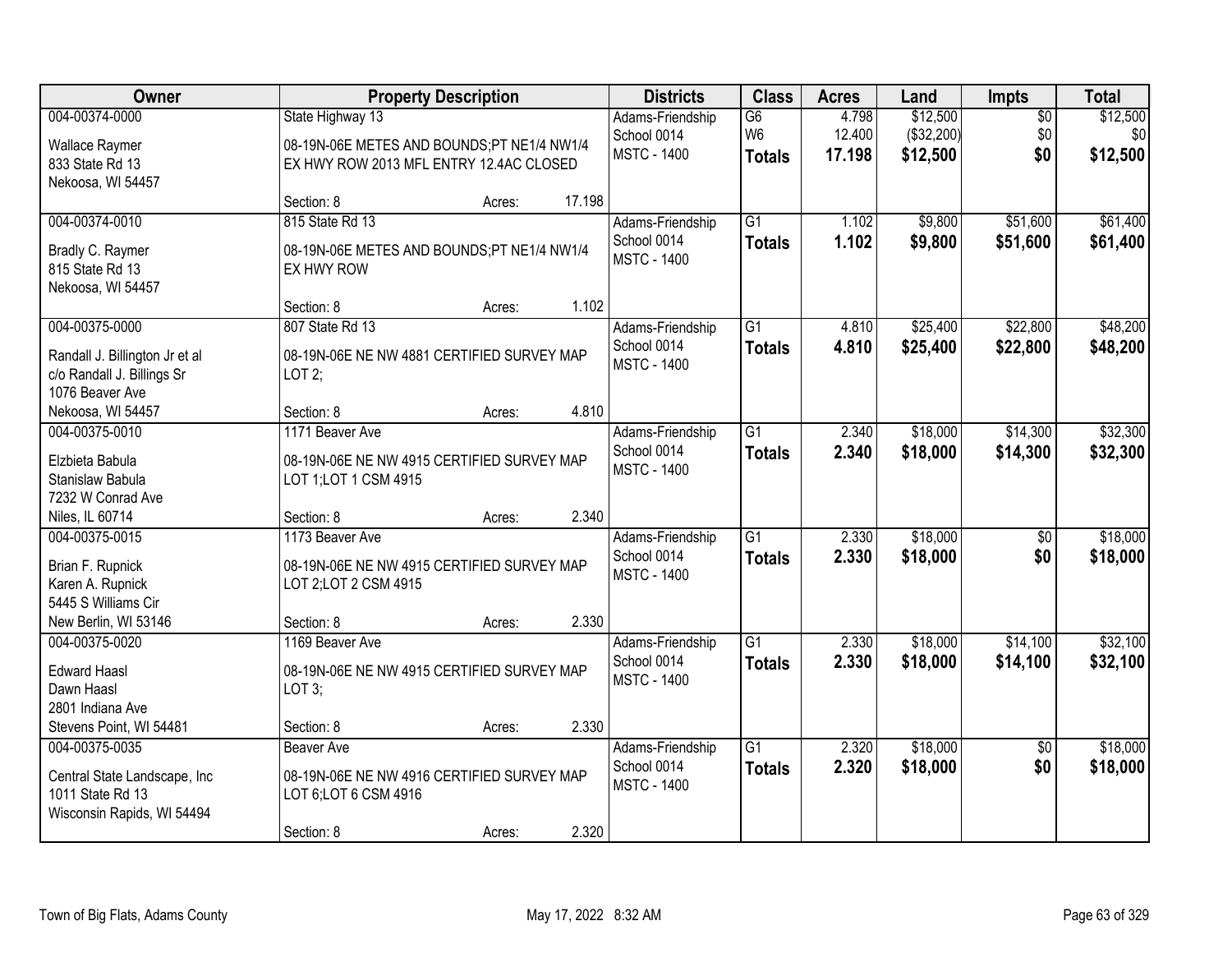| Owner                                                                                                    |                                                                                                        | <b>Property Description</b> |        | <b>Districts</b>                                      | <b>Class</b>                                       | <b>Acres</b>              | Land                             | <b>Impts</b>                | <b>Total</b>                      |
|----------------------------------------------------------------------------------------------------------|--------------------------------------------------------------------------------------------------------|-----------------------------|--------|-------------------------------------------------------|----------------------------------------------------|---------------------------|----------------------------------|-----------------------------|-----------------------------------|
| 004-00375-0040<br>Central State Landscaping, Inc.<br>11011 State Road 13 S<br>Wisconsin Rapids, WI 54494 | <b>Beaver Ave</b><br>08-19N-06E NE NW 4951 CERTIFIED SURVEY MAP<br>LOT 7; LOT 7 CSM 4951               |                             |        | Adams-Friendship<br>School 0014<br><b>MSTC - 1400</b> | $\overline{G1}$<br><b>Totals</b>                   | 1.170<br>1.170            | \$10,400<br>\$10,400             | $\overline{50}$<br>\$0      | \$10,400<br>\$10,400              |
|                                                                                                          | Section: 8                                                                                             | Acres:                      | 1.170  |                                                       |                                                    |                           |                                  |                             |                                   |
| 004-00375-0045<br>Steven P. Kizewski<br>2050 5th St S<br>Wisconsin Rapids, WI 54494                      | 1163 Beaver Ave<br>08-19N-06E NE NW 4951 CERTIFIED SURVEY MAP<br>LOT 8;                                |                             |        | Adams-Friendship<br>School 0014<br><b>MSTC - 1400</b> | $\overline{G1}$<br><b>Totals</b>                   | 1.170<br>1.170            | \$10,400<br>\$10,400             | \$3,100<br>\$3,100          | \$13,500<br>\$13,500              |
| 004-00375-0050                                                                                           | Section: 8<br><b>Beaver Ave</b>                                                                        | Acres:                      | 1.170  |                                                       | $\overline{G1}$                                    | 1.170                     | \$10,400                         |                             | \$10,400                          |
| Brian S. Wichman<br>Clare E. Guse<br>2618 N 111th St                                                     | 08-19N-06E NE NW 4951 CERTIFIED SURVEY MAP<br>$LOT9$ ;                                                 |                             |        | Adams-Friendship<br>School 0014<br><b>MSTC - 1400</b> | <b>Totals</b>                                      | 1.170                     | \$10,400                         | \$0<br>\$0                  | \$10,400                          |
| Wauwatosa, WI 53226                                                                                      | Section: 8                                                                                             | Acres:                      | 1.170  |                                                       |                                                    |                           |                                  |                             |                                   |
| 004-00375-0055<br>Brian S. Wichman<br>Clare E. Guse<br>2618 N 111th St                                   | 1167 Beaver Ave<br>08-19N-06E NE NW 4951 CERTIFIED SURVEY MAP<br>LOT 10;                               |                             |        | Adams-Friendship<br>School 0014<br><b>MSTC - 1400</b> | $\overline{G1}$<br><b>Totals</b>                   | 1.170<br>1.170            | \$10,400<br>\$10,400             | \$25,100<br>\$25,100        | \$35,500<br>\$35,500              |
| Wauwatosa, WI 53226                                                                                      | Section: 8                                                                                             | Acres:                      | 1.170  |                                                       |                                                    |                           |                                  |                             |                                   |
| 004-00376-0000<br>Adin G. Kreger<br>813 State Rd 13<br>Nekoosa, WI 54457                                 | 813 State Rd 13<br>08-19N-06E METES AND BOUNDS;PT NE1/4 NW1/4<br>EX HWY ROW                            |                             |        | Adams-Friendship<br>School 0014<br><b>MSTC - 1400</b> | $\overline{G1}$<br><b>Totals</b>                   | 0.640<br>0.640            | \$6,300<br>\$6,300               | \$81,700<br>\$81,700        | \$88,000<br>\$88,000              |
|                                                                                                          | Section: 8                                                                                             | Acres:                      | 0.640  |                                                       |                                                    |                           |                                  |                             |                                   |
| 004-00377-0000<br>Daniel Keach<br>Caroline Singleton<br>1177 Beaver Ave                                  | 1177 Beaver Ave<br>08-19N-06E METES AND BOUNDS;PT NW1/4 NW1/4<br>E1/2 LOT 1 CSM 1548                   |                             |        | Adams-Friendship<br>School 0014<br><b>MSTC - 1400</b> | $\overline{G1}$<br>G <sub>6</sub><br><b>Totals</b> | 1.490<br>18.000<br>19.490 | \$12,900<br>\$48,000<br>\$60,900 | \$52,100<br>\$0<br>\$52,100 | \$65,000<br>\$48,000<br>\$113,000 |
| Nekoosa, WI 54457                                                                                        | Section: 8                                                                                             | Acres:                      | 19.490 |                                                       |                                                    |                           |                                  |                             |                                   |
| 004-00377-0010<br>Jennifer Petroske<br>Nicholas Hanfler<br>404 S Clark St<br>Mayville, WI 53050          | 1193 Beaver Ave<br>08-19N-06E NW NW 1548 CERTIFIED SURVEY MAP<br>PT LOT 1; W1/2 CSM 1548<br>Section: 8 | Acres:                      | 19.490 | Adams-Friendship<br>School 0014<br><b>MSTC - 1400</b> | $\overline{G1}$<br>G <sub>6</sub><br><b>Totals</b> | 1.000<br>18.490<br>19.490 | \$9,000<br>\$35,900<br>\$44,900  | \$2,300<br>\$0<br>\$2,300   | \$11,300<br>\$35,900<br>\$47,200  |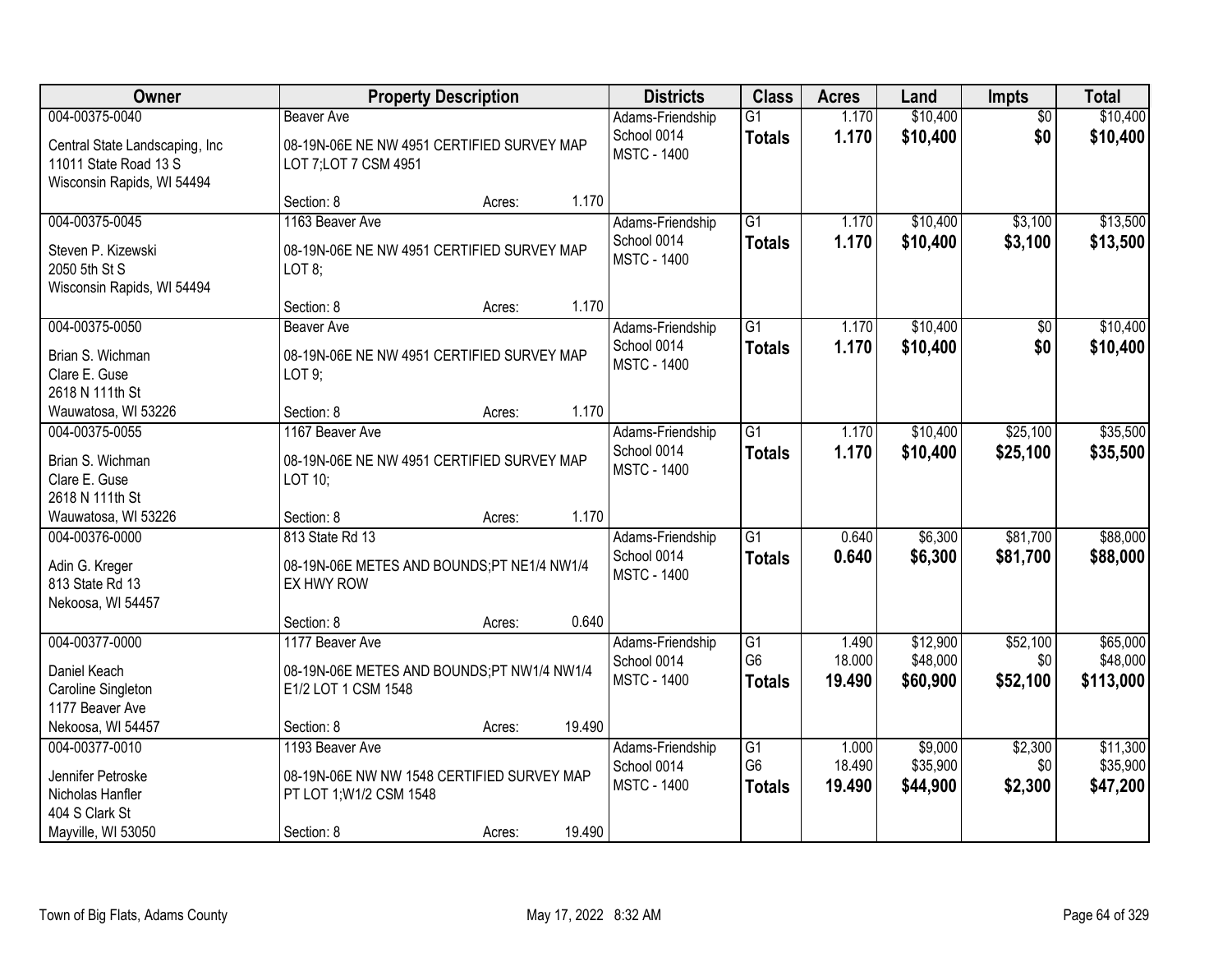| Owner                                                                              |                                               | <b>Property Description</b> |        | <b>Districts</b>                  | <b>Class</b>    | <b>Acres</b> | Land        | Impts           | <b>Total</b>    |
|------------------------------------------------------------------------------------|-----------------------------------------------|-----------------------------|--------|-----------------------------------|-----------------|--------------|-------------|-----------------|-----------------|
| 004-00378-0000                                                                     | 848 13th Ave                                  |                             |        | Adams-Friendship                  | W6              | 40.000       | (\$104,000) | $\overline{50}$ | \$0             |
| Stephen P Van Alstine and Nancy J Van 08-19N-06E METES AND BOUNDS; SW1/4 NW1/4 MFL |                                               |                             |        | School 0014                       | <b>Totals</b>   | 40.000       | \$0         | \$0             | \$0             |
| Alstine Joint Re                                                                   | ENTRY 40A CLOSED                              |                             |        | <b>MSTC - 1400</b>                |                 |              |             |                 |                 |
| 854 13th Ave                                                                       |                                               |                             |        |                                   |                 |              |             |                 |                 |
| Nekoosa, WI 54457                                                                  | Section: 8                                    | Acres:                      | 40.000 |                                   |                 |              |             |                 |                 |
| 004-00379-0000                                                                     | State Highway 13                              |                             |        | Adams-Friendship                  | $\overline{G6}$ | 3.616        | \$9,400     | $\overline{60}$ | \$9,400         |
| <b>Wallace Raymer</b>                                                              | 08-19N-06E METES AND BOUNDS;N1/2 SE1/4 NW1/4  |                             |        | School 0014                       | W <sub>6</sub>  | 11.023       | (\$28,700)  | \$0             | \$0             |
| 833 State Rd 13                                                                    | EX HWY ROW & EX CSM 4260 2013 MFL ENTRY       |                             |        | <b>MSTC - 1400</b>                | <b>Totals</b>   | 14.639       | \$9,400     | \$0             | \$9,400         |
| Nekoosa, WI 54457                                                                  | 11.023AC CLOSED                               |                             |        |                                   |                 |              |             |                 |                 |
|                                                                                    | Section: 8                                    | Acres:                      | 14.639 |                                   |                 |              |             |                 |                 |
| 004-00379-0010                                                                     | 833 State Rd 13                               |                             |        | Adams-Friendship                  | $\overline{G1}$ | 4.461        | \$24,400    | \$135,200       | \$159,600       |
|                                                                                    |                                               |                             |        | School 0014                       | <b>Totals</b>   | 4.461        | \$24,400    | \$135,200       | \$159,600       |
| Jo Lynn Bakovka                                                                    | 08-19N-06E METES AND BOUNDS;PT N1/2 SE1/4     |                             |        | <b>MSTC - 1400</b>                |                 |              |             |                 |                 |
| 833 State Rd 13<br>Nekoosa, WI 54457-9249                                          | NW1/4 LOT 1 CSM 4260                          |                             |        |                                   |                 |              |             |                 |                 |
|                                                                                    | Section: 8                                    | Acres:                      | 4.461  |                                   |                 |              |             |                 |                 |
| 004-00380-0000                                                                     | State Highway 13                              |                             |        | Adams-Friendship                  | G1              | 2.723        | \$19,200    | \$2,500         | \$21,700        |
|                                                                                    |                                               |                             |        | School 0014                       | W <sub>6</sub>  | 15.177       | (\$42,500)  | \$0             | \$0             |
| Wallace Raymer                                                                     | 08-19N-06E METES AND BOUNDS; S1/2 SE1/4 NW1/4 |                             |        | <b>MSTC - 1400</b>                | <b>Totals</b>   | 17.900       | \$19,200    | \$2,500         | \$21,700        |
| Luann Raymer                                                                       | EX HWY ROW 2013 MFL ENTRY 15.177AC CLOSED     |                             |        |                                   |                 |              |             |                 |                 |
| 833 State Rd 13                                                                    |                                               |                             |        |                                   |                 |              |             |                 |                 |
| Nekoosa, WI 54457                                                                  | Section: 8                                    | Acres:                      | 17.900 |                                   |                 |              |             |                 |                 |
| 004-00381-0000                                                                     | 845 State Rd 13                               |                             |        | Adams-Friendship                  | $\overline{G1}$ | 1.200        | \$10,600    | \$69,400        | \$80,000        |
| Brian D. Booth                                                                     | 08-19N-06E METES AND BOUNDS;PT SE1/4 NW1/4    |                             |        | School 0014<br><b>MSTC - 1400</b> | <b>Totals</b>   | 1.200        | \$10,600    | \$69,400        | \$80,000        |
| Michelle L. Penney                                                                 | EX HWY ROW                                    |                             |        |                                   |                 |              |             |                 |                 |
| 845 State Rd 13                                                                    |                                               |                             |        |                                   |                 |              |             |                 |                 |
| Nekoosa, WI 54457                                                                  | Section: 8                                    | Acres:                      | 1.200  |                                   |                 |              |             |                 |                 |
| 004-00382-0000                                                                     | State Highway 13                              |                             |        | Adams-Friendship                  | W <sub>6</sub>  | 9.126        | ( \$23,700) | $\sqrt{6}$      | $\frac{1}{6}$   |
| Stephen P Van Alstine and Nancy J Van 08-19N-06E METES AND BOUNDS; PT NE1/4 SW1/4  |                                               |                             |        | School 0014                       | <b>Totals</b>   | 9.126        | \$0         | \$0             | \$0             |
| Alstine Joint Re                                                                   | LOT 1 CSM 3442 MFL ENTRY 9.126AC CLOSED       |                             |        | <b>MSTC - 1400</b>                |                 |              |             |                 |                 |
| 854 13th Ave                                                                       |                                               |                             |        |                                   |                 |              |             |                 |                 |
| Nekoosa, WI 54457                                                                  | Section: 8                                    | Acres:                      | 9.126  |                                   |                 |              |             |                 |                 |
| 004-00382-0010                                                                     | State Highway 13                              |                             |        | Adams-Friendship                  | W <sub>6</sub>  | 19.113       | (\$49,700)  | $\overline{50}$ | $\overline{50}$ |
| Stephen P Van Alstine and Nancy J Van 08-19N-06E METES AND BOUNDS;N1/2 NE1/4 SW1/4 |                                               |                             |        | School 0014                       | <b>Totals</b>   | 19.113       | \$0         | \$0             | \$0             |
| Alstine Joint Re                                                                   | EX HWY ROW LOT 1 CSM 2347 MFL ENTRY 19.113A   |                             |        | <b>MSTC - 1400</b>                |                 |              |             |                 |                 |
| 854 13th Ave                                                                       | <b>CLOSED</b>                                 |                             |        |                                   |                 |              |             |                 |                 |
| Nekoosa, WI 54457                                                                  | Section: 8                                    | Acres:                      | 19.113 |                                   |                 |              |             |                 |                 |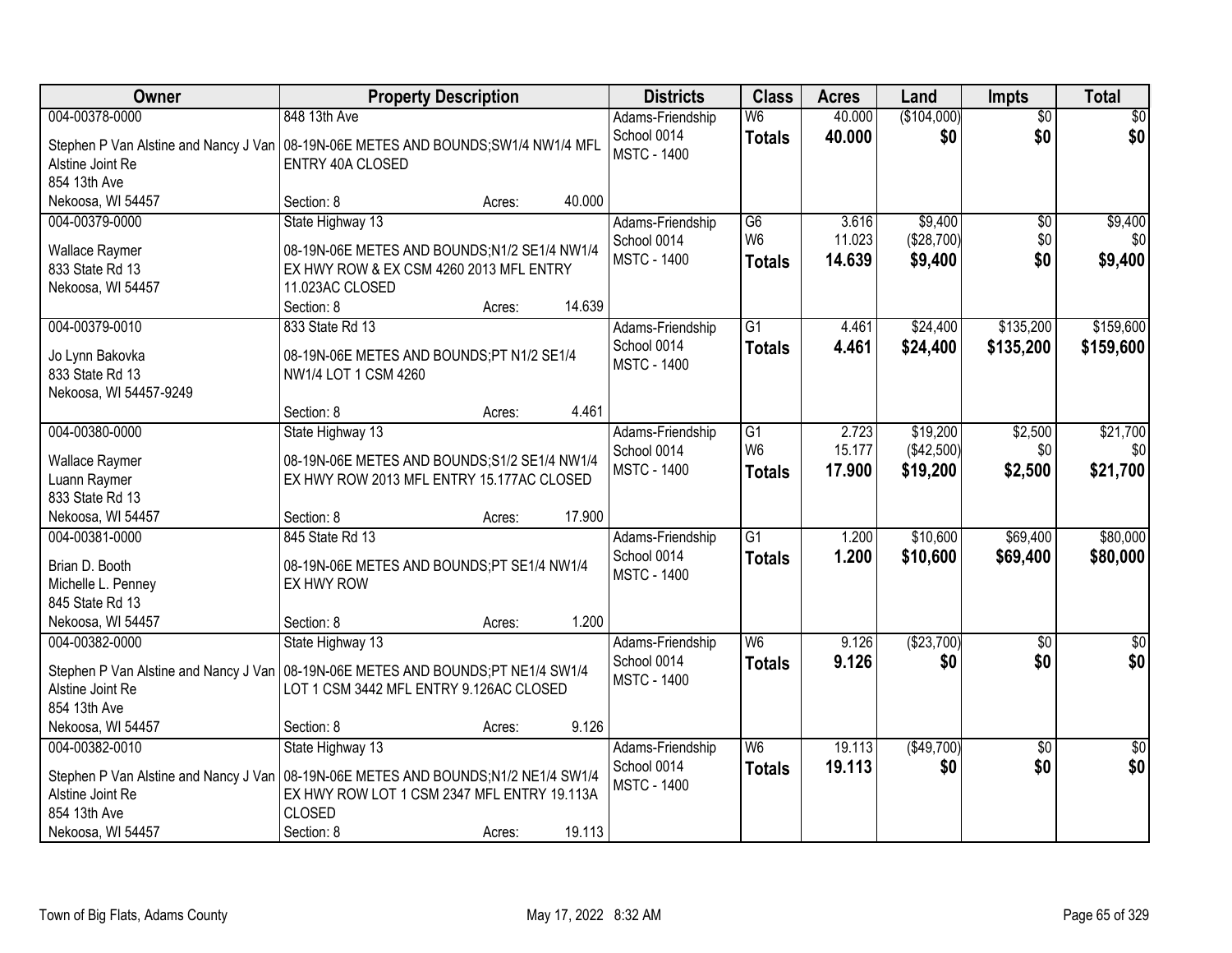| Owner                                                                               | <b>Property Description</b>                                    |                  | <b>Districts</b>                | <b>Class</b>    | <b>Acres</b>     | Land       | Impts                  | <b>Total</b>    |
|-------------------------------------------------------------------------------------|----------------------------------------------------------------|------------------|---------------------------------|-----------------|------------------|------------|------------------------|-----------------|
| 004-00382-0020                                                                      | State Highway 13                                               |                  | Adams-Friendship                | W8              | 10.000           | (\$26,000) | $\overline{50}$        | $\overline{50}$ |
| Scott A. Ostruske                                                                   | 08-19N-06E METES AND BOUNDS;PT NE1/4 SW1/4                     |                  | School 0014                     | <b>Totals</b>   | 10.000           | \$0        | \$0                    | \$0             |
| 2960 Swanson Rd                                                                     | LOT 2 CSM 3442 MFL ENTRY 10AC CLOSED                           |                  | <b>MSTC - 1400</b>              |                 |                  |            |                        |                 |
| Wisconsin Rapids, WI 54495                                                          |                                                                |                  |                                 |                 |                  |            |                        |                 |
|                                                                                     | Section: 8                                                     | 10.000<br>Acres: |                                 |                 |                  |            |                        |                 |
| 004-00383-0000                                                                      | 856 13th Ave                                                   |                  | Adams-Friendship                | G1              | 2.031            | \$17,100   | \$62,500               | \$79,600        |
| Stephen P Van Alstine and Nancy J Van                                               | 08-19N-06E METES AND BOUNDS;PT NW1/4 SW1/4                     |                  | School 0014                     | W <sub>6</sub>  | 4.000            | (\$10,400) | \$0                    | \$0             |
| Alstine Joint Re                                                                    | LOT 1 CSM 2348 MFL ENTRY 4A CLOSED                             |                  | <b>MSTC - 1400</b>              | <b>Totals</b>   | 6.031            | \$17,100   | \$62,500               | \$79,600        |
| 854 13th Ave                                                                        |                                                                |                  |                                 |                 |                  |            |                        |                 |
| Nekoosa, WI 54457                                                                   | Section: 8                                                     | 6.031<br>Acres:  |                                 |                 |                  |            |                        |                 |
| 004-00384-0000                                                                      | 858 13th Ave                                                   |                  | Adams-Friendship                | G1              | 2.030            | \$17,100   | \$12,400               | \$29,500        |
| Stephen P Van Alstine and Nancy J Van   08-19N-06E METES AND BOUNDS; PT NW1/4 SW1/4 |                                                                |                  | School 0014                     | W <sub>6</sub>  | 4.000            | (\$10,400) | \$0                    | \$0             |
| Alstine Joint Re                                                                    | LOT 1 CSM 3093 MFL ENTRY 4A CLOSED                             |                  | <b>MSTC - 1400</b>              | <b>Totals</b>   | 6.030            | \$17,100   | \$12,400               | \$29,500        |
| 854 13th Ave                                                                        |                                                                |                  |                                 |                 |                  |            |                        |                 |
| Nekoosa, WI 54457                                                                   | Section: 8                                                     | 6.030<br>Acres:  |                                 |                 |                  |            |                        |                 |
| 004-00385-0000                                                                      | 860 13th Ave                                                   |                  | Adams-Friendship                | $\overline{G1}$ | 7.879            | \$31,800   | \$67,100               | \$98,900        |
|                                                                                     |                                                                |                  | School 0014                     | <b>Totals</b>   | 7.879            | \$31,800   | \$67,100               | \$98,900        |
| Randy A. Petersen<br>860 13th Ave                                                   | 08-19N-06E METES AND BOUNDS;PT NW1/4 SW1/4<br>LOT <sub>3</sub> |                  | <b>MSTC - 1400</b>              |                 |                  |            |                        |                 |
| Nekoosa, WI 54457                                                                   |                                                                |                  |                                 |                 |                  |            |                        |                 |
|                                                                                     | Section: 8                                                     | 7.879<br>Acres:  |                                 |                 |                  |            |                        |                 |
| 004-00386-0000                                                                      | 866 13th Ave                                                   |                  | Adams-Friendship                | $\overline{G1}$ | 10.010           | \$20,000   | \$5,200                | \$25,200        |
|                                                                                     |                                                                |                  | School 0014                     | <b>Totals</b>   | 10.010           | \$20,000   | \$5,200                | \$25,200        |
| Randy A. Petersen                                                                   | 08-19N-06E METES AND BOUNDS;PT NW1/4 SW1/4                     |                  | <b>MSTC - 1400</b>              |                 |                  |            |                        |                 |
| 860 13th Ave<br>Nekoosa, WI 54457                                                   | LOT <sub>4</sub>                                               |                  |                                 |                 |                  |            |                        |                 |
|                                                                                     | Section: 8                                                     | 10.010<br>Acres: |                                 |                 |                  |            |                        |                 |
| 004-00387-0000                                                                      | 874 13th Ave                                                   |                  | Adams-Friendship                | $\overline{G1}$ | 10.000           | \$36,000   | \$79,000               | \$115,000       |
|                                                                                     |                                                                |                  | School 0014                     | <b>Totals</b>   | 10.000           | \$36,000   | \$79,000               | \$115,000       |
| <b>Edmund Sardarbekians</b>                                                         | 08-19N-06E METES AND BOUNDS;S 10 A NW1/4                       |                  | <b>MSTC - 1400</b>              |                 |                  |            |                        |                 |
| Lideh Sardarbekians                                                                 | SW1/4 LOT 5 LOT 1 CSM 2042                                     |                  |                                 |                 |                  |            |                        |                 |
| 7913 Beckwith Rd                                                                    |                                                                |                  |                                 |                 |                  |            |                        |                 |
| Morton Grove, IL 60053                                                              | Section: 8                                                     | 10.000<br>Acres: |                                 |                 |                  |            |                        |                 |
| 004-00388-0000                                                                      | 13th Ave                                                       |                  | Adams-Friendship<br>School 0014 | $\overline{G6}$ | 20.000<br>20.000 | \$54,000   | $\overline{50}$<br>\$0 | \$54,000        |
| Julie L. Wiench                                                                     | 08-19N-06E METES AND BOUNDS;PT SW1/4 SW1/4 &                   |                  | <b>MSTC - 1400</b>              | <b>Totals</b>   |                  | \$54,000   |                        | \$54,000        |
| 1720 S Muskego Ave                                                                  | PT SE1/4 SW1/4 PT LOT 2 CSM 2042 MICRO                         |                  |                                 |                 |                  |            |                        |                 |
| Milwaukee, WI 53204                                                                 |                                                                |                  |                                 |                 |                  |            |                        |                 |
|                                                                                     | Section: 8                                                     | 20.000<br>Acres: |                                 |                 |                  |            |                        |                 |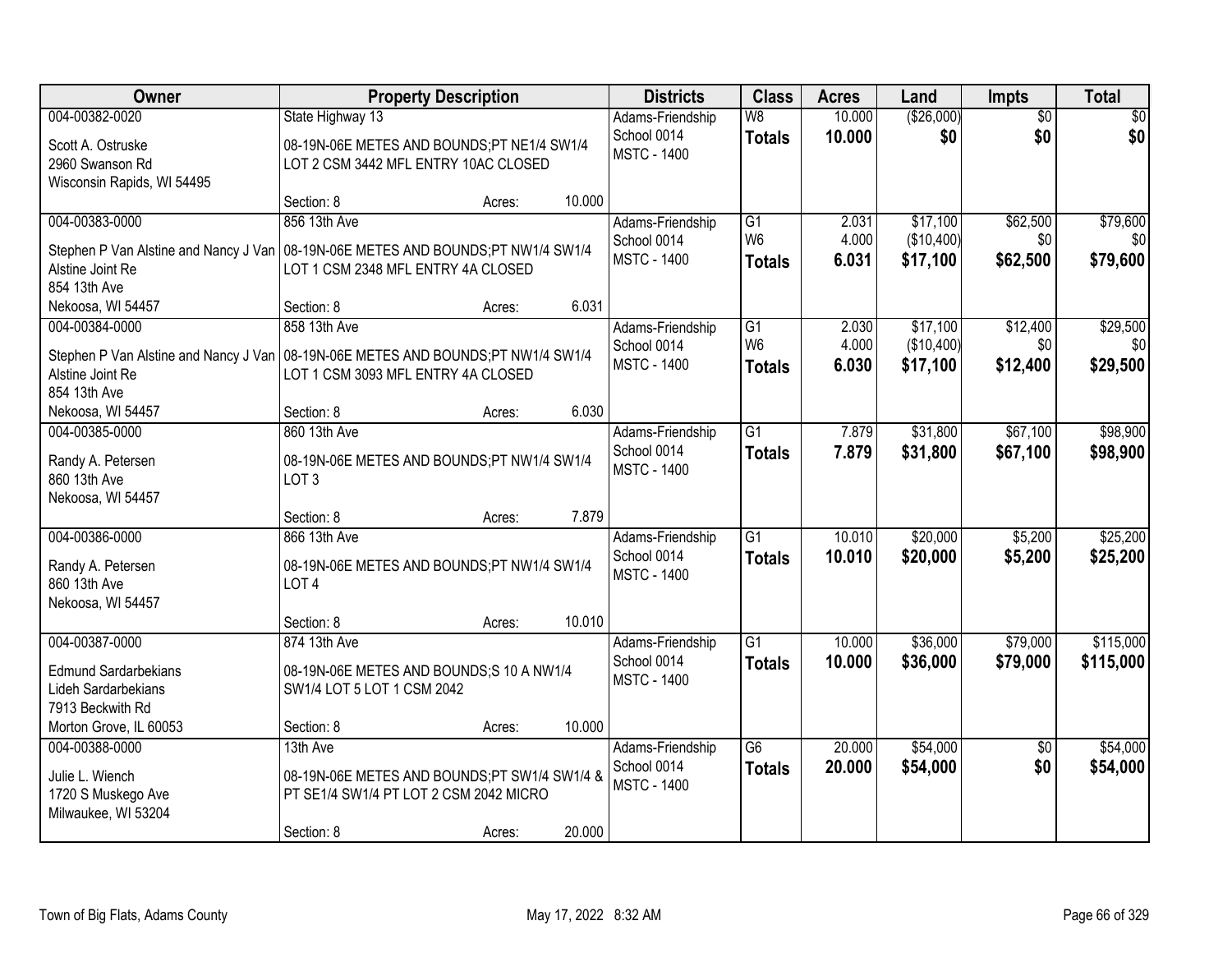| Owner                                                                                                 | <b>Property Description</b>                                                                          |        |       | <b>Districts</b>                                      | <b>Class</b>                          | <b>Acres</b>            | Land                             | <b>Impts</b>                  | <b>Total</b>                       |
|-------------------------------------------------------------------------------------------------------|------------------------------------------------------------------------------------------------------|--------|-------|-------------------------------------------------------|---------------------------------------|-------------------------|----------------------------------|-------------------------------|------------------------------------|
| 004-00388-0010<br>Mary E. Spanton<br>Clay Kisting<br>1183 Bighorn Ave                                 | <b>Bighorn Ave</b><br>08-19N-06E METES AND BOUNDS; SW1/4 SW1/4 LOT<br>1 CSM 4815                     |        |       | Adams-Friendship<br>School 0014<br><b>MSTC - 1400</b> | $\overline{G1}$<br><b>Totals</b>      | 5.000<br>5.000          | \$26,000<br>\$26,000             | $\overline{30}$<br>\$0        | \$26,000<br>\$26,000               |
| Arkdale, WI 54613                                                                                     | Section: 8                                                                                           | Acres: | 5.000 |                                                       |                                       |                         |                                  |                               |                                    |
| 004-00388-0015<br>Mary E. Spanton<br>Clay Kisting<br>1183 Bighorn Ave                                 | <b>Bighorn Ave</b><br>08-19N-06E METES AND BOUNDS;PT SW1/4 SW1/4<br>LOT 2 CSM 4815 MICRO             |        |       | Adams-Friendship<br>School 0014<br><b>MSTC - 1400</b> | $\overline{G1}$<br><b>Totals</b>      | 5.000<br>5.000          | \$10,000<br>\$10,000             | \$0<br>\$0                    | \$10,000<br>\$10,000               |
| Arkdale, WI 54613<br>004-00388-0020                                                                   | Section: 8<br>1188 Bighorn Ave                                                                       | Acres: | 5.000 | Adams-Friendship                                      | $\overline{G1}$                       | 5.000                   | \$26,000                         | \$1,400                       | \$27,400                           |
| Deborah L. Pells<br>303 Buena Vista Dr<br>Arlington, WI 53911                                         | 08-19N-06E SW SW 4815 CERTIFIED SURVEY MAP<br>LOT 3;                                                 |        |       | School 0014<br><b>MSTC - 1400</b>                     | <b>Totals</b>                         | 5.000                   | \$26,000                         | \$1,400                       | \$27,400                           |
|                                                                                                       | Section: 8                                                                                           | Acres: | 5.000 |                                                       |                                       |                         |                                  |                               |                                    |
| 004-00388-0025<br>Anthony L. Digioia<br>801 Lisdowney Dr<br>Lockport, IL 60441                        | <b>Bighorn Ave</b><br>08-19N-06E METES AND BOUNDS; SW1/4 SW1/4 LOT<br>4 CSM 4816                     |        |       | Adams-Friendship<br>School 0014<br><b>MSTC - 1400</b> | $\overline{G1}$<br><b>Totals</b>      | 5.000<br>5.000          | \$26,000<br>\$26,000             | $\sqrt[6]{}$<br>\$0           | \$26,000<br>\$26,000               |
|                                                                                                       | Section: 8                                                                                           | Acres: | 5.000 |                                                       |                                       |                         |                                  |                               |                                    |
| 004-00388-0030<br>Scott B. Reignier<br>Kelly S. Reignier<br>212 Windfield Ct                          | 1180 Bighorn Ave<br>08-19N-06E METES AND BOUNDS;PT SW1/4 SW1/4 &<br>PT SE1/4 SW1/4 LOT 5 CSM 4816    |        |       | Adams-Friendship<br>School 0014<br><b>MSTC - 1400</b> | $\overline{G1}$<br><b>Totals</b>      | 5.000<br>5.000          | \$26,000<br>\$26,000             | \$22,300<br>\$22,300          | \$48,300<br>\$48,300               |
| Wrightstown, WI 54180                                                                                 | Section: 8                                                                                           | Acres: | 5.000 |                                                       |                                       |                         |                                  |                               |                                    |
| 004-00388-0035<br>Mary J Zitka Living Trust March 8 2017<br>David L. Dell<br>4211 Lookout Tr          | <b>Bighorn Ave</b><br>08-19N-06E SE SW 4816 CERTIFIED SURVEY MAP<br>$LOT 6$ ;                        |        |       | Adams-Friendship<br>School 0014<br><b>MSTC - 1400</b> | $\overline{G1}$<br><b>Totals</b>      | 5.000<br>5.000          | \$26,000<br>\$26,000             | $\sqrt{$0}$<br>\$0            | \$26,000<br>\$26,000               |
| Mcfarland, WI 53558                                                                                   | Section: 8                                                                                           | Acres: | 5.000 |                                                       |                                       |                         |                                  |                               |                                    |
| 004-00389-0000<br>Colleen J. Livernash<br>Kevin L. Livernash<br>899 State Hwy 13<br>Arkdale, WI 54613 | 899 State Highway 13<br>08-19N-06E SE SW 0414 CERTIFIED SURVEY MAP<br>LOT 1;EX HWY ROW<br>Section: 8 | Acres: | 9.100 | Adams-Friendship<br>School 0014<br><b>MSTC - 1400</b> | G2<br>G <sub>6</sub><br><b>Totals</b> | 2.000<br>7.100<br>9.100 | \$17,000<br>\$18,500<br>\$35,500 | \$196,400<br>\$0<br>\$196,400 | \$213,400<br>\$18,500<br>\$231,900 |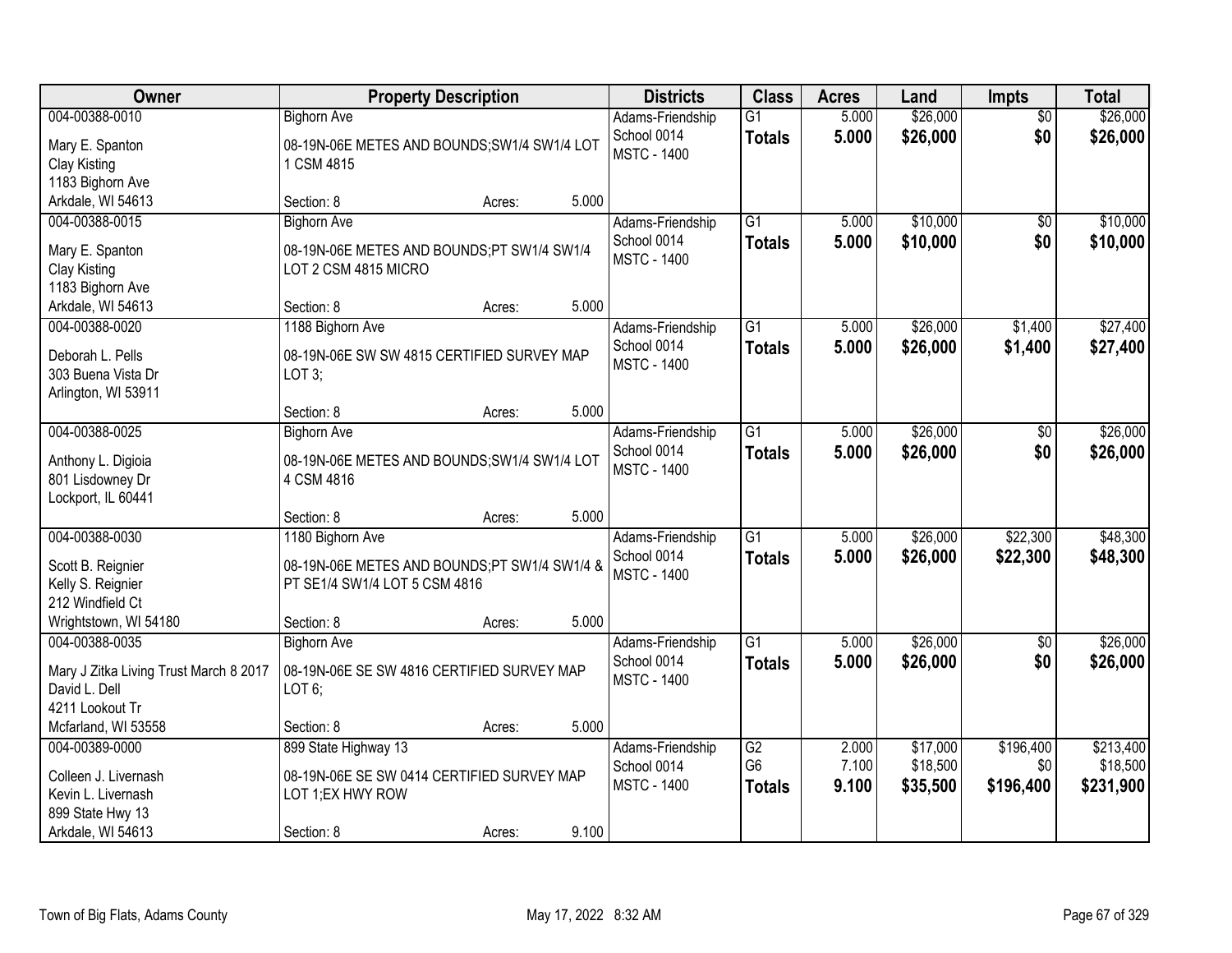| Owner                                                                                                 |                                                                                                       | <b>Property Description</b> |        | <b>Districts</b>                                      | <b>Class</b>                                       | <b>Acres</b>              | Land                             | <b>Impts</b>                | <b>Total</b>                      |
|-------------------------------------------------------------------------------------------------------|-------------------------------------------------------------------------------------------------------|-----------------------------|--------|-------------------------------------------------------|----------------------------------------------------|---------------------------|----------------------------------|-----------------------------|-----------------------------------|
| 004-00390-0000<br>Bouneyang Homesombath<br>1228 N 24th St<br>Milwaukee, WI 53205                      | 881 State Rd 13<br>08-19N-06E METES AND BOUNDS;PT SE1/4 SW1/4<br>LOT 1 CSM 413 EX PC SOLD             |                             |        | Adams-Friendship<br>School 0014<br><b>MSTC - 1400</b> | $\overline{G1}$<br>G <sub>6</sub><br><b>Totals</b> | 1.000<br>14.000<br>15.000 | \$9,000<br>\$36,400<br>\$45,400  | \$15,800<br>\$0<br>\$15,800 | \$24,800<br>\$36,400<br>\$61,200  |
|                                                                                                       | Section: 8                                                                                            | Acres:                      | 15.000 |                                                       |                                                    |                           |                                  |                             |                                   |
| 004-00391-0000<br>David L. Dell<br>Mary J. Zitka<br>4211 Lookout Tr                                   | 1166 Bighorn Ave<br>08-19N-06E METES AND BOUNDS;PT SE1/4 SW1/4 PT<br>LOT 1 CSM 413 660 FT X 317.12 FT |                             |        | Adams-Friendship<br>School 0014<br><b>MSTC - 1400</b> | $\overline{G1}$<br><b>Totals</b>                   | 4.800<br>4.800            | \$25,400<br>\$25,400             | \$32,100<br>\$32,100        | \$57,500<br>\$57,500              |
| Mcfarland, WI 53558                                                                                   | Section: 8                                                                                            | Acres:                      | 4.800  |                                                       |                                                    |                           |                                  |                             |                                   |
| 004-00392-0000<br>Nicholas J. Nickols<br>1118 A Bighorn Ave<br>Arkdale, WI 54613                      | 08-19N-06E METES AND BOUNDS; NE1/4 SE1/4 2017<br>MFL ENTRY 40AC CLOSED                                |                             |        | Adams-Friendship<br>School 0014<br><b>MSTC - 1400</b> | W6<br><b>Totals</b>                                | 40.000<br>40.000          | (\$104,000)<br>\$0               | $\overline{50}$<br>\$0      | $\overline{30}$<br>\$0            |
|                                                                                                       | Section: 8                                                                                            | Acres:                      | 40.000 |                                                       |                                                    |                           |                                  |                             |                                   |
| 004-00393-0010<br>Victoria S. Bieganowski<br>Jesse J. Bieganowski<br>854 State Highway 13             | 854 State Rd 13<br>08-19N-06E NW SE 6623 CERTIFIED SURVEY MAP<br>LOT 1;                               |                             |        | Adams-Friendship<br>School 0014<br><b>MSTC - 1400</b> | G1<br>G <sub>6</sub><br><b>Totals</b>              | 1.200<br>18.007<br>19.207 | \$10,600<br>\$46,800<br>\$57,400 | \$53,700<br>\$0<br>\$53,700 | \$64,300<br>\$46,800<br>\$111,100 |
| Nekoosa, WI 54457                                                                                     | Section: 8                                                                                            | Acres:                      | 19.207 |                                                       |                                                    |                           |                                  |                             |                                   |
| 004-00393-0015<br>Jeffrey Sinnaeve<br>Jessica Sinnaeve<br>1727 Ridgeway Dr                            | 874 State Rd 13<br>08-19N-06E NW SE 6623 CERTIFIED SURVEY MAP<br>LOT2;                                |                             |        | Adams-Friendship<br>School 0014<br><b>MSTC - 1400</b> | $\overline{G6}$<br><b>Totals</b>                   | 19.207<br>19.207          | \$49,900<br>\$49,900             | $\overline{50}$<br>\$0      | \$49,900<br>\$49,900              |
| De Pere, WI 54115                                                                                     | Section: 8                                                                                            | Acres:                      | 19.207 |                                                       |                                                    |                           |                                  |                             |                                   |
| 004-00394-0000<br>Gregory J. Bakovka et al<br>1142 Bighorn Ave<br>Arkdale, WI 54613                   | 1142 Bighorn Ave<br>08-19N-06E METES AND BOUNDS; W1/2 SW1/4 SE1/4<br>EX HWY ROW                       |                             |        | Adams-Friendship<br>School 0014<br><b>MSTC - 1400</b> | G1<br>G <sub>6</sub><br><b>Totals</b>              | 1.800<br>16.000<br>17.800 | \$15,400<br>\$41,200<br>\$56,600 | \$50,600<br>\$0<br>\$50,600 | \$66,000<br>\$41,200<br>\$107,200 |
|                                                                                                       | Section: 8                                                                                            | Acres:                      | 17.800 |                                                       |                                                    |                           |                                  |                             |                                   |
| 004-00394-0015<br>Hope L. Headley<br>James B. Headley<br>502 Woodmoor Dr<br>Roundlake Beach, IL 60073 | 1136 Bighorn Ave<br>08-19N-06E METES AND BOUNDS;E1/2 SW1/4 SE1/4<br><b>EX CSM 5118</b><br>Section: 8  | Acres:                      | 15.000 | Adams-Friendship<br>School 0014<br><b>MSTC - 1400</b> | $\overline{G1}$<br>G <sub>6</sub><br><b>Totals</b> | 1.000<br>14.000<br>15.000 | \$9,000<br>\$36,400<br>\$45,400  | \$2,300<br>\$0<br>\$2,300   | \$11,300<br>\$36,400<br>\$47,700  |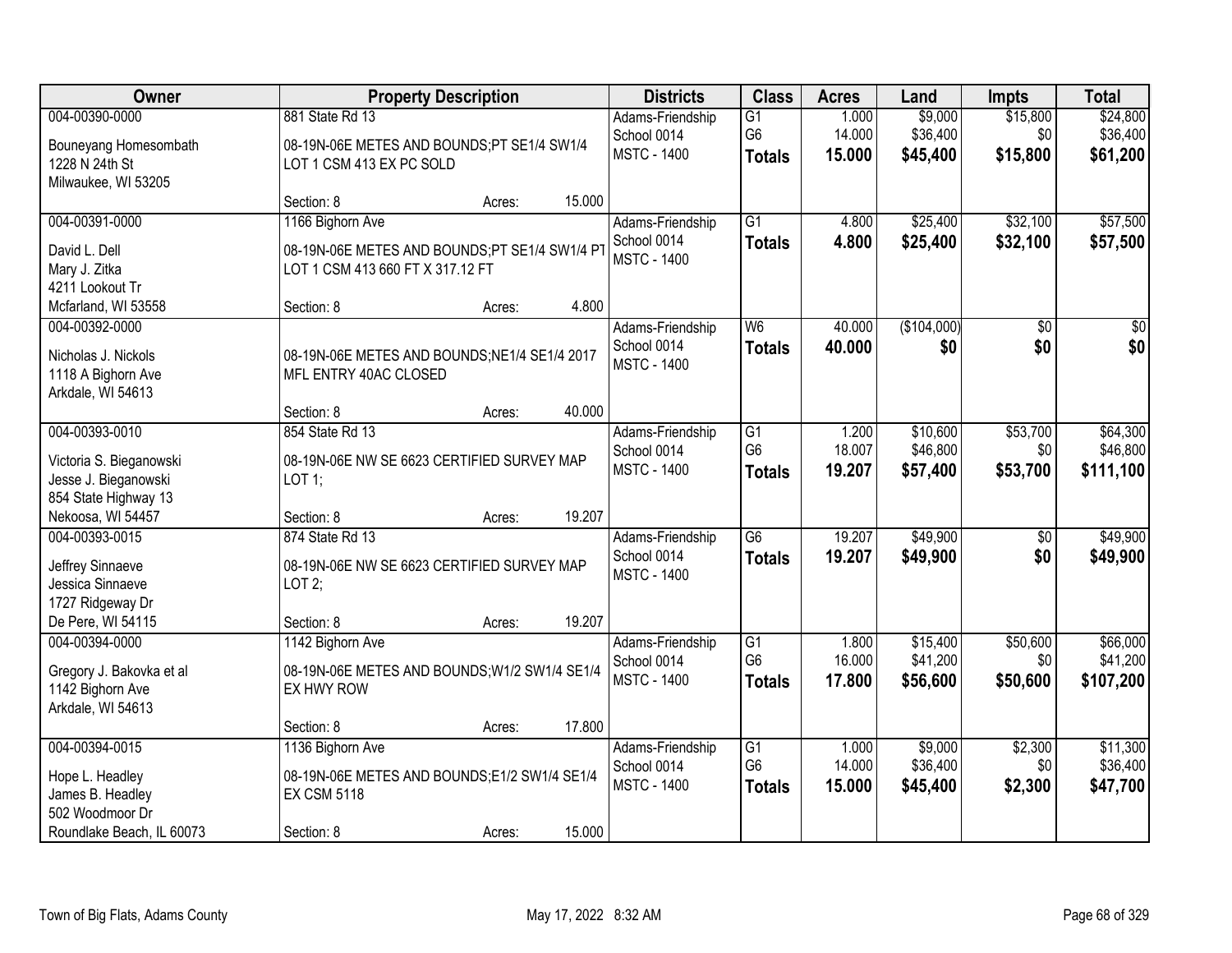| <b>Owner</b>                    |                                               | <b>Property Description</b> |        | <b>Districts</b>   | <b>Class</b>    | <b>Acres</b> | Land            | <b>Impts</b>    | <b>Total</b> |
|---------------------------------|-----------------------------------------------|-----------------------------|--------|--------------------|-----------------|--------------|-----------------|-----------------|--------------|
| 004-00394-0020                  | 1130 Bighorn Ave                              |                             |        | Adams-Friendship   | $\overline{G1}$ | 1.000        | \$9,000         | \$171,900       | \$180,900    |
| James Walenczyk                 | 08-19N-06E SW SE 5118 CERTIFIED SURVEY MAP    |                             |        | School 0014        | G <sub>6</sub>  | 4.000        | \$10,400        | \$0             | \$10,400     |
| Patricia Walenczyk              | LOT 1; LOT 1 CSM 5118                         |                             |        | <b>MSTC - 1400</b> | <b>Totals</b>   | 5.000        | \$19,400        | \$171,900       | \$191,300    |
| 1130 Bighorn Ave                |                                               |                             |        |                    |                 |              |                 |                 |              |
| Arkdale, WI 54613               | Section: 8                                    | Acres:                      | 5.000  |                    |                 |              |                 |                 |              |
| 004-00395-0000                  | 1118 Bighorn Ave                              |                             |        | Adams-Friendship   | W <sub>6</sub>  | 14.600       | ( \$38,000)     | $\overline{50}$ | \$0          |
| Nicholas J. Nickols             | 08-19N-06E METES AND BOUNDS; W1/2 SE1/4 SE1/4 |                             |        | School 0014        | <b>Totals</b>   | 14.600       | \$0             | \$0             | \$0          |
| 1118 A Bighorn Ave              | EX CSM 3171 2017 MFL ENTRY 14.6AC CLOSED      |                             |        | <b>MSTC - 1400</b> |                 |              |                 |                 |              |
| Arkdale, WI 54613               |                                               |                             |        |                    |                 |              |                 |                 |              |
|                                 | Section: 8                                    | Acres:                      | 14.600 |                    |                 |              |                 |                 |              |
| 004-00396-0000                  | 1124 Bighorn Ave                              |                             |        | Adams-Friendship   | G1              | 1.481        | \$12,800        | \$36,300        | \$49,100     |
| Jennifer Lee                    | 08-19N-06E SE SE 3171 CERTIFIED SURVEY MAP    |                             |        | School 0014        | <b>Totals</b>   | 1.481        | \$12,800        | \$36,300        | \$49,100     |
| 1124 Bighorn Ave                | LOT 1;                                        |                             |        | <b>MSTC - 1400</b> |                 |              |                 |                 |              |
| Arkdale, WI 54613               |                                               |                             |        |                    |                 |              |                 |                 |              |
|                                 | Section: 8                                    | Acres:                      | 1.481  |                    |                 |              |                 |                 |              |
| 004-00396-0010                  | 1118A Bighorn Ave                             |                             |        | Adams-Friendship   | $\overline{G1}$ | 1.500        | \$13,000        | \$111,500       | \$124,500    |
| Nick J. Nickols                 | 08-19N-06E METES AND BOUNDS;PT SE1/4 SE1/4    |                             |        | School 0014        | G <sub>5</sub>  | 1.369        | \$1,000         | \$0             | \$1,000      |
| 1118 A Bighorn Ave              | LOT 2 CSM 3171                                |                             |        | <b>MSTC - 1400</b> | G <sub>6</sub>  | 0.750        | \$2,100         | \$0             | \$2,100      |
| Arkdale, WI 54613               |                                               |                             |        |                    | <b>Totals</b>   | 3.619        | \$16,100        | \$111,500       | \$127,600    |
|                                 | Section: 8                                    | Acres:                      | 3.619  |                    |                 |              |                 |                 |              |
| 004-00397-0000                  | 1110 Bighorn Ave                              |                             |        | Adams-Friendship   | $\overline{G1}$ | 2.000        | \$17,000        | \$38,900        | \$55,900     |
| Wade T. Brown et al             | 08-19N-06E METES AND BOUNDS;E1/2 SE1/4 SE1/4  |                             |        | School 0014        | G <sub>5</sub>  | 0.500        | \$400           | \$0             | \$400        |
| 1110 Bighorn Ave                |                                               |                             |        | <b>MSTC - 1400</b> | G <sub>6</sub>  | 17.500       | \$45,500        | \$0             | \$45,500     |
| Arkdale, WI 54613               |                                               |                             |        |                    | <b>Totals</b>   | 20.000       | \$62,900        | \$38,900        | \$101,800    |
|                                 | Section: 8                                    | Acres:                      | 20.000 |                    |                 |              |                 |                 |              |
| 004-00398-0000                  | State Highway 13                              |                             |        | Adams-Friendship   | $\overline{X2}$ | 14.370       | $\overline{60}$ | $\overline{50}$ | $\sqrt{50}$  |
| State of Wisconsin              | 08-19N-06E METES AND BOUNDS; ALL HWY ROW IN   |                             |        | School 0014        | <b>Totals</b>   | 14.370       | \$0             | \$0             | \$0          |
| Attn: R E Dept                  | SEC <sub>8</sub>                              |                             |        | <b>MSTC - 1400</b> |                 |              |                 |                 |              |
| PO Box 8021                     |                                               |                             |        |                    |                 |              |                 |                 |              |
| Wisconsin Rapids, WI 54495-8021 | Section: 8                                    | Acres:                      | 14.370 |                    |                 |              |                 |                 |              |
| 004-00399-0000                  | 1017 Beaver Ave                               |                             |        | Adams-Friendship   | W8              | 40.000       | (\$104,000)     | $\overline{30}$ | \$0          |
| Kenneth A. Steffen et al        | 09-19N-06E METES AND BOUNDS; NE1/4 NE1/4 2004 |                             |        | School 0014        | <b>Totals</b>   | 40.000       | \$0             | \$0             | \$0          |
| 371 Church St                   | MFL ENTRY 40AC CLOSED                         |                             |        | <b>MSTC - 1400</b> |                 |              |                 |                 |              |
| Lomira, WI 53048                |                                               |                             |        |                    |                 |              |                 |                 |              |
|                                 | Section: 9                                    | Acres:                      | 40.000 |                    |                 |              |                 |                 |              |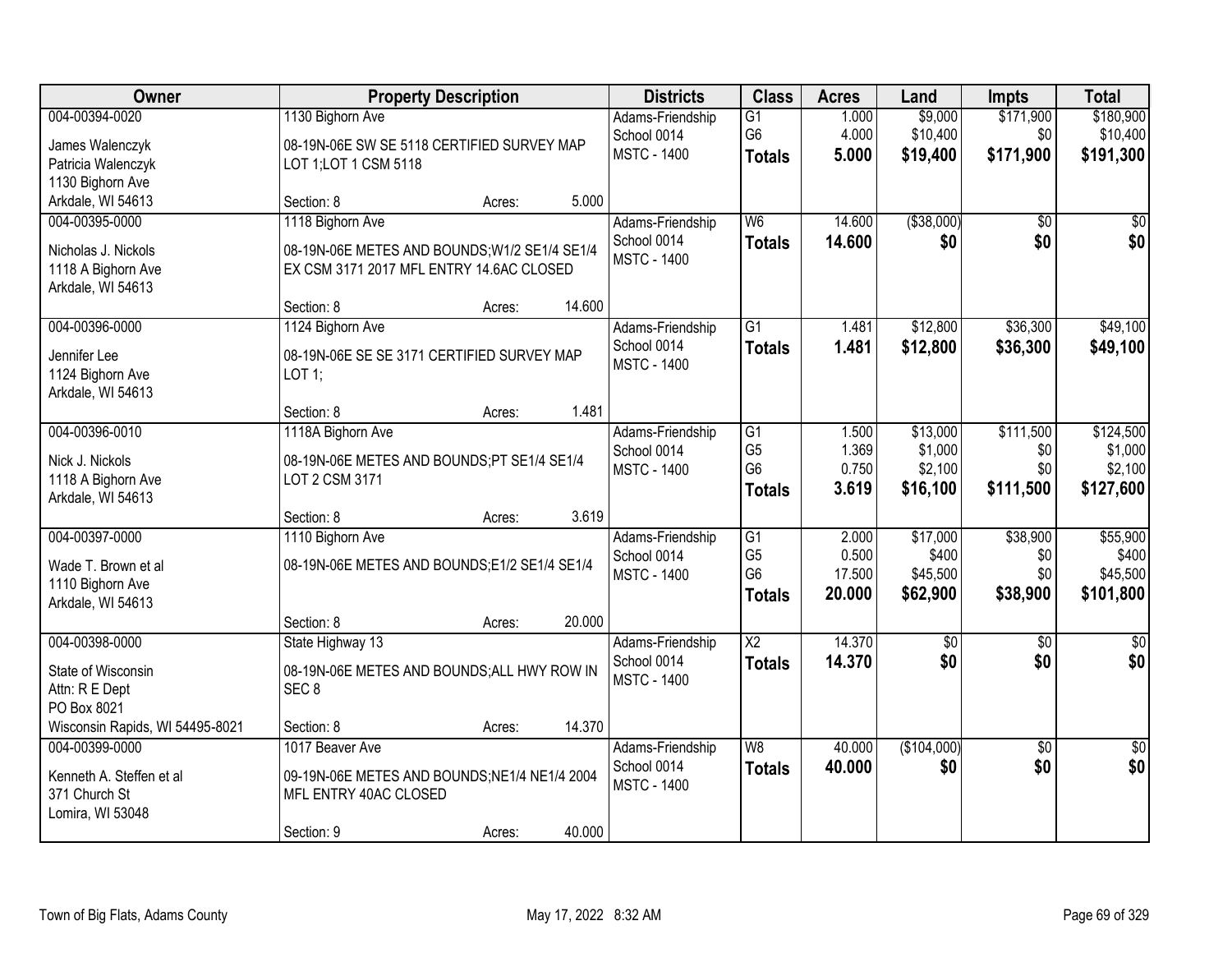| Owner                                                                                                                                               | <b>Property Description</b>                                                                                      |        | <b>Districts</b>                                      | <b>Class</b>                                                         | <b>Acres</b>                       | Land                                       | <b>Impts</b>                       | <b>Total</b>                                |
|-----------------------------------------------------------------------------------------------------------------------------------------------------|------------------------------------------------------------------------------------------------------------------|--------|-------------------------------------------------------|----------------------------------------------------------------------|------------------------------------|--------------------------------------------|------------------------------------|---------------------------------------------|
| 004-00400-0010<br>Wenger Rentals, LLC<br>2500 48th St<br>Wisconsin Rapids, WI 54494                                                                 | 1035 Beaver Ave<br>09-19N-06E NW NE 5196 CERTIFIED SURVEY MAP<br>LOT 1; LOT 1 CSM 5196                           |        | Adams-Friendship<br>School 0014<br><b>MSTC - 1400</b> | $\overline{G6}$<br><b>Totals</b>                                     | 8.390<br>8.390                     | \$15,100<br>\$15,100                       | $\overline{50}$<br>\$0             | \$15,100<br>\$15,100                        |
|                                                                                                                                                     | Section: 9<br>Acres:                                                                                             | 8.390  |                                                       |                                                                      |                                    |                                            |                                    |                                             |
| 004-00400-0015<br>Wenger Rentals, LLC<br>2500 48th St<br>Wisconsin Rapids, WI 54494                                                                 | <b>Beaver Ave</b><br>09-19N-06E NW NE 5196 CERTIFIED SURVEY MAP<br>LOT 2; LOT 2 CSM 5196                         |        | Adams-Friendship<br>School 0014<br><b>MSTC - 1400</b> | $\overline{G6}$<br><b>Totals</b>                                     | 11.050<br>11.050                   | \$20,200<br>\$20,200                       | $\overline{50}$<br>\$0             | \$20,200<br>\$20,200                        |
|                                                                                                                                                     | Section: 9<br>Acres:                                                                                             | 11.050 |                                                       |                                                                      |                                    |                                            |                                    |                                             |
| 004-00400-0020<br>David J. Jackson<br>Samantha M. Jackson<br>1903 Ravine St                                                                         | 1035A Beaver Ave<br>09-19N-06E NW NE 5196 CERTIFIED SURVEY MAP<br>LOT 3; LOT 3 CSM 5196                          | 11.050 | Adams-Friendship<br>School 0014<br><b>MSTC - 1400</b> | $\overline{G6}$<br><b>Totals</b>                                     | 11.050<br>11.050                   | \$23,500<br>\$23,500                       | \$0<br>\$0                         | \$23,500<br>\$23,500                        |
| Janesville, WI 53548<br>004-00400-0025                                                                                                              | Section: 9<br>Acres:<br>1043 Beaver Ave                                                                          |        | Adams-Friendship                                      | G1                                                                   | 1.000                              | \$9,000                                    | \$8,200                            | \$17,200                                    |
| Afaq P. Alam<br>Amy Qammar<br>1 Oxford Ct                                                                                                           | 09-19N-06E NW NE 5196 CERTIFIED SURVEY MAP<br>LOT4;                                                              |        | School 0014<br><b>MSTC - 1400</b>                     | G <sub>6</sub><br><b>Totals</b>                                      | 7.390<br>8.390                     | \$20,700<br>\$29,700                       | \$0<br>\$8,200                     | \$20,700<br>\$37,900                        |
| Algonquin, IL 60102                                                                                                                                 | Section: 9<br>Acres:                                                                                             | 8.390  |                                                       |                                                                      |                                    |                                            |                                    |                                             |
| 004-00401-0000<br>Jill Curry et al<br>208 W Walnut St<br>Horicon, WI 53032                                                                          | <b>Beaver Ave</b><br>09-19N-06E METES AND BOUNDS;SW1/4 NE1/4 & W<br>33' NW1/4 NE1/4                              |        | Adams-Friendship<br>School 0014<br><b>MSTC - 1400</b> | $\overline{G1}$<br>G <sub>5</sub><br>G <sub>6</sub><br><b>Totals</b> | 1.000<br>1.000<br>39.000<br>41.000 | \$9,000<br>\$700<br>\$102,800<br>\$112,500 | \$0<br>\$0<br>\$0<br>\$0           | \$9,000<br>\$700<br>\$102,800<br>\$112,500  |
|                                                                                                                                                     | Section: 9<br>Acres:                                                                                             | 41.000 |                                                       |                                                                      |                                    |                                            |                                    |                                             |
| 004-00402-0000<br>Paul W. Sutton<br>Lana T. Sutton<br>1820 W Palm Dr Apt 63                                                                         | 845 10th Ave<br>09-19N-06E METES AND BOUNDS; SE1/4 NE1/4                                                         |        | Adams-Friendship<br>School 0014<br><b>MSTC - 1400</b> | $\overline{G1}$<br>G <sub>5</sub><br>G <sub>6</sub><br><b>Totals</b> | 1.000<br>1.000<br>38.000<br>40.000 | \$9,000<br>\$700<br>\$100,800<br>\$110,500 | \$34,600<br>\$0<br>\$0<br>\$34,600 | \$43,600<br>\$700<br>\$100,800<br>\$145,100 |
| Mount Prospect, IL 60056-4416                                                                                                                       | Section: 9<br>Acres:                                                                                             | 40.000 |                                                       |                                                                      |                                    |                                            |                                    |                                             |
| 004-00403-0000<br>Meteor Timber, LLC<br>c/o Timberland Investment Resources,<br><b>LLC</b><br>14120 Ballantyne Corp PI Ste 5<br>Charlotte, NC 28277 | <b>Beaver Ave</b><br>09-19N-06E METES AND BOUNDS;NE1/4 NW1/4 1999<br>MFL ENTRY 40AC OPEN<br>Section: 9<br>Acres: | 40.000 | Adams-Friendship<br>School 0014<br><b>MSTC - 1400</b> | $\overline{W}$<br><b>Totals</b>                                      | 40.000<br>40.000                   | (\$104,000)<br>\$0                         | $\overline{50}$<br>\$0             | $\sqrt{50}$<br>\$0                          |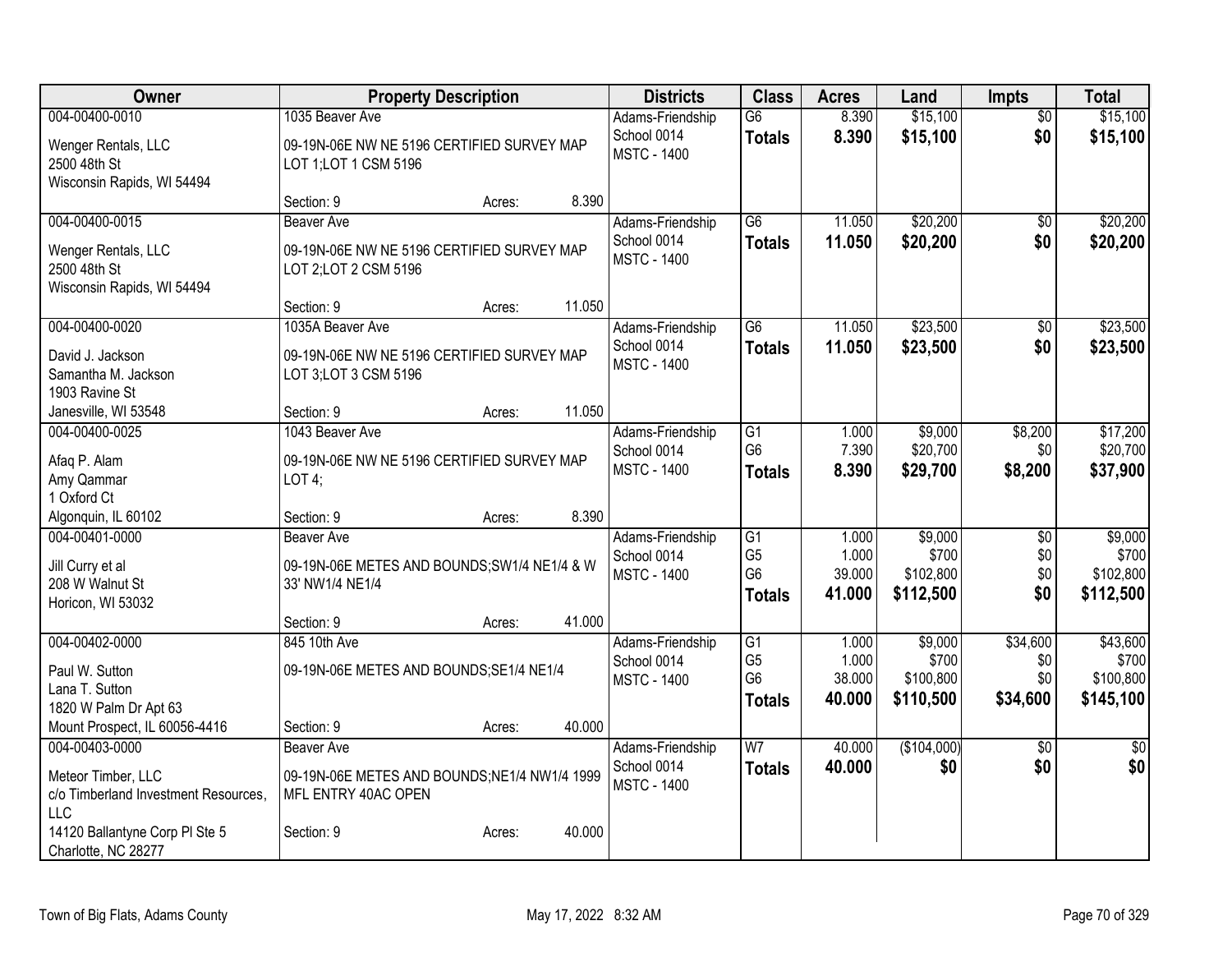| Owner                                                                                      | <b>Property Description</b>                                                              | <b>Districts</b>                                      | <b>Class</b>                                            | <b>Acres</b>                       | Land                                      | <b>Impts</b>                       | <b>Total</b>                               |
|--------------------------------------------------------------------------------------------|------------------------------------------------------------------------------------------|-------------------------------------------------------|---------------------------------------------------------|------------------------------------|-------------------------------------------|------------------------------------|--------------------------------------------|
| 004-00404-0000<br>Meteor Timber, LLC<br>c/o Timberland Investment Resources,<br><b>LLC</b> | <b>Beaver Ave</b><br>09-19N-06E METES AND BOUNDS;NW1/4 NW1/4 1999<br>MFL ENTRY 40AC OPEN | Adams-Friendship<br>School 0014<br><b>MSTC - 1400</b> | W <sub>7</sub><br><b>Totals</b>                         | 40.000<br>40.000                   | (\$104,000)<br>\$0                        | $\overline{50}$<br>\$0             | $\overline{30}$<br>\$0                     |
| 14120 Ballantyne Corp PI Ste 5<br>Charlotte, NC 28277                                      | 40.000<br>Section: 9<br>Acres:                                                           |                                                       |                                                         |                                    |                                           |                                    |                                            |
| 004-00405-0000<br>Meteor Timber, LLC<br>c/o Timberland Investment Resources,<br><b>LLC</b> | 09-19N-06E METES AND BOUNDS; SW1/4 NW1/4 1999<br>MFL ENTRY 40AC OPEN                     | Adams-Friendship<br>School 0014<br><b>MSTC - 1400</b> | W <sub>7</sub><br><b>Totals</b>                         | 40.000<br>40.000                   | (\$104,000)<br>\$0                        | $\overline{50}$<br>\$0             | \$0<br>\$0                                 |
| 14120 Ballantyne Corp PI Ste 5<br>Charlotte, NC 28277                                      | 40.000<br>Section: 9<br>Acres:                                                           |                                                       |                                                         |                                    |                                           |                                    |                                            |
| 004-00406-0000<br>Meteor Timber, LLC<br>c/o Timberland Investment Resources,<br>LLC        | 09-19N-06E METES AND BOUNDS; SE1/4 NW1/4 1999<br>MFL ENTRY 40AC OPEN                     | Adams-Friendship<br>School 0014<br><b>MSTC - 1400</b> | W7<br><b>Totals</b>                                     | 40.000<br>40.000                   | (\$104,000)<br>\$0                        | \$0<br>\$0                         | \$0<br>\$0                                 |
| 14120 Ballantyne Corp PI Ste 5<br>Charlotte, NC 28277                                      | 40.000<br>Section: 9<br>Acres:                                                           |                                                       |                                                         |                                    |                                           |                                    |                                            |
| 004-00407-0000<br>Meteor Timber, LLC<br>c/o Timberland Investment Resources,<br><b>LLC</b> | 09-19N-06E METES AND BOUNDS; NE1/4 SW1/4 1999<br>MFL ENTRY 40AC OPEN                     | Adams-Friendship<br>School 0014<br><b>MSTC - 1400</b> | W <sub>7</sub><br><b>Totals</b>                         | 40.000<br>40,000                   | (\$104,000)<br>\$0                        | \$0<br>\$0                         | \$0<br>\$0                                 |
| 14120 Ballantyne Corp PI Ste 5<br>Charlotte, NC 28277                                      | 40.000<br>Section: 9<br>Acres:                                                           |                                                       |                                                         |                                    |                                           |                                    |                                            |
| 004-00408-0000<br>Meteor Timber, LLC<br>c/o Timberland Investment Resources.<br>LLC        | 09-19N-06E METES AND BOUNDS;NW1/4 SW1/4 1999<br>MFL ENTRY 40AC OPEN                      | Adams-Friendship<br>School 0014<br><b>MSTC - 1400</b> | W <sub>7</sub><br><b>Totals</b>                         | 40.000<br>40.000                   | (\$104,000)<br>\$0                        | $\overline{50}$<br>\$0             | $\sqrt{50}$<br>\$0                         |
| 14120 Ballantyne Corp PI Ste 5<br>Charlotte, NC 28277                                      | 40.000<br>Section: 9<br>Acres:                                                           |                                                       |                                                         |                                    |                                           |                                    |                                            |
| 004-00409-0000<br>James Piller et al<br>3658 Swoboda Rd<br>Verona, WI 53593                | 1082 Bighorn Ave<br>09-19N-06E METES AND BOUNDS; SW1/4 SW1/4                             | Adams-Friendship<br>School 0014<br><b>MSTC - 1400</b> | G1<br>G <sub>5</sub><br>G <sub>6</sub><br><b>Totals</b> | 1.000<br>1.000<br>38.000<br>40.000 | \$9,000<br>\$700<br>\$97,200<br>\$106,900 | \$12,700<br>\$0<br>\$0<br>\$12,700 | \$21,700<br>\$700<br>\$97,200<br>\$119,600 |
|                                                                                            | 40.000<br>Section: 9<br>Acres:                                                           |                                                       |                                                         |                                    |                                           |                                    |                                            |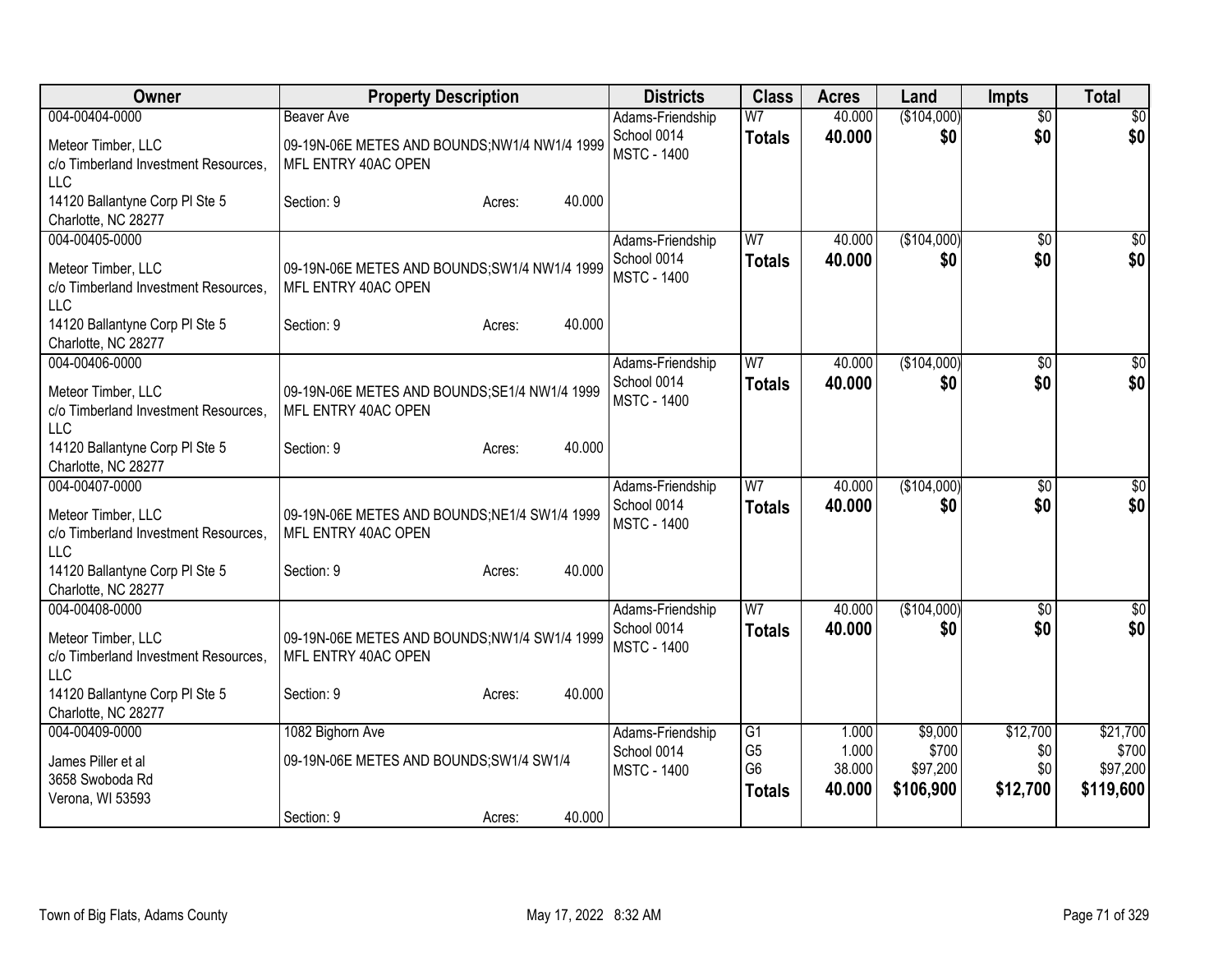| Owner                                                                                | <b>Property Description</b>                   |        |        | <b>Districts</b>                  | <b>Class</b>    | <b>Acres</b> | Land        | <b>Impts</b>    | <b>Total</b>     |
|--------------------------------------------------------------------------------------|-----------------------------------------------|--------|--------|-----------------------------------|-----------------|--------------|-------------|-----------------|------------------|
| 004-00410-0000                                                                       | 1062 Bighorn Ave                              |        |        | Adams-Friendship                  | W <sub>6</sub>  | 40.000       | (\$104,000) | $\overline{50}$ | $\overline{\$0}$ |
| Dorothy I. Berger et al                                                              | 09-19N-06E METES AND BOUNDS; SE1/4 SW1/4 2015 |        |        | School 0014<br><b>MSTC - 1400</b> | <b>Totals</b>   | 40.000       | \$0         | \$0             | \$0              |
| c/o Kurt Berger                                                                      | MFL ENTRY 40AC CLOSED                         |        |        |                                   |                 |              |             |                 |                  |
| W2102 Beulah Heights Rd                                                              |                                               |        |        |                                   |                 |              |             |                 |                  |
| East Troy, WI 53120                                                                  | Section: 9                                    | Acres: | 40.000 |                                   |                 |              |             |                 |                  |
| 004-00411-0000                                                                       | 10th Ave                                      |        |        | Adams-Friendship                  | W6              | 40.000       | (\$104,000) | \$0             | $\overline{50}$  |
| Jerome and Ruth Justmann Living Trust   09-19N-06E METES AND BOUNDS;NE1/4 SE1/4 40AC |                                               |        |        | School 0014                       | <b>Totals</b>   | 40.000       | \$0         | \$0             | \$0              |
| John E and Joan Liechty Revocable                                                    | MFL ENTERED 2012 CLOSED                       |        |        | <b>MSTC - 1400</b>                |                 |              |             |                 |                  |
| Trust                                                                                |                                               |        |        |                                   |                 |              |             |                 |                  |
| 1307 Louisa St                                                                       | Section: 9                                    | Acres: | 40.000 |                                   |                 |              |             |                 |                  |
| Watertown, WI 53098                                                                  |                                               |        |        |                                   |                 |              |             |                 |                  |
| 004-00412-0000                                                                       |                                               |        |        | Adams-Friendship                  | $\overline{W6}$ | 40.000       | (\$104,000) | $\overline{50}$ | \$0              |
| Jerome and Ruth Justmann Living Trust   09-19N-06E METES AND BOUNDS;NW1/4 SE1/4 40AC |                                               |        |        | School 0014                       | <b>Totals</b>   | 40.000       | \$0         | \$0             | \$0              |
| John E and Joan Liechty Revocable                                                    | MFL ENTERED 2012 CLOSED                       |        |        | <b>MSTC - 1400</b>                |                 |              |             |                 |                  |
| Trust                                                                                |                                               |        |        |                                   |                 |              |             |                 |                  |
| 1307 Louisa St                                                                       | Section: 9                                    | Acres: | 40.000 |                                   |                 |              |             |                 |                  |
| Watertown, WI 53098                                                                  |                                               |        |        |                                   |                 |              |             |                 |                  |
| 004-00413-0000                                                                       | <b>Bighorn Ave</b>                            |        |        | Adams-Friendship                  | W <sub>6</sub>  | 40.000       | (\$104,000) | \$0             | $\overline{50}$  |
| Jerome and Ruth Justmann Living Trust   09-19N-06E METES AND BOUNDS;SW1/4 SE1/4 2016 |                                               |        |        | School 0014                       | <b>Totals</b>   | 40.000       | \$0         | \$0             | \$0              |
| 1307 Louisa St                                                                       | MFL ENTRY 40AC CLOSED                         |        |        | <b>MSTC - 1400</b>                |                 |              |             |                 |                  |
| Watertown, WI 53098                                                                  |                                               |        |        |                                   |                 |              |             |                 |                  |
|                                                                                      | Section: 9                                    | Acres: | 40.000 |                                   |                 |              |             |                 |                  |
| 004-00414-0000                                                                       | 1020 Bighorn Ave                              |        |        | Adams-Friendship                  | G1              | 1.000        | \$9,000     | \$49,700        | \$58,700         |
| Jerome and Ruth Justmann Living Trust                                                | 09-19N-06E METES AND BOUNDS;PT SE1/4 SE1/4    |        |        | School 0014                       | W <sub>6</sub>  | 33.000       | (\$85,800)  | \$0             | \$0              |
| 1307 Louisa St                                                                       | 33AC MFL ENTERED 2012 CLOSED                  |        |        | <b>MSTC - 1400</b>                | <b>Totals</b>   | 34.000       | \$9,000     | \$49,700        | \$58,700         |
| Watertown, WI 53098                                                                  |                                               |        |        |                                   |                 |              |             |                 |                  |
|                                                                                      | Section: 9                                    | Acres: | 34.000 |                                   |                 |              |             |                 |                  |
| 004-00415-0000                                                                       | 885 10th Ave                                  |        |        | Adams-Friendship                  | $\overline{G1}$ | 3.000        | \$20,000    | \$72,500        | \$92,500         |
| Richard L. Semrow                                                                    | 09-19N-06E METES AND BOUNDS;PT SE1/4 SE1/4    |        |        | School 0014                       | <b>Totals</b>   | 3.000        | \$20,000    | \$72,500        | \$92,500         |
| 885 10th Ave                                                                         | <b>MICRO</b>                                  |        |        | <b>MSTC - 1400</b>                |                 |              |             |                 |                  |
| Hancock, WI 54943                                                                    |                                               |        |        |                                   |                 |              |             |                 |                  |
|                                                                                      | Section: 9                                    | Acres: | 3.000  |                                   |                 |              |             |                 |                  |
| 004-00416-0000                                                                       | 1002 Bighorn Ave                              |        |        | Adams-Friendship                  | $\overline{G1}$ | 3.000        | \$20,000    | \$35,400        | \$55,400         |
| Gary Steele                                                                          | 09-19N-06E METES AND BOUNDS;PT SE1/4 SE1/4    |        |        | School 0014                       | <b>Totals</b>   | 3.000        | \$20,000    | \$35,400        | \$55,400         |
| Jennifer Stengl Steele                                                               | LOT 1 CSM 1704 MICRO                          |        |        | <b>MSTC - 1400</b>                |                 |              |             |                 |                  |
| 1002 Bighorn Ave                                                                     |                                               |        |        |                                   |                 |              |             |                 |                  |
| Hancock, WI 54943                                                                    | Section: 9                                    | Acres: | 3.000  |                                   |                 |              |             |                 |                  |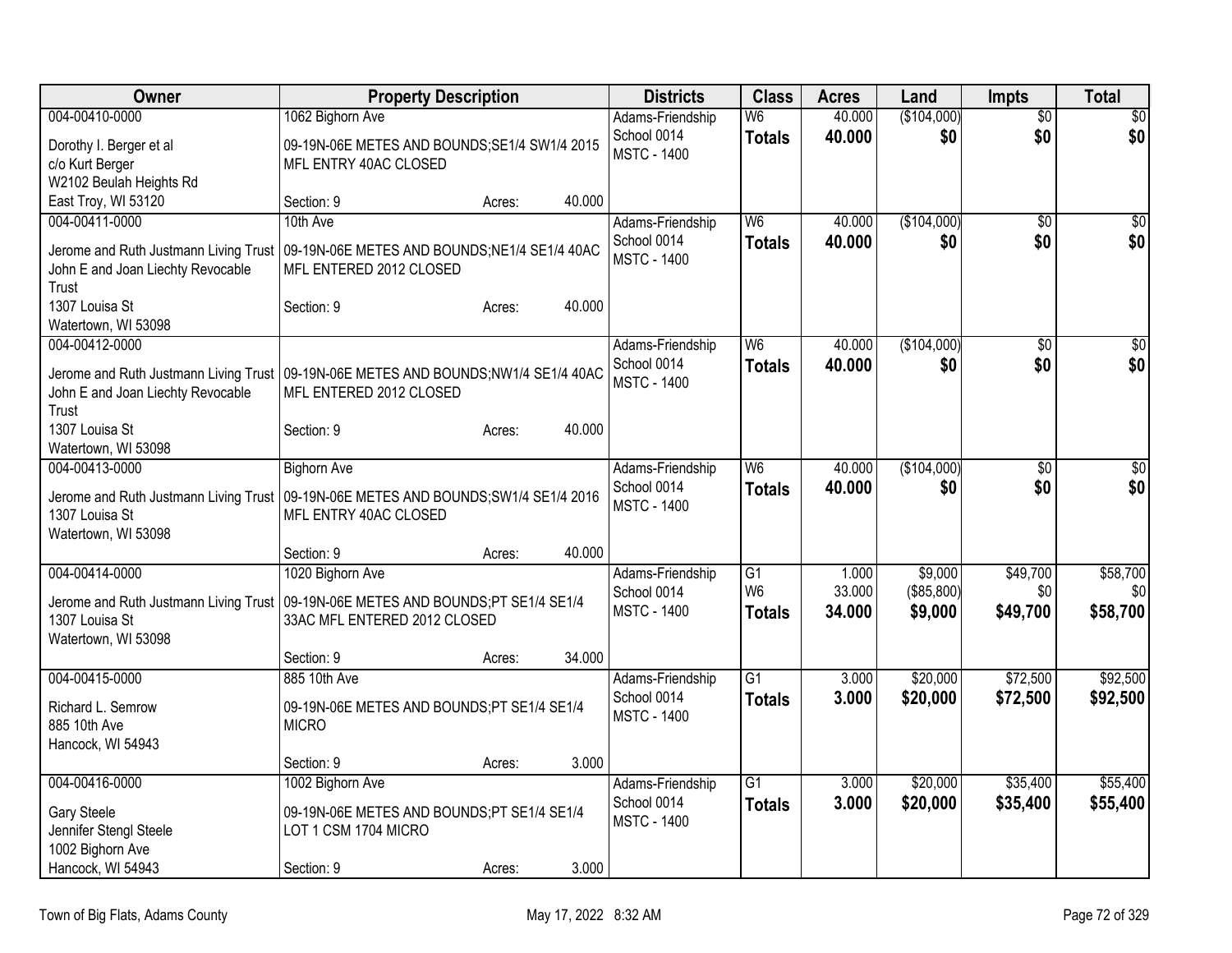| Owner                              | <b>Property Description</b>                   |        | <b>Districts</b>                | <b>Class</b>    | <b>Acres</b>   | Land              | <b>Impts</b>    | <b>Total</b>      |
|------------------------------------|-----------------------------------------------|--------|---------------------------------|-----------------|----------------|-------------------|-----------------|-------------------|
| 004-00417-0000                     | <b>Beaver Ave</b>                             |        | Adams-Friendship                | W8              | 40.000         | (\$104,000)       | $\overline{50}$ | $\sqrt{50}$       |
| Richard J. Hendricksen             | 10-19N-06E METES AND BOUNDS;NE1/4 NE1/4 MFL   |        | School 0014                     | <b>Totals</b>   | 40.000         | \$0               | \$0             | \$0               |
| Cleo M. Hendricksen                | ENTRY 2000 40AC CLOSED MICRO                  |        | <b>MSTC - 1400</b>              |                 |                |                   |                 |                   |
| 843 9th Ave                        |                                               |        |                                 |                 |                |                   |                 |                   |
| Hancock, WI 54943                  | Section: 10<br>Acres:                         | 40.000 |                                 |                 |                |                   |                 |                   |
| 004-00418-0000                     | <b>Beaver Ave</b>                             |        | Adams-Friendship                | W <sub>6</sub>  | 40.000         | (\$104,000)       | $\overline{50}$ | $\sqrt{50}$       |
| Richard J. Hendricksen             | 10-19N-06E METES AND BOUNDS;NW1/4 NE1/4 2014  |        | School 0014                     | <b>Totals</b>   | 40.000         | \$0               | \$0             | \$0               |
| Cleo M. Hendricksen                | MFL ENTRY 40AC CLOSED                         |        | <b>MSTC - 1400</b>              |                 |                |                   |                 |                   |
| 843 9th Ave                        |                                               |        |                                 |                 |                |                   |                 |                   |
| Hancock, WI 54943                  | Section: 10<br>Acres:                         | 40.000 |                                 |                 |                |                   |                 |                   |
| 004-00419-0000                     | <b>Beaver Ave</b>                             |        | Adams-Friendship                | W6              | 40.000         | (\$104,000)       | $\overline{50}$ | $\overline{\$0}$  |
| Richard J. Hendricksen             | 10-19N-06E METES AND BOUNDS; SW1/4 NE1/4 2007 |        | School 0014                     | <b>Totals</b>   | 40.000         | \$0               | \$0             | \$0               |
| Cleo M. Hendricksen                | MFL ENTRY 40AC CLOSED                         |        | <b>MSTC - 1400</b>              |                 |                |                   |                 |                   |
| 843 9th Ave                        |                                               |        |                                 |                 |                |                   |                 |                   |
| Hancock, WI 54943                  | Section: 10<br>Acres:                         | 40.000 |                                 |                 |                |                   |                 |                   |
| 004-00420-0000                     | 843 9th Ave                                   |        | Adams-Friendship                | G1              | 1.000          | \$8,800           | \$15,300        | \$24,100          |
|                                    |                                               |        | School 0014                     | G <sub>6</sub>  | 37.000         | \$96,400          | \$0             | \$96,400          |
| Richard J. Hendricksen             | 10-19N-06E METES AND BOUNDS;PT SE1/4 NE1/4    |        | <b>MSTC - 1400</b>              | <b>Totals</b>   | 38.000         | \$105,200         | \$15,300        | \$120,500         |
| Cleo M. Hendricksen<br>843 9th Ave | <b>MICRO</b>                                  |        |                                 |                 |                |                   |                 |                   |
| Hancock, WI 54943                  | Section: 10<br>Acres:                         | 38.000 |                                 |                 |                |                   |                 |                   |
| 004-00421-0000                     | 843 9th Ave                                   |        | Adams-Friendship                | $\overline{G1}$ | 2.000          | \$17,000          | \$88,500        | \$105,500         |
|                                    |                                               |        | School 0014                     | <b>Totals</b>   | 2.000          | \$17,000          | \$88,500        | \$105,500         |
| Richard J. Hendricksen             | 10-19N-06E METES AND BOUNDS;PT SE1/4 NE1/4    |        | <b>MSTC - 1400</b>              |                 |                |                   |                 |                   |
| Cleo M. Hendricksen                | 264 FT X 330 FT                               |        |                                 |                 |                |                   |                 |                   |
| 843 9th Ave                        |                                               |        |                                 |                 |                |                   |                 |                   |
| Hancock, WI 54943                  | Section: 10<br>Acres:                         | 2.000  |                                 |                 |                |                   |                 |                   |
| 004-00422-0000                     | 965 Beaver Ave                                |        | Adams-Friendship<br>School 0014 | G1<br>G4        | 3.000<br>2.000 | \$20,000<br>\$200 | \$8,100<br>\$0  | \$28,100<br>\$200 |
| Henry G. Fuller                    | 10-19N-06E METES AND BOUNDS;NE1/4 NW1/4       |        | <b>MSTC - 1400</b>              | G <sub>5</sub>  | 2.500          | \$4,300           | \$0             | \$4,300           |
| Jomarie Fuller                     |                                               |        |                                 | G <sub>6</sub>  | 32.500         | \$82,500          | \$0             | \$82,500          |
| 4775 Gifford Rd                    |                                               |        |                                 | <b>Totals</b>   | 40.000         | \$107,000         | \$8,100         | \$115,100         |
| Oconomowoc, WI 53066               | Section: 10<br>Acres:                         | 40.000 |                                 |                 |                |                   |                 |                   |
| 004-00423-0000                     | 814 10th Ave                                  |        | Adams-Friendship                | G1              | 1.000          | \$9,000           | \$91,600        | \$100,600         |
| Kathy M. Larson                    | 10-19N-06E METES AND BOUNDS;NW1/4 NW1/4       |        | School 0014                     | G <sub>5</sub>  | 1.000          | \$700             | \$0             | \$700             |
| Bradley J. Larson                  |                                               |        | <b>MSTC - 1400</b>              | G <sub>6</sub>  | 38.000         | \$95,800          | \$0             | \$95,800          |
| 8830 W River Rd                    |                                               |        |                                 | <b>Totals</b>   | 40.000         | \$105,500         | \$91,600        | \$197,100         |
| Brooklyn Park, WI 55444            | Section: 10<br>Acres:                         | 40.000 |                                 |                 |                |                   |                 |                   |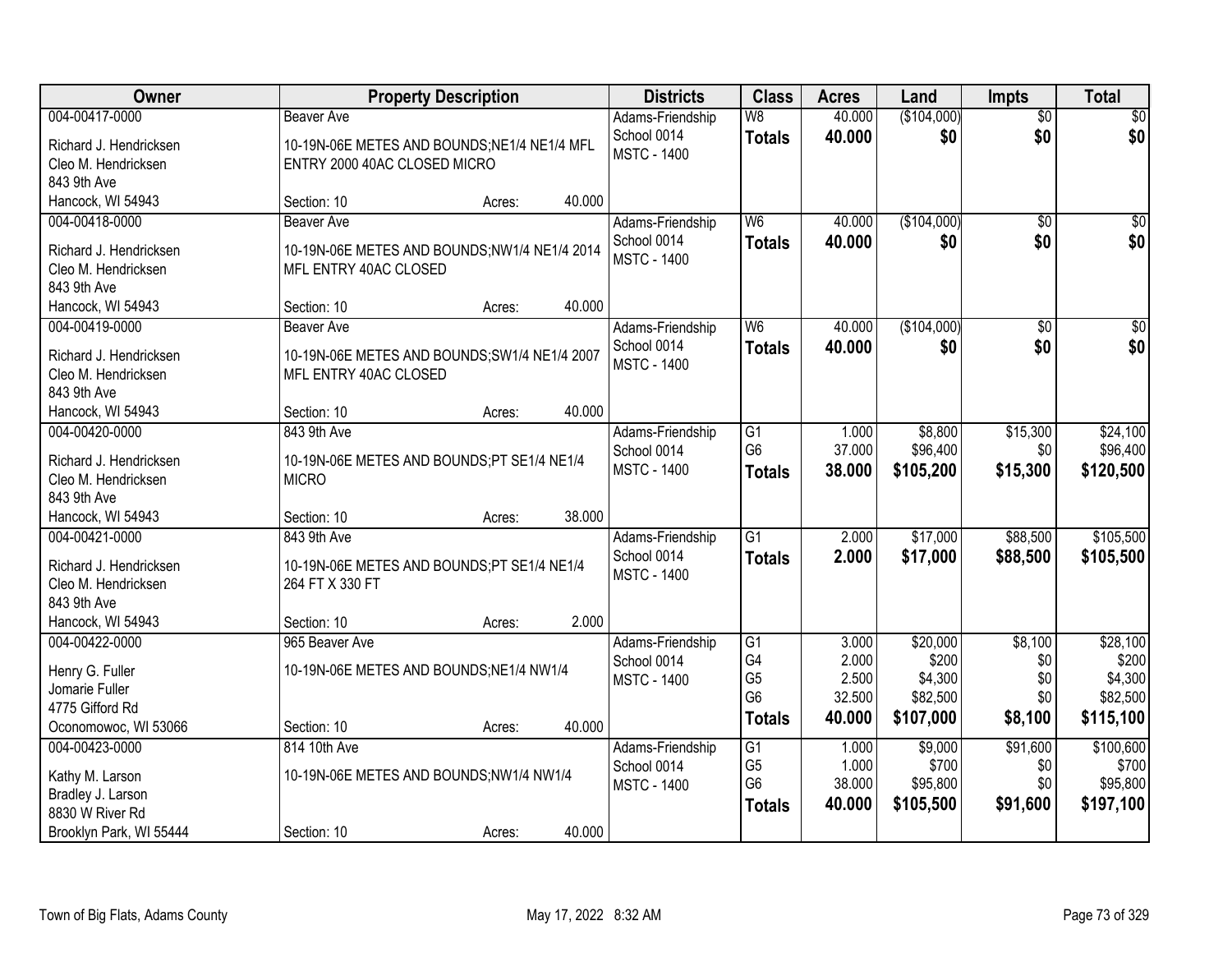| Owner                             |                                               | <b>Property Description</b> |        | <b>Districts</b>   | <b>Class</b>    | <b>Acres</b> | Land        | <b>Impts</b>    | <b>Total</b>    |
|-----------------------------------|-----------------------------------------------|-----------------------------|--------|--------------------|-----------------|--------------|-------------|-----------------|-----------------|
| 004-00424-0000                    | 832 10th Ave                                  |                             |        | Adams-Friendship   | G1              | 1.000        | \$9,000     | \$24,800        | \$33,800        |
| Glen A. Berndt                    | 10-19N-06E METES AND BOUNDS; SW1/4 NW1/4      |                             |        | School 0014        | G <sub>5</sub>  | 1.000        | \$700       | \$0             | \$700           |
| Lucille M. Berndt                 |                                               |                             |        | <b>MSTC - 1400</b> | G <sub>6</sub>  | 38.000       | \$101,200   | \$0             | \$101,200       |
| N6220 Main St                     |                                               |                             |        |                    | <b>Totals</b>   | 40.000       | \$110,900   | \$24,800        | \$135,700       |
| Horicon, WI 53032                 | Section: 10                                   | Acres:                      | 40.000 |                    |                 |              |             |                 |                 |
| 004-00425-0000                    |                                               |                             |        | Adams-Friendship   | $\overline{G4}$ | 2.000        | \$200       | $\overline{50}$ | \$200           |
|                                   |                                               |                             |        | School 0014        | G <sub>5</sub>  | 1.000        | \$1,300     | \$0             | \$1,300         |
| Henry G. Fuller                   | 10-19N-06E METES AND BOUNDS;SE1/4 NW1/4       |                             |        | <b>MSTC - 1400</b> | G <sub>6</sub>  | 37.000       | \$93,600    | \$0             | \$93,600        |
| Jomarie Fuller<br>4775 Gifford Rd |                                               |                             |        |                    | <b>Totals</b>   | 40.000       | \$95,100    | \$0             | \$95,100        |
| Oconomowoc, WI 53066              | Section: 10                                   | Acres:                      | 40.000 |                    |                 |              |             |                 |                 |
| 004-00426-0000                    | 9th Dr                                        |                             |        | Adams-Friendship   | W8              | 40.000       | (\$104,000) | $\overline{50}$ | $\overline{50}$ |
|                                   |                                               |                             |        | School 0014        |                 | 40.000       | \$0         | \$0             | \$0             |
| Rv, LLC                           | 10-19N-06E METES AND BOUNDS; NE1/4 SW1/4 MFL  |                             |        | <b>MSTC - 1400</b> | <b>Totals</b>   |              |             |                 |                 |
| N3907 Vanden Bosch Rd             | <b>ENTRY 40AC CLOSED</b>                      |                             |        |                    |                 |              |             |                 |                 |
| Kaukauna, WI 53143                |                                               |                             |        |                    |                 |              |             |                 |                 |
|                                   | Section: 10                                   | Acres:                      | 40.000 |                    |                 |              |             |                 |                 |
| 004-00427-0000                    | 870 10th Ave                                  |                             |        | Adams-Friendship   | G1              | 2.500        | \$18,500    | \$5,500         | \$24,000        |
| Javier S. Vera Jr                 | 10-19N-06E METES AND BOUNDS; S1/2 NW1/4 SW1/4 |                             |        | School 0014        | G <sub>6</sub>  | 11.500       | \$29,800    | \$0             | \$29,800        |
| 1710 Bonow Ave                    | 2004 MFL ENTRY 6AC CLOSED                     |                             |        | <b>MSTC - 1400</b> | W <sub>8</sub>  | 6.000        | (\$15,600)  | \$0             | \$0             |
| Wisconsin Rapids, WI 54495        |                                               |                             |        |                    | <b>Totals</b>   | 20.000       | \$48,300    | \$5,500         | \$53,800        |
|                                   | Section: 10                                   | Acres:                      | 20.000 |                    |                 |              |             |                 |                 |
| 004-00427-0010                    | 854 10th Ave                                  |                             |        | Adams-Friendship   | $\overline{G6}$ | 1.000        | \$2,600     | \$0             | \$2,600         |
|                                   |                                               |                             |        | School 0014        | W <sub>8</sub>  | 19.000       | (\$49,400)  | \$0             | \$0             |
| Javier S. Vera Jr                 | 10-19N-06E METES AND BOUNDS;N1/2 NW1/4 SW1/4  |                             |        | <b>MSTC - 1400</b> | <b>Totals</b>   | 20.000       | \$2,600     | \$0             | \$2,600         |
| 1710 Bonow Ave                    | MICRO 2004 MFL ENTRY 19AC CLOSED              |                             |        |                    |                 |              |             |                 |                 |
| Wisconsin Rapids, WI 54495        | Section: 10                                   |                             | 20.000 |                    |                 |              |             |                 |                 |
| 004-00429-0000                    | <b>Bighorn Ave</b>                            | Acres:                      |        | Adams-Friendship   | $\overline{W6}$ | 40.000       | (\$104,000) | $\overline{50}$ | $\overline{50}$ |
|                                   |                                               |                             |        | School 0014        |                 | 40.000       | \$0         | \$0             | \$0             |
| Joan A. Stebbins                  | 10-19N-06E METES AND BOUNDS; SW1/4 SW1/4 2005 |                             |        | <b>MSTC - 1400</b> | <b>Totals</b>   |              |             |                 |                 |
| Gary W. Stebbins                  | MFL ENTRY 40AC CLOSED MICRO                   |                             |        |                    |                 |              |             |                 |                 |
| 966 Bighorn Ave                   |                                               |                             |        |                    |                 |              |             |                 |                 |
| Hancock, WI 54943                 | Section: 10                                   | Acres:                      | 40.000 |                    |                 |              |             |                 |                 |
| 004-00430-0010                    | 966 Bighorn Ave                               |                             |        | Adams-Friendship   | $\overline{G1}$ | 2.000        | \$17,000    | \$111,800       | \$128,800       |
| Gary W. Stebbins                  | 10-19N-06E METES AND BOUNDS; SE1/4 SW1/4 2005 |                             |        | School 0014        | G <sub>6</sub>  | 18.000       | \$46,800    | \$0             | \$46,800        |
| Joan A. Stebbins                  | MFL ENTRY 20AC CLOSED COMBINED PARCEL         |                             |        | <b>MSTC - 1400</b> | W <sub>6</sub>  | 20.000       | (\$52,000)  | \$0             | \$0             |
| 966 Bighorn Ave                   | DEED RESTRICTION                              |                             |        |                    | <b>Totals</b>   | 40.000       | \$63,800    | \$111,800       | \$175,600       |
| Hancock, WI 54943                 | Section: 10                                   | Acres:                      | 40.000 |                    |                 |              |             |                 |                 |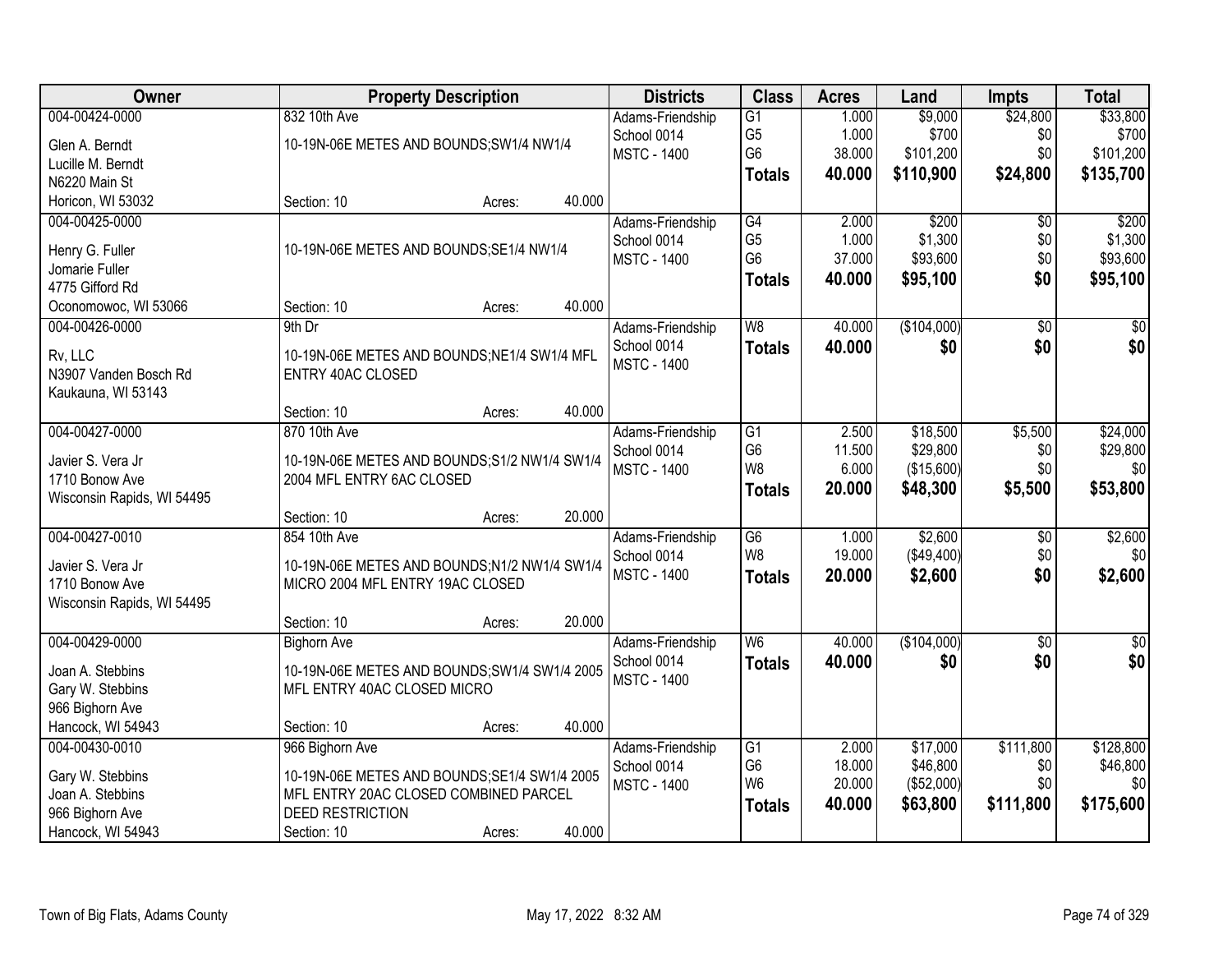| <b>Owner</b>                                                                 |                                                                                              | <b>Property Description</b> |        | <b>Districts</b>                                      | <b>Class</b>                     | <b>Acres</b>     | Land                   | <b>Impts</b>           | <b>Total</b>           |
|------------------------------------------------------------------------------|----------------------------------------------------------------------------------------------|-----------------------------|--------|-------------------------------------------------------|----------------------------------|------------------|------------------------|------------------------|------------------------|
| 004-00432-0000                                                               | 9th Ave                                                                                      |                             |        | Adams-Friendship                                      | W <sub>6</sub>                   | 17.500           | (\$45,500)             | $\overline{50}$        | \$0                    |
| Scott Kotlowski<br>1820 Edgewood Ln<br>Friendship, WI 53934                  | 10-19N-06E METES AND BOUNDS; S1/2 N1/2 E1/2<br>SE1/4 EX S 20 RD 2017 MFL ENTRY 17.5AC CLOSED |                             |        | School 0014<br><b>MSTC - 1400</b>                     | <b>Totals</b>                    | 17.500           | \$0                    | \$0                    | \$0                    |
|                                                                              | Section: 10                                                                                  | Acres:                      | 17.500 |                                                       |                                  |                  |                        |                        |                        |
| 004-00433-0000<br>Scott E. Kotlowski                                         | 9th Ave<br>10-19N-06E METES AND BOUNDS; N1/2 N1/2 E1/2                                       |                             |        | Adams-Friendship<br>School 0014<br><b>MSTC - 1400</b> | W <sub>6</sub><br><b>Totals</b>  | 17.500<br>17.500 | (\$45,500)<br>\$0      | $\overline{50}$<br>\$0 | \$0<br>\$0             |
| 1820 Edgewood Ave<br>Friendship, WI 53934                                    | SE1/4 EX S 20RD MFL ENTRY 17.5AC CLOSED<br>Section: 10                                       | Acres:                      | 17.500 |                                                       |                                  |                  |                        |                        |                        |
| 004-00434-0000                                                               | 864 9th Dr                                                                                   |                             |        | Adams-Friendship                                      | G1                               | 2.000            | \$17,000               | \$21,800               | \$38,800               |
| Rv, LLC<br>N3907 Vanden Bosch Rd<br>Kaukauna, WI 53143                       | 10-19N-06E METES AND BOUNDS;NW1/4 SE1/4 MFL<br><b>ENTRY 38AC CLOSED</b>                      |                             |        | School 0014<br><b>MSTC - 1400</b>                     | W <sub>8</sub><br><b>Totals</b>  | 38.000<br>40.000 | (\$98,800)<br>\$17,000 | \$0<br>\$21,800        | \$0<br>\$38,800        |
|                                                                              | Section: 10                                                                                  | Acres:                      | 40.000 |                                                       |                                  |                  |                        |                        |                        |
| 004-00435-0000                                                               |                                                                                              |                             |        | Adams-Friendship<br>School 0014                       | W6<br><b>Totals</b>              | 8.340<br>8.340   | (\$21,700)<br>\$0      | $\sqrt[6]{}$<br>\$0    | $\sqrt{50}$<br>\$0     |
| Tory M. Tullis<br>George R. Tatar<br>W7612 Short St                          | 10-19N-06E METES AND BOUNDS; SW1/4 SE1/4 EX<br>CSM 701 & S 14 A 2017 MFL ENTRY 8.34AC CLOSED |                             |        | <b>MSTC - 1400</b>                                    |                                  |                  |                        |                        |                        |
| Wautoma, WI 54982                                                            | Section: 10                                                                                  | Acres:                      | 8.340  |                                                       |                                  |                  |                        |                        |                        |
| 004-00436-0000<br>George E. Schultz<br>Melissa A. Schultz                    | 948 Bighorn Ave<br>10-19N-06E SW SE 0701 CERTIFIED SURVEY MAP<br>LOT 1;                      |                             |        | Adams-Friendship<br>School 0014<br><b>MSTC - 1400</b> | $\overline{G1}$<br><b>Totals</b> | 4.370<br>4.370   | \$24,100<br>\$24,100   | \$85,500<br>\$85,500   | \$109,600<br>\$109,600 |
| 948 Bighorn Ave<br>Hancock, WI 54943                                         | Section: 10                                                                                  | Acres:                      | 4.370  |                                                       |                                  |                  |                        |                        |                        |
| 004-00437-0000                                                               | 892 9th Dr                                                                                   |                             |        | Adams-Friendship                                      | $\overline{G1}$                  | 4.400            | \$24,200               | \$3,800                | \$28,000               |
| Patricia Brys<br>Richard J. Brys Sr<br>6433 W Edgerton Ave                   | 10-19N-06E METES AND BOUNDS;PT SW1/4 SE1/4<br><b>LOT 2 CSM 701</b>                           |                             |        | School 0014<br><b>MSTC - 1400</b>                     | <b>Totals</b>                    | 4.400            | \$24,200               | \$3,800                | \$28,000               |
| Greendale, WI 53129                                                          | Section: 10                                                                                  | Acres:                      | 4.400  |                                                       |                                  |                  |                        |                        |                        |
| 004-00438-0000<br>Steven G. Kalbach<br>Michele Kalbach<br>536 S Elizabeth St | 892 9th Dr<br>10-19N-06E METES AND BOUNDS;PT SW1/4 SE1/4<br>LOT 3 CSM 701                    |                             |        | Adams-Friendship<br>School 0014<br><b>MSTC - 1400</b> | $\overline{G1}$<br><b>Totals</b> | 4.430<br>4.430   | \$24,300<br>\$24,300   | \$2,100<br>\$2,100     | \$26,400<br>\$26,400   |
| Maple Park, IL 60151-9163                                                    | Section: 10                                                                                  | Acres:                      | 4.430  |                                                       |                                  |                  |                        |                        |                        |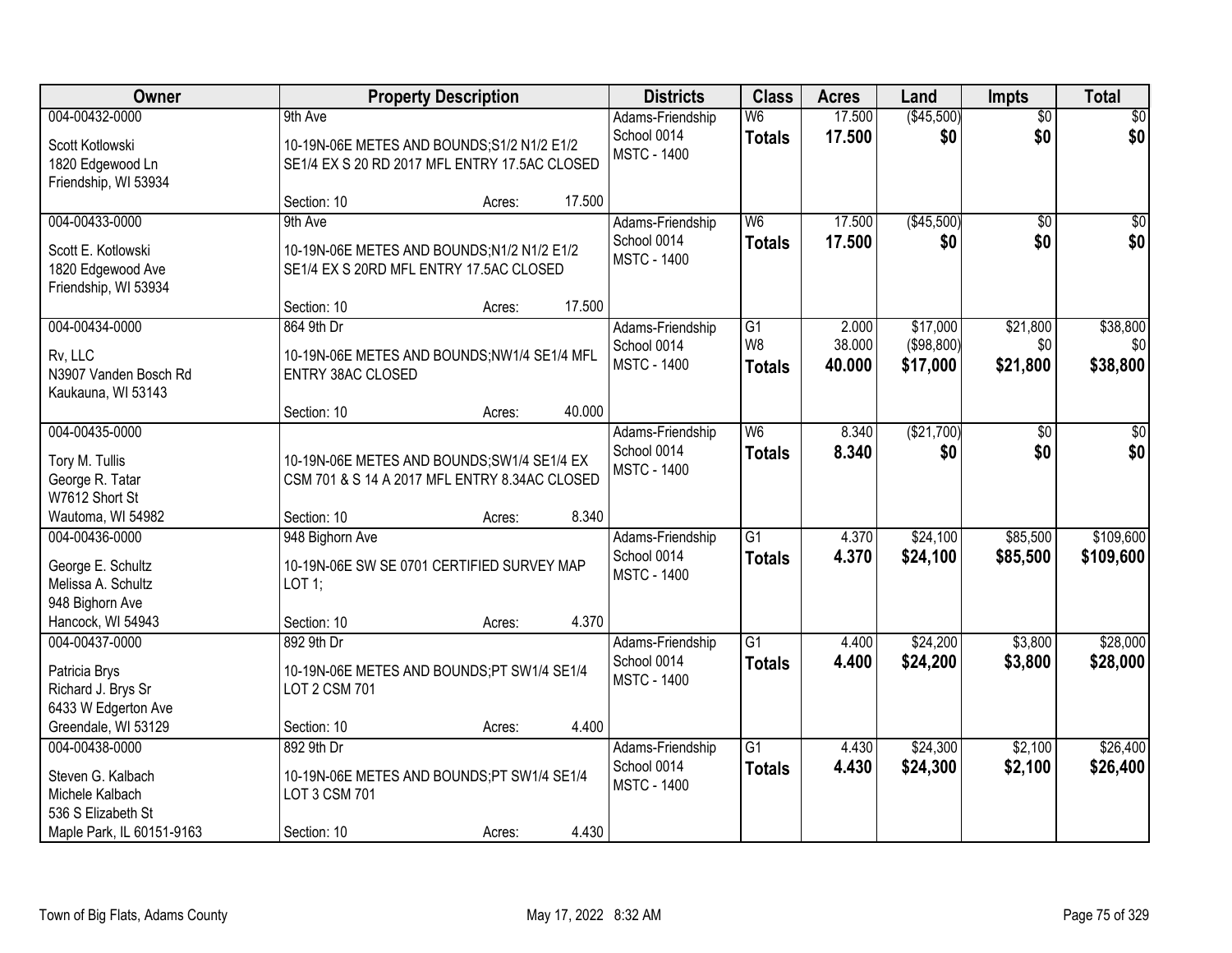| Owner                                                                                      | <b>Property Description</b>                                                                                                                         | <b>Districts</b>                                      | <b>Class</b>                                                                 | <b>Acres</b>                               | Land                                              | <b>Impts</b>                              | <b>Total</b>                                      |
|--------------------------------------------------------------------------------------------|-----------------------------------------------------------------------------------------------------------------------------------------------------|-------------------------------------------------------|------------------------------------------------------------------------------|--------------------------------------------|---------------------------------------------------|-------------------------------------------|---------------------------------------------------|
| 004-00439-0000<br>Ronald F. Leach<br>Laurie L. Leach<br>878 9th Dr                         | 878 9th Dr<br>10-19N-06E METES AND BOUNDS;PT SW1/4 SE1/4<br>LOT 4 CSM 701 MICRO                                                                     | Adams-Friendship<br>School 0014<br><b>MSTC - 1400</b> | $\overline{G1}$<br><b>Totals</b>                                             | 4.460<br>4.460                             | \$24,400<br>\$24,400                              | \$117,200<br>\$117,200                    | \$141,600<br>\$141,600                            |
| Hancock, WI 54943                                                                          | 4.460<br>Section: 10<br>Acres:                                                                                                                      |                                                       |                                                                              |                                            |                                                   |                                           |                                                   |
| 004-00440-0000<br>George R. Tatar<br>Tory M. Tullis<br>W7612 Short St<br>Wautoma, WI 54982 | <b>Bighorn Ave</b><br>10-19N-06E METES AND BOUNDS;S 14 A OF SW1/4<br>SE1/4 EX CSM 701 2017 MFL ENTRY 14AC CLOSED<br>14.000<br>Section: 10<br>Acres: | Adams-Friendship<br>School 0014<br><b>MSTC - 1400</b> | W6<br><b>Totals</b>                                                          | 14.000<br>14.000                           | ( \$36,400)<br>\$0                                | $\overline{50}$<br>\$0                    | $\overline{30}$<br>\$0                            |
| 004-00441-0000<br>Nicholas Vogel<br>916 Big Horn Ave<br>Hancock, WI 54943                  | 916 Bighorn Ave<br>10-19N-06E METES AND BOUNDS;S 20 RD SE1/4<br><b>SE1/4</b><br>10.000<br>Section: 10<br>Acres:                                     | Adams-Friendship<br>School 0014<br><b>MSTC - 1400</b> | $\overline{G1}$<br>G4<br>G <sub>5</sub><br>G <sub>5</sub> M<br><b>Totals</b> | 3.000<br>2.500<br>0.500<br>4.000<br>10.000 | \$20,000<br>\$300<br>\$100<br>\$5,200<br>\$25,600 | \$34,300<br>\$0<br>\$0<br>\$0<br>\$34,300 | \$54,300<br>\$300<br>\$100<br>\$5,200<br>\$59,900 |
| 004-00442-0000<br>Scott Kotlowski<br>1820 Edgewood Ln<br>Friendship, WI 53934              | 9th Ave<br>10-19N-06E METES AND BOUNDS; S1/2 S1/2 E1/2<br>SE1/4 EX S 20RD 2017 MFL ENTRY 17.5AC CLOSED<br>17.500<br>Section: 10<br>Acres:           | Adams-Friendship<br>School 0014<br><b>MSTC - 1400</b> | W6<br><b>Totals</b>                                                          | 17.500<br>17.500                           | (\$45,500)<br>\$0                                 | $\sqrt{6}$<br>\$0                         | $\sqrt{50}$<br>\$0                                |
| 004-00443-0000<br>Scott Kotlowski<br>1820 Edgewood Ln<br>Friendship, WI 53934              | 9th Ave<br>10-19N-06E METES AND BOUNDS; N1/2 S1/2 E1/2<br>SE1/4 EX S 20 RD 2017 MFL ENTRY 17.5AC CLOSED<br>17.500<br>Section: 10<br>Acres:          | Adams-Friendship<br>School 0014<br><b>MSTC - 1400</b> | W <sub>6</sub><br><b>Totals</b>                                              | 17.500<br>17,500                           | (\$45,500)<br>\$0                                 | \$0<br>\$0                                | $\overline{50}$<br>\$0                            |
| 004-00444-0000<br>Heartland Farms, Inc<br>907 3rd Ave<br>Hancock, WI 54943                 | <b>Beaver Ave</b><br>11-19N-06E METES AND BOUNDS; NE1/4 NE1/4<br>40.000<br>Section: 11<br>Acres:                                                    | Adams-Friendship<br>School 0014<br><b>MSTC - 1400</b> | $\overline{G4}$<br><b>Totals</b>                                             | 40.000<br>40.000                           | \$6,600<br>\$6,600                                | \$0<br>\$0                                | \$6,600<br>\$6,600                                |
| 004-00445-0000<br>Heartland Farms, Inc<br>907 3rd Ave<br>Hancock, WI 54943                 | Beaver Ave<br>11-19N-06E METES AND BOUNDS;NW1/4 NE1/4<br>40.000<br>Section: 11<br>Acres:                                                            | Adams-Friendship<br>School 0014<br><b>MSTC - 1400</b> | $\overline{G4}$<br><b>Totals</b>                                             | 40.000<br>40.000                           | \$6,600<br>\$6,600                                | $\overline{50}$<br>\$0                    | \$6,600<br>\$6,600                                |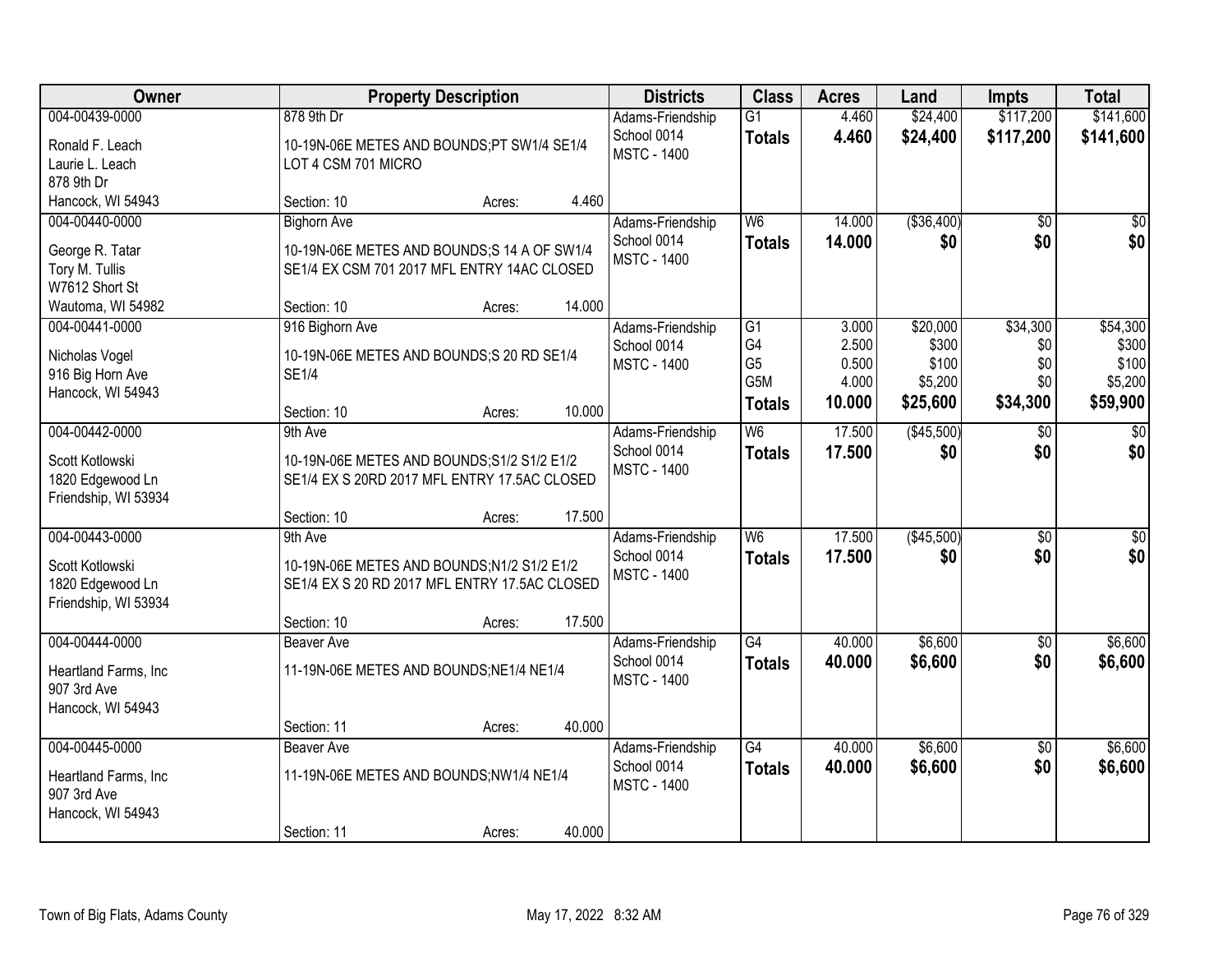| Owner                                                                              |                                                                                                                         | <b>Property Description</b> |        | <b>Districts</b>                                      | <b>Class</b>                     | <b>Acres</b>     | Land                 | <b>Impts</b>           | <b>Total</b>           |
|------------------------------------------------------------------------------------|-------------------------------------------------------------------------------------------------------------------------|-----------------------------|--------|-------------------------------------------------------|----------------------------------|------------------|----------------------|------------------------|------------------------|
| 004-00446-0000<br>Heartland Farms, Inc<br>907 3rd Ave                              | 8th Dr<br>11-19N-06E METES AND BOUNDS; SW1/4 NE1/4                                                                      |                             |        | Adams-Friendship<br>School 0014<br><b>MSTC - 1400</b> | G4<br><b>Totals</b>              | 40.000<br>40.000 | \$6,600<br>\$6,600   | $\overline{50}$<br>\$0 | \$6,600<br>\$6,600     |
| Hancock, WI 54943                                                                  | Section: 11                                                                                                             | Acres:                      | 40.000 |                                                       |                                  |                  |                      |                        |                        |
| 004-00447-0000<br>Heartland Farms, Inc<br>907 3rd Ave<br>Hancock, WI 54943         | 8th Ave<br>11-19N-06E METES AND BOUNDS; SE1/4 NE1/4                                                                     |                             |        | Adams-Friendship<br>School 0014<br><b>MSTC - 1400</b> | G4<br><b>Totals</b>              | 40.000<br>40.000 | \$6,600<br>\$6,600   | \$0<br>\$0             | \$6,600<br>\$6,600     |
|                                                                                    | Section: 11                                                                                                             | Acres:                      | 40.000 |                                                       |                                  |                  |                      |                        |                        |
| 004-00448-0010<br>Scott Kotlowski<br>1820 Edgewood Ln<br>Friendship, WI 53934      | <b>Beaver Ave</b><br>11-19N-06E 6399 CERTIFIED SURVEY MAP LOT 7;NE<br>NW & NW NW MFL ENTRY 21.93AC CLOSED               |                             |        | Adams-Friendship<br>School 0014<br><b>MSTC - 1400</b> | W <sub>6</sub><br><b>Totals</b>  | 21.925<br>21.925 | ( \$57,000)<br>\$0   | \$0<br>\$0             | $\overline{50}$<br>\$0 |
|                                                                                    | Section: 11                                                                                                             | Acres:                      | 21.925 |                                                       |                                  |                  |                      |                        |                        |
| 004-00448-0015<br>Anthony Hericks<br>Ronda Hericks<br>6340 David Ray               | 8th Dr<br>11-19N-06E 6399 CERTIFIED SURVEY MAP LOT 8;NW<br>NW & NE NW & SW NW & SE NW MFL ENTRY 21.92A<br><b>CLOSED</b> |                             |        | Adams-Friendship<br>School 0014<br><b>MSTC - 1400</b> | W6<br><b>Totals</b>              | 21.924<br>21.924 | ( \$57,000)<br>\$0   | \$0<br>\$0             | $\sqrt{50}$<br>\$0     |
| Wisconsin Rapids, WI 54494                                                         | Section: 11                                                                                                             | Acres:                      | 21.924 |                                                       |                                  |                  |                      |                        |                        |
| 004-00449-0000<br>Donald M. Greening<br>Pamela Varga K. Greening<br>873 Beaver Ave | 873 Beaver Ave<br>11-19N-06E METES AND BOUNDS;PT NE1/4 NW1/4 25<br><b>RD X 32 RD</b>                                    |                             |        | Adams-Friendship<br>School 0014<br><b>MSTC - 1400</b> | $\overline{G1}$<br><b>Totals</b> | 5.000<br>5.000   | \$26,000<br>\$26,000 | \$73,400<br>\$73,400   | \$99,400<br>\$99,400   |
| Hancock, WI 54943                                                                  | Section: 11                                                                                                             | Acres:                      | 5.000  |                                                       |                                  |                  |                      |                        |                        |
| 004-00450-0015<br>Scott Kotlowski<br>1820 Edgewood Ln<br>Friendship, WI 53934      | <b>Beaver Ave</b><br>11-19N-06E NW NW 6400 CERTIFIED SURVEY MAP<br>LOT 11; MFL ENTRY 21.93AC CLOSED                     |                             |        | Adams-Friendship<br>School 0014<br><b>MSTC - 1400</b> | W <sub>6</sub><br><b>Totals</b>  | 21.925<br>21.925 | ( \$57,000)<br>\$0   | $\overline{30}$<br>\$0 | $\sqrt{50}$<br>\$0     |
|                                                                                    | Section: 11                                                                                                             | Acres:                      | 21.925 |                                                       |                                  |                  |                      |                        |                        |
| 004-00450-0020<br>Scott Kotlowski<br>1820 Edgewood Ln<br>Friendship, WI 53934      | 9th Ave<br>11-19N-06E 6400 CERTIFIED SURVEY MAP LOT<br>12;NW NW & SW NW MFL ENTRY 21.92AC CLOSED<br>Section: 11         | Acres:                      | 21.924 | Adams-Friendship<br>School 0014<br><b>MSTC - 1400</b> | W <sub>6</sub><br><b>Totals</b>  | 21.924<br>21.924 | (\$57,000)<br>\$0    | $\overline{50}$<br>\$0 | $\sqrt{50}$<br>\$0     |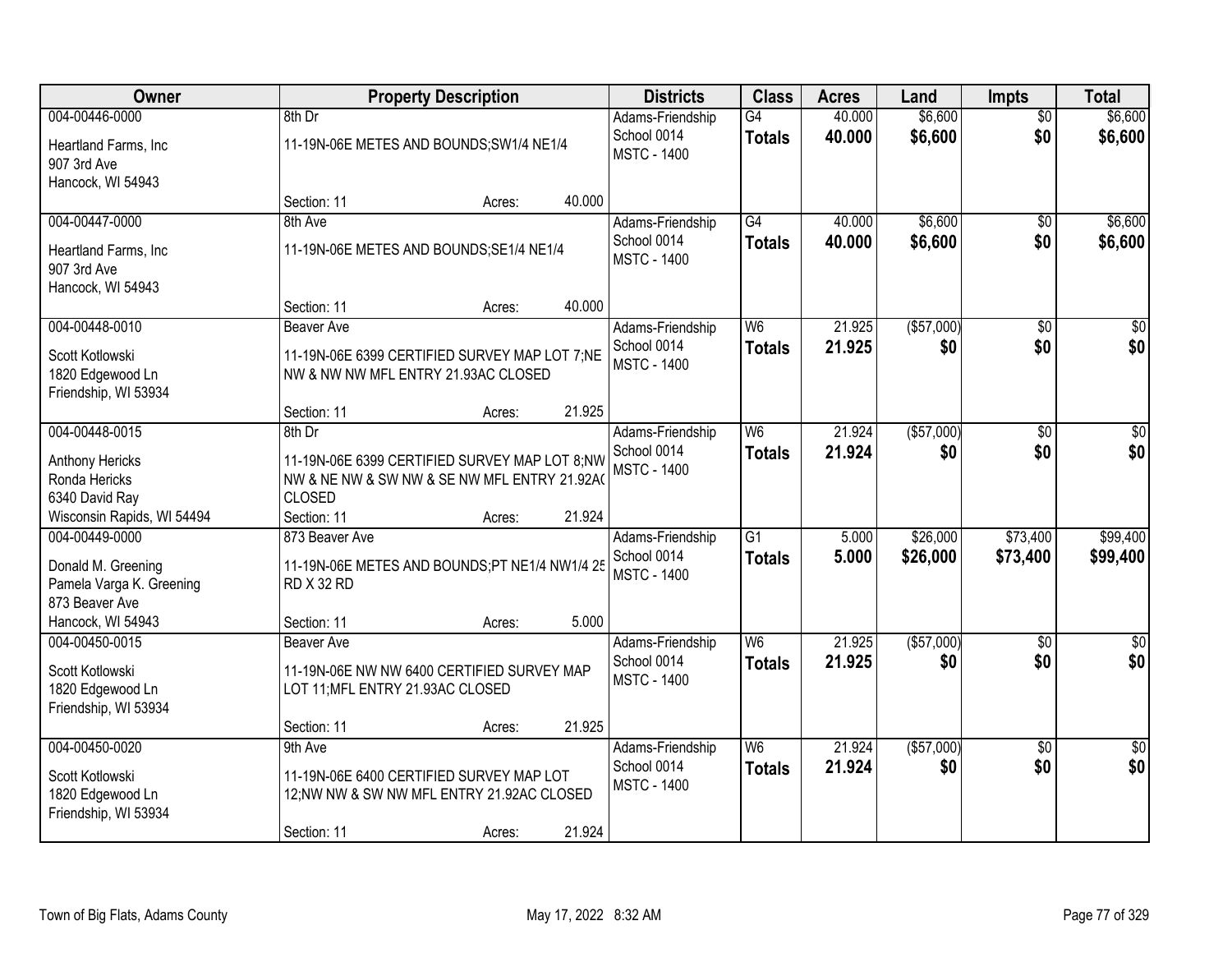| Owner                                                                        |                                                                                               | <b>Property Description</b> |        | <b>Districts</b>                                      | <b>Class</b>                                       | <b>Acres</b>              | Land                             | <b>Impts</b>                | <b>Total</b>                     |
|------------------------------------------------------------------------------|-----------------------------------------------------------------------------------------------|-----------------------------|--------|-------------------------------------------------------|----------------------------------------------------|---------------------------|----------------------------------|-----------------------------|----------------------------------|
| 004-00452-0015                                                               | 9th Ave                                                                                       |                             |        | Adams-Friendship                                      | W <sub>6</sub>                                     | 21.924                    | (\$57,000)                       | $\overline{50}$             | \$0                              |
| Scott Kotlowski<br>1820 Edgewood Ln<br>Friendship, WI 53934                  | 11-19N-06E 6400 CERTIFIED SURVEY MAP LOT<br>13; SW NW & NW SW MFL ENTRY 21.92AC CLOSED        |                             |        | School 0014<br><b>MSTC - 1400</b>                     | <b>Totals</b>                                      | 21.924                    | \$0                              | \$0                         | \$0                              |
|                                                                              | Section: 11                                                                                   | Acres:                      | 21.924 |                                                       |                                                    |                           |                                  |                             |                                  |
| 004-00453-0010                                                               | $8th$ Dr                                                                                      |                             |        | Adams-Friendship                                      | W <sub>6</sub>                                     | 21.924                    | ( \$57,000)                      | \$0                         | $\sqrt{50}$                      |
| Scott Kotlowski<br>1820 Edgewood Ln<br>Friendship, WI 53934                  | 11-19N-06E 6399 CERTIFIED SURVEY MAP LOT 9;SE<br>NW & SW NW MFL ENTRY 21.92AC                 |                             |        | School 0014<br><b>MSTC - 1400</b>                     | <b>Totals</b>                                      | 21.924                    | \$0                              | \$0                         | \$0                              |
|                                                                              | Section: 11                                                                                   | Acres:                      | 21.924 |                                                       |                                                    |                           |                                  |                             |                                  |
| 004-00453-0015                                                               | 8th Dr                                                                                        |                             |        | Adams-Friendship                                      | W <sub>6</sub>                                     | 21.924                    | ( \$57,000)                      | \$0                         | $\overline{\$0}$                 |
| Scott Kotlowski<br>1820 Edgewood Ln<br>Friendship, WI 53934                  | 11-19N-06E 6399 CERTIFIED SURVEY MAP LOT<br>10;SE NW & SW NW MFL ENTRY 21.92AC CLOSED         |                             |        | School 0014<br><b>MSTC - 1400</b>                     | <b>Totals</b>                                      | 21.924                    | \$0                              | \$0                         | \$0                              |
|                                                                              | Section: 11                                                                                   | Acres:                      | 21.924 |                                                       |                                                    |                           |                                  |                             |                                  |
| 004-00454-0000<br>Anthony J. Scurto<br>Debra L. Diclementi<br>851 8th Dr     | 851 8th Dr<br>11-19N-06E METES AND BOUNDS;PT SE1/4 NW1/4 &<br>NE1/4 SW1/4 LOT 1 CSM 1614      |                             |        | Adams-Friendship<br>School 0014<br><b>MSTC - 1400</b> | $\overline{G1}$<br>G <sub>6</sub><br><b>Totals</b> | 5.000<br>16.440<br>21.440 | \$26,000<br>\$42,700<br>\$68,700 | \$23,900<br>\$0<br>\$23,900 | \$49,900<br>\$42,700<br>\$92,600 |
| Hancock, WI 54943                                                            | Section: 11<br>8th Dr                                                                         | Acres:                      | 21.440 |                                                       | W6                                                 | 19.440                    | (\$50,500)                       |                             |                                  |
| 004-00455-0000<br>Gary S. Mccauley<br>Gail A. Mccauley<br>852 Bighorn Ave    | 11-19N-06E METES AND BOUNDS; S1/2 NE1/4 SW1/4<br>EX CSM 1859 2014 MFL ENTRY 19.44AC CLOSED    |                             |        | Adams-Friendship<br>School 0014<br><b>MSTC - 1400</b> | <b>Totals</b>                                      | 19.440                    | \$0                              | $\overline{50}$<br>\$0      | $\sqrt{50}$<br>\$0               |
| Hancock, WI 54943                                                            | Section: 11                                                                                   | Acres:                      | 19.440 |                                                       |                                                    |                           |                                  |                             |                                  |
| 004-00455-0010<br>Jo Ann C Shields<br>2922 S 91st St<br>West Allis, WI 53227 | 859 8th Dr<br>11-19N-06E METES AND BOUNDS;PT S1/2 NE1/4<br>SW1/4 LOT 1 CSM 1859               |                             | 2.000  | Adams-Friendship<br>School 0014<br><b>MSTC - 1400</b> | $\overline{G1}$<br><b>Totals</b>                   | 2.000<br>2.000            | \$17,000<br>\$17,000             | \$39,800<br>\$39,800        | \$56,800<br>\$56,800             |
| 004-00456-0015                                                               | Section: 11<br>9th Ave                                                                        | Acres:                      |        | Adams-Friendship                                      | W <sub>6</sub>                                     | 21.924                    | (\$57,000)                       | $\overline{50}$             | $\overline{50}$                  |
| Scott Kotlowski<br>1820 Edgewood Ln<br>Friendship, WI 53934                  | 11-19N-06E NW SW 6401 CERTIFIED SURVEY MAP<br>LOT 14; MFL ENTRY 21.92AC CLOSED<br>Section: 11 | Acres:                      | 21.924 | School 0014<br><b>MSTC - 1400</b>                     | <b>Totals</b>                                      | 21.924                    | \$0                              | \$0                         | \$0                              |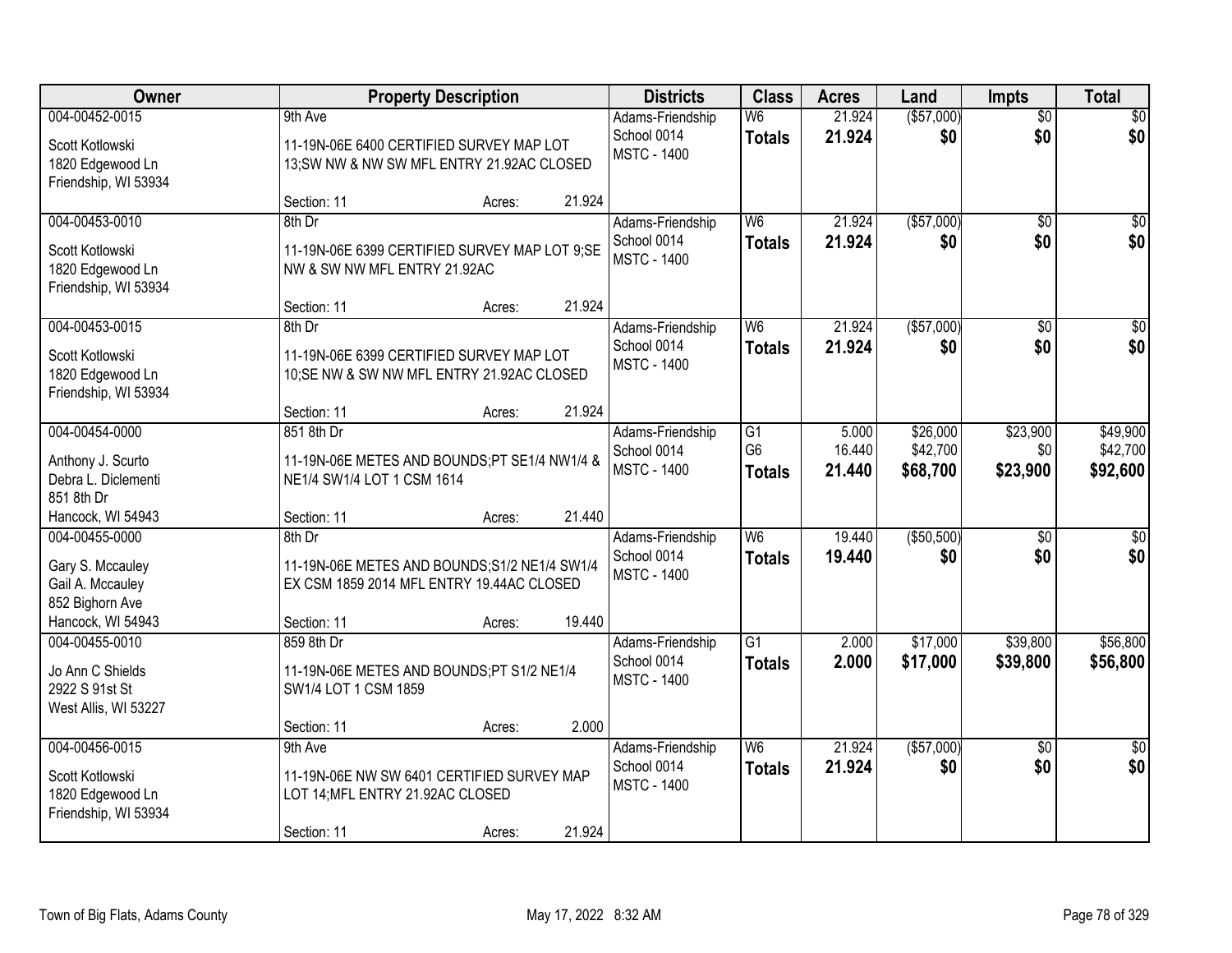| <b>Owner</b>                               | <b>Property Description</b>                                                   |        |        | <b>Districts</b>   | <b>Class</b>                     | <b>Acres</b>    | Land                   | <b>Impts</b>    | <b>Total</b>     |
|--------------------------------------------|-------------------------------------------------------------------------------|--------|--------|--------------------|----------------------------------|-----------------|------------------------|-----------------|------------------|
| 004-00456-0020                             | 9th Ave                                                                       |        |        | Adams-Friendship   | W <sub>6</sub>                   | 21.924          | ( \$57,000)            | $\overline{50}$ | \$0              |
| Scott Kotlowski                            | 11-19N-06E NW SW 6401 CERTIFIED SURVEY MAP                                    |        |        | School 0014        | <b>Totals</b>                    | 21.924          | \$0                    | \$0             | \$0              |
| 1820 Edgewood Ln                           | LOT 15;NW SW & SW SW MFL ENTRY 21.92AC                                        |        |        | <b>MSTC - 1400</b> |                                  |                 |                        |                 |                  |
| Friendship, WI 53934                       | <b>CLOSED</b>                                                                 |        |        |                    |                                  |                 |                        |                 |                  |
|                                            | Section: 11                                                                   | Acres: | 21.924 |                    |                                  |                 |                        |                 |                  |
| 004-00457-0010                             | 9th Ave                                                                       |        |        | Adams-Friendship   | W <sub>6</sub>                   | 21.925          | ( \$57,000)            | $\overline{50}$ | \$0              |
| Scott Kotlowski                            | 11-19N-06E NW SW 6401 CERTIFIED SURVEY MAP                                    |        |        | School 0014        | <b>Totals</b>                    | 21.925          | \$0                    | \$0             | \$0              |
| 1820 Edgewood Ln                           | LOT 16; MFL ENTRY 21.93AC CLOSED                                              |        |        | <b>MSTC - 1400</b> |                                  |                 |                        |                 |                  |
| Friendship, WI 53934                       |                                                                               |        |        |                    |                                  |                 |                        |                 |                  |
|                                            | Section: 11                                                                   | Acres: | 21.925 |                    |                                  |                 |                        |                 |                  |
| 004-00458-0000                             | 898 9th Ave                                                                   |        |        | Adams-Friendship   | $\overline{G1}$                  | 1.500           | \$13,000               | \$0             | \$13,000         |
| Jason E. Monroe                            | 11-19N-06E METES AND BOUNDS;PT SW1/4 SW1/4                                    |        |        | School 0014        | <b>Totals</b>                    | 1.500           | \$13,000               | \$0             | \$13,000         |
| Mirna E. Monroe                            |                                                                               |        |        | <b>MSTC - 1400</b> |                                  |                 |                        |                 |                  |
| 8824 Quail run                             |                                                                               |        |        |                    |                                  |                 |                        |                 |                  |
| Burlington, WI 53105                       | Section: 11                                                                   | Acres: | 1.500  |                    |                                  |                 |                        |                 |                  |
| 004-00459-0000                             | 892 Bighorn Ave                                                               |        |        | Adams-Friendship   | $\overline{G1}$                  | 2.270           | \$17,800               | \$9,100         | \$26,900         |
|                                            |                                                                               |        |        | School 0014        | <b>Totals</b>                    | 2.270           | \$17,800               | \$9,100         | \$26,900         |
| Deeann C. Burroughs et al<br>201 N Main St | 11-19N-06E METES AND BOUNDS;S 14 RD SW1/4<br>SW1/4 EX E 38 RD & W 16 RD MICRO |        |        | <b>MSTC - 1400</b> |                                  |                 |                        |                 |                  |
| Rosendale, WI 54974                        |                                                                               |        |        |                    |                                  |                 |                        |                 |                  |
|                                            | Section: 11                                                                   | Acres: | 2.270  |                    |                                  |                 |                        |                 |                  |
| 004-00460-0000                             | 886 Bighorn Ave                                                               |        |        | Adams-Friendship   | $\overline{X4}$                  | 9.745           | $\overline{50}$        | $\overline{50}$ | $\overline{\$0}$ |
|                                            |                                                                               |        |        | School 0014        | <b>Totals</b>                    | 9.745           | \$0                    | \$0             | \$0              |
| Zion Luthern Church of Big Flats           | 11-19N-06E SW SW 2651 CERTIFIED SURVEY MAP                                    |        |        | <b>MSTC - 1400</b> |                                  |                 |                        |                 |                  |
| c/o Nancy Van Alstine Sec                  | LOT 1;& 2 CSM 2651                                                            |        |        |                    |                                  |                 |                        |                 |                  |
| 856 13th Ave                               |                                                                               |        |        |                    |                                  |                 |                        |                 |                  |
| Nekoosa, WI 54457                          | Section: 11                                                                   | Acres: | 9.745  |                    |                                  |                 |                        |                 |                  |
| 004-00461-0000                             | 852 Bighorn Ave                                                               |        |        | Adams-Friendship   | G1                               | 1.000           | \$9,000                | \$114,900       | \$123,900        |
| Gary S. Mccauley                           | 11-19N-06E METES AND BOUNDS; SE1/4 SW1/4 2007                                 |        |        | School 0014        | G <sub>6</sub><br>W <sub>6</sub> | 4.000<br>35.000 | \$10,400<br>(\$91,000) | \$0<br>\$0      | \$10,400<br>\$0  |
| Gail A. Mccauley                           | MFL ENTRY 35AC CLOSED                                                         |        |        | <b>MSTC - 1400</b> |                                  |                 |                        |                 |                  |
| 852 Bighorn Ave                            |                                                                               |        |        |                    | <b>Totals</b>                    | 40.000          | \$19,400               | \$114,900       | \$134,300        |
| Hancock, WI 54943                          | Section: 11                                                                   | Acres: | 40.000 |                    |                                  |                 |                        |                 |                  |
| 004-00463-0020                             | 892 8th Dr                                                                    |        |        | Adams-Friendship   | $\overline{G1}$                  | 2.590           | \$26,000               | \$11,700        | \$37,700         |
| Nancy J. Roeber                            | 11-19N-06E METES AND BOUNDS;PT SW1/4 SE1/4                                    |        |        | School 0014        | <b>Totals</b>                    | 2.590           | \$26,000               | \$11,700        | \$37,700         |
| Tim C. Roeber                              | LOT 3 CSM 2753                                                                |        |        | <b>MSTC - 1400</b> |                                  |                 |                        |                 |                  |
| 898 8th Dr                                 |                                                                               |        |        |                    |                                  |                 |                        |                 |                  |
| Hancock, WI 54943                          | Section: 11                                                                   | Acres: | 2.590  |                    |                                  |                 |                        |                 |                  |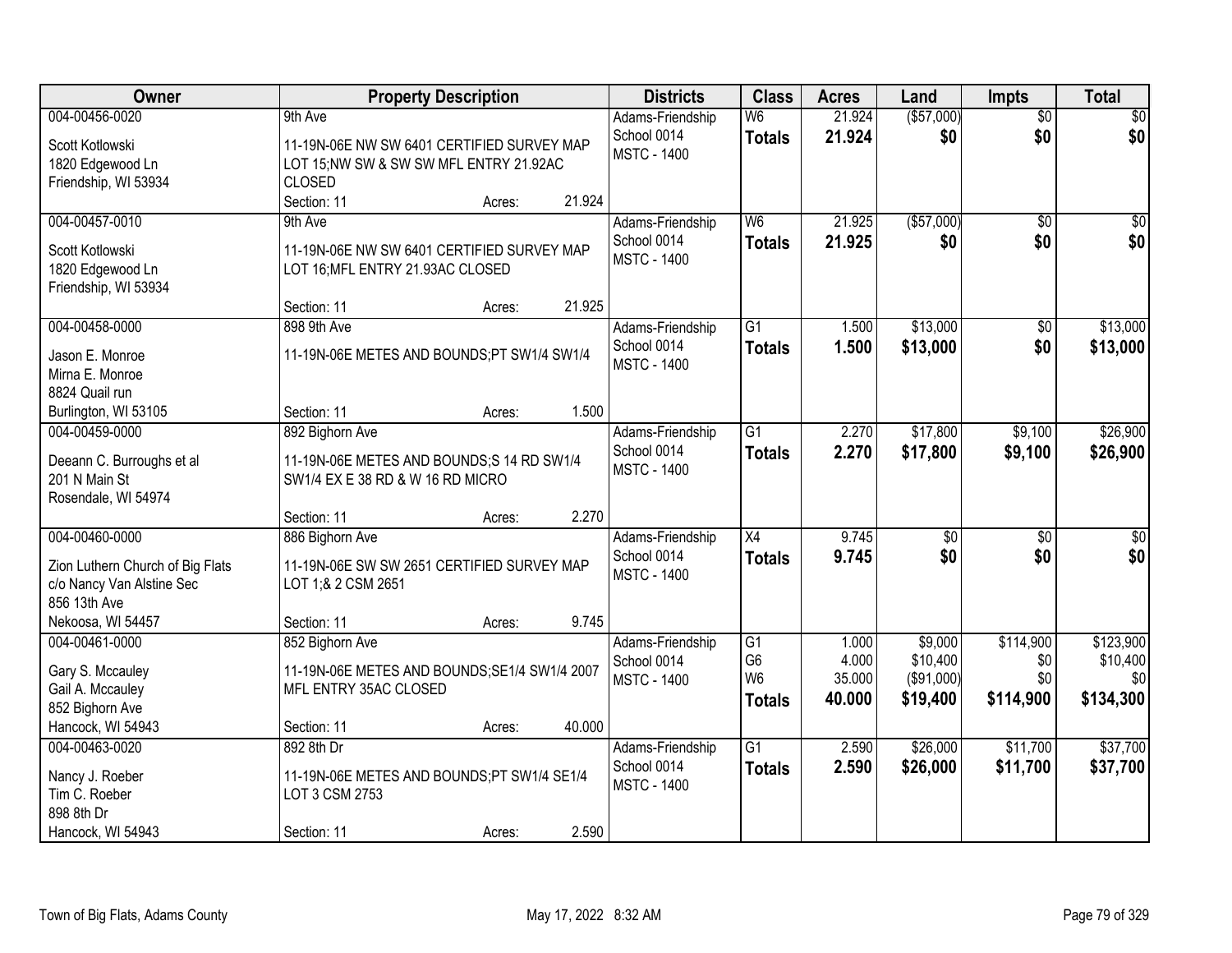| Owner                                                                                         |                                                                                                                                               | <b>Property Description</b> |       | <b>Districts</b>                                      | <b>Class</b>                     | <b>Acres</b>   | Land                 | <b>Impts</b>           | <b>Total</b>           |
|-----------------------------------------------------------------------------------------------|-----------------------------------------------------------------------------------------------------------------------------------------------|-----------------------------|-------|-------------------------------------------------------|----------------------------------|----------------|----------------------|------------------------|------------------------|
| 004-00463-0025<br>Nancy J. Roeber<br>Tim C. Roeber<br>898 8th Dr                              | 8th Dr<br>11-19N-06E METES AND BOUNDS;PT SW1/4 SE1/4<br>LOT 4 CSM 2753                                                                        |                             |       | Adams-Friendship<br>School 0014<br><b>MSTC - 1400</b> | $\overline{G1}$<br><b>Totals</b> | 2.660<br>2.660 | \$26,300<br>\$26,300 | $\overline{50}$<br>\$0 | \$26,300<br>\$26,300   |
| Hancock, WI 54943                                                                             | Section: 11                                                                                                                                   | Acres:                      | 2.660 |                                                       |                                  |                |                      |                        |                        |
| 004-00463-0030<br>Serghei Croitoru<br>Vladisla Coslet<br>1115 Mereidth Ln                     | 884 8th Dr<br>11-19N-06E METES AND BOUNDS;PT W1/2 SE1/4 LOT<br>5 CSM 2754                                                                     |                             |       | Adams-Friendship<br>School 0014<br><b>MSTC - 1400</b> | $\overline{G1}$<br><b>Totals</b> | 3.470<br>3.470 | \$29,400<br>\$29,400 | \$58,600<br>\$58,600   | \$88,000<br>\$88,000   |
| Streamwood, IL 60107                                                                          | Section: 11                                                                                                                                   | Acres:                      | 3.470 |                                                       |                                  |                |                      |                        |                        |
| 004-00463-0035<br>Serghei Croitoru<br>Vladisla Coslet<br>1115 Mereidth Ln                     | 8th Dr<br>11-19N-06E METES AND BOUNDS;PT W1/2 SE1/4 LOT<br>6 CSM 2754                                                                         |                             |       | Adams-Friendship<br>School 0014<br><b>MSTC - 1400</b> | G1<br><b>Totals</b>              | 3.740<br>3.740 | \$30,200<br>\$30,200 | $\overline{50}$<br>\$0 | \$30,200<br>\$30,200   |
| Streamwood, IL 60107                                                                          | Section: 11                                                                                                                                   | Acres:                      | 3.740 |                                                       |                                  |                |                      |                        |                        |
| 004-00463-0040<br>Leon M. Rozek et al<br>319 Merton Ave<br>Hartland, WI 53029                 | 876 8th Dr<br>11-19N-06E METES AND BOUNDS;PT W1/2 SE1/4 LOT<br>7 CSM 2754                                                                     |                             |       | Adams-Friendship<br>School 0014<br><b>MSTC - 1400</b> | $\overline{G1}$<br><b>Totals</b> | 3.360<br>3.360 | \$29,100<br>\$29,100 | \$132,100<br>\$132,100 | \$161,200<br>\$161,200 |
|                                                                                               | Section: 11                                                                                                                                   | Acres:                      | 3.360 |                                                       |                                  |                |                      |                        |                        |
| 004-00463-0045<br>Ivan Tabatskiy<br>645 Patton Dr<br>Buffalo Grove, IL 60089                  | 874 8th Dr<br>11-19N-06E METES AND BOUNDS;PT W1/2 SE1/4 LOT<br>8 CSM 2754                                                                     |                             |       | Adams-Friendship<br>School 0014<br><b>MSTC - 1400</b> | $\overline{G1}$<br><b>Totals</b> | 4.640<br>4.640 | \$32,900<br>\$32,900 | \$2,600<br>\$2,600     | \$35,500<br>\$35,500   |
|                                                                                               | Section: 11                                                                                                                                   | Acres:                      | 4.640 |                                                       |                                  |                |                      |                        |                        |
| 004-00463-0050<br>Nancy J. Roeber<br>Tim C. Roeber<br>898 8th Dr                              | 898 8th Dr<br>11-19N-06E SW SE 2753 CERTIFIED SURVEY MAP<br>LOT 1;                                                                            |                             |       | Adams-Friendship<br>School 0014<br><b>MSTC - 1400</b> | $\overline{G1}$<br><b>Totals</b> | 5.690<br>5.690 | \$36,100<br>\$36,100 | \$100,100<br>\$100,100 | \$136,200<br>\$136,200 |
| Hancock, WI 54943                                                                             | Section: 11                                                                                                                                   | Acres:                      | 5.690 |                                                       |                                  |                |                      |                        |                        |
| 004-00467-0000<br>Emily J. Russell<br>Renee M. Russell<br>227 6th St<br>Fond Du Lac, WI 54935 | <b>Beaver Ave</b><br>12-19N-06E METES AND BOUNDS;PT NE1/4 NE1/4<br>LOT 1 CSM 2401 EX PC LY WEST OF C/L OF BIG<br>ROCHE CRI CRK<br>Section: 12 | Acres:                      | 3.632 | Adams-Friendship<br>School 0014<br><b>MSTC - 1400</b> | $\overline{G1}$<br><b>Totals</b> | 3.632<br>3.632 | \$21,900<br>\$21,900 | \$0<br>\$0             | \$21,900<br>\$21,900   |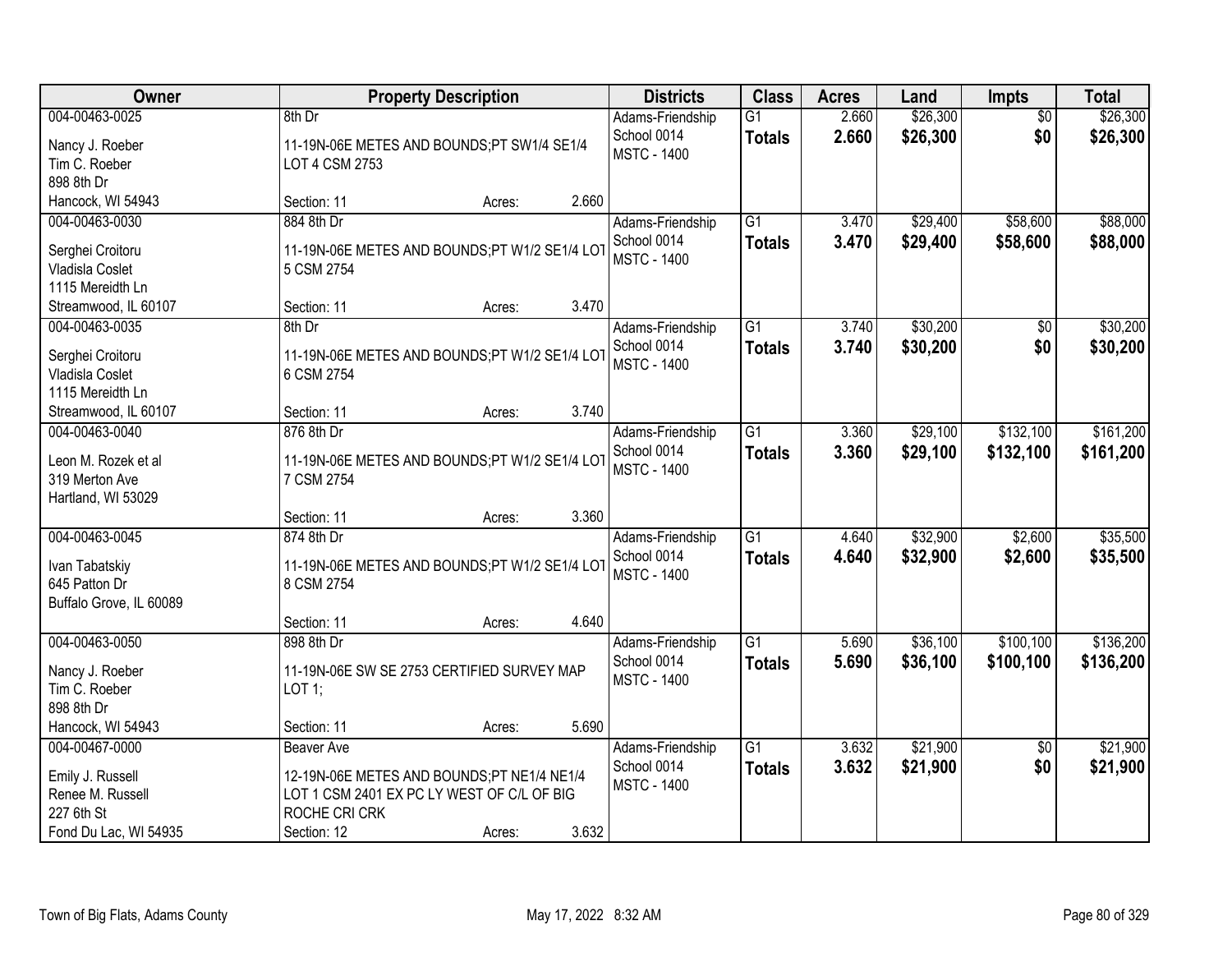| Owner                                  | <b>Property Description</b>                                                                 | <b>Districts</b>                  | <b>Class</b>    | <b>Acres</b> | Land        | <b>Impts</b>    | <b>Total</b>    |
|----------------------------------------|---------------------------------------------------------------------------------------------|-----------------------------------|-----------------|--------------|-------------|-----------------|-----------------|
| 004-00467-0010                         | <b>Beaver Ave</b>                                                                           | Adams-Friendship                  | G1              | 1.098        | \$9,800     | $\overline{50}$ | \$9,800         |
| Jonathan M. Singleton                  | 12-19N-06E METES AND BOUNDS;PT NE1/4 NE1/4 PT                                               | School 0014                       | <b>Totals</b>   | 1.098        | \$9,800     | \$0             | \$9,800         |
| Carolin Singleton                      | LOT 1 CSM 2401 LY W OF C/L OF BIG ROCHE CRI                                                 | <b>MSTC - 1400</b>                |                 |              |             |                 |                 |
| 304 W Maple Ave                        | <b>CRK</b>                                                                                  |                                   |                 |              |             |                 |                 |
| Stockton, IL 61085                     | 1.098<br>Section: 12<br>Acres:                                                              |                                   |                 |              |             |                 |                 |
| 004-00468-0000                         | Beaver Ave                                                                                  | Adams-Friendship                  | $\overline{G5}$ | 8.000        | \$5,600     | \$0             | \$5,600         |
|                                        |                                                                                             | School 0014                       | W <sub>6</sub>  | 32.000       | (\$79,200)  | \$0             | \$0             |
| Roger F and Mary E Bord Revocable      | 12-19N-06E METES AND BOUNDS;NW1/4 NE1/4 MFL                                                 | <b>MSTC - 1400</b>                | <b>Totals</b>   | 40.000       | \$5,600     | \$0             | \$5,600         |
| Trust August 8 2006                    | ENTRY 32 AC CLOSED                                                                          |                                   |                 |              |             |                 |                 |
| W2667 Kittle Ct                        | 40.000<br>Section: 12                                                                       |                                   |                 |              |             |                 |                 |
| East Troy, WI 53120<br>004-00469-0000  | Acres:                                                                                      |                                   |                 |              |             |                 |                 |
|                                        |                                                                                             | Adams-Friendship                  | W <sub>8</sub>  | 40.330       | (\$104,900) | \$0             | $\sqrt{50}$     |
| Roger Bord                             | 12-19N-06E METES AND BOUNDS;SW1/4 NE1/4 LOT                                                 | School 0014<br><b>MSTC - 1400</b> | <b>Totals</b>   | 40.330       | \$0         | \$0             | \$0             |
| Mary E. Bord                           | CSM 4401 2004 MFL ENTRY 40.33AC CLOSED                                                      |                                   |                 |              |             |                 |                 |
| W2667 Kittie Ct                        |                                                                                             |                                   |                 |              |             |                 |                 |
| East Troy, WI 53120                    | 40.330<br>Section: 12<br>Acres:                                                             |                                   |                 |              |             |                 |                 |
| 004-00470-0000                         | 817 7th Ave                                                                                 | Adams-Friendship                  | G1              | 1.000        | \$14,000    | \$178,200       | \$192,200       |
|                                        |                                                                                             | School 0014                       | G <sub>6</sub>  | 5.660        | \$14,700    | \$0             | \$14,700        |
| Mary Elizabeth Bord<br>W2667 Kittie Ct | 12-19N-06E METES AND BOUNDS;PT NE1/4 NE1/4 &<br>ALL OF SE1/4 NE1/4 LOT 2 CSM 2401 MFL ENTRY | <b>MSTC - 1400</b>                | W8              | 70.000       | (\$182,000) | \$0             | \$0             |
| East Troy, WI 53120                    | 2000 70AC CLOSED                                                                            |                                   | <b>Totals</b>   | 76.660       | \$28,700    | \$178,200       | \$206,900       |
|                                        | 76.660<br>Section: 12<br>Acres:                                                             |                                   |                 |              |             |                 |                 |
| 004-00471-0000                         | 755 Beaver Ave                                                                              | Adams-Friendship                  | W <sub>6</sub>  | 40.291       | (\$104,800) | $\overline{50}$ | $\overline{50}$ |
|                                        |                                                                                             | School 0014                       | <b>Totals</b>   | 40.291       | \$0         | \$0             | \$0             |
| Jeffrey R. Jungwirth                   | 12-19N-06E NE NW 5762 CERTIFIED SURVEY MAP                                                  | <b>MSTC - 1400</b>                |                 |              |             |                 |                 |
| 5725 County Rd A                       | LOT 1; MFL ENTRY 40.291AC CLOSED                                                            |                                   |                 |              |             |                 |                 |
| Oshkosh, WI 54901                      |                                                                                             |                                   |                 |              |             |                 |                 |
|                                        | 40.291<br>Section: 12<br>Acres:                                                             |                                   |                 |              |             |                 |                 |
| 004-00472-0000                         | 777 Beaver Ave                                                                              | Adams-Friendship                  | G1              | 1.000        | \$9,000     | \$109,600       | \$118,600       |
| Joshua A. Hentges                      | 12-19N-06E NW NW 5267 CERTIFIED SURVEY MAP                                                  | School 0014                       | G <sub>6</sub>  | 19.054       | \$49,500    | \$0             | \$49,500        |
| Gail R. Hentges                        | LOT 1;LOT 1 CSM 5267                                                                        | <b>MSTC - 1400</b>                | <b>Totals</b>   | 20.054       | \$58,500    | \$109,600       | \$168,100       |
| 777 Beaver Ave                         |                                                                                             |                                   |                 |              |             |                 |                 |
| Hancock, WI 54943                      | 20.054<br>Section: 12<br>Acres:                                                             |                                   |                 |              |             |                 |                 |
| 004-00473-0000                         | <b>Beaver Ave</b>                                                                           | Adams-Friendship                  | $\overline{G1}$ | 5.000        | \$26,000    | $\overline{30}$ | \$26,000        |
|                                        |                                                                                             | School 0014                       | <b>Totals</b>   | 5.000        | \$26,000    | \$0             | \$26,000        |
| Emery Johnson                          | 12-19N-06E METES AND BOUNDS;N1/2 NW1/4 NW1/4                                                | <b>MSTC - 1400</b>                |                 |              |             |                 |                 |
| Yolanda M. Johnson                     | <b>NW1/4</b>                                                                                |                                   |                 |              |             |                 |                 |
| 808 8th Ave                            |                                                                                             |                                   |                 |              |             |                 |                 |
| Hancock, WI 54943                      | 5.000<br>Section: 12<br>Acres:                                                              |                                   |                 |              |             |                 |                 |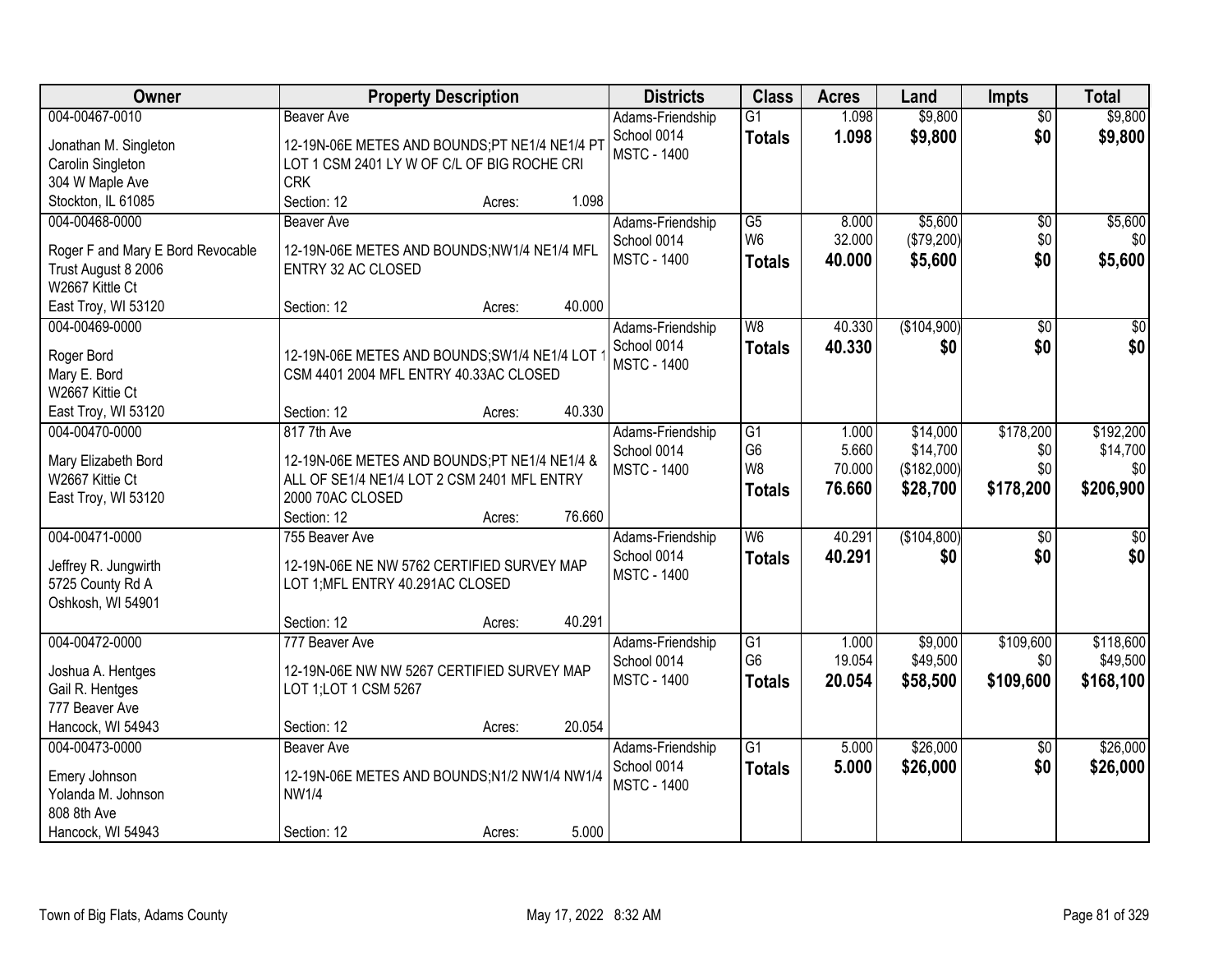| Owner                                                                                               |                                                       | <b>Property Description</b>                             |        | <b>Districts</b>                                      | <b>Class</b>                                       | <b>Acres</b>              | Land                               | <b>Impts</b>                | <b>Total</b>                |
|-----------------------------------------------------------------------------------------------------|-------------------------------------------------------|---------------------------------------------------------|--------|-------------------------------------------------------|----------------------------------------------------|---------------------------|------------------------------------|-----------------------------|-----------------------------|
| 004-00474-0000<br>Emery Johnson<br>Yolanda M. Johnson<br>808 8th Ave                                | 808 8th Ave<br><b>NW1/4</b>                           | 12-19N-06E METES AND BOUNDS;S1/2 NW1/4 NW1/4            |        | Adams-Friendship<br>School 0014<br><b>MSTC - 1400</b> | $\overline{G1}$<br><b>Totals</b>                   | 5.000<br>5.000            | \$26,000<br>\$26,000               | \$7,000<br>\$7,000          | \$33,000<br>\$33,000        |
| Hancock, WI 54943                                                                                   | Section: 12                                           | Acres:                                                  | 5.000  |                                                       |                                                    |                           |                                    |                             |                             |
| 004-00475-0010<br>Lenora E. Leinweber<br>5560 Poplar Ln<br>Vesper, WI 54480                         | 816 8th Ave<br>NW1/4 NW1/4 EX CSM 5413                | 12-19N-06E METES AND BOUNDS;N1/2 S1/2 W1/2              |        | Adams-Friendship<br>School 0014<br><b>MSTC - 1400</b> | $\overline{G1}$<br><b>Totals</b>                   | 2.500<br>2.500            | \$18,500<br>\$18,500               | \$19,300<br>\$19,300        | \$37,800<br>\$37,800        |
|                                                                                                     | Section: 12                                           | Acres:                                                  | 2.500  |                                                       |                                                    |                           |                                    |                             |                             |
| 004-00475-0015<br>Joshua A. Hentges<br>Gail R. Hentges<br>777 Beaver Ave                            | 8th Ave<br>LOT 1;                                     | 12-19N-06E NW NW 5413 CERTIFIED SURVEY MAP              |        | Adams-Friendship<br>School 0014<br><b>MSTC - 1400</b> | $\overline{G6}$<br><b>Totals</b>                   | 5.252<br>5.252            | \$12,600<br>\$12,600               | \$0<br>\$0                  | \$12,600<br>\$12,600        |
| Hancock, WI 54943                                                                                   | Section: 12                                           | Acres:                                                  | 5.252  |                                                       |                                                    |                           |                                    |                             |                             |
| 004-00476-0010<br>Lenora E. Leinweber<br>5560 Poplar Ln<br>Vesper, WI 54480                         | 820 8th Ave<br>NW1/4 NW1/4 EX CSM 5413                | 12-19N-06E METES AND BOUNDS; S1/2 S1/2 W1/2             |        | Adams-Friendship<br>School 0014<br><b>MSTC - 1400</b> | $\overline{G1}$<br><b>Totals</b>                   | 2.248<br>2.248            | \$17,700<br>\$17,700               | \$900<br>\$900              | \$18,600<br>\$18,600        |
|                                                                                                     | Section: 12                                           | Acres:                                                  | 2.248  |                                                       |                                                    |                           |                                    |                             |                             |
| 004-00477-0000<br>Full Cycle Tree Farm, LLC<br>843 9th Ave<br>Hancock, WI 54943                     | 832 8th Ave<br>MFL ENTERED 2012 CLOSED<br>Section: 12 | 12-19N-06E METES AND BOUNDS; SW1/4 NW1/4 40AC<br>Acres: | 40.000 | Adams-Friendship<br>School 0014<br><b>MSTC - 1400</b> | $\overline{W6}$<br><b>Totals</b>                   | 40.000<br>40.000          | (\$104,000)<br>\$0                 | $\overline{30}$<br>\$0      | $\overline{\$0}$<br>\$0     |
| 004-00478-0000                                                                                      |                                                       |                                                         |        | Adams-Friendship                                      | G6                                                 | 0.220                     | \$600                              | $\sqrt{$0}$                 | \$600                       |
| Jeffrey R. Jungwirth<br>5725 County Rd A<br>Oshkosh, WI 54901                                       | LOT 2; MFL ENTRY 40AC CLOSED                          | 12-19N-06E SE NW 5762 CERTIFIED SURVEY MAP              |        | School 0014<br><b>MSTC - 1400</b>                     | W <sub>6</sub><br><b>Totals</b>                    | 40.000<br>40.220          | (\$104,000)<br>\$600               | \$0<br>\$0                  | \$0<br>\$600                |
|                                                                                                     | Section: 12                                           | Acres:                                                  | 40.220 |                                                       |                                                    |                           |                                    |                             |                             |
| 004-00479-0000<br>Richard J. Hendricksen<br>Cleo M. Hendricksen<br>843 9th Ave<br>Hancock, WI 54943 | 852 8th Ave<br>MFL ENTERED 2012 CLOSED<br>Section: 12 | 12-19N-06E METES AND BOUNDS;NE1/4 SW1/4 38AC<br>Acres:  | 40.000 | Adams-Friendship<br>School 0014<br><b>MSTC - 1400</b> | $\overline{G1}$<br>W <sub>6</sub><br><b>Totals</b> | 2.000<br>38.000<br>40.000 | \$23,000<br>(\$98,800)<br>\$23,000 | \$76,500<br>\$0<br>\$76,500 | \$99,500<br>\$0<br>\$99,500 |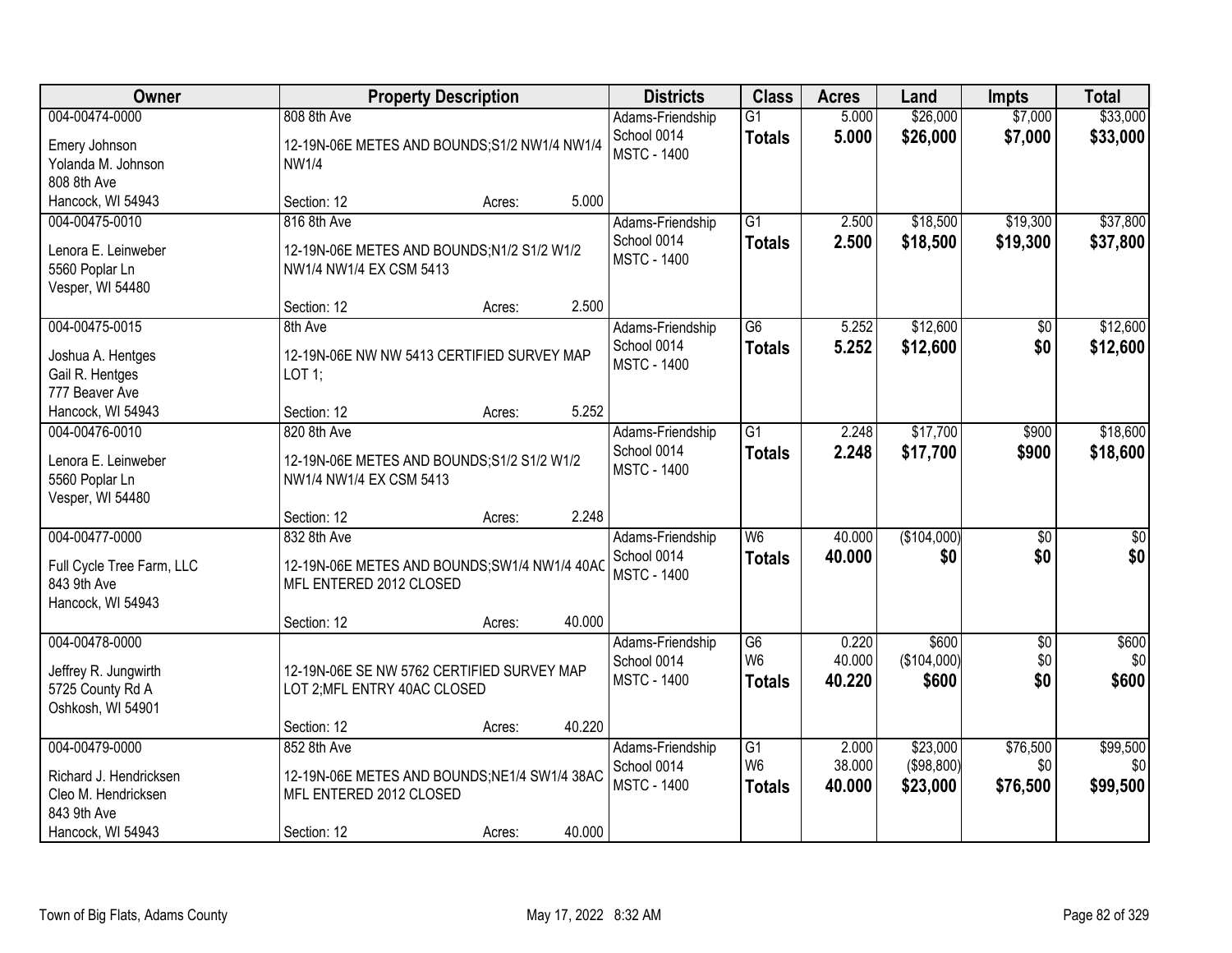| Owner                                                         |                                                                         | <b>Property Description</b> |        | <b>Districts</b>                                      | <b>Class</b>                    | <b>Acres</b>     | Land               | <b>Impts</b>    | <b>Total</b>    |
|---------------------------------------------------------------|-------------------------------------------------------------------------|-----------------------------|--------|-------------------------------------------------------|---------------------------------|------------------|--------------------|-----------------|-----------------|
| 004-00480-0000                                                | 852 8th Ave                                                             |                             |        | Adams-Friendship                                      | W <sub>6</sub>                  | 40.000           | (\$104,000)        | $\overline{50}$ | \$0             |
| Full Cycle Tree Farm, LLC<br>832 8th Ave<br>Hancock, WI 54943 | 12-19N-06E METES AND BOUNDS;NW1/4 SW1/4 40AC<br>MFL ENTERED 2012 CLOSED |                             |        | School 0014<br><b>MSTC - 1400</b>                     | <b>Totals</b>                   | 40.000           | \$0                | \$0             | \$0             |
|                                                               | Section: 12                                                             | Acres:                      | 40.000 |                                                       |                                 |                  |                    |                 |                 |
| 004-00481-0000<br>Full Cycle Tree Farm, LLC                   | <b>Bighorn Ave</b><br>12-19N-06E METES AND BOUNDS;SW1/4 SW1/4 40AC      |                             |        | Adams-Friendship<br>School 0014<br><b>MSTC - 1400</b> | W <sub>5</sub><br><b>Totals</b> | 40.000<br>40,000 | (\$104,000)<br>\$0 | \$0<br>\$0      | \$0<br>\$0      |
| 832 8th Ave<br>Hancock, WI 54943                              | MFL ENTERED 2012 OPEN                                                   |                             | 40.000 |                                                       |                                 |                  |                    |                 |                 |
| 004-00482-0000                                                | Section: 12<br>744 Bighorn Ave                                          | Acres:                      |        | Adams-Friendship                                      | W <sub>5</sub>                  | 40.000           | (\$104,000)        | \$0             | $\overline{50}$ |
| Richard J. Hendricksen<br>Cleo M. Hendricksen<br>843 9th Ave  | 12-19N-06E METES AND BOUNDS; SE1/4 SW1/4 40AC<br>MFL ENTERED 2012 OPEN  |                             |        | School 0014<br><b>MSTC - 1400</b>                     | <b>Totals</b>                   | 40.000           | \$0                | \$0             | \$0             |
| Hancock, WI 54943                                             | Section: 12                                                             | Acres:                      | 40.000 |                                                       |                                 |                  |                    |                 |                 |
| 004-00483-0000                                                | 847 7th Ave                                                             |                             |        | Adams-Friendship                                      | W <sub>8</sub>                  | 40.000           | (\$104,000)        | $\sqrt[6]{3}$   | \$0             |
| Darolyn C Berner Revocable Living<br>Trust<br>647 Hearne Ct   | 12-19N-06E METES AND BOUNDS; NE1/4 SE1/4 2001<br>MFL ENTRY 40AC CLOSED  |                             |        | School 0014<br><b>MSTC - 1400</b>                     | <b>Totals</b>                   | 40,000           | \$0                | \$0             | \$0             |
| Hartland, WI 53029                                            | Section: 12                                                             | Acres:                      | 40.000 |                                                       |                                 |                  |                    |                 |                 |
| 004-00484-0000                                                |                                                                         |                             |        | Adams-Friendship                                      | W8                              | 40.000           | (\$104,000)        | $\overline{30}$ | $\overline{50}$ |
| Darolyn C Berner Revocable Living<br>Trust                    | 12-19N-06E METES AND BOUNDS;NW1/4 SE1/4 2001<br>MFL ENTRY 40AC CLOSED   |                             |        | School 0014<br><b>MSTC - 1400</b>                     | <b>Totals</b>                   | 40.000           | \$0                | \$0             | \$0             |
| 647 Hearne Ct                                                 |                                                                         |                             |        |                                                       |                                 |                  |                    |                 |                 |
| Hartland, WI 53029                                            | Section: 12                                                             | Acres:                      | 40.000 |                                                       |                                 |                  |                    |                 |                 |
| 004-00485-0000                                                | <b>Bighorn Ave</b>                                                      |                             |        | Adams-Friendship                                      | G4                              | 40.000           | \$6,600            | \$0             | \$6,600         |
| Heartland Farms, Inc<br>907 3rd Ave                           | 12-19N-06E METES AND BOUNDS; SW1/4 SE1/4                                |                             |        | School 0014<br><b>MSTC - 1400</b>                     | <b>Totals</b>                   | 40.000           | \$6,600            | \$0             | \$6,600         |
| Hancock, WI 54943                                             |                                                                         |                             | 40.000 |                                                       |                                 |                  |                    |                 |                 |
| 004-00486-0000                                                | Section: 12<br><b>Bighorn Ave</b>                                       | Acres:                      |        | Adams-Friendship                                      | G4                              | 40.000           | \$6,300            | $\overline{50}$ | \$6,300         |
|                                                               |                                                                         |                             |        | School 0014                                           | <b>Totals</b>                   | 40.000           | \$6,300            | \$0             | \$6,300         |
| Heartland Farms, Inc                                          | 12-19N-06E METES AND BOUNDS; SE1/4 SE1/4                                |                             |        | <b>MSTC - 1400</b>                                    |                                 |                  |                    |                 |                 |
| 907 3rd Ave<br>Hancock, WI 54943                              |                                                                         |                             |        |                                                       |                                 |                  |                    |                 |                 |
|                                                               | Section: 12                                                             | Acres:                      | 40.000 |                                                       |                                 |                  |                    |                 |                 |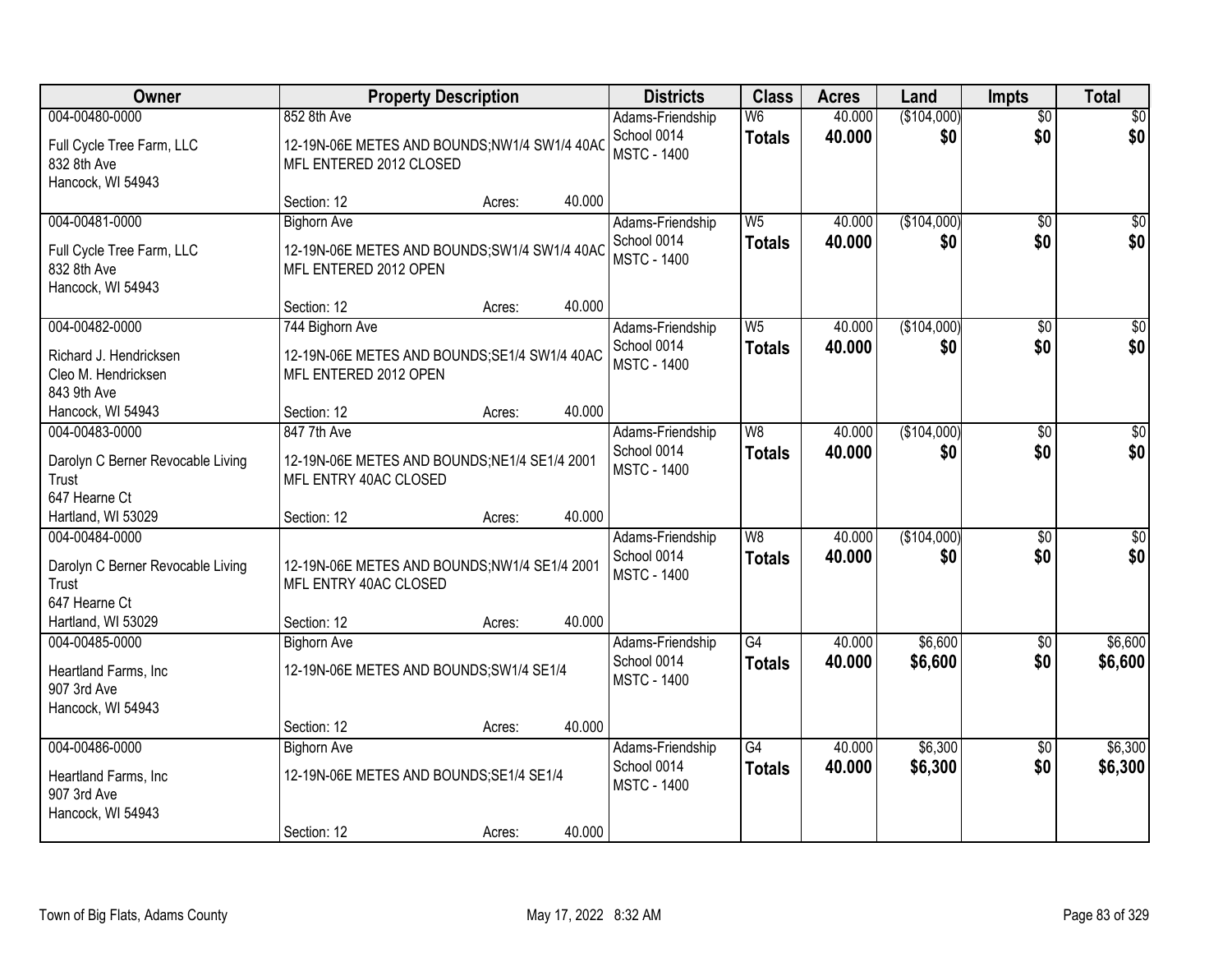| Owner                                                                       |                                                                                               | <b>Property Description</b> |        | <b>Districts</b>                                      | <b>Class</b>                     | <b>Acres</b>     | Land                 | Impts                  | <b>Total</b>         |
|-----------------------------------------------------------------------------|-----------------------------------------------------------------------------------------------|-----------------------------|--------|-------------------------------------------------------|----------------------------------|------------------|----------------------|------------------------|----------------------|
| 004-00487-0010<br>Julie P. Murray<br>John C. Murray<br>2821 Mckenna Blvd    | <b>Bighorn Ave</b><br>13-19N-06E METES AND BOUNDS; W 1/2 NE1/4 NE1/4<br>MFL ENTRY 20AC CLOSED |                             |        | Adams-Friendship<br>School 0014<br><b>MSTC - 1400</b> | W <sub>6</sub><br><b>Totals</b>  | 20.000<br>20.000 | ( \$52,000)<br>\$0   | $\overline{50}$<br>\$0 | \$0<br>\$0           |
| Madison, WI 53719                                                           | Section: 13                                                                                   | Acres:                      | 20.000 |                                                       |                                  |                  |                      |                        |                      |
| 004-00487-0015<br>John C. Murray<br>Julie P. Murray<br>2821 Mckenna Blvd    | <b>Bighorn Ave</b><br>13-19N-06E METES AND BOUNDS;E1/2 NE1/4 NE1/4                            |                             |        | Adams-Friendship<br>School 0014<br><b>MSTC - 1400</b> | $\overline{G6}$<br><b>Totals</b> | 20.000<br>20.000 | \$52,000<br>\$52,000 | $\overline{50}$<br>\$0 | \$52,000<br>\$52,000 |
| Madison, WI 53719                                                           | Section: 13                                                                                   | Acres:                      | 20.000 |                                                       |                                  |                  |                      |                        |                      |
| 004-00488-0000<br>Heartland Farms, Inc.<br>907 3rd Ave<br>Hancock, WI 54943 | <b>Bighorn Ave</b><br>13-19N-06E METES AND BOUNDS;NW1/4 NE1/4                                 |                             |        | Adams-Friendship<br>School 0014<br><b>MSTC - 1400</b> | G4<br><b>Totals</b>              | 40.000<br>40.000 | \$6,600<br>\$6,600   | \$0<br>\$0             | \$6,600<br>\$6,600   |
|                                                                             | Section: 13                                                                                   | Acres:                      | 40.000 |                                                       |                                  |                  |                      |                        |                      |
| 004-00489-0000<br>Heartland Farms, Inc<br>907 3rd Ave<br>Hancock, WI 54943  | 13-19N-06E METES AND BOUNDS; SW1/4 NE1/4                                                      |                             |        | Adams-Friendship<br>School 0014<br><b>MSTC - 1400</b> | G4<br><b>Totals</b>              | 40.000<br>40.000 | \$6,600<br>\$6,600   | \$0<br>\$0             | \$6,600<br>\$6,600   |
|                                                                             | Section: 13                                                                                   | Acres:                      | 40.000 |                                                       |                                  |                  |                      |                        |                      |
| 004-00490-0000<br>Peggy L. Werner<br>744 County Rd C<br>Hancock, WI 54943   | 7th Ave<br>13-19N-06E METES AND BOUNDS; SE1/4 NE1/4<br><b>MICRO</b>                           |                             |        | Adams-Friendship<br>School 0014<br><b>MSTC - 1400</b> | $\overline{G4}$<br><b>Totals</b> | 40.000<br>40.000 | \$1,600<br>\$1,600   | $\overline{50}$<br>\$0 | \$1,600<br>\$1,600   |
|                                                                             | Section: 13                                                                                   | Acres:                      | 40.000 |                                                       |                                  |                  |                      |                        |                      |
| 004-00491-0000<br>Heartland Farms, Inc<br>907 3rd Ave<br>Hancock, WI 54943  | <b>Bighorn Ave</b><br>13-19N-06E METES AND BOUNDS;NE1/4 NW1/4                                 |                             |        | Adams-Friendship<br>School 0014<br><b>MSTC - 1400</b> | $\overline{G4}$<br><b>Totals</b> | 40.000<br>40.000 | \$6,600<br>\$6,600   | $\overline{50}$<br>\$0 | \$6,600<br>\$6,600   |
|                                                                             | Section: 13                                                                                   | Acres:                      | 40.000 |                                                       |                                  |                  |                      |                        |                      |
| 004-00492-0000<br>Heartland Farms, Inc<br>907 3rd Ave<br>Hancock, WI 54943  | <b>Bighorn Ave</b><br>13-19N-06E METES AND BOUNDS;NW1/4 NW1/4<br>Section: 13                  | Acres:                      | 40.000 | Adams-Friendship<br>School 0014<br><b>MSTC - 1400</b> | $\overline{G4}$<br><b>Totals</b> | 40.000<br>40.000 | \$6,600<br>\$6,600   | $\overline{50}$<br>\$0 | \$6,600<br>\$6,600   |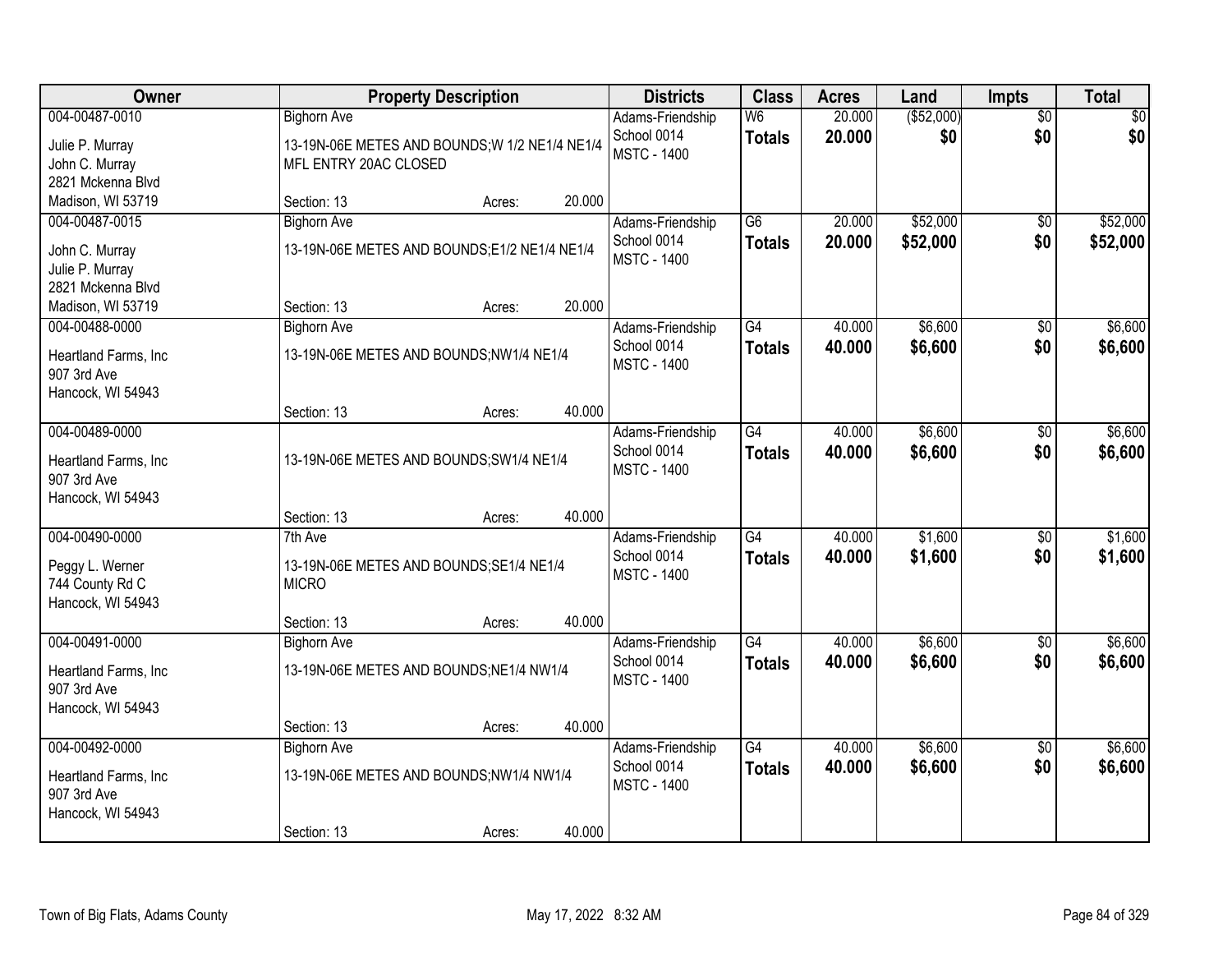| <b>Owner</b>          |                                               | <b>Property Description</b> |        | <b>Districts</b>   | <b>Class</b>     | <b>Acres</b> | Land        | <b>Impts</b>    | <b>Total</b> |
|-----------------------|-----------------------------------------------|-----------------------------|--------|--------------------|------------------|--------------|-------------|-----------------|--------------|
| 004-00493-0000        | 8th Ave                                       |                             |        | Adams-Friendship   | $\overline{G4}$  | 40.000       | \$6,600     | $\overline{50}$ | \$6,600      |
| Heartland Farms, Inc  | 13-19N-06E METES AND BOUNDS; SW1/4 NW1/4      |                             |        | School 0014        | <b>Totals</b>    | 40.000       | \$6,600     | \$0             | \$6,600      |
| 907 3rd Ave           |                                               |                             |        | <b>MSTC - 1400</b> |                  |              |             |                 |              |
| Hancock, WI 54943     |                                               |                             |        |                    |                  |              |             |                 |              |
|                       | Section: 13                                   | Acres:                      | 40.000 |                    |                  |              |             |                 |              |
| 004-00494-0000        |                                               |                             |        | Adams-Friendship   | $\overline{G4}$  | 40.000       | \$6,600     | \$0             | \$6,600      |
| Heartland Farms, Inc  | 13-19N-06E METES AND BOUNDS;SE1/4 NW1/4       |                             |        | School 0014        | <b>Totals</b>    | 40.000       | \$6,600     | \$0             | \$6,600      |
| 907 3rd Ave           |                                               |                             |        | <b>MSTC - 1400</b> |                  |              |             |                 |              |
| Hancock, WI 54943     |                                               |                             |        |                    |                  |              |             |                 |              |
|                       | Section: 13                                   | Acres:                      | 40.000 |                    |                  |              |             |                 |              |
| 004-00495-0000        |                                               |                             |        | Adams-Friendship   | G4               | 38.500       | \$3,900     | \$0             | \$3,900      |
| Joseph E. Seis        | 13-19N-06E METES AND BOUNDS;NE1/4 SW1/4       |                             |        | School 0014        | G5M              | 1.500        | \$1,800     | \$0             | \$1,800      |
| Dana M. Seis          |                                               |                             |        | <b>MSTC - 1400</b> | <b>Totals</b>    | 40.000       | \$5,700     | \$0             | \$5,700      |
| 674 Duck Creek Ave    |                                               |                             |        |                    |                  |              |             |                 |              |
| Grand Marsh, WI 53936 | Section: 13                                   | Acres:                      | 40.000 |                    |                  |              |             |                 |              |
| 004-00496-0000        | 952 8th Ave                                   |                             |        | Adams-Friendship   | $\overline{G1}$  | 1.000        | \$9,000     | \$22,400        | \$31,400     |
| Jeremy H. Fell        | 13-19N-06E METES AND BOUNDS; NW1/4 SW1/4 2018 |                             |        | School 0014        | W <sub>6</sub>   | 39.000       | (\$101,400) | \$0             | \$0          |
| Kacie A. Fell         | MFL ENTRY 39AC CLOSED                         |                             |        | <b>MSTC - 1400</b> | <b>Totals</b>    | 40.000       | \$9,000     | \$22,400        | \$31,400     |
| 5136 Juniper Ln       |                                               |                             |        |                    |                  |              |             |                 |              |
| Oshkosh, WI 54904     | Section: 13                                   | Acres:                      | 40.000 |                    |                  |              |             |                 |              |
| 004-00497-0000        | 988 8th Ave                                   |                             |        | Adams-Friendship   | G4               | 25.000       | \$3,400     | \$0             | \$3,400      |
| Douglas E. Strupp     | 13-19N-06E METES AND BOUNDS;PT SW1/4 SW1/4    |                             |        | School 0014        | G <sub>5</sub> M | 10.000       | \$13,000    | \$0             | \$13,000     |
| 706 6th Ave           |                                               |                             |        | <b>MSTC - 1400</b> | <b>Totals</b>    | 35.000       | \$16,400    | \$0             | \$16,400     |
| Hancock, WI 54943     |                                               |                             |        |                    |                  |              |             |                 |              |
|                       | Section: 13                                   | Acres:                      | 35.000 |                    |                  |              |             |                 |              |
| 004-00498-0000        | 792 County Rd C                               |                             |        | Adams-Friendship   | $\overline{G1}$  | 3.500        | \$21,500    | \$110,300       | \$131,800    |
| Deborah L. Strupp     | 13-19N-06E METES AND BOUNDS;PT SW1/4 SW1/4    |                             |        | School 0014        | G4               | 0.749        | \$100       | \$0             | \$100        |
| 792 County Rd C       | <b>LOT 1 CSM 875</b>                          |                             |        | <b>MSTC - 1400</b> | <b>Totals</b>    | 4.249        | \$21,600    | \$110,300       | \$131,900    |
| Hancock, WI 54943     |                                               |                             |        |                    |                  |              |             |                 |              |
|                       | Section: 13                                   | Acres:                      | 4.249  |                    |                  |              |             |                 |              |
| 004-00499-0000        | 760 County Rd C                               |                             |        | Adams-Friendship   | G4               | 31.000       | \$4,200     | $\overline{60}$ | \$4,200      |
| Joseph E. Seis        | 13-19N-06E METES AND BOUNDS; SE1/4 SW1/4 EX   |                             |        | School 0014        | G <sub>5</sub>   | 0.249        | \$100       | \$0             | \$100        |
| Dana M. Seis          | LOT 1 CSM 4591                                |                             |        | <b>MSTC - 1400</b> | G5M              | 1.600        | \$2,100     | \$0             | \$2,100      |
| 674 Duck Creek Ave    |                                               |                             |        |                    | G7               | 1.000        | \$5,000     | \$5,600         | \$10,600     |
| Grand Marsh, WI 53936 | Section: 13                                   | Acres:                      | 33.849 |                    | <b>Totals</b>    | 33.849       | \$11,400    | \$5,600         | \$17,000     |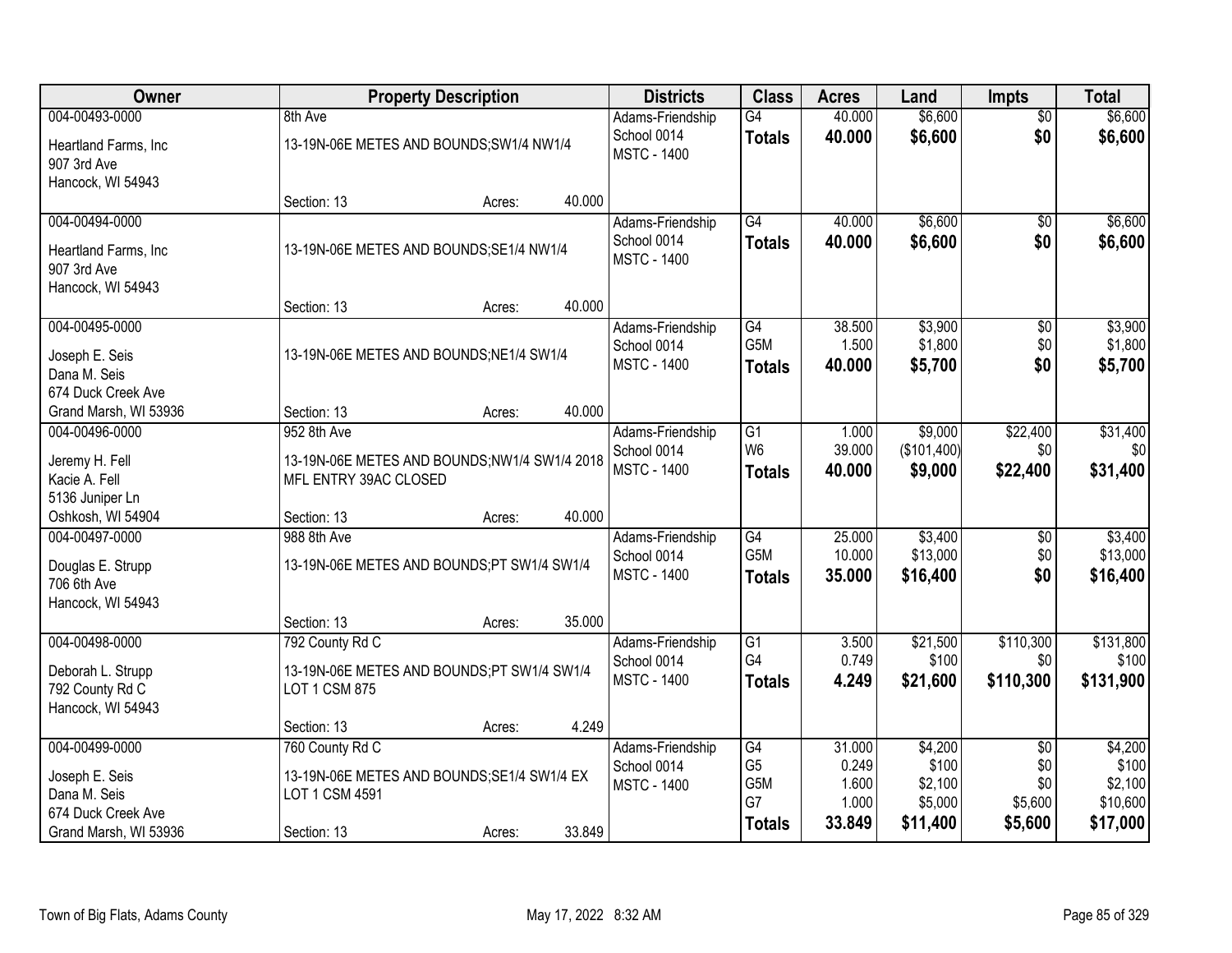| Owner                                                                       |                                                                                                               | <b>Property Description</b> |        |                                                       | <b>Class</b>                     | <b>Acres</b>              | Land                          | <b>Impts</b>           | <b>Total</b>                  |
|-----------------------------------------------------------------------------|---------------------------------------------------------------------------------------------------------------|-----------------------------|--------|-------------------------------------------------------|----------------------------------|---------------------------|-------------------------------|------------------------|-------------------------------|
| 004-00500-0000<br>Deborah L. Strupp<br>792 County Rd C<br>Hancock, WI 54943 | 770 County Rd C<br>13-19N-06E METES AND BOUNDS;PT SE1/4 SW1/4<br>LOT 1 CSM 4591                               |                             |        | Adams-Friendship<br>School 0014<br><b>MSTC - 1400</b> | $\overline{G1}$<br><b>Totals</b> | 5.970<br>5.970            | \$27,900<br>\$27,900          | \$24,000<br>\$24,000   | \$51,900<br>\$51,900          |
|                                                                             | Section: 13                                                                                                   | Acres:                      | 5.970  |                                                       |                                  |                           |                               |                        |                               |
| 004-00501-0000                                                              | 7th Ave                                                                                                       |                             |        | Adams-Friendship                                      | $\overline{G4}$                  | 40.000                    | \$1,600                       | $\overline{30}$        | \$1,600                       |
| Peggy L. Werner<br>744 County Rd C<br>Hancock, WI 54943                     | 13-19N-06E METES AND BOUNDS; NE1/4 SE1/4                                                                      |                             |        | School 0014<br><b>MSTC - 1400</b>                     | <b>Totals</b>                    | 40.000                    | \$1,600                       | \$0                    | \$1,600                       |
|                                                                             | Section: 13                                                                                                   | Acres:                      | 40.000 |                                                       |                                  |                           |                               |                        |                               |
| 004-00502-0000<br>Peggy L. Werner<br>744 County Rd C<br>Hancock, WI 54943   | 13-19N-06E METES AND BOUNDS;NW1/4 SE1/4<br><b>MICRO</b>                                                       |                             |        | Adams-Friendship<br>School 0014<br><b>MSTC - 1400</b> | G4<br>G5M<br><b>Totals</b>       | 3.000<br>37.000<br>40.000 | \$300<br>\$49,800<br>\$50,100 | \$0<br>\$0<br>\$0      | \$300<br>\$49,800<br>\$50,100 |
|                                                                             | Section: 13                                                                                                   | Acres:                      | 40.000 |                                                       |                                  |                           |                               |                        |                               |
| 004-00503-0000                                                              | County Rd C                                                                                                   |                             |        | Adams-Friendship<br>School 0014                       | G4<br>G <sub>5</sub>             | 37.650<br>0.250           | \$4,300<br>\$100              | \$0<br>\$0             | \$4,300<br>\$100              |
| Peggy L. Werner<br>744 County Rd C<br>Hancock, WI 54943                     | 13-19N-06E METES AND BOUNDS; SW1/4 SE1/4 EX<br>2.10A                                                          |                             |        | <b>MSTC - 1400</b>                                    | <b>Totals</b>                    | 37.900                    | \$4,400                       | \$0                    | \$4,400                       |
|                                                                             | Section: 13                                                                                                   | Acres:                      | 37.900 |                                                       |                                  |                           |                               |                        |                               |
| 004-00504-0000<br>Roy D. Werner<br>Peggy L. Werner<br>744 County Rd C       | 742 County Rd C<br>13-19N-06E METES AND BOUNDS;PT SW1/4 SE1/4<br><b>MICRO</b>                                 |                             |        | Adams-Friendship<br>School 0014<br><b>MSTC - 1400</b> | $\overline{G1}$<br><b>Totals</b> | 1.050<br>1.050            | \$9,400<br>\$9,400            | \$31,100<br>\$31,100   | \$40,500<br>\$40,500          |
| Hancock, WI 54943                                                           | Section: 13                                                                                                   | Acres:                      | 1.050  |                                                       |                                  |                           |                               |                        |                               |
| 004-00505-0000<br>Peggy L. Werner<br>744 County Rd C<br>Hancock, WI 54943   | 744 County Rd C<br>13-19N-06E METES AND BOUNDS;PT SW1/4 SE1/4<br><b>MICRO</b>                                 |                             |        | Adams-Friendship<br>School 0014<br><b>MSTC - 1400</b> | $\overline{G1}$<br><b>Totals</b> | 1.050<br>1.050            | \$9,400<br>\$9,400            | \$71,800<br>\$71,800   | \$81,200<br>\$81,200          |
|                                                                             | Section: 13                                                                                                   | Acres:                      | 1.050  |                                                       |                                  |                           |                               |                        |                               |
| 004-00506-0000<br>Peggy L. Werner<br>744 County Rd C<br>Hancock, WI 54943   | County Rd C<br>13-19N-06E METES AND BOUNDS;SE1/4 SE1/4 EX W<br>44 1/2 RD E 69 RD E 18 RD MICRO<br>Section: 13 | Acres:                      | 35.000 | Adams-Friendship<br>School 0014<br><b>MSTC - 1400</b> | $\overline{G4}$<br><b>Totals</b> | 35,000<br>35.000          | \$1,500<br>\$1,500            | $\overline{30}$<br>\$0 | \$1,500<br>\$1,500            |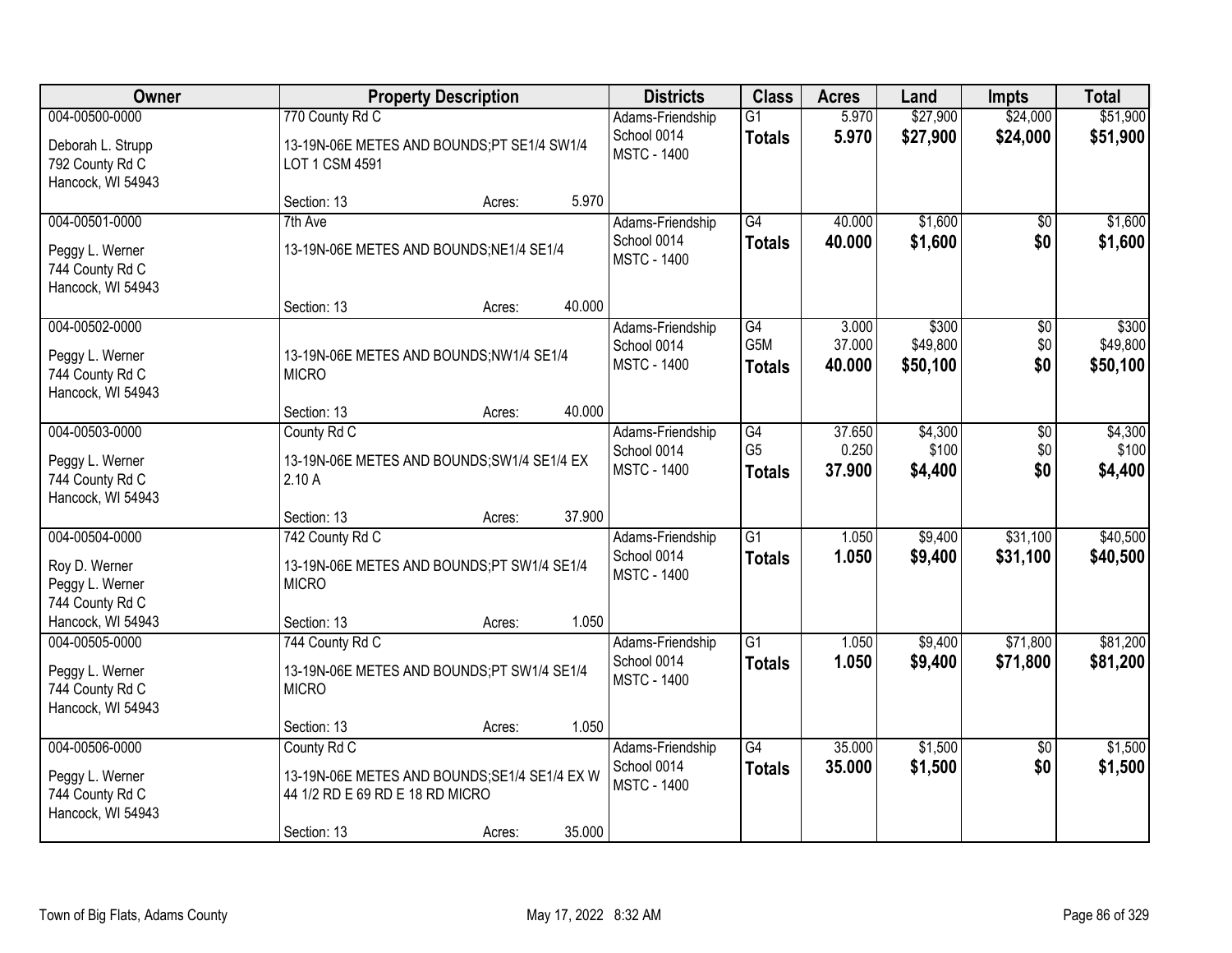| Owner                                                                             | <b>Property Description</b>                   |        |        | <b>Districts</b>                  | <b>Class</b>     | <b>Acres</b> | Land        | <b>Impts</b>    | <b>Total</b> |
|-----------------------------------------------------------------------------------|-----------------------------------------------|--------|--------|-----------------------------------|------------------|--------------|-------------|-----------------|--------------|
| 004-00507-0000                                                                    | 720 County Rd C                               |        |        | Adams-Friendship                  | $\overline{G1}$  | 5.000        | \$26,000    | \$14,100        | \$40,100     |
| Peter D. Peterson                                                                 | 13-19N-06E METES AND BOUNDS;PT SE1/4 SE1/4 PC |        |        | School 0014<br><b>MSTC - 1400</b> | <b>Totals</b>    | 5.000        | \$26,000    | \$14,100        | \$40,100     |
| 720 County Rd C                                                                   | 735 X 297                                     |        |        |                                   |                  |              |             |                 |              |
| Hancock, WI 54943                                                                 |                                               |        |        |                                   |                  |              |             |                 |              |
|                                                                                   | Section: 13                                   | Acres: | 5.000  |                                   |                  |              |             |                 |              |
| 004-00508-0000                                                                    | <b>Bighorn Ave</b>                            |        |        | Adams-Friendship                  | W8               | 40.000       | (\$104,000) | $\overline{50}$ | $\sqrt{50}$  |
| Komorowski Real Estate, LLC                                                       | 14-19N-06E METES AND BOUNDS; NE1/4 NE1/4 2002 |        |        | School 0014<br><b>MSTC - 1400</b> | <b>Totals</b>    | 40.000       | \$0         | \$0             | \$0          |
| 2522 Fond Du Lac                                                                  | MFL ENTRY 40AC CLOSED                         |        |        |                                   |                  |              |             |                 |              |
| Oshkosh, WI 54902                                                                 |                                               |        |        |                                   |                  |              |             |                 |              |
|                                                                                   | Section: 14                                   | Acres: | 40.000 |                                   |                  |              |             |                 |              |
| 004-00509-0000                                                                    | <b>Bighorn Ave</b>                            |        |        | Adams-Friendship                  | G5               | 2.110        | \$1,500     | $\sqrt[6]{30}$  | \$1,500      |
| James R and Darlene Rulseh Revocable   14-19N-06E NW NE 6005 CERTIFIED SURVEY MAP |                                               |        |        | School 0014                       | G <sub>6</sub>   | 38.000       | \$104,800   | \$0             | \$104,800    |
| Trust of 2004                                                                     | $LOT$ 1;                                      |        |        | <b>MSTC - 1400</b>                | <b>Totals</b>    | 40.110       | \$106,300   | \$0             | \$106,300    |
| 28419 69th PI                                                                     |                                               |        |        |                                   |                  |              |             |                 |              |
| Salem, WI 53168                                                                   | Section: 14                                   | Acres: | 40.110 |                                   |                  |              |             |                 |              |
| 004-00510-0000                                                                    | 949 8th Ave                                   |        |        | Adams-Friendship                  | $\overline{G1}$  | 1.000        | \$14,000    | \$10,400        | \$24,400     |
| Komorowski Real Estate, LLC                                                       | 14-19N-06E METES AND BOUNDS; SW1/4 NE1/4      |        |        | School 0014                       | G <sub>5</sub>   | 3.000        | \$2,100     | \$0             | \$2,100      |
| 2522 Fond Du Lac                                                                  |                                               |        |        | <b>MSTC - 1400</b>                | G <sub>6</sub>   | 36.000       | \$87,600    | \$0             | \$87,600     |
| Oshkosh, WI 54902                                                                 |                                               |        |        |                                   | <b>Totals</b>    | 40.000       | \$103,700   | \$10,400        | \$114,100    |
|                                                                                   | Section: 14                                   | Acres: | 40.000 |                                   |                  |              |             |                 |              |
| 004-00511-0000                                                                    | 949 8th Ave                                   |        |        | Adams-Friendship                  | $\overline{W8}$  | 40.000       | (\$104,000) | $\overline{50}$ | \$0          |
| Komorowski Real Estate, LLC                                                       | 14-19N-06E METES AND BOUNDS; SE1/4 NE1/4 2002 |        |        | School 0014                       | <b>Totals</b>    | 40.000       | \$0         | \$0             | \$0          |
| 2522 Fond Du Lac                                                                  | MFL ENTRY 40AC CLOSED                         |        |        | <b>MSTC - 1400</b>                |                  |              |             |                 |              |
| Oshkosh, WI 54902                                                                 |                                               |        |        |                                   |                  |              |             |                 |              |
|                                                                                   | Section: 14                                   | Acres: | 40.000 |                                   |                  |              |             |                 |              |
| 004-00512-0000                                                                    | <b>Bighorn Ave</b>                            |        |        | Adams-Friendship                  | $\overline{G4}$  | 11.000       | \$1,800     | $\overline{60}$ | \$1,800      |
| Hendricksen Irrevocable Trust                                                     | 14-19N-06E METES AND BOUNDS; NE1/4 NW1/4      |        |        | School 0014                       | G <sub>5</sub>   | 1.000        | \$100       | \$0             | \$100        |
| 908 9th Ave                                                                       | <b>MICRO</b>                                  |        |        | <b>MSTC - 1400</b>                | G <sub>5</sub> M | 28.000       | \$36,400    | \$0             | \$36,400     |
| Hancock, WI 54943                                                                 |                                               |        |        |                                   | <b>Totals</b>    | 40.000       | \$38,300    | \$0             | \$38,300     |
|                                                                                   | Section: 14                                   | Acres: | 40.000 |                                   |                  |              |             |                 |              |
| 004-00513-0000                                                                    | <b>Bighorn Ave</b>                            |        |        | Adams-Friendship                  | G4               | 13.600       | \$2,200     | $\overline{50}$ | \$2,200      |
| Hendricksen Irrevocable Trust                                                     | 14-19N-06E METES AND BOUNDS;N1/2 NW1/4 NW1/4  |        |        | School 0014                       | G <sub>5</sub>   | 1.400        | \$100       | \$0             | \$100        |
| 908 9th Ave                                                                       | <b>MICRO</b>                                  |        |        | <b>MSTC - 1400</b>                | G5M              | 5.000        | \$6,500     | \$0             | \$6,500      |
| Hancock, WI 54943                                                                 |                                               |        |        |                                   | <b>Totals</b>    | 20.000       | \$8,800     | \$0             | \$8,800      |
|                                                                                   | Section: 14                                   | Acres: | 20.000 |                                   |                  |              |             |                 |              |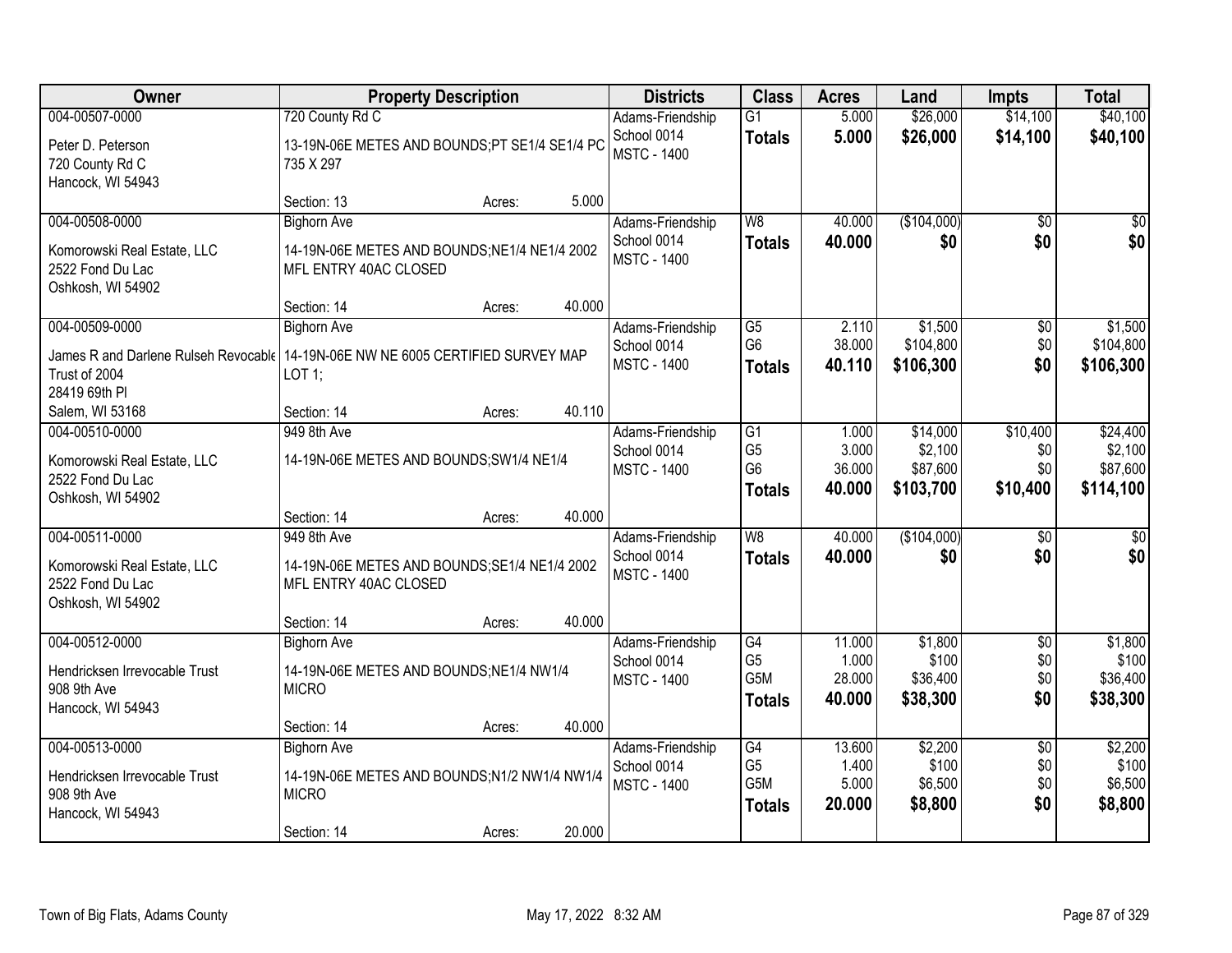| Owner                                                                                   | <b>Property Description</b>                                                                                                               |        |        | <b>Districts</b>                                      | <b>Class</b>                                                         | <b>Acres</b>                        | Land                                          | <b>Impts</b>                         | <b>Total</b>                                   |
|-----------------------------------------------------------------------------------------|-------------------------------------------------------------------------------------------------------------------------------------------|--------|--------|-------------------------------------------------------|----------------------------------------------------------------------|-------------------------------------|-----------------------------------------------|--------------------------------------|------------------------------------------------|
| 004-00513-0010<br>Hendricksen Irrevocable Trust<br>908 9th Ave<br>Hancock, WI 54943     | 9th Ave<br>14-19N-06E METES AND BOUNDS; S1/2 NW1/4 NW1/4<br>EX 2A PC MICRO                                                                |        |        | Adams-Friendship<br>School 0014<br><b>MSTC - 1400</b> | G1<br>G <sub>6</sub><br><b>Totals</b>                                | 0.500<br>17.500<br>18.000           | \$5,100<br>\$49,000<br>\$54,100               | \$6,100<br>\$0<br>\$6,100            | \$11,200<br>\$49,000<br>\$60,200               |
|                                                                                         | Section: 14                                                                                                                               | Acres: | 18.000 |                                                       |                                                                      |                                     |                                               |                                      |                                                |
| 004-00514-0000<br>Hendricksen Irrevocable Trust<br>908 9th Ave<br>Hancock, WI 54943     | 908 9th Ave<br>14-19N-06E METES AND BOUNDS;PT NW1/4 NW1/4<br>264 FT X 330 FT                                                              |        |        | Adams-Friendship<br>School 0014<br><b>MSTC - 1400</b> | $\overline{G1}$<br><b>Totals</b>                                     | 2.000<br>2.000                      | \$17,000<br>\$17,000                          | \$87,900<br>\$87,900                 | \$104,900<br>\$104,900                         |
|                                                                                         | Section: 14                                                                                                                               | Acres: | 2.000  |                                                       |                                                                      |                                     |                                               |                                      |                                                |
| 004-00515-0000<br>Hendricksen Irrevocable Trust<br>908 9th Ave<br>Hancock, WI 54943     | 14-19N-06E METES AND BOUNDS; SW1/4 NW1/4 MFL<br>ENTRY 2019 20AC CLOSED                                                                    |        |        | Adams-Friendship<br>School 0014<br><b>MSTC - 1400</b> | G4<br>G <sub>5</sub><br>W <sub>6</sub><br><b>Totals</b>              | 19.200<br>0.800<br>20.000<br>40.000 | \$1,900<br>\$100<br>(\$52,000)<br>\$2,000     | $\overline{50}$<br>\$0<br>\$0<br>\$0 | \$1,900<br>\$100<br>\$0<br>\$2,000             |
|                                                                                         | Section: 14                                                                                                                               | Acres: | 40.000 |                                                       |                                                                      |                                     |                                               |                                      |                                                |
| 004-00516-0000<br>Hendricksen Irrevocable Trust<br>908 9th Ave<br>Hancock, WI 54943     | 14-19N-06E METES AND BOUNDS; SE1/4 NW1/4 MFL<br>ENTRY 2019 40AC CLOSED                                                                    |        |        | Adams-Friendship<br>School 0014<br><b>MSTC - 1400</b> | W6<br><b>Totals</b>                                                  | 40.000<br>40.000                    | (\$104,000)<br>\$0                            | $\overline{50}$<br>\$0               | \$0<br>\$0                                     |
|                                                                                         | Section: 14                                                                                                                               | Acres: | 40.000 |                                                       |                                                                      |                                     |                                               |                                      |                                                |
| 004-00517-0000<br>Francis L & Fernande Keller Revocable<br>Trust<br>4362 Glidden Dr     | 850 County Rd C<br>14-19N-06E METES AND BOUNDS:NE1/4 SW1/4 &<br>NW1/4 SE1/4 & PT SW1/4 SE1/4 LOT 1 CSM 1790 2011<br>MFL ENTRY 84AC CLOSED |        |        | Adams-Friendship<br>School 0014<br><b>MSTC - 1400</b> | $\overline{G1}$<br>W <sub>6</sub><br><b>Totals</b>                   | 1.020<br>84.000<br>85.020           | \$9,200<br>(\$218,400)<br>\$9,200             | \$69,300<br>\$0<br>\$69,300          | \$78,500<br>\$0<br>\$78,500                    |
| Sturgeon Bay, WI 54235<br>004-00518-0000                                                | Section: 14<br>962 9th Ave                                                                                                                | Acres: | 85.020 | Adams-Friendship                                      | $\overline{\mathsf{W}8}$                                             | 40.000                              | (\$104,000)                                   | $\overline{50}$                      | \$0                                            |
| Lavone K. Reis<br>11077 W Forest Home Ave Apt 24<br>Hales Corners, WI 53130             | 14-19N-06E METES AND BOUNDS;NW1/4 SW1/4 2002<br>MFL ENTRY 40AC CLOSED                                                                     |        |        | School 0014<br><b>MSTC - 1400</b>                     | <b>Totals</b>                                                        | 40.000                              | \$0                                           | \$0                                  | \$0                                            |
|                                                                                         | Section: 14                                                                                                                               | Acres: | 40.000 |                                                       |                                                                      |                                     |                                               |                                      |                                                |
| 004-00519-0000<br>Doris Brux<br>Norman Brux<br>W10879 County Rd V<br>Poynette, WI 53955 | 898 County Rd C<br>14-19N-06E METES AND BOUNDS; SW1/4 SW1/4 & PT<br>SE1/4 SW1/4 LOT 3 CSM 4296<br>Section: 14                             | Acres: | 48.950 | Adams-Friendship<br>School 0014<br><b>MSTC - 1400</b> | $\overline{G1}$<br>G <sub>5</sub><br>G <sub>6</sub><br><b>Totals</b> | 1.000<br>4.950<br>43.000<br>48.950  | \$14,000<br>\$3,500<br>\$103,200<br>\$120,700 | \$181,400<br>\$0<br>\$0<br>\$181,400 | \$195,400<br>\$3,500<br>\$103,200<br>\$302,100 |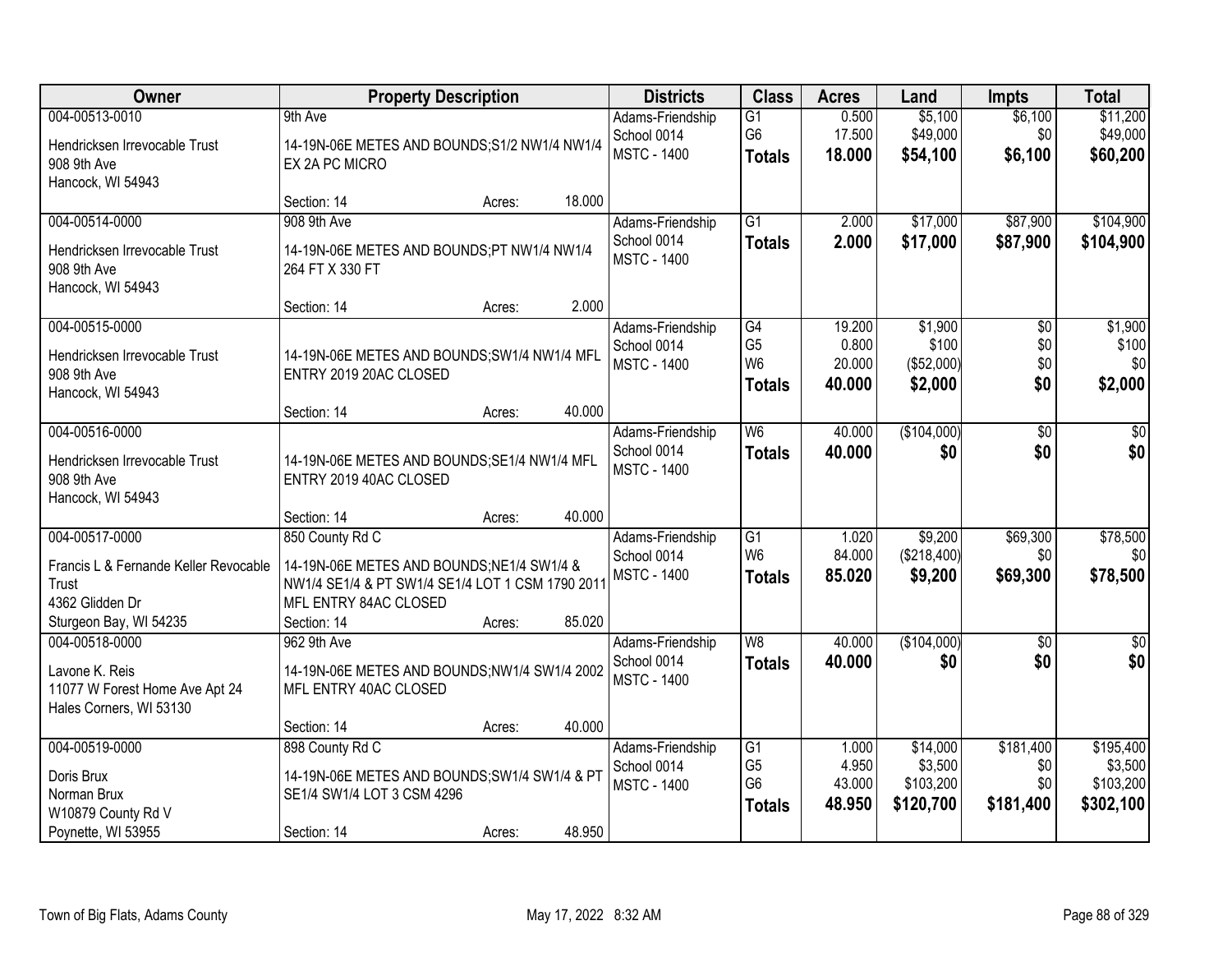| Owner                                                        |                                                                        | <b>Property Description</b> |        | <b>Districts</b>                  | <b>Class</b>                    | <b>Acres</b>     | Land               | <b>Impts</b>           | <b>Total</b>           |
|--------------------------------------------------------------|------------------------------------------------------------------------|-----------------------------|--------|-----------------------------------|---------------------------------|------------------|--------------------|------------------------|------------------------|
| 004-00520-0000<br>Francis L & Fernande Keller Revocable      | County Rd C<br>14-19N-06E METES AND BOUNDS;E1/2 SE1/4 SW1/4            |                             |        | Adams-Friendship<br>School 0014   | W <sub>6</sub><br><b>Totals</b> | 19.600<br>19.600 | ( \$51,000)<br>\$0 | $\overline{50}$<br>\$0 | $\overline{30}$<br>\$0 |
| Trust<br>4362 Glidden Dr                                     | LOT 2 CSM 1790 2011 MFL ENTRY 19.6AC CLOSED                            |                             |        | <b>MSTC - 1400</b>                |                                 |                  |                    |                        |                        |
| Sturgeon Bay, WI 54235                                       | Section: 14                                                            | Acres:                      | 19.600 |                                   |                                 |                  |                    |                        |                        |
| 004-00521-0010                                               | 872 County Rd C                                                        |                             |        | Adams-Friendship<br>School 0014   | $\overline{G1}$                 | 9.680            | \$35,400           | $\overline{50}$        | \$35,400               |
| Doris Brux                                                   | 14-19N-06E METES AND BOUNDS;PT W1/2 SE1/4                              |                             |        | <b>MSTC - 1400</b>                | <b>Totals</b>                   | 9.680            | \$35,400           | \$0                    | \$35,400               |
| Norman Brux                                                  | SW1/4 LOT 2 CSM 2336 EX LAND SOLD FOR HWY IN                           |                             |        |                                   |                                 |                  |                    |                        |                        |
| W10879 County Rd V                                           | V.2074 MR P.36                                                         |                             |        |                                   |                                 |                  |                    |                        |                        |
| Poynette, WI 53955                                           | Section: 14                                                            | Acres:                      | 9.680  |                                   |                                 |                  |                    |                        |                        |
| 004-00521-9999                                               | County Rd C                                                            |                             |        | Adams-Friendship                  | X3                              | 0.110            | \$0                | \$0                    | \$0                    |
| <b>Adams County</b>                                          | 14-19N-06E METES AND BOUNDS;PT SE1/4 SW1/4 PT                          |                             |        | School 0014                       | <b>Totals</b>                   | 0.110            | \$0                | \$0                    | \$0                    |
| PO Box 470                                                   | LOT 2 CSM 2336 LAND FOR HWY MICRO                                      |                             |        | <b>MSTC - 1400</b>                |                                 |                  |                    |                        |                        |
| Friendship, WI 53934                                         |                                                                        |                             |        |                                   |                                 |                  |                    |                        |                        |
|                                                              | Section: 14                                                            | Acres:                      | 0.110  |                                   |                                 |                  |                    |                        |                        |
| 004-00522-0000                                               | 8th Ave                                                                |                             |        | Adams-Friendship                  | W <sub>6</sub>                  | 40.000           | (\$104,000)        | \$0                    | \$0                    |
| William A. Heider<br>2845 Oulu Pioneer Rd<br>Brule, WI 54820 | 14-19N-06E METES AND BOUNDS; NE1/4 SE1/4 40<br>MFL ENTERED 2012 CLOSED |                             |        | School 0014<br><b>MSTC - 1400</b> | <b>Totals</b>                   | 40.000           | \$0                | \$0                    | \$0                    |
|                                                              | Section: 14                                                            | Acres:                      | 40.000 |                                   |                                 |                  |                    |                        |                        |
| 004-00524-0000                                               | 826 County Rd C                                                        |                             |        | Adams-Friendship                  | $\overline{G1}$                 | 4.000            | \$23,000           | $\overline{30}$        | \$23,000               |
|                                                              |                                                                        |                             |        | School 0014                       | <b>Totals</b>                   | 4.000            | \$23,000           | \$0                    | \$23,000               |
| William A. Heider                                            | 14-19N-06E METES AND BOUNDS;E 155 FT SW1/4                             |                             |        | <b>MSTC - 1400</b>                |                                 |                  |                    |                        |                        |
| 2845 Oulu Pioneer Rd                                         | <b>SE1/4</b>                                                           |                             |        |                                   |                                 |                  |                    |                        |                        |
| Brule, WI 54820                                              | Section: 14                                                            | Acres:                      | 4.000  |                                   |                                 |                  |                    |                        |                        |
| 004-00525-0000                                               | 828 County Rd C                                                        |                             |        | Adams-Friendship                  | $\overline{G1}$                 | 6.000            | \$28,000           | \$21,200               | \$49,200               |
|                                                              |                                                                        |                             |        | School 0014                       | <b>Totals</b>                   | 6.000            | \$28,000           | \$21,200               | \$49,200               |
| Loyd Hubbard et al                                           | 14-19N-06E METES AND BOUNDS;PT SW1/4 SE1/4                             |                             |        | <b>MSTC - 1400</b>                |                                 |                  |                    |                        |                        |
| 3768 N 3rd St                                                | 200 FT WIDE                                                            |                             |        |                                   |                                 |                  |                    |                        |                        |
| Milwaukee, WI 53212                                          |                                                                        |                             |        |                                   |                                 |                  |                    |                        |                        |
|                                                              | Section: 14                                                            | Acres:                      | 6.000  |                                   |                                 |                  |                    |                        |                        |
| 004-00526-0000                                               | 832 County Rd C                                                        |                             |        | Adams-Friendship                  | $\overline{G1}$                 | 6.000            | \$28,000           | \$46,900               | \$74,900               |
| Jessica Adams                                                | 14-19N-06E METES AND BOUNDS;PT SW1/4 SE1/4                             |                             |        | School 0014                       | <b>Totals</b>                   | 6.000            | \$28,000           | \$46,900               | \$74,900               |
| 832 County Rd C                                              | TRACT 200 FT WIDE                                                      |                             |        | <b>MSTC - 1400</b>                |                                 |                  |                    |                        |                        |
| Hancock, WI 54943                                            |                                                                        |                             |        |                                   |                                 |                  |                    |                        |                        |
|                                                              | Section: 14                                                            | Acres:                      | 6.000  |                                   |                                 |                  |                    |                        |                        |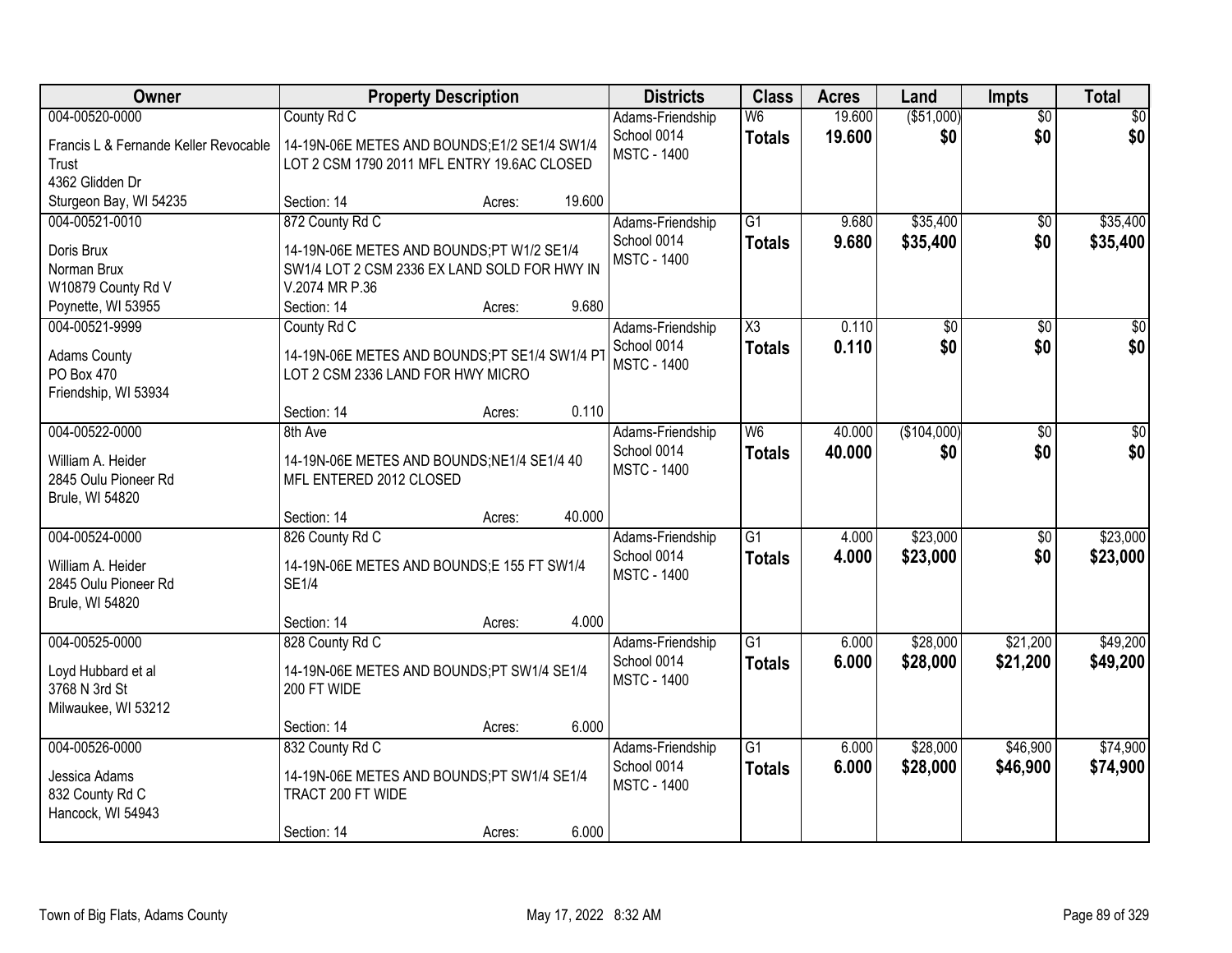| Owner                                                                                    |                                                                                        | <b>Property Description</b> |        | <b>Districts</b>                                      | <b>Class</b>                                                        | <b>Acres</b>                        | Land                                          | <b>Impts</b>                                 | <b>Total</b>                              |
|------------------------------------------------------------------------------------------|----------------------------------------------------------------------------------------|-----------------------------|--------|-------------------------------------------------------|---------------------------------------------------------------------|-------------------------------------|-----------------------------------------------|----------------------------------------------|-------------------------------------------|
| 004-00527-0000<br>Shirley A. Lewinski<br>838 County Rd C<br>Hancock, WI 54943            | 838 County Rd C<br>14-19N-06E METES AND BOUNDS;PT SW1/4 SE1/4                          |                             |        | Adams-Friendship<br>School 0014<br><b>MSTC - 1400</b> | G1<br>G <sub>6</sub><br><b>Totals</b>                               | 1.000<br>15.000<br>16.000           | \$9,000<br>\$36,000<br>\$45,000               | \$63,300<br>\$0<br>\$63,300                  | \$72,300<br>\$36,000<br>\$108,300         |
|                                                                                          | Section: 14                                                                            | Acres:                      | 16.000 |                                                       |                                                                     |                                     |                                               |                                              |                                           |
| 004-00527-0010<br>James Gray<br>1856 State Rd 13<br>Friendship, WI 53934                 | 846 County Rd C<br>14-19N-06E SW SE 4895 CERTIFIED SURVEY MAP<br>LOT 1; LOT 1 CSM 4895 |                             |        | Adams-Friendship<br>School 0014<br><b>MSTC - 1400</b> | $\overline{G1}$<br><b>Totals</b>                                    | 3.000<br>3.000                      | \$20,000<br>\$20,000                          | \$22,300<br>\$22,300                         | \$42,300<br>\$42,300                      |
|                                                                                          | Section: 14                                                                            | Acres:                      | 3.000  |                                                       |                                                                     |                                     |                                               |                                              |                                           |
| 004-00530-0000<br>William A. Heider<br>2845 Oulu Pioneer Rd<br>Brule, WI 54820           | 995 8th Ave<br>14-19N-06E METES AND BOUNDS; SE1/4 SE1/4 20<br>MFL ENTERED 2012 CLOSED  |                             |        | Adams-Friendship<br>School 0014<br><b>MSTC - 1400</b> | G <sub>1</sub><br>G <sub>6</sub><br>W <sub>6</sub><br><b>Totals</b> | 1.000<br>19.000<br>20.000<br>40.000 | \$9,000<br>\$45,600<br>(\$52,000)<br>\$54,600 | \$96,200<br>\$0<br>\$0<br>\$96,200           | \$105,200<br>\$45,600<br>\$0<br>\$150,800 |
|                                                                                          | Section: 14                                                                            | Acres:                      | 40.000 |                                                       |                                                                     |                                     |                                               |                                              |                                           |
| 004-00531-0000<br>Carol M. Jefferson<br>John R. Jefferson<br>1678 Cottonville Ave        | 921 Bighorn Ave<br>15-19N-06E METES AND BOUNDS;PT NE1/4 NE1/4 IN<br>NW COR             |                             |        | Adams-Friendship<br>School 0014<br><b>MSTC - 1400</b> | $\overline{G1}$<br><b>Totals</b>                                    | 2.860<br>2.860                      | \$19,600<br>\$19,600                          | \$49,800<br>\$49,800                         | \$69,400<br>\$69,400                      |
| Arkdale, WI 54613                                                                        | Section: 15                                                                            | Acres:                      | 2.860  |                                                       |                                                                     |                                     |                                               |                                              |                                           |
| 004-00531-0010<br>Jefferson Revocable Trust<br>1678 Cottonville Ave<br>Arkdale, WI 54613 | <b>Bighorn Ave</b><br>15-19N-06E METES AND BOUNDS;PT NE1/4 NE1/4<br>Section: 15        |                             | 37.140 | Adams-Friendship<br>School 0014<br><b>MSTC - 1400</b> | $\overline{G4}$<br>G <sub>5</sub><br>G7<br><b>Totals</b>            | 34.390<br>1.750<br>1.000<br>37.140  | \$3,400<br>\$100<br>\$5,000<br>\$8,500        | $\overline{50}$<br>\$0<br>\$5,000<br>\$5,000 | \$3,400<br>\$100<br>\$10,000<br>\$13,500  |
| 004-00532-0000                                                                           | <b>Bighorn Ave</b>                                                                     | Acres:                      |        | Adams-Friendship                                      | G4                                                                  | 39.000                              | \$4,200                                       | $\overline{50}$                              | \$4,200                                   |
| Jefferson Revocable Trust<br>1678 Cottonville Ave<br>Arkdale, WI 54613                   | 15-19N-06E METES AND BOUNDS;NW1/4 NE1/4                                                |                             |        | School 0014<br><b>MSTC - 1400</b>                     | G <sub>5</sub><br><b>Totals</b>                                     | 1.000<br>40.000                     | \$100<br>\$4,300                              | \$0<br>\$0                                   | \$100<br>\$4,300                          |
|                                                                                          | Section: 15                                                                            | Acres:                      | 40.000 |                                                       |                                                                     |                                     |                                               |                                              |                                           |
| 004-00533-0000<br>Jefferson Revocable Trust<br>1678 Cottonville Ave<br>Arkdale, WI 54613 | 15-19N-06E METES AND BOUNDS; SW1/4 NE1/4                                               |                             | 40.000 | Adams-Friendship<br>School 0014<br><b>MSTC - 1400</b> | G4<br>G5M<br><b>Totals</b>                                          | 37.500<br>2.500<br>40.000           | \$5,000<br>\$3,300<br>\$8,300                 | $\overline{50}$<br>\$0<br>\$0                | \$5,000<br>\$3,300<br>\$8,300             |
|                                                                                          | Section: 15                                                                            | Acres:                      |        |                                                       |                                                                     |                                     |                                               |                                              |                                           |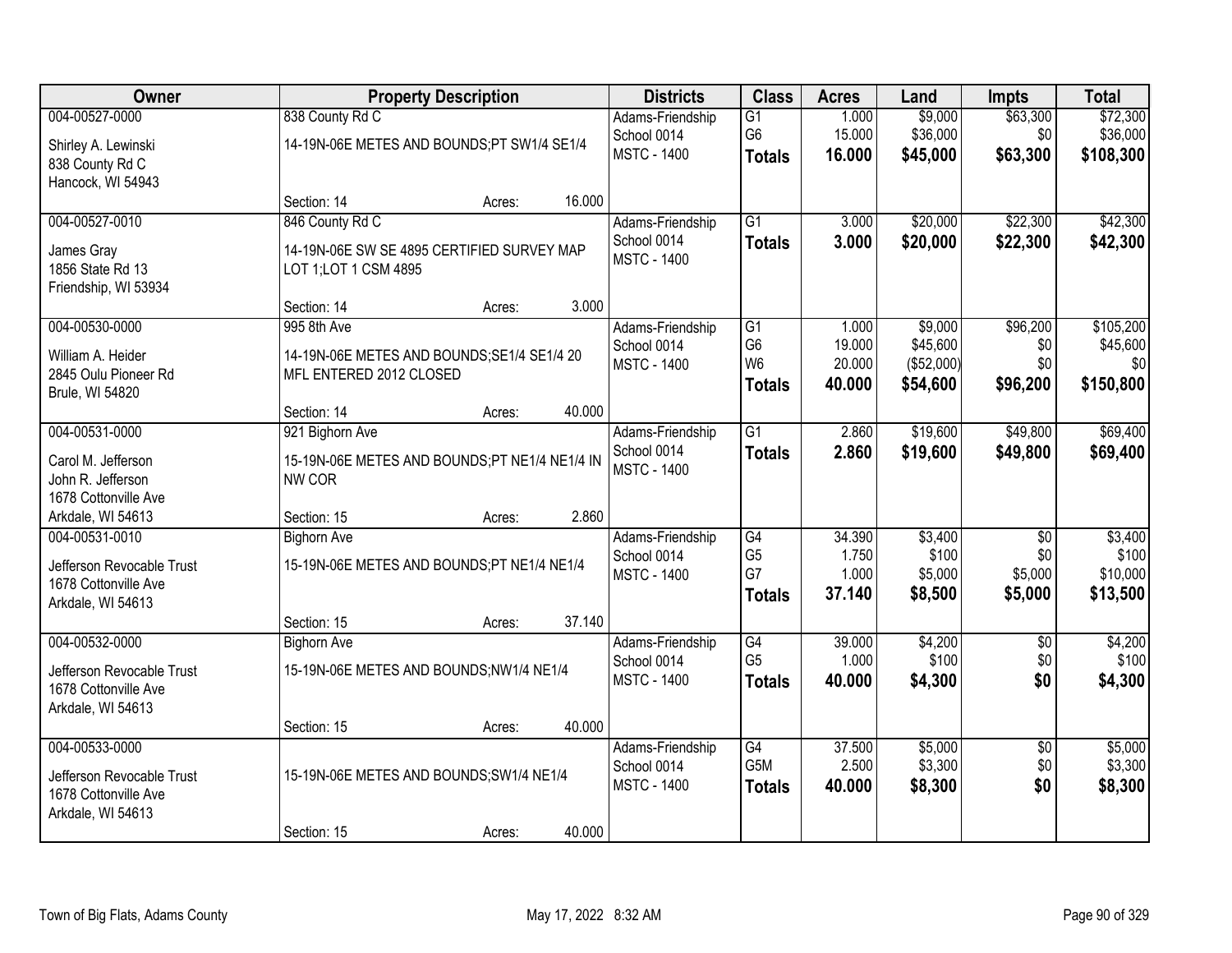| Owner                               |                                             | <b>Property Description</b> |        | <b>Districts</b>   | <b>Class</b>    | <b>Acres</b> | Land      | <b>Impts</b>    | <b>Total</b> |
|-------------------------------------|---------------------------------------------|-----------------------------|--------|--------------------|-----------------|--------------|-----------|-----------------|--------------|
| 004-00534-0000                      | 9th Ave                                     |                             |        | Adams-Friendship   | G4              | 38.000       | \$3,800   | $\overline{50}$ | \$3,800      |
| Jefferson Revocable Trust           | 15-19N-06E METES AND BOUNDS; SE1/4 NE1/4    |                             |        | School 0014        | G <sub>5</sub>  | 0.900        | \$100     | \$0             | \$100        |
| 1678 Cottonville Ave                |                                             |                             |        | <b>MSTC - 1400</b> | G5M             | 1.100        | \$1,500   | \$0             | \$1,500      |
| Arkdale, WI 54613                   |                                             |                             |        |                    | <b>Totals</b>   | 40.000       | \$5,400   | \$0             | \$5,400      |
|                                     | Section: 15                                 | Acres:                      | 40.000 |                    |                 |              |           |                 |              |
| 004-00535-0000                      | 951 Bighorn Ave                             |                             |        | Adams-Friendship   | $\overline{G6}$ | 40.000       | \$112,000 | \$0             | \$112,000    |
| Frank A. Charvat                    | 15-19N-06E METES AND BOUNDS; NE1/4 NW1/4    |                             |        | School 0014        | <b>Totals</b>   | 40.000       | \$112,000 | \$0             | \$112,000    |
| 2121 Cormorant Ln                   | <b>MICRO</b>                                |                             |        | <b>MSTC - 1400</b> |                 |              |           |                 |              |
| Green Bay, WI 54313                 |                                             |                             |        |                    |                 |              |           |                 |              |
|                                     | Section: 15                                 | Acres:                      | 40.000 |                    |                 |              |           |                 |              |
| 004-00536-0000                      | 951 Bighorn Ave                             |                             |        | Adams-Friendship   | G1              | 1.000        | \$9,000   | \$9,500         | \$18,500     |
| Frank A. Charvat                    | 15-19N-06E METES AND BOUNDS; SE1/4 NW1/4    |                             |        | School 0014        | G <sub>6</sub>  | 39.000       | \$107,400 | \$0             | \$107,400    |
| 2121 Cormorant Ln                   | <b>MICRO</b>                                |                             |        | <b>MSTC - 1400</b> | <b>Totals</b>   | 40.000       | \$116,400 | \$9,500         | \$125,900    |
| Green Bay, WI 54313                 |                                             |                             |        |                    |                 |              |           |                 |              |
|                                     | Section: 15                                 | Acres:                      | 40.000 |                    |                 |              |           |                 |              |
| 004-00537-0000                      | <b>Bighorn Ave</b>                          |                             |        | Adams-Friendship   | $\overline{G4}$ | 39.000       | \$5,200   | \$0             | \$5,200      |
| James and Tracy Mortenson Holdings, | 15-19N-06E METES AND BOUNDS;NE1/4 SW1/4 PT  |                             |        | School 0014        | G7              | 1.000        | \$5,000   | \$5,000         | \$10,000     |
| <b>LLC</b>                          | LOT 3 CSM 975                               |                             |        | <b>MSTC - 1400</b> | <b>Totals</b>   | 40.000       | \$10,200  | \$5,000         | \$15,200     |
| <b>PO Box 158</b>                   |                                             |                             |        |                    |                 |              |           |                 |              |
| Plainfield, WI 54966                | Section: 15                                 | Acres:                      | 40.000 |                    |                 |              |           |                 |              |
| 004-00538-0000                      | 10th Ave                                    |                             |        | Adams-Friendship   | G4              | 38.016       | \$5,000   | $\overline{50}$ | \$5,000      |
| James and Tracy Mortenson Holdings, | 15-19N-06E METES AND BOUNDS;NW1/4 SW1/4 PT  |                             |        | School 0014        | G <sub>5</sub>  | 1.000        | \$100     | \$0             | \$100        |
| <b>LLC</b>                          | LOT 3 CSM 975                               |                             |        | <b>MSTC - 1400</b> | <b>Totals</b>   | 39.016       | \$5,100   | \$0             | \$5,100      |
| PO Box 158                          |                                             |                             |        |                    |                 |              |           |                 |              |
| Plainfield, WI 54966                | Section: 15                                 | Acres:                      | 39.016 |                    |                 |              |           |                 |              |
| 004-00539-0000                      | County Rd C                                 |                             |        | Adams-Friendship   | G4              | 35.356       | \$3,700   | $\overline{50}$ | \$3,700      |
| James and Tracy Mortenson Holdings, | 15-19N-06E METES AND BOUNDS; SW1/4 SW1/4 EX |                             |        | School 0014        | G <sub>5</sub>  | 1.500        | \$100     | \$0             | \$100        |
| <b>LLC</b>                          | LOT 2 CSM 3214 PART LOT 3 CSM 975           |                             |        | <b>MSTC - 1400</b> | <b>Totals</b>   | 36.856       | \$3,800   | \$0             | \$3,800      |
| PO Box 158                          |                                             |                             |        |                    |                 |              |           |                 |              |
| Plainfield, WI 54966                | Section: 15                                 | Acres:                      | 36.856 |                    |                 |              |           |                 |              |
| 004-00539-0010                      | 998 County Rd C                             |                             |        | Adams-Friendship   | $\overline{G7}$ | 1.197        | \$5,500   | \$28,400        | \$33,900     |
| <b>Richard Gohlke</b>               | 15-19N-06E METES AND BOUNDS;PT SW1/4 SW1/4  |                             |        | School 0014        | <b>Totals</b>   | 1.197        | \$5,500   | \$28,400        | \$33,900     |
| Cynthia Gohlke                      | LOT 2 CSM 3214 MICRO                        |                             |        | <b>MSTC - 1400</b> |                 |              |           |                 |              |
| PO Box 120                          |                                             |                             |        |                    |                 |              |           |                 |              |
| Neshkoro, WI 54960                  | Section: 15                                 | Acres:                      | 1.197  |                    |                 |              |           |                 |              |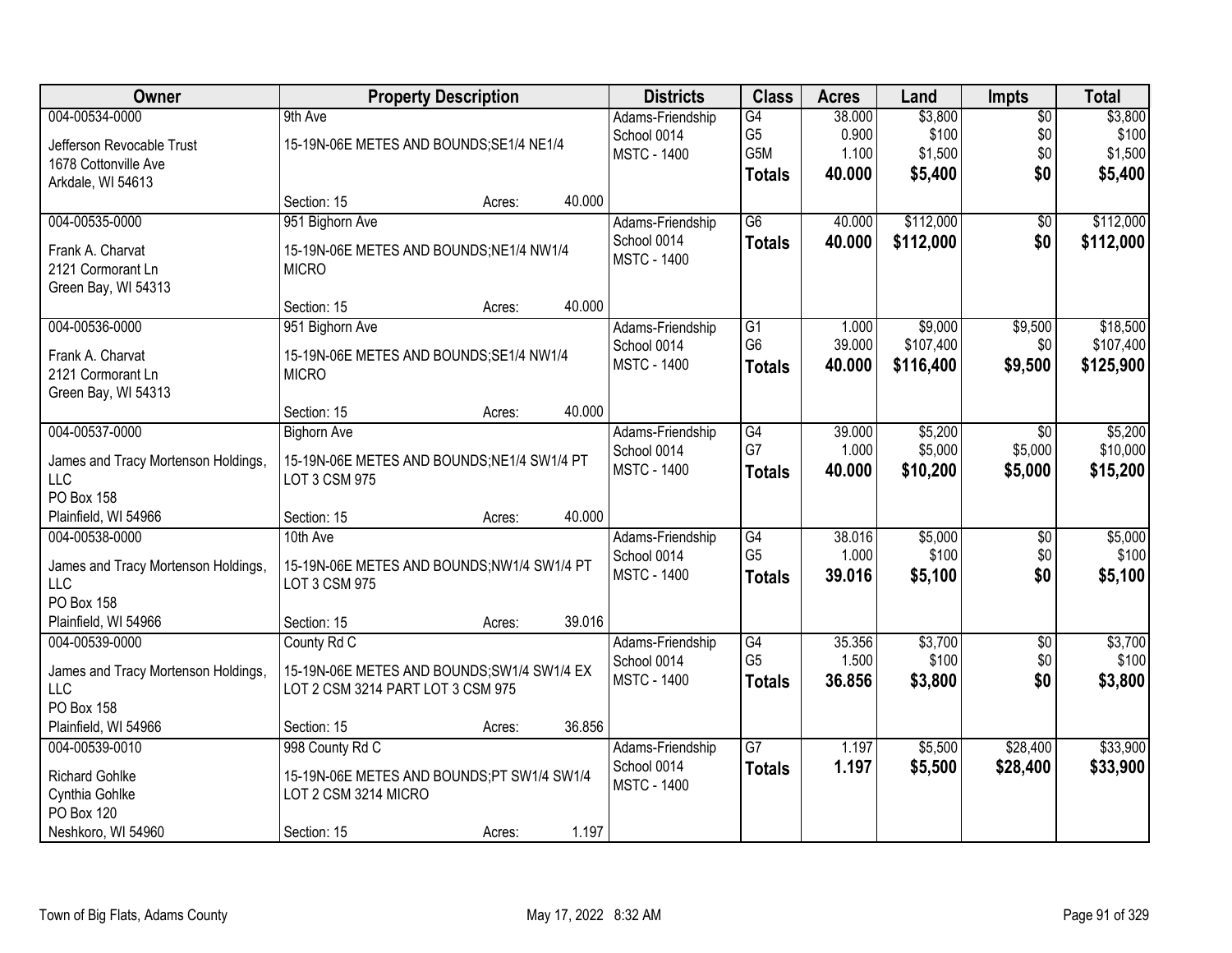| Owner                               | <b>Property Description</b>                 |                  | <b>Districts</b>                  | <b>Class</b>    | <b>Acres</b> | Land        | <b>Impts</b>    | <b>Total</b>    |
|-------------------------------------|---------------------------------------------|------------------|-----------------------------------|-----------------|--------------|-------------|-----------------|-----------------|
| 004-00540-0000                      | County Rd C                                 |                  | Adams-Friendship                  | G4              | 38.012       | \$3,800     | $\overline{50}$ | \$3,800         |
| James and Tracy Mortenson Holdings, | 15-19N-06E METES AND BOUNDS; SE1/4 SW1/4 PT |                  | School 0014<br><b>MSTC - 1400</b> | G <sub>5</sub>  | 1.000        | \$100       | \$0<br>\$0      | \$100           |
| <b>LLC</b>                          | LOT 3 CSM 975                               |                  |                                   | <b>Totals</b>   | 39.012       | \$3,900     |                 | \$3,900         |
| PO Box 158                          |                                             |                  |                                   |                 |              |             |                 |                 |
| Plainfield, WI 54966                | Section: 15                                 | 39.012<br>Acres: |                                   |                 |              |             |                 |                 |
| 004-00541-0000                      | 953 9th Ave                                 |                  | Adams-Friendship                  | $\overline{G1}$ | 5.000        | \$26,000    | \$8,400         | \$34,400        |
| Dennis J Helms Living Trust         | 15-19N-06E NE SE 3328 CERTIFIED SURVEY MAP  |                  | School 0014<br><b>MSTC - 1400</b> | <b>Totals</b>   | 5.000        | \$26,000    | \$8,400         | \$34,400        |
| Daniel A. Helms                     | $LOT$ 1;                                    |                  |                                   |                 |              |             |                 |                 |
| 421 W Montclaire                    |                                             |                  |                                   |                 |              |             |                 |                 |
| Glendale, WI 53217                  | Section: 15                                 | 5.000<br>Acres:  |                                   |                 |              |             |                 |                 |
| 004-00541-0010                      | 9th Ave                                     |                  | Adams-Friendship                  | $\overline{G1}$ | 5.000        | \$26,000    | \$0             | \$26,000        |
| Dennis J Helms Living Trust         | 15-19N-06E NE SE 3328 CERTIFIED SURVEY MAP  |                  | School 0014<br><b>MSTC - 1400</b> | <b>Totals</b>   | 5.000        | \$26,000    | \$0             | \$26,000        |
| 421 W Montclaire                    | LOT $2$ ;                                   |                  |                                   |                 |              |             |                 |                 |
| Glendale, WI 53217                  |                                             |                  |                                   |                 |              |             |                 |                 |
|                                     | Section: 15                                 | 5.000<br>Acres:  |                                   |                 |              |             |                 |                 |
| 004-00541-0020                      | 9th Ave                                     |                  | Adams-Friendship                  | G1              | 5.000        | \$26,000    | \$0             | \$26,000        |
| Dennis J Helms Living Trust         | 15-19N-06E METES AND BOUNDS;PT NE1/4 SE1/4  |                  | School 0014                       | <b>Totals</b>   | 5.000        | \$26,000    | \$0             | \$26,000        |
| 421 W Montclaire                    | LOT 4 CSM 3329 MICRO                        |                  | <b>MSTC - 1400</b>                |                 |              |             |                 |                 |
| Glendale, WI 53217                  |                                             |                  |                                   |                 |              |             |                 |                 |
|                                     | Section: 15                                 | 5.000<br>Acres:  |                                   |                 |              |             |                 |                 |
| 004-00541-0030                      | 971 9th Ave                                 |                  | Adams-Friendship                  | $\overline{G1}$ | 5.000        | \$26,000    | \$29,500        | \$55,500        |
| Dennis J Helms Living Trust         | 15-19N-06E NE SE 3329 CERTIFIED SURVEY MAP  |                  | School 0014                       | <b>Totals</b>   | 5.000        | \$26,000    | \$29,500        | \$55,500        |
| 421 W Montclaire                    | LOT $5$ ;                                   |                  | <b>MSTC - 1400</b>                |                 |              |             |                 |                 |
| Glendale, WI 53217                  |                                             |                  |                                   |                 |              |             |                 |                 |
|                                     | Section: 15                                 | 5.000<br>Acres:  |                                   |                 |              |             |                 |                 |
| 004-00541-0040                      | 9th Ave                                     |                  | Adams-Friendship                  | $\overline{G1}$ | 5.000        | \$26,000    | $\overline{50}$ | \$26,000        |
| Dennis J Helms Living Trust         | 15-19N-06E METES AND BOUNDS;PT NE1/4 SE1/4  |                  | School 0014                       | <b>Totals</b>   | 5.000        | \$26,000    | \$0             | \$26,000        |
| 421 W Montclaire                    | LOT 6 CSM 3329 MICRO                        |                  | <b>MSTC - 1400</b>                |                 |              |             |                 |                 |
| Glendale, WI 53217                  |                                             |                  |                                   |                 |              |             |                 |                 |
|                                     | Section: 15                                 | 5.000<br>Acres:  |                                   |                 |              |             |                 |                 |
| 004-00542-0000                      | 9th Ave                                     |                  | Adams-Friendship                  | W8              | 54.080       | (\$140,600) | $\overline{30}$ | $\overline{50}$ |
| Dennis J Helms Living Trust         | 15-19N-06E NE SE 3328 CERTIFIED SURVEY MAP  |                  | School 0014                       | <b>Totals</b>   | 54.080       | \$0         | \$0             | \$0             |
| 421 W Montclaire                    | LOT 3;2002 MFL ENTRY 54.08AC CLOSED         |                  | <b>MSTC - 1400</b>                |                 |              |             |                 |                 |
| Glendale, WI 53217                  |                                             |                  |                                   |                 |              |             |                 |                 |
|                                     | Section: 15                                 | 54.080<br>Acres: |                                   |                 |              |             |                 |                 |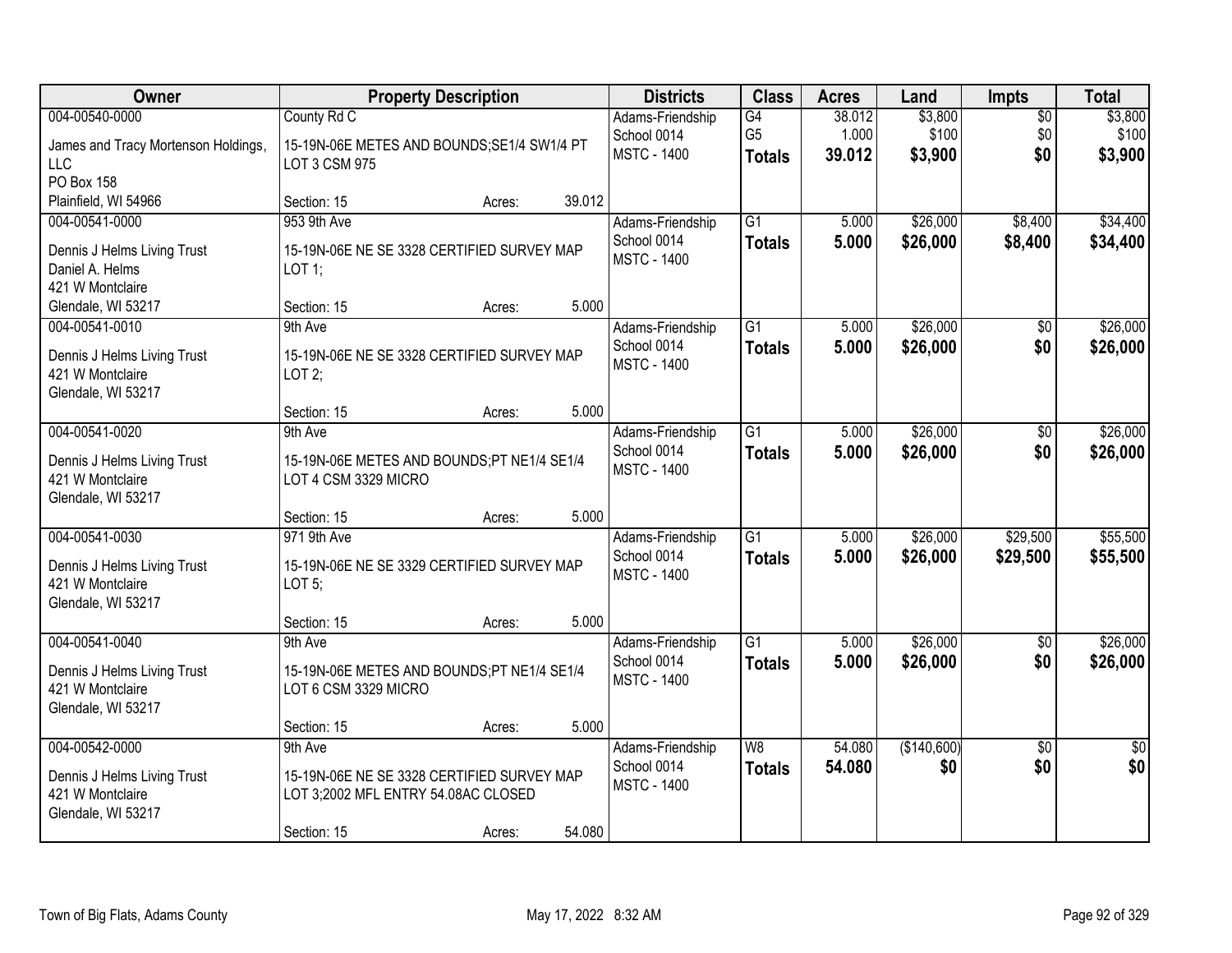| <b>Owner</b>                                                                          | <b>Property Description</b>                                                                               | <b>Districts</b>                                      | <b>Class</b>                     | <b>Acres</b>     | Land                 | <b>Impts</b>           | <b>Total</b>           |
|---------------------------------------------------------------------------------------|-----------------------------------------------------------------------------------------------------------|-------------------------------------------------------|----------------------------------|------------------|----------------------|------------------------|------------------------|
| 004-00543-0015<br>Andrew D. Confer Jr<br>W325 S8190 Jericho Rd<br>Mukwonago, WI 53149 | 948 County Rd C<br>15-19N-06E SW SE 5163 CERTIFIED SURVEY MAP<br>LOT 1;6LOT 1 CSM 5163                    | Adams-Friendship<br>School 0014<br><b>MSTC - 1400</b> | $\overline{G1}$<br><b>Totals</b> | 5.000<br>5.000   | \$18,200<br>\$18,200 | \$3,700<br>\$3,700     | \$21,900<br>\$21,900   |
|                                                                                       | 5.000<br>Section: 15<br>Acres:                                                                            |                                                       |                                  |                  |                      |                        |                        |
| 004-00543-0020<br>Julie K. Peters<br>Michael J. Peters<br>938 County Rd C             | 938 County Rd C<br>15-19N-06E SW SE 5163 CERTIFIED SURVEY MAP<br>LOT 2; LOT 2 CSM 5163                    | Adams-Friendship<br>School 0014<br><b>MSTC - 1400</b> | $\overline{G1}$<br><b>Totals</b> | 5.000<br>5.000   | \$26,000<br>\$26,000 | \$113,500<br>\$113,500 | \$139,500<br>\$139,500 |
| Hancock, WI 54943                                                                     | 5.000<br>Section: 15<br>Acres:                                                                            |                                                       |                                  |                  |                      |                        |                        |
| 004-00543-0025<br>John M. Collins<br>918 County Rd C<br>Hancock, WI 54943             | County Rd C<br>15-19N-06E SW SE 5163 CERTIFIED SURVEY MAP<br>LOT 3; LOT 3 CSM 5163                        | Adams-Friendship<br>School 0014<br><b>MSTC - 1400</b> | $\overline{G1}$<br><b>Totals</b> | 5.000<br>5.000   | \$26,000<br>\$26,000 | \$0<br>\$0             | \$26,000<br>\$26,000   |
|                                                                                       | 5.000<br>Section: 15<br>Acres:                                                                            |                                                       |                                  |                  |                      |                        |                        |
| 004-00543-0030<br>Mark H. Rothschadl<br>Valerie L. Rothschadl<br>3723 Buisness 20 W   | 942 County Rd C<br>15-19N-06E SW SE 5828 CERTIFIED SURVEY MAP<br>$LOT$ 1;                                 | Adams-Friendship<br>School 0014<br><b>MSTC - 1400</b> | G1<br><b>Totals</b>              | 11.616<br>11.616 | \$39,200<br>\$39,200 | \$600<br>\$600         | \$39,800<br>\$39,800   |
| Freeport, IL 61032                                                                    | 11.616<br>Section: 15<br>Acres:                                                                           |                                                       |                                  |                  |                      |                        |                        |
| 004-00543-0035<br>Robert J. Hoffmann<br>Carrie M. Murphy<br>N90 W25200 Tomahawk Dr    | 934 County Rd C<br>15-19N-06E SW SE 5828 CERTIFIED SURVEY MAP<br>LOT2;                                    | Adams-Friendship<br>School 0014<br><b>MSTC - 1400</b> | $\overline{G1}$<br><b>Totals</b> | 11.497<br>11.497 | \$39,000<br>\$39,000 | $\overline{50}$<br>\$0 | \$39,000<br>\$39,000   |
| Sussex, WI 53089                                                                      | 11.497<br>Section: 15<br>Acres:                                                                           |                                                       |                                  |                  |                      |                        |                        |
| 004-00544-0000<br>John M. Collins<br>918 County Rd C<br>Hancock, WI 54943             | 918 County Rd C<br>15-19N-06E METES AND BOUNDS;PT SE1/4 SE1/4<br>LOT 2 CSM 4841                           | Adams-Friendship<br>School 0014<br><b>MSTC - 1400</b> | $\overline{G1}$<br><b>Totals</b> | 5.090<br>5.090   | \$26,200<br>\$26,200 | \$36,400<br>\$36,400   | \$62,600<br>\$62,600   |
|                                                                                       | 5.090<br>Section: 15<br>Acres:                                                                            |                                                       |                                  |                  |                      |                        |                        |
| 004-00544-0010<br>Benjamin R. Olson<br>924 County Rd C<br>Hancock, WI 54943           | 924 County Rd C<br>15-19N-06E SE SE 4841 CERTIFIED SURVEY MAP<br>LOT 1;<br>1.210<br>Section: 15<br>Acres: | Adams-Friendship<br>School 0014<br><b>MSTC - 1400</b> | $\overline{G1}$<br><b>Totals</b> | 1.210<br>1.210   | \$10,700<br>\$10,700 | \$122,900<br>\$122,900 | \$133,600<br>\$133,600 |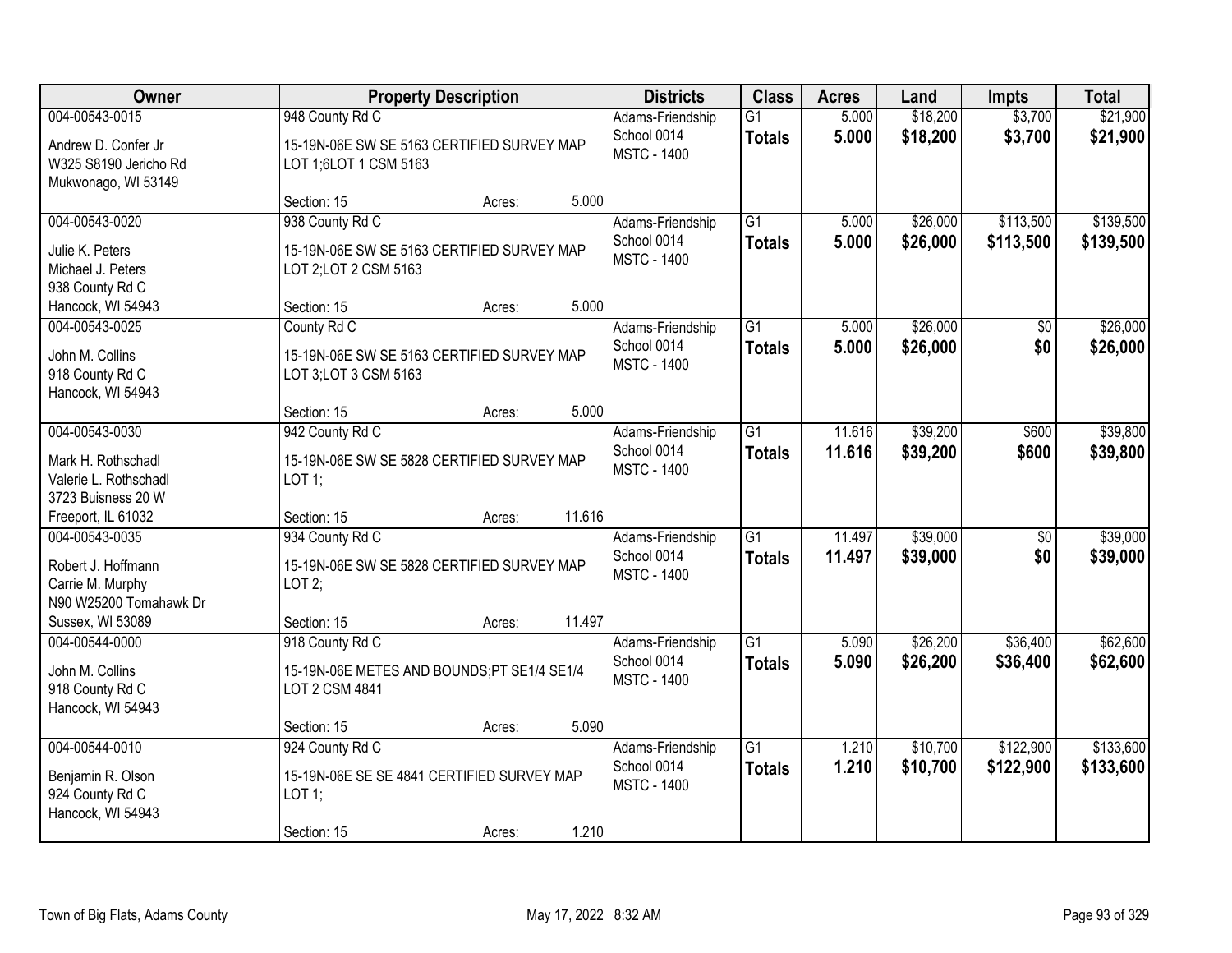| Owner                                                                                 | <b>Property Description</b>                                                                                                                   | <b>Districts</b>                                      | <b>Class</b>                                                         | <b>Acres</b>                        | Land                                          | <b>Impts</b>                        | <b>Total</b>                               |
|---------------------------------------------------------------------------------------|-----------------------------------------------------------------------------------------------------------------------------------------------|-------------------------------------------------------|----------------------------------------------------------------------|-------------------------------------|-----------------------------------------------|-------------------------------------|--------------------------------------------|
| 004-00544-0015<br><b>Russell Koehler</b><br>Renee Koehler<br>13560 W Maple Ridge Rd   | County Rd C<br>15-19N-06E SE SE 5827 CERTIFIED SURVEY MAP<br>LOT 1;                                                                           | Adams-Friendship<br>School 0014<br><b>MSTC - 1400</b> | $\overline{G1}$<br>G <sub>5</sub><br>G <sub>6</sub><br><b>Totals</b> | 1.000<br>2.900<br>27.173<br>31.073  | \$9,000<br>\$2,100<br>\$72,900<br>\$84,000    | \$600<br>\$0<br>\$0<br><b>\$600</b> | \$9,600<br>\$2,100<br>\$72,900<br>\$84,600 |
| New Berlin, WI 53151                                                                  | 31.073<br>Section: 15<br>Acres:                                                                                                               |                                                       |                                                                      |                                     |                                               |                                     |                                            |
| 004-00544-0999<br><b>Adams County</b><br>PO Box 470<br>Friendship, WI 53934           | County Rd C<br>15-19N-06E METES AND BOUNDS;PT SE1/4 SE1/4 PT<br>LOT 2 CSM 3316 FOR HWY MICRO<br>1.660<br>Section: 15<br>Acres:                | Adams-Friendship<br>School 0014<br><b>MSTC - 1400</b> | X3<br><b>Totals</b>                                                  | 1.660<br>1.660                      | \$0<br>\$0                                    | $\overline{50}$<br>\$0              | $\overline{50}$<br>\$0                     |
| 004-00545-0000                                                                        | <b>Bighorn Ave</b>                                                                                                                            | Adams-Friendship                                      | G1                                                                   | 1.000                               | \$9,000                                       | \$7,100                             | \$16,100                                   |
| Grace M. Zurovitch et al<br>N2268 State Rd 55<br>Kaukauna, WI 54130                   | 16-19N-06E METES AND BOUNDS; NE1/4 NE1/4 PT<br>CSM 976 2005 MFL ENTRY 20AC CLOSED                                                             | School 0014<br><b>MSTC - 1400</b>                     | G <sub>6</sub><br>W <sub>6</sub><br><b>Totals</b>                    | 19.000<br>20.000<br>40.000          | \$49,400<br>(\$52,000)<br>\$58,400            | \$0<br>\$0<br>\$7,100               | \$49,400<br>\$0<br>\$65,500                |
|                                                                                       | 40.000<br>Section: 16<br>Acres:                                                                                                               |                                                       |                                                                      |                                     |                                               |                                     |                                            |
| 004-00546-0000<br>John S. Zurovitch<br>20397 Minuet Pl<br>Venice, FL 34293            | <b>Bighorn Ave</b><br>16-19N-06E METES AND BOUNDS;NW1/4 NE1/4 PT<br>CSM 976 MFL 1998 ENTRY 39.510AC CLOSED                                    | Adams-Friendship<br>School 0014<br><b>MSTC - 1400</b> | W8<br><b>Totals</b>                                                  | 39.510<br>39.510                    | (\$102,700)<br>\$0                            | $\overline{50}$<br>\$0              | \$0<br>\$0                                 |
|                                                                                       | 39.510<br>Section: 16<br>Acres:                                                                                                               |                                                       |                                                                      |                                     |                                               |                                     |                                            |
| 004-00547-0000<br>Grace M. Zurovitch et al<br>N2268 State Rd 55<br>Kaukauna, WI 54130 | 16-19N-06E METES AND BOUNDS; SW1/4 NE1/4 PT<br>CSM 976 MFL 1998 ENTRY 40AC CLOSED                                                             | Adams-Friendship<br>School 0014<br><b>MSTC - 1400</b> | $\overline{W8}$<br><b>Totals</b>                                     | 40.000<br>40.000                    | (\$104,000)<br>\$0                            | $\overline{50}$<br>\$0              | \$0<br>\$0                                 |
|                                                                                       | 40.000<br>Section: 16<br>Acres:                                                                                                               |                                                       |                                                                      |                                     |                                               |                                     |                                            |
| 004-00548-0000<br>Grace M. Zurovitch et al<br>N2268 State Rd 55<br>Kaukauna, WI 54130 | 927 10th Ave<br>16-19N-06E METES AND BOUNDS; SE1/4 NE1/4 PT<br>CSM 976 2005 MFL ENTRY 20AC CLOSED                                             | Adams-Friendship<br>School 0014<br><b>MSTC - 1400</b> | G1<br>G <sub>6</sub><br>W <sub>6</sub><br><b>Totals</b>              | 1.000<br>19.000<br>20.000<br>40.000 | \$9,000<br>\$49,400<br>(\$52,000)<br>\$58,400 | \$2,200<br>\$0<br>\$0<br>\$2,200    | \$11,200<br>\$49,400<br>\$0<br>\$60,600    |
|                                                                                       | 40.000<br>Section: 16<br>Acres:                                                                                                               |                                                       |                                                                      |                                     |                                               |                                     |                                            |
| 004-00549-0000<br>John M. Kopp<br>1053 Bighorn Ave<br>Arkdale, WI 54613               | 1053 Bighorn Ave<br>16-19N-06E METES AND BOUNDS;PT NE1/4 NW1/4<br>LOT 1 CSM 3823 2002 MFL ENTRY 9AC CLOSED<br>10.000<br>Section: 16<br>Acres: | Adams-Friendship<br>School 0014<br><b>MSTC - 1400</b> | $\overline{G1}$<br>W <sub>8</sub><br><b>Totals</b>                   | 1.000<br>9.000<br>10.000            | \$9,000<br>(\$23,400)<br>\$9,000              | \$126,500<br>\$0<br>\$126,500       | \$135,500<br>\$0<br>\$135,500              |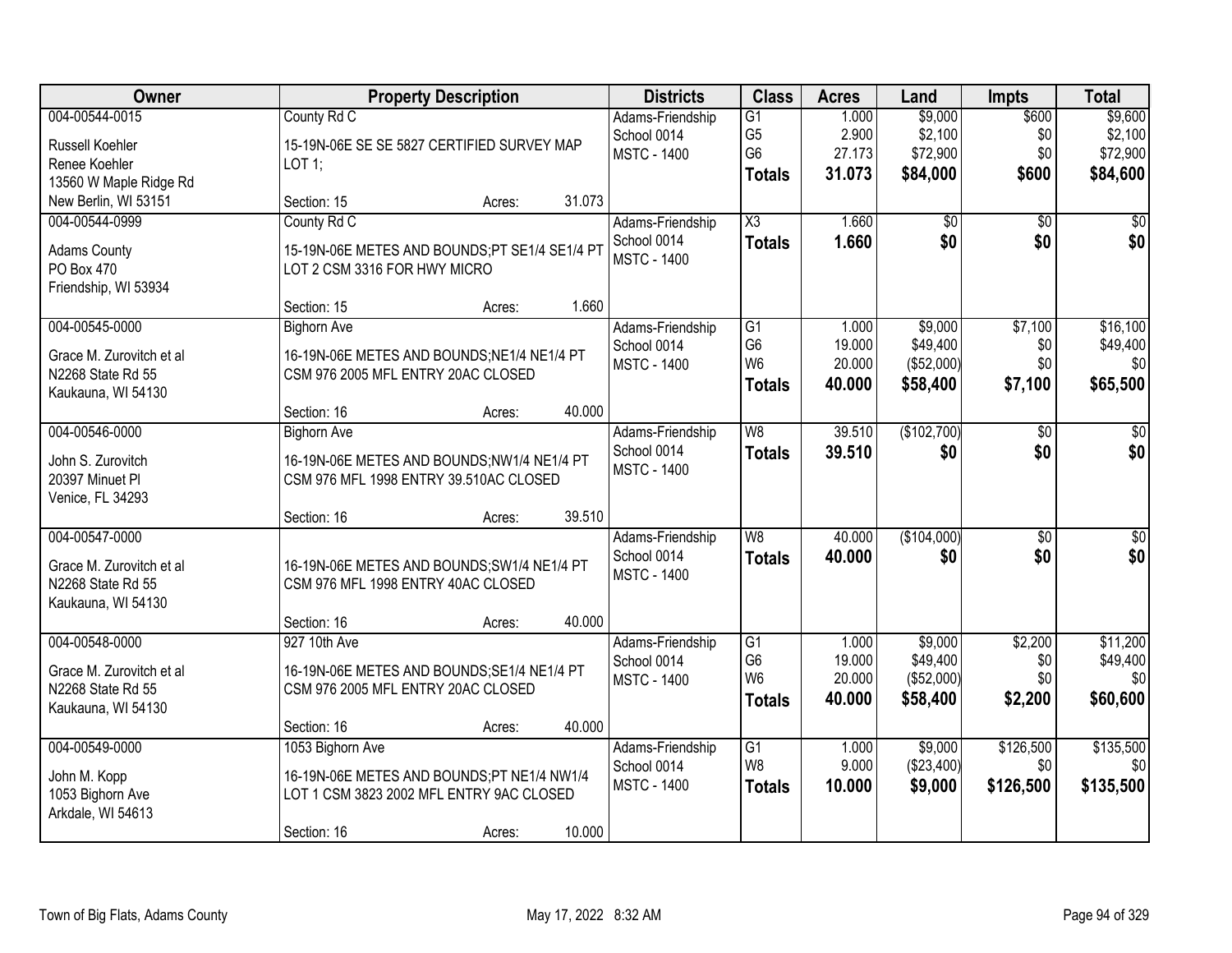| <b>Owner</b>                                                               | <b>Property Description</b>                                                                                   | <b>Districts</b>                                      | <b>Class</b>                                       | <b>Acres</b>                       | Land                                   | <b>Impts</b>                                 | <b>Total</b>                             |
|----------------------------------------------------------------------------|---------------------------------------------------------------------------------------------------------------|-------------------------------------------------------|----------------------------------------------------|------------------------------------|----------------------------------------|----------------------------------------------|------------------------------------------|
| 004-00549-0010<br>John M. Kopp<br>1053 Bighorn Ave<br>Arkdale, WI 54613    | <b>Bighorn Ave</b><br>16-19N-06E METES AND BOUNDS;PT NE1/4 NW1/4<br>LOT 2 CSM 3823 2002 MFL ENTRY 10AC CLOSED | Adams-Friendship<br>School 0014<br><b>MSTC - 1400</b> | W8<br><b>Totals</b>                                | 10.000<br>10.000                   | (\$26,000)<br>\$0                      | $\overline{50}$<br>\$0                       | $\sqrt{50}$<br>\$0                       |
| 004-00550-0010                                                             | 10.000<br>Section: 16<br>Acres:<br>902 11th Ave                                                               | Adams-Friendship                                      | $\overline{X4}$                                    | 2.750                              | $\overline{50}$                        | $\overline{50}$                              | $\sqrt{50}$                              |
| Lakehead Pipeline Co Ltd<br>529 County Rd M<br>Grand Marsh, WI 53936       | 16-19N-06E NW NW 3385 CERTIFIED SURVEY MAP<br>$LOT$ 1;                                                        | School 0014<br><b>MSTC - 1400</b>                     | <b>Totals</b>                                      | 2.750                              | \$0                                    | \$0                                          | \$0                                      |
|                                                                            | 2.750<br>Section: 16<br>Acres:                                                                                |                                                       |                                                    |                                    |                                        |                                              |                                          |
| 004-00553-0000<br>R & Mb Farms, LLC<br>24 E Nelson Dr<br>Milford, IN 46542 | <b>Bighorn Ave</b><br>16-19N-06E METES AND BOUNDS; NE1/4 SW1/4 PT<br><b>CSM 976</b>                           | Adams-Friendship<br>School 0014<br><b>MSTC - 1400</b> | $\overline{G4}$<br>G7<br><b>Totals</b>             | 39.000<br>1.000<br>40.000          | \$4,200<br>\$5,000<br>\$9,200          | $\overline{50}$<br>\$5,000<br>\$5,000        | \$4,200<br>\$10,000<br>\$14,200          |
|                                                                            | 40.000<br>Section: 16<br>Acres:                                                                               |                                                       |                                                    |                                    |                                        |                                              |                                          |
| 004-00554-0000<br>R & Mb Farms, LLC<br>24 E Nelson Dr<br>Milford, IN 46542 | 11th Ave<br>16-19N-06E METES AND BOUNDS;NW1/4 SW1/4 PT<br><b>CSM 976</b>                                      | Adams-Friendship<br>School 0014<br><b>MSTC - 1400</b> | $\overline{G4}$<br>G <sub>5</sub><br><b>Totals</b> | 39.000<br>1.000<br>40.000          | \$4,600<br>\$100<br>\$4,700            | \$0<br>\$0<br>\$0                            | \$4,600<br>\$100<br>\$4,700              |
|                                                                            | 40.000<br>Section: 16<br>Acres:                                                                               |                                                       |                                                    |                                    |                                        |                                              |                                          |
| 004-00555-0000<br>R & Mb Farms, LLC<br>24 E Nelson Dr<br>Milford, IN 46542 | County Rd C<br>16-19N-06E METES AND BOUNDS; SW1/4 SW1/4 PT<br><b>CSM 976</b>                                  | Adams-Friendship<br>School 0014<br><b>MSTC - 1400</b> | $\overline{G4}$<br>G <sub>5</sub><br><b>Totals</b> | 38.000<br>2.000<br>40.000          | \$4,800<br>\$100<br>\$4,900            | \$0<br>\$0<br>\$0                            | \$4,800<br>\$100<br>\$4,900              |
|                                                                            | 40.000<br>Section: 16<br>Acres:                                                                               |                                                       |                                                    |                                    |                                        |                                              |                                          |
| 004-00556-0000<br>R & Mb Farms, LLC<br>24 E Nelson Dr<br>Milford, IN 46542 | County Rd C<br>16-19N-06E METES AND BOUNDS; SE1/4 SW1/4 PT<br><b>CSM 976</b>                                  | Adams-Friendship<br>School 0014<br><b>MSTC - 1400</b> | G4<br>G <sub>5</sub><br><b>Totals</b>              | 39.000<br>1.000<br>40.000          | \$3,900<br>\$100<br>\$4,000            | $\overline{60}$<br>\$0<br>\$0                | \$3,900<br>\$100<br>\$4,000              |
|                                                                            | 40.000<br>Section: 16<br>Acres:                                                                               |                                                       |                                                    |                                    |                                        |                                              |                                          |
| 004-00557-0000<br>R & Mb Farms, LLC<br>24 E Nelson Dr<br>Milford, IN 46542 | 10th Ave<br>16-19N-06E METES AND BOUNDS; NE1/4 SE1/4 PT<br><b>CSM 976</b><br>40.000<br>Section: 16<br>Acres:  | Adams-Friendship<br>School 0014<br><b>MSTC - 1400</b> | G4<br>G <sub>5</sub><br>G7<br><b>Totals</b>        | 38.000<br>1.000<br>1.000<br>40.000 | \$3,800<br>\$100<br>\$5,000<br>\$8,900 | $\overline{30}$<br>\$0<br>\$5,000<br>\$5,000 | \$3,800<br>\$100<br>\$10,000<br>\$13,900 |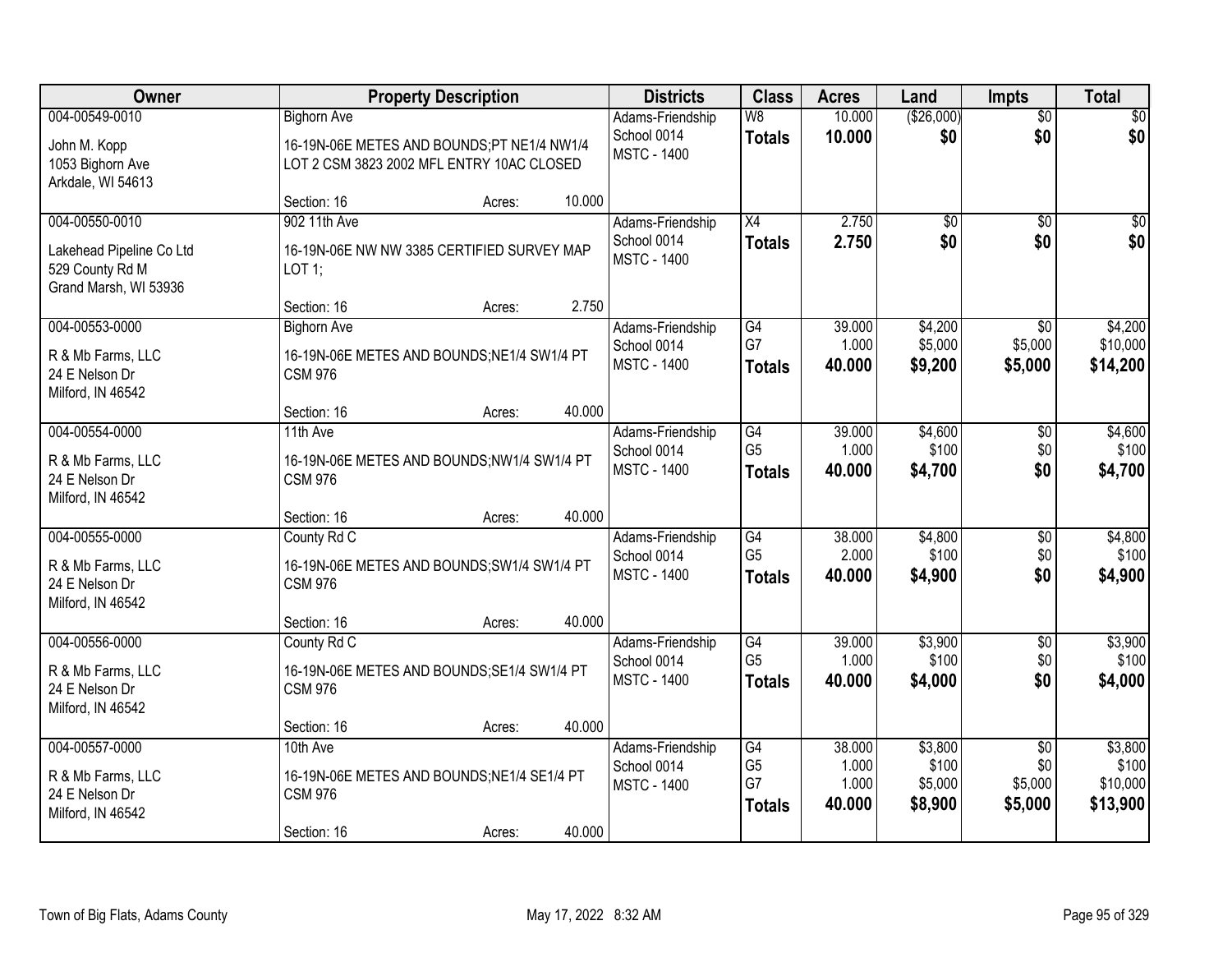| Owner                                                                                          | <b>Property Description</b>                                                               |        |        | <b>Districts</b>                                      | <b>Class</b>                                       | <b>Acres</b>              | Land                            | <b>Impts</b>                  | <b>Total</b>                      |
|------------------------------------------------------------------------------------------------|-------------------------------------------------------------------------------------------|--------|--------|-------------------------------------------------------|----------------------------------------------------|---------------------------|---------------------------------|-------------------------------|-----------------------------------|
| 004-00558-0000<br>R & Mb Farms, LLC<br>24 E Nelson Dr<br>Milford, IN 46542                     | 16-19N-06E METES AND BOUNDS;NW1/4 SE1/4 PT<br><b>CSM 976</b>                              |        |        | Adams-Friendship<br>School 0014<br><b>MSTC - 1400</b> | G4<br><b>Totals</b>                                | 40.000<br>40.000          | \$4,200<br>\$4,200              | $\overline{50}$<br>\$0        | \$4,200<br>\$4,200                |
|                                                                                                | Section: 16                                                                               | Acres: | 40.000 |                                                       |                                                    |                           |                                 |                               |                                   |
| 004-00559-0000                                                                                 | County Rd C                                                                               |        |        | Adams-Friendship                                      | G4<br>G <sub>5</sub>                               | 39.000<br>1.000           | \$4,000<br>\$100                | \$0                           | \$4,000                           |
| R & Mb Farms, LLC<br>24 E Nelson Dr<br>Milford, IN 46542                                       | 16-19N-06E METES AND BOUNDS; SW1/4 SE1/4 PT<br><b>CSM 976</b>                             |        |        | School 0014<br><b>MSTC - 1400</b>                     | <b>Totals</b>                                      | 40.000                    | \$4,100                         | \$0<br>\$0                    | \$100<br>\$4,100                  |
|                                                                                                | Section: 16                                                                               | Acres: | 40.000 |                                                       |                                                    |                           |                                 |                               |                                   |
| 004-00560-0000<br>R & Mb Farms, LLC<br>24 E Nelson Dr<br>Milford, IN 46542                     | County Rd C<br>16-19N-06E METES AND BOUNDS; SE1/4 SE1/4 EX<br>LOT 1 CSM 3214 PART CSM 976 |        |        | Adams-Friendship<br>School 0014<br><b>MSTC - 1400</b> | G4<br>G <sub>5</sub><br>Totals                     | 36.683<br>1.500<br>38.183 | \$3,900<br>\$100<br>\$4,000     | \$0<br>\$0<br>\$0             | \$3,900<br>\$100<br>\$4,000       |
|                                                                                                | Section: 16                                                                               | Acres: | 38.183 |                                                       |                                                    |                           |                                 |                               |                                   |
| 004-00560-0010<br><b>Richard Gohlke</b>                                                        | 1002 County Rd C<br>16-19N-06E METES AND BOUNDS;PT SE1/4 SE1/4                            |        |        | Adams-Friendship<br>School 0014<br><b>MSTC - 1400</b> | $\overline{G}$<br><b>Totals</b>                    | 1.817<br>1.817            | \$7,000<br>\$7,000              | \$300,200<br>\$300,200        | \$307,200<br>\$307,200            |
| Cynthia Gohlke<br>PO Box 120                                                                   | LOT 1 CSM 3214                                                                            |        |        |                                                       |                                                    |                           |                                 |                               |                                   |
| Neshkoro, WI 54960                                                                             | Section: 16                                                                               | Acres: | 1.817  |                                                       |                                                    |                           |                                 |                               |                                   |
| 004-00561-0000<br>Rebecca J. Grall<br>William C. Grall<br>921 11th Ave                         | 921 11th Ave<br>17-19N-06E METES AND BOUNDS;PT NE1/4 NE1/4<br>LOT 1 CSM 4871              |        |        | Adams-Friendship<br>School 0014<br><b>MSTC - 1400</b> | $\overline{G1}$<br><b>Totals</b>                   | 3.910<br>3.910            | \$22,700<br>\$22,700            | \$142,700<br>\$142,700        | \$165,400<br>\$165,400            |
| Arkdale, WI 54613                                                                              | Section: 17                                                                               | Acres: | 3.910  |                                                       |                                                    |                           |                                 |                               |                                   |
| 004-00561-0010<br><b>Gumieny Revocable Trust</b><br>W188 S10485 Kelsey Dr<br>Muskego, WI 53150 | 923 11th Ave<br>17-19N-06E NE NE 4871 CERTIFIED SURVEY MAP<br>LOT $2$ ;                   |        |        | Adams-Friendship<br>School 0014<br><b>MSTC - 1400</b> | $\overline{G1}$<br>G <sub>2</sub><br><b>Totals</b> | 6.390<br>0.230<br>6.620   | \$28,800<br>\$2,100<br>\$30,900 | \$101,000<br>\$0<br>\$101,000 | \$129,800<br>\$2,100<br>\$131,900 |
|                                                                                                | Section: 17                                                                               | Acres: | 6.620  |                                                       |                                                    |                           |                                 |                               |                                   |
| 004-00561-0015<br>Michael H. Keller<br>Valerie E. Keller<br>433 Willow Rd<br>Marengo, IL 60152 | 11th Ave<br>17-19N-06E METES AND BOUNDS;PT NE1/4 NE1/4<br>LOT 3 CSM 4871<br>Section: 17   | Acres: | 6.880  | Adams-Friendship<br>School 0014<br><b>MSTC - 1400</b> | $\overline{G1}$<br><b>Totals</b>                   | 6.880<br>6.880            | \$29,800<br>\$29,800            | $\overline{30}$<br>\$0        | \$29,800<br>\$29,800              |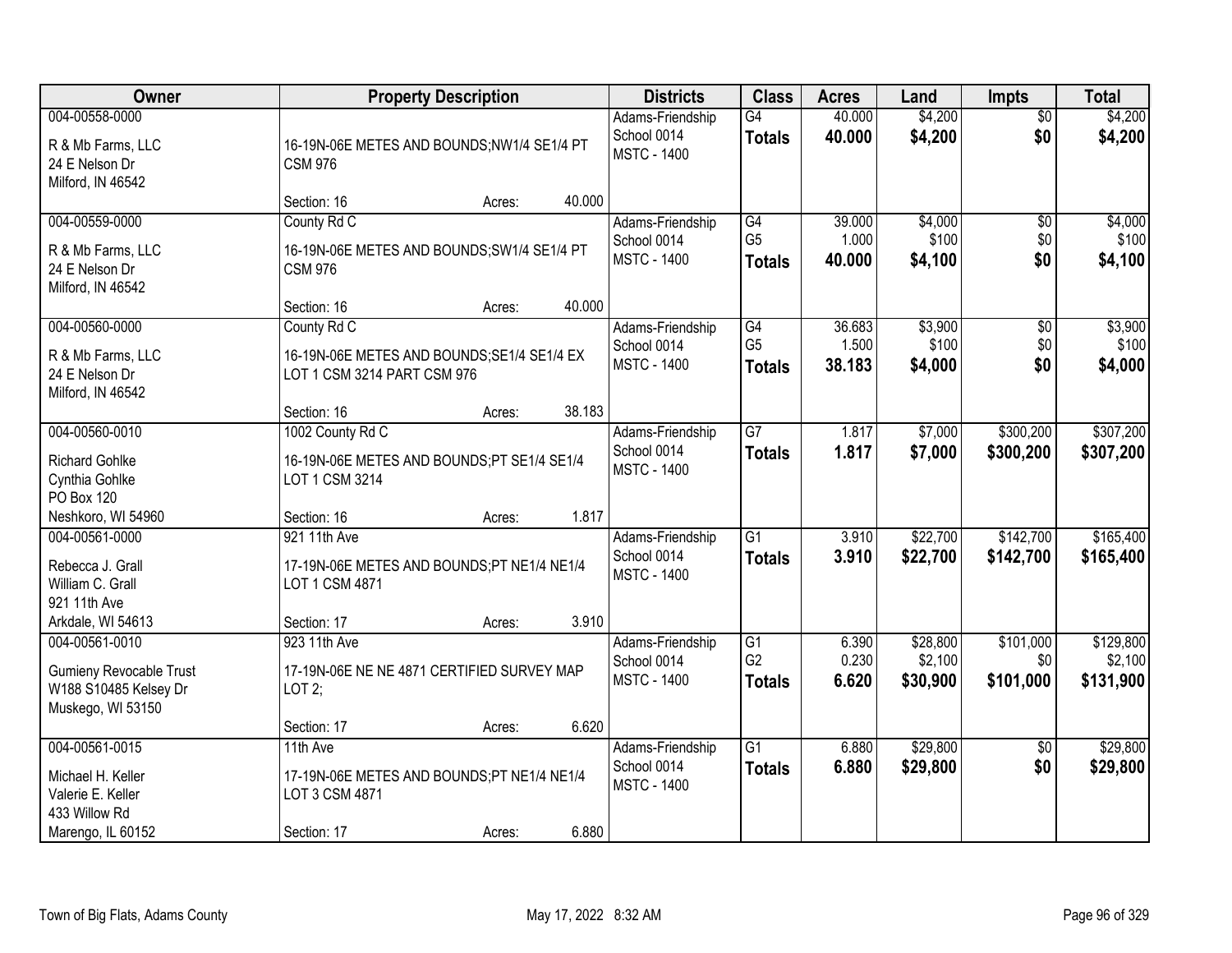| <b>Owner</b>                        | <b>Property Description</b>                  |        |        | <b>Districts</b>                  | <b>Class</b>    | <b>Acres</b> | Land      | <b>Impts</b>    | <b>Total</b> |
|-------------------------------------|----------------------------------------------|--------|--------|-----------------------------------|-----------------|--------------|-----------|-----------------|--------------|
| 004-00561-0020                      | 911 11th Ave                                 |        |        | Adams-Friendship                  | $\overline{G1}$ | 5.610        | \$27,200  | $\overline{30}$ | \$27,200     |
| Brian J. Naughton                   | 17-19N-06E NE NE 4871 CERTIFIED SURVEY MAP   |        |        | School 0014<br><b>MSTC - 1400</b> | <b>Totals</b>   | 5.610        | \$27,200  | \$0             | \$27,200     |
| Lisa A. Naughton                    | LOT4;                                        |        |        |                                   |                 |              |           |                 |              |
| 105 Navajo Ct                       |                                              |        |        |                                   |                 |              |           |                 |              |
| Mchenry, IL 60051                   | Section: 17                                  | Acres: | 5.610  |                                   |                 |              |           |                 |              |
| 004-00561-0025                      | 11th Ave                                     |        |        | Adams-Friendship                  | $\overline{G1}$ | 4.480        | \$24,400  | $\overline{50}$ | \$24,400     |
| Brian J. Naughton                   | 17-19N-06E NE NE 4872 CERTIFIED SURVEY MAP   |        |        | School 0014                       | <b>Totals</b>   | 4.480        | \$24,400  | \$0             | \$24,400     |
| Lisa A. Naughton                    | LOT <sub>5</sub>                             |        |        | <b>MSTC - 1400</b>                |                 |              |           |                 |              |
| 105 Navajo Ct                       |                                              |        |        |                                   |                 |              |           |                 |              |
| Mchenry, IL 60051                   | Section: 17                                  | Acres: | 4.480  |                                   |                 |              |           |                 |              |
| 004-00561-0030                      | <b>Bighorn Ave</b>                           |        |        | Adams-Friendship                  | G1              | 2.890        | \$19,700  | \$0             | \$19,700     |
| Brian J. Naughton                   | 17-19N-06E NE NE 4872 CERTIFIED SURVEY MAP   |        |        | School 0014                       | <b>Totals</b>   | 2.890        | \$19,700  | \$0             | \$19,700     |
| Lisa A. Naughton                    | $LOT 6$ ;                                    |        |        | <b>MSTC - 1400</b>                |                 |              |           |                 |              |
| 105 Navajo Ct                       |                                              |        |        |                                   |                 |              |           |                 |              |
| Mchenry, IL 60051                   | Section: 17                                  | Acres: | 2.890  |                                   |                 |              |           |                 |              |
| 004-00561-0035                      | <b>Bighorn Ave</b>                           |        |        | Adams-Friendship                  | $\overline{G1}$ | 3.670        | \$22,000  | \$0             | \$22,000     |
|                                     |                                              |        |        | School 0014                       | <b>Totals</b>   | 3.670        | \$22,000  | \$0             | \$22,000     |
| Brian J. Naughton                   | 17-19N-06E NE NE 4872 CERTIFIED SURVEY MAP   |        |        | <b>MSTC - 1400</b>                |                 |              |           |                 |              |
| Lisa A. Naughton                    | LOT $7$ ;                                    |        |        |                                   |                 |              |           |                 |              |
| 105 Navajo Ct                       |                                              |        | 3.670  |                                   |                 |              |           |                 |              |
| Mchenry, IL 60051<br>004-00561-0040 | Section: 17                                  | Acres: |        |                                   | $\overline{G1}$ | 5.280        | \$26,600  |                 | \$26,600     |
|                                     | <b>Bighorn Ave</b>                           |        |        | Adams-Friendship                  |                 |              |           | \$0             |              |
| Brian J. Naughton                   | 17-19N-06E NE NE 4872 CERTIFIED SURVEY MAP   |        |        | School 0014<br><b>MSTC - 1400</b> | <b>Totals</b>   | 5.280        | \$26,600  | \$0             | \$26,600     |
| Lisa A. Naughton                    | LOT 8;                                       |        |        |                                   |                 |              |           |                 |              |
| 105 Navajo Ct                       |                                              |        |        |                                   |                 |              |           |                 |              |
| Mchenry, IL 60051                   | Section: 17                                  | Acres: | 5.280  |                                   |                 |              |           |                 |              |
| 004-00562-0000                      | 1135 Bighorn Ave                             |        |        | Adams-Friendship                  | $\overline{G2}$ | 36.630       | \$259,400 | \$581,100       | \$840,500    |
| Kook Properties, LLC                | 17-19N-06E NW NE 1532 CERTIFIED SURVEY MAP   |        |        | School 0014                       | <b>Totals</b>   | 36.630       | \$259,400 | \$581,100       | \$840,500    |
| 916 State Rd 13                     | LOT 1; INCL LOT 1 CSM 4568 EX LOT 2 CSM 4568 |        |        | <b>MSTC - 1400</b>                |                 |              |           |                 |              |
| Arkdale, WI 54613-9644              |                                              |        |        |                                   |                 |              |           |                 |              |
|                                     | Section: 17                                  | Acres: | 36.630 |                                   |                 |              |           |                 |              |
| 004-00563-0000                      | 1161 Bighorn Ave                             |        |        | Adams-Friendship                  | $\overline{G1}$ | 2.375        | \$18,100  | \$17,400        | \$35,500     |
| Todd T. Gundrum                     | 17-19N-06E METES AND BOUNDS;PT NE1/4 NW1/4   |        |        | School 0014                       | <b>Totals</b>   | 2.375        | \$18,100  | \$17,400        | \$35,500     |
| Tabatha Gundrum                     | LOT 1 CSM 1475                               |        |        | <b>MSTC - 1400</b>                |                 |              |           |                 |              |
| 7890 Serene Ct                      |                                              |        |        |                                   |                 |              |           |                 |              |
| Cross Plains, WI 53528              | Section: 17                                  | Acres: | 2.375  |                                   |                 |              |           |                 |              |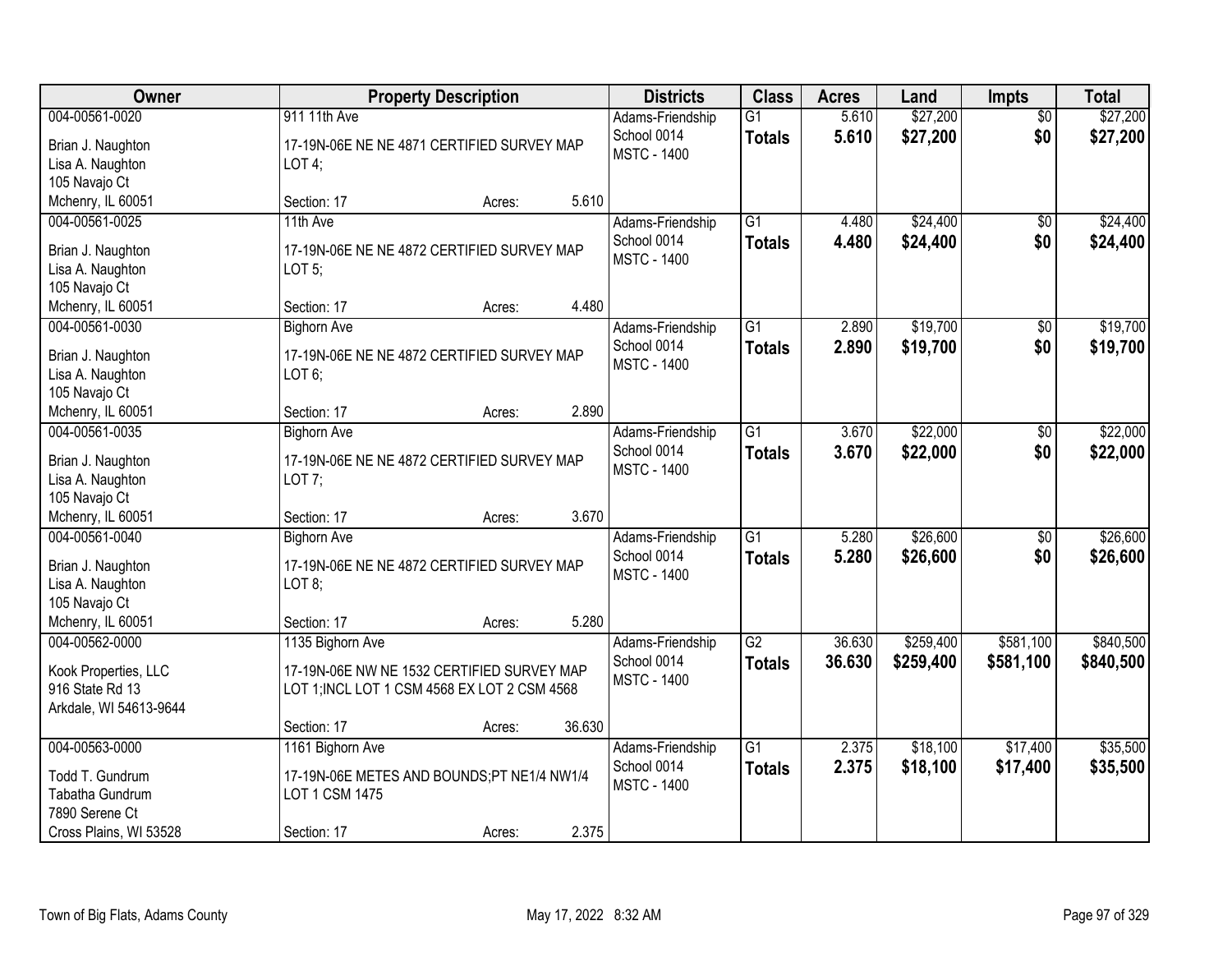| Owner                                                                                                       |                                                                                                  | <b>Property Description</b> |        | <b>Districts</b>                                      | <b>Class</b>                     | <b>Acres</b>     | Land                 | <b>Impts</b>           | <b>Total</b>           |
|-------------------------------------------------------------------------------------------------------------|--------------------------------------------------------------------------------------------------|-----------------------------|--------|-------------------------------------------------------|----------------------------------|------------------|----------------------|------------------------|------------------------|
| 004-00564-0000<br>Lori L. Johnson<br>1173 Bighorn Ave<br>Arkdale, WI 54613                                  | 1173 Bighorn Ave<br>17-19N-06E NE NW METES AND BOUNDS;LOT 1 CSM<br>4699                          |                             |        | Adams-Friendship<br>School 0014<br><b>MSTC - 1400</b> | $\overline{G1}$<br><b>Totals</b> | 2.000<br>2.000   | \$17,000<br>\$17,000 | \$31,400<br>\$31,400   | \$48,400<br>\$48,400   |
|                                                                                                             | Section: 17                                                                                      | Acres:                      | 2.000  |                                                       |                                  |                  |                      |                        |                        |
| 004-00564-0010<br>Jessica J. Baumgartner<br>Matthew P. Baumgartner<br>21883 Flatiron Ave<br>Tomah, WI 54660 | 1169 Bighorn Ave<br>17-19N-06E NE NW METES AND BOUNDS; LOT 2 CSM<br>4699<br>Section: 17          | Acres:                      | 10.000 | Adams-Friendship<br>School 0014<br><b>MSTC - 1400</b> | $\overline{G1}$<br><b>Totals</b> | 10.000<br>10.000 | \$36,000<br>\$36,000 | \$4,500<br>\$4,500     | \$40,500<br>\$40,500   |
| 004-00564-0015                                                                                              | 1167 Bighorn Ave                                                                                 |                             |        | Adams-Friendship                                      | $\overline{G1}$                  | 9.974            | \$35,900             | \$68,500               | \$104,400              |
| Larry G. Frahmann<br>4507 Sand Piper Tr<br>Cottage Grove, WI 53527                                          | 17-19N-06E NE NW METES AND BOUNDS;LOT 3 CSM<br>4699 MICRO                                        |                             |        | School 0014<br><b>MSTC - 1400</b>                     | <b>Totals</b>                    | 9.974            | \$35,900             | \$68,500               | \$104,400              |
|                                                                                                             | Section: 17                                                                                      | Acres:                      | 9.974  |                                                       |                                  |                  |                      |                        |                        |
| 004-00564-0020<br>Central State Landscape, Inc<br>11011 State Road 13 S<br>Wisconsin Rapids, WI 54494       | State Highway 13<br>17-19N-06E NE NW 4745 CERTIFIED SURVEY MAP<br>LOT 1;                         |                             |        | Adams-Friendship<br>School 0014<br><b>MSTC - 1400</b> | $\overline{G1}$<br><b>Totals</b> | 1.626<br>1.626   | \$14,000<br>\$14,000 | \$0<br>\$0             | \$14,000<br>\$14,000   |
|                                                                                                             | Section: 17                                                                                      | Acres:                      | 1.626  |                                                       |                                  |                  |                      |                        |                        |
| 004-00564-0025<br>Central State Landscape, Inc<br>11011 State Road 13 S<br>Wisconsin Rapids, WI 54494       | State Highway 13<br>17-19N-06E NE NW 4745 CERTIFIED SURVEY MAP<br>LOT2;                          |                             |        | Adams-Friendship<br>School 0014<br><b>MSTC - 1400</b> | $\overline{G1}$<br><b>Totals</b> | 1.626<br>1.626   | \$14,000<br>\$14,000 | $\overline{50}$<br>\$0 | \$14,000<br>\$14,000   |
|                                                                                                             | Section: 17                                                                                      | Acres:                      | 1.626  |                                                       |                                  |                  |                      |                        |                        |
| 004-00565-0000<br>Tabatha Gundrum<br>Todd T. Gundrum<br>7890 Serene Ct                                      | 1159 Bighorn Ave<br>17-19N-06E METES AND BOUNDS;PT NE1/4 NW1/4<br><b>LOT 2 CSM 1475</b>          |                             |        | Adams-Friendship<br>School 0014<br><b>MSTC - 1400</b> | $\overline{G1}$<br><b>Totals</b> | 2.375<br>2.375   | \$18,100<br>\$18,100 | \$16,100<br>\$16,100   | \$34,200<br>\$34,200   |
| Cross Plains, WI 53528                                                                                      | Section: 17                                                                                      | Acres:                      | 2.375  |                                                       |                                  |                  |                      |                        |                        |
| 004-00566-0000<br><b>Hector Corral</b><br><b>Edwijes Corral</b><br>911 State Rd 13<br>Arkdale, WI 54613     | 911 State Rd 13<br>17-19N-06E METES AND BOUNDS;PT NE1/4 NW1/4<br>EX HWY ROW MICRO<br>Section: 17 | Acres:                      | 5.800  | Adams-Friendship<br>School 0014<br><b>MSTC - 1400</b> | $\overline{G1}$<br><b>Totals</b> | 5.800<br>5.800   | \$27,600<br>\$27,600 | \$95,900<br>\$95,900   | \$123,500<br>\$123,500 |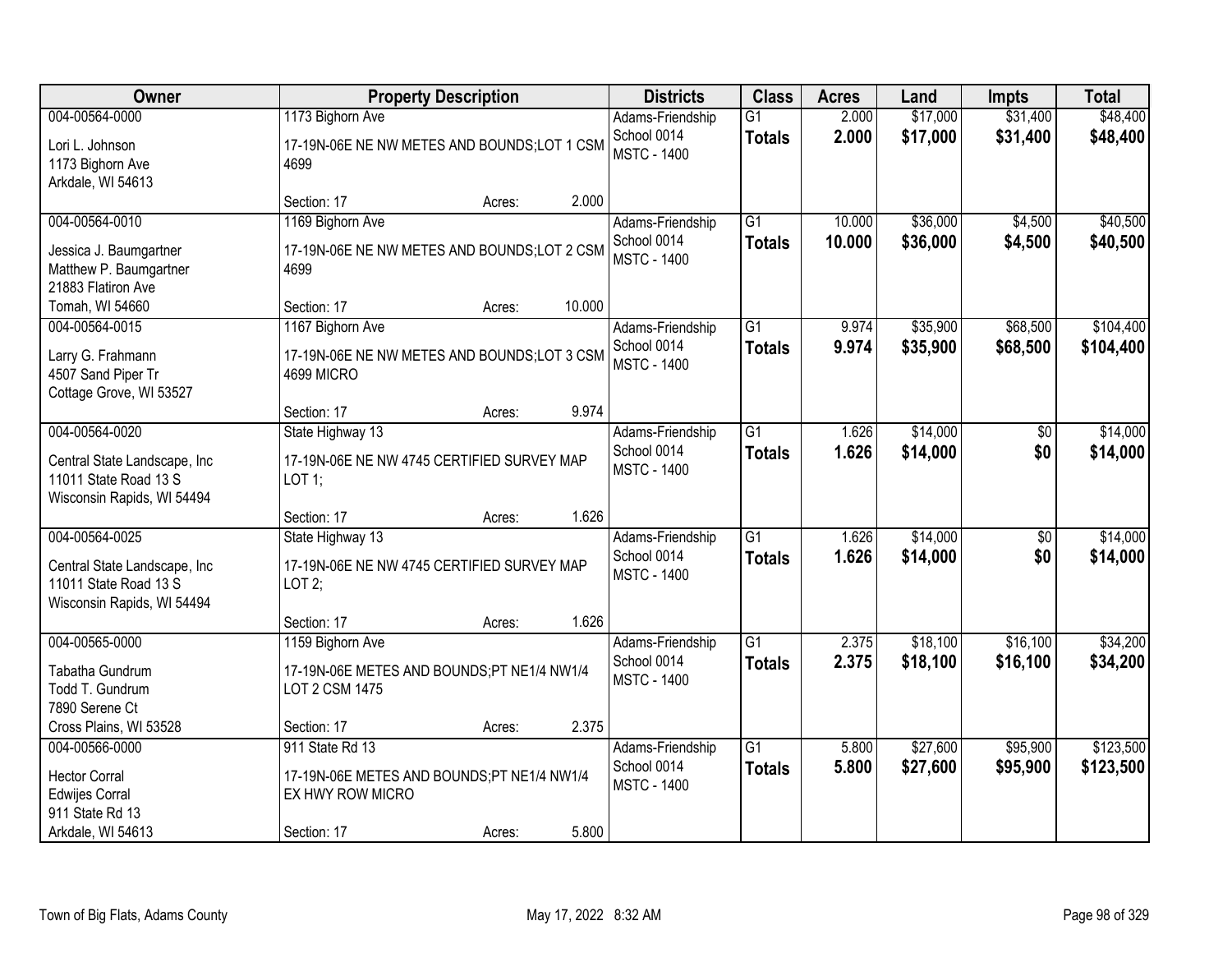| <b>Owner</b>           |                                               | <b>Property Description</b> |        | <b>Districts</b>   | <b>Class</b>     | <b>Acres</b> | Land     | <b>Impts</b> | <b>Total</b> |
|------------------------|-----------------------------------------------|-----------------------------|--------|--------------------|------------------|--------------|----------|--------------|--------------|
| 004-00567-0000         | 921 State Rd 13                               |                             |        | Adams-Friendship   | $\overline{G1}$  | 2.010        | \$17,000 | \$7,200      | \$24,200     |
| Dominik Suwaj          | 17-19N-06E METES AND BOUNDS;PT NE1/4 NW1/4    |                             |        | School 0014        | <b>Totals</b>    | 2.010        | \$17,000 | \$7,200      | \$24,200     |
| 9747 Merten Ave        | PT CSM 109 EX HWY ROW                         |                             |        | <b>MSTC - 1400</b> |                  |              |          |              |              |
| Oak Lawn, IL 60453     |                                               |                             |        |                    |                  |              |          |              |              |
|                        | Section: 17                                   | Acres:                      | 2.010  |                    |                  |              |          |              |              |
| 004-00568-0000         | 1193 Bighorn Ave                              |                             |        | Adams-Friendship   | G1               | 2.000        | \$17,000 | \$128,300    | \$145,300    |
| Danielle M. Loeffler   | 17-19N-06E METES AND BOUNDS; W1/2 NW1/4 NW1/4 |                             |        | School 0014        | G <sub>5</sub>   | 15.500       | \$30,800 | \$0          | \$30,800     |
| William M. Loeffler    |                                               |                             |        | <b>MSTC - 1400</b> | G <sub>5</sub> M | 2.500        | \$3,300  | \$0          | \$3,300      |
| 1193 Bighorn Ave       |                                               |                             |        |                    | <b>Totals</b>    | 20.000       | \$51,100 | \$128,300    | \$179,400    |
| Arkdale, WI 54613      | Section: 17                                   | Acres:                      | 20.000 |                    |                  |              |          |              |              |
| 004-00569-0000         | 1183 Bighorn Ave                              |                             |        | Adams-Friendship   | G1               | 2.000        | \$17,000 | \$232,100    | \$249,100    |
| Mary E. Gilbertson     | 17-19N-06E NW NW 4515 CERTIFIED SURVEY MAP    |                             |        | School 0014        | G <sub>5</sub>   | 6.250        | \$12,700 | \$0          | \$12,700     |
| 1183 Bighorn Ave       | LOT 1;                                        |                             |        | <b>MSTC - 1400</b> | G5M              | 11.140       | \$14,500 | \$0          | \$14,500     |
| Arkdale, WI 54613      |                                               |                             |        |                    | <b>Totals</b>    | 19.390       | \$44,200 | \$232,100    | \$276,300    |
|                        | Section: 17                                   | Acres:                      | 19.390 |                    |                  |              |          |              |              |
| 004-00570-0000         | 928 13th Ave                                  |                             |        | Adams-Friendship   | $\overline{G2}$  | 3.000        | \$24,000 | \$24,200     | \$48,200     |
| Donald L. Mortensen Jr | 17-19N-06E METES AND BOUNDS; N1/2 N1/2 SW1/4  |                             |        | School 0014        | G <sub>6</sub>   | 7.000        | \$18,200 | \$0          | \$18,200     |
| 1102 W Queens Way      | NW1/4 MICRO                                   |                             |        | <b>MSTC - 1400</b> | <b>Totals</b>    | 10.000       | \$42,200 | \$24,200     | \$66,400     |
| Nekoosa, WI 54457      |                                               |                             |        |                    |                  |              |          |              |              |
|                        | Section: 17                                   | Acres:                      | 10.000 |                    |                  |              |          |              |              |
| 004-00571-0000         | 950 13th Ave                                  |                             |        | Adams-Friendship   | $\overline{G1}$  | 1.580        | \$13,600 | \$26,900     | \$40,500     |
| Garrold Thompson       | 17-19N-06E METES AND BOUNDS; S1/2 S1/2 SW1/4  |                             |        | School 0014        | <b>Totals</b>    | 1.580        | \$13,600 | \$26,900     | \$40,500     |
| Lori E. Thompson       | NW1/4 LOT 1 CSM 1307                          |                             |        | <b>MSTC - 1400</b> |                  |              |          |              |              |
| 9055 S 35th St         |                                               |                             |        |                    |                  |              |          |              |              |
| Franklin, WI 53132     | Section: 17                                   | Acres:                      | 1.580  |                    |                  |              |          |              |              |
| 004-00571-0010         | 948 13th Ave                                  |                             |        | Adams-Friendship   | $\overline{G1}$  | 8.130        | \$32,300 | \$117,900    | \$150,200    |
| Kaz W. Conrad          | 17-19N-06E METES AND BOUNDS; S1/2 S1/2 SW1/4  |                             |        | School 0014        | <b>Totals</b>    | 8.130        | \$32,300 | \$117,900    | \$150,200    |
| Lisa M. Conrad         | NW1/4 LOT 2 & 3 CSM 1307                      |                             |        | <b>MSTC - 1400</b> |                  |              |          |              |              |
| 948 13th Ave           |                                               |                             |        |                    |                  |              |          |              |              |
| Arkdale, WI 54613      | Section: 17                                   | Acres:                      | 8.130  |                    |                  |              |          |              |              |
| 004-00572-0000         | 942 13th Ave                                  |                             |        | Adams-Friendship   | $\overline{G1}$  | 9.060        | \$34,100 | \$87,000     | \$121,100    |
| Thomas M. Debish       | 17-19N-06E METES AND BOUNDS;PT SW1/4 NW1/4    |                             |        | School 0014        | <b>Totals</b>    | 9.060        | \$34,100 | \$87,000     | \$121,100    |
| Tammy L. Debish        | LOT 2 CSM 4840                                |                             |        | <b>MSTC - 1400</b> |                  |              |          |              |              |
| 942 13th Ave           |                                               |                             |        |                    |                  |              |          |              |              |
| Arkdale, WI 54613      | Section: 17                                   | Acres:                      | 9.060  |                    |                  |              |          |              |              |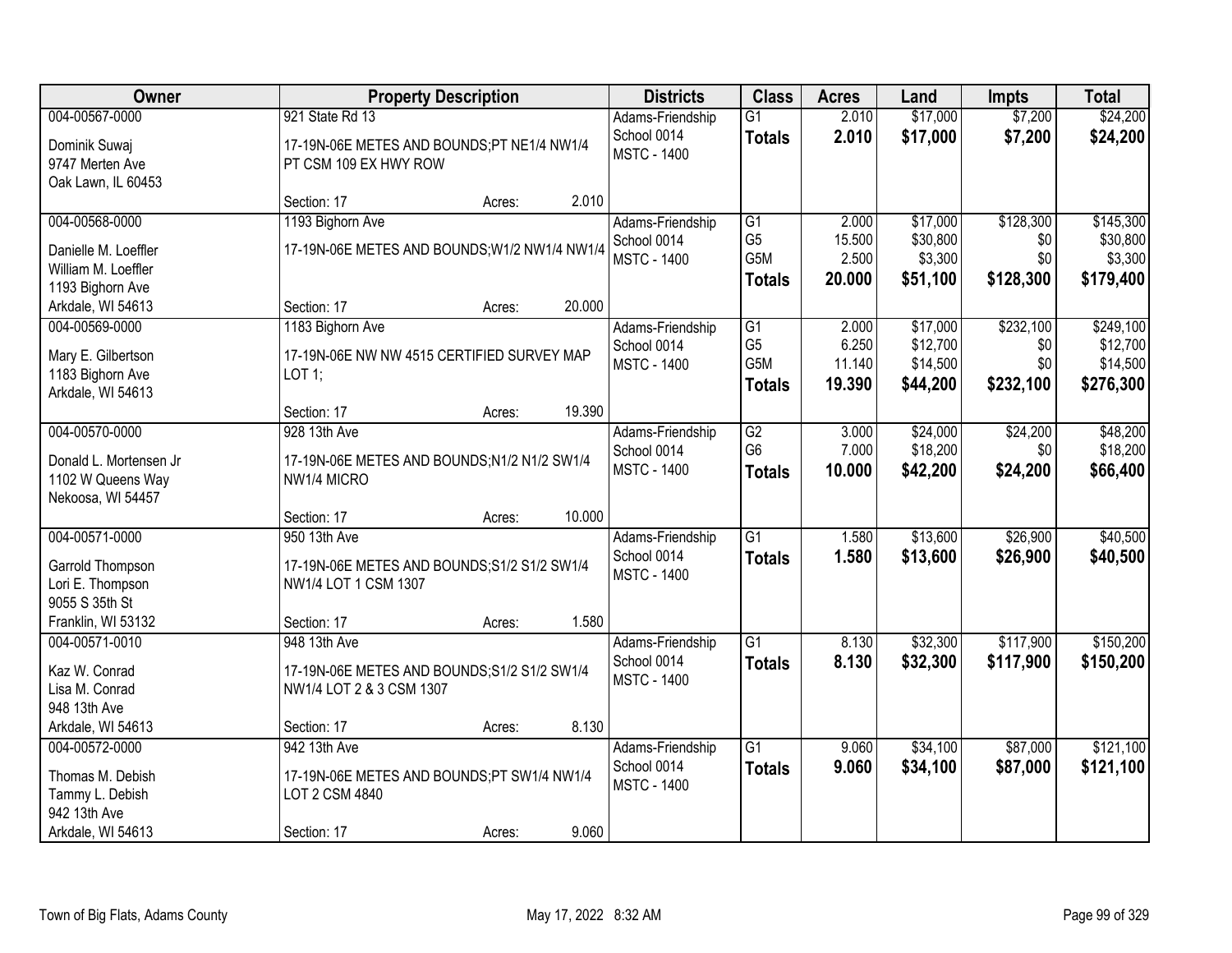| Owner                                                                                               |                                                                                                 | <b>Property Description</b> |        | <b>Districts</b>                                      | <b>Class</b>                     | <b>Acres</b>     | Land                 | <b>Impts</b>         | <b>Total</b>         |
|-----------------------------------------------------------------------------------------------------|-------------------------------------------------------------------------------------------------|-----------------------------|--------|-------------------------------------------------------|----------------------------------|------------------|----------------------|----------------------|----------------------|
| 004-00572-0010<br><b>Bernard Pilarczyk</b><br>Tina A. Staflin                                       | 944 13th Ave<br>17-19N-06E SW NW 4840 CERTIFIED SURVEY MAP<br>LOT 1; LOT 1 CSM 4840             |                             |        | Adams-Friendship<br>School 0014<br><b>MSTC - 1400</b> | $\overline{G1}$<br><b>Totals</b> | 0.920<br>0.920   | \$8,300<br>\$8,300   | \$56,200<br>\$56,200 | \$64,500<br>\$64,500 |
| 944 13th Ave<br>Arkdale, WI 54613                                                                   | Section: 17                                                                                     | Acres:                      | 0.920  |                                                       |                                  |                  |                      |                      |                      |
| 004-00573-0000<br>Donald L. Mortensen Jr<br>1102 W Queens Way<br>Nekoosa, WI 54457                  | 13th Ave<br>17-19N-06E METES AND BOUNDS; S1/2 N1/2 SW1/4<br>NW1/4 MICRO                         |                             |        | Adams-Friendship<br>School 0014<br><b>MSTC - 1400</b> | $\overline{G1}$<br><b>Totals</b> | 10.000<br>10.000 | \$36,000<br>\$36,000 | \$0<br>\$0           | \$36,000<br>\$36,000 |
| 004-00574-0000                                                                                      | Section: 17<br>945 State Rd 13                                                                  | Acres:                      | 10.000 | Adams-Friendship                                      | $\overline{G1}$                  | 4.000            | \$23,000             | \$36,900             | \$59,900             |
| James B. Simons et al.<br>c/o David A. Simons<br>945 State Rd 13                                    | 17-19N-06E METES AND BOUNDS;PT SE1/4 NW1/4<br><b>MICRO</b>                                      |                             |        | School 0014<br><b>MSTC - 1400</b>                     | <b>Totals</b>                    | 4.000            | \$23,000             | \$36,900             | \$59,900             |
| Arkdale, WI 54613                                                                                   | Section: 17                                                                                     | Acres:                      | 4.000  |                                                       |                                  |                  |                      |                      |                      |
| 004-00575-0000<br>Chad G. Martin<br>c/o Jacalyn Ninedorf<br>4146 Westerfield Ln                     | 943 State Rd 13<br>17-19N-06E METES AND BOUNDS;SE1/4 NW1/4<br>TRACT 2 MICRO                     |                             |        | Adams-Friendship<br>School 0014<br><b>MSTC - 1400</b> | $\overline{G1}$<br><b>Totals</b> | 4.000<br>4.000   | \$23,000<br>\$23,000 | \$100<br>\$100       | \$23,100<br>\$23,100 |
| Madison, WI 53704                                                                                   | Section: 17                                                                                     | Acres:                      | 4.000  |                                                       |                                  |                  |                      |                      |                      |
| 004-00576-0000<br>Robert M. Jansen<br>Audrey M. Jansen<br>3342 E Grange Ave                         | 941 State Rd 13<br>17-19N-06E SE NW 0447 CERTIFIED SURVEY MAP<br>LOT 1;                         |                             |        | Adams-Friendship<br>School 0014<br><b>MSTC - 1400</b> | $\overline{G1}$<br><b>Totals</b> | 3.860<br>3.860   | \$16,900<br>\$16,900 | \$2,600<br>\$2,600   | \$19,500<br>\$19,500 |
| Cudahy, WI 53110                                                                                    | Section: 17                                                                                     | Acres:                      | 3.860  |                                                       |                                  |                  |                      |                      |                      |
| 004-00576-0900<br><b>Robert Wintlend</b><br>Sharon Wintlend<br>1048 10th Ave                        | 939 State Rd 13<br>17-19N-06E METES AND BOUNDS;PT SE1/4 NW1/4<br><b>TRACT 4 LOT 2 CSM 2340</b>  |                             |        | Adams-Friendship<br>School 0014<br><b>MSTC - 1400</b> | $\overline{G1}$<br><b>Totals</b> | 3.830<br>3.830   | \$22,500<br>\$22,500 | \$2,500<br>\$2,500   | \$25,000<br>\$25,000 |
| Hancock, WI 54943                                                                                   | Section: 17                                                                                     | Acres:                      | 3.830  |                                                       |                                  |                  |                      |                      |                      |
| 004-00577-0000<br>Derek T. Binkley<br>Jennifer L. Binkley<br>2125 E Johnson St<br>Madison, WI 53704 | State Highway 13<br>17-19N-06E METES AND BOUNDS;PT SE1/4 NW1/4<br>LOT 1 CSM 2340<br>Section: 17 | Acres:                      | 3.830  | Adams-Friendship<br>School 0014<br><b>MSTC - 1400</b> | $\overline{G1}$<br><b>Totals</b> | 3.830<br>3.830   | \$22,500<br>\$22,500 | \$6,000<br>\$6,000   | \$28,500<br>\$28,500 |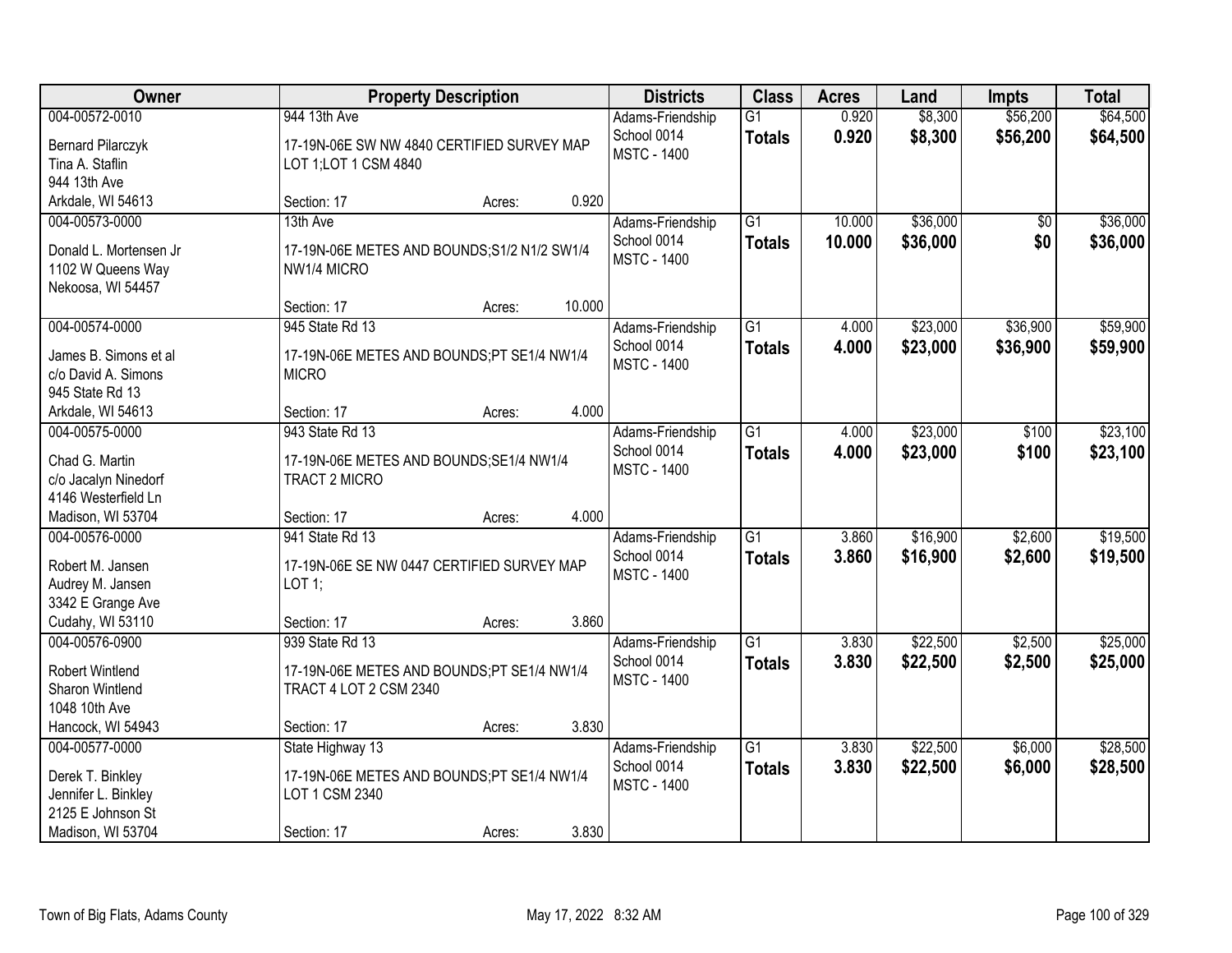| Owner                                                                                       | <b>Property Description</b>                                                                                                                                       | <b>Districts</b>                                      | <b>Class</b>                                            | <b>Acres</b>                       | Land                                       | <b>Impts</b>                       | <b>Total</b>                                |
|---------------------------------------------------------------------------------------------|-------------------------------------------------------------------------------------------------------------------------------------------------------------------|-------------------------------------------------------|---------------------------------------------------------|------------------------------------|--------------------------------------------|------------------------------------|---------------------------------------------|
| 004-00579-0000<br>Larry A. Lamp<br>Mary J. Lamp<br>1014 Westowne Ave                        | 933 State Rd 13<br>17-19N-06E METES AND BOUNDS;PT SE1/4 NW1/4<br>TRACT 6 MICRO                                                                                    | Adams-Friendship<br>School 0014<br><b>MSTC - 1400</b> | $\overline{G1}$<br><b>Totals</b>                        | 4.000<br>4.000                     | \$23,000<br>\$23,000                       | \$56,600<br>\$56,600               | \$79,600<br>\$79,600                        |
| Waukesha, WI 53188                                                                          | 4.000<br>Section: 17<br>Acres:                                                                                                                                    |                                                       |                                                         |                                    |                                            |                                    |                                             |
| 004-00580-0000<br>Bernie Czarnecki<br>Susan Johnson<br>931 State Rd 13                      | 931 State Rd 13<br>17-19N-06E METES AND BOUNDS;PT SE1/4 NW1/4<br><b>TRACT 7 MICRO</b>                                                                             | Adams-Friendship<br>School 0014<br><b>MSTC - 1400</b> | $\overline{G1}$<br><b>Totals</b>                        | 4.000<br>4.000                     | \$23,000<br>\$23,000                       | \$26,600<br>\$26,600               | \$49,600<br>\$49,600                        |
| Arkdale, WI 54613                                                                           | 4.000<br>Section: 17<br>Acres:                                                                                                                                    |                                                       |                                                         |                                    |                                            |                                    |                                             |
| 004-00581-0000<br>Ricky S. Sarbacker<br>Ruth A. Sarbacker<br>1159 13th Ave                  | 929 State Rd 13<br>17-19N-06E SE NW METES AND BOUNDS;PT SE1/4<br>NW1/4 TRACT 8                                                                                    | Adams-Friendship<br>School 0014<br><b>MSTC - 1400</b> | G1<br><b>Totals</b>                                     | 4.000<br>4.000                     | \$23,000<br>\$23,000                       | \$20,200<br>\$20,200               | \$43,200<br>\$43,200                        |
| Arkdale, WI 54613                                                                           | 4.000<br>Section: 17<br>Acres:                                                                                                                                    |                                                       |                                                         |                                    |                                            |                                    |                                             |
| 004-00582-0000<br>Dee J. Sullivan<br>1517 S 56th St<br>West Allis, WI 53214                 | 925 State Rd 13<br>17-19N-06E METES AND BOUNDS;PT SE1/4 NW1/4<br><b>TRACTS 9 &amp; 10</b>                                                                         | Adams-Friendship<br>School 0014<br><b>MSTC - 1400</b> | $\overline{G1}$<br><b>Totals</b>                        | 8.000<br>8.000                     | \$32,000<br>\$32,000                       | \$12,700<br>\$12,700               | \$44,700<br>\$44,700                        |
|                                                                                             | 8.000<br>Section: 17<br>Acres:                                                                                                                                    |                                                       |                                                         |                                    |                                            |                                    |                                             |
| 004-00583-0000<br>Francisco L. Gutierrez<br>672 Grace St<br>Elgin, IL 60120                 | 949 State Rd 13<br>17-19N-06E METES AND BOUNDS; NE1/4 SW1/4 LOT<br>CSM 797 EX HWY ROW & EX CSM 2198 & CSM 2517<br><b>MICRO</b><br>Section: 17<br>18.420<br>Acres: | Adams-Friendship<br>School 0014<br><b>MSTC - 1400</b> | G1<br>G <sub>5</sub><br>G <sub>6</sub><br><b>Totals</b> | 1.000<br>2.420<br>15.000<br>18.420 | \$9,000<br>\$1,700<br>\$39,000<br>\$49,700 | \$18,600<br>\$0<br>\$0<br>\$18,600 | \$27,600<br>\$1,700<br>\$39,000<br>\$68,300 |
| 004-00583-0010<br>Mary J. Loomis<br>William M. Loomis<br>PO Box 590<br>Friendship, WI 53934 | 963 State Rd 13<br>17-19N-06E NE SW 2198 CERTIFIED SURVEY MAP<br>LOT 1;<br>4.000<br>Section: 17<br>Acres:                                                         | Adams-Friendship<br>School 0014<br><b>MSTC - 1400</b> | $\overline{G1}$<br><b>Totals</b>                        | 4.000<br>4.000                     | \$23,000<br>\$23,000                       | \$0<br>\$0                         | \$23,000<br>\$23,000                        |
| 004-00583-0020<br>Patti Trunnell<br>965 State Rd 13<br>Arkdale, WI 54613                    | 965 State Rd 13<br>17-19N-06E NE SW 2198 CERTIFIED SURVEY MAP<br>LOT2;<br>4.000<br>Section: 17<br>Acres:                                                          | Adams-Friendship<br>School 0014<br><b>MSTC - 1400</b> | $\overline{G1}$<br><b>Totals</b>                        | 4.000<br>4.000                     | \$23,000<br>\$23,000                       | \$6,000<br>\$6,000                 | \$29,000<br>\$29,000                        |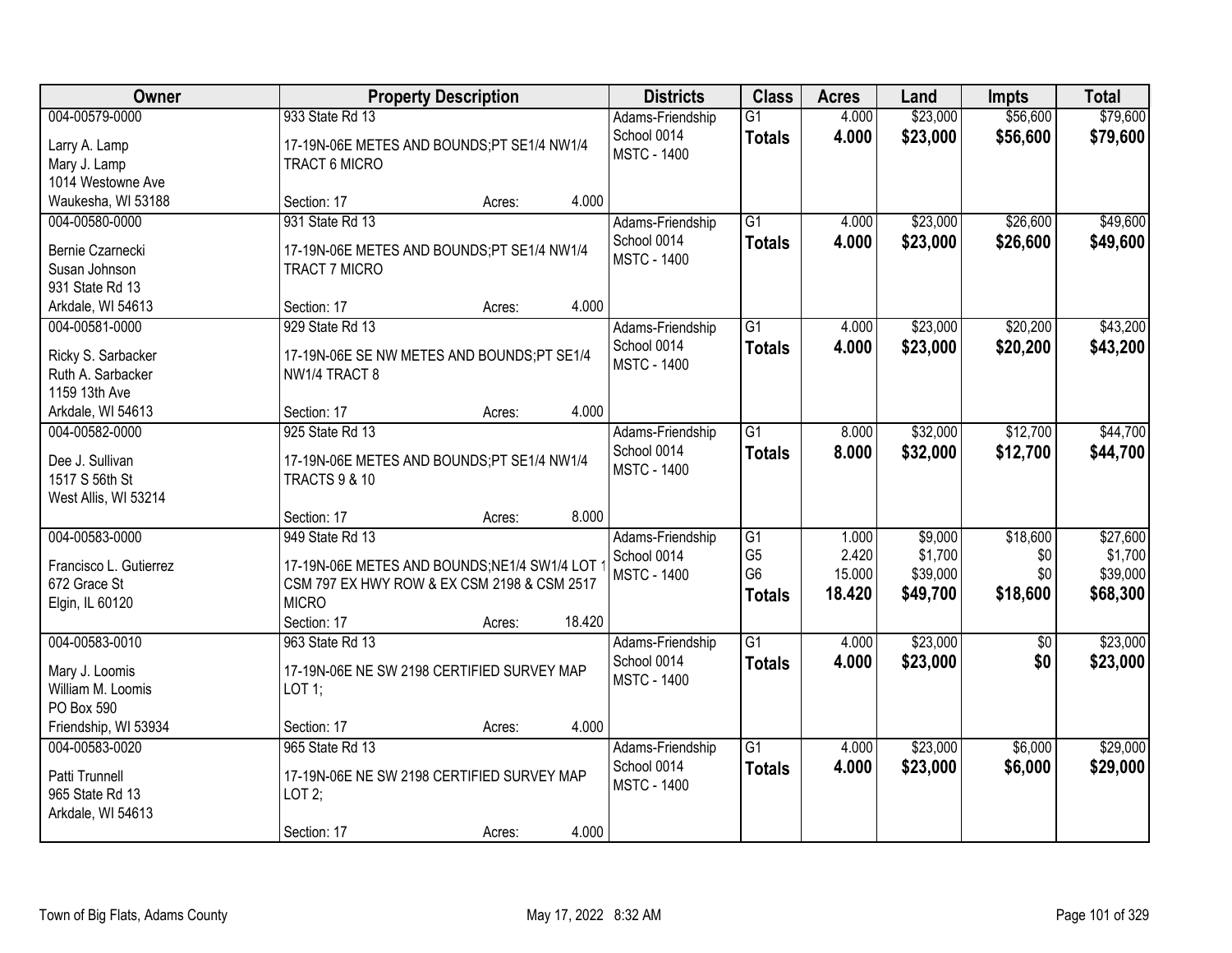| <b>Owner</b>                              |                                               | <b>Property Description</b> |        | <b>Districts</b>   | <b>Class</b>    | <b>Acres</b> | Land     | <b>Impts</b>    | <b>Total</b> |
|-------------------------------------------|-----------------------------------------------|-----------------------------|--------|--------------------|-----------------|--------------|----------|-----------------|--------------|
| 004-00583-0035                            | 973 State Rd 13                               |                             |        | Adams-Friendship   | $\overline{G1}$ | 3.930        | \$22,600 | \$79,300        | \$101,900    |
| Robert E. Shore Jr                        | 17-19N-06E NE SW 2198 CERTIFIED SURVEY MAP    |                             |        | School 0014        | <b>Totals</b>   | 3.930        | \$22,600 | \$79,300        | \$101,900    |
| June E. Shore                             | LOT 3;EX PC SOLD                              |                             |        | <b>MSTC - 1400</b> |                 |              |          |                 |              |
| 973 State Rd 13                           |                                               |                             |        |                    |                 |              |          |                 |              |
| Arkdale, WI 54613                         | Section: 17                                   | Acres:                      | 3.930  |                    |                 |              |          |                 |              |
| 004-00583-0040                            | 975 State Rd 13                               |                             |        | Adams-Friendship   | $\overline{G1}$ | 4.000        | \$23,000 | \$74,000        | \$97,000     |
| Arlene E. Braun                           | 17-19N-06E METES AND BOUNDS;PT NE1/4 SW1/4    |                             |        | School 0014        | <b>Totals</b>   | 4.000        | \$23,000 | \$74,000        | \$97,000     |
| 975 State Rd 13                           | LOT 4 CSM 2198                                |                             |        | <b>MSTC - 1400</b> |                 |              |          |                 |              |
| Arkdale, WI 54613                         |                                               |                             |        |                    |                 |              |          |                 |              |
|                                           | Section: 17                                   | Acres:                      | 4.000  |                    |                 |              |          |                 |              |
| 004-00583-0045                            |                                               |                             |        | Adams-Friendship   | $\overline{G1}$ | 0.070        | \$400    | $\overline{50}$ | \$400        |
| Arlene E. Braun                           | 17-19N-06E NE SW 2198 CERTIFIED SURVEY MAP PT |                             |        | School 0014        | <b>Totals</b>   | 0.070        | \$400    | \$0             | \$400        |
| 975 State Rd 13                           | LOT 3;                                        |                             |        | <b>MSTC - 1400</b> |                 |              |          |                 |              |
| Arkdale, WI 54613                         |                                               |                             |        |                    |                 |              |          |                 |              |
|                                           | Section: 17                                   | Acres:                      | 0.070  |                    |                 |              |          |                 |              |
| 004-00583-0050                            | State Highway 13                              |                             |        | Adams-Friendship   | $\overline{G1}$ | 4.000        | \$23,000 | $\sqrt[6]{3}$   | \$23,000     |
|                                           | 17-19N-06E NE SW 2517 CERTIFIED SURVEY MAP    |                             |        | School 0014        | <b>Totals</b>   | 4.000        | \$23,000 | \$0             | \$23,000     |
| Mary J. Loomis<br>William M. Loomis       | LOT 1;                                        |                             |        | <b>MSTC - 1400</b> |                 |              |          |                 |              |
| PO Box 590                                |                                               |                             |        |                    |                 |              |          |                 |              |
| Friendship, WI 53934                      | Section: 17                                   | Acres:                      | 4.000  |                    |                 |              |          |                 |              |
| 004-00584-0000                            | 964 13th Ave                                  |                             |        | Adams-Friendship   | $\overline{G1}$ | 2.500        | \$18,500 | \$21,200        | \$39,700     |
|                                           |                                               |                             |        | School 0014        | G <sub>6</sub>  | 16.000       | \$44,800 | \$0             | \$44,800     |
| Jorge T. Delgadillo                       | 17-19N-06E METES AND BOUNDS;PT N1/2 NW1/4     |                             |        | <b>MSTC - 1400</b> | <b>Totals</b>   | 18.500       | \$63,300 | \$21,200        | \$84,500     |
| Jacqueline Delgadillo<br>2912 S Keeley St | SW1/4 EXCEPT LOT 2 CSM 2878                   |                             |        |                    |                 |              |          |                 |              |
| Chicago, IL 60608                         | Section: 17                                   | Acres:                      | 18.500 |                    |                 |              |          |                 |              |
| 004-00585-0000                            | 13th Ave                                      |                             |        | Adams-Friendship   | $\overline{G1}$ | 0.500        | \$5,100  | \$18,700        | \$23,800     |
|                                           |                                               |                             |        | School 0014        | <b>Totals</b>   | 0.500        | \$5,100  | \$18,700        | \$23,800     |
| Garrold Thompson                          | 17-19N-06E METES AND BOUNDS;PT N1/2 NW1/4     |                             |        | <b>MSTC - 1400</b> |                 |              |          |                 |              |
| Lori E. Thompson                          | SW1/4                                         |                             |        |                    |                 |              |          |                 |              |
| 9055 S 35th St<br>Franklin, WI 53132      | Section: 17                                   |                             | 0.500  |                    |                 |              |          |                 |              |
| 004-00586-0000                            | 976 13th Ave                                  | Acres:                      |        | Adams-Friendship   | $\overline{G1}$ | 5.000        | \$26,000 | \$89,300        | \$115,300    |
|                                           |                                               |                             |        | School 0014        | <b>Totals</b>   | 5.000        | \$26,000 | \$89,300        | \$115,300    |
| Ruth Holzhueter A. Fossum                 | 17-19N-06E METES AND BOUNDS;PT S1/2 NW1/4     |                             |        | <b>MSTC - 1400</b> |                 |              |          |                 |              |
| 976 13th Ave                              | SW1/4 LOT 2 CSM 2931 MICRO                    |                             |        |                    |                 |              |          |                 |              |
| Arkdale, WI 54613                         |                                               |                             |        |                    |                 |              |          |                 |              |
|                                           | Section: 17                                   | Acres:                      | 5.000  |                    |                 |              |          |                 |              |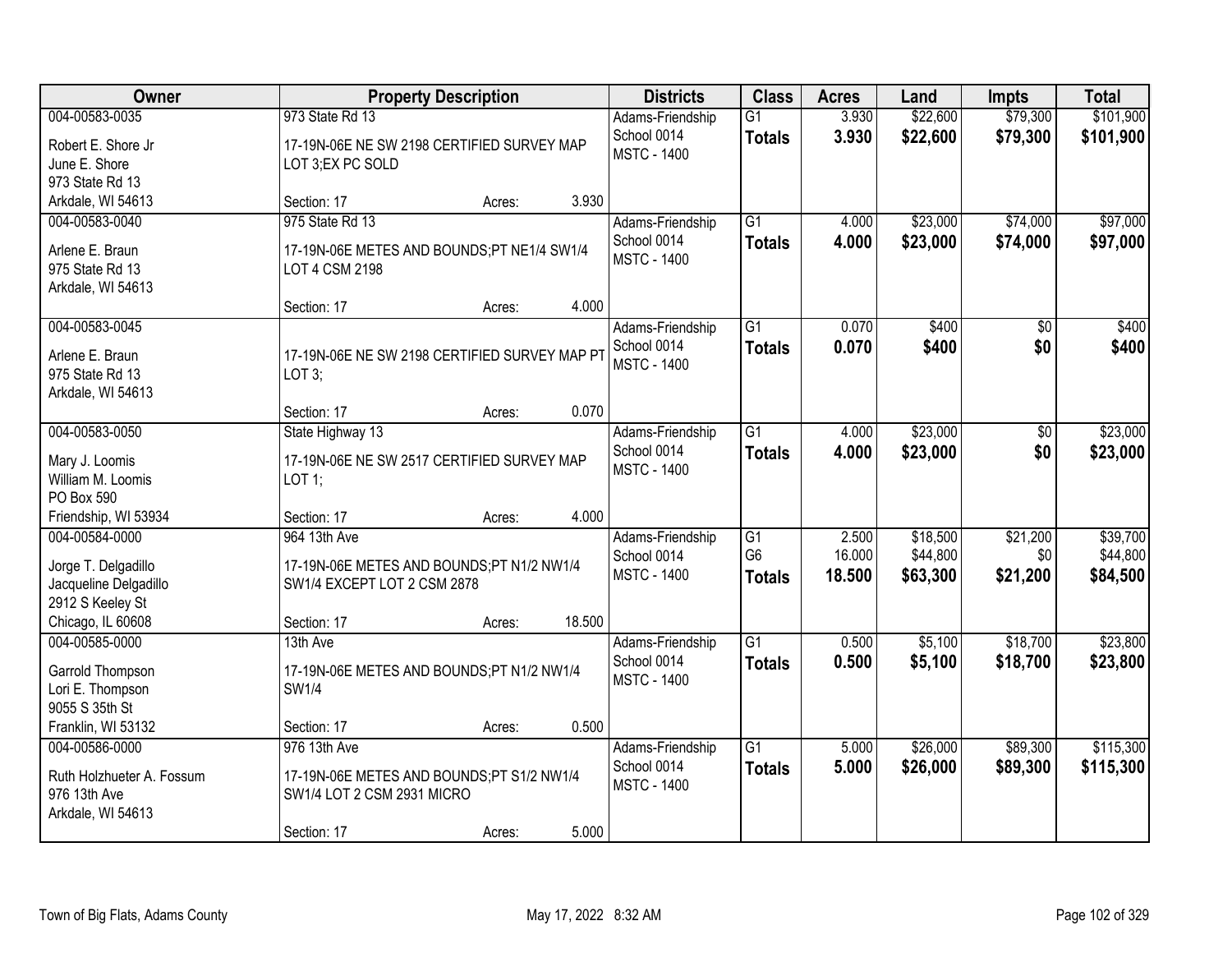| Owner                                                                                 | <b>Property Description</b>                                                                                  | <b>Districts</b>                                      | <b>Class</b>                          | <b>Acres</b>              | Land                            | <b>Impts</b>                  | <b>Total</b>                     |
|---------------------------------------------------------------------------------------|--------------------------------------------------------------------------------------------------------------|-------------------------------------------------------|---------------------------------------|---------------------------|---------------------------------|-------------------------------|----------------------------------|
| 004-00586-0010<br>Jorge T. Delgadillo<br>Jacqueline Delgadillo<br>2912 S Keeley St    | 13th Ave<br>17-19N-06E METES AND BOUNDS;PT S1/2 NW1/4<br>SW1/4 LOT 1 CSM 2878 MICRO                          | Adams-Friendship<br>School 0014<br><b>MSTC - 1400</b> | G1<br><b>Totals</b>                   | 1.000<br>1.000            | \$2,000<br>\$2,000              | $\overline{50}$<br>\$0        | \$2,000<br>\$2,000               |
| Chicago, IL 60608                                                                     | 1.000<br>Section: 17<br>Acres:                                                                               |                                                       |                                       |                           |                                 |                               |                                  |
| 004-00587-0000<br>Duane C. Dechert<br>514 Breezey Point Dr<br>Pardeeville, WI 53954   | 968 13th Ave<br>17-19N-06E METES AND BOUNDS;PT S1/2 NW1/4<br>SW1/4 LOT 1 CSM 2931 MICRO                      | Adams-Friendship<br>School 0014<br><b>MSTC - 1400</b> | G1<br>G <sub>6</sub><br><b>Totals</b> | 1.000<br>14.023<br>15.023 | \$9,000<br>\$39,100<br>\$48,100 | \$4,800<br>\$0<br>\$4,800     | \$13,800<br>\$39,100<br>\$52,900 |
|                                                                                       | 15.023<br>Section: 17<br>Acres:                                                                              |                                                       |                                       |                           |                                 |                               |                                  |
| 004-00588-0000<br>Larry Dean Hupp<br>Nancy C. Hupp<br>2620 Eaton Ln                   | 1184 County Rd C<br>17-19N-06E METES AND BOUNDS;E1/2 E1/2 SW1/4<br>SW1/4 MICRO                               | Adams-Friendship<br>School 0014<br><b>MSTC - 1400</b> | $\overline{G1}$<br><b>Totals</b>      | 10.000<br>10.000          | \$36,000<br>\$36,000            | \$24,500<br>\$24,500          | \$60,500<br>\$60,500             |
| Racine, WI 53404                                                                      | 10.000<br>Section: 17<br>Acres:                                                                              |                                                       |                                       |                           |                                 |                               |                                  |
| 004-00589-0000<br>Robert G. Anderson<br>PO Box 285<br>Sharon, WI 53585                | 1192 County Rd C<br>17-19N-06E METES AND BOUNDS;PT SW1/4 SW1/4 IN<br>SW COR CSM 1250                         | Adams-Friendship<br>School 0014<br><b>MSTC - 1400</b> | $\overline{G1}$<br><b>Totals</b>      | 2.500<br>2.500            | \$18,500<br>\$18,500            | \$2,700<br>\$2,700            | \$21,200<br>\$21,200             |
|                                                                                       | 2.500<br>Section: 17<br>Acres:                                                                               |                                                       |                                       |                           |                                 |                               |                                  |
| 004-00590-0000<br>Dave Fossum<br>Ruth Fossum<br>976 13th Ave                          | 13th Ave<br>17-19N-06E METES AND BOUNDS;PT SW1/4 SW1/4 IN<br>NW COR 330 FT X 660 FT MICRO                    | Adams-Friendship<br>School 0014<br><b>MSTC - 1400</b> | $\overline{G1}$<br><b>Totals</b>      | 5.000<br>5.000            | \$26,000<br>\$26,000            | \$0<br>\$0                    | \$26,000<br>\$26,000             |
| Arkdale, WI 54613                                                                     | 5.000<br>Section: 17<br>Acres:                                                                               |                                                       |                                       |                           |                                 |                               |                                  |
| 004-00591-0000<br>Anne M. Rommelfanger<br>57 Garden Ct<br>Appleton, WI 54915          | 988 13th Ave<br>17-19N-06E METES AND BOUNDS;PT SW1/4 SW1/4<br>660 FT X 660 FT                                | Adams-Friendship<br>School 0014<br><b>MSTC - 1400</b> | $\overline{G1}$<br><b>Totals</b>      | 10.000<br>10.000          | \$36,000<br>\$36,000            | \$91,600<br>\$91,600          | \$127,600<br>\$127,600           |
|                                                                                       | 10.000<br>Section: 17<br>Acres:                                                                              |                                                       |                                       |                           |                                 |                               |                                  |
| 004-00592-0000<br>Larry D. Hupp<br>Nancy C. Hupp<br>2620 Eaton Ln<br>Racine, WI 53404 | 1186 County Rd C<br>17-19N-06E METES AND BOUNDS; W1/2 E1/2 SW1/4<br>SW1/4<br>10.000<br>Section: 17<br>Acres: | Adams-Friendship<br>School 0014<br><b>MSTC - 1400</b> | G5<br>G <sub>6</sub><br><b>Totals</b> | 0.500<br>9.500<br>10.000  | \$400<br>\$26,100<br>\$26,500   | $\overline{60}$<br>\$0<br>\$0 | \$400<br>\$26,100<br>\$26,500    |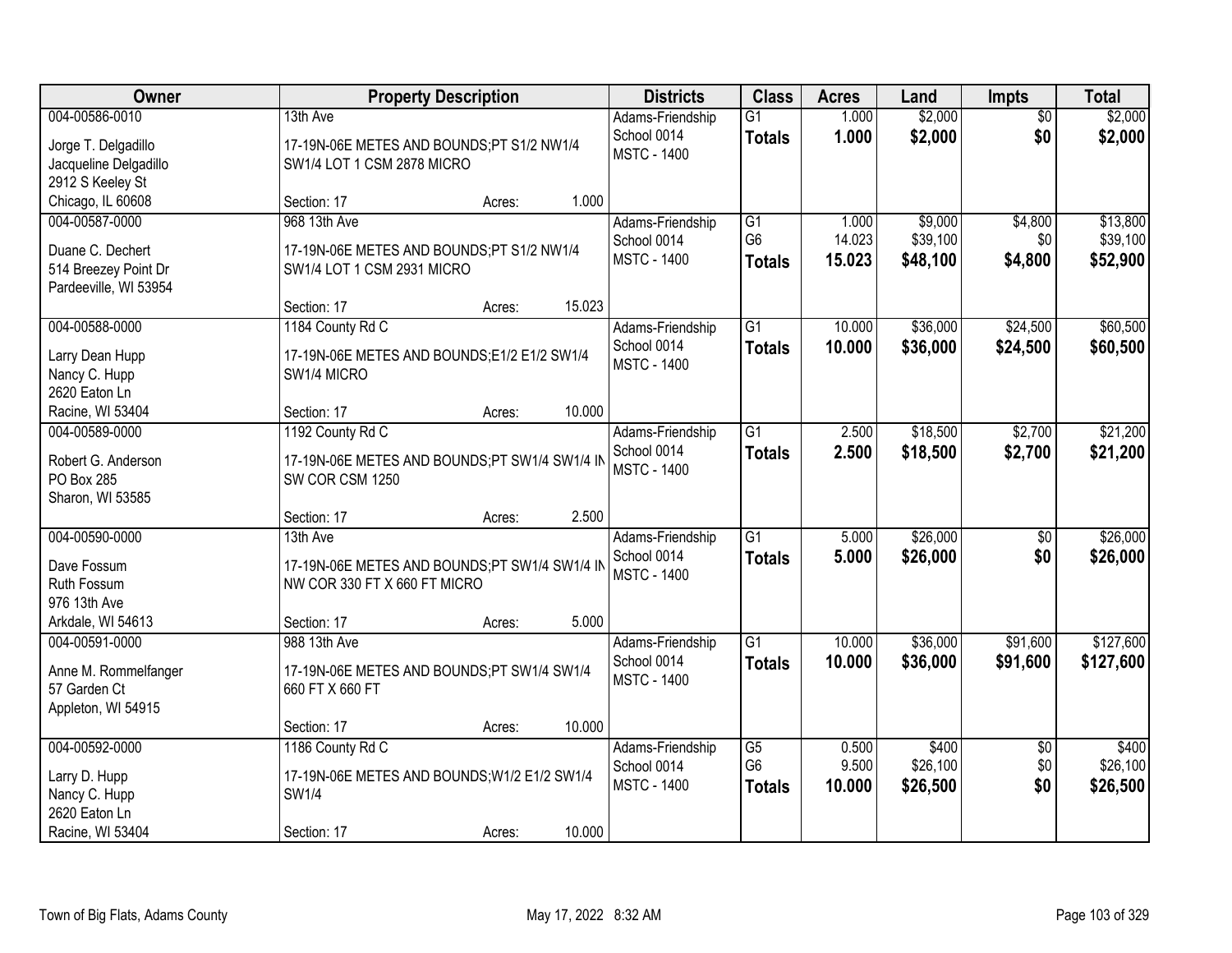| Owner                                   | <b>Property Description</b>                 |        |        | <b>Districts</b>                | <b>Class</b>    | <b>Acres</b> | Land     | <b>Impts</b>    | <b>Total</b> |
|-----------------------------------------|---------------------------------------------|--------|--------|---------------------------------|-----------------|--------------|----------|-----------------|--------------|
| 004-00593-0000                          | County Rd C                                 |        |        | Adams-Friendship                | $\overline{G1}$ | 2.500        | \$18,500 | $\overline{50}$ | \$18,500     |
| Everett L. Waldron                      | 17-19N-06E METES AND BOUNDS;PT SW1/4 SW1/4  |        |        | School 0014                     | <b>Totals</b>   | 2.500        | \$18,500 | \$0             | \$18,500     |
| Tod A. Waldron                          | 330 FT X 330 FT MICRO                       |        |        | <b>MSTC - 1400</b>              |                 |              |          |                 |              |
| 11334 4 1/4 Mile Rd                     |                                             |        |        |                                 |                 |              |          |                 |              |
| Franksville, WI 53126                   | Section: 17                                 | Acres: | 2.500  |                                 |                 |              |          |                 |              |
| 004-00594-0000                          | 999 State Rd 13                             |        |        | Adams-Friendship                | $\overline{G2}$ | 2.000        | \$17,000 | \$104,000       | \$121,000    |
| Carla M. Plantz                         | 17-19N-06E METES AND BOUNDS; PT SE1/4 SW1/4 |        |        | School 0014                     | G <sub>6</sub>  | 10.456       | \$25,100 | \$0             | \$25,100     |
| Daren T. Plantz                         | EX HWY ROW EX CSM 2222 & CSM 4011 & EX CSM  |        |        | <b>MSTC - 1400</b>              | <b>Totals</b>   | 12.456       | \$42,100 | \$104,000       | \$146,100    |
| N11321 16th Ave                         | 2832 & PARCEL 1 TPP 6140-00-23-4.01         |        |        |                                 |                 |              |          |                 |              |
| Necedah, WI 54646                       | Section: 17                                 | Acres: | 12.456 |                                 |                 |              |          |                 |              |
| 004-00594-0010                          | State Highway 13                            |        |        | Adams-Friendship                | $\overline{G1}$ | 7.705        | \$31,400 | \$0             | \$31,400     |
| Arlene E. Braun                         | 17-19N-06E METES AND BOUNDS;PT SE1/4 SW1/4  |        |        | School 0014                     | <b>Totals</b>   | 7.705        | \$31,400 | \$0             | \$31,400     |
| 975 State Rd 13                         | LOT 1 CSM 4011                              |        |        | <b>MSTC - 1400</b>              |                 |              |          |                 |              |
| Arkdale, WI 54613                       |                                             |        |        |                                 |                 |              |          |                 |              |
|                                         | Section: 17                                 | Acres: | 7.705  |                                 |                 |              |          |                 |              |
| 004-00594-0013                          | 979 State Rd 13                             |        |        | Adams-Friendship                | $\overline{G1}$ | 2.000        | \$17,000 | \$46,000        | \$63,000     |
|                                         |                                             |        |        | School 0014                     | <b>Totals</b>   | 2.000        | \$17,000 | \$46,000        | \$63,000     |
| Bryce W. Meyers                         | 17-19N-06E SE SW 4011 CERTIFIED SURVEY MAP  |        |        | <b>MSTC - 1400</b>              |                 |              |          |                 |              |
| 979 State Rd 13<br>Friendship, WI 53934 | LOT2;                                       |        |        |                                 |                 |              |          |                 |              |
|                                         | Section: 17                                 | Acres: | 2.000  |                                 |                 |              |          |                 |              |
| 004-00594-0015                          | 983 State Rd 13                             |        |        | Adams-Friendship                | $\overline{G1}$ | 2.920        | \$19,800 | \$124,800       | \$144,600    |
|                                         |                                             |        |        | School 0014                     | <b>Totals</b>   | 2.920        | \$19,800 | \$124,800       | \$144,600    |
| Timothy J. Lyon                         | 17-19N-06E METES AND BOUNDS;PT SE1/4 SW1/4  |        |        | <b>MSTC - 1400</b>              |                 |              |          |                 |              |
| 3500 S 43rd St                          | LOT 2 CSM 2222                              |        |        |                                 |                 |              |          |                 |              |
| Milwaukee, WI 53220                     |                                             |        |        |                                 |                 |              |          |                 |              |
|                                         | Section: 17                                 | Acres: | 2.920  |                                 |                 |              |          |                 |              |
| 004-00594-0040                          | County Rd C                                 |        |        | Adams-Friendship<br>School 0014 | $\overline{G1}$ | 3.750        | \$22,300 | $\sqrt{$0}$     | \$22,300     |
| David R. Winter                         | 17-19N-06E SE SW 2222 CERTIFIED SURVEY MAP  |        |        | <b>MSTC - 1400</b>              | <b>Totals</b>   | 3.750        | \$22,300 | \$0             | \$22,300     |
| Kari A. Kapke                           | LOT $7$ ;                                   |        |        |                                 |                 |              |          |                 |              |
| 1176 County Rd C                        |                                             |        |        |                                 |                 |              |          |                 |              |
| Arkdale, WI 54613                       | Section: 17                                 | Acres: | 3.750  |                                 |                 |              |          |                 |              |
| 004-00594-0045                          | 1176 County Rd C                            |        |        | Adams-Friendship                | $\overline{G1}$ | 3.750        | \$22,300 | \$124,500       | \$146,800    |
| David R. Winter                         | 17-19N-06E SE SW 2222 CERTIFIED SURVEY MAP  |        |        | School 0014                     | <b>Totals</b>   | 3.750        | \$22,300 | \$124,500       | \$146,800    |
| Kari A. Kapke                           | LOT 8;                                      |        |        | <b>MSTC - 1400</b>              |                 |              |          |                 |              |
| 1176 County Rd C                        |                                             |        |        |                                 |                 |              |          |                 |              |
| Arkdale, WI 54613                       | Section: 17                                 | Acres: | 3.750  |                                 |                 |              |          |                 |              |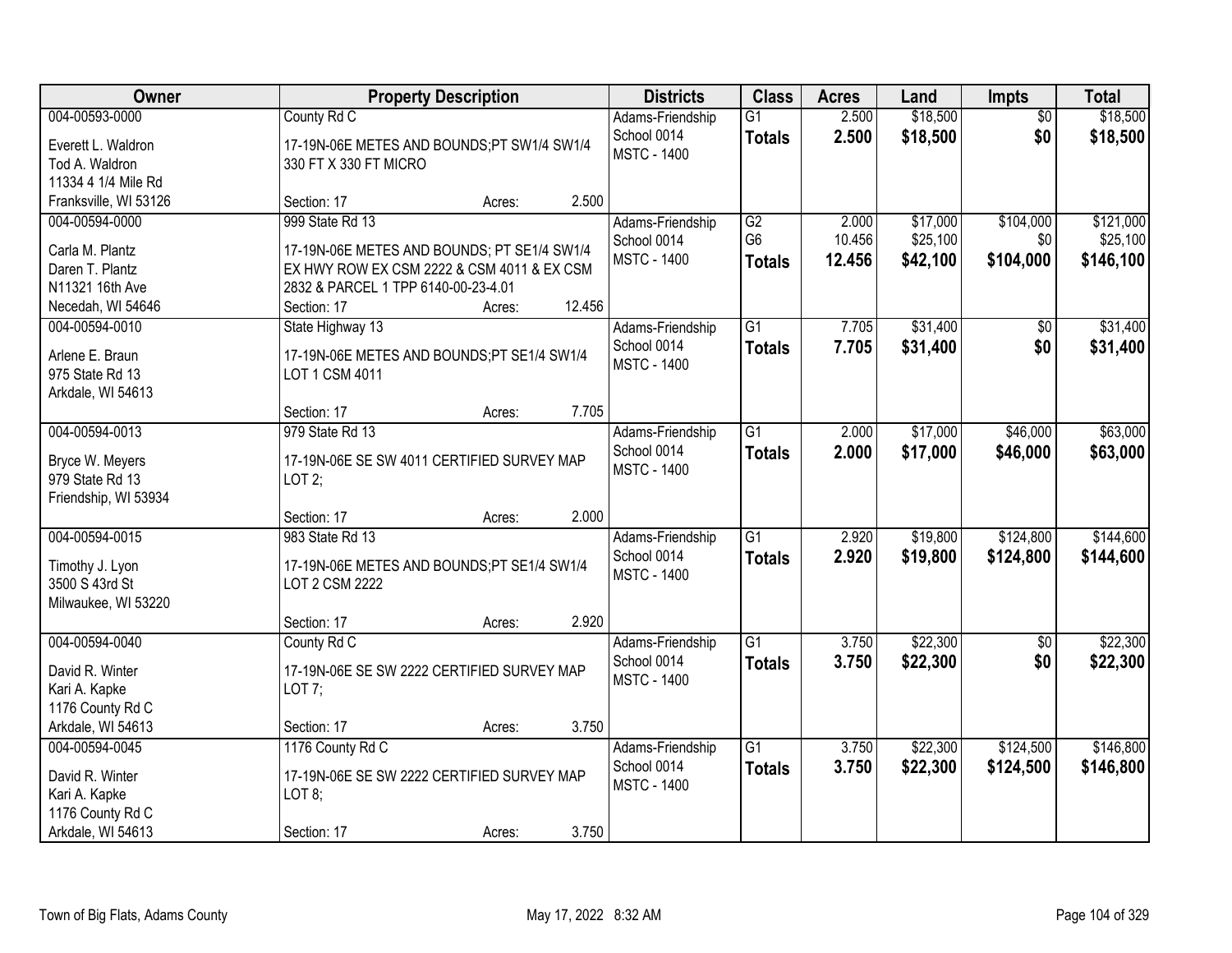| Owner                                                                           |                                                                                               | <b>Property Description</b> |        | <b>Districts</b>                                      | <b>Class</b>                     | <b>Acres</b>   | Land                   | <b>Impts</b>           | <b>Total</b>           |
|---------------------------------------------------------------------------------|-----------------------------------------------------------------------------------------------|-----------------------------|--------|-------------------------------------------------------|----------------------------------|----------------|------------------------|------------------------|------------------------|
| 004-00594-0050<br>Jerry D. Farnsworth<br>Teresa L. Farnsworth<br>W8059 Creek Rd | 1172 County Rd C<br>17-19N-06E METES AND BOUNDS;PT SE1/4 SW1/4<br>LOT 6 CSM 2832 MICRO        |                             |        | Adams-Friendship<br>School 0014<br><b>MSTC - 1400</b> | $\overline{G1}$<br><b>Totals</b> | 3.609<br>3.609 | \$21,800<br>\$21,800   | \$47,000<br>\$47,000   | \$68,800<br>\$68,800   |
| Delavan, WI 53115                                                               | Section: 17                                                                                   | Acres:                      | 3.609  |                                                       |                                  |                |                        |                        |                        |
| 004-00596-0000<br>Stephen R. Miller<br>973 11th Ave<br>Arkdale, WI 54613        | 11th Ave<br>17-19N-06E METES AND BOUNDS;PT NE1/4 SE1/4<br>LOT 2 CSM 4562 MICRO                |                             |        | Adams-Friendship<br>School 0014<br><b>MSTC - 1400</b> | $\overline{G1}$<br><b>Totals</b> | 7.177<br>7.177 | \$30,400<br>\$30,400   | \$0<br>\$0             | \$30,400<br>\$30,400   |
| 004-00598-0000                                                                  | Section: 17<br>965 11th Ave                                                                   | Acres:                      | 7.177  | Adams-Friendship<br>School 0014                       | G1<br>W <sub>6</sub>             | 3.000<br>7.000 | \$20,000<br>(\$19,600) | \$11,700<br>\$0        | \$31,700<br>\$0        |
| Lisa M. Hainey et al<br>c/o Henry J. Helf<br>970 Center St                      | 17-19N-06E METES AND BOUNDS;PT NE1/4 SE1/4<br>2013 MFL ENTRY 7AC CLOSED                       |                             |        | <b>MSTC - 1400</b>                                    | <b>Totals</b>                    | 10.000         | \$20,000               | \$11,700               | \$31,700               |
| Wisconsin Rapids, WI 54494                                                      | Section: 17                                                                                   | Acres:                      | 10.000 |                                                       |                                  |                |                        |                        |                        |
| 004-00599-0000<br>Steven D. Nelson<br>Nancy D. Nelson<br>11309 9th Ave          | 963 11th Ave<br>17-19N-06E METES AND BOUNDS;PT NE1/4 SE1/4 &<br>NW1/4 SE1/4 LOT 1 CSM 3255    |                             |        | Adams-Friendship<br>School 0014<br><b>MSTC - 1400</b> | $\overline{G1}$<br><b>Totals</b> | 7.450<br>7.450 | \$30,900<br>\$30,900   | \$118,800<br>\$118,800 | \$149,700<br>\$149,700 |
| Pleasant Prairie, WI 53158                                                      | Section: 17                                                                                   | Acres:                      | 7.450  |                                                       |                                  |                |                        |                        |                        |
| 004-00600-0000<br>Lola A. Griffin et al<br>220 Badger Dr<br>Baraboo, WI 53913   | 961 11th Ave<br>17-19N-06E METES AND BOUNDS;PT NE1/4 SE1/4<br>S1/2 LOT 6                      |                             |        | Adams-Friendship<br>School 0014<br><b>MSTC - 1400</b> | $\overline{G1}$<br><b>Totals</b> | 2.500<br>2.500 | \$18,500<br>\$18,500   | \$5,800<br>\$5,800     | \$24,300<br>\$24,300   |
|                                                                                 | Section: 17                                                                                   | Acres:                      | 2.500  |                                                       |                                  |                |                        |                        |                        |
| 004-00601-0000<br>Rita K. Smith<br>957 11th Ave<br>Arkdale, WI 54613            | 959 11th Ave<br>17-19N-06E METES AND BOUNDS;PT NE1/4 SE1/4<br>N1/2 LOT 6                      |                             |        | Adams-Friendship<br>School 0014<br><b>MSTC - 1400</b> | $\overline{G1}$<br><b>Totals</b> | 2.500<br>2.500 | \$18,500<br>\$18,500   | $\overline{50}$<br>\$0 | \$18,500<br>\$18,500   |
|                                                                                 | Section: 17                                                                                   | Acres:                      | 2.500  |                                                       |                                  |                |                        |                        |                        |
| 004-00602-0000<br>Rita K. Smith<br>957 11th Ave<br>Arkdale, WI 54613            | 957 11th Ave<br>17-19N-06E METES AND BOUNDS;PT NE1/4 SE1/4<br>LOT <sub>7</sub><br>Section: 17 | Acres:                      | 5.000  | Adams-Friendship<br>School 0014<br><b>MSTC - 1400</b> | $\overline{G1}$<br><b>Totals</b> | 5.000<br>5.000 | \$26,000<br>\$26,000   | \$61,100<br>\$61,100   | \$87,100<br>\$87,100   |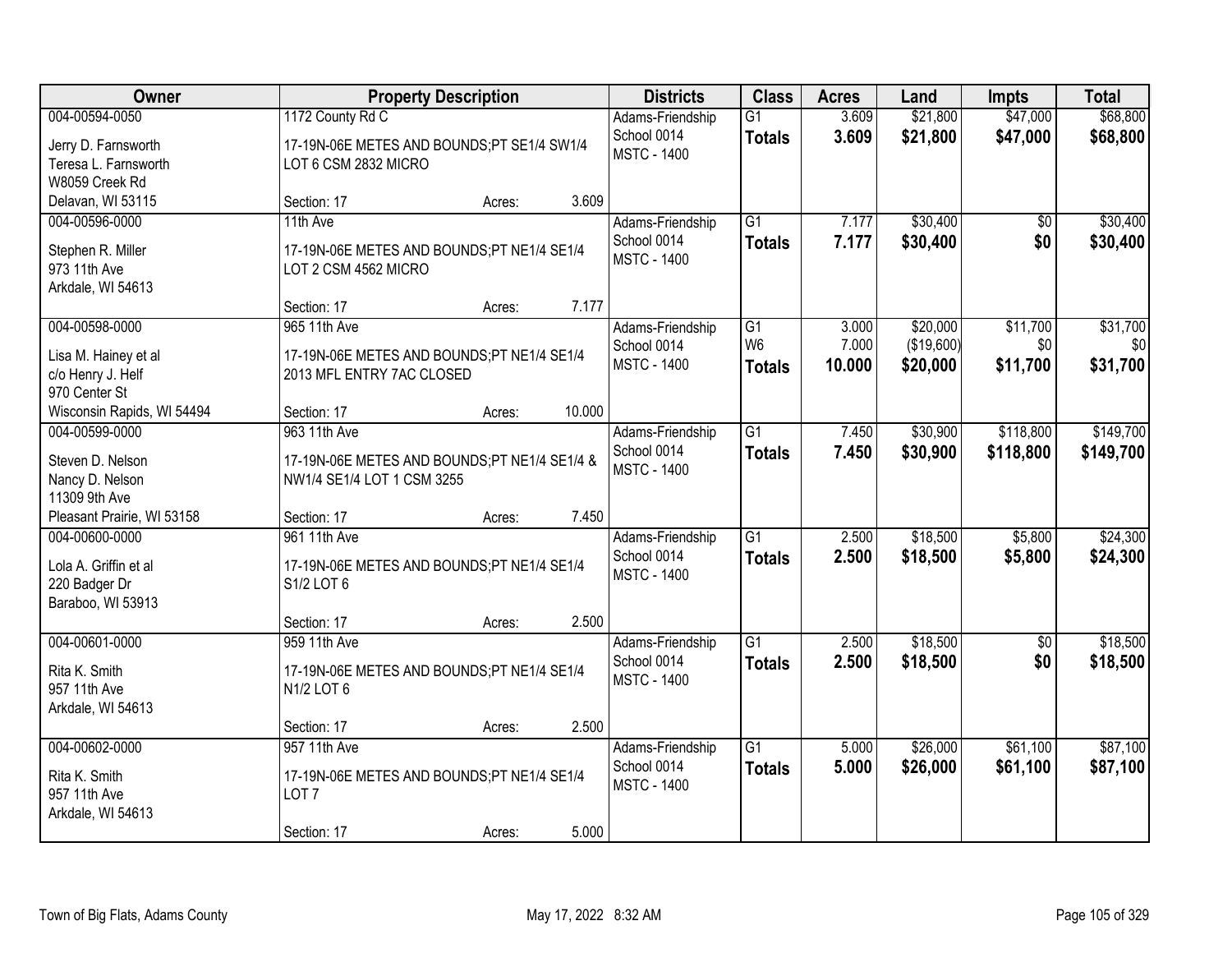| Owner                                                                                          | <b>Property Description</b>                                                                 |        |       | <b>Districts</b>                                      | <b>Class</b>                     | <b>Acres</b>   | Land                 | <b>Impts</b>           | <b>Total</b>            |
|------------------------------------------------------------------------------------------------|---------------------------------------------------------------------------------------------|--------|-------|-------------------------------------------------------|----------------------------------|----------------|----------------------|------------------------|-------------------------|
| 004-00603-0000<br>Rita K. Smith<br>957 11th Ave<br>Arkdale, WI 54613                           | 951 11th Ave<br>17-19N-06E METES AND BOUNDS;PT NE1/4 SE1/4                                  |        |       | Adams-Friendship<br>School 0014<br><b>MSTC - 1400</b> | G1<br><b>Totals</b>              | 5.000<br>5.000 | \$30,000<br>\$30,000 | \$3,500<br>\$3,500     | \$33,500<br>\$33,500    |
|                                                                                                | Section: 17                                                                                 | Acres: | 5.000 |                                                       |                                  |                |                      |                        |                         |
| 004-00604-0000<br>Billie Jo Johnson<br>973 11th Ave<br>Arkdale, WI 54613                       | 973 11th Ave<br>17-19N-06E METES AND BOUNDS;PT NW1/4 SE1/4 &<br>NE 1/4 SE1/4 LOT 1 CSM 4562 |        |       | Adams-Friendship<br>School 0014<br><b>MSTC - 1400</b> | $\overline{G1}$<br><b>Totals</b> | 7.750<br>7.750 | \$15,800<br>\$15,800 | \$22,800<br>\$22,800   | \$38,600<br>\$38,600    |
|                                                                                                | Section: 17                                                                                 | Acres: | 7.750 |                                                       |                                  |                |                      |                        |                         |
| 004-00606-0000<br>Lisa M. Hainey et al<br>c/o Henry J. Helf<br>970 Center St                   | 11th Ave<br>17-19N-06E METES AND BOUNDS;PT NW1/4 SE1/4<br>2013 MFL ENTRY 5AC CLOSED         |        |       | Adams-Friendship<br>School 0014<br><b>MSTC - 1400</b> | W <sub>6</sub><br><b>Totals</b>  | 5.000<br>5.000 | ( \$26,000)<br>\$0   | \$0<br>\$0             | $\overline{\$0}$<br>\$0 |
| Wisconsin Rapids, WI 54494                                                                     | Section: 17                                                                                 | Acres: | 5.000 |                                                       |                                  |                |                      |                        |                         |
| 004-00608-0000<br>Lola A. Griffin et al<br>220 Badger Dr<br>Baraboo, WI 53913                  | 11th Ave<br>17-19N-06E METES AND BOUNDS;PT NW1/4 SE1/4<br>LOT <sub>6</sub>                  |        |       | Adams-Friendship<br>School 0014<br><b>MSTC - 1400</b> | $\overline{G1}$<br><b>Totals</b> | 2.500<br>2.500 | \$18,500<br>\$18,500 | $\sqrt[6]{3}$<br>\$0   | \$18,500<br>\$18,500    |
|                                                                                                | Section: 17                                                                                 | Acres: | 2.500 |                                                       |                                  |                |                      |                        |                         |
| 004-00609-0000<br>Rita K. Smith<br>957 11th Ave<br>Arkdale, WI 54613                           | 11th Ave<br>17-19N-06E METES AND BOUNDS;PT E1/2 NW1/4<br><b>SE1/4 LOT 7</b>                 |        |       | Adams-Friendship<br>School 0014<br><b>MSTC - 1400</b> | $\overline{G1}$<br><b>Totals</b> | 2.500<br>2.500 | \$18,500<br>\$18,500 | $\overline{50}$<br>\$0 | \$18,500<br>\$18,500    |
|                                                                                                | Section: 17                                                                                 | Acres: | 2.500 |                                                       |                                  |                |                      |                        |                         |
| 004-00610-0000<br>Rita K. Smith<br>957 11th Ave<br>Arkdale, WI 54613                           | 11th Ave<br>17-19N-06E METES AND BOUNDS;PT E1/2 NW1/4<br><b>SE1/4 LOT 8</b>                 |        |       | Adams-Friendship<br>School 0014<br><b>MSTC - 1400</b> | $\overline{G1}$<br><b>Totals</b> | 2.500<br>2.500 | \$18,500<br>\$18,500 | \$0<br>\$0             | \$18,500<br>\$18,500    |
|                                                                                                | Section: 17                                                                                 | Acres: | 2.500 |                                                       |                                  |                |                      |                        |                         |
| 004-00611-0000<br>Justin S. Rehm<br>Jason L. Rehm<br>1608 W Highland Ave<br>Appleton, WI 54914 | 962 State Rd 13<br>17-19N-06E NW SE 3789 CERTIFIED SURVEY MAP<br>LOT 1;<br>Section: 17      | Acres: | 6.417 | Adams-Friendship<br>School 0014<br><b>MSTC - 1400</b> | $\overline{G1}$<br><b>Totals</b> | 6.417<br>6.417 | \$28,800<br>\$28,800 | \$30,500<br>\$30,500   | \$59,300<br>\$59,300    |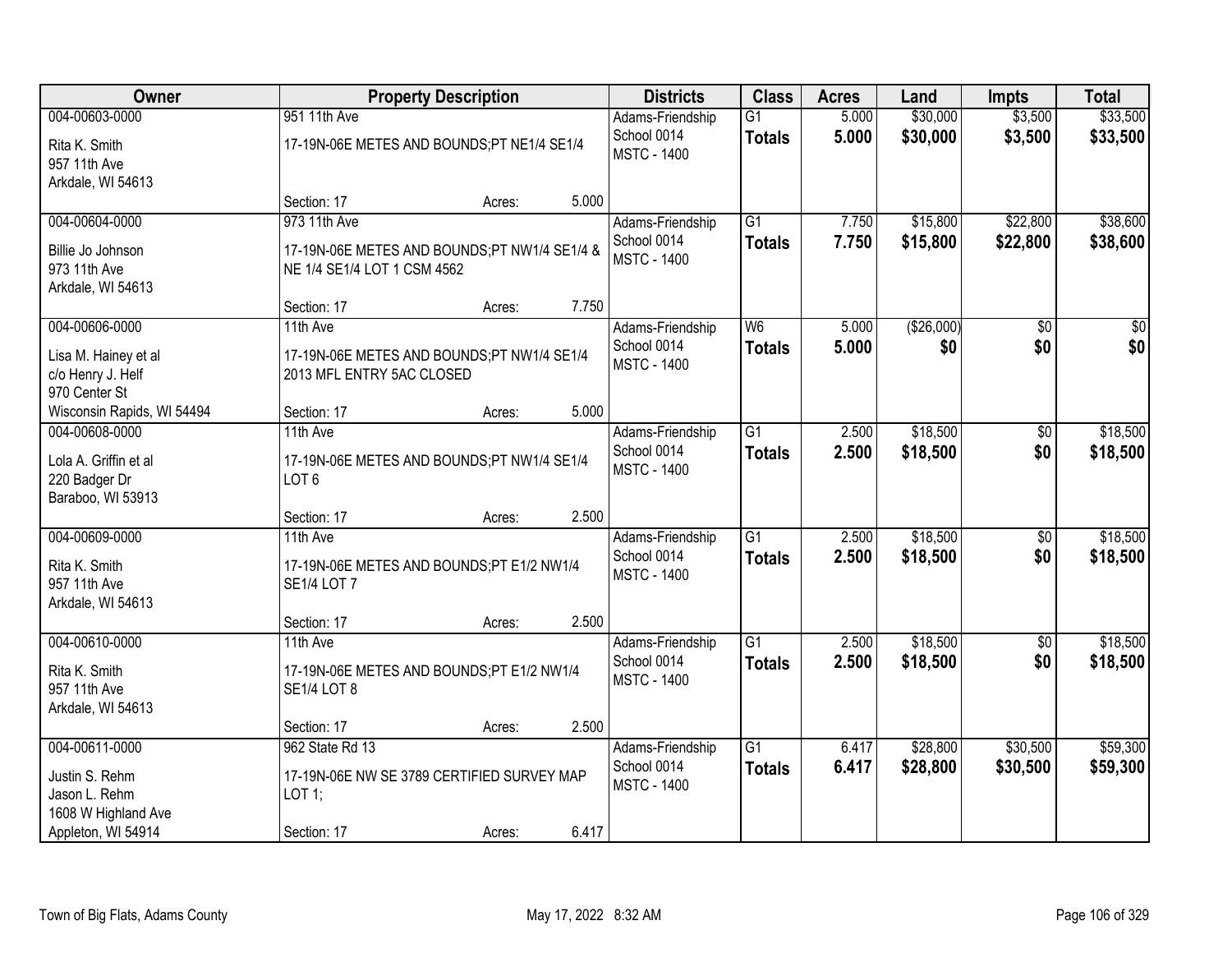| Owner                                                                                                |                                                                                                | <b>Property Description</b> |       | <b>Districts</b>                                      | <b>Class</b>                     | <b>Acres</b>   | Land                 | <b>Impts</b>           | <b>Total</b>           |
|------------------------------------------------------------------------------------------------------|------------------------------------------------------------------------------------------------|-----------------------------|-------|-------------------------------------------------------|----------------------------------|----------------|----------------------|------------------------|------------------------|
| 004-00612-0000<br>Paul Babrowski<br>6709 W 88th St<br>Oak Lawn, IL 60453                             | 948 State Rd 13<br>17-19N-06E METES AND BOUNDS;PT NW1/4 SE1/4<br>LOT 2 CSM 1097                |                             |       | Adams-Friendship<br>School 0014<br><b>MSTC - 1400</b> | $\overline{G1}$<br><b>Totals</b> | 0.700<br>0.700 | \$6,700<br>\$6,700   | \$9,200<br>\$9,200     | \$15,900<br>\$15,900   |
|                                                                                                      | Section: 17                                                                                    | Acres:                      | 0.700 |                                                       |                                  |                |                      |                        |                        |
| 004-00613-0000<br>Kenneth R. Rehm<br>Linda L. Rehm<br>1608 W Highland Ave                            | 956 State Rd 13<br>17-19N-06E NW SE 1874 CERTIFIED SURVEY MAP<br>LOT4;                         |                             |       | Adams-Friendship<br>School 0014<br><b>MSTC - 1400</b> | $\overline{G1}$<br><b>Totals</b> | 0.750<br>0.750 | \$7,100<br>\$7,100   | \$9,900<br>\$9,900     | \$17,000<br>\$17,000   |
| Appleton, WI 54914-3365                                                                              | Section: 17                                                                                    | Acres:                      | 0.750 |                                                       |                                  |                |                      |                        |                        |
| 004-00614-0000<br>Vergie Quimby<br>976 State Rd 13<br>Arkdale, WI 54613                              | 976 State Rd 13<br>17-19N-06E NW SE 4033 CERTIFIED SURVEY MAP<br>LOT 1;                        |                             |       | Adams-Friendship<br>School 0014<br><b>MSTC - 1400</b> | $\overline{G1}$<br><b>Totals</b> | 1.590<br>1.590 | \$13,700<br>\$13,700 | \$74,200<br>\$74,200   | \$87,900<br>\$87,900   |
|                                                                                                      | Section: 17                                                                                    | Acres:                      | 1.590 |                                                       |                                  |                |                      |                        |                        |
| 004-00615-0000<br>Kenneth R. Rehm<br>Linda L. Rehm<br>1608 W Highland Ave                            | 952 State Rd 13<br>17-19N-06E NW SE 1874 CERTIFIED SURVEY MAP<br>LOT 1;                        |                             |       | Adams-Friendship<br>School 0014<br><b>MSTC - 1400</b> | $\overline{G1}$<br><b>Totals</b> | 1.185<br>1.185 | \$10,500<br>\$10,500 | \$2,200<br>\$2,200     | \$12,700<br>\$12,700   |
| Appleton, WI 54914-3365                                                                              | Section: 17                                                                                    | Acres:                      | 1.185 |                                                       |                                  |                |                      |                        |                        |
| 004-00616-0000<br>Kenneth R. Rehm<br>Linda Lu Rehm<br>1608 W Highland Ave<br>Appleton, WI 54914-3365 | 954 State Rd 13<br>17-19N-06E METES AND BOUNDS;PT NW1/4 SE1/4<br>LOT 2 CSM 1874<br>Section: 17 | Acres:                      | 1.323 | Adams-Friendship<br>School 0014<br><b>MSTC - 1400</b> | $\overline{G1}$<br><b>Totals</b> | 1.323<br>1.323 | \$11,600<br>\$11,600 | \$17,300<br>\$17,300   | \$28,900<br>\$28,900   |
| 004-00617-0000                                                                                       | State Highway 13                                                                               |                             |       | Adams-Friendship                                      | G1                               | 1.052          | \$2,100              | $\sqrt{$0}$            | \$2,100                |
| Justin S. Rehm<br>Jason L. Rehm<br>1608 W Highland Ave                                               | 17-19N-06E NW SE 3789 CERTIFIED SURVEY MAP<br>LOT $3$ ;                                        |                             |       | School 0014<br><b>MSTC - 1400</b>                     | <b>Totals</b>                    | 1.052          | \$2,100              | \$0                    | \$2,100                |
| Appleton, WI 54914                                                                                   | Section: 17                                                                                    | Acres:                      | 1.052 |                                                       |                                  |                |                      |                        |                        |
| 004-00619-0000<br>Steven A. Lewinski Sr<br>968 Blackhawk Ct<br>Hancock, WI 54943                     | 964 State Rd 13<br>17-19N-06E METES AND BOUNDS;PT NW1/4 SE1/4<br>EX HWY ROW<br>Section: 17     | Acres:                      | 0.770 | Adams-Friendship<br>School 0014<br><b>MSTC - 1400</b> | $\overline{G2}$<br><b>Totals</b> | 0.770<br>0.770 | \$6,900<br>\$6,900   | \$152,200<br>\$152,200 | \$159,100<br>\$159,100 |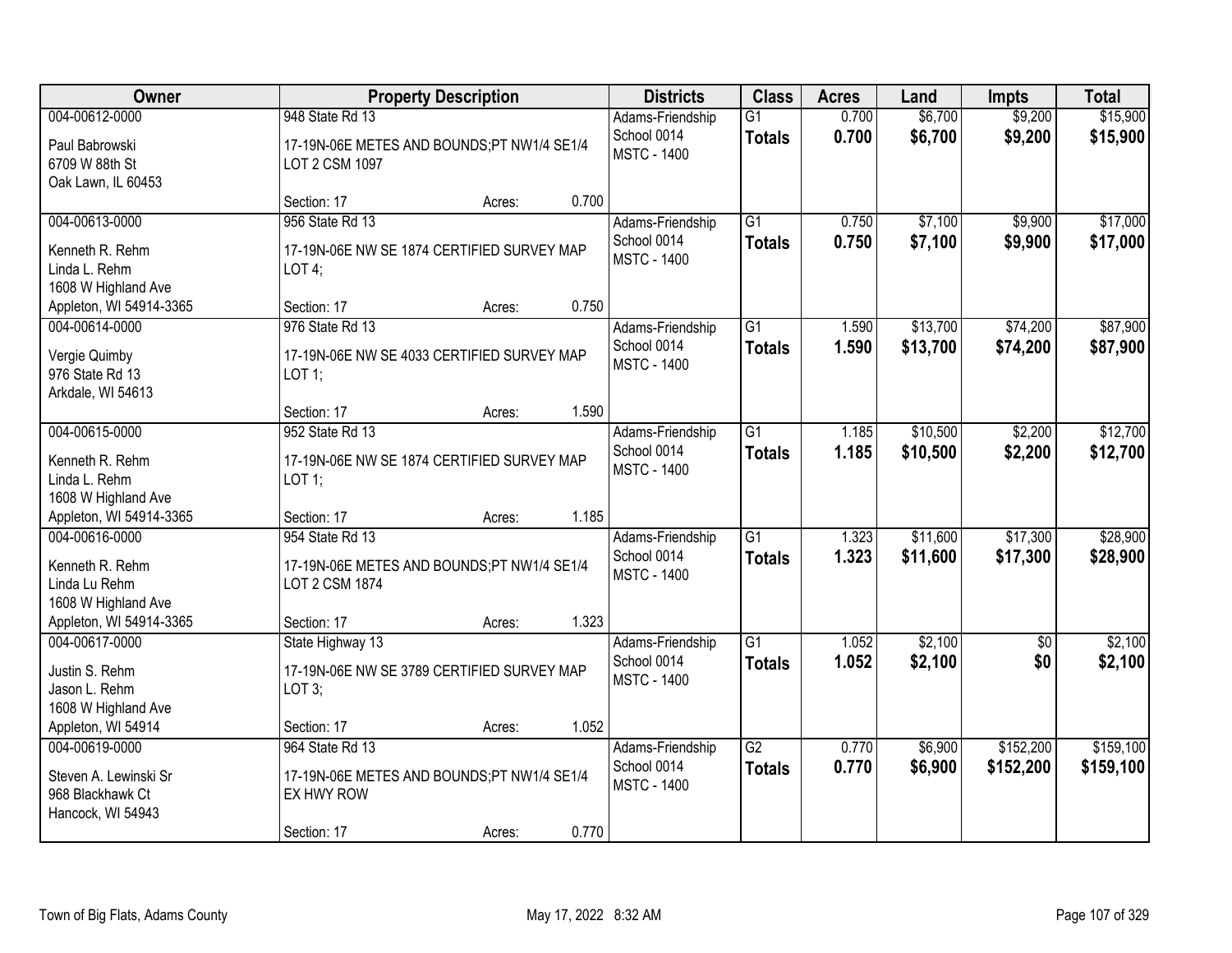| Owner                               | <b>Property Description</b>                   |        |       | <b>Districts</b>                | <b>Class</b>    | <b>Acres</b> | Land     | <b>Impts</b>    | <b>Total</b> |
|-------------------------------------|-----------------------------------------------|--------|-------|---------------------------------|-----------------|--------------|----------|-----------------|--------------|
| 004-00620-0000                      | 1148 County Rd C                              |        |       | Adams-Friendship                | $\overline{G2}$ | 1.240        | \$10,900 | \$78,800        | \$89,700     |
| Mary P. Bragg                       | 17-19N-06E METES AND BOUNDS;PT SW1/4 SE1/4    |        |       | School 0014                     | <b>Totals</b>   | 1.240        | \$10,900 | \$78,800        | \$89,700     |
| Roy Bragg Jr                        | LOT 1 CSM 4399                                |        |       | <b>MSTC - 1400</b>              |                 |              |          |                 |              |
| 8934 W Morgan Ave                   |                                               |        |       |                                 |                 |              |          |                 |              |
| Milwaukee, WI 53228                 | Section: 17                                   | Acres: | 1.240 |                                 |                 |              |          |                 |              |
| 004-00621-0010                      | 978 State Rd 13                               |        |       | Adams-Friendship                | $\overline{G1}$ | 8.165        | \$32,300 | \$110,700       | \$143,000    |
| Vivian M. Quimby                    | 17-19N-06E 6596 CERTIFIED SURVEY MAP LOT 1;NW |        |       | School 0014                     | <b>Totals</b>   | 8.165        | \$32,300 | \$110,700       | \$143,000    |
| Raymond J. Quimby                   | SE & SW SE                                    |        |       | <b>MSTC - 1400</b>              |                 |              |          |                 |              |
| 978 State Rd 13                     |                                               |        |       |                                 |                 |              |          |                 |              |
| Arkdale, WI 54613                   | Section: 17                                   | Acres: | 8.165 |                                 |                 |              |          |                 |              |
| 004-00622-0000                      | 1138 County Rd C                              |        |       | Adams-Friendship                | G1              | 2.000        | \$17,000 | \$37,700        | \$54,700     |
| Jeremie Wienke                      | 17-19N-06E METES AND BOUNDS;PT SW1/4 SE1/4    |        |       | School 0014                     | <b>Totals</b>   | 2.000        | \$17,000 | \$37,700        | \$54,700     |
| 9114 N County Rd H                  | COMM 40 RD E OF HWY 20 RD E X 16 RD N         |        |       | <b>MSTC - 1400</b>              |                 |              |          |                 |              |
| Edgerton, WI 53534                  |                                               |        |       |                                 |                 |              |          |                 |              |
|                                     | Section: 17                                   | Acres: | 2.000 |                                 |                 |              |          |                 |              |
| 004-00623-0000                      | 1130 County Rd C                              |        |       | Adams-Friendship                | $\overline{G1}$ | 0.500        | \$5,100  | \$5,100         | \$10,200     |
| Raymond Beck                        | 17-19N-06E METES AND BOUNDS;PT SW1/4 SE1/4    |        |       | School 0014                     | <b>Totals</b>   | 0.500        | \$5,100  | \$5,100         | \$10,200     |
| Shirley Beck                        | COMM 10 RD W OF SE COR                        |        |       | <b>MSTC - 1400</b>              |                 |              |          |                 |              |
| 1130 County Rd C                    |                                               |        |       |                                 |                 |              |          |                 |              |
| Arkdale, WI 54613                   | Section: 17                                   | Acres: | 0.500 |                                 |                 |              |          |                 |              |
| 004-00624-0000                      | County Rd C                                   |        |       | Adams-Friendship                | $\overline{G1}$ | 0.500        | \$5,100  | \$8,100         | \$13,200     |
|                                     |                                               |        |       | School 0014                     | <b>Totals</b>   | 0.500        | \$5,100  | \$8,100         | \$13,200     |
| Raymond Beck                        | 17-19N-06E METES AND BOUNDS;PT SW1/4 SE1/4    |        |       | <b>MSTC - 1400</b>              |                 |              |          |                 |              |
| <b>Shirley Beck</b>                 | <b>MICRO</b>                                  |        |       |                                 |                 |              |          |                 |              |
| 1130 County Rd C                    |                                               |        | 0.500 |                                 |                 |              |          |                 |              |
| Arkdale, WI 54613<br>004-00626-0000 | Section: 17<br>994 State Rd 13                | Acres: |       |                                 | $\overline{G1}$ | 1.120        | \$10,000 | \$58,400        | \$68,400     |
|                                     |                                               |        |       | Adams-Friendship<br>School 0014 |                 | 1.120        |          |                 |              |
| Juanita L. Smith                    | 17-19N-06E SW SE 3596 CERTIFIED SURVEY MAP    |        |       | <b>MSTC - 1400</b>              | <b>Totals</b>   |              | \$10,000 | \$58,400        | \$68,400     |
| 2410 Mehring Ave                    | LOT $2$ ;                                     |        |       |                                 |                 |              |          |                 |              |
| Johnsburg, IL 60051                 |                                               |        |       |                                 |                 |              |          |                 |              |
|                                     | Section: 17                                   | Acres: | 1.120 |                                 |                 |              |          |                 |              |
| 004-00628-0000                      | 1130 County Rd C                              |        |       | Adams-Friendship                | $\overline{G1}$ | 0.500        | \$5,100  | $\overline{50}$ | \$5,100      |
| Raymond Beck                        | 17-19N-06E METES AND BOUNDS;PT SW1/4 SE1/4 5  |        |       | School 0014                     | <b>Totals</b>   | 0.500        | \$5,100  | \$0             | \$5,100      |
| Shirley Beck                        | RD X 16 RD MICRO                              |        |       | <b>MSTC - 1400</b>              |                 |              |          |                 |              |
| 1130 County Rd C                    |                                               |        |       |                                 |                 |              |          |                 |              |
| Arkdale, WI 54613                   | Section: 17                                   | Acres: | 0.500 |                                 |                 |              |          |                 |              |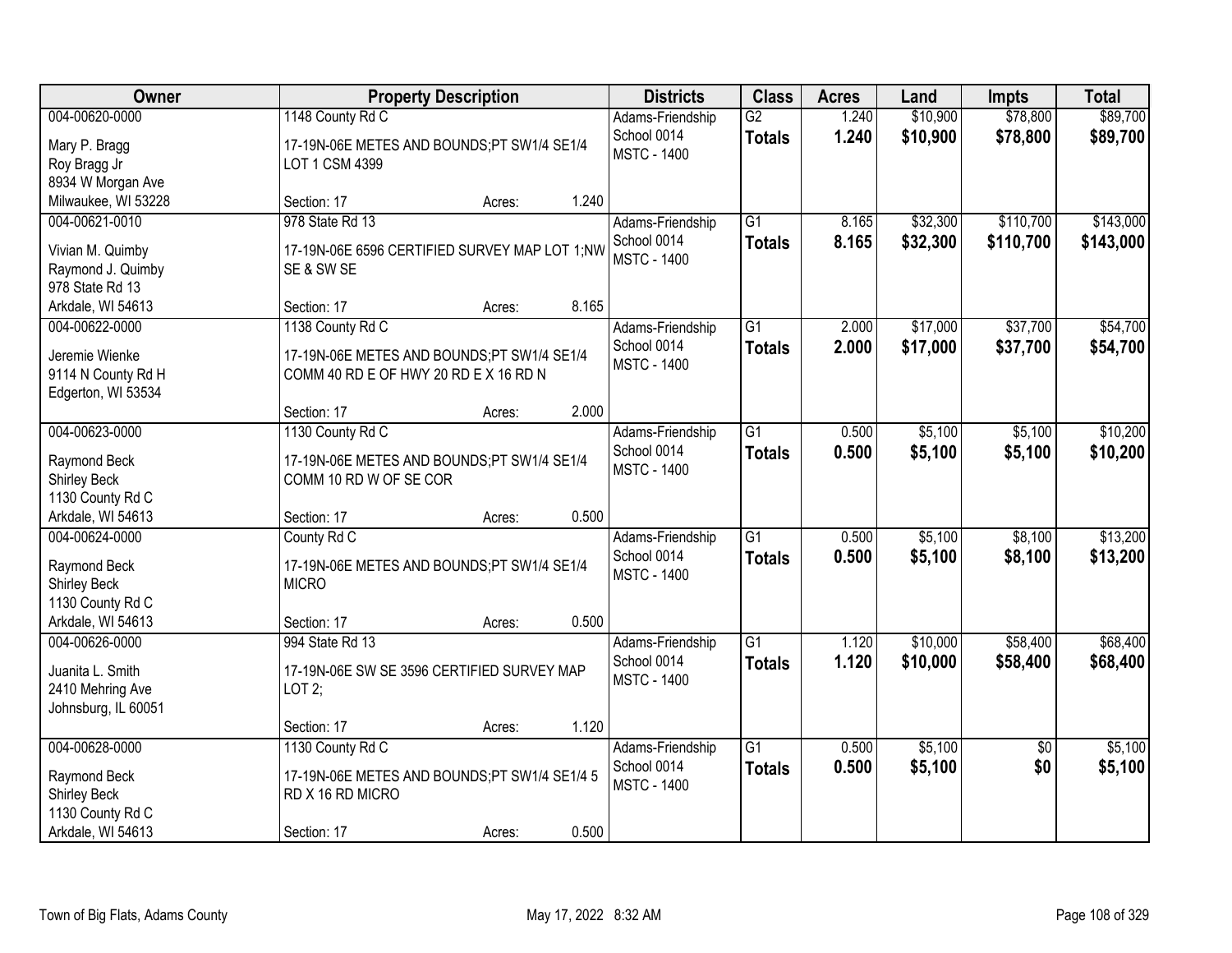| Owner                                                                          | <b>Property Description</b>                                                                      |        |       | <b>Districts</b>                                      | <b>Class</b>                     | <b>Acres</b>   | Land                   | <b>Impts</b>           | <b>Total</b>            |
|--------------------------------------------------------------------------------|--------------------------------------------------------------------------------------------------|--------|-------|-------------------------------------------------------|----------------------------------|----------------|------------------------|------------------------|-------------------------|
| 004-00629-0000<br>Leo J. Beck<br>Kay M. Beck<br>1418 County Rd C               | 990 State Rd 13<br>17-19N-06E SW SE 3596 CERTIFIED SURVEY MAP<br>LOT 1;& LOT 4 CSM 3596          |        |       | Adams-Friendship<br>School 0014<br><b>MSTC - 1400</b> | $\overline{G1}$<br><b>Totals</b> | 1.050<br>1.050 | \$9,400<br>\$9,400     | \$42,100<br>\$42,100   | \$51,500<br>\$51,500    |
| Arkdale, WI 54613                                                              | Section: 17                                                                                      | Acres: | 1.050 |                                                       |                                  |                |                        |                        |                         |
| 004-00630-0000<br>Floyd T. Schoonover<br>1146 County Rd C<br>Arkdale, WI 54613 | 1146 County Rd C<br>17-19N-06E METES AND BOUNDS;PT W1/2 W1/2<br>SE1/4 LOT 1 CSM 2542             |        |       | Adams-Friendship<br>School 0014<br><b>MSTC - 1400</b> | $\overline{G1}$<br><b>Totals</b> | 2.620<br>2.620 | \$18,900<br>\$18,900   | \$78,200<br>\$78,200   | \$97,100<br>\$97,100    |
|                                                                                | Section: 17                                                                                      | Acres: | 2.620 |                                                       |                                  |                |                        |                        |                         |
| 004-00633-0010<br>Kay M. Beck<br>Leo J. Beck<br>1418 County Rd C               | 980 State Rd 13<br>17-19N-06E SW SE 6596 CERTIFIED SURVEY MAP<br>LOT2;                           |        |       | Adams-Friendship<br>School 0014<br><b>MSTC - 1400</b> | G1<br><b>Totals</b>              | 9.172<br>9.172 | \$20,500<br>\$20,500   | \$56,900<br>\$56,900   | \$77,400<br>\$77,400    |
| Arkdale, WI 54613                                                              | Section: 17                                                                                      | Acres: | 9.172 |                                                       |                                  |                |                        |                        |                         |
| 004-00634-0000<br>Cody Harris<br>1142 County Rd C<br>Arkdale, WI 54613         | 1142 County Rd C<br>17-19N-06E METES AND BOUNDS;PT W1/2 W1/2<br><b>SE1/4</b>                     |        |       | Adams-Friendship<br>School 0014<br><b>MSTC - 1400</b> | G1<br><b>Totals</b>              | 2.880<br>2.880 | \$19,600<br>\$19,600   | \$9,900<br>\$9,900     | \$29,500<br>\$29,500    |
|                                                                                | Section: 17                                                                                      | Acres: | 2.880 |                                                       |                                  |                |                        |                        |                         |
| 004-00636-0000<br>Town of Big Flats<br>1104 County Rd C<br>Arkdale, WI 54613   | 985 11th Ave<br>17-19N-06E SE SE 2216 CERTIFIED SURVEY MAP<br>$LOT$ 1:                           |        |       | Adams-Friendship<br>School 0014<br><b>MSTC - 1400</b> | $\overline{X4}$<br><b>Totals</b> | 8.200<br>8.200 | $\overline{50}$<br>\$0 | $\overline{50}$<br>\$0 | $\overline{50}$<br>\$0  |
|                                                                                | Section: 17                                                                                      | Acres: | 8.200 |                                                       |                                  |                |                        |                        |                         |
| 004-00636-0010<br>Town of Big Flats<br>1104 County Rd C<br>Arkdale, WI 54613   | County Rd C<br>17-19N-06E METES AND BOUNDS;PT SE1/4 SE1/4<br>LOT 2 CSM 2216 MICRO<br>Section: 17 |        | 1.250 | Adams-Friendship<br>School 0014<br><b>MSTC - 1400</b> | $\overline{X4}$<br><b>Totals</b> | 1.250<br>1.250 | $\overline{50}$<br>\$0 | $\overline{50}$<br>\$0 | $\overline{\$0}$<br>\$0 |
| 004-00637-0000                                                                 | 1118 County Rd C                                                                                 | Acres: |       | Adams-Friendship                                      | $\overline{G1}$                  | 7.500          | \$31,000               | \$5,500                | \$36,500                |
| Michael J. Obrien<br>Lisa M. Obrien<br>8264 Mid Town Rd<br>Madison, WI 53719   | 17-19N-06E METES AND BOUNDS;PT SE1/4 SE1/4<br>Section: 17                                        | Acres: | 7.500 | School 0014<br><b>MSTC - 1400</b>                     | <b>Totals</b>                    | 7.500          | \$31,000               | \$5,500                | \$36,500                |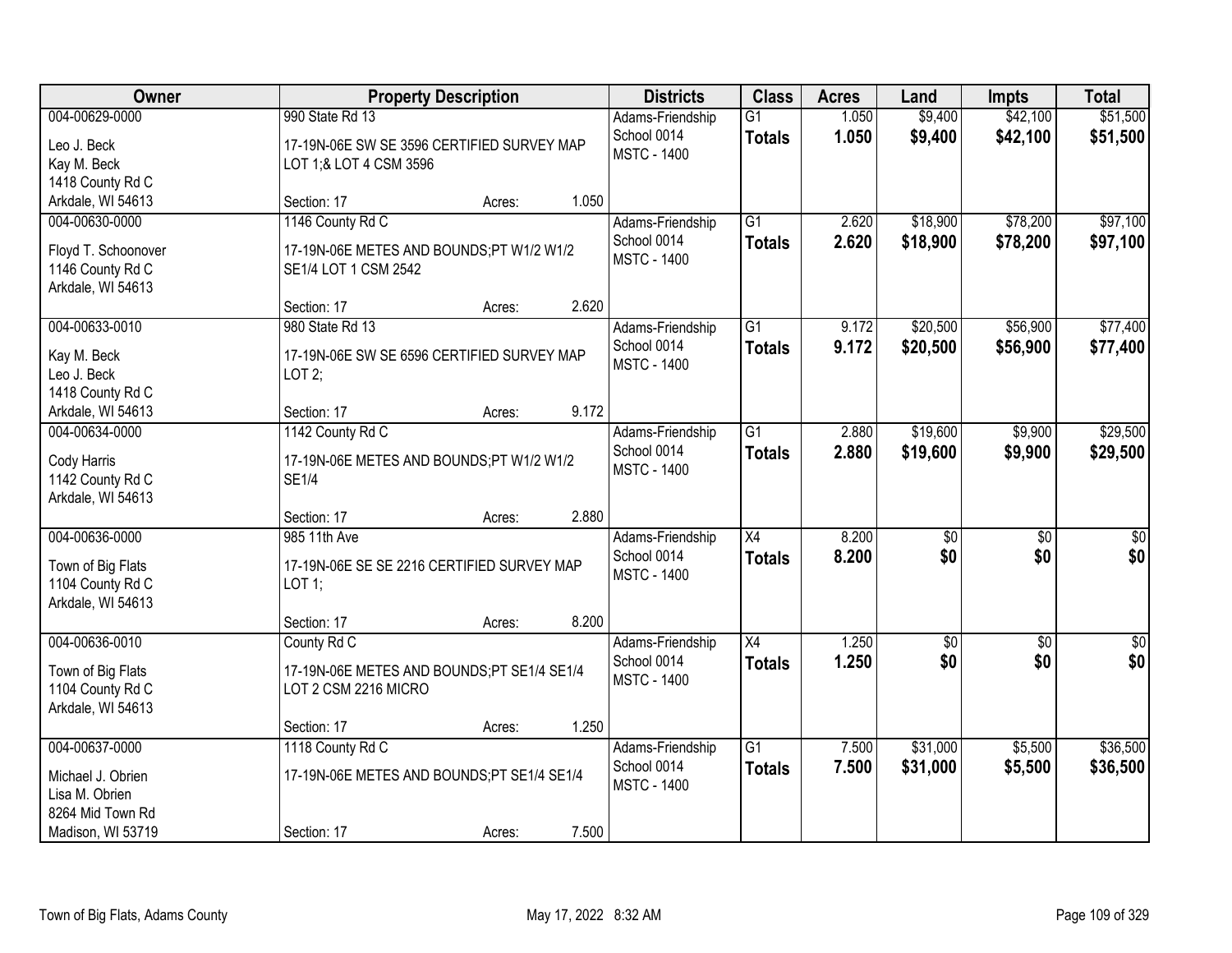| Owner                           |                                               | <b>Property Description</b> |        | <b>Districts</b>                  | <b>Class</b>           | <b>Acres</b> | Land     | <b>Impts</b>    | <b>Total</b>    |
|---------------------------------|-----------------------------------------------|-----------------------------|--------|-----------------------------------|------------------------|--------------|----------|-----------------|-----------------|
| 004-00638-0000                  | 1122 County Rd C                              |                             |        | Adams-Friendship                  | $\overline{G1}$        | 10.000       | \$36,000 | \$24,400        | \$60,400        |
| Richard Clausen                 | 17-19N-06E METES AND BOUNDS;E 20 RD W 25 RD   |                             |        | School 0014<br><b>MSTC - 1400</b> | <b>Totals</b>          | 10.000       | \$36,000 | \$24,400        | \$60,400        |
| Sharon Clausen                  | SE1/4 SE1/4                                   |                             |        |                                   |                        |              |          |                 |                 |
| 1122 County Rd C                |                                               |                             |        |                                   |                        |              |          |                 |                 |
| Arkdale, WI 54613               | Section: 17                                   | Acres:                      | 10.000 |                                   |                        |              |          |                 |                 |
| 004-00639-0000                  | 1104 County Rd C                              |                             |        | Adams-Friendship                  | $\overline{X4}$        | 2.970        | \$0      | $\overline{50}$ | \$0             |
| Town of Big Flats               | 17-19N-06E METES AND BOUNDS;PT SE1/4 SE1/4    |                             |        | School 0014                       | <b>Totals</b>          | 2.970        | \$0      | \$0             | \$0             |
| <b>Town Hall</b>                | CSM 412 & LOT 3 CSM 2216                      |                             |        | <b>MSTC - 1400</b>                |                        |              |          |                 |                 |
| 1104 County Rd C                |                                               |                             |        |                                   |                        |              |          |                 |                 |
| Arkdale, WI 54613               | Section: 17                                   | Acres:                      | 2.970  |                                   |                        |              |          |                 |                 |
| 004-00640-0000                  | 979 11th Ave                                  |                             |        | Adams-Friendship                  | $\overline{G1}$        | 2.500        | \$18,500 | \$33,000        | \$51,500        |
| <b>Edward Stevens</b>           | 17-19N-06E METES AND BOUNDS;PT SE1/4 SE1/4    |                             |        | School 0014                       | <b>Totals</b>          | 2.500        | \$18,500 | \$33,000        | \$51,500        |
| 979 11th Ave                    | 660 FT X 165 FT                               |                             |        | <b>MSTC - 1400</b>                |                        |              |          |                 |                 |
| Arkdale, WI 54613               |                                               |                             |        |                                   |                        |              |          |                 |                 |
|                                 | Section: 17                                   | Acres:                      | 2.500  |                                   |                        |              |          |                 |                 |
| 004-00641-0010                  | 977 11th Ave                                  |                             |        | Adams-Friendship                  | $\overline{G1}$        | 2.490        | \$7,200  | \$600           | \$7,800         |
|                                 |                                               |                             |        | School 0014                       | <b>Totals</b>          | 2.490        | \$7,200  | \$600           | \$7,800         |
| Christopher S. Lemay            | 17-19N-06E SE SE 5677 CERTIFIED SURVEY MAP    |                             |        | <b>MSTC - 1400</b>                |                        |              |          |                 |                 |
| Dana L. Lemay<br>2153 S 74th St | $LOT$ 1;                                      |                             |        |                                   |                        |              |          |                 |                 |
| West Allis, WI 53219            | Section: 17                                   | Acres:                      | 2.490  |                                   |                        |              |          |                 |                 |
| 004-00641-0015                  | 981 11th Ave                                  |                             |        | Adams-Friendship                  | $\overline{G1}$        | 2.490        | \$18,500 | \$6,300         | \$24,800        |
|                                 |                                               |                             |        | School 0014                       | <b>Totals</b>          | 2.490        | \$18,500 | \$6,300         | \$24,800        |
| Kathryn L. Lemay                | 17-19N-06E SE SE 5677 CERTIFIED SURVEY MAP    |                             |        | <b>MSTC - 1400</b>                |                        |              |          |                 |                 |
| Jeffrey A. Lemay                | LOT2;                                         |                             |        |                                   |                        |              |          |                 |                 |
| N56 W25650 Richmond Rd          |                                               |                             |        |                                   |                        |              |          |                 |                 |
| Lisbon, WI 53089                | Section: 17                                   | Acres:                      | 2.490  |                                   |                        |              |          |                 |                 |
| 004-00642-0010                  | 1128 County Rd C                              |                             |        | Adams-Friendship                  | G1                     | 12.250       | \$40,500 | \$35,500        | \$76,000        |
| Jarrod D. Hulburt               | 17-19N-06E 6509 CERTIFIED SURVEY MAP LOT 1;SW |                             |        | School 0014                       | <b>Totals</b>          | 12.250       | \$40,500 | \$35,500        | \$76,000        |
| 1128 County Rd C                | SE & SE SE                                    |                             |        | <b>MSTC - 1400</b>                |                        |              |          |                 |                 |
| Arkdale, WI 54613               |                                               |                             |        |                                   |                        |              |          |                 |                 |
|                                 | Section: 17                                   | Acres:                      | 12.250 |                                   |                        |              |          |                 |                 |
| 004-00643-0000                  | State Highway 13                              |                             |        | Adams-Friendship                  | $\overline{\text{X2}}$ | 15.070       | \$0      | $\overline{30}$ | $\overline{50}$ |
| State of Wisconsin              | 17-19N-06E METES AND BOUNDS; ALL HWY ROW IN   |                             |        | School 0014                       | <b>Totals</b>          | 15.070       | \$0      | \$0             | \$0             |
| Attn: R E Dept                  | SEC 17 & PARCEL 1 TPP 6140-00-23-4.01         |                             |        | <b>MSTC - 1400</b>                |                        |              |          |                 |                 |
| PO Box 8021                     |                                               |                             |        |                                   |                        |              |          |                 |                 |
| Wisconsin Rapids, WI 54495-8021 | Section: 17                                   | Acres:                      | 15.070 |                                   |                        |              |          |                 |                 |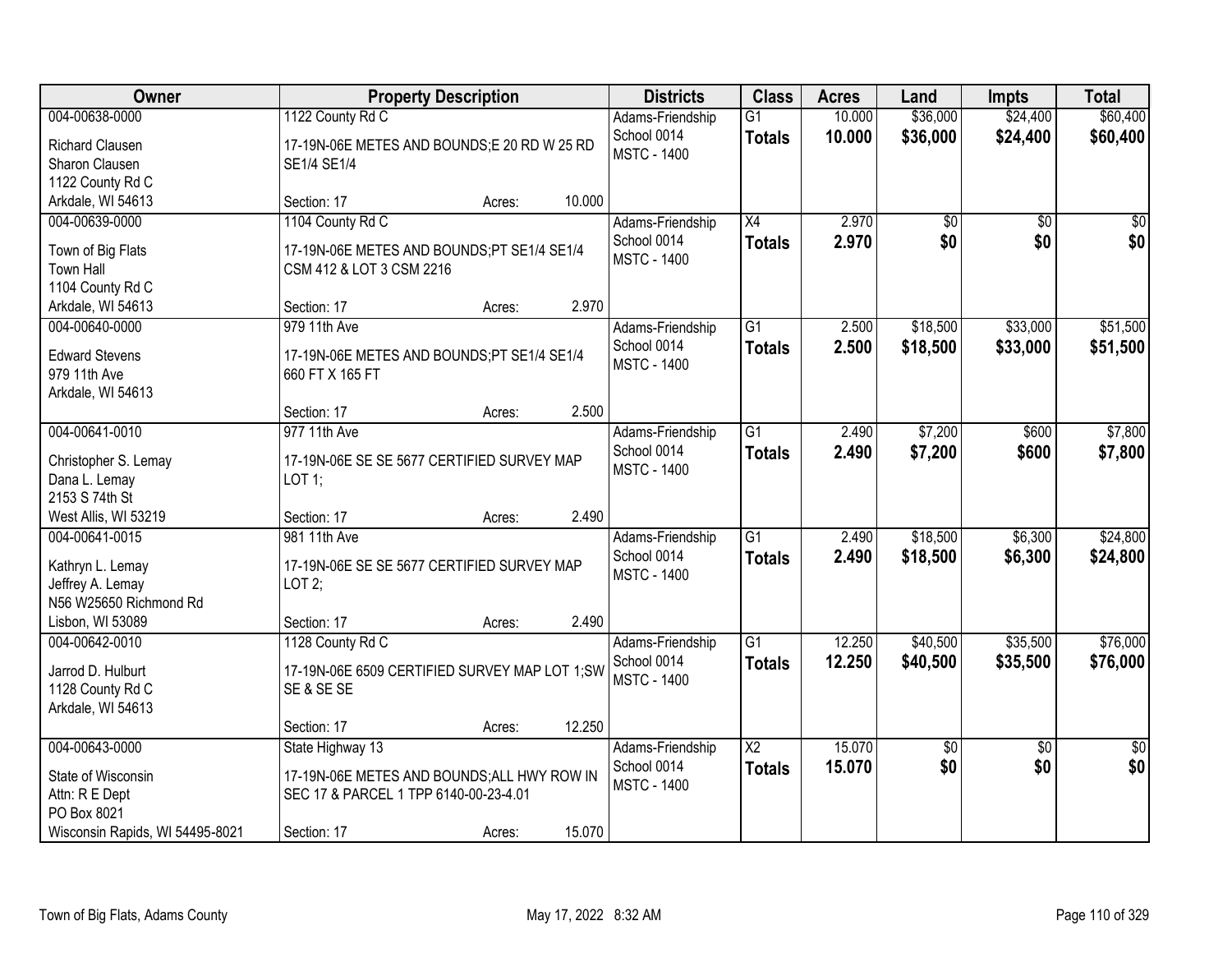| Owner                                       |                                                               | <b>Property Description</b> |        | <b>Districts</b>   | <b>Class</b>    | <b>Acres</b> | Land       | <b>Impts</b> | <b>Total</b> |
|---------------------------------------------|---------------------------------------------------------------|-----------------------------|--------|--------------------|-----------------|--------------|------------|--------------|--------------|
| 004-00644-0000                              | 921 13th Ave                                                  |                             |        | Adams-Friendship   | G1              | 4.000        | \$23,000   | \$108,000    | \$131,000    |
| Robert H. Challoner                         | 18-19N-06E METES AND BOUNDS;PT NE1/4 NE1/4                    |                             |        | School 0014        | W <sub>8</sub>  | 18.000       | (\$46,800) | \$0          | \$0          |
| Kathleen M. Challoner                       | 2002 MFL ENTRY 18AC CLOSED                                    |                             |        | <b>MSTC - 1400</b> | <b>Totals</b>   | 22.000       | \$23,000   | \$108,000    | \$131,000    |
| 921 13th Ave                                |                                                               |                             |        |                    |                 |              |            |              |              |
| Arkdale, WI 54613                           | Section: 18                                                   | Acres:                      | 22.000 |                    |                 |              |            |              |              |
| 004-00645-0000                              | 1305 Bighorn Ave                                              |                             |        | Adams-Friendship   | $\overline{G1}$ | 2.000        | \$17,000   | \$29,100     | \$46,100     |
| Peggy A. Taylor                             | 18-19N-06E NE NE 0031 CERTIFIED SURVEY MAP                    |                             |        | School 0014        | <b>Totals</b>   | 2.000        | \$17,000   | \$29,100     | \$46,100     |
| 2104 14th Dr                                | PARCEL A;                                                     |                             |        | <b>MSTC - 1400</b> |                 |              |            |              |              |
| Friendship, WI 53934                        |                                                               |                             |        |                    |                 |              |            |              |              |
|                                             | Section: 18                                                   | Acres:                      | 2.000  |                    |                 |              |            |              |              |
| 004-00646-0000                              | 903 13th Ave                                                  |                             |        | Adams-Friendship   | $\overline{G1}$ | 1.500        | \$13,000   | \$35,300     | \$48,300     |
| Michael J. Baske                            | 18-19N-06E METES AND BOUNDS;PT NE1/4 NE1/4                    |                             |        | School 0014        | <b>Totals</b>   | 1.500        | \$13,000   | \$35,300     | \$48,300     |
| 2915 Ferro Dr                               | LOT B CSM 31                                                  |                             |        | <b>MSTC - 1400</b> |                 |              |            |              |              |
| New Lenox, IL 60451                         |                                                               |                             |        |                    |                 |              |            |              |              |
|                                             | Section: 18                                                   | Acres:                      | 1.500  |                    |                 |              |            |              |              |
| 004-00647-0000                              | 1306 S Bighorn Ave Pv                                         |                             |        | Adams-Friendship   | $\overline{G1}$ | 2.000        | \$17,000   | \$6,400      | \$23,400     |
| Dale M. Challoner                           |                                                               |                             |        | School 0014        | <b>Totals</b>   | 2.000        | \$17,000   | \$6,400      | \$23,400     |
| 1306 S Bighorn Ave                          | 18-19N-06E METES AND BOUNDS;PT NE1/4 NE1/4<br>PARCEL C CSM 31 |                             |        | <b>MSTC - 1400</b> |                 |              |            |              |              |
| Arkdale, WI 54613                           |                                                               |                             |        |                    |                 |              |            |              |              |
|                                             | Section: 18                                                   | Acres:                      | 2.000  |                    |                 |              |            |              |              |
| 004-00648-0000                              | 1304 S Bighorn Ave Pv                                         |                             |        | Adams-Friendship   | $\overline{G1}$ | 1.500        | \$13,000   | \$78,000     | \$91,000     |
|                                             |                                                               |                             |        | School 0014        | <b>Totals</b>   | 1.500        | \$13,000   | \$78,000     | \$91,000     |
| Federal National Mortgage Association       | 18-19N-06E METES AND BOUNDS;PT NE1/4 NE1/4                    |                             |        | <b>MSTC - 1400</b> |                 |              |            |              |              |
| 5600 Granite Parkway VII<br>Plano, TX 75024 | PARCEL D CSM 31                                               |                             |        |                    |                 |              |            |              |              |
|                                             | Section: 18                                                   | Acres:                      | 1.500  |                    |                 |              |            |              |              |
| 004-00649-0000                              | 1311 Bighorn Ave                                              |                             |        | Adams-Friendship   | $\overline{G1}$ | 4.000        | \$23,000   | \$1,200      | \$24,200     |
|                                             |                                                               |                             |        | School 0014        | <b>Totals</b>   | 4.000        | \$23,000   | \$1,200      | \$24,200     |
| Lynn M. Smith                               | 18-19N-06E METES AND BOUNDS;PT NE1/4 NE1/4                    |                             |        | <b>MSTC - 1400</b> |                 |              |            |              |              |
| <b>Richard Smith</b><br>6939 Burma Rd       | LOT 1 CSM 87                                                  |                             |        |                    |                 |              |            |              |              |
| Waterford, WI 53185                         | Section: 18                                                   | Acres:                      | 4.000  |                    |                 |              |            |              |              |
| 004-00650-0000                              | 1323 Bighorn Ave                                              |                             |        | Adams-Friendship   | $\overline{G1}$ | 3.000        | \$20,000   | \$600        | \$20,600     |
|                                             |                                                               |                             |        | School 0014        | <b>Totals</b>   | 3.000        | \$20,000   | \$600        | \$20,600     |
| Octavian Susanu                             | 18-19N-06E 0106 CERTIFIED SURVEY MAP PARCEL                   |                             |        | <b>MSTC - 1400</b> |                 |              |            |              |              |
| 1321 Bighorn Ave                            | B;PT N1/2 NE1/4                                               |                             |        |                    |                 |              |            |              |              |
| Arkdale, WI 54613                           |                                                               |                             | 3.000  |                    |                 |              |            |              |              |
|                                             | Section: 18                                                   | Acres:                      |        |                    |                 |              |            |              |              |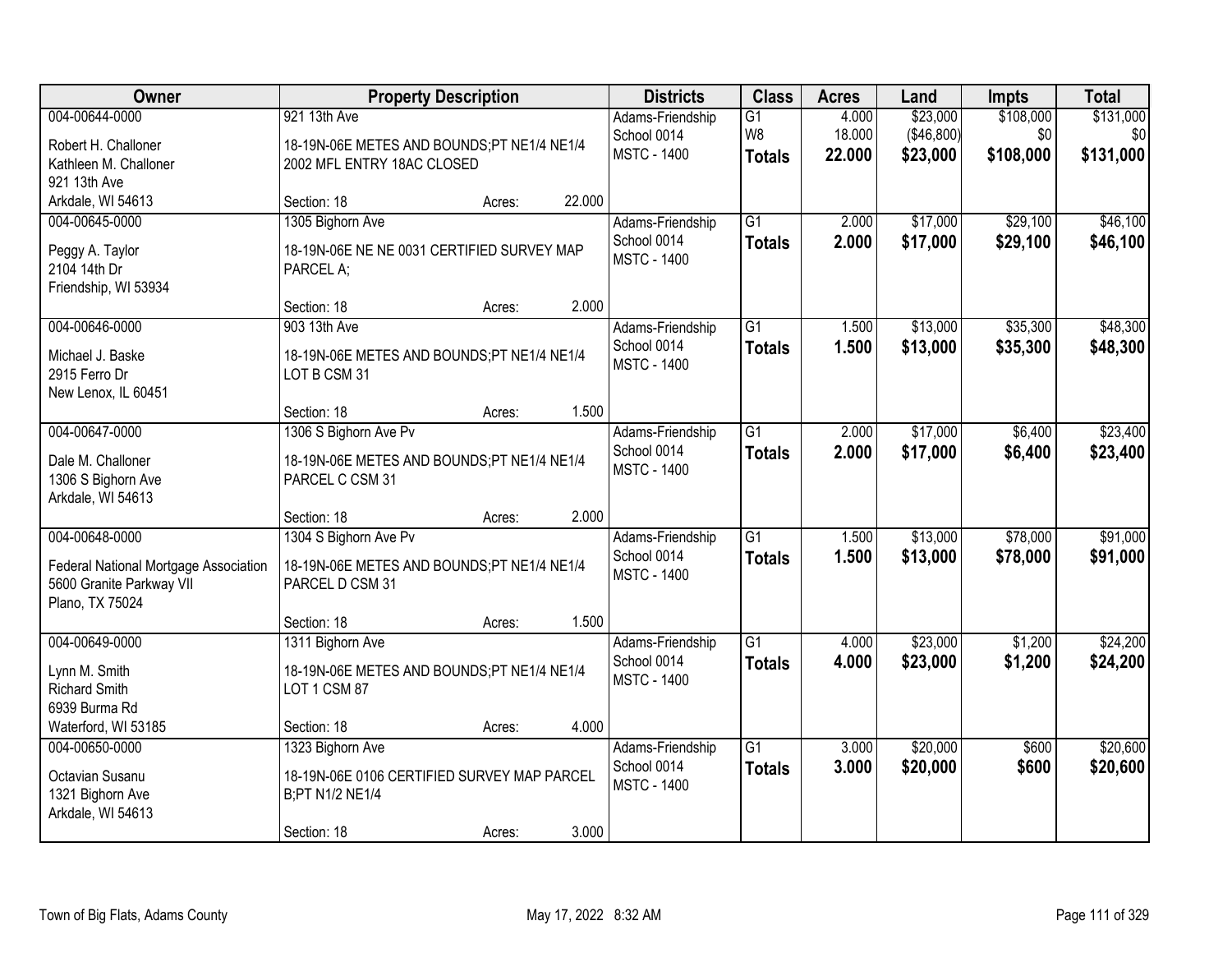| Owner                                                                                                                                        | <b>Property Description</b>                                                                                                      | <b>Districts</b>                                      | <b>Class</b>                     | <b>Acres</b>              | Land                             | <b>Impts</b>           | <b>Total</b>              |
|----------------------------------------------------------------------------------------------------------------------------------------------|----------------------------------------------------------------------------------------------------------------------------------|-------------------------------------------------------|----------------------------------|---------------------------|----------------------------------|------------------------|---------------------------|
| 004-00651-0000<br>Marcia R. Rafan<br>746 Dempster St Apt b211<br>Mt. Prospect, IL 60056                                                      | 1321 Bighorn Ave<br>18-19N-06E NE NE 0106 CERTIFIED SURVEY MAP<br>PARCEL A;                                                      | Adams-Friendship<br>School 0014<br><b>MSTC - 1400</b> | $\overline{G1}$<br><b>Totals</b> | 2.000<br>2.000            | \$17,000<br>\$17,000             | \$19,600<br>\$19,600   | \$36,600<br>\$36,600      |
|                                                                                                                                              | 2.000<br>Section: 18<br>Acres:                                                                                                   |                                                       |                                  |                           |                                  |                        |                           |
| 004-00652-0000<br>Ruth Hoyt<br>820 Grove St<br>Beaver Dam, WI 53916                                                                          | 1310 S Bighorn Ave Pv<br>18-19N-06E METES AND BOUNDS;PT NE1/4 NE1/4<br>PARCEL 3 CSM 207<br>2.000<br>Section: 18<br>Acres:        | Adams-Friendship<br>School 0014<br><b>MSTC - 1400</b> | $\overline{G1}$<br><b>Totals</b> | 2.000<br>2.000            | \$17,000<br>\$17,000             | \$15,500<br>\$15,500   | \$32,500<br>\$32,500      |
| 004-00653-0000<br>William N. Hutchcroft<br>139 Crestview Dr<br>Potosi, WI 53820                                                              | 1349 Bighorn Ave<br>18-19N-06E METES AND BOUNDS;PT NW1/4 NE1/4<br>MFL ENTRY 22AC CLOSED<br>23.000<br>Section: 18<br>Acres:       | Adams-Friendship<br>School 0014<br><b>MSTC - 1400</b> | G6<br>W8<br><b>Totals</b>        | 1.000<br>22.000<br>23.000 | \$2,600<br>(\$57,200)<br>\$2,600 | \$0<br>\$0<br>\$0      | \$2,600<br>\$0<br>\$2,600 |
| 004-00654-0000<br>Joe W. Rogers<br>1337 Bighorn Ave<br>Arkdale, WI 54613                                                                     | 1337 Bighorn Ave<br>18-19N-06E NW NE 0787 CERTIFIED SURVEY MAP<br>PARCEL 1;& PARCEL 2 CSM 207<br>12.000<br>Section: 18<br>Acres: | Adams-Friendship<br>School 0014<br><b>MSTC - 1400</b> | $\overline{G1}$<br><b>Totals</b> | 12.000<br>12.000          | \$40,000<br>\$40,000             | \$53,000<br>\$53,000   | \$93,000<br>\$93,000      |
| 004-00655-0000<br>Ruth Hoyt<br>820 Grove St<br>Beaver Dam, WI 53916                                                                          | S Bighorn Ave<br>18-19N-06E METES AND BOUNDS;PT N1/2 NE1/4<br>5.000<br>Section: 18<br>Acres:                                     | Adams-Friendship<br>School 0014<br><b>MSTC - 1400</b> | $\overline{G1}$<br><b>Totals</b> | 5.000<br>5.000            | \$26,000<br>\$26,000             | $\overline{50}$<br>\$0 | \$26,000<br>\$26,000      |
| 004-00656-0000<br>Meteor Timber, LLC<br>c/o Timberland Investment Resources,<br>LLC<br>14120 Ballantyne Corp PI Ste 5<br>Charlotte, NC 28277 | 18-19N-06E METES AND BOUNDS; SW1/4 NE1/4 1999<br>MFL ENTRY 40AC OPEN<br>40.000<br>Section: 18<br>Acres:                          | Adams-Friendship<br>School 0014<br><b>MSTC - 1400</b> | $\overline{W}$<br><b>Totals</b>  | 40.000<br>40.000          | (\$104,000)<br>\$0               | $\overline{30}$<br>\$0 | $\sqrt{50}$<br>\$0        |
| 004-00657-0000<br>Meteor Timber, LLC<br>c/o Timberland Investment Resources,<br>LLC<br>14120 Ballantyne Corp PI Ste 5<br>Charlotte, NC 28277 | 13th Ave<br>18-19N-06E METES AND BOUNDS; SE1/4 NE1/4 1999<br>MFL ENTRY 40AC OPEN<br>40.000<br>Section: 18<br>Acres:              | Adams-Friendship<br>School 0014<br><b>MSTC - 1400</b> | W <sub>7</sub><br><b>Totals</b>  | 40.000<br>40.000          | (\$104,000)<br>\$0               | $\overline{50}$<br>\$0 | $\sqrt{50}$<br>\$0        |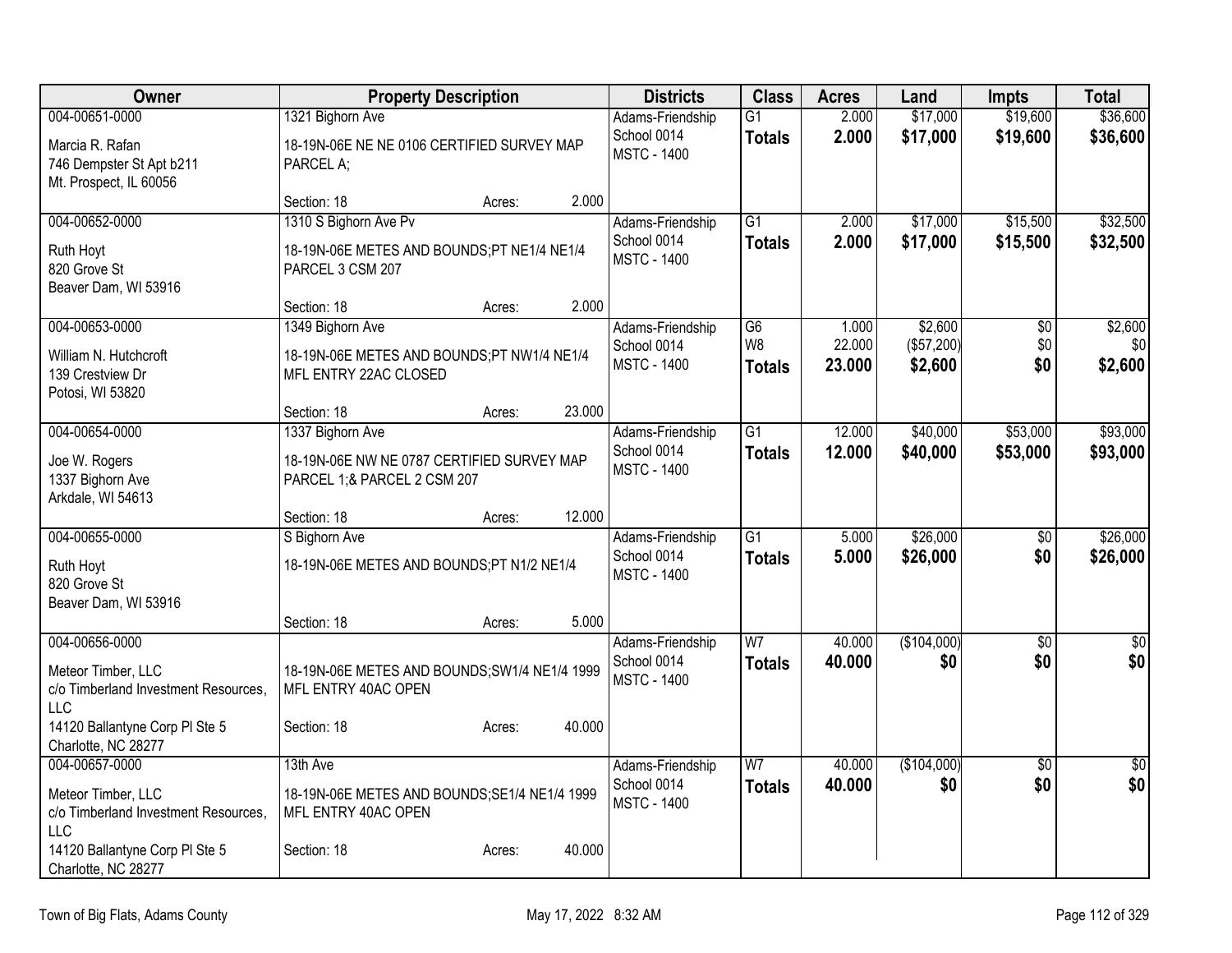| Owner                                                                                                          |                                                                                         | <b>Property Description</b> |        | <b>Districts</b>                                      | <b>Class</b>                    | <b>Acres</b>     | Land                    | Impts                  | <b>Total</b>           |
|----------------------------------------------------------------------------------------------------------------|-----------------------------------------------------------------------------------------|-----------------------------|--------|-------------------------------------------------------|---------------------------------|------------------|-------------------------|------------------------|------------------------|
| 004-00658-0000                                                                                                 | <b>Bighorn Ave</b>                                                                      |                             |        | Adams-Friendship                                      | W <sub>6</sub>                  | 40.000           | (\$104,000)             | $\overline{50}$        | \$0                    |
| Geneva R Krahn Revocable Trust<br>1417 Bighorn Ave<br>Arkdale, WI 54613                                        | 18-19N-06E METES AND BOUNDS; NE1/4 NW1/4 MFL<br><b>ENTRY 40AC CLOSED</b>                |                             |        | School 0014<br><b>MSTC - 1400</b>                     | <b>Totals</b>                   | 40.000           | \$0                     | \$0                    | \$0                    |
|                                                                                                                | Section: 18                                                                             | Acres:                      | 40.000 |                                                       |                                 |                  |                         |                        |                        |
| 004-00659-0000                                                                                                 | 912 14th Ave                                                                            |                             |        | Adams-Friendship                                      | $\overline{G1}$                 | 2.610            | \$18,800                | \$29,200               | \$48,000               |
| Geneva R Krahn Revocable Trust et al<br>1417 Bighorn Ave<br>Arkdale, WI 54613                                  | 18-19N-06E METES AND BOUNDS;NW1/4 NW1/4<br>FRAC 2001 MFL ENTRY 40AC CLOSED              |                             |        | School 0014<br><b>MSTC - 1400</b>                     | W <sub>8</sub><br><b>Totals</b> | 40.000<br>42.610 | (\$104,000)<br>\$18,800 | \$0<br>\$29,200        | \$0<br>\$48,000        |
|                                                                                                                | Section: 18                                                                             | Acres:                      | 42.610 |                                                       |                                 |                  |                         |                        |                        |
| 004-00660-0000                                                                                                 | 928 14th Ave                                                                            |                             |        | Adams-Friendship                                      | $\overline{G1}$                 | 10.470           | \$36,900                | \$23,300               | \$60,200               |
| Michael Cull<br>Mary L. Cull<br>543 Gwilyn Ct                                                                  | 18-19N-06E METES AND BOUNDS;PT SW1/4 NW1/4<br>PARCEL 1 CSM 1018                         |                             |        | School 0014<br><b>MSTC - 1400</b>                     | <b>Totals</b>                   | 10.470           | \$36,900                | \$23,300               | \$60,200               |
| Wales, WI 53183                                                                                                | Section: 18                                                                             | Acres:                      | 10.470 |                                                       |                                 |                  |                         |                        |                        |
| 004-00661-0000                                                                                                 | 932 14th Ave                                                                            |                             |        | Adams-Friendship                                      | G1                              | 10.600           | \$37,200                | \$101,500              | \$138,700              |
| James L. Krahn<br>Joy A. Krahn                                                                                 | 18-19N-06E METES AND BOUNDS; S1/2 N1/2 SW1/4<br><b>NW1/4</b>                            |                             |        | School 0014<br><b>MSTC - 1400</b>                     | <b>Totals</b>                   | 10.600           | \$37,200                | \$101,500              | \$138,700              |
| 510 E Burnett St<br>Beaver Dam, WI 53916                                                                       | Section: 18                                                                             | Acres:                      | 10.600 |                                                       |                                 |                  |                         |                        |                        |
| 004-00662-0000                                                                                                 | 14th Ave                                                                                |                             |        | Adams-Friendship                                      | $\overline{G1}$                 | 10.470           | \$36,900                | $\overline{50}$        | \$36,900               |
| James Cerro Living Trust March 13 2011   18-19N-06E SW NW 5268 CERTIFIED SURVEY MAP<br>et al<br>4025 Anchor Dr | LOT 1;                                                                                  |                             |        | School 0014<br><b>MSTC - 1400</b>                     | <b>Totals</b>                   | 10.470           | \$36,900                | \$0                    | \$36,900               |
| Madison, WI 53714                                                                                              | Section: 18                                                                             | Acres:                      | 10.470 |                                                       |                                 |                  |                         |                        |                        |
| 004-00663-0000                                                                                                 | 946 14th Ave                                                                            |                             |        | Adams-Friendship                                      | $\overline{G1}$                 | 10.470           | \$36,900                | \$19,100               | \$56,000               |
| James Cerro Living Trust March 13 2011   18-19N-06E SW NW 5268 CERTIFIED SURVEY MAP<br>et al<br>4025 Anchor Dr | LOT2;                                                                                   |                             |        | School 0014<br><b>MSTC - 1400</b>                     | <b>Totals</b>                   | 10.470           | \$36,900                | \$19,100               | \$56,000               |
| Madison, WI 53714                                                                                              | Section: 18                                                                             | Acres:                      | 10.470 |                                                       |                                 |                  |                         |                        |                        |
| 004-00664-0000<br>Geneva R Krahn Revocable Trust<br>1417 Bighorn Ave<br>Arkdale, WI 54613                      | 18-19N-06E METES AND BOUNDS; SE1/4 NW1/4 MFL<br><b>ENTRY 40AC CLOSED</b><br>Section: 18 | Acres:                      | 40.000 | Adams-Friendship<br>School 0014<br><b>MSTC - 1400</b> | W <sub>6</sub><br><b>Totals</b> | 40.000<br>40.000 | (\$104,000)<br>\$0      | $\overline{30}$<br>\$0 | $\overline{50}$<br>\$0 |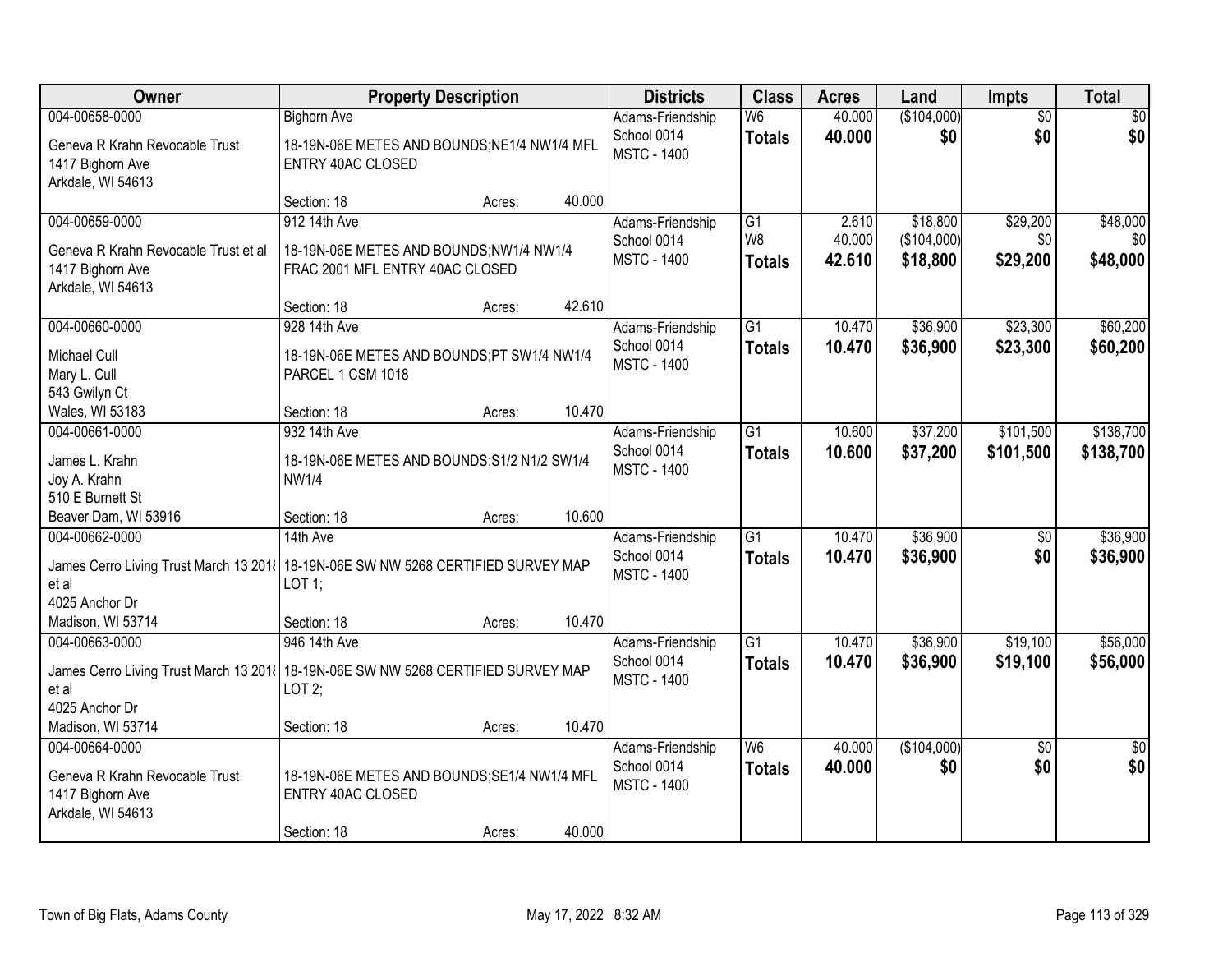| Owner                                                                   |                                                                                      | <b>Property Description</b> |        | <b>Districts</b>                  | <b>Class</b>    | <b>Acres</b>     | Land               | <b>Impts</b>           | <b>Total</b>       |
|-------------------------------------------------------------------------|--------------------------------------------------------------------------------------|-----------------------------|--------|-----------------------------------|-----------------|------------------|--------------------|------------------------|--------------------|
| 004-00665-0000                                                          | 1363 S Bighorn Dr                                                                    |                             |        | Adams-Friendship<br>School 0014   | W8              | 40.000<br>40.000 | (\$104,000)<br>\$0 | $\overline{50}$<br>\$0 | $\sqrt{50}$<br>\$0 |
| Geneva R Krahn Revocable Trust<br>1417 Bighorn Ave<br>Arkdale, WI 54613 | 18-19N-06E METES AND BOUNDS; NE1/4 SW1/4 MFL<br><b>ENTRY 40AC CLOSED</b>             |                             |        | <b>MSTC - 1400</b>                | <b>Totals</b>   |                  |                    |                        |                    |
|                                                                         | Section: 18                                                                          | Acres:                      | 40.000 |                                   |                 |                  |                    |                        |                    |
| 004-00666-0000                                                          | 14th Ave                                                                             |                             |        | Adams-Friendship                  | $\overline{G6}$ | 4.460            | \$11,600           | $\overline{50}$        | \$11,600           |
| Geneva R Krahn Revocable Trust                                          | 18-19N-06E METES AND BOUNDS;NW1/4 SW1/4                                              |                             |        | School 0014                       | W <sub>8</sub>  | 37.000           | (\$96,200)         | \$0                    | \$0                |
| 1417 Bighorn Ave<br>Arkdale, WI 54613                                   | FRAC EX CSM 3924 MFL ENTRY 37AC CLOSED                                               |                             |        | <b>MSTC - 1400</b>                | <b>Totals</b>   | 41.460           | \$11,600           | \$0                    | \$11,600           |
|                                                                         | Section: 18                                                                          | Acres:                      | 41.460 |                                   |                 |                  |                    |                        |                    |
| 004-00666-0010                                                          | 958 14th Ave                                                                         |                             |        | Adams-Friendship                  | $\overline{G1}$ | 1.000            | \$9,000            | \$64,000               | \$73,000           |
| Wendy S. Goerke<br>958 14th Ave<br>Arkdale, WI 54613                    | 18-19N-06E METES AND BOUNDS;PT NW1/4 SW1/4<br>LOT 1 CSM 3924                         |                             |        | School 0014<br><b>MSTC - 1400</b> | <b>Totals</b>   | 1.000            | \$9,000            | \$64,000               | \$73,000           |
|                                                                         | Section: 18                                                                          | Acres:                      | 1.000  |                                   |                 |                  |                    |                        |                    |
| 004-00667-0000                                                          | 1376 County Rd C                                                                     |                             |        | Adams-Friendship                  | G1              | 0.220            | \$2,400            | \$0                    | \$2,400            |
|                                                                         |                                                                                      |                             |        | School 0014                       | W <sub>6</sub>  | 42.380           | (\$110,200)        | \$0                    | \$0                |
| Geneva R Krahn Revocable Trust<br>1417 Bighorn Ave                      | 18-19N-06E METES AND BOUNDS; SW1/4 SW1/4<br>FRAC & OL 1 BF ASSESSORS PLAT 2 2013 MFL |                             |        | <b>MSTC - 1400</b>                | <b>Totals</b>   | 42.600           | \$2,400            | \$0                    | \$2,400            |
| Arkdale, WI 54613                                                       | ENTRY 42.38AC CLOSED                                                                 |                             |        |                                   |                 |                  |                    |                        |                    |
|                                                                         | Section: 18                                                                          | Acres:                      | 42.600 |                                   |                 |                  |                    |                        |                    |
| 004-00678-0000                                                          | 1342 County Rd C                                                                     |                             |        | Adams-Friendship                  | $\overline{G1}$ | 5.570            | \$27,100           | \$14,200               | \$41,300           |
| Larry A. Beck                                                           | 18-19N-06E METES AND BOUNDS;PT SW1/4 SE1/4                                           |                             |        | School 0014                       | <b>Totals</b>   | 5.570            | \$27,100           | \$14,200               | \$41,300           |
| 1342 County Rd C                                                        |                                                                                      |                             |        | <b>MSTC - 1400</b>                |                 |                  |                    |                        |                    |
| Arkdale, WI 54613-9730                                                  |                                                                                      |                             |        |                                   |                 |                  |                    |                        |                    |
|                                                                         | Section: 18                                                                          | Acres:                      | 5.570  |                                   |                 |                  |                    |                        |                    |
| 004-00679-0000                                                          |                                                                                      |                             |        | Adams-Friendship                  | G2              | 0.150            | \$1,400            | $\sqrt{6}$             | \$1,400            |
| Larry A. Beck et al                                                     | 18-19N-06E METES AND BOUNDS;PT SW1/4 SE1/4                                           |                             |        | School 0014                       | G4              | 15.990           | \$2,100            | \$0                    | \$2,100            |
| 1341 County Rd C                                                        |                                                                                      |                             |        | <b>MSTC - 1400</b>                | G5M             | 13.000           | \$16,900           | \$0                    | \$16,900           |
| Arkdale, WI 54613                                                       |                                                                                      |                             |        |                                   | Totals          | 29.140           | \$20,400           | \$0                    | \$20,400           |
|                                                                         | Section: 18                                                                          | Acres:                      | 29.140 |                                   |                 |                  |                    |                        |                    |
| 004-00680-0000                                                          | 1326 County Rd C                                                                     |                             |        | Adams-Friendship                  | $\overline{X4}$ | 3.290            | $\overline{50}$    | $\overline{50}$        | $\overline{50}$    |
| <b>Big Flats Community Church</b>                                       | 18-19N-06E SE SE 4955 CERTIFIED SURVEY MAP                                           |                             |        | School 0014                       | <b>Totals</b>   | 3.290            | \$0                | \$0                    | \$0                |
| c/o Milton G. Duntley                                                   | LOT 1;& SW1/4 SE1/4 LOT 1 CSM 4955                                                   |                             |        | <b>MSTC - 1400</b>                |                 |                  |                    |                        |                    |
| 1573 Browndeer Ave                                                      |                                                                                      |                             |        |                                   |                 |                  |                    |                        |                    |
| Arkdale, WI 54613                                                       | Section: 18                                                                          | Acres:                      | 3.290  |                                   |                 |                  |                    |                        |                    |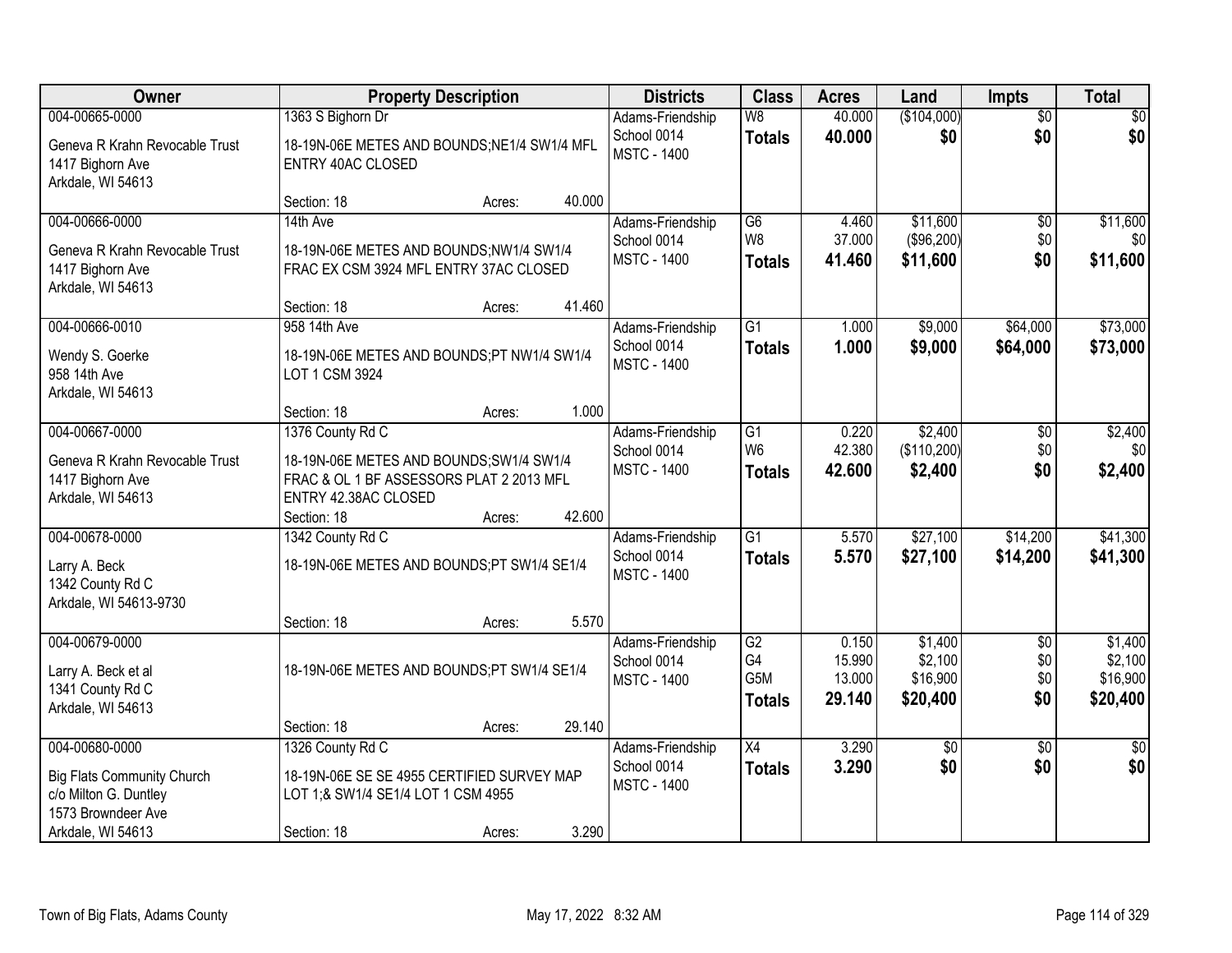| Owner                                        |                                            | <b>Property Description</b> |        | <b>Districts</b>   | <b>Class</b>    | <b>Acres</b> | Land     | <b>Impts</b>    | <b>Total</b> |
|----------------------------------------------|--------------------------------------------|-----------------------------|--------|--------------------|-----------------|--------------|----------|-----------------|--------------|
| 004-00681-0000                               | County Rd C                                |                             |        | Adams-Friendship   | $\overline{G1}$ | 1.000        | \$4,300  | $\overline{50}$ | \$4,300      |
| Joshua P. Wildman                            | 18-19N-06E METES AND BOUNDS;PT SW1/4 SE1/4 |                             |        | School 0014        | <b>Totals</b>   | 1.000        | \$4,300  | \$0             | \$4,300      |
| Rebekah Elizabeth P. Tawes                   |                                            |                             |        | <b>MSTC - 1400</b> |                 |              |          |                 |              |
| 916 C W Atlantic St #162                     |                                            |                             |        |                    |                 |              |          |                 |              |
| Empora, VA 23847                             | Section: 18                                | Acres:                      | 1.000  |                    |                 |              |          |                 |              |
| 004-00682-0000                               | County Rd C                                |                             |        | Adams-Friendship   | $\overline{G1}$ | 1.000        | \$4,300  | \$0             | \$4,300      |
| Joshua P. Wildman                            | 18-19N-06E METES AND BOUNDS;PT SW1/4 SE1/4 |                             |        | School 0014        | <b>Totals</b>   | 1.000        | \$4,300  | \$0             | \$4,300      |
| Rebekah Elizabeth P. Tawes                   |                                            |                             |        | <b>MSTC - 1400</b> |                 |              |          |                 |              |
| 916 C W Atlantic St #162                     |                                            |                             |        |                    |                 |              |          |                 |              |
| Empora, VA 23847                             | Section: 18                                | Acres:                      | 1.000  |                    |                 |              |          |                 |              |
| 004-00683-0000                               | 1338 County Rd C                           |                             |        | Adams-Friendship   | $\overline{G1}$ | 1.000        | \$4,300  | \$0             | \$4,300      |
| Joshua P. Wildman                            | 18-19N-06E METES AND BOUNDS;PT SW1/4 SE1/4 |                             |        | School 0014        | <b>Totals</b>   | 1.000        | \$4,300  | \$0             | \$4,300      |
| Rebekah Elizabeth P. Tawes                   |                                            |                             |        | <b>MSTC - 1400</b> |                 |              |          |                 |              |
| 916 C W Atlantic St #162                     |                                            |                             |        |                    |                 |              |          |                 |              |
| Empora, VA 23847                             | Section: 18                                | Acres:                      | 1.000  |                    |                 |              |          |                 |              |
| 004-00684-0000                               | 989 13th Ave                               |                             |        | Adams-Friendship   | $\overline{G1}$ | 1.000        | \$9,000  | \$44,000        | \$53,000     |
|                                              |                                            |                             |        | School 0014        | G <sub>5</sub>  | 0.500        | \$400    | \$0             | \$400        |
| Cory L. Hiller<br>997 13th Ave               | 18-19N-06E METES AND BOUNDS;PT SE1/4 SE1/4 |                             |        | <b>MSTC - 1400</b> | G <sub>6</sub>  | 32.500       | \$84,500 | \$0             | \$84,500     |
| Arkdale, WI 54613                            |                                            |                             |        |                    | <b>Totals</b>   | 34.000       | \$93,900 | \$44,000        | \$137,900    |
|                                              | Section: 18                                | Acres:                      | 34.000 |                    |                 |              |          |                 |              |
| 004-00685-0000                               | 13th Ave                                   |                             |        | Adams-Friendship   | $\overline{G6}$ | 4.000        | \$10,400 | \$0             | \$10,400     |
|                                              |                                            |                             |        | School 0014        | <b>Totals</b>   | 4.000        | \$10,400 | \$0             | \$10,400     |
| Cory L. Hiller                               | 18-19N-06E METES AND BOUNDS;PT SE1/4 SE1/4 |                             |        | <b>MSTC - 1400</b> |                 |              |          |                 |              |
| 997 13th Ave<br>Arkdale, WI 54613            |                                            |                             |        |                    |                 |              |          |                 |              |
|                                              | Section: 18                                | Acres:                      | 4.000  |                    |                 |              |          |                 |              |
| 004-00686-0000                               | 997 13th Ave                               |                             |        | Adams-Friendship   | $\overline{G1}$ | 1.000        | \$9,000  | \$61,200        | \$70,200     |
|                                              |                                            |                             |        | School 0014        | <b>Totals</b>   | 1.000        | \$9,000  | \$61,200        | \$70,200     |
| Cory L. Hiller                               | 18-19N-06E METES AND BOUNDS;PT SE1/4 SE1/4 |                             |        | <b>MSTC - 1400</b> |                 |              |          |                 |              |
| 997 13th Ave<br>Arkdale, WI 54613            | 144 FT X 300 FT                            |                             |        |                    |                 |              |          |                 |              |
|                                              | Section: 18                                | Acres:                      | 1.000  |                    |                 |              |          |                 |              |
| 004-00688-0010                               | 1317 County Rd C                           |                             |        | Adams-Friendship   | G1              | 2.000        | \$17,000 | \$183,400       | \$200,400    |
|                                              |                                            |                             |        | School 0014        | G4              | 27.420       | \$4,500  | \$0             | \$4,500      |
| Leslie A. Gray                               | 19-19N-06E NE NE 5867 CERTIFIED SURVEY MAP |                             |        | <b>MSTC - 1400</b> | <b>Totals</b>   | 29.420       | \$21,500 | \$183,400       | \$204,900    |
| Scott A. Gray                                | LOT 1;                                     |                             |        |                    |                 |              |          |                 |              |
| 621 Pepper Ave<br>Wisconsin Rapids, WI 54494 | Section: 19                                | Acres:                      | 29.420 |                    |                 |              |          |                 |              |
|                                              |                                            |                             |        |                    |                 |              |          |                 |              |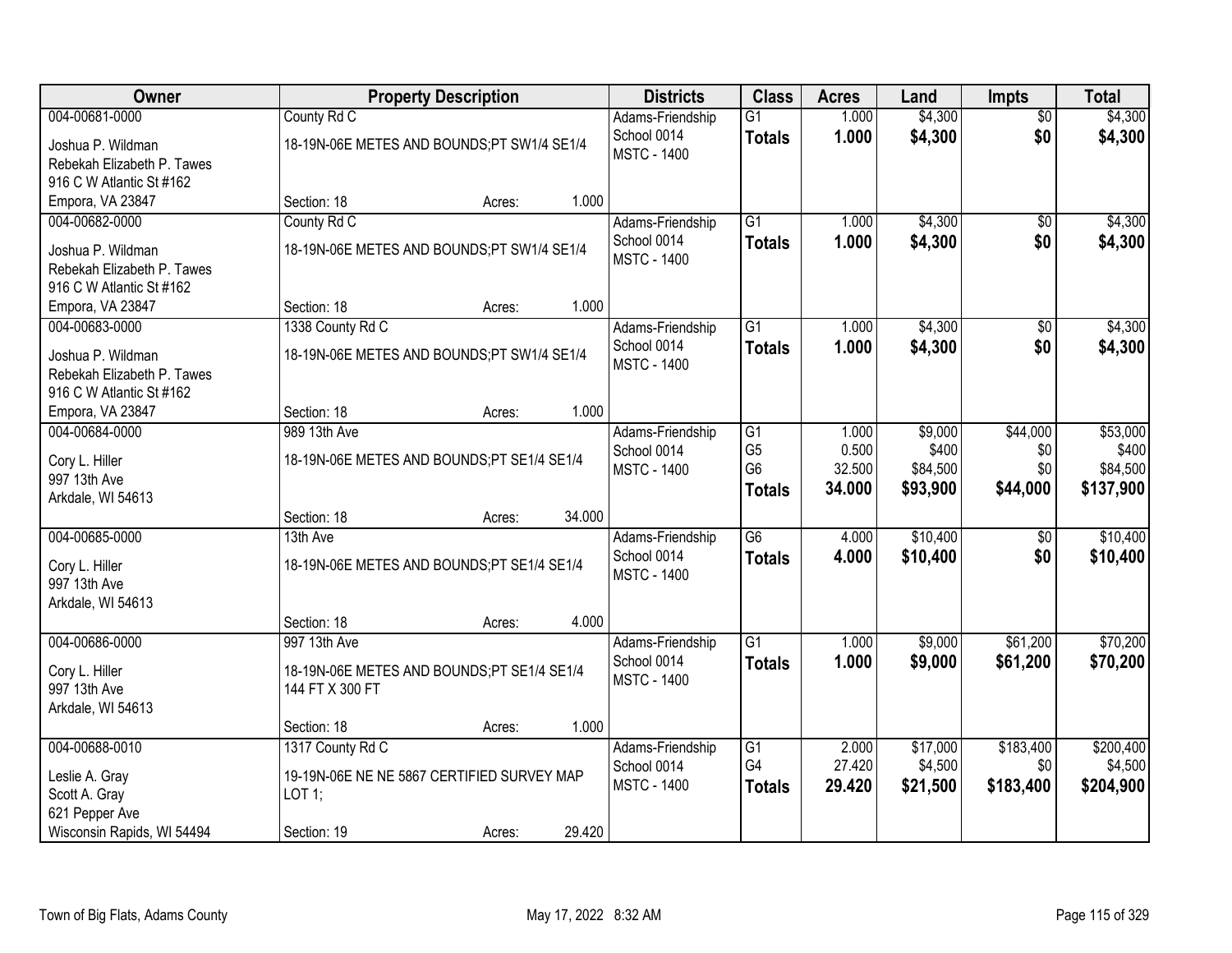| Owner                                                                                              |                                                                                                              | <b>Property Description</b> |        | <b>Districts</b>                                      | <b>Class</b>                     | <b>Acres</b>     | Land                   | <b>Impts</b>           | <b>Total</b>           |
|----------------------------------------------------------------------------------------------------|--------------------------------------------------------------------------------------------------------------|-----------------------------|--------|-------------------------------------------------------|----------------------------------|------------------|------------------------|------------------------|------------------------|
| 004-00688-0015<br>Russell T. Fairfield<br>Sue L. Fairfield<br>1003 13th Ave                        | 19-19N-06E NE NE 5867 CERTIFIED SURVEY MAP<br>LOT2;                                                          |                             |        | Adams-Friendship<br>School 0014<br><b>MSTC - 1400</b> | $\overline{G6}$<br><b>Totals</b> | 2.380<br>2.380   | \$6,700<br>\$6,700     | $\overline{50}$<br>\$0 | \$6,700<br>\$6,700     |
| Arkdale, WI 54613                                                                                  | Section: 19                                                                                                  | Acres:                      | 2.380  |                                                       |                                  |                  |                        |                        |                        |
| 004-00688-0020<br>Larry A. Beck et al<br>1341 County Rd C<br>Arkdale, WI 54613                     | County Rd C<br>19-19N-06E METES AND BOUNDS;PT NE1/4 NE1/4 OL<br>2 & 3 CSM 4039                               |                             |        | Adams-Friendship<br>School 0014<br><b>MSTC - 1400</b> | $\overline{G1}$<br><b>Totals</b> | 0.420<br>0.420   | \$4,400<br>\$4,400     | \$0<br>\$0             | \$4,400<br>\$4,400     |
|                                                                                                    | Section: 19                                                                                                  | Acres:                      | 0.420  |                                                       |                                  |                  |                        |                        |                        |
| 004-00689-0000<br>Russell T. Fairfield<br>1003 13th Ave<br>Arkdale, WI 54613                       | 1003 13th Ave<br>19-19N-06E METES AND BOUNDS;PT NE1/4 NE1/4<br>363 FT X 480 FT MICRO                         |                             |        | Adams-Friendship<br>School 0014<br><b>MSTC - 1400</b> | $\overline{G1}$<br><b>Totals</b> | 4.000<br>4.000   | \$23,000<br>\$23,000   | \$58,200<br>\$58,200   | \$81,200<br>\$81,200   |
|                                                                                                    | Section: 19                                                                                                  | Acres:                      | 4.000  |                                                       |                                  |                  |                        |                        |                        |
| 004-00690-0000<br>Russell T. Fairfield<br>Sue L. Fairfield<br>1003 13th Ave                        | 1013 13th Ave<br>19-19N-06E METES AND BOUNDS;PT NE1/4 NE1/4<br>363 FT X 480 FT                               |                             |        | Adams-Friendship<br>School 0014<br><b>MSTC - 1400</b> | $\overline{G1}$<br><b>Totals</b> | 4.000<br>4.000   | \$23,000<br>\$23,000   | \$8,700<br>\$8,700     | \$31,700<br>\$31,700   |
| Arkdale, WI 54613                                                                                  | Section: 19                                                                                                  | Acres:                      | 4.000  |                                                       |                                  |                  |                        |                        |                        |
| 004-00691-0000<br>Town of Big Flats<br>c/o Treasurer Cemetery<br>950 13th Ave<br>Arkdale, WI 54613 | 1323 County Rd C<br>19-19N-06E METES AND BOUNDS;PT NE1/4 NE1/4<br>LOT 1 & OL 1 CSM 4039 MICRO<br>Section: 19 |                             | 2.370  | Adams-Friendship<br>School 0014<br><b>MSTC - 1400</b> | $\overline{X4}$<br><b>Totals</b> | 2.370<br>2.370   | $\overline{50}$<br>\$0 | $\overline{30}$<br>\$0 | $\overline{30}$<br>\$0 |
| 004-00692-0000                                                                                     | 1329 County Rd C                                                                                             | Acres:                      |        | Adams-Friendship                                      | $\overline{G1}$                  | 11.400           | \$38,800               | \$34,400               | \$73,200               |
| Larry A. Beck et al<br>1341 County Rd C<br>Arkdale, WI 54613                                       | 19-19N-06E METES AND BOUNDS;PT NW1/4 NE1/4<br>PT LOT 1 CSM 3982                                              |                             |        | School 0014<br><b>MSTC - 1400</b>                     | G <sub>6</sub><br><b>Totals</b>  | 25.000<br>36.400 | \$67,000<br>\$105,800  | \$0<br>\$34,400        | \$67,000<br>\$140,200  |
|                                                                                                    | Section: 19                                                                                                  | Acres:                      | 36.400 |                                                       |                                  |                  |                        |                        |                        |
| 004-00692-0010<br>Leo J. Beck<br>Kay M. Beck<br>1418 County Rd C<br>Arkdale, WI 54613              | 1339 County Rd C<br>19-19N-06E METES AND BOUNDS;PT NW1/4 NE1/4<br>LOT 1 CSM 3096<br>Section: 19              | Acres:                      | 1.167  | Adams-Friendship<br>School 0014<br><b>MSTC - 1400</b> | $\overline{G1}$<br><b>Totals</b> | 1.167<br>1.167   | \$10,300<br>\$10,300   | \$41,700<br>\$41,700   | \$52,000<br>\$52,000   |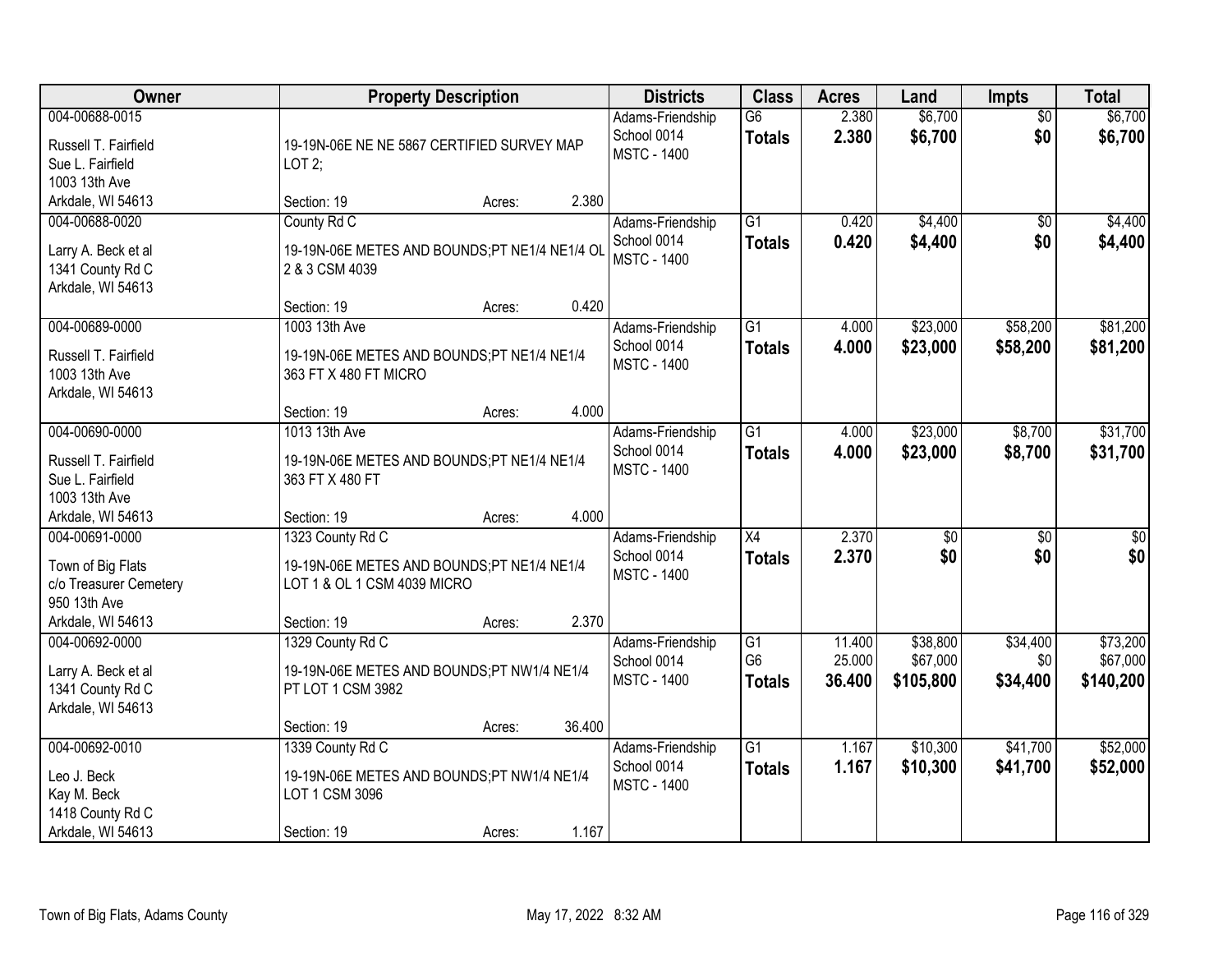| Owner                                   |                                                               | <b>Property Description</b> |        | <b>Districts</b>                  | <b>Class</b>    | <b>Acres</b> | Land        | <b>Impts</b>    | <b>Total</b>     |
|-----------------------------------------|---------------------------------------------------------------|-----------------------------|--------|-----------------------------------|-----------------|--------------|-------------|-----------------|------------------|
| 004-00693-0000                          | 1345 County Rd C                                              |                             |        | Adams-Friendship                  | $\overline{G1}$ | 1.000        | \$9,000     | \$16,100        | \$25,100         |
| Leo J. Beck                             | 19-19N-06E METES AND BOUNDS;PT NW1/4 NE1/4                    |                             |        | School 0014                       | <b>Totals</b>   | 1.000        | \$9,000     | \$16,100        | \$25,100         |
| Kay M. Beck                             |                                                               |                             |        | <b>MSTC - 1400</b>                |                 |              |             |                 |                  |
| 1418 County Rd C                        |                                                               |                             |        |                                   |                 |              |             |                 |                  |
| Arkdale, WI 54613                       | Section: 19                                                   | Acres:                      | 1.000  |                                   |                 |              |             |                 |                  |
| 004-00694-0000                          | 1343 County Rd C                                              |                             |        | Adams-Friendship                  | $\overline{G1}$ | 1.000        | \$9,000     | \$17,900        | \$26,900         |
| Richard T. Foss                         | 19-19N-06E METES AND BOUNDS;PT NW1/4 NE1/4 IN                 |                             |        | School 0014                       | <b>Totals</b>   | 1.000        | \$9,000     | \$17,900        | \$26,900         |
| Sarrey J. Foss                          | NW COR LOT 1 CSM 4206 MICRO                                   |                             |        | <b>MSTC - 1400</b>                |                 |              |             |                 |                  |
| N3290 State Rd 22                       |                                                               |                             |        |                                   |                 |              |             |                 |                  |
| Montello, WI 53949                      | Section: 19                                                   | Acres:                      | 1.000  |                                   |                 |              |             |                 |                  |
| 004-00695-0000                          |                                                               |                             |        | Adams-Friendship                  | $\overline{G6}$ | 39.890       | \$109,700   | \$0             | \$109,700        |
|                                         |                                                               |                             |        | School 0014                       | <b>Totals</b>   | 39.890       | \$109,700   | \$0             | \$109,700        |
| Larry A. Beck et al<br>1341 County Rd C | 19-19N-06E METES AND BOUNDS; SW1/4 NE1/4 PT<br>LOT 1 CSM 3982 |                             |        | <b>MSTC - 1400</b>                |                 |              |             |                 |                  |
| Arkdale, WI 54613                       |                                                               |                             |        |                                   |                 |              |             |                 |                  |
|                                         | Section: 19                                                   | Acres:                      | 39.890 |                                   |                 |              |             |                 |                  |
| 004-00696-0000                          |                                                               |                             |        | Adams-Friendship                  | W <sub>8</sub>  | 40.000       | (\$104,000) | \$0             | \$0              |
|                                         |                                                               |                             |        | School 0014                       | <b>Totals</b>   | 40.000       | \$0         | \$0             | \$0              |
| Brianne K. Grota                        | 19-19N-06E METES AND BOUNDS; NE1/4 SW1/4 1999                 |                             |        | <b>MSTC - 1400</b>                |                 |              |             |                 |                  |
| Brian C. Peters                         | MFL ENTRY 40AC CLOSED                                         |                             |        |                                   |                 |              |             |                 |                  |
| 2008 Shalom Dr                          |                                                               |                             |        |                                   |                 |              |             |                 |                  |
| West Bend, WI 53090                     | Section: 19                                                   | Acres:                      | 40.000 |                                   |                 |              |             |                 |                  |
| 004-00697-0000                          | <b>Browndeer Ave</b>                                          |                             |        | Adams-Friendship                  | $\overline{W8}$ | 40.000       | (\$104,000) | $\overline{30}$ | $\overline{\$0}$ |
| Michael J. Peters                       | 19-19N-06E METES AND BOUNDS; SE1/4 SW1/4 1999                 |                             |        | School 0014<br><b>MSTC - 1400</b> | <b>Totals</b>   | 40.000       | \$0         | \$0             | \$0              |
| Kristen L. Peters                       | MFL ENTRY 40AC CLOSED                                         |                             |        |                                   |                 |              |             |                 |                  |
| W344 N6690 Jorgenson Way                |                                                               |                             |        |                                   |                 |              |             |                 |                  |
| Oconomowoc, WI 53066                    | Section: 19                                                   | Acres:                      | 40.000 |                                   |                 |              |             |                 |                  |
| 004-00698-0000                          | 1061 13th Ave                                                 |                             |        | Adams-Friendship                  | $\overline{G1}$ | 1.000        | \$9,000     | \$97,200        | \$106,200        |
| Margaret Long                           | 19-19N-06E METES AND BOUNDS; NE1/4 SE1/4 PT                   |                             |        | School 0014                       | G <sub>5</sub>  | 0.500        | \$400       | \$0             | \$400            |
| Kenneth R. Long Sr                      | LOT 1 CSM 3471 MICRO                                          |                             |        | <b>MSTC - 1400</b>                | G <sub>6</sub>  | 38.500       | \$106,100   | \$0             | \$106,100        |
| 1061 13th Ave                           |                                                               |                             |        |                                   | <b>Totals</b>   | 40.000       | \$115,500   | \$97,200        | \$212,700        |
| Arkdale, WI 54613                       | Section: 19                                                   | Acres:                      | 40.000 |                                   |                 |              |             |                 |                  |
| 004-00699-0000                          | 1061 13th Ave                                                 |                             |        | Adams-Friendship                  | $\overline{G5}$ | 2.000        | \$1,400     | $\overline{30}$ | \$1,400          |
| Margaret Long                           | 19-19N-06E METES AND BOUNDS;NW1/4 SE1/4 PT                    |                             |        | School 0014                       | G <sub>6</sub>  | 38.000       | \$99,400    | \$0             | \$99,400         |
| Kenneth R. Long Sr                      | LOT 1 CSM 3471 MICRO                                          |                             |        | <b>MSTC - 1400</b>                | <b>Totals</b>   | 40.000       | \$100,800   | \$0             | \$100,800        |
| 1061 13th Ave                           |                                                               |                             |        |                                   |                 |              |             |                 |                  |
| Arkdale, WI 54613                       | Section: 19                                                   | Acres:                      | 40.000 |                                   |                 |              |             |                 |                  |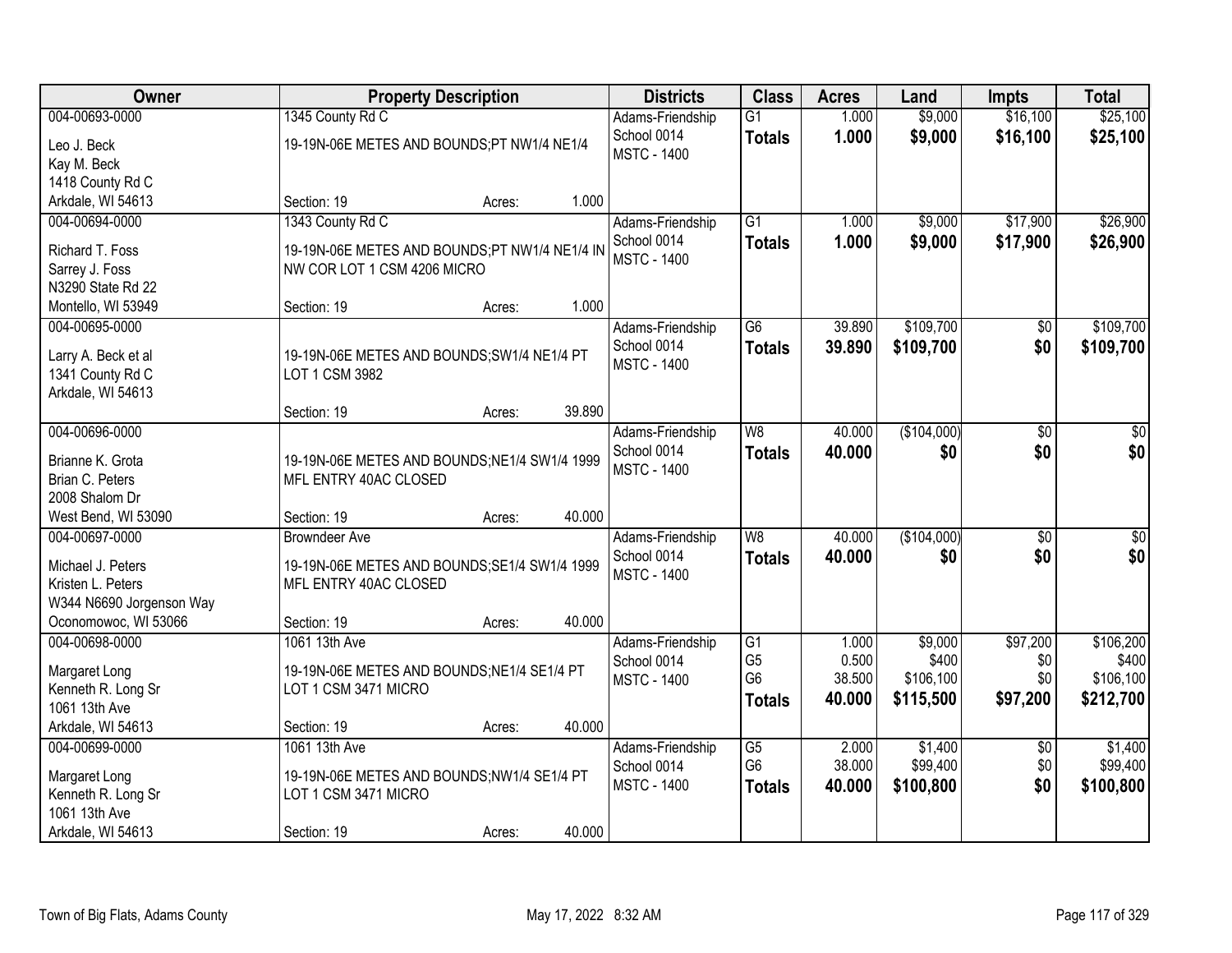| Owner                                                                                                     | <b>Property Description</b>                                                                                                                     |        |        | <b>Districts</b>                                      | <b>Class</b>                                       | <b>Acres</b>              | Land                               | Impts                     | <b>Total</b>                       |
|-----------------------------------------------------------------------------------------------------------|-------------------------------------------------------------------------------------------------------------------------------------------------|--------|--------|-------------------------------------------------------|----------------------------------------------------|---------------------------|------------------------------------|---------------------------|------------------------------------|
| 004-00700-0000<br>Janis C. Petroske<br>Thomas J. Petroske<br>3551 Northshore Dr                           | 1332 Browndeer Ave<br>19-19N-06E SW SE 3677 CERTIFIED SURVEY MAP<br>LOT 3;                                                                      |        |        | Adams-Friendship<br>School 0014<br><b>MSTC - 1400</b> | $\overline{G6}$<br><b>Totals</b>                   | 20.480<br>20.480          | \$53,700<br>\$53,700               | $\overline{50}$<br>\$0    | \$53,700<br>\$53,700               |
| Hubertus, WI 53033                                                                                        | Section: 19                                                                                                                                     | Acres: | 20.480 |                                                       |                                                    |                           |                                    |                           |                                    |
| 004-00700-0010<br>Harriet Glogowski<br>619 Lullo Dr<br>Addison, IL 60101                                  | <b>Browndeer Ave</b><br>19-19N-06E METES AND BOUNDS;PT SW1/4 SE1/4<br>LOTS 1 & 2 CSM 3677                                                       |        |        | Adams-Friendship<br>School 0014<br><b>MSTC - 1400</b> | $\overline{G6}$<br><b>Totals</b>                   | 20.530<br>20.530          | \$57,100<br>\$57,100               | $\overline{50}$<br>\$0    | \$57,100<br>\$57,100               |
|                                                                                                           | Section: 19                                                                                                                                     | Acres: | 20.530 |                                                       |                                                    |                           |                                    |                           |                                    |
| 004-00701-0000<br>Thomas J. Petroske<br>Janis C. Petroske<br>3551 N Shore Dr                              | 1322 Browndeer Ave<br>19-19N-06E METES AND BOUNDS; SE1/4 SE1/4 PT<br>LOT 1 CSM 3471                                                             |        |        | Adams-Friendship<br>School 0014<br><b>MSTC - 1400</b> | G1<br>G <sub>6</sub><br><b>Totals</b>              | 1.000<br>39.000<br>40.000 | \$9,000<br>\$101,800<br>\$110,800  | \$1,100<br>\$0<br>\$1,100 | \$10,100<br>\$101,800<br>\$111,900 |
| Hubertus, WI 53033                                                                                        | Section: 19                                                                                                                                     | Acres: | 40.000 |                                                       |                                                    |                           |                                    |                           |                                    |
| 004-00702-0000<br>Town of Big Flats<br>1104 County Rd C<br>Arkdale, WI 54613                              | 1001 11th Ave<br>20-19N-06E METES AND BOUNDS;PT NE1/4 NE1/4<br><b>CSM 992</b>                                                                   |        |        | Adams-Friendship<br>School 0014<br><b>MSTC - 1400</b> | X4<br><b>Totals</b>                                | 0.906<br>0.906            | \$0<br>\$0                         | \$0<br>\$0                | \$0<br>\$0                         |
|                                                                                                           | Section: 20                                                                                                                                     | Acres: | 0.906  |                                                       |                                                    |                           |                                    |                           |                                    |
| 004-00703-0000<br><b>Malmfelt Family Trust</b><br>c/o Mary Lou Lyons<br>PO Box 36<br>Morristown, AZ 85342 | 1006 State Rd 13<br>20-19N-06E METES AND BOUNDS;NW1/4 NE1/4 EX<br>HWY ROW & CSM 2055 MFL ENTRY 2000 27AC<br><b>CLOSED</b><br>Section: 20        | Acres: | 34.100 | Adams-Friendship<br>School 0014<br><b>MSTC - 1400</b> | $\overline{G1}$<br>W <sub>8</sub><br><b>Totals</b> | 7.100<br>27.000<br>34.100 | \$30,200<br>(\$70,200)<br>\$30,200 | \$4,300<br>\$0<br>\$4,300 | \$34,500<br>\$0<br>\$34,500        |
| 004-00703-0010<br>Salt Shed Adams County<br>PO Box 470<br>Friendship, WI 53934                            | 1127 County Rd C<br>20-19N-06E METES AND BOUNDS;PT NW1/4 NE1/4<br>LOT 1 CSM 2055 MICRO<br>Section: 20                                           | Acres: | 4.000  | Adams-Friendship<br>School 0014<br><b>MSTC - 1400</b> | $\overline{\text{X3}}$<br><b>Totals</b>            | 4.000<br>4.000            | $\sqrt{6}$<br>\$0                  | $\sqrt{6}$<br>\$0         | $\sqrt{30}$<br>\$0                 |
| 004-00704-0000<br><b>Malmfelt Family Trust</b><br>c/o Mary Lou Lyons<br>PO Box 36<br>Morristown, AZ 85342 | State Highway 13<br>20-19N-06E METES AND BOUNDS; SW1/4 NE1/4 EX<br>PC IN SW COR & HWY ROW MFL ENTRY 2000<br>36.58AC CLOSED MICRO<br>Section: 20 | Acres: | 36.580 | Adams-Friendship<br>School 0014<br><b>MSTC - 1400</b> | W8<br><b>Totals</b>                                | 36.580<br>36.580          | (\$95,100)<br>\$0                  | $\overline{30}$<br>\$0    | \$0<br>\$0                         |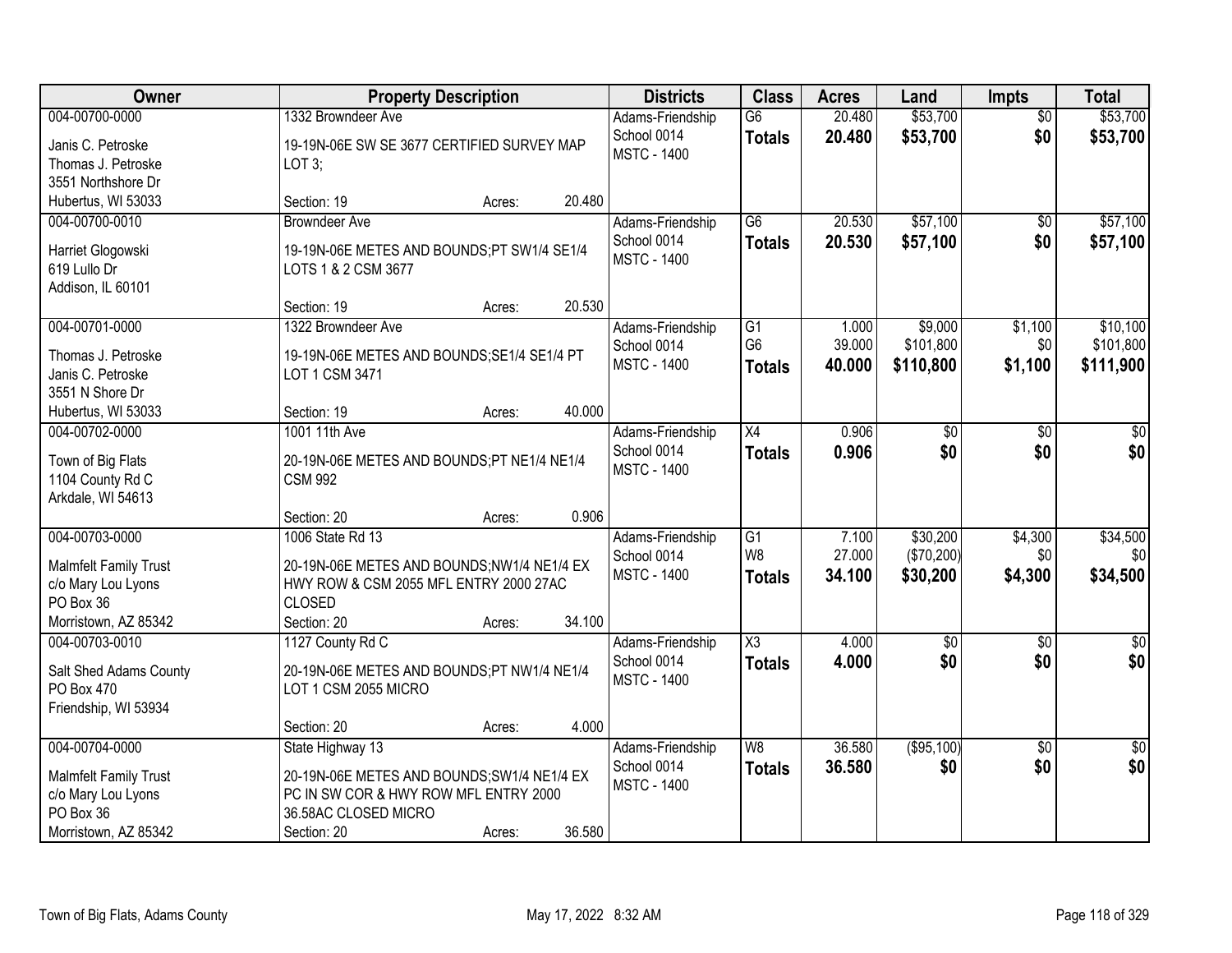| <b>Owner</b>                                                                    |                                                                                                  | <b>Property Description</b> |       | <b>Districts</b>                                      | <b>Class</b>                     | <b>Acres</b>   | Land                 | <b>Impts</b>         | <b>Total</b>         |
|---------------------------------------------------------------------------------|--------------------------------------------------------------------------------------------------|-----------------------------|-------|-------------------------------------------------------|----------------------------------|----------------|----------------------|----------------------|----------------------|
| 004-00705-0000<br>Leslie R. Stewart<br>1447 Rain Dance Tr<br>Nekoosa, WI 54457  | 1048 State Rd 13<br>20-19N-06E METES AND BOUNDS;PT SW1/4 NE1/4<br>LOT 1 CSM 261 EX HWY ROW MICRO |                             |       | Adams-Friendship<br>School 0014<br><b>MSTC - 1400</b> | $\overline{G1}$<br><b>Totals</b> | 0.801<br>0.801 | \$7,400<br>\$7,400   | \$65,800<br>\$65,800 | \$73,200<br>\$73,200 |
|                                                                                 | Section: 20                                                                                      | Acres:                      | 0.801 |                                                       |                                  |                |                      |                      |                      |
| 004-00706-0000<br>Carol J A. Murray<br>1044 State Rd 13<br>Friendship, WI 53934 | 1044 State Rd 13<br>20-19N-06E METES AND BOUNDS;PT SW1/4 NE1/4<br>EX HWY ROW MICRO               |                             |       | Adams-Friendship<br>School 0014<br><b>MSTC - 1400</b> | $\overline{G1}$<br><b>Totals</b> | 1.000<br>1.000 | \$9,000<br>\$9,000   | \$15,700<br>\$15,700 | \$24,700<br>\$24,700 |
| 004-00707-0000                                                                  | Section: 20<br>1040 State Rd 13                                                                  | Acres:                      | 1.000 |                                                       | G1                               | 0.600          | \$5,400              |                      |                      |
| Thomas P. Podgorski<br>Debra A. Podgorski<br>21183 N Hart Rd                    | 20-19N-06E SW NE 3249 CERTIFIED SURVEY MAP<br>$LOT$ 1;                                           |                             |       | Adams-Friendship<br>School 0014<br><b>MSTC - 1400</b> | <b>Totals</b>                    | 0.600          | \$5,400              | \$9,200<br>\$9,200   | \$14,600<br>\$14,600 |
| Barrington, IL 60010                                                            | Section: 20                                                                                      | Acres:                      | 0.600 |                                                       |                                  |                |                      |                      |                      |
| 004-00708-0000<br><b>Adams County</b><br>PO Box 470<br>Friendship, WI 53934     | County Rd C<br>20-19N-06E METES AND BOUNDS;N 41 FT NE1/4<br><b>NW1/4</b>                         |                             |       | Adams-Friendship<br>School 0014<br><b>MSTC - 1400</b> | X3<br><b>Totals</b>              | 1.220<br>1.220 | \$0<br>\$0           | \$0<br>\$0           | \$0<br>\$0           |
|                                                                                 | Section: 20                                                                                      | Acres:                      | 1.220 |                                                       |                                  |                |                      |                      |                      |
| 004-00709-0000<br>Doris Brux<br>Norman Brux<br>W10879 County Rd V               | 1153 County Rd C<br>20-19N-06E NW 0883 CERTIFIED SURVEY MAP LOT<br>2;EX HWY ROW                  |                             |       | Adams-Friendship<br>School 0014<br><b>MSTC - 1400</b> | $\overline{G1}$<br><b>Totals</b> | 1.065<br>1.065 | \$9,500<br>\$9,500   | \$66,400<br>\$66,400 | \$75,900<br>\$75,900 |
| Poynette, WI 53955                                                              | Section: 20                                                                                      | Acres:                      | 1.065 |                                                       |                                  |                |                      |                      |                      |
| 004-00709-0010<br>Betty A. Hoover<br>2628 59th Ave FI 1<br>Cicero, IL 60804     | 1007 State Rd 13<br>20-19N-06E METES AND BOUNDS;PT E1/2 NW1/4 LY<br>EAST OF CSM EX HWY ROW MICRO |                             |       | Adams-Friendship<br>School 0014<br><b>MSTC - 1400</b> | $\overline{G1}$<br><b>Totals</b> | 6.460<br>6.460 | \$28,900<br>\$28,900 | \$18,900<br>\$18,900 | \$47,800<br>\$47,800 |
|                                                                                 | Section: 20                                                                                      | Acres:                      | 6.460 |                                                       |                                  |                |                      |                      |                      |
| 004-00710-0000<br>Carol Bezin<br>1159 County Rd C<br>Arkdale, WI 54613          | 1159 County Rd C<br>20-19N-06E METES AND BOUNDS;PT NE1/4 NW1/4<br>LOT 1 CSM 883<br>Section: 20   | Acres:                      | 0.679 | Adams-Friendship<br>School 0014<br><b>MSTC - 1400</b> | $\overline{G1}$<br><b>Totals</b> | 0.679<br>0.679 | \$6,600<br>\$6,600   | \$59,700<br>\$59,700 | \$66,300<br>\$66,300 |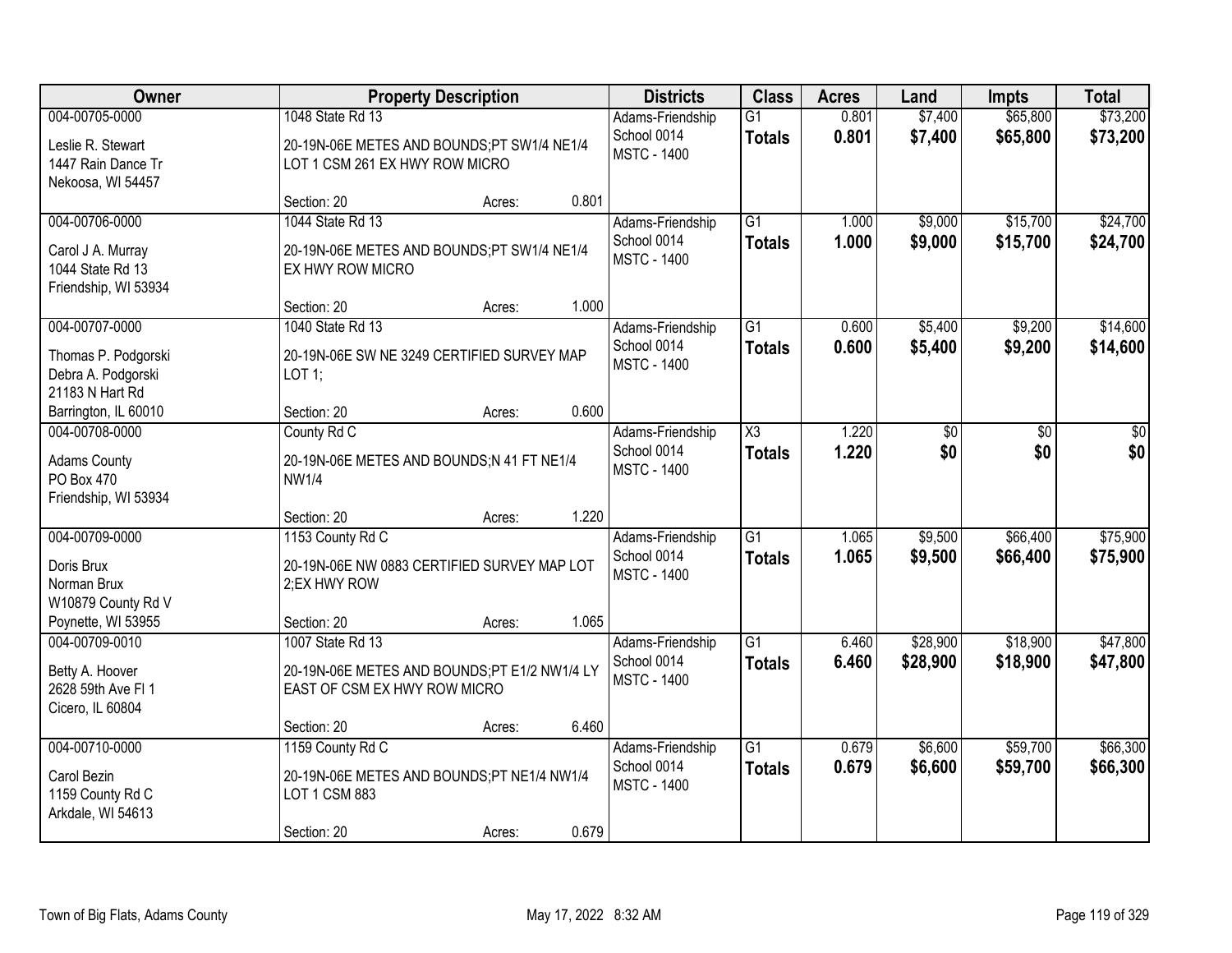| 004-00711-0000<br>\$11,000<br>1169 County Rd C<br>$\overline{G1}$<br>1.250<br>\$5,900<br>Adams-Friendship<br>1.250<br>\$11,000<br>School 0014<br>\$5,900<br><b>Totals</b><br>Daniel Fabert<br>20-19N-06E METES AND BOUNDS;PT NE1/4 NW1/4<br><b>MSTC - 1400</b><br>10875 Tansy Ct<br>LOT 1 CSM 2514<br>Roscoe, IL 61073<br>1.250<br>Section: 20<br>Acres:<br>\$16,000<br>004-00711-0010<br>1173 County Rd C<br>$\overline{G1}$<br>\$14,800<br>\$1,200<br>Adams-Friendship<br>1.730<br>1.730<br>\$14,800<br>\$1,200<br>\$16,000<br>School 0014<br><b>Totals</b><br>Shannon R. Garcia<br>20-19N-06E NE NW 2514 CERTIFIED SURVEY MAP<br><b>MSTC - 1400</b><br>425 W College Ave<br>LOT2;<br>Waukesha, WI 53186<br>1.730<br>Section: 20<br>Acres:<br>\$4,400<br>004-00712-0000<br>$\overline{G1}$<br>County Rd C<br>Adams-Friendship<br>1.000<br>\$0<br>\$0<br>School 0014<br>1.000<br>\$4,400<br><b>Totals</b><br>20-19N-06E METES AND BOUNDS;PT NE1/4 NW1/4<br>Shannon R. Garcia<br><b>MSTC - 1400</b><br>425 W College Ave<br>Waukesha, WI 53186<br>1.000<br>Section: 20<br>Acres:<br>\$29,300<br>004-00713-0010<br>County Rd C<br>Adams-Friendship<br>G1<br>6.650<br>$\sqrt[6]{}$<br>School 0014<br>6.650<br>\$29,300<br>\$0<br><b>Totals</b><br>Doris Brux<br>20-19N-06E NW 1946 CERTIFIED SURVEY MAP LOT<br><b>MSTC - 1400</b><br>Norman Brux<br>1:<br>W10879 County Rd V<br>6.650<br>Poynette, WI 53955<br>Section: 20<br>Acres:<br>\$29,300<br>\$4,500<br>\$33,800<br>004-00713-0015<br>1016 11th Ln<br>$\overline{G1}$<br>6.660<br>Adams-Friendship<br>\$29,300<br>School 0014<br>6.660<br>\$4,500<br>\$33,800<br><b>Totals</b><br>Kathy Swope<br>20-19N-06E METES AND BOUNDS;PT E1/2 E1/2<br><b>MSTC - 1400</b><br>7214 W Herbert Ave<br>NW1/4 LOT 2 CSM 1946<br>Milwaukee, WI 53218<br>6.660<br>Section: 20<br>Acres:<br>$\overline{G1}$<br>\$27,000<br>\$27,000<br>004-00713-0020<br>5.480<br>11th Ave<br>$\sqrt{$0}$<br>Adams-Friendship<br>\$27,000<br>\$0<br>School 0014<br>5.480<br>\$27,000<br><b>Totals</b><br>Kathy Swope<br>20-19N-06E METES AND BOUNDS;PT E1/2 E1/2<br><b>MSTC - 1400</b> | Owner              | <b>Property Description</b> | <b>Districts</b> | <b>Class</b> | <b>Acres</b> | Land | <b>Impts</b> | <b>Total</b>         |
|-----------------------------------------------------------------------------------------------------------------------------------------------------------------------------------------------------------------------------------------------------------------------------------------------------------------------------------------------------------------------------------------------------------------------------------------------------------------------------------------------------------------------------------------------------------------------------------------------------------------------------------------------------------------------------------------------------------------------------------------------------------------------------------------------------------------------------------------------------------------------------------------------------------------------------------------------------------------------------------------------------------------------------------------------------------------------------------------------------------------------------------------------------------------------------------------------------------------------------------------------------------------------------------------------------------------------------------------------------------------------------------------------------------------------------------------------------------------------------------------------------------------------------------------------------------------------------------------------------------------------------------------------------------------------------------------------------------------------------------------------------------------------------------------------------------------------------------------------------------------------------------------------------------------------------------------------------------------------------------------------------------------------------------------------------------------------------------------------------------|--------------------|-----------------------------|------------------|--------------|--------------|------|--------------|----------------------|
|                                                                                                                                                                                                                                                                                                                                                                                                                                                                                                                                                                                                                                                                                                                                                                                                                                                                                                                                                                                                                                                                                                                                                                                                                                                                                                                                                                                                                                                                                                                                                                                                                                                                                                                                                                                                                                                                                                                                                                                                                                                                                                           |                    |                             |                  |              |              |      |              | \$16,900<br>\$16,900 |
|                                                                                                                                                                                                                                                                                                                                                                                                                                                                                                                                                                                                                                                                                                                                                                                                                                                                                                                                                                                                                                                                                                                                                                                                                                                                                                                                                                                                                                                                                                                                                                                                                                                                                                                                                                                                                                                                                                                                                                                                                                                                                                           |                    |                             |                  |              |              |      |              |                      |
|                                                                                                                                                                                                                                                                                                                                                                                                                                                                                                                                                                                                                                                                                                                                                                                                                                                                                                                                                                                                                                                                                                                                                                                                                                                                                                                                                                                                                                                                                                                                                                                                                                                                                                                                                                                                                                                                                                                                                                                                                                                                                                           |                    |                             |                  |              |              |      |              |                      |
|                                                                                                                                                                                                                                                                                                                                                                                                                                                                                                                                                                                                                                                                                                                                                                                                                                                                                                                                                                                                                                                                                                                                                                                                                                                                                                                                                                                                                                                                                                                                                                                                                                                                                                                                                                                                                                                                                                                                                                                                                                                                                                           |                    |                             |                  |              |              |      |              |                      |
|                                                                                                                                                                                                                                                                                                                                                                                                                                                                                                                                                                                                                                                                                                                                                                                                                                                                                                                                                                                                                                                                                                                                                                                                                                                                                                                                                                                                                                                                                                                                                                                                                                                                                                                                                                                                                                                                                                                                                                                                                                                                                                           |                    |                             |                  |              |              |      |              |                      |
|                                                                                                                                                                                                                                                                                                                                                                                                                                                                                                                                                                                                                                                                                                                                                                                                                                                                                                                                                                                                                                                                                                                                                                                                                                                                                                                                                                                                                                                                                                                                                                                                                                                                                                                                                                                                                                                                                                                                                                                                                                                                                                           |                    |                             |                  |              |              |      |              |                      |
|                                                                                                                                                                                                                                                                                                                                                                                                                                                                                                                                                                                                                                                                                                                                                                                                                                                                                                                                                                                                                                                                                                                                                                                                                                                                                                                                                                                                                                                                                                                                                                                                                                                                                                                                                                                                                                                                                                                                                                                                                                                                                                           |                    |                             |                  |              |              |      |              | \$4,400              |
|                                                                                                                                                                                                                                                                                                                                                                                                                                                                                                                                                                                                                                                                                                                                                                                                                                                                                                                                                                                                                                                                                                                                                                                                                                                                                                                                                                                                                                                                                                                                                                                                                                                                                                                                                                                                                                                                                                                                                                                                                                                                                                           |                    |                             |                  |              |              |      |              | \$4,400              |
|                                                                                                                                                                                                                                                                                                                                                                                                                                                                                                                                                                                                                                                                                                                                                                                                                                                                                                                                                                                                                                                                                                                                                                                                                                                                                                                                                                                                                                                                                                                                                                                                                                                                                                                                                                                                                                                                                                                                                                                                                                                                                                           |                    |                             |                  |              |              |      |              |                      |
|                                                                                                                                                                                                                                                                                                                                                                                                                                                                                                                                                                                                                                                                                                                                                                                                                                                                                                                                                                                                                                                                                                                                                                                                                                                                                                                                                                                                                                                                                                                                                                                                                                                                                                                                                                                                                                                                                                                                                                                                                                                                                                           |                    |                             |                  |              |              |      |              | \$29,300             |
|                                                                                                                                                                                                                                                                                                                                                                                                                                                                                                                                                                                                                                                                                                                                                                                                                                                                                                                                                                                                                                                                                                                                                                                                                                                                                                                                                                                                                                                                                                                                                                                                                                                                                                                                                                                                                                                                                                                                                                                                                                                                                                           |                    |                             |                  |              |              |      |              | \$29,300             |
|                                                                                                                                                                                                                                                                                                                                                                                                                                                                                                                                                                                                                                                                                                                                                                                                                                                                                                                                                                                                                                                                                                                                                                                                                                                                                                                                                                                                                                                                                                                                                                                                                                                                                                                                                                                                                                                                                                                                                                                                                                                                                                           |                    |                             |                  |              |              |      |              |                      |
|                                                                                                                                                                                                                                                                                                                                                                                                                                                                                                                                                                                                                                                                                                                                                                                                                                                                                                                                                                                                                                                                                                                                                                                                                                                                                                                                                                                                                                                                                                                                                                                                                                                                                                                                                                                                                                                                                                                                                                                                                                                                                                           |                    |                             |                  |              |              |      |              |                      |
|                                                                                                                                                                                                                                                                                                                                                                                                                                                                                                                                                                                                                                                                                                                                                                                                                                                                                                                                                                                                                                                                                                                                                                                                                                                                                                                                                                                                                                                                                                                                                                                                                                                                                                                                                                                                                                                                                                                                                                                                                                                                                                           |                    |                             |                  |              |              |      |              |                      |
|                                                                                                                                                                                                                                                                                                                                                                                                                                                                                                                                                                                                                                                                                                                                                                                                                                                                                                                                                                                                                                                                                                                                                                                                                                                                                                                                                                                                                                                                                                                                                                                                                                                                                                                                                                                                                                                                                                                                                                                                                                                                                                           |                    |                             |                  |              |              |      |              |                      |
|                                                                                                                                                                                                                                                                                                                                                                                                                                                                                                                                                                                                                                                                                                                                                                                                                                                                                                                                                                                                                                                                                                                                                                                                                                                                                                                                                                                                                                                                                                                                                                                                                                                                                                                                                                                                                                                                                                                                                                                                                                                                                                           |                    |                             |                  |              |              |      |              |                      |
|                                                                                                                                                                                                                                                                                                                                                                                                                                                                                                                                                                                                                                                                                                                                                                                                                                                                                                                                                                                                                                                                                                                                                                                                                                                                                                                                                                                                                                                                                                                                                                                                                                                                                                                                                                                                                                                                                                                                                                                                                                                                                                           |                    |                             |                  |              |              |      |              |                      |
|                                                                                                                                                                                                                                                                                                                                                                                                                                                                                                                                                                                                                                                                                                                                                                                                                                                                                                                                                                                                                                                                                                                                                                                                                                                                                                                                                                                                                                                                                                                                                                                                                                                                                                                                                                                                                                                                                                                                                                                                                                                                                                           |                    |                             |                  |              |              |      |              |                      |
|                                                                                                                                                                                                                                                                                                                                                                                                                                                                                                                                                                                                                                                                                                                                                                                                                                                                                                                                                                                                                                                                                                                                                                                                                                                                                                                                                                                                                                                                                                                                                                                                                                                                                                                                                                                                                                                                                                                                                                                                                                                                                                           |                    |                             |                  |              |              |      |              |                      |
|                                                                                                                                                                                                                                                                                                                                                                                                                                                                                                                                                                                                                                                                                                                                                                                                                                                                                                                                                                                                                                                                                                                                                                                                                                                                                                                                                                                                                                                                                                                                                                                                                                                                                                                                                                                                                                                                                                                                                                                                                                                                                                           |                    |                             |                  |              |              |      |              |                      |
|                                                                                                                                                                                                                                                                                                                                                                                                                                                                                                                                                                                                                                                                                                                                                                                                                                                                                                                                                                                                                                                                                                                                                                                                                                                                                                                                                                                                                                                                                                                                                                                                                                                                                                                                                                                                                                                                                                                                                                                                                                                                                                           | 7214 W Herbert Ave | NW1/4 LOT 3 CSM 1947 MICRO  |                  |              |              |      |              |                      |
| Milwaukee, WI 53218                                                                                                                                                                                                                                                                                                                                                                                                                                                                                                                                                                                                                                                                                                                                                                                                                                                                                                                                                                                                                                                                                                                                                                                                                                                                                                                                                                                                                                                                                                                                                                                                                                                                                                                                                                                                                                                                                                                                                                                                                                                                                       |                    |                             |                  |              |              |      |              |                      |
| 5.480<br>Section: 20<br>Acres:<br>004-00713-0025<br>\$125,200<br>1034 11th Ln<br>$\overline{G1}$<br>5.500<br>\$27,000                                                                                                                                                                                                                                                                                                                                                                                                                                                                                                                                                                                                                                                                                                                                                                                                                                                                                                                                                                                                                                                                                                                                                                                                                                                                                                                                                                                                                                                                                                                                                                                                                                                                                                                                                                                                                                                                                                                                                                                     |                    |                             |                  |              |              |      |              | \$152,200            |
| Adams-Friendship<br>5.500<br>\$27,000<br>School 0014<br>\$125,200<br><b>Totals</b>                                                                                                                                                                                                                                                                                                                                                                                                                                                                                                                                                                                                                                                                                                                                                                                                                                                                                                                                                                                                                                                                                                                                                                                                                                                                                                                                                                                                                                                                                                                                                                                                                                                                                                                                                                                                                                                                                                                                                                                                                        |                    |                             |                  |              |              |      |              | \$152,200            |
| 20-19N-06E METES AND BOUNDS;PT E1/2 E1/2<br>Gregory J. Lavigne<br><b>MSTC - 1400</b>                                                                                                                                                                                                                                                                                                                                                                                                                                                                                                                                                                                                                                                                                                                                                                                                                                                                                                                                                                                                                                                                                                                                                                                                                                                                                                                                                                                                                                                                                                                                                                                                                                                                                                                                                                                                                                                                                                                                                                                                                      |                    |                             |                  |              |              |      |              |                      |
| Lanette Lavigne<br>NW1/4 LOT 4 CSM 1947                                                                                                                                                                                                                                                                                                                                                                                                                                                                                                                                                                                                                                                                                                                                                                                                                                                                                                                                                                                                                                                                                                                                                                                                                                                                                                                                                                                                                                                                                                                                                                                                                                                                                                                                                                                                                                                                                                                                                                                                                                                                   |                    |                             |                  |              |              |      |              |                      |
| 1034 11th Ln<br>5.500<br>Arkdale, WI 54613<br>Section: 20<br>Acres:                                                                                                                                                                                                                                                                                                                                                                                                                                                                                                                                                                                                                                                                                                                                                                                                                                                                                                                                                                                                                                                                                                                                                                                                                                                                                                                                                                                                                                                                                                                                                                                                                                                                                                                                                                                                                                                                                                                                                                                                                                       |                    |                             |                  |              |              |      |              |                      |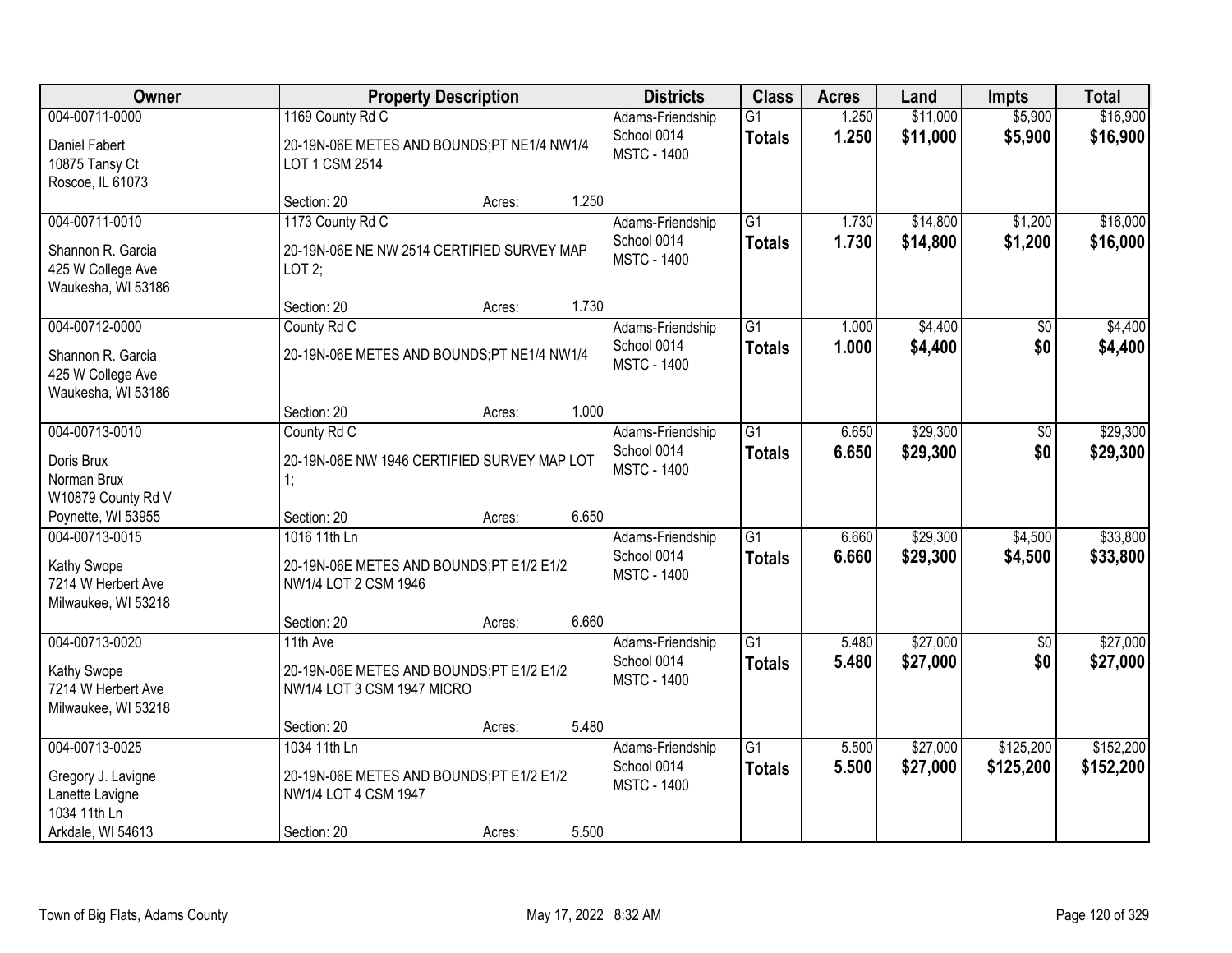| Owner                                                                              | <b>Property Description</b>                                                                                | <b>Districts</b>                                      | <b>Class</b>                                       | <b>Acres</b>              | Land                             | <b>Impts</b>                | <b>Total</b>                     |
|------------------------------------------------------------------------------------|------------------------------------------------------------------------------------------------------------|-------------------------------------------------------|----------------------------------------------------|---------------------------|----------------------------------|-----------------------------|----------------------------------|
| 004-00713-0030<br>Angela C. Smith<br>N391 County Rd O<br>Markesan, WI 53946        | 1038 11th Ln<br>20-19N-06E NE NW 2857 CERTIFIED SURVEY MAP<br>LOT 1;                                       | Adams-Friendship<br>School 0014<br><b>MSTC - 1400</b> | $\overline{G1}$<br><b>Totals</b>                   | 2.758<br>2.758            | \$19,300<br>\$19,300             | \$18,000<br>\$18,000        | \$37,300<br>\$37,300             |
|                                                                                    | 2.758<br>Section: 20<br>Acres:                                                                             |                                                       |                                                    |                           |                                  |                             |                                  |
| 004-00713-0035<br>Ralph Ortiz<br>1550 Winaki Trl<br>Algonquin, IL 60102-3652       | 1040 11th Ln<br>20-19N-06E METES AND BOUNDS;PT E1/2 E1/2<br>NW1/4 LOT 2 CSM 2857 MICRO                     | Adams-Friendship<br>School 0014<br><b>MSTC - 1400</b> | $\overline{G1}$<br><b>Totals</b>                   | 2.764<br>2.764            | \$19,300<br>\$19,300             | \$11,900<br>\$11,900        | \$31,200<br>\$31,200             |
| 004-00714-0000                                                                     | 2.764<br>Section: 20<br>Acres:<br>1006 13th Ave                                                            |                                                       | $\overline{G1}$                                    | 4.940                     | \$25,800                         | \$34,000                    | \$59,800                         |
| David E and Judith A Radovich<br>Revocable Trust<br>S74 W14823 Woods Rd            | 20-19N-06E METES AND BOUNDS;PT NW1/4 NW1/4<br>LOT 1 CSM 4720                                               | Adams-Friendship<br>School 0014<br><b>MSTC - 1400</b> | <b>Totals</b>                                      | 4.940                     | \$25,800                         | \$34,000                    | \$59,800                         |
| Muskego, WI 53150                                                                  | 4.940<br>Section: 20<br>Acres:                                                                             |                                                       |                                                    |                           |                                  |                             |                                  |
| 004-00715-0000<br>John B. Jungwirth<br>Jane A. Jungwirth<br>1391 Leonard Point Rd  | 1030 13th Ave<br>20-19N-06E METES AND BOUNDS;N 15 A SW1/4<br>NW1/4 MFL ENTRY 14A CLOSED                    | Adams-Friendship<br>School 0014<br><b>MSTC - 1400</b> | G1<br>W <sub>6</sub><br><b>Totals</b>              | 1.000<br>14.000<br>15.000 | \$9,000<br>(\$36,400)<br>\$9,000 | \$42,200<br>\$0<br>\$42,200 | \$51,200<br>\$0<br>\$51,200      |
| Oshkosh, WI 54904                                                                  | 15.000<br>Section: 20<br>Acres:                                                                            |                                                       |                                                    |                           |                                  |                             |                                  |
| 004-00716-0000<br>Raymond Tasch<br>1197 County Rd C<br>Arkdale, WI 54613           | 1197 County Rd C<br>20-19N-06E METES AND BOUNDS;PT NW1/4 NW1/4<br><b>MICRO</b>                             | Adams-Friendship<br>School 0014<br><b>MSTC - 1400</b> | $\overline{G1}$<br><b>Totals</b>                   | 5.000<br>5.000            | \$26,000<br>\$26,000             | \$39,000<br>\$39,000        | \$65,000<br>\$65,000             |
|                                                                                    | 5.000<br>Section: 20<br>Acres:                                                                             |                                                       |                                                    |                           |                                  |                             |                                  |
| 004-00717-0000<br>Janene R. Matrisciano<br>Scott A. Matrisciano<br>3930 Marine Dr  | 1018 13th Ave<br>20-19N-06E METES AND BOUNDS;S1/2 NW1/4 NW1/4                                              | Adams-Friendship<br>School 0014<br><b>MSTC - 1400</b> | $\overline{G1}$<br>G <sub>6</sub><br><b>Totals</b> | 1.000<br>19.000<br>20,000 | \$9,000<br>\$51,200<br>\$60,200  | \$37,200<br>\$0<br>\$37,200 | \$46,200<br>\$51,200<br>\$97,400 |
| Hanover Park, IL 60138                                                             | 20.000<br>Section: 20<br>Acres:                                                                            |                                                       |                                                    |                           |                                  |                             |                                  |
| 004-00718-0000<br>Patrick J. Gavin et al<br>3011 Spring Dr<br>Burlington, WI 53105 | 1189 County Rd C<br>20-19N-06E NW NW 2463 CERTIFIED SURVEY MAP<br>LOT 1;<br>9.890<br>Section: 20<br>Acres: | Adams-Friendship<br>School 0014<br><b>MSTC - 1400</b> | $\overline{G1}$<br><b>Totals</b>                   | 9.890<br>9.890            | \$35,800<br>\$35,800             | \$13,800<br>\$13,800        | \$49,600<br>\$49,600             |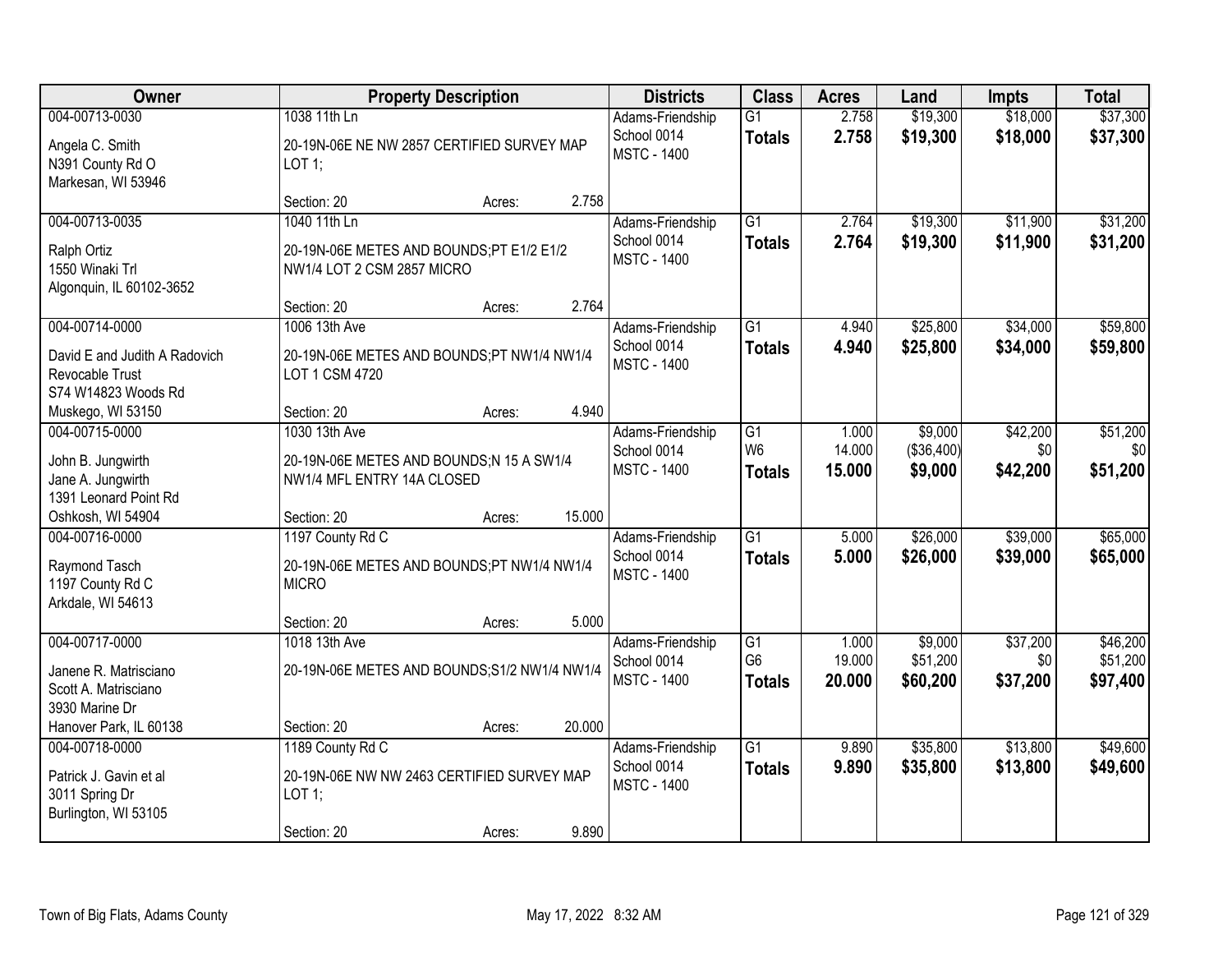| Owner                                  |                                                                            | <b>Property Description</b> |        | <b>Districts</b>                  | <b>Class</b>    | <b>Acres</b> | Land       | <b>Impts</b>    | <b>Total</b> |
|----------------------------------------|----------------------------------------------------------------------------|-----------------------------|--------|-----------------------------------|-----------------|--------------|------------|-----------------|--------------|
| 004-00719-0000                         | 1044 13th Ave                                                              |                             |        | Adams-Friendship                  | W6              | 5.000        | (\$13,000) | $\overline{50}$ | $\sqrt{30}$  |
| Penny L. Traxler<br>3097 Clairville Rd | 20-19N-06E METES AND BOUNDS; S 5 A N1/2 SW1/4<br>NW1/4 MFL ENTRY 5A CLOSED |                             |        | School 0014<br><b>MSTC - 1400</b> | <b>Totals</b>   | 5.000        | \$0        | \$0             | \$0          |
| Oshkosh, WI 54904                      |                                                                            |                             |        |                                   |                 |              |            |                 |              |
|                                        | Section: 20                                                                | Acres:                      | 5.000  |                                   |                 |              |            |                 |              |
| 004-00720-0000                         | 1044 13th Ave                                                              |                             |        | Adams-Friendship                  | $\overline{G1}$ | 1.000        | \$9,000    | \$20,300        | \$29,300     |
| Penny L. Traxler                       | 20-19N-06E METES AND BOUNDS; S1/2 SW1/4 NW1/4                              |                             |        | School 0014                       | W <sub>6</sub>  | 19.000       | (\$49,400) | \$0             | \$0          |
| 3097 Clairville Rd                     | MFL ENTRY 19A CLOSED                                                       |                             |        | <b>MSTC - 1400</b>                | <b>Totals</b>   | 20.000       | \$9,000    | \$20,300        | \$29,300     |
| Oshkosh, WI 54904                      |                                                                            |                             |        |                                   |                 |              |            |                 |              |
|                                        | Section: 20                                                                | Acres:                      | 20.000 |                                   |                 |              |            |                 |              |
| 004-00721-0000                         | 1069 State Rd 13                                                           |                             |        | Adams-Friendship                  | G1              | 9.526        | \$35,100   | \$75,600        | \$110,700    |
| Nancy L. Jicha                         | 20-19N-06E NE SW 3399 CERTIFIED SURVEY MAP                                 |                             |        | School 0014<br><b>MSTC - 1400</b> | <b>Totals</b>   | 9.526        | \$35,100   | \$75,600        | \$110,700    |
| 1069 State Rd 13                       | $LOT$ 1;                                                                   |                             |        |                                   |                 |              |            |                 |              |
| Friendship, WI 53934                   |                                                                            |                             |        |                                   |                 |              |            |                 |              |
|                                        | Section: 20                                                                | Acres:                      | 9.526  |                                   |                 |              |            |                 |              |
| 004-00721-0010                         | 1075 State Rd 13                                                           |                             |        | Adams-Friendship<br>School 0014   | G1              | 2.110        | \$17,300   | \$107,200       | \$124,500    |
| Cindy M. Benson                        | 20-19N-06E METES AND BOUNDS;PT NE1/4 SW1/4                                 |                             |        | <b>MSTC - 1400</b>                | <b>Totals</b>   | 2.110        | \$17,300   | \$107,200       | \$124,500    |
| 1075 State Rd 13                       | LOT 2 CSM 3245 MICRO                                                       |                             |        |                                   |                 |              |            |                 |              |
| Friendship, WI 53934                   |                                                                            |                             | 2.110  |                                   |                 |              |            |                 |              |
| 004-00721-0020                         | Section: 20<br>1057 State Rd 13                                            | Acres:                      |        | Adams-Friendship                  | $\overline{G2}$ | 2.106        | \$17,700   | \$116,100       | \$133,800    |
|                                        |                                                                            |                             |        | School 0014                       | <b>Totals</b>   | 2.106        | \$17,700   | \$116,100       | \$133,800    |
| Brian P. Kulinski                      | 20-19N-06E METES AND BOUNDS;PT NE1/4 SW1/4                                 |                             |        | <b>MSTC - 1400</b>                |                 |              |            |                 |              |
| 2821 21st PI                           | LOT 3 CSM 3399                                                             |                             |        |                                   |                 |              |            |                 |              |
| Wisconsin Rapids, WI 54494             | Section: 20                                                                | Acres:                      | 2.106  |                                   |                 |              |            |                 |              |
| 004-00722-0000                         | 1051 11th Ln                                                               |                             |        | Adams-Friendship                  | $\overline{G1}$ | 1.000        | \$9,000    | \$19,800        | \$28,800     |
|                                        |                                                                            |                             |        | School 0014                       | G <sub>6</sub>  | 18.670       | \$48,500   | \$0             | \$48,500     |
| Philip G. Cowan<br>Kay A. Kissling     | 20-19N-06E METES AND BOUNDS; W1/2 NE1/4 SW1/4<br>PT LOT 1 CSM 3984         |                             |        | <b>MSTC - 1400</b>                | <b>Totals</b>   | 19.670       | \$57,500   | \$19,800        | \$77,300     |
| 3156 Sunnyside St                      |                                                                            |                             |        |                                   |                 |              |            |                 |              |
| Stoughton, WI 53589                    | Section: 20                                                                | Acres:                      | 19.670 |                                   |                 |              |            |                 |              |
| 004-00723-0000                         | 1055 State Rd 13                                                           |                             |        | Adams-Friendship                  | $\overline{G1}$ | 2.290        | \$17,900   | \$67,300        | \$85,200     |
|                                        |                                                                            |                             |        | School 0014                       | <b>Totals</b>   | 2.290        | \$17,900   | \$67,300        | \$85,200     |
| Kent Kruzan<br>1055 State Rd 13        | 20-19N-06E METES AND BOUNDS;PT E1/2 NE1/4<br>SW1/4 EX HWY ROW              |                             |        | <b>MSTC - 1400</b>                |                 |              |            |                 |              |
| Friendship, WI 53934                   |                                                                            |                             |        |                                   |                 |              |            |                 |              |
|                                        | Section: 20                                                                | Acres:                      | 2.290  |                                   |                 |              |            |                 |              |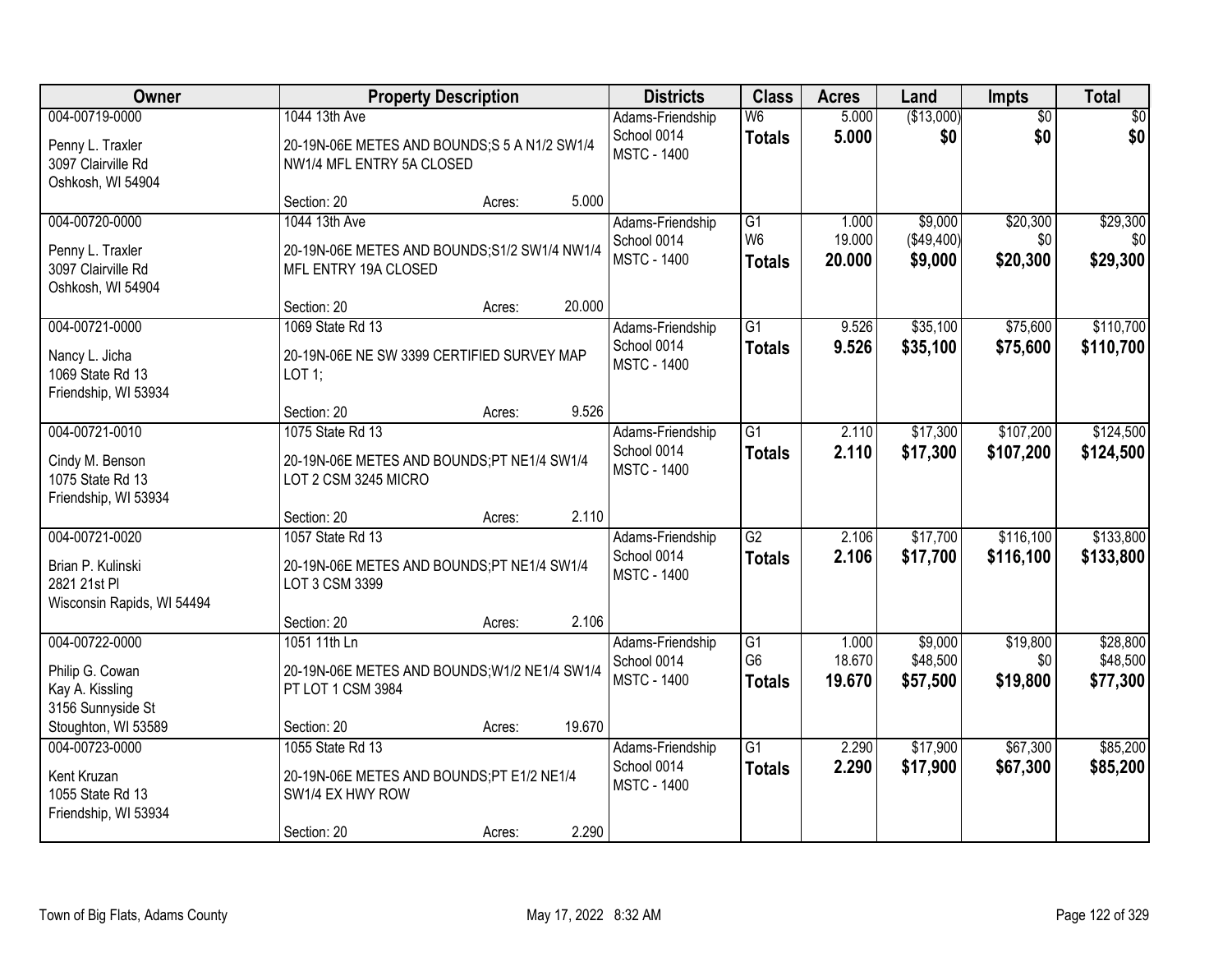| Owner                                                                                             |                                                                                              | <b>Property Description</b> |        | <b>Districts</b>                                      | <b>Class</b>                     | <b>Acres</b>     | Land                 | <b>Impts</b>         | <b>Total</b>         |
|---------------------------------------------------------------------------------------------------|----------------------------------------------------------------------------------------------|-----------------------------|--------|-------------------------------------------------------|----------------------------------|------------------|----------------------|----------------------|----------------------|
| 004-00724-0000<br>Steve E. Harris<br>N4183 4th Ave                                                | 1053 State Rd 13<br>20-19N-06E METES AND BOUNDS;PT E1/2 NE1/4<br>SW1/4 EX HWY ROW MICRO      |                             |        | Adams-Friendship<br>School 0014<br><b>MSTC - 1400</b> | $\overline{G1}$<br><b>Totals</b> | 2.290<br>2.290   | \$17,900<br>\$17,900 | \$39,200<br>\$39,200 | \$57,100<br>\$57,100 |
| Hancock, WI 54943                                                                                 | Section: 20                                                                                  | Acres:                      | 2.290  |                                                       |                                  |                  |                      |                      |                      |
| 004-00725-0000<br>Philip G. Cowan<br>Kay A. Kissling<br>3156 Sunnyside St                         | 20-19N-06E METES AND BOUNDS;NW1/4 SW1/4 EX<br>PLATTED AREA MICRO                             |                             |        | Adams-Friendship<br>School 0014<br><b>MSTC - 1400</b> | $\overline{G6}$<br><b>Totals</b> | 19.800<br>19.800 | \$51,500<br>\$51,500 | \$0<br>\$0           | \$51,500<br>\$51,500 |
| Stoughton, WI 53589<br>004-00727-0000                                                             | Section: 20<br>1172 Browndeer Ave                                                            | Acres:                      | 19.800 | Adams-Friendship                                      | G1                               | 1.000            | \$9,000              | \$1,800              | \$10,800             |
| Cindy Engel<br>N8478 Pine Rd<br>Beaver Dam, WI 53916                                              | 20-19N-06E METES AND BOUNDS;PT W1/2 SE1/4<br>SW1/4 LOT 1 CSM 4709 MICRO                      |                             |        | School 0014<br><b>MSTC - 1400</b>                     | <b>Totals</b>                    | 1.000            | \$9,000              | \$1,800              | \$10,800             |
|                                                                                                   | Section: 20                                                                                  | Acres:                      | 1.000  |                                                       |                                  |                  |                      |                      |                      |
| 004-00727-0010<br>Peter M. Kolar<br>James J. Templin<br>42130 N Lakeview Dr                       | 1170 Browndeer Ave<br>20-19N-06E SE SW 4709 CERTIFIED SURVEY MAP<br>LOT $2$ ;                |                             |        | Adams-Friendship<br>School 0014<br><b>MSTC - 1400</b> | $\overline{G1}$<br><b>Totals</b> | 3.080<br>3.080   | \$20,200<br>\$20,200 | \$14,500<br>\$14,500 | \$34,700<br>\$34,700 |
| Antioch, IL 60002                                                                                 | Section: 20                                                                                  | Acres:                      | 3.080  |                                                       |                                  |                  |                      |                      |                      |
| 004-00727-0020<br>Ge Yang et al<br>1045 Johnson St<br>Onalaska, WI 54650                          | 1168 Browndeer Ave<br>20-19N-06E SE SW 4709 CERTIFIED SURVEY MAP<br>LOT $3$ ;                |                             |        | Adams-Friendship<br>School 0014<br><b>MSTC - 1400</b> | $\overline{G1}$<br><b>Totals</b> | 5.850<br>5.850   | \$27,700<br>\$27,700 | \$500<br>\$500       | \$28,200<br>\$28,200 |
|                                                                                                   | Section: 20                                                                                  | Acres:                      | 5.850  |                                                       |                                  |                  |                      |                      |                      |
| 004-00727-0030<br>Thai Lee<br>W163 N10130 Apache Ct<br>Germantown, WI 53022                       | 1166 Browndeer Ave<br>20-19N-06E SE SW 4710 CERTIFIED SURVEY MAP<br>LOT4;                    |                             |        | Adams-Friendship<br>School 0014<br><b>MSTC - 1400</b> | $\overline{G1}$<br><b>Totals</b> | 5.860<br>5.860   | \$27,700<br>\$27,700 | \$400<br>\$400       | \$28,100<br>\$28,100 |
|                                                                                                   | Section: 20                                                                                  | Acres:                      | 5.860  |                                                       |                                  |                  |                      |                      |                      |
| 004-00727-0040<br>Thomas W. Harstad<br>Rebecca S. Harstad<br>1954 Kenwood Ave<br>Beloit, WI 53511 | 1164 Browndeer Ave<br>20-19N-06E SE SW 4710 CERTIFIED SURVEY MAP<br>LOT $5$ ;<br>Section: 20 | Acres:                      | 3.080  | Adams-Friendship<br>School 0014<br><b>MSTC - 1400</b> | $\overline{G1}$<br><b>Totals</b> | 3.080<br>3.080   | \$20,200<br>\$20,200 | \$3,200<br>\$3,200   | \$23,400<br>\$23,400 |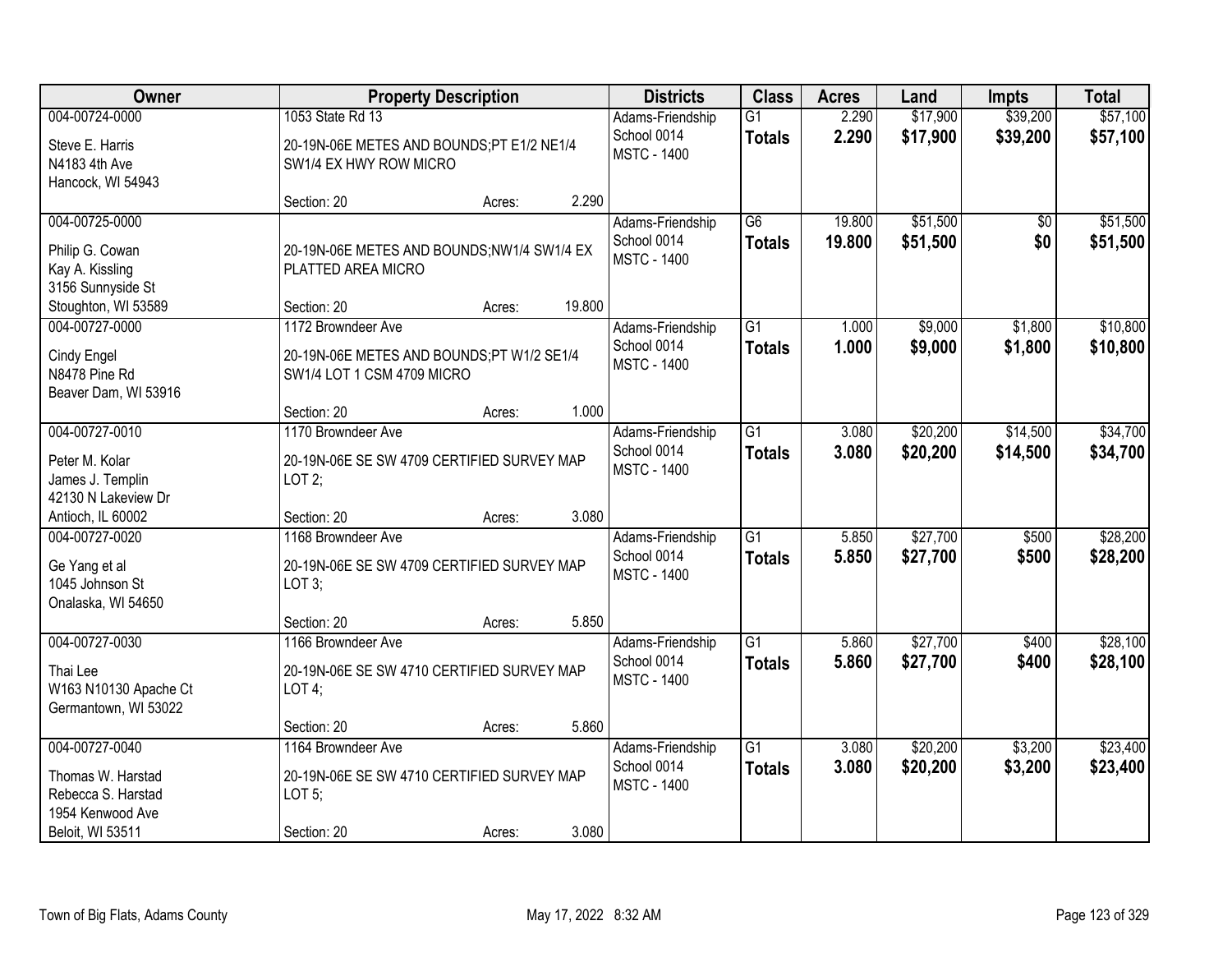| Owner                                                                                                          | <b>Property Description</b>                                                                                                       |        | <b>Districts</b>                                      | <b>Class</b>                          | <b>Acres</b>              | Land                              | <b>Impts</b>                  | <b>Total</b>                       |
|----------------------------------------------------------------------------------------------------------------|-----------------------------------------------------------------------------------------------------------------------------------|--------|-------------------------------------------------------|---------------------------------------|---------------------------|-----------------------------------|-------------------------------|------------------------------------|
| 004-00727-0050<br>Wilma E Kidney Trust<br>1135 County Highlands Dr<br>Hubertus, WI 53033                       | 1162 Browndeer Ave<br>20-19N-06E METES AND BOUNDS;PT W1/2 SE1/4<br>SW1/4 LOT 6 CSM 4710                                           |        | Adams-Friendship<br>School 0014<br><b>MSTC - 1400</b> | $\overline{G1}$<br><b>Totals</b>      | 1.000<br>1.000            | \$9,000<br>\$9,000                | \$19,300<br>\$19,300          | \$28,300<br>\$28,300               |
|                                                                                                                | Section: 20<br>Acres:                                                                                                             | 1.000  |                                                       |                                       |                           |                                   |                               |                                    |
| 004-00728-0010<br>Thai Lee<br>W163 N10130 Apache Ct<br>Germantown, WI 53022                                    | State Highway 13<br>20-19N-06E SE SW 5218 CERTIFIED SURVEY MAP<br>LOT 1;                                                          |        | Adams-Friendship<br>School 0014<br><b>MSTC - 1400</b> | $\overline{G1}$<br><b>Totals</b>      | 9.950<br>9.950            | \$35,900<br>\$35,900              | \$0<br>\$0                    | \$35,900<br>\$35,900               |
|                                                                                                                | Section: 20<br>Acres:<br>1158 Browndeer Ave                                                                                       | 9.950  |                                                       | $\overline{G1}$                       |                           | \$30,900                          | \$76,300                      | \$107,200                          |
| 004-00728-0015<br>Lisa B. Preinfalk<br>108 Martha St<br>Beaver Dam, WI 53916                                   | 20-19N-06E SE SW 5218 CERTIFIED SURVEY MAP<br>LOT $2$ ;                                                                           |        | Adams-Friendship<br>School 0014<br><b>MSTC - 1400</b> | <b>Totals</b>                         | 7.450<br>7.450            | \$30,900                          | \$76,300                      | \$107,200                          |
|                                                                                                                | Section: 20<br>Acres:                                                                                                             | 7.450  |                                                       |                                       |                           |                                   |                               |                                    |
| 004-00729-0000<br>Brandon M. Wallner<br>1509 11th Ave<br>Friendship, WI 53934                                  | 1070 State Rd 13<br>20-19N-06E METES AND BOUNDS;NW1/4 SE1/4 EX<br><b>HWY ROW</b>                                                  |        | Adams-Friendship<br>School 0014<br><b>MSTC - 1400</b> | G1<br>G <sub>6</sub><br><b>Totals</b> | 5.900<br>32.120<br>38.020 | \$31,800<br>\$89,900<br>\$121,700 | \$272,400<br>\$0<br>\$272,400 | \$304,200<br>\$89,900<br>\$394,100 |
|                                                                                                                | Section: 20<br>Acres:                                                                                                             | 38.020 |                                                       |                                       |                           |                                   |                               |                                    |
| 004-00730-0000<br>Jk Dk Nc2 Subtrust of the Koerner<br>Revocable Trust<br>5628 W Fisk Ave<br>Oshkosh, WI 54904 | State Highway 13<br>20-19N-06E METES AND BOUNDS; SW1/4 SE1/4 EX<br>HWY ROW 1999 MFL ENTRY 37.93AC CLOSED<br>Section: 20<br>Acres: | 37.930 | Adams-Friendship<br>School 0014<br><b>MSTC - 1400</b> | $\overline{W8}$<br><b>Totals</b>      | 37.930<br>37,930          | (\$98,600)<br>\$0                 | $\overline{50}$<br>\$0        | $\overline{\$0}$<br>\$0            |
| 004-00731-0000<br>Jk Dk Nc2 Subtrust of the Koerner<br>Revocable Trust<br>5628 W Fisk Ave<br>Oshkosh, WI 54904 | <b>Browndeer Ave</b><br>20-19N-06E METES AND BOUNDS; SE1/4 SE1/4 1999<br>MFL ENTRY 40AC CLOSED<br>Section: 20<br>Acres:           | 40.000 | Adams-Friendship<br>School 0014<br><b>MSTC - 1400</b> | W8<br><b>Totals</b>                   | 40.000<br>40.000          | (\$104,000)<br>\$0                | $\overline{60}$<br>\$0        | $\sqrt{30}$<br>\$0                 |
| 004-00732-0000<br>State of Wisconsin<br>Attn: R E Dept<br>PO Box 8021<br>Wisconsin Rapids, WI 54495-8021       | State Highway 13<br>20-19N-06E METES AND BOUNDS; ALL HWY ROW IN<br><b>SEC 20</b><br>Section: 20<br>Acres:                         | 14.790 | Adams-Friendship<br>School 0014<br><b>MSTC - 1400</b> | $\overline{X2}$<br><b>Totals</b>      | 14.790<br>14.790          | $\sqrt{$0}$<br>\$0                | $\overline{50}$<br>\$0        | \$0<br>\$0                         |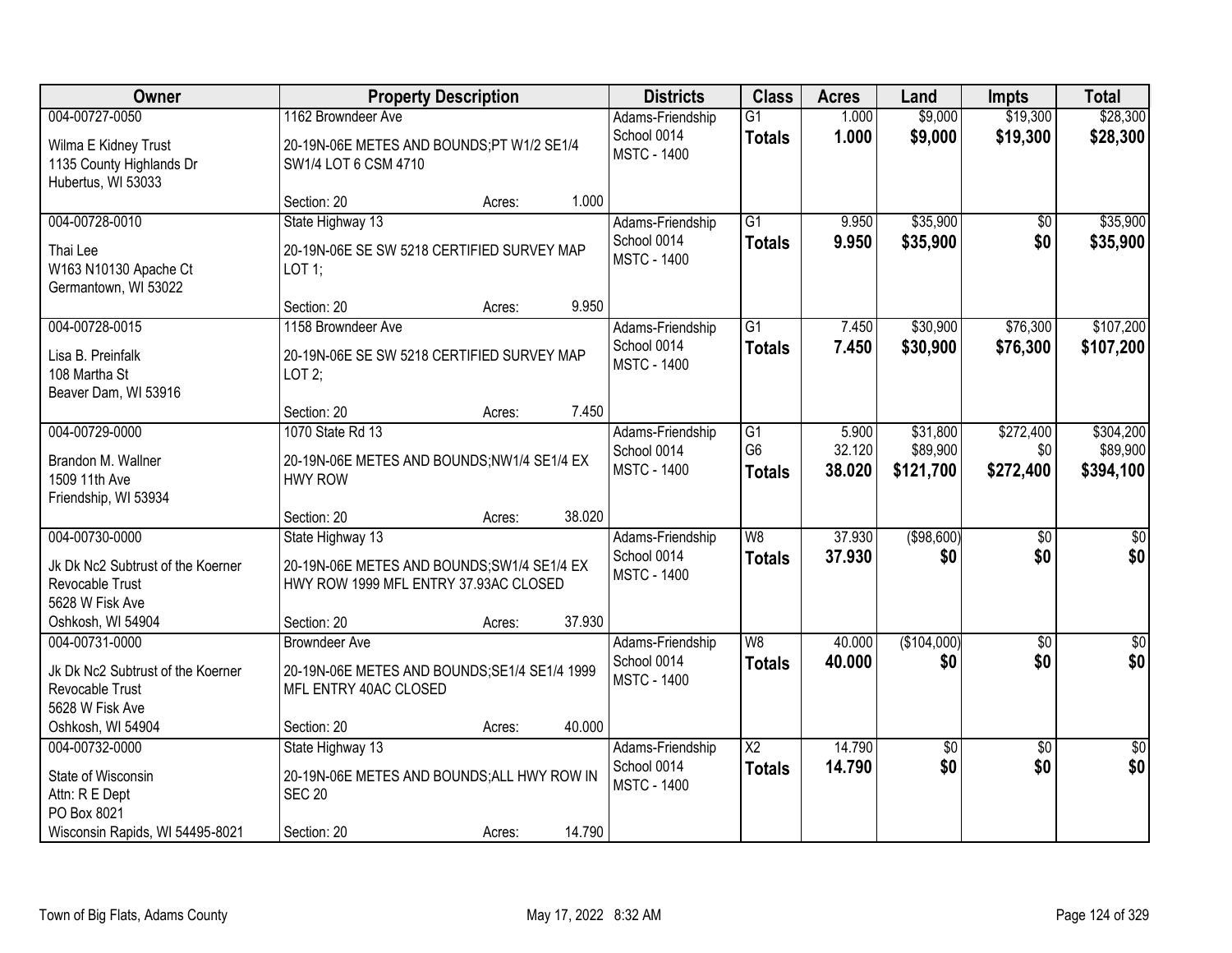| Owner                       |                                             | <b>Property Description</b> |        | <b>Districts</b>   | <b>Class</b>    | <b>Acres</b> | Land    | <b>Impts</b>    | <b>Total</b> |
|-----------------------------|---------------------------------------------|-----------------------------|--------|--------------------|-----------------|--------------|---------|-----------------|--------------|
| 004-00733-0000              | County Rd C                                 |                             |        | Adams-Friendship   | G4              | 35.070       | \$3,600 | $\overline{50}$ | \$3,600      |
| Discovery Land Company, LLC | 21-19N-06E METES AND BOUNDS; NE1/4 NE1/4 PT |                             |        | School 0014        | G <sub>5</sub>  | 2.000        | \$100   | \$0             | \$100        |
| PO Box 7                    | <b>LOT 2 CSM 974</b>                        |                             |        | <b>MSTC - 1400</b> | G7              | 1.000        | \$5,000 | \$5,000         | \$10,000     |
| Reedsburg, WI 53959         |                                             |                             |        |                    | <b>Totals</b>   | 38.070       | \$8,700 | \$5,000         | \$13,700     |
|                             | Section: 21                                 | Acres:                      | 38.070 |                    |                 |              |         |                 |              |
| 004-00734-0000              | County Rd C                                 |                             |        | Adams-Friendship   | G4              | 37.028       | \$3,800 | \$0             | \$3,800      |
| Discovery Land Company, LLC | 21-19N-06E METES AND BOUNDS;NW1/4 NE1/4 PT  |                             |        | School 0014        | G <sub>5</sub>  | 1.000        | \$100   | \$0             | \$100        |
| PO Box 7                    | <b>LOT 2 CSM 974</b>                        |                             |        | <b>MSTC - 1400</b> | G7              | 1.000        | \$5,000 | \$5,000         | \$10,000     |
| Reedsburg, WI 53959         |                                             |                             |        |                    | <b>Totals</b>   | 39.028       | \$8,900 | \$5,000         | \$13,900     |
|                             | Section: 21                                 | Acres:                      | 39.028 |                    |                 |              |         |                 |              |
| 004-00735-0000              |                                             |                             |        | Adams-Friendship   | G4              | 40.000       | \$4,000 | $\overline{50}$ | \$4,000      |
| Discovery Land Company, LLC | 21-19N-06E METES AND BOUNDS; SW1/4 NE1/4 PT |                             |        | School 0014        | <b>Totals</b>   | 40.000       | \$4,000 | \$0             | \$4,000      |
| PO Box 7                    | <b>LOT 2 CSM 974</b>                        |                             |        | <b>MSTC - 1400</b> |                 |              |         |                 |              |
| Reedsburg, WI 53959         |                                             |                             |        |                    |                 |              |         |                 |              |
|                             | Section: 21                                 | Acres:                      | 40.000 |                    |                 |              |         |                 |              |
| 004-00736-0000              | 10th Ave                                    |                             |        | Adams-Friendship   | G4              | 38.012       | \$3,800 | \$0             | \$3,800      |
| Discovery Land Company, LLC | 21-19N-06E METES AND BOUNDS; SE1/4 NE1/4 PT |                             |        | School 0014        | G <sub>5</sub>  | 1.000        | \$100   | \$0             | \$100        |
| PO Box 7                    | <b>LOT 2 CSM 974</b>                        |                             |        | <b>MSTC - 1400</b> | <b>Totals</b>   | 39.012       | \$3,900 | \$0             | \$3,900      |
| Reedsburg, WI 53959         |                                             |                             |        |                    |                 |              |         |                 |              |
|                             | Section: 21                                 | Acres:                      | 39.012 |                    |                 |              |         |                 |              |
| 004-00737-0000              | County Rd C                                 |                             |        | Adams-Friendship   | $\overline{G4}$ | 38.000       | \$3,800 | $\overline{50}$ | \$3,800      |
| Signature Farms II, LLC     | 21-19N-06E METES AND BOUNDS; NE1/4 NW1/4    |                             |        | School 0014        | G <sub>5</sub>  | 1.000        | \$100   | \$0             | \$100        |
| 349 County Rd M             |                                             |                             |        | <b>MSTC - 1400</b> | G7              | 1.000        | \$5,000 | \$5,000         | \$10,000     |
| Coloma, WI 54930            |                                             |                             |        |                    | <b>Totals</b>   | 40.000       | \$8,900 | \$5,000         | \$13,900     |
|                             | Section: 21                                 | Acres:                      | 40.000 |                    |                 |              |         |                 |              |
| 004-00738-0000              | County Rd C                                 |                             |        | Adams-Friendship   | G4              | 38.000       | \$4,100 | $\overline{50}$ | \$4,100      |
| Signature Farms II, LLC     | 21-19N-06E METES AND BOUNDS;NW1/4 NW1/4     |                             |        | School 0014        | G <sub>5</sub>  | 2.000        | \$100   | \$0             | \$100        |
| 349 County Rd M             |                                             |                             |        | <b>MSTC - 1400</b> | <b>Totals</b>   | 40.000       | \$4,200 | \$0             | \$4,200      |
| Coloma, WI 54930            |                                             |                             |        |                    |                 |              |         |                 |              |
|                             | Section: 21                                 | Acres:                      | 40.000 |                    |                 |              |         |                 |              |
| 004-00739-0000              |                                             |                             |        | Adams-Friendship   | G4              | 39.000       | \$4,200 | $\overline{50}$ | \$4,200      |
| Signature Farms II, LLC     | 21-19N-06E METES AND BOUNDS; SW1/4 NW1/4    |                             |        | School 0014        | G <sub>5</sub>  | 1.000        | \$100   | \$0             | \$100        |
| 349 County Rd M             |                                             |                             |        | <b>MSTC - 1400</b> | <b>Totals</b>   | 40.000       | \$4,300 | \$0             | \$4,300      |
| Coloma, WI 54930            |                                             |                             |        |                    |                 |              |         |                 |              |
|                             | Section: 21                                 | Acres:                      | 40.000 |                    |                 |              |         |                 |              |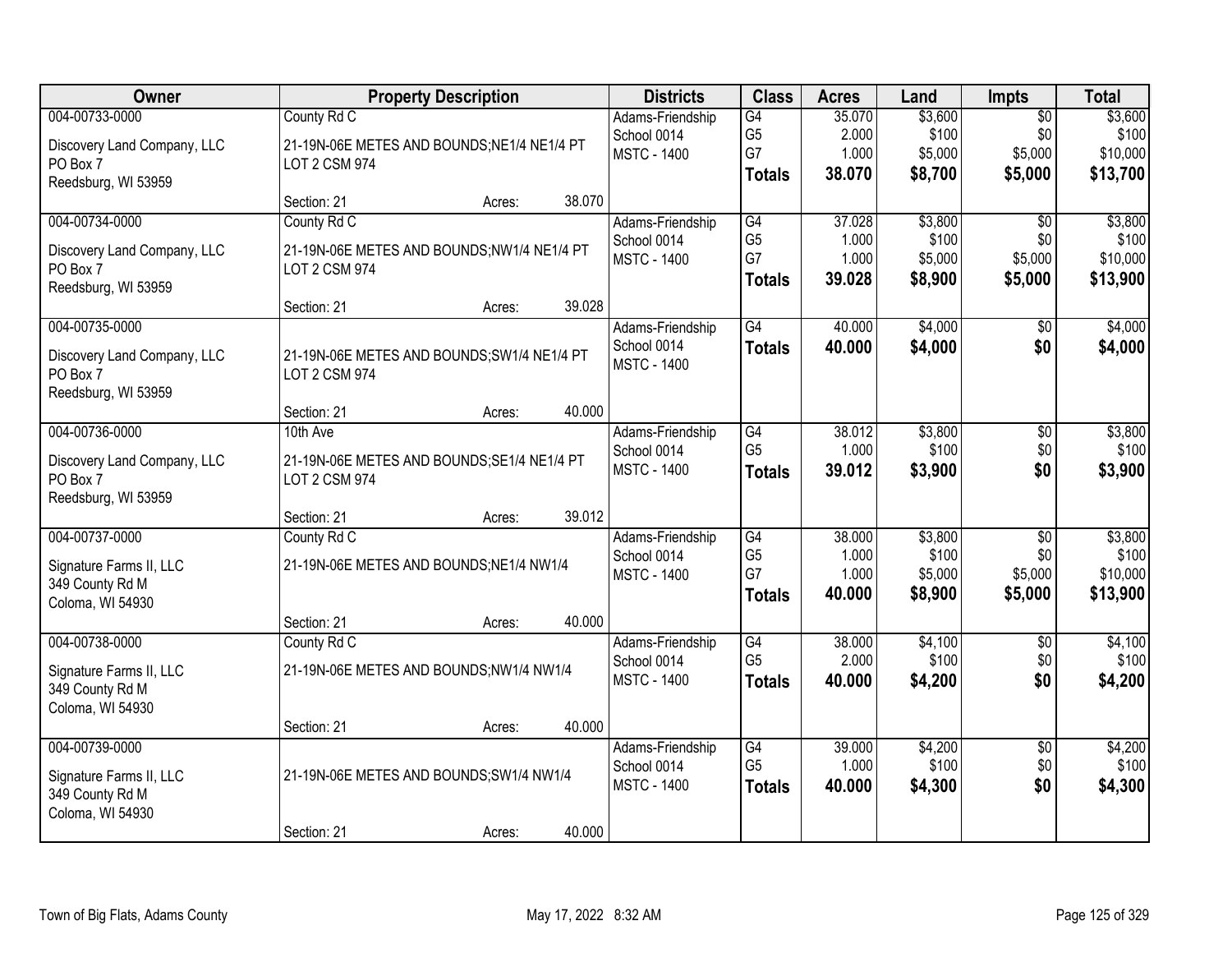| Owner                                                                                            |                                                                                                    | <b>Property Description</b> |        |                                                       | <b>Class</b>                                            | <b>Acres</b>                       | Land                                           | <b>Impts</b>                       | <b>Total</b>                             |
|--------------------------------------------------------------------------------------------------|----------------------------------------------------------------------------------------------------|-----------------------------|--------|-------------------------------------------------------|---------------------------------------------------------|------------------------------------|------------------------------------------------|------------------------------------|------------------------------------------|
| 004-00740-0000<br>Signature Farms II, LLC<br>349 County Rd M<br>Coloma, WI 54930                 | 21-19N-06E METES AND BOUNDS;SE1/4 NW1/4                                                            |                             |        | Adams-Friendship<br>School 0014<br><b>MSTC - 1400</b> | G4<br><b>Totals</b>                                     | 40.000<br>40.000                   | \$4,000<br>\$4,000                             | $\overline{50}$<br>\$0             | \$4,000<br>\$4,000                       |
|                                                                                                  | Section: 21                                                                                        | Acres:                      | 40.000 |                                                       |                                                         |                                    |                                                |                                    |                                          |
| 004-00741-0000<br>Paul G. Winkler<br>Marilyn A. Winkler<br>1074 11th Ave                         | 1074 11th Ave<br>21-19N-06E METES AND BOUNDS;NE1/4 SW1/4 LOT<br>CSM 336 2009 MFL ENTRY 36AC CLOSED |                             |        | Adams-Friendship<br>School 0014<br><b>MSTC - 1400</b> | G1<br>G <sub>6</sub><br>W <sub>6</sub><br><b>Totals</b> | 2.000<br>2.000<br>36.000<br>40.000 | \$17,000<br>\$5,200<br>( \$93,600)<br>\$22,200 | \$90,800<br>\$0<br>\$0<br>\$90,800 | \$107,800<br>\$5,200<br>\$0<br>\$113,000 |
| Friendship, WI 53934<br>004-00743-0500                                                           | Section: 21<br>11th Ave                                                                            | Acres:                      | 40.000 | Adams-Friendship                                      | $\overline{G1}$                                         | 9.560                              | \$35,100                                       | \$0                                | \$35,100                                 |
| Lara Soltis<br>Juston G. Davis<br>N132 W17668 Rockfield Rd                                       | 21-19N-06E NW SW TROUT VALLEY PINES LOT 1;                                                         |                             |        | School 0014<br><b>MSTC - 1400</b>                     | <b>Totals</b>                                           | 9.560                              | \$35,100                                       | \$0                                | \$35,100                                 |
| Germantown, WI 53022                                                                             | Section: 21                                                                                        | Acres:                      | 9.560  |                                                       |                                                         |                                    |                                                |                                    |                                          |
| 004-00743-0501<br>John A. Dapkus Jr<br>Dawn A. Dapkus<br>235 N Broadview Ave                     | 1052 11th Ave<br>21-19N-06E NW SW TROUT VALLEY PINES LOT 2;                                        |                             |        | Adams-Friendship<br>School 0014<br><b>MSTC - 1400</b> | $\overline{G1}$<br><b>Totals</b>                        | 2.350<br>2.350                     | \$18,100<br>\$18,100                           | \$0<br>\$0                         | \$18,100<br>\$18,100                     |
| Lombard, IL 60148                                                                                | Section: 21                                                                                        | Acres:                      | 2.350  |                                                       |                                                         |                                    |                                                |                                    |                                          |
| 004-00743-0502<br>Jacqueline A. Peterson<br>Angela Oneil<br>18380 Hilltop Rd<br>Sparta, WI 54656 | 11th Ave<br>21-19N-06E NW SW TROUT VALLEY PINES LOT 3;<br>Section: 21                              | Acres:                      | 2.350  | Adams-Friendship<br>School 0014<br><b>MSTC - 1400</b> | $\overline{G1}$<br><b>Totals</b>                        | 2.350<br>2.350                     | \$18,100<br>\$18,100                           | \$0<br>\$0                         | \$18,100<br>\$18,100                     |
| 004-00743-0503                                                                                   | 1062 11th Ave                                                                                      |                             |        | Adams-Friendship                                      | $\overline{G1}$                                         | 9.560                              | \$35,100                                       | \$0                                | \$35,100                                 |
| Tammy L. Dawson<br>11 Atwater Pkwy<br>Fox Lake, IL 60020                                         | 21-19N-06E NW SW TROUT VALLEY PINES LOT 4;                                                         |                             |        | School 0014<br><b>MSTC - 1400</b>                     | <b>Totals</b>                                           | 9.560                              | \$35,100                                       | \$0                                | \$35,100                                 |
|                                                                                                  | Section: 21                                                                                        | Acres:                      | 9.560  |                                                       |                                                         |                                    |                                                |                                    |                                          |
| 004-00743-0504<br>Filadelfo Diaz-Ortiz<br>25 S 13th St<br>St. Charles, IL 60174                  | 11th Ave<br>21-19N-06E NW SW TROUT VALLEY PINES LOT 5;<br>Section: 21                              |                             | 2.170  | Adams-Friendship<br>School 0014<br><b>MSTC - 1400</b> | $\overline{G1}$<br><b>Totals</b>                        | 2.170<br>2.170                     | \$17,500<br>\$17,500                           | $\overline{50}$<br>\$0             | \$17,500<br>\$17,500                     |
|                                                                                                  |                                                                                                    | Acres:                      |        |                                                       |                                                         |                                    |                                                |                                    |                                          |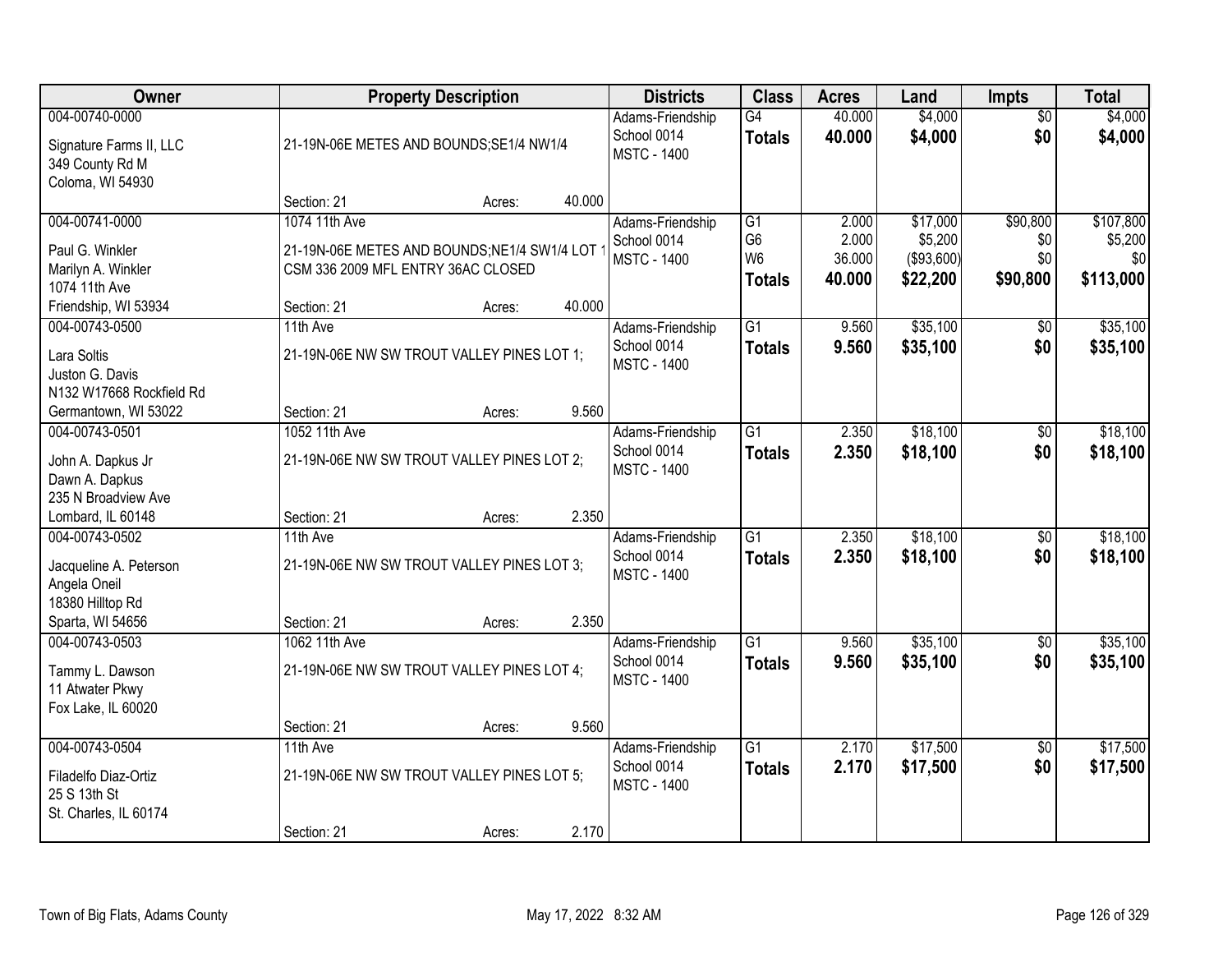| Owner                                                                                           |                                                                                                                           | <b>Property Description</b> |        | <b>Districts</b>                                      | <b>Class</b>                                       | <b>Acres</b>              | Land                              | <b>Impts</b>                | <b>Total</b>                      |
|-------------------------------------------------------------------------------------------------|---------------------------------------------------------------------------------------------------------------------------|-----------------------------|--------|-------------------------------------------------------|----------------------------------------------------|---------------------------|-----------------------------------|-----------------------------|-----------------------------------|
| 004-00743-0505<br>Bret D. Morgan<br>Ashley L. Morgan<br>1065 11th Ave                           | 21-19N-06E NW SW TROUT VALLEY PINES LOT 6;                                                                                |                             |        | Adams-Friendship<br>School 0014<br><b>MSTC - 1400</b> | $\overline{G1}$<br><b>Totals</b>                   | 2.210<br>2.210            | \$17,600<br>\$17,600              | $\overline{50}$<br>\$0      | \$17,600<br>\$17,600              |
| Arkdale, WI 54913                                                                               | Section: 21                                                                                                               | Acres:                      | 2.210  |                                                       |                                                    |                           |                                   |                             |                                   |
| 004-00743-0506<br>Bret D. Morgan<br>Ashley L. Morgan<br>1065 11th Ave                           | 21-19N-06E NW SW TROUT VALLEY PINES LOT 7;                                                                                |                             |        | Adams-Friendship<br>School 0014<br><b>MSTC - 1400</b> | $\overline{G1}$<br><b>Totals</b>                   | 2.190<br>2.190            | \$17,600<br>\$17,600              | \$0<br>\$0                  | \$17,600<br>\$17,600              |
| Arkdale, WI 54913                                                                               | Section: 21                                                                                                               | Acres:                      | 2.190  |                                                       |                                                    |                           |                                   |                             |                                   |
| 004-00743-0507<br>Bret D. Morgan<br>Ashley L. Morgan<br>1065 11th Ave                           | 21-19N-06E NW SW TROUT VALLEY PINES LOT 8;                                                                                |                             |        | Adams-Friendship<br>School 0014<br><b>MSTC - 1400</b> | $\overline{G1}$<br><b>Totals</b>                   | 9.540<br>9.540            | \$35,100<br>\$35,100              | \$0<br>\$0                  | \$35,100<br>\$35,100              |
| Arkdale, WI 54913                                                                               | Section: 21                                                                                                               | Acres:                      | 9.540  |                                                       |                                                    |                           |                                   |                             |                                   |
| 004-00744-0000<br>Kathy M. Jandula<br>Steven J. Jandula<br>1086 Browndeer Ave                   | 1086 Browndeer Ave<br>21-19N-06E METES AND BOUNDS; W1/2 E1/2 SW1/4<br>SW1/4 CSM 852 MICRO                                 |                             |        | Adams-Friendship<br>School 0014<br><b>MSTC - 1400</b> | $\overline{G1}$<br><b>Totals</b>                   | 9.713<br>9.713            | \$35,400<br>\$35,400              | \$70,700<br>\$70,700        | \$106,100<br>\$106,100            |
| Friendship, WI 53934                                                                            | Section: 21                                                                                                               | Acres:                      | 9.713  |                                                       |                                                    |                           |                                   |                             |                                   |
| 004-00745-0000<br>Rodney H. Meschke<br>Ralph H. Meschke<br>1515 S 3rd St                        | <b>Browndeer Ave</b><br>21-19N-06E METES AND BOUNDS;E1/2 E1/2 SW1/4<br>SW1/4 MFL ENTRY 2019 10AC CLOSED                   |                             |        | Adams-Friendship<br>School 0014<br><b>MSTC - 1400</b> | $\overline{W6}$<br><b>Totals</b>                   | 10.000<br>10.000          | (\$26,000)<br>\$0                 | $\overline{30}$<br>\$0      | $\overline{30}$<br>\$0            |
| Watertown, WI 53094                                                                             | Section: 21                                                                                                               | Acres:                      | 10.000 |                                                       |                                                    |                           |                                   |                             |                                   |
| 004-00746-0000<br>Yvonne S. Loduha<br>Daniel J. Loduha<br>W2856 Lomira Dr                       | 1088 Browndeer Ave<br>21-19N-06E METES AND BOUNDS; W1/2 SW1/4 SW1/4                                                       |                             |        | Adams-Friendship<br>School 0014<br><b>MSTC - 1400</b> | G1<br>G <sub>6</sub><br><b>Totals</b>              | 1.000<br>18.900<br>19.900 | \$9,000<br>\$52,900<br>\$61,900   | \$79,900<br>\$0<br>\$79,900 | \$88,900<br>\$52,900<br>\$141,800 |
| Brownsville, WI 53006                                                                           | Section: 21                                                                                                               | Acres:                      | 19.900 |                                                       |                                                    |                           |                                   |                             |                                   |
| 004-00747-0000<br>Rodney H. Meschke<br>Ralph H. Meschke<br>1515 S 3rd St<br>Watertown, WI 53094 | 1070 Browndeer Ave<br>21-19N-06E METES AND BOUNDS; SE1/4 SW1/4 LOT '<br>CSM 462 MFL ENTRY 2019 39AC CLOSED<br>Section: 21 | Acres:                      | 40.000 | Adams-Friendship<br>School 0014<br><b>MSTC - 1400</b> | $\overline{G1}$<br>W <sub>6</sub><br><b>Totals</b> | 1.000<br>39.000<br>40.000 | \$9,000<br>(\$101,400)<br>\$9,000 | \$3,800<br>\$0<br>\$3,800   | \$12,800<br>\$0<br>\$12,800       |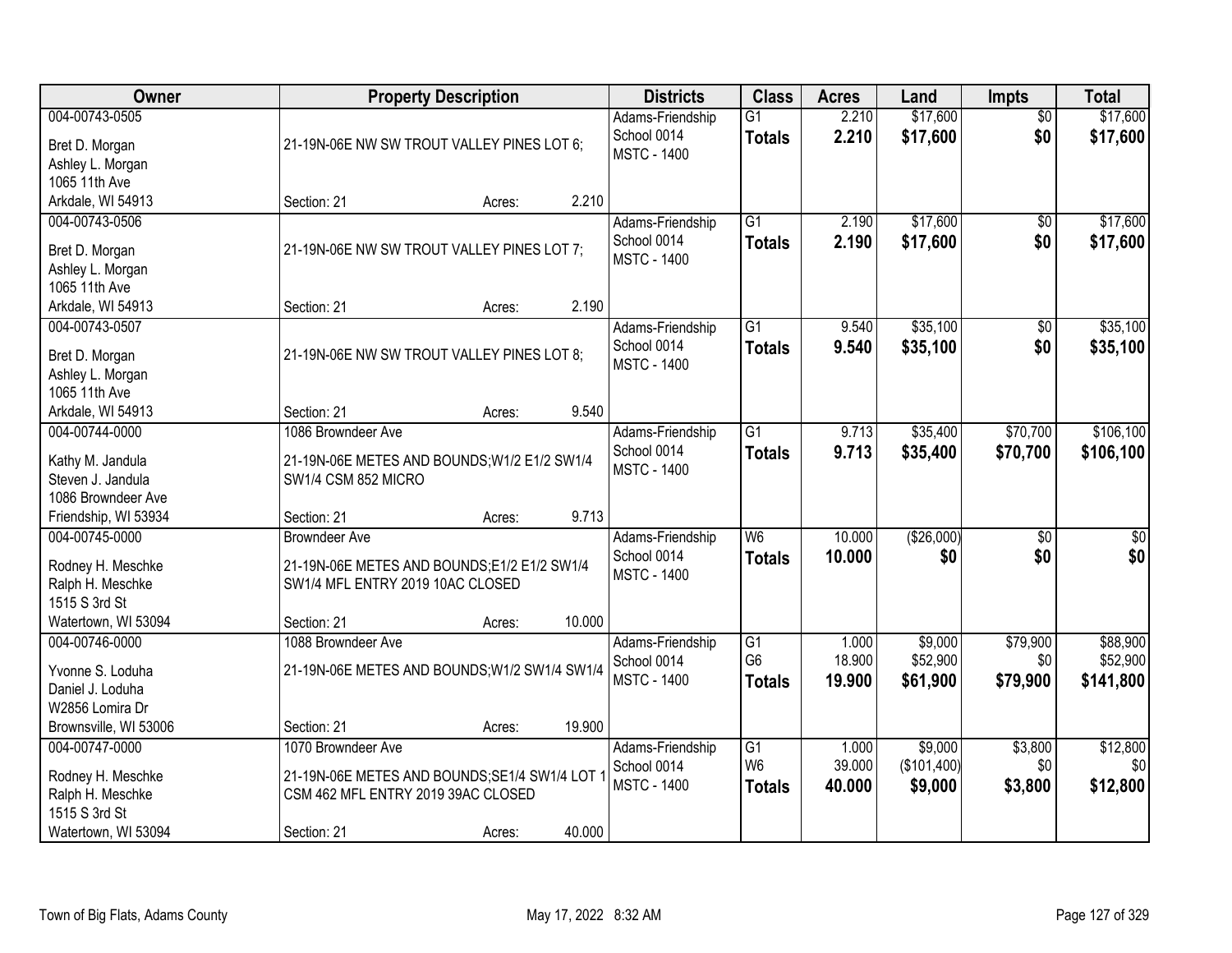| Owner                                      |                                               | <b>Property Description</b> |        | <b>Districts</b>   | <b>Class</b>    | <b>Acres</b> | Land      | <b>Impts</b> | <b>Total</b> |
|--------------------------------------------|-----------------------------------------------|-----------------------------|--------|--------------------|-----------------|--------------|-----------|--------------|--------------|
| 004-00748-0000                             | 1065 10th Ave                                 |                             |        | Adams-Friendship   | G1              | 1.000        | \$9,000   | \$31,800     | \$40,800     |
| William H. Streeter                        | 21-19N-06E METES AND BOUNDS;S1/2 NE1/4 SE1/4  |                             |        | School 0014        | G <sub>6</sub>  | 19.000       | \$50,400  | \$0          | \$50,400     |
| Patricia Streeter                          |                                               |                             |        | <b>MSTC - 1400</b> | <b>Totals</b>   | 20.000       | \$59,400  | \$31,800     | \$91,200     |
| 75 S Reserve Ave                           |                                               |                             |        |                    |                 |              |           |              |              |
| Fond Du Lac, WI 54935                      | Section: 21                                   | Acres:                      | 20.000 |                    |                 |              |           |              |              |
| 004-00749-0000                             | 1061 10th Ave                                 |                             |        | Adams-Friendship   | G1              | 1.000        | \$9,000   | \$84,900     | \$93,900     |
| James L. Johnson et al                     | 21-19N-06E METES AND BOUNDS;N1/2 NE1/4 SE1/4  |                             |        | School 0014        | G <sub>6</sub>  | 19.000       | \$49,400  | \$0          | \$49,400     |
| 3014 Waubesa Ave                           | <b>MICRO</b>                                  |                             |        | <b>MSTC - 1400</b> | <b>Totals</b>   | 20.000       | \$58,400  | \$84,900     | \$143,300    |
| Madison, WI 53711                          |                                               |                             |        |                    |                 |              |           |              |              |
|                                            | Section: 21                                   | Acres:                      | 20.000 |                    |                 |              |           |              |              |
| 004-00750-0000                             |                                               |                             |        | Adams-Friendship   | G6              | 40.000       | \$104,000 | \$0          | \$104,000    |
| Daniel A. Sorenson                         | 21-19N-06E METES AND BOUNDS;NW1/4 SE1/4 MFL   |                             |        | School 0014        | <b>Totals</b>   | 40.000       | \$104,000 | \$0          | \$104,000    |
| 1393 Aldoro Dr                             | 1996 ENTRY 40AC CLOSED                        |                             |        | <b>MSTC - 1400</b> |                 |              |           |              |              |
| Waukesha, WI 53188                         |                                               |                             |        |                    |                 |              |           |              |              |
|                                            | Section: 21                                   | Acres:                      | 40.000 |                    |                 |              |           |              |              |
| 004-00751-0010                             | <b>Browndeer Ave</b>                          |                             |        | Adams-Friendship   | G1              | 3.790        | \$22,400  | \$0          | \$22,400     |
| Kurt R. Zemke                              | 21-19N-06E METES AND BOUNDS;E1/2 SE1/4 SW1/4  |                             |        | School 0014        | <b>Totals</b>   | 3.790        | \$22,400  | \$0          | \$22,400     |
| Kathleen Zemke                             | SE1/4 EX E167' OF S294'                       |                             |        | <b>MSTC - 1400</b> |                 |              |           |              |              |
| 131 Walnut St Apt 3                        |                                               |                             |        |                    |                 |              |           |              |              |
| Baraboo, WI 53913                          | Section: 21                                   | Acres:                      | 3.790  |                    |                 |              |           |              |              |
| 004-00751-0020                             | 1034 Browndeer Ave                            |                             |        | Adams-Friendship   | $\overline{G1}$ | 4.450        | \$24,400  | \$12,800     | \$37,200     |
|                                            |                                               |                             |        | School 0014        | <b>Totals</b>   | 4.450        | \$24,400  | \$12,800     | \$37,200     |
| Diana Obrien                               | 21-19N-06E METES AND BOUNDS;PT SW1/4 SE1/4    |                             |        | <b>MSTC - 1400</b> |                 |              |           |              |              |
| W6851 Main St<br>Van Dyne, WI 54979        | LOT 1 CSM 3466 MICRO                          |                             |        |                    |                 |              |           |              |              |
|                                            | Section: 21                                   | Acres:                      | 4.450  |                    |                 |              |           |              |              |
| 004-00751-0025                             | 1044 Browndeer Ave                            |                             |        | Adams-Friendship   | $\overline{G1}$ | 8.299        | \$32,600  | \$26,600     | \$59,200     |
|                                            |                                               |                             |        | School 0014        | <b>Totals</b>   | 8.299        | \$32,600  | \$26,600     | \$59,200     |
| <b>Brian Zemke</b>                         | 21-19N-06E METES AND BOUNDS;PT SW1/4 SE1/4 EX |                             |        | <b>MSTC - 1400</b> |                 |              |           |              |              |
| 1044 Browndeer Ave<br>Friendship, WI 53934 | PC SOLD                                       |                             |        |                    |                 |              |           |              |              |
|                                            | Section: 21                                   | Acres:                      | 8.299  |                    |                 |              |           |              |              |
| 004-00751-0030                             | 1044A Browndeer Ave                           |                             |        | Adams-Friendship   | $\overline{G1}$ | 1.125        | \$10,000  | \$48,900     | \$58,900     |
|                                            |                                               |                             |        | School 0014        | <b>Totals</b>   | 1.125        | \$10,000  | \$48,900     | \$58,900     |
| Michael C. Raasch                          | 21-19N-06E METES AND BOUNDS;PT SW1/4 SE1/4    |                             |        | <b>MSTC - 1400</b> |                 |              |           |              |              |
| PO Box 256                                 | PC 297 X 165                                  |                             |        |                    |                 |              |           |              |              |
| Arlington, WI 53911                        | Section: 21                                   | Acres:                      | 1.125  |                    |                 |              |           |              |              |
|                                            |                                               |                             |        |                    |                 |              |           |              |              |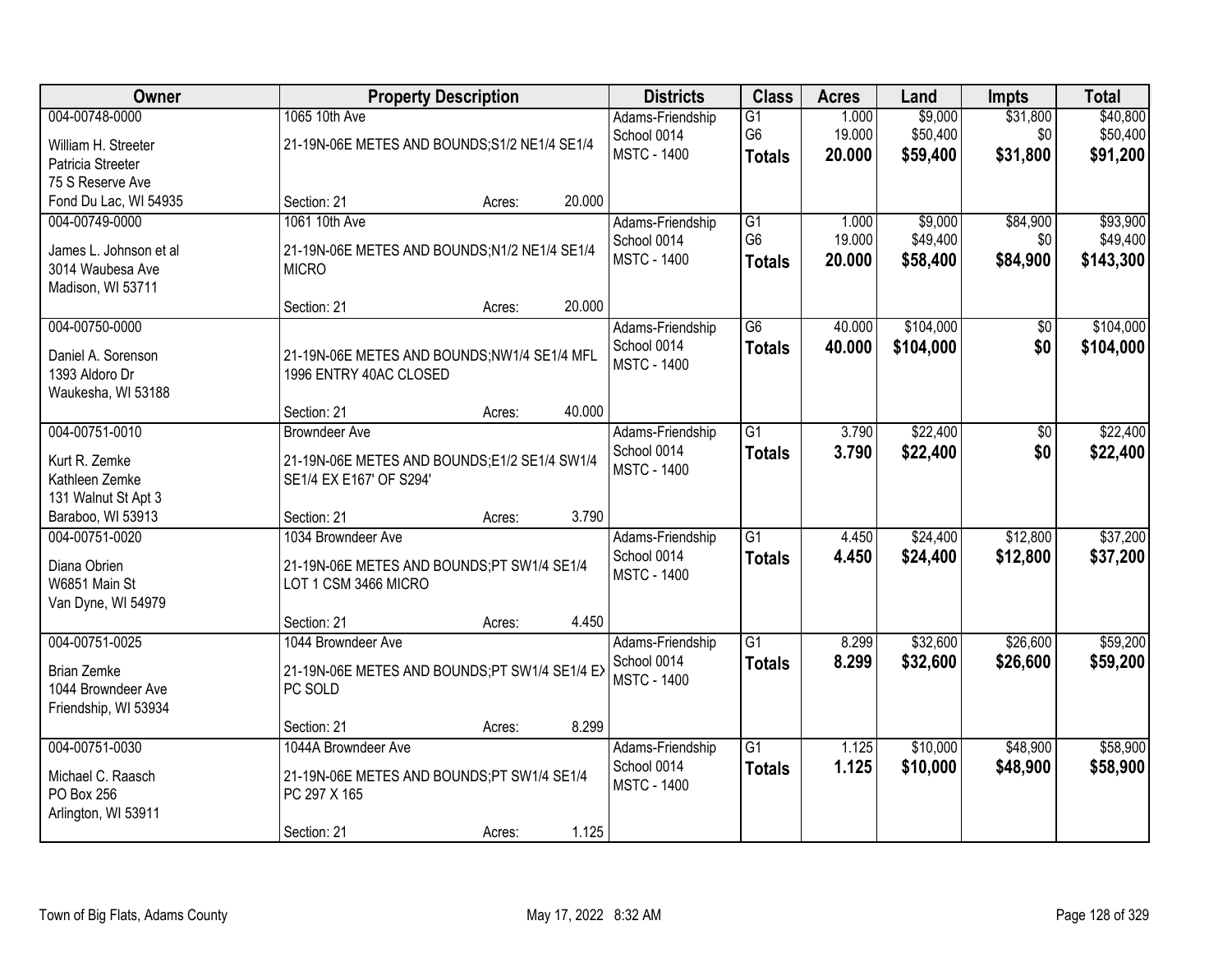| Owner                                                      | <b>Property Description</b>                                                     | <b>Districts</b>                                      | <b>Class</b>                     | <b>Acres</b>     | Land                 | <b>Impts</b>         | <b>Total</b>         |
|------------------------------------------------------------|---------------------------------------------------------------------------------|-------------------------------------------------------|----------------------------------|------------------|----------------------|----------------------|----------------------|
| 004-00752-0000<br>Paul J. Schwartz et al<br>451 W State St | 1038 Browndeer Ave<br>21-19N-06E SW SE 2520 CERTIFIED SURVEY MAP                | Adams-Friendship<br>School 0014<br><b>MSTC - 1400</b> | $\overline{G1}$<br><b>Totals</b> | 10.420<br>10.420 | \$36,800<br>\$36,800 | \$15,100<br>\$15,100 | \$51,900<br>\$51,900 |
| Hartford, WI 53027                                         | LOT 1;& LOT 1 CSM 2539<br>10.420<br>Section: 21<br>Acres:                       |                                                       |                                  |                  |                      |                      |                      |
| 004-00753-0000                                             | 1036 Browndeer Ave                                                              | Adams-Friendship                                      | $\overline{G1}$                  | 5.433            | \$26,900             | \$0                  | \$26,900             |
| Paul J. Schwartz<br>451 W State St<br>Hartford, WI 53027   | 21-19N-06E SW SE 2764 CERTIFIED SURVEY MAP<br>LOT 1;                            | School 0014<br><b>MSTC - 1400</b>                     | <b>Totals</b>                    | 5.433            | \$26,900             | \$0                  | \$26,900             |
|                                                            | 5.433<br>Section: 21<br>Acres:                                                  |                                                       |                                  |                  |                      |                      |                      |
| 004-00754-0000                                             | Browndeer Ave                                                                   | Adams-Friendship                                      | G1                               | 5.030            | \$26,100             | \$800                | \$26,900             |
| Paul J. Schwartz<br>451 W State St<br>Hartford, WI 53027   | 21-19N-06E METES AND BOUNDS;PT SW1/4 SE1/4                                      | School 0014<br><b>MSTC - 1400</b>                     | <b>Totals</b>                    | 5.030            | \$26,100             | \$800                | \$26,900             |
|                                                            | 5.030<br>Section: 21<br>Acres:                                                  |                                                       |                                  |                  |                      |                      |                      |
| 004-00755-0000                                             | 1022 Browndeer Ave                                                              | Adams-Friendship                                      | G1                               | 1.210            | \$10,700             | \$10,600             | \$21,300             |
| Carl N. Ruedinger<br>Karen M. Ruedinger<br>N4017 Gulf Ln   | 21-19N-06E METES AND BOUNDS;PT SW1/4 SE1/4 IN<br>SE COR                         | School 0014<br><b>MSTC - 1400</b>                     | <b>Totals</b>                    | 1.210            | \$10,700             | \$10,600             | \$21,300             |
| Brodhead, WI 53520                                         | 1.210<br>Section: 21<br>Acres:                                                  |                                                       |                                  |                  |                      |                      |                      |
| 004-00756-0010                                             | 1004 Browndeer Ave                                                              | Adams-Friendship                                      | $\overline{G1}$                  | 2.000            | \$17,000             | \$16,200             | \$33,200             |
| Daniel A. Sorenson                                         | 21-19N-06E SE SE 1079 CERTIFIED SURVEY MAP                                      | School 0014                                           | G <sub>6</sub>                   | 37.649           | \$97,900             | \$0                  | \$97,900             |
| 1393 Aldoro Dr                                             | LOT 1; MFL 1996 ENTRY 40AC CLOSED                                               | <b>MSTC - 1400</b>                                    | <b>Totals</b>                    | 39.649           | \$114,900            | \$16,200             | \$131,100            |
| Waukesha, WI 53188                                         |                                                                                 |                                                       |                                  |                  |                      |                      |                      |
|                                                            | 39.649<br>Section: 21<br>Acres:                                                 |                                                       |                                  |                  |                      |                      |                      |
| 004-00757-0000                                             | 811 County Rd C                                                                 | Adams-Friendship                                      | $\overline{G1}$                  | 10.000           | \$36,000             | \$400                | \$36,400             |
| Berg Family Trust<br>5907 Elaine Dr                        | 23-19N-06E METES AND BOUNDS; W1/2 NE1/4 NE1/4<br>NE1/4 & E1/2 NW1/4 NE1/4 NE1/4 | School 0014<br><b>MSTC - 1400</b>                     | <b>Totals</b>                    | 10.000           | \$36,000             | \$400                | \$36,400             |
| Rockford, IL 61108                                         | 10.000<br>Section: 23                                                           |                                                       |                                  |                  |                      |                      |                      |
| 004-00758-0010                                             | Acres:<br>1015 8th Ave                                                          | Adams-Friendship                                      | $\overline{G1}$                  | 2.213            | \$17,600             | \$41,400             | \$59,000             |
|                                                            |                                                                                 | School 0014                                           | G <sub>6</sub>                   | 7.896            | \$19,000             | \$0                  | \$19,000             |
| Nicholas J. Delgado<br>PO Box 501                          | 23-19N-06E NE NE 6603 CERTIFIED SURVEY MAP<br>LOT 1;                            | <b>MSTC - 1400</b>                                    | <b>Totals</b>                    | 10.109           | \$36,600             | \$41,400             | \$78,000             |
| Wautoma, WI 54982                                          |                                                                                 |                                                       |                                  |                  |                      |                      |                      |
|                                                            | 10.109<br>Section: 23<br>Acres:                                                 |                                                       |                                  |                  |                      |                      |                      |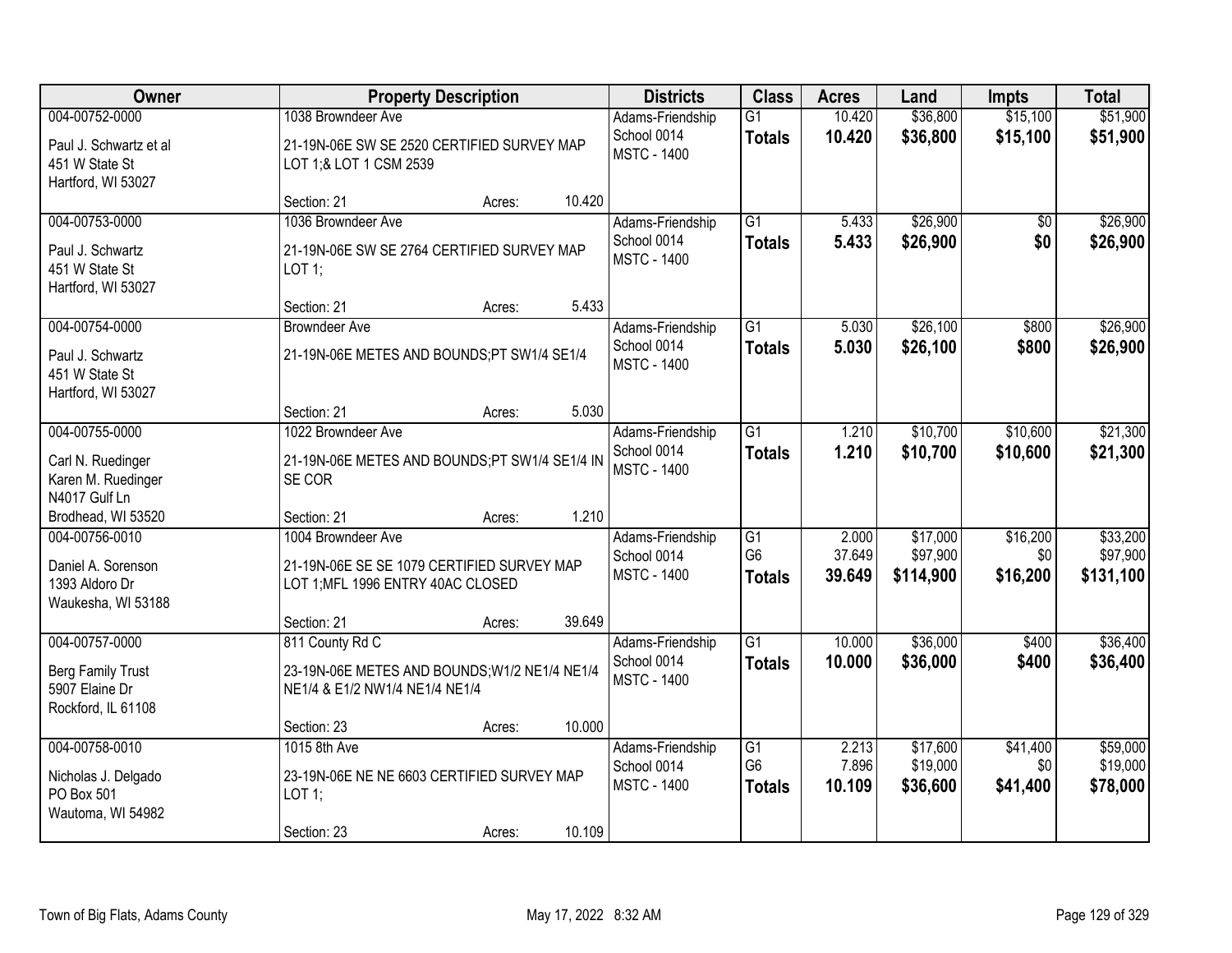| Owner                                                                            |                                                                                              | <b>Property Description</b> |        | <b>Districts</b>                                      | <b>Class</b>                     | <b>Acres</b>     | Land                 | Impts                  | <b>Total</b>          |
|----------------------------------------------------------------------------------|----------------------------------------------------------------------------------------------|-----------------------------|--------|-------------------------------------------------------|----------------------------------|------------------|----------------------|------------------------|-----------------------|
| 004-00759-0000<br>Daryl E. Schroder<br>Jerelyn R. Schroder<br>1323 Chapin        | 801 County Rd C<br>23-19N-06E METES AND BOUNDS;E1/2 NE1/4 NE1/4<br>NE1/4 MICRO               |                             |        | Adams-Friendship<br>School 0014<br><b>MSTC - 1400</b> | $\overline{G1}$<br><b>Totals</b> | 5.000<br>5.000   | \$26,000<br>\$26,000 | $\overline{50}$<br>\$0 | \$26,000<br>\$26,000  |
| Beloit, WI 53511                                                                 | Section: 23                                                                                  | Acres:                      | 5.000  |                                                       |                                  |                  |                      |                        |                       |
| 004-00760-0000<br>Daniel J. Mckiski<br>823 County Rd C<br>Hancock, WI 54943      | 823 County Rd C<br>23-19N-06E NE NE 2359 CERTIFIED SURVEY MAP<br>LOT 1;                      |                             |        | Adams-Friendship<br>School 0014<br><b>MSTC - 1400</b> | $\overline{G1}$<br><b>Totals</b> | 5.070<br>5.070   | \$26,100<br>\$26,100 | \$6,600<br>\$6,600     | \$32,700<br>\$32,700  |
| 004-00761-0010                                                                   | Section: 23<br>1017 8th Ave                                                                  | Acres:                      | 5.070  | Adams-Friendship                                      | G1                               | 2.000            | \$17,000             | \$115,400              | \$132,400             |
| Chad A. Ziegler<br>1017 8th Ave<br>Hancock, WI 54943                             | 23-19N-06E NE NE 6603 CERTIFIED SURVEY MAP<br>LOT $2$ ;                                      |                             |        | School 0014<br><b>MSTC - 1400</b>                     | G <sub>6</sub><br><b>Totals</b>  | 8.109<br>10.109  | \$19,500<br>\$36,500 | \$0<br>\$115,400       | \$19,500<br>\$151,900 |
|                                                                                  | Section: 23                                                                                  | Acres:                      | 10.109 |                                                       |                                  |                  |                      |                        |                       |
| 004-00762-0000<br>Robert F. Schwab et al<br>403 Holiday Dr<br>Waunakee, WI 53597 | 825 County Rd C<br>23-19N-06E METES AND BOUNDS;E 5 A E1/2 NW1/4<br><b>NE1/4</b>              |                             |        | Adams-Friendship<br>School 0014<br><b>MSTC - 1400</b> | $\overline{G1}$<br><b>Totals</b> | 5.000<br>5.000   | \$26,000<br>\$26,000 | \$5,900<br>\$5,900     | \$31,900<br>\$31,900  |
|                                                                                  | Section: 23                                                                                  | Acres:                      | 5.000  |                                                       |                                  |                  |                      |                        |                       |
| 004-00763-0000<br>Robert F. Schwab et al<br>403 Holiday Dr<br>Waunakee, WI 53597 | County Rd C<br>23-19N-06E METES AND BOUNDS;PT NW1/4 NE1/4                                    |                             |        | Adams-Friendship<br>School 0014<br><b>MSTC - 1400</b> | $\overline{G1}$<br><b>Totals</b> | 3.000<br>3.000   | \$6,000<br>\$6,000   | $\overline{50}$<br>\$0 | \$6,000<br>\$6,000    |
|                                                                                  | Section: 23                                                                                  | Acres:                      | 3.000  |                                                       |                                  |                  |                      |                        |                       |
| 004-00764-0000<br>Lori A. Dresen<br>Paul R. Dresen<br>7794 Martinsville Rd       | 827 County Rd C<br>23-19N-06E METES AND BOUNDS;PT NW1/4 NE1/4 N<br>528 FT X 165 FT           |                             |        | Adams-Friendship<br>School 0014<br><b>MSTC - 1400</b> | G1<br><b>Totals</b>              | 2.000<br>2.000   | \$17,000<br>\$17,000 | \$44,500<br>\$44,500   | \$61,500<br>\$61,500  |
| Cross Plains, WI 53528                                                           | Section: 23                                                                                  | Acres:                      | 2.000  |                                                       |                                  |                  |                      |                        |                       |
| 004-00765-0000<br>Robert F. Schwab et al<br>403 Holiday Dr<br>Waunakee, WI 53597 | County Rd C<br>23-19N-06E METES AND BOUNDS; W 10 A E1/2 NW1/4<br><b>NE1/4</b><br>Section: 23 | Acres:                      | 10.000 | Adams-Friendship<br>School 0014<br><b>MSTC - 1400</b> | $\overline{G6}$<br><b>Totals</b> | 10.000<br>10.000 | \$18,000<br>\$18,000 | $\overline{50}$<br>\$0 | \$18,000<br>\$18,000  |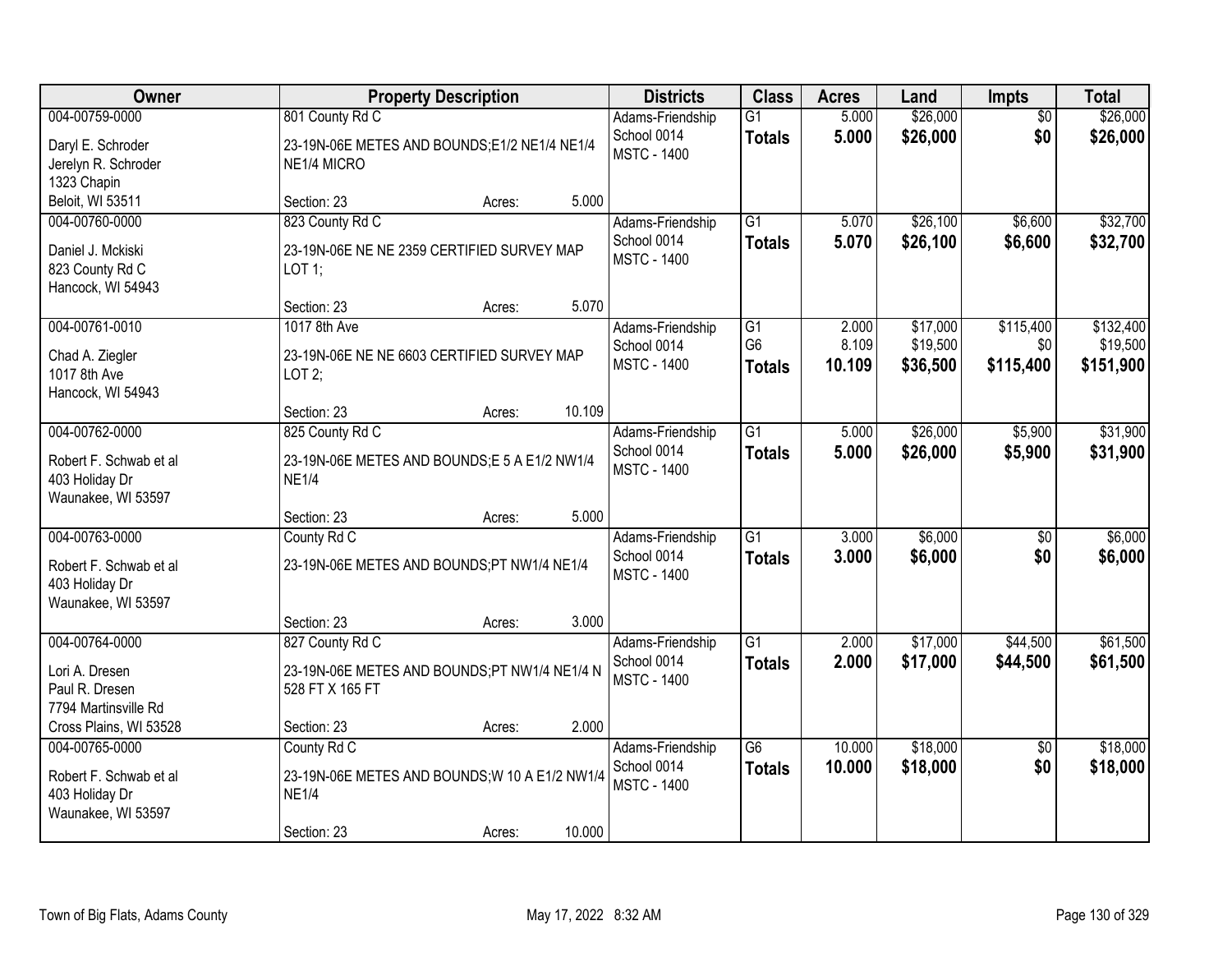| <b>Owner</b>              | <b>Property Description</b>                    |        |        | <b>Districts</b>   | <b>Class</b>             | <b>Acres</b> | Land        | <b>Impts</b>    | <b>Total</b> |
|---------------------------|------------------------------------------------|--------|--------|--------------------|--------------------------|--------------|-------------|-----------------|--------------|
| 004-00766-0000            | 851 County Rd C                                |        |        | Adams-Friendship   | $\overline{G1}$          | 1.530        | \$13,200    | \$89,400        | \$102,600    |
| David J. Andreoni         | 23-19N-06E METES AND BOUNDS;PT W1/2 NE1/4      |        |        | School 0014        | G <sub>6</sub>           | 39.000       | \$93,600    | \$0             | \$93,600     |
| Kathleen A. Andreoni      | LOT 1 CSM 1975                                 |        |        | <b>MSTC - 1400</b> | <b>Totals</b>            | 40.530       | \$106,800   | \$89,400        | \$196,200    |
| 10701 S Mcgraw Dr         |                                                |        |        |                    |                          |              |             |                 |              |
| Oak Creek, WI 53154       | Section: 23                                    | Acres: | 40.530 |                    |                          |              |             |                 |              |
| 004-00767-0000            | County Rd C                                    |        |        | Adams-Friendship   | $\overline{G1}$          | 5.000        | \$10,000    | \$0             | \$10,000     |
| Robert F. Schwab et al    | 23-19N-06E METES AND BOUNDS;E 5 A SW1/4 NE1/4  |        |        | School 0014        | <b>Totals</b>            | 5.000        | \$10,000    | \$0             | \$10,000     |
| 403 Holiday Dr            |                                                |        |        | <b>MSTC - 1400</b> |                          |              |             |                 |              |
| Waunakee, WI 53597        |                                                |        |        |                    |                          |              |             |                 |              |
|                           | Section: 23                                    | Acres: | 5.000  |                    |                          |              |             |                 |              |
| 004-00768-0000            | 825 County Rd C                                |        |        | Adams-Friendship   | G1                       | 5.000        | \$10,000    | \$0             | \$10,000     |
| Robert F. Schwab et al    | 23-19N-06E METES AND BOUNDS;5 A SW1/4 NE1/4    |        |        | School 0014        | <b>Totals</b>            | 5.000        | \$10,000    | \$0             | \$10,000     |
| 403 Holiday Dr            |                                                |        |        | <b>MSTC - 1400</b> |                          |              |             |                 |              |
| Waunakee, WI 53597        |                                                |        |        |                    |                          |              |             |                 |              |
|                           | Section: 23                                    | Acres: | 5.000  |                    |                          |              |             |                 |              |
| 004-00769-0000            |                                                |        |        | Adams-Friendship   | $\overline{G6}$          | 10.000       | \$18,000    | \$0             | \$18,000     |
| Robert F. Schwab et al    | 23-19N-06E METES AND BOUNDS; W 10 A E1/2 SW1/4 |        |        | School 0014        | <b>Totals</b>            | 10.000       | \$18,000    | \$0             | \$18,000     |
| 403 Holiday Dr            | <b>NE1/4</b>                                   |        |        | <b>MSTC - 1400</b> |                          |              |             |                 |              |
| Waunakee, WI 53597        |                                                |        |        |                    |                          |              |             |                 |              |
|                           | Section: 23                                    | Acres: | 10.000 |                    |                          |              |             |                 |              |
| 004-00771-0010            | 1019 8th Ave                                   |        |        | Adams-Friendship   | $\overline{G1}$          | 5.000        | \$26,000    | \$54,800        | \$80,800     |
| Richard G. Lawrence       | 23-19N-06E SE NE 6608 CERTIFIED SURVEY MAP     |        |        | School 0014        | <b>Totals</b>            | 5.000        | \$26,000    | \$54,800        | \$80,800     |
| Deanna L. Lawrence        | $LOT$ 1;                                       |        |        | <b>MSTC - 1400</b> |                          |              |             |                 |              |
| W8493 County Hwy G        |                                                |        |        |                    |                          |              |             |                 |              |
| Wonewoc, WI 53968         | Section: 23                                    | Acres: | 5.000  |                    |                          |              |             |                 |              |
| 004-00771-0015            | 8th Ave                                        |        |        | Adams-Friendship   | $\overline{G6}$          | 35.000       | \$63,000    | $\overline{60}$ | \$63,000     |
| Donald L. Olszewski et al | 23-19N-06E SE NE METES AND BOUNDS;             |        |        | School 0014        | <b>Totals</b>            | 35.000       | \$63,000    | \$0             | \$63,000     |
| 3205 W 5 Mile Rd          |                                                |        |        | <b>MSTC - 1400</b> |                          |              |             |                 |              |
| Caledonia, WI 53108       |                                                |        |        |                    |                          |              |             |                 |              |
|                           | Section: 23                                    | Acres: | 35.000 |                    |                          |              |             |                 |              |
| 004-00772-0000            | County Rd C                                    |        |        | Adams-Friendship   | $\overline{\mathsf{W}8}$ | 39.080       | (\$101,600) | $\overline{50}$ | \$0          |
| Michael A. Hobbs          | 23-19N-06E METES AND BOUNDS;NE1/4 NW1/4 EX     |        |        | School 0014        | <b>Totals</b>            | 39.080       | \$0         | \$0             | \$0          |
| Christine L. Bosetti      | LAND SOLD FOR HWY IN V.2068 MR P.35 MFL        |        |        | <b>MSTC - 1400</b> |                          |              |             |                 |              |
| 1701 Blake Ave            | ENTRY 39.08AC CLOSED                           |        |        |                    |                          |              |             |                 |              |
| South Milwaukee, WI 53172 | Section: 23                                    | Acres: | 39.080 |                    |                          |              |             |                 |              |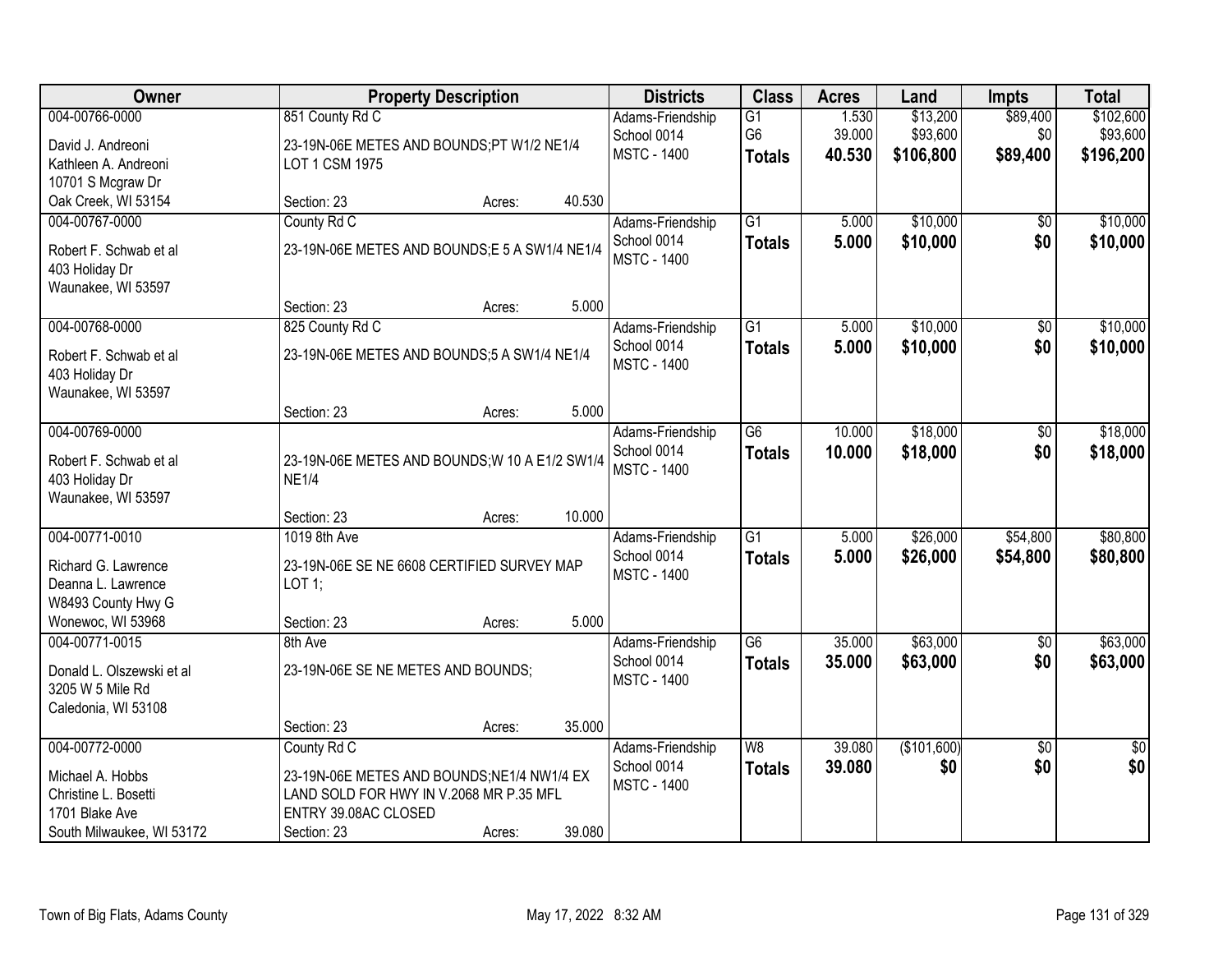|                                                                                       |                                                                                         |        |        | <b>Districts</b>                                      | <b>Class</b>                                       | <b>Acres</b>              | Land                            | <b>Impts</b>           | <b>Total</b>                    |
|---------------------------------------------------------------------------------------|-----------------------------------------------------------------------------------------|--------|--------|-------------------------------------------------------|----------------------------------------------------|---------------------------|---------------------------------|------------------------|---------------------------------|
| 004-00772-0010                                                                        | County Rd C                                                                             |        |        | Adams-Friendship                                      | $\overline{\text{X3}}$                             | 0.920                     | $\overline{50}$                 | $\overline{50}$        | $\overline{30}$                 |
| <b>Adams County</b><br>PO Box 470<br>Friendship, WI 53934                             | 23-19N-06E METES AND BOUNDS;PT NE1/4 NW1/4<br>FOR HWY MICRO                             |        |        | School 0014<br><b>MSTC - 1400</b>                     | <b>Totals</b>                                      | 0.920                     | \$0                             | \$0                    | \$0                             |
|                                                                                       | Section: 23                                                                             | Acres: | 0.920  |                                                       |                                                    |                           |                                 |                        |                                 |
| 004-00773-0010                                                                        | County Rd C                                                                             |        |        | Adams-Friendship                                      | $\overline{\text{X3}}$                             | 1.800                     | $\overline{50}$                 | $\overline{50}$        | $\sqrt{50}$                     |
| <b>Adams County</b><br>PO Box 470<br>Friendship, WI 53934                             | 23-19N-06E METES AND BOUNDS;PT NW1/4 NW1/4<br>FOR HWY PURPOSES MICRO                    |        |        | School 0014<br><b>MSTC - 1400</b>                     | <b>Totals</b>                                      | 1.800                     | \$0                             | \$0                    | \$0                             |
|                                                                                       | Section: 23                                                                             | Acres: | 1.800  |                                                       |                                                    |                           |                                 |                        |                                 |
| 004-00773-0015                                                                        | 1017 9th Ave                                                                            |        |        | Adams-Friendship                                      | G6                                                 | 19.620                    | \$47,100                        | \$0                    | \$47,100                        |
| Phillip J. Neumiller<br>Barbara C. Neumiller<br>923 County Rd C                       | 23-19N-06E NW NW 5557 CERTIFIED SURVEY MAP<br>LOT 1;                                    |        |        | School 0014<br><b>MSTC - 1400</b>                     | <b>Totals</b>                                      | 19.620                    | \$47,100                        | \$0                    | \$47,100                        |
| Hancock, WI 54943                                                                     | Section: 23                                                                             | Acres: | 19.620 |                                                       |                                                    |                           |                                 |                        |                                 |
| 004-00773-0020<br>Snead Living Trust<br>318 Edgewood Ave<br>South Milwaukee, WI 53172 | 1022 9th Ave<br>23-19N-06E NW NW 5557 CERTIFIED SURVEY MAP<br>LOT2;                     |        |        | Adams-Friendship<br>School 0014<br><b>MSTC - 1400</b> | $\overline{G5}$<br>G <sub>6</sub><br><b>Totals</b> | 3.100<br>15.000<br>18.100 | \$1,600<br>\$38,000<br>\$39,600 | \$0<br>\$0<br>\$0      | \$1,600<br>\$38,000<br>\$39,600 |
|                                                                                       | Section: 23                                                                             | Acres: | 18.100 |                                                       |                                                    |                           |                                 |                        |                                 |
| 004-00774-0000                                                                        | 1028 9th Ave                                                                            |        |        | Adams-Friendship                                      | $\overline{G1}$                                    | 1.000                     | \$9,000                         | \$3,300                | \$12,300                        |
| John P. Gaffney                                                                       | 23-19N-06E METES AND BOUNDS; SW1/4 NW1/4 2002                                           |        |        | School 0014                                           | W <sub>8</sub>                                     | 39.000                    | (\$101,400)                     | \$0                    | \$0                             |
| 1575 Woodruff Way<br>Hartford, WI 53027                                               | MFL ENTRY 39AC CLOSED                                                                   |        |        | <b>MSTC - 1400</b>                                    | <b>Totals</b>                                      | 40.000                    | \$9,000                         | \$3,300                | \$12,300                        |
|                                                                                       | Section: 23                                                                             | Acres: | 40.000 |                                                       |                                                    |                           |                                 |                        |                                 |
| 004-00775-0000                                                                        |                                                                                         |        |        | Adams-Friendship                                      | $\overline{\mathsf{W}8}$                           | 40.000                    | (\$104,000)                     | $\overline{50}$        | $\sqrt{50}$                     |
| Michael A. Hobbs<br>Christine L. Bosetti<br>1701 Blake Ave                            | 23-19N-06E METES AND BOUNDS; SE1/4 NW 1/4 MFL<br><b>ENTRY 40AC CLOSED</b>               |        |        | School 0014<br><b>MSTC - 1400</b>                     | <b>Totals</b>                                      | 40.000                    | \$0                             | \$0                    | \$0                             |
| South Milwaukee, WI 53172                                                             | Section: 23                                                                             | Acres: | 40.000 |                                                       |                                                    |                           |                                 |                        |                                 |
| 004-00776-0000<br>Luke A. Volp et al<br>9910 Wilkinson Rd<br>Mazomanie, WI 53560      | 23-19N-06E METES AND BOUNDS; NE1/4 SW1/4 MFL<br><b>ENTRY 40AC CLOSED</b><br>Section: 23 | Acres: | 40.000 | Adams-Friendship<br>School 0014<br><b>MSTC - 1400</b> | W8<br><b>Totals</b>                                | 40.000<br>40.000          | (\$104,000)<br>\$0              | $\overline{50}$<br>\$0 | $\frac{1}{6}$<br>\$0            |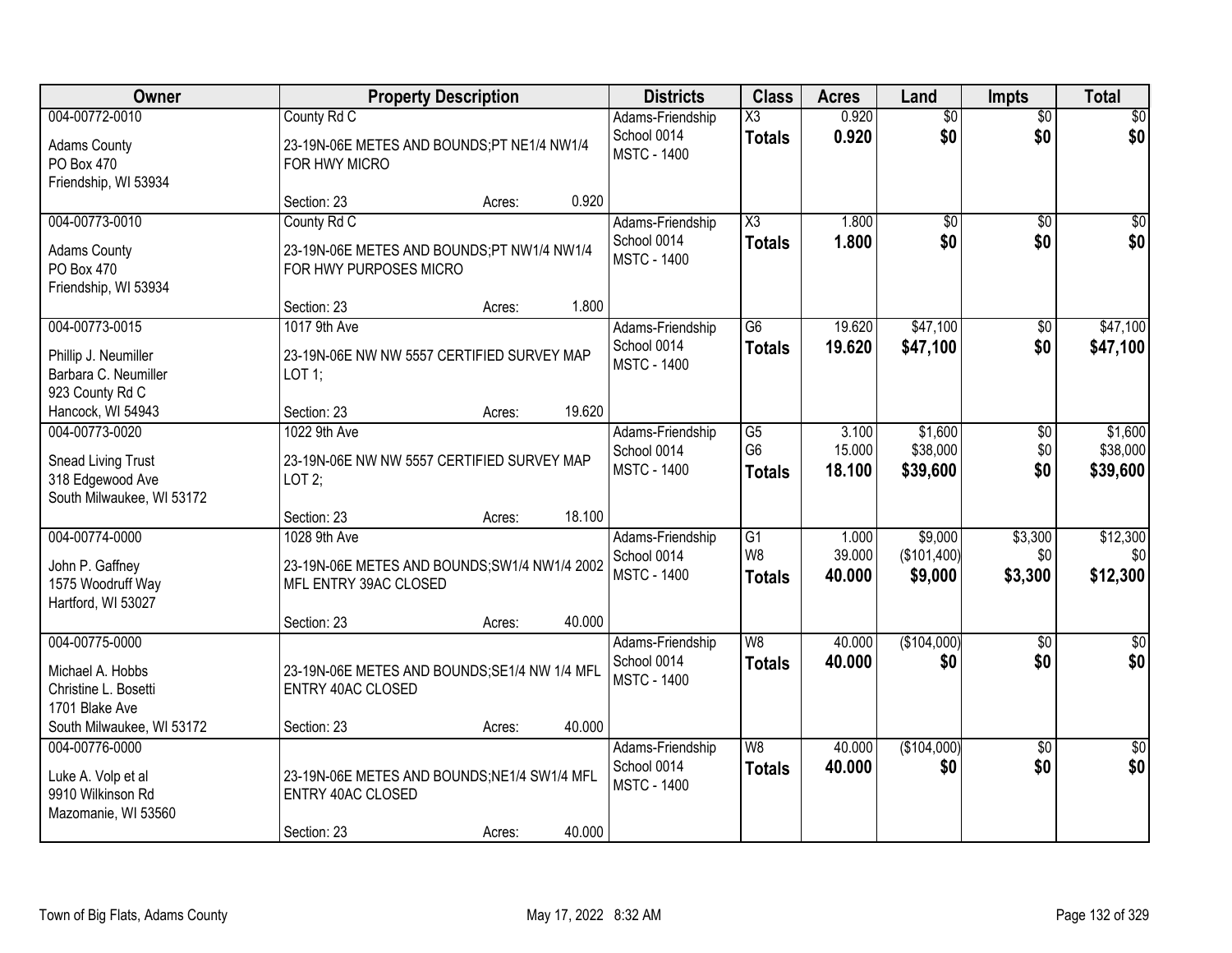| Owner                                                       | <b>Property Description</b>                                        |        |        | <b>Districts</b>                                      | <b>Class</b>                                       | <b>Acres</b>              | Land                             | <b>Impts</b>              | <b>Total</b>              |
|-------------------------------------------------------------|--------------------------------------------------------------------|--------|--------|-------------------------------------------------------|----------------------------------------------------|---------------------------|----------------------------------|---------------------------|---------------------------|
| 004-00777-0000<br>Glenn Erickson                            | 9th Ave<br>23-19N-06E METES AND BOUNDS;NW1/4 SW1/4 38AC            |        |        | Adams-Friendship<br>School 0014<br><b>MSTC - 1400</b> | $\overline{G6}$<br>W <sub>6</sub><br><b>Totals</b> | 2.000<br>38.000<br>40.000 | \$4,800<br>(\$98,800)<br>\$4,800 | $\sqrt{$0}$<br>\$0<br>\$0 | \$4,800<br>\$0<br>\$4,800 |
| N94 W6606 Fieldcrest St<br>Cedarburg, WI 53012              | MFL ENTERED CLOSED<br>Section: 23                                  | Acres: | 40.000 |                                                       |                                                    |                           |                                  |                           |                           |
| 004-00778-0000                                              | 1076 9th Ave                                                       |        |        | Adams-Friendship                                      | $\overline{G1}$                                    | 3.700                     | \$22,100                         | \$107,400                 | \$129,500                 |
| Deborah J. Heinz<br>Robert W. Heinz<br>943 Emerson Rd       | 23-19N-06E SW SW 2680 CERTIFIED SURVEY MAP<br>LOT 1;               |        |        | School 0014<br><b>MSTC - 1400</b>                     | <b>Totals</b>                                      | 3.700                     | \$22,100                         | \$107,400                 | \$129,500                 |
| Mount Pleasant, WI 53406                                    | Section: 23                                                        | Acres: | 3.700  |                                                       |                                                    |                           |                                  |                           |                           |
| 004-00778-0010                                              | 1078 9th Ave                                                       |        |        | Adams-Friendship                                      | $\overline{G1}$                                    | 3.200                     | \$20,600                         | \$0                       | \$20,600                  |
| Shari L. Pallen<br>4660 108th St<br>Franksville, WI 53126   | 23-19N-06E SW SW 2680 CERTIFIED SURVEY MAP<br>LOT2;                |        |        | School 0014<br><b>MSTC - 1400</b>                     | <b>Totals</b>                                      | 3.200                     | \$20,600                         | \$0                       | \$20,600                  |
|                                                             | Section: 23                                                        | Acres: | 3.200  |                                                       |                                                    |                           |                                  |                           |                           |
| 004-00778-0015                                              | 1084 9th Ave                                                       |        |        | Adams-Friendship                                      | $\overline{G1}$                                    | 3.300                     | \$20,900                         | $\sqrt[6]{3}$             | \$20,900                  |
| Juan J. Sendejo Jr<br>3877 E Squire Ave<br>Cudahy, WI 53110 | 23-19N-06E METES AND BOUNDS;PT SW1/4 SW1/4<br>LOT 3 CSM 2680 MICRO |        |        | School 0014<br><b>MSTC - 1400</b>                     | <b>Totals</b>                                      | 3.300                     | \$20,900                         | \$0                       | \$20,900                  |
|                                                             | Section: 23                                                        | Acres: | 3.300  |                                                       |                                                    |                           |                                  |                           |                           |
| 004-00778-0020                                              | <b>Browndeer Ave</b>                                               |        |        | Adams-Friendship                                      | $\overline{G1}$                                    | 2.500                     | \$12,400                         | $\overline{50}$           | \$12,400                  |
| Jeff Anderson                                               | 23-19N-06E SW SW 2678 CERTIFIED SURVEY MAP                         |        |        | School 0014                                           | <b>Totals</b>                                      | 2.500                     | \$12,400                         | \$0                       | \$12,400                  |
| Kathleen M. Anderson                                        | $LOT4$ ;                                                           |        |        | <b>MSTC - 1400</b>                                    |                                                    |                           |                                  |                           |                           |
| N3313 Cherry Rd                                             |                                                                    |        |        |                                                       |                                                    |                           |                                  |                           |                           |
| Lake Geneva, WI 53147                                       | Section: 23                                                        | Acres: | 2.500  |                                                       |                                                    |                           |                                  |                           |                           |
| 004-00778-0025                                              | 894 Browndeer Ave                                                  |        |        | Adams-Friendship                                      | $\overline{G1}$                                    | 2.400                     | \$13,700                         | \$4,900                   | \$18,600                  |
| Jeffrey A. Anderson                                         | 23-19N-06E METES AND BOUNDS;PT SW1/4 SW1/4                         |        |        | School 0014                                           | <b>Totals</b>                                      | 2.400                     | \$13,700                         | \$4,900                   | \$18,600                  |
| Kathleen M. Anderson                                        | LOT 5 CSM 2678                                                     |        |        | <b>MSTC - 1400</b>                                    |                                                    |                           |                                  |                           |                           |
| N3313 Cherry Rd                                             |                                                                    |        |        |                                                       |                                                    |                           |                                  |                           |                           |
| Lake Geneva, WI 53147                                       | Section: 23                                                        | Acres: | 2.400  |                                                       |                                                    |                           |                                  |                           |                           |
| 004-00778-0030                                              | 892 Browndeer Ave                                                  |        |        | Adams-Friendship                                      | $\overline{G1}$                                    | 2.800                     | \$8,200                          | \$35,700                  | \$43,900                  |
| Jeffrey A. Anderson                                         | 23-19N-06E METES AND BOUNDS;PT SW1/4 SW1/4                         |        |        | School 0014                                           | <b>Totals</b>                                      | 2.800                     | \$8,200                          | \$35,700                  | \$43,900                  |
| Kathleen M. Anderson                                        | LOT 6 CSM 2678                                                     |        |        | <b>MSTC - 1400</b>                                    |                                                    |                           |                                  |                           |                           |
| N3313 Cherry Rd                                             |                                                                    |        |        |                                                       |                                                    |                           |                                  |                           |                           |
| Lake Geneva, WI 53147                                       | Section: 23                                                        | Acres: | 2.800  |                                                       |                                                    |                           |                                  |                           |                           |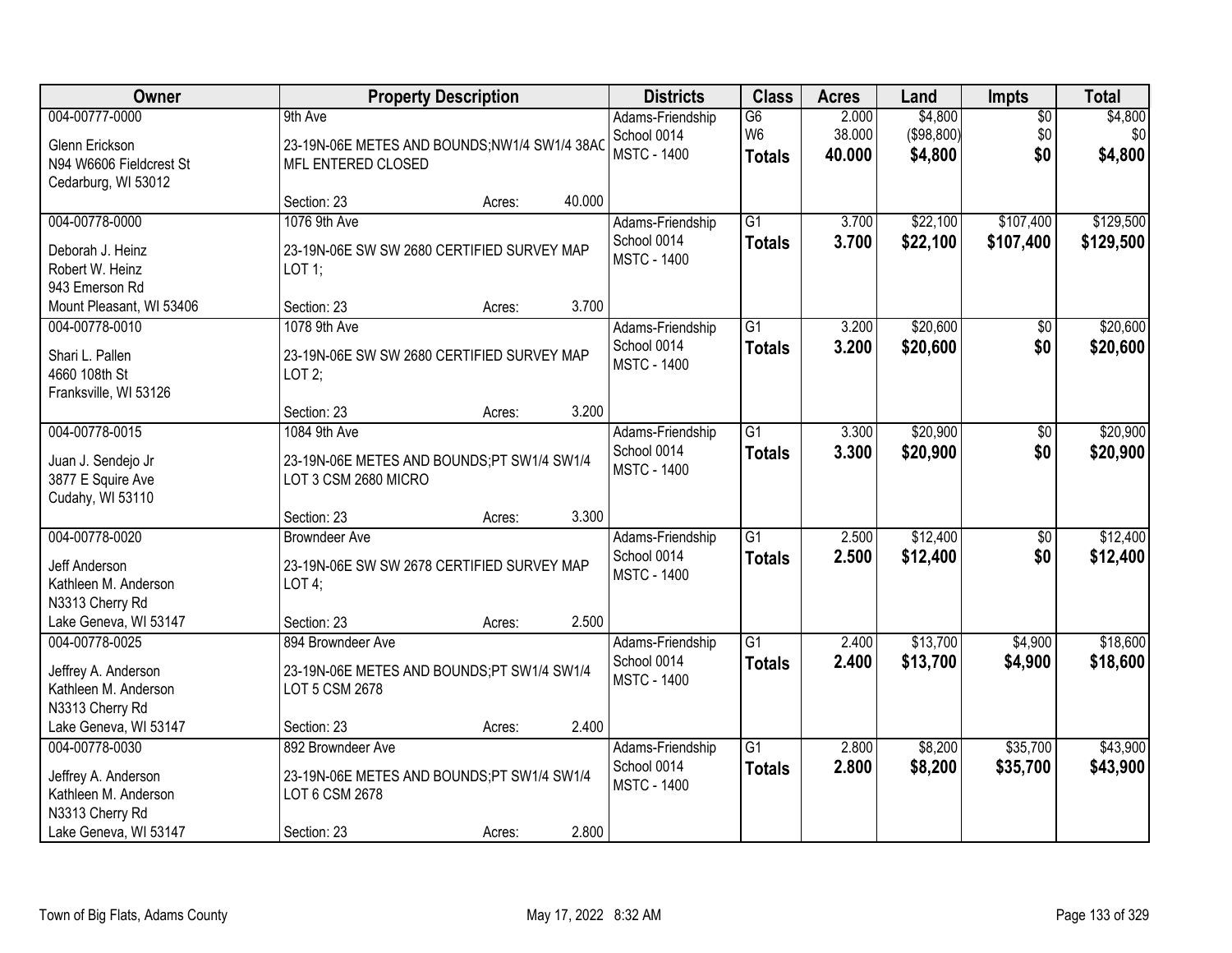| Owner                                         | <b>Property Description</b>                   |        |        | <b>Districts</b>                  | <b>Class</b>             | <b>Acres</b> | Land        | <b>Impts</b>    | <b>Total</b>     |
|-----------------------------------------------|-----------------------------------------------|--------|--------|-----------------------------------|--------------------------|--------------|-------------|-----------------|------------------|
| 004-00778-0035                                | <b>Browndeer Ave</b>                          |        |        | Adams-Friendship                  | $\overline{G1}$          | 3.200        | \$20,600    | $\overline{50}$ | \$20,600         |
| Gustavo F. Berbera                            | 23-19N-06E METES AND BOUNDS;PT SW1/4 SW1/4    |        |        | School 0014<br><b>MSTC - 1400</b> | <b>Totals</b>            | 3.200        | \$20,600    | \$0             | \$20,600         |
| Irma T. Rivera                                | LOT 7 CSM 2679 MICRO                          |        |        |                                   |                          |              |             |                 |                  |
| 15518 Rob Roy Dr                              |                                               |        |        |                                   |                          |              |             |                 |                  |
| Oak Forest, IL 60452                          | Section: 23                                   | Acres: | 3.200  |                                   |                          |              |             |                 |                  |
| 004-00778-0040                                | 888 Browndeer Ave                             |        |        | Adams-Friendship                  | $\overline{G1}$          | 3.700        | \$22,100    | \$33,300        | \$55,400         |
| Jennifer Cuthers                              | 23-19N-06E METES AND BOUNDS;PT SW1/4 SW1/4    |        |        | School 0014<br><b>MSTC - 1400</b> | <b>Totals</b>            | 3.700        | \$22,100    | \$33,300        | \$55,400         |
| Argentine Vincente                            | LOT 8 CSM 2679 MICRO                          |        |        |                                   |                          |              |             |                 |                  |
| 888 Browndeer Ave                             |                                               |        |        |                                   |                          |              |             |                 |                  |
| Friendship, WI 53934                          | Section: 23                                   | Acres: | 3.700  |                                   |                          |              |             |                 |                  |
| 004-00778-0045                                | 886 Browndeer Ave                             |        |        | Adams-Friendship                  | $\overline{G1}$          | 15.200       | \$46,400    | \$97,900        | \$144,300        |
| Jacqueline A. Jones                           | 23-19N-06E METES AND BOUNDS;PT SW1/4 SW1/4    |        |        | School 0014                       | <b>Totals</b>            | 15.200       | \$46,400    | \$97,900        | \$144,300        |
| 886 Browndeer Ave                             | LOT 9 CSM 2679 MICRO                          |        |        | <b>MSTC - 1400</b>                |                          |              |             |                 |                  |
| Friendship, WI 53934                          |                                               |        |        |                                   |                          |              |             |                 |                  |
|                                               | Section: 23                                   | Acres: | 15.200 |                                   |                          |              |             |                 |                  |
| 004-00779-0000                                | 868 Browndeer Ave                             |        |        | Adams-Friendship                  | $\overline{W8}$          | 40.000       | (\$104,000) | \$0             | \$0              |
| Luke A. Volp et al                            | 23-19N-06E METES AND BOUNDS;SE1/4 SW1/4 MFL   |        |        | School 0014                       | <b>Totals</b>            | 40.000       | \$0         | \$0             | \$0              |
| 9910 Wilkinson Rd                             | <b>ENTRY 40AC CLOSED</b>                      |        |        | <b>MSTC - 1400</b>                |                          |              |             |                 |                  |
| Mazomanie, WI 53560                           |                                               |        |        |                                   |                          |              |             |                 |                  |
|                                               | Section: 23                                   | Acres: | 40.000 |                                   |                          |              |             |                 |                  |
| 004-00780-0000                                | 1031 8th Ave                                  |        |        | Adams-Friendship                  | $\overline{\mathsf{W8}}$ | 40.000       | (\$104,000) | $\overline{30}$ | $\overline{\$0}$ |
|                                               |                                               |        |        | School 0014                       | <b>Totals</b>            | 40.000       | \$0         | \$0             | \$0              |
| Bradley E. Wahlberg                           | 23-19N-06E METES AND BOUNDS; NE1/4 SE1/4 1999 |        |        | <b>MSTC - 1400</b>                |                          |              |             |                 |                  |
| Theresa G. Wahlberg<br>9597 Liberty School Rd | MFL ENTRY 40AC CLOSED                         |        |        |                                   |                          |              |             |                 |                  |
| Omro, WI 54963                                | Section: 23                                   | Acres: | 40.000 |                                   |                          |              |             |                 |                  |
| 004-00781-0000                                |                                               |        |        | Adams-Friendship                  | $\overline{W8}$          | 40.000       | (\$104,000) | $\sqrt{6}$      | $\sqrt{50}$      |
|                                               |                                               |        |        | School 0014                       | <b>Totals</b>            | 40.000       | \$0         | \$0             | \$0              |
| Michael A. Hobbs                              | 23-19N-06E METES AND BOUNDS;NW1/4 SE1/4 1999  |        |        | <b>MSTC - 1400</b>                |                          |              |             |                 |                  |
| Christine L. Bosetti                          | MFL ENTRY 40AC OPEN                           |        |        |                                   |                          |              |             |                 |                  |
| 1701 Blake Ave                                |                                               |        |        |                                   |                          |              |             |                 |                  |
| South Milwaukee, WI 53172                     | Section: 23                                   | Acres: | 40.000 |                                   |                          |              |             |                 |                  |
| 004-00782-0000                                | <b>Browndeer Ave</b>                          |        |        | Adams-Friendship                  | W8                       | 40.000       | (\$104,000) | $\overline{50}$ | $\sqrt{30}$      |
| Michael A. Hobbs                              | 23-19N-06E METES AND BOUNDS; SW1/4 SE1/4 1999 |        |        | School 0014<br><b>MSTC - 1400</b> | <b>Totals</b>            | 40.000       | \$0         | \$0             | \$0              |
| Christine L. Bosetti                          | MFL ENTRY 40AC OPEN                           |        |        |                                   |                          |              |             |                 |                  |
| 1701 Blake Ave                                |                                               |        |        |                                   |                          |              |             |                 |                  |
| South Milwaukee, WI 53172                     | Section: 23                                   | Acres: | 40.000 |                                   |                          |              |             |                 |                  |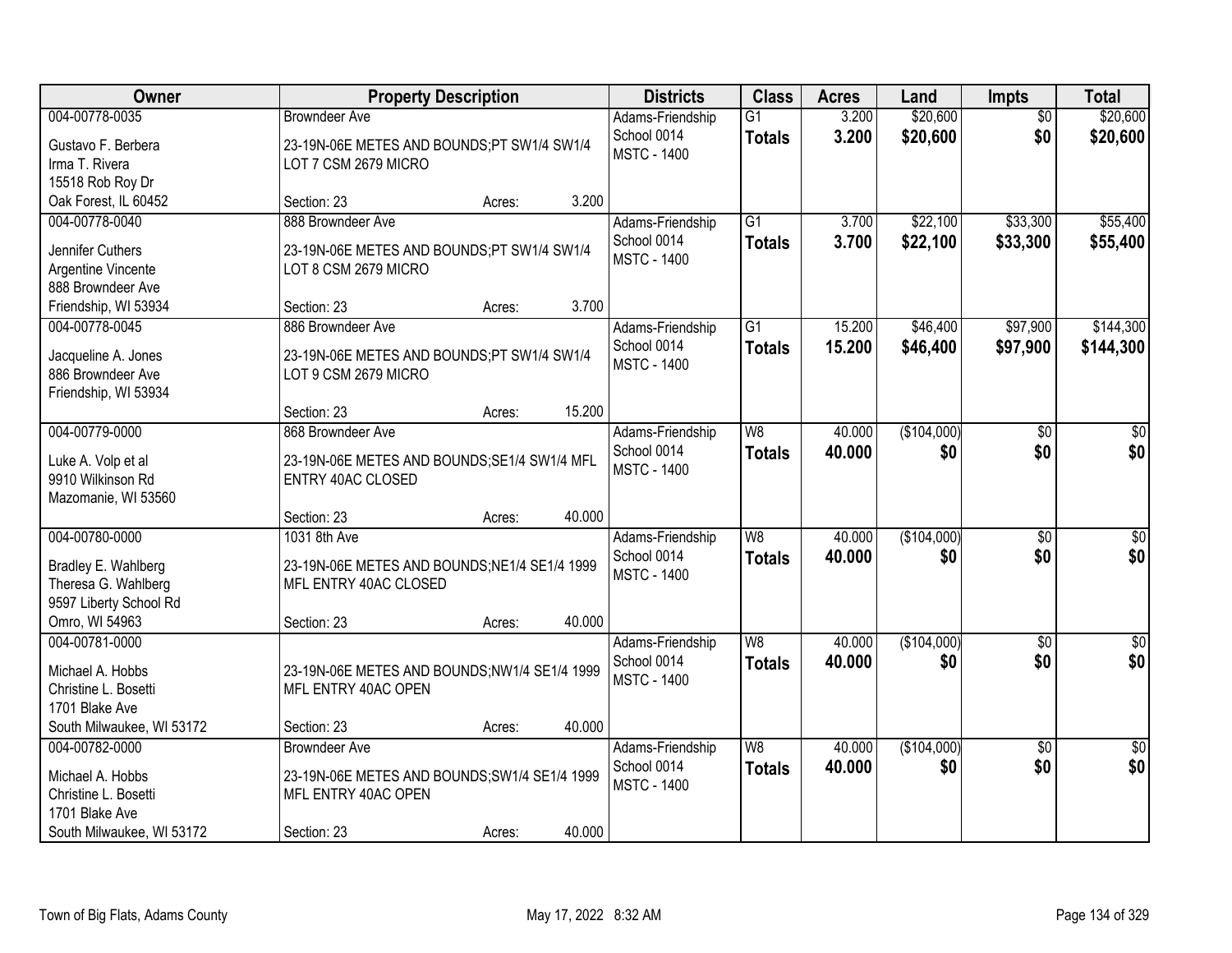| Owner                                                                                         |                                                                                              | <b>Property Description</b> |        | <b>Districts</b>                                      | <b>Class</b>                                       | <b>Acres</b>              | Land                            | Impts                       | <b>Total</b>                      |
|-----------------------------------------------------------------------------------------------|----------------------------------------------------------------------------------------------|-----------------------------|--------|-------------------------------------------------------|----------------------------------------------------|---------------------------|---------------------------------|-----------------------------|-----------------------------------|
| 004-00783-0000<br>Marcia Kelman<br>109 E Highland Ave                                         | 1079 8th Ave<br>23-19N-06E METES AND BOUNDS; SE1/4 SE1/4 2019<br>MFL ENTRY 40AC CLOSED       |                             |        | Adams-Friendship<br>School 0014<br><b>MSTC - 1400</b> | W8<br><b>Totals</b>                                | 40.000<br>40.000          | (\$104,000)<br>\$0              | $\overline{50}$<br>\$0      | \$0<br>\$0                        |
| Fort Atkinson, WI 53538                                                                       | Section: 23                                                                                  | Acres:                      | 40.000 |                                                       |                                                    |                           |                                 |                             |                                   |
| 004-00784-0000<br>Larry A. Clapper<br>Mary A. Clapper                                         | 715 County Rd C<br>24-19N-06E NE NE 3017 CERTIFIED SURVEY MAP<br>LOT 3;                      |                             |        | Adams-Friendship<br>School 0014<br><b>MSTC - 1400</b> | G1<br>G <sub>6</sub><br><b>Totals</b>              | 1.000<br>29.010<br>30.010 | \$9,000<br>\$74,600<br>\$83,600 | \$44,100<br>\$0<br>\$44,100 | \$53,100<br>\$74,600<br>\$127,700 |
| 715 County Rd C<br>Hancock, WI 54943-9558                                                     | Section: 24                                                                                  | Acres:                      | 30.010 |                                                       |                                                    |                           |                                 |                             |                                   |
| 004-00784-0010<br>Alin Tipei<br>Florina Tipei<br>9742 Lonnquist Dr                            | County Rd C<br>24-19N-06E METES AND BOUNDS;PT NE1/4 NE1/4<br>LOT 1 CSM 3017                  |                             |        | Adams-Friendship<br>School 0014<br><b>MSTC - 1400</b> | $\overline{G1}$<br><b>Totals</b>                   | 3.000<br>3.000            | \$20,000<br>\$20,000            | $\overline{50}$<br>\$0      | \$20,000<br>\$20,000              |
| Franklin Park, IL 60131                                                                       | Section: 24                                                                                  | Acres:                      | 3.000  |                                                       |                                                    |                           |                                 |                             |                                   |
| 004-00784-0015<br>Thomas C. Peterson<br>721 County Rd C<br>Hancock, WI 54943                  | 721 County Rd C<br>24-19N-06E METES AND BOUNDS;PT NE1/4 NE1/4<br>LOT 2 CSM 3017              |                             |        | Adams-Friendship<br>School 0014<br><b>MSTC - 1400</b> | $\overline{G1}$<br><b>Totals</b>                   | 3.000<br>3.000            | \$20,000<br>\$20,000            | \$72,400<br>\$72,400        | \$92,400<br>\$92,400              |
|                                                                                               | Section: 24                                                                                  | Acres:                      | 3.000  |                                                       |                                                    |                           |                                 |                             |                                   |
| 004-00785-0000<br>Henrayterjack<br>c/o Terry L. Martz<br>N2589 Antler Dr<br>Wautoma, WI 54982 | County Rd C<br>24-19N-06E METES AND BOUNDS; W 50 FT NE1/4<br>NE1/4 MICRO<br>Section: 24      | Acres:                      | 1.520  | Adams-Friendship<br>School 0014<br><b>MSTC - 1400</b> | $\overline{G6}$<br><b>Totals</b>                   | 1.520<br>1.520            | \$4,000<br>\$4,000              | $\overline{50}$<br>\$0      | \$4,000<br>\$4,000                |
| 004-00786-0000                                                                                | 705 County Rd C                                                                              |                             |        | Adams-Friendship                                      | G1                                                 | 2.250                     | \$17,800                        | \$59,700                    | \$77,500                          |
| Jeffrey Paul<br>1814 Royce Ave<br>Beloit, WI 53511-3653                                       | 24-19N-06E METES AND BOUNDS;PT NE1/4 NE1/4 IN<br>NE COR                                      |                             |        | School 0014<br><b>MSTC - 1400</b>                     | <b>Totals</b>                                      | 2.250                     | \$17,800                        | \$59,700                    | \$77,500                          |
|                                                                                               | Section: 24                                                                                  | Acres:                      | 2.250  |                                                       |                                                    |                           |                                 |                             |                                   |
| 004-00787-0000<br>Kristopher R. Cruise<br>729 County Rd C<br>Hancock, WI 54943                | 729 County Rd C<br>24-19N-06E METES AND BOUNDS;PT NW1/4 NE1/4<br><b>MICRO</b><br>Section: 24 | Acres:                      | 20.630 | Adams-Friendship<br>School 0014<br><b>MSTC - 1400</b> | $\overline{G1}$<br>G <sub>6</sub><br><b>Totals</b> | 1.000<br>19.630<br>20.630 | \$9,000<br>\$51,400<br>\$60,400 | \$61,400<br>\$0<br>\$61,400 | \$70,400<br>\$51,400<br>\$121,800 |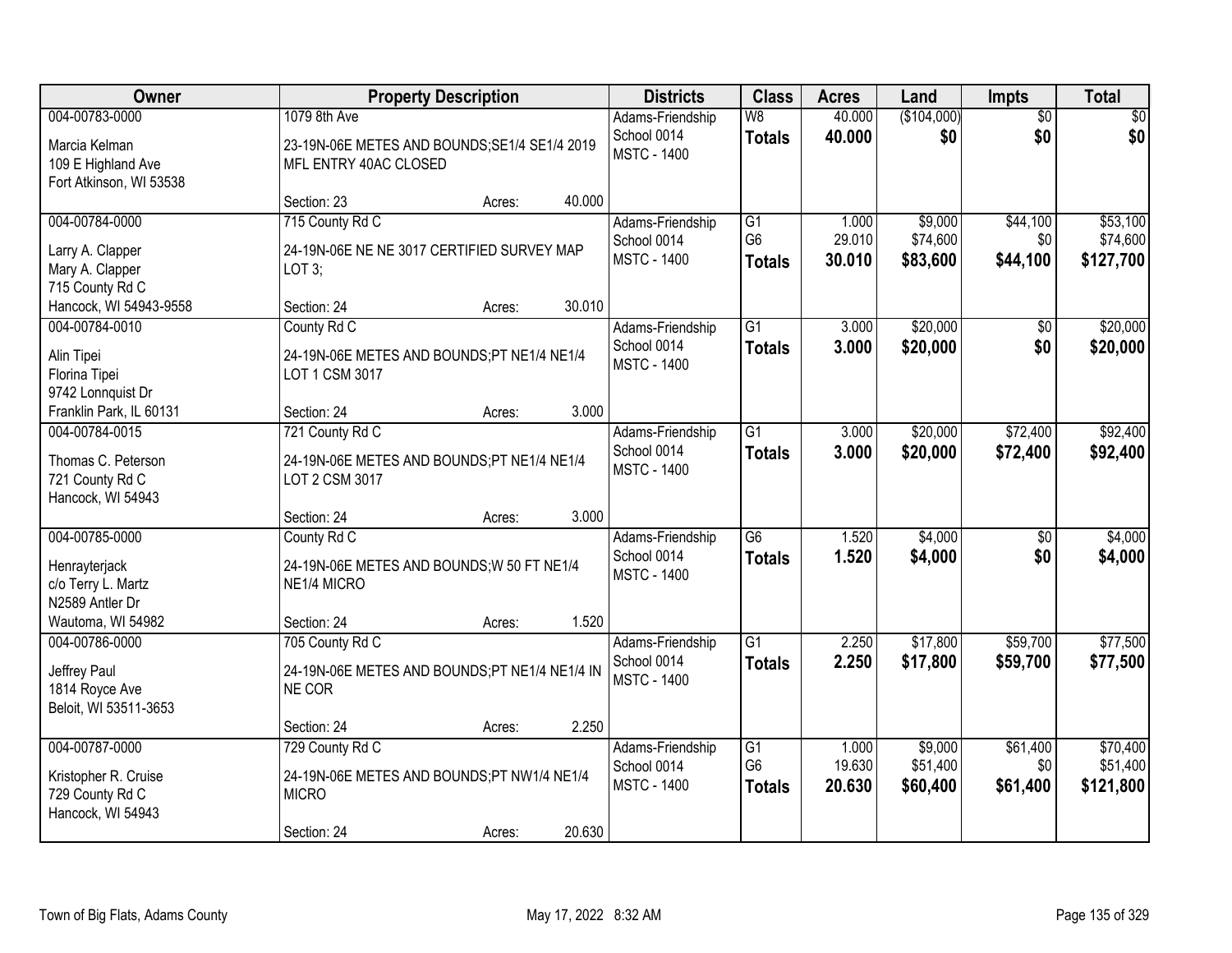| Owner                                                                    | <b>Property Description</b>                                            |        |        | <b>Districts</b>                                      | <b>Class</b>                    | <b>Acres</b>            | Land                        | <b>Impts</b>           | <b>Total</b>                 |
|--------------------------------------------------------------------------|------------------------------------------------------------------------|--------|--------|-------------------------------------------------------|---------------------------------|-------------------------|-----------------------------|------------------------|------------------------------|
| 004-00788-0000<br>Briar W. Steffenhagen                                  | 747 County Rd C<br>24-19N-06E NW NE 4983 CERTIFIED SURVEY MAP          |        |        | Adams-Friendship<br>School 0014<br><b>MSTC - 1400</b> | G1<br>G4<br>G <sub>5</sub>      | 1.000<br>7.000<br>0.560 | \$9,000<br>\$900<br>\$100   | \$69,700<br>\$0<br>\$0 | \$78,700<br>\$900<br>\$100   |
| 747 County Rd C<br>Hancock, WI 54943                                     | LOT 1; LOT 1 CSM 4983                                                  |        |        |                                                       | G5M<br><b>Totals</b>            | 7.350<br>15.910         | \$9,600<br>\$19,600         | \$0<br>\$69,700        | \$9,600<br>\$89,300          |
|                                                                          | Section: 24                                                            | Acres: | 15.910 |                                                       |                                 |                         |                             |                        |                              |
| 004-00789-0000                                                           | 733 County Rd C                                                        |        |        | Adams-Friendship                                      | $\overline{G1}$                 | 2.000                   | \$17,000                    | \$60,900               | \$77,900                     |
| Timothy A. Oneil<br>Mary O'Neil                                          | 24-19N-06E METES AND BOUNDS;PT NW1/4 NE1/4                             |        |        | School 0014<br><b>MSTC - 1400</b>                     | <b>Totals</b>                   | 2.000                   | \$17,000                    | \$60,900               | \$77,900                     |
| 733 County Rd C                                                          |                                                                        |        |        |                                                       |                                 |                         |                             |                        |                              |
| Hancock, WI 54943                                                        | Section: 24                                                            | Acres: | 2.000  |                                                       |                                 |                         |                             |                        |                              |
| 004-00790-0000                                                           | 749 County Rd C                                                        |        |        | Adams-Friendship                                      | $\overline{G1}$                 | 1.980                   | \$16,800                    | \$14,700               | \$31,500                     |
| Roy D. Werner<br>Peggy L. Werner                                         | 24-19N-06E METES AND BOUNDS;PT NW1/4 NE1/4 IN<br>NW COR MICRO          |        |        | School 0014<br><b>MSTC - 1400</b>                     | <b>Totals</b>                   | 1.980                   | \$16,800                    | \$14,700               | \$31,500                     |
| 744 County Rd C                                                          |                                                                        |        |        |                                                       |                                 |                         |                             |                        |                              |
| Hancock, WI 54943                                                        | Section: 24                                                            | Acres: | 1.980  |                                                       |                                 |                         |                             |                        |                              |
| 004-00791-0000<br>Henrayterjack<br>c/o Terry L. Martz<br>N2589 Antler Dr | 24-19N-06E METES AND BOUNDS; SW1/4 NE1/4 2013<br>MFL ENTRY 40AC CLOSED |        |        | Adams-Friendship<br>School 0014<br><b>MSTC - 1400</b> | W <sub>6</sub><br><b>Totals</b> | 40.000<br>40.000        | (\$104,000)<br>\$0          | \$0<br>\$0             | \$0<br>\$0                   |
| Wautoma, WI 54982                                                        | Section: 24                                                            | Acres: | 40.000 |                                                       |                                 |                         |                             |                        |                              |
| 004-00792-0000<br>Henrayterjack                                          | 24-19N-06E METES AND BOUNDS; SE1/4 NE1/4 2013                          |        |        | Adams-Friendship<br>School 0014                       | W <sub>6</sub><br><b>Totals</b> | 40.000<br>40.000        | (\$104,000)<br>\$0          | $\overline{50}$<br>\$0 | $\overline{\$0}$<br>\$0      |
| c/o Terry L. Martz                                                       | MFL ENTRY 40AC CLOSED                                                  |        |        | <b>MSTC - 1400</b>                                    |                                 |                         |                             |                        |                              |
| N2589 Antler Dr                                                          |                                                                        |        |        |                                                       |                                 |                         |                             |                        |                              |
| Wautoma, WI 54982                                                        | Section: 24                                                            | Acres: | 40.000 |                                                       |                                 |                         |                             |                        |                              |
| 004-00793-0000                                                           | 755 County Rd C                                                        |        |        | Adams-Friendship                                      | G4                              | 31.650                  | \$4,100                     | $\overline{50}$        | \$4,100                      |
| Tammy L. Sunderlage<br>Peggy L. Werner<br>744 County Rd C                | 24-19N-06E METES AND BOUNDS; NE1/4 NW1/4                               |        |        | School 0014<br><b>MSTC - 1400</b>                     | G <sub>5</sub><br>G5M<br>G7     | 0.600<br>5.250<br>2.500 | \$100<br>\$6,900<br>\$8,800 | \$0<br>\$0<br>\$61,200 | \$100<br>\$6,900<br>\$70,000 |
| Hancock, WI 54943                                                        | Section: 24                                                            | Acres: | 40.000 |                                                       | <b>Totals</b>                   | 40.000                  | \$19,900                    | \$61,200               | \$81,100                     |
| 004-00794-0000                                                           | County Rd C                                                            |        |        | Adams-Friendship                                      | G4                              | 38.000                  | \$3,800                     | $\overline{50}$        | \$3,800                      |
| Tammy L. Sunderlage<br>Peggy L. Werner<br>744 County Rd C                | 24-19N-06E METES AND BOUNDS;NW1/4 NW1/4                                |        |        | School 0014<br><b>MSTC - 1400</b>                     | G <sub>5</sub><br><b>Totals</b> | 2.000<br>40.000         | \$100<br>\$3,900            | \$0<br>\$0             | \$100<br>\$3,900             |
| Hancock, WI 54943                                                        | Section: 24                                                            | Acres: | 40.000 |                                                       |                                 |                         |                             |                        |                              |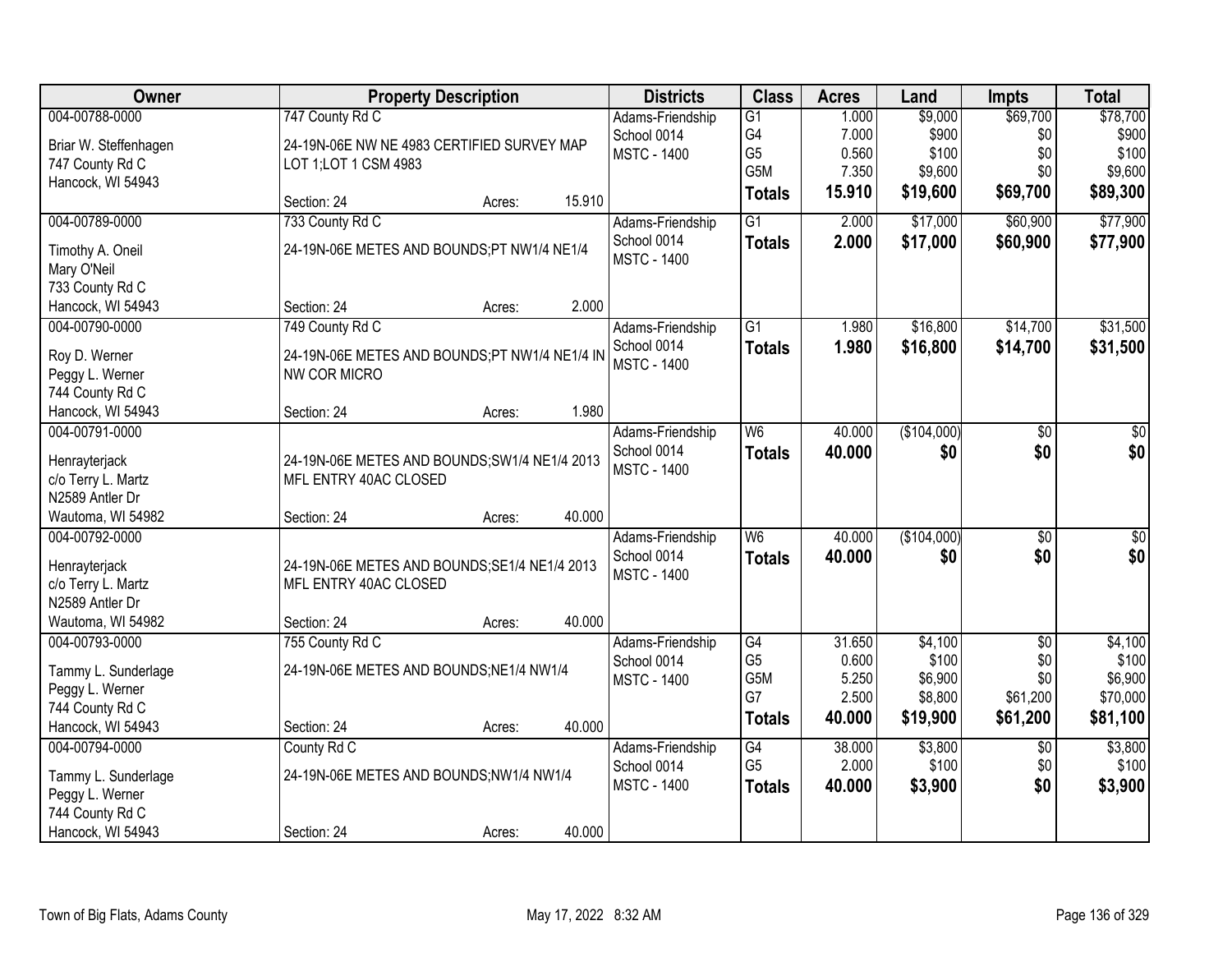| <b>Owner</b>                                 |                                                | <b>Property Description</b> |        | <b>Districts</b>                | <b>Class</b>    | <b>Acres</b> | Land        | <b>Impts</b>    | <b>Total</b>    |
|----------------------------------------------|------------------------------------------------|-----------------------------|--------|---------------------------------|-----------------|--------------|-------------|-----------------|-----------------|
| 004-00795-0000                               | 8th Ave                                        |                             |        | Adams-Friendship                | G4              | 6.000        | \$600       | $\overline{50}$ | \$600           |
| Peggy L. Werner                              | 24-19N-06E METES AND BOUNDS; SW1/4 NW1/4       |                             |        | School 0014                     | G5M             | 34.000       | \$40,800    | \$0             | \$40,800        |
| Tammy L. Sunderlage                          |                                                |                             |        | <b>MSTC - 1400</b>              | <b>Totals</b>   | 40.000       | \$41,400    | \$0             | \$41,400        |
| 744 County Rd C                              |                                                |                             |        |                                 |                 |              |             |                 |                 |
| Hancock, WI 54943                            | Section: 24                                    | Acres:                      | 40.000 |                                 |                 |              |             |                 |                 |
| 004-00796-0000                               |                                                |                             |        | Adams-Friendship                | G4              | 27.000       | \$3,000     | $\overline{50}$ | \$3,000         |
|                                              |                                                |                             |        | School 0014                     | G <sub>5</sub>  | 3.000        | \$2,100     | \$0             | \$2,100         |
| Peggy L. Werner                              | 24-19N-06E METES AND BOUNDS; SE1/4 NW1/4       |                             |        | <b>MSTC - 1400</b>              | G5M             | 10.000       | \$13,800    | \$0             | \$13,800        |
| Tammy L. Sunderlage                          |                                                |                             |        |                                 | <b>Totals</b>   | 40.000       | \$18,900    | \$0             | \$18,900        |
| 744 County Rd C                              |                                                |                             |        |                                 |                 |              |             |                 |                 |
| Hancock, WI 54943                            | Section: 24                                    | Acres:                      | 40.000 |                                 |                 |              |             |                 |                 |
| 004-00797-0000                               |                                                |                             |        | Adams-Friendship                | W6              | 40.000       | (\$104,000) | $\overline{50}$ | $\overline{50}$ |
| Peggy L. Werner                              | 24-19N-06E METES AND BOUNDS;NE1/4 SW1/4 40AC   |                             |        | School 0014                     | <b>Totals</b>   | 40.000       | \$0         | \$0             | \$0             |
| Tammy L. Sunderlage                          | MFL ENTERED 2012 CLOSED                        |                             |        | <b>MSTC - 1400</b>              |                 |              |             |                 |                 |
| 744 County Rd C                              |                                                |                             |        |                                 |                 |              |             |                 |                 |
| Hancock, WI 54943                            | Section: 24                                    | Acres:                      | 40.000 |                                 |                 |              |             |                 |                 |
| 004-00798-0000                               | 1052 8th Ave                                   |                             |        | Adams-Friendship                | G1              | 1.000        | \$9,000     | \$7,800         | \$16,800        |
|                                              |                                                |                             |        | School 0014                     | G <sub>5</sub>  | 3.000        | \$2,100     | \$0             | \$2,100         |
| Scott M. Kreklow                             | 24-19N-06E METES AND BOUNDS;N 35 A NW1/4       |                             |        | <b>MSTC - 1400</b>              | G <sub>6</sub>  | 31.000       | \$84,600    | \$0             | \$84,600        |
| <b>Gloriane Kreklow</b>                      | SW1/4 MICRO                                    |                             |        |                                 | <b>Totals</b>   | 35.000       | \$95,700    | \$7,800         | \$103,500       |
| W8249 County Rd C<br>Fort Atkinson, WI 53538 | Section: 24                                    |                             | 35.000 |                                 |                 |              |             |                 |                 |
| 004-00799-0000                               | 8th Ave                                        | Acres:                      |        |                                 | $\overline{G1}$ | 5.000        | \$10,000    | \$0             | \$10,000        |
|                                              |                                                |                             |        | Adams-Friendship<br>School 0014 |                 |              |             |                 |                 |
| D & R Lodge, LLC                             | 24-19N-06E METES AND BOUNDS; S 5 A NW1/4 SW1/4 |                             |        | <b>MSTC - 1400</b>              | <b>Totals</b>   | 5.000        | \$10,000    | \$0             | \$10,000        |
| W9347 Garvey Rd                              |                                                |                             |        |                                 |                 |              |             |                 |                 |
| Hortonville, WI 54944                        |                                                |                             |        |                                 |                 |              |             |                 |                 |
|                                              | Section: 24                                    | Acres:                      | 5.000  |                                 |                 |              |             |                 |                 |
| 004-00800-0010                               |                                                |                             |        | Adams-Friendship                | G6              | 1.500        | \$3,900     | $\sqrt{$0}$     | \$3,900         |
| Kmh, LLC                                     | 24-19N-06E SW SW 5821 CERTIFIED SURVEY MAP     |                             |        | School 0014                     | W <sub>6</sub>  | 18.500       | (\$48,100)  | \$0             | \$0             |
| 390 Davis St                                 | LOT 1;2016 MFL ENTRY 18.5AC CLOSED             |                             |        | <b>MSTC - 1400</b>              | <b>Totals</b>   | 20.000       | \$3,900     | \$0             | \$3,900         |
| Labelle, FL 33935                            |                                                |                             |        |                                 |                 |              |             |                 |                 |
|                                              | Section: 24                                    | Acres:                      | 20.000 |                                 |                 |              |             |                 |                 |
| 004-00800-0015                               |                                                |                             |        | Adams-Friendship                | W <sub>6</sub>  | 25.000       | ( \$65,000) | $\overline{50}$ | $\frac{1}{2}$   |
|                                              |                                                |                             |        | School 0014                     | <b>Totals</b>   | 25.000       | \$0         | \$0             | \$0             |
| Henningsen Ranch, LLC                        | 24-19N-06E SW SW 5821 CERTIFIED SURVEY MAP     |                             |        | <b>MSTC - 1400</b>              |                 |              |             |                 |                 |
| 493 Courthouse Mountain Rd                   | LOT 2;2017 MFL ENTRY 25AC CLOSED               |                             |        |                                 |                 |              |             |                 |                 |
| Madison, VA 22727                            |                                                |                             |        |                                 |                 |              |             |                 |                 |
|                                              | Section: 24                                    | Acres:                      | 25.000 |                                 |                 |              |             |                 |                 |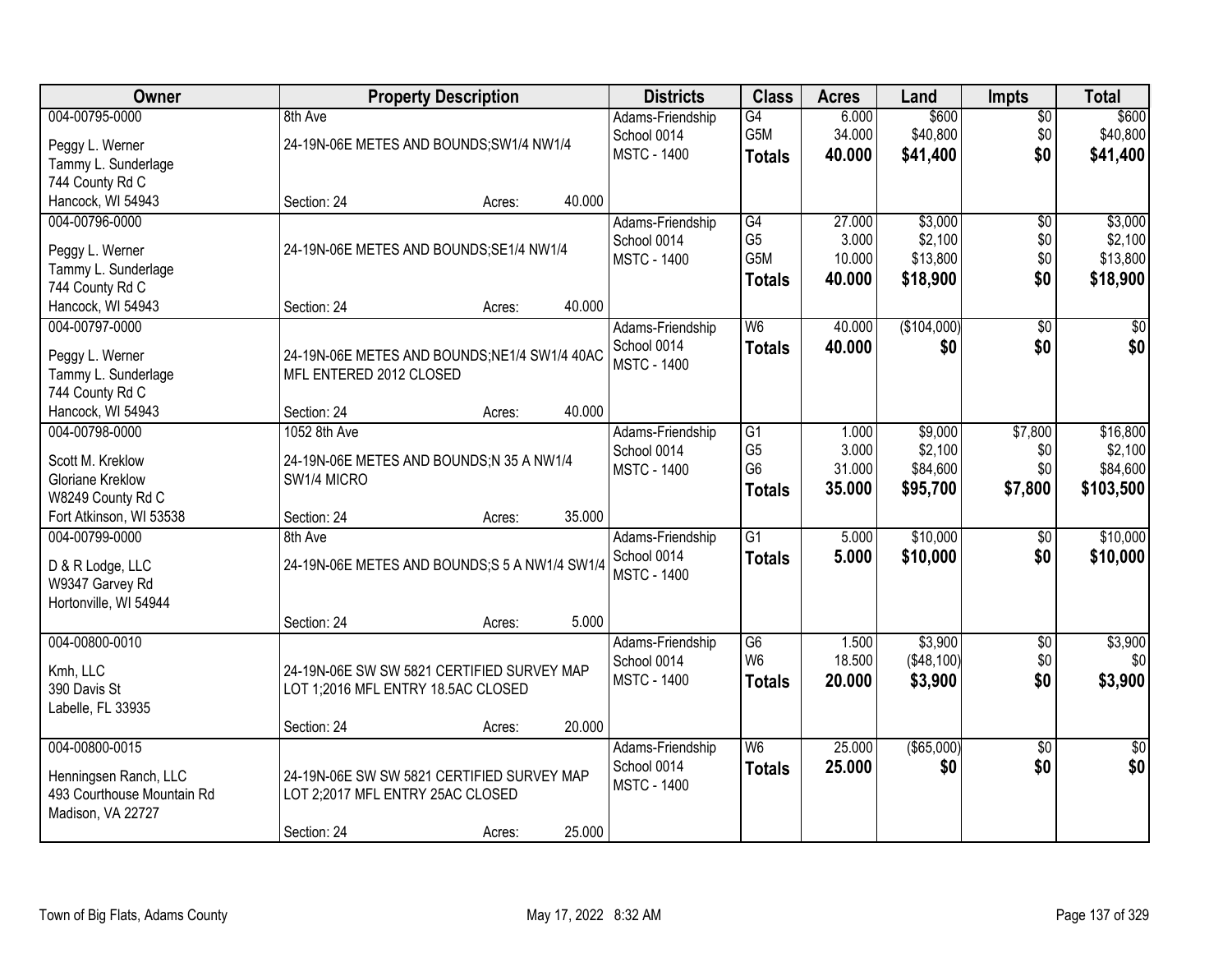| Owner                                 |                                               | <b>Property Description</b> |        | <b>Districts</b>                  | <b>Class</b>                      | <b>Acres</b>     | Land                 | <b>Impts</b>           | <b>Total</b>            |
|---------------------------------------|-----------------------------------------------|-----------------------------|--------|-----------------------------------|-----------------------------------|------------------|----------------------|------------------------|-------------------------|
| 004-00801-0000                        | 1078 8th Ave                                  |                             |        | Adams-Friendship                  | $\overline{G1}$                   | 5.000            | \$26,000             | \$106,000              | \$132,000               |
| D & R Lodge, LLC                      | 24-19N-06E METES AND BOUNDS;N 5 A SW1/4 SW1/4 |                             |        | School 0014                       | <b>Totals</b>                     | 5.000            | \$26,000             | \$106,000              | \$132,000               |
| W9347 Garvey Rd                       |                                               |                             |        | <b>MSTC - 1400</b>                |                                   |                  |                      |                        |                         |
| Hortonville, WI 54944                 |                                               |                             |        |                                   |                                   |                  |                      |                        |                         |
|                                       | Section: 24                                   | Acres:                      | 5.000  |                                   |                                   |                  |                      |                        |                         |
| 004-00802-0000                        | 766 Browndeer Ave                             |                             |        | Adams-Friendship                  | $\overline{G1}$<br>G <sub>6</sub> | 1.000            | \$9,000              | \$20,100               | \$29,100                |
| Steven B. Nelson                      | 24-19N-06E METES AND BOUNDS;PT SE1/4 SW1/4    |                             |        | School 0014<br><b>MSTC - 1400</b> |                                   | 26.000<br>27,000 | \$67,600<br>\$76,600 | \$0<br>\$20,100        | \$67,600<br>\$96,700    |
| 1505 Summit Ave Lot 118               |                                               |                             |        |                                   | <b>Totals</b>                     |                  |                      |                        |                         |
| Waukesha, WI 53188                    |                                               |                             |        |                                   |                                   |                  |                      |                        |                         |
|                                       | Section: 24                                   | Acres:                      | 27.000 |                                   |                                   |                  |                      |                        |                         |
| 004-00803-0000                        | 752 Browndeer Ave                             |                             |        | Adams-Friendship<br>School 0014   | G1                                | 3.000            | \$20,000             | \$6,800                | \$26,800                |
| Justin J. Nelson                      | 24-19N-06E METES AND BOUNDS;PT SE1/4 SW1/4    |                             |        | <b>MSTC - 1400</b>                | <b>Totals</b>                     | 3.000            | \$20,000             | \$6,800                | \$26,800                |
| Jason S. Nelson                       | 440 FT X 300 FT                               |                             |        |                                   |                                   |                  |                      |                        |                         |
| 1315 Evergreen Dr                     |                                               |                             |        |                                   |                                   |                  |                      |                        |                         |
| Waukesha, WI 53188                    | Section: 24                                   | Acres:                      | 3.000  |                                   |                                   |                  |                      |                        |                         |
| 004-00804-0000                        |                                               |                             |        | Adams-Friendship<br>School 0014   | G5<br>G <sub>6</sub>              | 6.000<br>34.000  | \$4,200<br>\$81,600  | \$0<br>\$0             | \$4,200<br>\$81,600     |
| R A. Meyer                            | 24-19N-06E METES AND BOUNDS; NE1/4 SE1/4      |                             |        | <b>MSTC - 1400</b>                | <b>Totals</b>                     | 40.000           | \$85,800             | \$0                    | \$85,800                |
| W285 N3809 N Shore Ct                 |                                               |                             |        |                                   |                                   |                  |                      |                        |                         |
| Pewaukee, WI 53072                    |                                               |                             |        |                                   |                                   |                  |                      |                        |                         |
|                                       | Section: 24                                   | Acres:                      | 40.000 |                                   |                                   |                  |                      |                        |                         |
| 004-00805-0000                        |                                               |                             |        | Adams-Friendship<br>School 0014   | W6                                | 40.000<br>40.000 | (\$92,600)<br>\$0    | $\overline{30}$        | $\overline{30}$         |
| Edward F. Scoville                    | 24-19N-06E METES AND BOUNDS;NW1/4 SE1/4 2019  |                             |        | <b>MSTC - 1400</b>                | <b>Totals</b>                     |                  |                      | \$0                    | \$0                     |
| Sheri A. Scovlle                      | MFL 40AC CLOSED                               |                             |        |                                   |                                   |                  |                      |                        |                         |
| 5504 Tina Ln                          |                                               |                             |        |                                   |                                   |                  |                      |                        |                         |
| Mcfarland, WI 53558                   | Section: 24                                   | Acres:                      | 40.000 |                                   | W <sub>6</sub>                    | 40.000           |                      |                        |                         |
| 004-00806-0000                        | <b>Browndeer Ln</b>                           |                             |        | Adams-Friendship<br>School 0014   |                                   | 40.000           | (\$96,000)<br>\$0    | $\overline{50}$<br>\$0 | $\overline{\$0}$<br>\$0 |
| Edward F. Scoville                    | 24-19N-06E METES AND BOUNDS; SW1/4 SE1/4 2019 |                             |        | <b>MSTC - 1400</b>                | <b>Totals</b>                     |                  |                      |                        |                         |
| Sheri A. Scovlle                      | MFL 40AC CLOSED                               |                             |        |                                   |                                   |                  |                      |                        |                         |
| 5504 Tina Ln                          |                                               |                             |        |                                   |                                   |                  |                      |                        |                         |
| Mcfarland, WI 53558<br>004-00807-0000 | Section: 24                                   | Acres:                      | 40.000 |                                   | $\overline{G6}$                   | 40.000           | \$96,000             |                        | \$96,000                |
|                                       | <b>Browndeer Ave</b>                          |                             |        | Adams-Friendship<br>School 0014   | <b>Totals</b>                     | 40.000           | \$96,000             | $\overline{50}$<br>\$0 | \$96,000                |
| R A. Meyer                            | 24-19N-06E METES AND BOUNDS; SE1/4 SE1/4      |                             |        | <b>MSTC - 1400</b>                |                                   |                  |                      |                        |                         |
| W285 N3809 N Shore Ct                 |                                               |                             |        |                                   |                                   |                  |                      |                        |                         |
| Pewaukee, WI 53072                    |                                               |                             |        |                                   |                                   |                  |                      |                        |                         |
|                                       | Section: 24                                   | Acres:                      | 40.000 |                                   |                                   |                  |                      |                        |                         |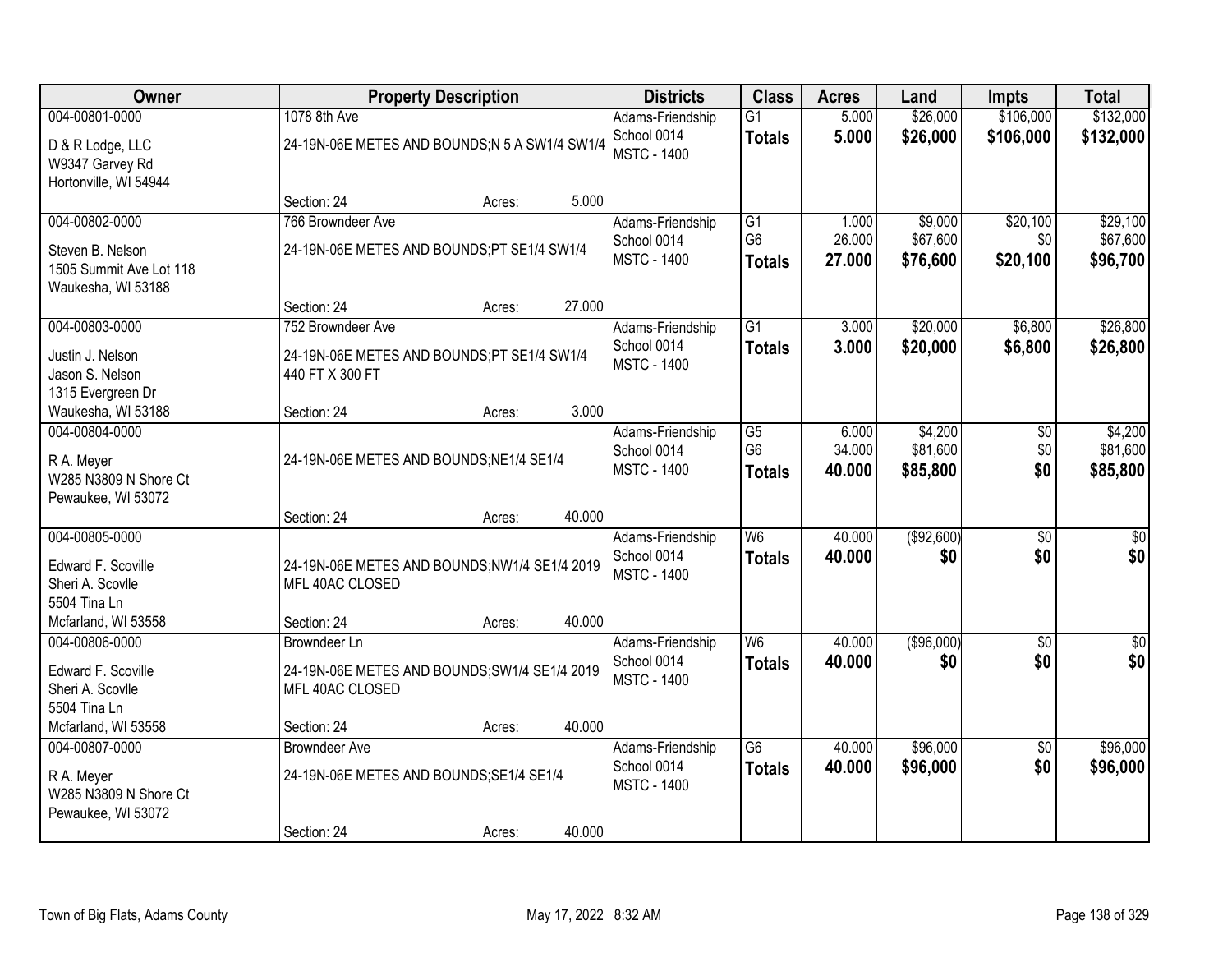| Owner                                                                            |                                                                                                                      | <b>Property Description</b> |        | <b>Districts</b>                                      | <b>Class</b>                                       | <b>Acres</b>               | Land                             | <b>Impts</b>           | <b>Total</b>                     |
|----------------------------------------------------------------------------------|----------------------------------------------------------------------------------------------------------------------|-----------------------------|--------|-------------------------------------------------------|----------------------------------------------------|----------------------------|----------------------------------|------------------------|----------------------------------|
| 004-00808-0000<br>Amanda M. Meyer<br>W285 N3809 N Shore Ct<br>Pewaukee, WI 53072 | 25-19N-06E METES AND BOUNDS; NE1/4 NE1/4<br><b>MICRO</b>                                                             |                             |        | Adams-Friendship<br>School 0014<br><b>MSTC - 1400</b> | $\overline{G5}$<br>G <sub>6</sub><br><b>Totals</b> | 27.000<br>13.000<br>40,000 | \$24,300<br>\$23,400<br>\$47,700 | \$0<br>\$0<br>\$0      | \$24,300<br>\$23,400<br>\$47,700 |
|                                                                                  | Section: 25                                                                                                          | Acres:                      | 40.000 |                                                       |                                                    |                            |                                  |                        |                                  |
| 004-00809-0000<br>Kmh, LLC<br>390 Davis St<br>Labelle, FL 33935                  | 25-19N-06E METES AND BOUNDS;N1/3 NW1/4 NE1/4<br>13.34MFL ENTERED 2012 CLOSED                                         |                             | 13.340 | Adams-Friendship<br>School 0014<br><b>MSTC - 1400</b> | W6<br><b>Totals</b>                                | 13.340<br>13,340           | ( \$34,700)<br>\$0               | $\overline{50}$<br>\$0 | $\overline{30}$<br>\$0           |
| 004-00810-0000                                                                   | Section: 25                                                                                                          | Acres:                      |        | Adams-Friendship                                      | W <sub>6</sub>                                     | 13.330                     | ( \$34,700)                      | \$0                    | $\overline{50}$                  |
| Henningsen Ranch, LLC<br>493 Courthouse Mountain Rd<br>Madison, VA 22727         | 25-19N-06E METES AND BOUNDS; S1/2 N2/3 NW1/4<br>NE1/4 13.33 MFL ENTERED 2012 CLOSED                                  |                             |        | School 0014<br><b>MSTC - 1400</b>                     | <b>Totals</b>                                      | 13.330                     | \$0                              | \$0                    | \$0                              |
|                                                                                  | Section: 25                                                                                                          | Acres:                      | 13.330 |                                                       |                                                    |                            |                                  |                        |                                  |
| 004-00811-0000<br>Anna Lee Landen<br>Linda M. Monum<br>305 Blue View Dr          | 25-19N-06E METES AND BOUNDS;S1/3 NW1/4 NE1/4<br>13.33 MFL ENTERED 2012 CLOSED                                        |                             |        | Adams-Friendship<br>School 0014<br><b>MSTC - 1400</b> | W6<br><b>Totals</b>                                | 13.330<br>13.330           | ( \$34,700)<br>\$0               | \$0<br>\$0             | $\sqrt{50}$<br>\$0               |
| Mount Horeb, WI 53572                                                            | Section: 25                                                                                                          | Acres:                      | 13.330 |                                                       |                                                    |                            |                                  |                        |                                  |
| 004-00812-0000<br>Laura A. West<br>PO Box 671<br>Plover, WI 54467                | 25-19N-06E METES AND BOUNDS; SW1/4 NE1/4 2015<br>MFL ENTRY 40AC CLOSED                                               |                             |        | Adams-Friendship<br>School 0014<br><b>MSTC - 1400</b> | W <sub>6</sub><br><b>Totals</b>                    | 40.000<br>40.000           | ( \$96,000)<br>\$0               | \$0<br>\$0             | $\sqrt{50}$<br>\$0               |
|                                                                                  | Section: 25                                                                                                          | Acres:                      | 40.000 |                                                       |                                                    |                            |                                  |                        |                                  |
| 004-00813-0000<br>Amanda M. Meyer<br>W285 N3809 N Shore Ct<br>Pewaukee, WI 53072 | 25-19N-06E METES AND BOUNDS; SE1/4 NE1/4<br>MICRO 2002 MFL ENTRY 40AC CLOSED                                         |                             |        | Adams-Friendship<br>School 0014<br><b>MSTC - 1400</b> | W <sub>8</sub><br><b>Totals</b>                    | 40.000<br>40.000           | (\$104,000)<br>\$0               | \$0<br>\$0             | $\overline{\$0}$<br>\$0          |
|                                                                                  | Section: 25                                                                                                          | Acres:                      | 40.000 |                                                       |                                                    |                            |                                  |                        |                                  |
| 004-00814-0000<br>Kmh, LLC<br>390 Davis St<br>Labelle, FL 33935                  | <b>Browndeer Ave</b><br>25-19N-06E METES AND BOUNDS;N1/3 NE1/4 NW1/4<br>13.34 MFL ENTERED 2012 CLOSED<br>Section: 25 | Acres:                      | 13.340 | Adams-Friendship<br>School 0014<br><b>MSTC - 1400</b> | W6<br><b>Totals</b>                                | 13.340<br>13.340           | ( \$34,700)<br>\$0               | $\overline{50}$<br>\$0 | $\overline{30}$<br>\$0           |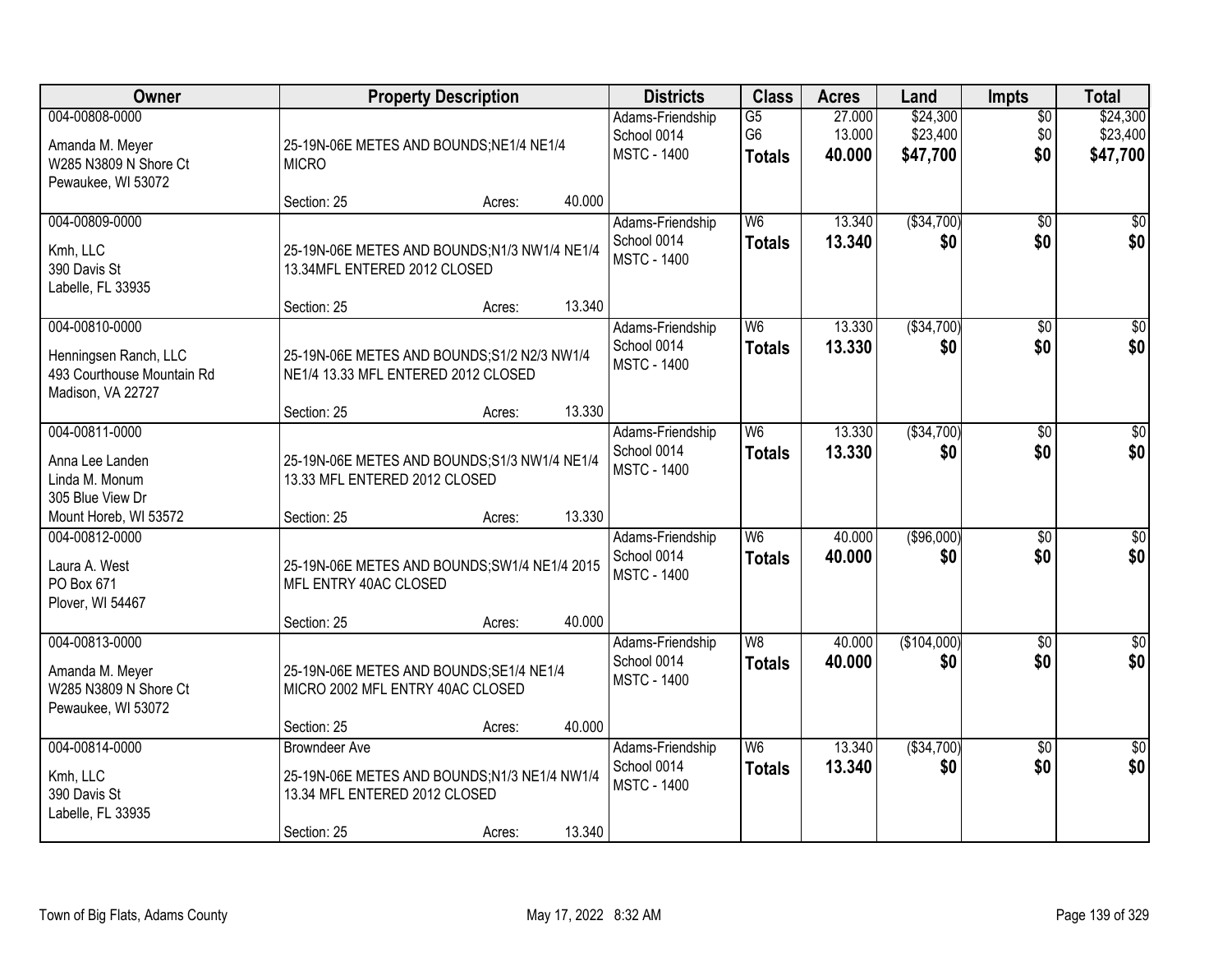| Owner                                                                                      |                                                                                                  | <b>Property Description</b> |        | <b>Districts</b>                                      | <b>Class</b>                                                         | <b>Acres</b>                       | Land                                         | <b>Impts</b>                     | <b>Total</b>                           |
|--------------------------------------------------------------------------------------------|--------------------------------------------------------------------------------------------------|-----------------------------|--------|-------------------------------------------------------|----------------------------------------------------------------------|------------------------------------|----------------------------------------------|----------------------------------|----------------------------------------|
| 004-00815-0000<br>Henningsen Ranch, LLC<br>493 Courthouse Mountain Rd<br>Madison, VA 22727 | 25-19N-06E METES AND BOUNDS; S1/2 N2/3 NE1/4<br>NW1/4 13.33 MFL ENTERED 2012 CLOSED              |                             |        | Adams-Friendship<br>School 0014<br><b>MSTC - 1400</b> | W <sub>6</sub><br><b>Totals</b>                                      | 13.330<br>13.330                   | ( \$34,700)<br>\$0                           | $\overline{50}$<br>\$0           | \$0<br>\$0                             |
|                                                                                            | Section: 25                                                                                      | Acres:                      | 13.330 |                                                       |                                                                      |                                    |                                              |                                  |                                        |
| 004-00816-0000<br>Anna Lee Landen<br>Linda M. Monum<br>305 Blue View Dr                    | 25-19N-06E METES AND BOUNDS;S1/3 NE1/4 NW1/4<br>13.33 MFL ENTERED 2012 CLOSED                    |                             |        | Adams-Friendship<br>School 0014<br><b>MSTC - 1400</b> | W <sub>6</sub><br><b>Totals</b>                                      | 13.330<br>13.330                   | ( \$34,700)<br>\$0                           | $\overline{50}$<br>\$0           | \$0<br>\$0                             |
| Mount Horeb, WI 53572                                                                      | Section: 25                                                                                      | Acres:                      | 13.330 |                                                       |                                                                      |                                    |                                              |                                  |                                        |
| 004-00817-0000<br>Kmh, LLC<br>390 Davis St<br>Labelle, FL 33935                            | 1102 8th Ave<br>25-19N-06E METES AND BOUNDS;N1/3 NW1/4 NW1/4<br>2016 MFL ENTRY 12AC CLOSED       |                             |        | Adams-Friendship<br>School 0014<br><b>MSTC - 1400</b> | $\overline{G1}$<br>W <sub>6</sub><br><b>Totals</b>                   | 1.340<br>12.000<br>13.340          | \$11,700<br>(\$31,200)<br>\$11,700           | \$82,400<br>\$0<br>\$82,400      | \$94,100<br>\$0<br>\$94,100            |
|                                                                                            | Section: 25                                                                                      | Acres:                      | 13.340 |                                                       |                                                                      |                                    |                                              |                                  |                                        |
| 004-00818-0000<br>Henningsen Ranch, LLC<br>493 Courthouse Mountain Rd<br>Madison, VA 22727 | 1114 8th Ave<br>25-19N-06E METES AND BOUNDS; S1/2 N2/3 NW1/4<br>NW1/4 2017 MFL ENTRY 12AC CLOSED |                             |        | Adams-Friendship<br>School 0014<br><b>MSTC - 1400</b> | $\overline{G1}$<br>W <sub>6</sub><br><b>Totals</b>                   | 1.330<br>12.000<br>13.330          | \$11,600<br>(\$31,200)<br>\$11,600           | \$21,000<br>\$0<br>\$21,000      | \$32,600<br>\$0<br>\$32,600            |
|                                                                                            | Section: 25                                                                                      | Acres:                      | 13.330 |                                                       |                                                                      |                                    |                                              |                                  |                                        |
| 004-00819-0000<br>Anna Lee Landen<br>Linda M. Monum<br>305 Blue View Dr                    | 1118 8th Ave<br>25-19N-06E METES AND BOUNDS;S1/3 NW1/4 NW1/4<br>13.33 MFL ENTERED 2012 CLOSED    |                             |        | Adams-Friendship<br>School 0014<br><b>MSTC - 1400</b> | $\overline{W6}$<br><b>Totals</b>                                     | 13.330<br>13.330                   | ( \$34,700)<br>\$0                           | $\overline{50}$<br>\$0           | $\overline{50}$<br>\$0                 |
| Mount Horeb, WI 53572                                                                      | Section: 25                                                                                      | Acres:                      | 13.330 |                                                       |                                                                      |                                    |                                              |                                  |                                        |
| 004-00820-0000<br>Matthew R. Lybeck<br>14241 State Road 13 S<br>Wisconsin Rapids, WI 54494 | 1128 8th Ave<br>25-19N-06E METES AND BOUNDS; SW1/4 NW1/4 2015<br>MFL ENTRY 37AC CLOSED           |                             |        | Adams-Friendship<br>School 0014<br><b>MSTC - 1400</b> | $\overline{G1}$<br>G <sub>6</sub><br>W <sub>6</sub><br><b>Totals</b> | 1.000<br>2.000<br>37.000<br>40.000 | \$9,000<br>\$4,800<br>(\$82,600)<br>\$13,800 | \$5,800<br>\$0<br>\$0<br>\$5,800 | \$14,800<br>\$4,800<br>\$0<br>\$19,600 |
|                                                                                            | Section: 25                                                                                      | Acres:                      | 40.000 |                                                       |                                                                      |                                    |                                              |                                  |                                        |
| 004-00821-0000<br>Laura A. West<br>PO Box 671<br>Plover, WI 54467                          | 25-19N-06E METES AND BOUNDS; SE1/4 NW1/4 2015<br>MFL ENTRY 40AC CLOSED<br>Section: 25            | Acres:                      | 40.000 | Adams-Friendship<br>School 0014<br><b>MSTC - 1400</b> | W <sub>6</sub><br><b>Totals</b>                                      | 40.000<br>40.000                   | (\$104,000)<br>\$0                           | $\overline{30}$<br>\$0           | \$0<br>\$0                             |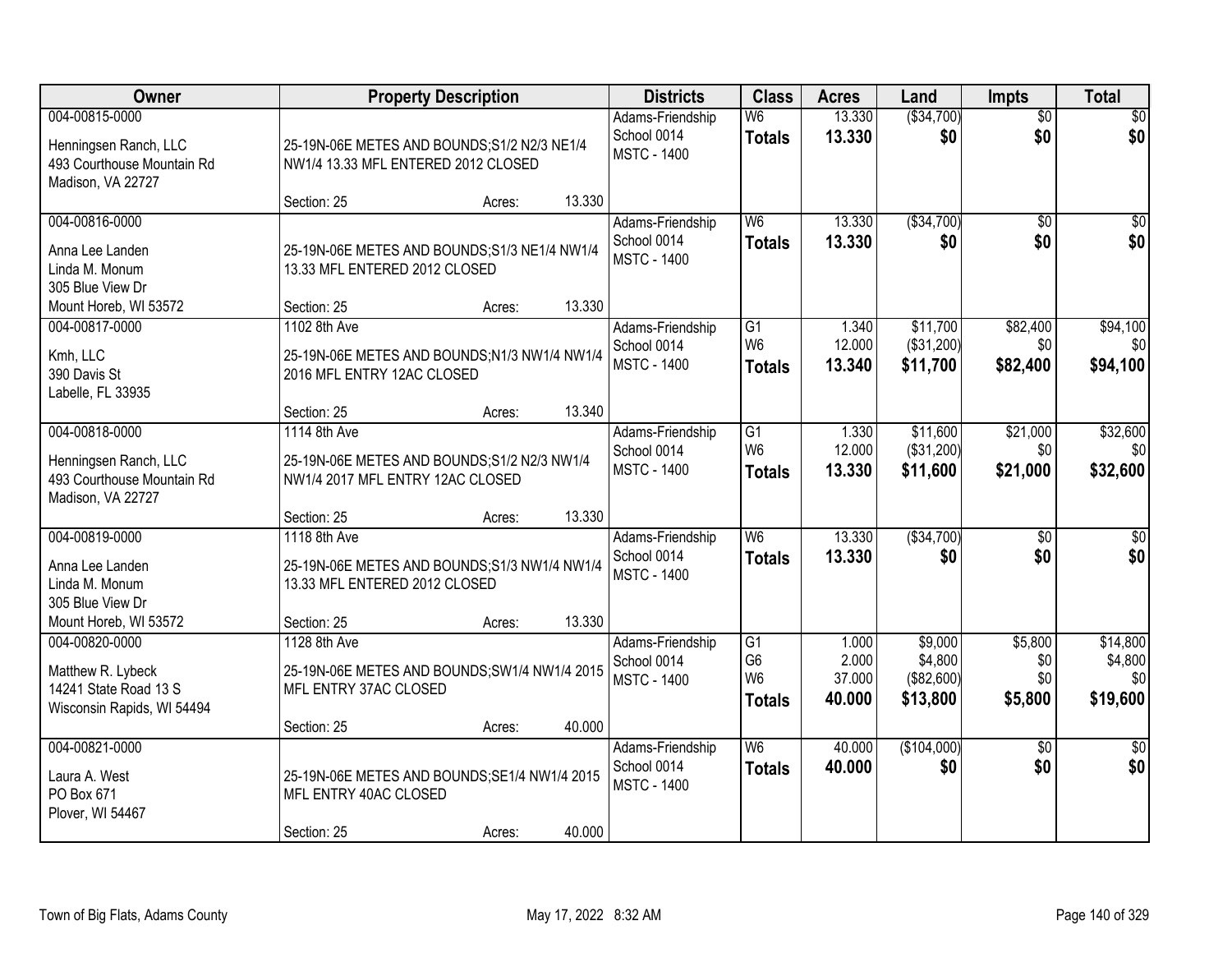| Owner                                                                                            |                                                                                             | <b>Property Description</b> |        | <b>Districts</b>                                      | <b>Class</b>                                                          | <b>Acres</b>                       | Land                                          | <b>Impts</b>                  | <b>Total</b>                            |
|--------------------------------------------------------------------------------------------------|---------------------------------------------------------------------------------------------|-----------------------------|--------|-------------------------------------------------------|-----------------------------------------------------------------------|------------------------------------|-----------------------------------------------|-------------------------------|-----------------------------------------|
| 004-00822-0000<br>Henningsen Ranch, LLC<br>493 Courthouse Mountain Rd<br>Madison, VA 22727       | 25-19N-06E METES AND BOUNDS;E1/2 NE1/4 SW1/4<br>2007 MFL ENTRY 20AC CLOSED                  |                             |        | Adams-Friendship<br>School 0014<br><b>MSTC - 1400</b> | W <sub>6</sub><br><b>Totals</b>                                       | 20.000<br>20.000                   | ( \$52,000)<br>\$0                            | $\overline{50}$<br>\$0        | \$0<br>\$0                              |
|                                                                                                  | Section: 25                                                                                 | Acres:                      | 20.000 |                                                       |                                                                       |                                    |                                               |                               |                                         |
| 004-00823-0000<br>Matthew R. Lybeck<br>14241 State Road 13 S<br>Wisconsin Rapids, WI 54494       | 25-19N-06E METES AND BOUNDS; W1/2 NE1/4 SW1/4<br>2015 MFL ENTRY 20AC CLOSED<br>Section: 25  | Acres:                      | 20.000 | Adams-Friendship<br>School 0014<br><b>MSTC - 1400</b> | W <sub>6</sub><br><b>Totals</b>                                       | 20.000<br>20.000                   | ( \$36,000)<br>\$0                            | $\overline{50}$<br>\$0        | \$0<br>\$0                              |
| 004-00824-0000                                                                                   | 1148 8th Ave                                                                                |                             |        | Adams-Friendship                                      | $\overline{G1}$                                                       | 1.000                              | \$9,000                                       | \$2,000                       | \$11,000                                |
| Marvin W. Boese<br>Darlene M. Boese<br>5086 Island View Dr                                       | 25-19N-06E METES AND BOUNDS;NW1/4 SW1/4<br>MICRO 2002 MFL ENTRY 39AC CLOSED                 |                             |        | School 0014<br><b>MSTC - 1400</b>                     | W8<br><b>Totals</b>                                                   | 39.000<br>40.000                   | (\$109,200)<br>\$9,000                        | \$0<br>\$2,000                | \$0<br>\$11,000                         |
| Oshkosh, WI 54901-1358                                                                           | Section: 25                                                                                 | Acres:                      | 40.000 |                                                       |                                                                       |                                    |                                               |                               |                                         |
| 004-00825-0000<br>Mary L. Fendt<br>1198 8th Ave<br>Friendship, WI 53934                          | 1198 8th Ave<br>25-19N-06E METES AND BOUNDS;SW1/4 SW1/4<br>MICRO 2002 MFL ENTRY 23AC CLOSED |                             |        | Adams-Friendship<br>School 0014<br><b>MSTC - 1400</b> | $\overline{G1}$<br>G <sub>5</sub><br>G <sub>6</sub><br>W <sub>8</sub> | 2.000<br>2.000<br>13.000<br>23.000 | \$17,000<br>\$1,400<br>\$31,200<br>(\$59,800) | \$93,600<br>\$0<br>\$0<br>\$0 | \$110,600<br>\$1,400<br>\$31,200<br>\$0 |
|                                                                                                  | Section: 25                                                                                 | Acres:                      | 40.000 |                                                       | <b>Totals</b>                                                         | 40.000                             | \$49,600                                      | \$93,600                      | \$143,200                               |
| 004-00826-0000<br>John E. West<br>1198 8th Ave<br>Friendship, WI 53934-9750                      | 25-19N-06E METES AND BOUNDS; SE1/4 SW1/4<br>MICRO 2002 MFL ENTRY 40AC CLOSED                |                             |        | Adams-Friendship<br>School 0014<br><b>MSTC - 1400</b> | $\overline{W8}$<br><b>Totals</b>                                      | 40.000<br>40.000                   | (\$104,000)<br>\$0                            | \$0<br>\$0                    | $\sqrt{50}$<br>\$0                      |
|                                                                                                  | Section: 25                                                                                 | Acres:                      | 40.000 |                                                       |                                                                       |                                    |                                               |                               |                                         |
| 004-00827-0000<br>Amanda M. Meyer<br>W285 N3809 N Shore Ct<br>Pewaukee, WI 53072                 | 25-19N-06E METES AND BOUNDS;PT E1/2 SE1/4 LY<br>N OF CREEK MICRO                            |                             |        | Adams-Friendship<br>School 0014<br><b>MSTC - 1400</b> | $\overline{G5}$<br>G <sub>6</sub><br><b>Totals</b>                    | 22.000<br>23.000<br>45.000         | \$15,400<br>\$55,200<br>\$70,600              | \$0<br>\$0<br>\$0             | \$15,400<br>\$55,200<br>\$70,600        |
|                                                                                                  | Section: 25                                                                                 | Acres:                      | 45.000 |                                                       |                                                                       |                                    |                                               |                               |                                         |
| 004-00828-0000<br>Anna Lee Landen<br>Linda M. Monum<br>305 Blue View Dr<br>Mount Horeb, WI 53572 | 25-19N-06E METES AND BOUNDS;E1/2 NW1/4 SE1/4<br>2011 MFL ENTRY 20AC CLOSED<br>Section: 25   | Acres:                      | 20.000 | Adams-Friendship<br>School 0014<br><b>MSTC - 1400</b> | W <sub>6</sub><br><b>Totals</b>                                       | 20.000<br>20.000                   | ( \$52,000)<br>\$0                            | $\overline{30}$<br>\$0        | $\overline{50}$<br>\$0                  |
|                                                                                                  |                                                                                             |                             |        |                                                       |                                                                       |                                    |                                               |                               |                                         |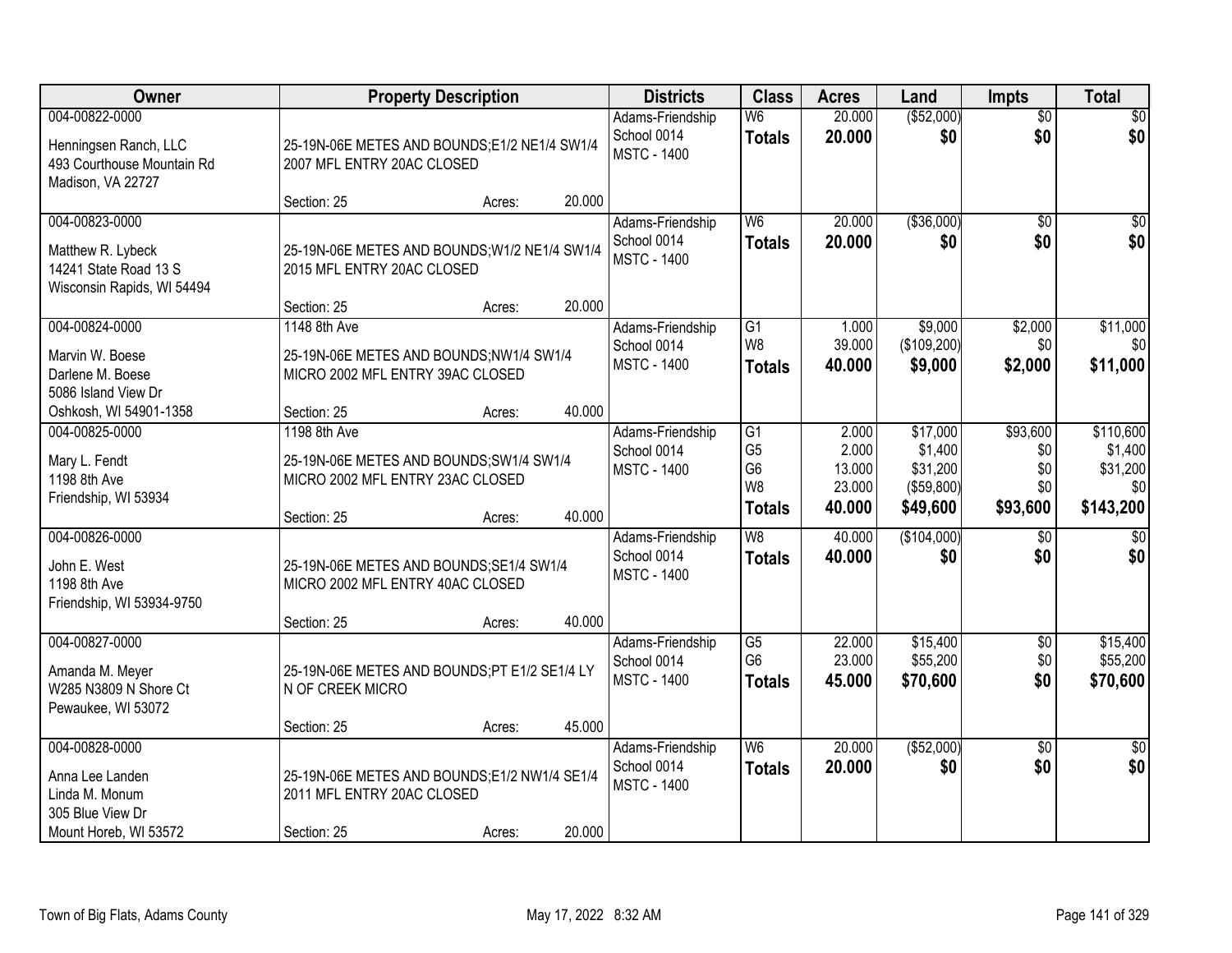| <b>Owner</b>                                                                               |                                                                                             | <b>Property Description</b> |        | <b>Districts</b>                                      | <b>Class</b>                                       | <b>Acres</b>               | Land                               | <b>Impts</b>                  | <b>Total</b>                     |
|--------------------------------------------------------------------------------------------|---------------------------------------------------------------------------------------------|-----------------------------|--------|-------------------------------------------------------|----------------------------------------------------|----------------------------|------------------------------------|-------------------------------|----------------------------------|
| 004-00829-0000<br>Henningsen Ranch, LLC<br>493 Courthouse Mountain Rd<br>Madison, VA 22727 | 25-19N-06E METES AND BOUNDS; W1/2 NW1/4 SE1/4<br>2007 MFL ENTRY 20AC CLOSED                 |                             |        | Adams-Friendship<br>School 0014<br><b>MSTC - 1400</b> | W6<br><b>Totals</b>                                | 20.000<br>20.000           | ( \$52,000)<br>\$0                 | $\overline{50}$<br>\$0        | $\overline{30}$<br>\$0           |
|                                                                                            | Section: 25                                                                                 | Acres:                      | 20.000 |                                                       |                                                    |                            |                                    |                               |                                  |
| 004-00830-0000<br>John E. West<br>1198 8th Ave<br>Friendship, WI 53934-9750                | 25-19N-06E METES AND BOUNDS; SW1/4 SE1/4<br>MICRO 2002 MFL ENTRY 30AC CLOSED                |                             |        | Adams-Friendship<br>School 0014<br><b>MSTC - 1400</b> | $\overline{G6}$<br>W <sub>8</sub><br><b>Totals</b> | 10.000<br>30.000<br>40.000 | \$24,000<br>(\$78,000)<br>\$24,000 | $\overline{50}$<br>\$0<br>\$0 | \$24,000<br>\$0<br>\$24,000      |
|                                                                                            | Section: 25                                                                                 | Acres:                      | 40.000 |                                                       |                                                    |                            |                                    |                               |                                  |
| 004-00831-0000<br>Connie M. Meyer et al<br>W285 N3809 N Shore Ct<br>Pewaukee, WI 53072     | 25-19N-06E METES AND BOUNDS; SE1/4 SE1/4 LY S<br>OF CREEK                                   |                             |        | Adams-Friendship<br>School 0014<br><b>MSTC - 1400</b> | G5<br>G <sub>6</sub><br><b>Totals</b>              | 30.000<br>5.000<br>35.000  | \$27,000<br>\$12,000<br>\$39,000   | \$0<br>\$0<br>\$0             | \$27,000<br>\$12,000<br>\$39,000 |
|                                                                                            | Section: 25                                                                                 | Acres:                      | 35.000 |                                                       |                                                    |                            |                                    |                               |                                  |
| 004-00832-0000<br>Katherine M. Anderson<br>335 S River St Box 12<br>Lowell, WI 53557       | <b>Browndeer Ave</b><br>26-19N-06E METES AND BOUNDS;E 331 FT N 360 FT<br>NE1/4 NE1/4 NE1/4  |                             |        | Adams-Friendship<br>School 0014<br><b>MSTC - 1400</b> | $\overline{G1}$<br><b>Totals</b>                   | 2.740<br>2.740             | \$19,200<br>\$19,200               | $\sqrt[6]{}$<br>\$0           | \$19,200<br>\$19,200             |
|                                                                                            | Section: 26                                                                                 | Acres:                      | 2.740  |                                                       |                                                    |                            |                                    |                               |                                  |
| 004-00833-0000<br>Thomas E. Gouger<br>W801 Green Rd<br>Hartford, WI 53027                  | 816 Browndeer Ct<br>26-19N-06E NE NE 1415 CERTIFIED SURVEY MAP<br>LOT 1;                    |                             |        | Adams-Friendship<br>School 0014<br><b>MSTC - 1400</b> | $\overline{G1}$<br><b>Totals</b>                   | 2.700<br>2.700             | \$19,100<br>\$19,100               | \$35,900<br>\$35,900          | \$55,000<br>\$55,000             |
|                                                                                            | Section: 26                                                                                 | Acres:                      | 2.700  |                                                       |                                                    |                            |                                    |                               |                                  |
| 004-00834-0000<br>Thomas E. Gouger<br>W801 Green Rd<br>Hartford, WI 53027                  | <b>Browndeer Ct</b><br>26-19N-06E METES AND BOUNDS;PT NE1/4 NE1/4<br>LOT 2 CSM 1415         |                             |        | Adams-Friendship<br>School 0014<br><b>MSTC - 1400</b> | $\overline{G1}$<br><b>Totals</b>                   | 2.700<br>2.700             | \$19,100<br>\$19,100               | $\sqrt{6}$<br>\$0             | \$19,100<br>\$19,100             |
|                                                                                            | Section: 26                                                                                 | Acres:                      | 2.700  |                                                       |                                                    |                            |                                    |                               |                                  |
| 004-00835-0000<br>Thomas E. Gouger<br>W801 Green Rd<br>Hartford, WI 53027                  | 1113 8th Ave<br>26-19N-06E METES AND BOUNDS;PT NE1/4 NE1/4<br>LOT 3 CSM 1415<br>Section: 26 | Acres:                      | 1.580  | Adams-Friendship<br>School 0014<br><b>MSTC - 1400</b> | $\overline{G1}$<br><b>Totals</b>                   | 1.580<br>1.580             | \$13,600<br>\$13,600               | \$9,800<br>\$9,800            | \$23,400<br>\$23,400             |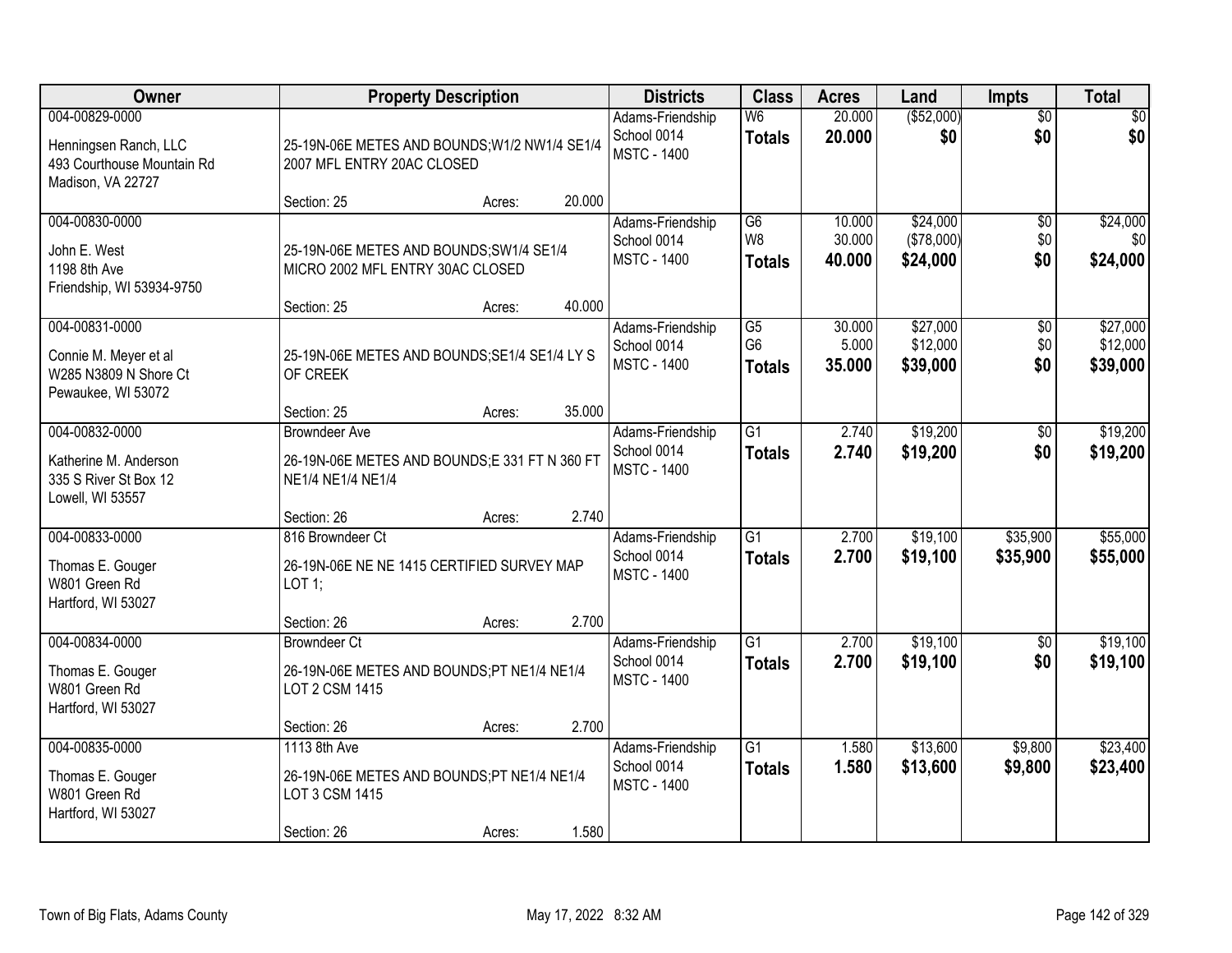| Owner                                      | <b>Property Description</b>                    | <b>Districts</b>                  | <b>Class</b>    | <b>Acres</b> | Land       | <b>Impts</b>    | <b>Total</b>    |
|--------------------------------------------|------------------------------------------------|-----------------------------------|-----------------|--------------|------------|-----------------|-----------------|
| 004-00836-0000                             | 1123 8th Ave                                   | Adams-Friendship                  | $\overline{G1}$ | 1.580        | \$13,600   | \$82,900        | \$96,500        |
| Christopher M. Noennig                     | 26-19N-06E METES AND BOUNDS;PT NE1/4 NE1/4     | School 0014                       | <b>Totals</b>   | 1.580        | \$13,600   | \$82,900        | \$96,500        |
| Karen M. Noennig                           | LOT 4 CSM 1415                                 | <b>MSTC - 1400</b>                |                 |              |            |                 |                 |
| 1123 8th Ave                               |                                                |                                   |                 |              |            |                 |                 |
| Friendship, WI 53934                       | 1.580<br>Section: 26<br>Acres:                 |                                   |                 |              |            |                 |                 |
| 004-00837-0000                             | 820 Browndeer Ct                               | Adams-Friendship                  | $\overline{G1}$ | 9.990        | \$36,000   | \$34,500        | \$70,500        |
| Michael G. Sitter                          | 26-19N-06E METES AND BOUNDS; SW1/4 NE1/4 NE1/4 | School 0014                       | <b>Totals</b>   | 9.990        | \$36,000   | \$34,500        | \$70,500        |
| Debbie K. Sitter                           | LOT 1 CSM 2366                                 | <b>MSTC - 1400</b>                |                 |              |            |                 |                 |
| 820 Browndeer Ct                           |                                                |                                   |                 |              |            |                 |                 |
| Friendship, WI 53934                       | 9.990<br>Section: 26<br>Acres:                 |                                   |                 |              |            |                 |                 |
| 004-00838-0000                             | 821 Browndeer Ave                              | Adams-Friendship                  | $\overline{G1}$ | 10.000       | \$36,000   | \$7,300         | \$43,300        |
| Jeffery S. Chase                           | 26-19N-06E METES AND BOUNDS; N1/2 NE1/4 NE1/4  | School 0014                       | <b>Totals</b>   | 10.000       | \$36,000   | \$7,300         | \$43,300        |
| Janice L. Chase                            | EX W 330 FT & E 331 FT                         | <b>MSTC - 1400</b>                |                 |              |            |                 |                 |
| 4285 S Longview Dr                         |                                                |                                   |                 |              |            |                 |                 |
| New Berlin, WI 53151                       | 10.000<br>Section: 26<br>Acres:                |                                   |                 |              |            |                 |                 |
| 004-00839-0000                             | <b>Browndeer Ave</b>                           | Adams-Friendship                  | $\overline{G1}$ | 7.080        | \$30,200   | \$0             | \$30,200        |
|                                            |                                                | School 0014                       | <b>Totals</b>   | 7.080        | \$30,200   | \$0             | \$30,200        |
| Jeffery S. Chase                           | 26-19N-06E NE NE 1672 CERTIFIED SURVEY MAP     | <b>MSTC - 1400</b>                |                 |              |            |                 |                 |
| Janice L. Chase                            | $LOT2$ ;                                       |                                   |                 |              |            |                 |                 |
| 4285 S Longview Dr<br>New Berlin, WI 53151 | 7.080<br>Section: 26<br>Acres:                 |                                   |                 |              |            |                 |                 |
| 004-00840-0000                             | 827 Browndeer Ave                              | Adams-Friendship                  | $\overline{G1}$ | 1.250        | \$11,000   | \$36,300        | \$47,300        |
|                                            |                                                | School 0014                       | <b>Totals</b>   | 1.250        | \$11,000   | \$36,300        | \$47,300        |
| Janice L. Chase                            | 26-19N-06E METES AND BOUNDS;PT NE1/4 NE1/4 &   | <b>MSTC - 1400</b>                |                 |              |            |                 |                 |
| Jeffery S. Chase                           | NW1/4 NE1/4 LOT 1 CSM 1672 MICRO               |                                   |                 |              |            |                 |                 |
| 4285 S Longview Dr                         |                                                |                                   |                 |              |            |                 |                 |
| New Berlin, WI 53151                       | 1.250<br>Section: 26<br>Acres:                 |                                   |                 |              |            |                 |                 |
| 004-00841-0000                             | 1111 8th Ave                                   | Adams-Friendship                  | $\overline{G1}$ | 2.280        | \$17,800   | \$63,300        | \$81,100        |
| Katherine M. Anderson                      | 26-19N-06E METES AND BOUNDS; SE1/4 NE1/4 NE1/4 | School 0014<br><b>MSTC - 1400</b> | <b>Totals</b>   | 2.280        | \$17,800   | \$63,300        | \$81,100        |
| 335 S River St Box 12                      | <b>NE1/4 EX N 30 FT</b>                        |                                   |                 |              |            |                 |                 |
| Lowell, WI 53557                           |                                                |                                   |                 |              |            |                 |                 |
|                                            | 2.280<br>Section: 26<br>Acres:                 |                                   |                 |              |            |                 |                 |
| 004-00842-0000                             | <b>Browndeer Ct</b>                            | Adams-Friendship                  | W6              | 20.000       | (\$52,000) | $\overline{30}$ | $\overline{50}$ |
| Janice L B. Chase                          | 26-19N-06E METES AND BOUNDS; S1/2 NW1/4 NE1/4  | School 0014                       | <b>Totals</b>   | 20.000       | \$0        | \$0             | \$0             |
| 4285 S Longview Dr                         | 2010 MFL ENTRY 20AC CLOSED                     | <b>MSTC - 1400</b>                |                 |              |            |                 |                 |
| New Berlin, WI 53151                       |                                                |                                   |                 |              |            |                 |                 |
|                                            | 20.000<br>Section: 26<br>Acres:                |                                   |                 |              |            |                 |                 |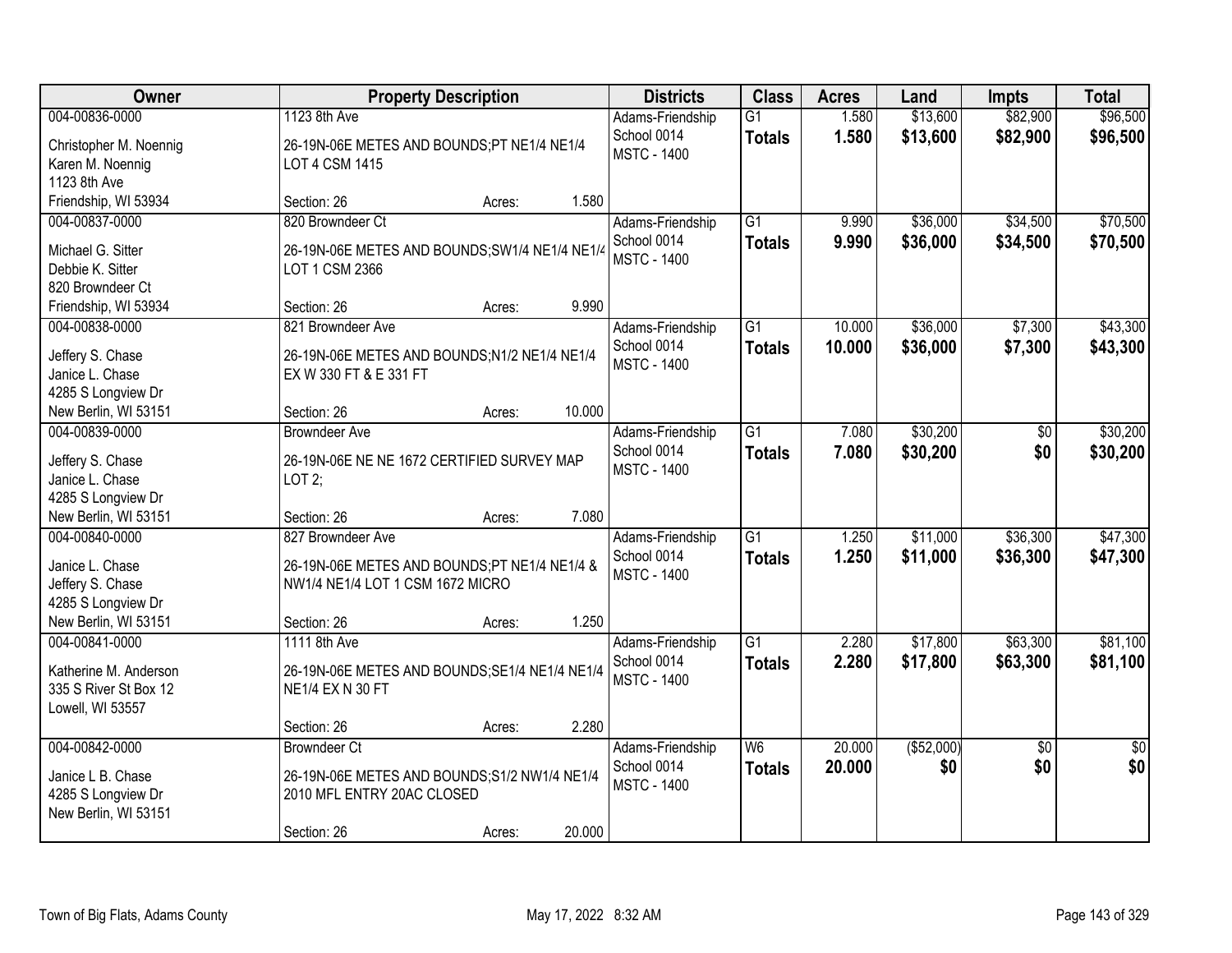| Owner                                                                                                         | <b>Property Description</b>                                                                                                                            | <b>Districts</b>                                      | <b>Class</b>                                       | <b>Acres</b>               | Land                               | Impts                         | <b>Total</b>                |
|---------------------------------------------------------------------------------------------------------------|--------------------------------------------------------------------------------------------------------------------------------------------------------|-------------------------------------------------------|----------------------------------------------------|----------------------------|------------------------------------|-------------------------------|-----------------------------|
| 004-00843-0000<br>Janice L B. Chase<br>4285 S Longview Dr<br>New Berlin, WI 53151                             | <b>Browndeer Ave</b><br>26-19N-06E METES AND BOUNDS;N1/2 NW1/4 NE1/4<br>EX W 220 FT & E 440 FT 2010 MFL ENTRY 10AC<br><b>CLOSED</b><br>10.000          | Adams-Friendship<br>School 0014<br><b>MSTC - 1400</b> | W <sub>6</sub><br><b>Totals</b>                    | 10.000<br>10.000           | (\$26,000)<br>\$0                  | $\overline{50}$<br>\$0        | \$0<br>\$0                  |
| 004-00844-0000<br>Harvey E. Kissner<br>Dawn A. Kissner<br>261 Village Dr                                      | Section: 26<br>Acres:<br><b>Browndeer Ave</b><br>26-19N-06E METES AND BOUNDS;PT NW1/4 NE1/4                                                            | Adams-Friendship<br>School 0014<br><b>MSTC - 1400</b> | $\overline{G1}$<br><b>Totals</b>                   | 3.330<br>3.330             | \$21,000<br>\$21,000               | $\overline{50}$<br>\$0        | \$21,000<br>\$21,000        |
| Northlake, IL 60164-1720<br>004-00845-0000<br>Janice L B. Chase<br>4285 S Longview Dr<br>New Berlin, WI 53151 | 3.330<br>Section: 26<br>Acres:<br>831 Browndeer Ave<br>26-19N-06E METES AND BOUNDS;PT N1/2 NW1/4<br>NE1/4 MICRO                                        | Adams-Friendship<br>School 0014<br><b>MSTC - 1400</b> | G1<br><b>Totals</b>                                | 3.330<br>3.330             | \$21,000<br>\$21,000               | \$0<br>\$0                    | \$21,000<br>\$21,000        |
| 004-00846-0000<br>Janice L B. Chase<br>4285 S Longview Dr<br>New Berlin, WI 53151                             | 3.330<br>Section: 26<br>Acres:<br>8th Ct<br>26-19N-06E METES AND BOUNDS; SW1/4 NE1/4 2010<br>MFL ENTRY 20AC CLOSED                                     | Adams-Friendship<br>School 0014<br><b>MSTC - 1400</b> | G <sub>6</sub><br>W <sub>6</sub><br><b>Totals</b>  | 20.000<br>20.000<br>40.000 | \$52,000<br>(\$52,000)<br>\$52,000 | \$0<br>\$0<br>\$0             | \$52,000<br>\$0<br>\$52,000 |
| 004-00847-0000<br>Kevin C. Moran<br>Renae M. Moran<br>7260 Sportsman Rd<br>Pickett, WI 54964                  | 40.000<br>Section: 26<br>Acres:<br>8th Ave<br>26-19N-06E METES AND BOUNDS;SE1/4 NE1/4 MFL<br>ENTRY 2019 30AC CLOSED<br>40.000<br>Section: 26<br>Acres: | Adams-Friendship<br>School 0014<br><b>MSTC - 1400</b> | $\overline{G6}$<br>W <sub>6</sub><br><b>Totals</b> | 10.000<br>30.000<br>40.000 | \$26,000<br>(\$78,000)<br>\$26,000 | $\overline{50}$<br>\$0<br>\$0 | \$26,000<br>\$0<br>\$26,000 |
| 004-00848-0000<br>Heartland Farms, Inc<br>907 3rd Ave<br>Hancock, WI 54943                                    | <b>Browndeer Ave</b><br>26-19N-06E METES AND BOUNDS;NE1/4 NW1/4<br>40.000<br>Section: 26<br>Acres:                                                     | Adams-Friendship<br>School 0014<br><b>MSTC - 1400</b> | $\overline{G4}$<br><b>Totals</b>                   | 40.000<br>40.000           | \$6,600<br>\$6,600                 | $\overline{50}$<br>\$0        | \$6,600<br>\$6,600          |
| 004-00849-0000<br>Heartland Farms, Inc<br>907 3rd Ave<br>Hancock, WI 54943                                    | <b>Browndeer Ave</b><br>26-19N-06E METES AND BOUNDS;NW1/4 NW1/4<br>40.000<br>Section: 26<br>Acres:                                                     | Adams-Friendship<br>School 0014<br><b>MSTC - 1400</b> | G4<br><b>Totals</b>                                | 40.000<br>40.000           | \$6,600<br>\$6,600                 | $\overline{50}$<br>\$0        | \$6,600<br>\$6,600          |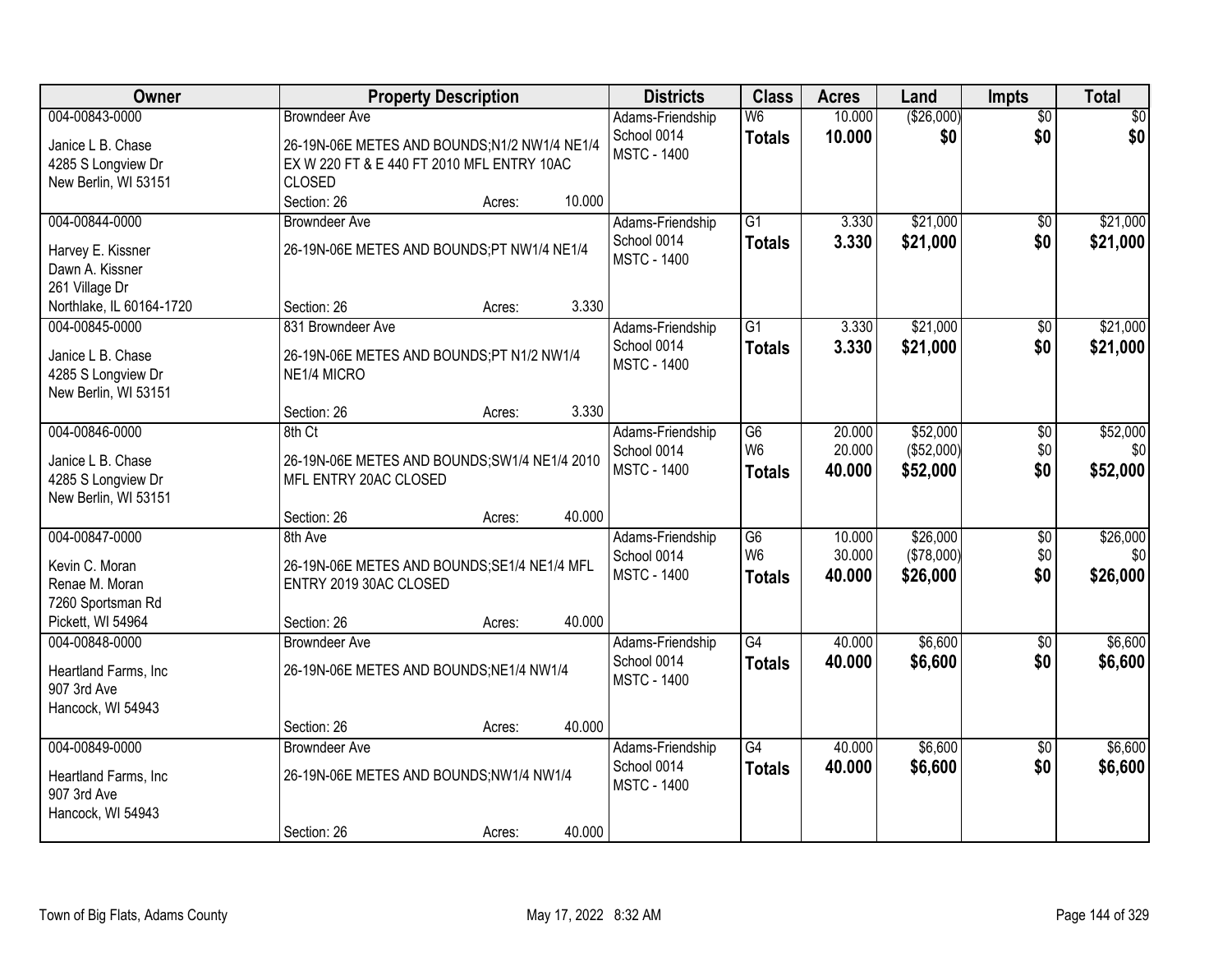| Owner                    |                                                                        | <b>Property Description</b> |        | <b>Districts</b>                | <b>Class</b>    | <b>Acres</b> | Land        | <b>Impts</b>    | <b>Total</b>     |
|--------------------------|------------------------------------------------------------------------|-----------------------------|--------|---------------------------------|-----------------|--------------|-------------|-----------------|------------------|
| 004-00850-0000           | 9th Ave                                                                |                             |        | Adams-Friendship                | $\overline{G4}$ | 40.000       | \$6,600     | $\overline{50}$ | \$6,600          |
| Heartland Farms, Inc     | 26-19N-06E METES AND BOUNDS; SW1/4 NW1/4                               |                             |        | School 0014                     | <b>Totals</b>   | 40.000       | \$6,600     | \$0             | \$6,600          |
| 907 3rd Ave              |                                                                        |                             |        | <b>MSTC - 1400</b>              |                 |              |             |                 |                  |
| Hancock, WI 54943        |                                                                        |                             |        |                                 |                 |              |             |                 |                  |
|                          | Section: 26                                                            | Acres:                      | 40.000 |                                 |                 |              |             |                 |                  |
| 004-00851-0000           |                                                                        |                             |        | Adams-Friendship                | G4              | 40.000       | \$6,600     | \$0             | \$6,600          |
| Heartland Farms, Inc     | 26-19N-06E METES AND BOUNDS; SE1/4 NW1/4                               |                             |        | School 0014                     | <b>Totals</b>   | 40.000       | \$6,600     | \$0             | \$6,600          |
| 907 3rd Ave              |                                                                        |                             |        | <b>MSTC - 1400</b>              |                 |              |             |                 |                  |
| Hancock, WI 54943        |                                                                        |                             |        |                                 |                 |              |             |                 |                  |
|                          | Section: 26                                                            | Acres:                      | 40.000 |                                 |                 |              |             |                 |                  |
| 004-00852-0000           | 8th Ct                                                                 |                             |        | Adams-Friendship                | W8              | 40.000       | (\$104,000) | \$0             | $\overline{\$0}$ |
| Kevin C. Moran           |                                                                        |                             |        | School 0014                     | <b>Totals</b>   | 40.000       | \$0         | \$0             | \$0              |
| Renae M. Moran           | 26-19N-06E METES AND BOUNDS; NE1/4 SW1/4 1999<br>MFL ENTRY 40AC CLOSED |                             |        | <b>MSTC - 1400</b>              |                 |              |             |                 |                  |
| 7260 Sportsman Rd        |                                                                        |                             |        |                                 |                 |              |             |                 |                  |
| Pickett, WI 54964        | Section: 26                                                            | Acres:                      | 40.000 |                                 |                 |              |             |                 |                  |
| 004-00853-0000           | 1156 9th Ave                                                           |                             |        | Adams-Friendship                | $\overline{G1}$ | 1.000        | \$9,000     | \$75,600        | \$84,600         |
|                          |                                                                        |                             |        | School 0014                     | G <sub>6</sub>  | 18.920       | \$45,400    | \$0             | \$45,400         |
| Cleatus W. Marshall      | 26-19N-06E METES AND BOUNDS;N1/2 NW1/4 SW1/4                           |                             |        | <b>MSTC - 1400</b>              | <b>Totals</b>   | 19.920       | \$54,400    | \$75,600        | \$130,000        |
| 11209 N Pennsylvania Ave | LOT 1 CSM 2564 MICRO                                                   |                             |        |                                 |                 |              |             |                 |                  |
| Kansas City, MO 64155    |                                                                        |                             | 19.920 |                                 |                 |              |             |                 |                  |
| 004-00853-0010           | Section: 26<br>9th Ave                                                 | Acres:                      |        |                                 | $\overline{G6}$ | 19.873       | \$49,700    | $\overline{60}$ | \$49,700         |
|                          |                                                                        |                             |        | Adams-Friendship<br>School 0014 |                 | 19.873       |             |                 |                  |
| Michael J. Grandt        | 26-19N-06E METES AND BOUNDS; S1/2 NW1/4 SW1/4                          |                             |        | <b>MSTC - 1400</b>              | <b>Totals</b>   |              | \$49,700    | \$0             | \$49,700         |
| Teresa L. Grandt         | PART LOT 1 CSM 3063 MICRO                                              |                             |        |                                 |                 |              |             |                 |                  |
| 326 Sharon Ln            |                                                                        |                             |        |                                 |                 |              |             |                 |                  |
| North Aurora, IL 60542   | Section: 26                                                            | Acres:                      | 19.873 |                                 |                 |              |             |                 |                  |
| 004-00854-0010           | 1180 9th Ave                                                           |                             |        | Adams-Friendship                | $\overline{G1}$ | 1.000        | \$9,000     | \$32,200        | \$41,200         |
| Michael J. Grandt        | 26-19N-06E METES AND BOUNDS;N1/2 SW1/4 SW1/4                           |                             |        | School 0014                     | G <sub>6</sub>  | 18.953       | \$53,100    | \$0             | \$53,100         |
| Teresa L. Grandt         | & PT E1/2 SE1/4 SE1/4 PART LOT 1 CSM 3063 &                            |                             |        | <b>MSTC - 1400</b>              | <b>Totals</b>   | 19.953       | \$62,100    | \$32,200        | \$94,300         |
| 326 Sharon Ln            | N660.36' OF CSM 3038 LY E OF EAST ROW OF 9TH                           |                             |        |                                 |                 |              |             |                 |                  |
| North Aurora, IL 60542   | Section: 26                                                            | Acres:                      | 19.953 |                                 |                 |              |             |                 |                  |
| 004-00855-0000           | 876 Buttercup Ave                                                      |                             |        | Adams-Friendship                | $\overline{G1}$ | 5.000        | \$26,000    | \$85,000        | \$111,000        |
| Dennis P. Williams       | 26-19N-06E METES AND BOUNDS; W1/2 SE1/4 SW1/4                          |                             |        | School 0014                     | <b>Totals</b>   | 5.000        | \$26,000    | \$85,000        | \$111,000        |
| Monica J. Williams       | SW1/4 MICRO                                                            |                             |        | <b>MSTC - 1400</b>              |                 |              |             |                 |                  |
| 876 Buttercup Ave        |                                                                        |                             |        |                                 |                 |              |             |                 |                  |
| Friendship, WI 53934     | Section: 26                                                            | Acres:                      | 5.000  |                                 |                 |              |             |                 |                  |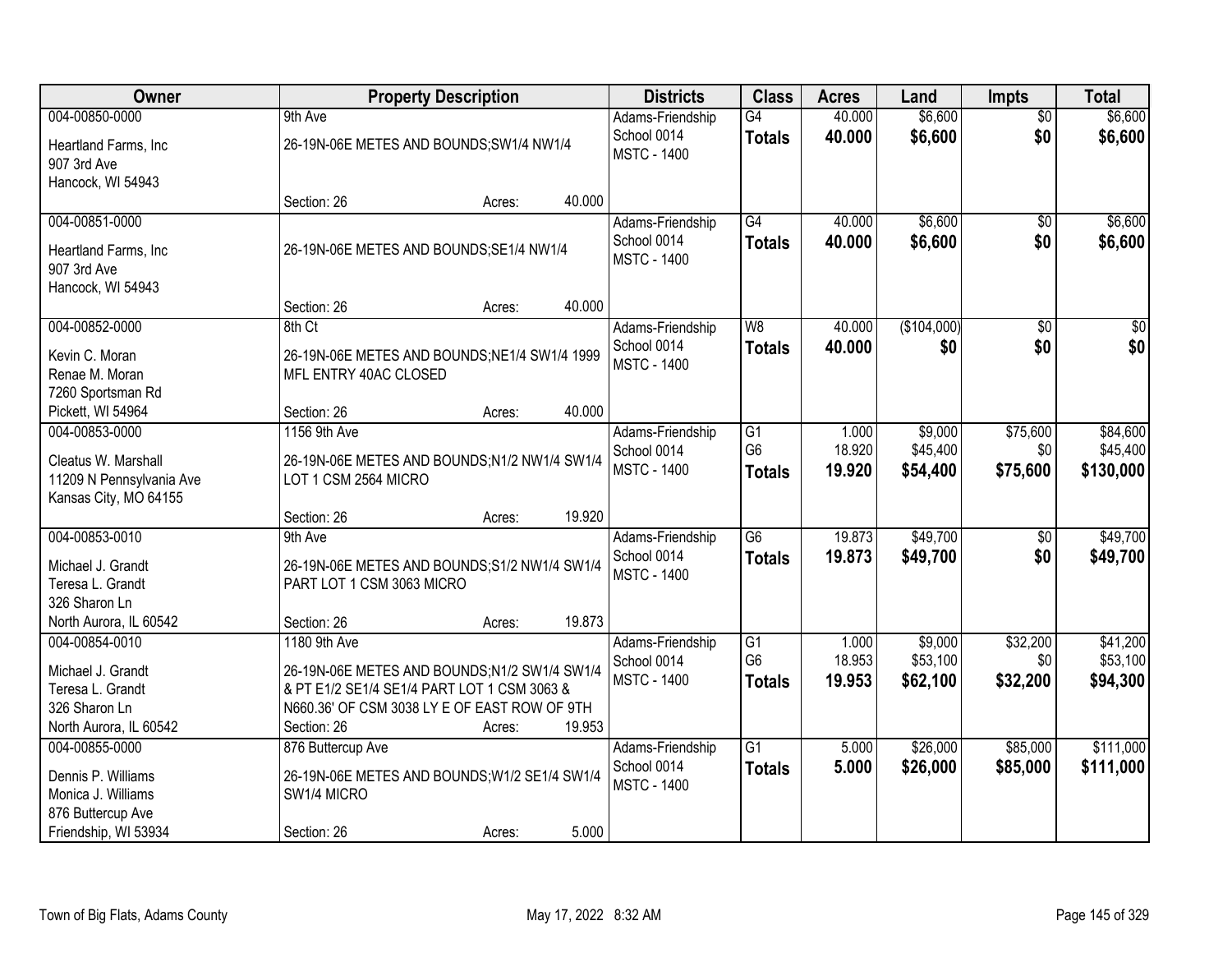| <b>Owner</b>                                                                                      | <b>Property Description</b>                                                                                                                                                                                                   | <b>Districts</b>                                                          | <b>Class</b>                                                         | <b>Acres</b>                       | Land                                    | <b>Impts</b>                 | <b>Total</b>                           |
|---------------------------------------------------------------------------------------------------|-------------------------------------------------------------------------------------------------------------------------------------------------------------------------------------------------------------------------------|---------------------------------------------------------------------------|----------------------------------------------------------------------|------------------------------------|-----------------------------------------|------------------------------|----------------------------------------|
| 004-00856-0000<br>Robert R. Wegener et al<br>351 Cottonwood Ln<br>Juneau, WI 53039                | 870 Buttercup Ave<br>26-19N-06E METES AND BOUNDS;E1/2 E1/2 S1/2<br>SW1/4 SW1/4                                                                                                                                                | Adams-Friendship<br>School 0014<br><b>MSTC - 1400</b>                     | $\overline{G1}$<br><b>Totals</b>                                     | 5.000<br>5.000                     | \$26,000<br>\$26,000                    | \$16,500<br>\$16,500         | \$42,500<br>\$42,500                   |
| 004-00857-0000<br>Keith R. Johnson<br>1186 9th Ave<br>Friendship, WI 53934-9775<br>004-00858-0000 | 5.000<br>Section: 26<br>Acres:<br>894 Buttercup Ave<br>26-19N-06E METES AND BOUNDS; S1/2 W1/2 W1/2<br>W1/2 S1/2 SW1/4 SW1/4 & S1/2 E1/2 W1/2 W1/2 S1/2<br>SW1/4 SW1/4 MICRO<br>2.500<br>Section: 26<br>Acres:<br>1186 9th Ave | Adams-Friendship<br>School 0014<br><b>MSTC - 1400</b><br>Adams-Friendship | $\overline{G1}$<br><b>Totals</b><br>G1                               | 2.500<br>2.500<br>2.470            | \$7,500<br>\$7,500<br>\$18,400          | \$0<br>\$0<br>\$35,700       | \$7,500<br>\$7,500<br>\$54,100         |
| Keith R. Johnson<br>1186 9th Ave<br>Friendship, WI 53934-9775                                     | 26-19N-06E METES AND BOUNDS;N1/2 W1/2 W1/2<br>S1/2 SW1/4 SW1/4 LOT 1 CSM 3088<br>2.470<br>Section: 26<br>Acres:                                                                                                               | School 0014<br><b>MSTC - 1400</b>                                         | <b>Totals</b>                                                        | 2.470                              | \$18,400                                | \$35,700                     | \$54,100                               |
| 004-00859-0000<br>Debra Raschke<br>John Raschke<br>4521 Tennesee Rd<br>Racine, WI 53405           | 892 Buttercup Ave<br>26-19N-06E METES AND BOUNDS;E1/2 W1/2 S1/2<br>SW1/4 SW1/4<br>5.000<br>Section: 26<br>Acres:                                                                                                              | Adams-Friendship<br>School 0014<br><b>MSTC - 1400</b>                     | $\overline{G1}$<br><b>Totals</b>                                     | 5.000<br>5.000                     | \$26,000<br>\$26,000                    | \$200<br>\$200               | \$26,200<br>\$26,200                   |
| 004-00860-0000<br>Steven C. Ottman<br>759 Primrose Center Rd<br>Belleville, WI 53508              | 854 Buttercup Ave<br>26-19N-06E METES AND BOUNDS;E1/2 SE1/4 SW1/4<br>20.000<br>Section: 26<br>Acres:                                                                                                                          | Adams-Friendship<br>School 0014<br><b>MSTC - 1400</b>                     | $\overline{G1}$<br>G <sub>4</sub><br>G <sub>5</sub><br><b>Totals</b> | 0.250<br>19.500<br>0.250<br>20.000 | \$2,300<br>\$2,700<br>\$100<br>\$5,100  | \$600<br>\$0<br>\$0<br>\$600 | \$2,900<br>\$2,700<br>\$100<br>\$5,700 |
| 004-00861-0000<br>Norman C. Boese Jr<br>Julie Boese<br>540 Evans St<br>Oshkosh, WI 54901          | 864 Buttercup Ave<br>26-19N-06E METES AND BOUNDS; W1/2 SE1/4 SW1/4<br>2002 MFL ENTRY 19AC CLOSED<br>20.000<br>Section: 26<br>Acres:                                                                                           | Adams-Friendship<br>School 0014<br><b>MSTC - 1400</b>                     | G1<br>W8<br><b>Totals</b>                                            | 1.000<br>19.000<br>20.000          | \$9,000<br>$($ \$49,400) $ $<br>\$9,000 | \$18,700<br>\$0<br>\$18,700  | \$27,700<br>\$0<br>\$27,700            |
| 004-00862-0000<br>Kevin C. Moran<br>Renae M. Moran<br>7260 Sportsman Rd<br>Pickett, WI 54964      | 8th Ave<br>26-19N-06E METES AND BOUNDS;NE1/4 SE1/4 MFL<br>ENTRY 2019 40AC CLOSED<br>40.000<br>Section: 26<br>Acres:                                                                                                           | Adams-Friendship<br>School 0014<br><b>MSTC - 1400</b>                     | W6<br><b>Totals</b>                                                  | 40.000<br>40.000                   | (\$104,000)<br>\$0                      | $\overline{50}$<br>\$0       | $\overline{50}$<br>\$0                 |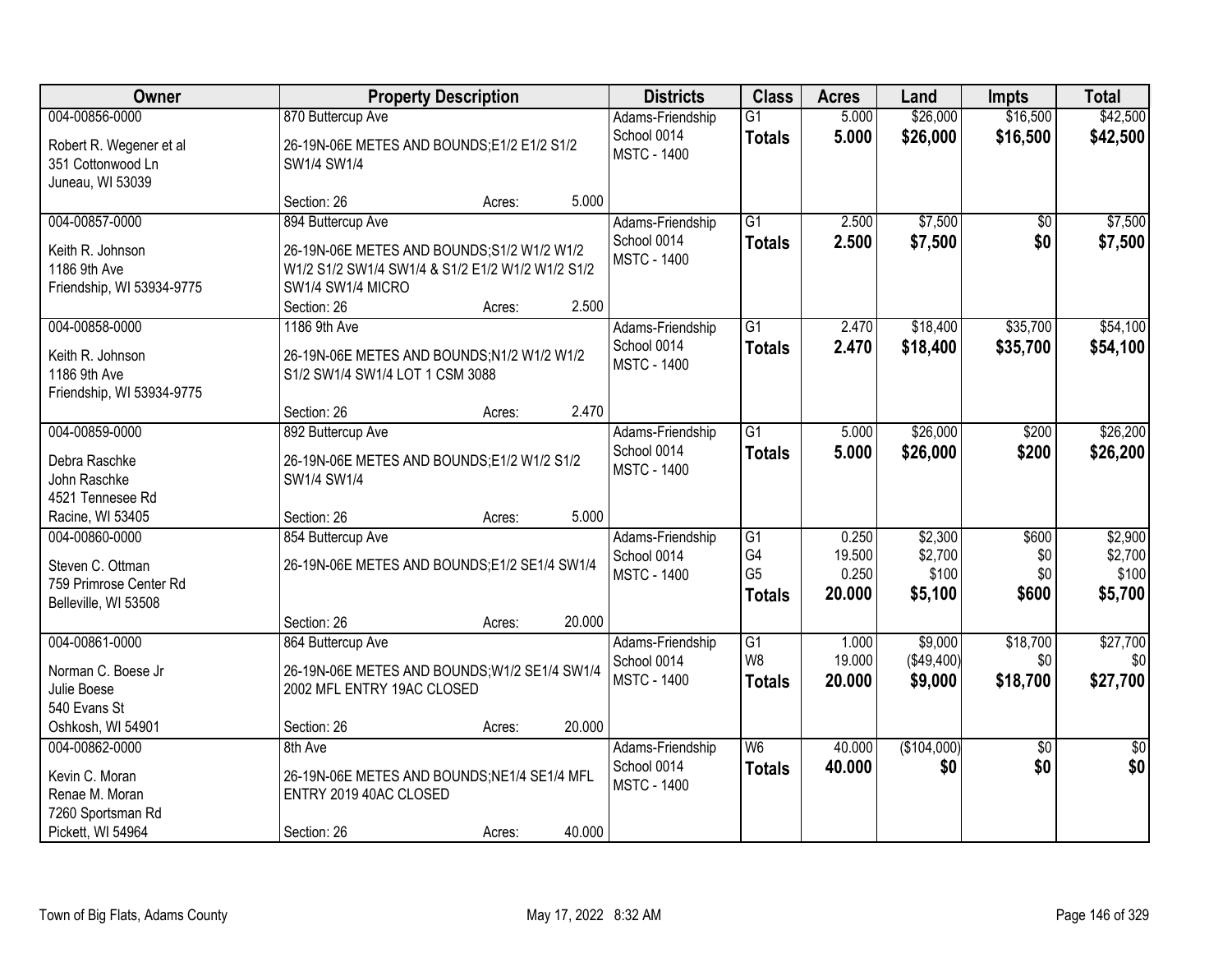| Owner                         |                                               | <b>Property Description</b> |        | <b>Districts</b>                  | <b>Class</b>    | <b>Acres</b> | Land              | <b>Impts</b>    | <b>Total</b>    |
|-------------------------------|-----------------------------------------------|-----------------------------|--------|-----------------------------------|-----------------|--------------|-------------------|-----------------|-----------------|
| 004-00863-0000                | 8th Ct                                        |                             |        | Adams-Friendship                  | W8              | 40.000       | (\$104,000)       | $\overline{50}$ | \$0             |
| Kevin C. Moran                | 26-19N-06E METES AND BOUNDS;NW1/4 SE1/4 1999  |                             |        | School 0014<br><b>MSTC - 1400</b> | <b>Totals</b>   | 40.000       | \$0               | \$0             | \$0             |
| Renae M. Moran                | MFL ENTRY 40AC CLOSED                         |                             |        |                                   |                 |              |                   |                 |                 |
| 7260 Sportsman Rd             |                                               |                             |        |                                   |                 |              |                   |                 |                 |
| Pickett, WI 54964             | Section: 26                                   | Acres:                      | 40.000 |                                   |                 |              |                   |                 |                 |
| 004-00864-0000                | <b>Buttercup Ave</b>                          |                             |        | Adams-Friendship                  | W8              | 40.000       | (\$104,000)       | $\overline{50}$ | \$0             |
| Kevin C. Moran                | 26-19N-06E METES AND BOUNDS; SW1/4 SE1/4 1999 |                             |        | School 0014<br><b>MSTC - 1400</b> | <b>Totals</b>   | 40.000       | \$0               | \$0             | \$0             |
| Renae M. Moran                | MFL ENTRY 40AC CLOSED                         |                             |        |                                   |                 |              |                   |                 |                 |
| 7260 Sportsman Rd             |                                               |                             |        |                                   |                 |              |                   |                 |                 |
| Pickett, WI 54964             | Section: 26                                   | Acres:                      | 40.000 |                                   |                 |              |                   |                 |                 |
| 004-00865-0000                | <b>Buttercup Ave</b>                          |                             |        | Adams-Friendship                  | W <sub>6</sub>  | 40.000       | (\$104,000)       | \$0             | $\overline{50}$ |
| West Fendt Land Holding, LLC  | 26-19N-06E METES AND BOUNDS; SE1/4 SE1/4 MFL  |                             |        | School 0014                       | <b>Totals</b>   | 40.000       | \$0               | \$0             | \$0             |
| 1198 8th Ave                  | ENTRY 2019 40AC CLOSED                        |                             |        | <b>MSTC - 1400</b>                |                 |              |                   |                 |                 |
| Friendship, WI 53934          |                                               |                             |        |                                   |                 |              |                   |                 |                 |
|                               | Section: 26                                   | Acres:                      | 40.000 |                                   |                 |              |                   |                 |                 |
| 004-00866-0000                | <b>Browndeer Ave</b>                          |                             |        | Adams-Friendship                  | W <sub>6</sub>  | 40.200       | (\$104,500)       | $\sqrt[6]{3}$   | $\sqrt{50}$     |
| Marvin Pinkowski Family Trust | 27-19N-06E METES AND BOUNDS;NE1/4 NE1/4 LOT 1 |                             |        | School 0014                       | <b>Totals</b>   | 40.200       | \$0               | \$0             | \$0             |
| 7948 E Wind Lake Rd           | CSM 2735 2013 MFL ENTRY 40.2AC CLOSED         |                             |        | <b>MSTC - 1400</b>                |                 |              |                   |                 |                 |
| Waterford, WI 53185           |                                               |                             |        |                                   |                 |              |                   |                 |                 |
|                               | Section: 27                                   | Acres:                      | 40.200 |                                   |                 |              |                   |                 |                 |
| 004-00867-0000                | 935 Browndeer Ave                             |                             |        | Adams-Friendship                  | $\overline{G1}$ | 1.110        | \$9,900           | \$20,400        | \$30,300        |
| Michael J Spranger and Dawn M | 27-19N-06E NW NE 2918 CERTIFIED SURVEY MAP    |                             |        | School 0014                       | G <sub>6</sub>  | 3.000        | \$7,800           | \$0             | \$7,800         |
| Spranger Revocable Trust      | PT LOT NA;2015 MFL ENTRY 36AC CLOSED          |                             |        | <b>MSTC - 1400</b>                | W <sub>6</sub>  | 36.000       | $($ \$93,600) $ $ | \$0             | \$0             |
| 4420 Black Forest Dr          |                                               |                             |        |                                   | <b>Totals</b>   | 40.110       | \$17,700          | \$20,400        | \$38,100        |
| Wisconsin Rapids, WI 54494    | Section: 27                                   | Acres:                      | 40.110 |                                   |                 |              |                   |                 |                 |
| 004-00868-0000                |                                               |                             |        | Adams-Friendship                  | W <sub>5</sub>  | 40.000       | (\$104,000)       | $\overline{50}$ | \$0             |
| Warren W. Carroll et al       | 27-19N-06E METES AND BOUNDS; SW1/4 NE1/4 MFL  |                             |        | School 0014                       | <b>Totals</b>   | 40.000       | \$0               | \$0             | \$0             |
| 1471 Cedar Dr                 | ENTRY 40AC OPEN                               |                             |        | <b>MSTC - 1400</b>                |                 |              |                   |                 |                 |
| Port Washington, WI 53074     |                                               |                             |        |                                   |                 |              |                   |                 |                 |
|                               | Section: 27                                   | Acres:                      | 40.000 |                                   |                 |              |                   |                 |                 |
| 004-00869-0000                | 9th Ave                                       |                             |        | Adams-Friendship                  | W <sub>5</sub>  | 40.000       | (\$104,000)       | $\overline{50}$ | $\overline{30}$ |
| Warren W. Carroll et al       | 27-19N-06E METES AND BOUNDS; SE1/4 NE1/4 MFL  |                             |        | School 0014                       | <b>Totals</b>   | 40.000       | \$0               | \$0             | \$0             |
| 1471 Cedar Dr                 | ENTRY 40AC OPEN                               |                             |        | <b>MSTC - 1400</b>                |                 |              |                   |                 |                 |
| Port Washington, WI 53074     |                                               |                             |        |                                   |                 |              |                   |                 |                 |
|                               | Section: 27                                   | Acres:                      | 40.000 |                                   |                 |              |                   |                 |                 |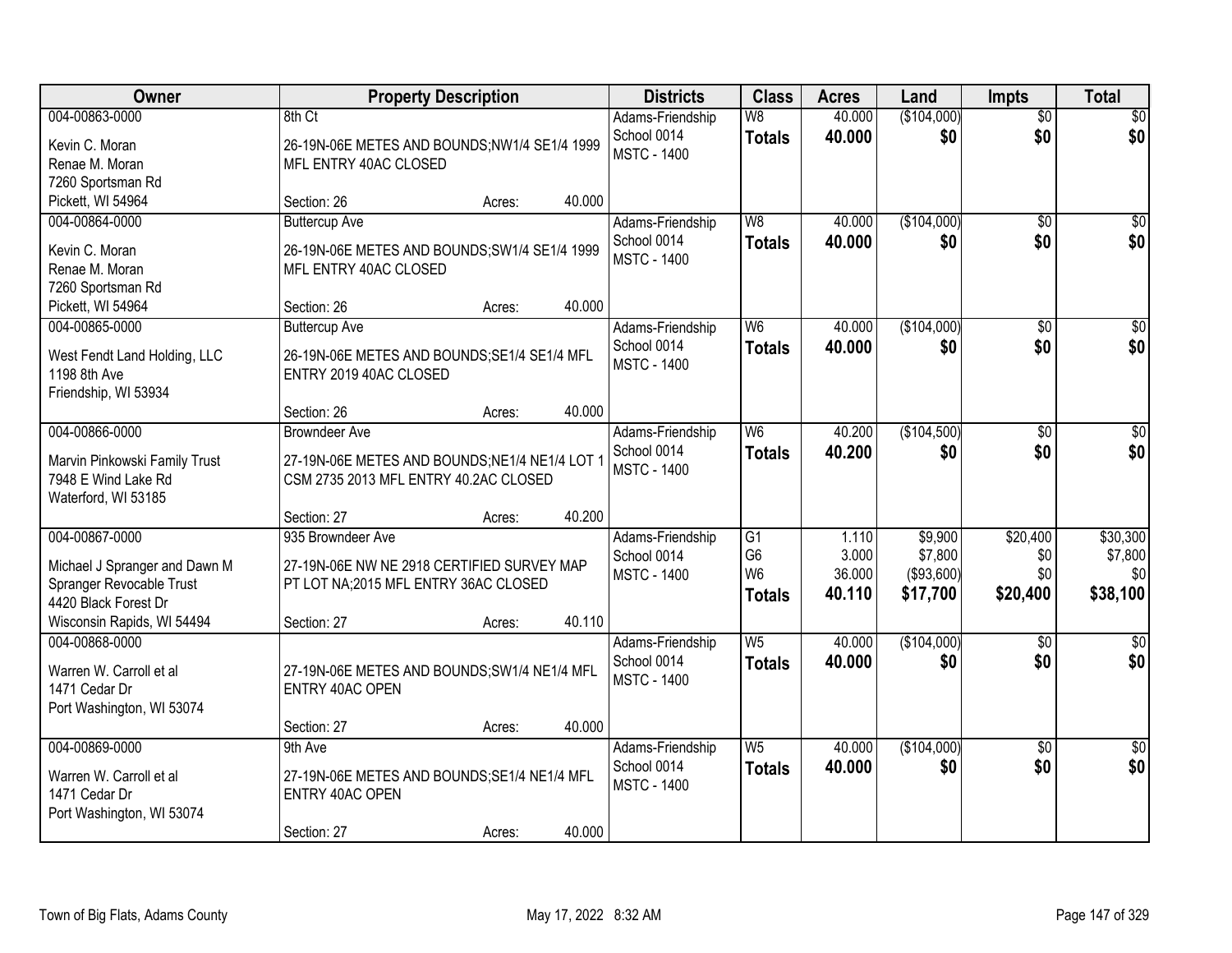| Owner                                                                                  | <b>Property Description</b>                                                                                | <b>Districts</b>                                      | <b>Class</b>                          | <b>Acres</b>              | Land                              | <b>Impts</b>                  | <b>Total</b>              |
|----------------------------------------------------------------------------------------|------------------------------------------------------------------------------------------------------------|-------------------------------------------------------|---------------------------------------|---------------------------|-----------------------------------|-------------------------------|---------------------------|
| 004-00870-0000<br>Michael J Spranger and Dawn M<br>Spranger Revocable Trust            | <b>Browndeer Ave</b><br>27-19N-06E NE NW 2918 CERTIFIED SURVEY MAP<br>PT LOT NA;2015 MFL ENTRY 39AC CLOSED | Adams-Friendship<br>School 0014<br><b>MSTC - 1400</b> | G6<br>W <sub>6</sub><br><b>Totals</b> | 1.010<br>39.000<br>40.010 | \$2,600<br>(\$101,400)<br>\$2,600 | $\overline{50}$<br>\$0<br>\$0 | \$2,600<br>\$0<br>\$2,600 |
| 4420 Black Forest Dr<br>Wisconsin Rapids, WI 54494                                     | 40.010<br>Section: 27<br>Acres:                                                                            |                                                       |                                       |                           |                                   |                               |                           |
| 004-00871-0000<br>Kenneth E. Allen<br>Leonard C. Allen<br>816 Oak Manor Dr             | 989 Browndeer Ave<br>27-19N-06E METES AND BOUNDS;PT NW1/4 NW1/4<br>LOT 1 CSM 4195                          | Adams-Friendship<br>School 0014<br><b>MSTC - 1400</b> | $\overline{G1}$<br><b>Totals</b>      | 8.710<br>8.710            | \$33,400<br>\$33,400              | \$155,700<br>\$155,700        | \$189,100<br>\$189,100    |
| Marengo, IL 60152                                                                      | 8.710<br>Section: 27<br>Acres:                                                                             |                                                       |                                       |                           |                                   |                               |                           |
| 004-00871-0010<br>Town of Big Flats<br>1104 County Rd C<br>Arkdale, WI 54613           | W 9th Ln<br>27-19N-06E METES AND BOUNDS;PT NW1/4 NW1/4<br>LOT 1 CSM 4238 MICRO                             | Adams-Friendship<br>School 0014<br><b>MSTC - 1400</b> | X4<br><b>Totals</b>                   | 1.110<br>1.110            | \$0<br>\$0                        | \$0<br>\$0                    | $\overline{30}$<br>\$0    |
|                                                                                        | 1.110<br>Section: 27<br>Acres:                                                                             |                                                       |                                       |                           |                                   |                               |                           |
| 004-00871-0015<br>Lee D. Beans<br>3237 N Sherman Blvd<br>Milwaukee, WI 53216           | <b>Browndeer Ave</b><br>27-19N-06E METES AND BOUNDS;PT NW1/4 NW1/4<br>LOT 1 CSM 4223                       | Adams-Friendship<br>School 0014<br><b>MSTC - 1400</b> | $\overline{G1}$<br><b>Totals</b>      | 1.120<br>1.120            | \$10,000<br>\$10,000              | \$0<br>\$0                    | \$10,000<br>\$10,000      |
|                                                                                        | 1.120<br>Section: 27<br>Acres:                                                                             |                                                       |                                       |                           |                                   |                               |                           |
| 004-00871-0020<br>Thomas R Beske and Sue A Revocable<br>Trust of 2017<br>1106 W 9th Ln | <b>Browndeer Ave</b><br>27-19N-06E NW NW 4223 CERTIFIED SURVEY MAP<br>LOT2;                                | Adams-Friendship<br>School 0014<br><b>MSTC - 1400</b> | $\overline{G1}$<br><b>Totals</b>      | 1.100<br>1.100            | \$9,800<br>\$9,800                | \$8,900<br>\$8,900            | \$18,700<br>\$18,700      |
| Friendship, WI 53934                                                                   | 1.100<br>Section: 27<br>Acres:                                                                             |                                                       |                                       |                           |                                   |                               |                           |
| 004-00871-0025<br>Thomas R Beske and Sue A Revocable<br>Trust of 2017<br>1106 W 9th Ln | 1106 W 9th Ln<br>27-19N-06E NW NW 4239 CERTIFIED SURVEY MAP<br>LOT 3;                                      | Adams-Friendship<br>School 0014<br><b>MSTC - 1400</b> | $\overline{G1}$<br><b>Totals</b>      | 1.510<br>1.510            | \$13,100<br>\$13,100              | \$173,700<br>\$173,700        | \$186,800<br>\$186,800    |
| Friendship, WI 53934                                                                   | 1.510<br>Section: 27<br>Acres:                                                                             |                                                       |                                       |                           |                                   |                               |                           |
| 004-00871-0030<br>Lee D. Beans<br>3237 N Sherman Blvd<br>Milwaukee, WI 53216           | W 9th Ln<br>27-19N-06E METES AND BOUNDS;PT NW1/4 NW1/4<br>LOT 4 CSM 4239<br>1.510<br>Section: 27<br>Acres: | Adams-Friendship<br>School 0014<br><b>MSTC - 1400</b> | $\overline{G1}$<br><b>Totals</b>      | 1.510<br>1.510            | \$13,100<br>\$13,100              | $\overline{50}$<br>\$0        | \$13,100<br>\$13,100      |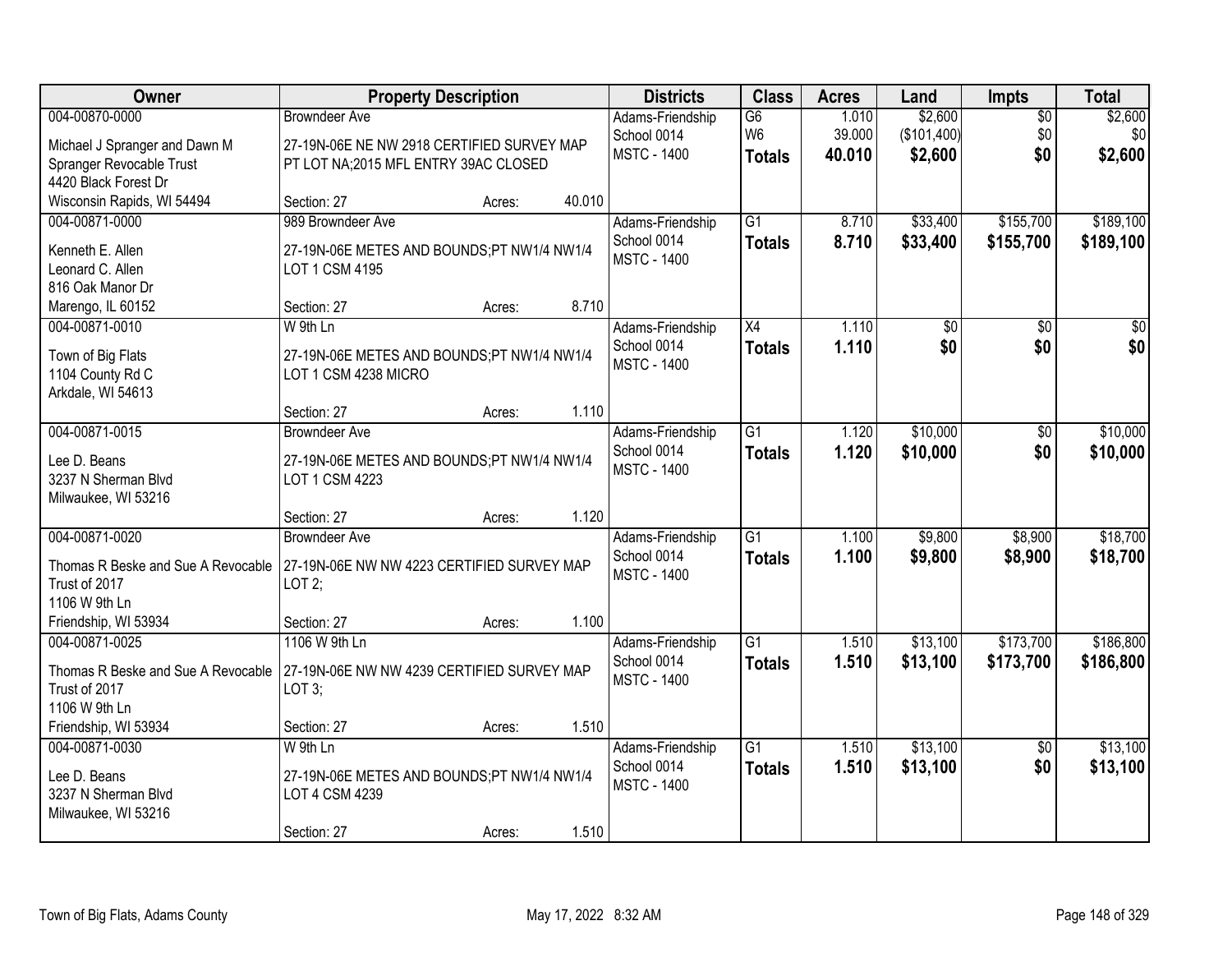| Owner                                                                                                                             | <b>Property Description</b>                                                                                |        | <b>Districts</b>                                      | <b>Class</b>                     | <b>Acres</b>     | Land                 | <b>Impts</b>           | <b>Total</b>         |
|-----------------------------------------------------------------------------------------------------------------------------------|------------------------------------------------------------------------------------------------------------|--------|-------------------------------------------------------|----------------------------------|------------------|----------------------|------------------------|----------------------|
| 004-00871-0035<br>Lee D. Beans<br>3237 N Sherman Blvd<br>Milwaukee, WI 53216                                                      | W 9th Ln<br>27-19N-06E METES AND BOUNDS;PT NW1/4 NW1/4<br>LOT 5 CSM 4239                                   |        | Adams-Friendship<br>School 0014<br><b>MSTC - 1400</b> | $\overline{G1}$<br><b>Totals</b> | 1.390<br>1.390   | \$12,100<br>\$12,100 | $\overline{50}$<br>\$0 | \$12,100<br>\$12,100 |
|                                                                                                                                   | Section: 27<br>Acres:                                                                                      | 1.390  |                                                       |                                  |                  |                      |                        |                      |
| 004-00871-0040<br>Lee D. Beans<br>3237 N Sherman Blvd<br>Milwaukee, WI 53216                                                      | W 9th Ln<br>27-19N-06E METES AND BOUNDS;PT NW1/4 NW1/4<br>LOT 6 CSM 4239                                   |        | Adams-Friendship<br>School 0014<br><b>MSTC - 1400</b> | $\overline{G1}$<br><b>Totals</b> | 1.230<br>1.230   | \$10,800<br>\$10,800 | \$0<br>\$0             | \$10,800<br>\$10,800 |
|                                                                                                                                   | Section: 27<br>Acres:                                                                                      | 1.230  |                                                       |                                  |                  | \$23,100             |                        | \$23,100             |
| 004-00871-0045<br>Lee D. Beans<br>3237 N Sherman Blvd<br>Milwaukee, WI 53216                                                      | W 9th Ln<br>27-19N-06E METES AND BOUNDS;PT NW1/4 NW1/4<br>LOT 7 CSM 4240                                   |        | Adams-Friendship<br>School 0014<br><b>MSTC - 1400</b> | G1<br><b>Totals</b>              | 4.020<br>4.020   | \$23,100             | \$0<br>\$0             | \$23,100             |
|                                                                                                                                   | Section: 27<br>Acres:                                                                                      | 4.020  |                                                       |                                  |                  |                      |                        |                      |
| 004-00871-0050<br>Lee D. Beans<br>3237 N Sherman Blvd<br>Milwaukee, WI 53216                                                      | W 9th Ln<br>27-19N-06E METES AND BOUNDS;PT NW1/4 NW1/4<br>LOT 8 CSM 4241                                   |        | Adams-Friendship<br>School 0014<br><b>MSTC - 1400</b> | $\overline{G6}$<br><b>Totals</b> | 19.420<br>19.420 | \$54,400<br>\$54,400 | \$0<br>\$0             | \$54,400<br>\$54,400 |
|                                                                                                                                   | Section: 27<br>Acres:                                                                                      | 19.420 |                                                       |                                  |                  |                      |                        |                      |
| 004-00871-0055<br>Lee D. Beans<br>3237 N Sherman Blvd<br>Milwaukee, WI 53216                                                      | W 9th Ln<br>27-19N-06E METES AND BOUNDS;PT NW1/4 NW1/4<br>LOT 9 CSM 4241                                   |        | Adams-Friendship<br>School 0014<br><b>MSTC - 1400</b> | $\overline{G6}$<br><b>Totals</b> | 18.310<br>18.310 | \$51,300<br>\$51,300 | $\overline{50}$<br>\$0 | \$51,300<br>\$51,300 |
|                                                                                                                                   | Section: 27<br>Acres:                                                                                      | 18.310 |                                                       |                                  |                  |                      |                        |                      |
| 004-00871-0060<br>Lee D. Beans<br>3237 N Sherman Blvd<br>Milwaukee, WI 53216                                                      | W 9th Ln<br>27-19N-06E METES AND BOUNDS;PT NW1/4 NW1/4<br>LOT 10 CSM 4241                                  |        | Adams-Friendship<br>School 0014<br><b>MSTC - 1400</b> | $\overline{G6}$<br><b>Totals</b> | 18.910<br>18.910 | \$52,900<br>\$52,900 | $\overline{60}$<br>\$0 | \$52,900<br>\$52,900 |
|                                                                                                                                   | Section: 27<br>Acres:                                                                                      | 18.910 |                                                       |                                  |                  |                      |                        |                      |
| 004-00872-0000<br>Michael J Spranger and Dawn M<br>Spranger Revocable Trust<br>4420 Black Forest Dr<br>Wisconsin Rapids, WI 54494 | 27-19N-06E SE NW 1523 CERTIFIED SURVEY MAP<br>LOT 1;2015 MFL ENTRY 39.88AC CLOSED<br>Section: 27<br>Acres: | 39.880 | Adams-Friendship<br>School 0014<br><b>MSTC - 1400</b> | W <sub>6</sub><br><b>Totals</b>  | 39.880<br>39.880 | (\$109,300)<br>\$0   | $\overline{50}$<br>\$0 | $\sqrt{50}$<br>\$0   |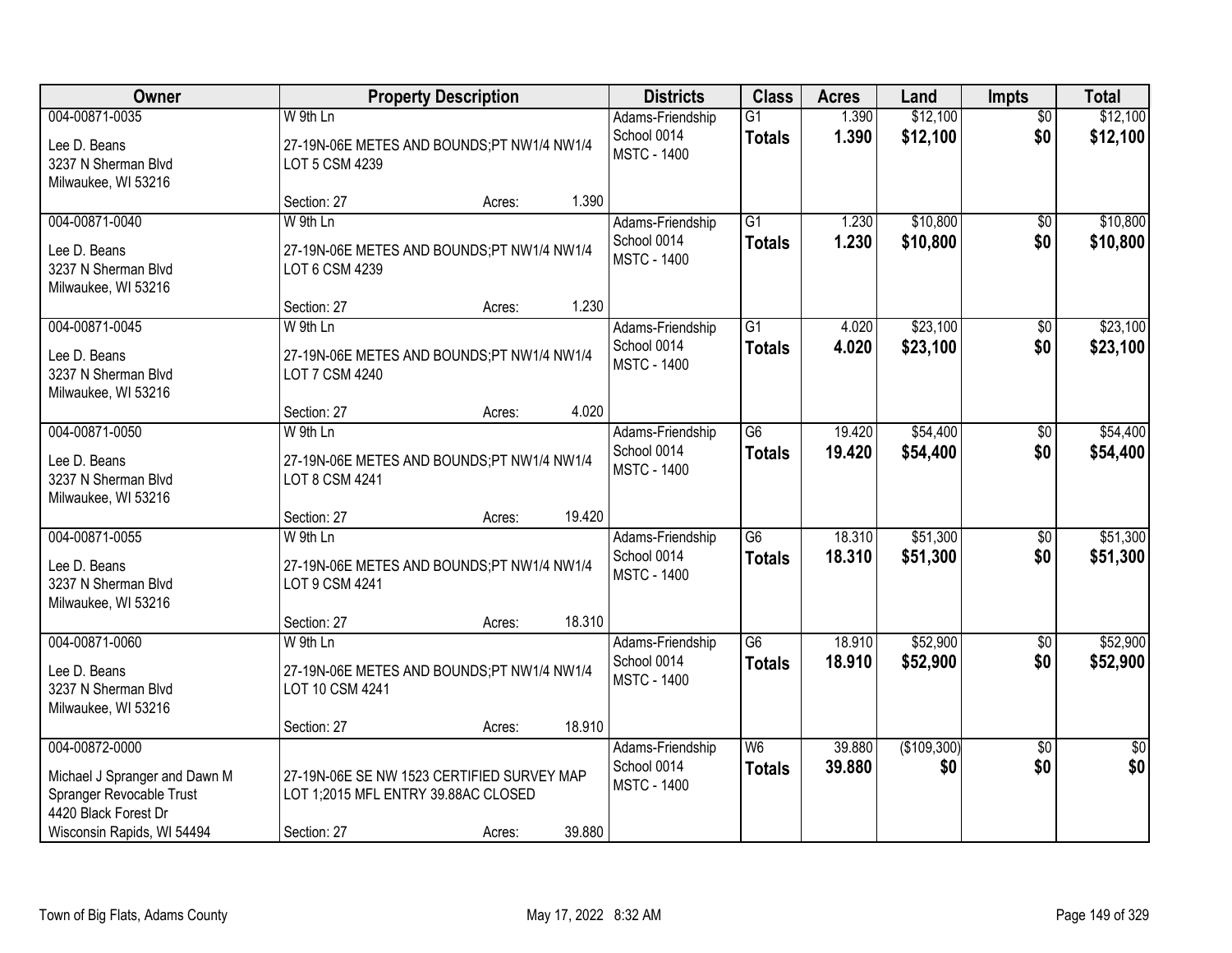| <b>Owner</b>          | <b>Property Description</b>                                      | <b>Districts</b>                  | <b>Class</b>    | <b>Acres</b> | Land        | <b>Impts</b>    | <b>Total</b> |
|-----------------------|------------------------------------------------------------------|-----------------------------------|-----------------|--------------|-------------|-----------------|--------------|
| 004-00873-0000        |                                                                  | Adams-Friendship                  | W8              | 40.075       | (\$104,200) | $\overline{50}$ | $\sqrt{50}$  |
| Michael Senger        | 27-19N-06E METES AND BOUNDS;NE1/4 SW1/4 PT                       | School 0014<br><b>MSTC - 1400</b> | <b>Totals</b>   | 40.075       | \$0         | \$0             | \$0          |
| Susan Senger          | LOT 1 CSM 2954 MICRO 2002 MFL ENTRY 40.075AC                     |                                   |                 |              |             |                 |              |
| 845 Ridgeview Dr      | <b>CLOSED</b>                                                    |                                   |                 |              |             |                 |              |
| Hartford, WI 53027    | 40.075<br>Section: 27<br>Acres:                                  |                                   |                 |              |             |                 |              |
| 004-00874-0000        |                                                                  | Adams-Friendship                  | W8              | 40.075       | (\$104,200) | $\overline{50}$ | \$0          |
| Michael Senger        | 27-19N-06E METES AND BOUNDS;NW1/4 SW1/4 PT                       | School 0014                       | <b>Totals</b>   | 40.075       | \$0         | \$0             | \$0          |
| Susan Senger          | LOT 1 CSM 2954 MICRO 2002 MFL ENTRY 40.075AC                     | <b>MSTC - 1400</b>                |                 |              |             |                 |              |
| 845 Ridgeview Dr      | <b>CLOSED</b>                                                    |                                   |                 |              |             |                 |              |
| Hartford, WI 53027    | 40.075<br>Section: 27<br>Acres:                                  |                                   |                 |              |             |                 |              |
| 004-00875-0000        | 994 Buttercup Ave                                                | Adams-Friendship                  | $\overline{G1}$ | 1.000        | \$9,000     | \$11,600        | \$20,600     |
|                       |                                                                  | School 0014                       | G <sub>6</sub>  | 19.000       | \$49,400    | \$0             | \$49,400     |
| Bogumila Rozkuszka    | 27-19N-06E SW SW 0174 CERTIFIED SURVEY MAP                       | <b>MSTC - 1400</b>                | <b>Totals</b>   | 20,000       | \$58,400    | \$11,600        | \$70,000     |
| Rafal J. Rozkuszka    | LOT 2 & 3;                                                       |                                   |                 |              |             |                 |              |
| 4n127 Verrill Ave     |                                                                  |                                   |                 |              |             |                 |              |
| Addison, IL 60101     | 20.000<br>Section: 27<br>Acres:                                  |                                   |                 |              |             |                 |              |
| 004-00876-0000        | 998 Buttercup Ave                                                | Adams-Friendship                  | $\overline{G1}$ | 5.000        | \$26,000    | \$14,700        | \$40,700     |
| Clarence W. Marcellis | 27-19N-06E METES AND BOUNDS;PT SW1/4 SW1/4                       | School 0014                       | <b>Totals</b>   | 5.000        | \$26,000    | \$14,700        | \$40,700     |
| Sandra Marcellis      | W1/2 LOT 1 CSM 174 MICRO                                         | <b>MSTC - 1400</b>                |                 |              |             |                 |              |
| 1975 Sunkist Rd       |                                                                  |                                   |                 |              |             |                 |              |
| Oshkosh, WI 54904     | 5.000<br>Section: 27<br>Acres:                                   |                                   |                 |              |             |                 |              |
| 004-00877-0000        | 996 Buttercup Ave                                                | Adams-Friendship                  | $\overline{G1}$ | 5.000        | \$26,000    | \$34,400        | \$60,400     |
| Dale E. Reich         |                                                                  | School 0014                       | <b>Totals</b>   | 5.000        | \$26,000    | \$34,400        | \$60,400     |
| 996 Buttercup Ave     | 27-19N-06E METES AND BOUNDS;PT SW1/4 SW1/4<br>E1/2 LOT 1 CSM 174 | <b>MSTC - 1400</b>                |                 |              |             |                 |              |
| Friendship, WI 53934  |                                                                  |                                   |                 |              |             |                 |              |
|                       | 5.000<br>Section: 27<br>Acres:                                   |                                   |                 |              |             |                 |              |
| 004-00878-0000        | 976 Buttercup Ave                                                | Adams-Friendship                  | $\overline{G1}$ | 10.000       | \$36,000    | $\sqrt{$0}$     | \$36,000     |
|                       |                                                                  | School 0014                       | <b>Totals</b>   | 10.000       | \$36,000    | \$0             | \$36,000     |
| Ronald R. Moelk       | 27-19N-06E METES AND BOUNDS;PT SW1/4 SW1/4                       | <b>MSTC - 1400</b>                |                 |              |             |                 |              |
| Dorothy S. Moelk      | <b>LOT 4 CSM 174</b>                                             |                                   |                 |              |             |                 |              |
| 6629 W Morgan         |                                                                  |                                   |                 |              |             |                 |              |
| Milwaukee, WI 53220   | 10.000<br>Section: 27<br>Acres:                                  |                                   |                 |              |             |                 |              |
| 004-00879-0000        | 966 Buttercup Ave                                                | Adams-Friendship                  | $\overline{G1}$ | 10.000       | \$36,000    | \$62,300        | \$98,300     |
| Curtis Schroder       | 27-19N-06E SE SW 0175 CERTIFIED SURVEY MAP                       | School 0014                       | <b>Totals</b>   | 10.000       | \$36,000    | \$62,300        | \$98,300     |
| Kathleen A. Schroder  | LOT6;                                                            | <b>MSTC - 1400</b>                |                 |              |             |                 |              |
| 966 Buttercup Ave     |                                                                  |                                   |                 |              |             |                 |              |
| Friendship, WI 53934  | 10.000<br>Section: 27<br>Acres:                                  |                                   |                 |              |             |                 |              |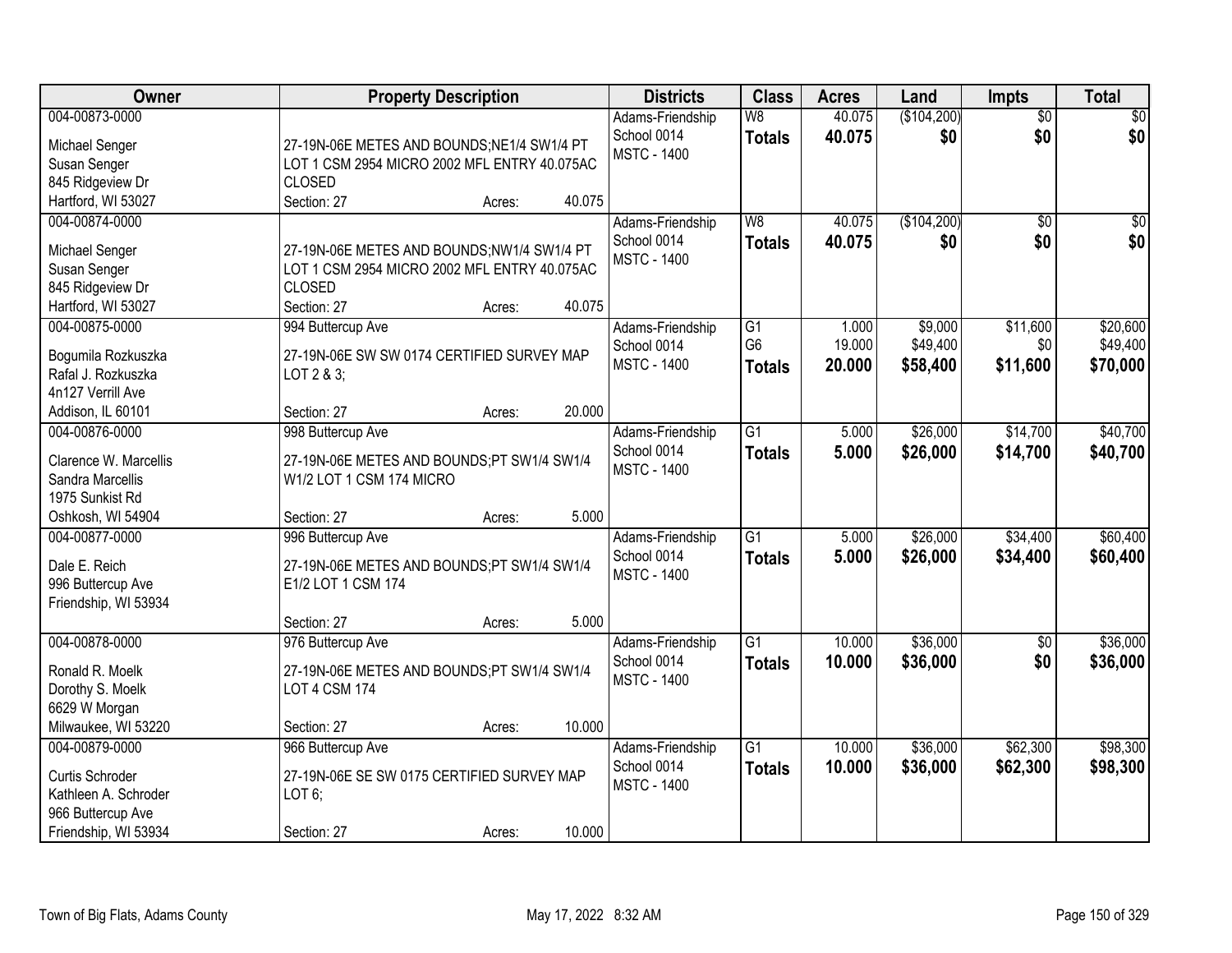| Owner                                                                                       |                                                                                            | <b>Property Description</b> |        | <b>Districts</b>                                      | <b>Class</b>                                       | <b>Acres</b>              | Land                             | <b>Impts</b>                | <b>Total</b>                      |
|---------------------------------------------------------------------------------------------|--------------------------------------------------------------------------------------------|-----------------------------|--------|-------------------------------------------------------|----------------------------------------------------|---------------------------|----------------------------------|-----------------------------|-----------------------------------|
| 004-00880-0000                                                                              | 958 Buttercup Ave                                                                          |                             |        | Adams-Friendship                                      | $\overline{G1}$                                    | 10.000                    | \$36,000                         | \$1,000                     | \$37,000                          |
| Howard J. Hottenstein et al<br>N3383 Meadow Rd<br>Antigo, WI 54409                          | 27-19N-06E SE SW 0175 CERTIFIED SURVEY MAP<br>LOT 8;                                       |                             |        | School 0014<br><b>MSTC - 1400</b>                     | <b>Totals</b>                                      | 10.000                    | \$36,000                         | \$1,000                     | \$37,000                          |
|                                                                                             | Section: 27                                                                                | Acres:                      | 10.000 |                                                       |                                                    |                           |                                  |                             |                                   |
| 004-00881-0000                                                                              | 962 Buttercup Ave                                                                          |                             |        | Adams-Friendship                                      | $\overline{G1}$                                    | 10.000                    | \$36,000                         | \$25,500                    | \$61,500                          |
| Howard J. Hottenstein et al<br>N3383 Meadow Rd<br>Antigo, WI 54409                          | 27-19N-06E SE SW 0175 CERTIFIED SURVEY MAP<br>$LOT7$ ;                                     |                             |        | School 0014<br><b>MSTC - 1400</b>                     | <b>Totals</b>                                      | 10.000                    | \$36,000                         | \$25,500                    | \$61,500                          |
|                                                                                             | Section: 27                                                                                | Acres:                      | 10.000 |                                                       |                                                    |                           |                                  |                             |                                   |
| 004-00882-0000                                                                              | 970 Buttercup Ave                                                                          |                             |        | Adams-Friendship                                      | $\overline{G1}$                                    | 4.935                     | \$25,800                         | \$0                         | \$25,800                          |
| Anthony J. Forman<br>Ramona M. Forman<br>27116 99th St                                      | 27-19N-06E METES AND BOUNDS;PT SE1/4 SW1/4<br>LOT 1 CSM 2727 MICRO                         |                             |        | School 0014<br><b>MSTC - 1400</b>                     | <b>Totals</b>                                      | 4.935                     | \$25,800                         | \$0                         | \$25,800                          |
| Trevor, WI 53179                                                                            | Section: 27                                                                                | Acres:                      | 4.935  |                                                       |                                                    |                           |                                  |                             |                                   |
| 004-00882-0010                                                                              | 968 Buttercup Ave                                                                          |                             |        | Adams-Friendship                                      | $\overline{G1}$                                    | 4.935                     | \$25,800                         | \$5,000                     | \$30,800                          |
| Anthony J. Forman<br>Ramona M. Forman<br>27116 99th St                                      | 27-19N-06E METES AND BOUNDS;PT SE1/4 SW1/4<br>LOT 2 CSM 2727 MICRO                         |                             |        | School 0014<br><b>MSTC - 1400</b>                     | <b>Totals</b>                                      | 4.935                     | \$25,800                         | \$5,000                     | \$30,800                          |
| Trevor, WI 53179                                                                            | Section: 27                                                                                | Acres:                      | 4.935  |                                                       |                                                    |                           |                                  |                             |                                   |
| 004-00883-0000<br>Andrew J. Graff<br>W10535 County Rd D<br>Beaver Dam, WI 53916             | 1157 9th Ave<br>27-19N-06E METES AND BOUNDS; NE1/4 SE1/4                                   |                             |        | Adams-Friendship<br>School 0014<br><b>MSTC - 1400</b> | $\overline{G1}$<br>G <sub>6</sub><br><b>Totals</b> | 1.000<br>39.000<br>40.000 | \$9,000<br>\$93,600<br>\$102,600 | \$61,200<br>\$0<br>\$61,200 | \$70,200<br>\$93,600<br>\$163,800 |
|                                                                                             | Section: 27                                                                                | Acres:                      | 40.000 |                                                       |                                                    |                           |                                  |                             |                                   |
| 004-00884-0010                                                                              | 948 Buttercup Ave                                                                          |                             |        | Adams-Friendship                                      | $\overline{G1}$                                    | 10.000                    | \$36,000                         | \$38,000                    | \$74,000                          |
| Michael Senger<br>Susan Senger<br>845 Ridgeview Dr                                          | 27-19N-06E METES AND BOUNDS;PT W1/2 SE1/4 LO<br>1 CSM 2170 MICRO                           |                             |        | School 0014<br><b>MSTC - 1400</b>                     | <b>Totals</b>                                      | 10.000                    | \$36,000                         | \$38,000                    | \$74,000                          |
| Hartford, WI 53027                                                                          | Section: 27                                                                                | Acres:                      | 10.000 |                                                       |                                                    |                           |                                  |                             |                                   |
| 004-00885-0010<br>Central Wisconsin Nature Foundation<br>361 Yeoman Ct<br>Nekoosa, WI 54457 | 930 Buttercup Ave<br>27-19N-06E SW SE 2333 CERTIFIED SURVEY MAP<br>$LOT$ 1;<br>Section: 27 | Acres:                      | 69.940 | Adams-Friendship<br>School 0014<br><b>MSTC - 1400</b> | X4<br><b>Totals</b>                                | 69.940<br>69.940          | $\overline{50}$<br>\$0           | $\overline{30}$<br>\$0      | $\overline{50}$<br>\$0            |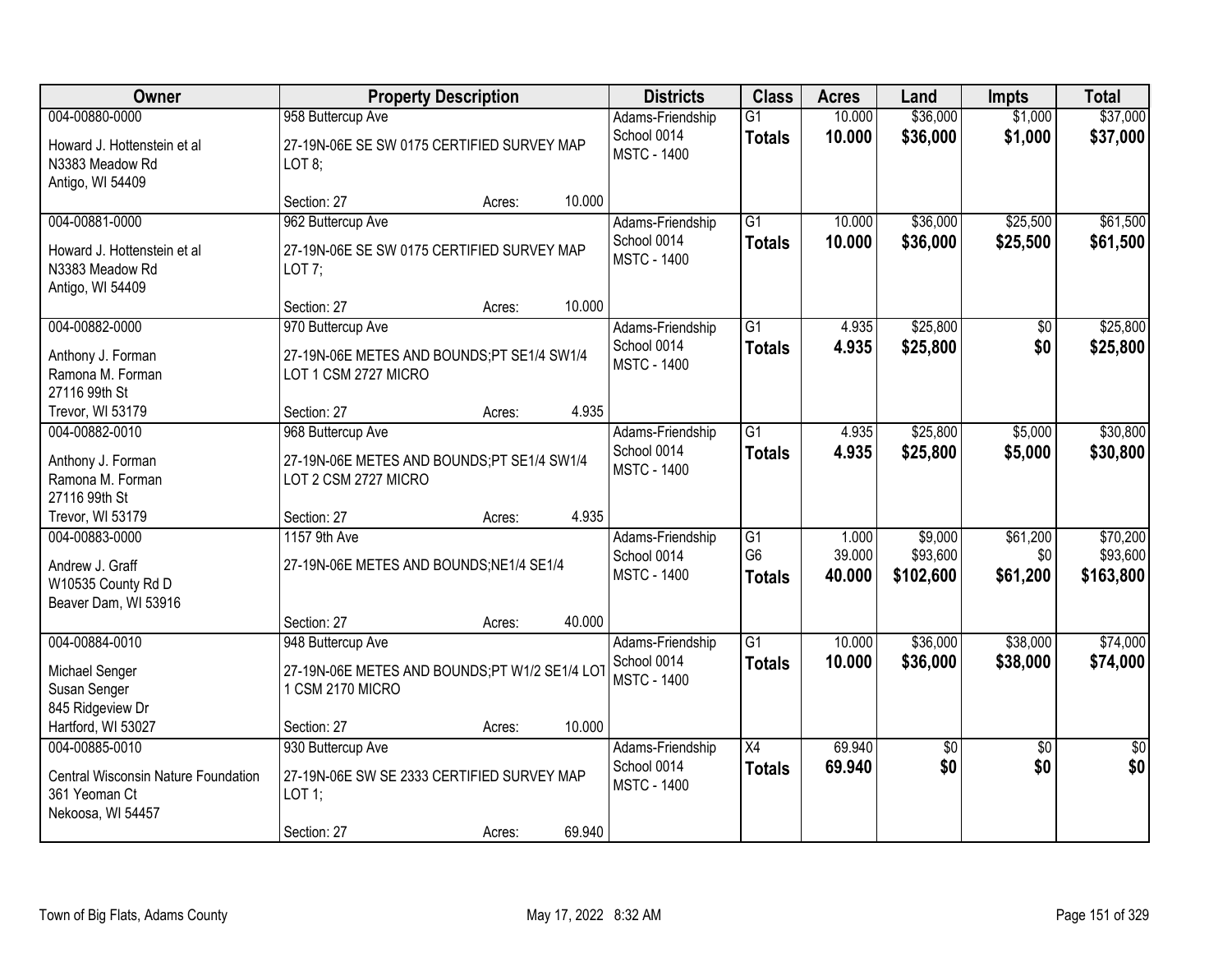| Owner                                  | <b>Property Description</b>                   | <b>Districts</b>                  | <b>Class</b>                      | <b>Acres</b>   | Land                | <b>Impts</b>    | <b>Total</b>        |
|----------------------------------------|-----------------------------------------------|-----------------------------------|-----------------------------------|----------------|---------------------|-----------------|---------------------|
| 004-00886-0000                         | 1187 9th Ave                                  | Adams-Friendship                  | $\overline{G1}$                   | 1.391          | \$12,100            | \$86,100        | \$98,200            |
| Terry J. Fitzgerald                    | 27-19N-06E METES AND BOUNDS;PT E1/2 SE1/4     | School 0014                       | G <sub>6</sub>                    | 18.000         | \$43,200            | \$0             | \$43,200            |
| Martha K. Fitzgerald                   | SE1/4 PARCEL 1 CSM 3038 EX LANDS LY E OF 9TH  | <b>MSTC - 1400</b>                | <b>Totals</b>                     | 19.391         | \$55,300            | \$86,100        | \$141,400           |
| 1187 9th Ave                           | AVE MICRO                                     |                                   |                                   |                |                     |                 |                     |
| Friendship, WI 53934                   | Section: 27<br>19.391<br>Acres:               |                                   |                                   |                |                     |                 |                     |
| 004-00886-0010                         | 920 Buttercup Ave                             | Adams-Friendship                  | $\overline{G1}$                   | 9.970          | \$35,900            | \$206,000       | \$241,900           |
| Randall R Bobowiec and Vicki L         | 27-19N-06E 4598 CERTIFIED SURVEY MAP LOT 1;PT | School 0014                       | <b>Totals</b>                     | 9.970          | \$35,900            | \$206,000       | \$241,900           |
| <b>Bobowiec Revocable Trus</b>         | W1/2 SE1/4 SE1/4                              | <b>MSTC - 1400</b>                |                                   |                |                     |                 |                     |
| Randall R and Vicki Bobowiec           |                                               |                                   |                                   |                |                     |                 |                     |
| Revocable Trust                        | 9.970<br>Section: 27<br>Acres:                |                                   |                                   |                |                     |                 |                     |
| 920 Buttercup Ave                      |                                               |                                   |                                   |                |                     |                 |                     |
| Friendship, WI 53934                   |                                               |                                   |                                   |                |                     |                 |                     |
| 004-00886-0015                         | 9th Ave                                       | Adams-Friendship                  | $\overline{G1}$                   | 0.455          | \$4,700             | \$0             | \$4,700             |
| Keith R. Johnson                       | 27-19N-06E METES AND BOUNDS;PT E1/2 SE1/4     | School 0014<br><b>MSTC - 1400</b> | <b>Totals</b>                     | 0.455          | \$4,700             | \$0             | \$4,700             |
| 1186 9th Ave                           | SE1/4 S 660.43' OF PAR 1 CSM 3038 LY E OF 9TH |                                   |                                   |                |                     |                 |                     |
| Friendship, WI 53934-9775              | <b>AVE MICRO</b>                              |                                   |                                   |                |                     |                 |                     |
|                                        | 0.455<br>Section: 27<br>Acres:                |                                   |                                   |                |                     |                 |                     |
| 004-00886-0020                         | <b>Buttercup Ave</b>                          | Adams-Friendship                  | $\overline{G6}$                   | 9.970          | \$23,900            | $\overline{50}$ | \$23,900            |
| Randall R and Vicki Bobowiec           | 27-19N-06E 4598 CERTIFIED SURVEY MAP LOT 2;PT | School 0014<br><b>MSTC - 1400</b> | <b>Totals</b>                     | 9.970          | \$23,900            | \$0             | \$23,900            |
| Revocable Trust                        | W1/2 SE1/4 SE1/4                              |                                   |                                   |                |                     |                 |                     |
| Randall R Bobowiec and Vicki L         |                                               |                                   |                                   |                |                     |                 |                     |
| <b>Bobowiec Revocable Trus</b>         | 9.970<br>Section: 27<br>Acres:                |                                   |                                   |                |                     |                 |                     |
| 920 Buttercup Ave                      |                                               |                                   |                                   |                |                     |                 |                     |
| Friendship, WI 53934<br>004-00887-0000 | 1003 Browndeer Ave                            |                                   | $\overline{G1}$                   | 3.000          | \$28,000            | \$157,500       | \$185,500           |
|                                        |                                               | Adams-Friendship<br>School 0014   | G <sub>5</sub>                    | 3.000          | \$2,700             | \$0             | \$2,700             |
| Stephens Family Trust et al            | 28-19N-06E NE NE 4390 CERTIFIED SURVEY MAP    | <b>MSTC - 1400</b>                | G <sub>6</sub>                    | 14.000         | \$39,200            | \$0             | \$39,200            |
| 141 Hilltop Ln                         | LOT2;                                         |                                   | <b>Totals</b>                     | 20.000         | \$69,900            | \$157,500       | \$227,400           |
| Sleeping Hollow, IL 60118              |                                               |                                   |                                   |                |                     |                 |                     |
|                                        | 20.000<br>Section: 28<br>Acres:               |                                   |                                   |                |                     |                 |                     |
| 004-00887-0010                         | <b>Browndeer Ave</b>                          | Adams-Friendship<br>School 0014   | $\overline{G5}$<br>G <sub>6</sub> | 4.000<br>6.000 | \$2,800<br>\$16,800 | \$0<br>\$0      | \$2,800<br>\$16,800 |
| Jeffrey S. Henke                       | 28-19N-06E METES AND BOUNDS;PT NE1/4 NE1/4    | <b>MSTC - 1400</b>                |                                   | 10.000         | \$19,600            | \$0             | \$19,600            |
| Jane A. Henke                          | LOT 1 CSM 4390 MICRO                          |                                   | <b>Totals</b>                     |                |                     |                 |                     |
| N6808 County Rd E                      |                                               |                                   |                                   |                |                     |                 |                     |
| Oconomowoc, WI 53066                   | 10.000<br>Section: 28<br>Acres:               |                                   |                                   |                |                     |                 |                     |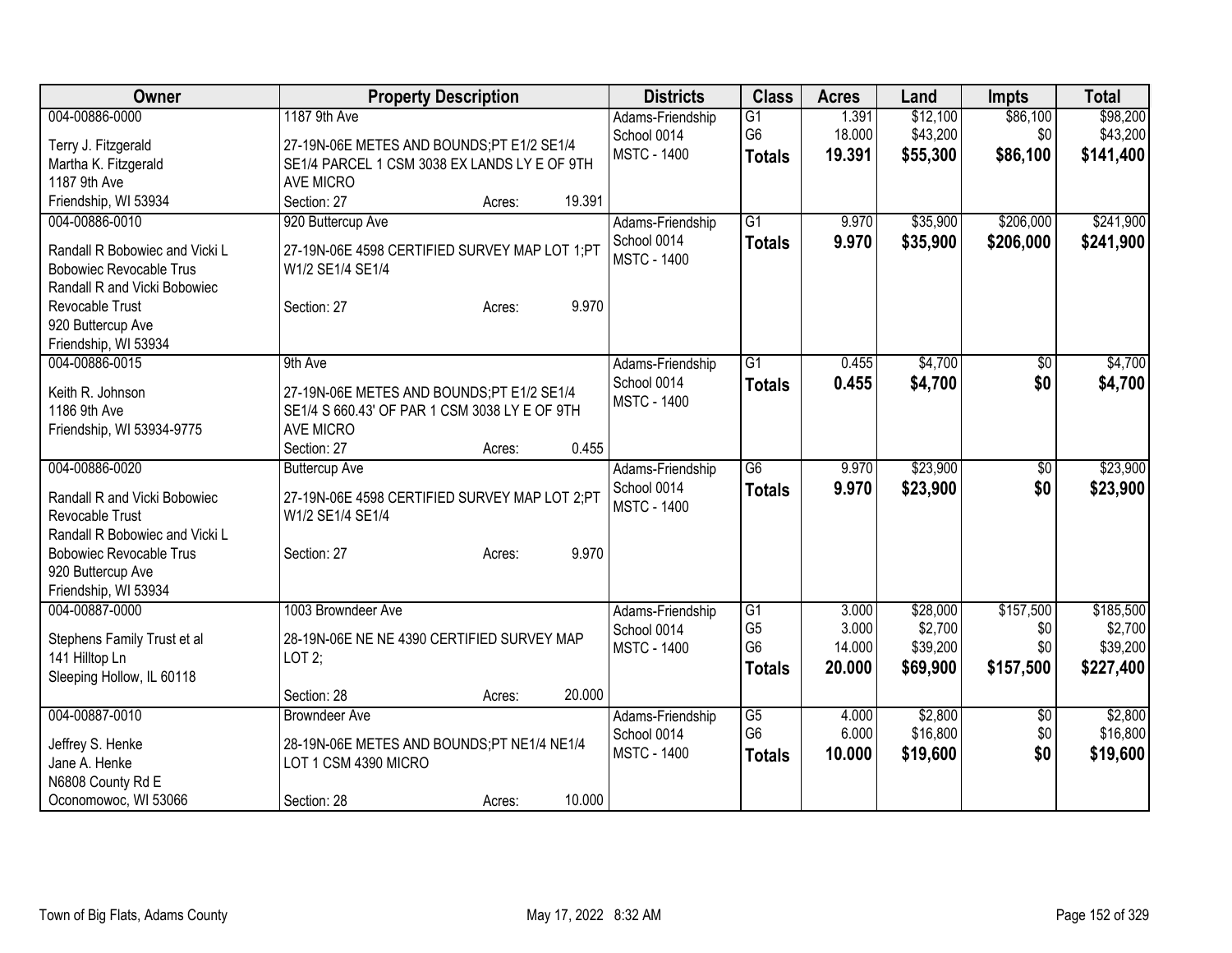| 004-00887-0020<br>1001 Browndeer Ave<br>9.650<br>\$35,300<br>\$2,100<br>$\overline{G1}$<br>Adams-Friendship<br>School 0014<br>9.650<br>\$35,300<br>\$2,100<br><b>Totals</b><br>David D. Nash<br>28-19N-06E METES AND BOUNDS;PT NE1/4 NE1/4 | \$37,400<br>\$37,400 |
|--------------------------------------------------------------------------------------------------------------------------------------------------------------------------------------------------------------------------------------------|----------------------|
| <b>MSTC - 1400</b>                                                                                                                                                                                                                         |                      |
| Susan P. Nash<br>LOT 3 CSM 4390                                                                                                                                                                                                            |                      |
| N52 W35045 Lake Dr                                                                                                                                                                                                                         |                      |
| 9.650<br>Okauchee, WI 53069<br>Section: 28<br>Acres:                                                                                                                                                                                       |                      |
| \$5,700<br>$\overline{G1}$<br>0.634<br>004-00888-0010<br><b>Browndeer Ave</b><br>$\overline{50}$<br>Adams-Friendship                                                                                                                       | \$5,700              |
| 0.634<br>\$5,700<br>\$0<br>School 0014<br><b>Totals</b><br>Jane A. Henke<br>28-19N-06E METES AND BOUNDS;PT NW1/4 NE1/4                                                                                                                     | \$5,700              |
| <b>MSTC - 1400</b><br>Jeffrey S. Henke<br>PT LOT 1 CSM 12                                                                                                                                                                                  |                      |
| N6808 County Rd E                                                                                                                                                                                                                          |                      |
| 0.634<br>Oconomowoc, WI 53066<br>Section: 28<br>Acres:                                                                                                                                                                                     |                      |
| \$2,700<br>004-00888-0015<br>$\overline{G6}$<br>$\overline{50}$<br>1027 Browndeer Ave<br>Adams-Friendship<br>1.025                                                                                                                         | \$2,700              |
| W8<br>(\$109,200)<br>\$0<br>42.000<br>School 0014<br>Jane A. Henke<br>28-19N-06E METES AND BOUNDS; SE1/4 NE1/4 &                                                                                                                           | \$0                  |
| <b>MSTC - 1400</b><br>\$2,700<br>\$0<br>43.025<br><b>Totals</b><br>Jeffrey S. Henke<br>SW1/4 NE1/4 & NW1/4 NE1/4 PT LOT 1 CSM 12 EX N                                                                                                      | \$2,700              |
| N6808 County Rd E<br>66FT IN NW1/4 NE1/4 1999 MFL ENTRY 42AC                                                                                                                                                                               |                      |
| 43.025<br>Oconomowoc, WI 53066<br>Section: 28<br>Acres:                                                                                                                                                                                    |                      |
| $\overline{G1}$<br>\$26,000<br>\$42,500<br>004-00889-0000<br>1043 Browndeer Ave<br>Adams-Friendship<br>5.000                                                                                                                               | \$68,500             |
| School 0014<br>5.000<br>\$26,000<br>\$42,500<br><b>Totals</b>                                                                                                                                                                              | \$68,500             |
| Steven J. Maiers<br>28-19N-06E METES AND BOUNDS;PT NW1/4 NE1/4<br><b>MSTC - 1400</b>                                                                                                                                                       |                      |
| Carol A. Maiers<br>330 FT X 683 MICRO                                                                                                                                                                                                      |                      |
| 1043 Browndeer Ave                                                                                                                                                                                                                         |                      |
| 5.000<br>Friendship, WI 53934<br>Section: 28<br>Acres:                                                                                                                                                                                     |                      |
| $\overline{G1}$<br>\$18,500<br>\$71,600<br>004-00890-0000<br>1124 W 10th Ct PV<br>2.508<br>Adams-Friendship                                                                                                                                | \$90,100             |
| 2.508<br>\$18,500<br>\$71,600<br>School 0014<br><b>Totals</b><br>Craig J. Krawczak<br>28-19N-06E METES AND BOUNDS;PT NW1/4 NE1/4<br><b>MSTC - 1400</b>                                                                                     | \$90,100             |
| Susan R. Krawczak<br>LOT 2 CSM 1952 MICRO                                                                                                                                                                                                  |                      |
| 2950 W Bottsford                                                                                                                                                                                                                           |                      |
| 2.508<br>Greenfield, WI 53221<br>Section: 28<br>Acres:                                                                                                                                                                                     |                      |
| 1116 W 10th Ct PV<br>$\overline{G1}$<br>\$18,500<br>\$14,700<br>004-00890-0010<br>2.508<br>Adams-Friendship                                                                                                                                | \$33,200             |
| \$18,500<br>School 0014<br>2.508<br>\$14,700<br><b>Totals</b><br>Donald D. Johnson<br>28-19N-06E METES AND BOUNDS;PT NW1/4 NE1/4                                                                                                           | \$33,200             |
| <b>MSTC - 1400</b><br>LOT 1 CSM 1952<br>Mona K. Johnson                                                                                                                                                                                    |                      |
| 1121 S Buttercup Ct                                                                                                                                                                                                                        |                      |
| Friendship, WI 53934<br>2.508<br>Section: 28<br>Acres:                                                                                                                                                                                     |                      |
| \$49,100<br>004-00891-0000<br>1107 W 10th Ct PV<br>$\overline{G1}$<br>\$21,200<br>Adams-Friendship<br>3.390                                                                                                                                | \$70,300             |
| 3.390<br>\$21,200<br>\$49,100<br>School 0014<br><b>Totals</b>                                                                                                                                                                              | \$70,300             |
| Gigi J. Anzalone<br>28-19N-06E METES AND BOUNDS;PT NW1/4 NE1/4<br><b>MSTC - 1400</b><br>John Anzalone<br>LOT 1 CSM 1951                                                                                                                    |                      |
| 868 Glenview Ave                                                                                                                                                                                                                           |                      |
| 3.390<br>Mundelein, IL 60060<br>Section: 28<br>Acres:                                                                                                                                                                                      |                      |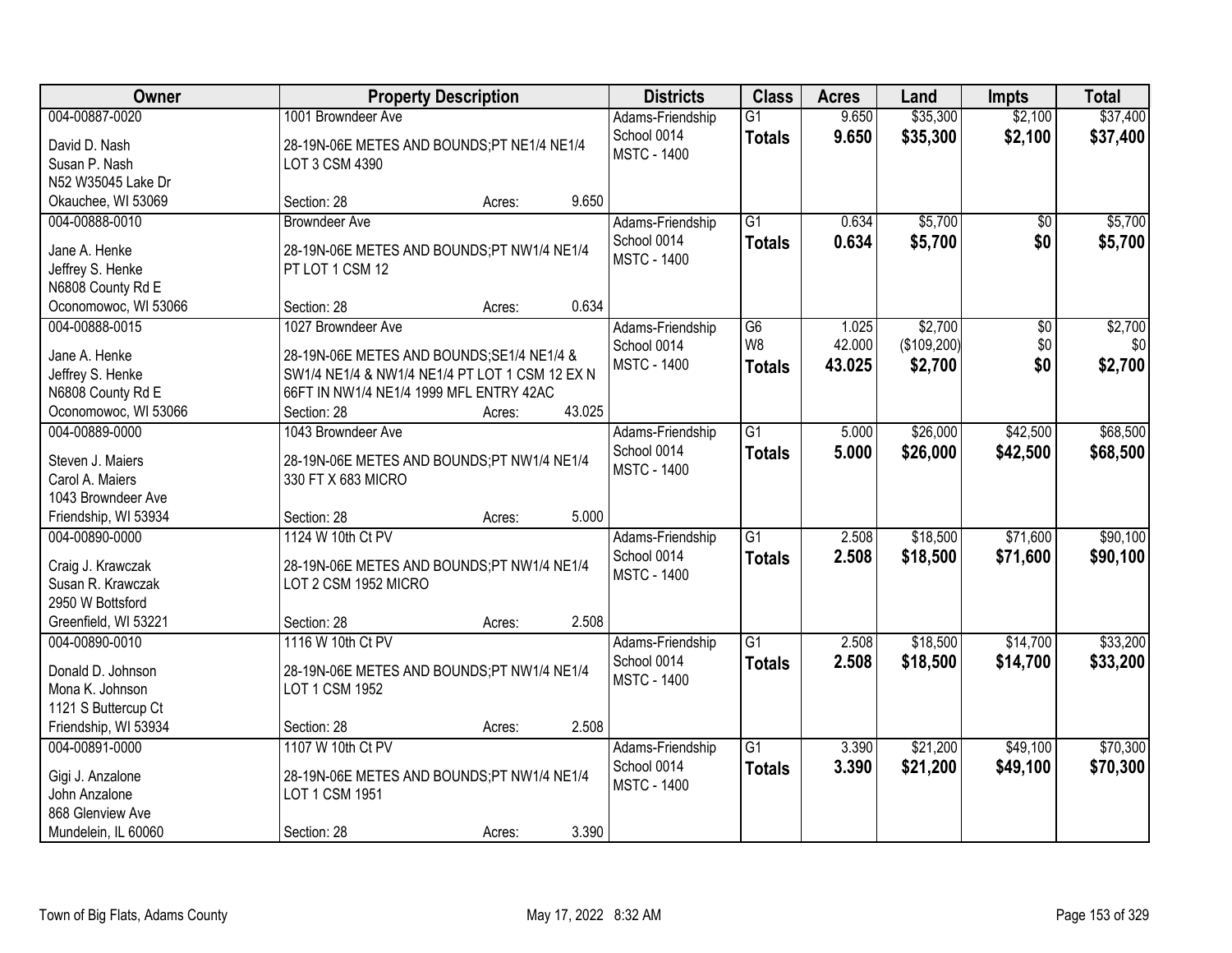| <b>Owner</b>                                                                   | <b>Property Description</b>                                                                  | <b>Districts</b>                                      | <b>Class</b>                     | <b>Acres</b>   | Land                 | <b>Impts</b>           | <b>Total</b>         |
|--------------------------------------------------------------------------------|----------------------------------------------------------------------------------------------|-------------------------------------------------------|----------------------------------|----------------|----------------------|------------------------|----------------------|
| 004-00891-0010<br>Phyllis C. Reinsch<br>1115 W 10th Ct<br>Friendship, WI 53934 | 1115 W 10th Ct PV<br>28-19N-06E METES AND BOUNDS;PT NW1/4 NE1/4<br>LOT 2 CSM 1951            | Adams-Friendship<br>School 0014<br><b>MSTC - 1400</b> | $\overline{G1}$<br><b>Totals</b> | 4.310<br>4.310 | \$23,900<br>\$23,900 | \$42,900<br>\$42,900   | \$66,800<br>\$66,800 |
|                                                                                | 4.310<br>Section: 28<br>Acres:                                                               |                                                       |                                  |                |                      |                        |                      |
| 004-00892-0010<br>Daniel Fee<br>Cari J. Fee<br>10622 Drummond                  | 1104 W 10th Ct PV<br>28-19N-06E NW NE 5973 CERTIFIED SURVEY MAP<br>LOT 1;                    | Adams-Friendship<br>School 0014<br><b>MSTC - 1400</b> | $\overline{G1}$<br><b>Totals</b> | 2.500<br>2.500 | \$18,500<br>\$18,500 | \$0<br>\$0             | \$18,500<br>\$18,500 |
| Melrose Park, IL 60164                                                         | 2.500<br>Section: 28<br>Acres:                                                               |                                                       |                                  |                |                      |                        |                      |
| 004-00892-0015<br>Wayne R. Ellis<br>Donna L. Ellis<br>1110 W 10th Ct           | 1110 W 10th Ct PV<br>28-19N-06E NW NE 5973 CERTIFIED SURVEY MAP<br>LOT $2$ ;                 | Adams-Friendship<br>School 0014<br><b>MSTC - 1400</b> | G1<br><b>Totals</b>              | 2.500<br>2.500 | \$18,500<br>\$18,500 | \$37,900<br>\$37,900   | \$56,400<br>\$56,400 |
| Friendship, WI 53934                                                           | 2.500<br>Section: 28<br>Acres:                                                               |                                                       |                                  |                |                      |                        |                      |
| 004-00893-0000<br>Jeffrey S. Henke<br>Jane A. Henke<br>N6808 County Rd E       | 1029B Browndeer Ave<br>28-19N-06E METES AND BOUNDS;PT NW1/4 NE1/4<br>PARCEL 1 CSM 3885 MICRO | Adams-Friendship<br>School 0014<br><b>MSTC - 1400</b> | $\overline{G1}$<br><b>Totals</b> | 0.669<br>0.669 | \$6,500<br>\$6,500   | \$38,000<br>\$38,000   | \$44,500<br>\$44,500 |
| Oconomowoc, WI 53066                                                           | 0.669<br>Section: 28<br>Acres:                                                               |                                                       |                                  |                |                      |                        |                      |
| 004-00893-0010<br>Jane A. Henke<br>Jeffrey S. Henke<br>N6808 County Rd E       | 1029A Browndeer Ave<br>28-19N-06E METES AND BOUNDS;PT NW1/4 NE1/4<br>PARCEL 2 CSM 3885       | Adams-Friendship<br>School 0014<br><b>MSTC - 1400</b> | $\overline{G1}$<br><b>Totals</b> | 0.717<br>0.717 | \$6,900<br>\$6,900   | $\overline{50}$<br>\$0 | \$6,900<br>\$6,900   |
| Oconomowoc, WI 53066                                                           | 0.717<br>Section: 28<br>Acres:                                                               |                                                       |                                  |                |                      |                        |                      |
| 004-00893-0015<br>Jane A. Henke<br>Jeffrey S. Henke<br>N6808 County Rd E       | 1029 Browndeer Ave<br>28-19N-06E METES AND BOUNDS;PT NW1/4 NE1/4<br>PARCEL 3 CSM 3885        | Adams-Friendship<br>School 0014<br><b>MSTC - 1400</b> | $\overline{G1}$<br><b>Totals</b> | 1.336<br>1.336 | \$11,700<br>\$11,700 | \$51,900<br>\$51,900   | \$63,600<br>\$63,600 |
| Oconomowoc, WI 53066                                                           | 1.336<br>Section: 28<br>Acres:                                                               |                                                       |                                  |                |                      |                        |                      |
| 004-00894-0000<br>John J. Siegler<br>PO Box 548<br>Carnation, WA 98014         | 28-19N-06E METES AND BOUNDS;PT NW1/4 NE1/4<br>5.000<br>Section: 28                           | Adams-Friendship<br>School 0014<br><b>MSTC - 1400</b> | $\overline{G6}$<br><b>Totals</b> | 5.000<br>5.000 | \$14,000<br>\$14,000 | $\overline{50}$<br>\$0 | \$14,000<br>\$14,000 |
|                                                                                | Acres:                                                                                       |                                                       |                                  |                |                      |                        |                      |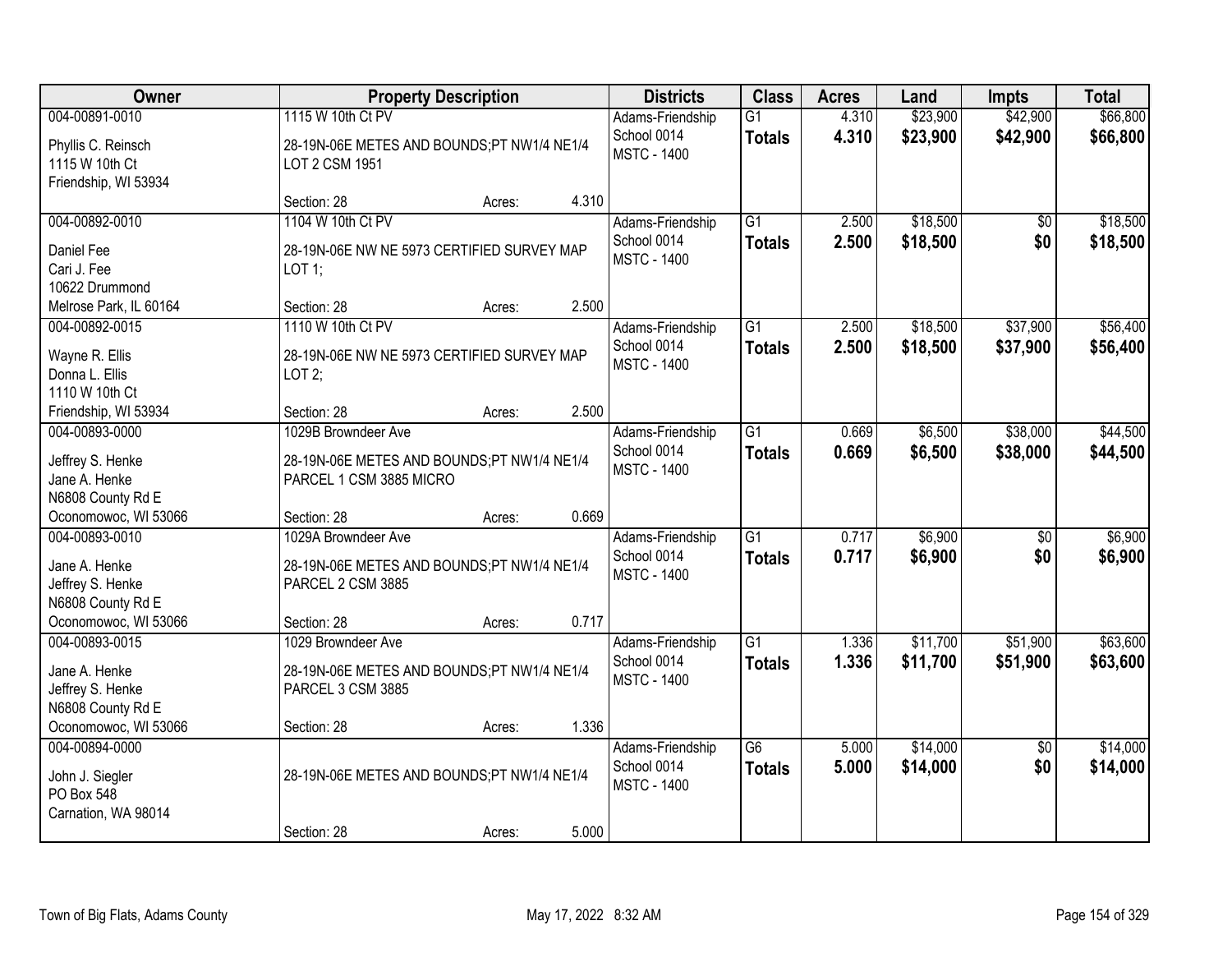| <b>Owner</b>                                                                  | <b>Property Description</b>                                                  | <b>Districts</b>                                      | <b>Class</b>                                       | <b>Acres</b>              | Land                              | <b>Impts</b>                | <b>Total</b>                       |
|-------------------------------------------------------------------------------|------------------------------------------------------------------------------|-------------------------------------------------------|----------------------------------------------------|---------------------------|-----------------------------------|-----------------------------|------------------------------------|
| 004-00895-0000                                                                | 1031 Browndeer Ave                                                           | Adams-Friendship                                      | $\overline{G1}$                                    | 2.507                     | \$18,500                          | \$58,400                    | \$76,900                           |
| Barbara L. Jorgenson<br>Michael D. Jorgenson<br>1031 Browndeer Ave            | 28-19N-06E NW NE 2720 CERTIFIED SURVEY MAP<br>LOT 1;                         | School 0014<br><b>MSTC - 1400</b>                     | <b>Totals</b>                                      | 2.507                     | \$18,500                          | \$58,400                    | \$76,900                           |
| Friendship, WI 53934                                                          | 2.507<br>Section: 28<br>Acres:                                               |                                                       |                                                    |                           |                                   |                             |                                    |
| 004-00896-0000                                                                | W 10th Ct                                                                    | Adams-Friendship                                      | G1                                                 | 5.000                     | \$10,700                          | \$0                         | \$10,700                           |
| Phyllis C. Reinsch<br>1115 W 10th Ct<br>Friendship, WI 53934                  | 28-19N-06E METES AND BOUNDS;PT NW1/4 NE1/4                                   | School 0014<br><b>MSTC - 1400</b>                     | <b>Totals</b>                                      | 5.000                     | \$10,700                          | \$0                         | \$10,700                           |
|                                                                               | Section: 28<br>5.000<br>Acres:                                               |                                                       |                                                    |                           |                                   |                             |                                    |
| 004-00898-0000<br>John J. Siegler<br>PO Box 548<br>Carnation, WA 98014        | W 10th Ct<br>28-19N-06E METES AND BOUNDS;PT SW1/4 NE1/4<br><b>MICRO</b>      | Adams-Friendship<br>School 0014<br><b>MSTC - 1400</b> | $\overline{G1}$<br>G <sub>6</sub><br><b>Totals</b> | 1.000<br>14.060<br>15.060 | \$9,000<br>\$38,600<br>\$47,600   | \$12,200<br>\$0<br>\$12,200 | \$21,200<br>\$38,600<br>\$59,800   |
|                                                                               | 15.060<br>Section: 28<br>Acres:                                              |                                                       |                                                    |                           |                                   |                             |                                    |
| 004-00899-0000                                                                | 1133 W 10th Ct PV                                                            | Adams-Friendship                                      | $\overline{G1}$                                    | 8.860                     | \$33,700                          | \$22,900                    | \$56,600                           |
| Jennifer J. Andersen<br>Robert C. Andersen<br>43243 Deep Lake Rd              | 28-19N-06E METES AND BOUNDS;PT SW1/4 NE1/4                                   | School 0014<br><b>MSTC - 1400</b>                     | <b>Totals</b>                                      | 8.860                     | \$33,700                          | \$22,900                    | \$56,600                           |
| Antioch, IL 60002                                                             | 8.860<br>Section: 28<br>Acres:                                               |                                                       |                                                    |                           |                                   |                             |                                    |
| 004-00900-0000<br>John J. Siegler<br>PO Box 548<br>Carnation, WA 98014        | 1148 W 10th Ct PV<br>28-19N-06E METES AND BOUNDS;PT SW1/4 NE1/4 IN<br>SW COR | Adams-Friendship<br>School 0014<br><b>MSTC - 1400</b> | $\overline{G1}$<br><b>Totals</b>                   | 8.860<br>8.860            | \$33,700<br>\$33,700              | \$8,300<br>\$8,300          | \$42,000<br>\$42,000               |
|                                                                               | 8.860<br>Section: 28<br>Acres:                                               |                                                       |                                                    |                           |                                   |                             |                                    |
| 004-00901-0000<br>John J. Siegler<br><b>PO Box 548</b><br>Carnation, WA 98014 | W 10th Ct<br>28-19N-06E METES AND BOUNDS;PT SW1/4 NE1/4                      | Adams-Friendship<br>School 0014<br><b>MSTC - 1400</b> | $\overline{G1}$<br><b>Totals</b>                   | 5.020<br>5.020            | \$26,000<br>\$26,000              | $\sqrt{6}$<br>\$0           | \$26,000<br>\$26,000               |
|                                                                               | 5.020<br>Section: 28<br>Acres:                                               |                                                       |                                                    |                           |                                   |                             |                                    |
| 004-00903-0000<br>Joshua A. Maiers<br>1073 Browndeer Ave                      | 1073 Browndeer Ave<br>28-19N-06E METES AND BOUNDS;NE1/4 NW1/4                | Adams-Friendship<br>School 0014<br><b>MSTC - 1400</b> | G1<br>G <sub>6</sub><br><b>Totals</b>              | 1.000<br>39.000<br>40.000 | \$9,000<br>\$101,400<br>\$110,400 | \$70,800<br>\$0<br>\$70,800 | \$79,800<br>\$101,400<br>\$181,200 |
| Friendship, WI 53934                                                          | 40.000<br>Section: 28<br>Acres:                                              |                                                       |                                                    |                           |                                   |                             |                                    |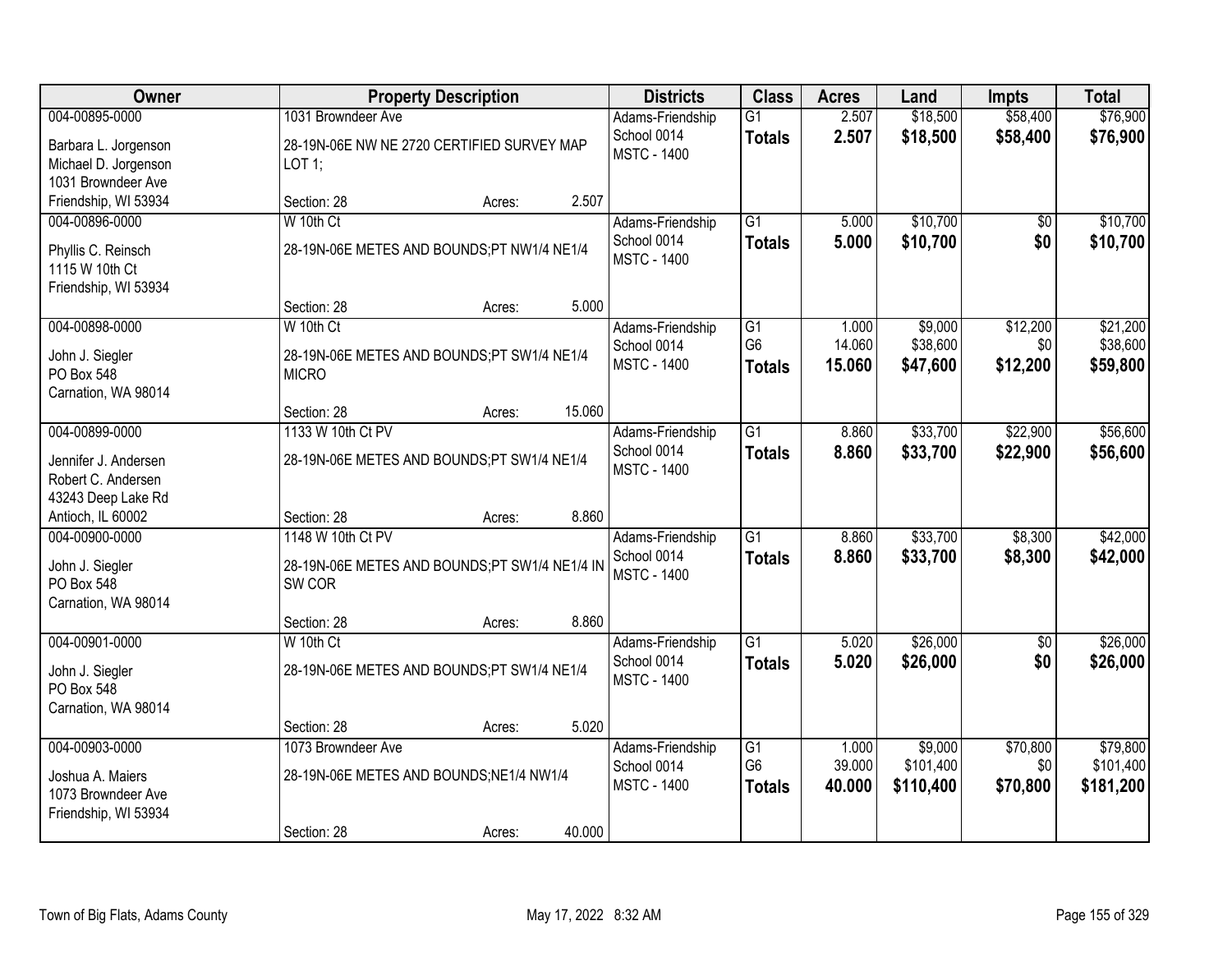| Owner                                                        |                                                                      | <b>Property Description</b> |        | <b>Districts</b>                                      | <b>Class</b>        | <b>Acres</b>     | Land                   | <b>Impts</b>           | <b>Total</b>           |
|--------------------------------------------------------------|----------------------------------------------------------------------|-----------------------------|--------|-------------------------------------------------------|---------------------|------------------|------------------------|------------------------|------------------------|
| 004-00904-0000<br>Heartland Farms, Inc<br>907 3rd Ave        | <b>Browndeer Ave</b><br>28-19N-06E METES AND BOUNDS;NW1/4 NW1/4      |                             |        | Adams-Friendship<br>School 0014<br><b>MSTC - 1400</b> | G6<br><b>Totals</b> | 40.000<br>40.000 | \$104,000<br>\$104,000 | $\overline{50}$<br>\$0 | \$104,000<br>\$104,000 |
| Hancock, WI 54943                                            | Section: 28                                                          | Acres:                      | 40.000 |                                                       |                     |                  |                        |                        |                        |
| 004-00905-0000                                               | 11th Ave                                                             |                             |        | Adams-Friendship                                      | $\overline{G6}$     | 40.000           | \$104,000              | \$0                    | \$104,000              |
| Heartland Farms, Inc<br>907 3rd Ave<br>Hancock, WI 54943     | 28-19N-06E METES AND BOUNDS; SW1/4 NW1/4                             |                             |        | School 0014<br><b>MSTC - 1400</b>                     | <b>Totals</b>       | 40.000           | \$104,000              | \$0                    | \$104,000              |
|                                                              | Section: 28                                                          | Acres:                      | 40.000 |                                                       |                     |                  |                        |                        |                        |
| 004-00906-0000                                               |                                                                      |                             |        | Adams-Friendship                                      | W <sub>7</sub>      | 40.000           | (\$104,000)            | $\overline{50}$        | $\frac{1}{20}$         |
| Kyle E. Woodworth<br>1149 Hackett St<br>Beloit, WI 53511     | 28-19N-06E METES AND BOUNDS; SE1/4 NW1/4 1999<br>MFL ENTRY 40AC OPEN |                             |        | School 0014<br><b>MSTC - 1400</b>                     | <b>Totals</b>       | 40.000           | \$0                    | \$0                    | \$0                    |
|                                                              | Section: 28                                                          | Acres:                      | 40.000 |                                                       |                     |                  |                        |                        |                        |
| 004-00907-0015                                               | <b>Browndeer Ln</b>                                                  |                             |        | Adams-Friendship                                      | $\overline{G1}$     | 5.280            | \$26,600               | \$0                    | \$26,600               |
| Hannah L. Trost<br>316 Frederick St<br>Waukesha, WI 53186    | 28-19N-06E NE SW RED PINE ACRES LOT 1;                               |                             |        | School 0014<br><b>MSTC - 1400</b>                     | <b>Totals</b>       | 5.280            | \$26,600               | \$0                    | \$26,600               |
|                                                              | Section: 28                                                          | Acres:                      | 5.280  |                                                       |                     |                  |                        |                        |                        |
| 004-00907-0020                                               | Browndeer Ln                                                         |                             |        | Adams-Friendship                                      | $\overline{G1}$     | 7.920            | \$31,800               | \$0                    | \$31,800               |
| Hannah L. Trost<br>316 Frederick St<br>Waukesha, WI 53186    | 28-19N-06E NE SW RED PINE ACRES LOT 2;                               |                             |        | School 0014<br><b>MSTC - 1400</b>                     | <b>Totals</b>       | 7.920            | \$31,800               | \$0                    | \$31,800               |
|                                                              | Section: 28                                                          | Acres:                      | 7.920  |                                                       |                     |                  |                        |                        |                        |
| 004-00907-0025                                               | Browndeer Ln                                                         |                             |        | Adams-Friendship                                      | $\overline{G1}$     | 7.930            | \$31,900               | $\sqrt{6}$             | \$31,900               |
| Cynthia S. Richter<br>998 W Route 72<br>Leaf River, IL 61047 | 28-19N-06E NE SW RED PINE ACRES LOT 3;                               |                             |        | School 0014<br><b>MSTC - 1400</b>                     | <b>Totals</b>       | 7.930            | \$31,900               | \$0                    | \$31,900               |
|                                                              | Section: 28                                                          | Acres:                      | 7.930  |                                                       |                     |                  |                        |                        |                        |
| 004-00907-0030                                               | 1062 Browndeer Ln                                                    |                             |        | Adams-Friendship                                      | $\overline{G1}$     | 5.280            | \$26,600               | $\overline{50}$        | \$26,600               |
| Timothy A. Hubler<br>Krista L. Hubler<br>241 Theodore St     | 28-19N-06E NE SW RED PINE ACRES LOT 4;                               |                             |        | School 0014<br><b>MSTC - 1400</b>                     | <b>Totals</b>       | 5.280            | \$26,600               | \$0                    | \$26,600               |
| Loves Park, IL 61111                                         | Section: 28                                                          | Acres:                      | 5.280  |                                                       |                     |                  |                        |                        |                        |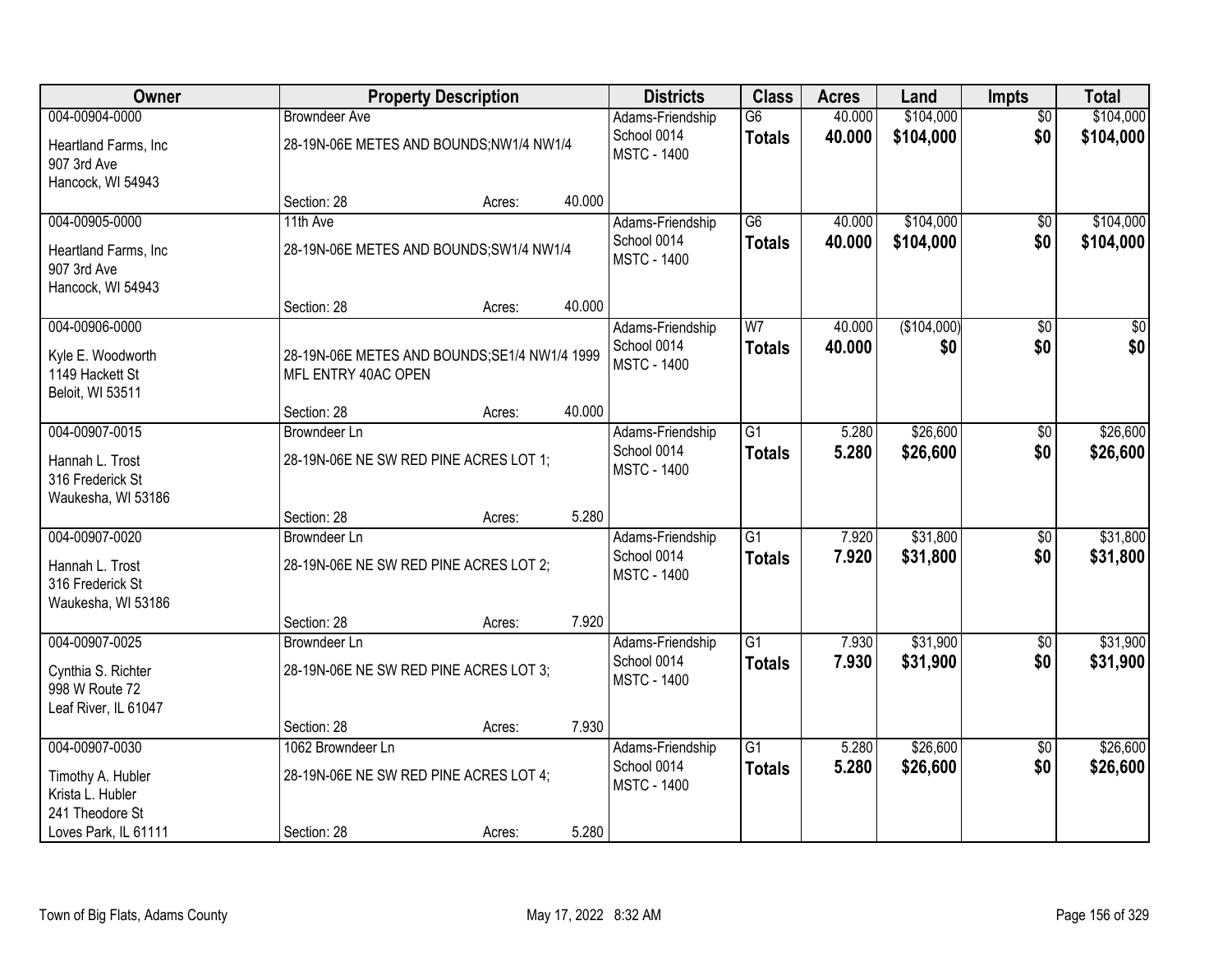| Owner                           | <b>Property Description</b>                     |        |        | <b>Districts</b>   | <b>Class</b>                        | <b>Acres</b> | Land            | <b>Impts</b>    | <b>Total</b>     |
|---------------------------------|-------------------------------------------------|--------|--------|--------------------|-------------------------------------|--------------|-----------------|-----------------|------------------|
| 004-00907-0035                  | <b>Browndeer Ln</b>                             |        |        | Adams-Friendship   | $\overline{G1}$                     | 5.140        | \$26,300        | $\overline{50}$ | \$26,300         |
| Rafal Wojtach                   | 28-19N-06E NE SW RED PINE ACRES LOT 5;          |        |        | School 0014        | <b>Totals</b>                       | 5.140        | \$26,300        | \$0             | \$26,300         |
| 654 Easy St                     |                                                 |        |        | <b>MSTC - 1400</b> |                                     |              |                 |                 |                  |
| Glendale Heights, IL 60139      |                                                 |        |        |                    |                                     |              |                 |                 |                  |
|                                 | Section: 28                                     | Acres: | 5.140  |                    |                                     |              |                 |                 |                  |
| 004-00907-0040                  | <b>Browndeer Ln</b>                             |        |        | Adams-Friendship   | $\overline{G1}$                     | 7.140        | \$30,300        | \$0             | \$30,300         |
| Donald J Krohn and Inez A Krohn | 28-19N-06E NE SW RED PINE ACRES LOT 6;          |        |        | School 0014        | <b>Totals</b>                       | 7.140        | \$30,300        | \$0             | \$30,300         |
| Revocable Trust                 |                                                 |        |        | <b>MSTC - 1400</b> |                                     |              |                 |                 |                  |
| 1400 River Run Dr #118          |                                                 |        |        |                    |                                     |              |                 |                 |                  |
| Wisconsin Rapids, WI 54494      | Section: 28                                     | Acres: | 7.140  |                    |                                     |              |                 |                 |                  |
| 004-00908-0000                  | 1154 11th Ave                                   |        |        | Adams-Friendship   | $\overline{X4}$                     | 40.000       | $\overline{50}$ | \$0             | $\overline{\$0}$ |
| Town of Big Flats               | 28-19N-06E METES AND BOUNDS;NW1/4 SW1/4         |        |        | School 0014        | <b>Totals</b>                       | 40.000       | \$0             | \$0             | \$0              |
| 1104 County Rd C                | <b>DUMP</b>                                     |        |        | <b>MSTC - 1400</b> |                                     |              |                 |                 |                  |
| Arkdale, WI 54613               |                                                 |        |        |                    |                                     |              |                 |                 |                  |
|                                 | Section: 28                                     | Acres: | 40.000 |                    |                                     |              |                 |                 |                  |
| 004-00909-0000                  | <b>Browndeer Ln</b>                             |        |        | Adams-Friendship   | W <sub>7</sub>                      | 40.000       | (\$104,000)     | $\sqrt[6]{}$    | $\sqrt{50}$      |
| Jason A. Golly                  | 28-19N-06E METES AND BOUNDS; SW1/4 SW1/4 1999   |        |        | School 0014        | <b>Totals</b>                       | 40.000       | \$0             | \$0             | \$0              |
| Erin V. Golly                   | MFL ENTRY 40AC OPEN                             |        |        | <b>MSTC - 1400</b> |                                     |              |                 |                 |                  |
| 2576 Golview Rd                 |                                                 |        |        |                    |                                     |              |                 |                 |                  |
| Decorah, IA 52101               | Section: 28                                     | Acres: | 40.000 |                    |                                     |              |                 |                 |                  |
| 004-00910-0000                  | <b>Browndeer Ln</b>                             |        |        | Adams-Friendship   | $\overline{W8}$                     | 40.000       | (\$104,000)     | $\overline{50}$ | $\overline{50}$  |
| Jason A. Golly                  | 28-19N-06E METES AND BOUNDS; SE1/4 SW1/4 1999   |        |        | School 0014        | <b>Totals</b>                       | 40.000       | \$0             | \$0             | \$0              |
| Erin V. Golly                   | MFL ENTRY 40AC CLOSED                           |        |        | <b>MSTC - 1400</b> |                                     |              |                 |                 |                  |
| 2576 Golview Rd                 |                                                 |        |        |                    |                                     |              |                 |                 |                  |
| Decorah, IA 52101               | Section: 28                                     | Acres: | 40.000 |                    |                                     |              |                 |                 |                  |
| 004-00911-0000                  |                                                 |        |        | Adams-Friendship   | $\overline{\overline{\mathsf{G6}}}$ | 40.000       | \$104,000       | $\sqrt{6}$      | \$104,000        |
| Thomas J. Patrenets             | 28-19N-06E METES AND BOUNDS;NE1/4 SE1/4         |        |        | School 0014        | <b>Totals</b>                       | 40.000       | \$104,000       | \$0             | \$104,000        |
| 41 Regal Ter                    |                                                 |        |        | <b>MSTC - 1400</b> |                                     |              |                 |                 |                  |
| Appleton, WI 54915              |                                                 |        |        |                    |                                     |              |                 |                 |                  |
|                                 | Section: 28                                     | Acres: | 40.000 |                    |                                     |              |                 |                 |                  |
| 004-00912-0000                  | 1054B Browndeer Ln                              |        |        | Adams-Friendship   | W <sub>6</sub>                      | 31.888       | ( \$82,900)     | \$0             | $\sqrt{50}$      |
| Donald J Krohn and Inez A Krohn | 28-19N-06E METES AND BOUNDS;PT NW1/4 SE1/4 A    |        |        | School 0014        | <b>Totals</b>                       | 31.888       | \$0             | \$0             | \$0              |
| Revocable Trust                 | STRIP 120'X726' & LOT 1 CSM 3224 2010 MFL ENTRY |        |        | <b>MSTC - 1400</b> |                                     |              |                 |                 |                  |
| 1400 River Run Dr #118          | 31.888AC CLOSED                                 |        |        |                    |                                     |              |                 |                 |                  |
| Wisconsin Rapids, WI 54494      | Section: 28                                     | Acres: | 31.888 |                    |                                     |              |                 |                 |                  |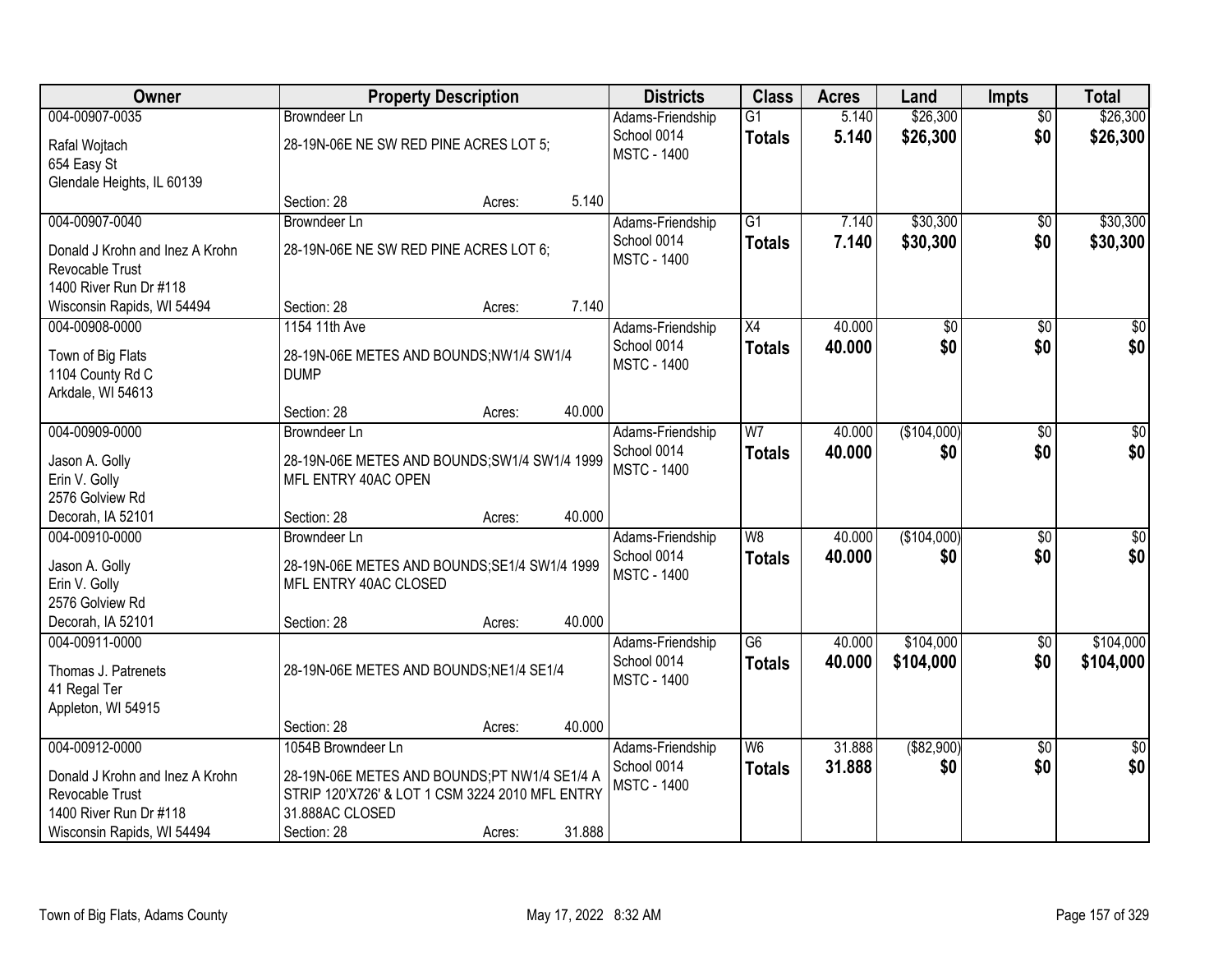| Owner                                      | <b>Property Description</b>                                  | <b>Districts</b>   | <b>Class</b>    | <b>Acres</b> | Land     | <b>Impts</b>    | <b>Total</b> |
|--------------------------------------------|--------------------------------------------------------------|--------------------|-----------------|--------------|----------|-----------------|--------------|
| 004-00915-0000                             | 1054A Browndeer Ln                                           | Adams-Friendship   | $\overline{G1}$ | 3.000        | \$20,000 | \$13,700        | \$33,700     |
| David J. Heim                              | 28-19N-06E METES AND BOUNDS;PT NW1/4 SE1/4                   | School 0014        | <b>Totals</b>   | 3.000        | \$20,000 | \$13,700        | \$33,700     |
| Rebecca Heim                               | LOT 1 CSM 3938                                               | <b>MSTC - 1400</b> |                 |              |          |                 |              |
| 408 Blue Jay Way                           |                                                              |                    |                 |              |          |                 |              |
| Cambridge, WI 53523                        | 3.000<br>Section: 28<br>Acres:                               |                    |                 |              |          |                 |              |
| 004-00917-0010                             | 1052 Browndeer Ln                                            | Adams-Friendship   | G1              | 3.000        | \$20,000 | \$44,800        | \$64,800     |
| Daniel A. Perez Jr                         | 28-19N-06E 6246 CERTIFIED SURVEY MAP LOT 1;PT                | School 0014        | G <sub>6</sub>  | 1.000        | \$2,600  | \$0             | \$2,600      |
| 1052 Browndeer Ln                          | NW1/4 SE1/4 PT NE1/4 SE1/4                                   | <b>MSTC - 1400</b> | <b>Totals</b>   | 4.000        | \$22,600 | \$44,800        | \$67,400     |
| Friendship, WI 53934                       |                                                              |                    |                 |              |          |                 |              |
|                                            | 4.000<br>Section: 28<br>Acres:                               |                    |                 |              |          |                 |              |
| 004-00918-0000                             |                                                              | Adams-Friendship   | $\overline{G5}$ | 0.500        | \$400    | $\overline{50}$ | \$400        |
| Rosemary Fecteau                           | 28-19N-06E METES AND BOUNDS;PT NW1/4 SE1/4                   | School 0014        | G <sub>6</sub>  | 1.500        | \$3,900  | \$0             | \$3,900      |
| 140 W Pownal Rd                            |                                                              | <b>MSTC - 1400</b> | <b>Totals</b>   | 2.000        | \$4,300  | \$0             | \$4,300      |
| North Yarmouth, ME 04097-6819              |                                                              |                    |                 |              |          |                 |              |
|                                            | 2.000<br>Section: 28<br>Acres:                               |                    |                 |              |          |                 |              |
| 004-00919-0010                             | 1032 Buttercup Ave                                           | Adams-Friendship   | $\overline{G1}$ | 5.000        | \$26,000 | \$82,900        | \$108,900    |
|                                            |                                                              | School 0014        | <b>Totals</b>   | 5.000        | \$26,000 | \$82,900        | \$108,900    |
| Merrill T. Buerger<br>Bonnie M. Buerger    | 28-19N-06E METES AND BOUNDS;PT SW1/4 SE1/4<br>LOT 1 CSM 3384 | <b>MSTC - 1400</b> |                 |              |          |                 |              |
| 306 Connelly Dr                            |                                                              |                    |                 |              |          |                 |              |
| Jefferson, WI 53549                        | 5.000<br>Section: 28<br>Acres:                               |                    |                 |              |          |                 |              |
| 004-00919-0020                             | 1034 Buttercup Ave                                           | Adams-Friendship   | $\overline{G1}$ | 1.000        | \$9,000  | \$5,000         | \$14,000     |
|                                            |                                                              | School 0014        | G <sub>6</sub>  | 9.932        | \$27,800 | \$0             | \$27,800     |
| Joseph J. Balisteri                        | 28-19N-06E SW SE 3384 CERTIFIED SURVEY MAP                   | <b>MSTC - 1400</b> | <b>Totals</b>   | 10.932       | \$36,800 | \$5,000         | \$41,800     |
| Joy M. Balisteri<br>3575 S 86th St         | LOT $2$ ;                                                    |                    |                 |              |          |                 |              |
| Milwaukee, WI 53228                        | 10.932<br>Section: 28<br>Acres:                              |                    |                 |              |          |                 |              |
| 004-00919-0030                             | <b>Buttercup Ave</b>                                         | Adams-Friendship   | $\overline{G1}$ | 1.000        | \$9,000  | $\overline{50}$ | \$9,000      |
|                                            |                                                              | School 0014        | <b>Totals</b>   | 1.000        | \$9,000  | \$0             | \$9,000      |
| Donald J Krohn and Inez A Krohn            | 28-19N-06E METES AND BOUNDS;PT SW1/4 SE1/4 PT                | <b>MSTC - 1400</b> |                 |              |          |                 |              |
| Revocable Trust                            | LOT 1 CSM 2686                                               |                    |                 |              |          |                 |              |
| Donald J & Inez A Krohn Revocable<br>Trust | 1.000<br>Section: 28                                         |                    |                 |              |          |                 |              |
| 1400 River Run Dr #118                     | Acres:                                                       |                    |                 |              |          |                 |              |
| Wisconsin Rapids, WI 54494                 |                                                              |                    |                 |              |          |                 |              |
| 004-00919-0035                             | 1192A 10th Dr                                                | Adams-Friendship   | $\overline{G1}$ | 6.730        | \$29,500 | $\overline{50}$ | \$29,500     |
|                                            |                                                              | School 0014        | <b>Totals</b>   | 6.730        | \$29,500 | \$0             | \$29,500     |
| Linda R. Scheeler                          | 28-19N-06E SW SE 5590 CERTIFIED SURVEY MAP                   | <b>MSTC - 1400</b> |                 |              |          |                 |              |
| Steven J. Scheeler<br>W6247 Clark Rd       | LOT 1; LOT 1 CSM 5590                                        |                    |                 |              |          |                 |              |
| Lavalle, WI 53941                          | 6.730<br>Section: 28<br>Acres:                               |                    |                 |              |          |                 |              |
|                                            |                                                              |                    |                 |              |          |                 |              |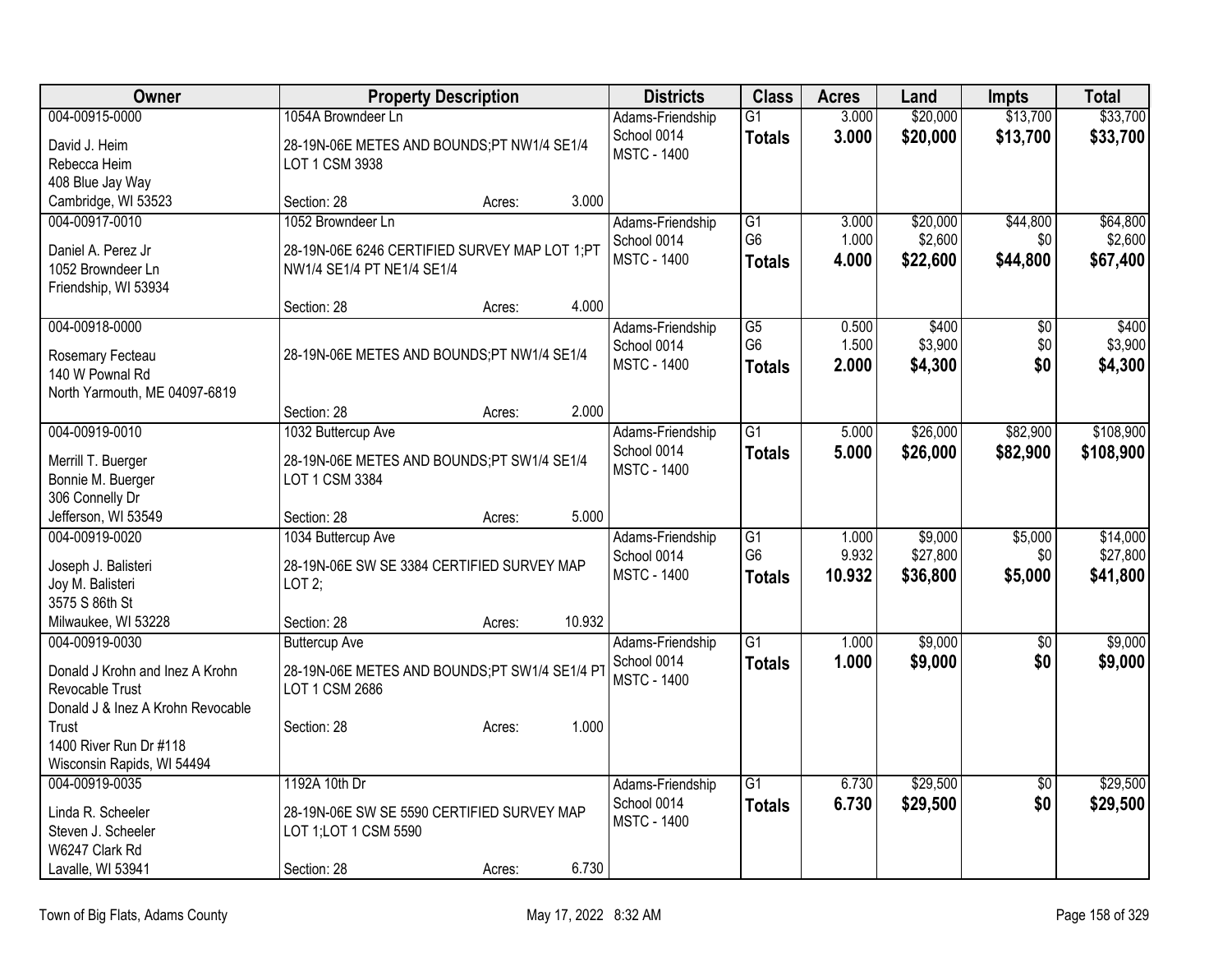| <b>Owner</b>                                                                                                   | <b>Property Description</b>                                                                                                             | <b>Districts</b>                                      | <b>Class</b>                                       | <b>Acres</b>              | Land                              | <b>Impts</b>                | <b>Total</b>                      |
|----------------------------------------------------------------------------------------------------------------|-----------------------------------------------------------------------------------------------------------------------------------------|-------------------------------------------------------|----------------------------------------------------|---------------------------|-----------------------------------|-----------------------------|-----------------------------------|
| 004-00919-0050<br>Jerome M. Loberg<br>Suzanne M. Loberg                                                        | 1197 10th Dr<br>28-19N-06E SW SE 5590 CERTIFIED SURVEY MAP<br>$LOT4$ ;                                                                  | Adams-Friendship<br>School 0014<br><b>MSTC - 1400</b> | $\overline{G1}$<br><b>Totals</b>                   | 5.000<br>5.000            | \$26,000<br>\$26,000              | $\overline{50}$<br>\$0      | \$26,000<br>\$26,000              |
| 3249 Silver Cedar Rd<br>Oconomowoc, WI 53066                                                                   | 5.000<br>Section: 28<br>Acres:                                                                                                          |                                                       |                                                    |                           |                                   |                             |                                   |
| 004-00919-0055<br>Bentley A. Willis<br>Elise Stetson Willis<br>29844 N Forestview Dr                           | 1192B 10th Dr<br>28-19N-06E SW SE 6003 CERTIFIED SURVEY MAP<br>$LOT$ 1;                                                                 | Adams-Friendship<br>School 0014<br><b>MSTC - 1400</b> | $\overline{G1}$<br><b>Totals</b>                   | 10.300<br>10.300          | \$52,600<br>\$52,600              | \$30,000<br>\$30,000        | \$82,600<br>\$82,600              |
| Lake Bluff, IL 60044                                                                                           | 10.300<br>Section: 28<br>Acres:                                                                                                         |                                                       |                                                    |                           |                                   |                             |                                   |
| 004-00920-0000<br>Mitchell G. Hintz<br>Paula J. Hintz<br>W253 S5216 Periwinkle Ct<br>Waukesha, WI 53189        | 1014 Buttercup Ave<br>28-19N-06E METES AND BOUNDS; SE1/4 SE1/4<br>40.000<br>Section: 28<br>Acres:                                       | Adams-Friendship<br>School 0014<br><b>MSTC - 1400</b> | G6<br><b>Totals</b>                                | 40.000<br>40.000          | \$104,000<br>\$104,000            | \$0<br>\$0                  | \$104,000<br>\$104,000            |
| 004-00921-0000<br>Jk Dk Nc2 Subtrust of the Koerner<br>Revocable Trust<br>5628 W Fisk Ave<br>Oshkosh, WI 54904 | <b>Browndeer Ave</b><br>29-19N-06E NE NE METES AND BOUNDS; NE1/4<br>NE1/4 1999 MFL ENTRY 40AC CLOSED<br>40.000<br>Section: 29<br>Acres: | Adams-Friendship<br>School 0014<br><b>MSTC - 1400</b> | W <sub>8</sub><br><b>Totals</b>                    | 40.000<br>40.000          | (\$104,000)<br>\$0                | \$0<br>\$0                  | \$0<br>\$0                        |
| 004-00922-0000<br>Rosalind I. Waypa<br>1120 Clark St<br>Wisconsin Rapids, WI 54495                             | 1129 Browndeer Ave<br>29-19N-06E METES AND BOUNDS;NW1/4 NE1/4 PT<br>CSM 68 EX HWY ROW MICRO<br>37.940<br>Section: 29<br>Acres:          | Adams-Friendship<br>School 0014<br><b>MSTC - 1400</b> | $\overline{G1}$<br>G <sub>6</sub><br><b>Totals</b> | 2.940<br>35.000<br>37.940 | \$19,800<br>\$91,000<br>\$110,800 | \$60,800<br>\$0<br>\$60,800 | \$80,600<br>\$91,000<br>\$171,600 |
| 004-00923-0000<br>Donulus J. Schantz<br>Yun P. Schantz<br>129 Baylor Rd<br>Watsontown, PA 17777                | 1142 State Rd 13<br>29-19N-06E SW NE 2664 CERTIFIED SURVEY MAP<br>LOT 1;EX HWY ROW<br>37.874<br>Section: 29<br>Acres:                   | Adams-Friendship<br>School 0014<br><b>MSTC - 1400</b> | $\overline{G1}$<br>G <sub>6</sub><br><b>Totals</b> | 1.000<br>36.874<br>37.874 | \$9,000<br>\$95,900<br>\$104,900  | \$3,400<br>\$0<br>\$3,400   | \$12,400<br>\$95,900<br>\$108,300 |
| 004-00924-0000<br>Jk Dk Nc2 Subtrust of the Koerner<br>Revocable Trust<br>5628 W Fisk Ave<br>Oshkosh, WI 54904 | 11th Ave<br>29-19N-06E SE NE METES AND BOUNDS; SE1/4 NE1/4<br>1999 MFL ENTRY 40AC CLOSED<br>40.000<br>Section: 29<br>Acres:             | Adams-Friendship<br>School 0014<br><b>MSTC - 1400</b> | W8<br><b>Totals</b>                                | 40.000<br>40.000          | (\$104,000)<br>\$0                | $\overline{50}$<br>\$0      | $\overline{50}$<br>\$0            |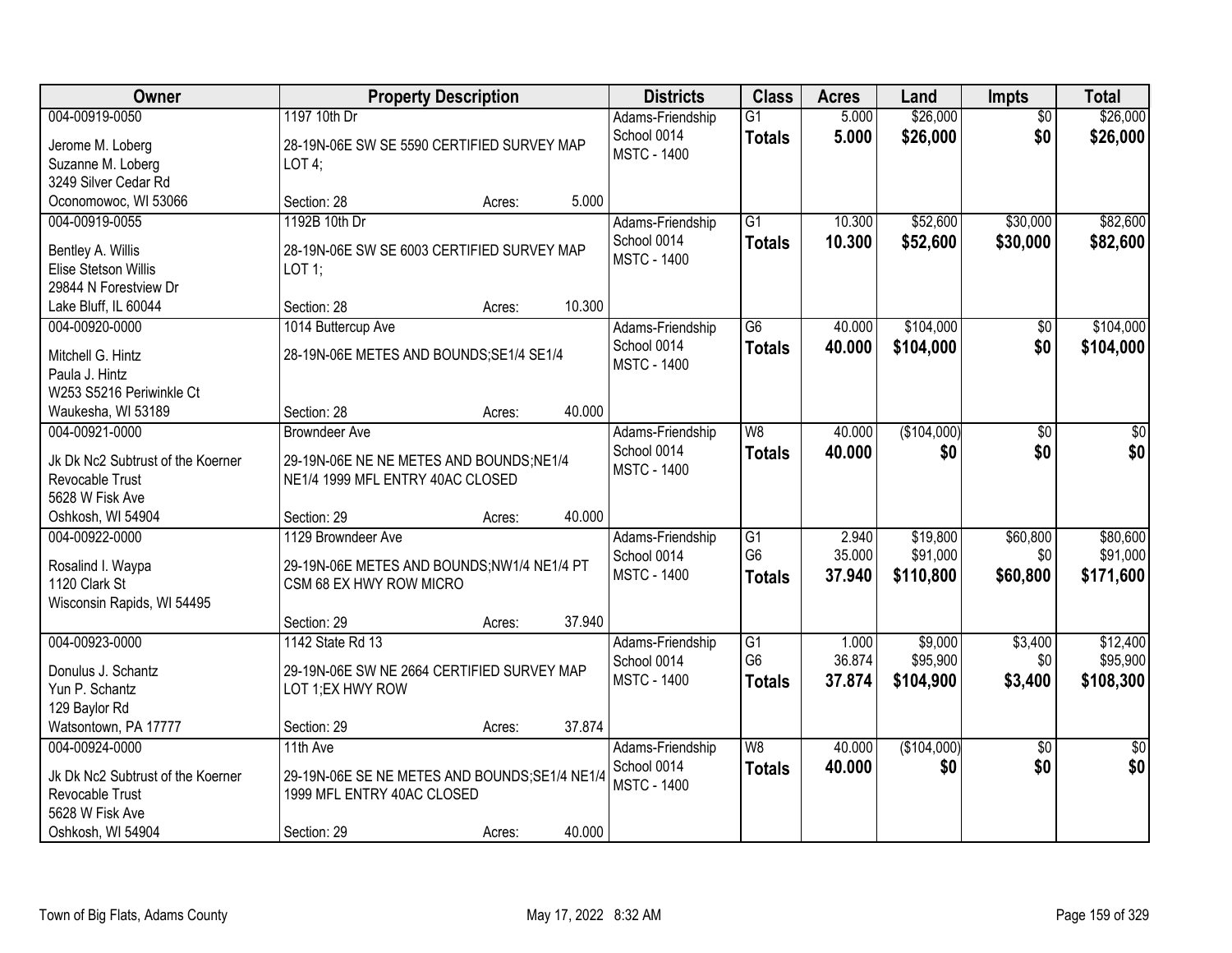| Owner                                                                                            | <b>Property Description</b>                                                                                                                        | <b>Districts</b>                                      | <b>Class</b>                                       | <b>Acres</b>                       | Land                                        | <b>Impts</b>                              | <b>Total</b>                                   |
|--------------------------------------------------------------------------------------------------|----------------------------------------------------------------------------------------------------------------------------------------------------|-------------------------------------------------------|----------------------------------------------------|------------------------------------|---------------------------------------------|-------------------------------------------|------------------------------------------------|
| 004-00925-0000<br>Beth A. Griffith<br>Ted J. Griffith                                            | 1121 State Rd 13<br>29-19N-06E METES AND BOUNDS; S1/2 NE1/4 NW1/4<br>LOT 1 CSM 3074 EX HWY ROW                                                     | Adams-Friendship<br>School 0014<br><b>MSTC - 1400</b> | G1<br>G <sub>2</sub><br>G <sub>6</sub>             | 2.810<br>1.000<br>15.000<br>18.810 | \$22,700<br>\$9,000<br>\$40,000<br>\$71,700 | \$173,600<br>\$39,400<br>\$0<br>\$213,000 | \$196,300<br>\$48,400<br>\$40,000<br>\$284,700 |
| 1121 State Rd 13<br>Friendship, WI 53934                                                         | 18.810<br>Section: 29<br>Acres:                                                                                                                    |                                                       | <b>Totals</b>                                      |                                    |                                             |                                           |                                                |
| 004-00926-0010<br><b>Stanislaw Staszel</b><br>7304 Blackstone Ave Apt 13<br>Justice, IL 60458    | 1173 Browndeer Ave<br>29-19N-06E NE NW 6100 CERTIFIED SURVEY MAP<br>$LOT$ 1;<br>5.710<br>Section: 29                                               | Adams-Friendship<br>School 0014<br><b>MSTC - 1400</b> | $\overline{G1}$<br>G <sub>6</sub><br><b>Totals</b> | 1.000<br>4.710<br>5.710            | \$9,000<br>\$13,200<br>\$22,200             | \$8,300<br>\$0<br>\$8,300                 | \$17,300<br>\$13,200<br>\$30,500               |
| 004-00926-0015<br>Paul J. Landa<br>829 Prairie Crossing Dr<br>Yorkville, IL 60560                | Acres:<br><b>Browndeer Ave</b><br>29-19N-06E NE NW 6100 CERTIFIED SURVEY MAP<br>LOT2;<br>5.700<br>Section: 29<br>Acres:                            | Adams-Friendship<br>School 0014<br><b>MSTC - 1400</b> | $\overline{G6}$<br><b>Totals</b>                   | 5.700<br>5.700                     | \$15,900<br>\$15,900                        | $\overline{50}$<br>\$0                    | \$15,900<br>\$15,900                           |
| 004-00926-0020<br>Adam J. Landa<br>2965 Westridge Dr<br>Woodridge, IL 60517                      | <b>Browndeer Ave</b><br>29-19N-06E NE NW 6100 CERTIFIED SURVEY MAP<br>LOT 3;                                                                       | Adams-Friendship<br>School 0014<br><b>MSTC - 1400</b> | G <sub>6</sub><br><b>Totals</b>                    | 4.920<br>4.920                     | \$12,800<br>\$12,800                        | \$0<br>\$0                                | \$12,800<br>\$12,800                           |
| 004-00927-0000<br>Michael W. Cook<br>Susan A. Cook<br>1153 Browndeer Ave<br>Arkdale, WI 54613    | 4.920<br>Section: 29<br>Acres:<br>1153 Browndeer Ave<br>29-19N-06E METES AND BOUNDS;PT NE1/4 NW1/4<br>EX HWY ROW<br>2.280<br>Section: 29<br>Acres: | Adams-Friendship<br>School 0014<br><b>MSTC - 1400</b> | $\overline{G1}$<br><b>Totals</b>                   | 2.280<br>2.280                     | \$17,800<br>\$17,800                        | \$116,300<br>\$116,300                    | \$134,100<br>\$134,100                         |
| 004-00928-0000<br>Renne F. Pinson<br>1181 Browndeer Ave<br>Arkdale, WI 54613                     | 1181 Browndeer Ave<br>29-19N-06E METES AND BOUNDS;N1/2 NW1/4 NW1/4<br><b>MICRO</b><br>20.000<br>Section: 29<br>Acres:                              | Adams-Friendship<br>School 0014<br><b>MSTC - 1400</b> | G1<br>G <sub>6</sub><br><b>Totals</b>              | 2.000<br>18.000<br>20.000          | \$17,000<br>\$48,400<br>\$65,400            | \$54,200<br>\$0<br>\$54,200               | \$71,200<br>\$48,400<br>\$119,600              |
| 004-00929-0000<br>Stan L. Nicholson<br>Judy A. Nicholson<br>2218 Polk St<br>Janesville, WI 53546 | 1118 13th Ave<br>29-19N-06E METES AND BOUNDS;S1/2 NW1/4 NW1/4<br>LOT 1 CSM 3749 MICRO<br>19.890<br>Section: 29<br>Acres:                           | Adams-Friendship<br>School 0014<br><b>MSTC - 1400</b> | G1<br>G <sub>6</sub><br><b>Totals</b>              | 1.000<br>18.890<br>19.890          | \$5,900<br>\$34,900<br>\$40,800             | \$13,800<br>\$0<br>\$13,800               | \$19,700<br>\$34,900<br>\$54,600               |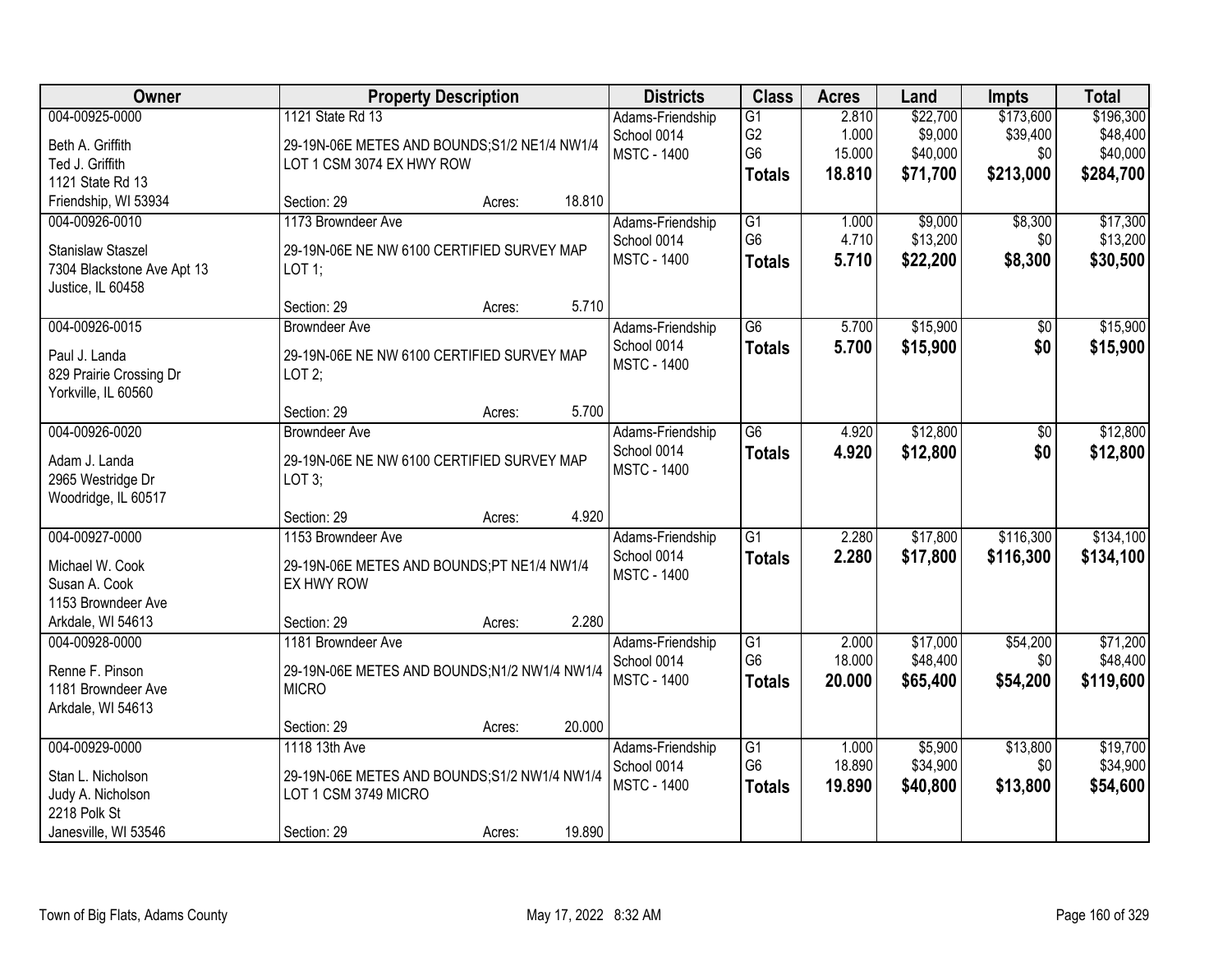| Owner                                                                                               |                                                                                                                       | <b>Property Description</b> |        |                                                       | <b>Class</b>                          | <b>Acres</b>              | Land                              | <b>Impts</b>                | <b>Total</b>                      |
|-----------------------------------------------------------------------------------------------------|-----------------------------------------------------------------------------------------------------------------------|-----------------------------|--------|-------------------------------------------------------|---------------------------------------|---------------------------|-----------------------------------|-----------------------------|-----------------------------------|
| 004-00930-0000<br>Joseph Rapacz Jr<br>Theresa Rapacz<br>1134 13th Ave                               | 1134 13th Ave<br>29-19N-06E METES AND BOUNDS; SW1/4 NW1/4                                                             |                             |        | Adams-Friendship<br>School 0014<br><b>MSTC - 1400</b> | G1<br>G <sub>6</sub><br><b>Totals</b> | 1.000<br>39.000<br>40.000 | \$9,000<br>\$93,600<br>\$102,600  | \$37,200<br>\$0<br>\$37,200 | \$46,200<br>\$93,600<br>\$139,800 |
| Arkdale, WI 54613                                                                                   | Section: 29                                                                                                           | Acres:                      | 40.000 |                                                       |                                       |                           |                                   |                             |                                   |
| 004-00931-0000<br>Joseph Rapacz Jr<br>Theresa Rapacz<br>1134 13th Ave<br>Arkdale, WI 54613          | 29-19N-06E METES AND BOUNDS;PT SE1/4 NW1/4<br><b>MICRO</b><br>Section: 29                                             | Acres:                      | 25.770 | Adams-Friendship<br>School 0014<br><b>MSTC - 1400</b> | $\overline{G6}$<br><b>Totals</b>      | 25.770<br>25.770          | \$61,800<br>\$61,800              | \$0<br>\$0                  | \$61,800<br>\$61,800              |
| 004-00932-0010                                                                                      | 1127 State Rd 13                                                                                                      |                             |        | Adams-Friendship                                      | $\overline{G1}$                       | 1.000                     | \$9,000                           | $\overline{50}$             | \$9,000                           |
| Walter C. Shepler<br>Elizabeth H. Shepler<br>10225H Mulberry Ln                                     | 29-19N-06E METES AND BOUNDS;PT SE1/4 NW1/4<br>LOT 1 CSM 4410                                                          |                             |        | School 0014<br><b>MSTC - 1400</b>                     | <b>Totals</b>                         | 1.000                     | \$9,000                           | \$0                         | \$9,000                           |
| Bridgeview, IL 60455-6000                                                                           | Section: 29                                                                                                           | Acres:                      | 1.000  |                                                       |                                       |                           |                                   |                             |                                   |
| 004-00932-0015<br>Virginia A. Steele<br>19888 W Jackson St<br>Buckeye, AZ 85326                     | State Highway 13<br>29-19N-06E SE NW 5749 CERTIFIED SURVEY MAP<br>$LOT$ 1;                                            |                             |        | Adams-Friendship<br>School 0014<br><b>MSTC - 1400</b> | $\overline{G1}$<br><b>Totals</b>      | 4.453<br>4.453            | \$24,400<br>\$24,400              | \$0<br>\$0                  | \$24,400<br>\$24,400              |
|                                                                                                     | Section: 29                                                                                                           | Acres:                      | 4.453  |                                                       |                                       |                           |                                   |                             |                                   |
| 004-00932-0020<br>Joseph B. Rapacz<br>Theresa S. Rapacz<br>1134 13th Ave                            | State Highway 13<br>29-19N-06E SE NW 5749 CERTIFIED SURVEY MAP<br>LOT2;                                               |                             |        | Adams-Friendship<br>School 0014<br><b>MSTC - 1400</b> | $\overline{G1}$<br><b>Totals</b>      | 3.000<br>3.000            | \$20,000<br>\$20,000              | $\overline{50}$<br>\$0      | \$20,000<br>\$20,000              |
| Arkdale, WI 54613<br>004-00933-0000                                                                 | Section: 29<br>1145 State Rd 13                                                                                       | Acres:                      | 3.000  | Adams-Friendship                                      | G1                                    | 3.490                     | \$21,500                          | \$52,500                    | \$74,000                          |
| Barbara Brzosko<br>Maciej Brzosko<br>1460 Fairlane Dr #127                                          | 29-19N-06E METES AND BOUNDS;S 26 RD SE1/4<br>NW1/4 EX HWY ROW MICRO                                                   |                             |        | School 0014<br><b>MSTC - 1400</b>                     | <b>Totals</b>                         | 3.490                     | \$21,500                          | \$52,500                    | \$74,000                          |
| Schaumburn, IL 60193                                                                                | Section: 29                                                                                                           | Acres:                      | 3.490  |                                                       |                                       |                           |                                   |                             |                                   |
| 004-00934-0000<br>Michael J. Gattuso<br>Tammy J. Gattuso<br>4008 3 Mile Rd<br>Franksville, WI 53126 | 1173 State Rd 13<br>29-19N-06E METES AND BOUNDS;PT N1/2 SW1/4<br>LOT 1 CSM 4590 & LOT 1 CSM 3608 MICRO<br>Section: 29 | Acres:                      | 36.091 | Adams-Friendship<br>School 0014<br><b>MSTC - 1400</b> | G1<br>G <sub>6</sub><br><b>Totals</b> | 2.000<br>34.091<br>36.091 | \$17,000<br>\$83,000<br>\$100,000 | \$67,500<br>\$0<br>\$67,500 | \$84,500<br>\$83,000<br>\$167,500 |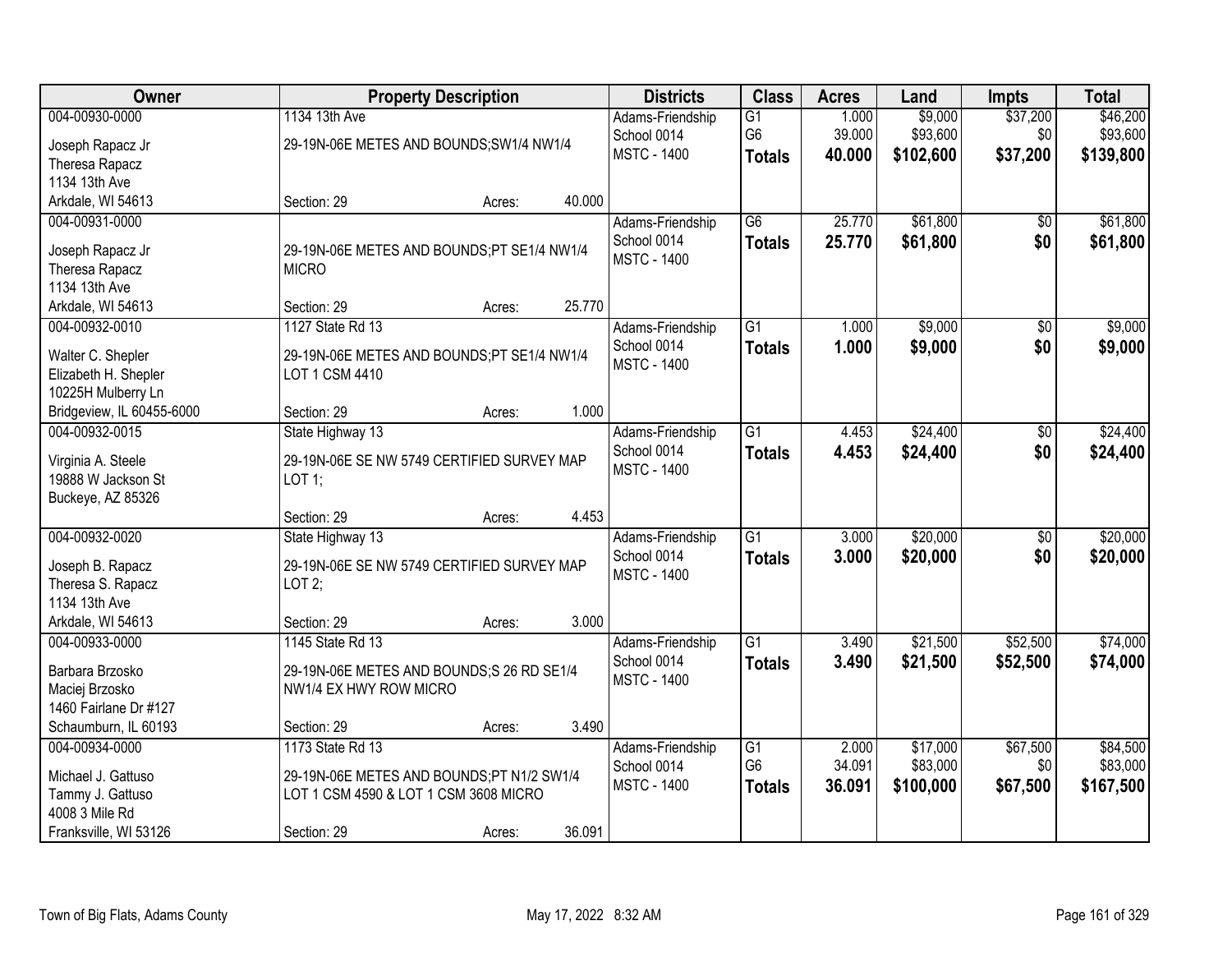| Owner                                      | <b>Property Description</b>                                               |                    | <b>Districts</b> | <b>Class</b>           | <b>Acres</b> | Land            | <b>Impts</b>    | <b>Total</b>    |
|--------------------------------------------|---------------------------------------------------------------------------|--------------------|------------------|------------------------|--------------|-----------------|-----------------|-----------------|
| 004-00935-0010                             | State Highway 13                                                          |                    | Adams-Friendship | $\overline{\text{X2}}$ | 0.872        | $\overline{50}$ | $\overline{50}$ | \$0             |
| Wisconsin Dept of Transportation           | 29-19N-06E METES AND BOUNDS;PT NE1/4 SW1/4                                | School 0014        |                  | <b>Totals</b>          | 0.872        | \$0             | \$0             | \$0             |
| 4802 Sheboygan Ave                         | LOT 3 CSM 3608 & PT LOT 2 CSM 3608 EX PC SOLD                             | <b>MSTC - 1400</b> |                  |                        |              |                 |                 |                 |
| Madison, WI 53705                          | TO TOWN                                                                   |                    |                  |                        |              |                 |                 |                 |
|                                            | Section: 29<br>Acres:                                                     | 0.872              |                  |                        |              |                 |                 |                 |
| 004-00935-0015                             | 1159 State Rd 13                                                          |                    | Adams-Friendship | X4                     | 3.640        | $\overline{50}$ | $\overline{50}$ | \$0             |
| <b>Big Flats Town Board of Supervisors</b> | 29-19N-06E METES AND BOUNDS;PT NE1/4 SW1/4                                | School 0014        |                  | <b>Totals</b>          | 3.640        | \$0             | \$0             | \$0             |
| 1104 County Rd C                           | PT LOT 2 CSM 3608 (125 X 1039.85) RABBIT ROCK                             | <b>MSTC - 1400</b> |                  |                        |              |                 |                 |                 |
| Arkdale, WI 54613                          | <b>WAYSIDE</b>                                                            |                    |                  |                        |              |                 |                 |                 |
|                                            | Section: 29<br>Acres:                                                     | 3.640              |                  |                        |              |                 |                 |                 |
| 004-00936-0000                             | 13th Ave                                                                  |                    | Adams-Friendship | W <sub>5</sub>         | 38.000       | ( \$98, 800)    | \$0             | $\overline{50}$ |
|                                            |                                                                           | School 0014        |                  | <b>Totals</b>          | 38.000       | \$0             | \$0             | \$0             |
| Mark G. Prochaska<br>4121 W 45th St        | 29-19N-06E METES AND BOUNDS;NW1/4 SW1/4 EX N<br>66 FT MFL ENTRY 38AC OPEN | <b>MSTC - 1400</b> |                  |                        |              |                 |                 |                 |
| Edina, MN 55424                            |                                                                           |                    |                  |                        |              |                 |                 |                 |
|                                            | Section: 29<br>Acres:                                                     | 38.000             |                  |                        |              |                 |                 |                 |
| 004-00938-0000                             | <b>Buttercup Ave</b>                                                      |                    | Adams-Friendship | W <sub>5</sub>         | 40.000       | (\$104,000)     | $\sqrt[6]{3}$   | $\sqrt{50}$     |
|                                            |                                                                           | School 0014        |                  | <b>Totals</b>          | 40,000       | \$0             | \$0             | \$0             |
| Mark G. Prochaska                          | 29-19N-06E METES AND BOUNDS; SW1/4 SW1/4 MFL                              | <b>MSTC - 1400</b> |                  |                        |              |                 |                 |                 |
| 4121 W 45th St                             | ENTRY 40AC OPEN                                                           |                    |                  |                        |              |                 |                 |                 |
| Edina, MN 55424                            | Section: 29<br>Acres:                                                     | 40.000             |                  |                        |              |                 |                 |                 |
| 004-00939-0000                             | <b>Buttercup Ave</b>                                                      |                    | Adams-Friendship | W <sub>5</sub>         | 38.050       | ( \$98, 900)    | $\overline{50}$ | $\overline{50}$ |
|                                            |                                                                           | School 0014        |                  | <b>Totals</b>          | 38.050       | \$0             | \$0             | \$0             |
| Mark G. Prochaska                          | 29-19N-06E METES AND BOUNDS; SE1/4 SW1/4 EX                               | <b>MSTC - 1400</b> |                  |                        |              |                 |                 |                 |
| 4121 W 45th St                             | HWY ROW MFL ENTRY 38.05AC OPEN                                            |                    |                  |                        |              |                 |                 |                 |
| Edina, MN 55424                            |                                                                           |                    |                  |                        |              |                 |                 |                 |
|                                            | Section: 29<br>Acres:                                                     | 38.050             |                  |                        |              |                 |                 |                 |
| 004-00940-0000                             | 1153 11th Ave                                                             |                    | Adams-Friendship | $\overline{G6}$        | 20.000       | \$52,000        | $\sqrt{6}$      | \$52,000        |
| Dale R. Rathermel                          | 29-19N-06E METES AND BOUNDS;N1/2 NE1/4 SE1/4                              | School 0014        |                  | <b>Totals</b>          | 20.000       | \$52,000        | \$0             | \$52,000        |
| 150 Grove St                               |                                                                           | <b>MSTC - 1400</b> |                  |                        |              |                 |                 |                 |
| Merrimac, WI 53561                         |                                                                           |                    |                  |                        |              |                 |                 |                 |
|                                            | Section: 29<br>Acres:                                                     | 20.000             |                  |                        |              |                 |                 |                 |
| 004-00941-0000                             | 1173 11th Ave                                                             |                    | Adams-Friendship | G1                     | 2.000        | \$17,000        | \$49,000        | \$66,000        |
| Dale R. Rathermel                          | 29-19N-06E METES AND BOUNDS; S1/2 NE1/4 SE1/4                             | School 0014        |                  | W <sub>8</sub>         | 18.000       | (\$46,800)      | \$0             | \$0             |
| 150 Grove St                               | MFL 1997 ENTRY 18A CLOSED                                                 | <b>MSTC - 1400</b> |                  | <b>Totals</b>          | 20.000       | \$17,000        | \$49,000        | \$66,000        |
| Merrimac, WI 53561                         |                                                                           |                    |                  |                        |              |                 |                 |                 |
|                                            | Section: 29<br>Acres:                                                     | 20.000             |                  |                        |              |                 |                 |                 |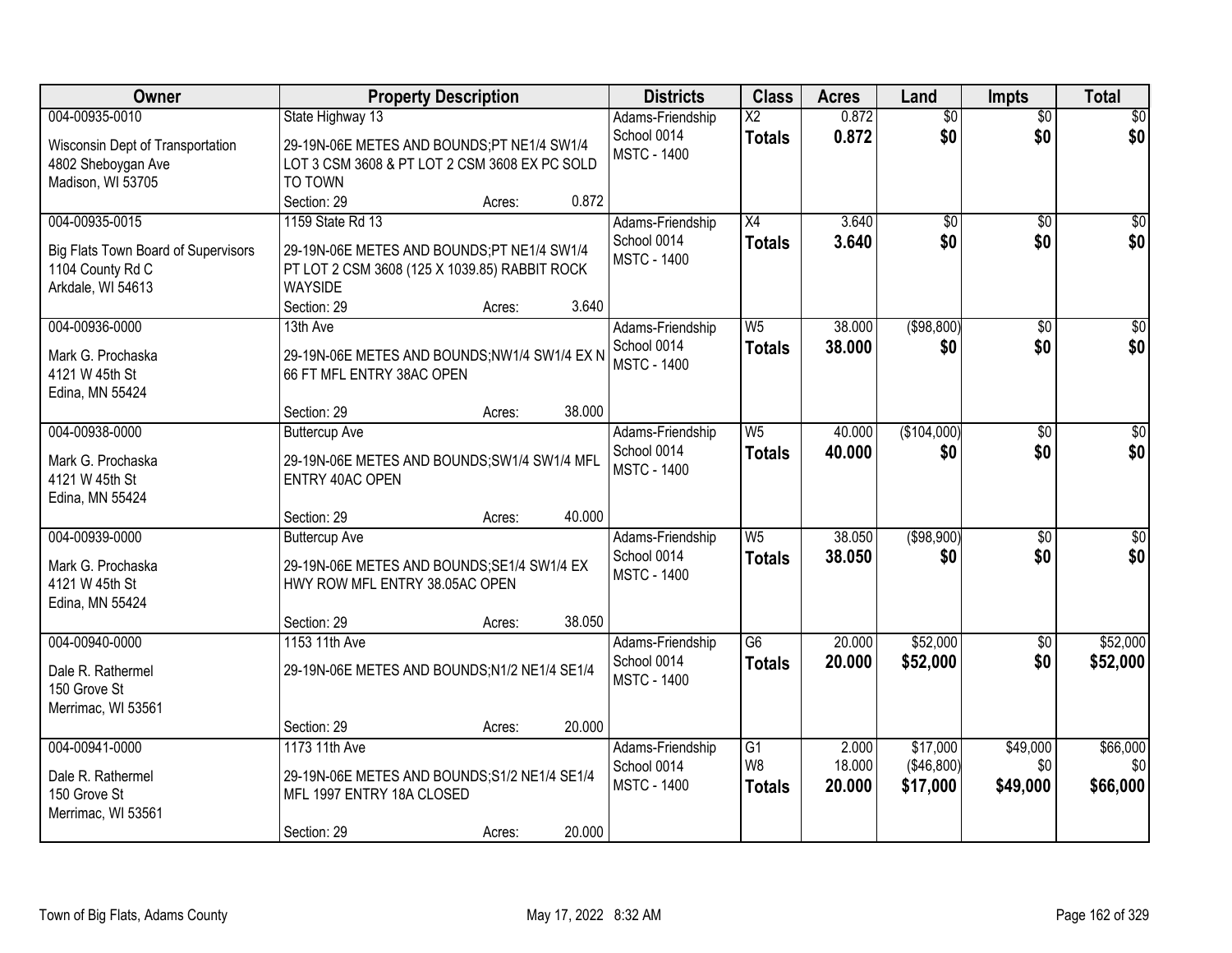| Owner                            | <b>Property Description</b>                    |        |        | <b>Districts</b>                  | <b>Class</b>    | <b>Acres</b> | Land        | <b>Impts</b>    | <b>Total</b>  |
|----------------------------------|------------------------------------------------|--------|--------|-----------------------------------|-----------------|--------------|-------------|-----------------|---------------|
| 004-00942-0010                   | 1156 State Rd 13                               |        |        | Adams-Friendship                  | $\overline{G1}$ | 4.000        | \$21,200    | \$5,800         | \$27,000      |
| <b>Travis Schueler</b>           | 29-19N-06E NW SE 6143 CERTIFIED SURVEY MAP     |        |        | School 0014<br><b>MSTC - 1400</b> | <b>Totals</b>   | 4.000        | \$21,200    | \$5,800         | \$27,000      |
| Korreen Hackett                  | LOT2;                                          |        |        |                                   |                 |              |             |                 |               |
| 1719 County Rd F                 |                                                |        |        |                                   |                 |              |             |                 |               |
| Friendship, WI 53934             | Section: 29                                    | Acres: | 4.000  |                                   |                 |              |             |                 |               |
| 004-00943-0010                   | 1152 State Rd 13                               |        |        | Adams-Friendship                  | $\overline{G1}$ | 1.940        | \$16,500    | \$89,800        | \$106,300     |
| Sheila A. Smedbron               | 29-19N-06E NW SE 6143 CERTIFIED SURVEY MAP     |        |        | School 0014                       | <b>Totals</b>   | 1.940        | \$16,500    | \$89,800        | \$106,300     |
| 1152 State Rd 13                 | LOT 1;                                         |        |        | <b>MSTC - 1400</b>                |                 |              |             |                 |               |
| Friendship, WI 53934             |                                                |        |        |                                   |                 |              |             |                 |               |
|                                  | Section: 29                                    | Acres: | 1.940  |                                   |                 |              |             |                 |               |
| 004-00944-0000                   | State Highway 13                               |        |        | Adams-Friendship                  | W <sub>8</sub>  | 29.150       | (\$75,800)  | \$0             | \$0           |
| <b>Mark Fisher</b>               | 29-19N-06E METES AND BOUNDS;PT NW1/4 SE1/4     |        |        | School 0014                       | <b>Totals</b>   | 29.150       | \$0         | \$0             | \$0           |
| Jamie Fisher                     | EX HWY ROW MFL ENTRY CLOSED 29.15 AC           |        |        | <b>MSTC - 1400</b>                |                 |              |             |                 |               |
| S40 W31356 Johns Way             |                                                |        |        |                                   |                 |              |             |                 |               |
| Waukesha, WI 53189               | Section: 29                                    | Acres: | 29.150 |                                   |                 |              |             |                 |               |
| 004-00945-0000                   | 1162 State Rd 13                               |        |        | Adams-Friendship                  | $\overline{G1}$ | 1.277        | \$11,200    | \$45,200        | \$56,400      |
|                                  |                                                |        |        | School 0014                       | <b>Totals</b>   | 1.277        | \$11,200    | \$45,200        | \$56,400      |
| Edward J. Nowak                  | 29-19N-06E NW SE 3015 CERTIFIED SURVEY MAP     |        |        | <b>MSTC - 1400</b>                |                 |              |             |                 |               |
| 1162 State Rd 13                 | LOT 1;EX HWY ROW                               |        |        |                                   |                 |              |             |                 |               |
| Friendship, WI 53934             | Section: 29                                    | Acres: | 1.277  |                                   |                 |              |             |                 |               |
| 004-00946-0000                   | 1166 State Rd 13                               |        |        |                                   | $\overline{G1}$ | 1.280        | \$11,200    | \$65,100        | \$76,300      |
|                                  |                                                |        |        | Adams-Friendship<br>School 0014   |                 |              |             |                 |               |
| Clifton E. Delisle               | 29-19N-06E METES AND BOUNDS;PT NW1/4 SE1/4     |        |        | <b>MSTC - 1400</b>                | <b>Totals</b>   | 1.280        | \$11,200    | \$65,100        | \$76,300      |
| Nancy R. Delisle                 | LOT 1 CSM 3440 EX HWY ROW MICRO                |        |        |                                   |                 |              |             |                 |               |
| 1166 State Rd 13                 |                                                |        |        |                                   |                 |              |             |                 |               |
| Friendship, WI 53934             | Section: 29                                    | Acres: | 1.280  |                                   |                 |              |             |                 |               |
| 004-00947-0000                   | <b>Buttercup Ave</b>                           |        |        | Adams-Friendship                  | $\overline{W8}$ | 38.040       | ( \$98,900) | $\overline{60}$ | $\sqrt{50}$   |
| Sk Nc3 Subtrust ( of the Koerner | 29-19N-06E METES AND BOUNDS; SW1/4 SE1/4 EX    |        |        | School 0014                       | <b>Totals</b>   | 38.040       | \$0         | \$0             | \$0           |
| Revocable Trust)                 | HWY ROW 1999 MFL ENTRY 38.04AC OPEN            |        |        | <b>MSTC - 1400</b>                |                 |              |             |                 |               |
| 5628 W Fisk Ave                  |                                                |        |        |                                   |                 |              |             |                 |               |
| Oshkosh, WI 54904                | Section: 29                                    | Acres: | 38.040 |                                   |                 |              |             |                 |               |
| 004-00948-0000                   | <b>Buttercup Ave</b>                           |        |        | Adams-Friendship                  | W8              | 40.000       | (\$104,000) | $\overline{50}$ | $\frac{1}{2}$ |
| Sk Nc3 Subtrust ( of the Koerner | 29-19N-06E SE SE METES AND BOUNDS; SE1/4 SE1/4 |        |        | School 0014                       | <b>Totals</b>   | 40.000       | \$0         | \$0             | \$0           |
| Revocable Trust)                 | 1999 MFL ENTRY 40AC CLOSED                     |        |        | <b>MSTC - 1400</b>                |                 |              |             |                 |               |
| 5628 W Fisk Ave                  |                                                |        |        |                                   |                 |              |             |                 |               |
| Oshkosh, WI 54904                | Section: 29                                    | Acres: | 40.000 |                                   |                 |              |             |                 |               |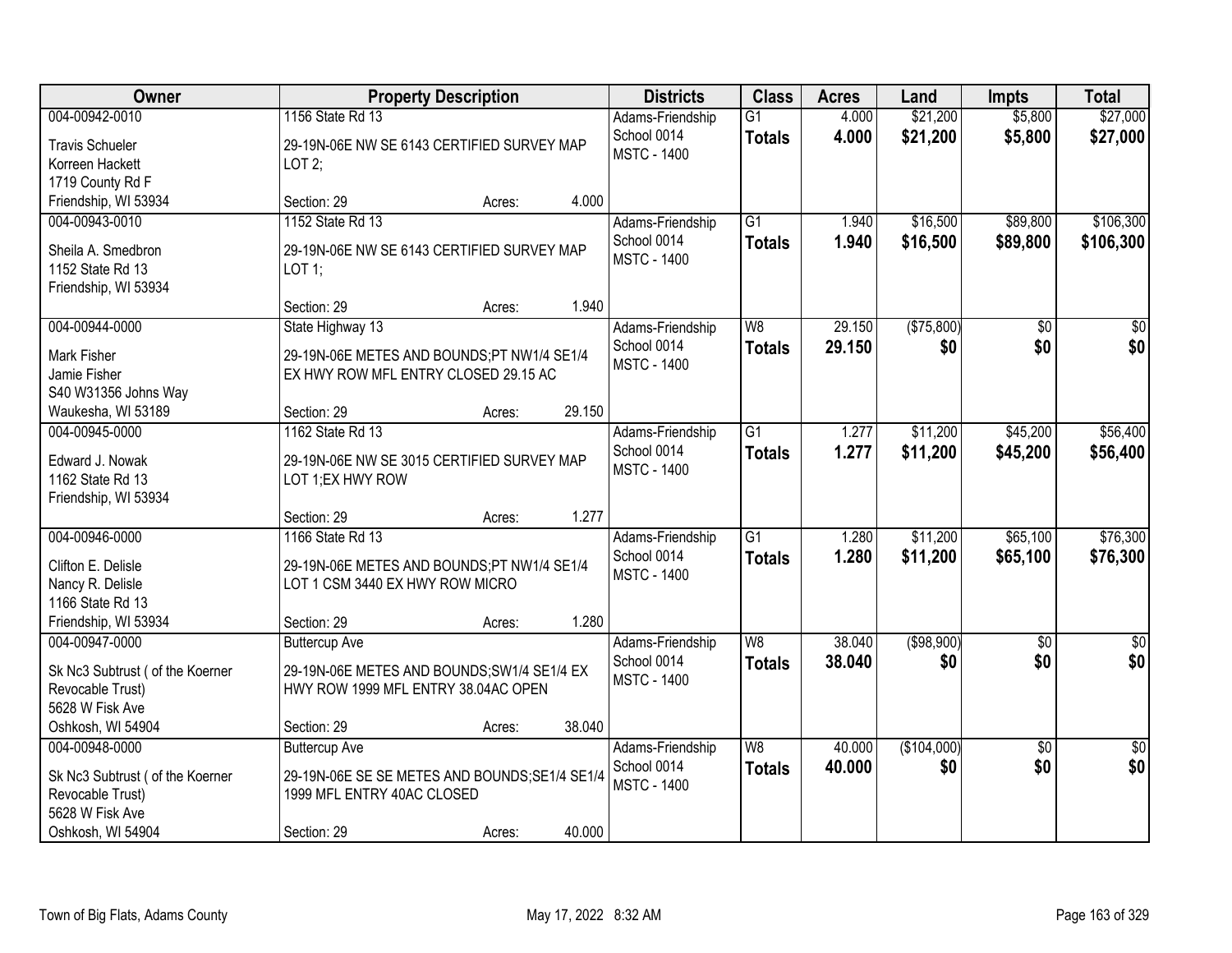| Owner                                      | <b>Property Description</b>                                  |        | <b>Districts</b> | <b>Class</b>       | <b>Acres</b>           | Land   | <b>Impts</b>    | <b>Total</b>    |             |
|--------------------------------------------|--------------------------------------------------------------|--------|------------------|--------------------|------------------------|--------|-----------------|-----------------|-------------|
| 004-00949-0000                             | State Highway 13                                             |        |                  | Adams-Friendship   | $\overline{\text{X2}}$ | 14.030 | $\overline{50}$ | $\overline{50}$ | $\sqrt{30}$ |
| State of Wisconsin                         | 29-19N-06E METES AND BOUNDS; ALL HWY ROW IN                  |        |                  | School 0014        | <b>Totals</b>          | 14.030 | \$0             | \$0             | \$0         |
| Attn: R E Dept                             | <b>SEC 29</b>                                                |        |                  | <b>MSTC - 1400</b> |                        |        |                 |                 |             |
| PO Box 8021                                |                                                              |        |                  |                    |                        |        |                 |                 |             |
| Wisconsin Rapids, WI 54495-8021            | Section: 29                                                  | Acres: | 14.030           |                    |                        |        |                 |                 |             |
| 004-00950-0000                             | 1303 Browndeer Ave                                           |        |                  | Adams-Friendship   | $\overline{G1}$        | 2.500  | \$18,500        | \$3,800         | \$22,300    |
| James E. Billington et al                  | 30-19N-06E METES AND BOUNDS; NE1/4 NE1/4 NE1/4               |        |                  | School 0014        | <b>Totals</b>          | 2.500  | \$18,500        | \$3,800         | \$22,300    |
| 222 Huron St                               | <b>NE1/4</b>                                                 |        |                  | <b>MSTC - 1400</b> |                        |        |                 |                 |             |
| Horicon, WI 53032                          |                                                              |        |                  |                    |                        |        |                 |                 |             |
|                                            | Section: 30                                                  | Acres: | 2.500            |                    |                        |        |                 |                 |             |
| 004-00951-0000                             | 1109 13th Ave                                                |        |                  | Adams-Friendship   | $\overline{G1}$        | 2.500  | \$12,200        | \$0             | \$12,200    |
| Stan L. Nicholson                          | 30-19N-06E METES AND BOUNDS; SE1/4 NE1/4 NE1/4               |        |                  | School 0014        | <b>Totals</b>          | 2.500  | \$12,200        | \$0             | \$12,200    |
| Judy A. Nicholson                          | <b>NE1/4</b>                                                 |        |                  | <b>MSTC - 1400</b> |                        |        |                 |                 |             |
| 2218 Polk St                               |                                                              |        |                  |                    |                        |        |                 |                 |             |
| Janesville, WI 53546                       | Section: 30                                                  | Acres: | 2.500            |                    |                        |        |                 |                 |             |
| 004-00952-0000                             | 1319 Browndeer Ave                                           |        |                  | Adams-Friendship   | $\overline{G1}$        | 10.150 | \$36,300        | \$34,700        | \$71,000    |
|                                            |                                                              |        |                  | School 0014        | <b>Totals</b>          | 10.150 | \$36,300        | \$34,700        | \$71,000    |
| Rodney G. Nordberg                         | 30-19N-06E METES AND BOUNDS;PT NE1/4 NE1/4<br>LOT 1 CSM 3970 |        |                  | <b>MSTC - 1400</b> |                        |        |                 |                 |             |
| 1386 Cumberland Ln<br>Friendship, WI 53934 |                                                              |        |                  |                    |                        |        |                 |                 |             |
|                                            | Section: 30                                                  | Acres: | 10.150           |                    |                        |        |                 |                 |             |
| 004-00953-0000                             | 1111 13th Ave                                                |        |                  | Adams-Friendship   | $\overline{G1}$        | 1.000  | \$5,900         | $\overline{50}$ | \$5,900     |
|                                            |                                                              |        |                  | School 0014        | G <sub>5</sub>         | 9.000  | \$3,000         | \$0             | \$3,000     |
| Stan L. Nicholson                          | 30-19N-06E METES AND BOUNDS; S1/2 NE1/4 NE1/4                |        |                  | <b>MSTC - 1400</b> | G <sub>6</sub>         | 10.000 | \$17,200        | \$0             | \$17,200    |
| Judy A. Nicholson                          | <b>MICRO</b>                                                 |        |                  |                    | <b>Totals</b>          | 20.000 | \$26,100        | \$0             | \$26,100    |
| 2218 Polk St                               |                                                              |        |                  |                    |                        |        |                 |                 |             |
| Janesville, WI 53546                       | Section: 30                                                  | Acres: | 20.000           |                    |                        |        |                 |                 |             |
| 004-00955-0000                             | 1321 Browndeer Ave                                           |        |                  | Adams-Friendship   | $\overline{G1}$        | 2.530  | \$18,600        | \$19,400        | \$38,000    |
| David L. Ryan                              | 30-19N-06E METES AND BOUNDS;PT NE1/4 NE1/4                   |        |                  | School 0014        | <b>Totals</b>          | 2.530  | \$18,600        | \$19,400        | \$38,000    |
| Linda M. Ryan                              | LOT 2 CSM 1978 MICRO                                         |        |                  | <b>MSTC - 1400</b> |                        |        |                 |                 |             |
| 1006 Woodland Park Dr                      |                                                              |        |                  |                    |                        |        |                 |                 |             |
| Delafield, WI 53018                        | Section: 30                                                  | Acres: | 2.530            |                    |                        |        |                 |                 |             |
| 004-00955-0010                             | 1323 Browndeer Ave                                           |        |                  | Adams-Friendship   | $\overline{G1}$        | 2.530  | \$18,600        | \$11,800        | \$30,400    |
| James D. Grunnet                           | 30-19N-06E METES AND BOUNDS;PT NE1/4 NE1/4                   |        |                  | School 0014        | <b>Totals</b>          | 2.530  | \$18,600        | \$11,800        | \$30,400    |
| Joshua J. Grunnet                          | LOT 1 CSM 1978                                               |        |                  | <b>MSTC - 1400</b> |                        |        |                 |                 |             |
| N8203 Sandy Hook Rd                        |                                                              |        |                  |                    |                        |        |                 |                 |             |
| Brooklyn, WI 53521                         | Section: 30                                                  | Acres: | 2.530            |                    |                        |        |                 |                 |             |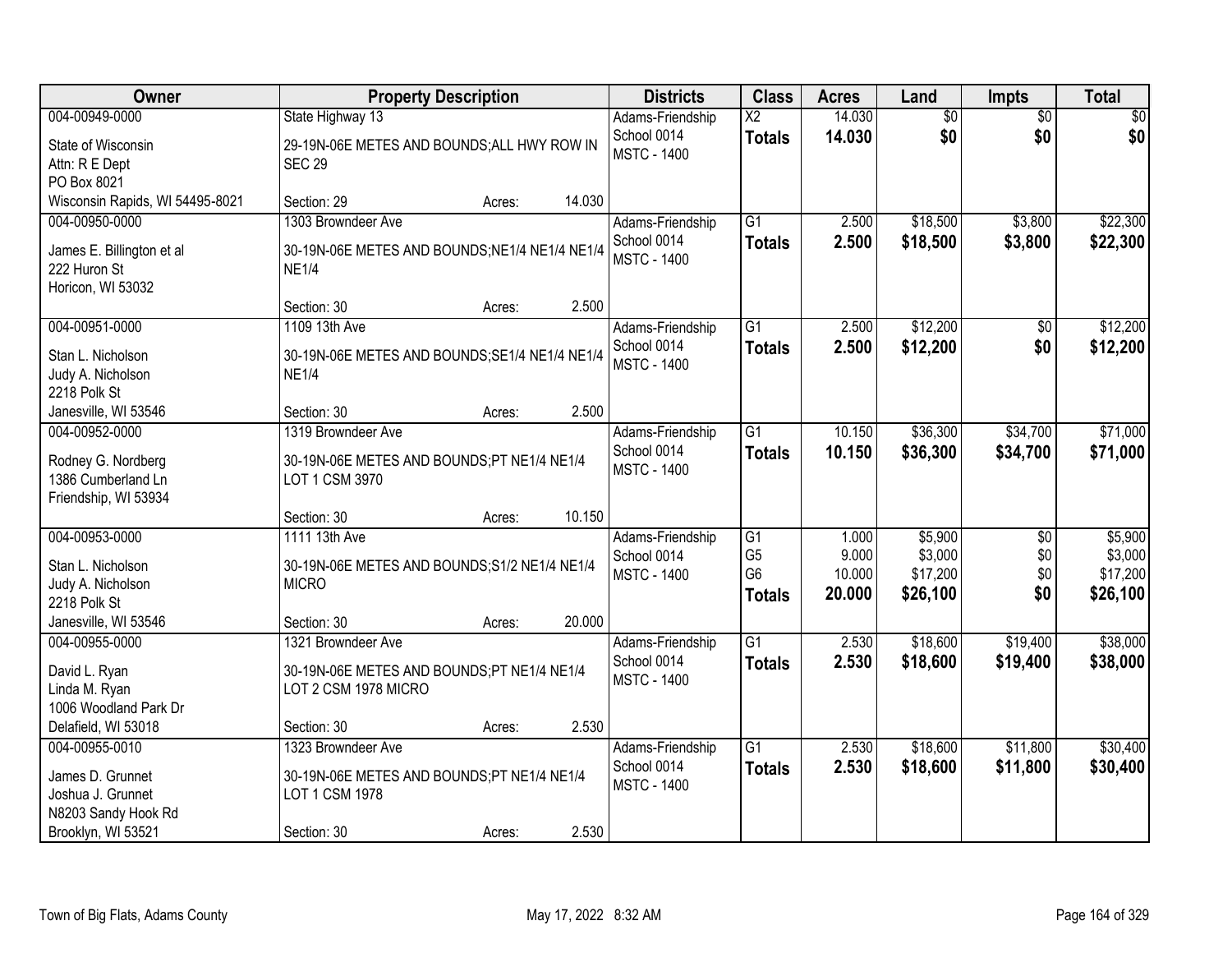| Owner                                | <b>Property Description</b>                   | <b>Districts</b>   | <b>Class</b>    | <b>Acres</b> | Land        | <b>Impts</b>    | <b>Total</b>    |
|--------------------------------------|-----------------------------------------------|--------------------|-----------------|--------------|-------------|-----------------|-----------------|
| 004-00956-0000                       | 1333 Browndeer Ave                            | Adams-Friendship   | $\overline{G1}$ | 3.140        | \$20,400    | \$75,100        | \$95,500        |
| Lawrence Mccann                      | 30-19N-06E METES AND BOUNDS;PT NW1/4 NE1/4    | School 0014        | G <sub>6</sub>  | 12.000       | \$31,200    | \$0             | \$31,200        |
| Deborah Mccann                       | LOT 1 & OUT LOT 1 CSM 2298 EXCEPT CSM 3240    | <b>MSTC - 1400</b> | <b>Totals</b>   | 15.140       | \$51,600    | \$75,100        | \$126,700       |
| 1333 Browndeer Ave                   | <b>MICRO</b>                                  |                    |                 |              |             |                 |                 |
| Arkdale, WI 54613                    | Section: 30<br>15.140<br>Acres:               |                    |                 |              |             |                 |                 |
| 004-00956-0010                       | 1329 Browndeer Ave                            | Adams-Friendship   | $\overline{G1}$ | 5.060        | \$26,100    | \$106,600       | \$132,700       |
| Barbara J. Shaw                      | 30-19N-06E METES AND BOUNDS;PT NW1/4 NE1/4    | School 0014        | <b>Totals</b>   | 5.060        | \$26,100    | \$106,600       | \$132,700       |
| 1329 Browndeer Ave                   | LOT 1 CSM 3240 MICRO                          | <b>MSTC - 1400</b> |                 |              |             |                 |                 |
| Arkdale, WI 54613                    |                                               |                    |                 |              |             |                 |                 |
|                                      | 5.060<br>Section: 30<br>Acres:                |                    |                 |              |             |                 |                 |
| 004-00957-0000                       | 1341 Browndeer Ave                            | Adams-Friendship   | $\overline{G1}$ | 9.220        | \$34,400    | \$36,600        | \$71,000        |
|                                      |                                               | School 0014        | <b>Totals</b>   | 9.220        | \$34,400    | \$36,600        | \$71,000        |
| Wayne J. Rusniak                     | 30-19N-06E METES AND BOUNDS;E 10 A W1/2 NW1/4 | <b>MSTC - 1400</b> |                 |              |             |                 |                 |
| Patsy J. Rusniak                     | NE1/4 EX OUT LOT 1 CSM 2298 MICRO             |                    |                 |              |             |                 |                 |
| 118 Kerri Anne Ct                    |                                               |                    |                 |              |             |                 |                 |
| Hartford, WI 53027-1760              | 9.220<br>Section: 30<br>Acres:                |                    |                 |              |             |                 |                 |
| 004-00959-0000                       | 1347 Browndeer Ave                            | Adams-Friendship   | $\overline{G1}$ | 10.000       | \$36,000    | \$99,600        | \$135,600       |
| James R. Ziccarelli                  | 30-19N-06E METES AND BOUNDS; W 10 A NW1/4     | School 0014        | <b>Totals</b>   | 10.000       | \$36,000    | \$99,600        | \$135,600       |
| Nancy A. Ziccarelli                  | NE1/4 MICRO                                   | <b>MSTC - 1400</b> |                 |              |             |                 |                 |
| 1347 Browndeer Ave                   |                                               |                    |                 |              |             |                 |                 |
| Arkdale, WI 54613                    | 10.000<br>Section: 30<br>Acres:               |                    |                 |              |             |                 |                 |
| 004-00960-0000                       | $W$ 11th Ct                                   | Adams-Friendship   | $\overline{W}$  | 40.000       | (\$104,000) | $\overline{30}$ | \$0             |
| Meteor Timber, LLC                   | 30-19N-06E METES AND BOUNDS; SW1/4 NE1/4 1999 | School 0014        | <b>Totals</b>   | 40.000       | \$0         | \$0             | \$0             |
| c/o Timberland Investment Resources, | MFL ENTRY 40AC OPEN                           | <b>MSTC - 1400</b> |                 |              |             |                 |                 |
| LLC                                  |                                               |                    |                 |              |             |                 |                 |
| 14120 Ballantyne Corp PI Ste 5       | 40.000<br>Section: 30<br>Acres:               |                    |                 |              |             |                 |                 |
| Charlotte, NC 28277                  |                                               |                    |                 |              |             |                 |                 |
| 004-00961-0000                       | 13th Ave                                      | Adams-Friendship   | W <sub>7</sub>  | 40.000       | (\$104,000) | $\sqrt{6}$      | $\sqrt{60}$     |
| Meteor Timber, LLC                   | 30-19N-06E METES AND BOUNDS; SE1/4 NE1/4 1999 | School 0014        | <b>Totals</b>   | 40.000       | \$0         | \$0             | s <sub>0</sub>  |
| c/o Timberland Investment Resources, | MFL ENTRY 40AC OPEN                           | <b>MSTC - 1400</b> |                 |              |             |                 |                 |
| <b>LLC</b>                           |                                               |                    |                 |              |             |                 |                 |
| 14120 Ballantyne Corp PI Ste 5       | 40.000<br>Section: 30<br>Acres:               |                    |                 |              |             |                 |                 |
| Charlotte, NC 28277                  |                                               |                    |                 |              |             |                 |                 |
| 004-00962-0000                       | <b>Browndeer Ave</b>                          | Adams-Friendship   | W <sub>5</sub>  | 40.000       | (\$104,000) | $\overline{30}$ | $\overline{50}$ |
|                                      |                                               | School 0014        | <b>Totals</b>   | 40.000       | \$0         | \$0             | \$0             |
| Roger D. Solkey et al                | 30-19N-06E METES AND BOUNDS; NE1/4 NW1/4 2014 | <b>MSTC - 1400</b> |                 |              |             |                 |                 |
| 17944 Buckland Dr                    | MFL ENTRY 40AC OPEN                           |                    |                 |              |             |                 |                 |
| Granger, IN 46530                    |                                               |                    |                 |              |             |                 |                 |
|                                      | 40.000<br>Section: 30<br>Acres:               |                    |                 |              |             |                 |                 |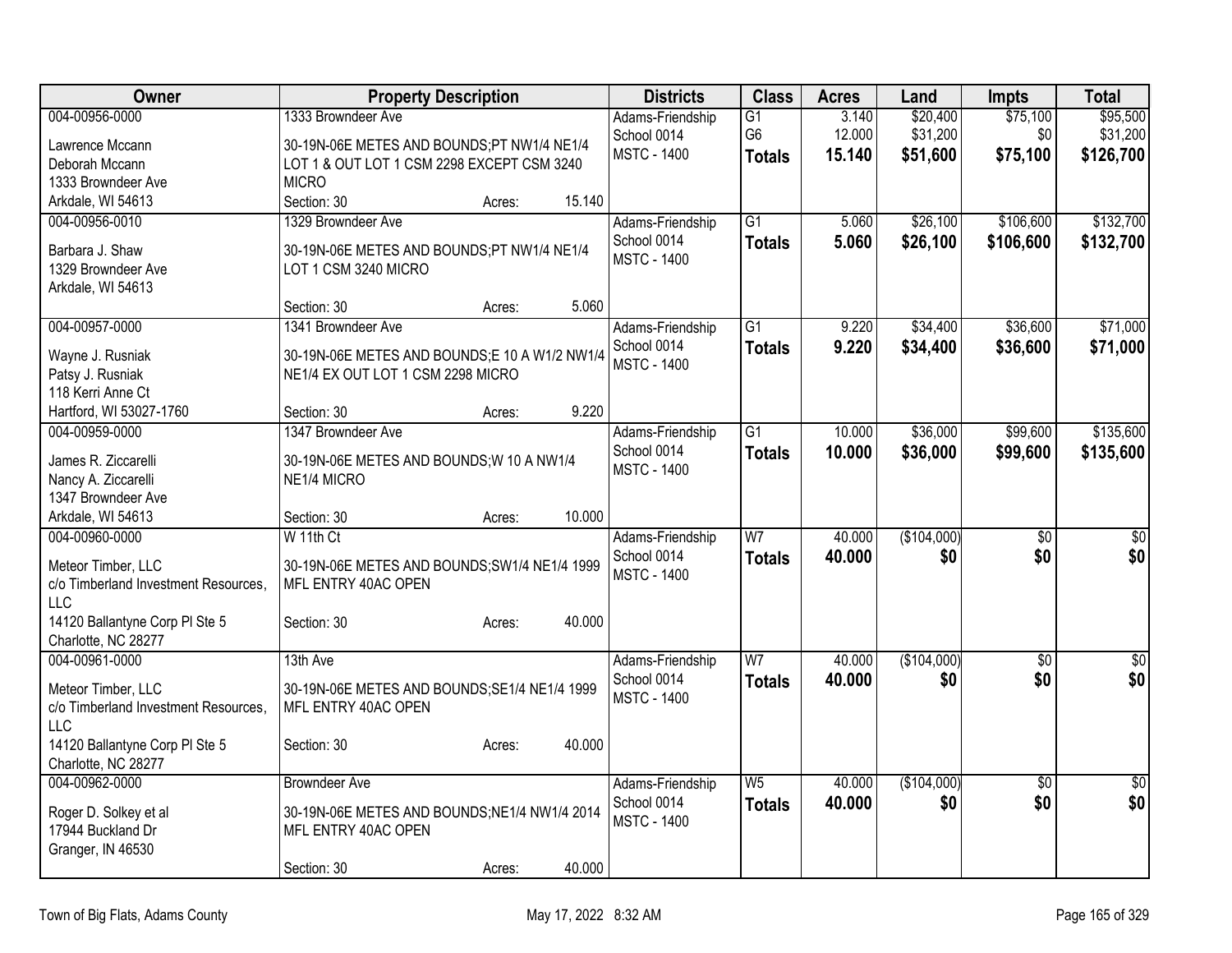| Owner                                     | <b>Property Description</b>                   | <b>Districts</b> | <b>Class</b>       | <b>Acres</b>    | Land   | <b>Impts</b> | <b>Total</b>    |                  |
|-------------------------------------------|-----------------------------------------------|------------------|--------------------|-----------------|--------|--------------|-----------------|------------------|
| 004-00963-0000                            | 1383 Browndeer Ave                            |                  | Adams-Friendship   | $\overline{G1}$ | 1.000  | \$9,000      | \$40,000        | \$49,000         |
| Brian H. Riese                            | 30-19N-06E METES AND BOUNDS;NW1/4 NW1/4       |                  | School 0014        | W <sub>6</sub>  | 39.400 | (\$102,400)  | \$0             | \$0              |
| W7732 County Rd Cc                        | FRAC 2014 MFL ENTRY 39.4AC CLOSED SEE 4-34    |                  | <b>MSTC - 1400</b> | <b>Totals</b>   | 40.400 | \$9,000      | \$40,000        | \$49,000         |
| Tomahawk, WI 54487                        | PER PROP FOR IMP                              |                  |                    |                 |        |              |                 |                  |
|                                           | Section: 30                                   | 40.400<br>Acres: |                    |                 |        |              |                 |                  |
| 004-00964-0000                            |                                               |                  | Adams-Friendship   | W <sub>6</sub>  | 40.560 | (\$105,500)  | \$0             | \$0              |
| Michael A. Riese                          | 30-19N-06E METES AND BOUNDS; SW1/4 NW1/4      |                  | School 0014        | <b>Totals</b>   | 40.560 | \$0          | \$0             | \$0              |
| W5704 Amos Rd                             | FRAC 2014 MFL ENTRY 40.56AC CLOSED            |                  | <b>MSTC - 1400</b> |                 |        |              |                 |                  |
| Elkhorn, WI 53121-4213                    |                                               |                  |                    |                 |        |              |                 |                  |
|                                           | Section: 30                                   | 40.560<br>Acres: |                    |                 |        |              |                 |                  |
| 004-00965-0000                            |                                               |                  | Adams-Friendship   | W <sub>5</sub>  | 40.000 | (\$104,000)  | \$0             | $\overline{\$0}$ |
| Roger D. Solkey et al                     | 30-19N-06E METES AND BOUNDS; SE1/4 NW1/4 2014 |                  | School 0014        | <b>Totals</b>   | 40.000 | \$0          | \$0             | \$0              |
| 17944 Buckland Dr                         | MFL ENTRY 40AC OPEN                           |                  | <b>MSTC - 1400</b> |                 |        |              |                 |                  |
| Granger, IN 46530                         |                                               |                  |                    |                 |        |              |                 |                  |
|                                           | Section: 30                                   | 40.000<br>Acres: |                    |                 |        |              |                 |                  |
| 004-00966-0000                            |                                               |                  | Adams-Friendship   | $\overline{G6}$ | 40.000 | \$104,000    | $\sqrt[6]{3}$   | \$104,000        |
| <b>Bhatti Capital Limited Partnership</b> | 30-19N-06E NE SW 2762 CERTIFIED SURVEY MAP PT |                  | School 0014        | <b>Totals</b>   | 40.000 | \$104,000    | \$0             | \$104,000        |
| 2210 W Cedar Ln                           | LOT 1;                                        |                  | <b>MSTC - 1400</b> |                 |        |              |                 |                  |
| Riverhills, WI 53217                      |                                               |                  |                    |                 |        |              |                 |                  |
|                                           | Section: 30                                   | 40.000<br>Acres: |                    |                 |        |              |                 |                  |
| 004-00967-0000                            |                                               |                  | Adams-Friendship   | W6              | 20.360 | ( \$52,900)  | $\overline{50}$ | $\overline{\$0}$ |
| Lowell D. Riese                           | 30-19N-06E METES AND BOUNDS;N1/2 NW1/4 SW1/4  |                  | School 0014        | <b>Totals</b>   | 20,360 | \$0          | \$0             | \$0              |
| 1147 Czech Ave                            | FRAC 2013 MFL ENTRY 20.36AC CLOSED            |                  | <b>MSTC - 1400</b> |                 |        |              |                 |                  |
| Friendship, WI 53934                      |                                               |                  |                    |                 |        |              |                 |                  |
|                                           | Section: 30                                   | 20.360<br>Acres: |                    |                 |        |              |                 |                  |
| 004-00968-0010                            | 1398 Buttercup Ave                            |                  | Adams-Friendship   | $\overline{G5}$ | 2.000  | \$1,400      | $\overline{50}$ | \$1,400          |
| William J. Flanagan                       | 30-19N-06E SW SW 5759 CERTIFIED SURVEY MAP    |                  | School 0014        | G <sub>6</sub>  | 27.598 | \$66,800     | \$0             | \$66,800         |
| Kris N. Totsky Flanagan                   | LOT2;                                         |                  | <b>MSTC - 1400</b> | G7              | 2.000  | \$17,000     | \$49,100        | \$66,100         |
| 1398 Buttercup Ave                        |                                               |                  |                    | <b>Totals</b>   | 31.598 | \$85,200     | \$49,100        | \$134,300        |
| Arkdale, WI 54613                         | Section: 30                                   | 31.598<br>Acres: |                    |                 |        |              |                 |                  |
| 004-00969-0010                            | 1376 Buttercup Ave                            |                  | Adams-Friendship   | $\overline{G1}$ | 1.000  | \$9,000      | \$39,800        | \$48,800         |
| Deanna J. Murphy Rice                     | 30-19N-06E SW SW 2379 CERTIFIED SURVEY MAP    |                  | School 0014        | <b>Totals</b>   | 1.000  | \$9,000      | \$39,800        | \$48,800         |
| Mark E. Rice                              | LOT 1;                                        |                  | <b>MSTC - 1400</b> |                 |        |              |                 |                  |
| 1376 Buttercup Ave                        |                                               |                  |                    |                 |        |              |                 |                  |
| Arkdale, WI 54613                         | Section: 30                                   | 1.000<br>Acres:  |                    |                 |        |              |                 |                  |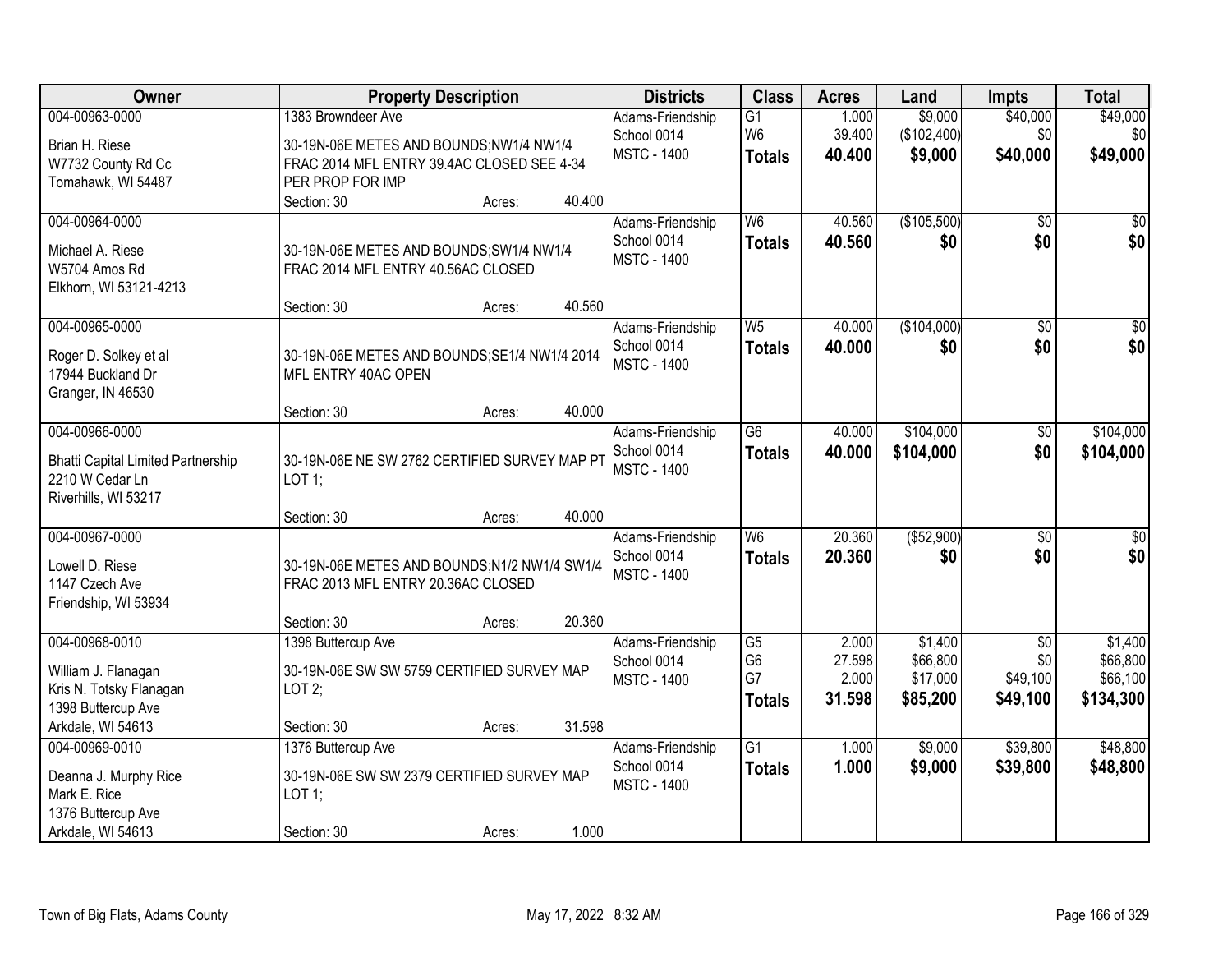| Owner                                     |                                                      | <b>Property Description</b> |        | <b>Districts</b>                  | <b>Class</b>         | <b>Acres</b>    | Land                 | <b>Impts</b>   | <b>Total</b>          |
|-------------------------------------------|------------------------------------------------------|-----------------------------|--------|-----------------------------------|----------------------|-----------------|----------------------|----------------|-----------------------|
| 004-00970-0000                            | 1374 Buttercup Ave                                   |                             |        | Adams-Friendship                  | $\overline{G1}$      | 1.000           | \$9,000              | \$164,600      | \$173,600             |
| <b>Bhatti Capital Limited Partnership</b> | 30-19N-06E SE SW 2762 CERTIFIED SURVEY MAP PT        |                             |        | School 0014                       | G4                   | 12.000          | \$1,600              | \$0            | \$1,600               |
| 2210 W Cedar Ln                           | LOT 1;                                               |                             |        | <b>MSTC - 1400</b>                | G <sub>5</sub>       | 0.500           | \$100                | \$0            | \$100                 |
| Riverhills, WI 53217                      |                                                      |                             |        |                                   | G5M                  | 25.080          | \$32,600             | \$0            | \$32,600              |
|                                           | Section: 30                                          | Acres:                      | 38.580 |                                   | <b>Totals</b>        | 38.580          | \$43,300             | \$164,600      | \$207,900             |
| 004-00971-0000                            | 1354 Buttercup Ave                                   |                             |        | Adams-Friendship                  | $\overline{G1}$      | 1.420           | \$12,400             | \$94,400       | \$106,800             |
| Gerald E. Phalin                          | 30-19N-06E METES AND BOUNDS;PT SE1/4 SW1/4           |                             |        | School 0014                       | <b>Totals</b>        | 1.420           | \$12,400             | \$94,400       | \$106,800             |
| 1354 Buttercup Ave                        | <b>MICRO</b>                                         |                             |        | <b>MSTC - 1400</b>                |                      |                 |                      |                |                       |
| Arkdale, WI 54613                         |                                                      |                             |        |                                   |                      |                 |                      |                |                       |
|                                           | Section: 30                                          | Acres:                      | 1.420  |                                   |                      |                 |                      |                |                       |
| 004-00972-0000                            | 13th Ave                                             |                             |        | Adams-Friendship                  | G6                   | 10.000          | \$28,000             | \$0            | \$28,000              |
| Michael J Scherer and Virginia E          | 30-19N-06E METES AND BOUNDS;PT NE1/4 SE1/4           |                             |        | School 0014                       | <b>Totals</b>        | 10.000          | \$28,000             | \$0            | \$28,000              |
| <b>Scherer Family Trust</b>               | LOT 1 CSM 2130                                       |                             |        | <b>MSTC - 1400</b>                |                      |                 |                      |                |                       |
| 5311 65th St                              |                                                      |                             |        |                                   |                      |                 |                      |                |                       |
| Kenosha, WI 53142                         | Section: 30                                          | Acres:                      | 10.000 |                                   |                      |                 |                      |                |                       |
| 004-00972-0010                            | 1165 13th Ave                                        |                             |        | Adams-Friendship                  | $\overline{G1}$      | 10.000          | \$36,000             | \$24,500       | \$60,500              |
| Michael J Scherer and Virginia E          | 30-19N-06E METES AND BOUNDS;PT NE1/4 SE1/4           |                             |        | School 0014                       | <b>Totals</b>        | 10.000          | \$36,000             | \$24,500       | \$60,500              |
| <b>Scherer Family Trust</b>               | LOT 2 CSM 2130                                       |                             |        | <b>MSTC - 1400</b>                |                      |                 |                      |                |                       |
| 5311 65th St                              |                                                      |                             |        |                                   |                      |                 |                      |                |                       |
| Kenosha, WI 53142                         | Section: 30                                          | Acres:                      | 10.000 |                                   |                      |                 |                      |                |                       |
| 004-00972-0020                            | 1159 13th Ave                                        |                             |        | Adams-Friendship                  | $\overline{G1}$      | 10.000          | \$36,000             | \$163,900      | \$199,900             |
|                                           |                                                      |                             |        | School 0014                       | <b>Totals</b>        | 10.000          | \$36,000             | \$163,900      | \$199,900             |
| Ricky S. Sarbacker<br>Ruth A. Sarbacker   | 30-19N-06E NE SE 2130 CERTIFIED SURVEY MAP<br>LOT 3; |                             |        | <b>MSTC - 1400</b>                |                      |                 |                      |                |                       |
| 1159 13th Ave                             |                                                      |                             |        |                                   |                      |                 |                      |                |                       |
| Arkdale, WI 54613                         | Section: 30                                          | Acres:                      | 10.000 |                                   |                      |                 |                      |                |                       |
| 004-00972-0030                            | 1155 13th Ave                                        |                             |        | Adams-Friendship                  | $\overline{G1}$      | 9.630           | \$35,300             | \$69,400       | \$104,700             |
|                                           |                                                      |                             |        | School 0014                       | <b>Totals</b>        | 9.630           | \$35,300             | \$69,400       | \$104,700             |
| Kevin J. Christensen                      | 30-19N-06E METES AND BOUNDS;PT NE1/4 SE1/4           |                             |        | <b>MSTC - 1400</b>                |                      |                 |                      |                |                       |
| Stephanie A. Christensen                  | LOT 4 CSM 2130                                       |                             |        |                                   |                      |                 |                      |                |                       |
| 40w105 James Michener Dr                  |                                                      |                             |        |                                   |                      |                 |                      |                |                       |
| St Charles, IL 60175                      | Section: 30                                          | Acres:                      | 9.630  |                                   |                      |                 |                      |                |                       |
| 004-00975-0000                            | 1224 13th Ln                                         |                             |        | Adams-Friendship                  | G1<br>G <sub>6</sub> | 1.000<br>39.990 | \$9,000<br>\$110,000 | \$1,800<br>\$0 | \$10,800<br>\$110,000 |
| <b>Hildegard Koepke Survivors Trust</b>   | 31-19N-06E METES AND BOUNDS; SW1/4 NE1/4 & PT        |                             |        | School 0014<br><b>MSTC - 1400</b> |                      |                 |                      |                |                       |
| 2215 S 15th St                            | SE1/4 NW1/4 LOT 1 CSM 1657                           |                             |        |                                   | <b>Totals</b>        | 40.990          | \$119,000            | \$1,800        | \$120,800             |
| Sheboygan, WI 53081                       |                                                      |                             |        |                                   |                      |                 |                      |                |                       |
|                                           | Section: 31                                          | Acres:                      | 40.990 |                                   |                      |                 |                      |                |                       |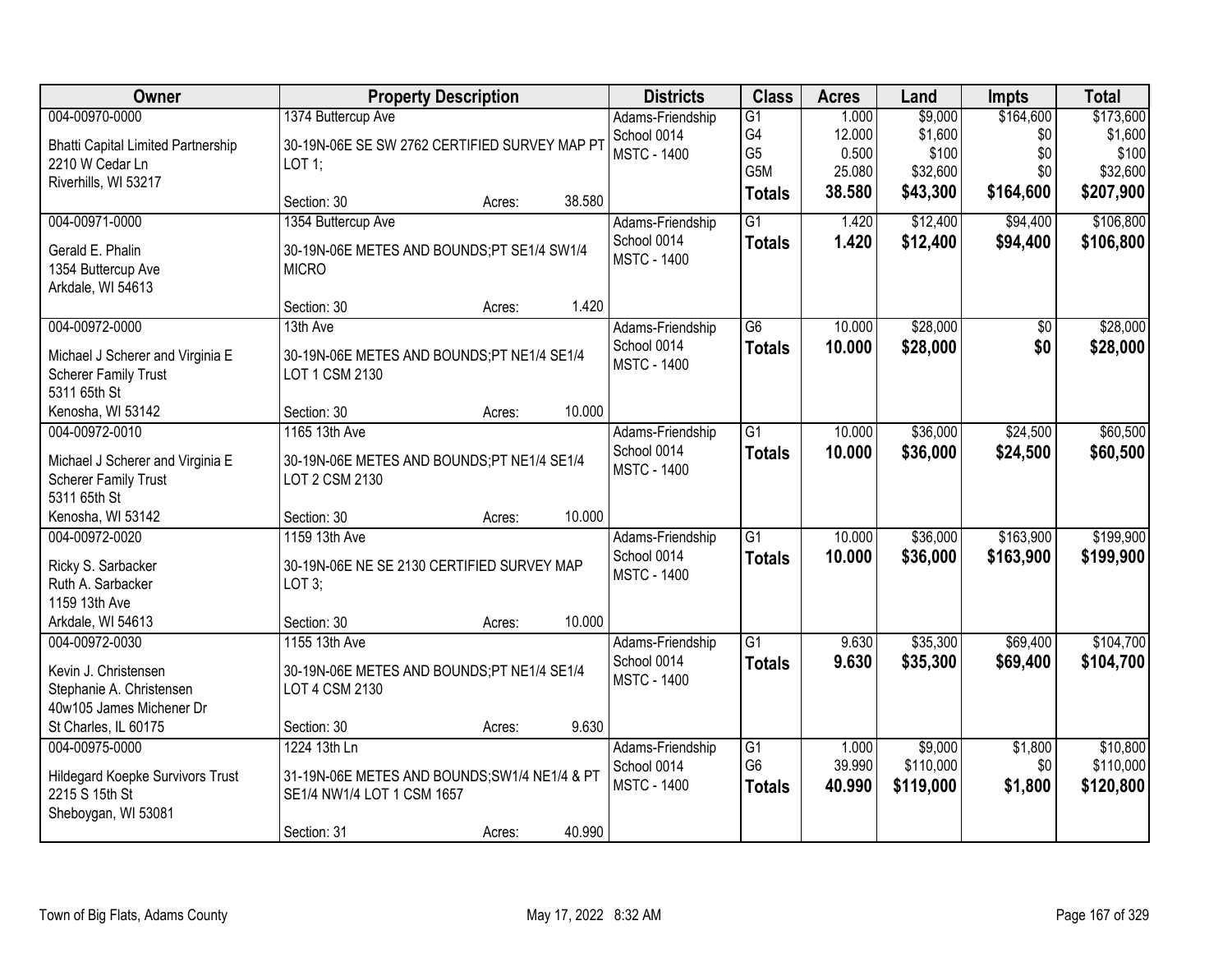| Owner                                                                                    |                                                                                                  | <b>Property Description</b> |        |                                                       | <b>Class</b>                                       | <b>Acres</b>              | Land                            | <b>Impts</b>                | <b>Total</b>                     |
|------------------------------------------------------------------------------------------|--------------------------------------------------------------------------------------------------|-----------------------------|--------|-------------------------------------------------------|----------------------------------------------------|---------------------------|---------------------------------|-----------------------------|----------------------------------|
| 004-00976-0000<br>Mary K. Siegler<br>Randall E. Siegler<br>18480 A Stonehedge Dr         | 1227 13th Ave<br>31-19N-06E METES AND BOUNDS;N1/2 SE1/4 NE1/4<br>EX PC FOR RD                    |                             |        | Adams-Friendship<br>School 0014<br><b>MSTC - 1400</b> | $\overline{G1}$<br>G <sub>6</sub><br><b>Totals</b> | 1.000<br>18.860<br>19.860 | \$9,000<br>\$49,000<br>\$58,000 | \$35,200<br>\$0<br>\$35,200 | \$44,200<br>\$49,000<br>\$93,200 |
| Brookfield, WI 53045                                                                     | Section: 31                                                                                      | Acres:                      | 19.860 |                                                       |                                                    |                           |                                 |                             |                                  |
| 004-00977-0000<br>Town of Big Flats<br>1104 County Rd C<br>Arkdale, WI 54613             | 13th Ave<br>31-19N-06E METES AND BOUNDS;E 2 RD OF N 11<br><b>RD SE1/4 NE1/4</b>                  |                             |        | Adams-Friendship<br>School 0014<br><b>MSTC - 1400</b> | $\overline{X4}$<br><b>Totals</b>                   | 0.140<br>0.140            | \$0<br>\$0                      | $\overline{50}$<br>\$0      | \$0<br>\$0                       |
| 004-00978-0000                                                                           | Section: 31                                                                                      | Acres:                      | 0.140  | Adams-Friendship                                      | $\overline{G6}$                                    | 20.000                    | \$52,000                        | $\overline{50}$             | \$52,000                         |
| Mary K. Siegler<br>Randall E. Siegler<br>18480 A Stonehedge Dr                           | 31-19N-06E METES AND BOUNDS; S1/2 SE1/4 NE1/4                                                    |                             |        | School 0014<br><b>MSTC - 1400</b>                     | <b>Totals</b>                                      | 20.000                    | \$52,000                        | \$0                         | \$52,000                         |
| Brookfield, WI 53045                                                                     | Section: 31                                                                                      | Acres:                      | 20.000 |                                                       |                                                    |                           |                                 |                             |                                  |
| 004-00979-0000<br>Pawel Czauderna<br>291 Aspen Rd<br>Wood Dale, IL 60191                 | 1353 Buttercup Ave<br>31-19N-06E METES AND BOUNDS;PT NE1/4 NW1/4<br>PARCEL 6 CSM 973             |                             |        | Adams-Friendship<br>School 0014<br><b>MSTC - 1400</b> | $\overline{G1}$<br><b>Totals</b>                   | 7.900<br>7.900            | \$31,800<br>\$31,800            | \$102,000<br>\$102,000      | \$133,800<br>\$133,800           |
|                                                                                          | Section: 31                                                                                      | Acres:                      | 7.900  |                                                       |                                                    |                           |                                 |                             |                                  |
| 004-00980-0000<br>Sorin Husar<br>1351 Buttercup Ave<br>Arkdale, WI 54613                 | 1351 Buttercup Ave<br>31-19N-06E METES AND BOUNDS;PT NE1/4 NW1/4<br>PARCEL 7 & 8 CSM 973 MICRO   |                             |        | Adams-Friendship<br>School 0014<br><b>MSTC - 1400</b> | $\overline{G1}$<br><b>Totals</b>                   | 6.910<br>6.910            | \$29,800<br>\$29,800            | \$6,000<br>\$6,000          | \$35,800<br>\$35,800             |
|                                                                                          | Section: 31                                                                                      | Acres:                      | 6.910  |                                                       |                                                    |                           |                                 |                             |                                  |
| 004-00981-0000<br>Duane P. Curran<br>Diane M. Curran<br>866 Plymouth Ct                  | 1355 Buttercup Ave<br>31-19N-06E NE NW 0973 CERTIFIED SURVEY MAP<br>PARCEL 5;                    |                             |        | Adams-Friendship<br>School 0014<br><b>MSTC - 1400</b> | G1<br><b>Totals</b>                                | 4.940<br>4.940            | \$25,800<br>\$25,800            | \$12,000<br>\$12,000        | \$37,800<br>\$37,800             |
| Nekoosa, WI 54457                                                                        | Section: 31                                                                                      | Acres:                      | 4.940  |                                                       |                                                    |                           |                                 |                             |                                  |
| 004-00982-0000<br>Thomas L. Baggs<br>Charlene Baggs<br>1204 13th Ln<br>Arkdale, WI 54613 | 1204 13th Ln<br>31-19N-06E METES AND BOUNDS;PT NE1/4 NW1/4<br>LOT 1 CSM 884 MICRO<br>Section: 31 | Acres:                      | 4.600  | Adams-Friendship<br>School 0014<br><b>MSTC - 1400</b> | $\overline{G1}$<br><b>Totals</b>                   | 4.600<br>4.600            | \$24,800<br>\$24,800            | \$104,900<br>\$104,900      | \$129,700<br>\$129,700           |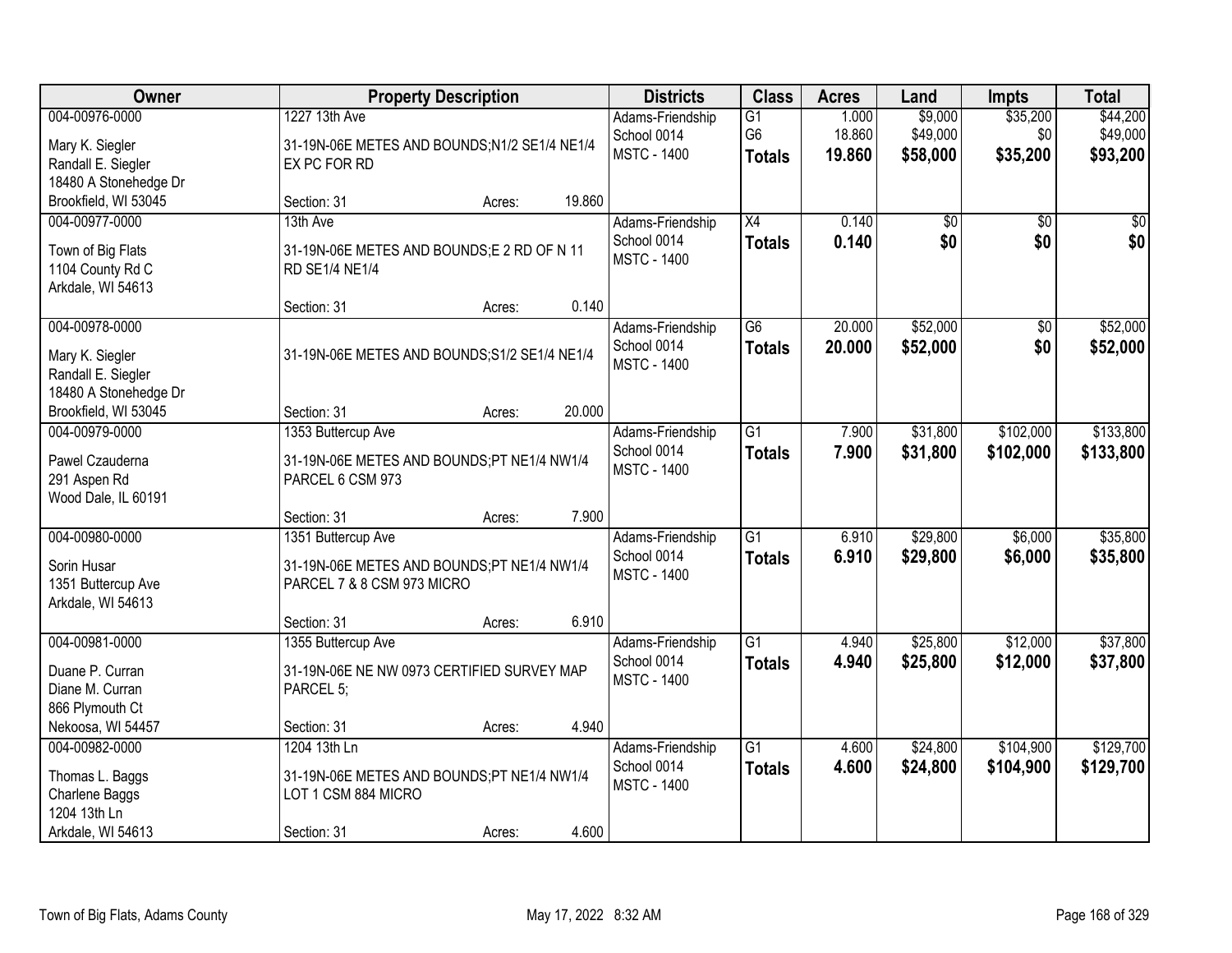| <b>Owner</b>                                                                                               |                                                                                                                 | <b>Property Description</b> |        | <b>Districts</b>                                      | <b>Class</b>                                       | <b>Acres</b>                                 | Land                                                  | <b>Impts</b>                                      | <b>Total</b>                                          |
|------------------------------------------------------------------------------------------------------------|-----------------------------------------------------------------------------------------------------------------|-----------------------------|--------|-------------------------------------------------------|----------------------------------------------------|----------------------------------------------|-------------------------------------------------------|---------------------------------------------------|-------------------------------------------------------|
| 004-00983-0000<br>Thomas W. Kappers<br>W164 S7549 Bay Lane Ter<br>Muskego, WI 53150                        | 1210 13th Ln<br>31-19N-06E NE NW 0884 CERTIFIED SURVEY MAP<br>LOT2;                                             |                             |        | Adams-Friendship<br>School 0014<br><b>MSTC - 1400</b> | $\overline{G1}$<br><b>Totals</b>                   | 4.860<br>4.860                               | \$25,600<br>\$25,600                                  | \$18,600<br>\$18,600                              | \$44,200<br>\$44,200                                  |
|                                                                                                            | Section: 31                                                                                                     | Acres:                      | 4.860  |                                                       |                                                    |                                              |                                                       |                                                   |                                                       |
| 004-00984-0000<br>Jeffry W. Koepke<br>120 Cherry St<br>Sheboygan Falls, WI 53085                           | 1220 13th Ln<br>31-19N-06E METES AND BOUNDS;PT NE1/4 NW1/4<br>LOT 3 CSM 884                                     |                             |        | Adams-Friendship<br>School 0014<br><b>MSTC - 1400</b> | $\overline{G1}$<br><b>Totals</b>                   | 4.880<br>4.880                               | \$25,600<br>\$25,600                                  | \$0<br>\$0                                        | \$25,600<br>\$25,600                                  |
| 004-00985-0000                                                                                             | Section: 31<br>13th Ln                                                                                          | Acres:                      | 4.880  | Adams-Friendship                                      | G1                                                 | 4.910                                        | \$25,700                                              | \$30,700                                          | \$56,400                                              |
| Jeffry W. Koepke<br>120 Cherry St<br>Sheboygan Falls, WI 53085                                             | 31-19N-06E METES AND BOUNDS;PT NE1/4 NW1/4<br>LOT 4 CSM 884                                                     |                             |        | School 0014<br><b>MSTC - 1400</b>                     | <b>Totals</b>                                      | 4.910                                        | \$25,700                                              | \$30,700                                          | \$56,400                                              |
|                                                                                                            | Section: 31                                                                                                     | Acres:                      | 4.910  |                                                       |                                                    |                                              |                                                       |                                                   |                                                       |
| 004-00986-0000<br>Michael T. Kommer<br>1641 Boles St<br>Wisconsin Rapids, WI 54494                         | <b>Buttercup Ave</b><br>31-19N-06E METES AND BOUNDS;PT NW1/4 NW1/4<br>FRAC EX PC IN NW COR                      |                             |        | Adams-Friendship<br>School 0014<br><b>MSTC - 1400</b> | G4<br>G <sub>5</sub><br>G5M<br>G7<br><b>Totals</b> | 17.000<br>2.000<br>18.266<br>1.000<br>38.266 | \$2,300<br>\$1,400<br>\$23,800<br>\$5,000<br>\$32,500 | $\sqrt[6]{3}$<br>\$0<br>\$0<br>\$3,000<br>\$3,000 | \$2,300<br>\$1,400<br>\$23,800<br>\$8,000<br>\$35,500 |
|                                                                                                            | Section: 31                                                                                                     | Acres:                      | 38.266 |                                                       |                                                    |                                              |                                                       |                                                   |                                                       |
| 004-00987-0000<br><b>Christine Gwizdak</b><br><b>Wesley Gwizdak</b><br>5246 W Windsor<br>Chicago, IL 60630 | 1397 Buttercup Ave<br>31-19N-06E METES AND BOUNDS;PC IN NW1/4 361 X<br>361 EX S 31 FT IN NW FRAC<br>Section: 31 | Acres:                      | 2.734  | Adams-Friendship<br>School 0014<br><b>MSTC - 1400</b> | $\overline{G1}$<br><b>Totals</b>                   | 2.734<br>2.734                               | \$19,200<br>\$19,200                                  | \$24,600<br>\$24,600                              | \$43,800<br>\$43,800                                  |
| 004-00988-0000                                                                                             | $13th$ Ln                                                                                                       |                             |        | Adams-Friendship                                      | $\overline{W8}$                                    | 41.390                                       | (\$107,600)                                           | $\overline{50}$                                   | $\overline{\$0}$                                      |
| Michael T. Kommer<br>1641 Boles St<br>Wisconsin Rapids, WI 54494                                           | 31-19N-06E METES AND BOUNDS; SW1/4 NW1/4<br>FRAC MFL ENTRY 41.39AC CLOSED                                       |                             |        | School 0014<br><b>MSTC - 1400</b>                     | <b>Totals</b>                                      | 41.390                                       | \$0                                                   | \$0                                               | \$0                                                   |
|                                                                                                            | Section: 31                                                                                                     | Acres:                      | 41.390 |                                                       |                                                    |                                              |                                                       |                                                   |                                                       |
| 004-00989-0000<br>Darren D. Tolley<br>1234 13th Ln<br>Arkdale, WI 54613                                    | 1234 13th Ln<br>31-19N-06E METES AND BOUNDS;PT SE1/4 NW1/4<br>LOT 1 CSM 2772<br>Section: 31                     | Acres:                      | 9.951  | Adams-Friendship<br>School 0014<br><b>MSTC - 1400</b> | $\overline{G1}$<br><b>Totals</b>                   | 9.951<br>9.951                               | \$35,900<br>\$35,900                                  | \$49,200<br>\$49,200                              | \$85,100<br>\$85,100                                  |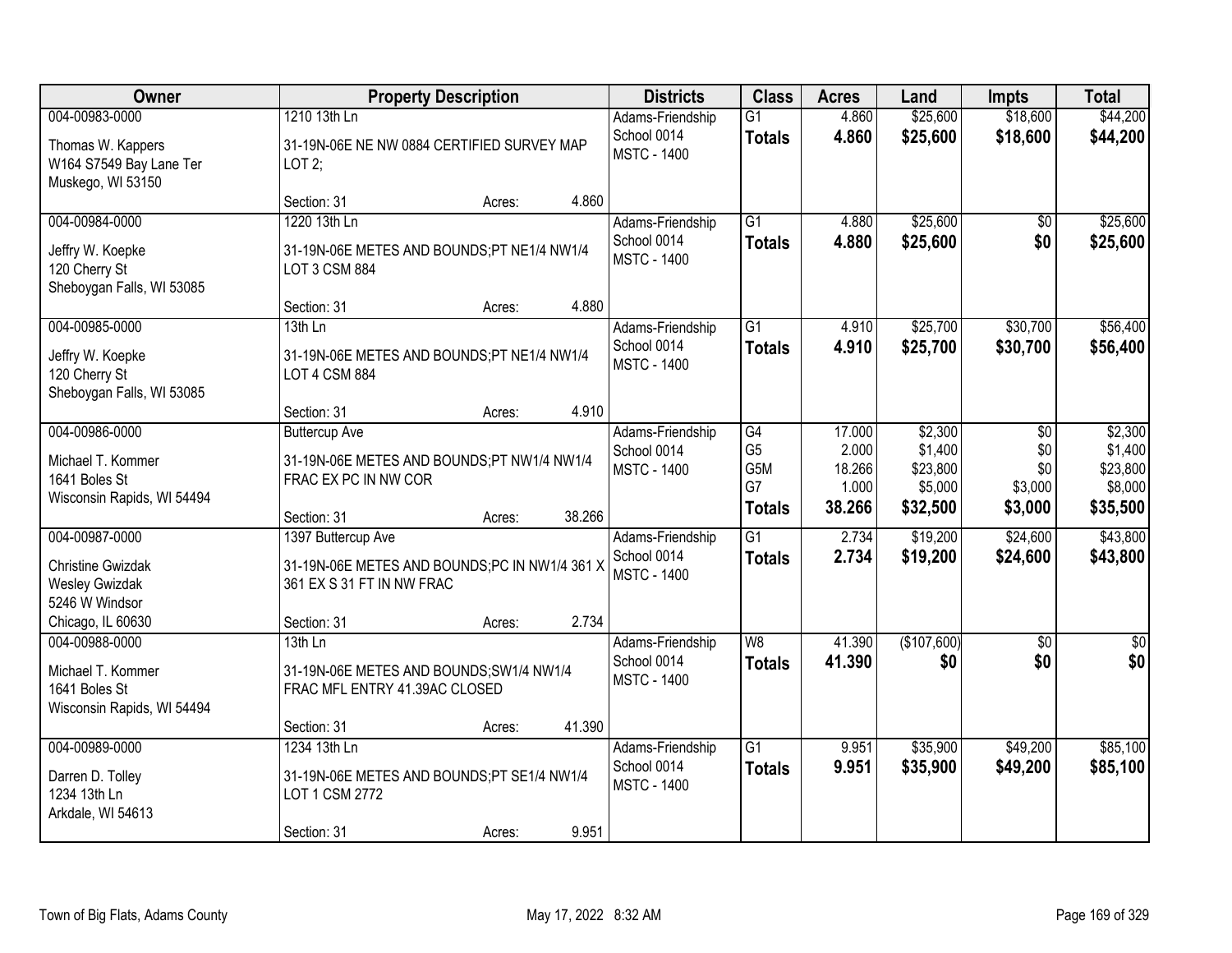| Owner                                                                              |                                                                                               | <b>Property Description</b> |        | <b>Districts</b>                                      | <b>Class</b>                                      | <b>Acres</b>              | Land                               | <b>Impts</b>                  | <b>Total</b>                  |
|------------------------------------------------------------------------------------|-----------------------------------------------------------------------------------------------|-----------------------------|--------|-------------------------------------------------------|---------------------------------------------------|---------------------------|------------------------------------|-------------------------------|-------------------------------|
| 004-00989-0010<br>Darren D. Tolley<br>1234 13th Ln<br>Arkdale, WI 54613            | $13th$ Ln<br>31-19N-06E SE NW 2772 CERTIFIED SURVEY MAP<br>LOT2;                              |                             |        | Adams-Friendship<br>School 0014<br><b>MSTC - 1400</b> | $\overline{G1}$<br><b>Totals</b>                  | 9.965<br>9.965            | \$35,900<br>\$35,900               | $\overline{50}$<br>\$0        | \$35,900<br>\$35,900          |
|                                                                                    | Section: 31                                                                                   | Acres:                      | 9.965  |                                                       |                                                   |                           |                                    |                               |                               |
| 004-00989-0015<br>Dennis R. Tolley<br>1240 13th Ln<br>Arkdale, WI 54613            | 1240 13th Ln<br>31-19N-06E METES AND BOUNDS;PT SE1/4 NW1/4<br>LOT 3 CSM 2772 MICRO            |                             |        | Adams-Friendship<br>School 0014<br><b>MSTC - 1400</b> | $\overline{G1}$<br><b>Totals</b>                  | 9.979<br>9.979            | \$36,000<br>\$36,000               | \$26,700<br>\$26,700          | \$62,700<br>\$62,700          |
|                                                                                    | Section: 31                                                                                   | Acres:                      | 9.979  |                                                       |                                                   |                           |                                    |                               |                               |
| 004-00989-0020<br>Dennis R. Tolley<br>1240 13th Ln<br>Arkdale, WI 54613            | 13th Ln<br>31-19N-06E METES AND BOUNDS;PT SE1/4 NW1/4<br>LOT 4 CSM 2772 MICRO                 |                             |        | Adams-Friendship<br>School 0014<br><b>MSTC - 1400</b> | G1<br><b>Totals</b>                               | 9.992<br>9.992            | \$36,000<br>\$36,000               | \$0<br>\$0                    | \$36,000<br>\$36,000          |
|                                                                                    | Section: 31                                                                                   | Acres:                      | 9.992  |                                                       |                                                   |                           |                                    |                               |                               |
| 004-00990-0000<br>Anthony L. Tadavich<br>Diane C. Tadavich<br>42660 N Linden Ln    | 1254 13th Ln<br>31-19N-06E METES AND BOUNDS; NE1/4 SW1/4<br>MICRO 2002 MFL ENTRY 38AC CLOSED  |                             |        | Adams-Friendship<br>School 0014<br><b>MSTC - 1400</b> | G <sub>1</sub><br>W <sub>8</sub><br><b>Totals</b> | 2.000<br>38.000<br>40.000 | \$17,000<br>(\$98,800)<br>\$17,000 | \$101,400<br>\$0<br>\$101,400 | \$118,400<br>\$0<br>\$118,400 |
| Antioch, IL 60002                                                                  | Section: 31                                                                                   | Acres:                      | 40.000 |                                                       |                                                   |                           |                                    |                               |                               |
| 004-00991-0000<br>Michael T. Kommer<br>1641 Boles St<br>Wisconsin Rapids, WI 54494 | $13th$ Ln<br>31-19N-06E METES AND BOUNDS;PT NW1/4 SW1/4<br>FRAC MFL ENTRY 33.68AC CLOSED      |                             |        | Adams-Friendship<br>School 0014<br><b>MSTC - 1400</b> | W8<br><b>Totals</b>                               | 33.680<br>33.680          | $($ \$87,600) $ $<br>\$0           | $\overline{30}$<br>\$0        | $\overline{50}$<br>\$0        |
|                                                                                    | Section: 31                                                                                   | Acres:                      | 33.680 |                                                       |                                                   |                           |                                    |                               |                               |
| 004-00992-0000<br>Paul P. Karpfinger<br>22429 8 Mile Rd<br>Muskego, WI 53150       | 1273 13th Ln<br>31-19N-06E METES AND BOUNDS;PT NW1/4 SW1/4<br>FRAC IN SE COR                  |                             |        | Adams-Friendship<br>School 0014<br><b>MSTC - 1400</b> | $\overline{G1}$<br><b>Totals</b>                  | 4.000<br>4.000            | \$23,000<br>\$23,000               | \$70,600<br>\$70,600          | \$93,600<br>\$93,600          |
|                                                                                    | Section: 31                                                                                   | Acres:                      | 4.000  |                                                       |                                                   |                           |                                    |                               |                               |
| 004-00993-0000<br>Paul P. Karpfinger<br>22429 8 Mile Rd<br>Muskego, WI 53150       | $13th$ Ln<br>31-19N-06E METES AND BOUNDS;PT NW1/4 SW1/4<br>FRAC LOT 1 CSM 3097<br>Section: 31 | Acres:                      | 3.990  | Adams-Friendship<br>School 0014<br><b>MSTC - 1400</b> | $\overline{G1}$<br><b>Totals</b>                  | 3.990<br>3.990            | \$23,000<br>\$23,000               | $\overline{60}$<br>\$0        | \$23,000<br>\$23,000          |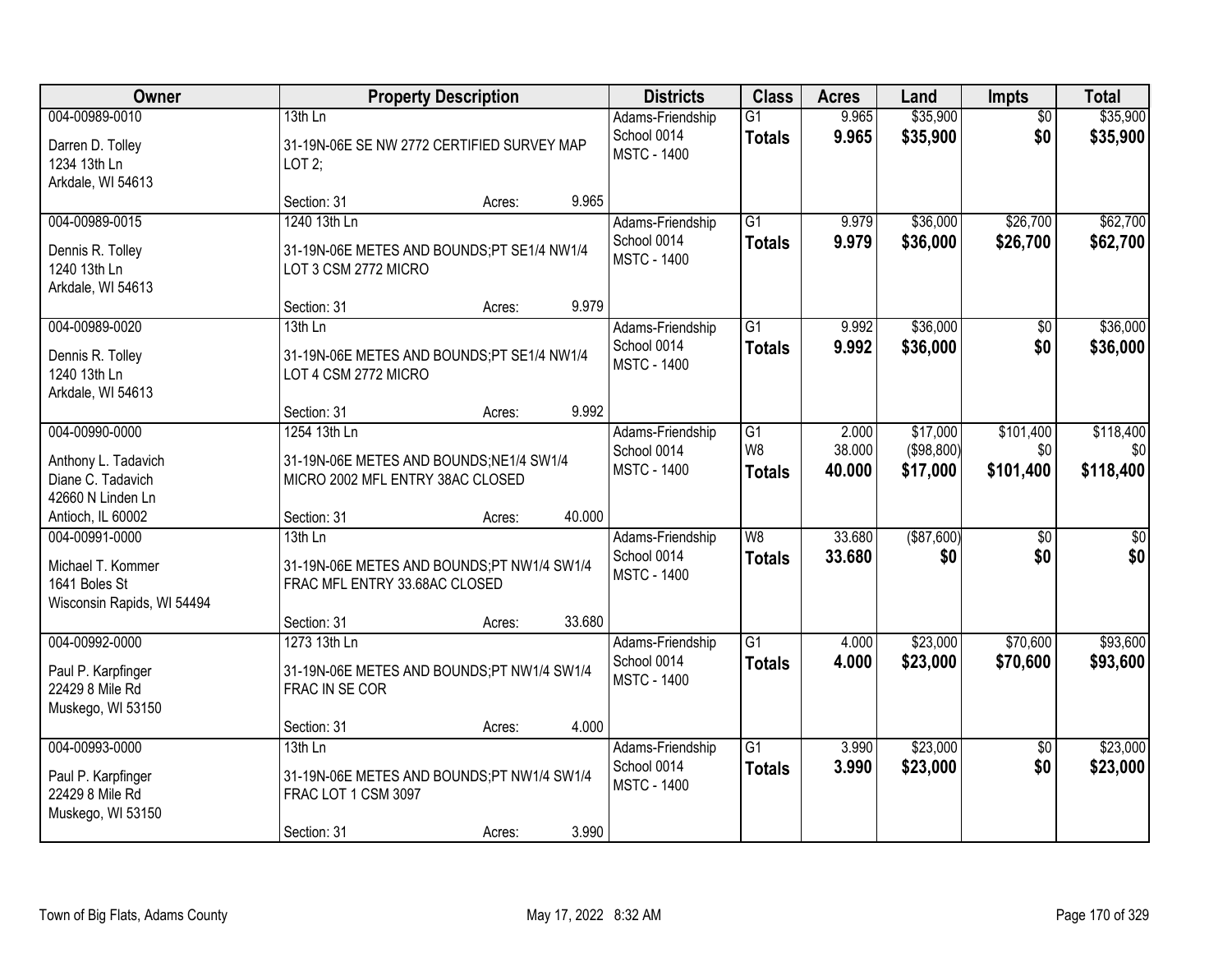| Owner               | <b>Property Description</b>                   | <b>Districts</b>                  | <b>Class</b>    | <b>Acres</b> | Land        | <b>Impts</b>    | <b>Total</b>     |
|---------------------|-----------------------------------------------|-----------------------------------|-----------------|--------------|-------------|-----------------|------------------|
| 004-00994-0000      | 13th Ln                                       | Adams-Friendship                  | W6              | 41.980       | (\$109,100) | $\overline{50}$ | \$0              |
| Slazyk Living Trust | 31-19N-06E METES AND BOUNDS;SW1/4 SW1/4       | School 0014                       | <b>Totals</b>   | 41.980       | \$0         | \$0             | \$0              |
| 609 Stewart Ct      | FRAC MFL ENTRY 41.98AC CLOSED                 | <b>MSTC - 1400</b>                |                 |              |             |                 |                  |
| Whiting, IN 46394   |                                               |                                   |                 |              |             |                 |                  |
|                     | 41.980<br>Section: 31<br>Acres:               |                                   |                 |              |             |                 |                  |
| 004-00995-0000      | 13th Ln                                       | Adams-Friendship                  | $\overline{G5}$ | 15.000       | \$31,500    | \$0             | \$31,500         |
| George L. Irizarry  | 31-19N-06E METES AND BOUNDS; SE1/4 SW1/4 EX   | School 0014                       | G <sub>6</sub>  | 14.090       | \$36,600    | \$0             | \$36,600         |
| 3960 S Taylor Ave   | <b>CSM 1600</b>                               | <b>MSTC - 1400</b>                | <b>Totals</b>   | 29.090       | \$68,100    | \$0             | \$68,100         |
| Milwaukee, WI 53207 |                                               |                                   |                 |              |             |                 |                  |
|                     | 29.090<br>Section: 31<br>Acres:               |                                   |                 |              |             |                 |                  |
| 004-00996-0000      | 1290 13th Ln                                  | Adams-Friendship                  | G1              | 10.900       | \$37,800    | \$25,000        | \$62,800         |
| Benjamin K. Bezin   | 31-19N-06E METES AND BOUNDS;PT SE1/4 SW1/4    | School 0014                       | <b>Totals</b>   | 10.900       | \$37,800    | \$25,000        | \$62,800         |
| Danielle L. Bezin   | LOT 1 CSM 1600                                | <b>MSTC - 1400</b>                |                 |              |             |                 |                  |
| 1584 Browndeer Ave  |                                               |                                   |                 |              |             |                 |                  |
| Arkdale, WI 54613   | 10.900<br>Section: 31<br>Acres:               |                                   |                 |              |             |                 |                  |
| 004-00997-0000      |                                               | Adams-Friendship                  | W <sub>8</sub>  | 40.000       | (\$104,000) | $\sqrt[6]{3}$   | $\sqrt{50}$      |
| Dk Nc4 Substrust    | 31-19N-06E METES AND BOUNDS; NE1/4 SE1/4 1999 | School 0014                       | <b>Totals</b>   | 40.000       | \$0         | \$0             | \$0              |
| 5628 W Fisk Ave     | MFL ENTRY 40AC CLOSED                         | <b>MSTC - 1400</b>                |                 |              |             |                 |                  |
| Oshkosh, WI 54904   |                                               |                                   |                 |              |             |                 |                  |
|                     | 40.000<br>Section: 31<br>Acres:               |                                   |                 |              |             |                 |                  |
| 004-00998-0000      |                                               | Adams-Friendship                  | $\overline{W8}$ | 40.000       | (\$104,000) | $\overline{50}$ | $\sqrt{50}$      |
| Anthony L. Tadavich | 31-19N-06E METES AND BOUNDS;NW1/4 SE1/4       | School 0014                       | <b>Totals</b>   | 40.000       | \$0         | \$0             | \$0              |
| Diane C. Tadavich   | MICRO 2002 MFL ENTRY 40AC CLOSED              | <b>MSTC - 1400</b>                |                 |              |             |                 |                  |
| 42660 N Linden Ln   |                                               |                                   |                 |              |             |                 |                  |
| Antioch, IL 60002   | 40.000<br>Section: 31<br>Acres:               |                                   |                 |              |             |                 |                  |
| 004-00999-0000      |                                               | Adams-Friendship                  | $\overline{W8}$ | 40.000       | (\$104,000) | \$0             | $\overline{\$0}$ |
| Dk Nc4 Substrust    | 31-19N-06E METES AND BOUNDS; SW1/4 SE1/4 1999 | School 0014<br><b>MSTC - 1400</b> | <b>Totals</b>   | 40.000       | \$0         | \$0             | \$0              |
| 5628 W Fisk Ave     | MFL ENTRY 40AC CLOSED                         |                                   |                 |              |             |                 |                  |
| Oshkosh, WI 54904   |                                               |                                   |                 |              |             |                 |                  |
|                     | 40.000<br>Section: 31<br>Acres:               |                                   |                 |              |             |                 |                  |
| 004-01000-0000      |                                               | Adams-Friendship                  | W8              | 40.000       | (\$104,000) | $\overline{30}$ | $\overline{50}$  |
| Dk Nc4 Substrust    | 31-19N-06E METES AND BOUNDS; SE1/4 SE1/4 1999 | School 0014<br><b>MSTC - 1400</b> | <b>Totals</b>   | 40.000       | \$0         | \$0             | \$0              |
| 5628 W Fisk Ave     | MFL ENTRY 40AC CLOSED                         |                                   |                 |              |             |                 |                  |
| Oshkosh, WI 54904   |                                               |                                   |                 |              |             |                 |                  |
|                     | 40.000<br>Section: 31<br>Acres:               |                                   |                 |              |             |                 |                  |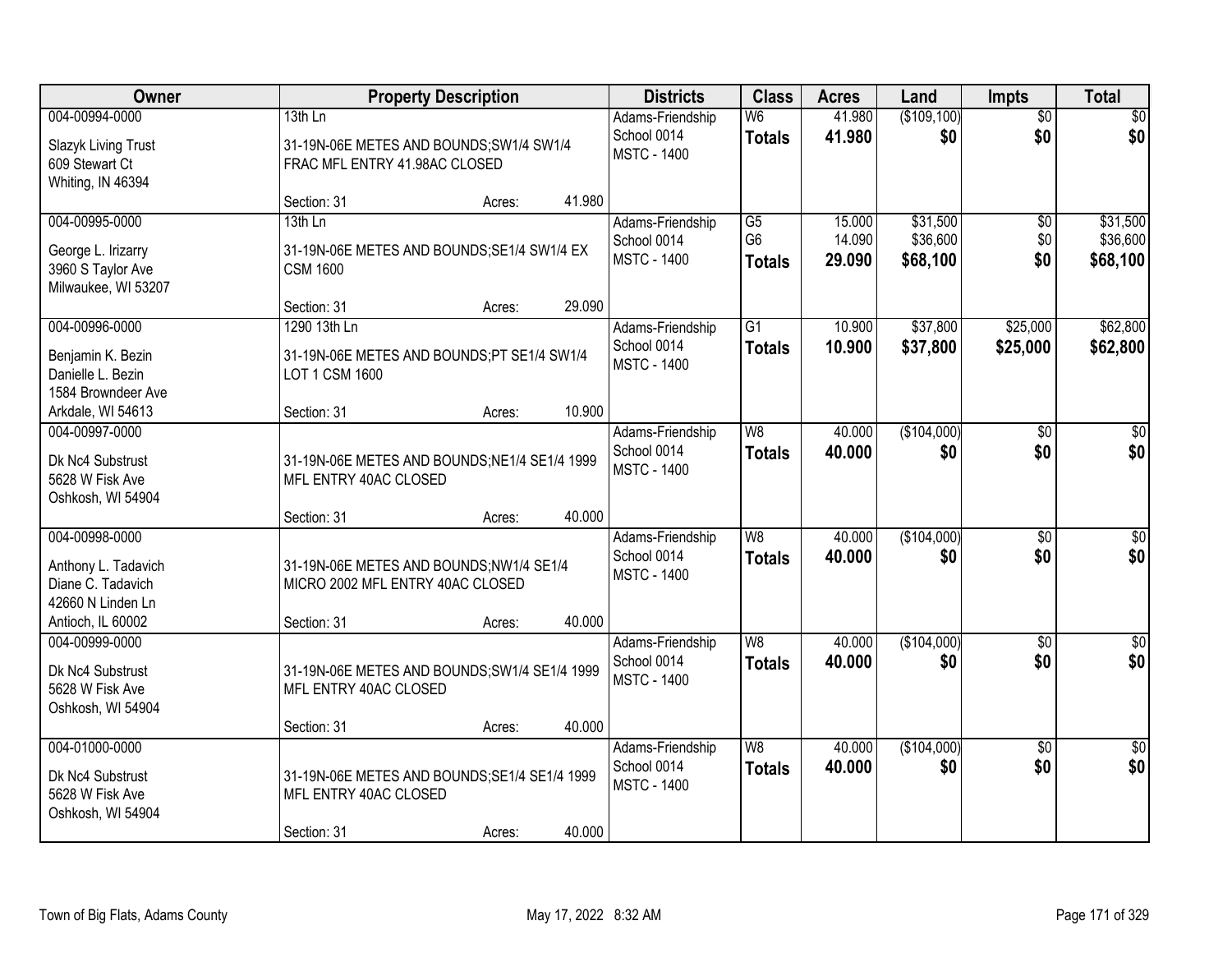| Owner                   |                                               | <b>Property Description</b> |        | <b>Districts</b>   | <b>Class</b>    | <b>Acres</b> | Land     | <b>Impts</b>    | <b>Total</b> |
|-------------------------|-----------------------------------------------|-----------------------------|--------|--------------------|-----------------|--------------|----------|-----------------|--------------|
| 004-01001-0000          | 1119 Buttercup Ave                            |                             |        | Adams-Friendship   | G1              | 1.000        | \$9,000  | \$15,300        | \$24,300     |
| Kathleen R. Waschow     | 32-19N-06E METES AND BOUNDS; W1/2 NE1/4 NE1/4 |                             |        | School 0014        | G <sub>6</sub>  | 19.000       | \$53,200 | \$0             | \$53,200     |
| W237 S4730 Big Bend Rd  |                                               |                             |        | <b>MSTC - 1400</b> | <b>Totals</b>   | 20.000       | \$62,200 | \$15,300        | \$77,500     |
| Waukesha, WI 53189      |                                               |                             |        |                    |                 |              |          |                 |              |
|                         | Section: 32                                   | Acres:                      | 20.000 |                    |                 |              |          |                 |              |
| 004-01002-0000          | 1105 Buttercup Ave                            |                             |        | Adams-Friendship   | G1              | 1.000        | \$9,000  | \$215,700       | \$224,700    |
| Earsley Trust No 2004-1 | 32-19N-06E METES AND BOUNDS;E1/2 NE1/4 NE1/4  |                             |        | School 0014        | G <sub>6</sub>  | 19.000       | \$53,200 | \$0             | \$53,200     |
| 1105 Buttercup Ave      |                                               |                             |        | <b>MSTC - 1400</b> | <b>Totals</b>   | 20.000       | \$62,200 | \$215,700       | \$277,900    |
| Friendship, WI 53934    |                                               |                             |        |                    |                 |              |          |                 |              |
|                         | Section: 32                                   | Acres:                      | 20.000 |                    |                 |              |          |                 |              |
| 004-01003-0000          | 1212 State Rd 13                              |                             |        | Adams-Friendship   | G <sub>1</sub>  | 1.000        | \$9,000  | \$62,700        | \$71,700     |
| Tracy R. Heller         | 32-19N-06E METES AND BOUNDS;NW1/4 NE1/4 EX    |                             |        | School 0014        | G <sub>6</sub>  | 25.970       | \$68,700 | \$0             | \$68,700     |
| 1212 State Rd 13        | 1/2 A & HWY ROW                               |                             |        | <b>MSTC - 1400</b> | <b>Totals</b>   | 26.970       | \$77,700 | \$62,700        | \$140,400    |
| Friendship, WI 53934    |                                               |                             |        |                    |                 |              |          |                 |              |
|                         | Section: 32                                   | Acres:                      | 26.970 |                    |                 |              |          |                 |              |
| 004-01005-0000          | 1127 Buttercup Ave                            |                             |        | Adams-Friendship   | $\overline{G1}$ | 10.050       | \$36,100 | \$44,100        | \$80,200     |
| David E. Scheiding      | 32-19N-06E METES AND BOUNDS;E 10 A NW1/4      |                             |        | School 0014        | <b>Totals</b>   | 10.050       | \$36,100 | \$44,100        | \$80,200     |
| 1127 Buttercup Ave      | <b>NE1/4</b>                                  |                             |        | <b>MSTC - 1400</b> |                 |              |          |                 |              |
| Friendship, WI 53934    |                                               |                             |        |                    |                 |              |          |                 |              |
|                         | Section: 32                                   | Acres:                      | 10.050 |                    |                 |              |          |                 |              |
| 004-01006-0000          | 1115 S Buttercup Ct                           |                             |        | Adams-Friendship   | $\overline{G1}$ | 11.640       | \$43,300 | \$89,500        | \$132,800    |
| Ernest H. Wittenhagen   | 32-19N-06E METES AND BOUNDS;PT SW1/4 NE1/4    |                             |        | School 0014        | <b>Totals</b>   | 11.640       | \$43,300 | \$89,500        | \$132,800    |
| Laurinda S. Wittenhagen |                                               |                             |        | <b>MSTC - 1400</b> |                 |              |          |                 |              |
| 1115 S Buttercup Ct     |                                               |                             |        |                    |                 |              |          |                 |              |
| Friendship, WI 53934    | Section: 32                                   | Acres:                      | 11.640 |                    |                 |              |          |                 |              |
| 004-01007-0000          | S Buttercup Ct                                |                             |        | Adams-Friendship   | $\overline{G1}$ | 2.030        | \$17,100 | $\overline{50}$ | \$17,100     |
| B & L Ventures, LLC     | 32-19N-06E METES AND BOUNDS;PT SW1/4 NE1/4    |                             |        | School 0014        | <b>Totals</b>   | 2.030        | \$17,100 | \$0             | \$17,100     |
| 1242 State Rd 13        | EX HWY ROW LOT 2 CSM 1289                     |                             |        | <b>MSTC - 1400</b> |                 |              |          |                 |              |
| Friendship, WI 53934    |                                               |                             |        |                    |                 |              |          |                 |              |
|                         | Section: 32                                   | Acres:                      | 2.030  |                    |                 |              |          |                 |              |
| 004-01007-0010          | 1242 State Rd 13                              |                             |        | Adams-Friendship   | $\overline{G2}$ | 4.200        | \$32,400 | \$151,800       | \$184,200    |
| B & L Ventures, LLC     | 32-19N-06E SW NE 1294 CERTIFIED SURVEY        |                             |        | School 0014        | <b>Totals</b>   | 4.200        | \$32,400 | \$151,800       | \$184,200    |
| 1242 State Rd 13        | MAP;LOT 2 CSM 1294 EX HWY ROW                 |                             |        | <b>MSTC - 1400</b> |                 |              |          |                 |              |
| Friendship, WI 53934    |                                               |                             |        |                    |                 |              |          |                 |              |
|                         | Section: 32                                   | Acres:                      | 4.200  |                    |                 |              |          |                 |              |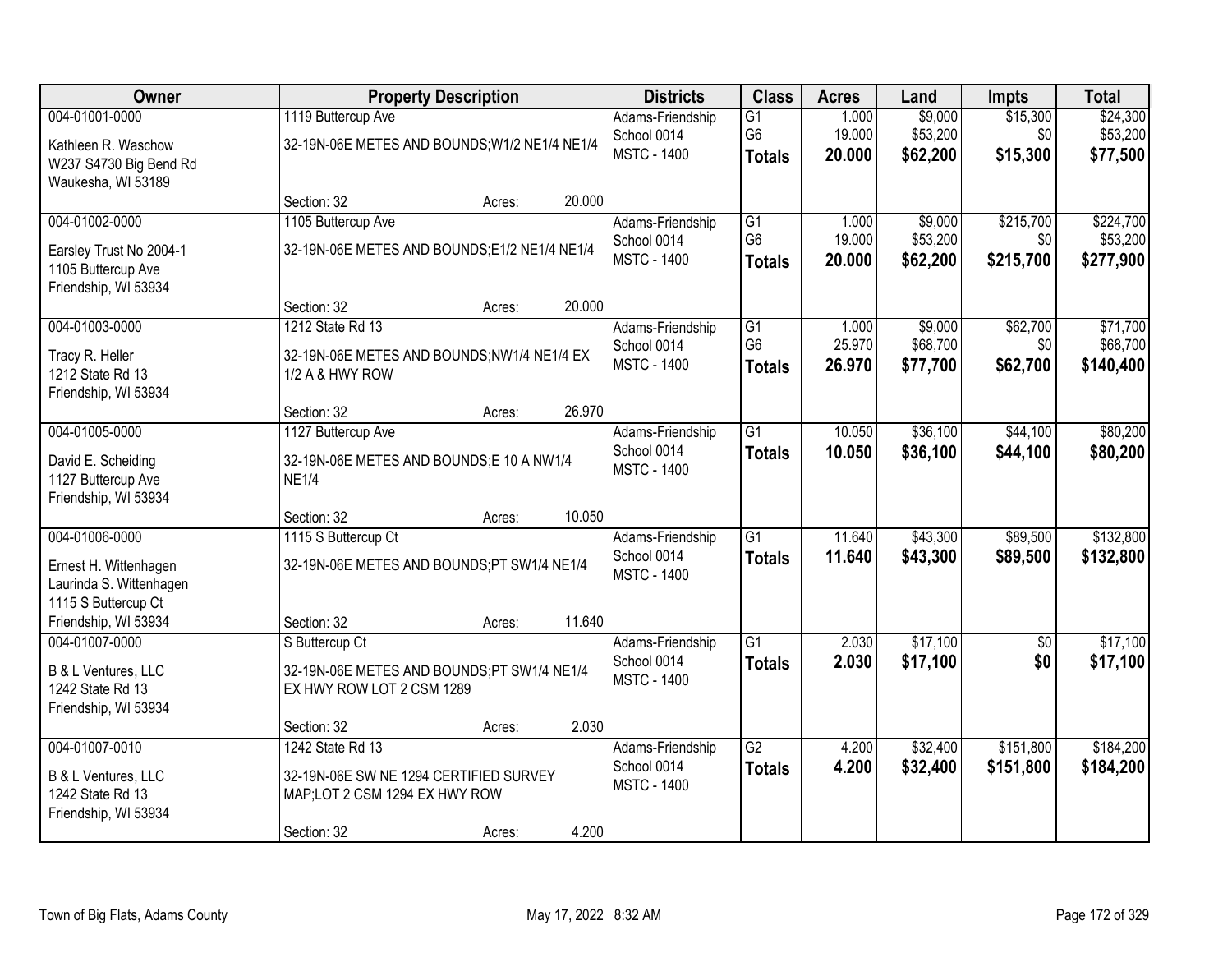| Owner                                                                              |                                                                                                           | <b>Property Description</b> |       | <b>Districts</b>                                      | <b>Class</b>                     | <b>Acres</b>   | Land                 | <b>Impts</b>           | <b>Total</b>           |
|------------------------------------------------------------------------------------|-----------------------------------------------------------------------------------------------------------|-----------------------------|-------|-------------------------------------------------------|----------------------------------|----------------|----------------------|------------------------|------------------------|
| 004-01007-0015<br>Richard A. Raught<br>Patricia Raught<br>W7183 Yukon Tr           | State Highway 13<br>32-19N-06E METES AND BOUNDS;PT SW1/4 NE1/4<br>EX HWY ROW LOT 1 CSM 3911 MICRO         |                             |       | Adams-Friendship<br>School 0014<br><b>MSTC - 1400</b> | $\overline{G6}$<br><b>Totals</b> | 5.990<br>5.990 | \$15,600<br>\$15,600 | $\overline{50}$<br>\$0 | \$15,600<br>\$15,600   |
| Tomahawk, WI 54487                                                                 | Section: 32                                                                                               | Acres:                      | 5.990 |                                                       |                                  |                |                      |                        |                        |
| 004-01007-0020<br>Kathleen A. Ganster<br>Kenneth B. Ganster<br>1143 S Buttercup Ct | 1143 S Buttercup Ct<br>32-19N-06E SW NE 1289 CERTIFIED SURVEY MAP<br>LOT 1;EX HWY ROW                     |                             | 2.030 | Adams-Friendship<br>School 0014<br><b>MSTC - 1400</b> | $\overline{G1}$<br><b>Totals</b> | 2.030<br>2.030 | \$17,100<br>\$17,100 | \$36,200<br>\$36,200   | \$53,300<br>\$53,300   |
| Friendship, WI 53934<br>004-01007-0030                                             | Section: 32<br>1145 S Buttercup Ct                                                                        | Acres:                      |       | Adams-Friendship                                      | G1                               | 1.420          | \$14,500             | \$24,200               | \$38,700               |
| Bonnie S. Mullvain<br>Ronald D. Mullvain<br>1145 S Buttercup Ave                   | 32-19N-06E METES AND BOUNDS:PT SW1/4 NE1/4<br>EX HWY ROW LOTS 3 & 4 CSM 1289                              |                             |       | School 0014<br><b>MSTC - 1400</b>                     | <b>Totals</b>                    | 1.420          | \$14,500             | \$24,200               | \$38,700               |
| Friendship, WI 53934                                                               | Section: 32                                                                                               | Acres:                      | 1.420 |                                                       |                                  |                |                      |                        |                        |
| 004-01007-0035<br>B & L Ventures, LLC<br>1242 State Rd 13<br>Friendship, WI 53934  | State Highway 13<br>32-19N-06E SW NE 5065 CERTIFIED SURVEY MAP<br>LOT 1; LOT 1 CSM 5065                   |                             |       | Adams-Friendship<br>School 0014<br><b>MSTC - 1400</b> | $\overline{G2}$<br><b>Totals</b> | 1.630<br>1.630 | \$14,000<br>\$14,000 | \$0<br>\$0             | \$14,000<br>\$14,000   |
|                                                                                    | Section: 32                                                                                               | Acres:                      | 1.630 |                                                       |                                  |                |                      |                        |                        |
| 004-01007-0040<br>B & L Ventures, LLC<br>1242 State Rd 13<br>Friendship, WI 53934  | S Buttercup Ct<br>32-19N-06E SW NE 5065 CERTIFIED SURVEY MAP<br>LOT 2; LOT 2 CSM 5065                     |                             |       | Adams-Friendship<br>School 0014<br><b>MSTC - 1400</b> | $\overline{G2}$<br><b>Totals</b> | 0.530<br>0.530 | \$4,800<br>\$4,800   | $\overline{50}$<br>\$0 | \$4,800<br>\$4,800     |
|                                                                                    | Section: 32                                                                                               | Acres:                      | 0.530 |                                                       |                                  |                |                      |                        |                        |
| 004-01007-0045<br>Jason R. Vincent<br>1147 S Buttercup Ct<br>Friendship, WI 53934  | S Buttercup Ct<br>32-19N-06E SW NE 5065 CERTIFIED SURVEY MAP<br>LOT 3; LOT 3 CSM 5065                     |                             |       | Adams-Friendship<br>School 0014<br><b>MSTC - 1400</b> | $\overline{G1}$<br><b>Totals</b> | 0.720<br>0.720 | \$6,500<br>\$6,500   | $\overline{50}$<br>\$0 | \$6,500<br>\$6,500     |
|                                                                                    | Section: 32                                                                                               | Acres:                      | 0.720 |                                                       |                                  |                |                      |                        |                        |
| 004-01007-0050<br>Michelle Andjulis<br>1147 S Buttercup Ct<br>Friendship, WI 53934 | 1147 S Buttercup Ct<br>32-19N-06E SW NE 5065 CERTIFIED SURVEY MAP<br>LOT 4; LOT 4 CSM 5065<br>Section: 32 | Acres:                      | 0.600 | Adams-Friendship<br>School 0014<br><b>MSTC - 1400</b> | $\overline{G1}$<br><b>Totals</b> | 0.600<br>0.600 | \$9,200<br>\$9,200   | \$93,400<br>\$93,400   | \$102,600<br>\$102,600 |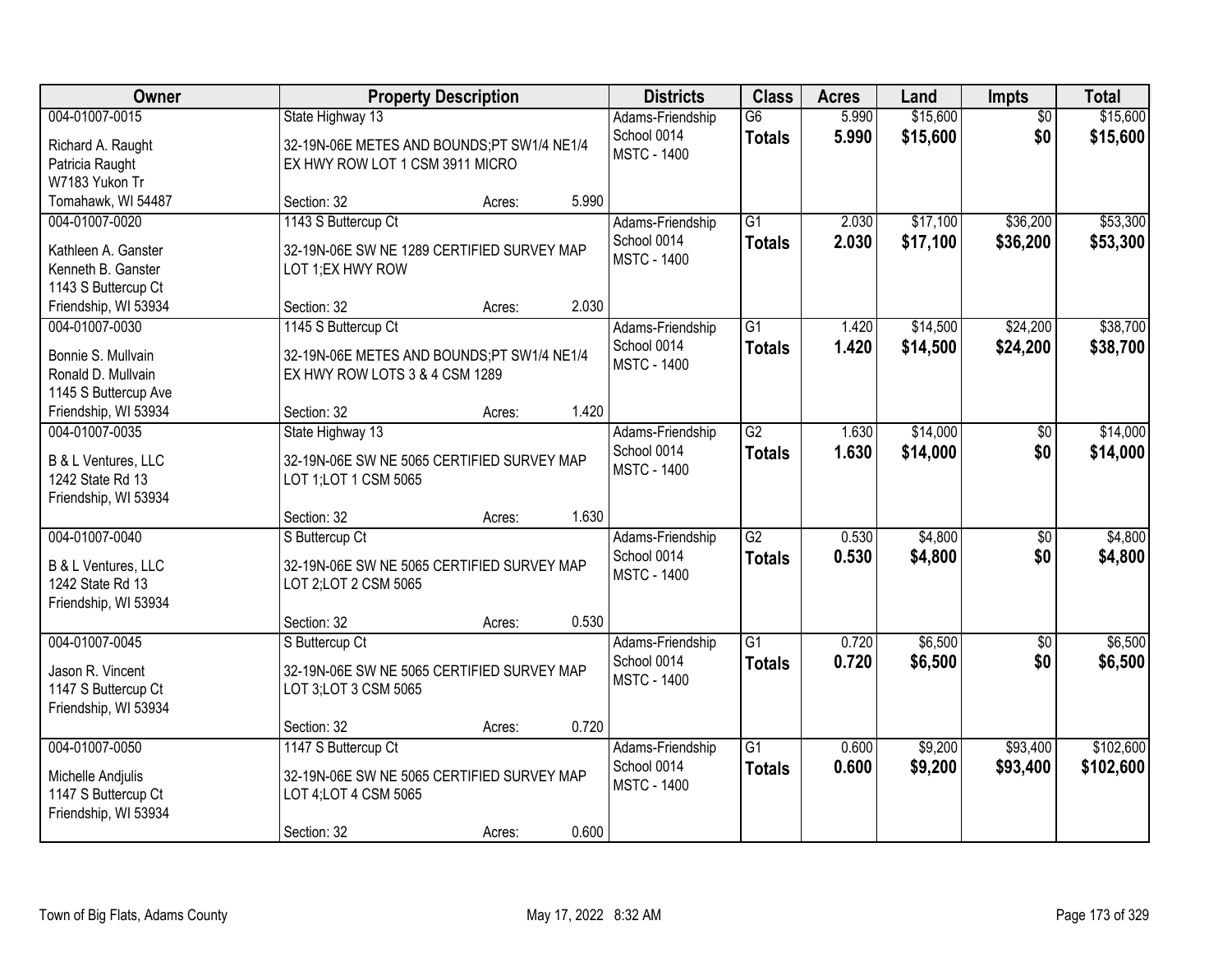| Owner                                                                                            | <b>Property Description</b>                                                                                   |                  | <b>Districts</b>                                      | <b>Class</b>                     | <b>Acres</b>     | Land                 | <b>Impts</b>         | <b>Total</b>         |
|--------------------------------------------------------------------------------------------------|---------------------------------------------------------------------------------------------------------------|------------------|-------------------------------------------------------|----------------------------------|------------------|----------------------|----------------------|----------------------|
| 004-01008-0000<br>Mary Scheppa<br>1226 State Rd 13<br>Friendship, WI 53934                       | 1226 State Rd 13<br>32-19N-06E METES AND BOUNDS;PT SW1/4 NE1/4                                                |                  | Adams-Friendship<br>School 0014<br><b>MSTC - 1400</b> | $\overline{G1}$<br><b>Totals</b> | 1.490<br>1.490   | \$12,900<br>\$12,900 | \$45,800<br>\$45,800 | \$58,700<br>\$58,700 |
|                                                                                                  | Section: 32                                                                                                   | 1.490<br>Acres:  |                                                       |                                  |                  |                      |                      |                      |
| 004-01009-0000<br>Tracy R. Heller<br>1212 State Rd 13<br>Friendship, WI 53934                    | State Highway 13<br>32-19N-06E METES AND BOUNDS;PT SW1/4 NE1/4<br>PARCEL 1 UNREC PLAT                         |                  | Adams-Friendship<br>School 0014<br><b>MSTC - 1400</b> | $\overline{G1}$<br><b>Totals</b> | 0.520<br>0.520   | \$3,600<br>\$3,600   | \$0<br>\$0           | \$3,600<br>\$3,600   |
| 004-01010-0000                                                                                   | Section: 32<br>1148 S Buttercup Ct                                                                            | 0.520<br>Acres:  | Adams-Friendship                                      | G2                               | 1.630            | \$14,000             | \$223,000            | \$237,000            |
| Rsv Property, LLC<br>1148 S Buttercup Ct<br>Friendship, WI 53934                                 | 32-19N-06E METES AND BOUNDS;PT SW1/4 NE1/4 &<br>PARCEL 2 UNREC PLAT                                           |                  | School 0014<br><b>MSTC - 1400</b>                     | <b>Totals</b>                    | 1.630            | \$14,000             | \$223,000            | \$237,000            |
|                                                                                                  | Section: 32                                                                                                   | 1.630<br>Acres:  |                                                       |                                  |                  |                      |                      |                      |
| 004-01011-0000<br>Catherine E. Garvin<br>485 N Washington St<br>Janesville, WI 53548             | <b>Buttercup Ave</b><br>32-19N-06E METES AND BOUNDS;NE1/4 NW1/4 EX<br>PC IN NE COR & HWY ROW                  |                  | Adams-Friendship<br>School 0014<br><b>MSTC - 1400</b> | G <sub>6</sub><br><b>Totals</b>  | 34.120<br>34.120 | \$91,500<br>\$91,500 | \$0<br>\$0           | \$91,500<br>\$91,500 |
|                                                                                                  | Section: 32                                                                                                   | 34.120<br>Acres: |                                                       |                                  |                  |                      |                      |                      |
| 004-01012-0000<br>Brian S. Yourich<br>Susan M. Yourich<br>3383 Caleb Ct                          | 1219 State Rd 13<br>32-19N-06E METES AND BOUNDS;PT NE1/4 NW1/4<br>EX HWY ROW LOT 1 CSM 3721                   |                  | Adams-Friendship<br>School 0014<br><b>MSTC - 1400</b> | $\overline{G1}$<br><b>Totals</b> | 0.810<br>0.810   | \$7,500<br>\$7,500   | \$22,000<br>\$22,000 | \$29,500<br>\$29,500 |
| West Bend, WI 53090<br>004-01013-0000                                                            | Section: 32<br>1221 State Rd 13                                                                               | 0.810<br>Acres:  | Adams-Friendship                                      | $\overline{G1}$                  | 0.940            | \$8,400              | \$2,000              | \$10,400             |
| Brian S. Yourich<br>Susan M. Yourich<br>3383 Caleb Ct                                            | 32-19N-06E METES AND BOUNDS;PT NE1/4 NW1/4<br>EX HWY ROW MICRO                                                |                  | School 0014<br><b>MSTC - 1400</b>                     | <b>Totals</b>                    | 0.940            | \$8,400              | \$2,000              | \$10,400             |
| West Bend, WI 53090                                                                              | Section: 32                                                                                                   | 0.940<br>Acres:  |                                                       |                                  |                  |                      |                      |                      |
| 004-01014-0000<br>Leslie Jacobson<br>Antoinette Jacobson<br>2508 Robinson Dr<br>Beloit, WI 53511 | 1223 State Rd 13<br>32-19N-06E METES AND BOUNDS;PT NE1/4 NW1/4 &<br>PT NW1/4 NE1/4 LY W OF HWY<br>Section: 32 | 1.000<br>Acres:  | Adams-Friendship<br>School 0014<br><b>MSTC - 1400</b> | $\overline{G1}$<br><b>Totals</b> | 1.000<br>1.000   | \$9,000<br>\$9,000   | \$300<br>\$300       | \$9,300<br>\$9,300   |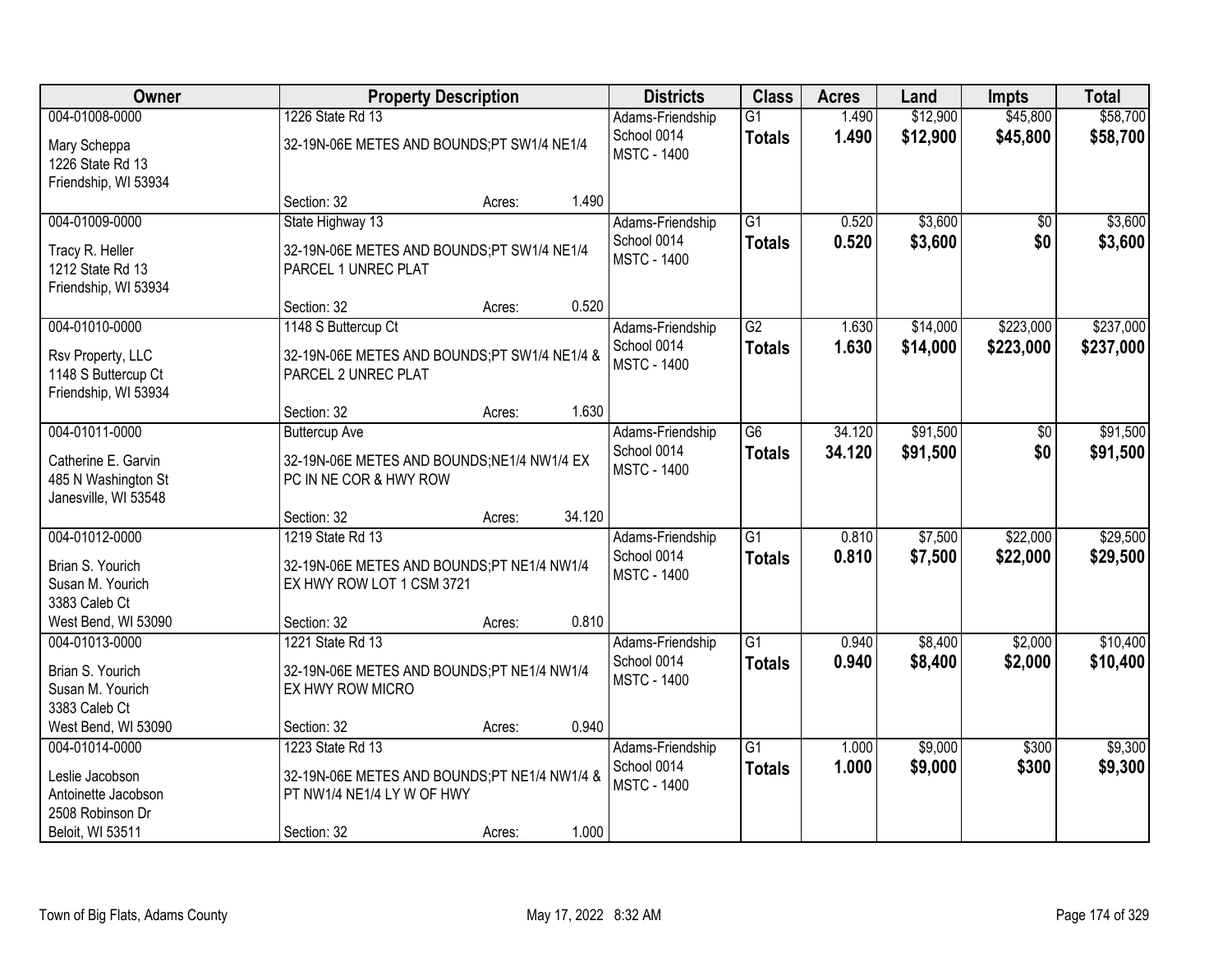| Owner                                                                      | <b>Property Description</b>                                                         |        |        | <b>Districts</b>                                      | <b>Class</b>                     | <b>Acres</b>     | Land                   | <b>Impts</b>           | <b>Total</b>           |
|----------------------------------------------------------------------------|-------------------------------------------------------------------------------------|--------|--------|-------------------------------------------------------|----------------------------------|------------------|------------------------|------------------------|------------------------|
| 004-01015-0000<br>Richard A. Raught<br>Patricia Raught                     | 1205 State Rd 13<br>32-19N-06E METES AND BOUNDS;PT NE1/4 NW1/4<br>PARCEL B CSM 1995 |        |        | Adams-Friendship<br>School 0014<br><b>MSTC - 1400</b> | $\overline{G1}$<br><b>Totals</b> | 1.080<br>1.080   | \$9,600<br>\$9,600     | \$15,500<br>\$15,500   | \$25,100<br>\$25,100   |
| W7183 Yukon Tr<br>Tomahawk, WI 54487                                       | Section: 32                                                                         | Acres: | 1.080  |                                                       |                                  |                  |                        |                        |                        |
| 004-01015-0010<br>John Rupp<br>Julia Rupp<br>1203 State Rd 13              | 1203 State Rd 13<br>32-19N-06E NE NW 1995 CERTIFIED SURVEY MAP<br>PARCEL A;         |        |        | Adams-Friendship<br>School 0014<br><b>MSTC - 1400</b> | G2<br><b>Totals</b>              | 0.800<br>0.800   | \$7,200<br>\$7,200     | \$135,200<br>\$135,200 | \$142,400<br>\$142,400 |
| Friendship, WI 53934                                                       | Section: 32                                                                         | Acres: | 0.800  |                                                       |                                  |                  |                        |                        |                        |
| 004-01016-0000<br>Heartland Farms, Inc<br>907 3rd Ave<br>Hancock, WI 54943 | <b>Buttercup Ave</b><br>32-19N-06E METES AND BOUNDS;NW1/4 NW1/4                     |        |        | Adams-Friendship<br>School 0014<br><b>MSTC - 1400</b> | G <sub>6</sub><br><b>Totals</b>  | 40.000<br>40.000 | \$104,000<br>\$104,000 | \$0<br>\$0             | \$104,000<br>\$104,000 |
|                                                                            | Section: 32                                                                         | Acres: | 40.000 |                                                       |                                  |                  |                        |                        |                        |
| 004-01017-0000<br>Heartland Farms, Inc<br>907 3rd Ave                      | 32-19N-06E METES AND BOUNDS; SW1/4 NW1/4                                            |        |        | Adams-Friendship<br>School 0014<br><b>MSTC - 1400</b> | $\overline{G6}$<br><b>Totals</b> | 40.000<br>40.000 | \$104,000<br>\$104,000 | $\overline{50}$<br>\$0 | \$104,000<br>\$104,000 |
| Hancock, WI 54943                                                          | Section: 32                                                                         | Acres: | 40.000 |                                                       |                                  |                  |                        |                        |                        |
| 004-01018-0000<br>Heartland Farms, Inc<br>907 3rd Ave<br>Hancock, WI 54943 | 32-19N-06E METES AND BOUNDS; SE1/4 NW1/4                                            |        |        | Adams-Friendship<br>School 0014<br><b>MSTC - 1400</b> | $\overline{G6}$<br><b>Totals</b> | 40.000<br>40,000 | \$104,000<br>\$104,000 | \$0<br>\$0             | \$104,000<br>\$104,000 |
|                                                                            | Section: 32                                                                         | Acres: | 40.000 |                                                       |                                  |                  |                        |                        |                        |
| 004-01019-0000<br>Heartland Farms, Inc<br>907 3rd Ave                      | 32-19N-06E METES AND BOUNDS; NE1/4 SW1/4                                            |        |        | Adams-Friendship<br>School 0014<br><b>MSTC - 1400</b> | G <sub>6</sub><br><b>Totals</b>  | 40.000<br>40.000 | \$104,000<br>\$104,000 | $\overline{50}$<br>\$0 | \$104,000<br>\$104,000 |
| Hancock, WI 54943                                                          | Section: 32                                                                         | Acres: | 40.000 |                                                       |                                  |                  |                        |                        |                        |
| 004-01020-0000<br>Heartland Farms, Inc<br>907 3rd Ave                      | State Highway 13<br>32-19N-06E METES AND BOUNDS;NW1/4 SW1/4                         |        |        | Adams-Friendship<br>School 0014<br><b>MSTC - 1400</b> | $\overline{G6}$<br><b>Totals</b> | 40.000<br>40.000 | \$104,000<br>\$104,000 | $\overline{50}$<br>\$0 | \$104,000<br>\$104,000 |
| Hancock, WI 54943                                                          | Section: 32                                                                         | Acres: | 40.000 |                                                       |                                  |                  |                        |                        |                        |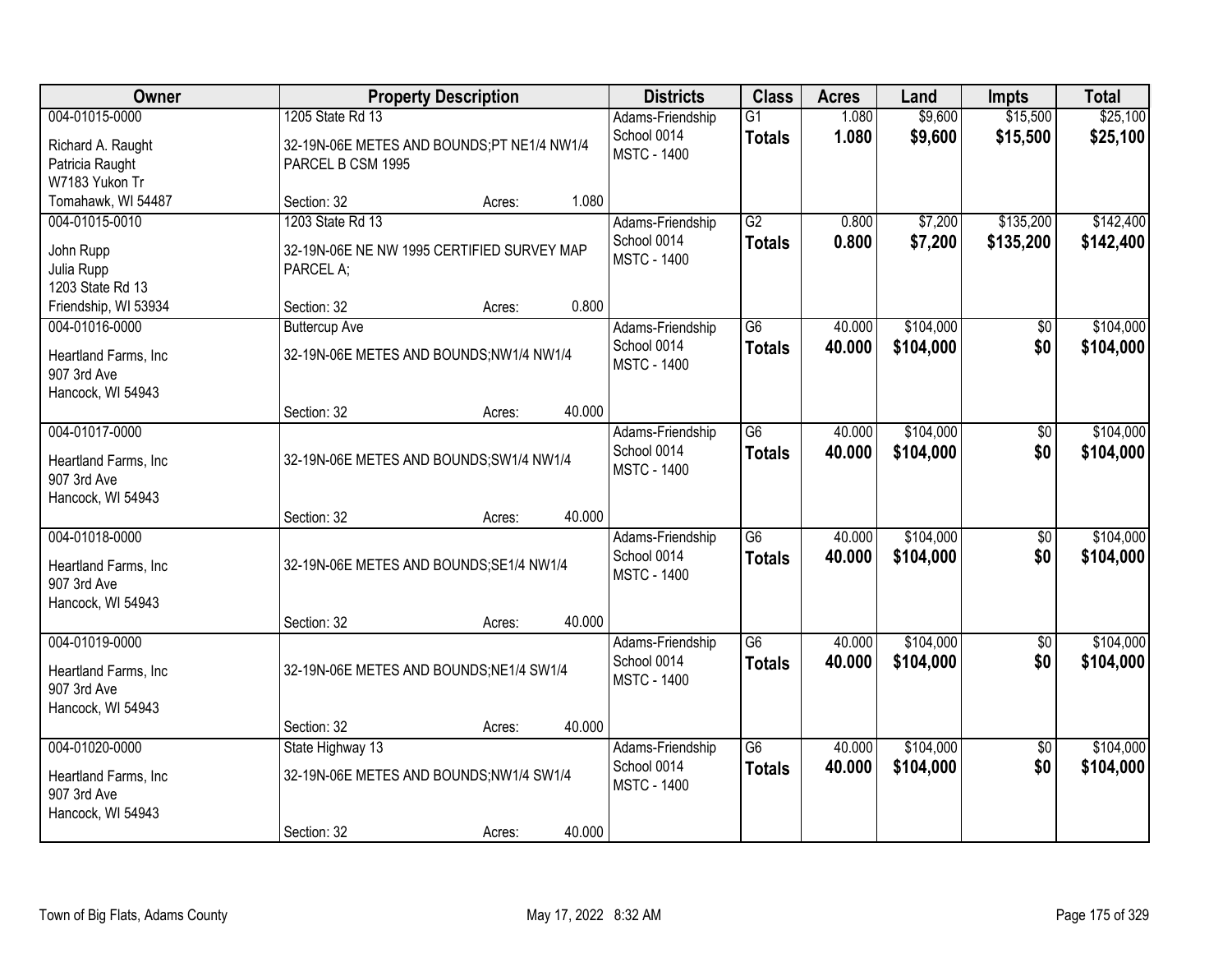| Owner                                      |                                                                    | <b>Property Description</b> |        | <b>Districts</b>                  | <b>Class</b>    | <b>Acres</b> | Land      | <b>Impts</b>    | <b>Total</b> |
|--------------------------------------------|--------------------------------------------------------------------|-----------------------------|--------|-----------------------------------|-----------------|--------------|-----------|-----------------|--------------|
| 004-01021-0000                             | State Highway 13                                                   |                             |        | Adams-Friendship                  | $\overline{G6}$ | 40.000       | \$104,000 | $\overline{50}$ | \$104,000    |
| Heartland Farms, Inc                       | 32-19N-06E METES AND BOUNDS; SW1/4 SW1/4                           |                             |        | School 0014                       | <b>Totals</b>   | 40.000       | \$104,000 | \$0             | \$104,000    |
| 907 3rd Ave                                |                                                                    |                             |        | <b>MSTC - 1400</b>                |                 |              |           |                 |              |
| Hancock, WI 54943                          |                                                                    |                             |        |                                   |                 |              |           |                 |              |
|                                            | Section: 32                                                        | Acres:                      | 40.000 |                                   |                 |              |           |                 |              |
| 004-01022-0000                             | State Highway 13                                                   |                             |        | Adams-Friendship                  | $\overline{G6}$ | 40.000       | \$104,000 | \$0             | \$104,000    |
| Heartland Farms, Inc                       | 32-19N-06E METES AND BOUNDS; SE1/4 SW1/4                           |                             |        | School 0014<br><b>MSTC - 1400</b> | <b>Totals</b>   | 40.000       | \$104,000 | \$0             | \$104,000    |
| 907 3rd Ave                                |                                                                    |                             |        |                                   |                 |              |           |                 |              |
| Hancock, WI 54943                          |                                                                    |                             |        |                                   |                 |              |           |                 |              |
| 004-01023-0000                             | Section: 32                                                        | Acres:                      | 40.000 |                                   | $\overline{G1}$ | 9.450        | \$34,900  |                 | \$34,900     |
|                                            | State Highway 13                                                   |                             |        | Adams-Friendship<br>School 0014   | <b>Totals</b>   | 9.450        | \$34,900  | \$0<br>\$0      | \$34,900     |
| <b>Crystal Self</b>                        | 32-19N-06E METES AND BOUNDS; W 330 FT NE1/4                        |                             |        | <b>MSTC - 1400</b>                |                 |              |           |                 |              |
| Jeffrey K. Krueger                         | SE1/4 EX N 33 FT & 2 RD SQ IN SW COR                               |                             |        |                                   |                 |              |           |                 |              |
| 1266 State Rd 13<br>Friendship, WI 53934   | Section: 32                                                        | Acres:                      | 9.450  |                                   |                 |              |           |                 |              |
| 004-01024-0000                             | State Highway 13                                                   |                             |        | Adams-Friendship                  | G <sub>6</sub>  | 14.460       | \$37,600  | \$0             | \$37,600     |
|                                            |                                                                    |                             |        | School 0014                       | <b>Totals</b>   | 14.460       | \$37,600  | \$0             | \$37,600     |
| <b>Christopher Gerbing</b>                 | 32-19N-06E METES AND BOUNDS;PT NE1/4 SE1/4                         |                             |        | <b>MSTC - 1400</b>                |                 |              |           |                 |              |
| Gary Pabich<br>1389 Eastfield Ct           | LOT 1 CSM 3054 MICRO                                               |                             |        |                                   |                 |              |           |                 |              |
| Oconomowoc, WI 53066                       | Section: 32                                                        | Acres:                      | 14.460 |                                   |                 |              |           |                 |              |
| 004-01024-0010                             | 1270 State Rd 13                                                   |                             |        | Adams-Friendship                  | $\overline{G1}$ | 5.000        | \$26,000  | \$83,900        | \$109,900    |
|                                            |                                                                    |                             |        | School 0014                       | <b>Totals</b>   | 5.000        | \$26,000  | \$83,900        | \$109,900    |
| Joseph K. Reuterskiold<br>1270 State Rd 13 | 32-19N-06E METES AND BOUNDS;PT NE1/4 SE1/4<br>LOT 2 CSM 3054 MICRO |                             |        | <b>MSTC - 1400</b>                |                 |              |           |                 |              |
| Friendship, WI 53934                       |                                                                    |                             |        |                                   |                 |              |           |                 |              |
|                                            | Section: 32                                                        | Acres:                      | 5.000  |                                   |                 |              |           |                 |              |
| 004-01025-0000                             | State Highway 13                                                   |                             |        | Adams-Friendship                  | $\overline{G1}$ | 9.750        | \$35,500  | $\overline{50}$ | \$35,500     |
| <b>Crystal Self</b>                        | 32-19N-06E METES AND BOUNDS; W 330 FT E 990 FT                     |                             |        | School 0014                       | <b>Totals</b>   | 9.750        | \$35,500  | \$0             | \$35,500     |
| Jeffrey K. Krueger                         | NE1/4 SE1/4 EX N 33 FT                                             |                             |        | <b>MSTC - 1400</b>                |                 |              |           |                 |              |
| 1266 State Rd 13                           |                                                                    |                             |        |                                   |                 |              |           |                 |              |
| Friendship, WI 53934                       | Section: 32                                                        | Acres:                      | 9.750  |                                   |                 |              |           |                 |              |
| 004-01026-0000                             | State Highway 13                                                   |                             |        | Adams-Friendship                  | $\overline{G1}$ | 1.000        | \$9,000   | $\overline{30}$ | \$9,000      |
| Gary R. Pabich et al                       | 32-19N-06E METES AND BOUNDS;N 2 RD NE1/4                           |                             |        | School 0014                       | <b>Totals</b>   | 1.000        | \$9,000   | \$0             | \$9,000      |
| W276 S2239 Fenway Dr S                     | SE1/4 MICRO                                                        |                             |        | <b>MSTC - 1400</b>                |                 |              |           |                 |              |
| Waukesha, WI 53188                         |                                                                    |                             |        |                                   |                 |              |           |                 |              |
|                                            | Section: 32                                                        | Acres:                      | 1.000  |                                   |                 |              |           |                 |              |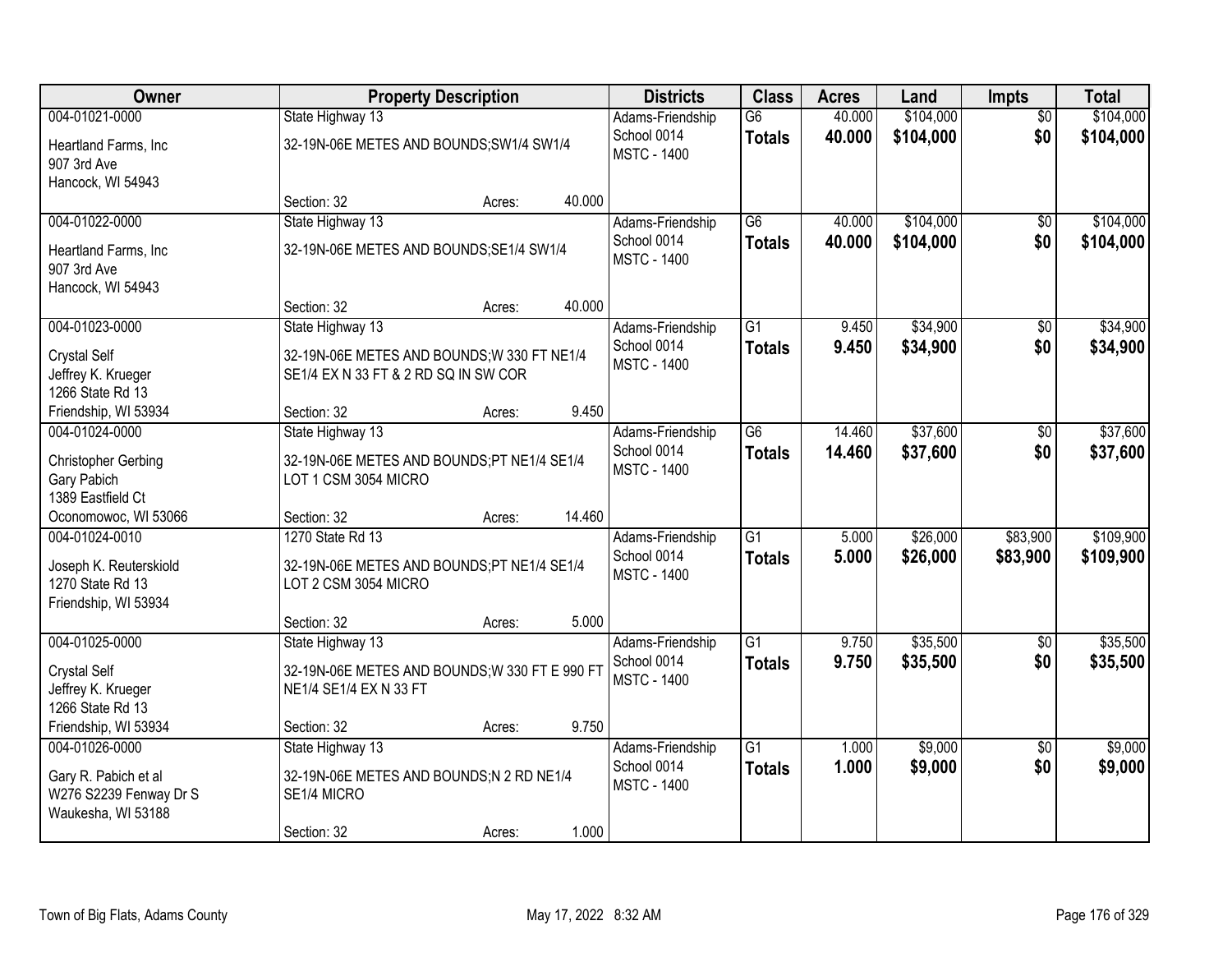| Owner                                                                                  |                                                                                                              | <b>Property Description</b>                                                                |        | <b>Districts</b>                                      | <b>Class</b>                          | <b>Acres</b>              | Land                             | <b>Impts</b>                | <b>Total</b>                     |
|----------------------------------------------------------------------------------------|--------------------------------------------------------------------------------------------------------------|--------------------------------------------------------------------------------------------|--------|-------------------------------------------------------|---------------------------------------|---------------------------|----------------------------------|-----------------------------|----------------------------------|
| 004-01027-0000<br>James L. Bubla et al<br>1261 State Rd 13<br>Friendship, WI 53934     | 1258 State Rd 13                                                                                             | 32-19N-06E METES AND BOUNDS;PT NW1/4 SE1/4 E<br><b>MSTC - 1400</b><br>OF HWY 13 EX HWY ROW |        |                                                       | G1<br>G <sub>6</sub><br><b>Totals</b> | 1.520<br>12.000<br>13.520 | \$13,200<br>\$31,200<br>\$44,400 | \$32,300<br>\$0<br>\$32,300 | \$45,500<br>\$31,200<br>\$76,700 |
|                                                                                        | Section: 32                                                                                                  | Acres:                                                                                     | 13.520 |                                                       |                                       |                           |                                  |                             |                                  |
| 004-01028-0000<br>Lopao Vang et al<br>2914 Vang Rd<br>Sun Prairie, WI 53590            | 1272 State Highway 13<br>32-19N-06E NW SE 2624 CERTIFIED SURVEY MAP<br>PARCEL 2;                             |                                                                                            |        | Adams-Friendship<br>School 0014<br><b>MSTC - 1400</b> | $\overline{G1}$<br><b>Totals</b>      | 0.450<br>0.450            | \$4,700<br>\$4,700               | \$0<br>\$0                  | \$4,700<br>\$4,700               |
|                                                                                        | Section: 32                                                                                                  | Acres:                                                                                     | 0.450  |                                                       |                                       |                           |                                  |                             |                                  |
| 004-01029-0000<br><b>Crystal Self</b><br>Jeffrey K. Krueger<br>1266 State Rd 13        | 1266 State Rd 13<br>32-19N-06E METES AND BOUNDS;PT NW1/4 SE1/4                                               |                                                                                            |        | Adams-Friendship<br>School 0014<br><b>MSTC - 1400</b> | G1<br><b>Totals</b>                   | 6.160<br>6.160            | \$28,300<br>\$28,300             | \$109,400<br>\$109,400      | \$137,700<br>\$137,700           |
| Friendship, WI 53934                                                                   | Section: 32                                                                                                  | Acres:                                                                                     | 6.160  |                                                       |                                       |                           |                                  |                             |                                  |
| 004-01030-0000<br>Gary R. Pabich et al<br>W276 S2239 Fenway Dr S<br>Waukesha, WI 53188 | State Highway 13<br>32-19N-06E METES AND BOUNDS;2 RD STRIP OFF N<br>SIDE OF NW1/4 SE1/4 LY E OF HWY 13 MICRO |                                                                                            |        | Adams-Friendship<br>School 0014<br><b>MSTC - 1400</b> | $\overline{G1}$<br><b>Totals</b>      | 0.640<br>0.640            | \$6,300<br>\$6,300               | \$0<br>\$0                  | \$6,300<br>\$6,300               |
|                                                                                        | Section: 32                                                                                                  | Acres:                                                                                     | 0.640  |                                                       |                                       |                           |                                  |                             |                                  |
| 004-01031-0000<br>Daniel G. Sullivan<br>1268 State Rd 13<br>Friendship, WI 53934       | 1268 State Rd 13<br>32-19N-06E METES AND BOUNDS;PT NW1/4 SE1/4<br>LOT 1 CSM 4570                             |                                                                                            |        | Adams-Friendship<br>School 0014<br><b>MSTC - 1400</b> | $\overline{G1}$<br><b>Totals</b>      | 1.070<br>1.070            | \$9,600<br>\$9,600               | \$67,100<br>\$67,100        | \$76,700<br>\$76,700             |
|                                                                                        | Section: 32                                                                                                  | Acres:                                                                                     | 1.070  |                                                       |                                       |                           |                                  |                             |                                  |
| 004-01032-0000<br>John M. Scott<br>Robin M. Scott<br>7116 38th Ave                     | 1271 State Rd 13<br>32-19N-06E METES AND BOUNDS;PT NW1/4 SE1/4 LY<br>W OF HWY 13 EX HWY ROW                  |                                                                                            |        | Adams-Friendship<br>School 0014<br><b>MSTC - 1400</b> | $\overline{G1}$<br><b>Totals</b>      | 1.830<br>1.830            | \$15,600<br>\$15,600             | \$1,700<br>\$1,700          | \$17,300<br>\$17,300             |
| Kenosha, WI 53142                                                                      | Section: 32                                                                                                  | Acres:                                                                                     | 1.830  |                                                       |                                       |                           |                                  |                             |                                  |
| 004-01033-0000<br>American Bank of Beaver Dam<br>115 Front St<br>Beaver Dam, WI 53916  | 1267 State Rd 13<br>32-19N-06E METES AND BOUNDS;PT NW1/4 SE1/4<br>LOT 1 CSM 3361 MICRO<br>Section: 32        | Acres:                                                                                     | 0.440  | Adams-Friendship<br>School 0014<br><b>MSTC - 1400</b> | $\overline{G1}$<br><b>Totals</b>      | 0.440<br>0.440            | \$4,600<br>\$4,600               | \$57,500<br>\$57,500        | \$62,100<br>\$62,100             |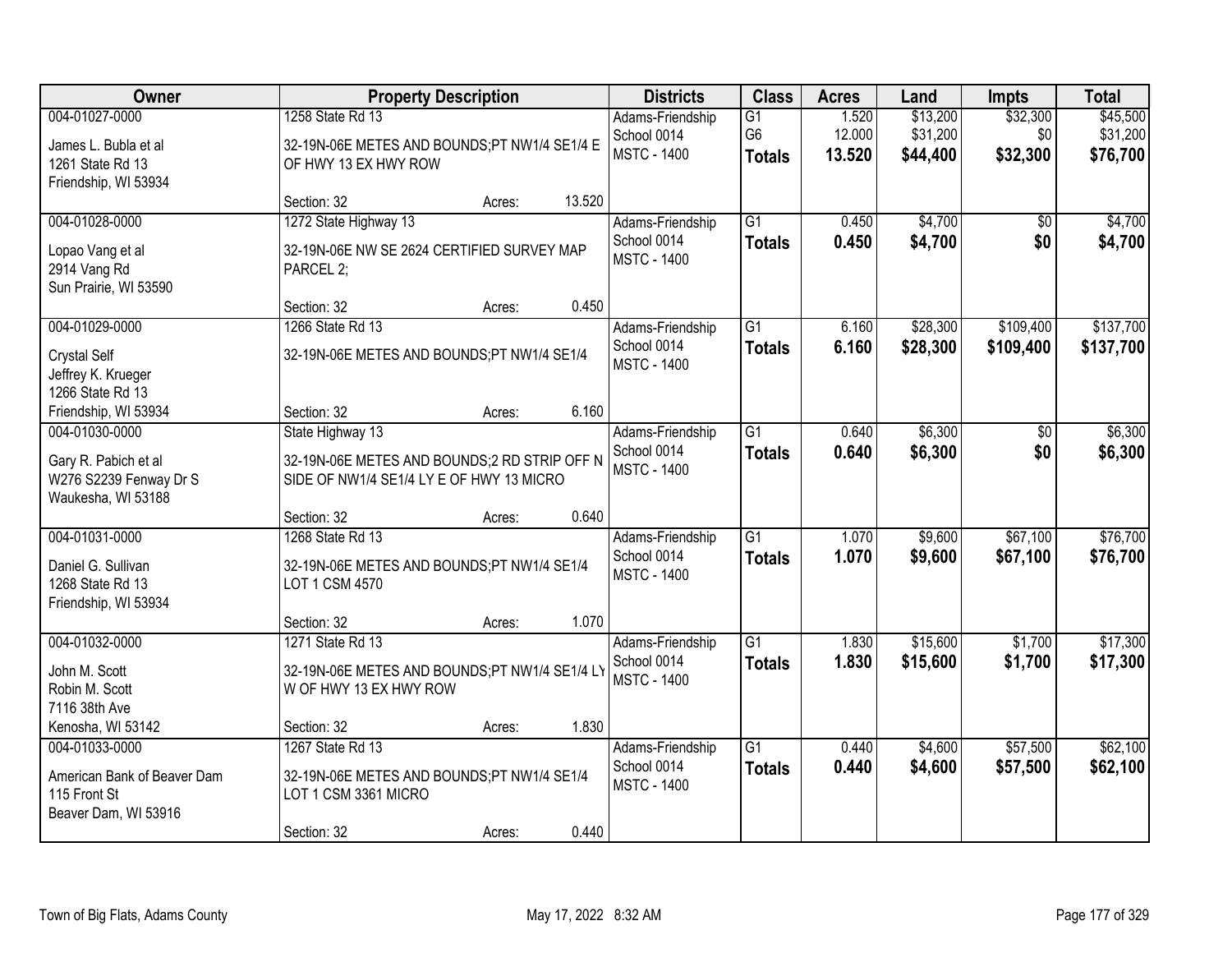| <b>Owner</b>                         | <b>Property Description</b>                   |                  | <b>Districts</b>                  | <b>Class</b>    | <b>Acres</b> | Land     | <b>Impts</b> | <b>Total</b> |
|--------------------------------------|-----------------------------------------------|------------------|-----------------------------------|-----------------|--------------|----------|--------------|--------------|
| 004-01034-0000                       | 1269 State Rd 13                              |                  | Adams-Friendship                  | $\overline{G1}$ | 1.100        | \$9,800  | \$3,000      | \$12,800     |
| Marek Leszczynski                    | 32-19N-06E METES AND BOUNDS;PT NW1/4 SE1/4    |                  | School 0014<br><b>MSTC - 1400</b> | <b>Totals</b>   | 1.100        | \$9,800  | \$3,000      | \$12,800     |
| Ewa H. Krok                          | LOT 1 CSM 403                                 |                  |                                   |                 |              |          |              |              |
| 7628 W Lawrence Ave Unit 3b          |                                               |                  |                                   |                 |              |          |              |              |
| Harwood Heights, IL 60706            | Section: 32                                   | 1.100<br>Acres:  |                                   |                 |              |          |              |              |
| 004-01035-0000                       | 1261 State Rd 13                              |                  | Adams-Friendship                  | $\overline{G1}$ | 3.480        | \$21,400 | \$53,600     | \$75,000     |
| James L. Bubla                       | 32-19N-06E METES AND BOUNDS;PT NW1/4 SE1/4 W  |                  | School 0014                       | <b>Totals</b>   | 3.480        | \$21,400 | \$53,600     | \$75,000     |
| 1261 State Rd 13                     | OF HWY 13 EX HWY ROW MICRO                    |                  | <b>MSTC - 1400</b>                |                 |              |          |              |              |
| Friendship, WI 53934                 |                                               |                  |                                   |                 |              |          |              |              |
|                                      | Section: 32                                   | 3.480<br>Acres:  |                                   |                 |              |          |              |              |
| 004-01036-0000                       | 1253 State Rd 13 Unit FRONT                   |                  | Adams-Friendship                  | G1              | 7.840        | \$31,700 | \$140,600    | \$172,300    |
| Darin Nelson                         | 32-19N-06E METES AND BOUNDS;PT NW1/4 SE1/4 W  |                  | School 0014                       | <b>Totals</b>   | 7.840        | \$31,700 | \$140,600    | \$172,300    |
| Angela Nelson                        | OF HWY 13 EX HWY ROW                          |                  | <b>MSTC - 1400</b>                |                 |              |          |              |              |
| 89 253rd Ln                          |                                               |                  |                                   |                 |              |          |              |              |
| Northeast Isanti, MN 55040           | Section: 32                                   | 7.840<br>Acres:  |                                   |                 |              |          |              |              |
| 004-01037-0000                       | 1287 State Rd 13                              |                  | Adams-Friendship                  | $\overline{G1}$ | 1.000        | \$9,000  | \$10,400     | \$19,400     |
| Ellen Brown                          | 32-19N-06E METES AND BOUNDS;PT SW1/4 SE1/4 EX |                  | School 0014                       | G <sub>6</sub>  | 22.710       | \$59,000 | \$0          | \$59,000     |
| Robin D. Brown                       | <b>HWY ROW MICRO</b>                          |                  | <b>MSTC - 1400</b>                | <b>Totals</b>   | 23.710       | \$68,000 | \$10,400     | \$78,400     |
| 1287 State Rd 13                     |                                               |                  |                                   |                 |              |          |              |              |
| Friendship, WI 53934                 | Section: 32                                   | 23.710<br>Acres: |                                   |                 |              |          |              |              |
| 004-01038-0000                       | State Highway 13                              |                  | Adams-Friendship                  | $\overline{G1}$ | 5.890        | \$27,800 | \$0          | \$27,800     |
|                                      |                                               |                  | School 0014                       | <b>Totals</b>   | 5.890        | \$27,800 | \$0          | \$27,800     |
| Deborah D. Loomis                    | 32-19N-06E SW SE 3491 CERTIFIED SURVEY MAP    |                  | <b>MSTC - 1400</b>                |                 |              |          |              |              |
| Steven D. Loomis<br>1286 State Rd 13 | $LOT$ 1;                                      |                  |                                   |                 |              |          |              |              |
| Friendship, WI 53934                 | Section: 32                                   | 5.890<br>Acres:  |                                   |                 |              |          |              |              |
| 004-01038-0010                       | 1286 State Rd 13                              |                  | Adams-Friendship                  | $\overline{G1}$ | 5.090        | \$26,200 | \$75,800     | \$102,000    |
|                                      |                                               |                  | School 0014                       | <b>Totals</b>   | 5.090        | \$26,200 | \$75,800     | \$102,000    |
| Deborah D. Loomis                    | 32-19N-06E SW SE 3491 CERTIFIED SURVEY MAP    |                  | <b>MSTC - 1400</b>                |                 |              |          |              |              |
| Steven D. Loomis                     | LOT2;                                         |                  |                                   |                 |              |          |              |              |
| 1286 State Rd 13                     |                                               |                  |                                   |                 |              |          |              |              |
| Friendship, WI 53934                 | Section: 32                                   | 5.090<br>Acres:  |                                   |                 |              |          |              |              |
| 004-01039-0010                       | 1274 State Rd 13                              |                  | Adams-Friendship                  | $\overline{G1}$ | 1.906        | \$16,200 | \$29,400     | \$45,600     |
| Jill R. Frank                        | 32-19N-06E METES AND BOUNDS;PT SW1/4 SE1/4    |                  | School 0014<br><b>MSTC - 1400</b> | <b>Totals</b>   | 1.906        | \$16,200 | \$29,400     | \$45,600     |
| 1274 State Rd 13                     |                                               |                  |                                   |                 |              |          |              |              |
| Friendship, WI 53934                 |                                               |                  |                                   |                 |              |          |              |              |
|                                      | Section: 32                                   | 1.906<br>Acres:  |                                   |                 |              |          |              |              |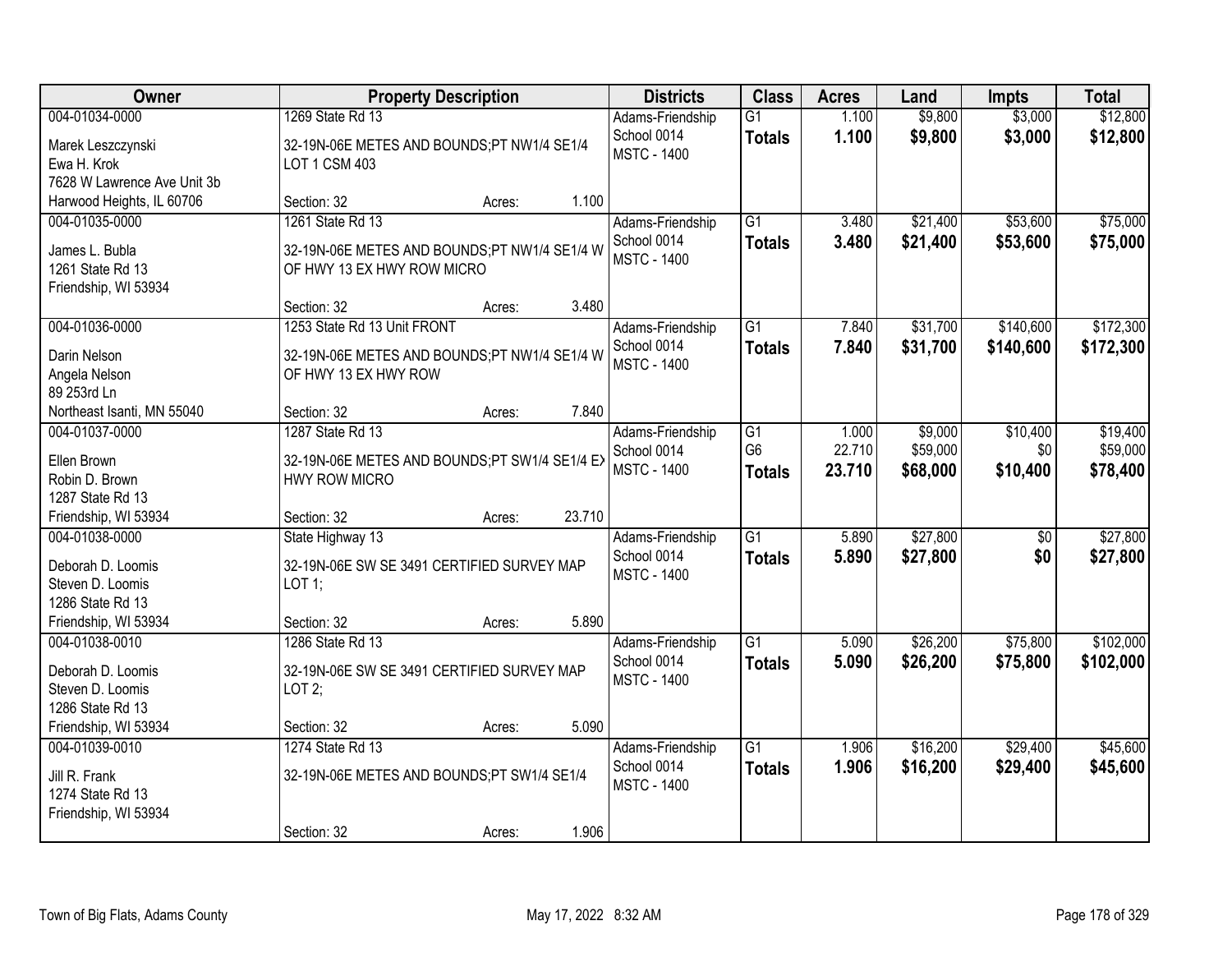| Owner                           |                                               | <b>Property Description</b> |        | <b>Districts</b>                  | <b>Class</b>    | <b>Acres</b> | Land            | <b>Impts</b>    | <b>Total</b>     |
|---------------------------------|-----------------------------------------------|-----------------------------|--------|-----------------------------------|-----------------|--------------|-----------------|-----------------|------------------|
| 004-01040-0000                  | 1272 State Rd 13                              |                             |        | Adams-Friendship                  | $\overline{G1}$ | 0.850        | \$7,800         | \$4,200         | \$12,000         |
| Lopao Vang et al                | 32-19N-06E SE SE 2624 CERTIFIED SURVEY MAP    |                             |        | School 0014                       | W <sub>6</sub>  | 39.000       | (\$105,200)     | \$0             | \$0              |
| 2914 Vang Rd                    | PARCEL 1; MFL ENTRY CLOSED 39AC               |                             |        | <b>MSTC - 1400</b>                | <b>Totals</b>   | 39.850       | \$7,800         | \$4,200         | \$12,000         |
| Sun Prairie, WI 53590           |                                               |                             |        |                                   |                 |              |                 |                 |                  |
|                                 | Section: 32                                   | Acres:                      | 39.850 |                                   |                 |              |                 |                 |                  |
| 004-01041-0000                  | State Highway 13                              |                             |        | Adams-Friendship                  | $\overline{X2}$ | 14.830       | $\overline{50}$ | $\overline{50}$ | \$0              |
| State of Wisconsin              | 32-19N-06E METES AND BOUNDS; ALL HWY ROW IN   |                             |        | School 0014<br><b>MSTC - 1400</b> | <b>Totals</b>   | 14.830       | \$0             | \$0             | \$0              |
| Attn: R E Dept                  | <b>SEC 32</b>                                 |                             |        |                                   |                 |              |                 |                 |                  |
| PO Box 8021                     |                                               |                             |        |                                   |                 |              |                 |                 |                  |
| Wisconsin Rapids, WI 54495-8021 | Section: 32                                   | Acres:                      | 14.830 |                                   |                 |              |                 |                 |                  |
| 004-01042-0000                  | <b>Buttercup Ave</b>                          |                             |        | Adams-Friendship                  | W <sub>7</sub>  | 40.000       | (\$104,000)     | \$0             | $\overline{\$0}$ |
| The Nature Conservancy          | 33-19N-06E METES AND BOUNDS; NE1/4 NE1/4 1999 |                             |        | School 0014<br><b>MSTC - 1400</b> | <b>Totals</b>   | 40.000       | \$0             | \$0             | \$0              |
| 1101 W River Pkwy Ste 200       | MFL ENTRY 40AC OPEN                           |                             |        |                                   |                 |              |                 |                 |                  |
| Minneapolis, MN 55415           |                                               |                             |        |                                   |                 |              |                 |                 |                  |
|                                 | Section: 33                                   | Acres:                      | 40.000 |                                   |                 |              |                 |                 |                  |
| 004-01043-0000                  | <b>Buttercup Ave</b>                          |                             |        | Adams-Friendship                  | W <sub>7</sub>  | 40.000       | (\$104,000)     | $\sqrt[6]{3}$   | $\sqrt{50}$      |
| Jason A. Golly                  | 33-19N-06E METES AND BOUNDS;NW1/4 NE1/4 1999  |                             |        | School 0014                       | <b>Totals</b>   | 40.000       | \$0             | \$0             | \$0              |
| Erin V. Golly                   | MFL ENTRY 40AC OPEN                           |                             |        | <b>MSTC - 1400</b>                |                 |              |                 |                 |                  |
| 2576 Golview Rd                 |                                               |                             |        |                                   |                 |              |                 |                 |                  |
| Decorah, IA 52101               | Section: 33                                   | Acres:                      | 40.000 |                                   |                 |              |                 |                 |                  |
| 004-01044-0000                  |                                               |                             |        | Adams-Friendship                  | $\overline{W}$  | 40.000       | (\$104,000)     | $\overline{50}$ | $\overline{50}$  |
| The Nature Conservancy          | 33-19N-06E METES AND BOUNDS; SW1/4 NE1/4 1999 |                             |        | School 0014                       | <b>Totals</b>   | 40.000       | \$0             | \$0             | \$0              |
| 1101 W River Pkwy Ste 200       | MFL ENTRY 40AC OPEN                           |                             |        | <b>MSTC - 1400</b>                |                 |              |                 |                 |                  |
| Minneapolis, MN 55415           |                                               |                             |        |                                   |                 |              |                 |                 |                  |
|                                 | Section: 33                                   | Acres:                      | 40.000 |                                   |                 |              |                 |                 |                  |
| 004-01045-0000                  | 10th Ave                                      |                             |        | Adams-Friendship                  | W <sub>7</sub>  | 40.000       | (\$104,000)     | \$0             | \$0              |
| The Nature Conservancy          | 33-19N-06E METES AND BOUNDS; SE1/4 NE1/4 1999 |                             |        | School 0014                       | <b>Totals</b>   | 40.000       | \$0             | \$0             | \$0              |
| 1101 W River Pkwy Ste 200       | MFL ENTRY 40AC OPEN                           |                             |        | <b>MSTC - 1400</b>                |                 |              |                 |                 |                  |
| Minneapolis, MN 55415           |                                               |                             |        |                                   |                 |              |                 |                 |                  |
|                                 | Section: 33                                   | Acres:                      | 40.000 |                                   |                 |              |                 |                 |                  |
| 004-01046-0000                  |                                               |                             |        | Adams-Friendship                  | W8              | 40.000       | (\$104,000)     | $\overline{30}$ | $\sqrt{30}$      |
| Jason A. Golly                  | 33-19N-06E METES AND BOUNDS; NE1/4 NW1/4 1999 |                             |        | School 0014                       | <b>Totals</b>   | 40.000       | \$0             | \$0             | \$0              |
| Erin V. Golly                   | MFL ENTRY 40AC CLOSED                         |                             |        | <b>MSTC - 1400</b>                |                 |              |                 |                 |                  |
| 2576 Golview Rd                 |                                               |                             |        |                                   |                 |              |                 |                 |                  |
| Decorah, IA 52101               | Section: 33                                   | Acres:                      | 40.000 |                                   |                 |              |                 |                 |                  |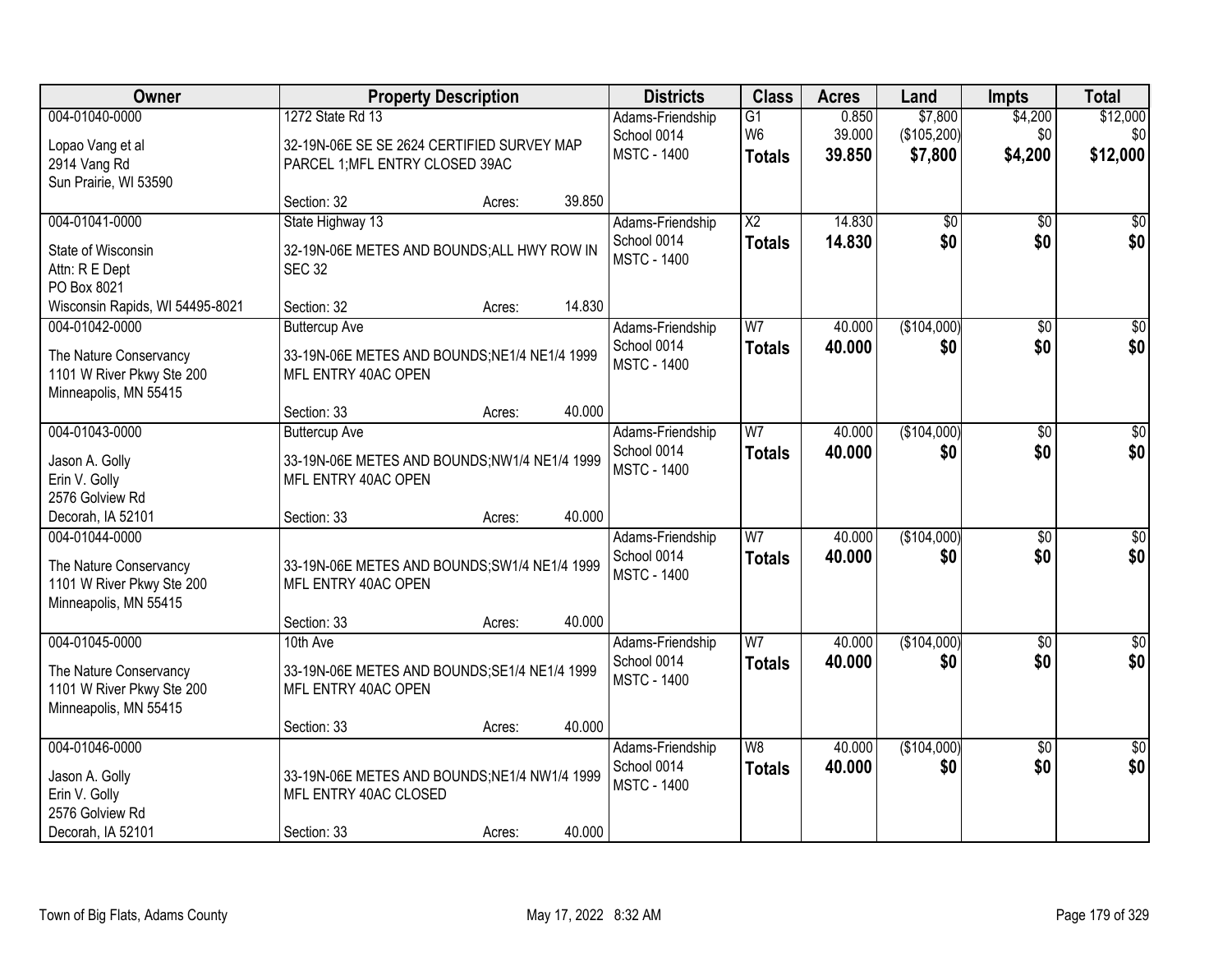| <b>Owner</b>                     | <b>Property Description</b>                   | <b>Districts</b>   | <b>Class</b>    | <b>Acres</b> | Land        | <b>Impts</b>    | <b>Total</b> |
|----------------------------------|-----------------------------------------------|--------------------|-----------------|--------------|-------------|-----------------|--------------|
| 004-01047-0000                   | <b>Buttercup Ave</b>                          | Adams-Friendship   | W <sub>7</sub>  | 40.000       | (\$104,000) | $\overline{50}$ | \$0          |
| Jason A. Golly                   | 33-19N-06E METES AND BOUNDS;NW1/4 NW1/4 1999  | School 0014        | <b>Totals</b>   | 40.000       | \$0         | \$0             | \$0          |
| Erin V. Golly                    | MFL ENTRY 40AC OPEN                           | <b>MSTC - 1400</b> |                 |              |             |                 |              |
| 2576 Golview Rd                  |                                               |                    |                 |              |             |                 |              |
| Decorah, IA 52101                | 40.000<br>Section: 33<br>Acres:               |                    |                 |              |             |                 |              |
| 004-01048-0000                   | 1244 State Rd 13                              | Adams-Friendship   | G1              | 1.000        | \$14,000    | \$81,400        | \$95,400     |
| Paul C. Belsky                   | 33-19N-06E METES AND BOUNDS; S1/2 SW1/4 NW1/4 | School 0014        | G <sub>5</sub>  | 1.500        | \$1,100     | \$0             | \$1,100      |
| Karen Belsky                     |                                               | <b>MSTC - 1400</b> | G <sub>6</sub>  | 17.500       | \$45,500    | \$0             | \$45,500     |
| 1226 W York St                   |                                               |                    | <b>Totals</b>   | 20.000       | \$60,600    | \$81,400        | \$142,000    |
| Oak Creek, WI 53154              | 20.000<br>Section: 33<br>Acres:               |                    |                 |              |             |                 |              |
| 004-01049-0000                   |                                               | Adams-Friendship   | W <sub>7</sub>  | 40.000       | (\$104,000) | \$0             | $\sqrt{50}$  |
|                                  |                                               | School 0014        | <b>Totals</b>   | 40.000       | \$0         | \$0             | \$0          |
| Jason A. Golly                   | 33-19N-06E METES AND BOUNDS; SE1/4 NW1/4 1999 | <b>MSTC - 1400</b> |                 |              |             |                 |              |
| Erin V. Golly<br>2576 Golview Rd | MFL ENTRY 40AC OPEN                           |                    |                 |              |             |                 |              |
| Decorah, IA 52101                | 40.000<br>Section: 33<br>Acres:               |                    |                 |              |             |                 |              |
| 004-01050-0000                   |                                               | Adams-Friendship   | W <sub>7</sub>  | 40.000       | (\$104,000) | $\sqrt[6]{3}$   | $\sqrt{50}$  |
|                                  |                                               | School 0014        |                 | 40.000       | \$0         | \$0             | \$0          |
| Jason A. Golly                   | 33-19N-06E METES AND BOUNDS; NE1/4 SW1/4 1999 | <b>MSTC - 1400</b> | <b>Totals</b>   |              |             |                 |              |
| Erin V. Golly                    | MFL ENTRY 40AC OPEN                           |                    |                 |              |             |                 |              |
| 2576 Golview Rd                  |                                               |                    |                 |              |             |                 |              |
| Decorah, IA 52101                | 40.000<br>Section: 33<br>Acres:               |                    |                 |              |             |                 |              |
| 004-01051-0000                   | 1252 State Rd 13                              | Adams-Friendship   | $\overline{G1}$ | 1.000        | \$14,000    | \$32,500        | \$46,500     |
| Raymond J. Nelson                | 33-19N-06E METES AND BOUNDS;N1/2 NW1/4 SW1/4  | School 0014        | G <sub>5</sub>  | 5.000        | \$3,500     | \$0             | \$3,500      |
| Nancy E. Nelson                  | EX W 66 FT MICRO                              | <b>MSTC - 1400</b> | G <sub>6</sub>  | 13.000       | \$33,800    | \$0             | \$33,800     |
| S38 W38086 County Rd D           |                                               |                    | <b>Totals</b>   | 19.000       | \$51,300    | \$32,500        | \$83,800     |
| Dousman, WI 53118                | 19.000<br>Section: 33<br>Acres:               |                    |                 |              |             |                 |              |
| 004-01051-0010                   | State Highway 13                              | Adams-Friendship   | $\overline{G1}$ | 1.000        | \$9,000     | \$0             | \$9,000      |
| Gary R. Pabich                   | 33-19N-06E METES AND BOUNDS; W 66 FT N1/2     | School 0014        | <b>Totals</b>   | 1.000        | \$9,000     | \$0             | \$9,000      |
| Leslie A. Pabich                 | NW1/4 SW1/4 MICRO                             | <b>MSTC - 1400</b> |                 |              |             |                 |              |
| W276 S2239 Fenway Dr S           |                                               |                    |                 |              |             |                 |              |
| Waukesha, WI 53188               | 1.000<br>Section: 33<br>Acres:                |                    |                 |              |             |                 |              |
| 004-01052-0000                   | 1254 State Rd 13                              | Adams-Friendship   | G1              | 1.000        | \$14,000    | \$58,900        | \$72,900     |
|                                  |                                               | School 0014        | G <sub>5</sub>  | 5.000        | \$3,500     | \$0             | \$3,500      |
| Gary R. Pabich et al             | 33-19N-06E METES AND BOUNDS; S1/2 NW1/4 SW1/4 | <b>MSTC - 1400</b> | G <sub>6</sub>  | 14.000       | \$37,400    | \$0             | \$37,400     |
| W276 S2239 Fenway Dr S           | <b>MICRO</b>                                  |                    | <b>Totals</b>   | 20.000       | \$54,900    | \$58,900        | \$113,800    |
| Waukesha, WI 53188               | 20.000                                        |                    |                 |              |             |                 |              |
|                                  | Section: 33<br>Acres:                         |                    |                 |              |             |                 |              |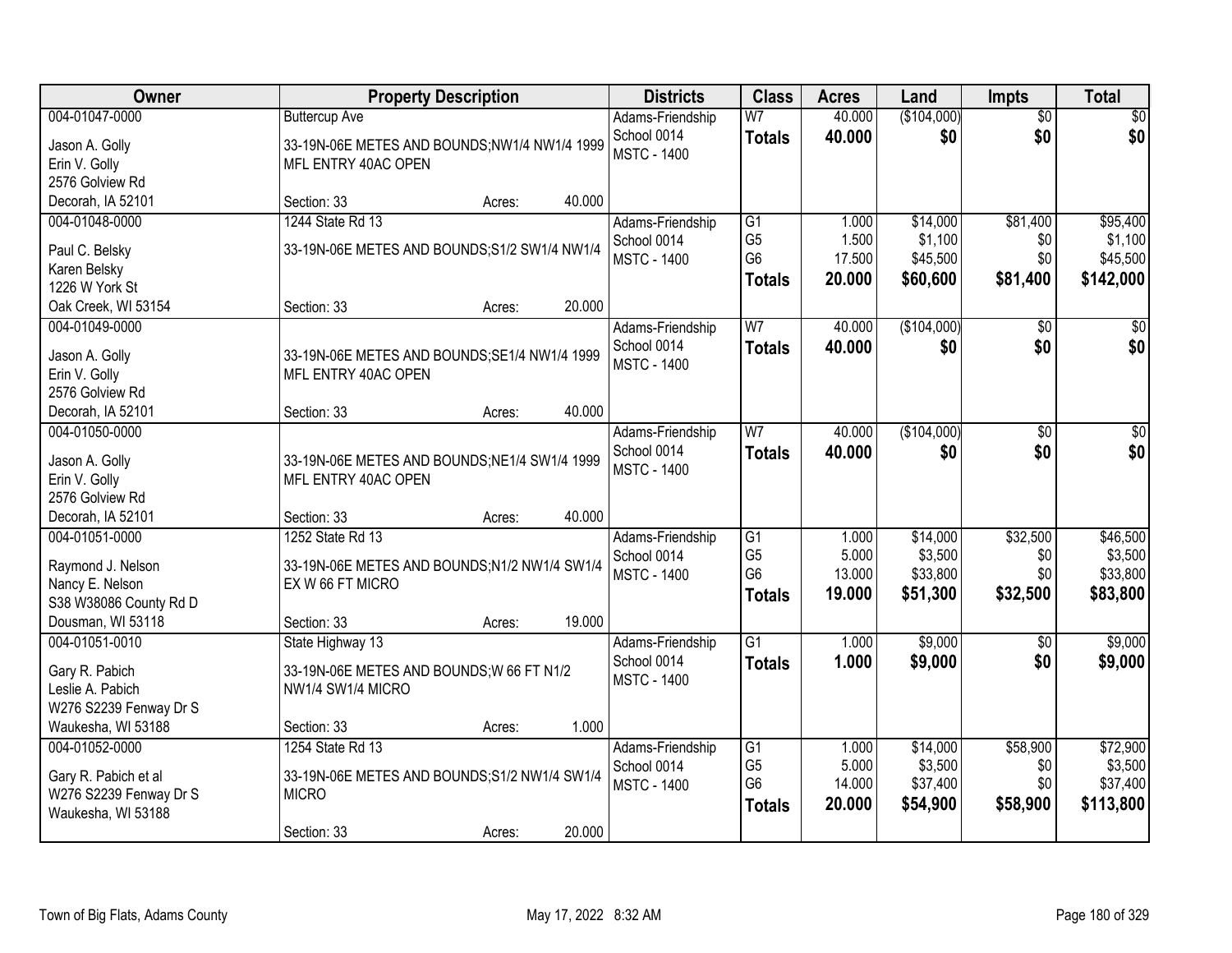| Owner                               | <b>Property Description</b>                             |        |        | <b>Districts</b>   | <b>Class</b>    | <b>Acres</b> | Land        | <b>Impts</b>    | <b>Total</b>    |
|-------------------------------------|---------------------------------------------------------|--------|--------|--------------------|-----------------|--------------|-------------|-----------------|-----------------|
| 004-01053-0000                      | 1298 State Rd 13                                        |        |        | Adams-Friendship   | $\overline{G1}$ | 1.000        | \$14,000    | \$11,500        | \$25,500        |
| Bayview Sportsmans Club, Inc        | 33-19N-06E METES AND BOUNDS; SW1/4 SW1/4                |        |        | School 0014        | G <sub>5</sub>  | 10.000       | \$7,000     | \$0             | \$7,000         |
| c/o Rudy Konlock                    |                                                         |        |        | <b>MSTC - 1400</b> | G <sub>6</sub>  | 29.000       | \$79,400    | \$0             | \$79,400        |
| 2909 E Layton Ave                   |                                                         |        |        |                    | <b>Totals</b>   | 40.000       | \$100,400   | \$11,500        | \$111,900       |
| Cudahy, WI 53110                    | Section: 33                                             | Acres: | 40.000 |                    |                 |              |             |                 |                 |
| 004-01054-0000                      | 10th Ave                                                |        |        | Adams-Friendship   | $\overline{W6}$ | 20.000       | ( \$52,000) | $\overline{50}$ | \$0             |
| Josephine Floyd et al               | 33-19N-06E METES AND BOUNDS; S1/2 NE1/4 SE1/4           |        |        | School 0014        | <b>Totals</b>   | 20.000       | \$0         | \$0             | \$0             |
| 3080 Scenic Dr                      | MFL ENTRY 20A CLOSED                                    |        |        | <b>MSTC - 1400</b> |                 |              |             |                 |                 |
| Oshkosh, WI 54901                   |                                                         |        |        |                    |                 |              |             |                 |                 |
|                                     | Section: 33                                             | Acres: | 20.000 |                    |                 |              |             |                 |                 |
| 004-01055-0000                      | 1253 10th Ave                                           |        |        | Adams-Friendship   | G1              | 4.000        | \$23,000    | \$42,300        | \$65,300        |
| Josephine Floyd et al               | 33-19N-06E METES AND BOUNDS; N1/2 N1/2 NE1/4            |        |        | School 0014        | W <sub>6</sub>  | 6.000        | (\$13,000)  | \$0             | \$0             |
| 3080 Scenic Dr                      | SE1/4 MFL ENTRY 6 AC CLOSED                             |        |        | <b>MSTC - 1400</b> | <b>Totals</b>   | 10.000       | \$23,000    | \$42,300        | \$65,300        |
| Oshkosh, WI 54901                   |                                                         |        |        |                    |                 |              |             |                 |                 |
|                                     | Section: 33                                             | Acres: | 10.000 |                    |                 |              |             |                 |                 |
| 004-01056-0000                      | 1259 10th Ave                                           |        |        | Adams-Friendship   | $\overline{G1}$ | 4.926        | \$25,800    | \$600           | \$26,400        |
|                                     |                                                         |        |        | School 0014        | <b>Totals</b>   | 4.926        | \$25,800    | \$600           | \$26,400        |
| Ricky A. Carlson<br>555 Prestige Ct | 33-19N-06E NE SE 2750 CERTIFIED SURVEY MAP<br>LOT 1;    |        |        | <b>MSTC - 1400</b> |                 |              |             |                 |                 |
| Edgerton, WI 53534                  |                                                         |        |        |                    |                 |              |             |                 |                 |
|                                     | Section: 33                                             | Acres: | 4.926  |                    |                 |              |             |                 |                 |
| 004-01056-0010                      |                                                         |        |        | Adams-Friendship   | $\overline{W6}$ | 4.924        | (\$12,800)  | $\overline{50}$ | $\overline{50}$ |
|                                     |                                                         |        |        | School 0014        | <b>Totals</b>   | 4.924        | \$0         | \$0             | \$0             |
| Josephine Floyd et al               | 33-19N-06E METES AND BOUNDS;PT S1/2 N1/2                |        |        | <b>MSTC - 1400</b> |                 |              |             |                 |                 |
| 3080 Scenic Dr<br>Oshkosh, WI 54901 | NE1/4 SE1/4 LOT 2 CSM 2750 MFL ENTRY CLOSED<br>4.924 AC |        |        |                    |                 |              |             |                 |                 |
|                                     | Section: 33                                             | Acres: | 4.924  |                    |                 |              |             |                 |                 |
| 004-01057-0000                      |                                                         |        |        | Adams-Friendship   | $\overline{W}$  | 40.000       | (\$104,000) | $\overline{60}$ | $\sqrt{60}$     |
|                                     |                                                         |        |        | School 0014        | <b>Totals</b>   | 40.000       | \$0         | \$0             | \$0             |
| The Nature Conservancy              | 33-19N-06E METES AND BOUNDS;NW14/ SE1/4 1999            |        |        | <b>MSTC - 1400</b> |                 |              |             |                 |                 |
| 1101 W River Pkwy Ste 200           | MFL ENTRY 40AC OPEN                                     |        |        |                    |                 |              |             |                 |                 |
| Minneapolis, MN 55415               | Section: 33                                             | Acres: | 40.000 |                    |                 |              |             |                 |                 |
| 004-01058-0000                      | Chicago Ave                                             |        |        | Adams-Friendship   | $\overline{W}$  | 40.000       | (\$104,000) | $\overline{50}$ | \$0             |
|                                     |                                                         |        |        | School 0014        | <b>Totals</b>   | 40.000       | \$0         | \$0             | \$0             |
| The Nature Conservancy              | 33-19N-06E METES AND BOUNDS; SW1/4 SE1/4 1999           |        |        | <b>MSTC - 1400</b> |                 |              |             |                 |                 |
| 1101 W River Pkwy Ste 200           | MFL ENTRY 40AC OPEN                                     |        |        |                    |                 |              |             |                 |                 |
| Minneapolis, MN 55415               |                                                         |        |        |                    |                 |              |             |                 |                 |
|                                     | Section: 33                                             | Acres: | 40.000 |                    |                 |              |             |                 |                 |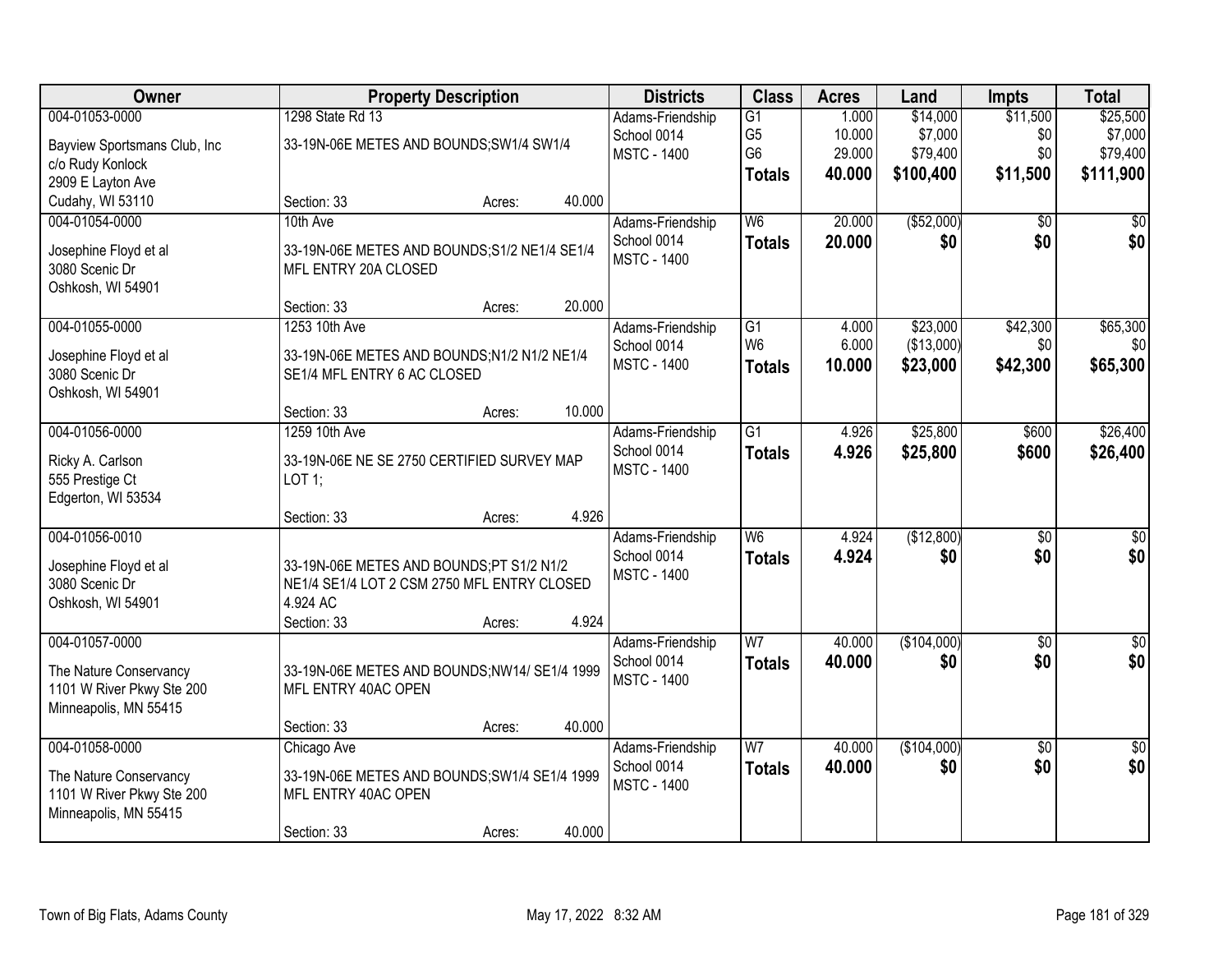| Owner                                                                                             |                                                                                                                       | <b>Property Description</b> |        | <b>Districts</b>                                      | <b>Class</b>                          | <b>Acres</b>              | Land                            | <b>Impts</b>                | <b>Total</b>                     |
|---------------------------------------------------------------------------------------------------|-----------------------------------------------------------------------------------------------------------------------|-----------------------------|--------|-------------------------------------------------------|---------------------------------------|---------------------------|---------------------------------|-----------------------------|----------------------------------|
| 004-01059-0000                                                                                    | 1010 Chicago Ave                                                                                                      |                             |        | Adams-Friendship                                      | $\overline{G1}$                       | 10.000                    | \$36,000                        | \$28,000                    | \$64,000                         |
| Michael W. Radtke<br>7108 W Wisconsin Ave<br>Wauwatosa, WI 53213                                  | 33-19N-06E METES AND BOUNDS; SE1/4 SE1/4 SE1/4                                                                        |                             |        | School 0014<br><b>MSTC - 1400</b>                     | <b>Totals</b>                         | 10.000                    | \$36,000                        | \$28,000                    | \$64,000                         |
|                                                                                                   | Section: 33                                                                                                           | Acres:                      | 10.000 |                                                       |                                       |                           |                                 |                             |                                  |
| 004-01060-0000<br>Michael W. Radtke<br>7108 W Wisconsin Ave<br>Wauwatosa, WI 53213                | Chicago Ave<br>33-19N-06E METES AND BOUNDS; SW1/4 SE1/4 SE1/4<br><b>MICRO</b>                                         |                             |        | Adams-Friendship<br>School 0014<br><b>MSTC - 1400</b> | $\overline{G1}$<br><b>Totals</b>      | 10.000<br>10.000          | \$20,000<br>\$20,000            | \$0<br>\$0                  | \$20,000<br>\$20,000             |
|                                                                                                   | Section: 33                                                                                                           | Acres:                      | 10.000 |                                                       |                                       |                           |                                 |                             |                                  |
| 004-01061-0000<br>Dale A. Liebherr<br>9100 N 124th St<br>Milwaukee, WI 53224                      | 1283 10th Ave<br>33-19N-06E METES AND BOUNDS;N1/2 SE1/4 SE1/4                                                         |                             |        | Adams-Friendship<br>School 0014<br><b>MSTC - 1400</b> | G1<br>G <sub>6</sub><br><b>Totals</b> | 1.000<br>19.000<br>20.000 | \$9,000<br>\$51,400<br>\$60,400 | \$13,300<br>\$0<br>\$13,300 | \$22,300<br>\$51,400<br>\$73,700 |
|                                                                                                   | Section: 33                                                                                                           | Acres:                      | 20.000 |                                                       |                                       |                           |                                 |                             |                                  |
| 004-01062-0000                                                                                    | 903 Buttercup Ave                                                                                                     |                             |        | Adams-Friendship                                      | $\overline{G1}$                       | 9.890                     | \$35,800                        | \$3,800                     | \$39,600                         |
| Milton E. Firari Sr<br>Luciel Firari<br>915 N Center St                                           | 34-19N-06E METES AND BOUNDS;E1/2 E1/2 NE1/4<br>NE1/4 LOT 8 CSM 193 MICRO                                              |                             |        | School 0014<br><b>MSTC - 1400</b>                     | <b>Totals</b>                         | 9.890                     | \$35,800                        | \$3,800                     | \$39,600                         |
| Beaver Dam, WI 53916                                                                              | Section: 34                                                                                                           | Acres:                      | 9.890  |                                                       |                                       |                           |                                 |                             |                                  |
| 004-01063-0000<br>Jeffrey P. Lentz<br>925 S Ave<br>Lomira, WI 53408                               | 911 Buttercup Ave<br>34-19N-06E NE NE 0193 CERTIFIED SURVEY MAP<br>LOT6;                                              |                             |        | Adams-Friendship<br>School 0014<br><b>MSTC - 1400</b> | $\overline{G1}$<br><b>Totals</b>      | 9.902<br>9.902            | \$35,800<br>\$35,800            | \$41,400<br>\$41,400        | \$77,200<br>\$77,200             |
|                                                                                                   | Section: 34                                                                                                           | Acres:                      | 9.902  |                                                       |                                       |                           |                                 |                             |                                  |
| 004-01064-0000<br>Patrick A. Herolt<br>Debra J. Herolt<br>4326 W Malaluka Cir                     | 1204 9th Ct Pv<br>34-19N-06E METES AND BOUNDS; W1/2 W1/2 NE1/4<br>NE1/4 LOT 5 CSM 193 MICRO                           |                             |        | Adams-Friendship<br>School 0014<br><b>MSTC - 1400</b> | $\overline{G1}$<br><b>Totals</b>      | 9.891<br>9.891            | \$35,800<br>\$35,800            | \$14,400<br>\$14,400        | \$50,200<br>\$50,200             |
| Citrus Springs, FL 34433                                                                          | Section: 34                                                                                                           | Acres:                      | 9.891  |                                                       |                                       |                           |                                 |                             |                                  |
| 004-01065-0000<br>Milton E. Firari Sr<br>Luciel Firari<br>915 N Center St<br>Beaver Dam, WI 53916 | <b>Buttercup Ave</b><br>34-19N-06E METES AND BOUNDS; W1/2 E1/2 NE1/4<br>NE1/4 E1/2 LOT 7 CSM 193 MICRO<br>Section: 34 | Acres:                      | 4.951  | Adams-Friendship<br>School 0014<br><b>MSTC - 1400</b> | $\overline{G1}$<br><b>Totals</b>      | 4.951<br>4.951            | \$9,900<br>\$9,900              | $\overline{50}$<br>\$0      | \$9,900<br>\$9,900               |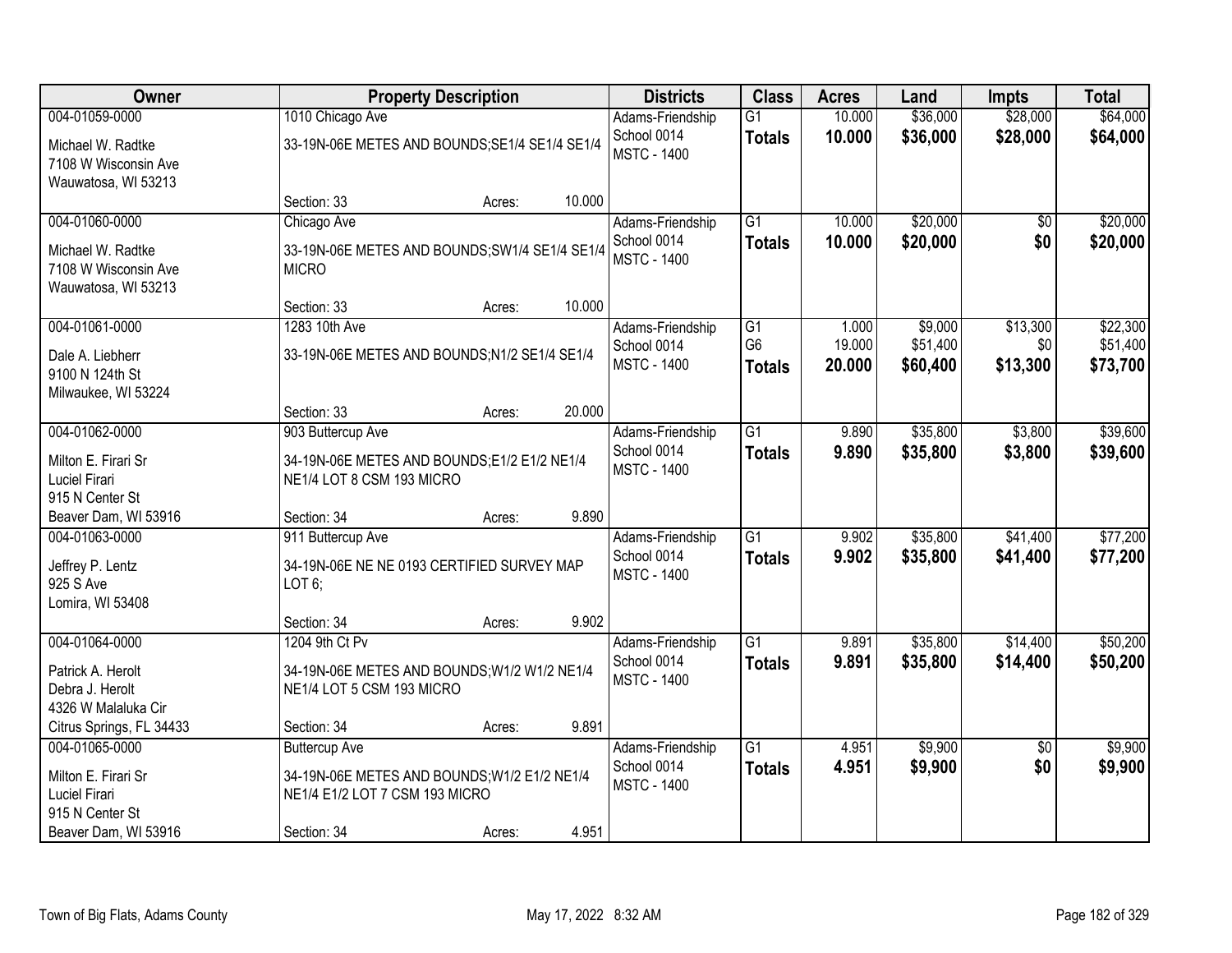| Owner                                                                                       | <b>Property Description</b>                                                                                                                        | <b>Districts</b>                                      | <b>Class</b>                                       | <b>Acres</b>            | Land                            | <b>Impts</b>                | <b>Total</b>                     |
|---------------------------------------------------------------------------------------------|----------------------------------------------------------------------------------------------------------------------------------------------------|-------------------------------------------------------|----------------------------------------------------|-------------------------|---------------------------------|-----------------------------|----------------------------------|
| 004-01066-0000<br>Jeffery P. Lentz<br>Roxanne J. Lentz<br><b>PO Box 114</b>                 | <b>Buttercup Ave</b><br>34-19N-06E METES AND BOUNDS; W1/2 E1/2 NE1/4<br>NE1/4 W1/2 LOT 7 CSM 193 MICRO                                             | Adams-Friendship<br>School 0014<br><b>MSTC - 1400</b> | $\overline{G1}$<br><b>Totals</b>                   | 4.951<br>4.951          | \$25,900<br>\$25,900            | $\overline{50}$<br>\$0      | \$25,900<br>\$25,900             |
| Lomira, WI 53048-0114                                                                       | 4.951<br>Section: 34<br>Acres:                                                                                                                     |                                                       |                                                    |                         |                                 |                             |                                  |
| 004-01067-0000<br>Jesse J. Pokszyk<br>Lisa M. Pokszyk<br>1217 9th Ct                        | 1217 9th Ct Pv<br>34-19N-06E METES AND BOUNDS;E1/2 E1/2 NW1/4<br>NE1/4 LOT 4 CSM 192                                                               | Adams-Friendship<br>School 0014<br><b>MSTC - 1400</b> | $\overline{G1}$<br><b>Totals</b>                   | 9.898<br>9.898          | \$35,800<br>\$35,800            | \$119,500<br>\$119,500      | \$155,300<br>\$155,300           |
| Friendship, WI 53934                                                                        | 9.898<br>Section: 34<br>Acres:                                                                                                                     |                                                       |                                                    |                         |                                 |                             |                                  |
| 004-01068-0010<br>April R. Janny<br>Tyler R. Janny<br>934 Racine St                         | <b>Buttercup Ave</b><br>34-19N-06E NW NE 6309 CERTIFIED SURVEY MAP<br>LOT 1;                                                                       | Adams-Friendship<br>School 0014<br><b>MSTC - 1400</b> | $\overline{G1}$<br><b>Totals</b>                   | 6.590<br>6.590          | \$29,200<br>\$29,200            | $\sqrt[6]{30}$<br>\$0       | \$29,200<br>\$29,200             |
| Delavan, WI 53115                                                                           | 6.590<br>Section: 34<br>Acres:                                                                                                                     |                                                       |                                                    |                         |                                 |                             |                                  |
| 004-01068-0015<br>Tyler R. Janny<br>April R. Janny<br>934 Racine St                         | 949 Buttercup Ave<br>34-19N-06E NW NE 6309 CERTIFIED SURVEY MAP<br>LOT2;                                                                           | Adams-Friendship<br>School 0014<br><b>MSTC - 1400</b> | $\overline{G1}$<br>G <sub>6</sub><br><b>Totals</b> | 1.000<br>5.590<br>6.590 | \$9,000<br>\$13,400<br>\$22,400 | \$23,300<br>\$0<br>\$23,300 | \$32,300<br>\$13,400<br>\$45,700 |
| Delavan, WI 53115                                                                           | 6.590<br>Section: 34<br>Acres:                                                                                                                     |                                                       |                                                    |                         |                                 |                             |                                  |
| 004-01068-0025<br>April R. Janny<br>Tyler R. Janny<br>934 Racine St<br>Delavan, WI 53115    | <b>Buttercup Ave</b><br>34-19N-06E NW NE 6309 CERTIFIED SURVEY MAP<br>LOT 3;& PT LOT 2 CSM 5595 DEED RESTRICTION<br>6.590<br>Section: 34<br>Acres: | Adams-Friendship<br>School 0014<br><b>MSTC - 1400</b> | $\overline{G1}$<br><b>Totals</b>                   | 6.590<br>6.590          | \$29,200<br>\$29,200            | \$0<br>\$0                  | \$29,200<br>\$29,200             |
| 004-01069-0000                                                                              | <b>Buttercup Ave</b>                                                                                                                               | Adams-Friendship                                      | $\overline{G1}$                                    | 9.896                   | \$35,800                        | $\overline{50}$             | \$35,800                         |
| Michael J. Richie<br>Sue Z. Richie<br>5670 Bissonnette Ln                                   | 34-19N-06E METES AND BOUNDS; W1/2 E1/2 NW1/4<br>NE1/4 LOT 3 CSM 192                                                                                | School 0014<br><b>MSTC - 1400</b>                     | <b>Totals</b>                                      | 9.896                   | \$35,800                        | \$0                         | \$35,800                         |
| Rhineleander, WI 54501                                                                      | 9.896<br>Section: 34<br>Acres:                                                                                                                     |                                                       |                                                    |                         |                                 |                             |                                  |
| 004-01070-0000<br>Daniel R. Tarsa<br>Steven D. Tarsa<br>18906 101st St<br>Bristol, WI 53104 | 1241 9th Ct Pv<br>34-19N-06E METES AND BOUNDS; S1/2 S1/2 SW1/4<br>NE1/4 LOT 12 CSM 194<br>9.914<br>Section: 34<br>Acres:                           | Adams-Friendship<br>School 0014<br><b>MSTC - 1400</b> | $\overline{G1}$<br><b>Totals</b>                   | 9.914<br>9.914          | \$35,800<br>\$35,800            | \$88,200<br>\$88,200        | \$124,000<br>\$124,000           |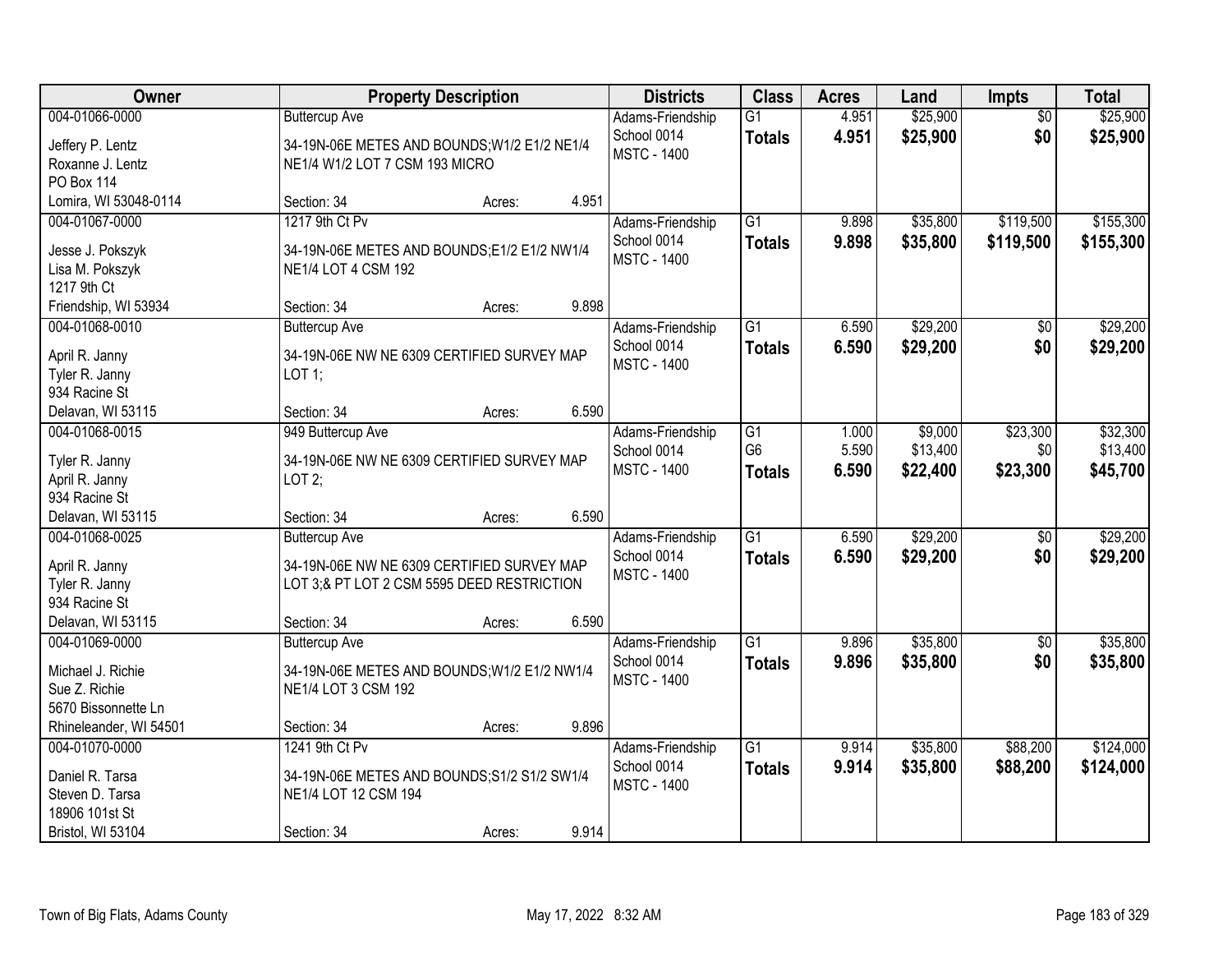| Owner                     |                                               | <b>Property Description</b> |        | <b>Districts</b>   | <b>Class</b>    | <b>Acres</b> | Land     | <b>Impts</b> | <b>Total</b> |
|---------------------------|-----------------------------------------------|-----------------------------|--------|--------------------|-----------------|--------------|----------|--------------|--------------|
| 004-01071-0000            | 1239 9th Ct Pv                                |                             |        | Adams-Friendship   | $\overline{G1}$ | 9.911        | \$35,800 | \$47,900     | \$83,700     |
| Duane J. Baumgartner      | 34-19N-06E METES AND BOUNDS;N1/2 S1/2 SW1/4   |                             |        | School 0014        | <b>Totals</b>   | 9.911        | \$35,800 | \$47,900     | \$83,700     |
| Marilyn K. Ferguson       | NE1/4 LOT 11 CSM 194                          |                             |        | <b>MSTC - 1400</b> |                 |              |          |              |              |
| 1239 9th Ct Pv            |                                               |                             |        |                    |                 |              |          |              |              |
| Friendship, WI 53934      | Section: 34                                   | Acres:                      | 9.911  |                    |                 |              |          |              |              |
| 004-01072-0000            | 1225 9th Ct Pv                                |                             |        | Adams-Friendship   | G1              | 1.000        | \$9,000  | \$2,100      | \$11,100     |
| Sharlene D. Anderst et al | 34-19N-06E METES AND BOUNDS;N1/2 N1/2 SW1/4   |                             |        | School 0014        | G <sub>6</sub>  | 8.905        | \$21,400 | \$0          | \$21,400     |
| W1328 County Rd Cw        | NE1/4 LOT 9 CSM 194 MICRO                     |                             |        | <b>MSTC - 1400</b> | <b>Totals</b>   | 9.905        | \$30,400 | \$2,100      | \$32,500     |
| Watertown, WI 53094       |                                               |                             |        |                    |                 |              |          |              |              |
|                           | Section: 34                                   | Acres:                      | 9.905  |                    |                 |              |          |              |              |
| 004-01073-0000            | 1233 9th Ct Pv                                |                             |        | Adams-Friendship   | $\overline{G1}$ | 9.905        | \$35,800 | \$17,300     | \$53,100     |
| Darren J. Baumgartner     | 34-19N-06E METES AND BOUNDS; S1/2 N1/2 SW1/4  |                             |        | School 0014        | <b>Totals</b>   | 9.905        | \$35,800 | \$17,300     | \$53,100     |
| W1328 County Rd Cw        | NE1/4 LOT 10 CSM 194                          |                             |        | <b>MSTC - 1400</b> |                 |              |          |              |              |
| Watertown, WI 53094       |                                               |                             |        |                    |                 |              |          |              |              |
|                           | Section: 34                                   | Acres:                      | 9.905  |                    |                 |              |          |              |              |
| 004-01074-0000            | 9th Ct                                        |                             |        | Adams-Friendship   | G1              | 9.905        | \$35,800 | $\sqrt[6]{}$ | \$35,800     |
| Donna K. Durham           | 34-19N-06E METES AND BOUNDS; S1/2 S1/2 SE1/4  |                             |        | School 0014        | <b>Totals</b>   | 9.905        | \$35,800 | \$0          | \$35,800     |
| 125 S Locust St           | NE1/4 LOT 16 CSM 195                          |                             |        | <b>MSTC - 1400</b> |                 |              |          |              |              |
| Reedsburg, WI 53959       |                                               |                             |        |                    |                 |              |          |              |              |
|                           | Section: 34                                   | Acres:                      | 9.905  |                    |                 |              |          |              |              |
| 004-01075-0000            | 9th Ct                                        |                             |        | Adams-Friendship   | $\overline{G1}$ | 9.905        | \$35,800 | \$4,000      | \$39,800     |
| Joseph A. Marschall       | 34-19N-06E METES AND BOUNDS; N1/2 N1/2 SE1/4  |                             |        | School 0014        | <b>Totals</b>   | 9.905        | \$35,800 | \$4,000      | \$39,800     |
| Karyl D. Marschall        | NE1/4 LOT 13 CSM 195                          |                             |        | <b>MSTC - 1400</b> |                 |              |          |              |              |
| 1334 E Kennedy Dr         |                                               |                             |        |                    |                 |              |          |              |              |
| Streamwood, IL 60103      | Section: 34                                   | Acres:                      | 9.905  |                    |                 |              |          |              |              |
| 004-01076-0000            | 1228 9th Ct Pv                                |                             |        | Adams-Friendship   | $\overline{G6}$ | 19.802       | \$47,500 | $\sqrt{$0}$  | \$47,500     |
| Steven D. Tarsa           | 34-19N-06E METES AND BOUNDS; S1/2 N1/2 & N1/2 |                             |        | School 0014        | <b>Totals</b>   | 19.802       | \$47,500 | \$0          | \$47,500     |
| Susan M. Tarsa            | S1/2 SE1/4 NE1/4 LOT 14 & 15 CSM 195          |                             |        | <b>MSTC - 1400</b> |                 |              |          |              |              |
| 18906 101st St            |                                               |                             |        |                    |                 |              |          |              |              |
| Bristol, WI 53104         | Section: 34                                   | Acres:                      | 19.802 |                    |                 |              |          |              |              |
| 004-01077-0000            | 967 Buttercup Ave                             |                             |        | Adams-Friendship   | $\overline{G1}$ | 1.000        | \$9,000  | \$46,200     | \$55,200     |
| Leonard Laskowski         | 34-19N-06E METES AND BOUNDS; W1/2 NE1/4 NW1/4 |                             |        | School 0014        | G <sub>6</sub>  | 18.800       | \$45,100 | \$0          | \$45,100     |
| Linda K. Laskowski        | LOT 1 CSM 3326 MICRO                          |                             |        | <b>MSTC - 1400</b> | <b>Totals</b>   | 19.800       | \$54,100 | \$46,200     | \$100,300    |
| 967 Buttercup Ave         |                                               |                             |        |                    |                 |              |          |              |              |
| Friendship, WI 53934      | Section: 34                                   | Acres:                      | 19.800 |                    |                 |              |          |              |              |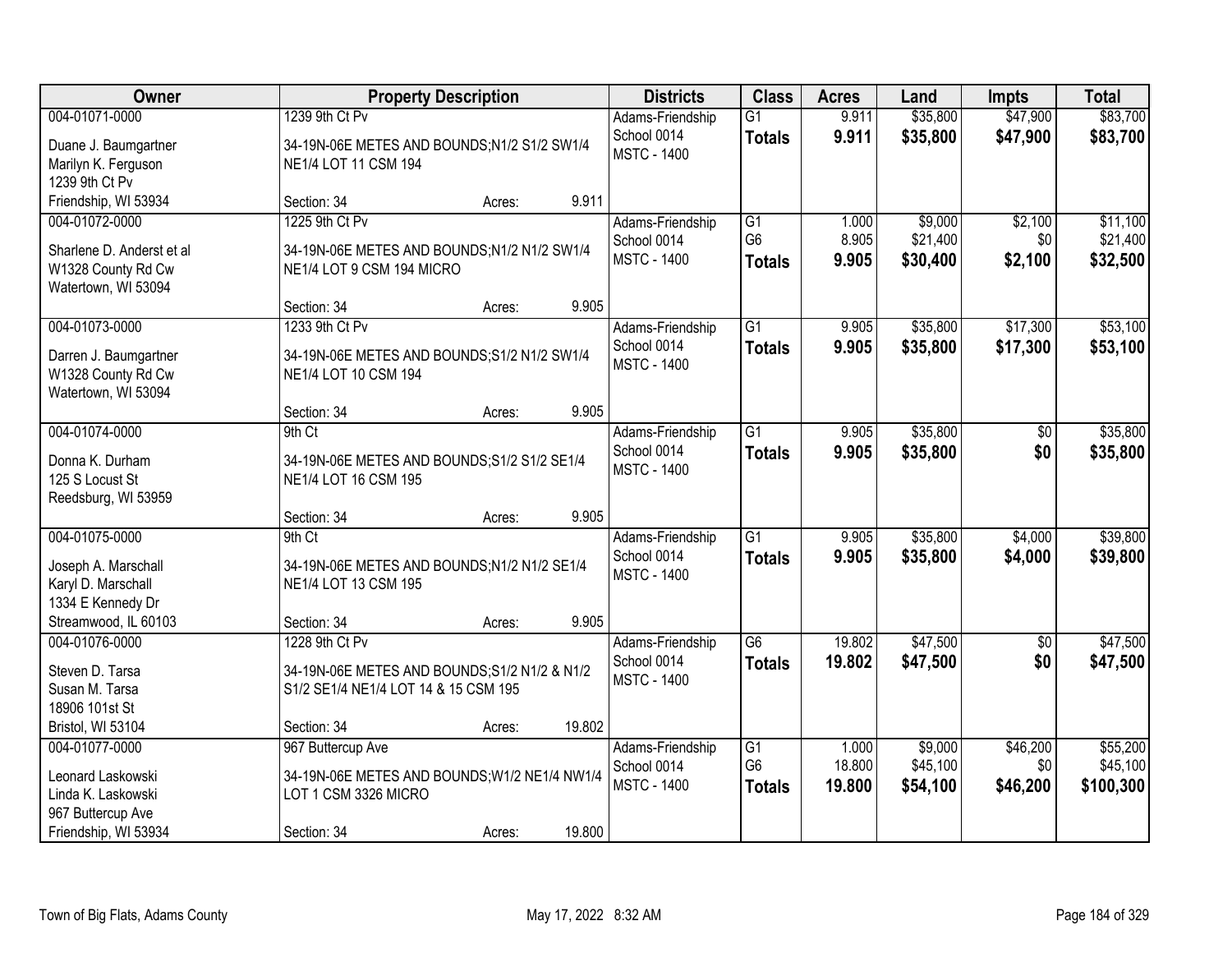| <b>Owner</b>                                                                                                   |                                                                                                                         | <b>Property Description</b> |        | <b>Districts</b>                                      | <b>Class</b>                                       | <b>Acres</b>              | Land                             | <b>Impts</b>                | <b>Total</b>                      |
|----------------------------------------------------------------------------------------------------------------|-------------------------------------------------------------------------------------------------------------------------|-----------------------------|--------|-------------------------------------------------------|----------------------------------------------------|---------------------------|----------------------------------|-----------------------------|-----------------------------------|
| 004-01077-0015<br>Lou Ann Moyer<br>Kim Moyer<br>1288 W Mcconnell Rd                                            | 965A Buttercup Ave<br>34-19N-06E NE NW 5595 CERTIFIED SURVEY MAP<br>LOT 1;                                              |                             |        | Adams-Friendship<br>School 0014<br><b>MSTC - 1400</b> | $\overline{G6}$<br><b>Totals</b>                   | 5.940<br>5.940            | \$14,300<br>\$14,300             | $\overline{50}$<br>\$0      | \$14,300<br>\$14,300              |
| Freeport, IL 61032                                                                                             | Section: 34                                                                                                             | Acres:                      | 5.940  |                                                       |                                                    |                           |                                  |                             |                                   |
| 004-01077-0025<br>Kim Moyer<br>Lou Ann Moyer<br>1288 W Mcconnell Rd                                            | 965 Buttercup Ave<br>34-19N-06E NE NW 5595 CERTIFIED SURVEY MAP<br>LOT 2;EX PC SOLD                                     |                             |        | Adams-Friendship<br>School 0014<br><b>MSTC - 1400</b> | $\overline{G1}$<br>G <sub>6</sub><br><b>Totals</b> | 4.500<br>9.330<br>13.830  | \$24,500<br>\$22,400<br>\$46,900 | \$68,400<br>\$0<br>\$68,400 | \$92,900<br>\$22,400<br>\$115,300 |
| Freeport, IL 61032                                                                                             | Section: 34                                                                                                             | Acres:                      | 13.830 |                                                       |                                                    |                           |                                  |                             |                                   |
| 004-01078-0000<br>Jeffery S. Hansen<br>Dylan R. Hansen<br>W9898 County Rd Tc                                   | 1204 10th Ave<br>34-19N-06E METES AND BOUNDS;PT NW1/4 NW1/4<br>LOT 1 CSM 2944 MICRO                                     |                             |        | Adams-Friendship<br>School 0014<br><b>MSTC - 1400</b> | $\overline{G1}$<br><b>Totals</b>                   | 9.900<br>9.900            | \$35,800<br>\$35,800             | \$15,000<br>\$15,000        | \$50,800<br>\$50,800              |
| Waupun, WI 53963<br>004-01078-0010                                                                             | Section: 34<br>10th Ave                                                                                                 | Acres:                      | 9.900  | Adams-Friendship                                      | $\overline{G6}$                                    | 9.910                     | \$25,800                         | $\sqrt[6]{}$                | \$25,800                          |
| Jeffery S. Hansen<br>Dylan R. Hansen<br>W9898 County Rd Tc                                                     | 34-19N-06E METES AND BOUNDS;PT NW1/4 NW1/4<br>LOT 2 CSM 2944 MICRO                                                      |                             |        | School 0014<br><b>MSTC - 1400</b>                     | <b>Totals</b>                                      | 9.910                     | \$25,800                         | \$0                         | \$25,800                          |
| Waupun, WI 53963                                                                                               | Section: 34                                                                                                             | Acres:                      | 9.910  |                                                       |                                                    |                           |                                  |                             |                                   |
| 004-01078-0020<br>Debra A. Ksobiech<br>Jesse C. Ksobiech<br>S109 W29910 Valley Ridge Ct<br>Mukwonago, WI 53149 | 1220 10th Ave<br>34-19N-06E METES AND BOUNDS;PT NW1/4 NW1/4<br>LOT 3 CSM 2944 MFL 1996 ENTRY 17AC CLOSED<br>Section: 34 | Acres:                      | 19.830 | Adams-Friendship<br>School 0014<br><b>MSTC - 1400</b> | $\overline{G1}$<br>G <sub>6</sub><br><b>Totals</b> | 1.000<br>18.830<br>19.830 | \$9,000<br>\$45,200<br>\$54,200  | \$26,100<br>\$0<br>\$26,100 | \$35,100<br>\$45,200<br>\$80,300  |
| 004-01079-0000                                                                                                 | 1228 10th Ave                                                                                                           |                             |        | Adams-Friendship                                      | $\overline{G1}$                                    | 9.423                     | \$34,800                         | \$71,700                    | \$106,500                         |
| James T. Kitchen<br>Marica A. Kitchen<br>1228 10th Ave                                                         | 34-19N-06E METES AND BOUNDS;PT SW1/4 NW1/4<br>LOT 1 CSM 3018 MICRO                                                      |                             |        | School 0014<br><b>MSTC - 1400</b>                     | <b>Totals</b>                                      | 9.423                     | \$34,800                         | \$71,700                    | \$106,500                         |
| Friendship, WI 53934-9455                                                                                      | Section: 34                                                                                                             | Acres:                      | 9.423  |                                                       |                                                    |                           |                                  |                             |                                   |
| 004-01079-0010<br><b>Thoms Pratt</b><br><b>Thomas Pratt</b><br>8211 W Margaret Ln<br>Franklin, WI 53132        | 1232 10th Ave<br>34-19N-06E METES AND BOUNDS;PT SW1/4 NW1/4<br>LOT 2 CSM 3018<br>Section: 34                            | Acres:                      | 9.409  | Adams-Friendship<br>School 0014<br><b>MSTC - 1400</b> | $\overline{G1}$<br><b>Totals</b>                   | 9.409<br>9.409            | \$34,800<br>\$34,800             | \$3,100<br>\$3,100          | \$37,900<br>\$37,900              |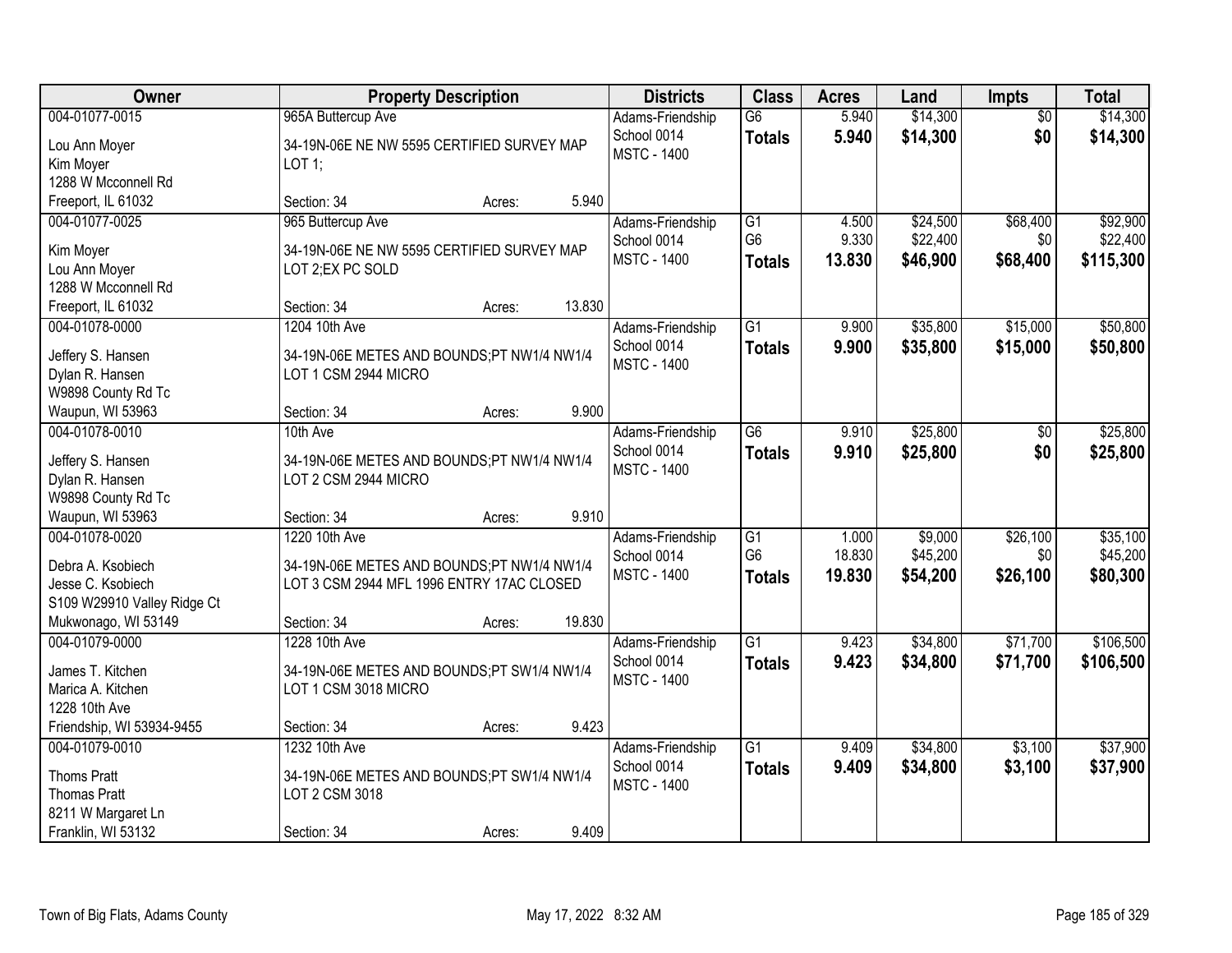| Owner                                                                        |                                                                                                | <b>Property Description</b> |        | <b>Districts</b>                                      | <b>Class</b>                          | <b>Acres</b>              | Land                              | <b>Impts</b>                          | <b>Total</b>                   |
|------------------------------------------------------------------------------|------------------------------------------------------------------------------------------------|-----------------------------|--------|-------------------------------------------------------|---------------------------------------|---------------------------|-----------------------------------|---------------------------------------|--------------------------------|
| 004-01079-0015<br>Arnulfo Fernandez<br>Sonia Fernandez<br>1318 55th Dr       | 1238 10th Ave<br>34-19N-06E SW NW 3018 CERTIFIED SURVEY MAP<br>LOT 3;                          |                             |        | Adams-Friendship<br>School 0014<br><b>MSTC - 1400</b> | $\overline{G1}$<br><b>Totals</b>      | 9.424<br>9.424            | \$34,800<br>\$34,800              | \$17,000<br>\$17,000                  | \$51,800<br>\$51,800           |
| Union Grove, WI 53182                                                        | Section: 34                                                                                    | Acres:                      | 9.424  |                                                       |                                       |                           |                                   |                                       |                                |
| 004-01079-0020<br>Penny M. Brown<br>Scott J. Brown<br>7118 23rd Ave          | 1242 10th Ave<br>34-19N-06E METES AND BOUNDS;PT SW1/4 NW1/4<br>LOT 4 CSM 3018                  |                             |        | Adams-Friendship<br>School 0014<br><b>MSTC - 1400</b> | $\overline{G1}$<br><b>Totals</b>      | 9.410<br>9.410            | \$34,800<br>\$34,800              | \$5,100<br>\$5,100                    | \$39,900<br>\$39,900           |
| Kenosha, WI 53143                                                            | Section: 34                                                                                    | Acres:                      | 9.410  |                                                       |                                       |                           |                                   |                                       |                                |
| 004-01080-0000<br>Donald L. Frevert<br>1294 County Rd I<br>Oshkosh, WI 54902 | 10th Ave<br>34-19N-06E SW NW METES AND BOUNDS;LOT 5 CSM<br>3016 2011 MFL ENTRY 39.629AC CLOSED |                             |        | Adams-Friendship<br>School 0014<br><b>MSTC - 1400</b> | G6<br>W <sub>6</sub><br><b>Totals</b> | 1.992<br>39.629<br>41.621 | \$4,800<br>(\$111,000)<br>\$4,800 | $\overline{50}$<br>\$0<br>\$0         | \$4,800<br>\$0<br>\$4,800      |
|                                                                              | Section: 34                                                                                    | Acres:                      | 41.621 |                                                       |                                       |                           |                                   |                                       |                                |
| 004-01081-0000<br>Heartland Farms, Inc<br>907 3rd Ave<br>Hancock, WI 54943   | 34-19N-06E METES AND BOUNDS; NE1/4 SW1/4                                                       |                             |        | Adams-Friendship<br>School 0014<br><b>MSTC - 1400</b> | $\overline{G4}$<br><b>Totals</b>      | 40.000<br>40.000          | \$5,400<br>\$5,400                | \$0<br>\$0                            | \$5,400<br>\$5,400             |
|                                                                              | Section: 34                                                                                    | Acres:                      | 40.000 |                                                       |                                       |                           |                                   |                                       |                                |
| 004-01082-0000<br>Heartland Farms, Inc<br>907 3rd Ave<br>Hancock, WI 54943   | 10th Ave<br>34-19N-06E METES AND BOUNDS;NW1/4 SW1/4                                            |                             |        | Adams-Friendship<br>School 0014<br><b>MSTC - 1400</b> | $\overline{G4}$<br><b>Totals</b>      | 40.000<br>40.000          | \$5,400<br>\$5,400                | \$0<br>\$0                            | \$5,400<br>\$5,400             |
|                                                                              | Section: 34                                                                                    | Acres:                      | 40.000 |                                                       |                                       |                           |                                   |                                       |                                |
| 004-01083-0000<br>Heartland Farms, Inc<br>907 3rd Ave<br>Hancock, WI 54943   | Chicago Ave<br>34-19N-06E METES AND BOUNDS; SW1/4 SW1/4                                        |                             |        | Adams-Friendship<br>School 0014<br><b>MSTC - 1400</b> | G4<br>G7<br><b>Totals</b>             | 39.900<br>0.100<br>40.000 | \$5,400<br>\$400<br>\$5,800       | $\overline{50}$<br>\$5,000<br>\$5,000 | \$5,400<br>\$5,400<br>\$10,800 |
|                                                                              | Section: 34                                                                                    | Acres:                      | 40.000 |                                                       |                                       |                           |                                   |                                       |                                |
| 004-01084-0000<br>Heartland Farms, Inc<br>907 3rd Ave<br>Hancock, WI 54943   | Chicago Ave<br>34-19N-06E METES AND BOUNDS; SE1/4 SW1/4<br>Section: 34                         | Acres:                      | 40.000 | Adams-Friendship<br>School 0014<br><b>MSTC - 1400</b> | $\overline{G4}$<br><b>Totals</b>      | 40.000<br>40.000          | \$5,400<br>\$5,400                | $\overline{50}$<br>\$0                | \$5,400<br>\$5,400             |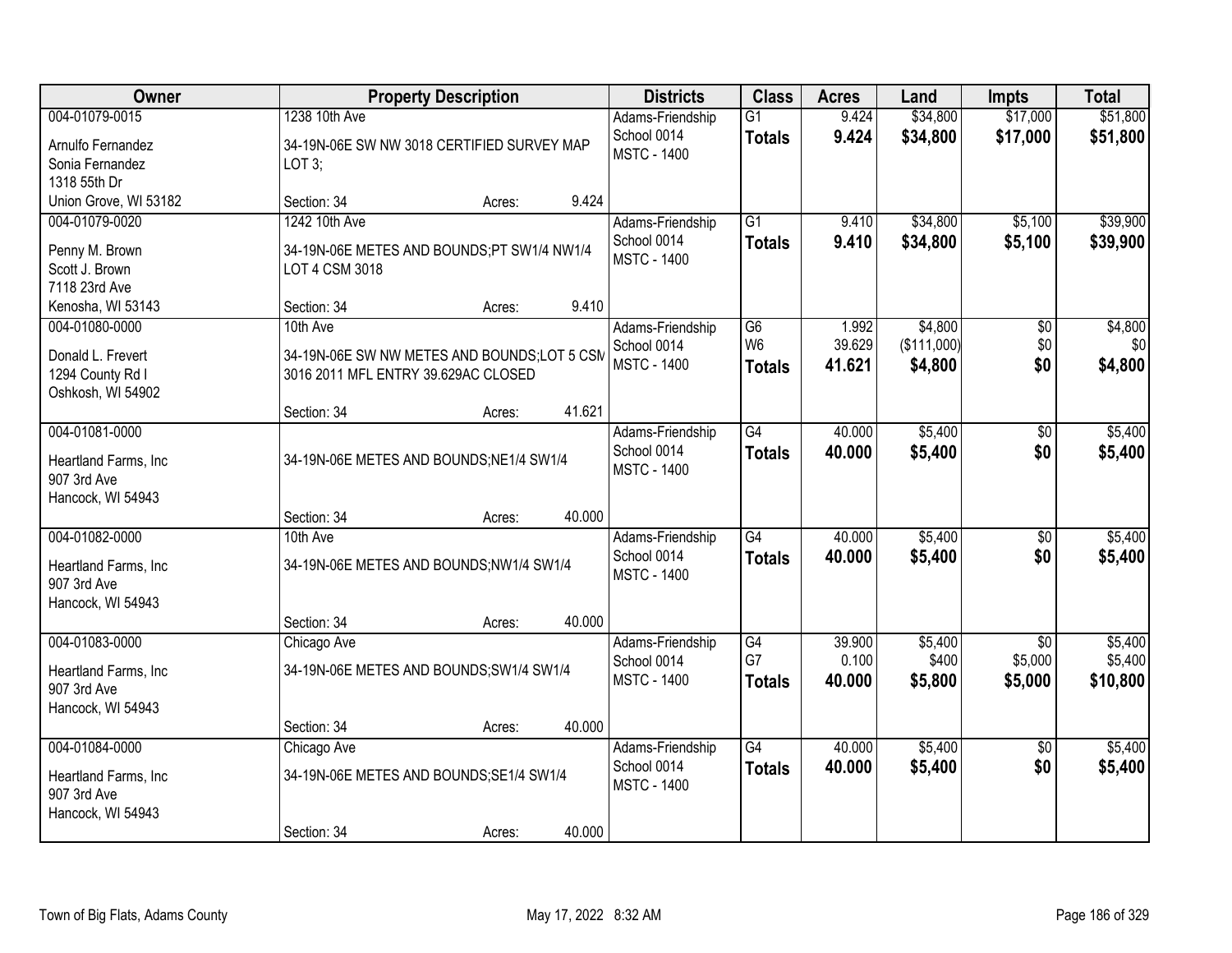| Owner                         |                                                 | <b>Property Description</b> |        | <b>Districts</b>   | <b>Class</b>    | <b>Acres</b> | Land        | <b>Impts</b>    | <b>Total</b> |
|-------------------------------|-------------------------------------------------|-----------------------------|--------|--------------------|-----------------|--------------|-------------|-----------------|--------------|
| 004-01085-0000                | 920 Chicago Ave                                 |                             |        | Adams-Friendship   | $\overline{G1}$ | 3.000        | \$20,000    | \$250,800       | \$270,800    |
| Victoria S. Dall              | 34-19N-06E METES AND BOUNDS;PT SE1/4 S 1/2      |                             |        | School 0014        | G <sub>6</sub>  | 23.900       | \$59,400    | \$0             | \$59,400     |
| William A. Dall Jr            | LOT 2 CSM 3234 EX E 33FT                        |                             |        | <b>MSTC - 1400</b> | <b>Totals</b>   | 26.900       | \$79,400    | \$250,800       | \$330,200    |
| 920 A Chicago Ave             |                                                 |                             |        |                    |                 |              |             |                 |              |
| Friendhsip, WI 53934          | Section: 34                                     | Acres:                      | 26.900 |                    |                 |              |             |                 |              |
| 004-01085-0010                | Chicago Ave                                     |                             |        | Adams-Friendship   | $\overline{G6}$ | 27.900       | \$69,000    | \$0             | \$69,000     |
| Adam R. Dall                  | 34-19N-06E METES AND BOUNDS; PT SE1/4 N 1/2 & E |                             |        | School 0014        | <b>Totals</b>   | 27.900       | \$69,000    | \$0             | \$69,000     |
| 5348 N 87th St                | 33FT OF LOT 2 CSM 3234                          |                             |        | <b>MSTC - 1400</b> |                 |              |             |                 |              |
| Milwaukee, WI 53225           |                                                 |                             |        |                    |                 |              |             |                 |              |
|                               | Section: 34                                     | Acres:                      | 27.900 |                    |                 |              |             |                 |              |
| 004-01086-0000                |                                                 |                             |        | Adams-Friendship   | G6              | 20.000       | \$52,000    | \$0             | \$52,000     |
| Adams Friendship, LLC         | 34-19N-06E METES AND BOUNDS; E1/2 NE1/4 SE1/4   |                             |        | School 0014        | <b>Totals</b>   | 20.000       | \$52,000    | \$0             | \$52,000     |
| 3908 Lay Ln                   |                                                 |                             |        | <b>MSTC - 1400</b> |                 |              |             |                 |              |
| Bloomington, IL 61705         |                                                 |                             |        |                    |                 |              |             |                 |              |
|                               | Section: 34                                     | Acres:                      | 20.000 |                    |                 |              |             |                 |              |
| 004-01087-0000                | 944 Chicago Ave                                 |                             |        | Adams-Friendship   | W8              | 64.580       | (\$167,900) | $\overline{50}$ | \$0          |
| William E. Pietkauskis        | 34-19N-06E METES AND BOUNDS;PT W1/2 SE1/4 LOT   |                             |        | School 0014        | <b>Totals</b>   | 64.580       | \$0         | \$0             | \$0          |
| Sheryl K. Pietkauskis         | 1 CSM 3234 MFL 1997 ENTRY 64.58A CLOSED         |                             |        | <b>MSTC - 1400</b> |                 |              |             |                 |              |
| 202 Martin St                 |                                                 |                             |        |                    |                 |              |             |                 |              |
| Sharon, WI 53585              | Section: 34                                     | Acres:                      | 64.580 |                    |                 |              |             |                 |              |
| 004-01090-0000                | Chicago Ave                                     |                             |        | Adams-Friendship   | $\overline{G6}$ | 20.000       | \$50,000    | $\overline{50}$ | \$50,000     |
| Adams Friendship, LLC         | 34-19N-06E METES AND BOUNDS;E1/2 SE1/4 SE1/4    |                             |        | School 0014        | <b>Totals</b>   | 20.000       | \$50,000    | \$0             | \$50,000     |
| 3908 Lay Ln                   |                                                 |                             |        | <b>MSTC - 1400</b> |                 |              |             |                 |              |
| Bloomington, IL 61705         |                                                 |                             |        |                    |                 |              |             |                 |              |
|                               | Section: 34                                     | Acres:                      | 20.000 |                    |                 |              |             |                 |              |
| 004-01091-0000                | <b>Buttercup Ave</b>                            |                             |        | Adams-Friendship   | W6              | 40.000       | (\$104,000) | $\overline{50}$ | $\sqrt{50}$  |
| Dk Nc4 Subtrust of the Koener | 35-19N-06E NE NE METES AND BOUNDS; NE1/4        |                             |        | School 0014        | <b>Totals</b>   | 40.000       | \$0         | \$0             | \$0          |
| Revocable Trust               | NE1/4 MFL ENTRY 2019 40AC CLOSED                |                             |        | <b>MSTC - 1400</b> |                 |              |             |                 |              |
| 5628 W Fisk Ave               |                                                 |                             |        |                    |                 |              |             |                 |              |
| Oshkosh, WI 54904             | Section: 35                                     | Acres:                      | 40.000 |                    |                 |              |             |                 |              |
| 004-01092-0000                | <b>Buttercup Ave</b>                            |                             |        | Adams-Friendship   | W6              | 40.000       | (\$104,000) | $\overline{50}$ | \$0          |
| Dk Nc4 Subtrust of the Koener | 35-19N-06E NW NE METES AND BOUNDS;NW1/4         |                             |        | School 0014        | <b>Totals</b>   | 40.000       | \$0         | \$0             | \$0          |
| Revocable Trust               | NE1/4 MFL ENTRY 2019 40AC CLOSED                |                             |        | <b>MSTC - 1400</b> |                 |              |             |                 |              |
| 5628 W Fisk Ave               |                                                 |                             |        |                    |                 |              |             |                 |              |
| Oshkosh, WI 54904             | Section: 35                                     | Acres:                      | 40.000 |                    |                 |              |             |                 |              |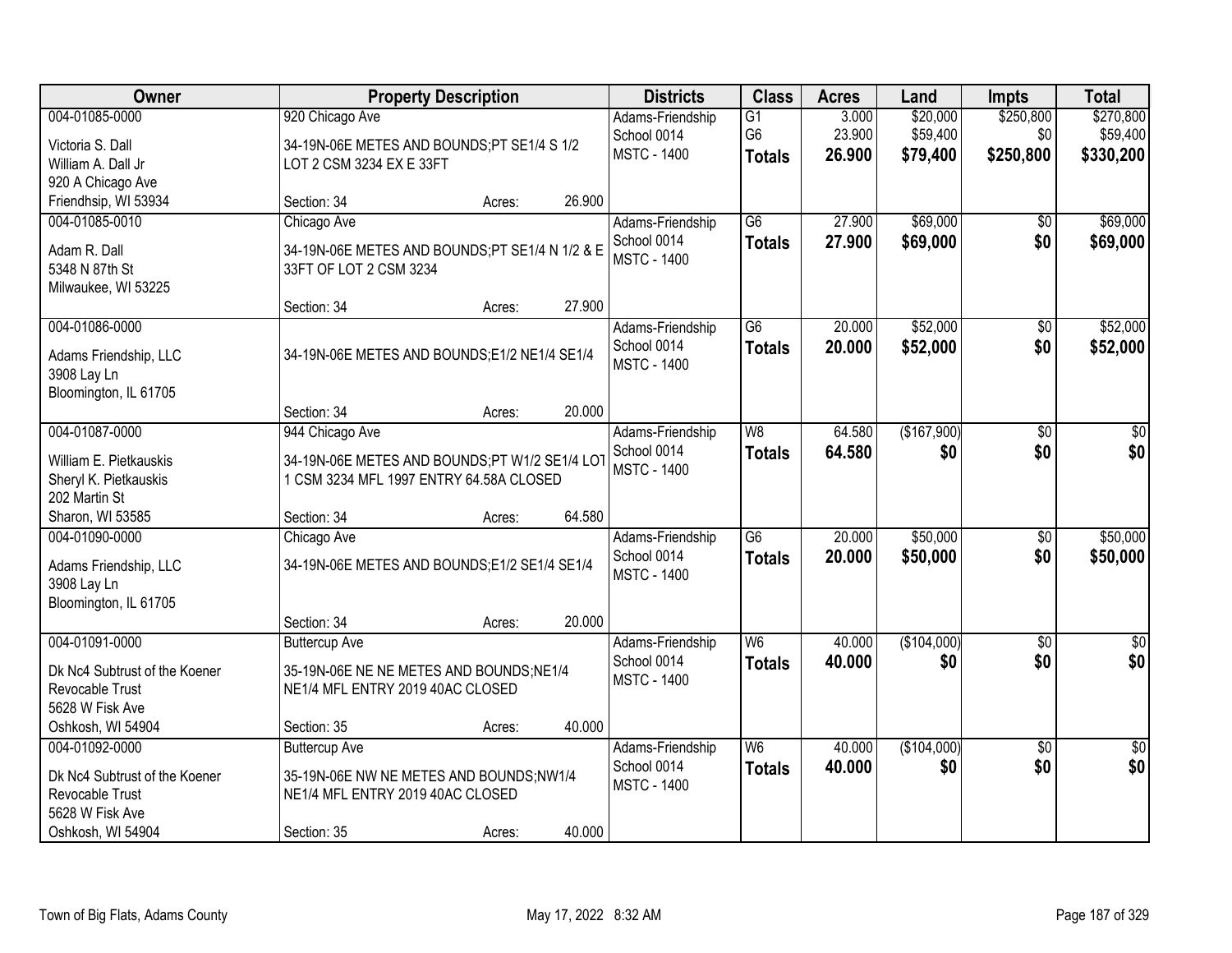| (\$52,000)<br>004-01093-0000<br>W <sub>6</sub><br>20.000<br>$\overline{30}$<br>\$0<br>8th Dr<br>Adams-Friendship<br>\$0<br>\$0<br>\$0<br>School 0014<br>20.000<br><b>Totals</b><br>35-19N-06E METES AND BOUNDS;N1/2 SW1/4 NE1/4<br>Dk Nc4 Subtrust of the Koener<br><b>MSTC - 1400</b><br>MFL ENTRY 2019 20AC CLOSED<br>Revocable Trust<br>5628 W Fisk Ave<br>20.000<br>Oshkosh, WI 54904<br>Section: 35<br>Acres:<br>\$24,000<br>\$24,000<br>004-01093-0010<br>8th Dr<br>$\overline{G6}$<br>10.000<br>$\overline{50}$<br>Adams-Friendship<br>W <sub>8</sub><br>10.000<br>(\$26,000)<br>\$0<br>School 0014<br>\$0<br>Carter Creek, LLC<br>35-19N-06E METES AND BOUNDS; S1/2 SW1/4 NE1/4<br>\$0<br>\$24,000<br><b>MSTC - 1400</b><br>20.000<br>\$24,000<br><b>Totals</b><br>1198 8th Ave<br>MFL 1998 ENTRY 10AC CLOSED<br>Friendship, WI 53934<br>20.000<br>Section: 35<br>Acres:<br>\$33,600<br>\$33,600<br>004-01094-0000<br>Adams-Friendship<br>G6<br>14.000<br>$\overline{60}$<br>W <sub>8</sub><br>(\$67,600)<br>\$0<br>26.000<br>\$0<br>School 0014<br>35-19N-06E METES AND BOUNDS; SE1/4 NE1/4 MFL<br>Carter Creek, LLC<br><b>MSTC - 1400</b><br>\$33,600<br>40.000<br>\$33,600<br>\$0<br><b>Totals</b><br>1198 8th Ave<br>1998 ENTRY 26AC CLOSED<br>Friendship, WI 53934<br>40.000<br>Section: 35<br>Acres:<br>40.000<br>004-01095-0000<br>$\overline{\text{X2}}$<br>$\overline{50}$<br>$\sqrt{50}$<br>Adams-Friendship<br><b>Buttercup Ave</b><br>$\sqrt[6]{3}$<br>\$0<br>\$0<br>\$0<br>School 0014<br>40.000<br><b>Totals</b><br>State of Wisconsin<br>35-19N-06E METES AND BOUNDS; NE1/4 NW1/4<br><b>MSTC - 1400</b><br>Attn: Dnr % Cheryl Hausley<br>PO Box 7921<br>Madison, WI 53707-7921<br>40.000<br>Section: 35<br>Acres:<br>$\overline{W8}$<br>40.000<br>(\$104,000)<br>$\sqrt{50}$<br>004-01096-0000<br>\$0<br><b>Buttercup Ave</b><br>Adams-Friendship<br>\$0<br>40.000<br>\$0<br>\$0<br>School 0014<br><b>Totals</b><br>Kevin C. Moran<br>35-19N-06E METES AND BOUNDS;NW1/4 NW1/4 1999<br><b>MSTC - 1400</b><br>Renae M. Moran<br>MFL ENTRY 40AC CLOSED<br>7260 Sportsman Rd<br>40.000<br>Pickett, WI 54964<br>Section: 35<br>Acres: | Owner | <b>Property Description</b> |  | <b>Districts</b> | <b>Class</b> | <b>Acres</b> | Land | <b>Impts</b> | <b>Total</b> |
|---------------------------------------------------------------------------------------------------------------------------------------------------------------------------------------------------------------------------------------------------------------------------------------------------------------------------------------------------------------------------------------------------------------------------------------------------------------------------------------------------------------------------------------------------------------------------------------------------------------------------------------------------------------------------------------------------------------------------------------------------------------------------------------------------------------------------------------------------------------------------------------------------------------------------------------------------------------------------------------------------------------------------------------------------------------------------------------------------------------------------------------------------------------------------------------------------------------------------------------------------------------------------------------------------------------------------------------------------------------------------------------------------------------------------------------------------------------------------------------------------------------------------------------------------------------------------------------------------------------------------------------------------------------------------------------------------------------------------------------------------------------------------------------------------------------------------------------------------------------------------------------------------------------------------------------------------------------------------------------------------------------------------------------------------------------------------------------------------------------------------------------------------------|-------|-----------------------------|--|------------------|--------------|--------------|------|--------------|--------------|
|                                                                                                                                                                                                                                                                                                                                                                                                                                                                                                                                                                                                                                                                                                                                                                                                                                                                                                                                                                                                                                                                                                                                                                                                                                                                                                                                                                                                                                                                                                                                                                                                                                                                                                                                                                                                                                                                                                                                                                                                                                                                                                                                                         |       |                             |  |                  |              |              |      |              |              |
|                                                                                                                                                                                                                                                                                                                                                                                                                                                                                                                                                                                                                                                                                                                                                                                                                                                                                                                                                                                                                                                                                                                                                                                                                                                                                                                                                                                                                                                                                                                                                                                                                                                                                                                                                                                                                                                                                                                                                                                                                                                                                                                                                         |       |                             |  |                  |              |              |      |              |              |
|                                                                                                                                                                                                                                                                                                                                                                                                                                                                                                                                                                                                                                                                                                                                                                                                                                                                                                                                                                                                                                                                                                                                                                                                                                                                                                                                                                                                                                                                                                                                                                                                                                                                                                                                                                                                                                                                                                                                                                                                                                                                                                                                                         |       |                             |  |                  |              |              |      |              |              |
|                                                                                                                                                                                                                                                                                                                                                                                                                                                                                                                                                                                                                                                                                                                                                                                                                                                                                                                                                                                                                                                                                                                                                                                                                                                                                                                                                                                                                                                                                                                                                                                                                                                                                                                                                                                                                                                                                                                                                                                                                                                                                                                                                         |       |                             |  |                  |              |              |      |              |              |
|                                                                                                                                                                                                                                                                                                                                                                                                                                                                                                                                                                                                                                                                                                                                                                                                                                                                                                                                                                                                                                                                                                                                                                                                                                                                                                                                                                                                                                                                                                                                                                                                                                                                                                                                                                                                                                                                                                                                                                                                                                                                                                                                                         |       |                             |  |                  |              |              |      |              |              |
|                                                                                                                                                                                                                                                                                                                                                                                                                                                                                                                                                                                                                                                                                                                                                                                                                                                                                                                                                                                                                                                                                                                                                                                                                                                                                                                                                                                                                                                                                                                                                                                                                                                                                                                                                                                                                                                                                                                                                                                                                                                                                                                                                         |       |                             |  |                  |              |              |      |              |              |
|                                                                                                                                                                                                                                                                                                                                                                                                                                                                                                                                                                                                                                                                                                                                                                                                                                                                                                                                                                                                                                                                                                                                                                                                                                                                                                                                                                                                                                                                                                                                                                                                                                                                                                                                                                                                                                                                                                                                                                                                                                                                                                                                                         |       |                             |  |                  |              |              |      |              |              |
|                                                                                                                                                                                                                                                                                                                                                                                                                                                                                                                                                                                                                                                                                                                                                                                                                                                                                                                                                                                                                                                                                                                                                                                                                                                                                                                                                                                                                                                                                                                                                                                                                                                                                                                                                                                                                                                                                                                                                                                                                                                                                                                                                         |       |                             |  |                  |              |              |      |              |              |
|                                                                                                                                                                                                                                                                                                                                                                                                                                                                                                                                                                                                                                                                                                                                                                                                                                                                                                                                                                                                                                                                                                                                                                                                                                                                                                                                                                                                                                                                                                                                                                                                                                                                                                                                                                                                                                                                                                                                                                                                                                                                                                                                                         |       |                             |  |                  |              |              |      |              |              |
|                                                                                                                                                                                                                                                                                                                                                                                                                                                                                                                                                                                                                                                                                                                                                                                                                                                                                                                                                                                                                                                                                                                                                                                                                                                                                                                                                                                                                                                                                                                                                                                                                                                                                                                                                                                                                                                                                                                                                                                                                                                                                                                                                         |       |                             |  |                  |              |              |      |              |              |
|                                                                                                                                                                                                                                                                                                                                                                                                                                                                                                                                                                                                                                                                                                                                                                                                                                                                                                                                                                                                                                                                                                                                                                                                                                                                                                                                                                                                                                                                                                                                                                                                                                                                                                                                                                                                                                                                                                                                                                                                                                                                                                                                                         |       |                             |  |                  |              |              |      |              |              |
|                                                                                                                                                                                                                                                                                                                                                                                                                                                                                                                                                                                                                                                                                                                                                                                                                                                                                                                                                                                                                                                                                                                                                                                                                                                                                                                                                                                                                                                                                                                                                                                                                                                                                                                                                                                                                                                                                                                                                                                                                                                                                                                                                         |       |                             |  |                  |              |              |      |              |              |
|                                                                                                                                                                                                                                                                                                                                                                                                                                                                                                                                                                                                                                                                                                                                                                                                                                                                                                                                                                                                                                                                                                                                                                                                                                                                                                                                                                                                                                                                                                                                                                                                                                                                                                                                                                                                                                                                                                                                                                                                                                                                                                                                                         |       |                             |  |                  |              |              |      |              |              |
|                                                                                                                                                                                                                                                                                                                                                                                                                                                                                                                                                                                                                                                                                                                                                                                                                                                                                                                                                                                                                                                                                                                                                                                                                                                                                                                                                                                                                                                                                                                                                                                                                                                                                                                                                                                                                                                                                                                                                                                                                                                                                                                                                         |       |                             |  |                  |              |              |      |              |              |
|                                                                                                                                                                                                                                                                                                                                                                                                                                                                                                                                                                                                                                                                                                                                                                                                                                                                                                                                                                                                                                                                                                                                                                                                                                                                                                                                                                                                                                                                                                                                                                                                                                                                                                                                                                                                                                                                                                                                                                                                                                                                                                                                                         |       |                             |  |                  |              |              |      |              |              |
|                                                                                                                                                                                                                                                                                                                                                                                                                                                                                                                                                                                                                                                                                                                                                                                                                                                                                                                                                                                                                                                                                                                                                                                                                                                                                                                                                                                                                                                                                                                                                                                                                                                                                                                                                                                                                                                                                                                                                                                                                                                                                                                                                         |       |                             |  |                  |              |              |      |              |              |
|                                                                                                                                                                                                                                                                                                                                                                                                                                                                                                                                                                                                                                                                                                                                                                                                                                                                                                                                                                                                                                                                                                                                                                                                                                                                                                                                                                                                                                                                                                                                                                                                                                                                                                                                                                                                                                                                                                                                                                                                                                                                                                                                                         |       |                             |  |                  |              |              |      |              |              |
|                                                                                                                                                                                                                                                                                                                                                                                                                                                                                                                                                                                                                                                                                                                                                                                                                                                                                                                                                                                                                                                                                                                                                                                                                                                                                                                                                                                                                                                                                                                                                                                                                                                                                                                                                                                                                                                                                                                                                                                                                                                                                                                                                         |       |                             |  |                  |              |              |      |              |              |
|                                                                                                                                                                                                                                                                                                                                                                                                                                                                                                                                                                                                                                                                                                                                                                                                                                                                                                                                                                                                                                                                                                                                                                                                                                                                                                                                                                                                                                                                                                                                                                                                                                                                                                                                                                                                                                                                                                                                                                                                                                                                                                                                                         |       |                             |  |                  |              |              |      |              |              |
|                                                                                                                                                                                                                                                                                                                                                                                                                                                                                                                                                                                                                                                                                                                                                                                                                                                                                                                                                                                                                                                                                                                                                                                                                                                                                                                                                                                                                                                                                                                                                                                                                                                                                                                                                                                                                                                                                                                                                                                                                                                                                                                                                         |       |                             |  |                  |              |              |      |              |              |
|                                                                                                                                                                                                                                                                                                                                                                                                                                                                                                                                                                                                                                                                                                                                                                                                                                                                                                                                                                                                                                                                                                                                                                                                                                                                                                                                                                                                                                                                                                                                                                                                                                                                                                                                                                                                                                                                                                                                                                                                                                                                                                                                                         |       |                             |  |                  |              |              |      |              |              |
|                                                                                                                                                                                                                                                                                                                                                                                                                                                                                                                                                                                                                                                                                                                                                                                                                                                                                                                                                                                                                                                                                                                                                                                                                                                                                                                                                                                                                                                                                                                                                                                                                                                                                                                                                                                                                                                                                                                                                                                                                                                                                                                                                         |       |                             |  |                  |              |              |      |              |              |
|                                                                                                                                                                                                                                                                                                                                                                                                                                                                                                                                                                                                                                                                                                                                                                                                                                                                                                                                                                                                                                                                                                                                                                                                                                                                                                                                                                                                                                                                                                                                                                                                                                                                                                                                                                                                                                                                                                                                                                                                                                                                                                                                                         |       |                             |  |                  |              |              |      |              |              |
|                                                                                                                                                                                                                                                                                                                                                                                                                                                                                                                                                                                                                                                                                                                                                                                                                                                                                                                                                                                                                                                                                                                                                                                                                                                                                                                                                                                                                                                                                                                                                                                                                                                                                                                                                                                                                                                                                                                                                                                                                                                                                                                                                         |       |                             |  |                  |              |              |      |              |              |
|                                                                                                                                                                                                                                                                                                                                                                                                                                                                                                                                                                                                                                                                                                                                                                                                                                                                                                                                                                                                                                                                                                                                                                                                                                                                                                                                                                                                                                                                                                                                                                                                                                                                                                                                                                                                                                                                                                                                                                                                                                                                                                                                                         |       |                             |  |                  |              |              |      |              |              |
| $\overline{\text{X2}}$<br>40.000<br>$\overline{\$0}$<br>004-01097-0000<br>$\overline{50}$<br>$\overline{50}$<br>8th Dr<br>Adams-Friendship                                                                                                                                                                                                                                                                                                                                                                                                                                                                                                                                                                                                                                                                                                                                                                                                                                                                                                                                                                                                                                                                                                                                                                                                                                                                                                                                                                                                                                                                                                                                                                                                                                                                                                                                                                                                                                                                                                                                                                                                              |       |                             |  |                  |              |              |      |              |              |
| \$0<br>\$0<br>\$0<br>School 0014<br>40.000<br><b>Totals</b><br>State of Wisconsin<br>35-19N-06E METES AND BOUNDS; SW1/4 NW1/4                                                                                                                                                                                                                                                                                                                                                                                                                                                                                                                                                                                                                                                                                                                                                                                                                                                                                                                                                                                                                                                                                                                                                                                                                                                                                                                                                                                                                                                                                                                                                                                                                                                                                                                                                                                                                                                                                                                                                                                                                           |       |                             |  |                  |              |              |      |              |              |
| <b>MSTC - 1400</b><br>Attn: Dnr % Cheryl Hausley<br><b>MICRO</b>                                                                                                                                                                                                                                                                                                                                                                                                                                                                                                                                                                                                                                                                                                                                                                                                                                                                                                                                                                                                                                                                                                                                                                                                                                                                                                                                                                                                                                                                                                                                                                                                                                                                                                                                                                                                                                                                                                                                                                                                                                                                                        |       |                             |  |                  |              |              |      |              |              |
| PO Box 7921                                                                                                                                                                                                                                                                                                                                                                                                                                                                                                                                                                                                                                                                                                                                                                                                                                                                                                                                                                                                                                                                                                                                                                                                                                                                                                                                                                                                                                                                                                                                                                                                                                                                                                                                                                                                                                                                                                                                                                                                                                                                                                                                             |       |                             |  |                  |              |              |      |              |              |
| Madison, WI 53707-7921<br>40.000<br>Section: 35<br>Acres:                                                                                                                                                                                                                                                                                                                                                                                                                                                                                                                                                                                                                                                                                                                                                                                                                                                                                                                                                                                                                                                                                                                                                                                                                                                                                                                                                                                                                                                                                                                                                                                                                                                                                                                                                                                                                                                                                                                                                                                                                                                                                               |       |                             |  |                  |              |              |      |              |              |
| 40.000<br>004-01098-0000<br>$\overline{X2}$<br>$\sqrt{30}$<br>$8th$ Dr<br>Adams-Friendship<br>$\overline{50}$<br>\$0                                                                                                                                                                                                                                                                                                                                                                                                                                                                                                                                                                                                                                                                                                                                                                                                                                                                                                                                                                                                                                                                                                                                                                                                                                                                                                                                                                                                                                                                                                                                                                                                                                                                                                                                                                                                                                                                                                                                                                                                                                    |       |                             |  |                  |              |              |      |              |              |
| \$0<br>\$0<br>\$0<br>School 0014<br>40.000<br><b>Totals</b>                                                                                                                                                                                                                                                                                                                                                                                                                                                                                                                                                                                                                                                                                                                                                                                                                                                                                                                                                                                                                                                                                                                                                                                                                                                                                                                                                                                                                                                                                                                                                                                                                                                                                                                                                                                                                                                                                                                                                                                                                                                                                             |       |                             |  |                  |              |              |      |              |              |
| State of Wisconsin<br>35-19N-06E METES AND BOUNDS; SE1/4 NW1/4<br><b>MSTC - 1400</b><br><b>MICRO</b>                                                                                                                                                                                                                                                                                                                                                                                                                                                                                                                                                                                                                                                                                                                                                                                                                                                                                                                                                                                                                                                                                                                                                                                                                                                                                                                                                                                                                                                                                                                                                                                                                                                                                                                                                                                                                                                                                                                                                                                                                                                    |       |                             |  |                  |              |              |      |              |              |
| Attn: Dnr % Cheryl Hausley<br>PO Box 7921                                                                                                                                                                                                                                                                                                                                                                                                                                                                                                                                                                                                                                                                                                                                                                                                                                                                                                                                                                                                                                                                                                                                                                                                                                                                                                                                                                                                                                                                                                                                                                                                                                                                                                                                                                                                                                                                                                                                                                                                                                                                                                               |       |                             |  |                  |              |              |      |              |              |
| 40.000<br>Madison, WI 53707-7921<br>Section: 35<br>Acres:                                                                                                                                                                                                                                                                                                                                                                                                                                                                                                                                                                                                                                                                                                                                                                                                                                                                                                                                                                                                                                                                                                                                                                                                                                                                                                                                                                                                                                                                                                                                                                                                                                                                                                                                                                                                                                                                                                                                                                                                                                                                                               |       |                             |  |                  |              |              |      |              |              |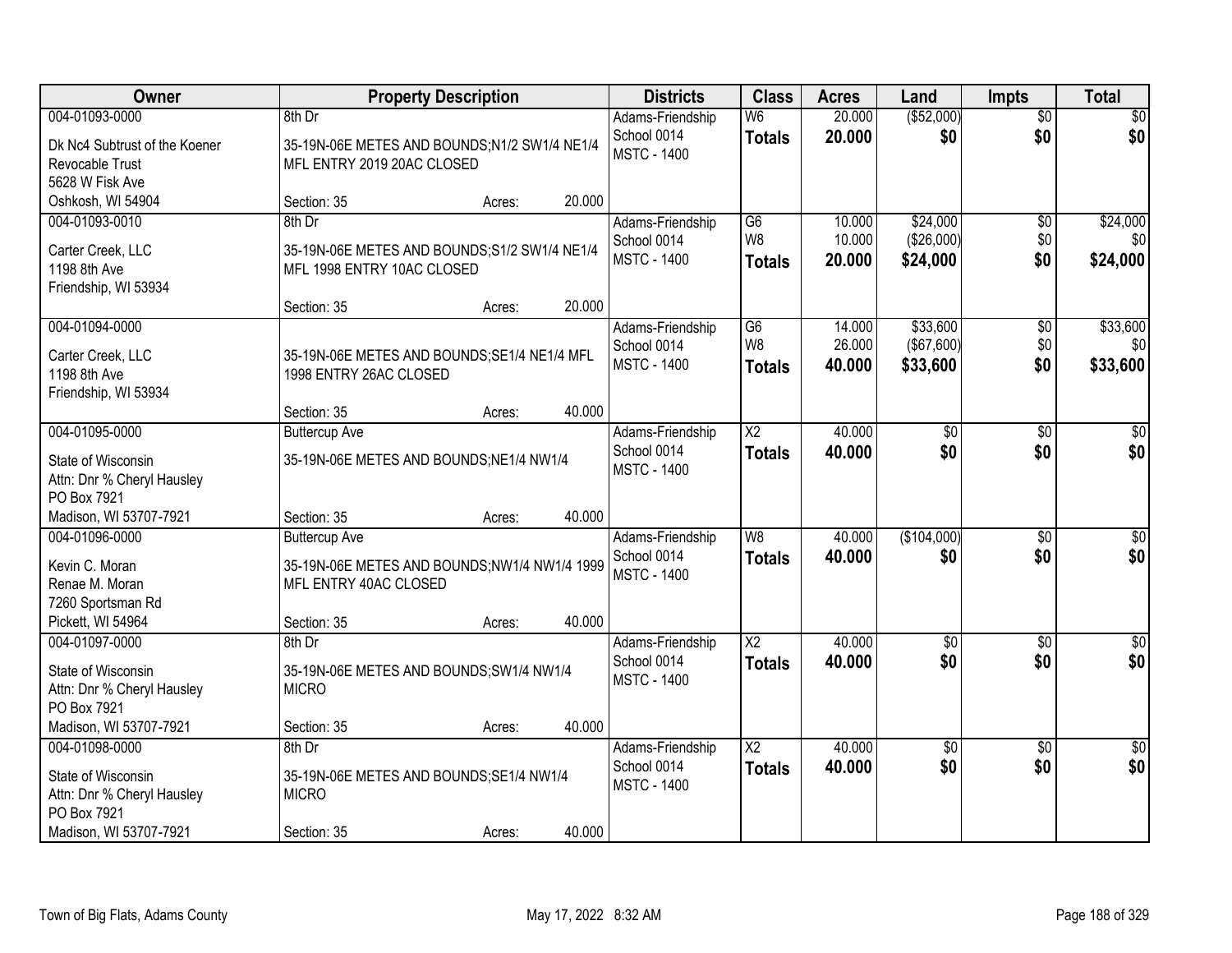| Owner                                    |                                              | <b>Property Description</b> |        | <b>Districts</b>                  | <b>Class</b>    | <b>Acres</b>     | Land               | <b>Impts</b>           | <b>Total</b>       |
|------------------------------------------|----------------------------------------------|-----------------------------|--------|-----------------------------------|-----------------|------------------|--------------------|------------------------|--------------------|
| 004-01099-0000                           | $8th$ Dr                                     |                             |        | Adams-Friendship                  | $\overline{X2}$ | 40.000           | $\overline{50}$    | $\overline{50}$        | \$0                |
| State of Wisconsin                       | 35-19N-06E METES AND BOUNDS; NE1/4 SW1/4     |                             |        | School 0014                       | <b>Totals</b>   | 40.000           | \$0                | \$0                    | \$0                |
| Attn: Dnr % Cheryl Hausley               | <b>MICRO</b>                                 |                             |        | <b>MSTC - 1400</b>                |                 |                  |                    |                        |                    |
| PO Box 7921                              |                                              |                             |        |                                   |                 |                  |                    |                        |                    |
| Madison, WI 53707-7921                   | Section: 35                                  | Acres:                      | 40.000 |                                   |                 |                  |                    |                        |                    |
| 004-01100-0000                           | 8th Dr                                       |                             |        | Adams-Friendship                  | $\overline{X2}$ | 40.000           | $\overline{50}$    | \$0                    | \$0                |
| State of Wisconsin                       | 35-19N-06E METES AND BOUNDS;NW1/4 SW1/4      |                             |        | School 0014<br><b>MSTC - 1400</b> | <b>Totals</b>   | 40.000           | \$0                | \$0                    | \$0                |
| Attn: Dnr % Cheryl Hausley               | <b>MICRO</b>                                 |                             |        |                                   |                 |                  |                    |                        |                    |
| PO Box 7921                              |                                              |                             | 40.000 |                                   |                 |                  |                    |                        |                    |
| Madison, WI 53707-7921<br>004-01101-0000 | Section: 35<br>896 Chicago Ave               | Acres:                      |        | Adams-Friendship                  | $\overline{G1}$ | 1.000            | \$9,000            | \$16,400               | \$25,400           |
|                                          |                                              |                             |        | School 0014                       | G <sub>5</sub>  | 2.500            | \$1,800            | \$0                    | \$1,800            |
| Adams Friendship, LLC                    | 35-19N-06E METES AND BOUNDS; SW1/4 SW1/4     |                             |        | <b>MSTC - 1400</b>                | G <sub>6</sub>  | 36.500           | \$97,900           | \$0                    | \$97,900           |
| 3908 Lay Ln                              |                                              |                             |        |                                   | <b>Totals</b>   | 40.000           | \$108,700          | \$16,400               | \$125,100          |
| Bloomington, IL 61705                    | Section: 35                                  | Acres:                      | 40.000 |                                   |                 |                  |                    |                        |                    |
| 004-01102-0000                           | Chicago Ave                                  |                             |        | Adams-Friendship                  | $\overline{G6}$ | 40.000           | \$104,000          | \$0                    | \$104,000          |
|                                          |                                              |                             |        | School 0014                       | <b>Totals</b>   | 40.000           | \$104,000          | \$0                    | \$104,000          |
| Adams Friendship, LLC<br>3908 Lay Ln     | 35-19N-06E METES AND BOUNDS; SE1/4 SW1/4     |                             |        | <b>MSTC - 1400</b>                |                 |                  |                    |                        |                    |
| Bloomington, IL 61705                    |                                              |                             |        |                                   |                 |                  |                    |                        |                    |
|                                          | Section: 35                                  | Acres:                      | 40.000 |                                   |                 |                  |                    |                        |                    |
| 004-01103-0000                           |                                              |                             |        | Adams-Friendship                  | $\overline{W8}$ | 40.000           | (\$104,000)        | $\overline{50}$        | $\sqrt{50}$        |
| Carter Creek, LLC                        | 35-19N-06E METES AND BOUNDS; NE1/4 SE1/4 MFL |                             |        | School 0014                       | <b>Totals</b>   | 40.000           | \$0                | \$0                    | \$0                |
| 1198 8th Ave                             | 1998 ENTRY 40AC CLOSED                       |                             |        | <b>MSTC - 1400</b>                |                 |                  |                    |                        |                    |
| Friendship, WI 53934                     |                                              |                             |        |                                   |                 |                  |                    |                        |                    |
|                                          | Section: 35                                  | Acres:                      | 40.000 |                                   |                 |                  |                    |                        |                    |
| 004-01104-0000                           | 8th Dr                                       |                             |        | Adams-Friendship                  | G6              | 2.000            | \$5,200            | $\sqrt{6}$             | \$5,200            |
| Big Flats Land Holdings, LLC             | 35-19N-06E METES AND BOUNDS;NW1/4 SE1/4 MFL  |                             |        | School 0014                       | W <sub>8</sub>  | 38.000           | (\$98,800)         | \$0                    | \$0                |
| 1198 8th Ave                             | 1998 ENTRY 38AC CLOSED                       |                             |        | <b>MSTC - 1400</b>                | <b>Totals</b>   | 40.000           | \$5,200            | \$0                    | \$5,200            |
| Friendship, WI 53934                     |                                              |                             |        |                                   |                 |                  |                    |                        |                    |
|                                          | Section: 35                                  | Acres:                      | 40.000 |                                   |                 |                  |                    |                        |                    |
| 004-01105-0000                           | Chicago Ave                                  |                             |        | Adams-Friendship<br>School 0014   | W8              | 40.000<br>40.000 | (\$104,000)<br>\$0 | $\overline{30}$<br>\$0 | $\sqrt{50}$<br>\$0 |
| Big Flats Land Holdings, LLC             | 35-19N-06E METES AND BOUNDS; SW1/4 SE1/4 MFL |                             |        | <b>MSTC - 1400</b>                | <b>Totals</b>   |                  |                    |                        |                    |
| 1198 8th Ave                             | 1998 ENTRY 37AC CLOSED 2004 MFL ENTRY 3AC    |                             |        |                                   |                 |                  |                    |                        |                    |
| Friendship, WI 53934                     | <b>CLOSED</b>                                |                             | 40.000 |                                   |                 |                  |                    |                        |                    |
|                                          | Section: 35                                  | Acres:                      |        |                                   |                 |                  |                    |                        |                    |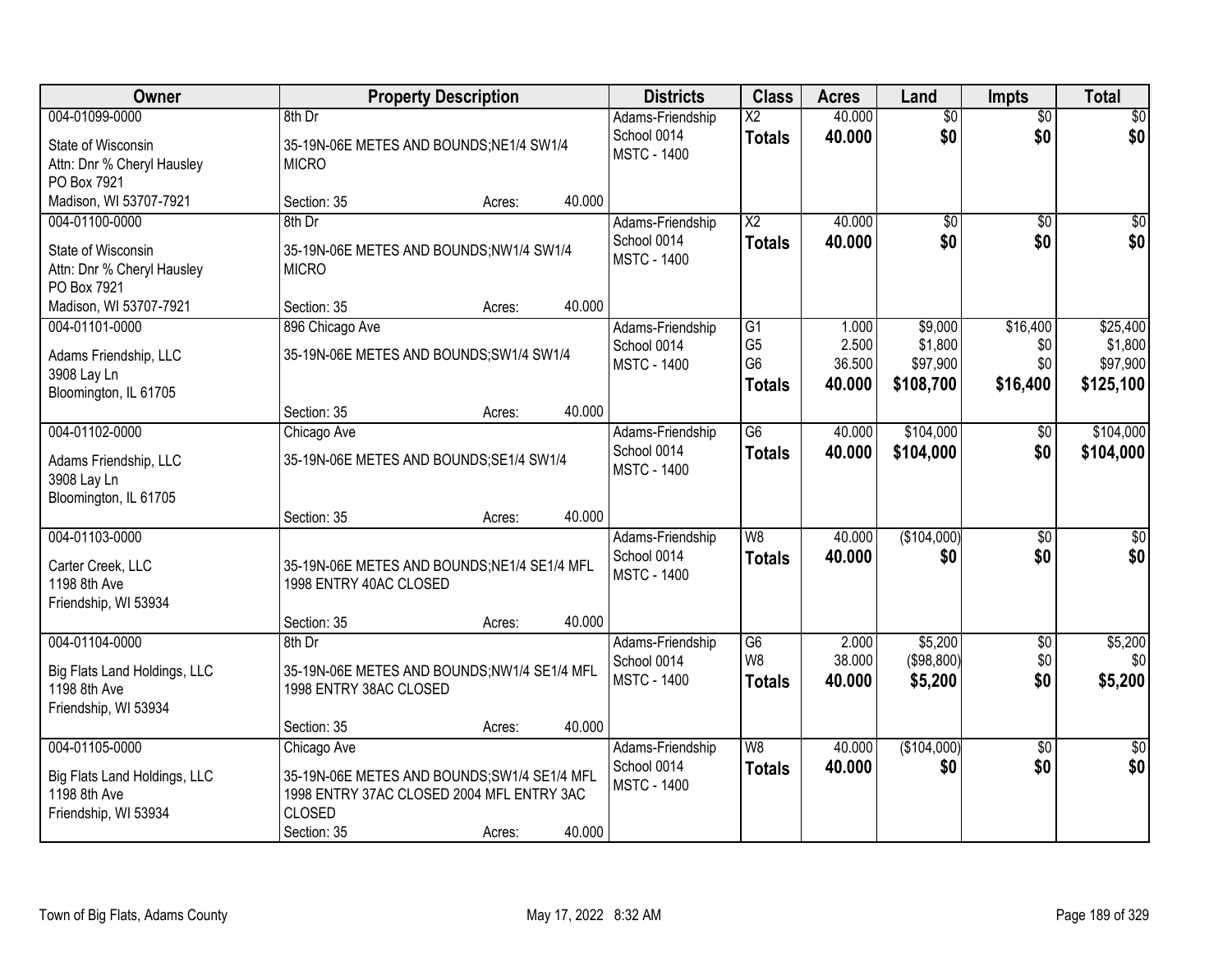| Owner                                                                                   |                                                                                             | <b>Property Description</b> |        | <b>Districts</b>                                      | <b>Class</b>                                       | <b>Acres</b>               | Land                                | <b>Impts</b>                  | <b>Total</b>                     |
|-----------------------------------------------------------------------------------------|---------------------------------------------------------------------------------------------|-----------------------------|--------|-------------------------------------------------------|----------------------------------------------------|----------------------------|-------------------------------------|-------------------------------|----------------------------------|
| 004-01106-0000<br>Trust Agreement of K Brockman<br>1483 Ocean Dr                        | 812 Chicago Ave<br>35-19N-06E METES AND BOUNDS; SE1/4 SE1/4 MFL<br><b>ENTRY 39AC CLOSED</b> |                             |        | Adams-Friendship<br>School 0014<br><b>MSTC - 1400</b> | G1<br>W <sub>6</sub><br><b>Totals</b>              | 1.000<br>39.000<br>40.000  | \$9,000<br>(\$101,400)<br>\$9,000   | \$3,100<br>\$0<br>\$3,100     | \$12,100<br>\$0<br>\$12,100      |
| Vero Beach, FL 32963                                                                    | Section: 35                                                                                 | Acres:                      | 40.000 |                                                       |                                                    |                            |                                     |                               |                                  |
| 004-01108-0000<br>Connie M. Meyer et al<br>W285 N3809 N Shore Ct<br>Pewaukee, WI 53072  | 36-19N-06E METES AND BOUNDS; NE1/4 NE1/4                                                    |                             |        | Adams-Friendship<br>School 0014<br><b>MSTC - 1400</b> | $\overline{G5}$<br>G <sub>6</sub><br><b>Totals</b> | 20.000<br>20.000<br>40.000 | \$10,000<br>\$48,000<br>\$58,000    | $\overline{50}$<br>\$0<br>\$0 | \$10,000<br>\$48,000<br>\$58,000 |
| 004-01109-0000                                                                          | Section: 36                                                                                 | Acres:                      | 40.000 | Adams-Friendship                                      | G6                                                 | 40.000                     | \$96,000                            | \$0                           | \$96,000                         |
| Connie M. Meyer et al<br>W285 N3809 N Shore Ct<br>Pewaukee, WI 53072                    | 36-19N-06E METES AND BOUNDS;NW1/4 NE1/4                                                     |                             |        | School 0014<br><b>MSTC - 1400</b>                     | <b>Totals</b>                                      | 40.000                     | \$96,000                            | \$0                           | \$96,000                         |
|                                                                                         | Section: 36                                                                                 | Acres:                      | 40.000 |                                                       |                                                    |                            |                                     |                               |                                  |
| 004-01110-0000<br>West Fendt Land Holdings, LLC<br>1198 8th Ave<br>Friendship, WI 53934 | 36-19N-06E METES AND BOUNDS; SW1/4 NE1/4 2002<br>MFL ENTRY 13AC CLOSED                      |                             |        | Adams-Friendship<br>School 0014<br><b>MSTC - 1400</b> | G <sub>6</sub><br>W <sub>8</sub><br><b>Totals</b>  | 27.000<br>13.000<br>40.000 | \$64,800<br>( \$33,800)<br>\$64,800 | \$0<br>\$0<br>\$0             | \$64,800<br>\$0<br>\$64,800      |
|                                                                                         | Section: 36                                                                                 | Acres:                      | 40.000 |                                                       |                                                    |                            |                                     |                               |                                  |
| 004-01111-0000<br>Connie M. Meyer et al<br>W285 N3809 N Shore Ct<br>Pewaukee, WI 53072  | 36-19N-06E METES AND BOUNDS; SE1/4 NE1/4                                                    |                             |        | Adams-Friendship<br>School 0014<br><b>MSTC - 1400</b> | $\overline{G5}$<br>G <sub>6</sub><br><b>Totals</b> | 35.000<br>5.000<br>40.000  | \$24,500<br>\$12,000<br>\$36,500    | $\overline{50}$<br>\$0<br>\$0 | \$24,500<br>\$12,000<br>\$36,500 |
|                                                                                         | Section: 36                                                                                 | Acres:                      | 40.000 |                                                       |                                                    |                            |                                     |                               |                                  |
| 004-01112-0000<br>Mary L. Fendt<br>1198 8th Ave<br>Friendship, WI 53934                 | 36-19N-06E METES AND BOUNDS; NE1/4 NW1/4                                                    |                             |        | Adams-Friendship<br>School 0014<br><b>MSTC - 1400</b> | G5<br>G <sub>6</sub><br><b>Totals</b>              | 17.000<br>23.000<br>40.000 | \$14,400<br>\$57,000<br>\$71,400    | $\overline{50}$<br>\$0<br>\$0 | \$14,400<br>\$57,000<br>\$71,400 |
|                                                                                         | Section: 36                                                                                 | Acres:                      | 40.000 |                                                       |                                                    |                            |                                     |                               |                                  |
| 004-01113-0000<br>Mary L. Fendt<br>1198 8th Ave<br>Friendship, WI 53934                 | <b>Buttercup Ave</b><br>36-19N-06E METES AND BOUNDS;NW1/4 NW1/4<br>Section: 36              | Acres:                      | 40.000 | Adams-Friendship<br>School 0014<br><b>MSTC - 1400</b> | $\overline{G5}$<br>G <sub>6</sub><br><b>Totals</b> | 5.000<br>35.000<br>40.000  | \$3,500<br>\$86,200<br>\$89,700     | $\overline{50}$<br>\$0<br>\$0 | \$3,500<br>\$86,200<br>\$89,700  |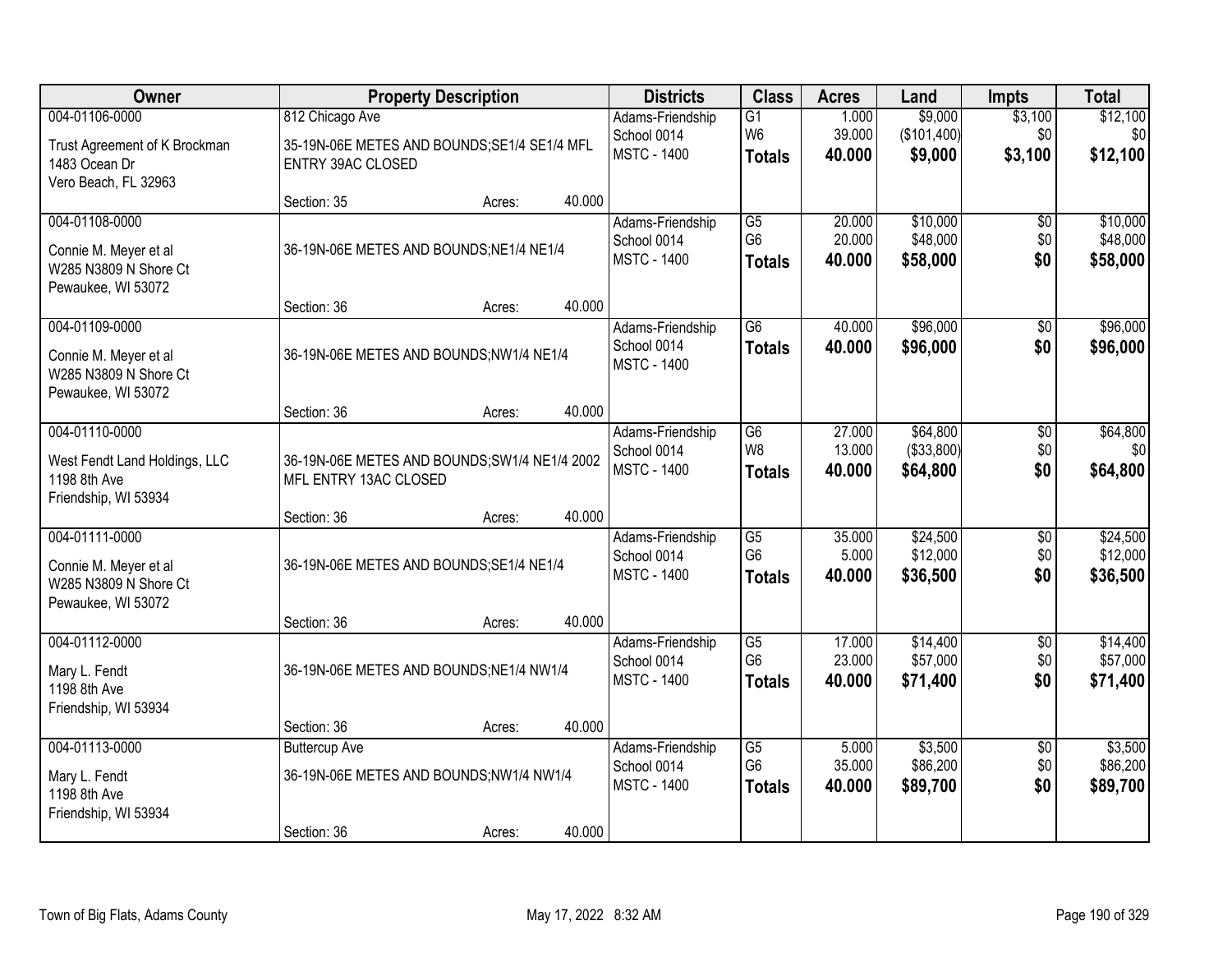| Owner                                                                                      |                                                                                           | <b>Property Description</b> |        | <b>Districts</b>                                      | <b>Class</b>                                       | <b>Acres</b>              | Land                               | <b>Impts</b>                | <b>Total</b>                |
|--------------------------------------------------------------------------------------------|-------------------------------------------------------------------------------------------|-----------------------------|--------|-------------------------------------------------------|----------------------------------------------------|---------------------------|------------------------------------|-----------------------------|-----------------------------|
| 004-01114-0000<br>David R. Zelenski<br>Johanna H. Zelenski<br>1041 Czech Ln                | 36-19N-06E METES AND BOUNDS; SW1/4 NW1/4 1999<br>MFL ENTRY 40AC CLOSED                    |                             |        | Adams-Friendship<br>School 0014<br><b>MSTC - 1400</b> | W8<br><b>Totals</b>                                | 40.000<br>40.000          | (\$104,000)<br>\$0                 | $\overline{50}$<br>\$0      | \$0<br>\$0                  |
| Friendship, WI 53934-9759                                                                  | Section: 36                                                                               | Acres:                      | 40.000 |                                                       |                                                    |                           |                                    |                             |                             |
| 004-01115-0000<br>Fendt West Pine Ridge Acres, LLC<br>1198 8th Ave<br>Friendship, WI 53934 | 36-19N-06E METES AND BOUNDS; SE1/4 NW1/4 1999<br>MFL ENTRY 40AC CLOSED                    |                             |        | Adams-Friendship<br>School 0014<br><b>MSTC - 1400</b> | W8<br><b>Totals</b>                                | 40.000<br>40.000          | (\$104,000)<br>\$0                 | \$0<br>\$0                  | \$0<br>\$0                  |
|                                                                                            | Section: 36                                                                               | Acres:                      | 40.000 |                                                       |                                                    |                           |                                    |                             |                             |
| 004-01116-0000<br>Fendt West Pine Ridge Acres, LLC<br>1198 8th Ave<br>Friendship, WI 53934 | 36-19N-06E METES AND BOUNDS; NE1/4 SW1/4 1999<br>MFL ENTRY 40AC CLOSED                    |                             |        | Adams-Friendship<br>School 0014<br><b>MSTC - 1400</b> | W <sub>8</sub><br><b>Totals</b>                    | 40.000<br>40.000          | (\$104,000)<br>\$0                 | \$0<br>\$0                  | $\overline{\$0}$<br>\$0     |
|                                                                                            | Section: 36                                                                               | Acres:                      | 40.000 |                                                       |                                                    |                           |                                    |                             |                             |
| 004-01117-0000<br>David R. Zelenski<br>Johanna H. Zelenski<br>1041 Czech Ln                | 36-19N-06E METES AND BOUNDS; NW1/4 SW1/4 1999<br>MFL ENTRY 40AC CLOSED                    |                             |        | Adams-Friendship<br>School 0014<br><b>MSTC - 1400</b> | W <sub>8</sub><br><b>Totals</b>                    | 40.000<br>40.000          | (\$104,000)<br>\$0                 | $\sqrt[6]{3}$<br>\$0        | $\sqrt{50}$<br>\$0          |
| Friendship, WI 53934-9759                                                                  | Section: 36                                                                               | Acres:                      | 40.000 |                                                       |                                                    |                           |                                    |                             |                             |
| 004-01118-0000<br>Inez Coronado Jr<br>780 Chicago Ave<br>Friendship, WI 53934              | 780 Chicago Ave<br>36-19N-06E METES AND BOUNDS; SW1/4 SW1/4 2013<br>MFL ENTRY 38AC CLOSED |                             |        | Adams-Friendship<br>School 0014<br><b>MSTC - 1400</b> | $\overline{G1}$<br>W <sub>6</sub><br><b>Totals</b> | 2.000<br>38.000<br>40.000 | \$17,000<br>(\$91,200)<br>\$17,000 | \$70,800<br>\$0<br>\$70,800 | \$87,800<br>\$0<br>\$87,800 |
|                                                                                            | Section: 36                                                                               | Acres:                      | 40.000 |                                                       |                                                    |                           |                                    |                             |                             |
| 004-01119-0000<br>Craig and Linda Harbort Revocable<br>Trust<br>1193 Chicago Dr            | 774 Chicago Ave<br>36-19N-06E METES AND BOUNDS; SE1/4 SW1/4 1999<br>MFL ENTRY 40AC CLOSED |                             |        | Adams-Friendship<br>School 0014<br><b>MSTC - 1400</b> | W8<br><b>Totals</b>                                | 40.000<br>40.000          | (\$104,000)<br>\$0                 | \$0<br>\$0                  | \$0<br>\$0                  |
| Friendship, WI 53934                                                                       | Section: 36                                                                               | Acres:                      | 40.000 |                                                       |                                                    |                           |                                    |                             |                             |
| 004-01120-0000<br>Jeffrey J. Mantes et al<br>5715 S 24th St<br>Milwaukee, WI 53221         | 36-19N-06E METES AND BOUNDS; NE1/4 SE1/4 40AC<br>MFL ENTERED 2012 CLOSED<br>Section: 36   | Acres:                      | 40.000 | Adams-Friendship<br>School 0014<br><b>MSTC - 1400</b> | W <sub>6</sub><br><b>Totals</b>                    | 40.000<br>40.000          | (\$104,000)<br>\$0                 | $\overline{30}$<br>\$0      | $\overline{50}$<br>\$0      |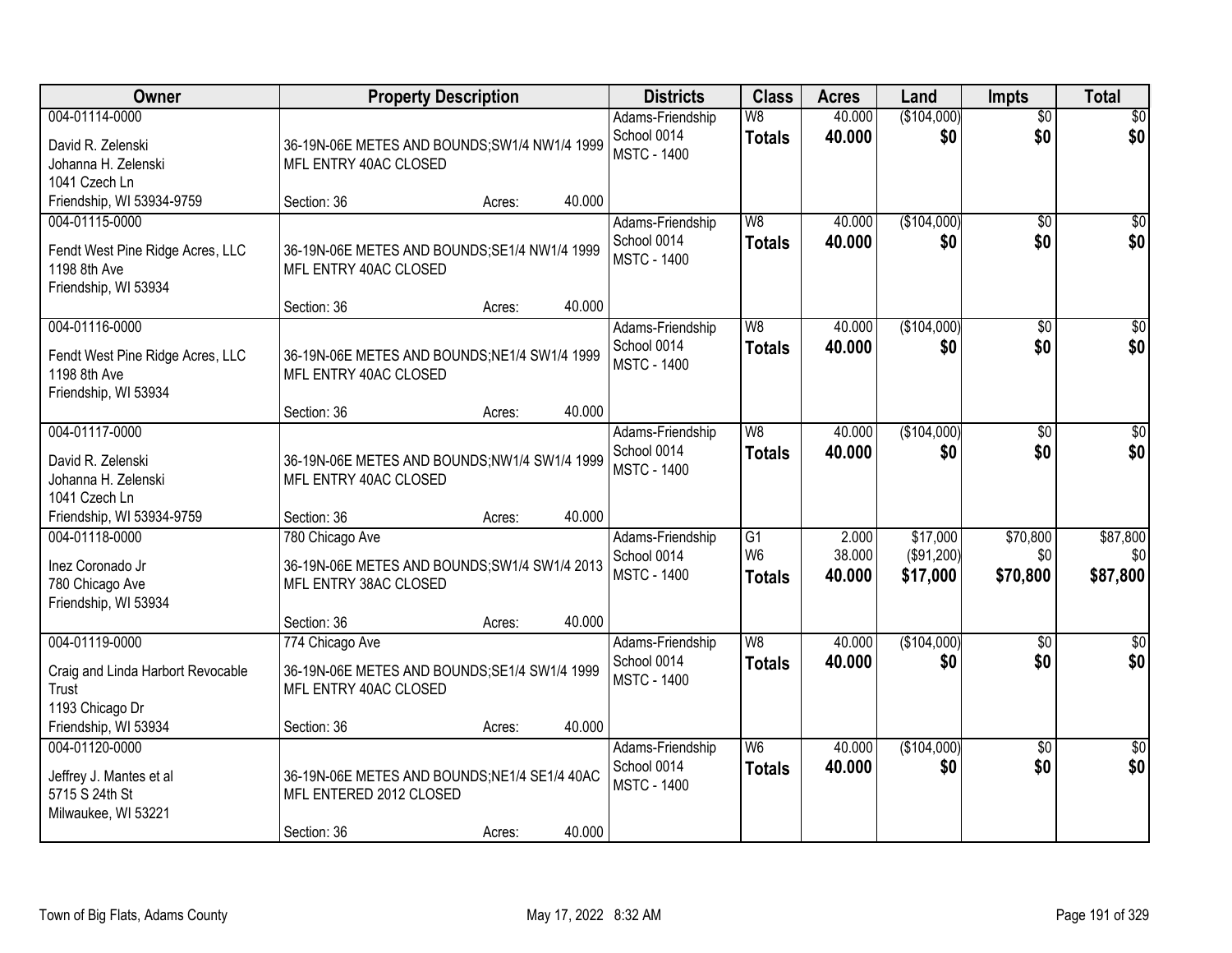| <b>Owner</b>                                                                          |                                                                                                             | <b>Property Description</b> |        | <b>Districts</b>                                      | <b>Class</b>                                            | <b>Acres</b>                       | Land                                        | <b>Impts</b>                       | <b>Total</b>                                 |
|---------------------------------------------------------------------------------------|-------------------------------------------------------------------------------------------------------------|-----------------------------|--------|-------------------------------------------------------|---------------------------------------------------------|------------------------------------|---------------------------------------------|------------------------------------|----------------------------------------------|
| 004-01121-0000<br>Mary Jo Mantes<br>959 Kings Way<br>Nekoosa, WI 54457                | 36-19N-06E METES AND BOUNDS;NW1/4 SE1/4 1999<br>MFL ENTRY 40AC CLOSED MICRO                                 |                             |        | Adams-Friendship<br>School 0014<br><b>MSTC - 1400</b> | W8<br><b>Totals</b>                                     | 40.000<br>40.000                   | (\$104,000)<br>\$0                          | $\overline{50}$<br>\$0             | \$0<br>\$0                                   |
|                                                                                       | Section: 36                                                                                                 | Acres:                      | 40.000 |                                                       |                                                         |                                    |                                             |                                    |                                              |
| 004-01122-0000<br>Mary Jo Mantes<br>959 Kings Way<br>Nekoosa, WI 54457                | 726 Chicago Ave<br>36-19N-06E METES AND BOUNDS; SW1/4 SE1/4 1999<br>MFL ENTRY 40AC CLOSED MICRO             |                             |        | Adams-Friendship<br>School 0014<br><b>MSTC - 1400</b> | W8<br><b>Totals</b>                                     | 40.000<br>40.000                   | (\$104,000)<br>\$0                          | \$0<br>\$0                         | \$0<br>\$0                                   |
|                                                                                       | Section: 36                                                                                                 | Acres:                      | 40.000 |                                                       |                                                         |                                    |                                             |                                    |                                              |
| 004-01123-0000<br>Jeffrey J. Mantes et al<br>5715 S 24th St<br>Milwaukee, WI 53221    | 716 Chicago Ave<br>36-19N-06E METES AND BOUNDS; SE1/4 SE1/4 38AC<br>MFL ENTERED 2012 CLOSED                 |                             |        | Adams-Friendship<br>School 0014<br><b>MSTC - 1400</b> | $\overline{G1}$<br>W <sub>6</sub><br><b>Totals</b>      | 2.000<br>38.000<br>40.000          | \$17,000<br>(\$98,800)<br>\$17,000          | \$64,100<br>\$0<br>\$64,100        | \$81,100<br>\$0<br>\$81,100                  |
|                                                                                       | Section: 36                                                                                                 | Acres:                      | 40.000 |                                                       |                                                         |                                    |                                             |                                    |                                              |
| 004-01124-0000<br>Mark A. Provenzano<br>1206 21st Ave<br>Monroe, WI 53566             | 1121 Badger Ave<br>05-19N-06E NE NE BIG BUCK ACRES UNREC TRACT<br>1;LOT 1 CSM 2160 EX CSM 2225 MICRO        |                             |        | Adams-Friendship<br>School 0014<br><b>MSTC - 1400</b> | $\overline{G1}$<br>G <sub>6</sub><br><b>Totals</b>      | 1.000<br>8.500<br>9.500            | \$12,000<br>\$22,100<br>\$34,100            | \$25,500<br>\$0<br>\$25,500        | \$37,500<br>\$22,100<br>\$59,600             |
|                                                                                       | Section: 5                                                                                                  | Acres:                      | 9.500  |                                                       |                                                         |                                    |                                             |                                    |                                              |
| 004-01125-0000<br>Mark A. Provenzano<br>Susan E. Provenzano<br>1206 21st Ave          | 1111 Badger Ave<br>05-19N-06E NE NE BIG BUCK ACRES UNREC TRACT<br>2;& LOT 1 CSM 2225                        |                             |        | Adams-Friendship<br>School 0014<br><b>MSTC - 1400</b> | $\overline{G1}$<br><b>Totals</b>                        | 10.500<br>10.500                   | \$41,000<br>\$41,000                        | \$600<br>\$600                     | \$41,600<br>\$41,600                         |
| Monroe, WI 53566                                                                      | Section: 5                                                                                                  | Acres:                      | 10.500 |                                                       |                                                         |                                    |                                             |                                    |                                              |
| 004-01126-0000<br>Joshua P. Schulenburg<br>Nicole L. Schulenburg<br>W751 Riverveiw Ct | 1103 Badger Ave<br>05-19N-06E NE NE 0848 CERTIFIED SURVEY MAP<br>LOT 1; FKA TRACTS 3-4 BIG BUCK ACRES UNREC |                             |        | Adams-Friendship<br>School 0014<br><b>MSTC - 1400</b> | G1<br>G <sub>5</sub><br>G <sub>6</sub><br><b>Totals</b> | 1.000<br>4.000<br>14.368<br>19.368 | \$12,000<br>\$2,800<br>\$34,500<br>\$49,300 | \$62,200<br>\$0<br>\$0<br>\$62,200 | \$74,200<br>\$2,800<br>\$34,500<br>\$111,500 |
| Fall River, WI 53932                                                                  | Section: 5                                                                                                  | Acres:                      | 19.368 |                                                       |                                                         |                                    |                                             |                                    |                                              |
| 004-01127-0000<br>Judith M. Kiesow<br>1140 W 6th Ave<br>Oshkosh, WI 54902             | <b>Badger Ave</b><br>04-19N-06E NW NW BIG BUCK ACRES UNREC<br><b>TRACT 7-8-9;</b>                           |                             |        | Adams-Friendship<br>School 0014<br><b>MSTC - 1400</b> | $\overline{G5}$<br>G <sub>6</sub><br><b>Totals</b>      | 12.000<br>3.000<br>15.000          | \$8,400<br>\$7,200<br>\$15,600              | $\overline{50}$<br>\$0<br>\$0      | \$8,400<br>\$7,200<br>\$15,600               |
|                                                                                       | Section: 4                                                                                                  | Acres:                      | 15.000 |                                                       |                                                         |                                    |                                             |                                    |                                              |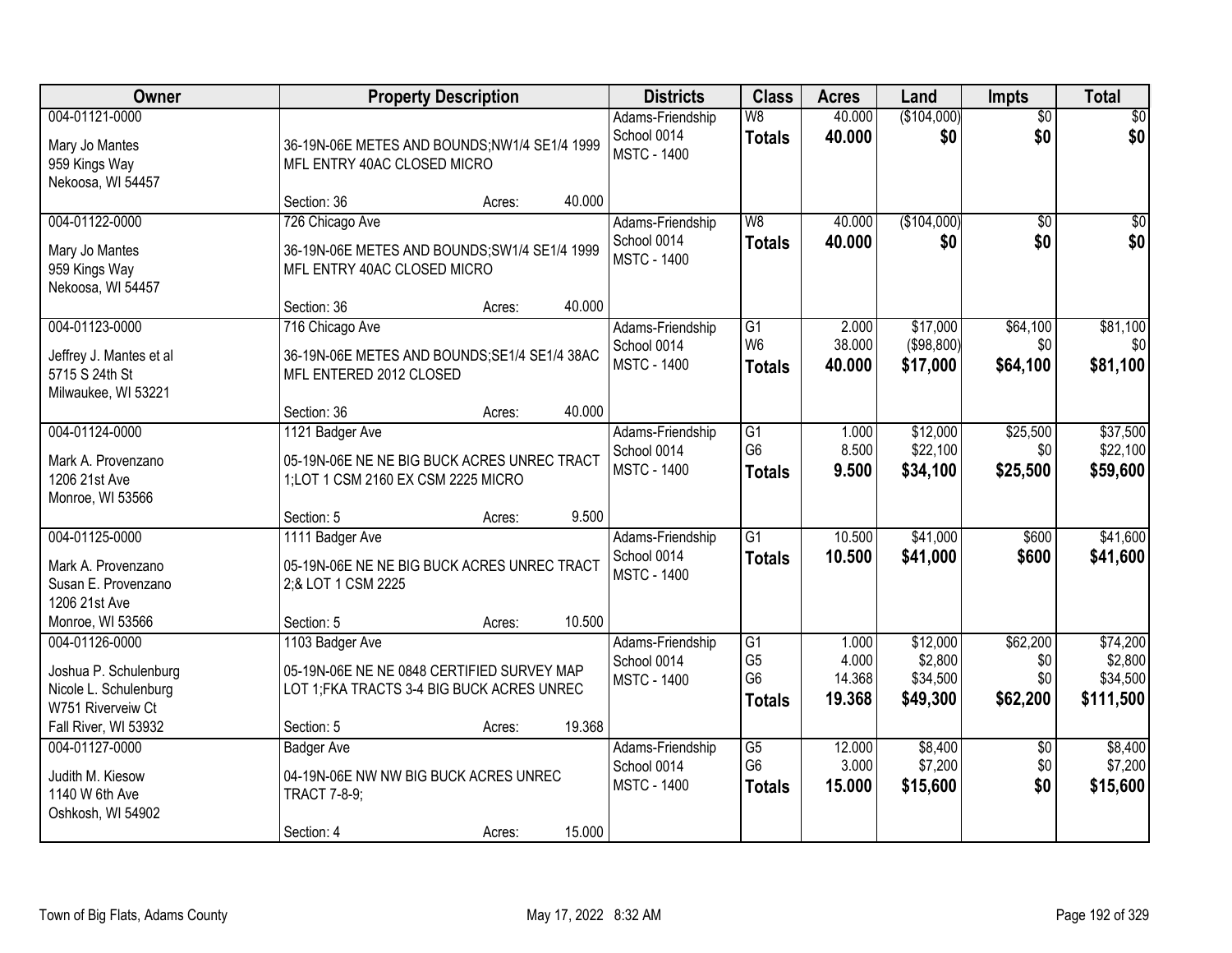| Owner                                                                                  |                                                                                           | <b>Property Description</b> |        | <b>Districts</b>                                      | <b>Class</b>                          | <b>Acres</b>              | Land                            | Impts                         | <b>Total</b>                    |
|----------------------------------------------------------------------------------------|-------------------------------------------------------------------------------------------|-----------------------------|--------|-------------------------------------------------------|---------------------------------------|---------------------------|---------------------------------|-------------------------------|---------------------------------|
| 004-01128-0000<br>Judith M. Kiesow<br>1140 W 6th Ave<br>Oshkosh, WI 54902              | 1087 Badger Ave<br>04-19N-06E NW NW BIG BUCK ACRES UNREC<br>TRACT 10-11-12;               |                             |        | Adams-Friendship<br>School 0014<br><b>MSTC - 1400</b> | G5<br>G <sub>6</sub><br><b>Totals</b> | 10.000<br>5.000<br>15.000 | \$7,000<br>\$12,000<br>\$19,000 | $\overline{50}$<br>\$0<br>\$0 | \$7,000<br>\$12,000<br>\$19,000 |
|                                                                                        | Section: 4                                                                                | Acres:                      | 15.000 |                                                       |                                       |                           |                                 |                               |                                 |
| 004-01129-0000<br>Vim North Properties, LLC<br>925 Elm Grove Rd<br>Elm Grove, WI 53122 | 1109 County Rd C<br>20-19N-06E NE NE BIG FLATS ASSESSORS PLAT 1<br>LOT 1;EX CSM 992       |                             |        | Adams-Friendship<br>School 0014<br><b>MSTC - 1400</b> | $\overline{G1}$<br><b>Totals</b>      | 5.032<br>5.032            | \$26,100<br>\$26,100            | \$57,900<br>\$57,900          | \$84,000<br>\$84,000            |
|                                                                                        | Section: 20                                                                               | Acres:                      | 5.032  |                                                       |                                       |                           |                                 |                               |                                 |
| 004-01130-0000<br>Alfred M. Andersen et al<br>1119 County Rd C<br>Arkdale, WI 54613    | 1119 County Rd C<br>20-19N-06E NE NE BIG FLATS ASSESSORS PLAT 1<br>LOT 2; MICRO           |                             |        | Adams-Friendship<br>School 0014<br><b>MSTC - 1400</b> | G <sub>1</sub><br><b>Totals</b>       | 3.124<br>3.124            | \$20,400<br>\$20,400            | \$26,500<br>\$26,500          | \$46,900<br>\$46,900            |
|                                                                                        | Section: 20                                                                               | Acres:                      | 3.124  |                                                       |                                       |                           |                                 |                               |                                 |
| 004-01131-0000<br>Robert I. Wright<br>1123 County Rd C<br>Arkdale, WI 54613            | 1123 County Rd C<br>20-19N-06E NE NE BIG FLATS ASSESSORS PLAT 1<br>LOT $3$ ;              |                             |        | Adams-Friendship<br>School 0014<br><b>MSTC - 1400</b> | $\overline{G1}$<br><b>Totals</b>      | 9.542<br>9.542            | \$35,100<br>\$35,100            | \$49,900<br>\$49,900          | \$85,000<br>\$85,000            |
|                                                                                        | Section: 20                                                                               | Acres:                      | 9.542  |                                                       |                                       |                           |                                 |                               |                                 |
| 004-01132-0000<br>Joseph R. Osborn<br>Rebecca J. Robus<br>2053 Amanda Dr               | 1115 S Blackhawk Ave Pv<br>20-19N-06E NE NE BIG FLATS ASSESSORS PLAT 1<br>$LOT$ 4;.       |                             |        | Adams-Friendship<br>School 0014<br><b>MSTC - 1400</b> | $\overline{G1}$<br><b>Totals</b>      | 2.290<br>2.290            | \$15,200<br>\$15,200            | \$200<br>\$200                | \$15,400<br>\$15,400            |
| Reedsburg, WI 53959                                                                    | Section: 20                                                                               | Acres:                      | 2.290  |                                                       |                                       |                           |                                 |                               |                                 |
| 004-01133-0000<br>Fredrick P. Radtke<br>Juanita B. Radtke<br>1013 W 11th Ave           | 1013 W 11th Ave Pv<br>20-19N-06E NE NE BIG FLATS ASSESSORS PLAT 1<br>LOT $5$ ;            |                             |        | Adams-Friendship<br>School 0014<br><b>MSTC - 1400</b> | $\overline{G1}$<br><b>Totals</b>      | 1.751<br>1.751            | \$15,000<br>\$15,000            | \$52,500<br>\$52,500          | \$67,500<br>\$67,500            |
| Arkdale, WI 54613                                                                      | Section: 20                                                                               | Acres:                      | 1.751  |                                                       |                                       |                           |                                 |                               |                                 |
| 004-01134-0000<br>Marta Carpenter<br>185 Washington Blvd<br>Hoffman Estates, IL 60169  | 1017 W 11th Ave Pv<br>20-19N-06E NE NE BIG FLATS ASSESSORS PLAT 1<br>LOT6;<br>Section: 20 | Acres:                      | 1.751  | Adams-Friendship<br>School 0014<br><b>MSTC - 1400</b> | $\overline{G1}$<br><b>Totals</b>      | 1.751<br>1.751            | \$15,000<br>\$15,000            | \$35,100<br>\$35,100          | \$50,100<br>\$50,100            |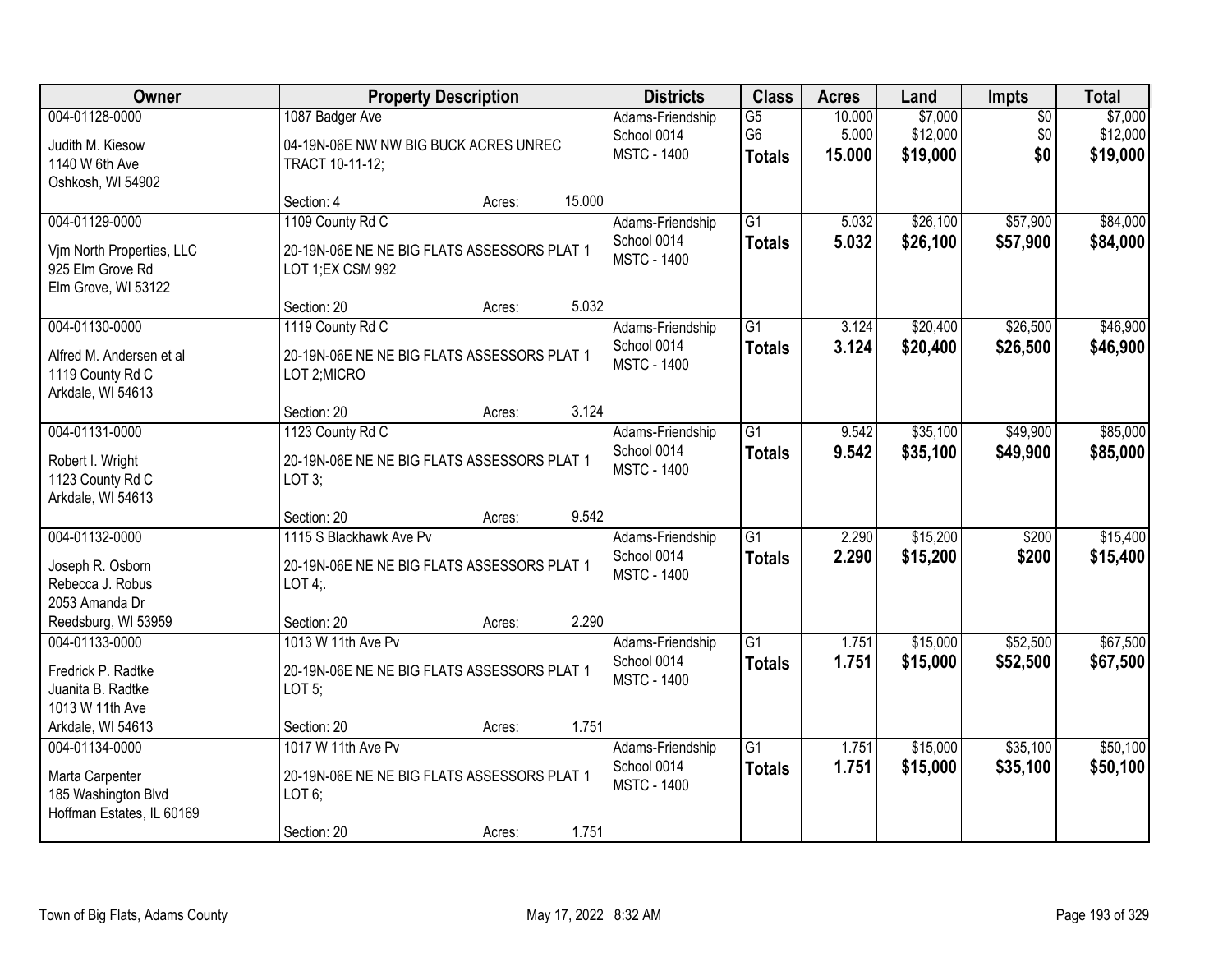| Owner                                                                                             | <b>Property Description</b>                                                                                 | <b>Districts</b>                                      | <b>Class</b>                     | <b>Acres</b>   | Land                 | <b>Impts</b>           | <b>Total</b>         |
|---------------------------------------------------------------------------------------------------|-------------------------------------------------------------------------------------------------------------|-------------------------------------------------------|----------------------------------|----------------|----------------------|------------------------|----------------------|
| 004-01135-0000<br>Marta Carpenter<br>185 Washington Blvd<br>Hoffman Estates, IL 60169             | 1021 W 11th Ave Pv<br>20-19N-06E NE NE BIG FLATS ASSESSORS PLAT 1<br>LOT 7;                                 | Adams-Friendship<br>School 0014<br><b>MSTC - 1400</b> | $\overline{G1}$<br><b>Totals</b> | 1.751<br>1.751 | \$15,000<br>\$15,000 | \$1,700<br>\$1,700     | \$16,700<br>\$16,700 |
|                                                                                                   | 1.751<br>Section: 20<br>Acres:                                                                              |                                                       |                                  |                |                      |                        |                      |
| 004-01136-0000<br>Anthony J. Jeuck<br>1223 W Sunset Dr<br>Waukesha, WI 53189                      | W 11th Ave<br>20-19N-06E NE NE BIG FLATS ASSESSORS PLAT 1<br>LOT 8;                                         | Adams-Friendship<br>School 0014<br><b>MSTC - 1400</b> | $\overline{G1}$<br><b>Totals</b> | 1.751<br>1.751 | \$15,000<br>\$15,000 | \$0<br>\$0             | \$15,000<br>\$15,000 |
|                                                                                                   | 1.751<br>Section: 20<br>Acres:                                                                              |                                                       |                                  |                |                      |                        |                      |
| 004-01137-0000<br>Dale A. Peters et al<br>1223 W Sunset Dr<br>Waukesha, WI 53189                  | 1025 W 11th Ave Pv<br>20-19N-06E SE NE BIG FLATS ASSESSORS PLAT 1<br>LOT 9;                                 | Adams-Friendship<br>School 0014<br><b>MSTC - 1400</b> | G1<br><b>Totals</b>              | 2.974<br>2.974 | \$19,900<br>\$19,900 | \$10,800<br>\$10,800   | \$30,700<br>\$30,700 |
|                                                                                                   | 2.974<br>Section: 20<br>Acres:                                                                              |                                                       |                                  |                |                      |                        |                      |
| 004-01138-0000<br>Dale A. Peters<br>Julia M. Peters<br>1223 W Sunset Dr                           | 1027 W 11th Ave Pv<br>20-19N-06E SE NE BIG FLATS ASSESSORS PLAT 1<br>LOT 10;                                | Adams-Friendship<br>School 0014<br><b>MSTC - 1400</b> | G1<br><b>Totals</b>              | 2.974<br>2.974 | \$19,900<br>\$19,900 | \$6,900<br>\$6,900     | \$26,800<br>\$26,800 |
| Waukesha, WI 53189                                                                                | 2.974<br>Section: 20<br>Acres:                                                                              |                                                       |                                  |                |                      |                        |                      |
| 004-01139-0000<br>Sandra J. Keller<br>1029 W 11th Ave Pv<br>Arkdale, WI 54613                     | 1029 W 11th Ave Pv<br>20-19N-06E SE NE 2705 CERTIFIED SURVEY MAP<br>LOT 1; FKA LOT 11 BIG FLATS ASSESS PL 1 | Adams-Friendship<br>School 0014<br><b>MSTC - 1400</b> | $\overline{G1}$<br><b>Totals</b> | 2.974<br>2.974 | \$19,900<br>\$19,900 | \$38,000<br>\$38,000   | \$57,900<br>\$57,900 |
|                                                                                                   | 2.974<br>Section: 20<br>Acres:                                                                              |                                                       |                                  |                |                      |                        |                      |
| 004-01140-0000<br>Joseph L. Polchert<br>161 N 66th St<br>Milwaukee, WI 53213                      | 1033 W 11th Ave Pv<br>20-19N-06E SE NE BIG FLATS ASSESSORS PLAT 1<br>LOT 12;                                | Adams-Friendship<br>School 0014<br><b>MSTC - 1400</b> | $\overline{G1}$<br><b>Totals</b> | 2.970<br>2.970 | \$19,900<br>\$19,900 | \$1,300<br>\$1,300     | \$21,200<br>\$21,200 |
|                                                                                                   | 2.970<br>Section: 20<br>Acres:                                                                              |                                                       |                                  |                |                      |                        |                      |
| 004-01141-0000<br>George M. Eiben<br>Pamela Eiben<br>3568 Douglas Ave Apt 204<br>Racine, WI 53402 | W 11th Ave<br>20-19N-06E SE NE BIG FLATS ASSESSORS PLAT 1<br>LOT 13;<br>2.974<br>Section: 20<br>Acres:      | Adams-Friendship<br>School 0014<br><b>MSTC - 1400</b> | $\overline{G1}$<br><b>Totals</b> | 2.974<br>2.974 | \$19,900<br>\$19,900 | $\overline{50}$<br>\$0 | \$19,900<br>\$19,900 |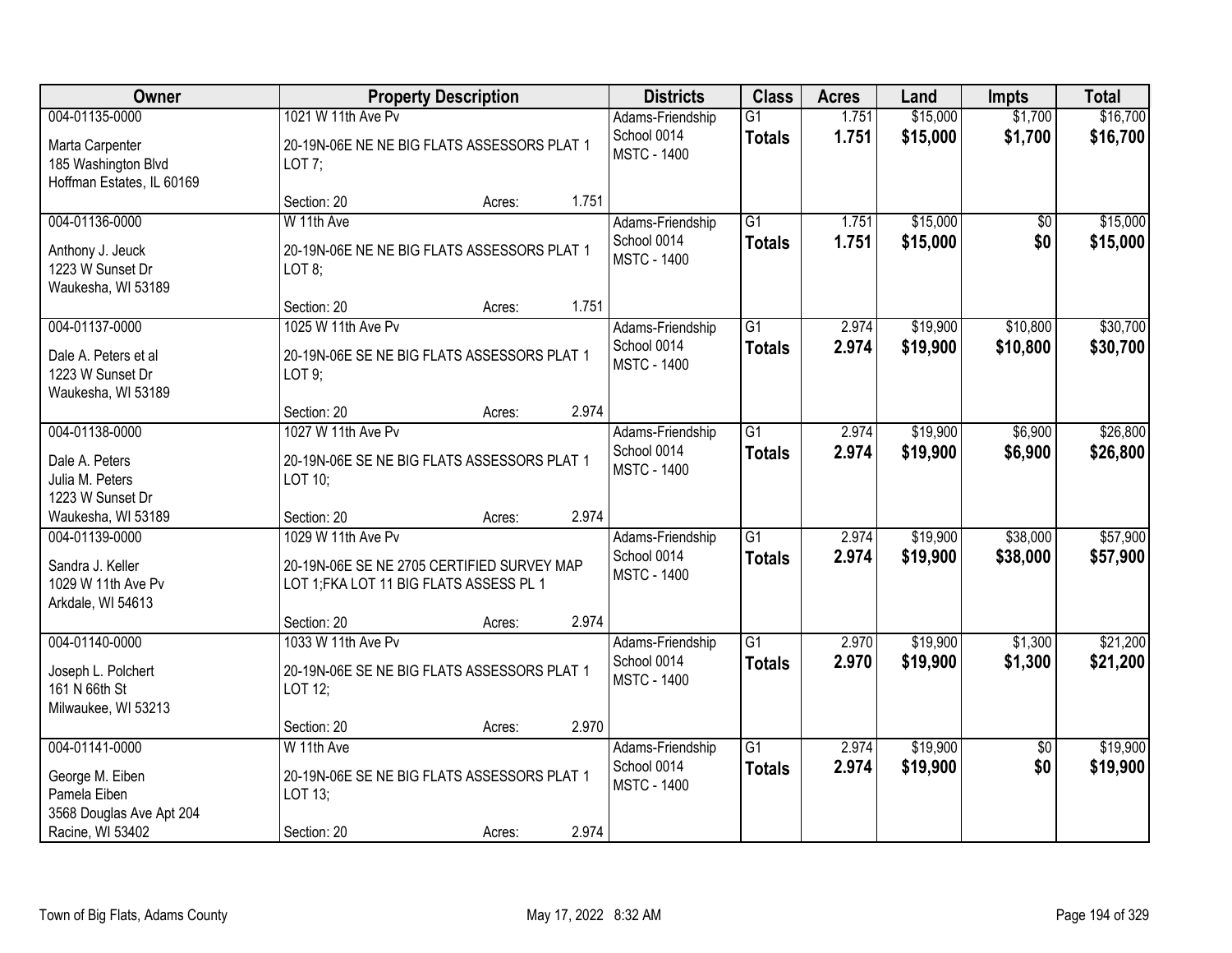| <b>Owner</b>                                                                                         | <b>Property Description</b>                                                                         |        |       | <b>Districts</b>                                      | <b>Class</b>                     | <b>Acres</b>   | Land                 | <b>Impts</b>         | <b>Total</b>           |
|------------------------------------------------------------------------------------------------------|-----------------------------------------------------------------------------------------------------|--------|-------|-------------------------------------------------------|----------------------------------|----------------|----------------------|----------------------|------------------------|
| 004-01142-0000<br>Chad Keaton<br>Marah Keaton<br>616 Elk Ln                                          | 1041 W 11th Ave Pv<br>20-19N-06E SE NE BIG FLATS ASSESSORS PLAT 1<br>LOT 14;                        |        |       | Adams-Friendship<br>School 0014<br><b>MSTC - 1400</b> | $\overline{G1}$<br><b>Totals</b> | 2.974<br>2.974 | \$19,900<br>\$19,900 | \$33,400<br>\$33,400 | \$53,300<br>\$53,300   |
| Waukesha, WI 53188                                                                                   | Section: 20                                                                                         | Acres: | 2.974 |                                                       |                                  |                |                      |                      |                        |
| 004-01143-0000<br>Rodrick A. Chetney<br>Cheryl A. Chetney<br>1045 W 11th Ave Pv                      | 1045 W 11th Ave Pv<br>20-19N-06E SE NE BIG FLATS ASSESSORS PLAT 1<br>LOT 15; MICRO                  |        |       | Adams-Friendship<br>School 0014<br><b>MSTC - 1400</b> | $\overline{G1}$<br><b>Totals</b> | 2.974<br>2.974 | \$19,900<br>\$19,900 | \$57,100<br>\$57,100 | \$77,000<br>\$77,000   |
| Arkdale, WI 54613<br>004-01144-0000                                                                  | Section: 20<br>W 11th Ave                                                                           | Acres: | 2.974 | Adams-Friendship                                      | G1                               | 2.989          | \$8,000              | \$0                  | \$8,000                |
| Ronald J. Mahsem<br>Terri L. Mahsem<br>3915 E Elser Ave                                              | 20-19N-06E SE NE BIG FLATS ASSESSORS PLAT 1<br>LOT 16;                                              |        |       | School 0014<br><b>MSTC - 1400</b>                     | <b>Totals</b>                    | 2.989          | \$8,000              | \$0                  | \$8,000                |
| Cudahy, WI 53110                                                                                     | Section: 20                                                                                         | Acres: | 2.989 |                                                       |                                  |                |                      |                      |                        |
| 004-01145-0000<br>Ronald J. Mahsem<br>Terri L. Mahsem<br>3915 E Elser Ave                            | 1051 W 11th Ave Pv<br>20-19N-06E NE SE BIG FLATS ASSESSORS PLAT 1<br>LOT 17;                        |        |       | Adams-Friendship<br>School 0014<br><b>MSTC - 1400</b> | G1<br><b>Totals</b>              | 5.950<br>5.950 | \$27,900<br>\$27,900 | \$33,400<br>\$33,400 | \$61,300<br>\$61,300   |
| Cudahy, WI 53110                                                                                     | Section: 20                                                                                         | Acres: | 5.950 |                                                       |                                  |                |                      |                      |                        |
| 004-01146-0000<br>Ray Gawel<br><b>Shirley Gawel</b><br>N541 Silver Creek Rd<br>Random Lake, WI 53075 | 1059 W 11th Ave Pv<br>20-19N-06E NE SE BIG FLATS ASSESSORS PLAT 1<br>LOT 18;<br>Section: 20         |        | 3.000 | Adams-Friendship<br>School 0014<br><b>MSTC - 1400</b> | $\overline{G1}$<br><b>Totals</b> | 3.000<br>3.000 | \$20,000<br>\$20,000 | \$87,000<br>\$87,000 | \$107,000<br>\$107,000 |
| 004-01147-0000                                                                                       | W 11th Ave                                                                                          | Acres: |       | Adams-Friendship                                      | $\overline{G1}$                  | 3.000          | \$20,000             | $\overline{50}$      | \$20,000               |
| David A. Brown<br>Michele L. Weed Brown<br>5307 W National Ave                                       | 20-19N-06E NE SE BIG FLATS ASSESSORS PLAT 1<br>LOT 19;                                              |        |       | School 0014<br><b>MSTC - 1400</b>                     | <b>Totals</b>                    | 3.000          | \$20,000             | \$0                  | \$20,000               |
| West Milwaukee, WI 53216                                                                             | Section: 20                                                                                         | Acres: | 3.000 |                                                       |                                  |                |                      |                      |                        |
| 004-01148-0000<br>John A. Deback<br>26222 Durand Ave<br>Kansasville, WI 53139                        | 1107 Blackhawk Dr Pv<br>20-19N-06E NE SE BIG FLATS ASSESSORS PLAT 1<br>LOT 20; MICRO<br>Section: 20 | Acres: | 1.000 | Adams-Friendship<br>School 0014<br><b>MSTC - 1400</b> | $\overline{G1}$<br><b>Totals</b> | 1.000<br>1.000 | \$9,000<br>\$9,000   | \$7,500<br>\$7,500   | \$16,500<br>\$16,500   |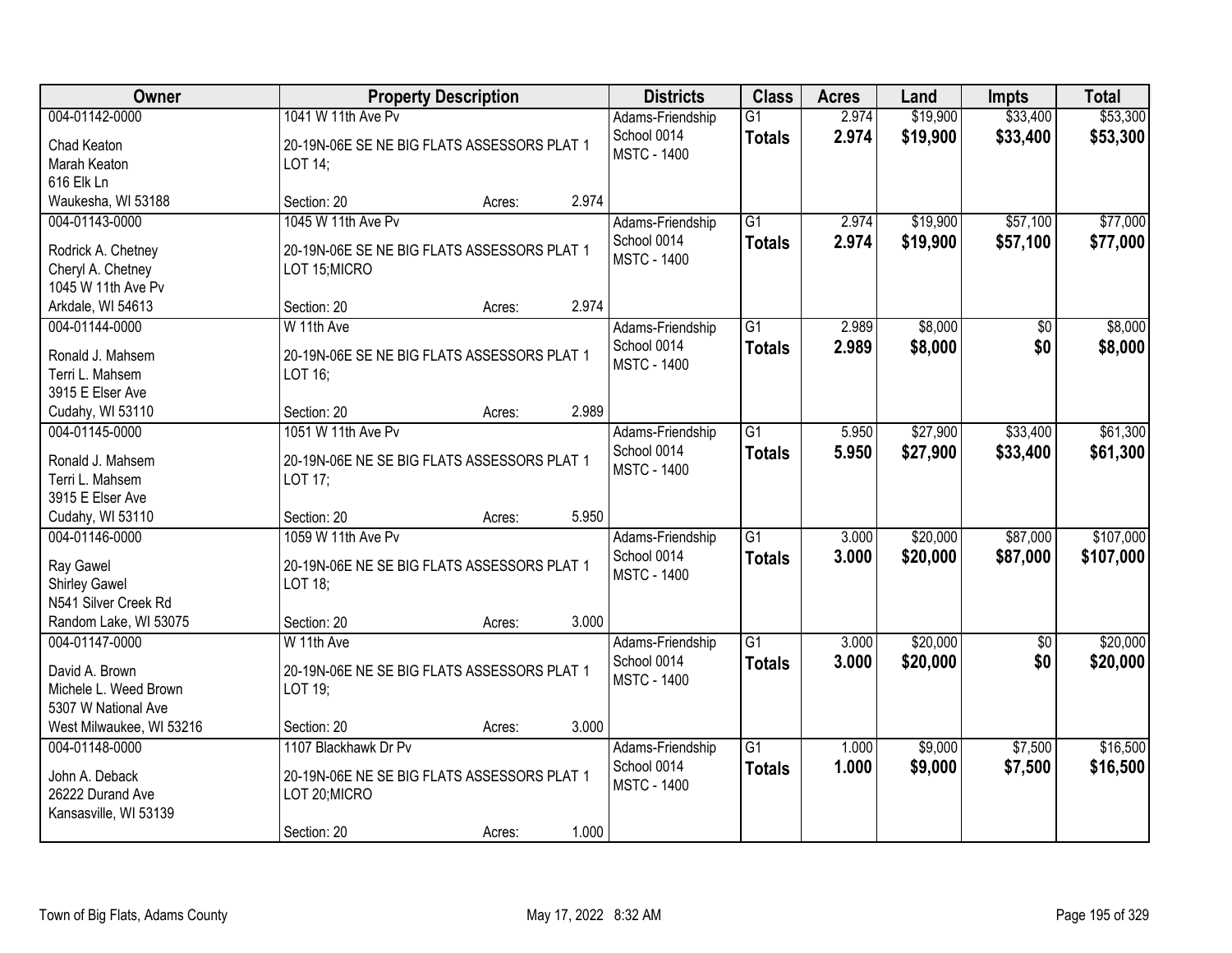| Owner                                                            |                                                              | <b>Property Description</b> |       | <b>Districts</b>                  | <b>Class</b>    | <b>Acres</b> | Land     | <b>Impts</b> | <b>Total</b> |
|------------------------------------------------------------------|--------------------------------------------------------------|-----------------------------|-------|-----------------------------------|-----------------|--------------|----------|--------------|--------------|
| 004-01149-0000                                                   | 1106 Blackhawk Dr Pv                                         |                             |       | Adams-Friendship                  | $\overline{G1}$ | 1.000        | \$9,000  | \$2,000      | \$11,000     |
| Justin Larson<br>PO Box 92<br>Cedar Grove, WI 53013              | 20-19N-06E NE SE BIG FLATS ASSESSORS PLAT 1<br>LOT 21;       |                             |       | School 0014<br><b>MSTC - 1400</b> | <b>Totals</b>   | 1.000        | \$9,000  | \$2,000      | \$11,000     |
|                                                                  | Section: 20                                                  | Acres:                      | 1.000 |                                   |                 |              |          |              |              |
| 004-01150-0000                                                   | W 11th Ave                                                   |                             |       | Adams-Friendship                  | $\overline{G1}$ | 1.000        | \$9,000  | \$0          | \$9,000      |
| Justin Larson<br>PO Box 92<br>Cedar Grove, WI 53013              | 20-19N-06E SE NE BIG FLATS ASSESSORS PLAT 1<br>LOT 22;       |                             |       | School 0014<br><b>MSTC - 1400</b> | <b>Totals</b>   | 1.000        | \$9,000  | \$0          | \$9,000      |
|                                                                  | Section: 20                                                  | Acres:                      | 1.000 |                                   |                 |              |          |              |              |
| 004-01151-0000                                                   | 1044 W 11th Ave Pv                                           |                             |       | Adams-Friendship                  | G1              | 1.014        | \$9,100  | $\sqrt{6}$   | \$9,100      |
| Stephan P. Schein<br>4745 N 186th St<br>Brookfield, WI 53045     | 20-19N-06E SE NE BIG FLATS ASSESSORS PLAT 1<br>LOT 23;.      |                             |       | School 0014<br><b>MSTC - 1400</b> | <b>Totals</b>   | 1.014        | \$9,100  | \$0          | \$9,100      |
|                                                                  | Section: 20                                                  | Acres:                      | 1.014 |                                   |                 |              |          |              |              |
| 004-01152-0000                                                   | W 11th Ave                                                   |                             |       | Adams-Friendship                  | $\overline{G1}$ | 1.000        | \$9,000  | \$100        | \$9,100      |
| Stephan P. Schein<br>4745 N 186th St<br>Brookfield, WI 53045     | 20-19N-06E SE NE BIG FLATS ASSESSORS PLAT 1<br>LOT 24;.      |                             |       | School 0014<br><b>MSTC - 1400</b> | <b>Totals</b>   | 1.000        | \$9,000  | \$100        | \$9,100      |
|                                                                  | Section: 20                                                  | Acres:                      | 1.000 |                                   |                 |              |          |              |              |
| 004-01153-0000                                                   | 1038 W 11th Ave Pv                                           |                             |       | Adams-Friendship                  | $\overline{G1}$ | 1.000        | \$9,000  | \$26,900     | \$35,900     |
| Stephan P. Schein<br>Melissa A. Schein<br>4745 N 186th St        | 20-19N-06E SE NE BIG FLATS ASSESSORS PLAT 1<br>LOT 25;       |                             |       | School 0014<br><b>MSTC - 1400</b> | <b>Totals</b>   | 1.000        | \$9,000  | \$26,900     | \$35,900     |
| Brookfield, WI 53045                                             | Section: 20                                                  | Acres:                      | 1.000 |                                   |                 |              |          |              |              |
| 004-01154-0000                                                   | 1032 W 11th Ave Pv                                           |                             |       | Adams-Friendship                  | $\overline{G1}$ | 0.788        | \$7,400  | \$16,400     | \$23,800     |
| Donald Wilson<br>Stacie Wilson<br>14242 Waters Way               | 20-19N-06E SE NE BIG FLATS ASSESSORS PLAT 1<br>LOT 26; MICRO |                             |       | School 0014<br><b>MSTC - 1400</b> | <b>Totals</b>   | 0.788        | \$7,400  | \$16,400     | \$23,800     |
| New Berlin, WI 53151                                             | Section: 20                                                  | Acres:                      | 0.788 |                                   |                 |              |          |              |              |
| 004-01155-0000                                                   | 1030 W 11th Ave Pv                                           |                             |       | Adams-Friendship                  | $\overline{G1}$ | 1.212        | \$10,700 | \$15,700     | \$26,400     |
| <b>Frances Foster</b><br><b>Robert Foster</b><br>1030 W 11th Ave | 20-19N-06E SE NE BIG FLATS ASSESSORS PLAT 1<br>LOT 27;       |                             |       | School 0014<br><b>MSTC - 1400</b> | <b>Totals</b>   | 1.212        | \$10,700 | \$15,700     | \$26,400     |
| Arkdale, WI 54613                                                | Section: 20                                                  | Acres:                      | 1.212 |                                   |                 |              |          |              |              |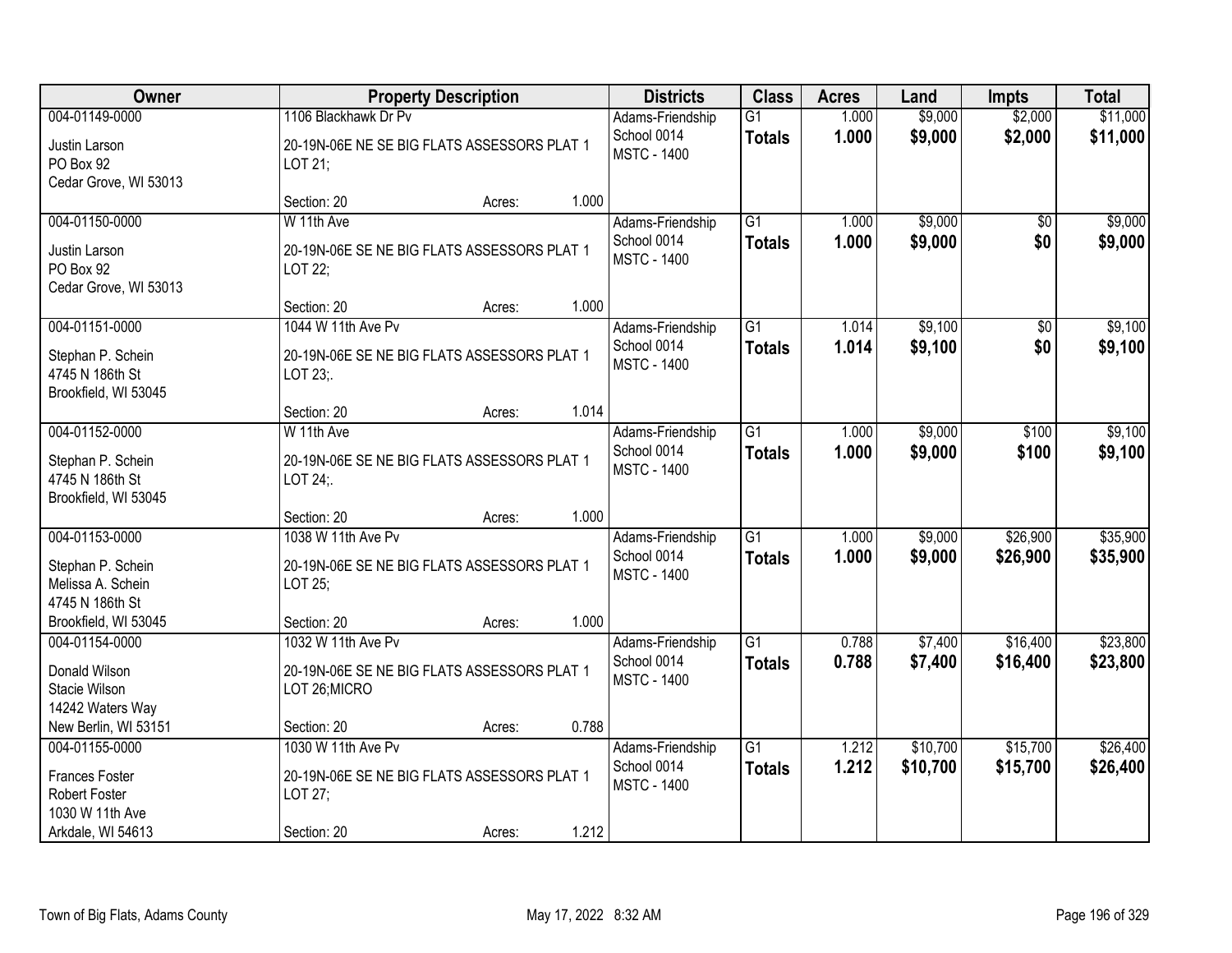| Owner                                                                                                 |                                                                                                  | <b>Property Description</b> |       | <b>Districts</b>                                      | <b>Class</b>                     | <b>Acres</b>   | Land                 | <b>Impts</b>           | <b>Total</b>         |
|-------------------------------------------------------------------------------------------------------|--------------------------------------------------------------------------------------------------|-----------------------------|-------|-------------------------------------------------------|----------------------------------|----------------|----------------------|------------------------|----------------------|
| 004-01156-0000<br><b>Frances Foster</b><br><b>Robert Foster</b><br>1030 W 11th Ave                    | W 11th Ave<br>20-19N-06E SE NE BIG FLATS ASSESSORS PLAT 1<br>LOT 28;                             |                             |       | Adams-Friendship<br>School 0014<br><b>MSTC - 1400</b> | $\overline{G1}$<br><b>Totals</b> | 1.000<br>1.000 | \$9,000<br>\$9,000   | $\overline{50}$<br>\$0 | \$9,000<br>\$9,000   |
| Arkdale, WI 54613                                                                                     | Section: 20                                                                                      | Acres:                      | 1.000 |                                                       |                                  |                |                      |                        |                      |
| 004-01157-0000<br>Quentin E. Stacy<br>Glen R. Stacy<br>1030 W 11th Ave                                | 1107 Blackhawk Ct Pv<br>20-19N-06E SE NE BIG FLATS ASSESSORS PLAT 1<br>LOT 29; MICRO             |                             |       | Adams-Friendship<br>School 0014<br><b>MSTC - 1400</b> | $\overline{G1}$<br><b>Totals</b> | 1.000<br>1.000 | \$9,000<br>\$9,000   | \$3,100<br>\$3,100     | \$12,100<br>\$12,100 |
| Arkdale, WI 54613                                                                                     | Section: 20                                                                                      | Acres:                      | 1.000 |                                                       |                                  |                |                      |                        |                      |
| 004-01158-0000<br>Roger Pugh<br>34950 County Rd L<br>Mukwonago, WI 53149                              | W 11th Ave<br>20-19N-06E NE NE BIG FLATS ASSESSORS PLAT 1<br>LOT 30;                             |                             |       | Adams-Friendship<br>School 0014<br><b>MSTC - 1400</b> | $\overline{G1}$<br><b>Totals</b> | 0.800<br>0.800 | \$7,400<br>\$7,400   | $\overline{50}$<br>\$0 | \$7,400<br>\$7,400   |
|                                                                                                       | Section: 20                                                                                      | Acres:                      | 0.800 |                                                       |                                  |                |                      |                        |                      |
| 004-01159-0000<br>Roger Pugh<br>34950 County Rd L<br>Mukwonago, WI 53149                              | 1020 W 11th Ave Pv<br>20-19N-06E NE NE BIG FLATS ASSESSORS PLAT 1<br>LOT 31;                     |                             |       | Adams-Friendship<br>School 0014<br><b>MSTC - 1400</b> | $\overline{G1}$<br><b>Totals</b> | 1.000<br>1.000 | \$9,000<br>\$9,000   | \$36,600<br>\$36,600   | \$45,600<br>\$45,600 |
|                                                                                                       | Section: 20                                                                                      | Acres:                      | 1.000 |                                                       |                                  |                |                      |                        |                      |
| 004-01160-0000<br><b>Timothy Cantwell</b><br>Lynn Cantwell<br>1018 W 11th Ave Pv<br>Arkdale, WI 54613 | 1018 W 11th Ave Pv<br>20-19N-06E NE NE BIG FLATS ASSESSORS PLAT 1<br>LOT 32;.<br>Section: 20     | Acres:                      | 1.014 | Adams-Friendship<br>School 0014<br><b>MSTC - 1400</b> | $\overline{G1}$<br><b>Totals</b> | 1.014<br>1.014 | \$9,100<br>\$9,100   | \$40,200<br>\$40,200   | \$49,300<br>\$49,300 |
| 004-01161-0000                                                                                        | W 11th Ave                                                                                       |                             |       | Adams-Friendship                                      | $\overline{G1}$                  | 1.000          | \$9,000              | $\sqrt{$0}$            | \$9,000              |
| <b>Robert Wintlend</b><br>Sharon Wintlend<br>1048 10th Ave                                            | 20-19N-06E NE NE BIG FLATS ASSESSORS PLAT 1<br>LOT 33;MICRO                                      |                             |       | School 0014<br><b>MSTC - 1400</b>                     | <b>Totals</b>                    | 1.000          | \$9,000              | \$0                    | \$9,000              |
| Hancock, WI 54943                                                                                     | Section: 20                                                                                      | Acres:                      | 1.000 |                                                       |                                  |                |                      |                        |                      |
| 004-01162-0000<br>Dakota J. Deegen<br>Montana J. Deegen<br>465 Sandalwood Ct<br>Milton, WI 53563      | 1107 S Blackhawk Ave Pv<br>20-19N-06E NE NE BIG FLATS ASSESSORS PLAT 1<br>LOT 34;<br>Section: 20 | Acres:                      | 1.500 | Adams-Friendship<br>School 0014<br><b>MSTC - 1400</b> | $\overline{G1}$<br><b>Totals</b> | 1.500<br>1.500 | \$13,000<br>\$13,000 | \$4,100<br>\$4,100     | \$17,100<br>\$17,100 |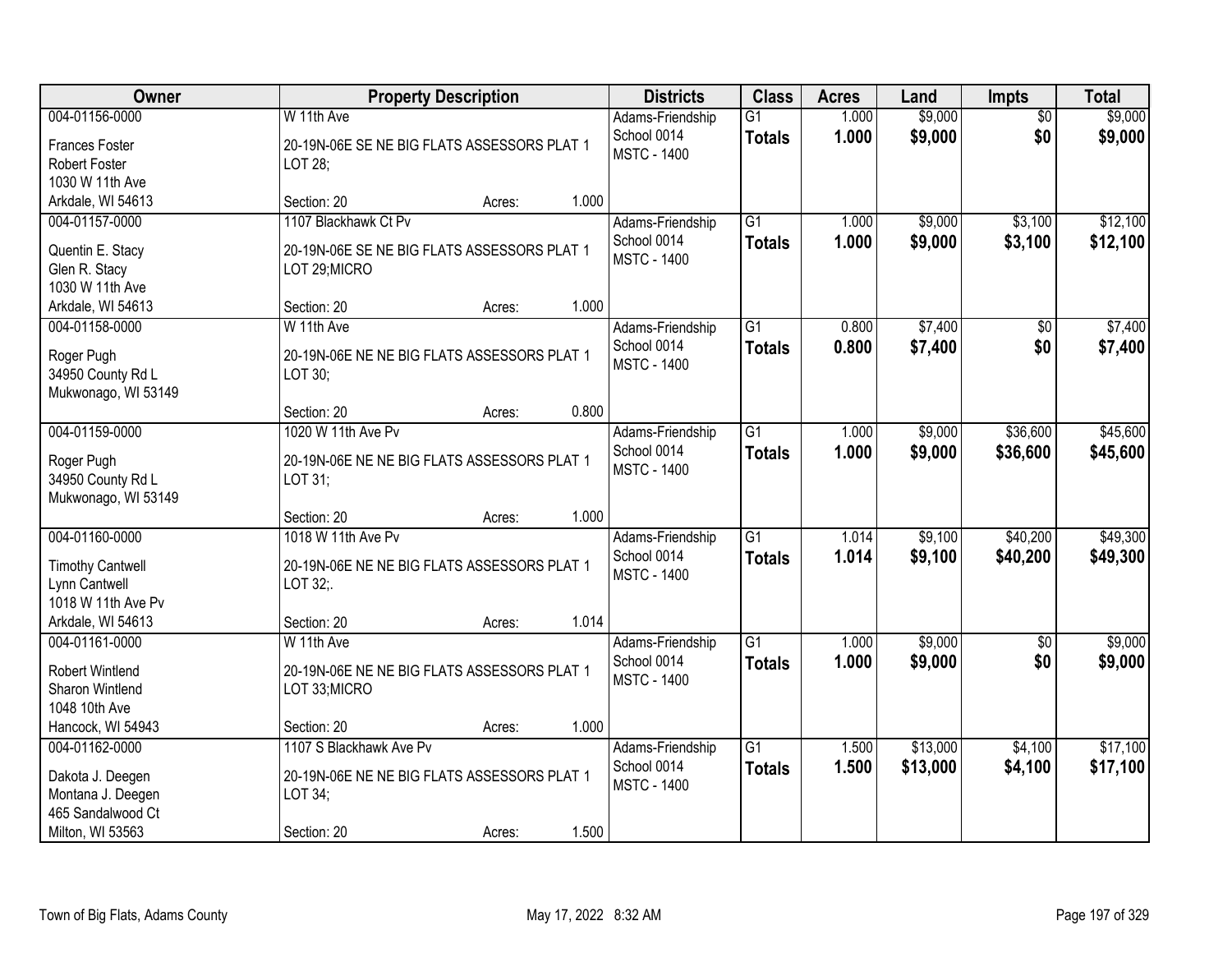| Owner                                                                                   |                                                                                              | <b>Property Description</b> |       | <b>Districts</b>                                      | <b>Class</b>                     | <b>Acres</b>   | Land               | <b>Impts</b>           | <b>Total</b>           |
|-----------------------------------------------------------------------------------------|----------------------------------------------------------------------------------------------|-----------------------------|-------|-------------------------------------------------------|----------------------------------|----------------|--------------------|------------------------|------------------------|
| 004-01163-0000<br>Jacqueline M. Schmidtke<br>1734 Juniper Cir<br>So Milwaukee, WI 53172 | 1009 11th Ave<br>20-19N-06E NE NE BIG FLATS ASSESSORS PLAT 1<br>LOT 35; MICRO                |                             |       | Adams-Friendship<br>School 0014<br><b>MSTC - 1400</b> | $\overline{G1}$<br><b>Totals</b> | 0.437<br>0.437 | \$4,600<br>\$4,600 | \$500<br>\$500         | \$5,100<br>\$5,100     |
|                                                                                         | Section: 20                                                                                  | Acres:                      | 0.437 |                                                       |                                  |                |                    |                        |                        |
| 004-01164-0000<br>James E. Schutten<br>245 W Plymouth St<br>Jefferson, WI 53549         | 1011 11th Ave<br>20-19N-06E NE NE BIG FLATS ASSESSORS PLAT 1<br>LOT 36;                      |                             |       | Adams-Friendship<br>School 0014<br><b>MSTC - 1400</b> | $\overline{G1}$<br><b>Totals</b> | 0.875<br>0.875 | \$8,000<br>\$8,000 | \$10,500<br>\$10,500   | \$18,500<br>\$18,500   |
|                                                                                         | Section: 20                                                                                  | Acres:                      | 0.875 |                                                       |                                  |                |                    |                        |                        |
| 004-01165-0000<br><b>Robert Wintlend</b><br>Sharon Wintlend<br>1048 10th Ave            | 1015 11th Ave<br>20-19N-06E NE NE BIG FLATS ASSESSORS PLAT 1<br>LOT 37; MICRO                |                             |       | Adams-Friendship<br>School 0014<br><b>MSTC - 1400</b> | $\overline{G1}$<br><b>Totals</b> | 0.875<br>0.875 | \$8,000<br>\$8,000 | \$13,800<br>\$13,800   | \$21,800<br>\$21,800   |
| Hancock, WI 54943                                                                       | Section: 20                                                                                  | Acres:                      | 0.875 |                                                       |                                  |                |                    |                        |                        |
| 004-01166-0000<br>Paul E. Peters<br>Lisa M. Peters<br>718 Timberline Tr                 | 1019 11th Ave<br>20-19N-06E NE NE BIG FLATS ASSESSORS PLAT 1<br>LOT 38;                      |                             |       | Adams-Friendship<br>School 0014<br><b>MSTC - 1400</b> | $\overline{G1}$<br><b>Totals</b> | 0.875<br>0.875 | \$8,000<br>\$8,000 | \$53,700<br>\$53,700   | \$61,700<br>\$61,700   |
| Hartford, WI 53027                                                                      | Section: 20                                                                                  | Acres:                      | 0.875 |                                                       |                                  |                |                    |                        |                        |
| 004-01167-0000<br>Gary J. Zimmer<br>Monica L. Zimmer<br>1021 11th Ave                   | 1021 11th Ave<br>20-19N-06E NE NE BIG FLATS ASSESSORS PLAT 1<br>LOT 39;                      |                             |       | Adams-Friendship<br>School 0014<br><b>MSTC - 1400</b> | $\overline{G1}$<br><b>Totals</b> | 0.875<br>0.875 | \$8,000<br>\$8,000 | \$121,800<br>\$121,800 | \$129,800<br>\$129,800 |
| Arkdale, WI 54613                                                                       | Section: 20                                                                                  | Acres:                      | 0.875 |                                                       |                                  |                |                    |                        |                        |
| 004-01168-0000<br>Jeffery A. Paulson Sr<br>Cindy S. Paulson<br>1023 11th Ave            | 1023 11th Ave<br>20-19N-06E NE NE BIG FLATS ASSESSORS PLAT 1<br>LOT 40;                      |                             |       | Adams-Friendship<br>School 0014<br><b>MSTC - 1400</b> | $\overline{G1}$<br><b>Totals</b> | 0.717<br>0.717 | \$6,900<br>\$6,900 | \$30,100<br>\$30,100   | \$37,000<br>\$37,000   |
| Arkdale, WI 54613                                                                       | Section: 20                                                                                  | Acres:                      | 0.717 |                                                       |                                  |                |                    |                        |                        |
| 004-01169-0000<br>Juan J. Orta<br>Rose M. Orta<br>113 S Wind Trl<br>Horicon, WI 53032   | 1029 11th Ave<br>20-19N-06E SE NE BIG FLATS ASSESSORS PLAT 1<br>LOT 41; MICRO<br>Section: 20 | Acres:                      | 0.875 | Adams-Friendship<br>School 0014<br><b>MSTC - 1400</b> | $\overline{G1}$<br><b>Totals</b> | 0.875<br>0.875 | \$8,000<br>\$8,000 | \$4,800<br>\$4,800     | \$12,800<br>\$12,800   |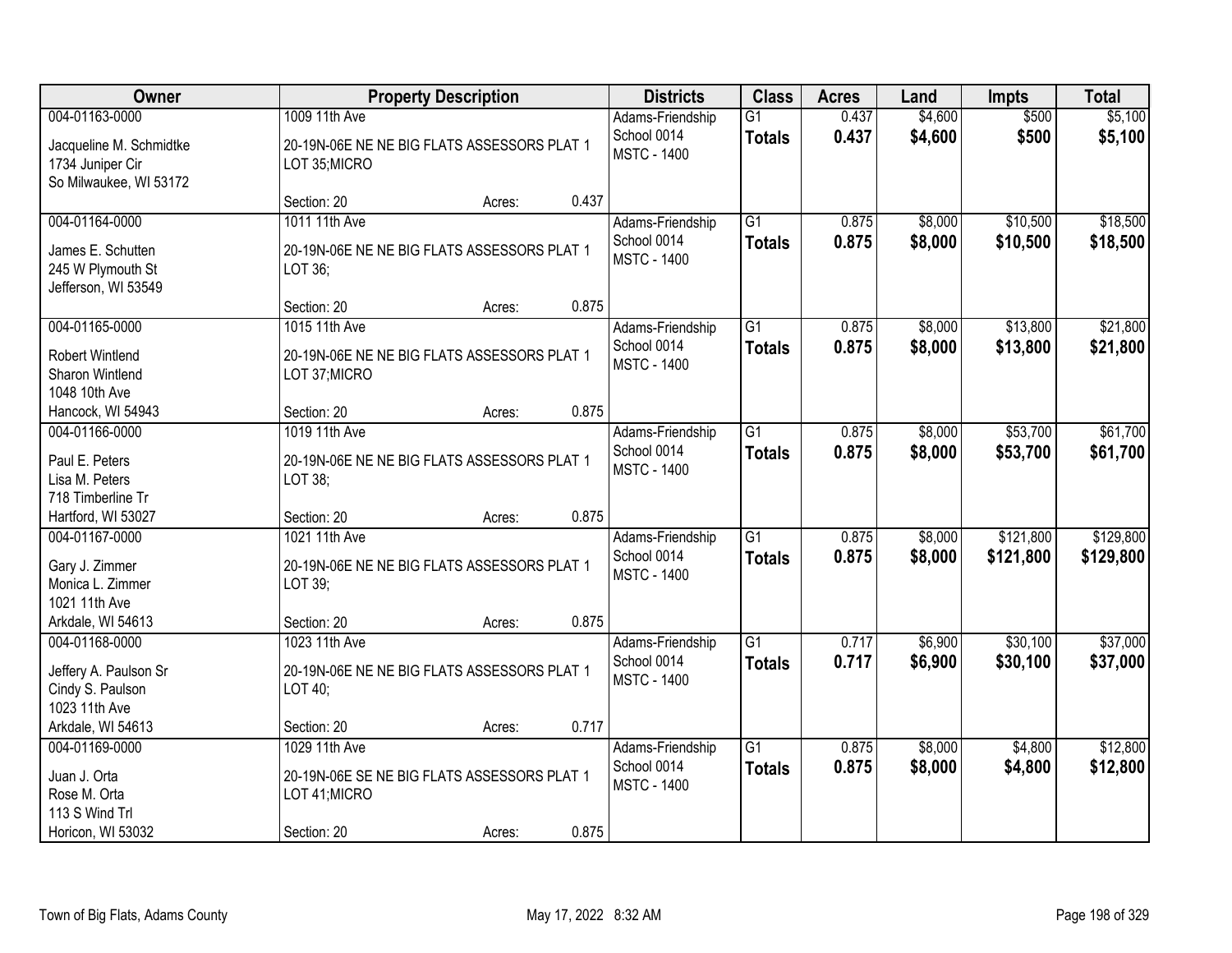| Owner                                                                                       | <b>Property Description</b>                                                                         |        |       | <b>Districts</b>                                      | <b>Class</b>                     | <b>Acres</b>   | Land                 | <b>Impts</b>           | <b>Total</b>           |
|---------------------------------------------------------------------------------------------|-----------------------------------------------------------------------------------------------------|--------|-------|-------------------------------------------------------|----------------------------------|----------------|----------------------|------------------------|------------------------|
| 004-01170-0000<br>Jean A. Mattert<br>William P. Mattert<br>935 W Highland St                | 1031 11th Ave<br>20-19N-06E SE NE BIG FLATS ASSESSORS PLAT 1<br>LOT 42;                             |        |       | Adams-Friendship<br>School 0014<br><b>MSTC - 1400</b> | $\overline{G1}$<br><b>Totals</b> | 0.530<br>0.530 | \$5,400<br>\$5,400   | \$20,500<br>\$20,500   | \$25,900<br>\$25,900   |
| Whitewater, WI 53190                                                                        | Section: 20                                                                                         | Acres: | 0.530 |                                                       |                                  |                |                      |                        |                        |
| 004-01171-0000<br>Alberta F. Amstutz<br>13571 Aspland Dr<br>Rockton, IL 61072               | 1033 11th Ave<br>20-19N-06E SE NE BIG FLATS ASSESSORS PLAT 1<br>LOT 43; MICRO                       |        |       | Adams-Friendship<br>School 0014<br><b>MSTC - 1400</b> | $\overline{G1}$<br><b>Totals</b> | 0.689<br>0.689 | \$6,700<br>\$6,700   | \$28,800<br>\$28,800   | \$35,500<br>\$35,500   |
|                                                                                             | Section: 20                                                                                         | Acres: | 0.689 |                                                       |                                  |                |                      |                        |                        |
| 004-01172-0000<br>Alberta F. Amstutz<br>13571 Aspland Dr<br>Rockton, IL 61072               | 11th Ave<br>20-19N-06E SE NE BIG FLATS ASSESSORS PLAT 1<br>LOT 44; MICRO                            |        |       | Adams-Friendship<br>School 0014<br><b>MSTC - 1400</b> | $\overline{G1}$<br><b>Totals</b> | 0.530<br>0.530 | \$5,400<br>\$5,400   | \$1,200<br>\$1,200     | \$6,600<br>\$6,600     |
|                                                                                             | Section: 20                                                                                         | Acres: | 0.530 |                                                       |                                  |                |                      |                        |                        |
| 004-01173-0000<br>George Smile<br>Mia Smile<br>6606 W Matanuska Trl                         | 1037 11th Ave<br>20-19N-06E SE NE 2214 CERTIFIED SURVEY MAP<br>$LOT$ 1;                             |        |       | Adams-Friendship<br>School 0014<br><b>MSTC - 1400</b> | G1<br><b>Totals</b>              | 1.310<br>1.310 | \$11,500<br>\$11,500 | \$83,300<br>\$83,300   | \$94,800<br>\$94,800   |
| Mchenry, IL 60050                                                                           | Section: 20                                                                                         | Acres: | 1.310 |                                                       |                                  |                |                      |                        |                        |
| 004-01174-0000<br>David L and Katherin Belsha Revocable<br>Trust<br>1674 County Rd Z        | 1045 11th Ave<br>20-19N-06E SE NE BIG FLATS ASSESSORS PLAT 1<br>LOT 46-47; LOT 2 CSM 2214           |        |       | Adams-Friendship<br>School 0014<br><b>MSTC - 1400</b> | $\overline{G1}$<br><b>Totals</b> | 1.670<br>1.670 | \$14,400<br>\$14,400 | \$20,400<br>\$20,400   | \$34,800<br>\$34,800   |
| Arkdale, WI 54613                                                                           | Section: 20                                                                                         | Acres: | 1.670 |                                                       |                                  |                |                      |                        |                        |
| 004-01175-0000<br>Carolynn E. Gray<br>Dale A. Gray<br>3501 Wintergreen Ter                  | 1047 11th Ave<br>20-19N-06E SE NE BIG FLATS ASSESSORS PLAT 1<br>LOT 47;S 100' LOT 47 LOT 2 CSM 2109 |        |       | Adams-Friendship<br>School 0014<br><b>MSTC - 1400</b> | G1<br><b>Totals</b>              | 0.530<br>0.530 | \$5,400<br>\$5,400   | \$102,100<br>\$102,100 | \$107,500<br>\$107,500 |
| Algonquin, IL 60102                                                                         | Section: 20                                                                                         | Acres: | 0.530 |                                                       |                                  |                |                      |                        |                        |
| 004-01176-0000<br>Richard A. Lloyd<br>Cidney D. Lloyd<br>1051 11th Ave<br>Arkdale, WI 54613 | 11th Ave<br>20-19N-06E SE NE BIG FLATS ASSESSORS PLAT 1<br>LOT 48; MICRO<br>Section: 20             | Acres: | 0.875 | Adams-Friendship<br>School 0014<br><b>MSTC - 1400</b> | $\overline{G1}$<br><b>Totals</b> | 0.875<br>0.875 | \$8,000<br>\$8,000   | $\overline{50}$<br>\$0 | \$8,000<br>\$8,000     |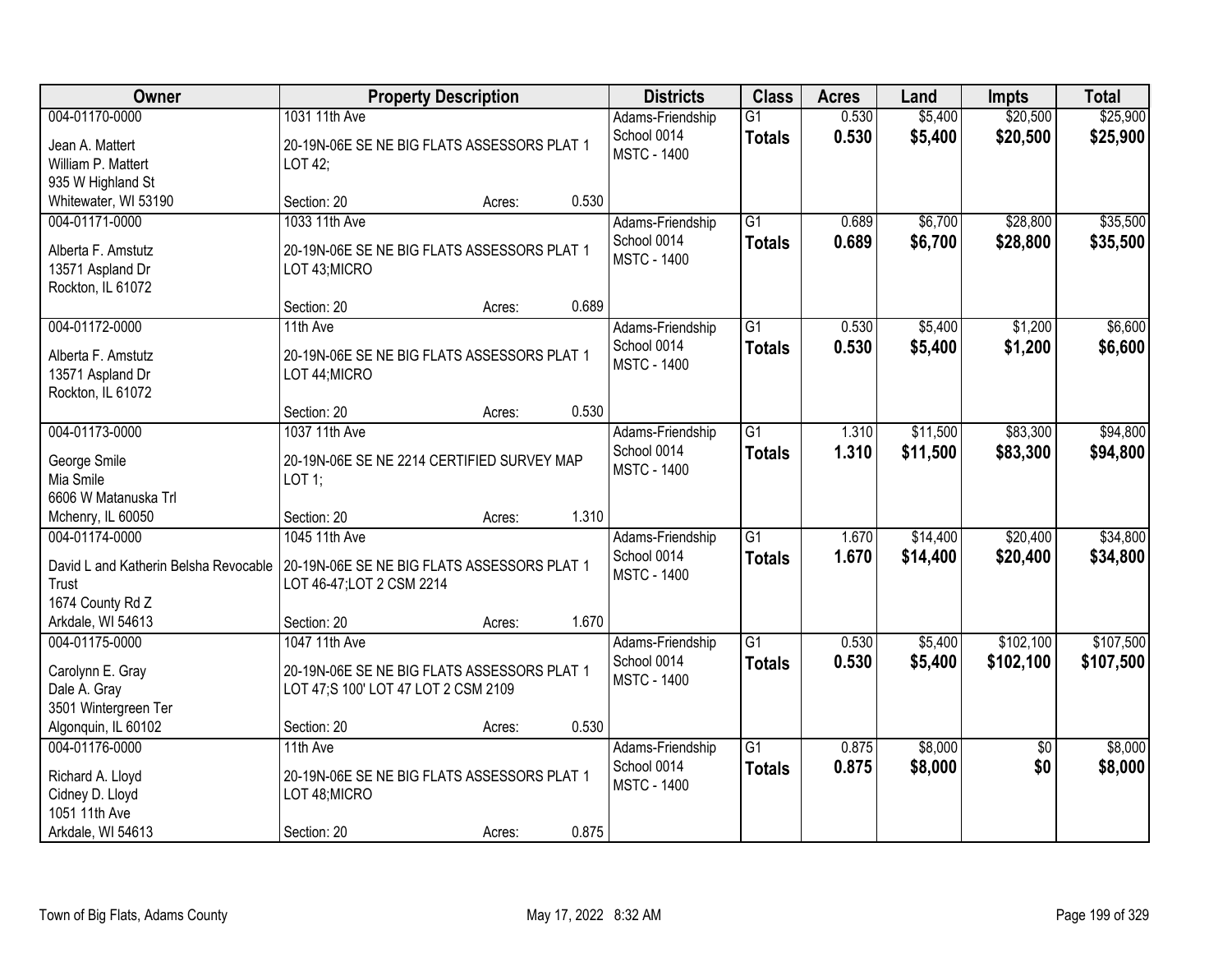| Owner                                                                                     |                                                                                                           | <b>Property Description</b> |       | <b>Districts</b>                                      | <b>Class</b>                     | <b>Acres</b>   | Land                 | <b>Impts</b>           | <b>Total</b>           |
|-------------------------------------------------------------------------------------------|-----------------------------------------------------------------------------------------------------------|-----------------------------|-------|-------------------------------------------------------|----------------------------------|----------------|----------------------|------------------------|------------------------|
| 004-01177-0000<br>Richard A. Lloyd<br>Cidney D. Lloyd<br>1051 11th Ave                    | 1051 11th Ave<br>20-19N-06E NE SE BIG FLATS ASSESSORS PLAT 1<br>LOT 49; MICRO                             |                             |       | Adams-Friendship<br>School 0014<br><b>MSTC - 1400</b> | $\overline{G1}$<br><b>Totals</b> | 0.875<br>0.875 | \$8,000<br>\$8,000   | \$29,200<br>\$29,200   | \$37,200<br>\$37,200   |
| Arkdale, WI 54613                                                                         | Section: 20                                                                                               | Acres:                      | 0.875 |                                                       |                                  |                |                      |                        |                        |
| 004-01178-0000<br>Justin D. Browning<br>Cassandra L. Browning<br>1103 Blackhawk Dr        | 1103 Blackhawk Dr Pv<br>20-19N-06E NE SE BIG FLATS ASSESSORS PLAT 1<br>LOT 50;                            |                             |       | Adams-Friendship<br>School 0014<br><b>MSTC - 1400</b> | $\overline{G1}$<br><b>Totals</b> | 0.875<br>0.875 | \$8,000<br>\$8,000   | \$8,800<br>\$8,800     | \$16,800<br>\$16,800   |
| Arkdale, WI 54613<br>004-01179-0000                                                       | Section: 20<br>1069A 11th Ave                                                                             | Acres:                      | 0.875 |                                                       | G1                               | 4.350          | \$24,100             | \$62,200               | \$86,300               |
| David A. Brown<br>Michele L. Weed Brown<br>5307 W National Ave                            | 20-19N-06E NE SE BIG FLATS ASSESSORS PLAT 1<br>LOT 51; PT LOT 51 LOT 1 CSM 1437                           |                             |       | Adams-Friendship<br>School 0014<br><b>MSTC - 1400</b> | <b>Totals</b>                    | 4.350          | \$24,100             | \$62,200               | \$86,300               |
| West Milwaukee, WI 53216                                                                  | Section: 20                                                                                               | Acres:                      | 4.350 |                                                       |                                  |                |                      |                        |                        |
| 004-01180-0000<br>Bret D. Morgan<br>1069 11th Ave<br>Arkdale, WI 54613                    | 1069 11th Ave<br>20-19N-06E NE SE 1437 CERTIFIED SURVEY MAP<br>LOT 1; FKA PT LOT 51 BIG FLATS ASSESS PL 1 |                             |       | Adams-Friendship<br>School 0014<br><b>MSTC - 1400</b> | G1<br><b>Totals</b>              | 3.410<br>3.410 | \$21,200<br>\$21,200 | \$110,000<br>\$110,000 | \$131,200<br>\$131,200 |
|                                                                                           | Section: 20                                                                                               | Acres:                      | 3.410 |                                                       |                                  |                |                      |                        |                        |
| 004-01181-0000<br>Cassandra Gornowicz<br>Justin D. Browning<br>1103 Blackhawk Dr          | 1059 11th Ave<br>20-19N-06E NE SE BIG FLATS ASSESSORS PLAT 1<br>LOT 51; PT LOT 51 LOT 1 CSM 3947          |                             |       | Adams-Friendship<br>School 0014<br><b>MSTC - 1400</b> | $\overline{G1}$<br><b>Totals</b> | 0.530<br>0.530 | \$5,400<br>\$5,400   | \$5,500<br>\$5,500     | \$10,900<br>\$10,900   |
| Arkdale, WI 54613                                                                         | Section: 20                                                                                               | Acres:                      | 0.530 |                                                       |                                  |                |                      |                        |                        |
| 004-01181-0010<br>John A. Deback<br>26222 Durand Ave<br>Kansasville, WI 53139             | 11th Ave<br>20-19N-06E NE SE BIG FLATS ASSESSORS PLAT 1<br>LOT 51;PT LOT 51 LOT 2 CSM 3947 MICRO          |                             |       | Adams-Friendship<br>School 0014<br><b>MSTC - 1400</b> | $\overline{G1}$<br><b>Totals</b> | 1.470<br>1.470 | \$9,400<br>\$9,400   | $\overline{50}$<br>\$0 | \$9,400<br>\$9,400     |
|                                                                                           | Section: 20                                                                                               | Acres:                      | 1.470 |                                                       |                                  |                |                      |                        |                        |
| 004-01182-0000<br>Grazyna Malysa<br>Jaroslaw Malysa<br>1061 11th Ave<br>Arkdale, WI 54613 | 1061 11th Ave<br>20-19N-06E NE SE 0710 CERTIFIED SURVEY MAP<br>LOT B;<br>Section: 20                      | Acres:                      | 2.001 | Adams-Friendship<br>School 0014<br><b>MSTC - 1400</b> | $\overline{G1}$<br><b>Totals</b> | 2.001<br>2.001 | \$17,000<br>\$17,000 | \$57,100<br>\$57,100   | \$74,100<br>\$74,100   |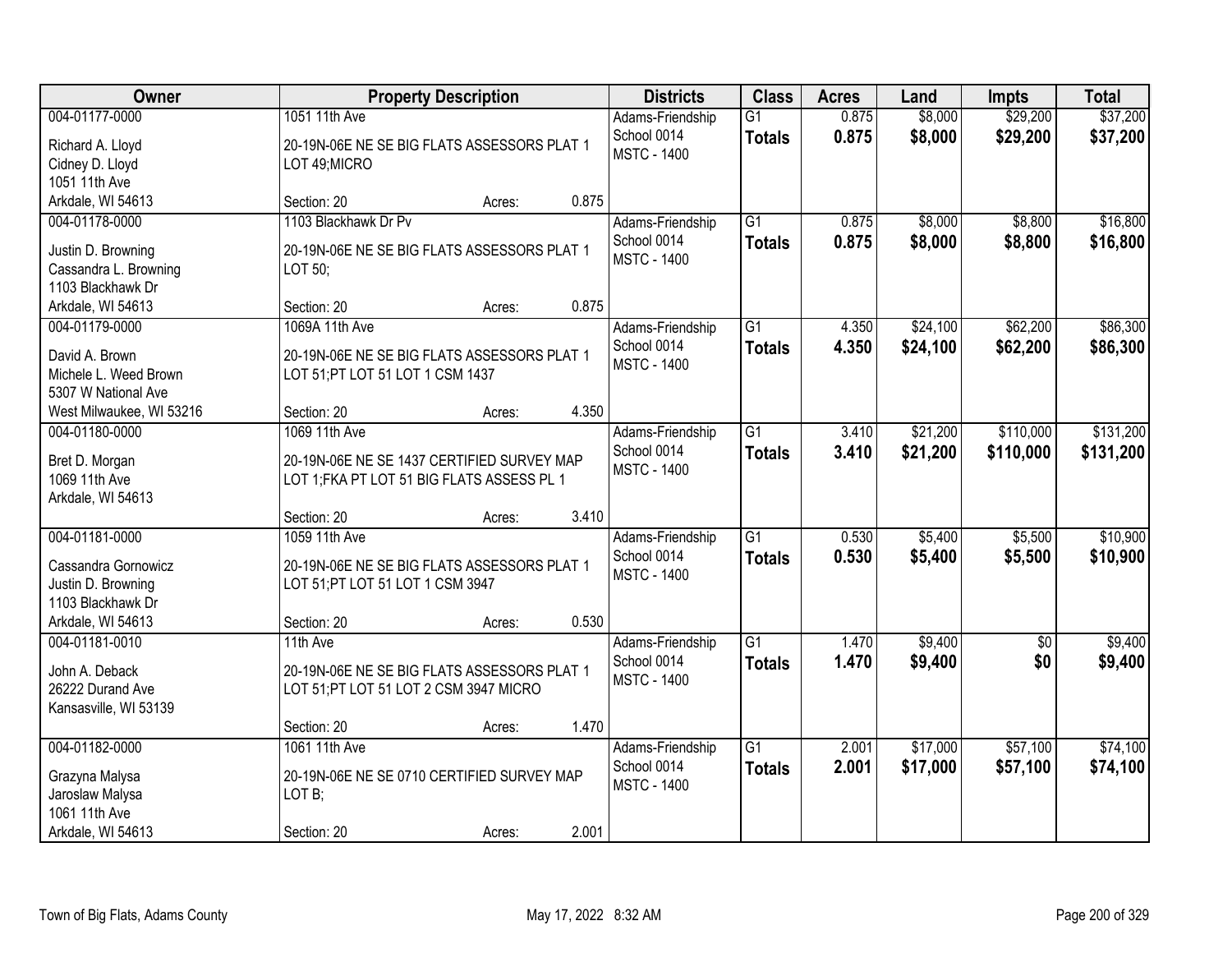| <b>Owner</b>                                                                                      |                                                                                                | <b>Property Description</b> |       | <b>Districts</b>                                      | <b>Class</b>                     | <b>Acres</b>   | Land                 | <b>Impts</b>           | <b>Total</b>           |
|---------------------------------------------------------------------------------------------------|------------------------------------------------------------------------------------------------|-----------------------------|-------|-------------------------------------------------------|----------------------------------|----------------|----------------------|------------------------|------------------------|
| 004-01183-0000<br>Karen Roberts<br>1240 13th Ln<br>Arkdale, WI 54613                              | 1065 11th Ave<br>20-19N-06E NE SE BIG FLATS ASSESSORS PLAT 1<br>LOT 51;PT LOT 51 LOT C CSM 710 |                             |       | Adams-Friendship<br>School 0014<br><b>MSTC - 1400</b> | $\overline{G1}$<br><b>Totals</b> | 1.723<br>1.723 | \$14,800<br>\$14,800 | \$26,800<br>\$26,800   | \$41,600<br>\$41,600   |
|                                                                                                   | Section: 20                                                                                    | Acres:                      | 1.723 |                                                       |                                  |                |                      |                        |                        |
| 004-01184-0000<br>Barbara L. Hoggren<br>Richard S. Hoggren<br>1073 11th Ave                       | 1073 11th Ave<br>20-19N-06E NE SE BIG FLATS ASSESSORS PLAT 1<br>LOT 52;                        |                             |       | Adams-Friendship<br>School 0014<br><b>MSTC - 1400</b> | $\overline{G1}$<br><b>Totals</b> | 8.830<br>8.830 | \$33,700<br>\$33,700 | \$115,600<br>\$115,600 | \$149,300<br>\$149,300 |
| Friendship, WI 53934                                                                              | Section: 20                                                                                    | Acres:                      | 8.830 |                                                       |                                  |                |                      |                        |                        |
| 004-01185-0000<br>Lawrence A. Nelson<br>Sharyl L. Nelson<br>1075 11th Ave                         | 1075 11th Ave<br>20-19N-06E NE SE BIG FLATS ASSESSORS PLAT 1<br>LOT 53;                        |                             |       | Adams-Friendship<br>School 0014<br><b>MSTC - 1400</b> | $\overline{G1}$<br><b>Totals</b> | 0.875<br>0.875 | \$8,000<br>\$8,000   | \$54,600<br>\$54,600   | \$62,600<br>\$62,600   |
| Friendship, WI 53934                                                                              | Section: 20                                                                                    | Acres:                      | 0.875 |                                                       |                                  |                |                      |                        |                        |
| 004-01185-0200<br>Donald G. Bonack<br>Donna M. Bonack<br>360 Riverside Dr                         | 1370 County Rd C<br>18-19N-06E SE SW BIG FLATS ASSESSORS PLAT 2<br>LOT $1$ :                   |                             |       | Adams-Friendship<br>School 0014<br><b>MSTC - 1400</b> | $\overline{G1}$<br><b>Totals</b> | 1.510<br>1.510 | \$15,100<br>\$15,100 | \$9,800<br>\$9,800     | \$24,900<br>\$24,900   |
| Waterloo, WI 53594                                                                                | Section: 18                                                                                    | Acres:                      | 1.510 |                                                       |                                  |                |                      |                        |                        |
| 004-01185-0201<br>Glennie M. Sorensen<br>N4486 County Rd E<br>Hustisford, WI 53034                | 1368 County Rd C<br>18-19N-06E SE SW BIG FLATS ASSESSORS PLAT 2<br>LOT2;                       |                             |       | Adams-Friendship<br>School 0014<br><b>MSTC - 1400</b> | $\overline{G1}$<br><b>Totals</b> | 1.500<br>1.500 | \$15,000<br>\$15,000 | \$7,600<br>\$7,600     | \$22,600<br>\$22,600   |
|                                                                                                   | Section: 18                                                                                    | Acres:                      | 1.500 |                                                       |                                  |                |                      |                        |                        |
| 004-01185-0204<br>Nancy A. Ferger<br>James C. Ferger<br>1352 County Rd C                          | 1362 County Rd C<br>18-19N-06E SE SW BIG FLATS ASSESSORS PLAT 2<br>LOT 5;MICRO                 |                             |       | Adams-Friendship<br>School 0014<br><b>MSTC - 1400</b> | G1<br><b>Totals</b>              | 1.470<br>1.470 | \$14,800<br>\$14,800 | \$38,100<br>\$38,100   | \$52,900<br>\$52,900   |
| Arkdale, WI 54613                                                                                 | Section: 18                                                                                    | Acres:                      | 1.470 |                                                       |                                  |                |                      |                        |                        |
| 004-01185-0205<br>Joseph M. Thomas<br>Shirley L. Walling<br>1358 County Rd C<br>Arkdale, WI 54613 | 1360 County Rd C<br>18-19N-06E SE SW BIG FLATS ASSESSORS PLAT 2<br>LOT 6;<br>Section: 18       | Acres:                      | 1.460 | Adams-Friendship<br>School 0014<br><b>MSTC - 1400</b> | $\overline{G1}$<br><b>Totals</b> | 1.460<br>1.460 | \$14,800<br>\$14,800 | \$300<br>\$300         | \$15,100<br>\$15,100   |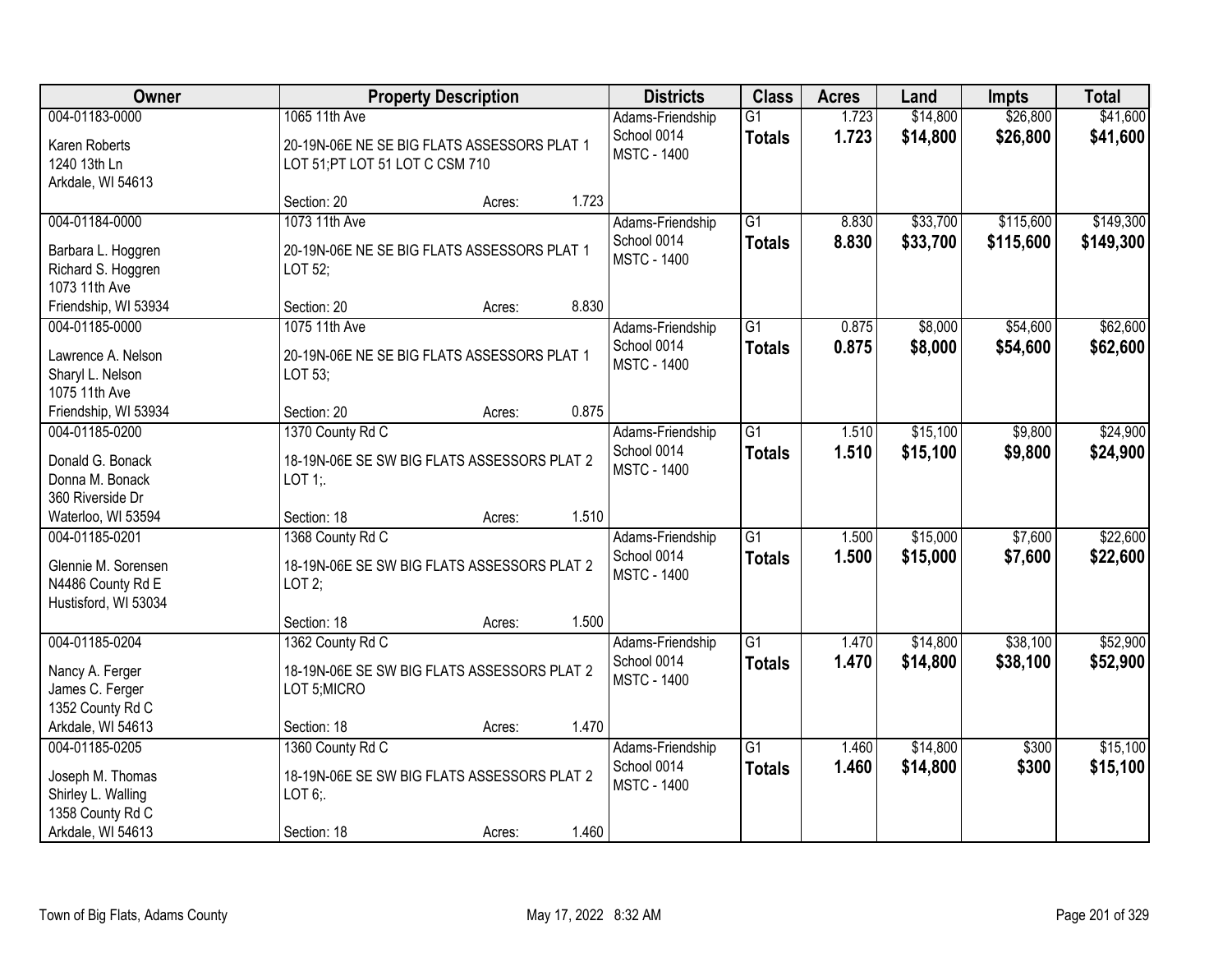| Owner                                                                          |                                                                                                                           | <b>Property Description</b> |       | <b>Districts</b>                                      | <b>Class</b>                     | <b>Acres</b>   | Land                 | <b>Impts</b>           | <b>Total</b>           |
|--------------------------------------------------------------------------------|---------------------------------------------------------------------------------------------------------------------------|-----------------------------|-------|-------------------------------------------------------|----------------------------------|----------------|----------------------|------------------------|------------------------|
| 004-01185-0206<br>Joseph M. Thomas<br>Shirley L. Walling<br>1358 County Rd C   | 1358 County Rd C<br>18-19N-06E SE SW BIG FLATS ASSESSORS PLAT 2<br>LOT 7;                                                 |                             |       | Adams-Friendship<br>School 0014<br><b>MSTC - 1400</b> | $\overline{G1}$<br><b>Totals</b> | 1.450<br>1.450 | \$14,700<br>\$14,700 | \$5,800<br>\$5,800     | \$20,500<br>\$20,500   |
| Arkdale, WI 54613                                                              | Section: 18                                                                                                               | Acres:                      | 1.450 |                                                       |                                  |                |                      |                        |                        |
| 004-01185-0207<br>Kay M. Beck<br>Leo J. Beck<br>1418 County Rd C               | 1356 County Rd C<br>18-19N-06E SE SW BIG FLATS ASSESSORS PLAT 2<br>LOT 8; MICRO                                           |                             |       | Adams-Friendship<br>School 0014<br><b>MSTC - 1400</b> | $\overline{G1}$<br><b>Totals</b> | 1.440<br>1.440 | \$14,600<br>\$14,600 | \$30,100<br>\$30,100   | \$44,700<br>\$44,700   |
| Arkdale, WI 54613                                                              | Section: 18                                                                                                               | Acres:                      | 1.440 |                                                       |                                  |                |                      |                        |                        |
| 004-01185-0208<br>James C. Ferger<br>Nancy A. Ferger<br>1352 County Rd C       | 1364 County Rd C<br>18-19N-06E SE SW 6621 CERTIFIED SURVEY MAP<br>$LOT$ 1;                                                |                             |       | Adams-Friendship<br>School 0014<br><b>MSTC - 1400</b> | $\overline{G1}$<br><b>Totals</b> | 2.960<br>2.960 | \$19,900<br>\$19,900 | \$11,300<br>\$11,300   | \$31,200<br>\$31,200   |
| Arkdale, WI 54613                                                              | Section: 18                                                                                                               | Acres:                      | 2.960 |                                                       |                                  |                |                      |                        |                        |
| 004-01186-0000<br>Philip R. Campanella<br>Ann M. Campanella<br>902 10th Ave    | 902 10th Ave<br>15-19N-06E NW NW BIG HORN ACRES UNREC<br>TRACT 1; MICRO                                                   |                             |       | Adams-Friendship<br>School 0014<br><b>MSTC - 1400</b> | $\overline{G1}$<br><b>Totals</b> | 1.250<br>1.250 | \$13,500<br>\$13,500 | \$77,700<br>\$77,700   | \$91,200<br>\$91,200   |
| Hancock, WI 54943                                                              | Section: 15                                                                                                               | Acres:                      | 1.250 |                                                       |                                  |                |                      |                        |                        |
| 004-01187-0000<br>Alan J. Bould<br>Linda L. Bould<br>W195 N6235 Eastwood Cir   | 995 Bighorn Ave<br>15-19N-06E NW NW BIG HORN ACRES UNREC<br><b>TRACT 2-3;</b>                                             |                             |       | Adams-Friendship<br>School 0014<br><b>MSTC - 1400</b> | $\overline{G1}$<br><b>Totals</b> | 2.500<br>2.500 | \$20,000<br>\$20,000 | \$40,000<br>\$40,000   | \$60,000<br>\$60,000   |
| Jackson, WI 53037<br>004-01189-0000                                            | Section: 15<br>991 Bighorn Ave                                                                                            | Acres:                      | 2.500 | Adams-Friendship                                      | $\overline{G1}$                  | 1.250          | \$13,500             | \$17,100               | \$30,600               |
| Karl A. Cerny<br>991 Bighorn Ave<br>Hancock, WI 54943                          | 15-19N-06E NW NW BIG HORN ACRES UNREC<br>TRACT 4; MICRO                                                                   |                             |       | School 0014<br><b>MSTC - 1400</b>                     | <b>Totals</b>                    | 1.250          | \$13,500             | \$17,100               | \$30,600               |
|                                                                                | Section: 15                                                                                                               | Acres:                      | 1.250 |                                                       |                                  |                |                      |                        |                        |
| 004-01190-0000<br>Warren P. Schoenborn<br>989 Bighorn Ave<br>Hancock, WI 54943 | 989 Bighorn Ave<br>15-19N-06E NW NW BIG HORN ACRES UNREC<br>TRACT 5-6; TRACT 5 & PT TRACT 6 LOT 2 CSM 4371<br>Section: 15 | Acres:                      | 9.010 | Adams-Friendship<br>School 0014<br><b>MSTC - 1400</b> | $\overline{G1}$<br><b>Totals</b> | 9.010<br>9.010 | \$38,000<br>\$38,000 | \$147,200<br>\$147,200 | \$185,200<br>\$185,200 |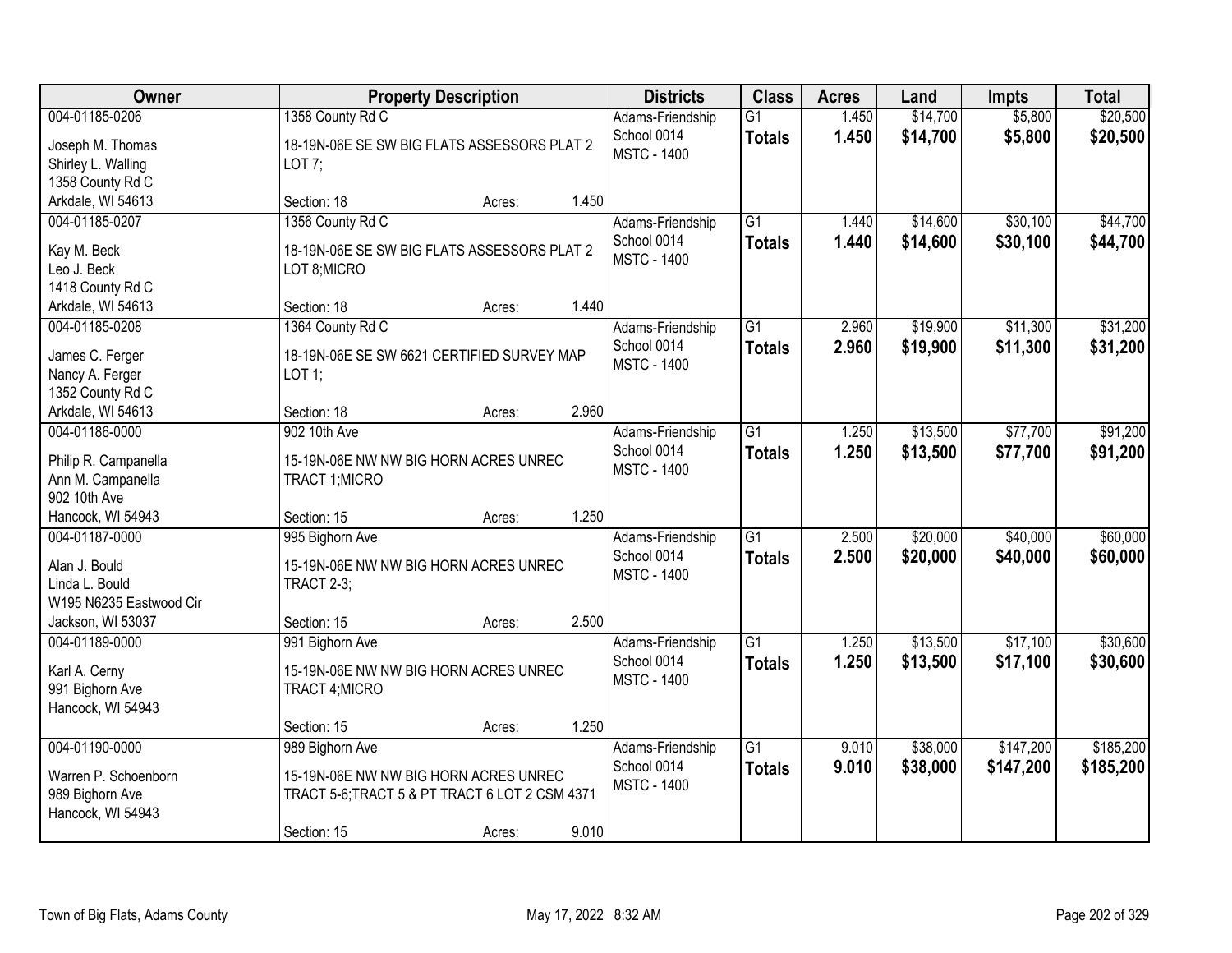| Owner                                                                                                 | <b>Property Description</b>                                                                       | <b>Districts</b> |       | <b>Class</b><br><b>Acres</b>                          |                                  | <b>Impts</b>   | <b>Total</b>         |                        |                      |
|-------------------------------------------------------------------------------------------------------|---------------------------------------------------------------------------------------------------|------------------|-------|-------------------------------------------------------|----------------------------------|----------------|----------------------|------------------------|----------------------|
| 004-01191-0000<br>Brenda S. VonBehren<br>910 10th Ave<br>Hancock, WI 54943                            | 910 10th Ave<br>15-19N-06E NW NW BIG HORN ACRES UNREC<br>TRACT 6; PT TRACT 6 LOT 1 CSM 4371 MICRO |                  |       | Adams-Friendship<br>School 0014<br><b>MSTC - 1400</b> | $\overline{G1}$<br><b>Totals</b> | 1.600<br>1.600 | \$15,600<br>\$15,600 | \$29,600<br>\$29,600   | \$45,200<br>\$45,200 |
|                                                                                                       | Section: 15                                                                                       | Acres:           | 1.600 |                                                       |                                  |                |                      |                        |                      |
| 004-01192-0000<br>Lawrence M. Haasch<br>Kathy A. Haasch<br>6087 Tulip Ln                              | 912 10th Ave<br>15-19N-06E NW NW BIG HORN ACRES UNREC<br>TRACT 7; LOT 1 CSM 3286 MICRO            |                  |       | Adams-Friendship<br>School 0014<br><b>MSTC - 1400</b> | G1<br><b>Totals</b>              | 4.000<br>4.000 | \$26,000<br>\$26,000 | \$5,700<br>\$5,700     | \$31,700<br>\$31,700 |
| Greendale, WI 53129                                                                                   | Section: 15                                                                                       | Acres:           | 4.000 |                                                       |                                  |                |                      |                        |                      |
| 004-01193-0000<br>The Fathers House Ltd<br>714 Olympian Blvd<br>Beloit, WI 53511                      | 10th Ave<br>15-19N-06E NW NW BIG HORN ACRES UNREC<br>TRACT 8;                                     |                  |       | Adams-Friendship<br>School 0014<br><b>MSTC - 1400</b> | $\overline{G1}$<br><b>Totals</b> | 4.000<br>4.000 | \$26,000<br>\$26,000 | $\overline{50}$<br>\$0 | \$26,000<br>\$26,000 |
|                                                                                                       | Section: 15                                                                                       | Acres:           | 4.000 |                                                       |                                  |                |                      |                        |                      |
| 004-01194-0000<br>The Fathers House Ltd<br>714 Olympian Blvd<br>Beloit, WI 53511                      | 916 10th Ave<br>15-19N-06E NW NW BIG HORN ACRES UNREC<br>TRACT 9;                                 |                  |       | Adams-Friendship<br>School 0014<br><b>MSTC - 1400</b> | $\overline{G1}$<br><b>Totals</b> | 4.000<br>4.000 | \$26,000<br>\$26,000 | \$1,400<br>\$1,400     | \$27,400<br>\$27,400 |
|                                                                                                       | Section: 15                                                                                       | Acres:           | 4.000 |                                                       |                                  |                |                      |                        |                      |
| 004-01195-0000<br>Edward A. Kulack<br>918 10th Ave<br>Hancock, WI 54943                               | 918 10th Ave<br>15-19N-06E NW NW BIG HORN ACRES UNREC<br>TRACT 10; MICRO                          |                  |       | Adams-Friendship<br>School 0014<br><b>MSTC - 1400</b> | $\overline{G1}$<br><b>Totals</b> | 4.000<br>4.000 | \$26,000<br>\$26,000 | \$49,300<br>\$49,300   | \$75,300<br>\$75,300 |
|                                                                                                       | Section: 15                                                                                       | Acres:           | 4.000 |                                                       |                                  |                |                      |                        |                      |
| 004-01196-0000<br>Annette M. Roohr<br>Craig Krause<br>7435 W Wind Lake Rd #102                        | 10th Ave<br>15-19N-06E NW NW BIG HORN ACRES UNREC<br>TRACT 11;                                    |                  |       | Adams-Friendship<br>School 0014<br><b>MSTC - 1400</b> | G1<br><b>Totals</b>              | 4.000<br>4.000 | \$26,000<br>\$26,000 | $\overline{50}$<br>\$0 | \$26,000<br>\$26,000 |
| Wind Lake, WI 53185                                                                                   | Section: 15                                                                                       | Acres:           | 4.000 |                                                       |                                  |                |                      |                        |                      |
| 004-01197-0000<br>Annette M. Roohr<br>Craig Krause<br>7435 W Wind Lake Rd #102<br>Wind Lake, WI 53185 | 924 10th Ave<br>15-19N-06E NW NW BIG HORN ACRES UNREC<br>TRACT 12;<br>Section: 15                 |                  | 4.000 | Adams-Friendship<br>School 0014<br><b>MSTC - 1400</b> | $\overline{G1}$<br><b>Totals</b> | 4.000<br>4.000 | \$26,000<br>\$26,000 | \$30,700<br>\$30,700   | \$56,700<br>\$56,700 |
|                                                                                                       |                                                                                                   | Acres:           |       |                                                       |                                  |                |                      |                        |                      |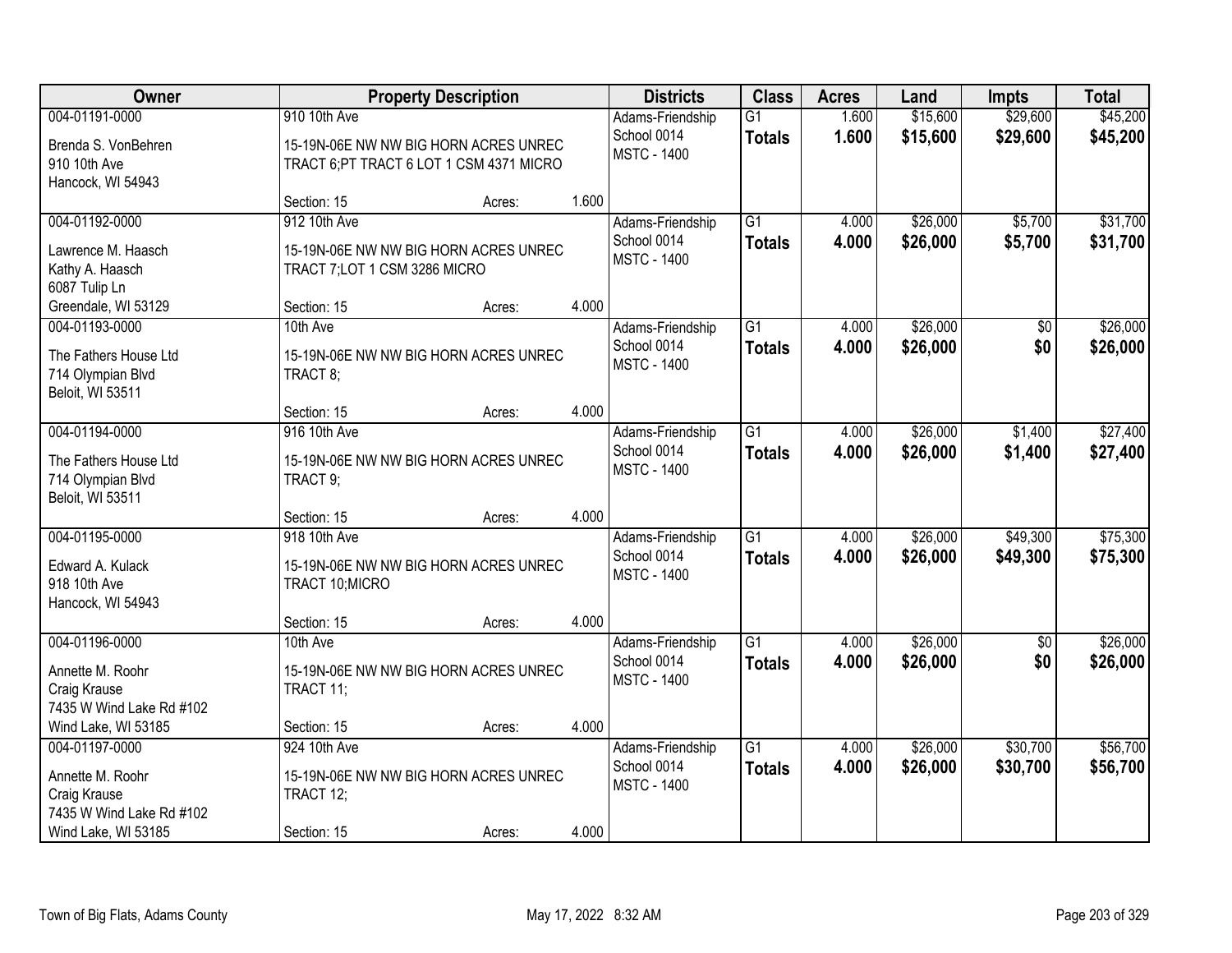| Owner                                                                                               |                                                                                                                                              | <b>Property Description</b> |        | <b>Districts</b>                                      | <b>Class</b>                     | <b>Acres</b>     | Land                 | <b>Impts</b>           | <b>Total</b>           |
|-----------------------------------------------------------------------------------------------------|----------------------------------------------------------------------------------------------------------------------------------------------|-----------------------------|--------|-------------------------------------------------------|----------------------------------|------------------|----------------------|------------------------|------------------------|
| 004-01198-0000<br>Larry Nelson<br>W8196 Nelson Lane Po Box 4<br>Lake Mills, WI 53551                | 930 10th Ave<br>15-19N-06E SW NW BIG HORN ACRES UNREC<br>TRACT 13;                                                                           |                             |        | Adams-Friendship<br>School 0014<br><b>MSTC - 1400</b> | $\overline{G1}$<br><b>Totals</b> | 4.000<br>4.000   | \$26,000<br>\$26,000 | \$5,900<br>\$5,900     | \$31,900<br>\$31,900   |
|                                                                                                     | Section: 15                                                                                                                                  | Acres:                      | 4.000  |                                                       |                                  |                  |                      |                        |                        |
| 004-01199-0000<br>Gary Anderson<br>2139 Summerfield Dr<br>Castle Rock, CO 80104                     | 932 10th Ave<br>15-19N-06E SW NW BIG HORN ACRES UNREC<br>TRACT 14;                                                                           |                             |        | Adams-Friendship<br>School 0014<br><b>MSTC - 1400</b> | $\overline{G1}$<br><b>Totals</b> | 4.000<br>4.000   | \$26,000<br>\$26,000 | \$39,300<br>\$39,300   | \$65,300<br>\$65,300   |
|                                                                                                     | Section: 15                                                                                                                                  | Acres:                      | 4.000  |                                                       |                                  |                  |                      |                        |                        |
| 004-01200-0000<br>Bradley M. Roen<br>936 10th Ave<br>Hancock, WI 53943                              | 10th Ave<br>15-19N-06E SW NW BIG HORN ACRES UNREC<br>TRACT 15; MICRO                                                                         |                             |        | Adams-Friendship<br>School 0014<br><b>MSTC - 1400</b> | G1<br><b>Totals</b>              | 4.000<br>4.000   | \$26,000<br>\$26,000 | \$0<br>\$0             | \$26,000<br>\$26,000   |
|                                                                                                     | Section: 15                                                                                                                                  | Acres:                      | 4.000  |                                                       |                                  |                  |                      |                        |                        |
| 004-01201-0000<br>Bradley M. Roen<br>936 10th Ave<br>Hancock, WI 53943                              | 936 10th Ave<br>15-19N-06E SW NW BIG HORN ACRES UNREC<br>TRACT 16; MICRO                                                                     |                             |        | Adams-Friendship<br>School 0014<br><b>MSTC - 1400</b> | $\overline{G1}$<br><b>Totals</b> | 4.000<br>4.000   | \$26,000<br>\$26,000 | \$25,000<br>\$25,000   | \$51,000<br>\$51,000   |
|                                                                                                     | Section: 15                                                                                                                                  | Acres:                      | 4.000  |                                                       |                                  |                  |                      |                        |                        |
| 004-01202-0000<br>Richard H. Devalk<br>940 10th Ave<br>Hancock, WI 54943                            | 940 10th Ave<br>15-19N-06E SW NW 4450 CERTIFIED SURVEY MAP<br>LOT 2; FKA PT TRACT 17 BIG HORN ACRES UNREC                                    |                             |        | Adams-Friendship<br>School 0014<br><b>MSTC - 1400</b> | $\overline{G1}$<br><b>Totals</b> | 9.870<br>9.870   | \$39,700<br>\$39,700 | \$63,600<br>\$63,600   | \$103,300<br>\$103,300 |
|                                                                                                     | Section: 15                                                                                                                                  | Acres:                      | 9.870  |                                                       |                                  |                  |                      |                        |                        |
| 004-01202-0010<br>Joseph W. Havlik<br>942 10th Ave<br>Hancock, WI 54943                             | 942 10th Ave<br>15-19N-06E SW NW BIG HORN ACRES UNREC<br>TRACT 17; PT TRACT 17 LOT 1 CSM 4450                                                |                             |        | Adams-Friendship<br>School 0014<br><b>MSTC - 1400</b> | $\overline{G1}$<br><b>Totals</b> | 0.460<br>0.460   | \$7,800<br>\$7,800   | \$153,800<br>\$153,800 | \$161,600<br>\$161,600 |
|                                                                                                     | Section: 15                                                                                                                                  | Acres:                      | 0.460  |                                                       |                                  |                  |                      |                        |                        |
| 004-01203-0010<br>James G. Matuszewski<br>Susan E. Matuszewski<br>950 10th Ave<br>Hancock, WI 54943 | 950 10th Ave<br>15-19N-06E SW NW BIG HORN ACRES UNREC<br>TRACT 18; PT PARCEL A CSM 2588 EX PC 35 X 200 IN<br><b>NW CORNER</b><br>Section: 15 | Acres:                      | 14.910 | Adams-Friendship<br>School 0014<br><b>MSTC - 1400</b> | $\overline{G1}$<br><b>Totals</b> | 14.910<br>14.910 | \$49,800<br>\$49,800 | \$105,600<br>\$105,600 | \$155,400<br>\$155,400 |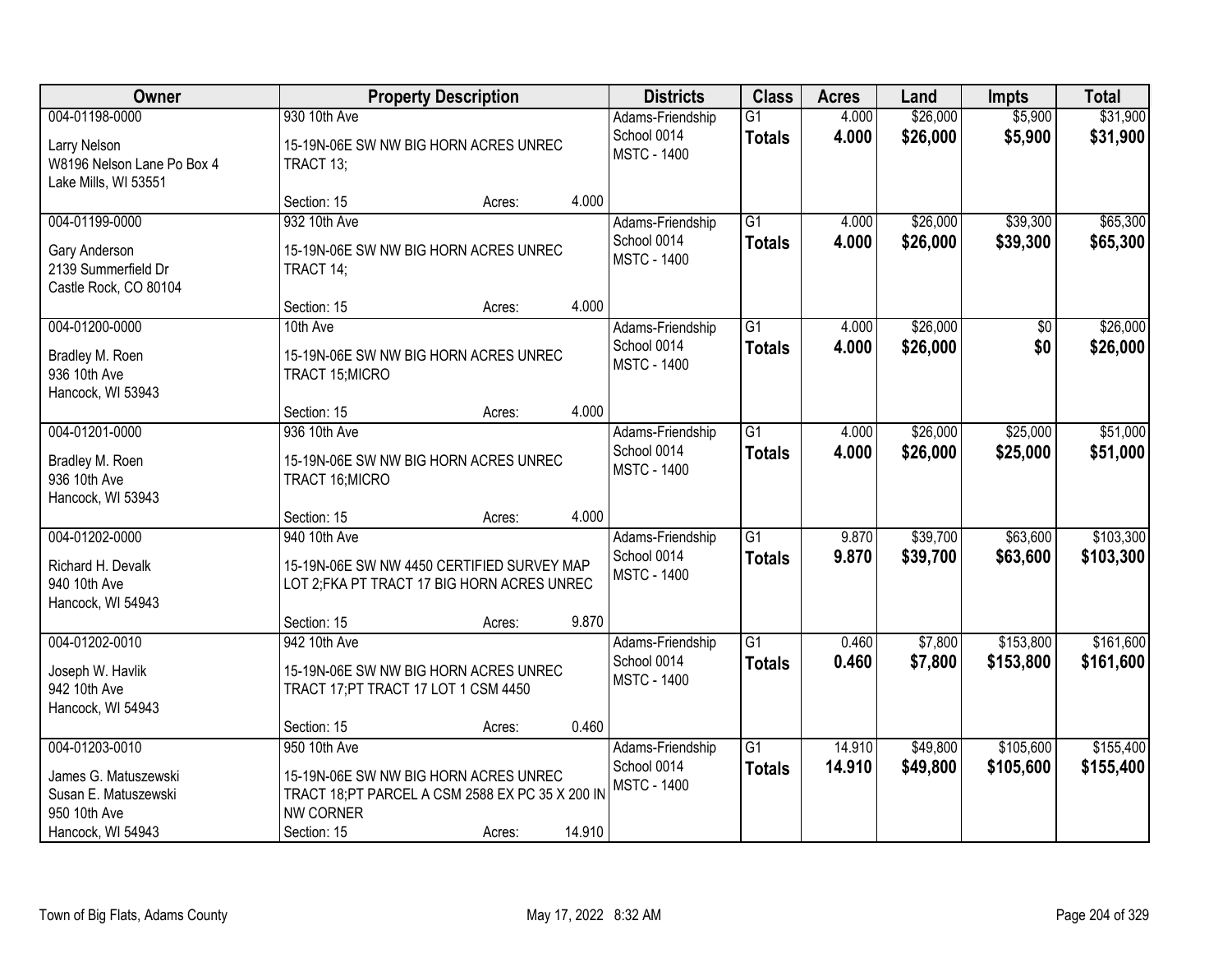| Owner                                                                                                     | <b>Property Description</b>                                                                                        | <b>Districts</b>                                               | <b>Class</b>                     | <b>Acres</b>   | Land                 | Impts                  | <b>Total</b>         |
|-----------------------------------------------------------------------------------------------------------|--------------------------------------------------------------------------------------------------------------------|----------------------------------------------------------------|----------------------------------|----------------|----------------------|------------------------|----------------------|
| 004-01203-0015<br>Joseph W. Havlik<br>942 10th Ave<br>Hancock, WI 54943                                   | 10th Ave<br>15-19N-06E SW NW BIG HORN ACRES UNREC<br>TRACT 18;PT PARCEL A CSM 2588 35 X 200 IN NW<br><b>CORNER</b> | Adams-Friendship<br>School 0014<br><b>MSTC - 1400</b>          | $\overline{G1}$<br><b>Totals</b> | 0.160<br>0.160 | \$1,700<br>\$1,700   | $\overline{50}$<br>\$0 | \$1,700<br>\$1,700   |
|                                                                                                           | Section: 15<br>Acres:                                                                                              | 0.160                                                          |                                  |                |                      |                        |                      |
| 004-01204-0000<br>Marianne P. Harrison<br>1448 Browndeer Ave<br>Arkdale, WI 54613                         | 1448 Browndeer Ave<br>24-19N-05E SW SE BROWN DEER TRACTS UNREC<br>TRACT 1;                                         | Adams-Friendship<br>School 0014<br><b>MSTC - 1400</b>          | $\overline{G1}$<br><b>Totals</b> | 1.510<br>1.510 | \$15,100<br>\$15,100 | \$35,000<br>\$35,000   | \$50,100<br>\$50,100 |
|                                                                                                           | Section: 24<br>Acres:                                                                                              | 1.510                                                          |                                  |                |                      |                        |                      |
| 004-01205-0000<br>Isadora L. Fanning<br>1444 Browndeer Ave<br>Arkdale, WI 54613                           | 1444 Browndeer Ave<br>24-19N-05E SW SE BROWN DEER TRACTS UNREC<br><b>TRACT 2-3;</b>                                | Adams-Friendship<br>School 0014<br><b>MSTC - 1400</b>          | $\overline{G1}$<br><b>Totals</b> | 3.040<br>3.040 | \$22,200<br>\$22,200 | \$27,700<br>\$27,700   | \$49,900<br>\$49,900 |
|                                                                                                           | Section: 24<br>Acres:                                                                                              | 3.040                                                          |                                  |                |                      |                        |                      |
| 004-01206-0000<br>Robert A. Mccarty<br>W237 N9477 Mt Vernon Dr<br>Colgate, WI 53017                       | 1442 Browndeer Ave<br>24-19N-05E SW SE BROWN DEER TRACTS UNREC<br>TRACT 4;                                         | Adams-Friendship<br>School 0014<br><b>MSTC - 1400</b>          | $\overline{G1}$<br><b>Totals</b> | 1.510<br>1.510 | \$15,100<br>\$15,100 | \$26,100<br>\$26,100   | \$41,200<br>\$41,200 |
|                                                                                                           | Section: 24<br>Acres:                                                                                              | 1.510                                                          |                                  |                |                      |                        |                      |
| 004-01207-0000<br>Kadee S. Callahan<br>Steven T. Callahan<br>W276 N5098 Lynndale Ln                       | 1440 Browndeer Ave<br>24-19N-05E SW SE BROWN DEER TRACTS UNREC<br>TRACT 5;                                         | Adams-Friendship<br>School 0014<br><b>MSTC - 1400</b>          | $\overline{G1}$<br><b>Totals</b> | 1.510<br>1.510 | \$9,900<br>\$9,900   | \$5,000<br>\$5,000     | \$14,900<br>\$14,900 |
| Pewaukee, WI 53072<br>004-01208-0000                                                                      | Section: 24<br>Acres:<br>1438 Browndeer Ave                                                                        | 1.510<br>Adams-Friendship                                      | G1                               | 1.510          | \$9,900              | \$16,900               | \$26,800             |
| Kadee S. Callahan<br>Steven T. Callahan<br>W276 N5098 Lynndale Ln                                         | 24-19N-05E SW SE BROWN DEER TRACTS UNREC<br>TRACT 6;                                                               | School 0014<br><b>MSTC - 1400</b>                              | <b>Totals</b>                    | 1.510          | \$9,900              | \$16,900               | \$26,800             |
| Pewaukee, WI 53072                                                                                        | Section: 24<br>Acres:                                                                                              | 1.510                                                          |                                  |                |                      |                        |                      |
| 004-01209-0000<br>Steven T. Callahan<br>Kadee S. Callahan<br>W276 N5098 Lynndale Ln<br>Pewaukee, WI 53072 | 1436 Browndeer Ave<br>24-19N-05E SW SE BROWN DEER TRACTS UNREC<br>TRACT 7;<br>Section: 24<br>Acres:                | Adams-Friendship<br>School 0014<br><b>MSTC - 1400</b><br>1.510 | $\overline{G1}$<br><b>Totals</b> | 1.510<br>1.510 | \$15,100<br>\$15,100 | \$12,400<br>\$12,400   | \$27,500<br>\$27,500 |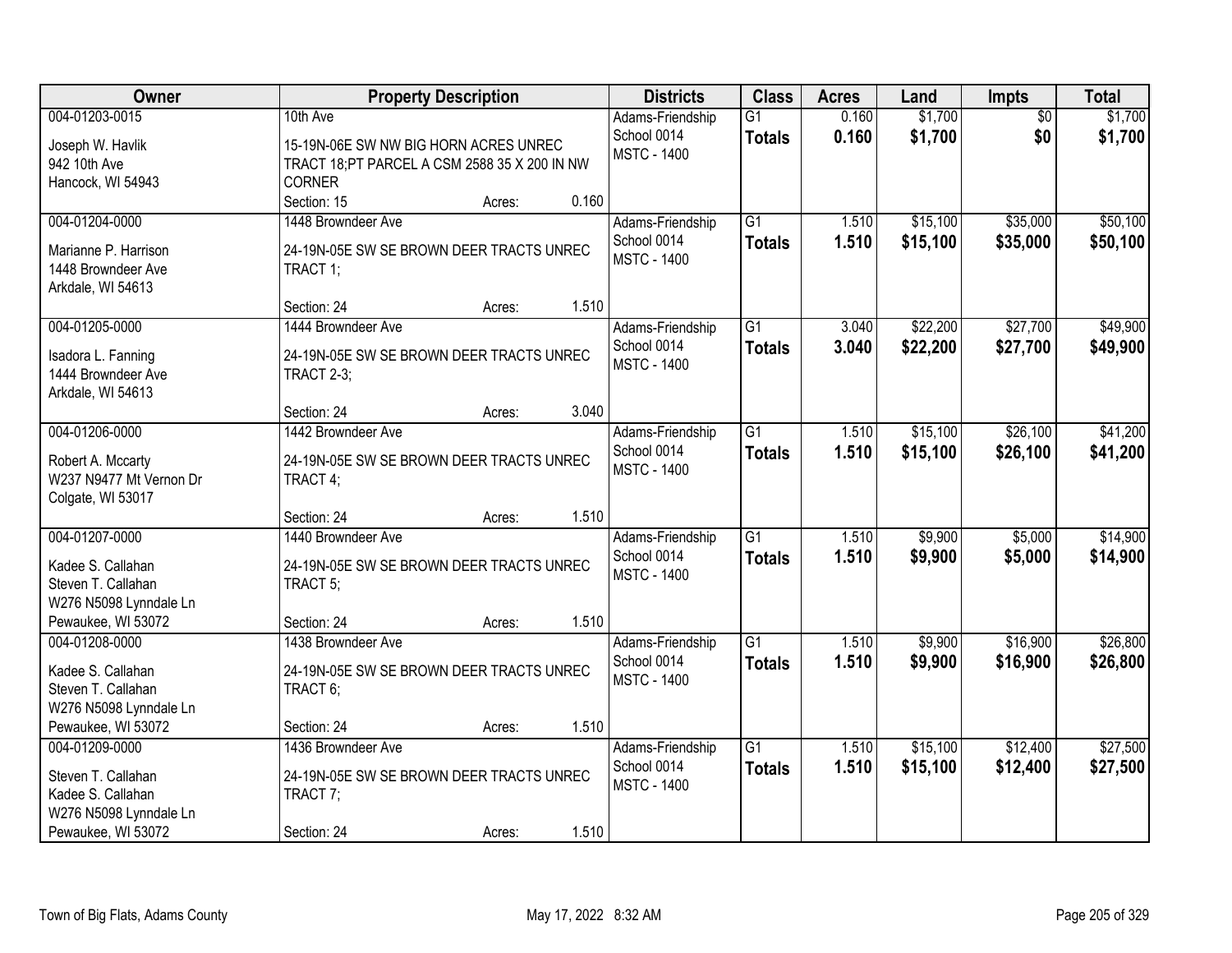| Owner                                                                                 | <b>Property Description</b>                |        |        | <b>Districts</b>   | <b>Class</b>    | <b>Acres</b> | Land     | <b>Impts</b>    | <b>Total</b> |
|---------------------------------------------------------------------------------------|--------------------------------------------|--------|--------|--------------------|-----------------|--------------|----------|-----------------|--------------|
| 004-01210-0010                                                                        | <b>Browndeer Ave</b>                       |        |        | Adams-Friendship   | $\overline{G1}$ | 1.520        | \$15,100 | \$10,500        | \$25,600     |
| Brandon Kalenda                                                                       | 24-19N-05E SW SE 6384 CERTIFIED SURVEY MAP |        |        | School 0014        | <b>Totals</b>   | 1.520        | \$15,100 | \$10,500        | \$25,600     |
| 14632 Paradise Rd                                                                     | LOT 1;                                     |        |        | <b>MSTC - 1400</b> |                 |              |          |                 |              |
| Maurepas, LA 70449                                                                    |                                            |        |        |                    |                 |              |          |                 |              |
|                                                                                       | Section: 24                                | Acres: | 1.520  |                    |                 |              |          |                 |              |
| 004-01212-0010                                                                        | 1428 Browndeer Ave                         |        |        | Adams-Friendship   | $\overline{G1}$ | 7.800        | \$35,600 | \$23,300        | \$58,900     |
| Walter A and Karyl L Bloedel Living Trus   24-19N-05E SW SE 6384 CERTIFIED SURVEY MAP |                                            |        |        | School 0014        | <b>Totals</b>   | 7.800        | \$35,600 | \$23,300        | \$58,900     |
| N682 Parkview Ct                                                                      | LOT2;                                      |        |        | <b>MSTC - 1400</b> |                 |              |          |                 |              |
| Campbellsport, WI 53010                                                               |                                            |        |        |                    |                 |              |          |                 |              |
|                                                                                       | Section: 24                                | Acres: | 7.800  |                    |                 |              |          |                 |              |
| 004-01213-0000                                                                        | 1087 14th Ct                               |        |        | Adams-Friendship   | $\overline{G1}$ | 6.030        | \$32,100 | \$5,300         | \$37,400     |
| Laurence P. Kroening                                                                  | 24-19N-05E SW SE BROWN DEER TRACTS UNREC   |        |        | School 0014        | <b>Totals</b>   | 6.030        | \$32,100 | \$5,300         | \$37,400     |
| Carol J. Kroening                                                                     | TRACT 14;                                  |        |        | <b>MSTC - 1400</b> |                 |              |          |                 |              |
| 7017 State Rd 144                                                                     |                                            |        |        |                    |                 |              |          |                 |              |
| West Bend, WI 53095                                                                   | Section: 24                                | Acres: | 6.030  |                    |                 |              |          |                 |              |
| 004-01214-0010                                                                        | $14th$ Ct                                  |        |        | Adams-Friendship   | G <sub>6</sub>  | 11.460       | \$29,800 | $\sqrt[6]{}$    | \$29,800     |
| Benjamin J. Pedersen                                                                  | 24-19N-05E SW SE BROWN DEER TRACTS UNREC   |        |        | School 0014        | <b>Totals</b>   | 11.460       | \$29,800 | \$0             | \$29,800     |
| 101 Nippersink Dr                                                                     | TRACT 16; EX PC SOLD IN V157/PG104         |        |        | <b>MSTC - 1400</b> |                 |              |          |                 |              |
| Mchenry, IL 60050                                                                     |                                            |        |        |                    |                 |              |          |                 |              |
|                                                                                       | Section: 24                                | Acres: | 11.460 |                    |                 |              |          |                 |              |
| 004-01214-0015                                                                        | 14th Ct                                    |        |        | Adams-Friendship   | $\overline{G1}$ | 2.490        | \$12,800 | $\overline{50}$ | \$12,800     |
| Benjamin J. Pedersen                                                                  | 24-19N-05E SW SE BROWN DEER TRACTS UNREC   |        |        | School 0014        | <b>Totals</b>   | 2.490        | \$12,800 | \$0             | \$12,800     |
| 101 Nippersink Dr                                                                     | TRACT 16;N 100FT OF N460FT SW1/4SE1/4 EX   |        |        | <b>MSTC - 1400</b> |                 |              |          |                 |              |
| Mchenry, IL 60050                                                                     | E257.40FT                                  |        |        |                    |                 |              |          |                 |              |
|                                                                                       | Section: 24                                | Acres: | 2.490  |                    |                 |              |          |                 |              |
| 004-01215-0000                                                                        | 14th Ct                                    |        |        | Adams-Friendship   | $\overline{G1}$ | 3.900        | \$25,600 | $\overline{50}$ | \$25,600     |
| Benjamin J. Pedersen                                                                  | 24-19N-05E NW SE BROWN DEER TRACTS UNREC   |        |        | School 0014        | <b>Totals</b>   | 3.900        | \$25,600 | \$0             | \$25,600     |
| 101 Nippersink Dr                                                                     | <b>TRACT 19;.</b>                          |        |        | <b>MSTC - 1400</b> |                 |              |          |                 |              |
| Mchenry, IL 60050                                                                     |                                            |        |        |                    |                 |              |          |                 |              |
|                                                                                       | Section: 24                                | Acres: | 3.900  |                    |                 |              |          |                 |              |
| 004-01216-0000                                                                        | 1429 S Blackhawk Ln PV                     |        |        | Adams-Friendship   | $\overline{G1}$ | 2.000        | \$18,000 | \$43,400        | \$61,400     |
| Benjamin J. Pedersen                                                                  | 24-19N-05E NW SE BROWN DEER TRACTS UNREC   |        |        | School 0014        | <b>Totals</b>   | 2.000        | \$18,000 | \$43,400        | \$61,400     |
| 101 Nippersink Dr                                                                     | TRACT 20;                                  |        |        | <b>MSTC - 1400</b> |                 |              |          |                 |              |
| Mchenry, IL 60050                                                                     |                                            |        |        |                    |                 |              |          |                 |              |
|                                                                                       | Section: 24                                | Acres: | 2.000  |                    |                 |              |          |                 |              |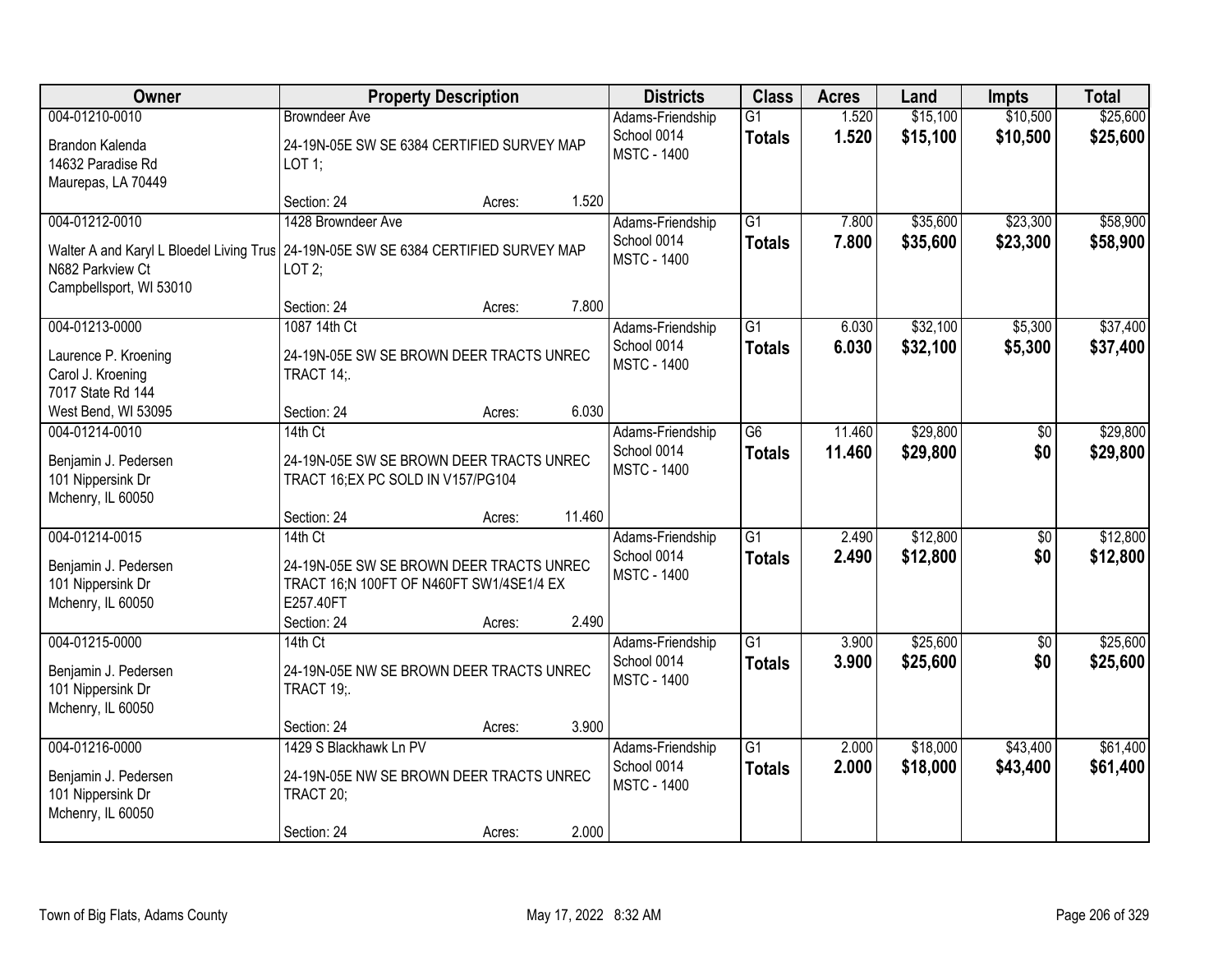| Owner                                                                                          | <b>Property Description</b>                                                                                |                 | <b>Districts</b>                                      | <b>Class</b>                     | <b>Acres</b>   | Land                 | Impts                  | <b>Total</b>           |
|------------------------------------------------------------------------------------------------|------------------------------------------------------------------------------------------------------------|-----------------|-------------------------------------------------------|----------------------------------|----------------|----------------------|------------------------|------------------------|
| 004-01217-0000<br>Guy A. Epperly<br>Diana L. Epperly<br>7717 Eagle St                          | S Blackhawk Ct<br>24-19N-05E NW SE BROWN DEER TRACTS UNREC<br>TRACT 21; MICRO                              |                 | Adams-Friendship<br>School 0014<br><b>MSTC - 1400</b> | $\overline{G1}$<br><b>Totals</b> | 2.000<br>2.000 | \$18,000<br>\$18,000 | $\overline{50}$<br>\$0 | \$18,000<br>\$18,000   |
| Wauwatosa, WI 53213                                                                            | Section: 24                                                                                                | 2.000<br>Acres: |                                                       |                                  |                |                      |                        |                        |
| 004-01218-0000<br>Guy A. Epperly<br>Diana L. Epperly<br>7717 Eagle St                          | S Blackhawk Ct<br>24-19N-05E NW SE BROWN DEER TRACTS UNREC<br>TRACT 22; MICRO                              |                 | Adams-Friendship<br>School 0014<br><b>MSTC - 1400</b> | $\overline{G1}$<br><b>Totals</b> | 2.000<br>2.000 | \$18,000<br>\$18,000 | \$0<br>\$0             | \$18,000<br>\$18,000   |
| Wauwatosa, WI 53213                                                                            | Section: 24                                                                                                | 2.000<br>Acres: |                                                       |                                  |                |                      |                        |                        |
| 004-01219-0000<br>Candice A. Grams<br>Robert K. Grams<br>N105 County Rd Qq                     | 1439 S Blackhawk Ln PV<br>24-19N-05E NW SE BROWN DEER TRACTS UNREC<br>TRACT 23;                            |                 | Adams-Friendship<br>School 0014<br><b>MSTC - 1400</b> | $\overline{G1}$<br><b>Totals</b> | 2.000<br>2.000 | \$18,000<br>\$18,000 | $\overline{50}$<br>\$0 | \$18,000<br>\$18,000   |
| Watertown, WI 53098                                                                            | Section: 24                                                                                                | 2.000<br>Acres: |                                                       |                                  |                |                      |                        |                        |
| 004-01220-0000<br>Charles & Sandra Lou Mcfarland Family<br>Trust<br>946 Twilight Ln            | S Blackhawk Ct<br>24-19N-05E NW SE BROWN DEER TRACTS UNREC<br><b>TRACT 24-25;</b>                          |                 | Adams-Friendship<br>School 0014<br><b>MSTC - 1400</b> | $\overline{G1}$<br><b>Totals</b> | 4.000<br>4.000 | \$26,000<br>\$26,000 | \$0<br>\$0             | \$26,000<br>\$26,000   |
| Wheeling, IL 60090                                                                             | Section: 24                                                                                                | 4.000<br>Acres: |                                                       |                                  |                |                      |                        |                        |
| 004-01222-0000<br>David L. Etter<br>Susan M. Etter<br>1455 S Blackhawk Ln                      | 1447 S Blackhawk Ln PV<br>24-19N-05E NE SW BROWN DEER TRACTS UNREC<br>TRACT 26-27-28; LOT 1 CSM 4423 MICRO |                 | Adams-Friendship<br>School 0014<br><b>MSTC - 1400</b> | $\overline{G1}$<br><b>Totals</b> | 5.890<br>5.890 | \$31,800<br>\$31,800 | \$22,600<br>\$22,600   | \$54,400<br>\$54,400   |
| Arkdale, WI 54613                                                                              | Section: 24                                                                                                | 5.890<br>Acres: |                                                       |                                  |                |                      |                        |                        |
| 004-01224-0000<br>David L. Etter<br>Susan M. Etter<br>1455 S Blackhawk Ln                      | 1455 S Blackhawk Ln PV<br>24-19N-05E NE SW BROWN DEER TRACTS UNREC<br>TRACT 29-30-31; LOT 1 CSM 3246 MICRO |                 | Adams-Friendship<br>School 0014<br><b>MSTC - 1400</b> | $\overline{G1}$<br><b>Totals</b> | 5.980<br>5.980 | \$32,000<br>\$32,000 | \$86,800<br>\$86,800   | \$118,800<br>\$118,800 |
| Arkdale, WI 54613                                                                              | Section: 24                                                                                                | 5.980<br>Acres: |                                                       |                                  |                |                      |                        |                        |
| 004-01227-0000<br>David L. Etter<br>Susan M. Etter<br>1455 S Blackhawk Ln<br>Arkdale, WI 54613 | 1463 S Blackhawk Ln PV<br>24-19N-05E NE SW BROWN DEER TRACTS UNREC<br>TRACT 32-33;MICRO<br>Section: 24     | 4.000<br>Acres: | Adams-Friendship<br>School 0014<br><b>MSTC - 1400</b> | $\overline{G1}$<br><b>Totals</b> | 4.000<br>4.000 | \$26,000<br>\$26,000 | $\overline{50}$<br>\$0 | \$26,000<br>\$26,000   |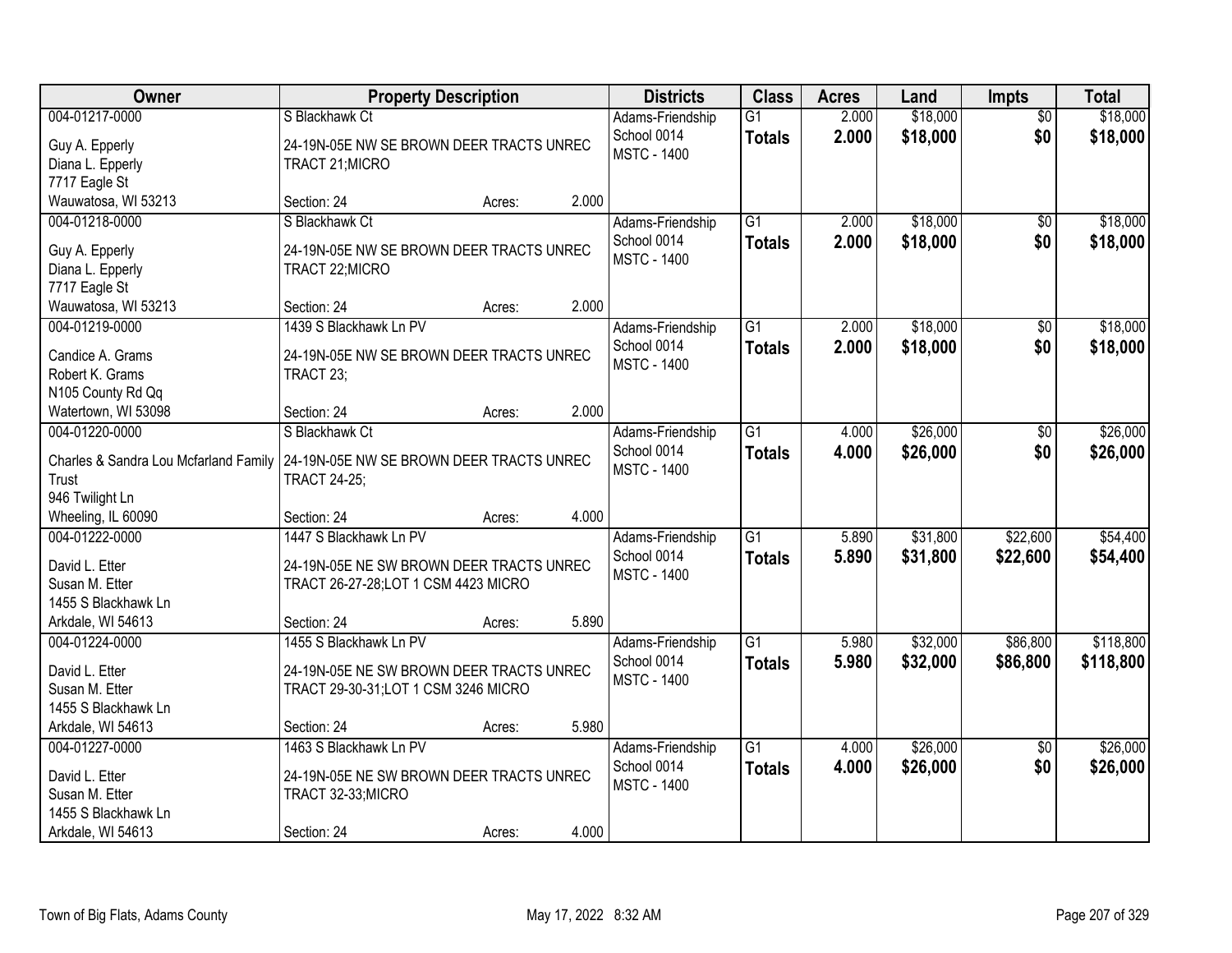| Owner                                                                                 |                                                                                                          | <b>Property Description</b> |       |                                                       | <b>Class</b>                     | <b>Acres</b>   | Land                 | Impts                  | <b>Total</b>         |
|---------------------------------------------------------------------------------------|----------------------------------------------------------------------------------------------------------|-----------------------------|-------|-------------------------------------------------------|----------------------------------|----------------|----------------------|------------------------|----------------------|
| 004-01227-0010<br>David L. Etter<br>Susan M. Etter<br>1455 S Blackhawk Ln             | 1465 S Blackhawk Ln PV<br>24-19N-05E NE SW BROWN DEER TRACTS UNREC<br>TRACT 34; MICRO                    |                             |       | Adams-Friendship<br>School 0014<br><b>MSTC - 1400</b> | G1<br><b>Totals</b>              | 2.000<br>2.000 | \$18,000<br>\$18,000 | $\overline{50}$<br>\$0 | \$18,000<br>\$18,000 |
| Arkdale, WI 54613                                                                     | Section: 24                                                                                              | Acres:                      | 2.000 |                                                       |                                  |                |                      |                        |                      |
| 004-01230-0000<br>David L. Etter<br>Susan M. Etter<br>1455 S Blackhawk Ln             | S Blackhawk Ct<br>24-19N-05E NE SW BROWN DEER TRACTS UNREC<br>TRACT 35; MICRO<br>Section: 24             |                             | 2.000 | Adams-Friendship<br>School 0014<br><b>MSTC - 1400</b> | $\overline{G1}$<br><b>Totals</b> | 2.000<br>2.000 | \$18,000<br>\$18,000 | \$0<br>\$0             | \$18,000<br>\$18,000 |
| Arkdale, WI 54613<br>004-01231-0000                                                   | S Blackhawk Ct                                                                                           | Acres:                      |       | Adams-Friendship                                      | $\overline{G1}$                  | 4.000          | \$26,000             | $\overline{50}$        | \$26,000             |
| Willard J. Bultman<br>PO Box 105<br>Elkhorn, WI 53121                                 | 24-19N-05E NE SW BROWN DEER TRACTS UNREC<br>TRACT 36-37; MICRO                                           |                             |       | School 0014<br><b>MSTC - 1400</b>                     | <b>Totals</b>                    | 4.000          | \$26,000             | \$0                    | \$26,000             |
|                                                                                       | Section: 24                                                                                              | Acres:                      | 4.000 |                                                       |                                  |                |                      |                        |                      |
| 004-01233-0000<br>Christopher M. Matthews<br>156 Clover Dr<br>Burlington, WI 53105    | 1470 S Blackhawk Ln PV<br>24-19N-05E NE SW BROWN DEER TRACTS UNREC<br>TRACT 38-39;MICRO                  |                             |       | Adams-Friendship<br>School 0014<br><b>MSTC - 1400</b> | $\overline{G1}$<br><b>Totals</b> | 4.000<br>4.000 | \$26,000<br>\$26,000 | \$7,900<br>\$7,900     | \$33,900<br>\$33,900 |
|                                                                                       | Section: 24                                                                                              | Acres:                      | 4.000 |                                                       |                                  |                |                      |                        |                      |
| 004-01235-0000<br>Crystal J. Robertson et al<br>c/o Keith Robertson<br>2459 S 33rd St | 1466 S Blackhawk Ln PV<br>24-19N-05E NE SW BROWN DEER TRACTS UNREC<br>TRACT 40-41; LOT 40/41 CSM 3070    |                             |       | Adams-Friendship<br>School 0014<br><b>MSTC - 1400</b> | $\overline{G1}$<br><b>Totals</b> | 4.000<br>4.000 | \$26,000<br>\$26,000 | \$200<br>\$200         | \$26,200<br>\$26,200 |
| Milwaukee, WI 53215                                                                   | Section: 24                                                                                              | Acres:                      | 4.000 |                                                       |                                  |                |                      |                        |                      |
| 004-01237-0000<br>Harold J. Dick et al<br>1661 Grant<br>Beloit, WI 53511              | 1462 S Blackhawk Ln PV<br>24-19N-05E NE SW BROWN DEER TRACTS UNREC<br><b>TRACT 42-43;</b>                |                             |       | Adams-Friendship<br>School 0014<br><b>MSTC - 1400</b> | $\overline{G1}$<br><b>Totals</b> | 4.000<br>4.000 | \$26,000<br>\$26,000 | \$11,600<br>\$11,600   | \$37,600<br>\$37,600 |
|                                                                                       | Section: 24                                                                                              | Acres:                      | 4.000 |                                                       |                                  |                |                      |                        |                      |
| 004-01239-0000<br>Kenneth R. Ganster<br>1458 S Blackhawk Ln<br>Arkdale, WI 54613      | 1458 S Blackhawk Ln PV<br>24-19N-05E NE SW BROWN DEER TRACTS UNREC<br><b>TRACT 44-45;</b><br>Section: 24 | Acres:                      | 4.000 | Adams-Friendship<br>School 0014<br><b>MSTC - 1400</b> | $\overline{G1}$<br><b>Totals</b> | 4.000<br>4.000 | \$26,000<br>\$26,000 | \$55,700<br>\$55,700   | \$81,700<br>\$81,700 |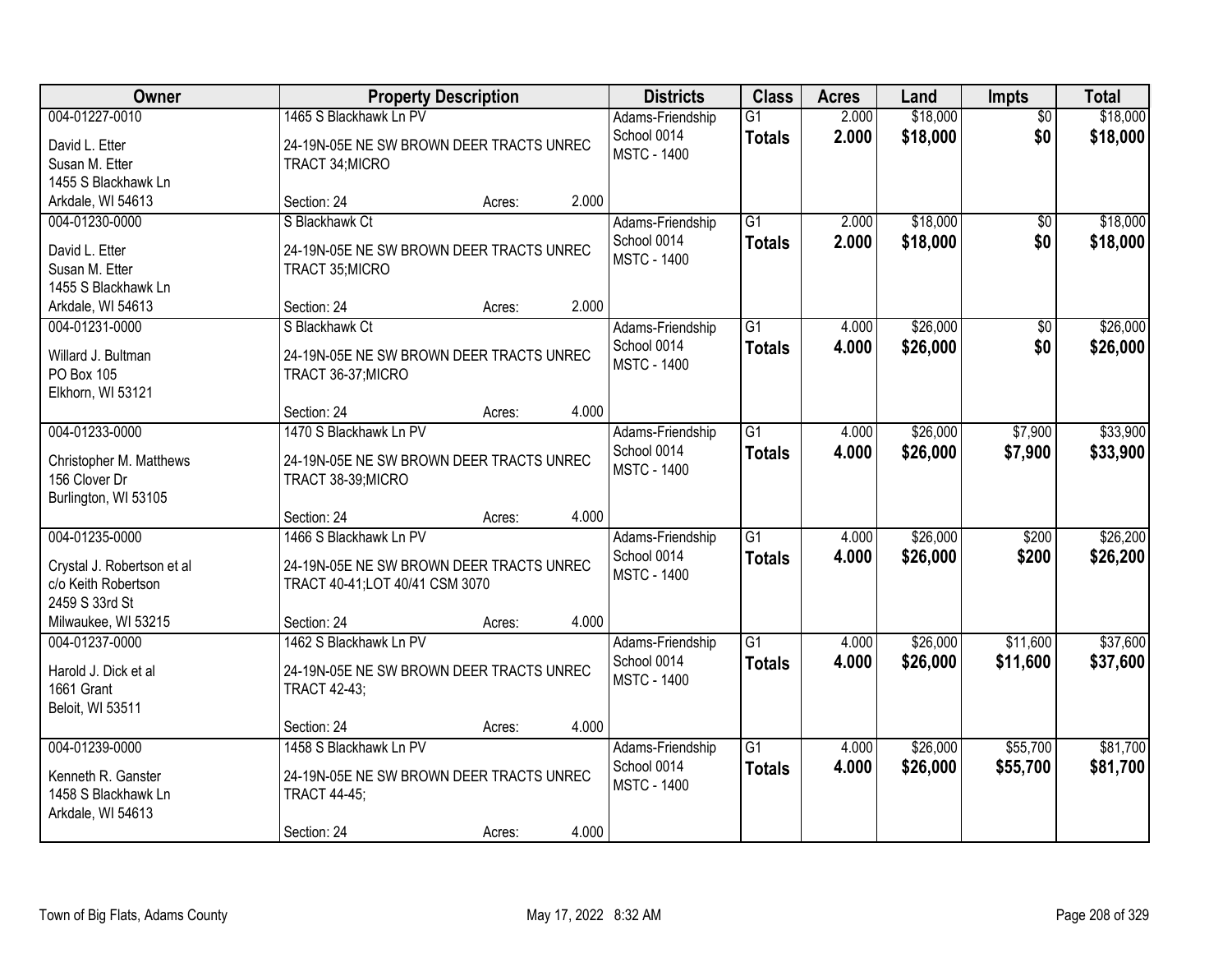| Owner                                                                                              |                                                                                                      | <b>Property Description</b> |       |                                                       | <b>Class</b>                     | <b>Acres</b>   | Land                 | <b>Impts</b>       | <b>Total</b>         |
|----------------------------------------------------------------------------------------------------|------------------------------------------------------------------------------------------------------|-----------------------------|-------|-------------------------------------------------------|----------------------------------|----------------|----------------------|--------------------|----------------------|
| 004-01241-0000<br>Carol L. Mcbride<br>James R. Mcbride                                             | 1448 S Blackhawk Ln PV<br>24-19N-05E BROWN DEER TRACTS UNREC TRACT<br>46-47; MICRO                   |                             |       | Adams-Friendship<br>School 0014<br><b>MSTC - 1400</b> | $\overline{G1}$<br><b>Totals</b> | 4.000<br>4.000 | \$26,000<br>\$26,000 | \$9,700<br>\$9,700 | \$35,700<br>\$35,700 |
| N1572 Bingham Rd<br>Edgerton, WI 53534                                                             | Section: 24                                                                                          | Acres:                      | 4.000 |                                                       |                                  |                |                      |                    |                      |
| 004-01243-0000<br>Carol L. Mcbride<br>James R. Mcbride<br>N1572 Bingham Rd                         | S Blackhawk Ct<br>24-19N-05E NW SE BROWN DEER TRACTS UNREC<br>TRACT 48;                              |                             |       | Adams-Friendship<br>School 0014<br><b>MSTC - 1400</b> | $\overline{G1}$<br><b>Totals</b> | 2.000<br>2.000 | \$18,000<br>\$18,000 | \$0<br>\$0         | \$18,000<br>\$18,000 |
| Edgerton, WI 53534                                                                                 | Section: 24                                                                                          | Acres:                      | 2.000 |                                                       |                                  |                |                      |                    |                      |
| 004-01244-0000<br>Michael J. Fisher<br>Julie A U. Fisher<br>1444 S Blackhawk Ln Pv                 | 1444 S Blackhawk Ln PV<br>24-19N-05E NW SE BROWN DEER TRACTS UNREC<br><b>TRACT 49-50;</b>            |                             |       | Adams-Friendship<br>School 0014<br><b>MSTC - 1400</b> | G1<br><b>Totals</b>              | 4.000<br>4.000 | \$26,000<br>\$26,000 | \$7,800<br>\$7,800 | \$33,800<br>\$33,800 |
| Arkdale, WI 54613                                                                                  | Section: 24                                                                                          | Acres:                      | 4.000 |                                                       |                                  |                |                      |                    |                      |
| 004-01246-0000<br>Elizabet Domagalski<br>1124 Lake Terrace Rd<br>Elgin, IL 60123                   | 1440 S Blackhawk Ln PV<br>24-19N-05E NW SE BROWN DEER TRACTS UNREC<br>TRACT 51;                      |                             |       | Adams-Friendship<br>School 0014<br><b>MSTC - 1400</b> | $\overline{G1}$<br><b>Totals</b> | 2.000<br>2.000 | \$18,000<br>\$18,000 | \$0<br>\$0         | \$18,000<br>\$18,000 |
|                                                                                                    | Section: 24                                                                                          | Acres:                      | 2.000 |                                                       |                                  |                |                      |                    |                      |
| 004-01247-0000<br>Craig Judson<br>Jordan Judson<br>606 W Pierre Ln                                 | 1436 S Blackhawk Ln PV<br>24-19N-05E NW SE BROWN DEER TRACTS UNREC<br>TRACT 52;                      |                             |       | Adams-Friendship<br>School 0014<br><b>MSTC - 1400</b> | $\overline{G1}$<br><b>Totals</b> | 2.000<br>2.000 | \$18,000<br>\$18,000 | \$2,600<br>\$2,600 | \$20,600<br>\$20,600 |
| Port Washington, WI 53074                                                                          | Section: 24                                                                                          | Acres:                      | 2.000 |                                                       |                                  |                |                      |                    |                      |
| 004-01248-0015<br>Brian G. Rector<br>30 Algoma St<br>Fond Du Lac, WI 54935                         | 1432 S Blackhawk Ln PV<br>24-19N-05E NW SE 6064 CERTIFIED SURVEY MAP<br>LOT 1;                       |                             |       | Adams-Friendship<br>School 0014<br><b>MSTC - 1400</b> | $\overline{G1}$<br><b>Totals</b> | 4.010<br>4.010 | \$26,000<br>\$26,000 | \$2,200<br>\$2,200 | \$28,200<br>\$28,200 |
|                                                                                                    | Section: 24                                                                                          | Acres:                      | 4.010 |                                                       |                                  |                |                      |                    |                      |
| 004-01249-0000<br><b>Todd Luhm</b><br>Debra L. Luhm<br>W176 S7045 Hiawatha Dr<br>Muskego, WI 53150 | 1428 S Blackhawk Ln PV<br>24-19N-05E NW SE BROWN DEER TRACTS UNREC<br>TRACT 55; MICRO<br>Section: 24 | Acres:                      | 2.000 | Adams-Friendship<br>School 0014<br><b>MSTC - 1400</b> | $\overline{G1}$<br><b>Totals</b> | 2.000<br>2.000 | \$18,000<br>\$18,000 | \$8,200<br>\$8,200 | \$26,200<br>\$26,200 |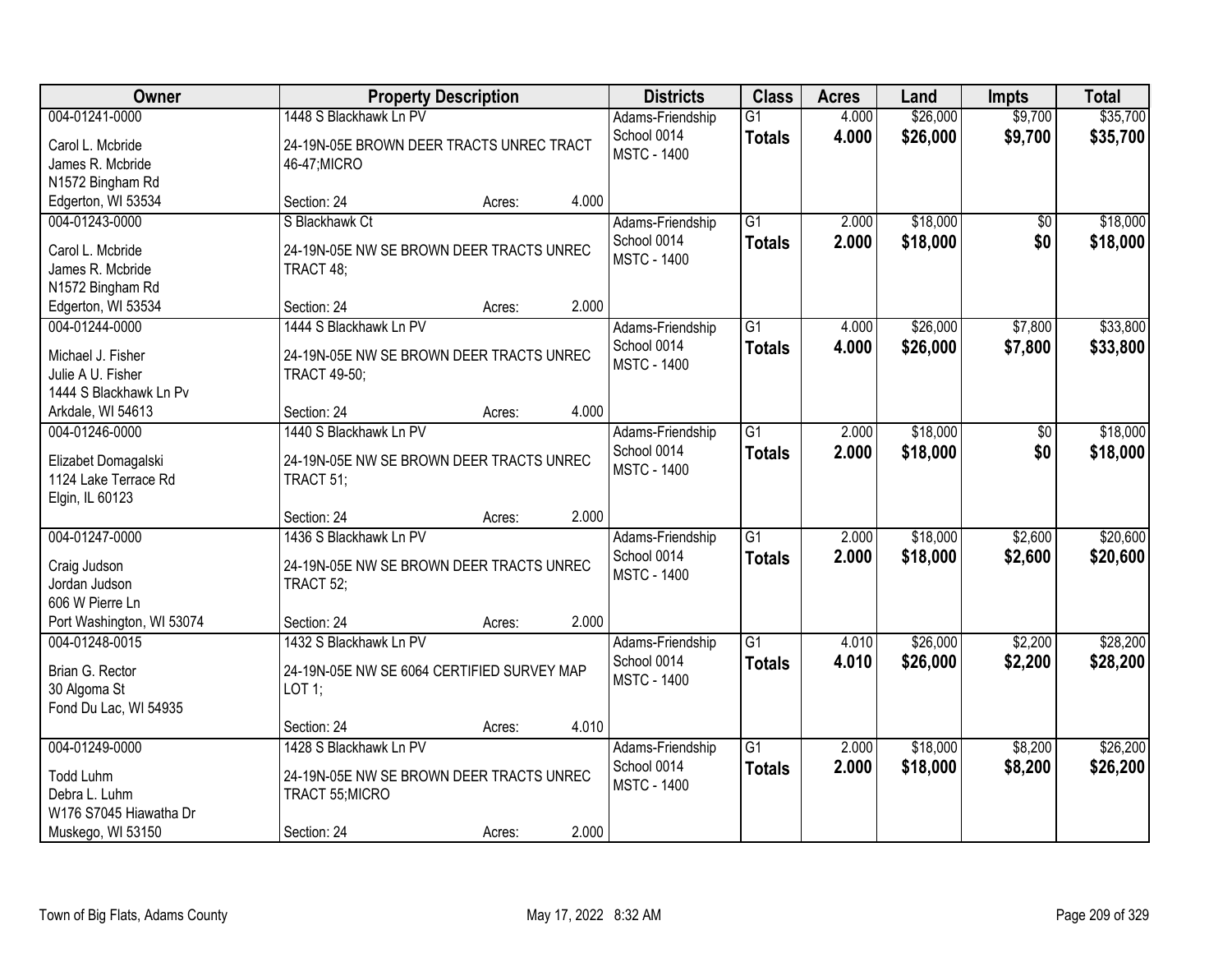| Owner                                                                                           |                                                                                        | <b>Property Description</b> |        | <b>Districts</b>                                      | <b>Class</b>                     | <b>Acres</b>     | Land                 | <b>Impts</b>           | <b>Total</b>           |
|-------------------------------------------------------------------------------------------------|----------------------------------------------------------------------------------------|-----------------------------|--------|-------------------------------------------------------|----------------------------------|------------------|----------------------|------------------------|------------------------|
| 004-01250-0000<br>David M. Grams<br>Dana M. Grams                                               | 1055 14th Ct<br>24-19N-05E NW SE BROWN DEER TRACTS UNREC<br>TRACT 56;                  |                             |        | Adams-Friendship<br>School 0014<br><b>MSTC - 1400</b> | $\overline{G1}$<br><b>Totals</b> | 3.900<br>3.900   | \$25,600<br>\$25,600 | \$49,100<br>\$49,100   | \$74,700<br>\$74,700   |
| 1055 14th Ct<br>Arkdale, WI 54613                                                               | Section: 24                                                                            | Acres:                      | 3.900  |                                                       |                                  |                  |                      |                        |                        |
| 004-01251-0010<br>Jeannine M. Rowe<br>1262 N 68th St<br>Wauwatosa, WI 53213                     | 1191 W 15th Ct<br>26-19N-05E SW SE 6462 CERTIFIED SURVEY MAP<br>$LOT$ 1;               |                             |        | Adams-Friendship<br>School 0014<br><b>MSTC - 1400</b> | $\overline{G1}$<br><b>Totals</b> | 10.144<br>10.144 | \$40,300<br>\$40,300 | \$72,000<br>\$72,000   | \$112,300<br>\$112,300 |
|                                                                                                 | Section: 26                                                                            | Acres:                      | 10.144 |                                                       |                                  |                  |                      |                        |                        |
| 004-01251-0015<br>Monica Janzen Holverson<br>Andrew Holverson<br>827 N 112th St                 | W 15th Ct<br>26-19N-05E SW SE 6462 CERTIFIED SURVEY MAP<br>LOT $2$ ;                   |                             |        | Adams-Friendship<br>School 0014<br><b>MSTC - 1400</b> | $\overline{G1}$<br><b>Totals</b> | 5.116<br>5.116   | \$30,200<br>\$30,200 | $\overline{50}$<br>\$0 | \$30,200<br>\$30,200   |
| Wauwatosa, WI 53226                                                                             | Section: 26                                                                            | Acres:                      | 5.116  |                                                       |                                  |                  |                      |                        |                        |
| 004-01254-0000<br>Slawomir Grzywacz<br>871 Oakwood Ct<br>Des Plaines, IL 60016                  | 1179 W 15th Ct<br>26-19N-05E SW SE ECHO VALLEY ACRES UNREC<br>LOT4;                    |                             |        | Adams-Friendship<br>School 0014<br><b>MSTC - 1400</b> | $\overline{G1}$<br><b>Totals</b> | 5.120<br>5.120   | \$30,200<br>\$30,200 | \$7,500<br>\$7,500     | \$37,700<br>\$37,700   |
|                                                                                                 | Section: 26                                                                            | Acres:                      | 5.120  |                                                       |                                  |                  |                      |                        |                        |
| 004-01255-0000<br>Terrance T. Fletcher Sr<br>Susa Fletcher<br>1173 W 15th Ct                    | 1173 W 15th Ct<br>26-19N-05E SW SE ECHO VALLEY ACRES UNREC<br>LOT $5$ ;                |                             |        | Adams-Friendship<br>School 0014<br><b>MSTC - 1400</b> | $\overline{G1}$<br><b>Totals</b> | 5.130<br>5.130   | \$30,300<br>\$30,300 | \$51,600<br>\$51,600   | \$81,900<br>\$81,900   |
| Arkdale, WI 54613                                                                               | Section: 26                                                                            | Acres:                      | 5.130  |                                                       |                                  |                  |                      |                        |                        |
| 004-01256-0000<br>Charles E Leese Jr and Linda S Leese<br>Family Trust No 1<br>6447 Baseline Rd | 1171 W 15th Ct<br>26-19N-05E SW SE ECHO VALLEY ACRES UNREC<br>LOT 6; MICRO             |                             |        | Adams-Friendship<br>School 0014<br><b>MSTC - 1400</b> | G1<br><b>Totals</b>              | 5.140<br>5.140   | \$30,300<br>\$30,300 | \$28,400<br>\$28,400   | \$58,700<br>\$58,700   |
| Kirkland, IL 60146                                                                              | Section: 26                                                                            | Acres:                      | 5.140  |                                                       |                                  |                  |                      |                        |                        |
| 004-01257-0000<br>Lori Sajdik<br>Lawrence P. Sajdik Jr<br>1161 15th Ct<br>Arkdale, WI 54613     | 1161 W 15th Ct<br>26-19N-05E SW SE ECHO VALLEY ACRES UNREC<br>LOT $7$ ;<br>Section: 26 | Acres:                      | 5.150  | Adams-Friendship<br>School 0014<br><b>MSTC - 1400</b> | $\overline{G1}$<br><b>Totals</b> | 5.150<br>5.150   | \$30,300<br>\$30,300 | \$13,700<br>\$13,700   | \$44,000<br>\$44,000   |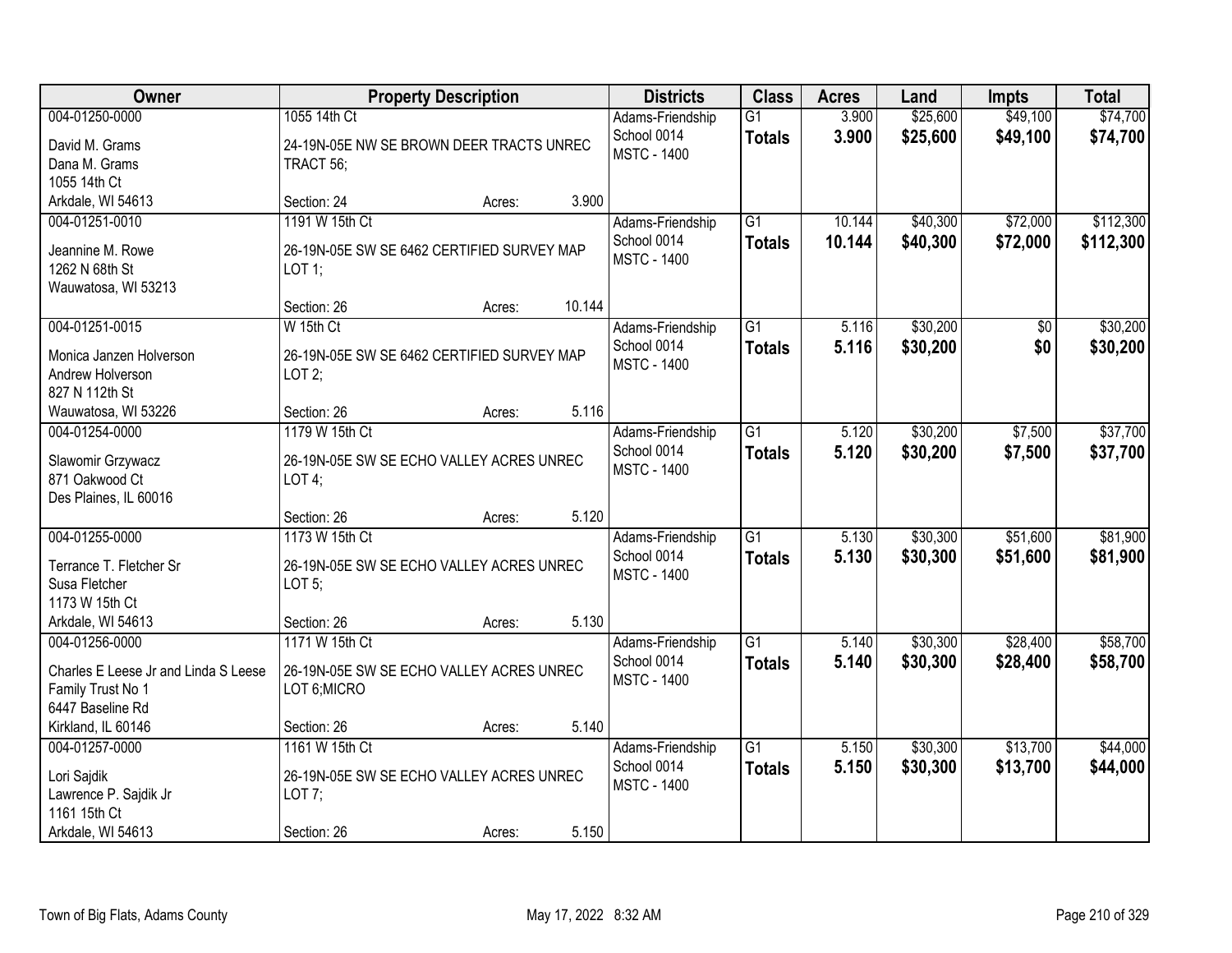| Owner                                                                                  |                                                                                      | <b>Property Description</b> |        | <b>Districts</b>                                      | <b>Class</b>                          | <b>Acres</b>             | Land                             | <b>Impts</b>                | <b>Total</b>                     |
|----------------------------------------------------------------------------------------|--------------------------------------------------------------------------------------|-----------------------------|--------|-------------------------------------------------------|---------------------------------------|--------------------------|----------------------------------|-----------------------------|----------------------------------|
| 004-01258-0000<br>John W. Green<br>415 N Wilson<br>Jefferson, WI 53549                 | 1159 W 15th Ct<br>26-19N-05E SW SE ECHO VALLEY ACRES UNREC<br>LOT 8-9;               |                             |        | Adams-Friendship<br>School 0014<br><b>MSTC - 1400</b> | G1<br>G <sub>6</sub><br><b>Totals</b> | 5.330<br>5.000<br>10.330 | \$30,700<br>\$13,000<br>\$43,700 | \$33,800<br>\$0<br>\$33,800 | \$64,500<br>\$13,000<br>\$77,500 |
|                                                                                        | Section: 26                                                                          | Acres:                      | 10.330 |                                                       |                                       |                          |                                  |                             |                                  |
| 004-01260-0000<br>Darwin V. Nelson<br>1155 W 15th Ct<br>Arkdale, WI 54613              | 1155 W 15th Ct<br>26-19N-05E SW SE ECHO VALLEY ACRES UNREC<br>LOT 10; MICRO          |                             |        | Adams-Friendship<br>School 0014<br><b>MSTC - 1400</b> | $\overline{G1}$<br><b>Totals</b>      | 6.040<br>6.040           | \$32,100<br>\$32,100             | \$86,000<br>\$86,000        | \$118,100<br>\$118,100           |
|                                                                                        | Section: 26                                                                          | Acres:                      | 6.040  |                                                       |                                       |                          |                                  |                             |                                  |
| 004-01261-0000<br>Walter Mattelig et al<br>c/o Michael Mattelig<br>610 N Paseo De Anza | 1154 W 15th Ct<br>26-19N-05E SW SE ECHO VALLEY ACRES UNREC<br>LOT 11;                |                             |        | Adams-Friendship<br>School 0014<br><b>MSTC - 1400</b> | $\overline{G1}$<br><b>Totals</b>      | 2.880<br>2.880           | \$21,500<br>\$21,500             | \$9,300<br>\$9,300          | \$30,800<br>\$30,800             |
| Palm Springs, CA 92262                                                                 | Section: 26                                                                          | Acres:                      | 2.880  |                                                       |                                       |                          |                                  |                             |                                  |
| 004-01262-0000<br>James A. Haahr<br>1029 Prospect Ave<br>Portage, WI 53901             | 1160 W 15th Ct<br>26-19N-05E SW SE ECHO VALLEY ACRES UNREC<br>LOT 12;                |                             |        | Adams-Friendship<br>School 0014<br><b>MSTC - 1400</b> | $\overline{G1}$<br><b>Totals</b>      | 5.020<br>5.020           | \$30,000<br>\$30,000             | \$0<br>\$0                  | \$30,000<br>\$30,000             |
|                                                                                        | Section: 26                                                                          | Acres:                      | 5.020  |                                                       |                                       |                          |                                  |                             |                                  |
| 004-01263-0000<br>James K. Lapointe<br>1162 W 15th Ct<br>Arkdale, WI 54613             | 1162 W 15th Ct<br>26-19N-05E SW SE ECHO VALLEY ACRES UNREC<br>LOT 13; MICRO          |                             |        | Adams-Friendship<br>School 0014<br><b>MSTC - 1400</b> | $\overline{G1}$<br><b>Totals</b>      | 5.020<br>5.020           | \$30,000<br>\$30,000             | \$37,500<br>\$37,500        | \$67,500<br>\$67,500             |
|                                                                                        | Section: 26                                                                          | Acres:                      | 5.020  |                                                       |                                       |                          |                                  |                             |                                  |
| 004-01264-0000<br>Donald J. Amell<br>Joyce L. Amell<br>1172 W 15th Ct                  | 1172 W 15th Ct<br>26-19N-05E SW SE ECHO VALLEY ACRES UNREC<br>LOT 14; MICRO          |                             |        | Adams-Friendship<br>School 0014<br><b>MSTC - 1400</b> | G1<br><b>Totals</b>                   | 5.020<br>5.020           | \$30,000<br>\$30,000             | \$82,000<br>\$82,000        | \$112,000<br>\$112,000           |
| Arkdale, WI 54613                                                                      | Section: 26                                                                          | Acres:                      | 5.020  |                                                       |                                       |                          |                                  |                             |                                  |
| 004-01265-0000<br>Patricia O. Hartnell<br>1925 Cypress Ave<br>Arkdale, WI 54613        | 1180 W 15th Ct<br>26-19N-05E SW SE ECHO VALLEY ACRES UNREC<br>LOT 15;<br>Section: 26 | Acres:                      | 5.020  | Adams-Friendship<br>School 0014<br><b>MSTC - 1400</b> | $\overline{G1}$<br><b>Totals</b>      | 5.020<br>5.020           | \$30,000<br>\$30,000             | \$26,100<br>\$26,100        | \$56,100<br>\$56,100             |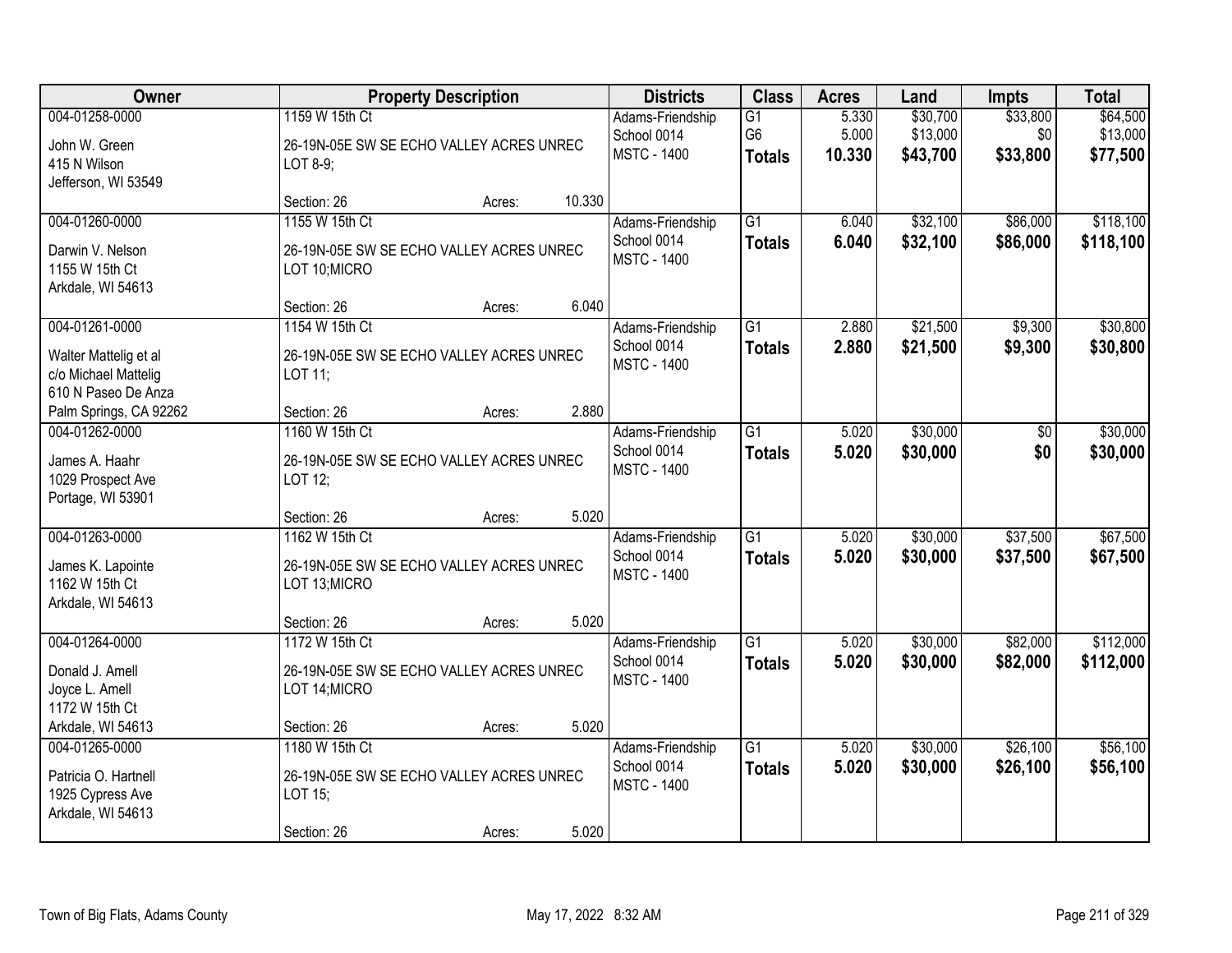| Owner                                                                                     |                                                                                                    | <b>Property Description</b> |        | <b>Districts</b>                                      | <b>Class</b>                                       | <b>Acres</b>             | Land                             | <b>Impts</b>                  | <b>Total</b>                       |
|-------------------------------------------------------------------------------------------|----------------------------------------------------------------------------------------------------|-----------------------------|--------|-------------------------------------------------------|----------------------------------------------------|--------------------------|----------------------------------|-------------------------------|------------------------------------|
| 004-01266-0000<br>Delaine Griep<br>William F. Griep<br>117 S Wisconsin St                 | 1196 W 15th Ct<br>26-19N-05E SW SE ECHO VALLEY ACRES UNREC<br>LOT 16;                              |                             |        | Adams-Friendship<br>School 0014<br><b>MSTC - 1400</b> | G1<br><b>Totals</b>                                | 5.020<br>5.020           | \$30,000<br>\$30,000             | \$8,000<br>\$8,000            | \$38,000<br>\$38,000               |
| Elkhorn, WI 53121                                                                         | Section: 26                                                                                        | Acres:                      | 5.020  |                                                       |                                                    |                          |                                  |                               |                                    |
| 004-01267-0000<br>Gregory G. Plecha<br>Nancy A. Plecha<br>1126 16th Ave                   | 1126 16th Ave<br>26-19N-05E ELLA'S ACRES UNREC; LOT 1 CSM 117<br><b>MICRO</b>                      |                             |        | Adams-Friendship<br>School 0014<br><b>MSTC - 1400</b> | G1<br>G <sub>6</sub><br><b>Totals</b>              | 3.000<br>7.120<br>10.120 | \$22,000<br>\$19,900<br>\$41,900 | \$35,800<br>\$0<br>\$35,800   | \$57,800<br>\$19,900<br>\$77,700   |
| Arkdale, WI 54613                                                                         | Section: 26                                                                                        | Acres:                      | 10.120 |                                                       |                                                    |                          |                                  |                               |                                    |
| 004-01268-0000<br>Richard D. Dobson<br>Candice S. Dobson<br>5882 Prospector Ln            | 1128 16th Ave<br>26-19N-05E ELLA'S ACRES UNREC;LOT 2 CSM 2866<br><b>MICRO</b>                      |                             |        | Adams-Friendship<br>School 0014<br><b>MSTC - 1400</b> | G1<br>G <sub>6</sub><br><b>Totals</b>              | 3.000<br>7.070<br>10.070 | \$22,000<br>\$19,800<br>\$41,800 | \$55,900<br>\$0<br>\$55,900   | \$77,900<br>\$19,800<br>\$97,700   |
| Marshall, WI 53559                                                                        | Section: 26                                                                                        | Acres:                      | 10.070 |                                                       |                                                    |                          |                                  |                               |                                    |
| 004-01269-0000<br>Craig A. Noyes<br>PO Box 1742<br>Lake Ozark, MO 65049                   | 16th Ave<br>26-19N-05E ELLA'S ACRES UNREC;LOT 3 CSM 117                                            |                             |        | Adams-Friendship<br>School 0014<br><b>MSTC - 1400</b> | G <sub>6</sub><br><b>Totals</b>                    | 10.060<br>10.060         | \$28,200<br>\$28,200             | \$0<br>\$0                    | \$28,200<br>\$28,200               |
|                                                                                           | Section: 26                                                                                        | Acres:                      | 10.060 |                                                       |                                                    |                          |                                  |                               |                                    |
| 004-01270-0000<br>Dwayne P. Noyes<br>Kathleen Noyes<br>1142 16th Ave<br>Arkdale, WI 54613 | 1142 16th Ave<br>26-19N-05E ELLA'S ACRES UNREC; LOT 4 CSM 117<br><b>MICRO</b><br>Section: 26       | Acres:                      | 10.050 | Adams-Friendship<br>School 0014<br><b>MSTC - 1400</b> | $\overline{G1}$<br>G <sub>6</sub><br><b>Totals</b> | 3.000<br>7.050<br>10.050 | \$22,000<br>\$19,700<br>\$41,700 | \$133,300<br>\$0<br>\$133,300 | \$155,300<br>\$19,700<br>\$175,000 |
| 004-01271-0000<br>Roger Kenneth Fenzau<br>1004 14th Ct<br>Arkdale, WI 54613               | 1004 14th Ct<br>24-19N-05E NE NE EVERGREEN ACRES UNREC<br>PLOT C LOT 1; MICRO<br>Section: 24       | Acres:                      | 2.730  | Adams-Friendship<br>School 0014<br><b>MSTC - 1400</b> | G1<br><b>Totals</b>                                | 2.730<br>2.730           | \$16,200<br>\$16,200             | \$69,000<br>\$69,000          | \$85,200<br>\$85,200               |
| 004-01272-0000<br>Richard W. Quimby et al<br>1415 County Rd C<br>Arkdale, WI 54613        | 1417 County Rd C<br>24-19N-05E NE NE 2812 CERTIFIED SURVEY MAP<br>CSM <sub>2;</sub><br>Section: 24 | Acres:                      | 1.510  | Adams-Friendship<br>School 0014<br><b>MSTC - 1400</b> | $\overline{G1}$<br><b>Totals</b>                   | 1.510<br>1.510           | \$11,100<br>\$11,100             | \$800<br>\$800                | \$11,900<br>\$11,900               |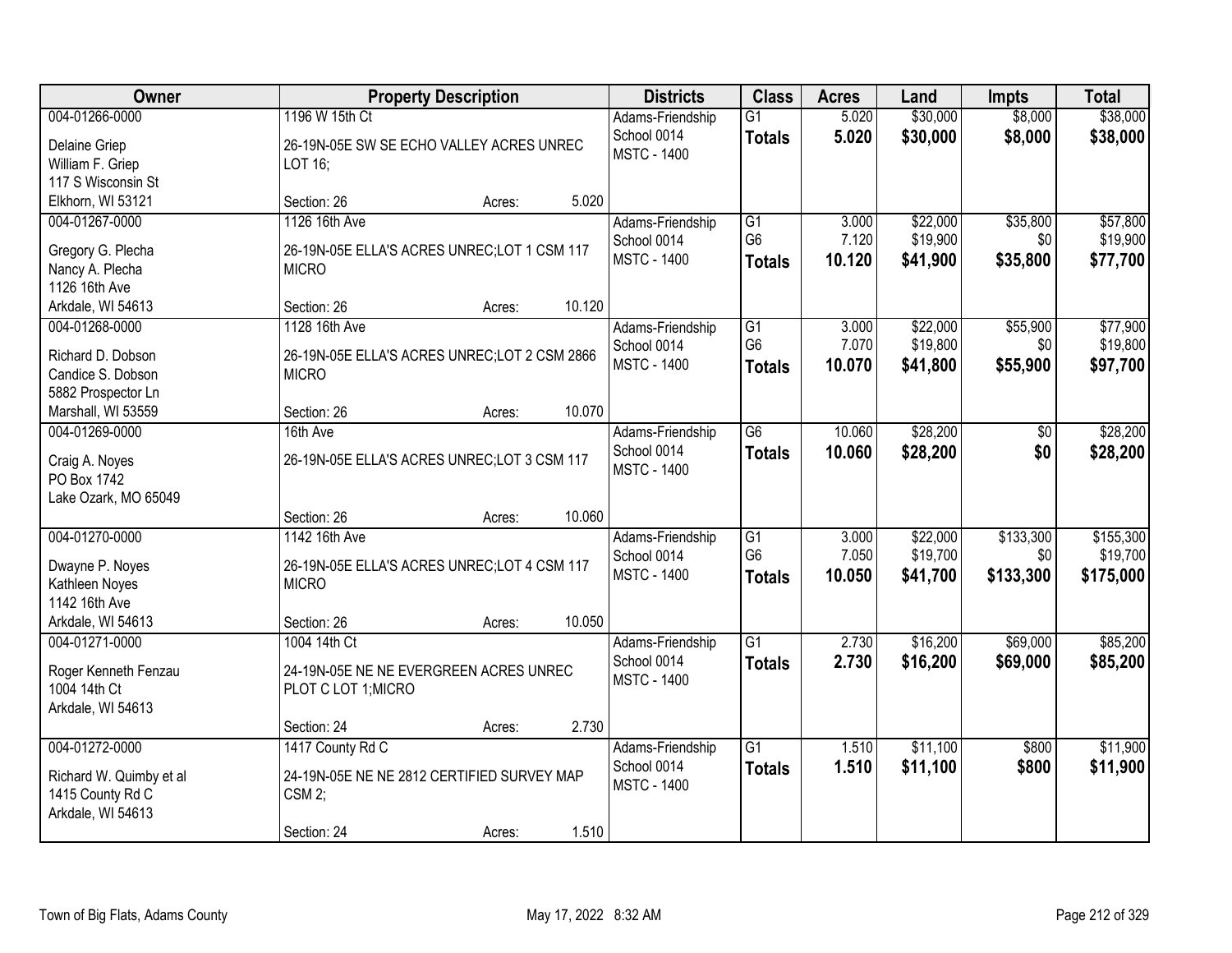| Owner                   |                                            | <b>Property Description</b> |       | <b>Districts</b>   | <b>Class</b>    | <b>Acres</b> | Land     | <b>Impts</b> | <b>Total</b> |
|-------------------------|--------------------------------------------|-----------------------------|-------|--------------------|-----------------|--------------|----------|--------------|--------------|
| 004-01272-0010          | 1415 County Rd C                           |                             |       | Adams-Friendship   | $\overline{G1}$ | 1.510        | \$11,100 | \$97,900     | \$109,000    |
| Richard W. Quimby et al | 24-19N-05E NE NE 2812 CERTIFIED SURVEY MAP |                             |       | School 0014        | <b>Totals</b>   | 1.510        | \$11,100 | \$97,900     | \$109,000    |
| 1415 County Rd C        | LOT 3; FKA LOT 3 PLOT C EVERGREEN ACRES    |                             |       | <b>MSTC - 1400</b> |                 |              |          |              |              |
| Arkdale, WI 54613       | <b>UNREC</b>                               |                             |       |                    |                 |              |          |              |              |
|                         | Section: 24                                | Acres:                      | 1.510 |                    |                 |              |          |              |              |
| 004-01272-0020          | County Rd C                                |                             |       | Adams-Friendship   | $\overline{G1}$ | 1.510        | \$11,100 | \$0          | \$11,100     |
| Richard W. Quimby et al | 24-19N-05E NE NE EVERGREEN ACRES UNREC     |                             |       | School 0014        | <b>Totals</b>   | 1.510        | \$11,100 | \$0          | \$11,100     |
| 1415 County Rd C        | PLOT C LOT 4; LOT 4 CSM 2812               |                             |       | <b>MSTC - 1400</b> |                 |              |          |              |              |
| Arkdale, WI 54613       |                                            |                             |       |                    |                 |              |          |              |              |
|                         | Section: 24                                | Acres:                      | 1.510 |                    |                 |              |          |              |              |
| 004-01273-0000          | 1413 County Rd C                           |                             |       | Adams-Friendship   | $\overline{G1}$ | 3.040        | \$17,100 | \$54,000     | \$71,100     |
| Mathew D. Martin        | 24-19N-05E NE NE EVERGREEN ACRES UNREC     |                             |       | School 0014        | <b>Totals</b>   | 3.040        | \$17,100 | \$54,000     | \$71,100     |
| Jessica J. Martin       | PLOT C LOT 5-6;                            |                             |       | <b>MSTC - 1400</b> |                 |              |          |              |              |
| 1413 County Rd C        |                                            |                             |       |                    |                 |              |          |              |              |
| Arkdale, WI 54613       | Section: 24                                | Acres:                      | 3.040 |                    |                 |              |          |              |              |
| 004-01274-0000          | 1405 County Rd C                           |                             |       | Adams-Friendship   | G1              | 3.040        | \$17,100 | \$3,700      | \$20,800     |
| Mathew D. Martin et al  | 24-19N-05E NE NE EVERGREEN ACRES UNREC     |                             |       | School 0014        | <b>Totals</b>   | 3.040        | \$17,100 | \$3,700      | \$20,800     |
| 302 Maple Grove Dr      | PLOT C LOT 7-8;                            |                             |       | <b>MSTC - 1400</b> |                 |              |          |              |              |
| Jefferson, WI 53549     |                                            |                             |       |                    |                 |              |          |              |              |
|                         | Section: 24                                | Acres:                      | 3.040 |                    |                 |              |          |              |              |
| 004-01275-0000          | 14th Ct                                    |                             |       | Adams-Friendship   | $\overline{G1}$ | 3.050        | \$17,200 | \$600        | \$17,800     |
| Dale C. Abbott          | 24-19N-05E NE NE EVERGREEN ACRES UNREC     |                             |       | School 0014        | <b>Totals</b>   | 3.050        | \$17,200 | \$600        | \$17,800     |
| 1017 14th Ave           | PLOT A LOT 2-3; NKA LOT 1 CSM 4221         |                             |       | <b>MSTC - 1400</b> |                 |              |          |              |              |
| Arkdale, WI 54613       |                                            |                             |       |                    |                 |              |          |              |              |
|                         | Section: 24                                | Acres:                      | 3.050 |                    |                 |              |          |              |              |
| 004-01276-0000          | 1014 14th Ct                               |                             |       | Adams-Friendship   | $\overline{G1}$ | 1.520        | \$7,500  | \$28,600     | \$36,100     |
| Leonard W. Olson        | 24-19N-05E NE NE 4171 CERTIFIED SURVEY MAP |                             |       | School 0014        | <b>Totals</b>   | 1.520        | \$7,500  | \$28,600     | \$36,100     |
| Terri J. Rosenthal      | LOT4;                                      |                             |       | <b>MSTC - 1400</b> |                 |              |          |              |              |
| 1014 14th Ct            |                                            |                             |       |                    |                 |              |          |              |              |
| Arkdale, WI 54613       | Section: 24                                | Acres:                      | 1.520 |                    |                 |              |          |              |              |
| 004-01276-0010          | 1016 14th Ct                               |                             |       | Adams-Friendship   | $\overline{G1}$ | 1.520        | \$11,100 | \$16,900     | \$28,000     |
| David J. Beebe          | 24-19N-05E NE NE EVERGREEN ACRES UNREC     |                             |       | School 0014        | <b>Totals</b>   | 1.520        | \$11,100 | \$16,900     | \$28,000     |
| 1016 14th Ct            | PLOT A LOT 5; LOT 5 CSM 4171               |                             |       | <b>MSTC - 1400</b> |                 |              |          |              |              |
| Arkdale, WI 54613       |                                            |                             |       |                    |                 |              |          |              |              |
|                         | Section: 24                                | Acres:                      | 1.520 |                    |                 |              |          |              |              |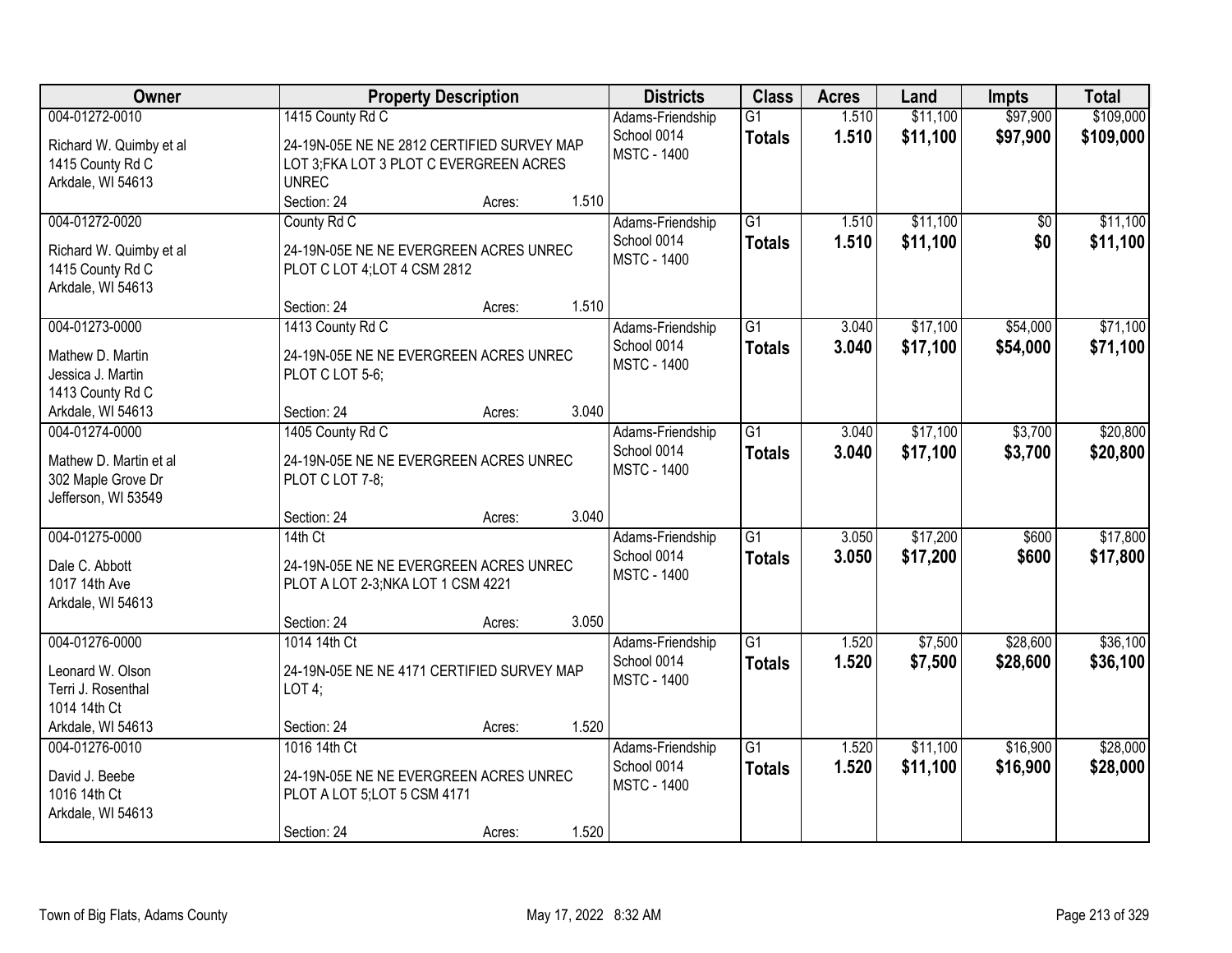| Owner                                                                                        |                                                                                                                         | <b>Property Description</b> |                                                       | <b>Districts</b>                                      | <b>Class</b>                     | <b>Acres</b>         | Land                 | <b>Impts</b>         | <b>Total</b>         |
|----------------------------------------------------------------------------------------------|-------------------------------------------------------------------------------------------------------------------------|-----------------------------|-------------------------------------------------------|-------------------------------------------------------|----------------------------------|----------------------|----------------------|----------------------|----------------------|
| 004-01277-0000<br>David J. Beebe<br>1016 14th Ct                                             | 1018 14th Ct<br>24-19N-05E NE NE EVERGREEN ACRES UNREC<br>PLOT A LOT 6-7; NKA LOT 1 CSM 1382<br>Arkdale, WI 54613       |                             | Adams-Friendship<br>School 0014<br><b>MSTC - 1400</b> | G1<br><b>Totals</b>                                   | 3.040<br>3.040                   | \$17,100<br>\$17,100 | \$47,300<br>\$47,300 | \$64,400<br>\$64,400 |                      |
|                                                                                              | Section: 24                                                                                                             | Acres:                      | 3.040                                                 |                                                       |                                  |                      |                      |                      |                      |
| 004-01278-0000<br>Jerome M. Mommaerts Jr.<br>7206 W Woodbury Dr<br>Franklin, WI 53132        | 1022 14th Ct<br>24-19N-05E NE NE EVERGREEN ACRES UNREC<br>PLOT A LOT 8;                                                 |                             |                                                       | Adams-Friendship<br>School 0014<br><b>MSTC - 1400</b> | $\overline{G1}$<br><b>Totals</b> | 1.510<br>1.510       | \$11,100<br>\$11,100 | \$44,100<br>\$44,100 | \$55,200<br>\$55,200 |
|                                                                                              | Section: 24                                                                                                             | Acres:                      | 1.510                                                 |                                                       |                                  |                      |                      |                      |                      |
| 004-01279-0000<br>Anthony J. Mommaerts<br>1024 14th Ct<br>Arkdale, WI 54613                  | 1024 14th Ct<br>24-19N-05E NE NE EVERGREEN ACRES UNREC<br>PLOT A LOT 9; LOT 1 CSM 2687 MICRO                            |                             |                                                       | Adams-Friendship<br>School 0014<br><b>MSTC - 1400</b> | $\overline{G1}$<br><b>Totals</b> | 1.515<br>1.515       | \$11,100<br>\$11,100 | \$36,200<br>\$36,200 | \$47,300<br>\$47,300 |
|                                                                                              | Section: 24                                                                                                             | Acres:                      | 1.515                                                 |                                                       |                                  |                      |                      |                      |                      |
| 004-01280-0000<br>Shane and Wendy Munro Trust<br>9155 Centerville Rd<br>Capron, IL 61012     | 1026 14th Ct<br>24-19N-05E NE NE EVERGREEN ACRES UNREC<br>PLOT A LOT 10;                                                |                             |                                                       | Adams-Friendship<br>School 0014<br><b>MSTC - 1400</b> | $\overline{G1}$<br><b>Totals</b> | 1.510<br>1.510       | \$11,100<br>\$11,100 | \$56,500<br>\$56,500 | \$67,600<br>\$67,600 |
|                                                                                              | Section: 24                                                                                                             | Acres:                      | 1.510                                                 |                                                       |                                  |                      |                      |                      |                      |
| 004-01283-0000<br>John K. Kerr<br>Linda M. Widmar<br>1030 14th Ct<br>Arkdale, WI 54613       | 1030 14th Ct<br>24-19N-05E SE NE EVERGREEN ACRES UNREC<br>PLOT A LOT 11-12-13;& PT LOT 14 LOT 1 CSM 4321<br>Section: 24 | Acres:                      | 4.650                                                 | Adams-Friendship<br>School 0014<br><b>MSTC - 1400</b> | $\overline{G1}$<br><b>Totals</b> | 4.650<br>4.650       | \$22,000<br>\$22,000 | \$55,800<br>\$55,800 | \$77,800<br>\$77,800 |
| 004-01284-0000                                                                               | 1032 14th Ct                                                                                                            |                             |                                                       | Adams-Friendship                                      | $\overline{G1}$                  | 2.920                | \$16,800             | \$13,600             | \$30,400             |
| Michael M. Di Leo<br>6011 N Marmora Ave<br>Chicago, IL 60646                                 | 24-19N-05E SE NE EVERGREEN ACRES UNREC<br>LOTS 15-14; PT LOT 14 NKA LOT 2 CSM 4321                                      |                             |                                                       | School 0014<br><b>MSTC - 1400</b>                     | <b>Totals</b>                    | 2.920                | \$16,800             | \$13,600             | \$30,400             |
|                                                                                              | Section: 24                                                                                                             | Acres:                      | 2.920                                                 |                                                       |                                  |                      |                      |                      |                      |
| 004-01285-0000<br>William J. Weil<br>Pamela J. Weil<br>436 N Stevenson<br>Deforest, WI 53532 | 1036 14th Ct<br>24-19N-05E SE NE EVERGREEN ACRES UNREC<br>PLOT A LOT 16; MICRO<br>Section: 24                           | Acres:                      | 1.510                                                 | Adams-Friendship<br>School 0014<br><b>MSTC - 1400</b> | $\overline{G1}$<br><b>Totals</b> | 1.510<br>1.510       | \$11,100<br>\$11,100 | \$2,800<br>\$2,800   | \$13,900<br>\$13,900 |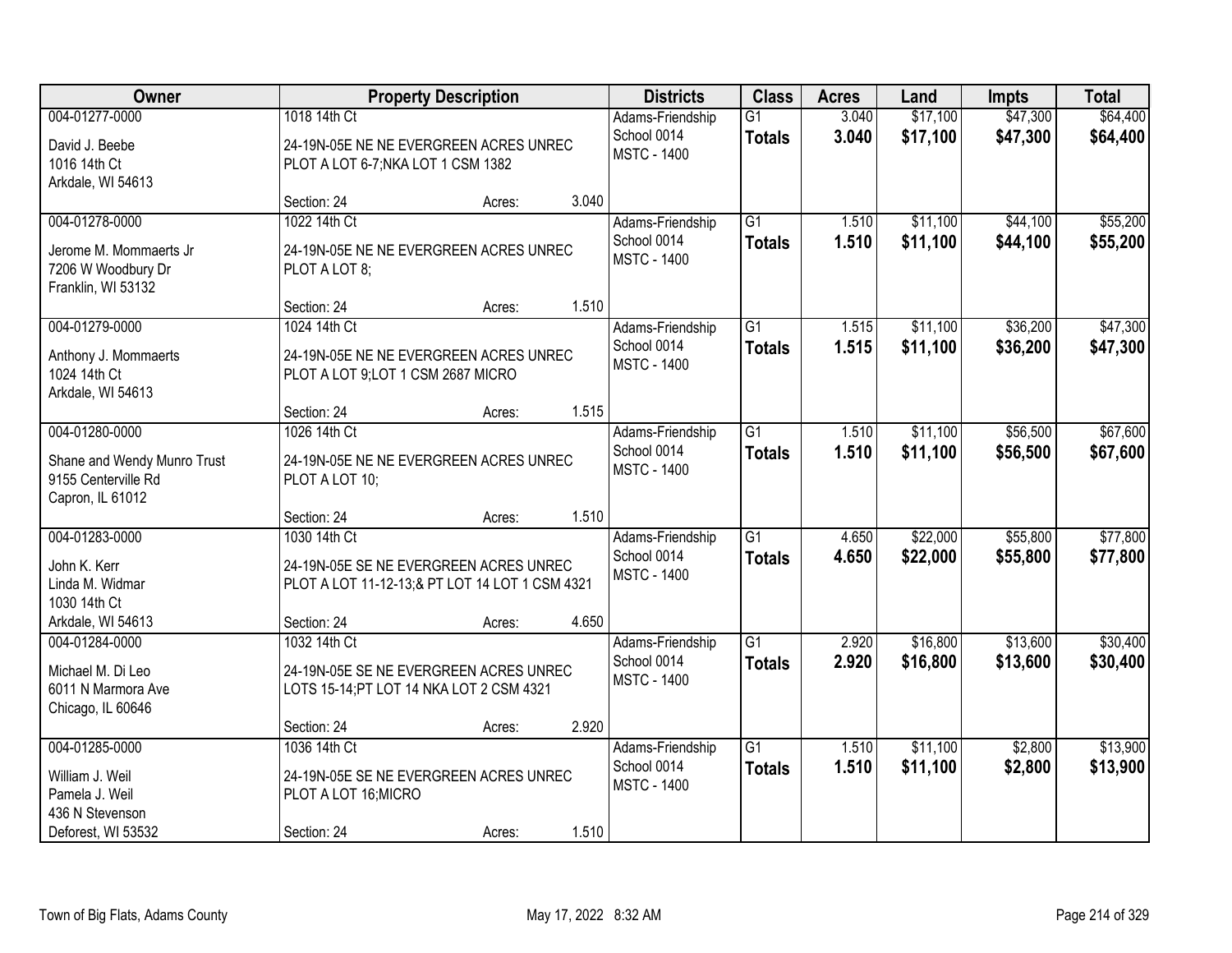| Owner                                                                                                                             | <b>Property Description</b>                                                        |        |       | <b>Districts</b>                                      | <b>Class</b>                     | <b>Acres</b>   | Land                 | Impts                  | <b>Total</b>         |
|-----------------------------------------------------------------------------------------------------------------------------------|------------------------------------------------------------------------------------|--------|-------|-------------------------------------------------------|----------------------------------|----------------|----------------------|------------------------|----------------------|
| 004-01286-0000<br>Christine Rice et al<br>S64 W18591 Topaz Dr<br>Muskego, WI 53150                                                | 14th Ct<br>24-19N-05E SE NE EVERGREEN ACRES UNREC<br>PLOT A LOT 17;                |        |       | Adams-Friendship<br>School 0014<br><b>MSTC - 1400</b> | $\overline{G1}$<br><b>Totals</b> | 1.510<br>1.510 | \$11,100<br>\$11,100 | $\overline{50}$<br>\$0 | \$11,100<br>\$11,100 |
|                                                                                                                                   | Section: 24                                                                        | Acres: | 1.510 |                                                       |                                  |                |                      |                        |                      |
| 004-01287-0000<br>Raymond L. Lemay<br>3371 E Whittaker Ave<br>Cudahy, WI 53110                                                    | 1044 14th Ct<br>24-19N-05E SE NE EVERGREEN ACRES UNREC<br>PLOT A LOT 18; MICRO     |        |       | Adams-Friendship<br>School 0014<br><b>MSTC - 1400</b> | $\overline{G1}$<br><b>Totals</b> | 1.520<br>1.520 | \$11,100<br>\$11,100 | \$5,000<br>\$5,000     | \$16,100<br>\$16,100 |
| 004-01287-0010                                                                                                                    | Section: 24<br>14th Ct                                                             | Acres: | 1.520 |                                                       | $\overline{G1}$                  | 1.520          | \$11,100             | \$200                  | \$11,300             |
| Duane Rice<br>S64 W18591 Topaz Dr<br>Muskego, WI 53150                                                                            | 24-19N-05E SE NE EVERGREEN ACRES UNREC<br>PLOT A LOT 19; MICRO                     |        |       | Adams-Friendship<br>School 0014<br><b>MSTC - 1400</b> | <b>Totals</b>                    | 1.520          | \$11,100             | \$200                  | \$11,300             |
|                                                                                                                                   | Section: 24                                                                        | Acres: | 1.520 |                                                       |                                  |                |                      |                        |                      |
| 004-01288-0000<br>Michael D. Hagstrom<br>8287 Prairie Hills Rd<br>South Beloit, IL 61080                                          | 1048 14th Ct<br>24-19N-05E SE NE EVERGREEN ACRES UNREC<br>PLOT A LOT 20;           |        |       | Adams-Friendship<br>School 0014<br><b>MSTC - 1400</b> | $\overline{G1}$<br><b>Totals</b> | 1.510<br>1.510 | \$11,100<br>\$11,100 | \$2,600<br>\$2,600     | \$13,700<br>\$13,700 |
|                                                                                                                                   | Section: 24                                                                        | Acres: | 1.510 |                                                       |                                  |                |                      |                        |                      |
| 004-01289-0000<br>Randy R. Richardson<br>Bonna L. Richardson<br>20967 Buck Run Ln                                                 | 14th Ct<br>24-19N-05E SE NE EVERGREEN ACRES UNREC<br>PLOT A LOT 21; MICRO          |        |       | Adams-Friendship<br>School 0014<br><b>MSTC - 1400</b> | $\overline{G1}$<br><b>Totals</b> | 1.510<br>1.510 | \$11,100<br>\$11,100 | \$400<br>\$400         | \$11,500<br>\$11,500 |
| Richland Center, WI 53581                                                                                                         | Section: 24                                                                        | Acres: | 1.510 |                                                       |                                  |                |                      |                        |                      |
| 004-01290-0000<br>Edward Wolosyn<br>1050 14th Ct<br>Arkdale, WI 54613                                                             | 1050 14th Ct<br>24-19N-05E SE NE EVERGREEN ACRES UNREC<br>PLOT A LOT 22;           |        |       | Adams-Friendship<br>School 0014<br><b>MSTC - 1400</b> | G1<br><b>Totals</b>              | 1.510<br>1.510 | \$11,100<br>\$11,100 | \$55,600<br>\$55,600   | \$66,700<br>\$66,700 |
|                                                                                                                                   | Section: 24                                                                        | Acres: | 1.510 |                                                       |                                  |                |                      |                        |                      |
| 004-01291-0000<br>Edward G Herda and Debra A Herda<br><b>Restated Living Trust</b><br>W145 S9685 Groveway Ln<br>Muskego, WI 53150 | 14th Ct<br>24-19N-05E SE NE EVERGREEN ACRES UNREC<br>PLOT A LOT 23;<br>Section: 24 | Acres: | 1.510 | Adams-Friendship<br>School 0014<br><b>MSTC - 1400</b> | $\overline{G1}$<br><b>Totals</b> | 1.510<br>1.510 | \$3,000<br>\$3,000   | $\overline{50}$<br>\$0 | \$3,000<br>\$3,000   |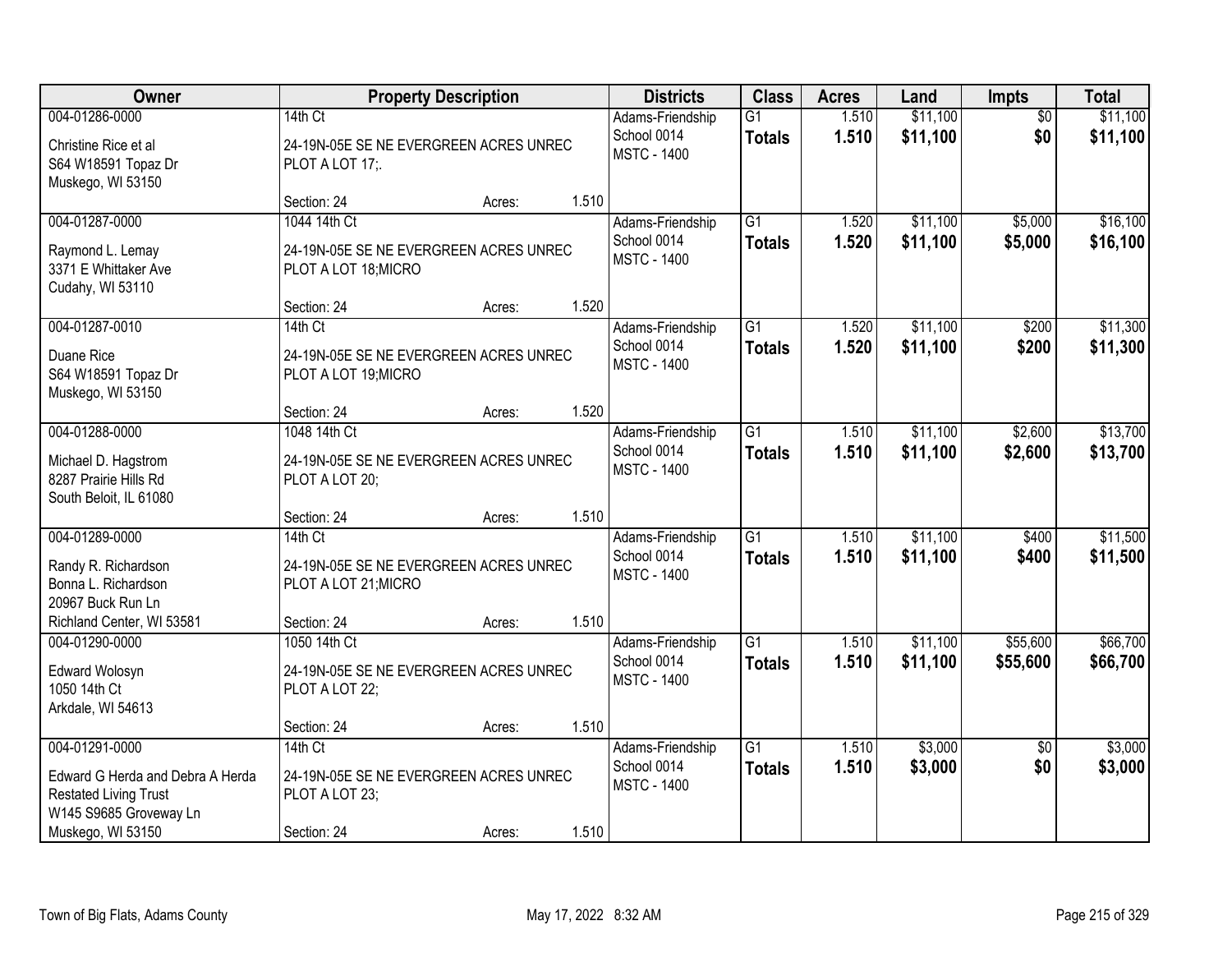| Owner                                                                                                        | <b>Property Description</b>                                                                      |                 | <b>Districts</b>                                               | <b>Class</b>                     | <b>Acres</b>   | Land                 | <b>Impts</b>         | <b>Total</b>           |
|--------------------------------------------------------------------------------------------------------------|--------------------------------------------------------------------------------------------------|-----------------|----------------------------------------------------------------|----------------------------------|----------------|----------------------|----------------------|------------------------|
| 004-01292-0000<br>Edward G Herda and Debra A Herda<br><b>Restated Living Trust</b><br>W145 S9685 Groveway Ln | 1054 14th Ct<br>24-19N-05E NE SE EVERGREEN ACRES UNREC<br>PLOT A LOT 24;                         |                 | Adams-Friendship<br>School 0014<br><b>MSTC - 1400</b>          | $\overline{G1}$<br><b>Totals</b> | 1.510<br>1.510 | \$11,100<br>\$11,100 | \$29,400<br>\$29,400 | \$40,500<br>\$40,500   |
| Muskego, WI 53150                                                                                            | Section: 24                                                                                      | 1.510<br>Acres: |                                                                |                                  |                |                      |                      |                        |
| 004-01293-0000<br>Allen C. Spitzner<br>W199 S8404 Woods Rd<br>Muskego, WI 53150                              | 1056 14th Ct<br>24-19N-05E NE SE EVERGREEN ACRES UNREC<br>PLOT A LOT 25; MICRO                   |                 | Adams-Friendship<br>School 0014<br><b>MSTC - 1400</b>          | $\overline{G1}$<br><b>Totals</b> | 1.520<br>1.520 | \$11,100<br>\$11,100 | \$29,200<br>\$29,200 | \$40,300<br>\$40,300   |
|                                                                                                              | Section: 24                                                                                      | 1.520<br>Acres: |                                                                |                                  |                |                      |                      |                        |
| 004-01294-0000<br>Julie Kilmer<br>Mark T. Kilmer<br>4529 Erie St                                             | 1060 14th Ct<br>24-19N-05E NE SE EVERGREEN ACRES UNREC<br>PLOT A LOTS 26-27-28;                  |                 | Adams-Friendship<br>School 0014<br><b>MSTC - 1400</b>          | G1<br><b>Totals</b>              | 4.540<br>4.540 | \$21,600<br>\$21,600 | \$200<br>\$200       | \$21,800<br>\$21,800   |
| Racine, WI 53402                                                                                             | Section: 24                                                                                      | 4.540<br>Acres: |                                                                |                                  |                |                      |                      |                        |
| 004-01295-0000<br>Mark T. Kilmer<br>Julie Kilmer<br>4529 Erie St                                             | 1062 14th Ct<br>24-19N-05E NE SE EVERGREEN ACRES UNREC<br>PLOT A LOTS 29-30;                     |                 | Adams-Friendship<br>School 0014<br><b>MSTC - 1400</b>          | $\overline{G1}$<br><b>Totals</b> | 3.040<br>3.040 | \$17,100<br>\$17,100 | \$30,700<br>\$30,700 | \$47,800<br>\$47,800   |
| Racine, WI 53402                                                                                             | Section: 24                                                                                      | 3.040<br>Acres: |                                                                |                                  |                |                      |                      |                        |
| 004-01296-0000<br>William H. Cunz<br>Delores Cunz<br>1807 N Grand Ave<br>Charles City, IA 50616              | 1064 14th Ct<br>24-19N-05E NE SE EVERGREEN ACRES UNREC<br>PLOT A LOT 31-32; MICRO<br>Section: 24 | 3.040<br>Acres: | Adams-Friendship<br>School 0014<br><b>MSTC - 1400</b>          | $\overline{G1}$<br><b>Totals</b> | 3.040<br>3.040 | \$17,100<br>\$17,100 | \$100<br>\$100       | \$17,200<br>\$17,200   |
| 004-01297-0000<br>Donald A. Blasing<br>1015 Collins Rd Apt 103<br>Jefferson, WI 53549                        | 1072 14th Ct<br>24-19N-05E NE SE EVERGREEN ACRES UNREC<br>PLOT A LOT 35;<br>Section: 24          | 1.510<br>Acres: | Adams-Friendship<br>School 0014<br><b>MSTC - 1400</b>          | G1<br><b>Totals</b>              | 1.510<br>1.510 | \$11,100<br>\$11,100 | \$2,800<br>\$2,800   | \$13,900<br>\$13,900   |
| 004-01298-0000<br>Frank Botcher<br>1068 14th Ct<br>Arkdale, WI 54613                                         | 1068 14th Ct<br>24-19N-05E NE SE EVERGREEN ACRES UNREC<br>PLOT A LOTS 33-34;<br>Section: 24      | Acres:          | Adams-Friendship<br>School 0014<br><b>MSTC - 1400</b><br>3.040 | $\overline{G1}$<br><b>Totals</b> | 3.040<br>3.040 | \$15,400<br>\$15,400 | \$99,700<br>\$99,700 | \$115,100<br>\$115,100 |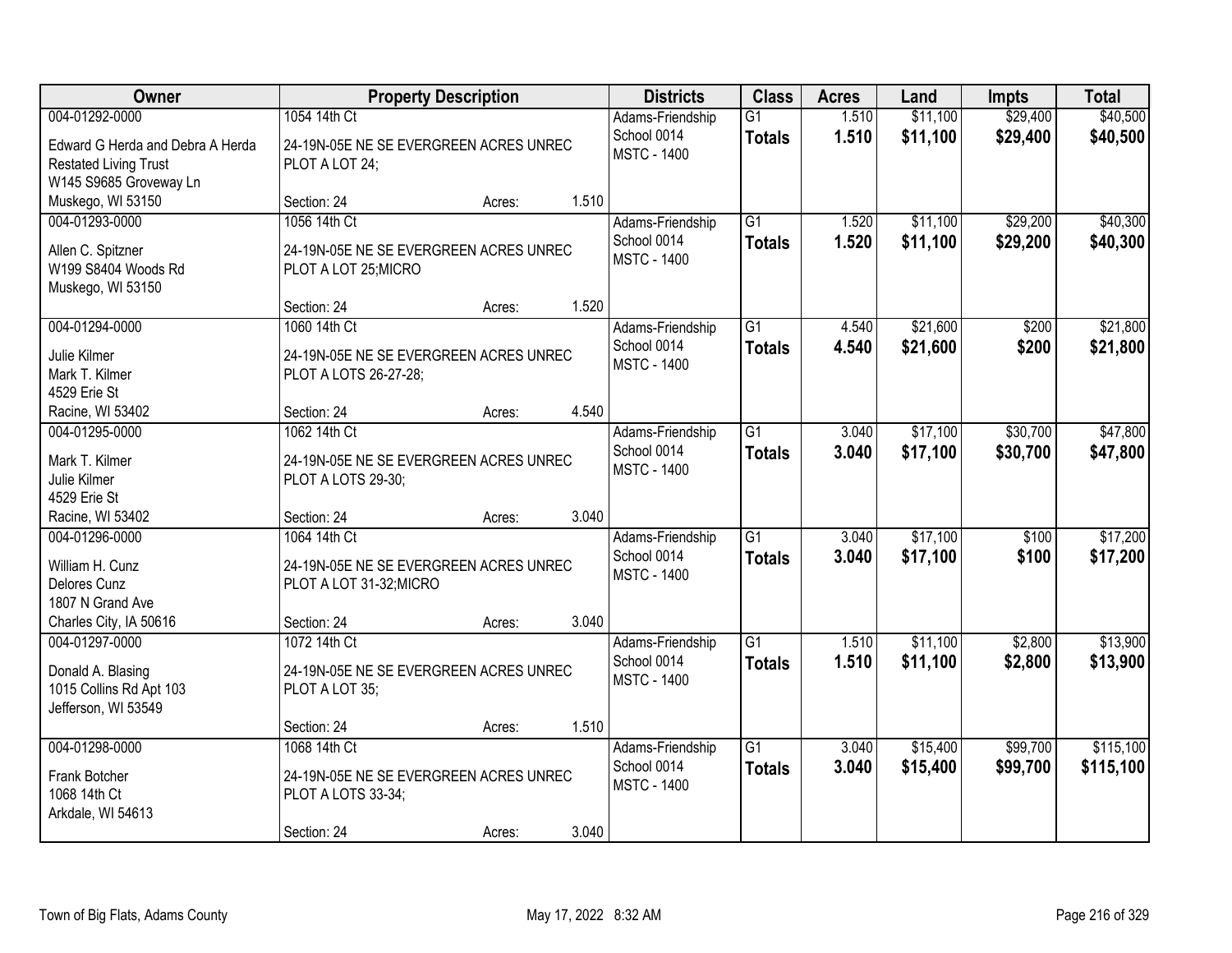| Owner                                                                              |                                                                               | <b>Property Description</b> |       | <b>Districts</b>                                      | <b>Class</b>                     | <b>Acres</b>   | Land                 | <b>Impts</b>           | <b>Total</b>         |
|------------------------------------------------------------------------------------|-------------------------------------------------------------------------------|-----------------------------|-------|-------------------------------------------------------|----------------------------------|----------------|----------------------|------------------------|----------------------|
| 004-01299-0000<br>David M. Huisman<br>5n500 Hazelwood Ct<br>St Charles, IL 60175   | 1076 14th Ct<br>24-19N-05E NE SE EVERGREEN ACRES UNREC<br>PLOT A LOTS 36-37;  |                             |       | Adams-Friendship<br>School 0014<br><b>MSTC - 1400</b> | $\overline{G1}$<br><b>Totals</b> | 3.040<br>3.040 | \$17,100<br>\$17,100 | \$5,200<br>\$5,200     | \$22,300<br>\$22,300 |
|                                                                                    | Section: 24                                                                   | Acres:                      | 3.040 |                                                       |                                  |                |                      |                        |                      |
| 004-01300-0000<br>Anthea Huisman<br>David M. Huisman<br>5n500 Hazelwood Ct         | 1078 14th Ct<br>24-19N-05E EVERGREEN ACRES UNREC PLOT A<br>LOT 38;            |                             |       | Adams-Friendship<br>School 0014<br><b>MSTC - 1400</b> | $\overline{G1}$<br><b>Totals</b> | 1.520<br>1.520 | \$11,100<br>\$11,100 | \$1,100<br>\$1,100     | \$12,200<br>\$12,200 |
| St Charles, IL 60175<br>004-01301-0000                                             | Section: 24<br>14th Ct                                                        | Acres:                      | 1.520 | Adams-Friendship                                      | $\overline{G1}$                  | 1.520          | \$11,100             | \$0                    | \$11,100             |
| Anthea Huisman<br>David M. Huisman<br>5n500 Hazelwood Ct                           | 24-19N-05E EVERGREEN ACRES UNREC PLOT A<br>LOT 39;                            |                             |       | School 0014<br><b>MSTC - 1400</b>                     | <b>Totals</b>                    | 1.520          | \$11,100             | \$0                    | \$11,100             |
| St Charles, IL 60175                                                               | Section: 24                                                                   | Acres:                      | 1.520 |                                                       |                                  |                |                      |                        |                      |
| 004-01302-0000<br>William J. Mahoney III<br>Jane Mahoney<br>950 Plum St            | $14th$ Ct<br>24-19N-05E EVERGREEN ACRES UNREC PLOT A<br>LOT 40-41;            |                             |       | Adams-Friendship<br>School 0014<br><b>MSTC - 1400</b> | $\overline{G1}$<br><b>Totals</b> | 3.040<br>3.040 | \$12,300<br>\$12,300 | \$0<br>\$0             | \$12,300<br>\$12,300 |
| Wisconsin Rapids, WI 54494                                                         | Section: 24                                                                   | Acres:                      | 3.040 |                                                       |                                  |                |                      |                        |                      |
| 004-01303-0000<br><b>Daniel Stefenel</b><br>Kathy Stefenel<br>W3062 Middle Juda Rd | 1086 14th Ct<br>24-19N-05E EVERGREEN ACRES UNREC PLOT A<br>LOTS 42-43;        |                             |       | Adams-Friendship<br>School 0014<br><b>MSTC - 1400</b> | $\overline{G1}$<br><b>Totals</b> | 3.040<br>3.040 | \$17,100<br>\$17,100 | \$30,500<br>\$30,500   | \$47,600<br>\$47,600 |
| Juda, WI 53550<br>004-01304-0000                                                   | Section: 24<br>1092 14th Ct                                                   | Acres:                      | 3.040 | Adams-Friendship                                      | $\overline{G1}$                  | 3.040          | \$17,100             | \$55,100               | \$72,200             |
| Richard L. Olson<br>Connie Schlesner<br>1092 14th Ct                               | 24-19N-05E EVERGREEN ACRES UNREC PLOT A<br>LOT 44-45;MICRO                    |                             |       | School 0014<br><b>MSTC - 1400</b>                     | <b>Totals</b>                    | 3.040          | \$17,100             | \$55,100               | \$72,200             |
| Arkdale, WI 54613-9757<br>004-01305-0000                                           | Section: 24<br><b>Browndeer Ave</b>                                           | Acres:                      | 3.040 |                                                       | $\overline{G1}$                  | 1.510          | \$11,100             |                        | \$11,100             |
| Eric Holt<br>W179 S6941 Elm Dr<br>Muskego, WI 53150                                | 24-19N-05E SE SE EVERGREEN ACRES UNREC<br>PLOT A LOT 1D; MICRO<br>Section: 24 | Acres:                      | 1.510 | Adams-Friendship<br>School 0014<br><b>MSTC - 1400</b> | <b>Totals</b>                    | 1.510          | \$11,100             | $\overline{50}$<br>\$0 | \$11,100             |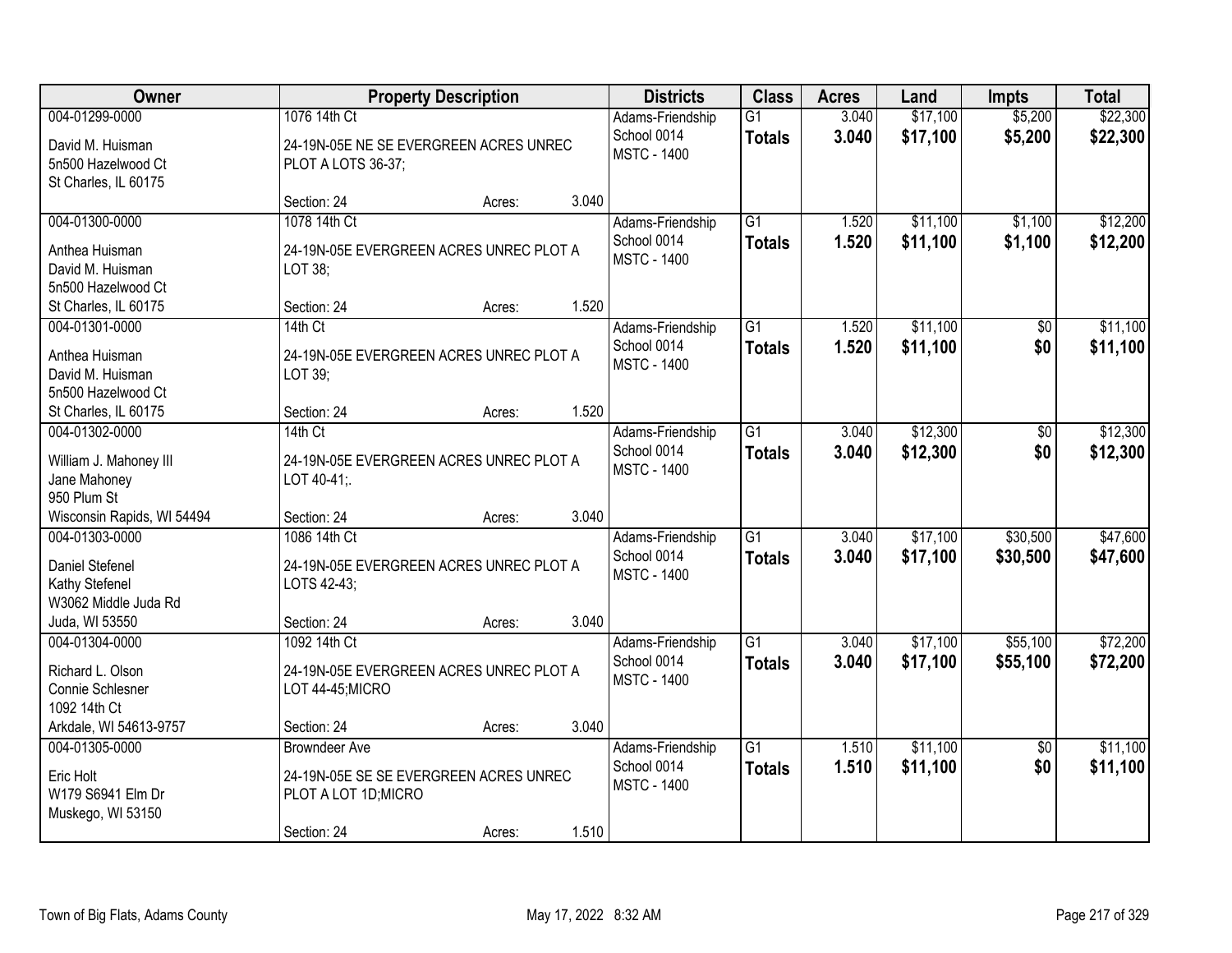| Owner                      |                                               | <b>Property Description</b> |       | <b>Districts</b>   | <b>Class</b>    | <b>Acres</b> | Land     | <b>Impts</b>    | <b>Total</b> |
|----------------------------|-----------------------------------------------|-----------------------------|-------|--------------------|-----------------|--------------|----------|-----------------|--------------|
| 004-01306-0000             | <b>Browndeer Ave</b>                          |                             |       | Adams-Friendship   | $\overline{G1}$ | 2.970        | \$16,900 | $\overline{50}$ | \$16,900     |
| Eric Holt                  | 24-19N-05E SE SE EVERGREEN ACRES UNREC        |                             |       | School 0014        | <b>Totals</b>   | 2.970        | \$16,900 | \$0             | \$16,900     |
| W179 S6941 Elm Dr          | PLOT A LOT 2-3D;LOT 2 CSM 3488 MICRO          |                             |       | <b>MSTC - 1400</b> |                 |              |          |                 |              |
| Muskego, WI 53150          |                                               |                             |       |                    |                 |              |          |                 |              |
|                            | Section: 24                                   | Acres:                      | 2.970 |                    |                 |              |          |                 |              |
| 004-01307-0000             | 1412 Browndeer Ave                            |                             |       | Adams-Friendship   | $\overline{G1}$ | 6.610        | \$26,200 | \$18,400        | \$44,600     |
| Eric Holt                  | 24-19N-05E SE SE EVERGREEN ACRES UNREC        |                             |       | School 0014        | <b>Totals</b>   | 6.610        | \$26,200 | \$18,400        | \$44,600     |
| W179 S6941 Elm Dr          | PLOT A LOT 4-5-6-7; PT LOT 8 LOT 3 CSM 3488   |                             |       | <b>MSTC - 1400</b> |                 |              |          |                 |              |
| Muskego, WI 53150          |                                               |                             |       |                    |                 |              |          |                 |              |
|                            | Section: 24                                   | Acres:                      | 6.610 |                    |                 |              |          |                 |              |
| 004-01307-0010             | <b>Browndeer Ave</b>                          |                             |       | Adams-Friendship   | $\overline{G1}$ | 1.990        | \$13,900 | \$0             | \$13,900     |
| Sandra J. Smith            | 24-19N-05E SE SE EVERGREEN ACRES UNREC        |                             |       | School 0014        | <b>Totals</b>   | 1.990        | \$13,900 | \$0             | \$13,900     |
| c/o Country V. Apartments  | PLOT A LOT 8; PT LOT 8 LOT 4 CSM 3488         |                             |       | <b>MSTC - 1400</b> |                 |              |          |                 |              |
| 607 Reeve Dr Unit 210      |                                               |                             |       |                    |                 |              |          |                 |              |
| Waunakee, WI 53597         | Section: 24                                   | Acres:                      | 1.990 |                    |                 |              |          |                 |              |
| 004-01308-0000             | 14th Ave                                      |                             |       | Adams-Friendship   | $\overline{G1}$ | 1.280        | \$9,700  | \$0             | \$9,700      |
| Eric Holt                  | 24-19N-05E SE SE EVERGREEN ACRES UNREC        |                             |       | School 0014        | <b>Totals</b>   | 1.280        | \$9,700  | \$0             | \$9,700      |
| W179 S6941 Elm Dr          | PLOT A LOT 48; PT LOT 48 LOT 1 CSM 3488 MICRO |                             |       | <b>MSTC - 1400</b> |                 |              |          |                 |              |
| Muskego, WI 53150          |                                               |                             |       |                    |                 |              |          |                 |              |
|                            | Section: 24                                   | Acres:                      | 1.280 |                    |                 |              |          |                 |              |
| 004-01309-0000             | 1091 14th Ave                                 |                             |       | Adams-Friendship   | $\overline{G1}$ | 1.500        | \$11,000 | \$32,900        | \$43,900     |
| Cheryl A. Probert          | 24-19N-05E SE SE EVERGREEN ACRES UNREC        |                             |       | School 0014        | <b>Totals</b>   | 1.500        | \$11,000 | \$32,900        | \$43,900     |
| 1025 Castle Dr             | PLOT A LOT 49;                                |                             |       | <b>MSTC - 1400</b> |                 |              |          |                 |              |
| Sun Prairie, WI 53590      |                                               |                             |       |                    |                 |              |          |                 |              |
|                            | Section: 24                                   | Acres:                      | 1.500 |                    |                 |              |          |                 |              |
| 004-01310-0000             | 1085 14th Ave                                 |                             |       | Adams-Friendship   | $\overline{G1}$ | 4.470        | \$21,400 | \$15,800        | \$37,200     |
| Timothy J. Nelson          | 24-19N-05E SE SE EVERGREEN ACRES UNREC        |                             |       | School 0014        | <b>Totals</b>   | 4.470        | \$21,400 | \$15,800        | \$37,200     |
| Cheryl A. Nelson           | PLOT A LOT 50-51-52; LOT 1 CSM 4047           |                             |       | <b>MSTC - 1400</b> |                 |              |          |                 |              |
| 5617 Irongate Dr           |                                               |                             |       |                    |                 |              |          |                 |              |
| Madison, WI 53716          | Section: 24                                   | Acres:                      | 4.470 |                    |                 |              |          |                 |              |
| 004-01311-0000             | 14th Ave                                      |                             |       | Adams-Friendship   | $\overline{G1}$ | 6.060        | \$18,100 | $\overline{50}$ | \$18,100     |
| William J. Mahoney III     | 24-19N-05E SE SE EVERGREEN ACRES UNREC        |                             |       | School 0014        | <b>Totals</b>   | 6.060        | \$18,100 | \$0             | \$18,100     |
| Jane Mahoney               | PLOT A LOT 53-54-55;& LOT 56                  |                             |       | <b>MSTC - 1400</b> |                 |              |          |                 |              |
| 950 Plum St                |                                               |                             |       |                    |                 |              |          |                 |              |
| Wisconsin Rapids, WI 54494 | Section: 24                                   | Acres:                      | 6.060 |                    |                 |              |          |                 |              |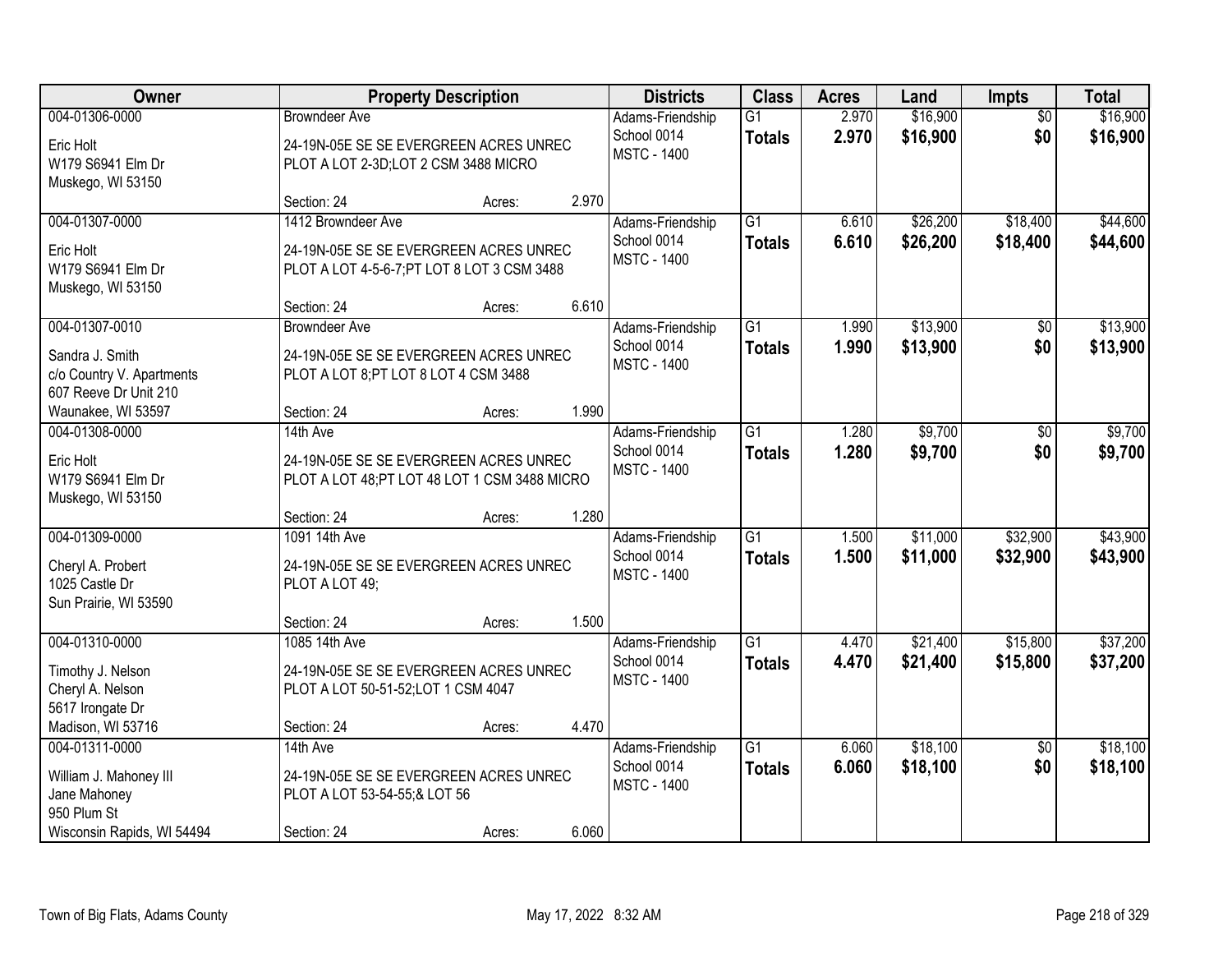| Owner                                                                                                  |                                                                                                 | <b>Property Description</b> |       | <b>Districts</b>                                      | <b>Class</b>                     | <b>Acres</b>   | Land                 | <b>Impts</b>           | <b>Total</b>           |
|--------------------------------------------------------------------------------------------------------|-------------------------------------------------------------------------------------------------|-----------------------------|-------|-------------------------------------------------------|----------------------------------|----------------|----------------------|------------------------|------------------------|
| 004-01312-0000<br>Thomas A. Smith<br>W217 Madison Ave<br>Oconomowoc, WI 53066                          | 14th Ave<br>24-19N-05E NE SE 4056 CERTIFIED SURVEY MAP PT<br>LOT 1;                             |                             |       | Adams-Friendship<br>School 0014<br><b>MSTC - 1400</b> | $\overline{G1}$<br><b>Totals</b> | 1.496<br>1.496 | \$3,000<br>\$3,000   | $\overline{50}$<br>\$0 | \$3,000<br>\$3,000     |
|                                                                                                        | Section: 24                                                                                     | Acres:                      | 1.496 |                                                       |                                  |                |                      |                        |                        |
| 004-01313-0000<br>Thomas A. Smith<br>W217 Madison Ave<br>Oconomowoc, WI 53066                          | 14th Ave<br>24-19N-05E NE SE 4056 CERTIFIED SURVEY MAP PT<br>$LOT$ 1;<br>Section: 24            |                             | 1.496 | Adams-Friendship<br>School 0014<br><b>MSTC - 1400</b> | $\overline{G1}$<br><b>Totals</b> | 1.496<br>1.496 | \$3,000<br>\$3,000   | \$0<br>\$0             | \$3,000<br>\$3,000     |
| 004-01314-0000                                                                                         | 1067 14th Ave                                                                                   | Acres:                      |       | Adams-Friendship                                      | $\overline{G1}$                  | 5.988          | \$25,000             | \$4,300                | \$29,300               |
| Thomas A. Smith<br>W217 Madison Ave<br>Oconomowoc, WI 53066                                            | 24-19N-05E NE SE 4056 CERTIFIED SURVEY MAP PT<br>LOT 1;                                         |                             |       | School 0014<br><b>MSTC - 1400</b>                     | <b>Totals</b>                    | 5.988          | \$25,000             | \$4,300                | \$29,300               |
|                                                                                                        | Section: 24                                                                                     | Acres:                      | 5.988 |                                                       |                                  |                |                      |                        |                        |
| 004-01315-0000<br>Stacy A. Behl<br>Thomas J. Behl<br>314 Wave Trl                                      | 1065 14th Ave<br>24-19N-05E NE SE EVERGREEN ACRES UNREC<br>PLOT A LOT 63;                       |                             |       | Adams-Friendship<br>School 0014<br><b>MSTC - 1400</b> | $\overline{G1}$<br><b>Totals</b> | 1.510<br>1.510 | \$11,100<br>\$11,100 | \$5,200<br>\$5,200     | \$16,300<br>\$16,300   |
| Nekoosa, WI 54457                                                                                      | Section: 24                                                                                     | Acres:                      | 1.510 |                                                       |                                  |                |                      |                        |                        |
| 004-01316-0000<br>Stacy A. Behl<br>Thomas J. Behl<br>314 Wave Trl                                      | 14th Ave<br>24-19N-05E NE SE EVERGREEN ACRES UNREC<br>PLOT A LOT 64-65;                         |                             |       | Adams-Friendship<br>School 0014<br><b>MSTC - 1400</b> | $\overline{G1}$<br><b>Totals</b> | 3.040<br>3.040 | \$17,100<br>\$17,100 | \$0<br>\$0             | \$17,100<br>\$17,100   |
| Nekoosa, WI 54457                                                                                      | Section: 24                                                                                     | Acres:                      | 3.040 |                                                       | $\overline{G1}$                  |                |                      |                        |                        |
| 004-01317-0000<br>Anna Mae R. Rasmussen<br>Anna Mae E. Rasmussen<br>1049 14th Ave                      | 14th Ave<br>24-19N-05E NE SE EVERGREEN ACRES UNREC LOT<br>66-67-68;& LOT 69                     |                             |       | Adams-Friendship<br>School 0014<br><b>MSTC - 1400</b> | <b>Totals</b>                    | 6.080<br>6.080 | \$25,200<br>\$25,200 | \$0<br>\$0             | \$25,200<br>\$25,200   |
| Arkdale, WI 54613                                                                                      | Section: 24                                                                                     | Acres:                      | 6.080 |                                                       |                                  |                |                      |                        |                        |
| 004-01318-0000<br>Anna Mae E. Rasmussen<br>Anna Mae R. Rasmussen<br>1049 14th Ave<br>Arkdale, WI 54613 | 1049 14th Ave<br>24-19N-05E SE NE EVERGREEN ACRES UNREC<br>PLOT A LOTS 70-71-72;<br>Section: 24 | Acres:                      | 4.530 | Adams-Friendship<br>School 0014<br><b>MSTC - 1400</b> | $\overline{G1}$<br><b>Totals</b> | 4.530<br>4.530 | \$21,600<br>\$21,600 | \$100,400<br>\$100,400 | \$122,000<br>\$122,000 |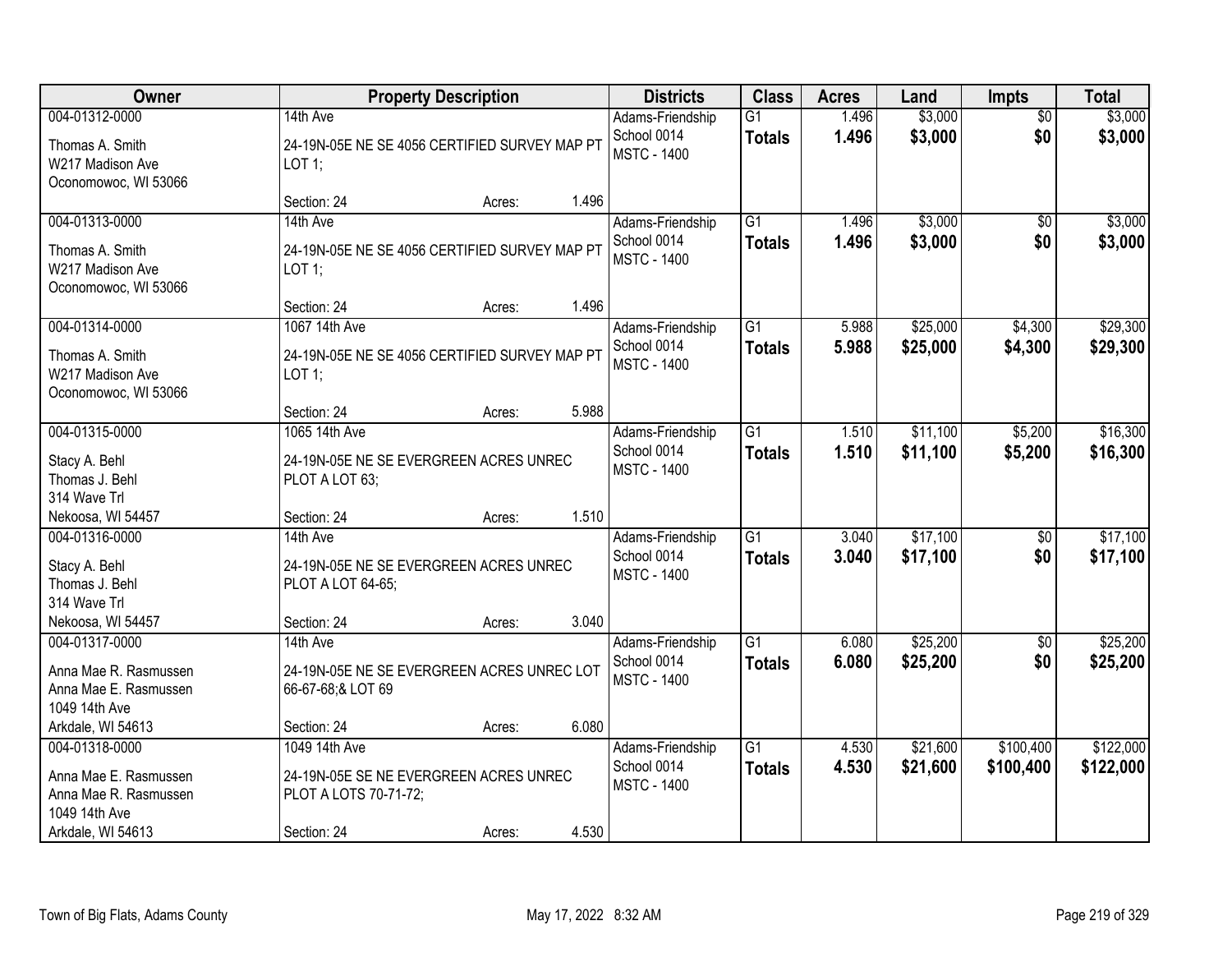| <b>Owner</b>                                                                                     |                                                                                                   | <b>Property Description</b> |       | <b>Districts</b>                                      | <b>Class</b>                     | <b>Acres</b>   | Land                 | Impts                  | <b>Total</b>         |
|--------------------------------------------------------------------------------------------------|---------------------------------------------------------------------------------------------------|-----------------------------|-------|-------------------------------------------------------|----------------------------------|----------------|----------------------|------------------------|----------------------|
| 004-01319-0000<br>Florence R. Sadorf<br>3950 S Pine Ave<br>Milwaukee, WI 53207                   | 14th Ave<br>24-19N-05E SE NE EVERGREEN ACRES UNREC<br>PLOT A LOT 73;                              |                             |       | Adams-Friendship<br>School 0014<br><b>MSTC - 1400</b> | $\overline{G1}$<br><b>Totals</b> | 1.510<br>1.510 | \$11,100<br>\$11,100 | $\overline{50}$<br>\$0 | \$11,100<br>\$11,100 |
|                                                                                                  | Section: 24                                                                                       | Acres:                      | 1.510 |                                                       |                                  |                |                      |                        |                      |
| 004-01320-0000<br>Eric W. Godfrey<br>Tammy S. Godfrey<br>3160 N 129th St                         | 14th Ave<br>24-19N-05E SE NE EVERGREEN ACRES UNREC<br>PLOT A LOT 74-75;                           |                             |       | Adams-Friendship<br>School 0014<br><b>MSTC - 1400</b> | $\overline{G1}$<br><b>Totals</b> | 3.040<br>3.040 | \$17,100<br>\$17,100 | $\overline{50}$<br>\$0 | \$17,100<br>\$17,100 |
| Brookfield, WI 53005<br>004-01321-0000                                                           | Section: 24<br>1039 14th Ave                                                                      | Acres:                      | 3.040 |                                                       | G <sub>1</sub>                   | 1.510          |                      | \$10,500               |                      |
| Eric W. Godfrey<br>Tammy S. Godfrey<br>3160 N 129th St                                           | 24-19N-05E SE NE EVERGREEN ACRES UNREC<br>PLOT A LOT 76; MICRO                                    |                             |       | Adams-Friendship<br>School 0014<br><b>MSTC - 1400</b> | <b>Totals</b>                    | 1.510          | \$4,500<br>\$4,500   | \$10,500               | \$15,000<br>\$15,000 |
| Brookfield, WI 53005                                                                             | Section: 24                                                                                       | Acres:                      | 1.510 |                                                       |                                  |                |                      |                        |                      |
| 004-01322-0000<br>Eric W. Godfrey<br>Tammy S. Godfrey<br>3160 N 129th St                         | 14th Ave<br>24-19N-05E SE NE EVERGREEN ACRES UNREC<br>PLOT A LOT 77; MICRO                        |                             |       | Adams-Friendship<br>School 0014<br><b>MSTC - 1400</b> | $\overline{G1}$<br><b>Totals</b> | 1.500<br>1.500 | \$3,500<br>\$3,500   | \$0<br>\$0             | \$3,500<br>\$3,500   |
| Brookfield, WI 53005                                                                             | Section: 24                                                                                       | Acres:                      | 1.500 |                                                       |                                  |                |                      |                        |                      |
| 004-01323-0000<br>Eric W. Godfrey<br>Tammy S. Godfrey<br>3160 N 129th St<br>Brookfield, WI 53005 | 14th Ave<br>24-19N-05E SE NE EVERGREEN ACRES UNREC<br>PLOT A LOT 78; MICRO<br>Section: 24         | Acres:                      | 1.510 | Adams-Friendship<br>School 0014<br><b>MSTC - 1400</b> | $\overline{G1}$<br><b>Totals</b> | 1.510<br>1.510 | \$3,000<br>\$3,000   | $\overline{50}$<br>\$0 | \$3,000<br>\$3,000   |
| 004-01324-0000                                                                                   | 14th Ave                                                                                          |                             |       | Adams-Friendship                                      | $\overline{G1}$                  | 1.510          | \$3,000              | $\overline{50}$        | \$3,000              |
| Eric W. Godfrey<br>Tammy S. Godfrey<br>3160 N 129th St                                           | 24-19N-05E SE NE EVERGREEN ACRES UNREC<br>PLOT A LOT 79; MICRO                                    |                             |       | School 0014<br><b>MSTC - 1400</b>                     | <b>Totals</b>                    | 1.510          | \$3,000              | \$0                    | \$3,000              |
| Brookfield, WI 53005                                                                             | Section: 24                                                                                       | Acres:                      | 1.510 |                                                       |                                  |                |                      |                        |                      |
| 004-01325-0000<br>Dennis A. Schafrik<br>9212 Delphia<br>Des Plaines, IL 60016                    | 1029 14th Ave<br>24-19N-05E SE NE EVERGREEN ACRES UNREC<br>PLOT A LOT 80-81; MICRO<br>Section: 24 | Acres:                      | 3.040 | Adams-Friendship<br>School 0014<br><b>MSTC - 1400</b> | $\overline{G1}$<br><b>Totals</b> | 3.040<br>3.040 | \$17,100<br>\$17,100 | \$15,700<br>\$15,700   | \$32,800<br>\$32,800 |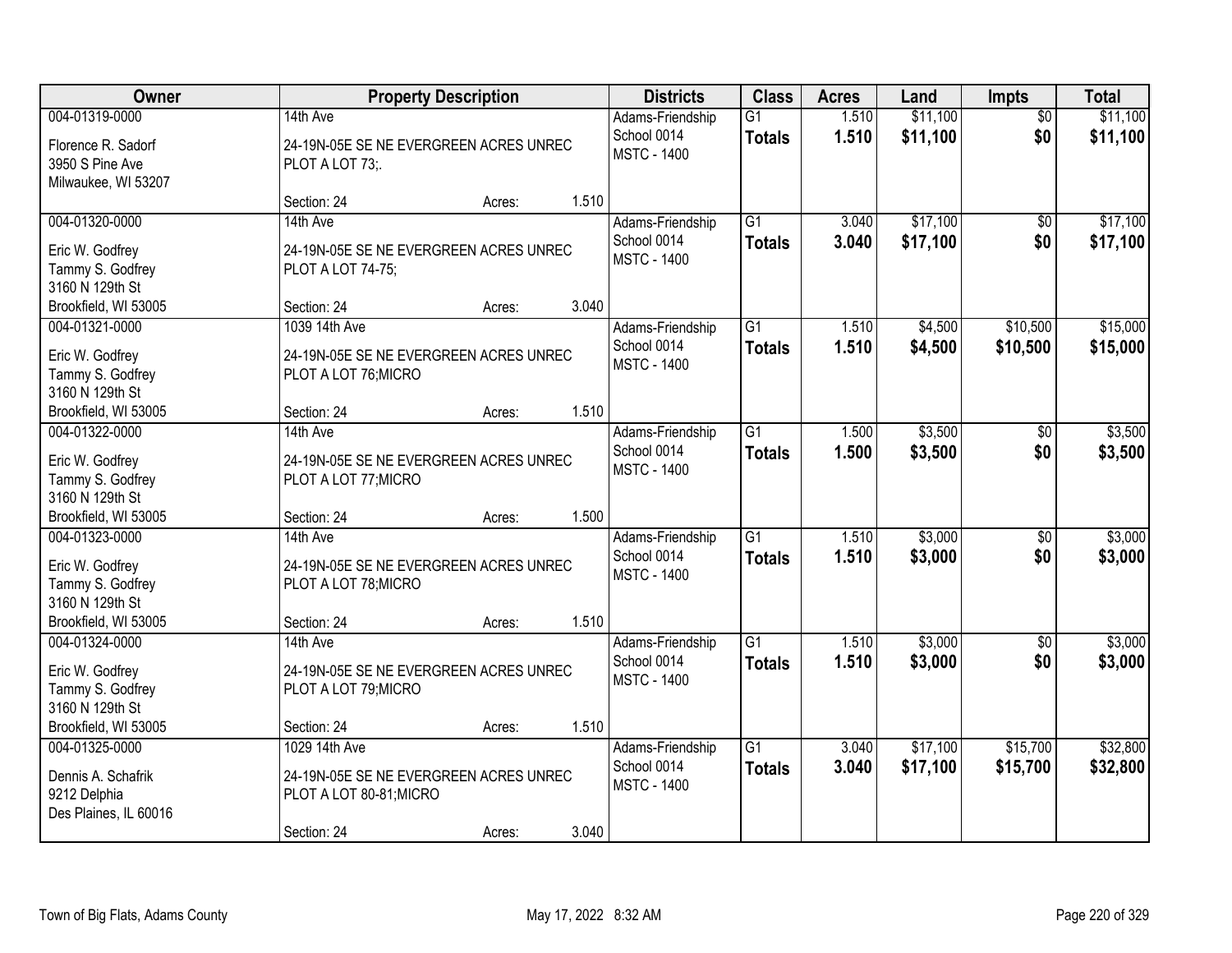| Owner                                                                                                 |                                                                                                   | <b>Property Description</b> |       | <b>Districts</b>                                      | <b>Class</b>                     | <b>Acres</b>   | Land                 | <b>Impts</b>           | <b>Total</b>         |
|-------------------------------------------------------------------------------------------------------|---------------------------------------------------------------------------------------------------|-----------------------------|-------|-------------------------------------------------------|----------------------------------|----------------|----------------------|------------------------|----------------------|
| 004-01326-0000<br>Kimberly A. Kylloe<br>1027 14th Ave<br>Arkdale, WI 54613                            | 1027 14th Ave<br>24-19N-05E SE NE EVERGREEN ACRES UNREC<br>PLOT A LOT 82;                         |                             |       | Adams-Friendship<br>School 0014<br><b>MSTC - 1400</b> | G1<br><b>Totals</b>              | 1.510<br>1.510 | \$11,100<br>\$11,100 | \$22,500<br>\$22,500   | \$33,600<br>\$33,600 |
|                                                                                                       | Section: 24                                                                                       | Acres:                      | 1.510 |                                                       |                                  |                |                      |                        |                      |
| 004-01327-0000<br>Marvin L. Saxby<br>1155 River Dr<br>Watertown, WI 53094                             | 1025 14th Ave<br>24-19N-05E NE NE EVERGREEN ACRES UNREC<br>PLOT A LOT 83;                         |                             |       | Adams-Friendship<br>School 0014<br><b>MSTC - 1400</b> | $\overline{G1}$<br><b>Totals</b> | 1.510<br>1.510 | \$11,100<br>\$11,100 | \$22,200<br>\$22,200   | \$33,300<br>\$33,300 |
| 004-01328-0000                                                                                        | Section: 24<br>1023 14th Ave                                                                      | Acres:                      | 1.510 | Adams-Friendship                                      | G <sub>1</sub>                   | 1.510          | \$11,100             | \$0                    | \$11,100             |
| Jerome M. Mommaerts Jr.<br>7206 W Woodbury Dr<br>Franklin, WI 53132                                   | 24-19N-05E NE NE EVERGREEN ACRES UNREC<br>PLOT A LOT 84; MICRO                                    |                             |       | School 0014<br><b>MSTC - 1400</b>                     | <b>Totals</b>                    | 1.510          | \$11,100             | \$0                    | \$11,100             |
|                                                                                                       | Section: 24                                                                                       | Acres:                      | 1.510 |                                                       |                                  |                |                      |                        |                      |
| 004-01329-0000<br>Richard Wolf et al<br>1910 County Rd Mm<br>Fitchburg, WI 53575                      | 1017 14th Ave<br>24-19N-05E NE NE EVERGREEN ACRES UNREC<br>PLOT A LOTS 85-86;                     |                             |       | Adams-Friendship<br>School 0014<br><b>MSTC - 1400</b> | $\overline{G1}$<br><b>Totals</b> | 3.040<br>3.040 | \$16,300<br>\$16,300 | \$43,100<br>\$43,100   | \$59,400<br>\$59,400 |
|                                                                                                       | Section: 24                                                                                       | Acres:                      | 3.040 |                                                       |                                  |                |                      |                        |                      |
| 004-01330-0000<br>Dale C. Abbott<br>1017 14th Ave<br>Arkdale, WI 54613                                | 1015 14th Ave<br>24-19N-05E NE NE EVERGREEN ACRES UNREC<br>PLOT A LOT 87-88; PT LOT 2 CSM 4221    |                             |       | Adams-Friendship<br>School 0014<br><b>MSTC - 1400</b> | $\overline{G1}$<br><b>Totals</b> | 3.040<br>3.040 | \$17,100<br>\$17,100 | \$10,000<br>\$10,000   | \$27,100<br>\$27,100 |
|                                                                                                       | Section: 24                                                                                       | Acres:                      | 3.040 |                                                       |                                  |                |                      |                        |                      |
| 004-01332-0000<br>Dale C. Abbott<br>1017 14th Ave<br>Arkdale, WI 54613                                | 1013 14th Ave<br>24-19N-05E NE NE EVERGREEN ACRES UNREC<br>PLOT A LOT 89; PT LOT 2 CSM 4221       |                             |       | Adams-Friendship<br>School 0014<br><b>MSTC - 1400</b> | $\overline{G1}$<br><b>Totals</b> | 1.520<br>1.520 | \$11,100<br>\$11,100 | $\overline{50}$<br>\$0 | \$11,100<br>\$11,100 |
|                                                                                                       | Section: 24                                                                                       | Acres:                      | 1.520 |                                                       |                                  |                |                      |                        |                      |
| 004-01333-0000<br>Dennis J. Ballman<br>Theresa R. Ballman<br>530 E Summit Ave<br>Oconomowoc, WI 53066 | 1011 14th Ave<br>24-19N-05E NE NE EVERGREEN ACRES UNREC<br>PLOT A LOT 90-91; MICRO<br>Section: 24 | Acres:                      | 3.040 | Adams-Friendship<br>School 0014<br><b>MSTC - 1400</b> | $\overline{G1}$<br><b>Totals</b> | 3.040<br>3.040 | \$17,100<br>\$17,100 | \$6,600<br>\$6,600     | \$23,700<br>\$23,700 |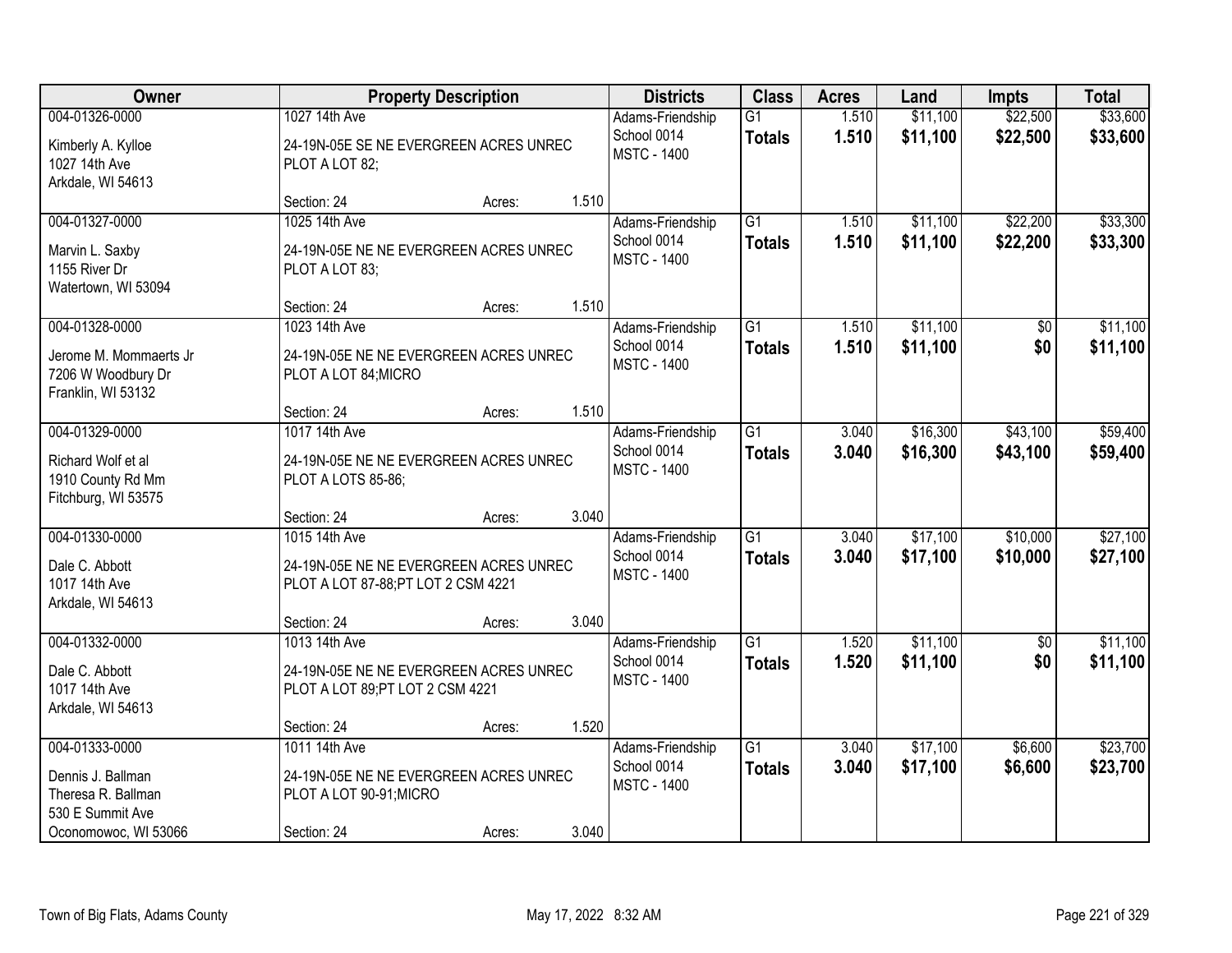| Owner                                                                                           | <b>Property Description</b>                                                                      |        |       | <b>Districts</b>                                      | <b>Class</b>                     | <b>Acres</b>   | Land                 | <b>Impts</b>           | <b>Total</b>         |
|-------------------------------------------------------------------------------------------------|--------------------------------------------------------------------------------------------------|--------|-------|-------------------------------------------------------|----------------------------------|----------------|----------------------|------------------------|----------------------|
| 004-01335-0000<br>Ricci G. Mane<br>Kathleen A. Mane<br>N7458 Jackson Rd                         | County Rd C<br>19-19N-06E NW NW EVERGREEN ACRES UNREC<br>PLOT B LOT 9C-10C; MICRO                |        |       | Adams-Friendship<br>School 0014<br><b>MSTC - 1400</b> | $\overline{G1}$<br><b>Totals</b> | 3.200<br>3.200 | \$17,600<br>\$17,600 | $\overline{50}$<br>\$0 | \$17,600<br>\$17,600 |
| Elkhorn, WI 53121                                                                               | Section: 19                                                                                      | Acres: | 3.200 |                                                       |                                  |                |                      |                        |                      |
| 004-01337-0000<br>Jamie K. Proctor<br>Dawn M. Billington<br>332 Iris Ct                         | 1389 County Rd C<br>19-19N-06E NW NW EVERGREEN ACRES UNREC<br>PLOT B TRACT 11-12C;LOT 1 CSM 3801 |        |       | Adams-Friendship<br>School 0014<br><b>MSTC - 1400</b> | $\overline{G1}$<br><b>Totals</b> | 3.220<br>3.220 | \$17,700<br>\$17,700 | \$3,000<br>\$3,000     | \$20,700<br>\$20,700 |
| Horicon, WI 53032                                                                               | Section: 19                                                                                      | Acres: | 3.220 |                                                       |                                  |                |                      |                        |                      |
| 004-01338-0000<br>Ricci G. Mane<br>Kathleen A. Mane<br>N7458 Jackson Rd                         | County Rd C<br>19-19N-06E NW NW EVERGREEN ACRES UNREC<br>PLOT B LOT 13C; MICRO                   |        |       | Adams-Friendship<br>School 0014<br><b>MSTC - 1400</b> | $\overline{G1}$<br><b>Totals</b> | 1.600<br>1.600 | \$11,600<br>\$11,600 | \$0<br>\$0             | \$11,600<br>\$11,600 |
| Elkhorn, WI 53121<br>004-01339-0000                                                             | Section: 19                                                                                      | Acres: | 1.600 |                                                       | $\overline{G1}$                  | 1.700          | \$12,200             | \$46,900               | \$59,100             |
| Donald M. Daley<br>605 Westgate Ter<br>Streamwood, IL 60107                                     | 1385 County Rd C<br>19-19N-06E NW NW EVERGREEN ACRES UNREC<br>PLOT B LOT 14C;                    |        |       | Adams-Friendship<br>School 0014<br><b>MSTC - 1400</b> | <b>Totals</b>                    | 1.700          | \$12,200             | \$46,900               | \$59,100             |
|                                                                                                 | Section: 19                                                                                      | Acres: | 1.700 |                                                       |                                  |                |                      |                        |                      |
| 004-01340-0000<br>Richard E. Gross<br>2424 W Tripoli Ave<br>Milwaukee, WI 53221                 | 1383 County Rd C<br>19-19N-06E NW NW EVERGREEN ACRES UNREC<br>PLOT C LOT 15C;                    |        |       | Adams-Friendship<br>School 0014<br><b>MSTC - 1400</b> | $\overline{G1}$<br><b>Totals</b> | 1.600<br>1.600 | \$11,600<br>\$11,600 | \$8,500<br>\$8,500     | \$20,100<br>\$20,100 |
|                                                                                                 | Section: 19                                                                                      | Acres: | 1.600 |                                                       |                                  |                |                      |                        |                      |
| 004-01341-0000<br>Barbara Severson<br>Leo Severson Jr<br>N3973 W Water St<br>Sullivan, WI 53178 | 1379 County Rd C<br>19-19N-06E NW NW EVERGREEN ACRES UNREC<br>PLOT B LOT 16C;<br>Section: 19     |        | 1.600 | Adams-Friendship<br>School 0014<br><b>MSTC - 1400</b> | $\overline{G1}$<br><b>Totals</b> | 1.600<br>1.600 | \$11,600<br>\$11,600 | \$38,500<br>\$38,500   | \$50,100<br>\$50,100 |
| 004-01342-0000                                                                                  | County Rd C                                                                                      | Acres: |       |                                                       | $\overline{G1}$                  | 3.200          | \$17,600             |                        | \$17,600             |
| Barbara Severson<br>Leo Severson Jr<br>N3973 W Water St<br>Sullivan, WI 53178                   | 19-19N-06E NW NW EVERGREEN ACRES UNREC<br>PLOT B LOT 17C-18C;<br>Section: 19                     | Acres: | 3.200 | Adams-Friendship<br>School 0014<br><b>MSTC - 1400</b> | <b>Totals</b>                    | 3.200          | \$17,600             | $\overline{50}$<br>\$0 | \$17,600             |
|                                                                                                 |                                                                                                  |        |       |                                                       |                                  |                |                      |                        |                      |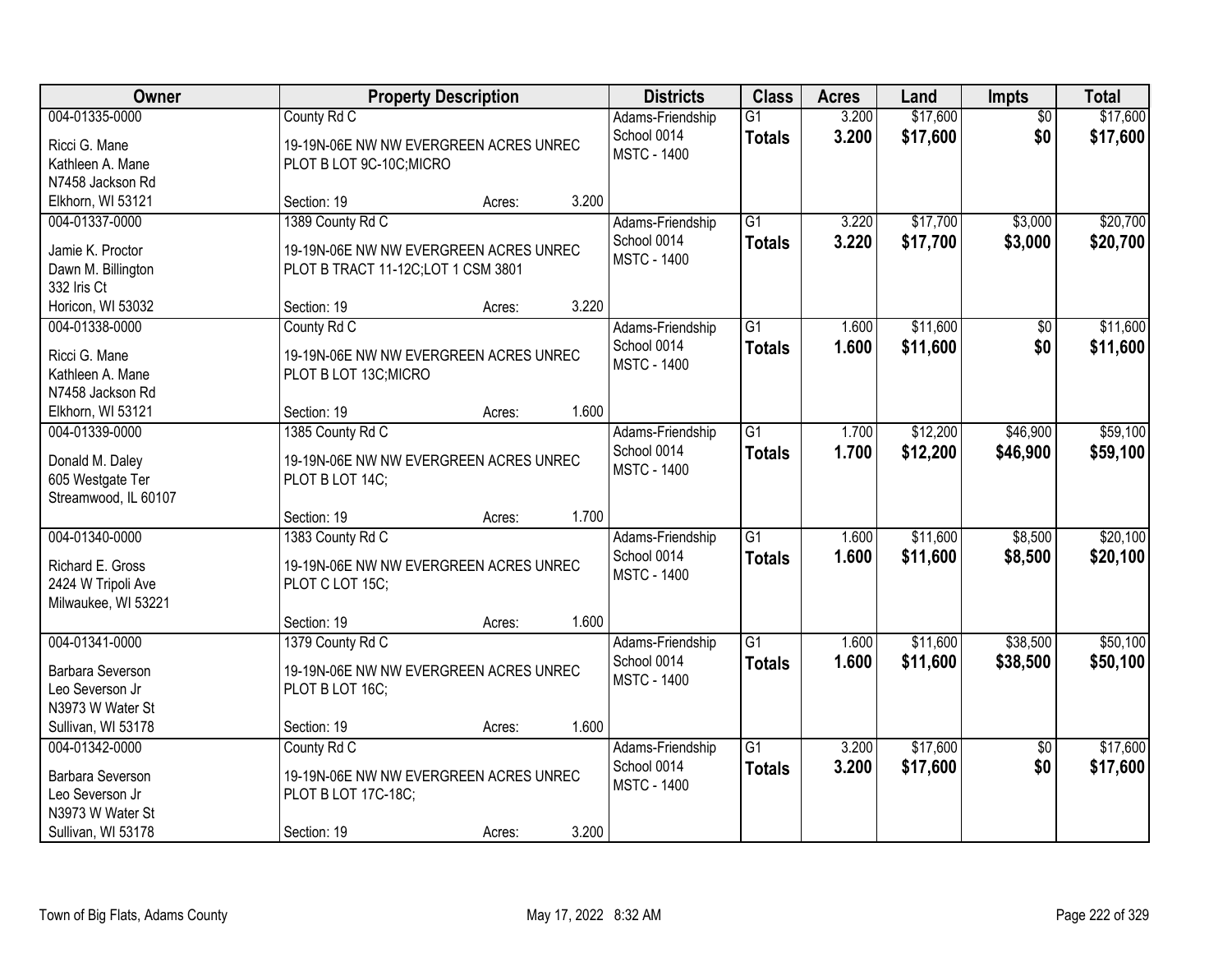| Owner                       |                                         | <b>Property Description</b> |       | <b>Districts</b>                  | <b>Class</b>    | <b>Acres</b> | Land     | <b>Impts</b>    | <b>Total</b> |
|-----------------------------|-----------------------------------------|-----------------------------|-------|-----------------------------------|-----------------|--------------|----------|-----------------|--------------|
| 004-01344-0000              | 1369 County Rd C                        |                             |       | Adams-Friendship                  | $\overline{G1}$ | 3.700        | \$19,100 | $\overline{50}$ | \$19,100     |
| Amie R. Hartnett            | 19-19N-06E NE NW EVERGREEN ACRES UNREC  |                             |       | School 0014<br><b>MSTC - 1400</b> | <b>Totals</b>   | 3.700        | \$19,100 | \$0             | \$19,100     |
| 404 W Palatine Rd           | PLOT B LOT 19C-20C;                     |                             |       |                                   |                 |              |          |                 |              |
| Arlington Heights, IL 60004 |                                         |                             |       |                                   |                 |              |          |                 |              |
|                             | Section: 19                             | Acres:                      | 3.700 |                                   |                 |              |          |                 |              |
| 004-01346-0000              | 1367 County Rd C                        |                             |       | Adams-Friendship                  | $\overline{G1}$ | 1.640        | \$11,800 | \$2,400         | \$14,200     |
| Ronald D. Biggs             | 19-19N-06E NE NW EVERGREEN ACRES UNREC  |                             |       | School 0014                       | <b>Totals</b>   | 1.640        | \$11,800 | \$2,400         | \$14,200     |
| 6545 49th Ave               | PLOT B TRACT 21C; MICRO                 |                             |       | <b>MSTC - 1400</b>                |                 |              |          |                 |              |
| Kenosha, WI 53142           |                                         |                             |       |                                   |                 |              |          |                 |              |
|                             | Section: 19                             | Acres:                      | 1.640 |                                   |                 |              |          |                 |              |
| 004-01347-0000              | 1363 County Rd C                        |                             |       | Adams-Friendship                  | G1              | 1.640        | \$11,800 | \$6,800         | \$18,600     |
| Bryon E. Childers           | 19-19N-06E NE NW EVERGREEN ACRES UNREC  |                             |       | School 0014                       | <b>Totals</b>   | 1.640        | \$11,800 | \$6,800         | \$18,600     |
| 1022 Longbow Ct             | PLOT B TRACT 22C;                       |                             |       | <b>MSTC - 1400</b>                |                 |              |          |                 |              |
| Nekoosa, WI 54457           |                                         |                             |       |                                   |                 |              |          |                 |              |
|                             | Section: 19                             | Acres:                      | 1.640 |                                   |                 |              |          |                 |              |
| 004-01348-0000              | 1361 County Rd C                        |                             |       | Adams-Friendship                  | $\overline{G1}$ | 2.300        | \$14,900 | \$15,800        | \$30,700     |
| James A. Bouwma             | 19-19N-06E NE NW EVERGREEN ACRES UNREC  |                             |       | School 0014                       | <b>Totals</b>   | 2.300        | \$14,900 | \$15,800        | \$30,700     |
| 2049 Jay Eye See Ave        | PLOT B TRACT 23C;                       |                             |       | <b>MSTC - 1400</b>                |                 |              |          |                 |              |
| Racine, WI 53403            |                                         |                             |       |                                   |                 |              |          |                 |              |
|                             | Section: 19                             | Acres:                      | 2.300 |                                   |                 |              |          |                 |              |
| 004-01349-0000              | County Rd C                             |                             |       | Adams-Friendship                  | $\overline{G1}$ | 2.232        | \$14,700 | $\overline{50}$ | \$14,700     |
| Lori A. Vander Meer         | 19-19N-06E NE NW EVERGREEN ACRES UNREC  |                             |       | School 0014                       | <b>Totals</b>   | 2.232        | \$14,700 | \$0             | \$14,700     |
| 1012 W 13th Dr              | PLOT B TRACT 24C; NKA PT LOT 2 CSM 5534 |                             |       | <b>MSTC - 1400</b>                |                 |              |          |                 |              |
| Arkdale, WI 54613           |                                         |                             |       |                                   |                 |              |          |                 |              |
|                             | Section: 19                             | Acres:                      | 2.232 |                                   |                 |              |          |                 |              |
| 004-01350-0000              | 1353 County Rd C                        |                             |       | Adams-Friendship                  | $\overline{G1}$ | 3.280        | \$17,800 | \$6,600         | \$24,400     |
| Nancy A. Ferger             | 19-19N-06E NE NW EVERGREEN ACRES UNREC  |                             |       | School 0014                       | <b>Totals</b>   | 3.280        | \$17,800 | \$6,600         | \$24,400     |
| James C. Ferger             | PLOT B TRACT 25C-26C;                   |                             |       | <b>MSTC - 1400</b>                |                 |              |          |                 |              |
| 1352 County Rd C            |                                         |                             |       |                                   |                 |              |          |                 |              |
| Arkdale, WI 54613           | Section: 19                             | Acres:                      | 3.280 |                                   |                 |              |          |                 |              |
| 004-01352-0000              | 1349 County Rd C                        |                             |       | Adams-Friendship                  | $\overline{G1}$ | 1.900        | \$13,400 | \$8,300         | \$21,700     |
| Adam Swiech                 | 19-19N-06E NE NW EVERGREEN ACRES UNREC  |                             |       | School 0014                       | <b>Totals</b>   | 1.900        | \$13,400 | \$8,300         | \$21,700     |
| Anna Swiech                 | PLOT B TRACT 27C;                       |                             |       | <b>MSTC - 1400</b>                |                 |              |          |                 |              |
| 272 E Jeffrey Ave           |                                         |                             |       |                                   |                 |              |          |                 |              |
| Wheeling, IL 60090          | Section: 19                             | Acres:                      | 1.900 |                                   |                 |              |          |                 |              |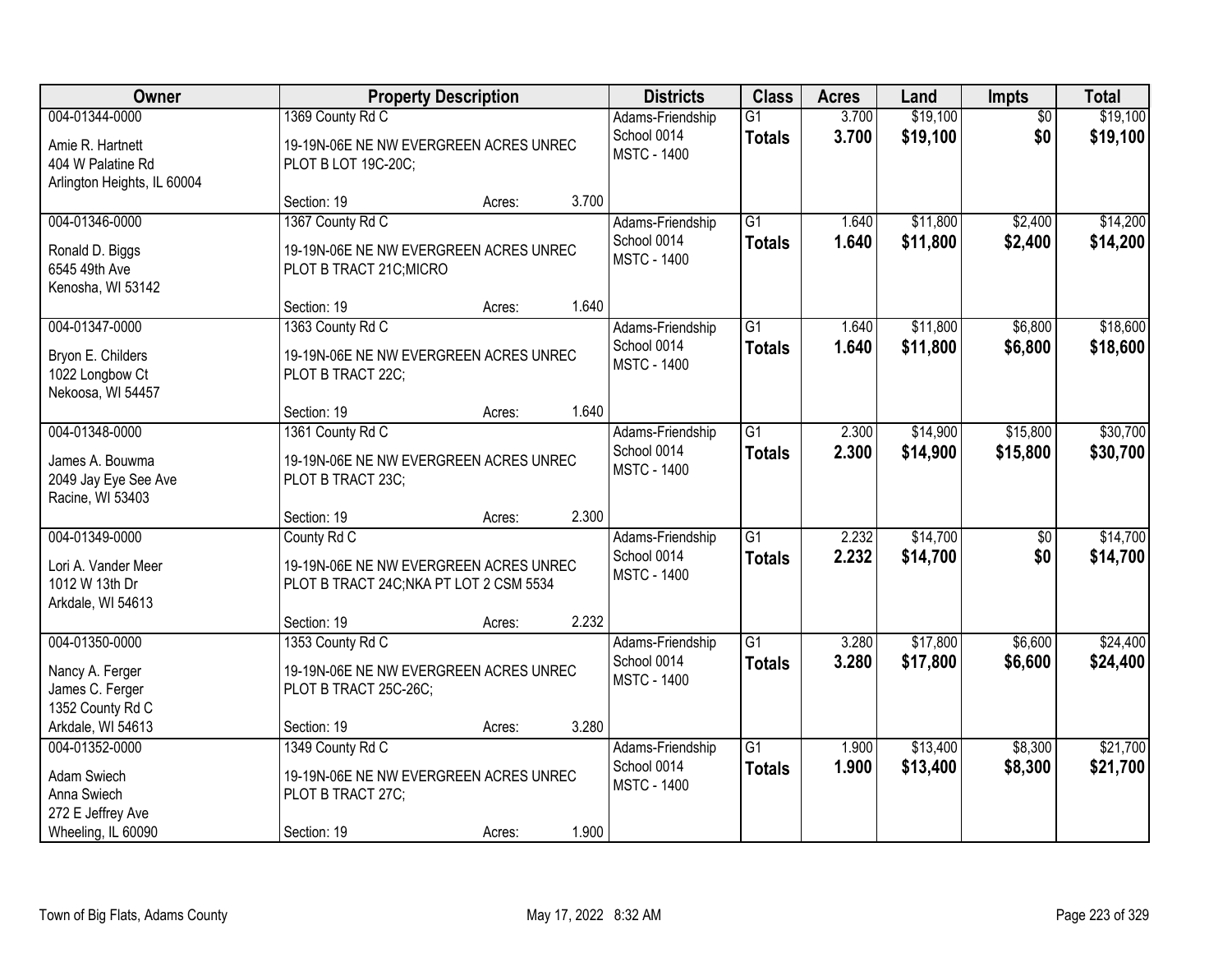| <b>Owner</b>                                                                                  | <b>Property Description</b>                                                              |        | <b>Districts</b> | <b>Class</b>                                          | <b>Acres</b>                     | Land           | <b>Impts</b>         | <b>Total</b>           |                        |
|-----------------------------------------------------------------------------------------------|------------------------------------------------------------------------------------------|--------|------------------|-------------------------------------------------------|----------------------------------|----------------|----------------------|------------------------|------------------------|
| 004-01354-0000<br>William Linzenmeyer<br>June Linzenmeyer<br>1122 Valley St                   | 1054 W 13th Ln Pv<br>19-19N-06E NW SW EVERGREEN ACRES UNREC<br>PLOT B TRACT 1-2-3; MICRO |        |                  | Adams-Friendship<br>School 0014<br><b>MSTC - 1400</b> | G1<br><b>Totals</b>              | 4.500<br>4.500 | \$21,500<br>\$21,500 | \$115,500<br>\$115,500 | \$137,000<br>\$137,000 |
| Mayville, WI 53050                                                                            | Section: 19                                                                              | Acres: | 4.500            |                                                       |                                  |                |                      |                        |                        |
| 004-01355-0000<br>William Linzenmeyer<br>June Linzenmeyer<br>1122 Valley St                   | W 13th Ln<br>19-19N-06E NW SW EVERGREEN ACRES UNREC<br>PLOT B TRACT 4; MICRO             |        |                  | Adams-Friendship<br>School 0014<br><b>MSTC - 1400</b> | $\overline{G1}$<br><b>Totals</b> | 1.500<br>1.500 | \$3,500<br>\$3,500   | \$10,700<br>\$10,700   | \$14,200<br>\$14,200   |
| Mayville, WI 53050<br>004-01356-0000                                                          | Section: 19<br>1058 W 13th Ln Pv                                                         | Acres: | 1.500            |                                                       | G1                               | 1.500          | \$11,000             | \$7,600                | \$18,600               |
| Timothy J. Fruit<br>Penny J. Fruit<br>W4764 State Rd 18                                       | 19-19N-06E NW SW EVERGREEN ACRES UNREC<br>PLOT B TRACT 5; MICRO                          |        |                  | Adams-Friendship<br>School 0014<br><b>MSTC - 1400</b> | <b>Totals</b>                    | 1.500          | \$11,000             | \$7,600                | \$18,600               |
| Jefferson, WI 53549                                                                           | Section: 19                                                                              | Acres: | 1.500            |                                                       |                                  |                |                      |                        |                        |
| 004-01357-0000<br>Lori Hains et al<br>N88 W16888 Main St Apt 222<br>Menomonee Falls, WI 53051 | 1062 W 13th Ln Pv<br>19-19N-06E NW SW EVERGREEN ACRES UNREC<br>PLOT B TRACT 6-7; MICRO   |        |                  | Adams-Friendship<br>School 0014<br><b>MSTC - 1400</b> | G1<br><b>Totals</b>              | 3.000<br>3.000 | \$17,000<br>\$17,000 | \$22,700<br>\$22,700   | \$39,700<br>\$39,700   |
|                                                                                               | Section: 19                                                                              | Acres: | 3.000            |                                                       |                                  |                |                      |                        |                        |
| 004-01358-0000<br>Damian P. Dolata<br>4580 Latimer Pointe Ne<br>Kennesa, GA 30144             | 1064 W 13th Ln Pv<br>19-19N-06E NW SW EVERGREEN ACRES UNREC<br>PLOT B TRACT 8;           |        |                  | Adams-Friendship<br>School 0014<br><b>MSTC - 1400</b> | $\overline{G1}$<br><b>Totals</b> | 1.500<br>1.500 | \$11,000<br>\$11,000 | \$14,700<br>\$14,700   | \$25,700<br>\$25,700   |
|                                                                                               | Section: 19                                                                              | Acres: | 1.500            |                                                       |                                  |                |                      |                        |                        |
| 004-01359-0000<br><b>Manuel Muniz</b><br>22243 W 8 Mile Rd<br>Muskego, WI 53150               | 1066 W 13th Ln Pv<br>19-19N-06E NW SW EVERGREEN ACRES UNREC<br>PLOT B TRACT 9; MICRO     |        |                  | Adams-Friendship<br>School 0014<br><b>MSTC - 1400</b> | $\overline{G1}$<br><b>Totals</b> | 1.500<br>1.500 | \$11,000<br>\$11,000 | \$2,400<br>\$2,400     | \$13,400<br>\$13,400   |
|                                                                                               | Section: 19                                                                              | Acres: | 1.500            |                                                       |                                  |                |                      |                        |                        |
| 004-01360-0000<br>Yost Bontrager<br>1068 W 13th Ln<br>Arkdale, WI 54613                       | 1068 W 13th Ln Pv<br>19-19N-06E NW SW 4159 CERTIFIED SURVEY MAP<br>LOT 1;<br>Section: 19 | Acres: | 3.060            | Adams-Friendship<br>School 0014<br><b>MSTC - 1400</b> | $\overline{G1}$<br><b>Totals</b> | 3.060<br>3.060 | \$17,200<br>\$17,200 | \$56,100<br>\$56,100   | \$73,300<br>\$73,300   |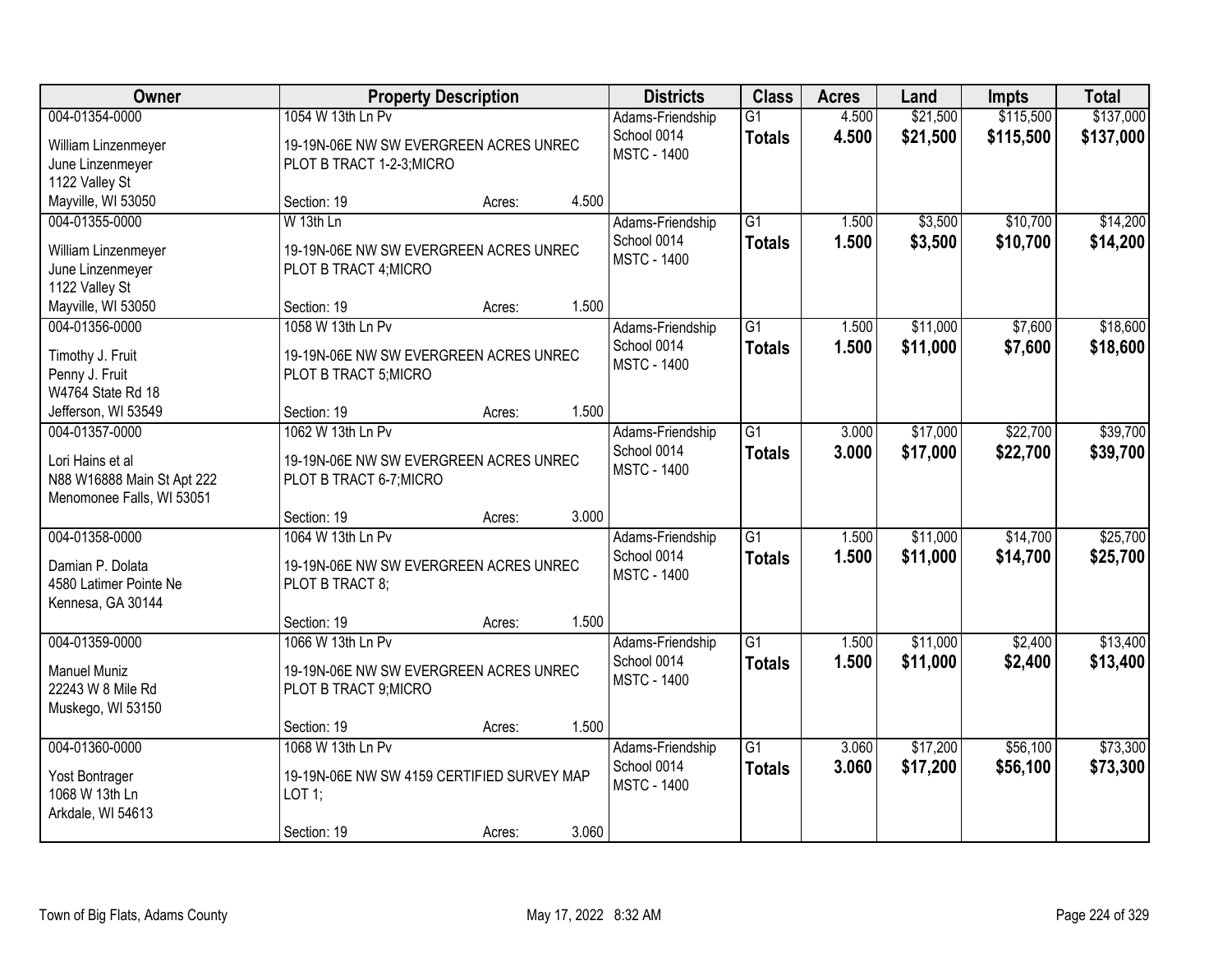| Owner                                                                           |                                                                             | <b>Property Description</b> |       | <b>Districts</b>                                      | <b>Class</b>                     | <b>Acres</b>   | Land                 | <b>Impts</b>           | <b>Total</b>         |
|---------------------------------------------------------------------------------|-----------------------------------------------------------------------------|-----------------------------|-------|-------------------------------------------------------|----------------------------------|----------------|----------------------|------------------------|----------------------|
| 004-01361-0000                                                                  | W 13th Ln                                                                   |                             |       | Adams-Friendship<br>School 0014                       | $\overline{G1}$                  | 3.000          | \$17,000<br>\$17,000 | $\overline{50}$<br>\$0 | \$17,000             |
| Anthony Muniz et al<br>2101 Austin Ct<br>Waukesha, WI 53186                     | 19-19N-06E NW SW EVERGREEN ACRES UNREC<br>PLOT B TRACT 12-13;               |                             |       | <b>MSTC - 1400</b>                                    | <b>Totals</b>                    | 3.000          |                      |                        | \$17,000             |
|                                                                                 | Section: 19                                                                 | Acres:                      | 3.000 |                                                       |                                  |                |                      |                        |                      |
| 004-01362-0000                                                                  | 1074 W 13th Ln Pv                                                           |                             |       | Adams-Friendship                                      | $\overline{G1}$                  | 1.340          | \$10,000             | \$1,200                | \$11,200             |
| Stephen M. Kaste<br>585 Scott St<br>Oregon, WI 53575                            | 19-19N-06E SW SW EVERGREEN ACRES UNREC<br>PLOT B TRACT 14; MICRO            |                             |       | School 0014<br><b>MSTC - 1400</b>                     | <b>Totals</b>                    | 1.340          | \$10,000             | \$1,200                | \$11,200             |
|                                                                                 | Section: 19                                                                 | Acres:                      | 1.340 |                                                       |                                  |                |                      |                        |                      |
| 004-01363-0000                                                                  | 1076 W 13th Ln Pv                                                           |                             |       | Adams-Friendship                                      | $\overline{G1}$                  | 0.850          | \$7,100              | \$5,000                | \$12,100             |
| James R. Bilskey et al<br>c/o Mark Christman<br>5254 State Rd 50                | 19-19N-06E SW SW EVERGREEN ACRES UNREC<br>PLOT B TRACT 15; MICRO            |                             |       | School 0014<br><b>MSTC - 1400</b>                     | <b>Totals</b>                    | 0.850          | \$7,100              | \$5,000                | \$12,100             |
| Delavan, WI 53115                                                               | Section: 19                                                                 | Acres:                      | 0.850 |                                                       |                                  |                |                      |                        |                      |
| 004-01364-0000                                                                  | 1082 14th Ave                                                               |                             |       | Adams-Friendship                                      | $\overline{G1}$                  | 1.930          | \$13,600             | \$48,800               | \$62,400             |
| Linda H. Dearborn<br>Richard A. Dearborn                                        | 19-19N-06E SW SW EVERGREEN ACRES UNREC<br>PLOT B TRACT 16;                  |                             |       | School 0014<br><b>MSTC - 1400</b>                     | <b>Totals</b>                    | 1.930          | \$13,600             | \$48,800               | \$62,400             |
| W3494 State Rd 18<br>Helenville, WI 53137                                       | Section: 19                                                                 | Acres:                      | 1.930 |                                                       |                                  |                |                      |                        |                      |
| 004-01365-0000                                                                  | 14th Ave                                                                    |                             |       | Adams-Friendship                                      | $\overline{G1}$                  | 1.700          | \$12,200             | \$400                  | \$12,600             |
| Richard A. Dearborn<br>Linda H. Dearborn<br>W3494 State Rd 18                   | 19-19N-06E SW SW EVERGREEN ACRES UNREC<br>PLOT B TRACT 17;                  |                             |       | School 0014<br><b>MSTC - 1400</b>                     | <b>Totals</b>                    | 1.700          | \$12,200             | \$400                  | \$12,600             |
| Helenville, WI 53137                                                            | Section: 19                                                                 | Acres:                      | 1.700 |                                                       |                                  |                |                      |                        |                      |
| 004-01366-0000<br>John Thrash<br>503 E Hackberry<br>Arlington Heights, IL 60004 | 1086 14th Ave<br>19-19N-06E SW SW EVERGREEN ACRES UNREC<br>PLOT B TRACT 18; |                             |       | Adams-Friendship<br>School 0014<br><b>MSTC - 1400</b> | $\overline{G1}$<br><b>Totals</b> | 1.630<br>1.630 | \$11,800<br>\$11,800 | $\sqrt{$0}$<br>\$0     | \$11,800<br>\$11,800 |
|                                                                                 | Section: 19                                                                 | Acres:                      | 1.630 |                                                       |                                  |                |                      |                        |                      |
| 004-01367-0000                                                                  | 1088 14th Ave                                                               |                             |       | Adams-Friendship                                      | $\overline{G1}$                  | 1.520          | \$11,100             | $\overline{50}$        | \$11,100             |
| Bridgit M. Larsen<br>Ted A. Urfer<br>116 N 6th St                               | 19-19N-06E SW SW EVERGREEN ACRES UNREC<br>PLOT B TRACT 19;LOT 19 CSM 4752   |                             |       | School 0014<br><b>MSTC - 1400</b>                     | <b>Totals</b>                    | 1.520          | \$11,100             | \$0                    | \$11,100             |
| Evansville, WI 53536                                                            | Section: 19                                                                 | Acres:                      | 1.520 |                                                       |                                  |                |                      |                        |                      |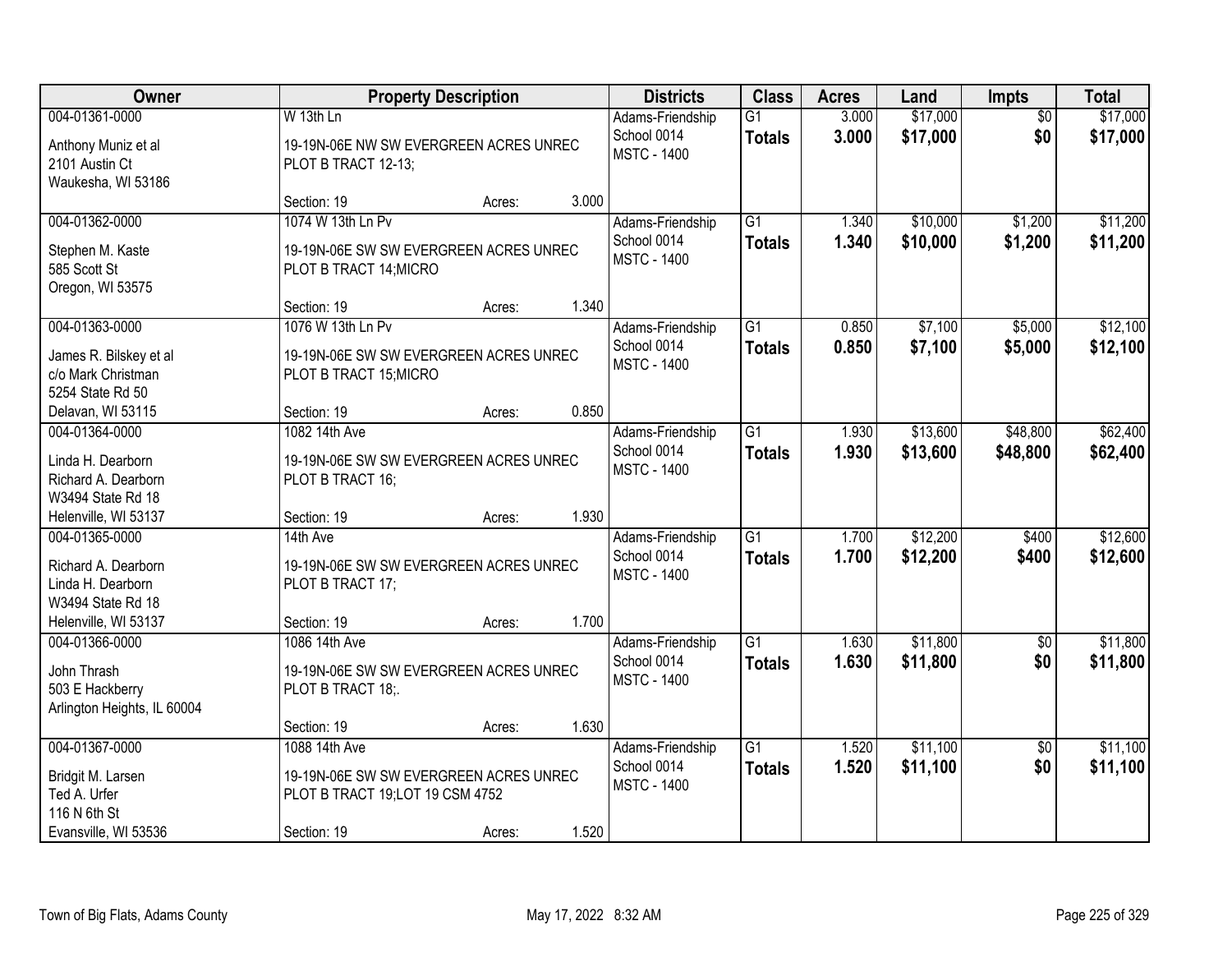| <b>Owner</b>                                     |                                           | <b>Property Description</b> |       | <b>Districts</b>                  | <b>Class</b>    | <b>Acres</b> | Land     | <b>Impts</b>           | <b>Total</b> |
|--------------------------------------------------|-------------------------------------------|-----------------------------|-------|-----------------------------------|-----------------|--------------|----------|------------------------|--------------|
| 004-01368-0000                                   | 14th Ave                                  |                             |       | Adams-Friendship                  | $\overline{G1}$ | 1.200        | \$6,200  | $\overline{50}$        | \$6,200      |
| Douglas Dearborn                                 | 19-19N-06E SW SW EVERGREEN ACRES UNREC    |                             |       | School 0014<br><b>MSTC - 1400</b> | <b>Totals</b>   | 1.200        | \$6,200  | \$0                    | \$6,200      |
| Shelly Dearborn                                  | PLOT B TRACT 20;LOT 20 CSM 4752           |                             |       |                                   |                 |              |          |                        |              |
| W7702 Hwy 18                                     |                                           |                             |       |                                   |                 |              |          |                        |              |
| Fort Atkinson, WI 53538                          | Section: 19                               | Acres:                      | 1.200 |                                   |                 |              |          |                        |              |
| 004-01369-0000                                   | 14th Ave                                  |                             |       | Adams-Friendship                  | $\overline{G1}$ | 0.780        | \$4,400  | \$0                    | \$4,400      |
| Douglas Dearborn                                 | 19-19N-06E SW SW EVERGREEN ACRES UNREC    |                             |       | School 0014                       | <b>Totals</b>   | 0.780        | \$4,400  | \$0                    | \$4,400      |
| Shelly Dearborn                                  | PLOT B TRACT 21;LOT 21 CSM 4752           |                             |       | <b>MSTC - 1400</b>                |                 |              |          |                        |              |
| W7702 Hwy 18                                     |                                           |                             |       |                                   |                 |              |          |                        |              |
| Fort Atkinson, WI 53538                          | Section: 19                               | Acres:                      | 0.780 |                                   |                 |              |          |                        |              |
| 004-01370-0000                                   | 1094 14th Ave                             |                             |       | Adams-Friendship                  | $\overline{G1}$ | 1.820        | \$12,900 | \$9,000                | \$21,900     |
| Steven D. Edwards                                | 19-19N-06E SW SW EVERGREEN ACRES UNREC    |                             |       | School 0014                       | <b>Totals</b>   | 1.820        | \$12,900 | \$9,000                | \$21,900     |
| Gloria J. Edwards                                | PLOT B TRACT 22-23;& PC LY N & W OF CREEK |                             |       | <b>MSTC - 1400</b>                |                 |              |          |                        |              |
| 426 Charles St                                   |                                           |                             |       |                                   |                 |              |          |                        |              |
| Oconomowoc, WI 53066                             | Section: 19                               | Acres:                      | 1.820 |                                   |                 |              |          |                        |              |
| 004-01372-0000                                   | <b>Browndeer Ave</b>                      |                             |       | Adams-Friendship                  | $\overline{G1}$ | 1.440        | \$10,600 | \$0                    | \$10,600     |
| William R. Gorman                                | 19-19N-06E SW SW EVERGREEN ACRES UNREC    |                             |       | School 0014                       | <b>Totals</b>   | 1.440        | \$10,600 | \$0                    | \$10,600     |
| Shirley Gorman                                   | PLOT B TRACT 24; LOT 1 CSM 4441 MICRO     |                             |       | <b>MSTC - 1400</b>                |                 |              |          |                        |              |
| 1396 Browndeer Ave                               |                                           |                             |       |                                   |                 |              |          |                        |              |
| Arkdale, WI 54613                                | Section: 19                               | Acres:                      | 1.440 |                                   |                 |              |          |                        |              |
| 004-01373-0000                                   | 1396 Browndeer Ave                        |                             |       | Adams-Friendship                  | $\overline{G1}$ | 2.890        | \$16,700 | \$57,600               | \$74,300     |
|                                                  |                                           |                             |       | School 0014                       | <b>Totals</b>   | 2.890        | \$16,700 | \$57,600               | \$74,300     |
| William R. Gorman                                | 19-19N-06E SW SW EVERGREEN ACRES UNREC    |                             |       | <b>MSTC - 1400</b>                |                 |              |          |                        |              |
| Shirley Gorman<br>1396 Browndeer Ave             | PLOT B TRACT 25-26-27; MICRO              |                             |       |                                   |                 |              |          |                        |              |
| Arkdale, WI 54613                                | Section: 19                               | Acres:                      | 2.890 |                                   |                 |              |          |                        |              |
| 004-01374-0000                                   | <b>Browndeer Ave</b>                      |                             |       | Adams-Friendship                  | $\overline{G1}$ | 3.150        | \$17,500 | \$0                    | \$17,500     |
|                                                  |                                           |                             |       | School 0014                       | <b>Totals</b>   | 3.150        | \$17,500 | \$0                    | \$17,500     |
| Olga Richardson                                  | 19-19N-06E SW SW EVERGREEN ACRES UNREC    |                             |       | <b>MSTC - 1400</b>                |                 |              |          |                        |              |
| c/o Olson                                        | PLOT B TRACT 28-29;.                      |                             |       |                                   |                 |              |          |                        |              |
| 2804 Mill Creek Ln                               |                                           |                             | 3.150 |                                   |                 |              |          |                        |              |
| Rolling Meadows, IL 60008-2110<br>004-01375-0000 | Section: 19<br><b>Browndeer Ave</b>       | Acres:                      |       |                                   | $\overline{G1}$ | 2.290        | \$14,900 |                        | \$14,900     |
|                                                  |                                           |                             |       | Adams-Friendship<br>School 0014   |                 | 2.290        |          | $\overline{30}$<br>\$0 |              |
| Olga Richardson                                  | 19-19N-06E SW SW EVERGREEN ACRES UNREC    |                             |       | <b>MSTC - 1400</b>                | <b>Totals</b>   |              | \$14,900 |                        | \$14,900     |
| c/o Olson                                        | PLOT B TRACT 30;                          |                             |       |                                   |                 |              |          |                        |              |
| 2804 Mill Creek Ln                               |                                           |                             |       |                                   |                 |              |          |                        |              |
| Rolling Meadows, IL 60008-2110                   | Section: 19                               | Acres:                      | 2.290 |                                   |                 |              |          |                        |              |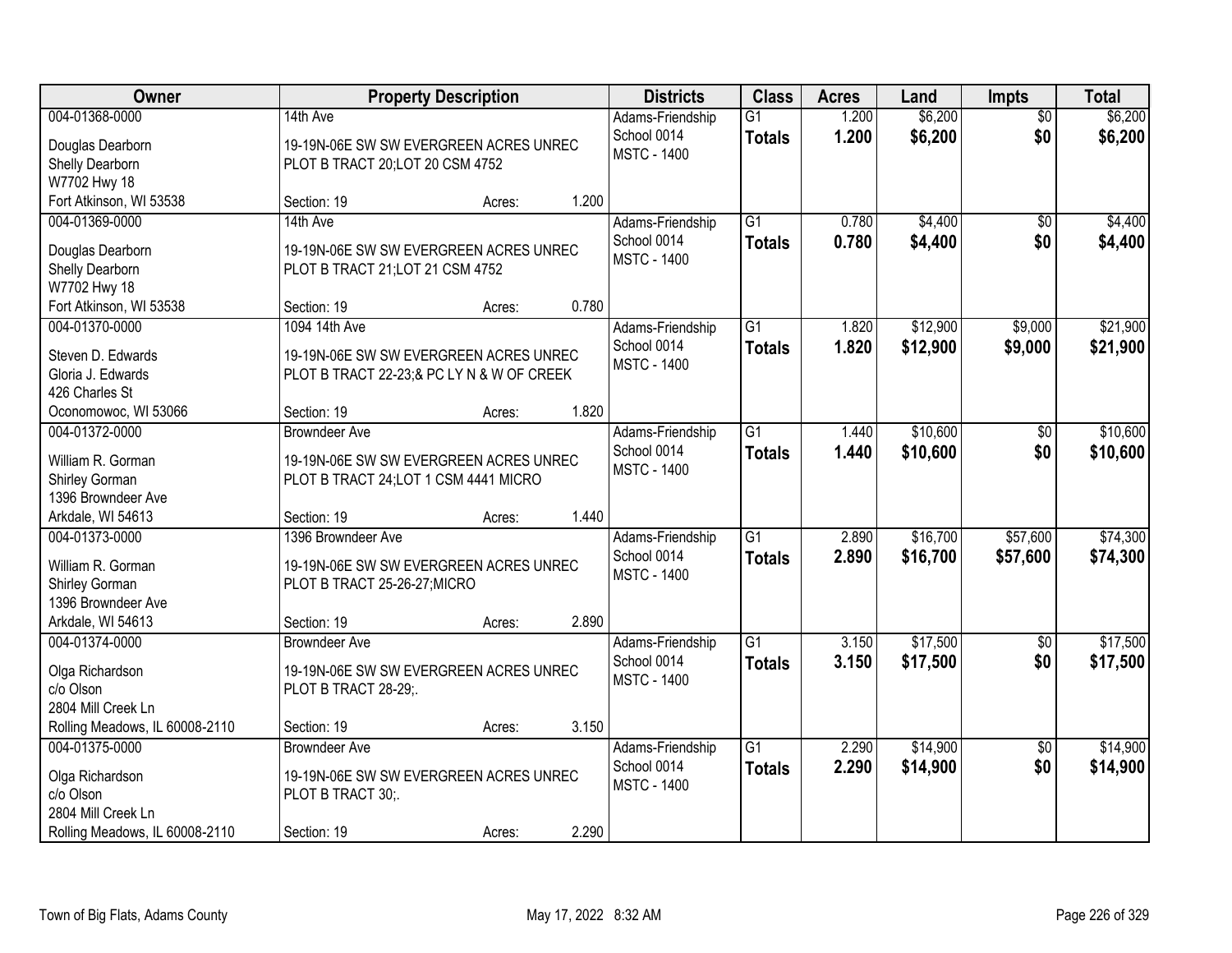| Owner                     |                                              | <b>Property Description</b> |        | <b>Districts</b>   | <b>Class</b>    | <b>Acres</b> | Land     | <b>Impts</b> | <b>Total</b> |
|---------------------------|----------------------------------------------|-----------------------------|--------|--------------------|-----------------|--------------|----------|--------------|--------------|
| 004-01376-0000            | 1378 Browndeer Ave                           |                             |        | Adams-Friendship   | G1              | 3.120        | \$17,400 | \$11,000     | \$28,400     |
| Dennis W. Nagel           | 19-19N-06E SW SW EVERGREEN ACRES UNREC       |                             |        | School 0014        | G <sub>5</sub>  | 1.000        | \$700    | \$0          | \$700        |
| Bonnie J. Nagel           | PLOT B TRACT 31-32-33;& 34-35 LOT 1 CSM 2303 |                             |        | <b>MSTC - 1400</b> | G <sub>6</sub>  | 9.000        | \$25,200 | \$0          | \$25,200     |
| 929 Allison Ave           | <b>MICRO</b>                                 |                             |        |                    | <b>Totals</b>   | 13.120       | \$43,300 | \$11,000     | \$54,300     |
| Sun Prairie, WI 53590     | Section: 19                                  | Acres:                      | 13.120 |                    |                 |              |          |              |              |
| 004-01381-0000            | 1051 W 13th Ln Pv                            |                             |        | Adams-Friendship   | $\overline{G1}$ | 1.500        | \$4,500  | \$0          | \$4,500      |
| Sean L. Luxem             | 19-19N-06E NW SW EVERGREEN ACRES UNREC       |                             |        | School 0014        | <b>Totals</b>   | 1.500        | \$4,500  | \$0          | \$4,500      |
| 2927 14th Ct              | PLOT B TRACT 36;                             |                             |        | <b>MSTC - 1400</b> |                 |              |          |              |              |
| Wisconsin Dells, WI 53965 |                                              |                             |        |                    |                 |              |          |              |              |
|                           | Section: 19                                  | Acres:                      | 1.500  |                    |                 |              |          |              |              |
| 004-01382-0010            | 1052 14th Ave                                |                             |        | Adams-Friendship   | $\overline{G1}$ | 3.000        | \$20,000 | \$88,400     | \$108,400    |
| Brian A. Vander Meulen    | 19-19N-06E NW SW EVERGREEN ACRES UNREC       |                             |        | School 0014        | <b>Totals</b>   | 3.000        | \$20,000 | \$88,400     | \$108,400    |
| 1052 14th Ave             | PLOT B TRACT 37;& TRACT 38 PLOT B COMBINED   |                             |        | <b>MSTC - 1400</b> |                 |              |          |              |              |
| Arkdale, WI 54613         | <b>DEED RESTRICTION</b>                      |                             |        |                    |                 |              |          |              |              |
|                           | Section: 19                                  | Acres:                      | 3.000  |                    |                 |              |          |              |              |
| 004-01384-0000            | 1056 14th Ave                                |                             |        | Adams-Friendship   | $\overline{G1}$ | 1.500        | \$11,000 | \$6,700      | \$17,700     |
|                           |                                              |                             |        | School 0014        | <b>Totals</b>   | 1.500        | \$11,000 | \$6,700      | \$17,700     |
| Tammy L. Vogels           | 19-19N-06E NW SW EVERGREEN ACRES UNREC       |                             |        | <b>MSTC - 1400</b> |                 |              |          |              |              |
| 363 Swan Ln               | PLOT B TRACT 39;                             |                             |        |                    |                 |              |          |              |              |
| Janesville, WI 53546      | Section: 19                                  |                             | 1.500  |                    |                 |              |          |              |              |
| 004-01385-0000            | 1057 W 13th Ln Pv                            | Acres:                      |        | Adams-Friendship   | $\overline{G1}$ | 1.500        | \$11,000 | \$1,200      | \$12,200     |
|                           |                                              |                             |        | School 0014        |                 | 1.500        | \$11,000 | \$1,200      | \$12,200     |
| Timothy J. Fruit          | 19-19N-06E NW SW EVERGREEN ACRES UNREC       |                             |        | <b>MSTC - 1400</b> | <b>Totals</b>   |              |          |              |              |
| Penny J. Fruit            | PLOT B TRACT 40; MICRO                       |                             |        |                    |                 |              |          |              |              |
| W4764 State Rd 18         |                                              |                             |        |                    |                 |              |          |              |              |
| Jefferson, WI 53549       | Section: 19                                  | Acres:                      | 1.500  |                    |                 |              |          |              |              |
| 004-01386-0000            | 1060 14th Ave                                |                             |        | Adams-Friendship   | G1              | 1.500        | \$11,000 | $\sqrt{6}$   | \$11,000     |
| Timothy J. Fruit          | 19-19N-06E NW SW EVERGREEN ACRES UNREC       |                             |        | School 0014        | <b>Totals</b>   | 1.500        | \$11,000 | \$0          | \$11,000     |
| Penny J. Fruit            | PLOT B TRACT 41;                             |                             |        | <b>MSTC - 1400</b> |                 |              |          |              |              |
| W4764 State Rd 18         |                                              |                             |        |                    |                 |              |          |              |              |
| Jefferson, WI 53549       | Section: 19                                  | Acres:                      | 1.500  |                    |                 |              |          |              |              |
| 004-01387-0000            | 1064 14th Ave                                |                             |        | Adams-Friendship   | $\overline{G1}$ | 3.000        | \$17,000 | \$24,100     | \$41,100     |
| Harold J. Schaffer        | 19-19N-06E NW SW EVERGREEN ACRES UNREC       |                             |        | School 0014        | <b>Totals</b>   | 3.000        | \$17,000 | \$24,100     | \$41,100     |
| 1064 14th Ave             | PLOT B TRACT 42-43;                          |                             |        | <b>MSTC - 1400</b> |                 |              |          |              |              |
| Arkdale, WI 54613         |                                              |                             |        |                    |                 |              |          |              |              |
|                           | Section: 19                                  | Acres:                      | 3.000  |                    |                 |              |          |              |              |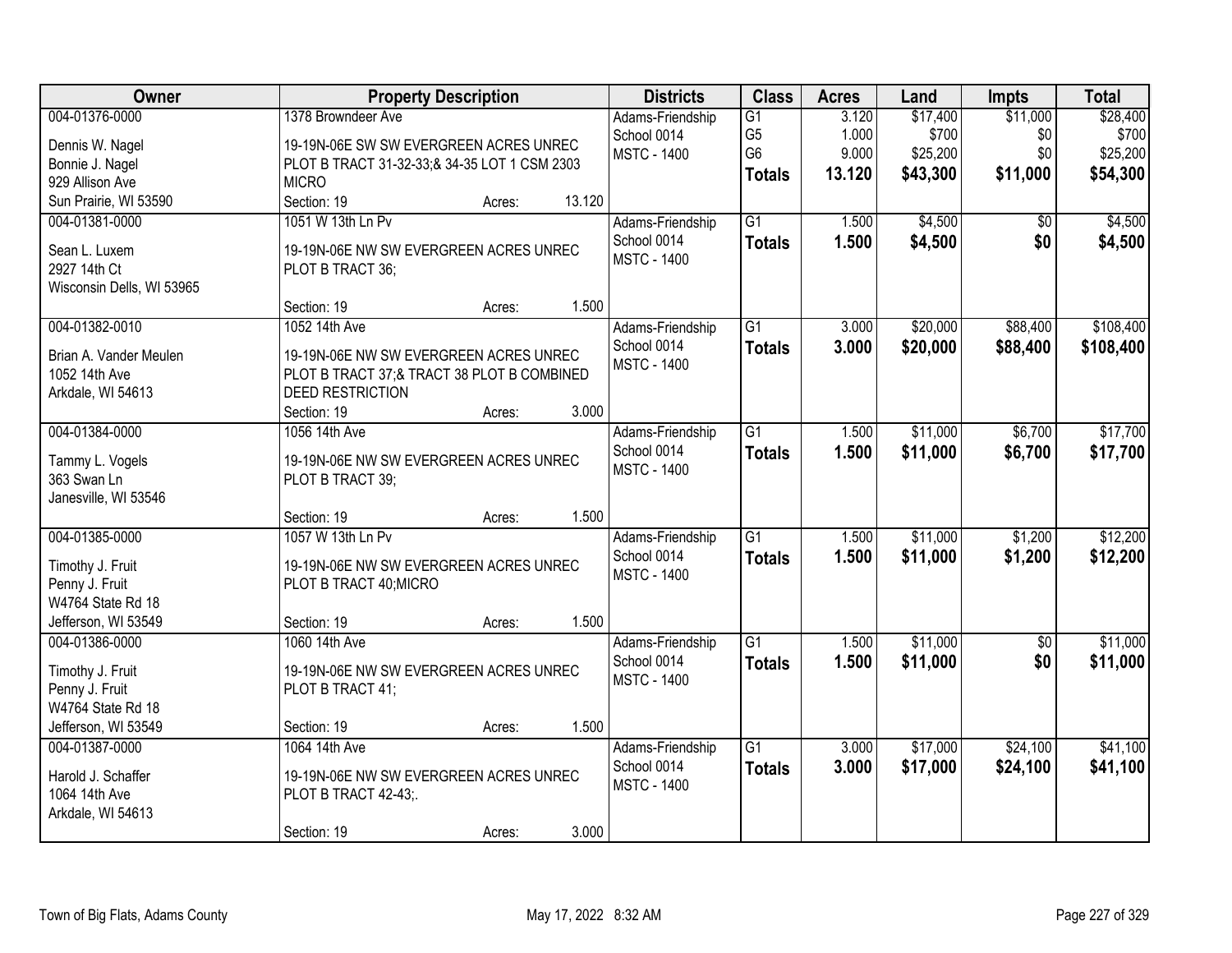| <b>Owner</b>                                                                                       |                                                                                                                                                 | <b>Property Description</b> |       | <b>Districts</b>                                      | <b>Class</b>                     | <b>Acres</b>   | Land                 | <b>Impts</b>         | <b>Total</b>         |
|----------------------------------------------------------------------------------------------------|-------------------------------------------------------------------------------------------------------------------------------------------------|-----------------------------|-------|-------------------------------------------------------|----------------------------------|----------------|----------------------|----------------------|----------------------|
| 004-01389-0000<br>Erica Denruiter<br><b>Tracy Denruiter</b>                                        | 1066 14th Ave<br>19-19N-06E NW SW EVERGREEN ACRES UNREC<br>PLOT B TRACT 44;                                                                     |                             |       | Adams-Friendship<br>School 0014<br><b>MSTC - 1400</b> | $\overline{G1}$<br><b>Totals</b> | 1.500<br>1.500 | \$11,000<br>\$11,000 | \$7,800<br>\$7,800   | \$18,800<br>\$18,800 |
| 1221 Juniper Ave<br>Madison, WI 53714                                                              | Section: 19                                                                                                                                     | Acres:                      | 1.500 |                                                       |                                  |                |                      |                      |                      |
| 004-01390-0000<br>Sylvia M. Gonzalez<br>1068 14th Ave<br>Arkdale, WI 54613                         | 1068 14th Ave<br>19-19N-06E NW SW EVERGREEN ACRES UNREC<br>PLOT B TRACT 45; W 460 FT                                                            |                             |       | Adams-Friendship<br>School 0014<br><b>MSTC - 1400</b> | $\overline{G1}$<br><b>Totals</b> | 1.000<br>1.000 | \$8,000<br>\$8,000   | \$18,300<br>\$18,300 | \$26,300<br>\$26,300 |
|                                                                                                    | Section: 19                                                                                                                                     | Acres:                      | 1.000 |                                                       |                                  |                |                      |                      |                      |
| 004-01391-0000<br>Yost Bontrager<br>Heather Bontrager<br>1067 W 13th Ln                            | 1067 W 13th Ln Pv<br>19-19N-06E NW SW 3275 CERTIFIED SURVEY MAP<br>$LOT$ 1;                                                                     |                             |       | Adams-Friendship<br>School 0014<br><b>MSTC - 1400</b> | $\overline{G1}$<br><b>Totals</b> | 1.989<br>1.989 | \$13,900<br>\$13,900 | \$38,100<br>\$38,100 | \$52,000<br>\$52,000 |
| Arkdale, WI 54613                                                                                  | Section: 19                                                                                                                                     | Acres:                      | 1.989 |                                                       |                                  |                |                      |                      |                      |
| 004-01393-0000<br><b>Howard Lutz</b><br>1325 Beaver Ave<br>Nekoosa, WI 54457                       | 1072 14th Ave<br>19-19N-06E NW SW EVERGREEN ACRES UNREC<br>PLOT B TRACT 47;                                                                     |                             |       | Adams-Friendship<br>School 0014<br><b>MSTC - 1400</b> | $\overline{G1}$<br><b>Totals</b> | 1.500<br>1.500 | \$11,000<br>\$11,000 | \$65,200<br>\$65,200 | \$76,200<br>\$76,200 |
|                                                                                                    | Section: 19                                                                                                                                     | Acres:                      | 1.500 |                                                       |                                  |                |                      |                      |                      |
| 004-01394-0000<br><b>Howard Lutz</b><br>1325 Beaver Ave<br>Nekoosa, WI 54457                       | 14th Ave<br>19-19N-06E NW SW EVERGREEN ACRES UNREC<br>PLOT B TRACT 48; MICRO                                                                    |                             |       | Adams-Friendship<br>School 0014<br><b>MSTC - 1400</b> | $\overline{G1}$<br><b>Totals</b> | 1.500<br>1.500 | \$11,000<br>\$11,000 | \$0<br>\$0           | \$11,000<br>\$11,000 |
|                                                                                                    | Section: 19                                                                                                                                     | Acres:                      | 1.500 |                                                       |                                  |                |                      |                      |                      |
| 004-01395-0000<br>Richard F. Dubois Sr<br>Joyce Dubois<br>1127 A S Buttercup Ct                    | 1076 14th Ave<br>19-19N-06E SW 3813 CERTIFIED SURVEY MAP LOT<br>1: FKA PT PLOT B TRACT 49-50 EVERGREEN ACRES<br><b>UNREC</b>                    |                             |       | Adams-Friendship<br>School 0014<br><b>MSTC - 1400</b> | $\overline{G1}$<br><b>Totals</b> | 0.510<br>0.510 | \$4,600<br>\$4,600   | $\sqrt{6}$<br>\$0    | \$4,600<br>\$4,600   |
| Friendship, WI 53934                                                                               | Section: 19                                                                                                                                     | Acres:                      | 0.510 |                                                       |                                  |                |                      |                      |                      |
| 004-01395-0020<br>Doug Dearborn<br>Shelly Dearborn<br>W7702 State Rd 18<br>Fort Atkinson, WI 53538 | 1390 Blackhawk Ln PV<br>19-19N-06E EVERGREEN ACRES UNREC PLOT B<br>TRACT 49-50; PT PLOT B TRACT 49-50 NKA LOTS 2 &<br>3 CSM 3813<br>Section: 19 | Acres:                      | 2.390 | Adams-Friendship<br>School 0014<br><b>MSTC - 1400</b> | $\overline{G1}$<br><b>Totals</b> | 2.390<br>2.390 | \$15,200<br>\$15,200 | \$60,600<br>\$60,600 | \$75,800<br>\$75,800 |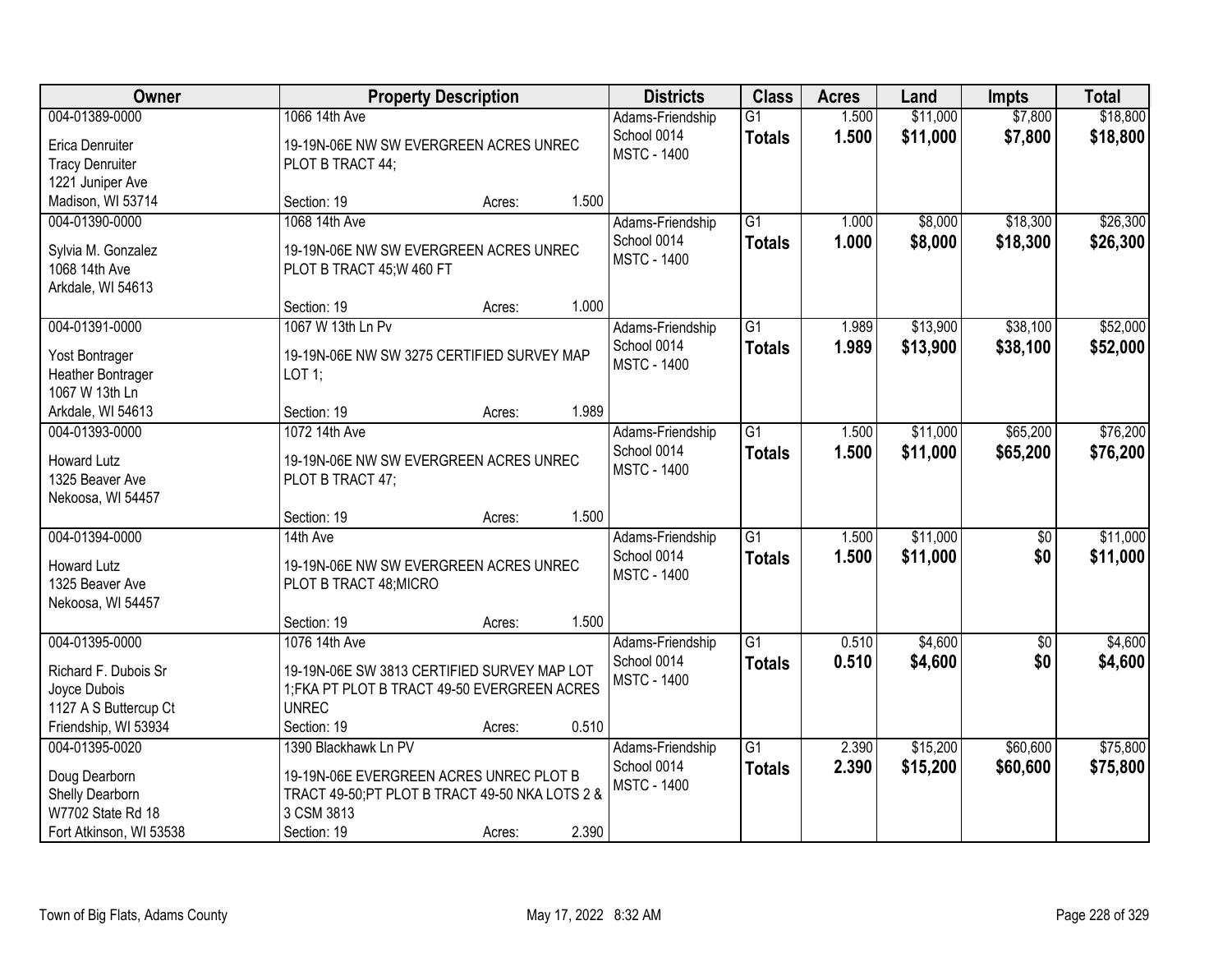| Owner                                                                                        |                                                                                                                             | <b>Property Description</b> |       | <b>Districts</b>                                      | <b>Class</b>                     | <b>Acres</b>   | Land                 | <b>Impts</b>           | <b>Total</b>         |
|----------------------------------------------------------------------------------------------|-----------------------------------------------------------------------------------------------------------------------------|-----------------------------|-------|-------------------------------------------------------|----------------------------------|----------------|----------------------|------------------------|----------------------|
| 004-01397-0000<br>Michael Q. Oconnor<br>N951 32nd Ave<br>Berlin, WI 54923                    | 14th Ave<br>19-19N-06E SW NW EVERGREEN ACRES UNREC<br>PLOT B TRACT 51-52; MICRO                                             |                             |       | Adams-Friendship<br>School 0014<br><b>MSTC - 1400</b> | $\overline{G1}$<br><b>Totals</b> | 3.000<br>3.000 | \$17,000<br>\$17,000 | $\overline{50}$<br>\$0 | \$17,000<br>\$17,000 |
|                                                                                              | Section: 19                                                                                                                 | Acres:                      | 3.000 |                                                       |                                  |                |                      |                        |                      |
| 004-01398-0000<br>Michael Q. Oconnor<br>N951 32nd Ave<br>Berlin, WI 54923                    | 1046 14th Ave<br>19-19N-06E SW NW EVERGREEN ACRES UNREC<br>PLOT B TRACT 53-54; LOT 1 CSM 2474 MICRO                         |                             |       | Adams-Friendship<br>School 0014<br><b>MSTC - 1400</b> | $\overline{G1}$<br><b>Totals</b> | 3.070<br>3.070 | \$17,200<br>\$17,200 | \$11,300<br>\$11,300   | \$28,500<br>\$28,500 |
|                                                                                              | Section: 19                                                                                                                 | Acres:                      | 3.070 |                                                       |                                  |                |                      |                        |                      |
| 004-01399-0000<br>Deanna M. Otten<br>Eric J. Otten<br>208 N Main St                          | 1042 14th Ave<br>19-19N-06E SW NW EVERGREEN ACRES UNREC<br>PLOT B TRACT 55-56-57;                                           |                             |       | Adams-Friendship<br>School 0014<br><b>MSTC - 1400</b> | $\overline{G1}$<br><b>Totals</b> | 4.500<br>4.500 | \$21,500<br>\$21,500 | \$21,500<br>\$21,500   | \$43,000<br>\$43,000 |
| Sheboygan Falls, WI 53085                                                                    | Section: 19                                                                                                                 | Acres:                      | 4.500 |                                                       |                                  |                |                      |                        |                      |
| 004-01400-0000<br>Don C. Battige<br>3041 E Cudahy Ave<br>St Francis, WI 53235                | 1032 14th Ave<br>19-19N-06E SW NW EVERGREEN ACRES UNREC<br>PLOT B TRACT 58-59-60;& 61-62 LOT 1 & 2 CSM 3344<br><b>MICRO</b> |                             |       | Adams-Friendship<br>School 0014<br><b>MSTC - 1400</b> | $\overline{G1}$<br><b>Totals</b> | 7.680<br>7.680 | \$28,400<br>\$28,400 | \$38,200<br>\$38,200   | \$66,600<br>\$66,600 |
|                                                                                              | Section: 19                                                                                                                 | Acres:                      | 7.680 |                                                       |                                  |                |                      |                        |                      |
| 004-01403-0000<br>Gene D. Mane<br>c/o Ricci G. Mane<br>N7458 Jackson Rd<br>Elkhorn, WI 53121 | 14th Ave<br>19-19N-06E SW NW EVERGREEN ACRES UNREC<br>PLOT B TRACT 63;<br>Section: 19                                       |                             | 1.500 | Adams-Friendship<br>School 0014<br><b>MSTC - 1400</b> | $\overline{G1}$<br><b>Totals</b> | 1.500<br>1.500 | \$11,000<br>\$11,000 | $\overline{60}$<br>\$0 | \$11,000<br>\$11,000 |
| 004-01405-0000                                                                               | 14th Ave                                                                                                                    | Acres:                      |       | Adams-Friendship                                      | $\overline{G1}$                  | 3.000          | \$17,000             | \$0                    | \$17,000             |
| Gene D. Mane<br>c/o Ricci G. Mane<br>N7458 Jackson Rd                                        | 19-19N-06E NW NW EVERGREEN ACRES UNREC<br>PLOT B TRACT 64-65;                                                               |                             |       | School 0014<br><b>MSTC - 1400</b>                     | <b>Totals</b>                    | 3.000          | \$17,000             | \$0                    | \$17,000             |
| Elkhorn, WI 53121                                                                            | Section: 19                                                                                                                 | Acres:                      | 3.000 |                                                       |                                  |                |                      |                        |                      |
| 004-01406-0000<br>Gene D. Mane<br>c/o Ricci G. Mane<br>N7458 Jackson Rd<br>Elkhorn, WI 53121 | 1016 14th Ave<br>19-19N-06E NW NW EVERGREEN ACRES UNREC<br>PLOT B TRACT 66-67-68;& 69-70-71<br>Section: 19                  | Acres:                      | 9.000 | Adams-Friendship<br>School 0014<br><b>MSTC - 1400</b> | $\overline{G1}$<br><b>Totals</b> | 9.000<br>9.000 | \$31,000<br>\$31,000 | \$46,800<br>\$46,800   | \$77,800<br>\$77,800 |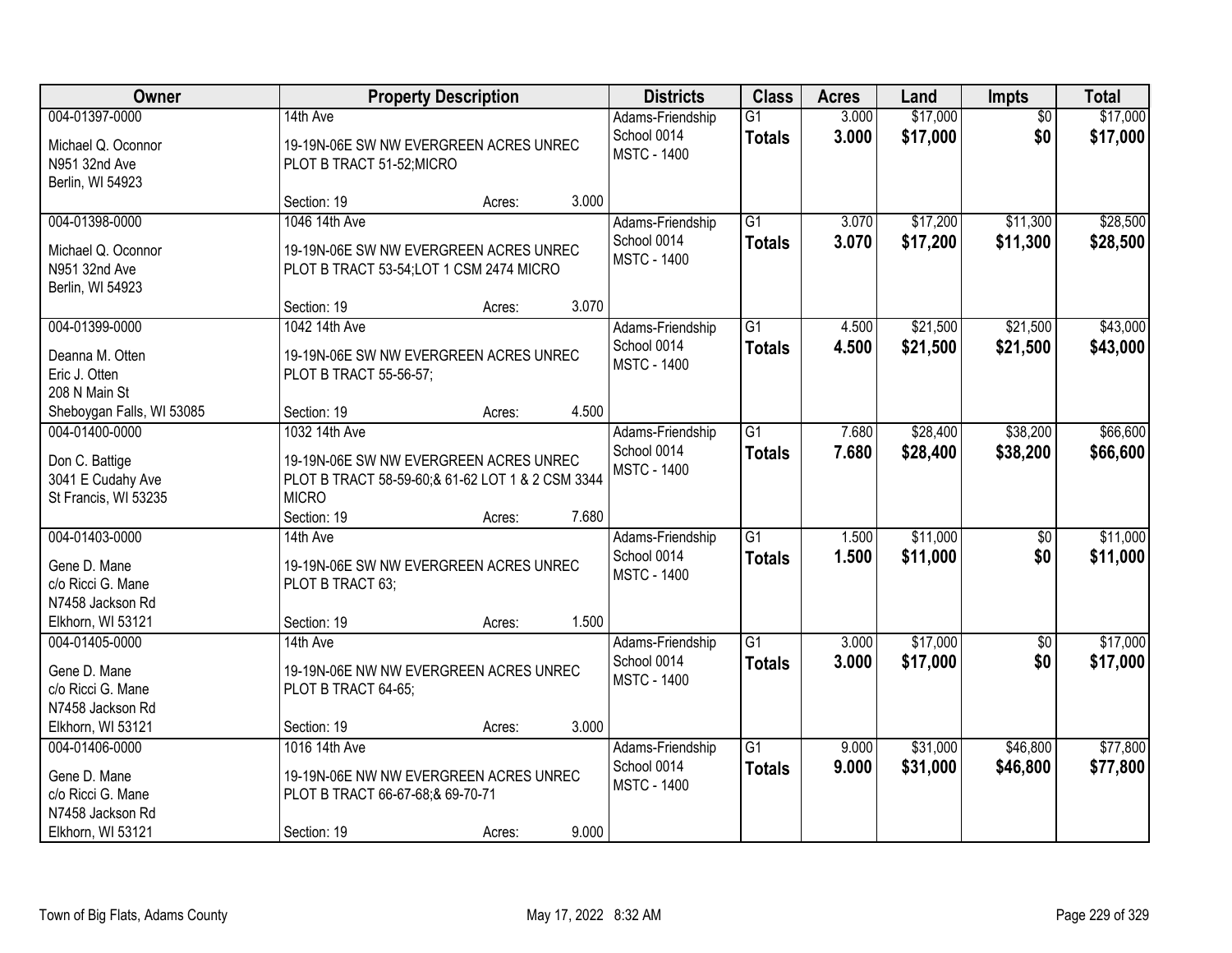| Owner                                                           |                                                                                     | <b>Property Description</b> |       | <b>Districts</b>                                      | <b>Class</b>                     | <b>Acres</b>   | Land                 | <b>Impts</b>           | <b>Total</b>         |
|-----------------------------------------------------------------|-------------------------------------------------------------------------------------|-----------------------------|-------|-------------------------------------------------------|----------------------------------|----------------|----------------------|------------------------|----------------------|
| 004-01407-0000                                                  | 1009 13th Ln Pv                                                                     |                             |       | Adams-Friendship                                      | $\overline{G1}$                  | 3.082          | \$17,200             | \$300                  | \$17,500             |
| Adam Blayk<br>2126 Rambling Rose Rd<br>Waukesha, WI 53186       | 19-19N-06E NW NW EVERGREEN ACRES UNREC<br>PLOT B TRACT 72-73; LOT 1 CSM 2788        |                             |       | School 0014<br><b>MSTC - 1400</b>                     | <b>Totals</b>                    | 3.082          | \$17,200             | \$300                  | \$17,500             |
|                                                                 | Section: 19                                                                         | Acres:                      | 3.082 |                                                       |                                  |                |                      |                        |                      |
| 004-01409-0000                                                  | 1013 13th Ln Pv                                                                     |                             |       | Adams-Friendship                                      | $\overline{G1}$                  | 1.500          | \$11,000             | \$86,600               | \$97,600             |
| Thomas J. Kube<br>Jean Kube<br>1013 13th Ln                     | 19-19N-06E NW NW EVERGREEN ACRES UNREC<br>PLOT B TRACT 74; MICRO                    |                             |       | School 0014<br><b>MSTC - 1400</b>                     | <b>Totals</b>                    | 1.500          | \$11,000             | \$86,600               | \$97,600             |
| Arkdale, WI 54613                                               | Section: 19                                                                         | Acres:                      | 1.500 |                                                       |                                  |                |                      |                        |                      |
| 004-01410-0000                                                  | 1015 13th Ln Pv                                                                     |                             |       | Adams-Friendship                                      | G1                               | 1.500          | \$11,000             | \$3,800                | \$14,800             |
| Paul A. Zarnstorff<br>Nadine B. Zarnstorff<br>W149 Tombeau Blvd | 19-19N-06E NW NW EVERGREEN ACRES UNREC<br>PLOT B TRACT 75; MICRO                    |                             |       | School 0014<br><b>MSTC - 1400</b>                     | <b>Totals</b>                    | 1.500          | \$11,000             | \$3,800                | \$14,800             |
| Genoa City, WI 53128                                            | Section: 19                                                                         | Acres:                      | 1.500 |                                                       |                                  |                |                      |                        |                      |
| 004-01411-0000                                                  | 1017 13th Ln Pv                                                                     |                             |       | Adams-Friendship                                      | $\overline{G1}$                  | 3.000          | \$17,000             | \$29,900               | \$46,900             |
| Amy B. Arvidson<br>1014 N 121st St<br>Wauwatosa, WI 53226       | 19-19N-06E NW NW EVERGREEN ACRES UNREC<br>PLOT B TRACT 76-77; MICRO                 |                             |       | School 0014<br><b>MSTC - 1400</b>                     | <b>Totals</b>                    | 3.000          | \$17,000             | \$29,900               | \$46,900             |
|                                                                 | Section: 19                                                                         | Acres:                      | 3.000 |                                                       |                                  |                |                      |                        |                      |
| 004-01412-0000                                                  | 1023 13th Ln Pv                                                                     |                             |       | Adams-Friendship<br>School 0014                       | $\overline{G1}$<br><b>Totals</b> | 3.000<br>3.000 | \$17,000<br>\$17,000 | \$0<br>\$0             | \$17,000<br>\$17,000 |
| Amy B. Arvidson<br>1014 N 121st St<br>Wauwatosa, WI 53226       | 19-19N-06E NW NW EVERGREEN ACRES UNREC<br>PLOT B TRACT 78-79; MICRO                 |                             |       | <b>MSTC - 1400</b>                                    |                                  |                |                      |                        |                      |
|                                                                 | Section: 19                                                                         | Acres:                      | 3.000 |                                                       |                                  |                |                      |                        |                      |
| 004-01413-0000                                                  | 13th Ln                                                                             |                             |       | Adams-Friendship                                      | $\overline{G1}$                  | 1.500          | \$11,000             | \$0                    | \$11,000             |
| Gene D. Mane<br>c/o Ricci G. Mane<br>N7458 Jackson Rd           | 19-19N-06E SW NW EVERGREEN ACRES UNREC<br>PLOT B TRACT 80;                          |                             |       | School 0014<br><b>MSTC - 1400</b>                     | <b>Totals</b>                    | 1.500          | \$11,000             | \$0                    | \$11,000             |
| Elkhorn, WI 53121                                               | Section: 19                                                                         | Acres:                      | 1.500 |                                                       |                                  |                |                      |                        |                      |
| 004-01413-0010<br>Cassandra Szymanowski<br>6234 W Idaho St      | 1027 13th Ln Pv<br>19-19N-06E SW NW EVERGREEN ACRES UNREC<br>PLOT B TRACT 81; MICRO |                             |       | Adams-Friendship<br>School 0014<br><b>MSTC - 1400</b> | $\overline{G1}$<br><b>Totals</b> | 1.500<br>1.500 | \$11,000<br>\$11,000 | $\overline{30}$<br>\$0 | \$11,000<br>\$11,000 |
| Milwaukee, WI 53219                                             | Section: 19                                                                         | Acres:                      | 1.500 |                                                       |                                  |                |                      |                        |                      |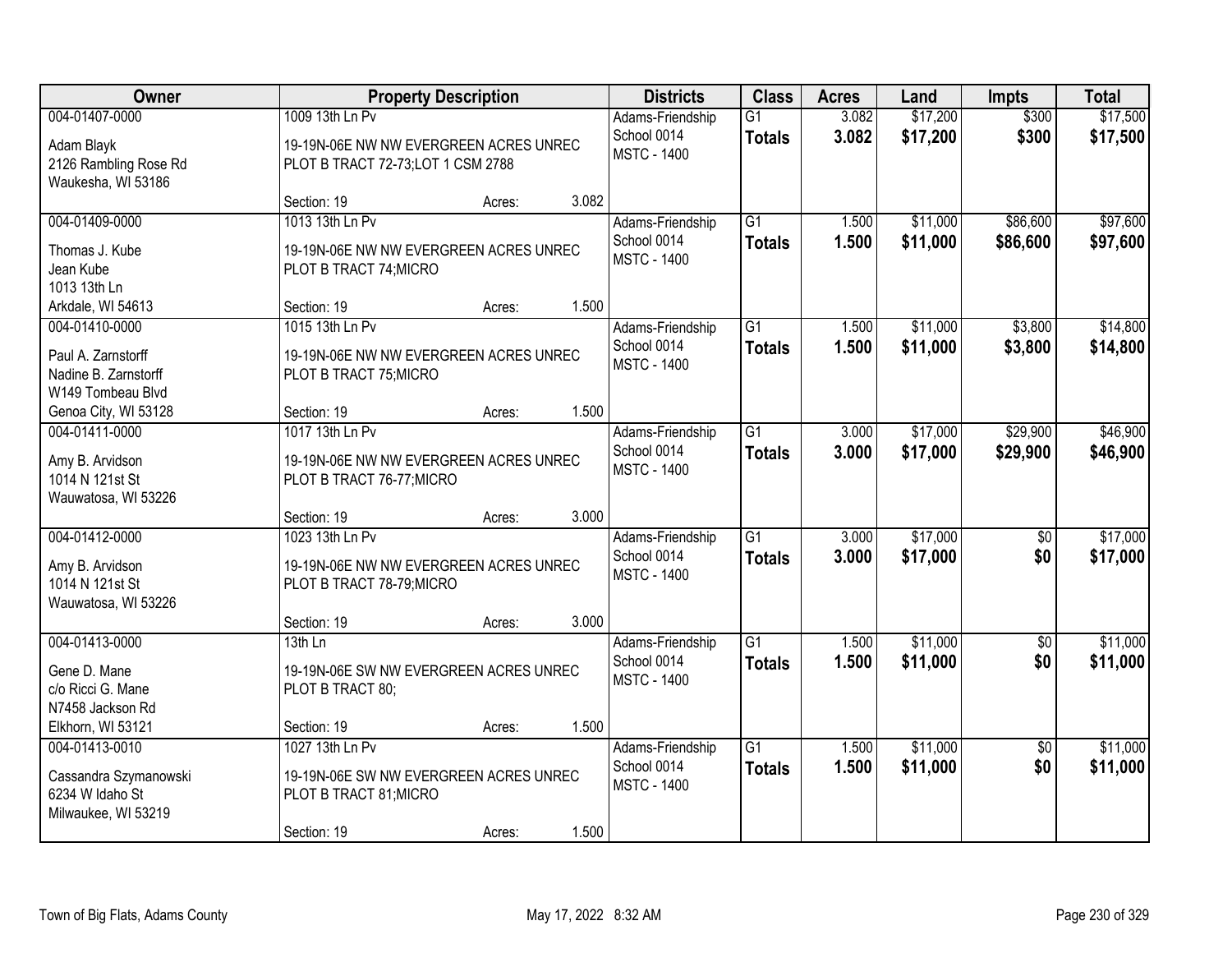| Owner                              |                                             | <b>Property Description</b> |       | <b>Districts</b>                | <b>Class</b>                     | <b>Acres</b>   | Land                 | <b>Impts</b>       | <b>Total</b>         |
|------------------------------------|---------------------------------------------|-----------------------------|-------|---------------------------------|----------------------------------|----------------|----------------------|--------------------|----------------------|
| 004-01414-0000                     | 13th Ln                                     |                             |       | Adams-Friendship<br>School 0014 | $\overline{G1}$<br><b>Totals</b> | 1.540<br>1.540 | \$11,200<br>\$11,200 | \$2,000<br>\$2,000 | \$13,200<br>\$13,200 |
| Martin Morado                      | 19-19N-06E SW NW EVERGREEN ACRES UNREC      |                             |       | <b>MSTC - 1400</b>              |                                  |                |                      |                    |                      |
| Norma L. Morado                    | PLOT B TRACT 82; NKA LOT 82 CSM 4869        |                             |       |                                 |                                  |                |                      |                    |                      |
| 154 Mora Rd                        |                                             |                             |       |                                 |                                  |                |                      |                    |                      |
| Carpentersville, IL 60110          | Section: 19                                 | Acres:                      | 1.540 |                                 |                                  |                |                      |                    |                      |
| 004-01414-0010                     | 1031 13th Ln Pv                             |                             |       | Adams-Friendship                | $\overline{G1}$                  | 1.540          | \$11,200             | \$500              | \$11,700             |
| Luke Kingsley                      | 19-19N-06E SW NW 4869 CERTIFIED SURVEY MAP  |                             |       | School 0014                     | <b>Totals</b>                    | 1.540          | \$11,200             | \$500              | \$11,700             |
| 401 E 8th St Ste 214 Pmb 1671      | LOT 83; FKA TRACT 83 PLOT B EVERGREEN UNREC |                             |       | <b>MSTC - 1400</b>              |                                  |                |                      |                    |                      |
| Sio Falls, SD 57103                |                                             |                             |       |                                 |                                  |                |                      |                    |                      |
|                                    | Section: 19                                 | Acres:                      | 1.540 |                                 |                                  |                |                      |                    |                      |
| 004-01415-0000                     | 1033 13th Ln Pv                             |                             |       | Adams-Friendship                | $\overline{G1}$                  | 3.000          | \$17,000             | $\overline{50}$    | \$17,000             |
| Luke Kingsley                      | 19-19N-06E SW NW EVERGREEN ACRES UNREC      |                             |       | School 0014                     | <b>Totals</b>                    | 3.000          | \$17,000             | \$0                | \$17,000             |
| 401 E 8th St Ste 214 Pmb 1671      | PLOT B TRACT 84-85;                         |                             |       | <b>MSTC - 1400</b>              |                                  |                |                      |                    |                      |
| Sio Falls, SD 57103                |                                             |                             |       |                                 |                                  |                |                      |                    |                      |
|                                    | Section: 19                                 | Acres:                      | 3.000 |                                 |                                  |                |                      |                    |                      |
| 004-01416-0000                     | $13th$ Ln                                   |                             |       | Adams-Friendship                | $\overline{G1}$                  | 3.000          | \$17,000             | \$0                | \$17,000             |
|                                    |                                             |                             |       | School 0014                     | <b>Totals</b>                    | 3.000          | \$17,000             | \$0                | \$17,000             |
| Trevor A. Cottreau                 | 19-19N-06E SW NW EVERGREEN ACRES UNREC      |                             |       | <b>MSTC - 1400</b>              |                                  |                |                      |                    |                      |
| Cody J. Cottreau<br>2975 S 97th St | PLOT B TRACT 86-87;                         |                             |       |                                 |                                  |                |                      |                    |                      |
| West Allis, WI 53227               | Section: 19                                 | Acres:                      | 3.000 |                                 |                                  |                |                      |                    |                      |
| 004-01417-0000                     | 1041 13th Ln Pv                             |                             |       | Adams-Friendship                | $\overline{G6}$                  | 3.000          | \$8,400              | $\overline{50}$    | \$8,400              |
|                                    |                                             |                             |       | School 0014                     | <b>Totals</b>                    | 3.000          | \$8,400              | \$0                | \$8,400              |
| Rudolph Konlock                    | 19-19N-06E SW NW EVERGREEN ACRES UNREC      |                             |       | <b>MSTC - 1400</b>              |                                  |                |                      |                    |                      |
| <b>Chad Konlock</b>                | PLOT B TRACT 88-89;                         |                             |       |                                 |                                  |                |                      |                    |                      |
| 2909 E Layton                      |                                             |                             |       |                                 |                                  |                |                      |                    |                      |
| Cudahy, WI 53110                   | Section: 19                                 | Acres:                      | 3.000 |                                 |                                  |                |                      |                    |                      |
| 004-01419-0000                     | 1045 13th Ln Pv                             |                             |       | Adams-Friendship                | G1                               | 1.500          | \$11,000             | $\sqrt{6}$         | \$11,000             |
| Pamela K. Moore                    | 19-19N-06E SW NW EVERGREEN ACRES UNREC      |                             |       | School 0014                     | <b>Totals</b>                    | 1.500          | \$11,000             | \$0                | \$11,000             |
| 4545 80th St                       | PLOT B TRACT 90;                            |                             |       | <b>MSTC - 1400</b>              |                                  |                |                      |                    |                      |
| Franksville, WI 53126              |                                             |                             |       |                                 |                                  |                |                      |                    |                      |
|                                    | Section: 19                                 | Acres:                      | 1.500 |                                 |                                  |                |                      |                    |                      |
| 004-01420-0000                     | $13th$ Ln                                   |                             |       | Adams-Friendship                | $\overline{G1}$                  | 1.500          | \$11,000             | $\overline{50}$    | \$11,000             |
| David L. Regel                     | 19-19N-06E SW NW EVERGREEN ACRES UNREC      |                             |       | School 0014                     | <b>Totals</b>                    | 1.500          | \$11,000             | \$0                | \$11,000             |
| Margie D. Regel                    | PLOT B TRACT 91;                            |                             |       | <b>MSTC - 1400</b>              |                                  |                |                      |                    |                      |
| 720 Geddes Ave                     |                                             |                             |       |                                 |                                  |                |                      |                    |                      |
| Winthrop Harbor, IL 60096          | Section: 19                                 | Acres:                      | 1.500 |                                 |                                  |                |                      |                    |                      |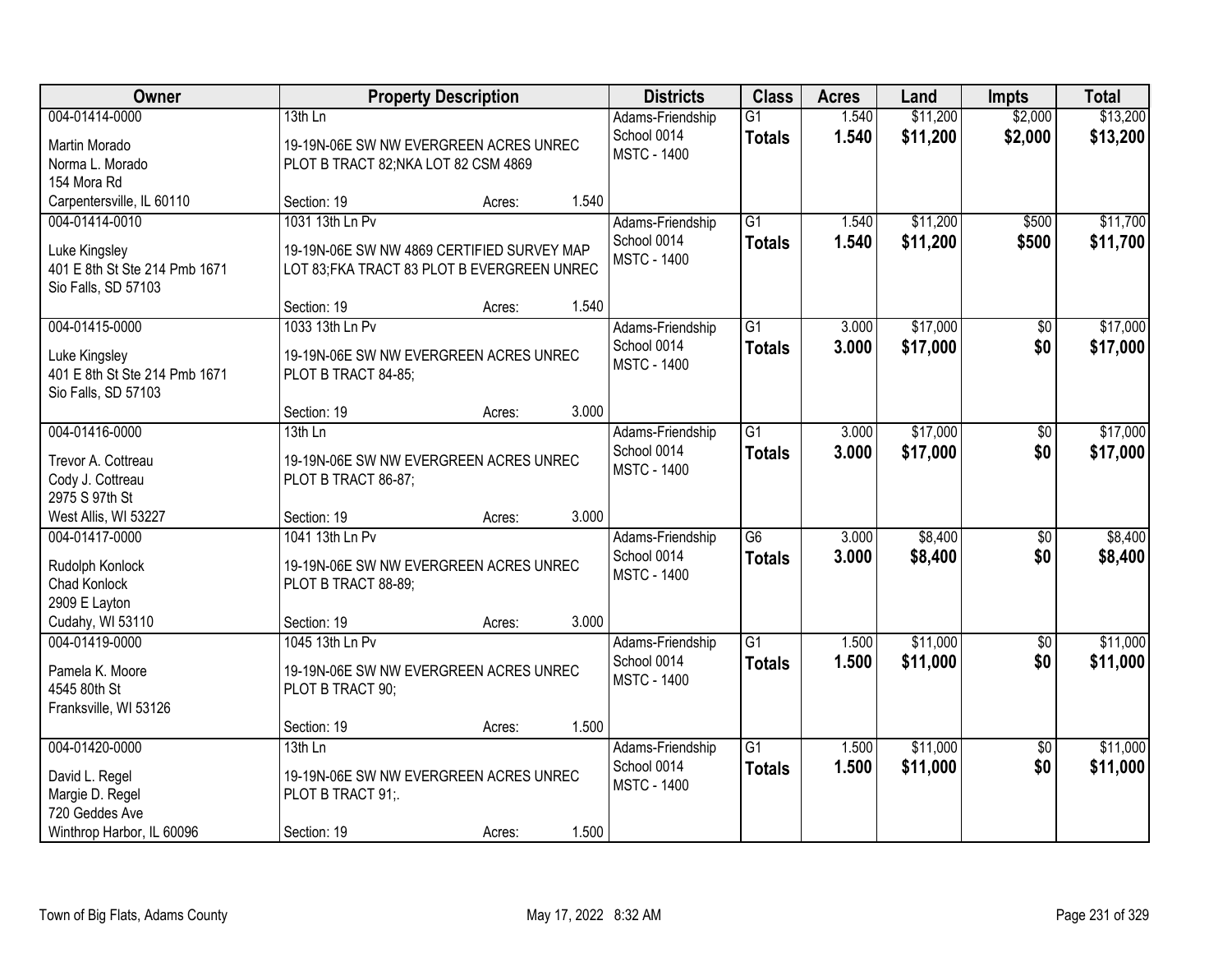| <b>Owner</b>                                                                                    |                                                                                                       | <b>Property Description</b> |       | <b>Districts</b>                                      | <b>Class</b>                     | <b>Acres</b>   | Land                 | <b>Impts</b>           | <b>Total</b>         |
|-------------------------------------------------------------------------------------------------|-------------------------------------------------------------------------------------------------------|-----------------------------|-------|-------------------------------------------------------|----------------------------------|----------------|----------------------|------------------------|----------------------|
| 004-01421-0000<br>Charlie B. Gallagher<br>14905 W State Rd 81<br>Brodhead, WI 53520             | 1381 Blackhawk Dr Pv<br>19-19N-06E SW NW EVERGREEN ACRES UNREC<br>PLOT B TRACT 92;                    |                             |       | Adams-Friendship<br>School 0014<br><b>MSTC - 1400</b> | $\overline{G1}$<br><b>Totals</b> | 1.500<br>1.500 | \$11,000<br>\$11,000 | $\overline{50}$<br>\$0 | \$11,000<br>\$11,000 |
|                                                                                                 | Section: 19                                                                                           | Acres:                      | 1.500 |                                                       |                                  |                |                      |                        |                      |
| 004-01422-0000<br>Pearl Capello Trust September 27 2016<br>c/o Dawn Scarf<br>W1365 Center Dr    | 1046 13th Ln Pv<br>19-19N-06E SE NW EVERGREEN ACRES UNREC<br>PLOT B TRACT 93-94;                      |                             |       | Adams-Friendship<br>School 0014<br><b>MSTC - 1400</b> | $\overline{G1}$<br><b>Totals</b> | 3.000<br>3.000 | \$17,000<br>\$17,000 | \$0<br>\$0             | \$17,000<br>\$17,000 |
| Brownsville, WI 53006                                                                           | Section: 19                                                                                           | Acres:                      | 3.000 |                                                       |                                  |                |                      |                        |                      |
| 004-01424-0000<br>Daniel E. Clark<br>1042 W 13th Dr<br>Arkdale, WI 54613                        | 13th Ln<br>19-19N-06E SE NW EVERGREEN ACRES UNREC<br>PLOT B TRACT 95;                                 |                             |       | Adams-Friendship<br>School 0014<br><b>MSTC - 1400</b> | $\overline{G1}$<br><b>Totals</b> | 1.500<br>1.500 | \$11,000<br>\$11,000 | \$0<br>\$0             | \$11,000<br>\$11,000 |
|                                                                                                 | Section: 19                                                                                           | Acres:                      | 1.500 |                                                       |                                  |                |                      |                        |                      |
| 004-01425-0000<br>Daniel E. Clark<br>1042 W 13th Dr<br>Arkdale, WI 54613                        | 13th Ln<br>19-19N-06E SE NW EVERGREEN ACRES UNREC<br>PLOT B TRACT 96;                                 |                             |       | Adams-Friendship<br>School 0014<br><b>MSTC - 1400</b> | $\overline{G1}$<br><b>Totals</b> | 1.500<br>1.500 | \$11,000<br>\$11,000 | $\sqrt[6]{}$<br>\$0    | \$11,000<br>\$11,000 |
|                                                                                                 | Section: 19                                                                                           | Acres:                      | 1.500 |                                                       |                                  |                |                      |                        |                      |
| 004-01426-0000<br>Charles Kevin Doan<br>Laur Doan<br>3011 E Armour Ave<br>St Francis, WI 53235  | 1038 13th Ln Pv<br>19-19N-06E SE NW EVERGREEN ACRES UNREC<br>PLOT B TRACT 97-98; MICRO<br>Section: 19 | Acres:                      | 3.000 | Adams-Friendship<br>School 0014<br><b>MSTC - 1400</b> | $\overline{G1}$<br><b>Totals</b> | 3.000<br>3.000 | \$17,000<br>\$17,000 | \$8,900<br>\$8,900     | \$25,900<br>\$25,900 |
| 004-01427-0000<br>Miguel A. Rivera<br>3936 W Dickens<br>Chicago, IL 60647                       | 1036 13th Ln Pv<br>19-19N-06E SE NW EVERGREEN ACRES UNREC<br>PLOT B TRACT 99-10;<br>Section: 19       | Acres:                      | 3.000 | Adams-Friendship<br>School 0014<br><b>MSTC - 1400</b> | $\overline{G1}$<br><b>Totals</b> | 3.000<br>3.000 | \$17,000<br>\$17,000 | \$0<br>\$0             | \$17,000<br>\$17,000 |
| 004-01428-0000<br>Thomas M. Gola<br>Mark A. Gola<br>24731 W Clinton Ave<br>Round Lake, IL 60072 | $13th$ Ln<br>19-19N-06E SE NW EVERGREEN ACRES UNREC<br>PLOT B TRACT 101-102;& 103-104<br>Section: 19  | Acres:                      | 6.000 | Adams-Friendship<br>School 0014<br><b>MSTC - 1400</b> | $\overline{G1}$<br><b>Totals</b> | 6.000<br>6.000 | \$25,000<br>\$25,000 | $\overline{30}$<br>\$0 | \$25,000<br>\$25,000 |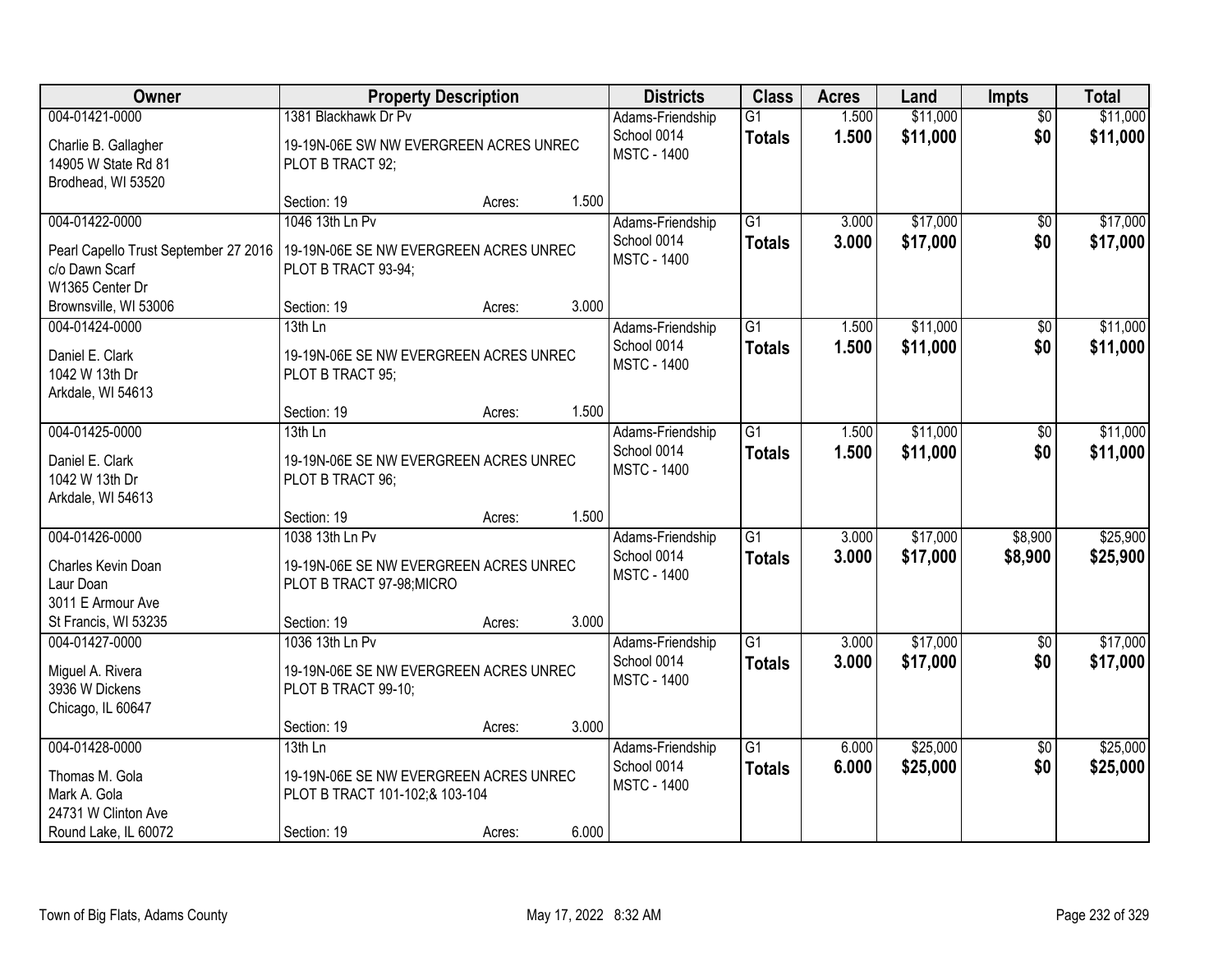| Owner                                                                                                      |                                                                                                                                  | <b>Property Description</b> |       | <b>Districts</b>                                      | <b>Class</b>                     | <b>Acres</b>   | Land                 | <b>Impts</b>           | <b>Total</b>         |
|------------------------------------------------------------------------------------------------------------|----------------------------------------------------------------------------------------------------------------------------------|-----------------------------|-------|-------------------------------------------------------|----------------------------------|----------------|----------------------|------------------------|----------------------|
| 004-01429-0000<br>Amie R. Hartnett<br>John P. Hartnett                                                     | 13th Ln<br>19-19N-06E NE NW EVERGREEN ACRES UNREC<br>PLOT B TRACT 105-106; NKA LOT 2 CSM 5474                                    |                             |       | Adams-Friendship<br>School 0014<br><b>MSTC - 1400</b> | $\overline{G1}$<br><b>Totals</b> | 3.235<br>3.235 | \$17,700<br>\$17,700 | $\overline{50}$<br>\$0 | \$17,700<br>\$17,700 |
| 404 W Palatine Rd                                                                                          |                                                                                                                                  |                             |       |                                                       |                                  |                |                      |                        |                      |
| Arlington Heights, IL 60004<br>004-01431-0000<br>Amie R. Hartnett<br>John P. Hartnett<br>404 W Palatine Rd | Section: 19<br>1016 13th Ln Pv<br>19-19N-06E NE NW EVERGREEN ACRES UNREC<br>PLOT B TRACT 107-108;& 109-110 NKA LOT 1 CSM<br>5474 | Acres:                      | 3.235 | Adams-Friendship<br>School 0014<br><b>MSTC - 1400</b> | $\overline{G1}$<br><b>Totals</b> | 6.163<br>6.163 | \$25,300<br>\$25,300 | \$50,800<br>\$50,800   | \$76,100<br>\$76,100 |
| Arlington Heights, IL 60004                                                                                | Section: 19                                                                                                                      | Acres:                      | 6.163 |                                                       |                                  |                |                      |                        |                      |
| 004-01432-0000<br>Lori A. Vandermeer<br>1012 13th Dr<br>Arkdale, WI 54613                                  | 1014 13th Ln Pv<br>19-19N-06E NE NW EVERGREEN ACRES UNREC<br>PLOT B TRACT 111-1112;& 113 NKA LOT 1 CSM 5534                      |                             |       | Adams-Friendship<br>School 0014<br><b>MSTC - 1400</b> | $\overline{G1}$<br><b>Totals</b> | 4.623<br>4.623 | \$21,900<br>\$21,900 | \$0<br>\$0             | \$21,900<br>\$21,900 |
|                                                                                                            | Section: 19                                                                                                                      | Acres:                      | 4.623 |                                                       |                                  |                |                      |                        |                      |
| 004-01434-0000<br>Lori A. Vander Meer<br>1012 W 13th Dr<br>Arkdale, WI 54613                               | 1012 W 13th Dr Pv<br>19-19N-06E NE NW METES AND BOUNDS PLOT B<br>TRACT A-B; NKA PT LOT 2 CSM 5534                                |                             |       | Adams-Friendship<br>School 0014<br><b>MSTC - 1400</b> | $\overline{G1}$<br><b>Totals</b> | 3.078<br>3.078 | \$17,200<br>\$17,200 | \$9,000<br>\$9,000     | \$26,200<br>\$26,200 |
|                                                                                                            | Section: 19                                                                                                                      | Acres:                      | 3.078 |                                                       |                                  |                |                      |                        |                      |
| 004-01435-0000<br>Christopher Macholz<br>Karin Macholz<br>2505 Maple Grove Ave<br>Racine, WI 53404         | W 13th Dr<br>19-19N-06E NE NW EVERGREEN ACRES UNREC<br>PLOT B TRACT C; MICRO<br>Section: 19                                      | Acres:                      | 1.500 | Adams-Friendship<br>School 0014<br><b>MSTC - 1400</b> | $\overline{G1}$<br>Totals        | 1.500<br>1.500 | \$11,000<br>\$11,000 | $\overline{50}$<br>\$0 | \$11,000<br>\$11,000 |
| 004-01436-0000<br>Christopher Macholz<br>Karin Macholz<br>2505 Maple Grove Ave<br>Racine, WI 53404         | 1014 W 13th Dr Pv<br>19-19N-06E NE NW EVERGREEN ACRES UNREC<br>PLOT B TRACT D; MICRO<br>Section: 19                              | Acres:                      | 1.500 | Adams-Friendship<br>School 0014<br><b>MSTC - 1400</b> | $\overline{G1}$<br><b>Totals</b> | 1.500<br>1.500 | \$11,000<br>\$11,000 | \$12,300<br>\$12,300   | \$23,300<br>\$23,300 |
| 004-01437-0000<br>Diane Grant<br>1016 W 13th Dr Pv<br>Arkdale, WI 54613                                    | 1016 W 13th Dr Pv<br>19-19N-06E NE NW EVERGREEN ACRES UNREC<br>PLOT B TRACT E;<br>Section: 19                                    | Acres:                      | 1.500 | Adams-Friendship<br>School 0014<br><b>MSTC - 1400</b> | $\overline{G1}$<br><b>Totals</b> | 1.500<br>1.500 | \$11,000<br>\$11,000 | \$59,300<br>\$59,300   | \$70,300<br>\$70,300 |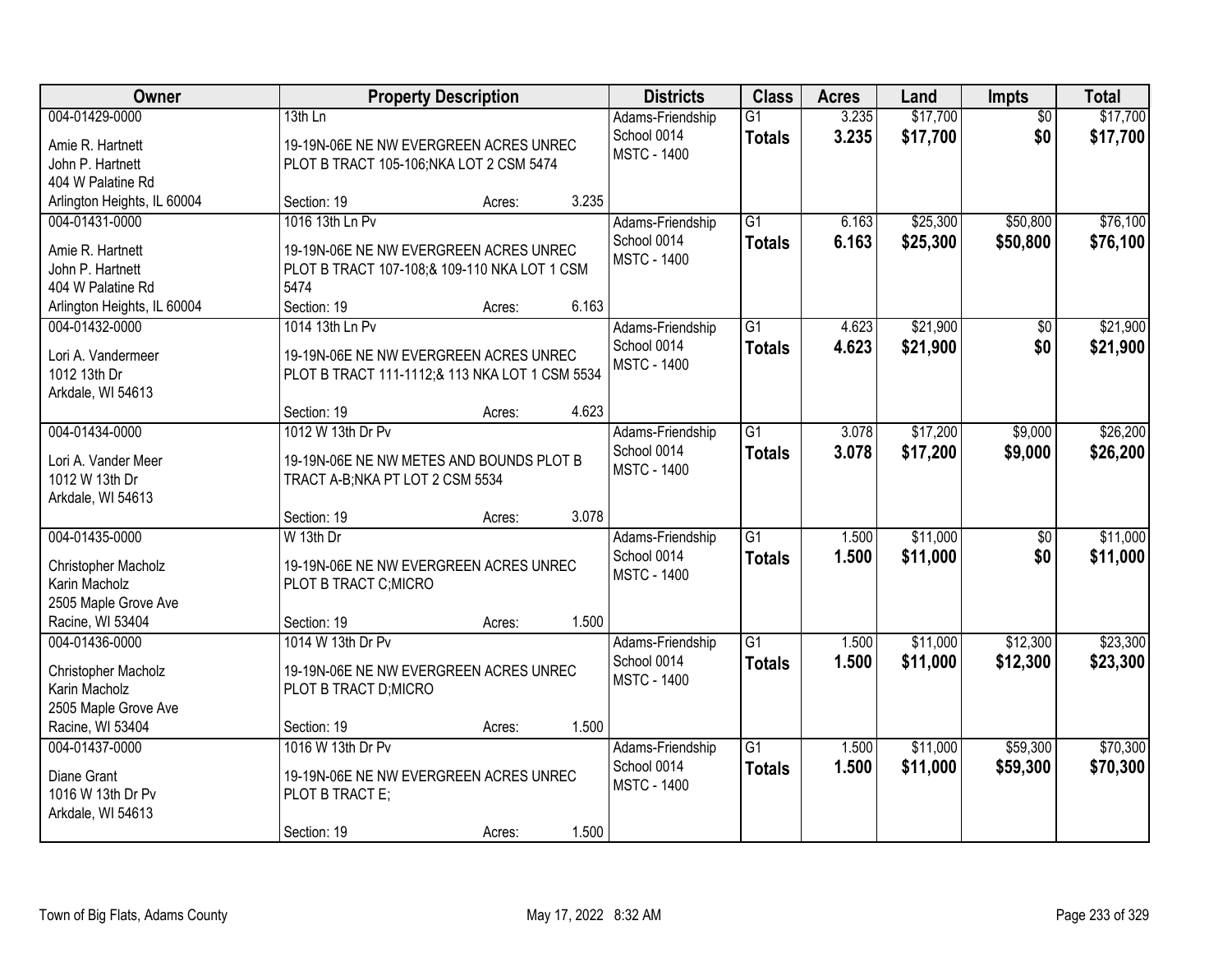| Owner                                                                                       |                                                                                                      | <b>Property Description</b> |       | <b>Districts</b>                                      | <b>Class</b>                     | <b>Acres</b>   | Land                 | <b>Impts</b>           | <b>Total</b>         |
|---------------------------------------------------------------------------------------------|------------------------------------------------------------------------------------------------------|-----------------------------|-------|-------------------------------------------------------|----------------------------------|----------------|----------------------|------------------------|----------------------|
| 004-01438-0000<br>Jane M. Schilling<br>1020 W 13th Dr<br>Arkdale, WI 54613                  | 1020 W 13th Dr Pv<br>19-19N-06E NE NW EVERGREEN ACRES UNREC<br>PLOT B TRACT F-G;LOT 1 CSM 4249       |                             |       | Adams-Friendship<br>School 0014<br><b>MSTC - 1400</b> | $\overline{G1}$<br><b>Totals</b> | 3.080<br>3.080 | \$17,200<br>\$17,200 | \$75,700<br>\$75,700   | \$92,900<br>\$92,900 |
|                                                                                             | Section: 19                                                                                          | Acres:                      | 3.080 |                                                       |                                  |                |                      |                        |                      |
| 004-01439-0000<br>Dennis R. Jones<br>5003 Felland Rd<br>Madison, WI 53718                   | 1024 W 13th Dr Pv<br>19-19N-06E NE NW EVERGREEN ACRES UNREC<br>PLOT B OUTLOT H; LOT 1 CSM 4248 MICRO |                             |       | Adams-Friendship<br>School 0014<br><b>MSTC - 1400</b> | $\overline{G1}$<br><b>Totals</b> | 1.540<br>1.540 | \$11,200<br>\$11,200 | $\overline{50}$<br>\$0 | \$11,200<br>\$11,200 |
| 004-01440-0000                                                                              | Section: 19<br>1026 W 13th Dr Pv                                                                     | Acres:                      | 1.540 | Adams-Friendship                                      | $\overline{G1}$                  | 3.000          | \$17,000             | \$8,000                | \$25,000             |
| Steven H. Hawkins<br>2083 S Corene Ave<br>Beloit, WI 53511                                  | 19-19N-06E SE NW EVERGREEN ACRES UNREC<br>PLOT B TRACT I-J;                                          |                             |       | School 0014<br><b>MSTC - 1400</b>                     | <b>Totals</b>                    | 3.000          | \$17,000             | \$8,000                | \$25,000             |
|                                                                                             | Section: 19                                                                                          | Acres:                      | 3.000 |                                                       |                                  |                |                      |                        |                      |
| 004-01442-0000<br>Steven H. Hawkins<br>2083 S Corene Ave<br>Beloit, WI 53511                | 1030 W 13th Dr Pv<br>19-19N-06E SE NW EVERGREEN ACRES UNREC<br>PLOT B TRACT K; MICRO                 |                             |       | Adams-Friendship<br>School 0014<br><b>MSTC - 1400</b> | $\overline{G1}$<br><b>Totals</b> | 1.500<br>1.500 | \$11,000<br>\$11,000 | \$8,300<br>\$8,300     | \$19,300<br>\$19,300 |
|                                                                                             | Section: 19                                                                                          | Acres:                      | 1.500 |                                                       |                                  |                |                      |                        |                      |
| 004-01443-0000<br>Steven H. Hawkins<br>2083 S Corene Ave<br>Beloit, WI 53511                | 1032 W 13th Dr Pv<br>19-19N-06E SE NW EVERGREEN ACRES UNREC<br>PLOT B TRACT L; MICRO                 |                             |       | Adams-Friendship<br>School 0014<br><b>MSTC - 1400</b> | $\overline{G1}$<br><b>Totals</b> | 1.500<br>1.500 | \$11,000<br>\$11,000 | \$0<br>\$0             | \$11,000<br>\$11,000 |
|                                                                                             | Section: 19                                                                                          | Acres:                      | 1.500 |                                                       |                                  |                |                      |                        |                      |
| 004-01444-0000<br>Bobby G. Childers<br>Jacquelyn Childers<br>1034 W 13th Dr Pv              | 1034 W 13th Dr Pv<br>19-19N-06E SE NW EVERGREEN ACRES UNREC<br>PLOT B TRACT M;                       |                             |       | Adams-Friendship<br>School 0014<br><b>MSTC - 1400</b> | $\overline{G1}$<br><b>Totals</b> | 1.500<br>1.500 | \$11,000<br>\$11,000 | \$45,800<br>\$45,800   | \$56,800<br>\$56,800 |
| Arkdale, WI 54613                                                                           | Section: 19                                                                                          | Acres:                      | 1.500 |                                                       |                                  |                |                      |                        |                      |
| 004-01445-0000<br>Diane Baker<br>Richard L. Baker<br>1036 W 13th Dr Pv<br>Arkdale, WI 54613 | 1036 W 13th Dr Pv<br>19-19N-06E SE NW EVERGREEN ACRES UNREC<br>PLOT B TRACT N;<br>Section: 19        | Acres:                      | 1.500 | Adams-Friendship<br>School 0014<br><b>MSTC - 1400</b> | $\overline{G1}$<br><b>Totals</b> | 1.500<br>1.500 | \$11,000<br>\$11,000 | \$49,800<br>\$49,800   | \$60,800<br>\$60,800 |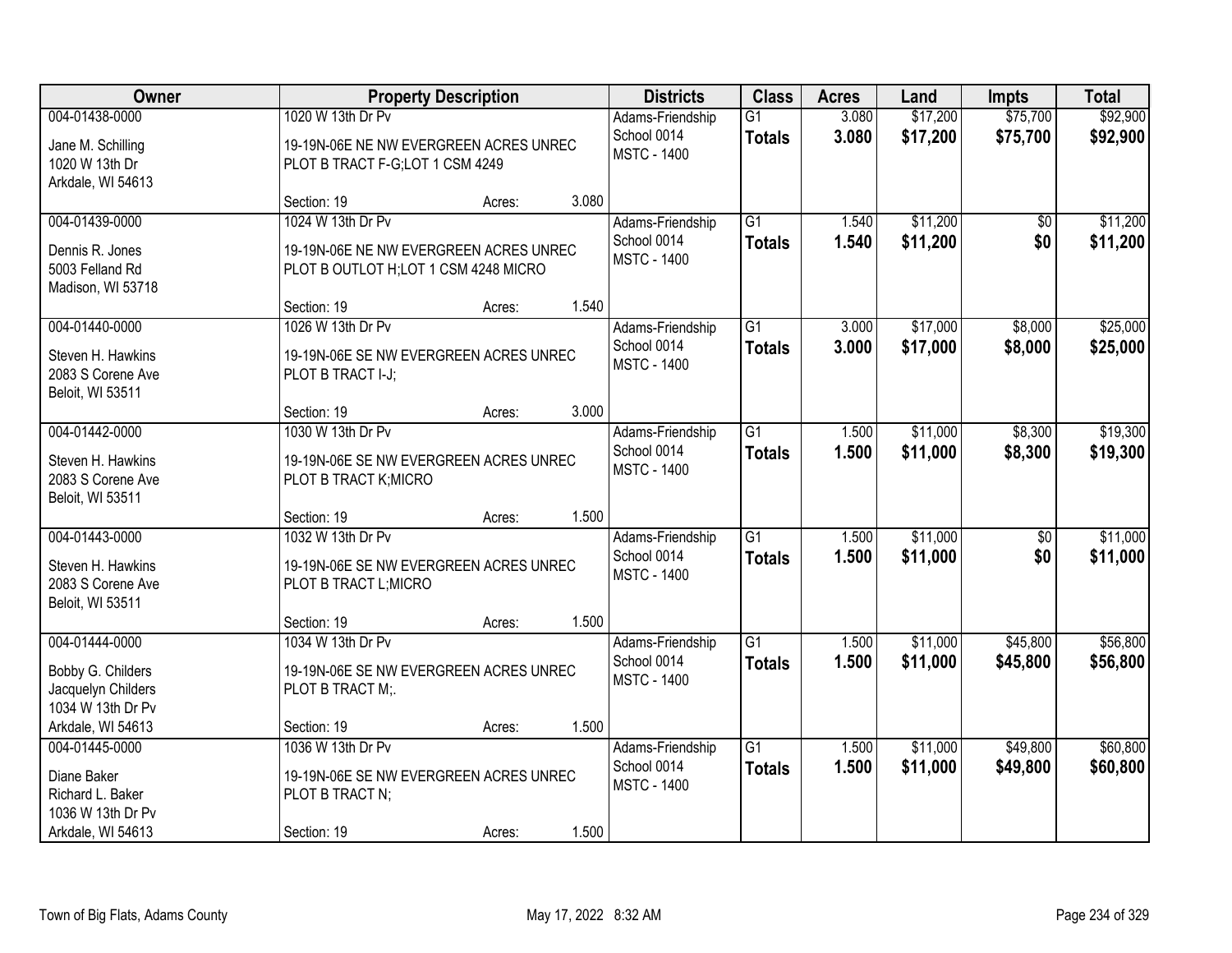| Owner                                                                                           |                                                                                                                                                    | <b>Property Description</b> |       | <b>Districts</b>                                      | <b>Class</b>                     | <b>Acres</b>   | Land                 | <b>Impts</b>           | <b>Total</b>           |
|-------------------------------------------------------------------------------------------------|----------------------------------------------------------------------------------------------------------------------------------------------------|-----------------------------|-------|-------------------------------------------------------|----------------------------------|----------------|----------------------|------------------------|------------------------|
| 004-01446-0000<br>Daniel E. Clark<br>1042 W 13th Dr<br>Arkdale, WI 54613                        | 1038 W 13th Dr Pv<br>19-19N-06E SE NW EVERGREEN ACRES UNREC<br>PLOT B TRACT O;                                                                     |                             |       | Adams-Friendship<br>School 0014<br><b>MSTC - 1400</b> | $\overline{G1}$<br><b>Totals</b> | 1.500<br>1.500 | \$11,000<br>\$11,000 | $\overline{30}$<br>\$0 | \$11,000<br>\$11,000   |
|                                                                                                 | Section: 19                                                                                                                                        | Acres:                      | 1.500 |                                                       |                                  |                |                      |                        |                        |
| 004-01447-0000<br>Daniel E. Clark<br>1042 W 13th Dr<br>Arkdale, WI 54613                        | 1042 W 13th Dr Pv<br>19-19N-06E SE NW EVERGREEN ACRES UNREC<br>PLOT B TRACT P-Q-R-S;                                                               |                             |       | Adams-Friendship<br>School 0014<br><b>MSTC - 1400</b> | $\overline{G1}$<br><b>Totals</b> | 6.000<br>6.000 | \$25,000<br>\$25,000 | \$44,800<br>\$44,800   | \$69,800<br>\$69,800   |
|                                                                                                 | Section: 19                                                                                                                                        | Acres:                      | 6.000 |                                                       |                                  |                |                      |                        |                        |
| 004-01450-0000<br>Carolyn Golosinski<br>5418 W Eddy<br>Chicago, IL 60641                        | 1050 W 13th Dr Pv<br>19-19N-06E SE NW EVERGREEN ACRES UNREC<br>PLOT B TRACT T; EVERGREEN ACRES UNREC PLOT<br><b>B TRACT T MICRO</b><br>Section: 19 | Acres:                      | 1.500 | Adams-Friendship<br>School 0014<br><b>MSTC - 1400</b> | $\overline{G1}$<br><b>Totals</b> | 1.500<br>1.500 | \$11,000<br>\$11,000 | \$0<br>\$0             | \$11,000<br>\$11,000   |
| 004-01451-0000                                                                                  | W 13th Dr                                                                                                                                          |                             |       | Adams-Friendship                                      | $\overline{G1}$                  | 1.500          | \$11,000             | $\sqrt[6]{}$           | \$11,000               |
| <b>Brianne Peters</b><br><b>Brian Peters</b><br>2008 Shalom Dr                                  | 19-19N-06E SE NW EVERGREEN ACRES UNREC<br>PLOT B TRACT U;                                                                                          |                             |       | School 0014<br><b>MSTC - 1400</b>                     | <b>Totals</b>                    | 1.500          | \$11,000             | \$0                    | \$11,000               |
| Westbend, WI 53090                                                                              | Section: 19                                                                                                                                        | Acres:                      | 1.500 |                                                       |                                  |                |                      |                        |                        |
| 004-01452-0000<br>Rosalie J. Knapp<br>1001 11th Ln<br>Arkdale, WI 54613-9753                    | 1001 11th Ln<br>20-19N-06E NE NW FAWN RIDGE ACRES UNREC LOT<br>1-2;MICRO                                                                           |                             |       | Adams-Friendship<br>School 0014<br><b>MSTC - 1400</b> | $\overline{G1}$<br><b>Totals</b> | 1.570<br>1.570 | \$13,600<br>\$13,600 | \$97,500<br>\$97,500   | \$111,100<br>\$111,100 |
|                                                                                                 | Section: 20                                                                                                                                        | Acres:                      | 1.570 |                                                       |                                  |                |                      |                        |                        |
| 004-01454-0000<br>Debra Zwicky<br>5225 W County Line Rd<br>Browndeer, WI 53223-1307             | 1007 11th Ln<br>20-19N-06E NE NW FAWN RIDGE ACRES UNREC LOT<br>3;MICRO                                                                             |                             |       | Adams-Friendship<br>School 0014<br><b>MSTC - 1400</b> | $\overline{G1}$<br><b>Totals</b> | 0.490<br>0.490 | \$5,000<br>\$5,000   | \$41,500<br>\$41,500   | \$46,500<br>\$46,500   |
|                                                                                                 | Section: 20                                                                                                                                        | Acres:                      | 0.490 |                                                       |                                  |                |                      |                        |                        |
| 004-01456-0000<br><b>Eraclides Curet</b><br>Luis I. Curet<br>4835 W Parker<br>Chicago, IL 60639 | 1009 11th Ln<br>20-19N-06E NE NW FAWN RIDGE ACRES UNREC LOT<br>4-5-6; LOT 1 CSM 3414 MICRO<br>Section: 20                                          | Acres:                      | 4.490 | Adams-Friendship<br>School 0014<br><b>MSTC - 1400</b> | $\overline{G1}$<br><b>Totals</b> | 4.490<br>4.490 | \$24,500<br>\$24,500 | \$19,100<br>\$19,100   | \$43,600<br>\$43,600   |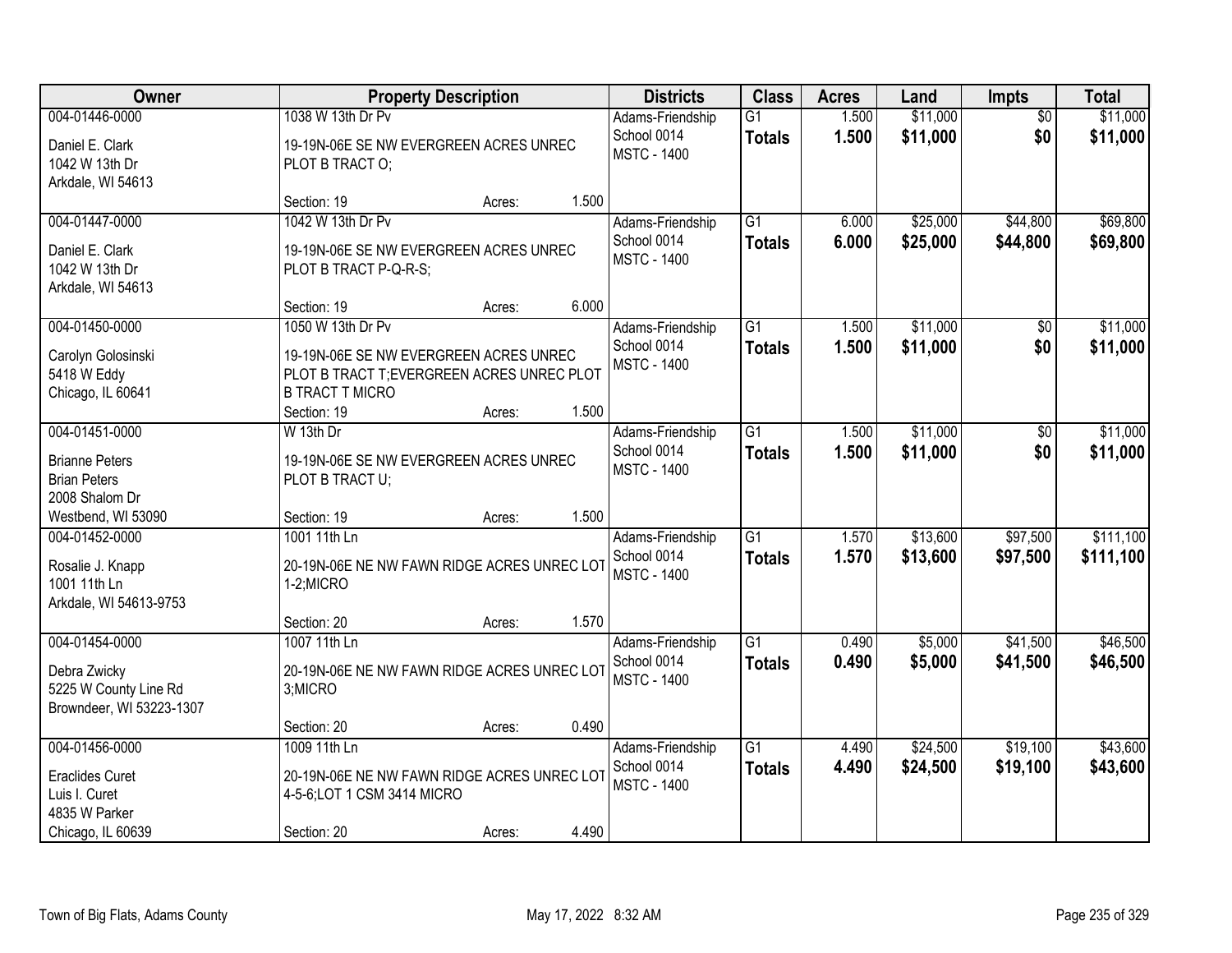| <b>Owner</b>                                                                              |                                                                                        | <b>Property Description</b> |       | <b>Districts</b>                                      | <b>Class</b>                     | <b>Acres</b>   | Land                 | <b>Impts</b>           | <b>Total</b>         |
|-------------------------------------------------------------------------------------------|----------------------------------------------------------------------------------------|-----------------------------|-------|-------------------------------------------------------|----------------------------------|----------------|----------------------|------------------------|----------------------|
| 004-01457-0000<br>Daniel Munns<br>1303 Whitewater Ave<br>Fort Atkinson, WI 53538          | 1015 11th Ln<br>20-19N-06E NE NW FAWN RIDGE ACRES UNREC LOT<br>7-8-9-10; MICRO         |                             |       | Adams-Friendship<br>School 0014<br><b>MSTC - 1400</b> | $\overline{G1}$<br><b>Totals</b> | 6.000<br>6.000 | \$28,000<br>\$28,000 | \$54,700<br>\$54,700   | \$82,700<br>\$82,700 |
|                                                                                           | Section: 20                                                                            | Acres:                      | 6.000 |                                                       |                                  |                |                      |                        |                      |
| 004-01459-0000<br>Enric V. Mestre<br>4951 N St Louis<br>Chicago, IL 60625                 | 1023 11th Ln<br>20-19N-06E SE NW FAWN RIDGE ACRES UNREC LOT<br>11-12; MICRO            |                             |       | Adams-Friendship<br>School 0014<br><b>MSTC - 1400</b> | $\overline{G1}$<br><b>Totals</b> | 3.000<br>3.000 | \$20,000<br>\$20,000 | \$33,900<br>\$33,900   | \$53,900<br>\$53,900 |
|                                                                                           | Section: 20                                                                            | Acres:                      | 3.000 |                                                       |                                  |                |                      |                        |                      |
| 004-01460-0000<br>Enric V. Mestre<br>4951 N St Louis<br>Chicago, IL 60625                 | 11th $Ln$<br>20-19N-06E SE NW FAWN RIDGE ACRES UNREC LOT<br>13;MICRO                   |                             |       | Adams-Friendship<br>School 0014<br><b>MSTC - 1400</b> | G1<br><b>Totals</b>              | 1.500<br>1.500 | \$4,500<br>\$4,500   | \$0<br>\$0             | \$4,500<br>\$4,500   |
|                                                                                           | Section: 20                                                                            | Acres:                      | 1.500 |                                                       |                                  |                |                      |                        |                      |
| 004-01462-0000<br>Scott A. Wiedmeyer<br>Rashelle L. Wiedmeyer<br>1029 11th Ln             | 1029 11th Ln<br>20-19N-06E SE NW FAWN RIDGE ACRES UNREC LOT<br>14-15-16;LOT 1 CSM 4364 |                             |       | Adams-Friendship<br>School 0014<br><b>MSTC - 1400</b> | $\overline{G1}$<br><b>Totals</b> | 4.450<br>4.450 | \$24,400<br>\$24,400 | \$70,500<br>\$70,500   | \$94,900<br>\$94,900 |
| Arkdale, WI 54613                                                                         | Section: 20                                                                            | Acres:                      | 4.450 |                                                       |                                  |                |                      |                        |                      |
| 004-01463-0000<br>Kathleen F F. Lettow<br>c/o Anthony Lettow<br>578 Forest Ave            | 1031 11th Ln<br>20-19N-06E SE NW FAWN RIDGE ACRES UNREC LOT<br>17; MICRO               |                             |       | Adams-Friendship<br>School 0014<br><b>MSTC - 1400</b> | $\overline{G1}$<br><b>Totals</b> | 1.500<br>1.500 | \$13,000<br>\$13,000 | \$78,400<br>\$78,400   | \$91,400<br>\$91,400 |
| Fond Du Lac, WI 54935                                                                     | Section: 20                                                                            | Acres:                      | 1.500 |                                                       |                                  |                |                      |                        |                      |
| 004-01464-0000<br>Kathleen F F. Lettow<br>c/o Anthony Lettow<br>578 Forest Ave            | 11th $Ln$<br>20-19N-06E SE NW FAWN RIDGE ACRES UNREC LOT<br>18; MICRO                  |                             |       | Adams-Friendship<br>School 0014<br><b>MSTC - 1400</b> | $\overline{G1}$<br><b>Totals</b> | 1.500<br>1.500 | \$13,000<br>\$13,000 | $\overline{50}$<br>\$0 | \$13,000<br>\$13,000 |
| Fond Du Lac, WI 54935                                                                     | Section: 20                                                                            | Acres:                      | 1.500 |                                                       |                                  |                |                      |                        |                      |
| 004-01465-0000<br>Scott and Jill Riley Living Trust<br>400 Lincoln St<br>Verona, WI 53593 | 1035 11th Ln<br>20-19N-06E SE NW FAWN RIDGE ACRES UNREC LOT<br>19:<br>Section: 20      | Acres:                      | 1.500 | Adams-Friendship<br>School 0014<br><b>MSTC - 1400</b> | $\overline{G1}$<br><b>Totals</b> | 1.500<br>1.500 | \$10,300<br>\$10,300 | \$8,900<br>\$8,900     | \$19,200<br>\$19,200 |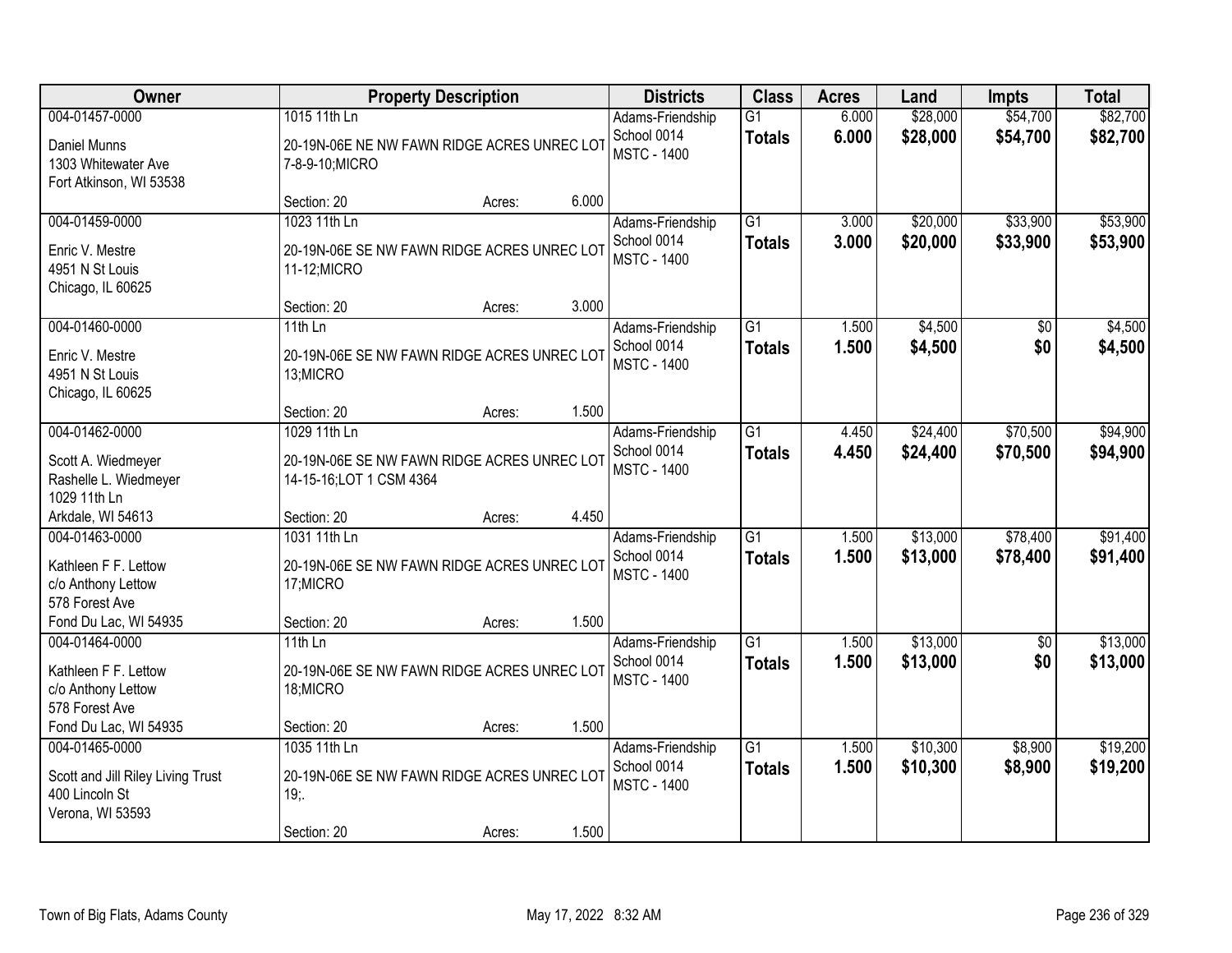| Owner                                                                                          |                                                                                 | <b>Property Description</b> |       | <b>Districts</b>                                      | <b>Class</b>                     | <b>Acres</b>   | Land                 | <b>Impts</b>           | <b>Total</b>         |
|------------------------------------------------------------------------------------------------|---------------------------------------------------------------------------------|-----------------------------|-------|-------------------------------------------------------|----------------------------------|----------------|----------------------|------------------------|----------------------|
| 004-01466-0000<br>Scott and Jill Riley Living Trust<br>400 Lincoln St<br>Verona, WI 53593      | 11th $Ln$<br>20-19N-06E SE NW FAWN RIDGE ACRES UNREC LOT<br>20;MICRO            |                             |       | Adams-Friendship<br>School 0014<br><b>MSTC - 1400</b> | $\overline{G1}$<br><b>Totals</b> | 1.500<br>1.500 | \$7,000<br>\$7,000   | $\overline{50}$<br>\$0 | \$7,000<br>\$7,000   |
|                                                                                                | Section: 20                                                                     | Acres:                      | 1.500 |                                                       |                                  |                |                      |                        |                      |
| 004-01467-0000<br>Daniel M. Traxler<br>1340 Wheatfield Way<br>Oshkosh, WI 54904                | $11th$ Ln<br>20-19N-06E SE NW FAWN RIDGE ACRES UNREC LOT<br>21;                 |                             |       | Adams-Friendship<br>School 0014<br><b>MSTC - 1400</b> | $\overline{G1}$<br><b>Totals</b> | 1.500<br>1.500 | \$13,000<br>\$13,000 | $\overline{50}$<br>\$0 | \$13,000<br>\$13,000 |
|                                                                                                | Section: 20                                                                     | Acres:                      | 1.500 |                                                       |                                  |                |                      |                        |                      |
| 004-01468-0000<br>Doug Barr<br>1049 11th Ln<br>Arkdale, WI 54613                               | 1049 11th Ln<br>20-19N-06E SE NW FAWN RIDGE ACRES UNREC LOT<br>22-23-A;MICRO    |                             |       | Adams-Friendship<br>School 0014<br><b>MSTC - 1400</b> | G1<br><b>Totals</b>              | 4.700<br>4.700 | \$25,100<br>\$25,100 | \$17,100<br>\$17,100   | \$42,200<br>\$42,200 |
|                                                                                                | Section: 20                                                                     | Acres:                      | 4.700 |                                                       |                                  |                |                      |                        |                      |
| 004-01468-0500<br>Robert L. Myers<br>Elizabeth A. Myers<br>203 S West Ave                      | 1178 Browndeer Ave<br>20-19N-06E SW SW GOLD CROWN ESTATES LOT<br>1;MICRO        |                             |       | Adams-Friendship<br>School 0014<br><b>MSTC - 1400</b> | G1<br><b>Totals</b>              | 4.070<br>4.070 | \$23,200<br>\$23,200 | \$0<br>\$0             | \$23,200<br>\$23,200 |
| Waukesha, WI 53186                                                                             | Section: 20                                                                     | Acres:                      | 4.070 |                                                       |                                  |                |                      |                        |                      |
| 004-01468-0501<br>Paul S. Hansen<br>Leslie A. Hansen<br>8341 W 80th St<br>Justice, IL 60458    | 1182 Browndeer Ave<br>20-19N-06E SW SW GOLD CROWN ESTATES LOT 2;<br>Section: 20 | Acres:                      | 5.850 | Adams-Friendship<br>School 0014<br><b>MSTC - 1400</b> | $\overline{G1}$<br><b>Totals</b> | 5.850<br>5.850 | \$27,700<br>\$27,700 | \$22,000<br>\$22,000   | \$49,700<br>\$49,700 |
| 004-01468-0502                                                                                 | <b>Browndeer Ave</b>                                                            |                             |       | Adams-Friendship                                      | $\overline{G1}$                  | 3.350          | \$21,100             | $\overline{60}$        | \$21,100             |
| Barbara Bergman<br>Robert Bergman<br>211 S Madison                                             | 20-19N-06E SW SW GOLD CROWN ESTATES LOT 3;                                      |                             |       | School 0014<br><b>MSTC - 1400</b>                     | <b>Totals</b>                    | 3.350          | \$21,100             | \$0                    | \$21,100             |
| Oswego, IL 60543                                                                               | Section: 20                                                                     | Acres:                      | 3.350 |                                                       |                                  |                |                      |                        |                      |
| 004-01468-0503<br>Angela K. Barber<br>David E. Barber<br>313 Pearl Ave<br>Loves Park, IL 61111 | 1184 Browndeer Ave<br>20-19N-06E SW SW GOLD CROWN ESTATES LOT 4;<br>Section: 20 | Acres:                      | 4.090 | Adams-Friendship<br>School 0014<br><b>MSTC - 1400</b> | $\overline{G1}$<br><b>Totals</b> | 4.090<br>4.090 | \$23,300<br>\$23,300 | $\overline{50}$<br>\$0 | \$23,300<br>\$23,300 |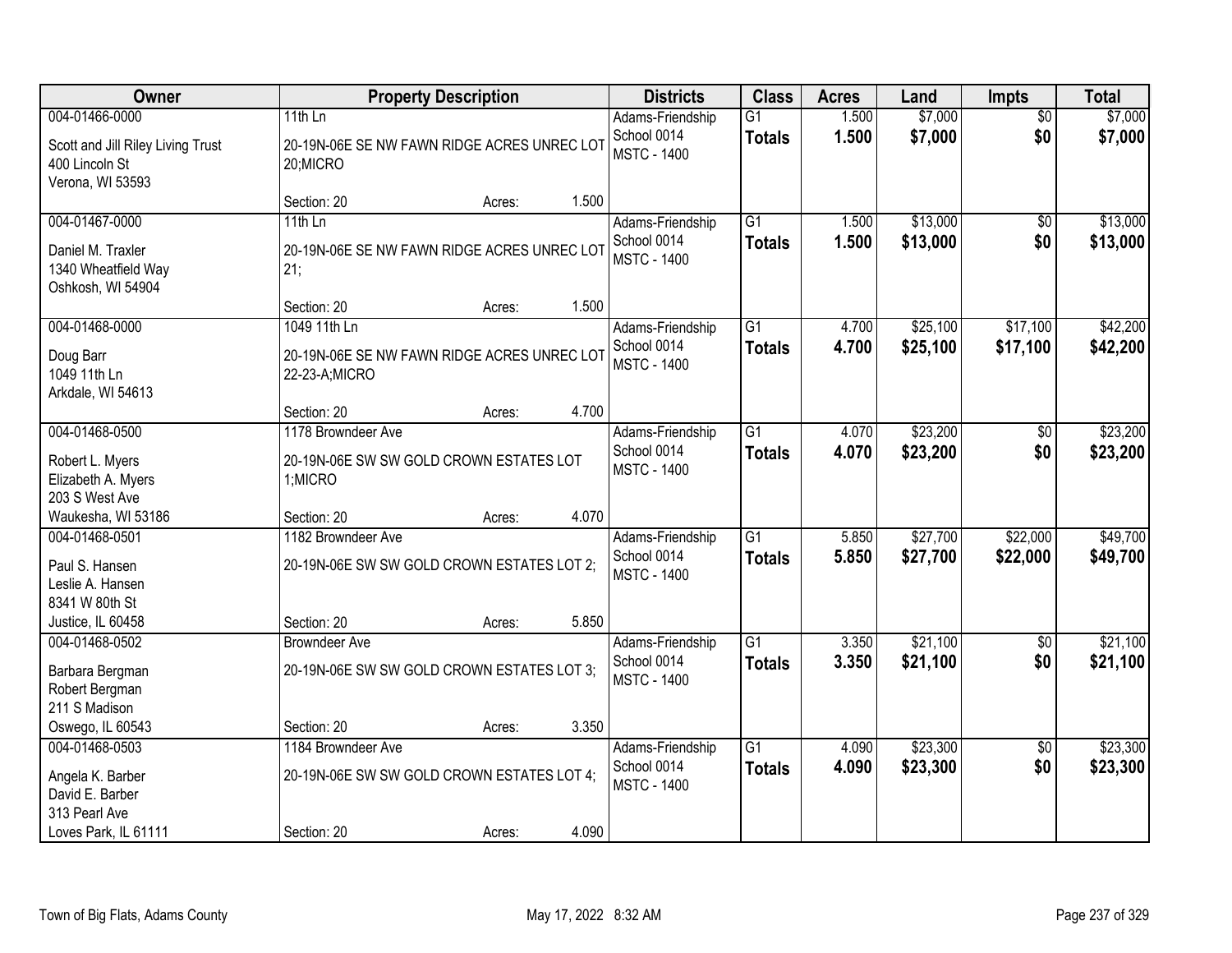| Owner                                                                                        |                                                                             | <b>Property Description</b> |       | <b>Districts</b>                                      | <b>Class</b>                     | <b>Acres</b>   | Land                 | <b>Impts</b>           | <b>Total</b>           |
|----------------------------------------------------------------------------------------------|-----------------------------------------------------------------------------|-----------------------------|-------|-------------------------------------------------------|----------------------------------|----------------|----------------------|------------------------|------------------------|
| 004-01468-0504<br>Gina M. Loppnow<br>Keith A. Loppnow                                        | <b>Browndeer Ave</b><br>20-19N-06E SW SW GOLD CROWN ESTATES LOT<br>5;MICRO  |                             |       | Adams-Friendship<br>School 0014<br><b>MSTC - 1400</b> | $\overline{G1}$<br><b>Totals</b> | 2.480<br>2.480 | \$18,400<br>\$18,400 | $\overline{50}$<br>\$0 | \$18,400<br>\$18,400   |
| 3480 N Calhoun Rd<br>Brookfield, WI 53005                                                    | Section: 20                                                                 | Acres:                      | 2.480 |                                                       |                                  |                |                      |                        |                        |
| 004-01468-0505<br>Robert G. Eskildsen<br>1734 Brown Deer Ave<br>Arkdale, WI 54613            | 1194 Browndeer Ave<br>20-19N-06E SW SW GOLD CROWN ESTATES LOT 6;            |                             |       | Adams-Friendship<br>School 0014<br><b>MSTC - 1400</b> | $\overline{G1}$<br><b>Totals</b> | 2.480<br>2.480 | \$18,400<br>\$18,400 | \$94,900<br>\$94,900   | \$113,300<br>\$113,300 |
|                                                                                              | Section: 20                                                                 | Acres:                      | 2.480 |                                                       |                                  |                |                      |                        |                        |
| 004-01468-0506<br>Nicole B. Mccormick<br>Ryan C. Mccormick<br>1088 13th Ave                  | 1088 13th Ave<br>20-19N-06E SW SW GOLD CROWN ESTATES LOT 7;                 |                             |       | Adams-Friendship<br>School 0014<br><b>MSTC - 1400</b> | $\overline{G1}$<br><b>Totals</b> | 4.960<br>4.960 | \$25,900<br>\$25,900 | \$175,200<br>\$175,200 | \$201,100<br>\$201,100 |
| Arkdale, WI 54613                                                                            | Section: 20                                                                 | Acres:                      | 4.960 |                                                       |                                  |                |                      |                        |                        |
| 004-01468-0507<br>Daniel K. Guzlecki et al<br>6270 S 3rd St<br>Milwaukee, WI 53207           | 1084 13th Ave<br>20-19N-06E SW SW GOLD CROWN ESTATES LOT 8;                 |                             |       | Adams-Friendship<br>School 0014<br><b>MSTC - 1400</b> | $\overline{G1}$<br><b>Totals</b> | 4.950<br>4.950 | \$25,900<br>\$25,900 | \$15,100<br>\$15,100   | \$41,000<br>\$41,000   |
|                                                                                              | Section: 20                                                                 | Acres:                      | 4.950 |                                                       |                                  |                |                      |                        |                        |
| 004-01468-0508<br>James G. Gourlie<br>Karen L. Gourlie<br>1068 13th Ave<br>Arkdale, WI 54613 | 13th Ave<br>20-19N-06E SW SW GOLD CROWN ESTATES LOT 9;<br>Section: 20       | Acres:                      | 7.430 | Adams-Friendship<br>School 0014<br><b>MSTC - 1400</b> | $\overline{G1}$<br><b>Totals</b> | 7.430<br>7.430 | \$30,900<br>\$30,900 | $\overline{50}$<br>\$0 | \$30,900<br>\$30,900   |
| 004-01468-0509                                                                               | 13th Ave                                                                    |                             |       | Adams-Friendship                                      | $\overline{G1}$                  | 2.470          | \$18,400             | $\sqrt{6}$             | \$18,400               |
| James G. Gourlie<br>Karen L. Gourlie<br>1068 13th Ave                                        | 20-19N-06E NW SW GOLD CROWN ESTATES LOT 10;                                 |                             |       | School 0014<br><b>MSTC - 1400</b>                     | <b>Totals</b>                    | 2.470          | \$18,400             | \$0                    | \$18,400               |
| Arkdale, WI 54613                                                                            | Section: 20                                                                 | Acres:                      | 2.470 |                                                       |                                  |                |                      |                        |                        |
| 004-01468-0512<br>Clarence Wendorff<br>W3704 Strange Rd<br>Iron Ridge, WI 53035              | 1064 13th Ave<br>20-19N-06E NW SW GOLD CROWN ESTATES LOT 13;<br>Section: 20 | Acres:                      | 2.470 | Adams-Friendship<br>School 0014<br><b>MSTC - 1400</b> | $\overline{G1}$<br><b>Totals</b> | 2.470<br>2.470 | \$18,400<br>\$18,400 | \$54,700<br>\$54,700   | \$73,100<br>\$73,100   |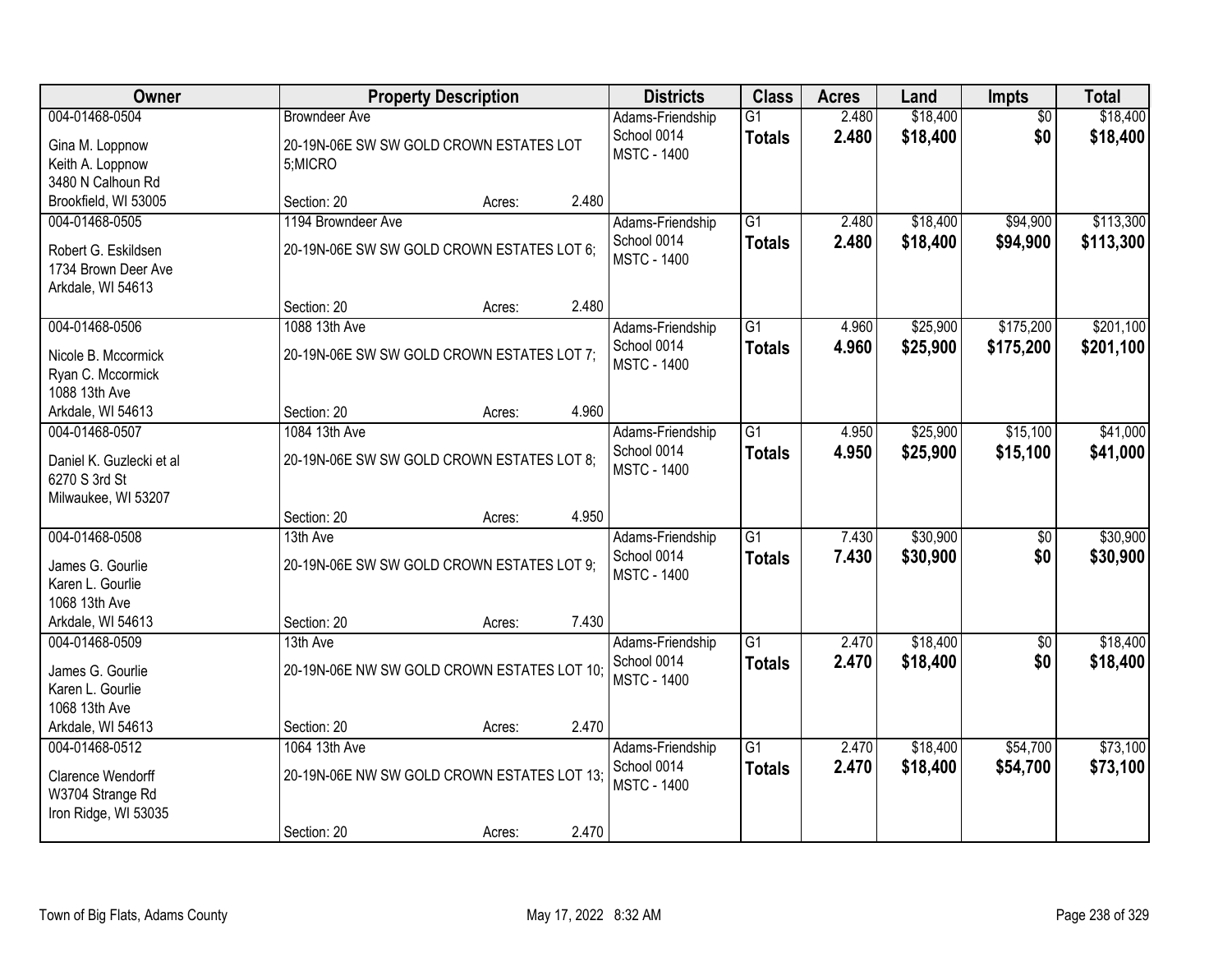| Owner                         |                         | <b>Property Description</b>                 |       | <b>Districts</b>                  | <b>Class</b>    | <b>Acres</b> | Land     | <b>Impts</b>    | <b>Total</b> |
|-------------------------------|-------------------------|---------------------------------------------|-------|-----------------------------------|-----------------|--------------|----------|-----------------|--------------|
| 004-01468-0513                | 13th Ave                |                                             |       | Adams-Friendship                  | $\overline{G1}$ | 2.470        | \$18,400 | $\overline{50}$ | \$18,400     |
| Clarence Wendorff             |                         | 20-19N-06E NW SW GOLD CROWN ESTATES LOT 14; |       | School 0014<br><b>MSTC - 1400</b> | <b>Totals</b>   | 2.470        | \$18,400 | \$0             | \$18,400     |
| W3704 Strange Rd              |                         |                                             |       |                                   |                 |              |          |                 |              |
| Iron Ridge, WI 53035          |                         |                                             |       |                                   |                 |              |          |                 |              |
|                               | Section: 20             | Acres:                                      | 2.470 |                                   |                 |              |          |                 |              |
| 004-01468-0514                | 1058 13th Ave           |                                             |       | Adams-Friendship                  | $\overline{G1}$ | 2.470        | \$18,400 | \$0             | \$18,400     |
| Paul Skwara                   |                         | 20-19N-06E NW SW GOLD CROWN ESTATES LOT 15; |       | School 0014<br><b>MSTC - 1400</b> | <b>Totals</b>   | 2.470        | \$18,400 | \$0             | \$18,400     |
| 14800 Highland Ave            |                         |                                             |       |                                   |                 |              |          |                 |              |
| Orland Park, IL 60462         |                         |                                             |       |                                   |                 |              |          |                 |              |
| 004-01468-0515                | Section: 20<br>13th Ave | Acres:                                      | 2.470 | Adams-Friendship                  | $\overline{G1}$ | 2.470        | \$18,400 | \$2,200         | \$20,600     |
|                               |                         |                                             |       | School 0014                       | <b>Totals</b>   | 2.470        | \$18,400 | \$2,200         | \$20,600     |
| Paul Skwara                   |                         | 20-19N-06E NW SW GOLD CROWN ESTATES LOT 16; |       | <b>MSTC - 1400</b>                |                 |              |          |                 |              |
| 14800 Highland Ave            |                         |                                             |       |                                   |                 |              |          |                 |              |
| Orland Park, IL 60462         | Section: 20             | Acres:                                      | 2.470 |                                   |                 |              |          |                 |              |
| 004-01468-0516                | 13th Ave                |                                             |       | Adams-Friendship                  | G1              | 2.470        | \$18,400 | \$0             | \$18,400     |
|                               |                         |                                             |       | School 0014                       | <b>Totals</b>   | 2.470        | \$18,400 | \$0             | \$18,400     |
| Natalia Skwara<br>Paul Skwara |                         | 20-19N-06E NW SW GOLD CROWN ESTATES LOT 17; |       | <b>MSTC - 1400</b>                |                 |              |          |                 |              |
| 14800 Highland Ave            |                         |                                             |       |                                   |                 |              |          |                 |              |
| Orland Park, IL 60462         | Section: 20             | Acres:                                      | 2.470 |                                   |                 |              |          |                 |              |
| 004-01468-0517                | 1068 13th Ave           |                                             |       | Adams-Friendship                  | $\overline{G1}$ | 4.940        | \$25,800 | \$75,700        | \$101,500    |
| James G. Gourlie              |                         | 20-19N-06E NW SW GOLD CROWN ESTATES LOT     |       | School 0014                       | <b>Totals</b>   | 4.940        | \$25,800 | \$75,700        | \$101,500    |
| Karen L. Gourlie              |                         | 12; DEED RESTRICTION COMBINED PARCEL        |       | <b>MSTC - 1400</b>                |                 |              |          |                 |              |
| 1068 13th Ave                 |                         |                                             |       |                                   |                 |              |          |                 |              |
| Arkdale, WI 54613             | Section: 20             | Acres:                                      | 4.940 |                                   |                 |              |          |                 |              |
| 004-01470-0000                | 1123 15th Ave           |                                             |       | Adams-Friendship                  | $\overline{G1}$ | 1.510        | \$11,100 | \$2,100         | \$13,200     |
| Paul R. Watson et al          |                         | 26-19N-05E NE NE GREEN ACRES UNREC LOT 1;   |       | School 0014                       | <b>Totals</b>   | 1.510        | \$11,100 | \$2,100         | \$13,200     |
| 39746 N Hwy 59                |                         |                                             |       | <b>MSTC - 1400</b>                |                 |              |          |                 |              |
| Lake Villa, IL 60046          |                         |                                             |       |                                   |                 |              |          |                 |              |
|                               | Section: 26             | Acres:                                      | 1.510 |                                   |                 |              |          |                 |              |
| 004-01471-0000                | 15th Ave                |                                             |       | Adams-Friendship                  | $\overline{G1}$ | 1.510        | \$11,100 | $\overline{50}$ | \$11,100     |
| Joseph T. Taylor              |                         | 26-19N-05E NE NE GREEN ACRES UNREC LOT 2;.  |       | School 0014                       | <b>Totals</b>   | 1.510        | \$11,100 | \$0             | \$11,100     |
| Kathryn E. Taylor             |                         |                                             |       | <b>MSTC - 1400</b>                |                 |              |          |                 |              |
| 1292 Regent Dr                |                         |                                             |       |                                   |                 |              |          |                 |              |
| Mundelein, IL 60060           | Section: 26             | Acres:                                      | 1.510 |                                   |                 |              |          |                 |              |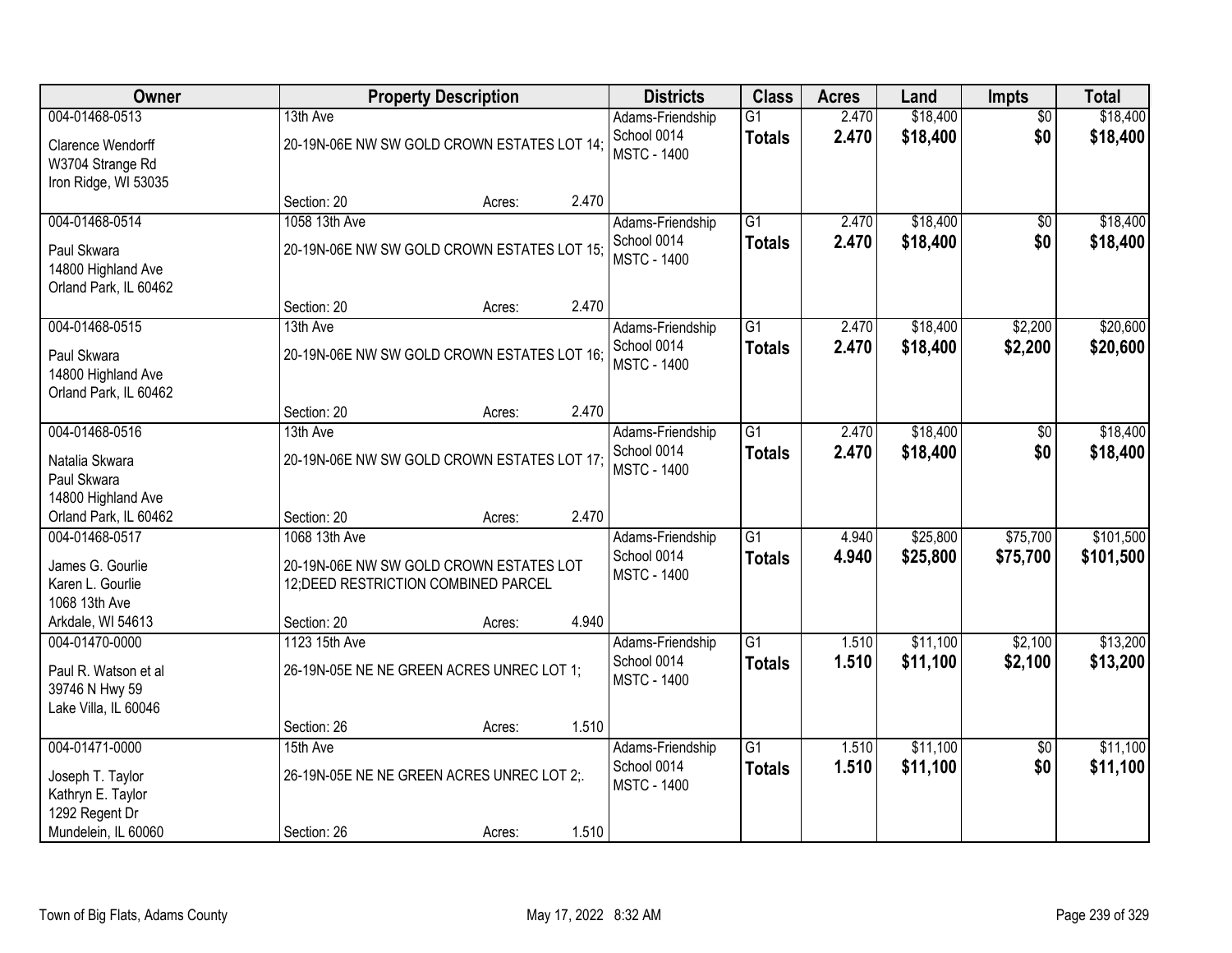| Owner                                                                            |                                                                                                                     | <b>Property Description</b> |       | <b>Districts</b>                                      | <b>Class</b>                     | <b>Acres</b>   | Land                 | <b>Impts</b>         | <b>Total</b>         |
|----------------------------------------------------------------------------------|---------------------------------------------------------------------------------------------------------------------|-----------------------------|-------|-------------------------------------------------------|----------------------------------|----------------|----------------------|----------------------|----------------------|
| 004-01472-0000<br>Virgil E. Erickson et al<br>1119 15th Ave<br>Arkdale, WI 54613 | 1119 15th Ave<br>26-19N-05E NE NE GREEN ACRES UNREC LOT<br>3-4;MICRO                                                |                             |       | Adams-Friendship<br>School 0014<br><b>MSTC - 1400</b> | $\overline{G1}$<br><b>Totals</b> | 3.020<br>3.020 | \$17,100<br>\$17,100 | \$31,700<br>\$31,700 | \$48,800<br>\$48,800 |
|                                                                                  | Section: 26                                                                                                         | Acres:                      | 3.020 |                                                       |                                  |                |                      |                      |                      |
| 004-01473-0000<br>Lonnie J. Frey<br>Kelly D. Frey<br>PO Box 227                  | 1115 15th Ave<br>26-19N-05E NE NE GREEN ACRES UNREC LOT<br>5-6;MICRO                                                |                             |       | Adams-Friendship<br>School 0014<br><b>MSTC - 1400</b> | $\overline{G1}$<br><b>Totals</b> | 3.020<br>3.020 | \$17,100<br>\$17,100 | \$9,700<br>\$9,700   | \$26,800<br>\$26,800 |
| Rochester, WI 53167                                                              | Section: 26                                                                                                         | Acres:                      | 3.020 |                                                       |                                  |                |                      |                      |                      |
| 004-01474-0000<br>Terry R. Baggs<br>1617 Czech Ave<br>Friendship, WI 53934       | 1109 15th Ave<br>26-19N-05E NE NE GREEN ACRES UNREC LOT 7;PT<br>LOT 7 LOT 1 CSM 3814                                |                             |       | Adams-Friendship<br>School 0014<br><b>MSTC - 1400</b> | $\overline{G1}$<br><b>Totals</b> | 1.790<br>1.790 | \$12,700<br>\$12,700 | \$19,400<br>\$19,400 | \$32,100<br>\$32,100 |
|                                                                                  | Section: 26                                                                                                         | Acres:                      | 1.790 |                                                       |                                  |                |                      |                      |                      |
| 004-01474-0010<br>Carlos P. Avila<br>195 Windwart<br>Lakemoor, IL 60051          | W 15th Ave<br>26-19N-05E NE NE GREEN ACRES UNREC LOT 16; W<br>PT LOT 1 CSM 260                                      |                             |       | Adams-Friendship<br>School 0014<br><b>MSTC - 1400</b> | $\overline{G1}$<br><b>Totals</b> | 3.830<br>3.830 | \$19,500<br>\$19,500 | \$0<br>\$0           | \$19,500<br>\$19,500 |
|                                                                                  | Section: 26                                                                                                         | Acres:                      | 3.830 |                                                       |                                  |                |                      |                      |                      |
| 004-01474-0020<br>Terry R. Baggs<br>1105 15th Ave<br>Arkdale, WI 54613           | 15th Ave<br>26-19N-05E NE NE GREEN ACRES UNREC LOT<br>7; NKA LOT 2 CSM 3814                                         |                             |       | Adams-Friendship<br>School 0014<br><b>MSTC - 1400</b> | $\overline{G1}$<br><b>Totals</b> | 1.840<br>1.840 | \$13,000<br>\$13,000 | \$0<br>\$0           | \$13,000<br>\$13,000 |
|                                                                                  | Section: 26                                                                                                         | Acres:                      | 1.840 |                                                       |                                  |                |                      |                      |                      |
| 004-01475-0000<br>Terry R. Baggs<br>1105 15th Ave<br>Arkdale, WI 54613           | 15th Ave<br>26-19N-05E NE NE GREEN ACRES UNREC LOT 8;E<br>220 FT X 100 FT LOT 8                                     |                             |       | Adams-Friendship<br>School 0014<br><b>MSTC - 1400</b> | $\overline{G1}$<br><b>Totals</b> | 0.500<br>0.500 | \$4,500<br>\$4,500   | \$7,000<br>\$7,000   | \$11,500<br>\$11,500 |
|                                                                                  | Section: 26                                                                                                         | Acres:                      | 0.500 |                                                       |                                  |                |                      |                      |                      |
| 004-01476-0000<br>Daniel R. Kobs<br>1114 W 15th Dr<br>Arkdale, WI 54613          | 1114 W 15th Ave Pv<br>26-19N-05E NE NE GREEN ACRES UNREC LOT<br>8-9; PT LOT 8-9 LOT 1 CSM 1064 MICRO<br>Section: 26 | Acres:                      | 2.050 | Adams-Friendship<br>School 0014<br><b>MSTC - 1400</b> | $\overline{G1}$<br><b>Totals</b> | 2.050<br>2.050 | \$14,200<br>\$14,200 | \$84,100<br>\$84,100 | \$98,300<br>\$98,300 |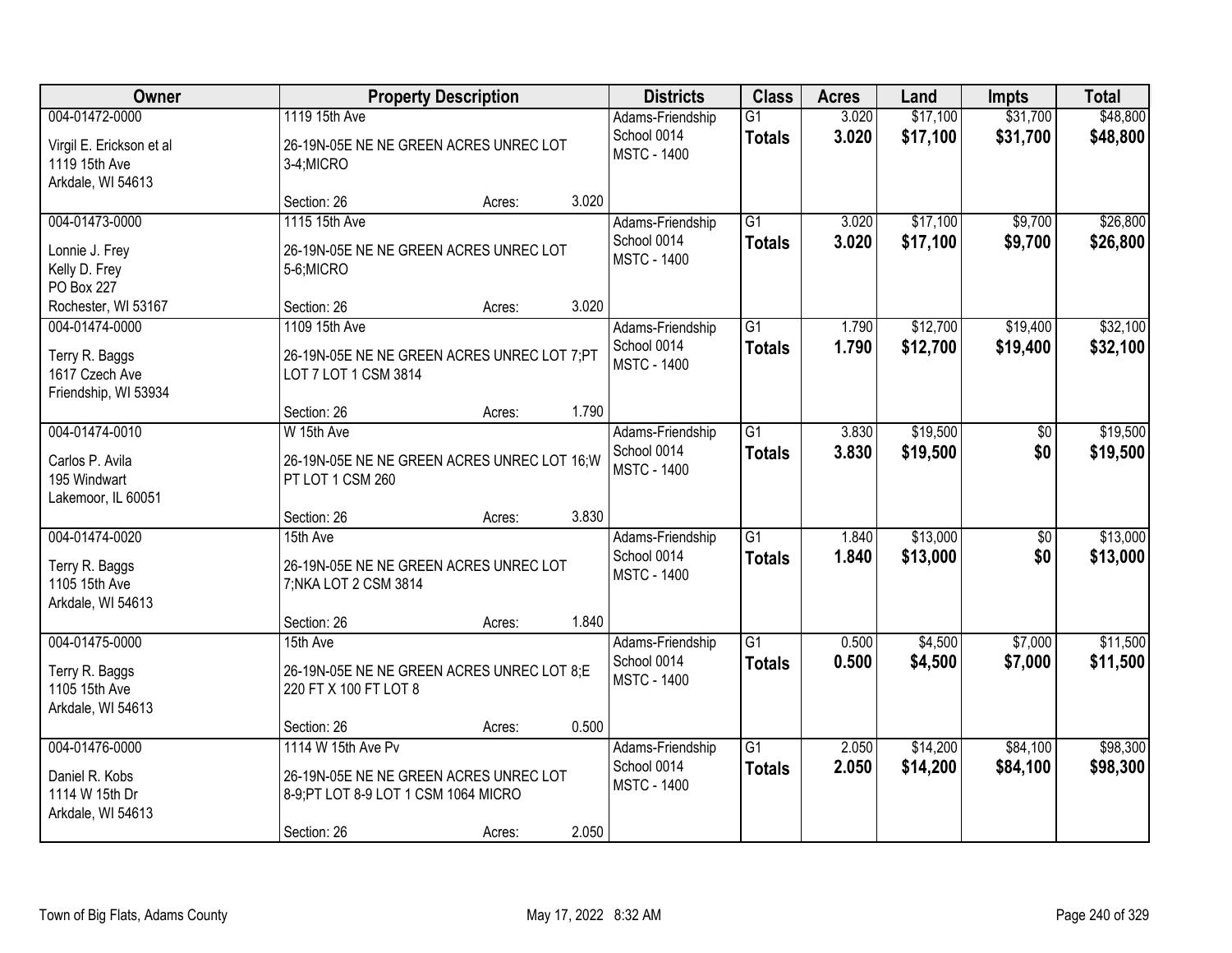| Owner                                                                                                                       |                                                                                            | <b>Property Description</b> |       | <b>Districts</b>                                      | <b>Class</b>                     | <b>Acres</b>   | Land                 | <b>Impts</b>         | <b>Total</b>         |
|-----------------------------------------------------------------------------------------------------------------------------|--------------------------------------------------------------------------------------------|-----------------------------|-------|-------------------------------------------------------|----------------------------------|----------------|----------------------|----------------------|----------------------|
| 004-01477-0000<br>Terry R. Baggs<br>1105 15th Ave<br>Arkdale, WI 54613                                                      | 1105 15th Ave<br>26-19N-05E NE NE GREEN ACRES UNREC LOT 9;E<br>220 FT X 100 FT LOT 9       |                             |       | Adams-Friendship<br>School 0014<br><b>MSTC - 1400</b> | G1<br><b>Totals</b>              | 0.500<br>0.500 | \$4,500<br>\$4,500   | \$8,300<br>\$8,300   | \$12,800<br>\$12,800 |
|                                                                                                                             | Section: 26                                                                                | Acres:                      | 0.500 |                                                       |                                  |                |                      |                      |                      |
| 004-01478-0000<br>Daniel R. Kobs<br>1114 W 15th Dr<br>Arkdale, WI 54613                                                     | W 15th Ave<br>26-19N-05E NE NE GREEN ACRES UNREC LOT 10;PT<br>LOT 10 LOT 1 CSM 936         |                             |       | Adams-Friendship<br>School 0014<br><b>MSTC - 1400</b> | $\overline{G1}$<br><b>Totals</b> | 1.030<br>1.030 | \$8,200<br>\$8,200   | \$0<br>\$0           | \$8,200<br>\$8,200   |
|                                                                                                                             | Section: 26                                                                                | Acres:                      | 1.030 |                                                       |                                  |                |                      |                      |                      |
| 004-01479-0000<br>Timothy A. Oneil<br>733 County Rd C<br>Hancock, WI 54943                                                  | 15th Ave<br>26-19N-05E NE NE GREEN ACRES UNREC LOT 10;P1<br>LOT 10 LOT 2 CSM 936           |                             |       | Adams-Friendship<br>School 0014<br><b>MSTC - 1400</b> | G1<br><b>Totals</b>              | 0.500<br>0.500 | \$4,500<br>\$4,500   | \$0<br>\$0           | \$4,500<br>\$4,500   |
|                                                                                                                             | Section: 26                                                                                | Acres:                      | 0.500 |                                                       |                                  |                |                      |                      |                      |
| 004-01480-0000<br>Timothy A. Oneil<br>733 County Rd C<br>Hancock, WI 54943                                                  | 1501 Browndeer Ave<br>26-19N-05E NE NE GREEN ACRES UNREC LOT 11;                           |                             |       | Adams-Friendship<br>School 0014<br><b>MSTC - 1400</b> | $\overline{G1}$<br><b>Totals</b> | 2.570<br>2.570 | \$15,700<br>\$15,700 | \$23,200<br>\$23,200 | \$38,900<br>\$38,900 |
|                                                                                                                             | Section: 26                                                                                | Acres:                      | 2.570 |                                                       |                                  |                |                      |                      |                      |
| 004-01481-0000<br><b>Brandon Finger</b><br>Finger Joint Revocable Trust<br>S35 E27930 Pheasant Run Dr<br>Waukesha, WI 53189 | 1523 Browndeer Ave<br>26-19N-05E NE NE GREEN ACRES UNREC LOT<br>$12 - 13$ ;<br>Section: 26 | Acres:                      | 4.080 | Adams-Friendship<br>School 0014<br><b>MSTC - 1400</b> | $\overline{G1}$<br><b>Totals</b> | 4.080<br>4.080 | \$20,200<br>\$20,200 | \$28,500<br>\$28,500 | \$48,700<br>\$48,700 |
| 004-01483-0000                                                                                                              | W 15th Ave                                                                                 |                             |       | Adams-Friendship                                      | $\overline{G1}$                  | 1.510          | \$11,100             | $\sqrt{6}$           | \$11,100             |
| Kurt J. Ritzka<br>Andrew H. Ritzka<br>1658 S 52nd St                                                                        | 26-19N-05E NE NE GREEN ACRES UNREC LOT 14;                                                 |                             |       | School 0014<br><b>MSTC - 1400</b>                     | <b>Totals</b>                    | 1.510          | \$11,100             | \$0                  | \$11,100             |
| West Milwaukee, WI 53214                                                                                                    | Section: 26                                                                                | Acres:                      | 1.510 |                                                       |                                  |                |                      |                      |                      |
| 004-01484-0000<br>Grzegorz J. Mikoda<br>3834 Scott St<br>Schiller Park, IL 60176                                            | 1113 W 15th Ave Pv<br>26-19N-05E NE NE GREEN ACRES UNREC LOT 15;<br>Section: 26            | Acres:                      | 1.510 | Adams-Friendship<br>School 0014<br><b>MSTC - 1400</b> | $\overline{G1}$<br><b>Totals</b> | 1.510<br>1.510 | \$11,100<br>\$11,100 | \$4,000<br>\$4,000   | \$15,100<br>\$15,100 |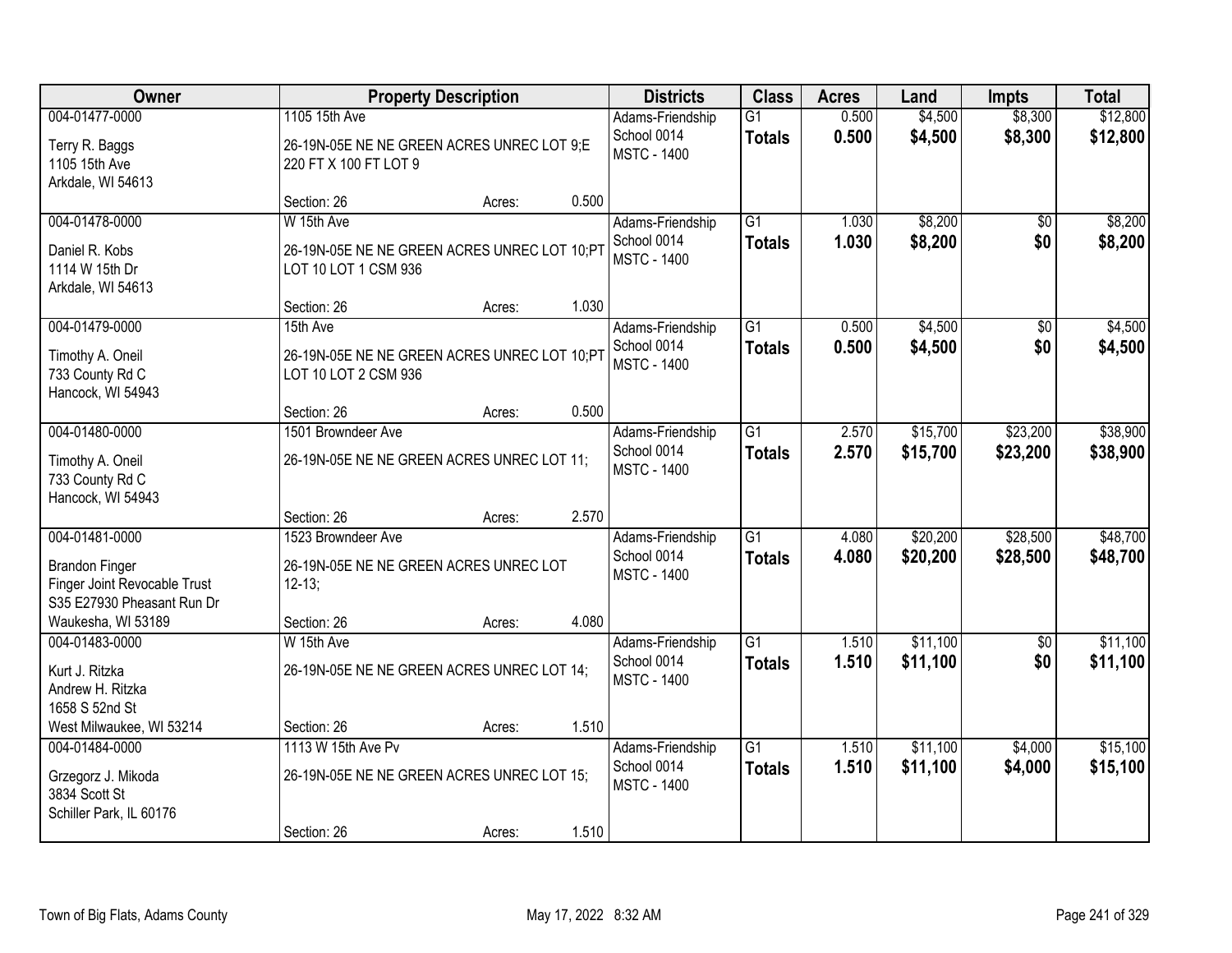| Owner                   |                                               | <b>Property Description</b> |        | <b>Districts</b>   | <b>Class</b>    | <b>Acres</b> | Land     | <b>Impts</b> | <b>Total</b> |
|-------------------------|-----------------------------------------------|-----------------------------|--------|--------------------|-----------------|--------------|----------|--------------|--------------|
| 004-01485-0000          | 1115 W 15th Ave Pv                            |                             |        | Adams-Friendship   | $\overline{G1}$ | 1.510        | \$11,100 | \$54,700     | \$65,800     |
| Cindra Skelton          | 26-19N-05E NE NE GREEN ACRES UNREC LOT 17;.   |                             |        | School 0014        | <b>Totals</b>   | 1.510        | \$11,100 | \$54,700     | \$65,800     |
| Josiah Brown            |                                               |                             |        | <b>MSTC - 1400</b> |                 |              |          |              |              |
| 1348 15th Ave           |                                               |                             |        |                    |                 |              |          |              |              |
| Arkdale, WI 54613       | Section: 26                                   | Acres:                      | 1.510  |                    |                 |              |          |              |              |
| 004-01486-0000          | 1117 W 15th Ave Pv                            |                             |        | Adams-Friendship   | $\overline{G1}$ | 3.060        | \$17,200 | \$15,200     | \$32,400     |
| Rita J. Rausch          | 26-19N-05E NE NE GREEN ACRES UNREC LOT        |                             |        | School 0014        | <b>Totals</b>   | 3.060        | \$17,200 | \$15,200     | \$32,400     |
| 2204 85th St            | 18-19;LOT 1 CSM 1979 MICRO                    |                             |        | <b>MSTC - 1400</b> |                 |              |          |              |              |
| Kenosha, WI 53143       |                                               |                             |        |                    |                 |              |          |              |              |
|                         | Section: 26                                   | Acres:                      | 3.060  |                    |                 |              |          |              |              |
| 004-01487-0000          | 1121 W 15th Ave Pv                            |                             |        | Adams-Friendship   | $\overline{G1}$ | 1.530        | \$11,200 | \$27,200     | \$38,400     |
| Richard J. Sedevic      | 26-19N-05E NE NE GREEN ACRES UNREC LOT        |                             |        | School 0014        | <b>Totals</b>   | 1.530        | \$11,200 | \$27,200     | \$38,400     |
| 966 E Trout Valley Rd   | 20;LOT 1 CSM 2111 MICRO                       |                             |        | <b>MSTC - 1400</b> |                 |              |          |              |              |
| Friendship, WI 53934    |                                               |                             |        |                    |                 |              |          |              |              |
|                         | Section: 26                                   | Acres:                      | 1.530  |                    |                 |              |          |              |              |
| 004-01488-0000          | 1123 W 15th Ave Pv                            |                             |        | Adams-Friendship   | $\overline{G1}$ | 1.510        | \$11,100 | \$5,900      | \$17,000     |
| <b>Hilario Corral</b>   | 26-19N-05E NE NE GREEN ACRES UNREC LOT 21;    |                             |        | School 0014        | <b>Totals</b>   | 1.510        | \$11,100 | \$5,900      | \$17,000     |
| <b>Blanca Corral</b>    |                                               |                             |        | <b>MSTC - 1400</b> |                 |              |          |              |              |
| 1123 W 15th Ave Pv      |                                               |                             |        |                    |                 |              |          |              |              |
| Arkdale, WI 54613       | Section: 26                                   | Acres:                      | 1.510  |                    |                 |              |          |              |              |
| 004-01489-0000          | 1125 W 15th Ave Pv                            |                             |        | Adams-Friendship   | $\overline{G1}$ | 1.510        | \$11,100 | \$34,400     | \$45,500     |
| <b>Hilario Corral</b>   | 26-19N-05E NE NE GREEN ACRES UNREC LOT 22;.   |                             |        | School 0014        | <b>Totals</b>   | 1.510        | \$11,100 | \$34,400     | \$45,500     |
| <b>Blanca Corral</b>    |                                               |                             |        | <b>MSTC - 1400</b> |                 |              |          |              |              |
| 1123 W 15th Ave Pv      |                                               |                             |        |                    |                 |              |          |              |              |
| Arkdale, WI 54613       | Section: 26                                   | Acres:                      | 1.510  |                    |                 |              |          |              |              |
| 004-01489-0500          | 866 8th Dr                                    |                             |        | Adams-Friendship   | $\overline{G1}$ | 4.500        | \$32,500 | \$1,800      | \$34,300     |
| Martin J. Weber         | 11-19N-06E NW SE HIDDEN WATERS LOT 9; KNA LOT |                             |        | School 0014        | <b>Totals</b>   | 4.500        | \$32,500 | \$1,800      | \$34,300     |
| Lisa M. Weber           | 1 CSM 3595                                    |                             |        | <b>MSTC - 1400</b> |                 |              |          |              |              |
| N1611 Brooke Ln         |                                               |                             |        |                    |                 |              |          |              |              |
| Fort Atkinson, WI 53538 | Section: 11                                   | Acres:                      | 4.500  |                    |                 |              |          |              |              |
| 004-01489-0502          | 856 8th Dr                                    |                             |        | Adams-Friendship   | $\overline{G1}$ | 12.010       | \$57,000 | \$91,000     | \$148,000    |
| <b>Ehren Tresner</b>    | 11-19N-06E NW SE HIDDEN WATERS LOTS 10-11;    |                             |        | School 0014        | <b>Totals</b>   | 12.010       | \$57,000 | \$91,000     | \$148,000    |
| Theresa Otten           |                                               |                             |        | <b>MSTC - 1400</b> |                 |              |          |              |              |
| 3638 Grayham Paige Rd   |                                               |                             |        |                    |                 |              |          |              |              |
| Cottage Grove, WI 53527 | Section: 11                                   | Acres:                      | 12.010 |                    |                 |              |          |              |              |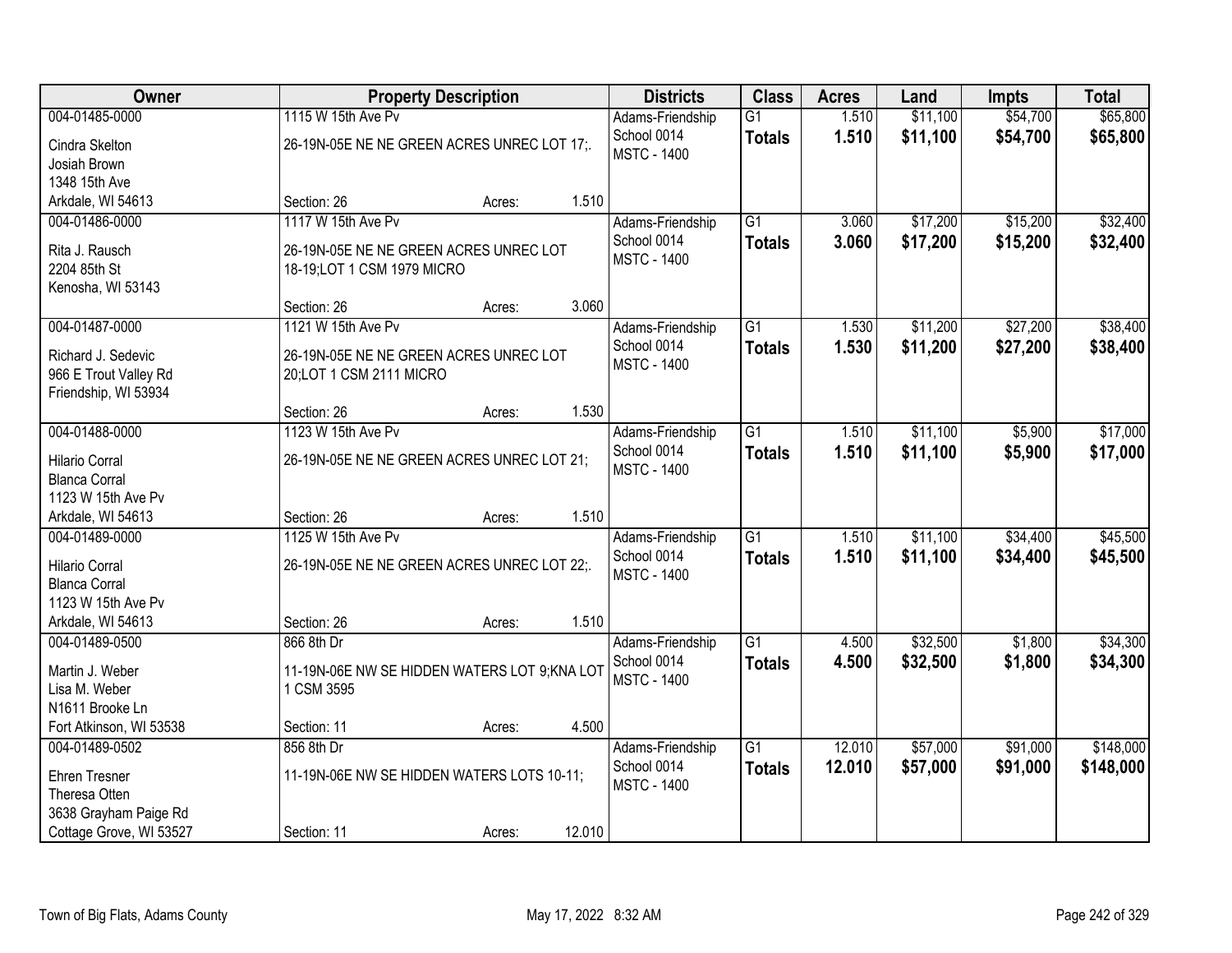| Owner                                 |                  | <b>Property Description</b>               |       | <b>Districts</b>                  | <b>Class</b>    | <b>Acres</b>   | Land     | <b>Impts</b>           | <b>Total</b> |
|---------------------------------------|------------------|-------------------------------------------|-------|-----------------------------------|-----------------|----------------|----------|------------------------|--------------|
| 004-01489-0503                        | 847 Beaver Dr    |                                           |       | Adams-Friendship                  | $\overline{G1}$ | 7.180          | \$25,100 | \$2,000                | \$27,100     |
| Michael Kowalkowski                   |                  | 11-19N-06E NW SE HIDDEN WATERS LOT 12;    |       | School 0014<br><b>MSTC - 1400</b> | <b>Totals</b>   | 7.180          | \$25,100 | \$2,000                | \$27,100     |
| Jennifer A. Kowalkowski               |                  |                                           |       |                                   |                 |                |          |                        |              |
| 306 E Lamb St                         |                  |                                           |       |                                   |                 |                |          |                        |              |
| Bellefonte, PA 16823                  | Section: 11      | Acres:                                    | 7.180 |                                   |                 |                |          |                        |              |
| 004-01489-0504                        | <b>Beaver Dr</b> |                                           |       | Adams-Friendship                  | $\overline{G1}$ | 6.860          | \$26,800 | $\overline{50}$        | \$26,800     |
| Jay Jocham                            |                  | 11-19N-06E NW SE HIDDEN WATERS LOT 13;    |       | School 0014                       | <b>Totals</b>   | 6.860          | \$26,800 | \$0                    | \$26,800     |
| Mary E. Jocham                        |                  |                                           |       | <b>MSTC - 1400</b>                |                 |                |          |                        |              |
| 837 Beaver Dr                         |                  |                                           |       |                                   |                 |                |          |                        |              |
| Hancock, WI 54943                     | Section: 11      | Acres:                                    | 6.860 |                                   |                 |                |          |                        |              |
| 004-01489-0505                        | 837 Beaver Dr    |                                           |       | Adams-Friendship                  | G1              | 9.320          | \$47,000 | \$107,200              | \$154,200    |
| Jay Jocham                            |                  | 11-19N-06E NW SE HIDDEN WATERS LOT 14-15; |       | School 0014                       | <b>Totals</b>   | 9.320          | \$47,000 | \$107,200              | \$154,200    |
| 837 Beaver Dr                         |                  |                                           |       | <b>MSTC - 1400</b>                |                 |                |          |                        |              |
| Hancock, WI 54943                     |                  |                                           |       |                                   |                 |                |          |                        |              |
|                                       | Section: 11      | Acres:                                    | 9.320 |                                   |                 |                |          |                        |              |
| 004-01489-0507                        | <b>Beaver Dr</b> |                                           |       | Adams-Friendship                  | G1              | 3.580          | \$10,700 | \$0                    | \$10,700     |
| Joseph J. Mainus                      |                  | 11-19N-06E NE SE HIDDEN WATERS LOT 16;    |       | School 0014                       | <b>Totals</b>   | 3.580          | \$10,700 | \$0                    | \$10,700     |
| 10941 S 92nd St                       |                  |                                           |       | <b>MSTC - 1400</b>                |                 |                |          |                        |              |
| Franklin, WI 53132                    |                  |                                           |       |                                   |                 |                |          |                        |              |
|                                       | Section: 11      | Acres:                                    | 3.580 |                                   |                 |                |          |                        |              |
| 004-01489-0508                        | 825 Beaver Dr    |                                           |       | Adams-Friendship                  | $\overline{G1}$ | 3.720          | \$30,200 | \$97,700               | \$127,900    |
|                                       |                  |                                           |       | School 0014                       | <b>Totals</b>   | 3.720          | \$30,200 | \$97,700               | \$127,900    |
| Joseph J. Mainus Sr                   |                  | 11-19N-06E NE SE HIDDEN WATERS LOT 17;    |       | <b>MSTC - 1400</b>                |                 |                |          |                        |              |
| 10941 S 92nd St<br>Franklin, WI 53132 |                  |                                           |       |                                   |                 |                |          |                        |              |
|                                       | Section: 11      | Acres:                                    | 3.720 |                                   |                 |                |          |                        |              |
| 004-01489-0509                        | <b>Beaver Dr</b> |                                           |       | Adams-Friendship                  | $\overline{G1}$ | 3.880          | \$12,800 | $\overline{50}$        | \$12,800     |
|                                       |                  |                                           |       | School 0014                       | <b>Totals</b>   | 3.880          | \$12,800 | \$0                    | \$12,800     |
| Joseph J. Mainus Sr                   |                  | 11-19N-06E NE SE HIDDEN WATERS LOT 18;    |       | <b>MSTC - 1400</b>                |                 |                |          |                        |              |
| 10941 S 92nd St                       |                  |                                           |       |                                   |                 |                |          |                        |              |
| Franklin, WI 53132                    |                  |                                           | 3.880 |                                   |                 |                |          |                        |              |
| 004-01489-0510                        | Section: 11      | Acres:                                    |       |                                   | $\overline{G1}$ |                | \$30,700 |                        | \$30,700     |
|                                       | Beaver Dr        |                                           |       | Adams-Friendship<br>School 0014   |                 | 3.900<br>3.900 |          | $\overline{50}$<br>\$0 |              |
| Jesse M. Clements                     |                  | 11-19N-06E NE SE HIDDEN WATERS LOT 19;    |       | <b>MSTC - 1400</b>                | <b>Totals</b>   |                | \$30,700 |                        | \$30,700     |
| 710 W Water St                        |                  |                                           |       |                                   |                 |                |          |                        |              |
| Cambridge, WI 53523                   |                  |                                           |       |                                   |                 |                |          |                        |              |
|                                       | Section: 11      | Acres:                                    | 3.900 |                                   |                 |                |          |                        |              |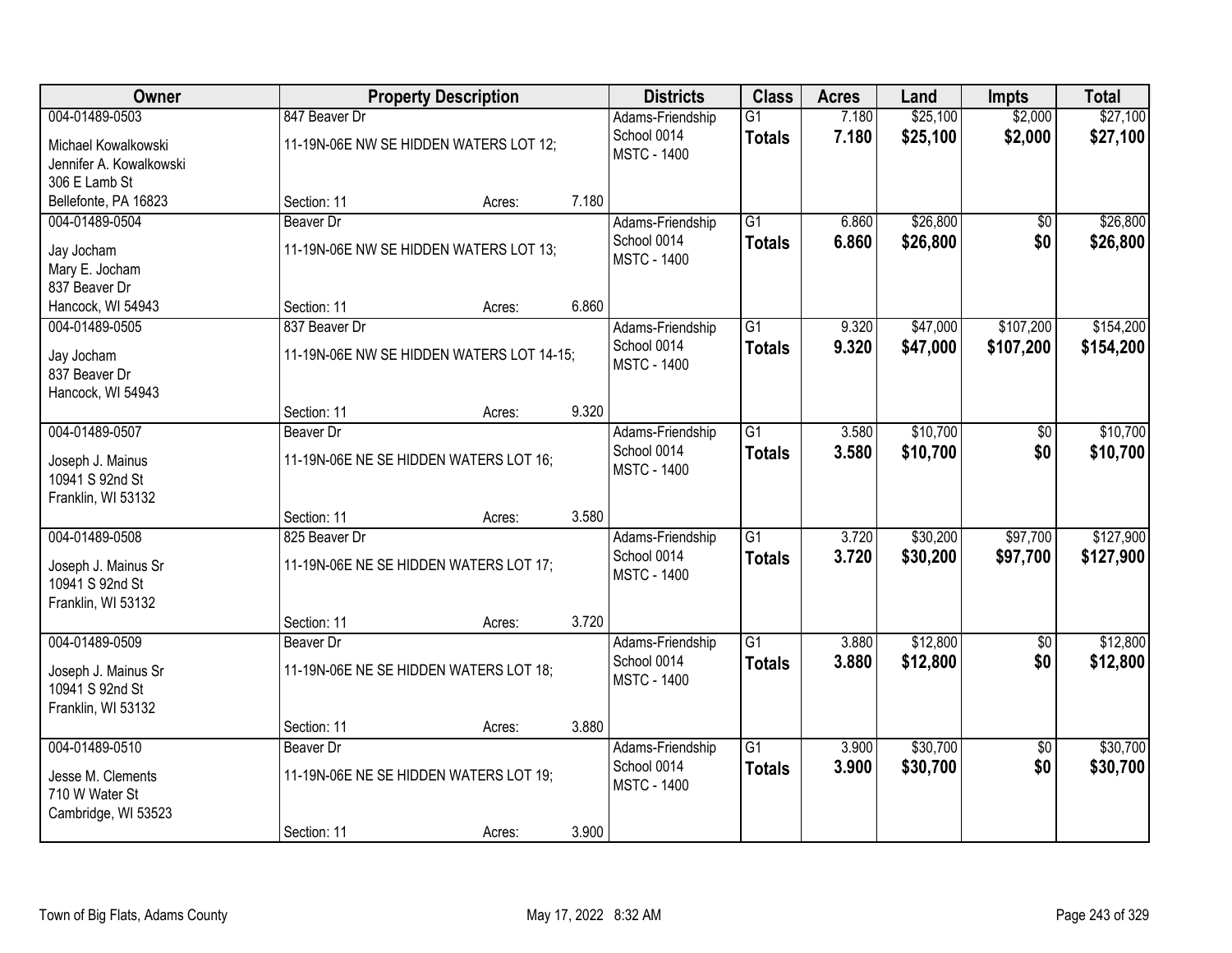| Owner                                             |                  | <b>Property Description</b>            |       | <b>Districts</b>                                      | <b>Class</b>                     | <b>Acres</b>   | Land                 | <b>Impts</b>           | <b>Total</b>         |
|---------------------------------------------------|------------------|----------------------------------------|-------|-------------------------------------------------------|----------------------------------|----------------|----------------------|------------------------|----------------------|
| 004-01489-0511<br>Quin L. Schneider               | <b>Beaver Dr</b> | 11-19N-06E NE SE HIDDEN WATERS LOT 20; |       | Adams-Friendship<br>School 0014<br><b>MSTC - 1400</b> | $\overline{G1}$<br><b>Totals</b> | 4.820<br>4.820 | \$33,500<br>\$33,500 | $\overline{50}$<br>\$0 | \$33,500<br>\$33,500 |
| Korinne A. Schneider Peragine<br>N7132 Leonard Dr |                  |                                        |       |                                                       |                                  |                |                      |                        |                      |
| Fond Du Lac, WI 54935                             | Section: 11      | Acres:                                 | 4.820 |                                                       |                                  |                |                      |                        |                      |
| 004-01489-0512                                    | 807 Beaver Dr    |                                        |       | Adams-Friendship                                      | $\overline{G1}$                  | 3.760          | \$30,300             | \$800                  | \$31,100             |
| Kevin J. Porter<br>Rebecca K. Porter              |                  | 11-19N-06E NE SE HIDDEN WATERS LOT 21; |       | School 0014<br><b>MSTC - 1400</b>                     | <b>Totals</b>                    | 3.760          | \$30,300             | \$800                  | \$31,100             |
| 832 West St                                       |                  |                                        |       |                                                       |                                  |                |                      |                        |                      |
| Stoughton, WI 53589                               | Section: 11      | Acres:                                 | 3.760 |                                                       |                                  |                |                      |                        |                      |
| 004-01489-0513                                    | <b>Beaver Dr</b> |                                        |       | Adams-Friendship                                      | $\overline{G1}$                  | 2.870          | \$27,400             | \$0                    | \$27,400             |
| Becky A. Christie                                 |                  | 11-19N-06E NE SE HIDDEN WATERS LOT 22; |       | School 0014                                           | <b>Totals</b>                    | 2.870          | \$27,400             | \$0                    | \$27,400             |
| Bruce O. Christie                                 |                  |                                        |       | <b>MSTC - 1400</b>                                    |                                  |                |                      |                        |                      |
| N4914 County Rd V                                 |                  |                                        |       |                                                       |                                  |                |                      |                        |                      |
| Fond Du Lac, WI 54935                             | Section: 11      | Acres:                                 | 2.870 |                                                       |                                  |                |                      |                        |                      |
| 004-01489-0514                                    | Beaver Dr        |                                        |       | Adams-Friendship                                      | $\overline{G1}$                  | 2.960          | \$27,800             | \$0                    | \$27,800             |
|                                                   |                  |                                        |       | School 0014                                           | <b>Totals</b>                    | 2.960          | \$27,800             | \$0                    | \$27,800             |
| Bruce O. Christie                                 |                  | 11-19N-06E NE SE HIDDEN WATERS LOT 23; |       | <b>MSTC - 1400</b>                                    |                                  |                |                      |                        |                      |
| Becky A. Christie                                 |                  |                                        |       |                                                       |                                  |                |                      |                        |                      |
| N4914 County Rd V                                 |                  |                                        |       |                                                       |                                  |                |                      |                        |                      |
| Fond Du Lac, WI 54935                             | Section: 11      | Acres:                                 | 2.960 |                                                       |                                  |                |                      |                        |                      |
| 004-01489-0515                                    | 873 8th Ct       |                                        |       | Adams-Friendship                                      | $\overline{G1}$                  | 4.040          | \$31,100             | \$8,200                | \$39,300             |
| Stephen T. Mains                                  |                  | 11-19N-06E NE SE HIDDEN WATERS LOT 24; |       | School 0014                                           | <b>Totals</b>                    | 4.040          | \$31,100             | \$8,200                | \$39,300             |
| Brenda L. Mains                                   |                  |                                        |       | <b>MSTC - 1400</b>                                    |                                  |                |                      |                        |                      |
| 11480 Us Hwy 20                                   |                  |                                        |       |                                                       |                                  |                |                      |                        |                      |
| Garden Prairie, IL 61038-9458                     | Section: 11      | Acres:                                 | 4.040 |                                                       |                                  |                |                      |                        |                      |
| 004-01489-0516                                    | 875 8th Ct       |                                        |       | Adams-Friendship                                      | $\overline{G1}$                  | 4.410          | \$32,200             | \$11,100               | \$43,300             |
| James D. Harenda                                  |                  | 11-19N-06E NE SE HIDDEN WATERS LOT 25; |       | School 0014                                           | <b>Totals</b>                    | 4.410          | \$32,200             | \$11,100               | \$43,300             |
| Anna M. Harenda                                   |                  |                                        |       | <b>MSTC - 1400</b>                                    |                                  |                |                      |                        |                      |
| N5496 Pioneer Dr                                  |                  |                                        |       |                                                       |                                  |                |                      |                        |                      |
| Sullivan, WI 53178                                | Section: 11      | Acres:                                 | 4.410 |                                                       |                                  |                |                      |                        |                      |
| 004-01489-0517                                    | 877 8th Ct       |                                        |       | Adams-Friendship                                      | $\overline{G1}$                  | 4.820          | \$33,500             | $\overline{50}$        | \$33,500             |
|                                                   |                  |                                        |       | School 0014                                           | <b>Totals</b>                    | 4.820          | \$33,500             | \$0                    | \$33,500             |
| Ljubomir Klanchich                                |                  | 11-19N-06E NE SE HIDDEN WATERS LOT 26; |       | <b>MSTC - 1400</b>                                    |                                  |                |                      |                        |                      |
| Donna Klanchich                                   |                  |                                        |       |                                                       |                                  |                |                      |                        |                      |
| 4515 Catalna Pkwy                                 |                  |                                        |       |                                                       |                                  |                |                      |                        |                      |
| Mcfarland, WI 53558                               | Section: 11      | Acres:                                 | 4.820 |                                                       |                                  |                |                      |                        |                      |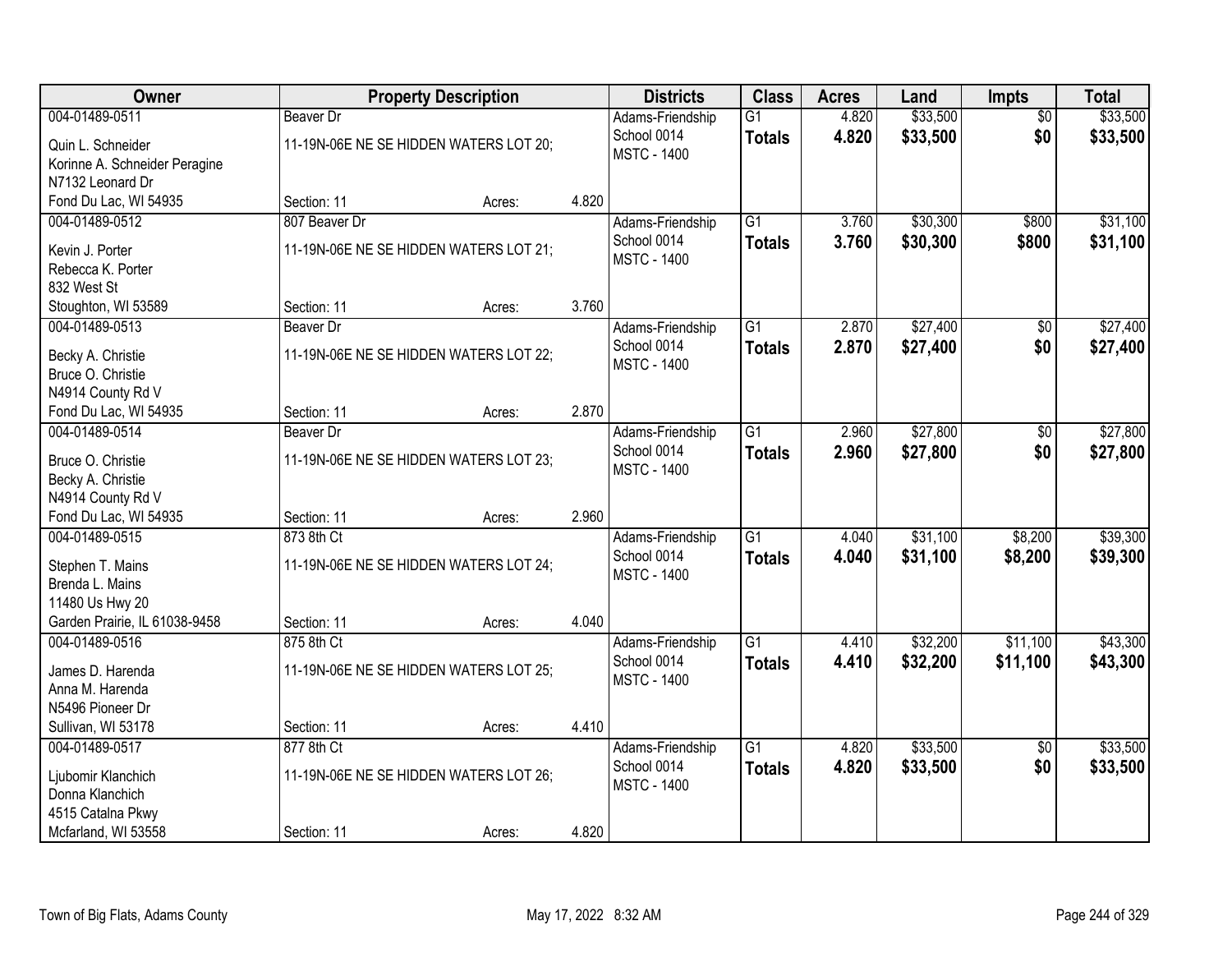| Owner                                                                                      |                                                               | <b>Property Description</b>            |       | <b>Districts</b>                                      | <b>Class</b>                     | <b>Acres</b>   | Land                 | Impts                  | <b>Total</b>           |
|--------------------------------------------------------------------------------------------|---------------------------------------------------------------|----------------------------------------|-------|-------------------------------------------------------|----------------------------------|----------------|----------------------|------------------------|------------------------|
| 004-01489-0518<br>Ljubomir Klanchich<br>Donna Klanchich<br>4515 Catalna Pkwy               | 879 8th Ct                                                    | 11-19N-06E NE SE HIDDEN WATERS LOT 27; |       | Adams-Friendship<br>School 0014<br><b>MSTC - 1400</b> | $\overline{G1}$<br><b>Totals</b> | 2.660<br>2.660 | \$26,300<br>\$26,300 | $\overline{50}$<br>\$0 | \$26,300<br>\$26,300   |
| Mcfarland, WI 53558                                                                        | Section: 11                                                   | Acres:                                 | 2.660 |                                                       |                                  |                |                      |                        |                        |
| 004-01489-0519<br>Ljubomir Klanchich<br>Donna Klanchich<br>4515 Catalna Pkwy               | 881 8th Ct                                                    | 11-19N-06E NE SE HIDDEN WATERS LOT 28; |       | Adams-Friendship<br>School 0014<br><b>MSTC - 1400</b> | $\overline{G1}$<br><b>Totals</b> | 3.350<br>3.350 | \$29,100<br>\$29,100 | \$4,000<br>\$4,000     | \$33,100<br>\$33,100   |
| Mcfarland, WI 53558                                                                        | Section: 11                                                   | Acres:                                 | 3.350 |                                                       |                                  |                |                      |                        |                        |
| 004-01489-0520<br>Timothy R. Parcel<br>Cynthia Parcel<br>224 S Weston                      | 883 8th Ct                                                    | 11-19N-06E NE SE HIDDEN WATERS LOT 29; |       | Adams-Friendship<br>School 0014<br><b>MSTC - 1400</b> | G1<br><b>Totals</b>              | 3.670<br>3.670 | \$30,000<br>\$30,000 | \$5,100<br>\$5,100     | \$35,100<br>\$35,100   |
| Elgin, IL 60123                                                                            | Section: 11                                                   | Acres:                                 | 3.670 |                                                       |                                  |                |                      |                        |                        |
| 004-01489-0521<br>Mark W. Reed<br>Margaret Reed<br>885 8th Ct                              | 885 8th Ct                                                    | 11-19N-06E NE SE HIDDEN WATERS LOT 30; |       | Adams-Friendship<br>School 0014<br><b>MSTC - 1400</b> | G1<br><b>Totals</b>              | 3.720<br>3.720 | \$30,200<br>\$30,200 | \$245,300<br>\$245,300 | \$275,500<br>\$275,500 |
| Hancock, WI 54943-9331                                                                     | Section: 11                                                   | Acres:                                 | 3.720 |                                                       |                                  |                |                      |                        |                        |
| 004-01489-0522<br>Harold E. Murphy<br>Frances B. Murphy<br>887 8th Ct<br>Hancock, WI 54943 | 887 8th Ct<br>11-19N-06E HIDDEN WATERS LOT 31;<br>Section: 11 | Acres:                                 | 3.145 | Adams-Friendship<br>School 0014<br><b>MSTC - 1400</b> | $\overline{G1}$<br><b>Totals</b> | 3.145<br>3.145 | \$28,400<br>\$28,400 | \$124,800<br>\$124,800 | \$153,200<br>\$153,200 |
| 004-01489-0523                                                                             | 889 8th Ct                                                    |                                        |       | Adams-Friendship                                      | $\overline{G1}$                  | 4.610          | \$32,800             | \$1,500                | \$34,300               |
| Susan A. Hoffman<br>Thomas C. Hoffman<br>S72 W19306 Lochcrest Blvd                         |                                                               | 11-19N-06E SW SE HIDDEN WATERS LOT 32; |       | School 0014<br><b>MSTC - 1400</b>                     | <b>Totals</b>                    | 4.610          | \$32,800             | \$1,500                | \$34,300               |
| Muskego, WI 53150                                                                          | Section: 11                                                   | Acres:                                 | 4.610 |                                                       |                                  |                |                      |                        |                        |
| 004-01489-0524<br>Beth A. Schutten<br>1834 E Norwich Ave<br>St Francis, WI 53235           | 891 8th Ct                                                    | 11-19N-06E SW SE HIDDEN WATERS LOT 33; |       | Adams-Friendship<br>School 0014<br><b>MSTC - 1400</b> | $\overline{G1}$<br><b>Totals</b> | 4.180<br>4.180 | \$31,500<br>\$31,500 | \$113,200<br>\$113,200 | \$144,700<br>\$144,700 |
|                                                                                            | Section: 11                                                   | Acres:                                 | 4.180 |                                                       |                                  |                |                      |                        |                        |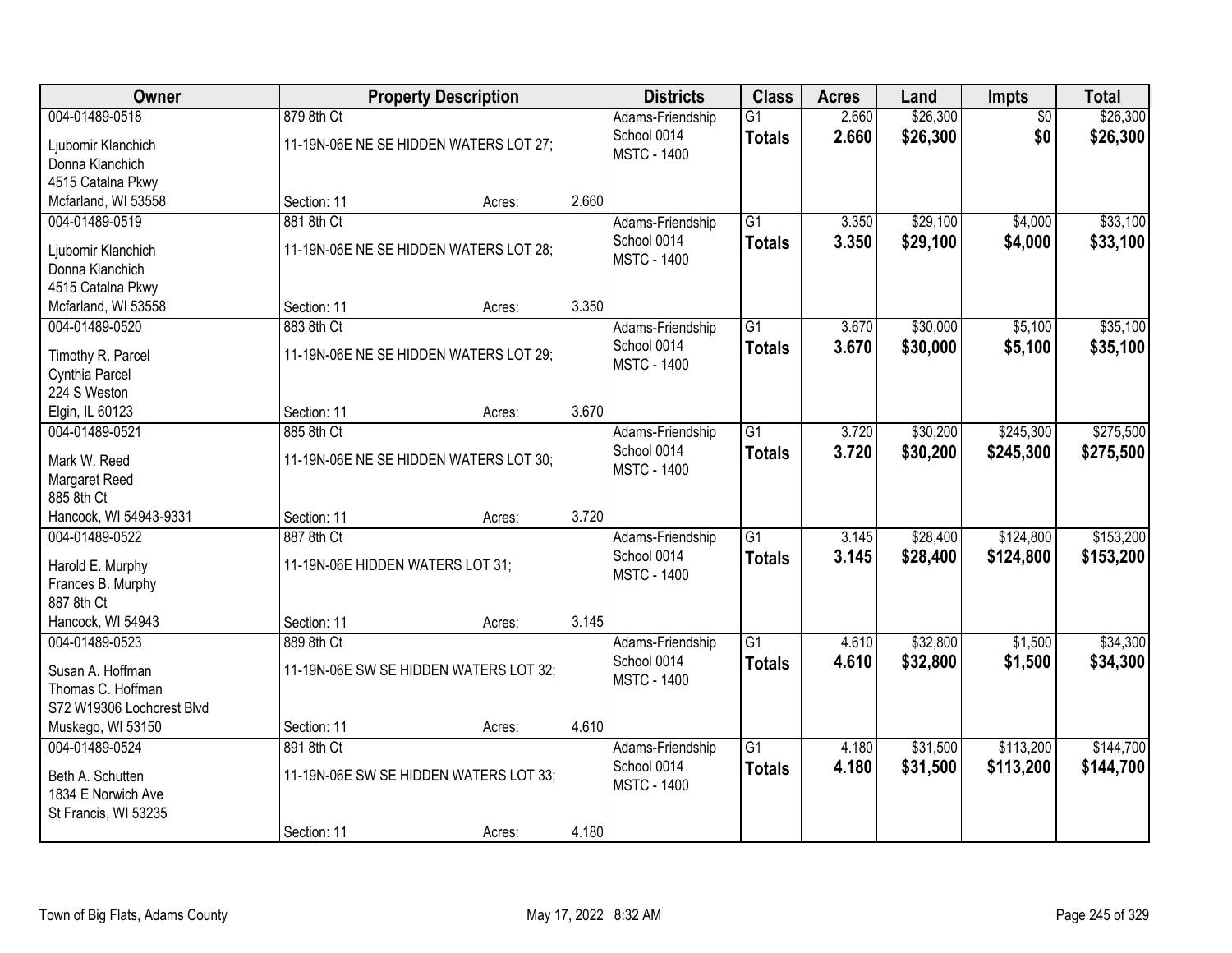| Owner                                    |                  | <b>Property Description</b>                 |       | <b>Districts</b>                  | <b>Class</b>    | <b>Acres</b> | Land            | <b>Impts</b>    | <b>Total</b>    |
|------------------------------------------|------------------|---------------------------------------------|-------|-----------------------------------|-----------------|--------------|-----------------|-----------------|-----------------|
| 004-01489-0525                           | 893 8th Ct       |                                             |       | Adams-Friendship                  | $\overline{G1}$ | 3.650        | \$30,000        | $\overline{50}$ | \$30,000        |
| Steven J. Schutten                       |                  | 11-19N-06E SW SE HIDDEN WATERS LOT 34;      |       | School 0014<br><b>MSTC - 1400</b> | <b>Totals</b>   | 3.650        | \$30,000        | \$0             | \$30,000        |
| Beth A. Schutten                         |                  |                                             |       |                                   |                 |              |                 |                 |                 |
| 1834 E Norwich Ave                       |                  |                                             |       |                                   |                 |              |                 |                 |                 |
| St Francis, WI 53235                     | Section: 11      | Acres:                                      | 3.650 |                                   |                 |              |                 |                 |                 |
| 004-01489-0526                           | 895 8th Ct       |                                             |       | Adams-Friendship                  | $\overline{G1}$ | 4.640        | \$32,900        | \$124,000       | \$156,900       |
| Nicole F. Zaucha                         |                  | 11-19N-06E SW SE HIDDEN WATERS LOT 35;      |       | School 0014                       | <b>Totals</b>   | 4.640        | \$32,900        | \$124,000       | \$156,900       |
| Tyler R. Zaucha                          |                  |                                             |       | <b>MSTC - 1400</b>                |                 |              |                 |                 |                 |
| 895 8th Ct                               |                  |                                             |       |                                   |                 |              |                 |                 |                 |
| Hancock, WI 54943-9331                   | Section: 11      | Acres:                                      | 4.640 |                                   |                 |              |                 |                 |                 |
| 004-01489-0527                           | 897 8th Ct       |                                             |       | Adams-Friendship                  | $\overline{G1}$ | 3.580        | \$29,700        | \$22,600        | \$52,300        |
| Reuben A. Stark III                      |                  | 11-19N-06E SW SE HIDDEN WATERS LOT 36;      |       | School 0014                       | <b>Totals</b>   | 3.580        | \$29,700        | \$22,600        | \$52,300        |
| Samantha L. Stark                        |                  |                                             |       | <b>MSTC - 1400</b>                |                 |              |                 |                 |                 |
| 899 8th Ct                               |                  |                                             |       |                                   |                 |              |                 |                 |                 |
| Hancock, WI 54943                        | Section: 11      | Acres:                                      | 3.580 |                                   |                 |              |                 |                 |                 |
| 004-01489-0528                           | 899 8th Ct       |                                             |       | Adams-Friendship                  | $\overline{G1}$ | 3.400        | \$29,200        | \$177,700       | \$206,900       |
|                                          |                  |                                             |       | School 0014                       | <b>Totals</b>   | 3.400        | \$29,200        | \$177,700       | \$206,900       |
| Reuben A. Stark III<br>Samantha L. Stark |                  | 11-19N-06E SW SE HIDDEN WATERS LOT 37;      |       | <b>MSTC - 1400</b>                |                 |              |                 |                 |                 |
| 899 8th Ct                               |                  |                                             |       |                                   |                 |              |                 |                 |                 |
| Hancock, WI 54943                        | Section: 11      | Acres:                                      | 3.400 |                                   |                 |              |                 |                 |                 |
| 004-01489-0530                           | 8th Ct           |                                             |       | Adams-Friendship                  | $\overline{X4}$ | 0.050        | $\overline{30}$ | $\overline{30}$ | $\overline{30}$ |
|                                          |                  |                                             |       | School 0014                       | <b>Totals</b>   | 0.050        | \$0             | \$0             | \$0             |
| Town of Big Flats                        |                  | 11-19N-06E SE SE HIDDEN WATERS OUTLOT       |       | <b>MSTC - 1400</b>                |                 |              |                 |                 |                 |
| 1104 County Rd C                         | 1; PUBLIC ACCESS |                                             |       |                                   |                 |              |                 |                 |                 |
| Arkdale, WI 54613                        | Section: 11      | Acres:                                      | 0.000 |                                   |                 |              |                 |                 |                 |
| 004-01489-0531                           | 888 8th Ct       |                                             |       | Adams-Friendship                  | $\overline{G1}$ | 1.609        | \$19,500        | \$9,000         | \$28,500        |
|                                          |                  |                                             |       | School 0014                       | <b>Totals</b>   | 1.609        | \$19,500        | \$9,000         | \$28,500        |
| Steven P. Lange                          |                  | 11-19N-06E SE SE HIDDEN WATERS 1ST ADDITION |       | <b>MSTC - 1400</b>                |                 |              |                 |                 |                 |
| Summer L. Lange                          | LOT 39;          |                                             |       |                                   |                 |              |                 |                 |                 |
| 716 Florida Ave                          |                  |                                             |       |                                   |                 |              |                 |                 |                 |
| North Fond Du Lac, WI 54937              | Section: 11      | Acres:                                      | 1.609 |                                   |                 |              |                 |                 |                 |
| 004-01489-0534                           | 808 Bighorn Ave  |                                             |       | Adams-Friendship                  | $\overline{G1}$ | 1.568        | \$19,100        | \$20,000        | \$39,100        |
| Anthony W. Behlke                        |                  | 11-19N-06E SE SE HIDDEN WATERS 1ST ADDITION |       | School 0014                       | <b>Totals</b>   | 1.568        | \$19,100        | \$20,000        | \$39,100        |
| Christina A. Behlke                      | LOT 42;          |                                             |       | <b>MSTC - 1400</b>                |                 |              |                 |                 |                 |
| N5507 County Rd Uu                       |                  |                                             |       |                                   |                 |              |                 |                 |                 |
| Fond Du Lac, WI 54937                    | Section: 11      | Acres:                                      | 1.568 |                                   |                 |              |                 |                 |                 |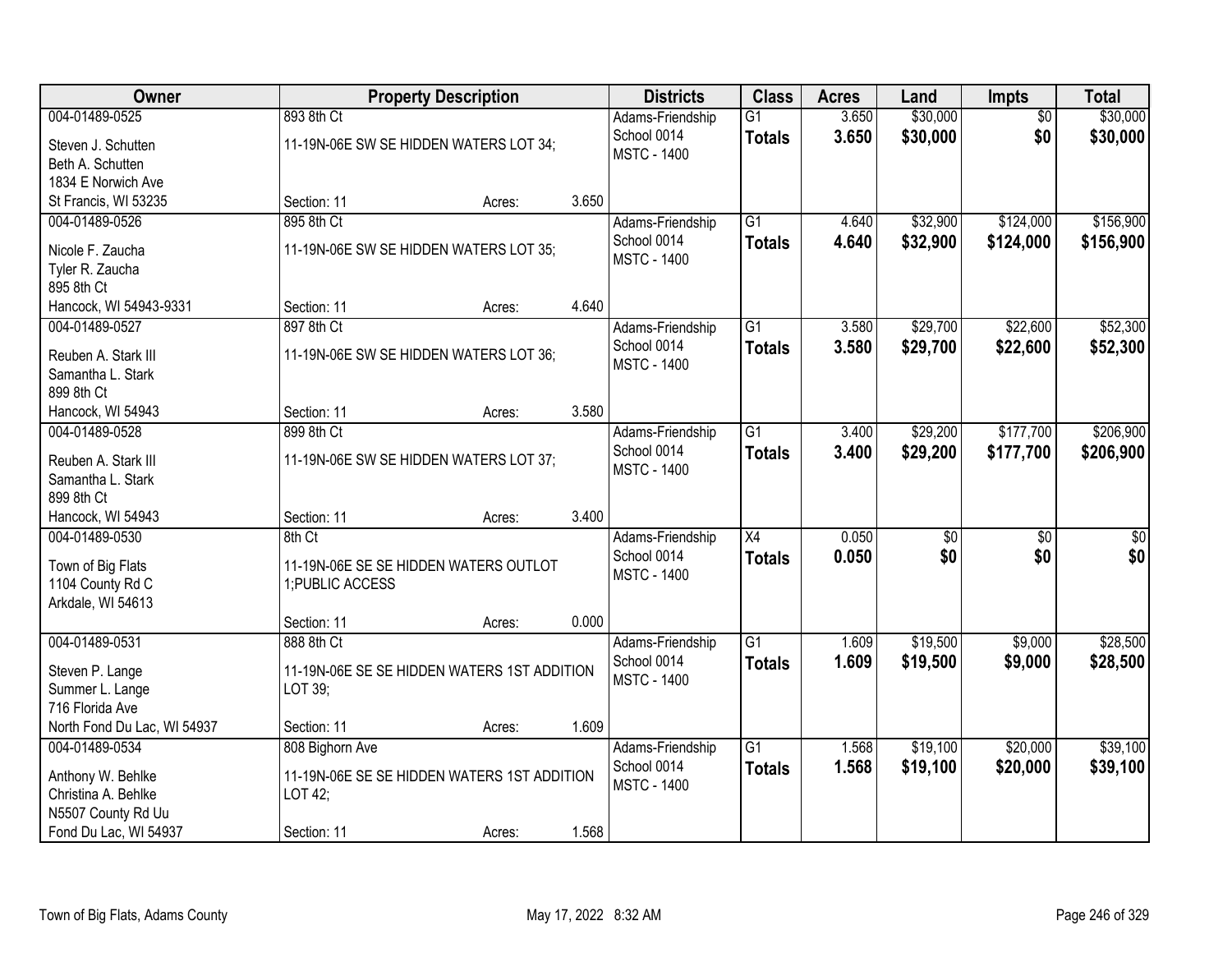| <b>Owner</b>                                                                                                   |                                                                                                                                                            | <b>Property Description</b> |       | <b>Districts</b>                                      | <b>Class</b>                     | <b>Acres</b>   | Land                 | <b>Impts</b>           | <b>Total</b>           |
|----------------------------------------------------------------------------------------------------------------|------------------------------------------------------------------------------------------------------------------------------------------------------------|-----------------------------|-------|-------------------------------------------------------|----------------------------------|----------------|----------------------|------------------------|------------------------|
| 004-01489-0535<br>Luanne K. Mchugh<br>W335 S8374 County Rd E<br>Mukwonago, WI 53149                            | 898 8th Ct<br>11-19N-06E HIDDEN WATERS 1ST ADDITION LOT 43;                                                                                                |                             |       | Adams-Friendship<br>School 0014<br><b>MSTC - 1400</b> | $\overline{G1}$<br><b>Totals</b> | 1.612<br>1.612 | \$19,500<br>\$19,500 | \$65,100<br>\$65,100   | \$84,600<br>\$84,600   |
|                                                                                                                | Section: 11                                                                                                                                                | Acres:                      | 1.612 |                                                       |                                  |                |                      |                        |                        |
| 004-01489-0536<br>Wendy E. Prather<br>876 8th Ct<br>Hancock, WI 54943                                          | 876 8th Ct<br>11-19N-06E SE SE HIDDEN WATERS 1ST ADDITION<br>LOT 40;& LOT 41 HIDDEN WATERS 1ST ADDITION<br>DEED RESTRICTION COMBINED PARCEL<br>Section: 11 | Acres:                      | 0.000 | Adams-Friendship<br>School 0014<br><b>MSTC - 1400</b> | $\overline{G1}$<br><b>Totals</b> | 2.989<br>2.989 | \$27,900<br>\$27,900 | \$122,600<br>\$122,600 | \$150,500<br>\$150,500 |
| 004-01490-0000                                                                                                 | 1052 15th Ave                                                                                                                                              |                             |       | Adams-Friendship                                      | $\overline{G1}$                  | 3.010          | \$20,000             | \$3,500                | \$23,500               |
| Monika Pyrc<br>912 Cornell Ln<br>Schaumburg, IL 60193                                                          | 24-19N-05E NW SW HILAND ACRES UNREC LOT 1A;                                                                                                                |                             |       | School 0014<br><b>MSTC - 1400</b>                     | <b>Totals</b>                    | 3.010          | \$20,000             | \$3,500                | \$23,500               |
|                                                                                                                | Section: 24                                                                                                                                                | Acres:                      | 0.000 |                                                       |                                  |                |                      |                        |                        |
| 004-01491-0000<br>Christopher M. Matthews<br>156 Clover Dr<br>Burlington, WI 53105                             | 15th Ave<br>24-19N-05E NW SW HILAND ACRES UNREC LOT 2A;                                                                                                    |                             |       | Adams-Friendship<br>School 0014<br><b>MSTC - 1400</b> | $\overline{G1}$<br><b>Totals</b> | 3.010<br>3.010 | \$20,000<br>\$20,000 | \$0<br>\$0             | \$20,000<br>\$20,000   |
|                                                                                                                | Section: 24                                                                                                                                                | Acres:                      | 3.010 |                                                       |                                  |                |                      |                        |                        |
| 004-01492-0000<br>Grace Jordan<br>Ronald Crawley<br>2944 N Harding Ave<br>Chicago, IL 60618                    | 1056 15th Ave<br>24-19N-05E NW SW HILAND ACRES UNREC LOT<br>3A-4A;<br>Section: 24                                                                          | Acres:                      | 6.020 | Adams-Friendship<br>School 0014<br><b>MSTC - 1400</b> | $\overline{G1}$<br><b>Totals</b> | 6.020<br>6.020 | \$28,000<br>\$28,000 | \$10,300<br>\$10,300   | \$38,300<br>\$38,300   |
| 004-01494-0000                                                                                                 | 15th Ave                                                                                                                                                   |                             |       | Adams-Friendship                                      | G1                               | 6.010          | \$28,000             | $\sqrt{6}$             | \$28,000               |
| Richard L. Westover<br>1080 15th Ave<br>Arkdale, WI 54613                                                      | 24-19N-05E NW SW 5996 CERTIFIED SURVEY MAP<br>LOT 1;                                                                                                       |                             |       | School 0014<br><b>MSTC - 1400</b>                     | <b>Totals</b>                    | 6.010          | \$28,000             | \$0                    | \$28,000               |
|                                                                                                                | Section: 24                                                                                                                                                | Acres:                      | 6.010 |                                                       |                                  |                |                      |                        |                        |
| 004-01495-0000<br>Walter J and Elizabe Bvocik Revocable<br>Trust<br>S29 W31579 Sunset Dr<br>Waukesha, WI 53189 | 1066 15th Ave<br>24-19N-05E NW SW HILAND ACRES UNREC LOT<br>7A-8A;<br>Section: 24                                                                          | Acres:                      | 6.020 | Adams-Friendship<br>School 0014<br><b>MSTC - 1400</b> | $\overline{G1}$<br><b>Totals</b> | 6.020<br>6.020 | \$28,000<br>\$28,000 | \$20,700<br>\$20,700   | \$48,700<br>\$48,700   |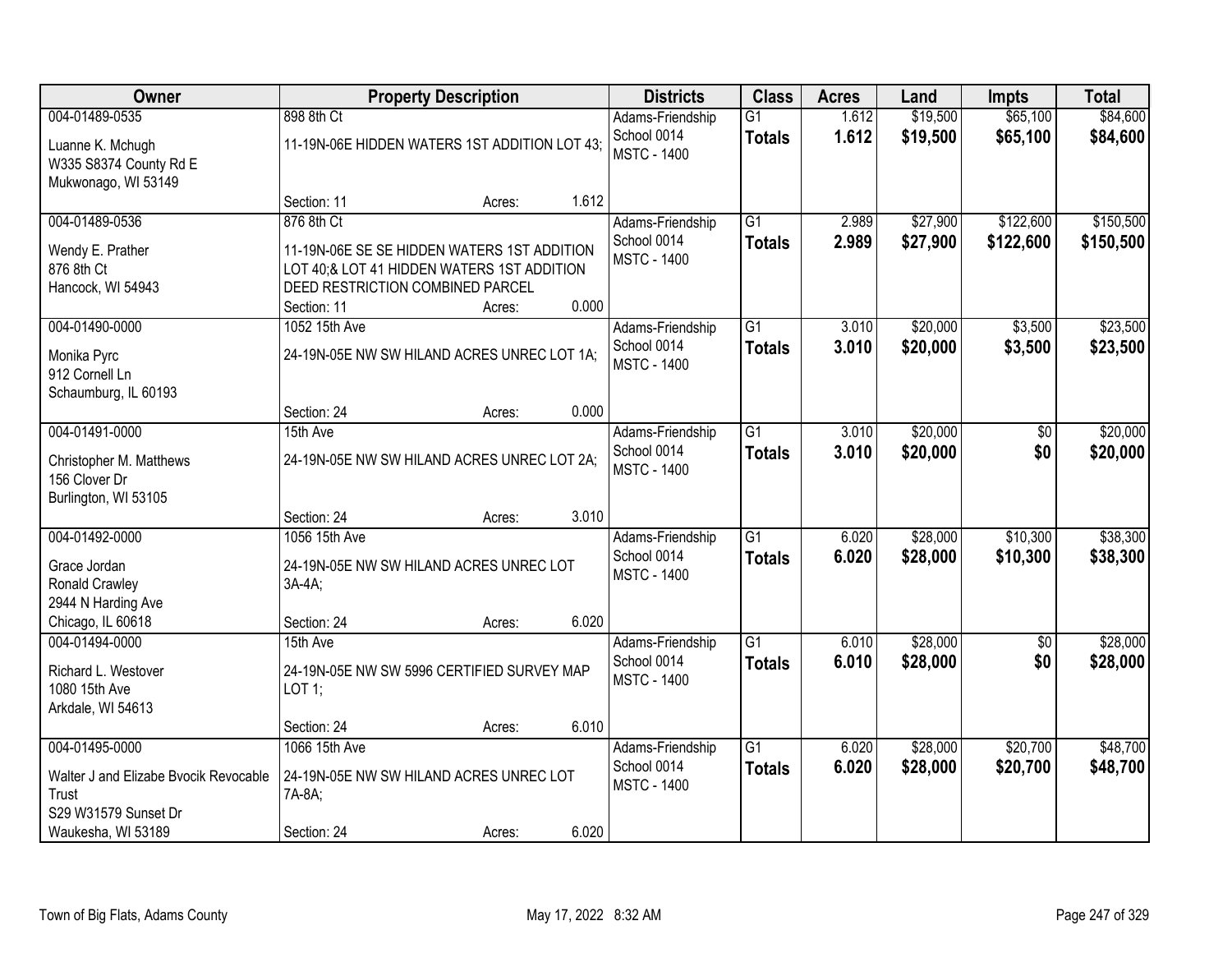| Owner                                          |                                                                                    | <b>Property Description</b> |       | <b>Districts</b>                  | <b>Class</b>                     | <b>Acres</b>   | Land                 | <b>Impts</b>           | <b>Total</b>         |
|------------------------------------------------|------------------------------------------------------------------------------------|-----------------------------|-------|-----------------------------------|----------------------------------|----------------|----------------------|------------------------|----------------------|
| 004-01497-0000                                 | 1070 15th Ave                                                                      |                             |       | Adams-Friendship<br>School 0014   | $\overline{G1}$<br><b>Totals</b> | 3.010<br>3.010 | \$17,400<br>\$17,400 | $\overline{50}$<br>\$0 | \$17,400<br>\$17,400 |
| Austin J. Wilkerson<br>1161 15th Ct            | 24-19N-05E NW SW HILAND ACRES UNREC LOT 9A;                                        |                             |       | <b>MSTC - 1400</b>                |                                  |                |                      |                        |                      |
| Arkdale, WI 54613                              | Section: 24                                                                        | Acres:                      | 3.010 |                                   |                                  |                |                      |                        |                      |
| 004-01498-0000                                 | 1072 15th Ave                                                                      |                             |       | Adams-Friendship                  | $\overline{G1}$                  | 8.989          | \$34,000             | \$89,600               | \$123,600            |
| Ray M. Quiles                                  | 24-19N-05E NW SW 0189 CERTIFIED SURVEY MAP                                         |                             |       | School 0014<br><b>MSTC - 1400</b> | <b>Totals</b>                    | 8.989          | \$34,000             | \$89,600               | \$123,600            |
| Robin J. Quiles<br>1072 15th Ave               | LOT NA;FKA LOT 10A -11A -12A HILAND ACRES<br><b>UNREC</b>                          |                             |       |                                   |                                  |                |                      |                        |                      |
| Arkdale, WI 54613                              | Section: 24                                                                        | Acres:                      | 8.989 |                                   |                                  |                |                      |                        |                      |
| 004-01499-0000                                 | 1074 15th Ave                                                                      |                             |       | Adams-Friendship                  | G1                               | 3.010          | \$20,000             | \$78,100               | \$98,100             |
| Van Alstine Irrevocable Trust<br>1074 15th Ave | 24-19N-05E NW SW HILAND ACRES UNREC LOT<br>13A;MICRO                               |                             |       | School 0014<br><b>MSTC - 1400</b> | <b>Totals</b>                    | 3.010          | \$20,000             | \$78,100               | \$98,100             |
| Arkdale, WI 54613                              |                                                                                    |                             |       |                                   |                                  |                |                      |                        |                      |
| 004-01500-0000                                 | Section: 24                                                                        | Acres:                      | 3.010 |                                   | $\overline{G1}$                  |                |                      | \$22,400               |                      |
|                                                | 1076 15th Ave                                                                      |                             |       | Adams-Friendship<br>School 0014   | <b>Totals</b>                    | 1.515<br>1.515 | \$13,100<br>\$13,100 | \$22,400               | \$35,500<br>\$35,500 |
| Thomas E Sindowski Trust<br>10539 S Kedzie     | 24-19N-05E SW SW 4739 CERTIFIED SURVEY MAP<br>LOT 1; FKA LOT 1B HILAND ACRES UNREC |                             |       | <b>MSTC - 1400</b>                |                                  |                |                      |                        |                      |
| Chicago, IL 60655                              | Section: 24                                                                        | Acres:                      | 1.515 |                                   |                                  |                |                      |                        |                      |
| 004-01502-0000                                 | 1071 W 14th Ln Pv                                                                  |                             |       | Adams-Friendship                  | $\overline{G1}$                  | 0.750          | \$7,100              | \$40,100               | \$47,200             |
| Michael C. Wilging                             | 24-19N-05E SW SW HILAND ACRES UNREC;E1/2 LOT                                       |                             |       | School 0014                       | <b>Totals</b>                    | 0.750          | \$7,100              | \$40,100               | \$47,200             |
| Renee L. Wilging                               | 2B                                                                                 |                             |       | <b>MSTC - 1400</b>                |                                  |                |                      |                        |                      |
| W5453 Tippecanoe Tr                            |                                                                                    |                             |       |                                   |                                  |                |                      |                        |                      |
| Elkhorn, WI 53121                              | Section: 24                                                                        | Acres:                      | 0.750 |                                   |                                  |                |                      |                        |                      |
| 004-01503-0000                                 | 1078 15th Ave                                                                      |                             |       | Adams-Friendship<br>School 0014   | $\overline{G1}$                  | 0.750<br>0.750 | \$7,100<br>\$7,100   | \$19,200<br>\$19,200   | \$26,300             |
| Ronald J. Tatro                                | 24-19N-05E SW SW HILAND ACRES UNREC; W1/2 LO                                       |                             |       | <b>MSTC - 1400</b>                | <b>Totals</b>                    |                |                      |                        | \$26,300             |
| 1078 15th Ave<br>Arkdale, WI 54613             | 2B                                                                                 |                             |       |                                   |                                  |                |                      |                        |                      |
|                                                | Section: 24                                                                        | Acres:                      | 0.750 |                                   |                                  |                |                      |                        |                      |
| 004-01504-0000                                 | 1080 15th Ave                                                                      |                             |       | Adams-Friendship                  | $\overline{G1}$                  | 1.500          | \$13,000             | \$52,100               | \$65,100             |
| Richard L. Westover<br>1080 15th Ave           | 24-19N-05E SW SW HILAND ACRES UNREC LOT 3B;                                        |                             |       | School 0014<br><b>MSTC - 1400</b> | <b>Totals</b>                    | 1.500          | \$13,000             | \$52,100               | \$65,100             |
| Arkdale, WI 54613                              |                                                                                    |                             |       |                                   |                                  |                |                      |                        |                      |
|                                                | Section: 24                                                                        | Acres:                      | 1.500 |                                   |                                  |                |                      |                        |                      |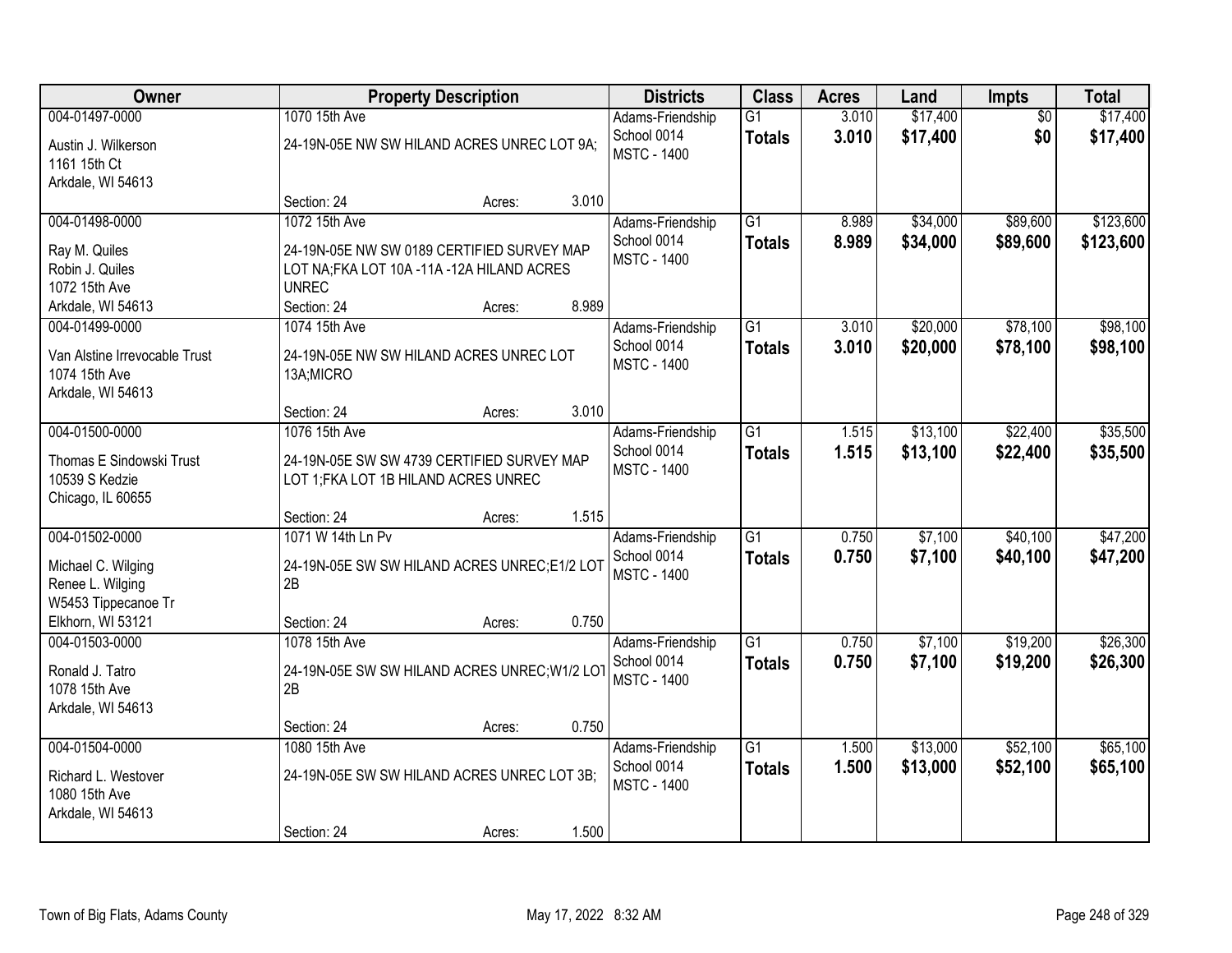| Owner                                                                                                  |                                                                                           | <b>Property Description</b> |       | <b>Districts</b>                                      | <b>Class</b>                     | <b>Acres</b>   | Land                 | <b>Impts</b>         | <b>Total</b>         |
|--------------------------------------------------------------------------------------------------------|-------------------------------------------------------------------------------------------|-----------------------------|-------|-------------------------------------------------------|----------------------------------|----------------|----------------------|----------------------|----------------------|
| 004-01505-0000<br>Cole Morley<br>Susanne C. Schreiner<br>1082 15th Ave                                 | 1082 15th Ave<br>24-19N-05E SW SW HILAND ACRES UNREC LOTS<br>4B-5B;                       |                             |       | Adams-Friendship<br>School 0014<br><b>MSTC - 1400</b> | $\overline{G1}$<br><b>Totals</b> | 3.000<br>3.000 | \$20,000<br>\$20,000 | \$49,200<br>\$49,200 | \$69,200<br>\$69,200 |
| Arkdale, WI 54613                                                                                      | Section: 24                                                                               | Acres:                      | 3.000 |                                                       |                                  |                |                      |                      |                      |
| 004-01507-0000<br>Magda Waluszko<br>Lukasz Waluszko<br>435 S Rush St                                   | 1088 15th Ave<br>24-19N-05E SW SW HILAND ACRES UNREC LOT<br>6B-7B-8B;MICRO                |                             |       | Adams-Friendship<br>School 0014<br><b>MSTC - 1400</b> | $\overline{G1}$<br><b>Totals</b> | 4.500<br>4.500 | \$24,500<br>\$24,500 | \$65,200<br>\$65,200 | \$89,700<br>\$89,700 |
| Itasca, IL 60143                                                                                       | Section: 24                                                                               | Acres:                      | 4.500 |                                                       |                                  |                |                      |                      |                      |
| 004-01510-0000<br>Frank L. Damico<br>Sharon C. Damico<br>216 E Montana St                              | 1092 15th Ave<br>24-19N-05E SW SW HILAND ACRES UNREC LOT<br>9B-10B;& 11B MICRO            |                             |       | Adams-Friendship<br>School 0014<br><b>MSTC - 1400</b> | G1<br><b>Totals</b>              | 4.500<br>4.500 | \$24,500<br>\$24,500 | \$51,200<br>\$51,200 | \$75,700<br>\$75,700 |
| Milwaukee, WI 53207                                                                                    | Section: 24                                                                               | Acres:                      | 4.500 |                                                       |                                  |                |                      |                      |                      |
| 004-01513-0000<br>Alfredo Palomares<br>1315 Carlisle Ave<br>Racine, WI 53404                           | 1496 Browndeer Ave<br>24-19N-05E SW SW HILAND ACRES UNREC LOT 12B;                        |                             |       | Adams-Friendship<br>School 0014<br><b>MSTC - 1400</b> | G1<br><b>Totals</b>              | 1.500<br>1.500 | \$13,000<br>\$13,000 | \$27,900<br>\$27,900 | \$40,900<br>\$40,900 |
|                                                                                                        | Section: 24                                                                               | Acres:                      | 1.500 |                                                       |                                  |                |                      |                      |                      |
| 004-01514-0000<br>Walter W. Westover Sr<br>Janice Westover<br>N8521 Hickory Rd<br>Beaver Dam, WI 53916 | 1490 Browndeer Ave<br>24-19N-05E SW SW HILAND ACRES UNREC LOT<br>13B;MICRO<br>Section: 24 | Acres:                      | 1.500 | Adams-Friendship<br>School 0014<br><b>MSTC - 1400</b> | $\overline{G1}$<br><b>Totals</b> | 1.500<br>1.500 | \$13,000<br>\$13,000 | \$40,600<br>\$40,600 | \$53,600<br>\$53,600 |
| 004-01515-0000                                                                                         | 1070 W 14th Ln Pv                                                                         |                             |       | Adams-Friendship                                      | $\overline{G1}$                  | 1.500          | \$13,000             | \$21,500             | \$34,500             |
| Jeanne Ryan<br>7311 24th Ave<br>Kenosha, WI 53143                                                      | 24-19N-05E SW SW HILAND ACRES UNREC LOT 15B;                                              |                             |       | School 0014<br><b>MSTC - 1400</b>                     | <b>Totals</b>                    | 1.500          | \$13,000             | \$21,500             | \$34,500             |
|                                                                                                        | Section: 24                                                                               | Acres:                      | 1.500 |                                                       |                                  |                |                      |                      |                      |
| 004-01516-0000<br>Richard E. Kessler<br>1072 W 14th Ln Pv<br>Arkdale, WI 54613                         | 1072 W 14th Ln Pv<br>24-19N-05E SW SW HILAND ACRES UNREC LOT<br>16B;MICRO<br>Section: 24  | Acres:                      | 1.500 | Adams-Friendship<br>School 0014<br><b>MSTC - 1400</b> | $\overline{G1}$<br><b>Totals</b> | 1.500<br>1.500 | \$13,000<br>\$13,000 | \$20,000<br>\$20,000 | \$33,000<br>\$33,000 |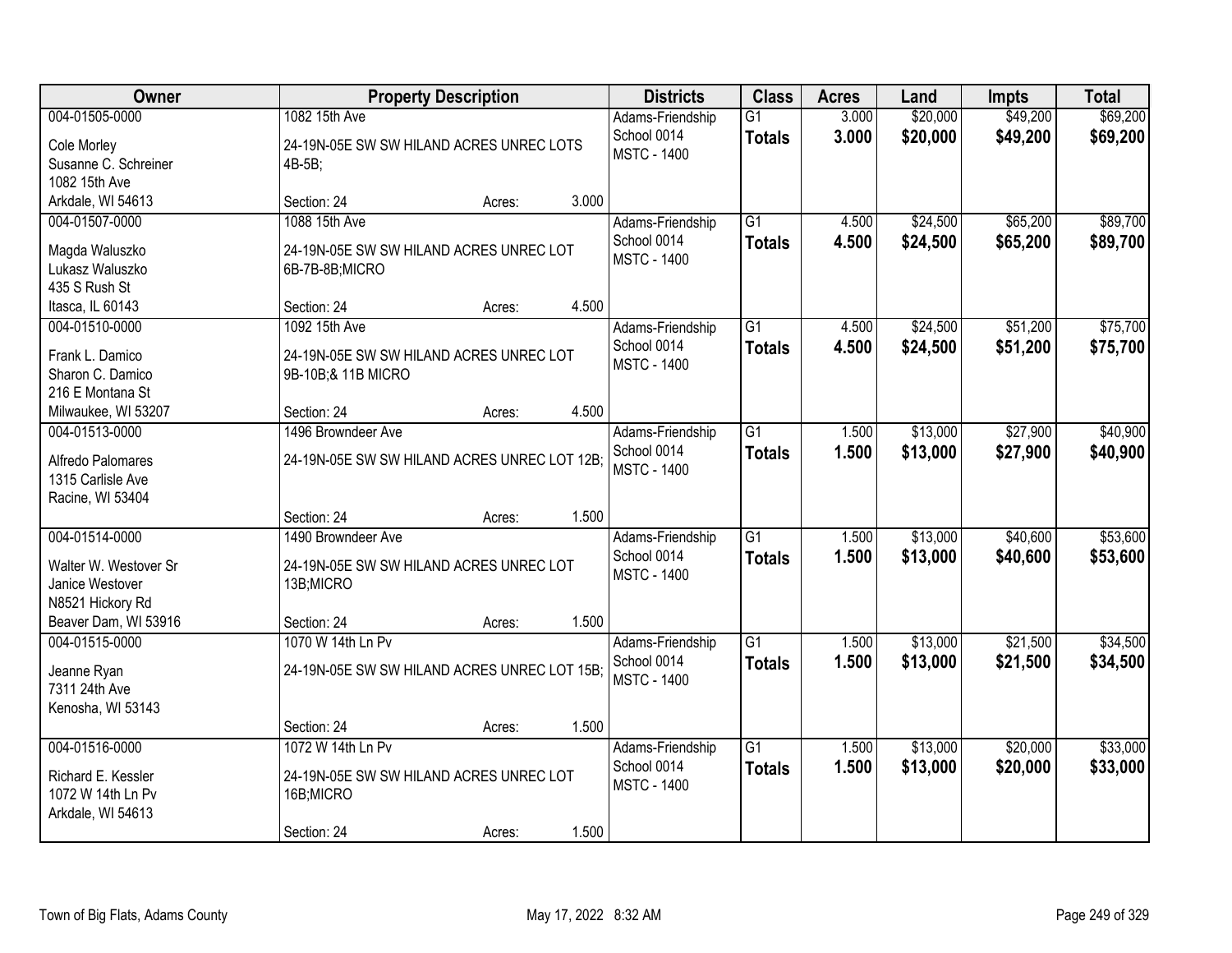| Owner                                                                                     |                                                                                                      | <b>Property Description</b> |        | <b>Districts</b>                                      | <b>Class</b>                                       | <b>Acres</b>              | Land                             | <b>Impts</b>                | <b>Total</b>                       |
|-------------------------------------------------------------------------------------------|------------------------------------------------------------------------------------------------------|-----------------------------|--------|-------------------------------------------------------|----------------------------------------------------|---------------------------|----------------------------------|-----------------------------|------------------------------------|
| 004-01517-0000<br>David K. Checky<br>Susan B. Pasholk<br>W243 S7500 Evergreen Dr          | 1088 W 14th Ln Pv<br>24-19N-05E SW SW HILAND ACRES UNREC LOT<br>17B-18B; & 19B-20B-21B-22B-23B MICRO |                             |        | Adams-Friendship<br>School 0014<br><b>MSTC - 1400</b> | G1<br>G <sub>6</sub><br><b>Totals</b>              | 1.500<br>9.000<br>10.500  | \$13,000<br>\$23,400<br>\$36,400 | \$38,200<br>\$0<br>\$38,200 | \$51,200<br>\$23,400<br>\$74,600   |
| Mukwonago, WI 53149-9621                                                                  | Section: 24                                                                                          | Acres:                      | 10.500 |                                                       |                                                    |                           |                                  |                             |                                    |
| 004-01524-0000<br>Sylvia Janak<br>Richard S. Janak<br>2127 Sunkist Ave                    | 1482 Browndeer Ave<br>24-19N-05E SW SW HILAND ACRES UNREC LOT<br>24B-25B;                            |                             |        | Adams-Friendship<br>School 0014<br><b>MSTC - 1400</b> | $\overline{G1}$<br><b>Totals</b>                   | 3.000<br>3.000            | \$20,000<br>\$20,000             | \$29,100<br>\$29,100        | \$49,100<br>\$49,100               |
| Waukesha, WI 53188                                                                        | Section: 24                                                                                          | Acres:                      | 3.000  |                                                       |                                                    |                           |                                  |                             |                                    |
| 004-01525-0000<br>Kevin F. Ponath<br>3721 W Bridge St<br>Greenfield, WI 53221             | 1068 Chicago Ave<br>33-19N-06E SE SW HOMESTEAD ACRES UNREC<br>TRACT 1;                               |                             |        | Adams-Friendship<br>School 0014<br><b>MSTC - 1400</b> | $\overline{G1}$<br>G <sub>6</sub><br><b>Totals</b> | 2.750<br>12.300<br>15.050 | \$21,000<br>\$32,000<br>\$53,000 | \$92,500<br>\$0<br>\$92,500 | \$113,500<br>\$32,000<br>\$145,500 |
|                                                                                           | Section: 33                                                                                          | Acres:                      | 15.050 |                                                       |                                                    |                           |                                  |                             |                                    |
| 004-01526-0000<br>Kevin F. Ponath<br>3721 W Bridge St<br>Greenfield, WI 53221             | 1064 Chicago Ave<br>33-19N-06E SE SW HOMESTEAD ACRES UNREC<br>TRACT 2;                               |                             |        | Adams-Friendship<br>School 0014<br><b>MSTC - 1400</b> | $\overline{G1}$<br><b>Totals</b>                   | 6.040<br>6.040            | \$32,100<br>\$32,100             | \$5,600<br>\$5,600          | \$37,700<br>\$37,700               |
|                                                                                           | Section: 33                                                                                          | Acres:                      | 6.040  |                                                       |                                                    |                           |                                  |                             |                                    |
| 004-01527-0000<br>Cary L. Fischer<br>2513 15th Ave<br>South Milwaukee, WI 53172           | 1060 Chicago Ave<br>33-19N-06E SE SW HOMESTEAD ACRES UNREC<br>TRACT 3;                               |                             |        | Adams-Friendship<br>School 0014<br><b>MSTC - 1400</b> | $\overline{G1}$<br><b>Totals</b>                   | 6.040<br>6.040            | \$32,100<br>\$32,100             | \$8,700<br>\$8,700          | \$40,800<br>\$40,800               |
|                                                                                           | Section: 33                                                                                          | Acres:                      | 6.040  |                                                       |                                                    |                           |                                  |                             |                                    |
| 004-01528-0000<br>Peggy R. Johnson et al<br>630 Columbia Ave<br>South Milwaukee, WI 53172 | 1056 Chicago Ave<br>33-19N-06E SE SW HOMESTEAD ACRES UNREC<br>TRACT 4;                               |                             |        | Adams-Friendship<br>School 0014<br><b>MSTC - 1400</b> | G1<br><b>Totals</b>                                | 6.040<br>6.040            | \$32,100<br>\$32,100             | \$11,600<br>\$11,600        | \$43,700<br>\$43,700               |
|                                                                                           | Section: 33                                                                                          | Acres:                      | 6.040  |                                                       |                                                    |                           |                                  |                             |                                    |
| 004-01529-0000<br>Cheryl L. Sahr<br>Thomas M. Sahr<br>649 E Oak St<br>Juneau, WI 53039    | 1052 Chicago Ave<br>33-19N-06E SE SW HOMESTEAD ACRES UNREC<br>TRACT 5;<br>Section: 33                | Acres:                      | 6.040  | Adams-Friendship<br>School 0014<br><b>MSTC - 1400</b> | $\overline{G1}$<br><b>Totals</b>                   | 6.040<br>6.040            | \$32,100<br>\$32,100             | \$14,800<br>\$14,800        | \$46,900<br>\$46,900               |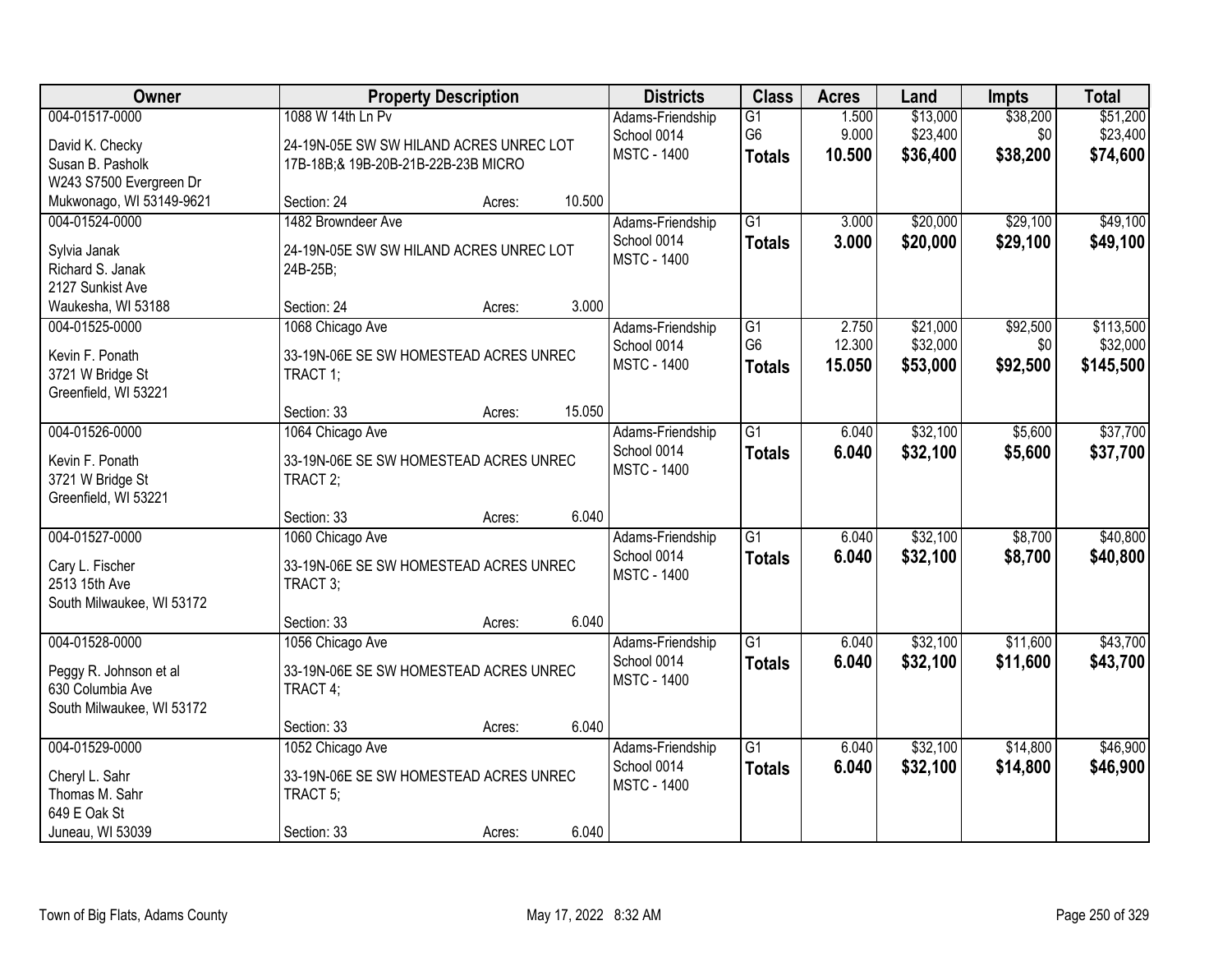| Owner                             |                                            | <b>Property Description</b> |        | <b>Districts</b>                  | <b>Class</b>    | <b>Acres</b> | Land     | <b>Impts</b>    | <b>Total</b> |
|-----------------------------------|--------------------------------------------|-----------------------------|--------|-----------------------------------|-----------------|--------------|----------|-----------------|--------------|
| 004-01529-0500                    | 1125A S Buttercup Ct                       |                             |        | Adams-Friendship                  | $\overline{G1}$ | 1.000        | \$9,000  | $\overline{50}$ | \$9,000      |
| Walter S. Tarczewski              | 32-19N-06E SE NE NELSONS SUBDIVISION LOT   |                             |        | School 0014                       | G <sub>6</sub>  | 9.530        | \$26,700 | \$0             | \$26,700     |
| Mary Lynn Tarczewski              | 1;MICRO                                    |                             |        | <b>MSTC - 1400</b>                | <b>Totals</b>   | 10.530       | \$35,700 | \$0             | \$35,700     |
| 15510 12th St                     |                                            |                             |        |                                   |                 |              |          |                 |              |
| Kenosha, WI 53144                 | Section: 32                                | Acres:                      | 10.530 |                                   |                 |              |          |                 |              |
| 004-01529-0501                    | 1125B S Buttercup Ct                       |                             |        | Adams-Friendship                  | $\overline{G1}$ | 1.000        | \$9,000  | \$65,200        | \$74,200     |
| Gary Eastlund                     | 32-19N-06E SE NE NELSONS SUBDIVISION LOT   |                             |        | School 0014                       | G <sub>6</sub>  | 9.470        | \$26,500 | \$0             | \$26,500     |
| Leanne Eastlund                   | 2;MICRO                                    |                             |        | <b>MSTC - 1400</b>                | <b>Totals</b>   | 10.470       | \$35,500 | \$65,200        | \$100,700    |
| 105 Shore Dr                      |                                            |                             |        |                                   |                 |              |          |                 |              |
| Mukwonago, WI 53149               | Section: 32                                | Acres:                      | 10.470 |                                   |                 |              |          |                 |              |
| 004-01530-0000                    | 1149 Bighorn Dr                            |                             |        | Adams-Friendship                  | $\overline{G1}$ | 1.880        | \$14,400 | \$38,300        | \$52,700     |
|                                   |                                            |                             |        | School 0014                       | <b>Totals</b>   | 1.880        | \$14,400 | \$38,300        | \$52,700     |
| Donna A. Davies                   | 17-19N-06E SW NE 1097 CERTIFIED SURVEY MAP |                             |        | <b>MSTC - 1400</b>                |                 |              |          |                 |              |
| Mark A. Davies<br>1825 Carlyle Rd | LOT 1; FKA NIMROD ACRES UNREC TRACT 1      |                             |        |                                   |                 |              |          |                 |              |
| Beloit, WI 53511                  | Section: 17                                | Acres:                      | 1.880  |                                   |                 |              |          |                 |              |
| 004-01531-0000                    | <b>Bighorn Ave</b>                         |                             |        | Adams-Friendship                  | $\overline{G1}$ | 1.810        | \$14,100 | $\sqrt[6]{3}$   | \$14,100     |
|                                   |                                            |                             |        | School 0014                       | <b>Totals</b>   | 1.810        | \$14,100 | \$0             | \$14,100     |
| Thomas A. Zindars                 | 17-19N-06E SW NE NIMROD ACRES UNREC TRACT  |                             |        | <b>MSTC - 1400</b>                |                 |              |          |                 |              |
| Maureen C. Zindars                | 2:                                         |                             |        |                                   |                 |              |          |                 |              |
| W265 S7535 Crestview Dr           |                                            |                             |        |                                   |                 |              |          |                 |              |
| Waukesha, WI 53189                | Section: 17                                | Acres:                      | 1.810  |                                   |                 |              |          |                 |              |
| 004-01533-0000                    | 1135 Bighorn Dr                            |                             |        | Adams-Friendship                  | $\overline{G1}$ | 4.500        | \$22,500 | \$71,500        | \$94,000     |
| Benjamin T. Zindars               | 17-19N-06E SW NE NIMROD ACRES UNREC TRACT  |                             |        | School 0014<br><b>MSTC - 1400</b> | <b>Totals</b>   | 4.500        | \$22,500 | \$71,500        | \$94,000     |
| Thomas A. Zindars                 | $3-4-5$ ;                                  |                             |        |                                   |                 |              |          |                 |              |
| W265 S7535 Crestview Dr           |                                            |                             |        |                                   |                 |              |          |                 |              |
| Waukesha, WI 53189                | Section: 17                                | Acres:                      | 4.500  |                                   |                 |              |          |                 |              |
| 004-01535-0000                    | <b>Bighorn Ave</b>                         |                             |        | Adams-Friendship                  | $\overline{G1}$ | 1.500        | \$12,500 | $\sqrt{$0}$     | \$12,500     |
| Kenneth D. Zindars                | 17-19N-06E SW NE NIMROD ACRES UNREC TRACT  |                             |        | School 0014                       | <b>Totals</b>   | 1.500        | \$12,500 | \$0             | \$12,500     |
| Lynn I. Zindars                   | 6;                                         |                             |        | <b>MSTC - 1400</b>                |                 |              |          |                 |              |
| N9589 Dreamfield Dr               |                                            |                             |        |                                   |                 |              |          |                 |              |
| Watertown, WI 53094               | Section: 17                                | Acres:                      | 1.500  |                                   |                 |              |          |                 |              |
| 004-01536-0000                    | 1129 Bighorn Dr                            |                             |        | Adams-Friendship                  | $\overline{G1}$ | 1.500        | \$12,500 | \$36,500        | \$49,000     |
| Kenneth D. Zindars                | 17-19N-06E SW NE NIMROD ACRES UNREC TRACT  |                             |        | School 0014                       | <b>Totals</b>   | 1.500        | \$12,500 | \$36,500        | \$49,000     |
| Lynn I. Zindars                   | 7;                                         |                             |        | <b>MSTC - 1400</b>                |                 |              |          |                 |              |
| N9589 Dreamfield Dr               |                                            |                             |        |                                   |                 |              |          |                 |              |
| Watertown, WI 53094               | Section: 17                                | Acres:                      | 1.500  |                                   |                 |              |          |                 |              |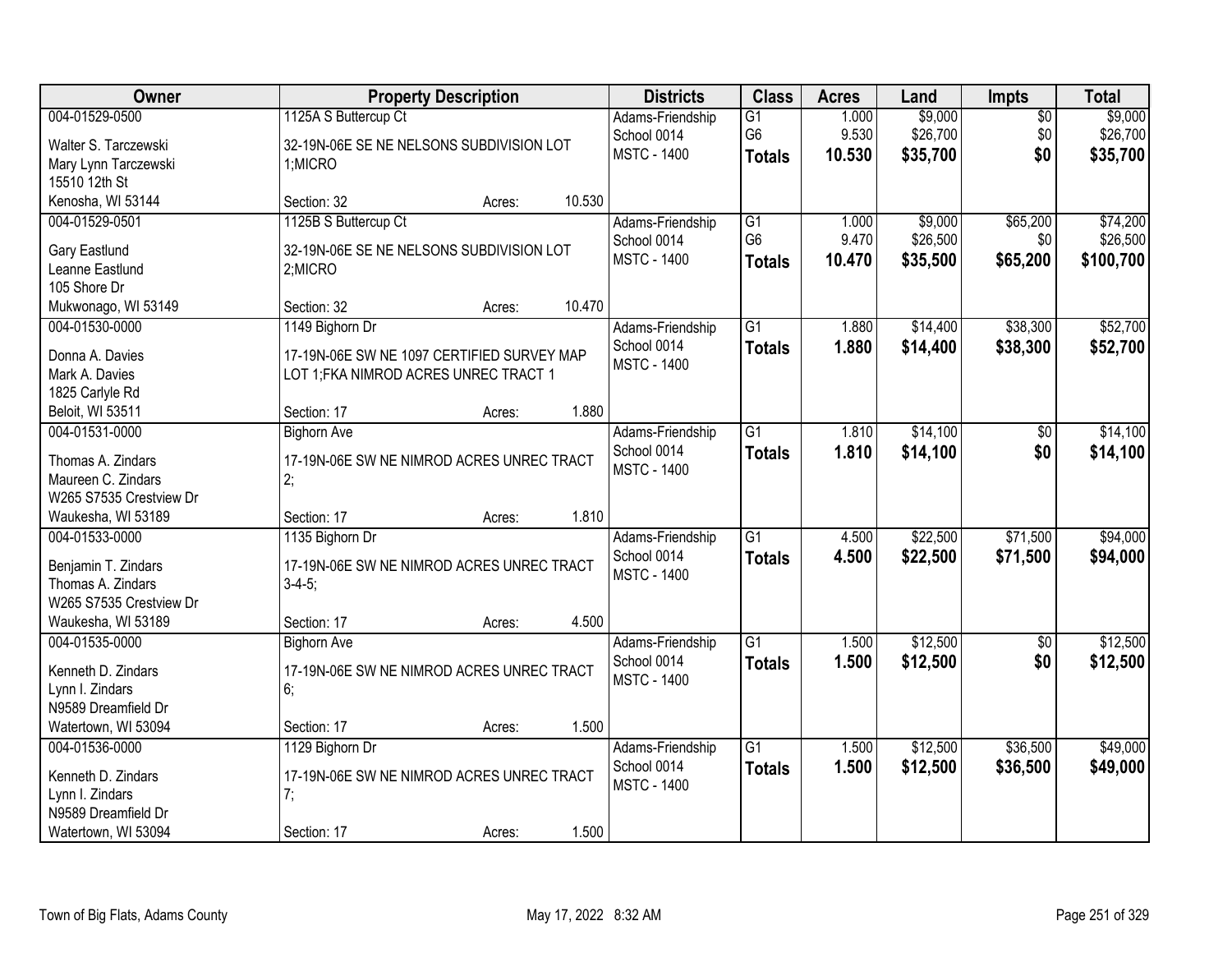| Owner                                                                              | <b>Property Description</b>                                                           |        |       | <b>Districts</b>                                      | <b>Class</b>                     | <b>Acres</b>   | Land                 | Impts                  | <b>Total</b>         |
|------------------------------------------------------------------------------------|---------------------------------------------------------------------------------------|--------|-------|-------------------------------------------------------|----------------------------------|----------------|----------------------|------------------------|----------------------|
| 004-01537-0000<br>Kenneth D. Zindars<br>N9589 Dreamfield Dr<br>Watertown, WI 53094 | <b>Bighorn Ave</b><br>17-19N-06E SW NE NIMROD ACRES UNREC TRACT<br>8;                 |        |       | Adams-Friendship<br>School 0014<br><b>MSTC - 1400</b> | $\overline{G1}$<br><b>Totals</b> | 1.500<br>1.500 | \$12,500<br>\$12,500 | $\overline{50}$<br>\$0 | \$12,500<br>\$12,500 |
|                                                                                    | Section: 17                                                                           | Acres: | 1.500 |                                                       |                                  |                |                      |                        |                      |
| 004-01538-0000<br>Ronald R. Light Jr<br>Kimberly A. Light<br>1127 Bighorn Dr       | 1127 Bighorn Dr<br>17-19N-06E SW NE NIMROD ACRES UNREC TRACT<br>9;                    |        | 1.500 | Adams-Friendship<br>School 0014<br><b>MSTC - 1400</b> | $\overline{G1}$<br><b>Totals</b> | 1.500<br>1.500 | \$12,500<br>\$12,500 | \$77,000<br>\$77,000   | \$89,500<br>\$89,500 |
| Arkdale, WI 54613<br>004-01539-0000                                                | Section: 17<br><b>Bighorn Ave</b>                                                     | Acres: |       | Adams-Friendship                                      | $\overline{G1}$                  | 1.500          | \$12,500             | $\overline{50}$        | \$12,500             |
| Ronald R. Light Jr<br>Kimberly A. Light<br>1127 Bighorn Dr                         | 17-19N-06E SE NE NIMROD ACRES UNREC TRACT<br>10;                                      |        |       | School 0014<br><b>MSTC - 1400</b>                     | <b>Totals</b>                    | 1.500          | \$12,500             | \$0                    | \$12,500             |
| Arkdale, WI 54613                                                                  | Section: 17                                                                           | Acres: | 1.500 |                                                       |                                  |                |                      |                        |                      |
| 004-01540-0000<br>Donald G. Wiemer<br>Pamela L. Wiemer<br>828 Wildwood Pl          | 1123 Bighorn Dr<br>17-19N-06E SE NE NIMROD ACRES UNREC TRACT<br>11:                   |        |       | Adams-Friendship<br>School 0014<br><b>MSTC - 1400</b> | $\overline{G1}$<br><b>Totals</b> | 1.500<br>1.500 | \$9,000<br>\$9,000   | \$51,800<br>\$51,800   | \$60,800<br>\$60,800 |
| Oconomowoc, WI 53066                                                               | Section: 17                                                                           | Acres: | 1.500 |                                                       |                                  |                |                      |                        |                      |
| 004-01541-0000<br>Donald G. Wiemer<br>Pamela L. Wiemer<br>828 Wildwood Pl          | 1121 Bighorn Dr<br>17-19N-06E SE NE NIMROD ACRES UNREC TRACT<br>12;                   |        |       | Adams-Friendship<br>School 0014<br><b>MSTC - 1400</b> | $\overline{G1}$<br><b>Totals</b> | 1.500<br>1.500 | \$9,800<br>\$9,800   | \$1,200<br>\$1,200     | \$11,000<br>\$11,000 |
| Oconomowoc, WI 53066<br>004-01542-0000                                             | Section: 17<br>1119 Bighorn Dr                                                        | Acres: | 1.500 | Adams-Friendship                                      | $\overline{G1}$                  | 3.000          | \$18,000             | \$80,800               | \$98,800             |
| Arnold A. Bagley Jr<br>1119 Bighorn Dr<br>Arkdale, WI 54613                        | 17-19N-06E SE NE NIMROD ACRES UNREC TRACT<br>$13-14;$                                 |        |       | School 0014<br><b>MSTC - 1400</b>                     | <b>Totals</b>                    | 3.000          | \$18,000             | \$80,800               | \$98,800             |
|                                                                                    | Section: 17                                                                           | Acres: | 3.000 |                                                       |                                  |                |                      |                        |                      |
| 004-01543-0000<br>Arnold A. Bagley Jr<br>1119 Bighorn Dr<br>Arkdale, WI 54613      | <b>Bighorn Ave</b><br>17-19N-06E SE NE NIMROD ACRES UNREC TRACT<br>15;<br>Section: 17 | Acres: | 1.500 | Adams-Friendship<br>School 0014<br><b>MSTC - 1400</b> | $\overline{G1}$<br><b>Totals</b> | 1.500<br>1.500 | \$12,500<br>\$12,500 | $\overline{50}$<br>\$0 | \$12,500<br>\$12,500 |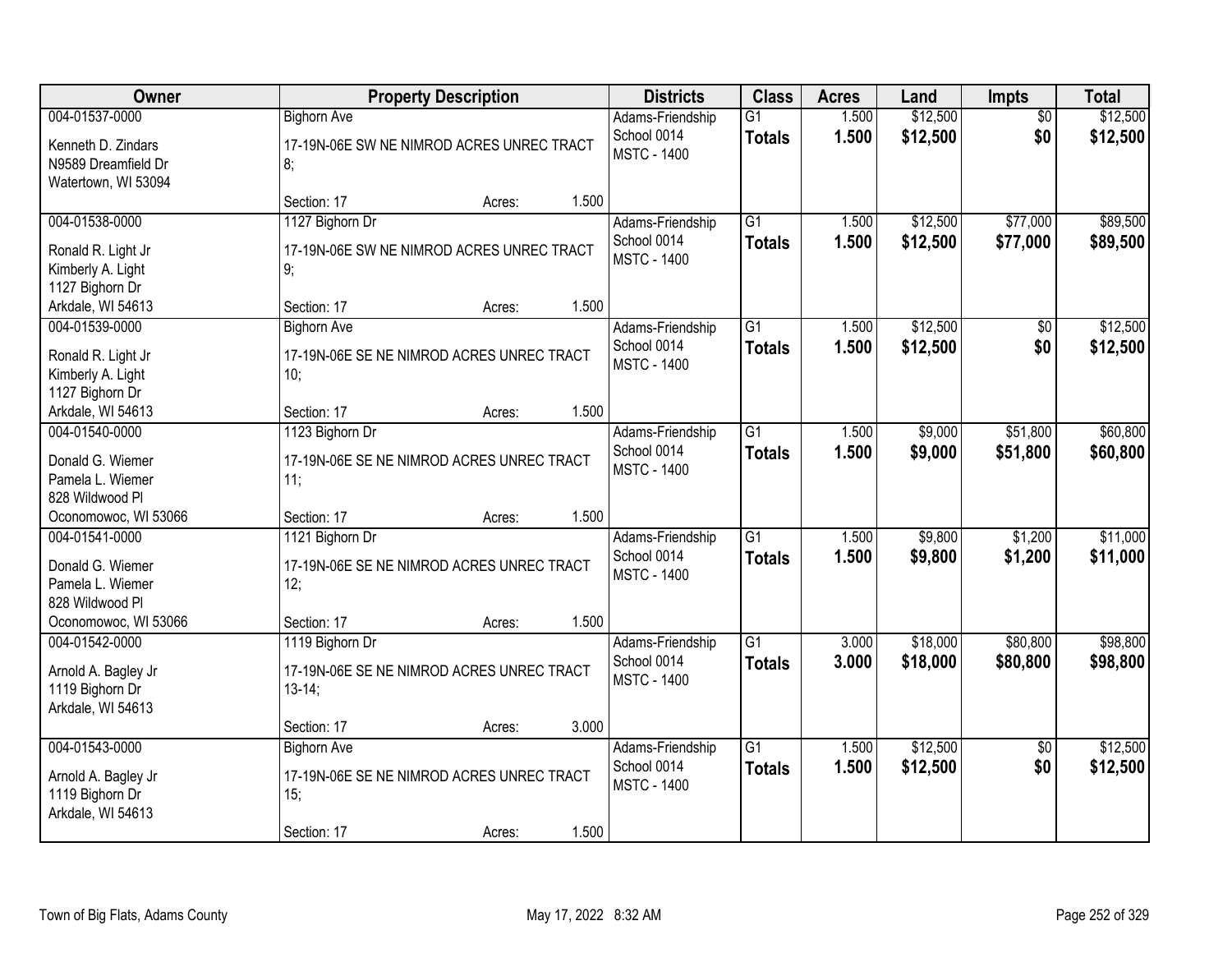| Owner                                                                                        |                                                                               | <b>Property Description</b> |       |                                                       | <b>Class</b>                     | <b>Acres</b>   | Land                 | <b>Impts</b>           | <b>Total</b>           |
|----------------------------------------------------------------------------------------------|-------------------------------------------------------------------------------|-----------------------------|-------|-------------------------------------------------------|----------------------------------|----------------|----------------------|------------------------|------------------------|
| 004-01544-0000<br>Alan C. Marquardt<br>Pamela J. Marquardt                                   | 1111 Bighorn Dr<br>17-19N-06E SE NE NIMROD ACRES UNREC TRACT<br>16-17-18;& 19 |                             |       | Adams-Friendship<br>School 0014<br><b>MSTC - 1400</b> | $\overline{G1}$<br><b>Totals</b> | 6.000<br>6.000 | \$26,000<br>\$26,000 | \$140,700<br>\$140,700 | \$166,700<br>\$166,700 |
| 1111 Bighorn Dr<br>Arkdale, WI 54613                                                         | Section: 17                                                                   | Acres:                      | 6.000 |                                                       |                                  |                |                      |                        |                        |
| 004-01548-0000<br>Jordan A. Marquardt<br>1111 Bighorn Dr<br>Arkdale, WI 54613                | 949 11th Ave<br>17-19N-06E SE NE NIMROD ACRES UNREC TRACT<br>20;              |                             |       | Adams-Friendship<br>School 0014<br><b>MSTC - 1400</b> | $\overline{G1}$<br><b>Totals</b> | 1.500<br>1.500 | \$12,500<br>\$12,500 | \$0<br>\$0             | \$12,500<br>\$12,500   |
| 004-01549-0000                                                                               | Section: 17<br>945 11th Ave                                                   | Acres:                      | 1.500 | Adams-Friendship<br>School 0014                       | G1                               | 1.500          | \$12,500             | \$0                    | \$12,500               |
| Jordan A. Marquardt<br>1111 Bighorn Dr<br>Arkdale, WI 54613                                  | 17-19N-06E SE NE NIMROD ACRES UNREC TRACT<br>21;                              |                             |       | <b>MSTC - 1400</b>                                    | <b>Totals</b>                    | 1.500          | \$12,500             | \$0                    | \$12,500               |
|                                                                                              | Section: 17                                                                   | Acres:                      | 1.500 |                                                       |                                  |                |                      |                        |                        |
| 004-01550-0000<br>Toshiko Chayama<br>2012 N Charter Point Dr<br>Arlington Heights, IL 60004  | 11th Ave<br>17-19N-06E SE SE NIMROD ACRES UNREC TRACT<br>22;                  |                             |       | Adams-Friendship<br>School 0014<br><b>MSTC - 1400</b> | $\overline{G1}$<br><b>Totals</b> | 1.530<br>1.530 | \$12,700<br>\$12,700 | \$0<br>\$0             | \$12,700<br>\$12,700   |
|                                                                                              | Section: 17                                                                   | Acres:                      | 1.530 |                                                       |                                  |                |                      |                        |                        |
| 004-01551-0000<br>Ireneusz Chrzanowski<br>1027 Ashley Ct Unit 3c<br>Lockport, IL 60441       | 1104 Bighorn Dr<br>17-19N-06E SE NE NIMROD ACRES UNREC TRACT<br>23:           |                             |       | Adams-Friendship<br>School 0014<br><b>MSTC - 1400</b> | $\overline{G1}$<br><b>Totals</b> | 1.500<br>1.500 | \$12,500<br>\$12,500 | \$7,600<br>\$7,600     | \$20,100<br>\$20,100   |
|                                                                                              | Section: 17                                                                   | Acres:                      | 1.500 |                                                       |                                  |                |                      |                        |                        |
| 004-01552-0000<br>William J. Lemay<br>Mary Lemay<br>14265 Reigs St                           | 931 11th Ave<br>17-19N-06E SE NE NIMROD ACRES UNREC TRACT<br>24;              |                             |       | Adams-Friendship<br>School 0014<br><b>MSTC - 1400</b> | $\overline{G1}$<br><b>Totals</b> | 1.500<br>1.500 | \$12,500<br>\$12,500 | \$600<br>\$600         | \$13,100<br>\$13,100   |
| Brookfield, WI 53005                                                                         | Section: 17                                                                   | Acres:                      | 1.500 |                                                       |                                  |                |                      |                        |                        |
| 004-01553-0000<br>Philip Neubauer<br>May M. Neubauer<br>1415 Alder St<br>West Bend, WI 53090 | 11th Ave<br>17-19N-06E SE NE NIMROD ACRES UNREC TRACT<br>25;<br>Section: 17   | Acres:                      | 1.500 | Adams-Friendship<br>School 0014<br><b>MSTC - 1400</b> | $\overline{G1}$<br><b>Totals</b> | 1.500<br>1.500 | \$12,500<br>\$12,500 | $\overline{50}$<br>\$0 | \$12,500<br>\$12,500   |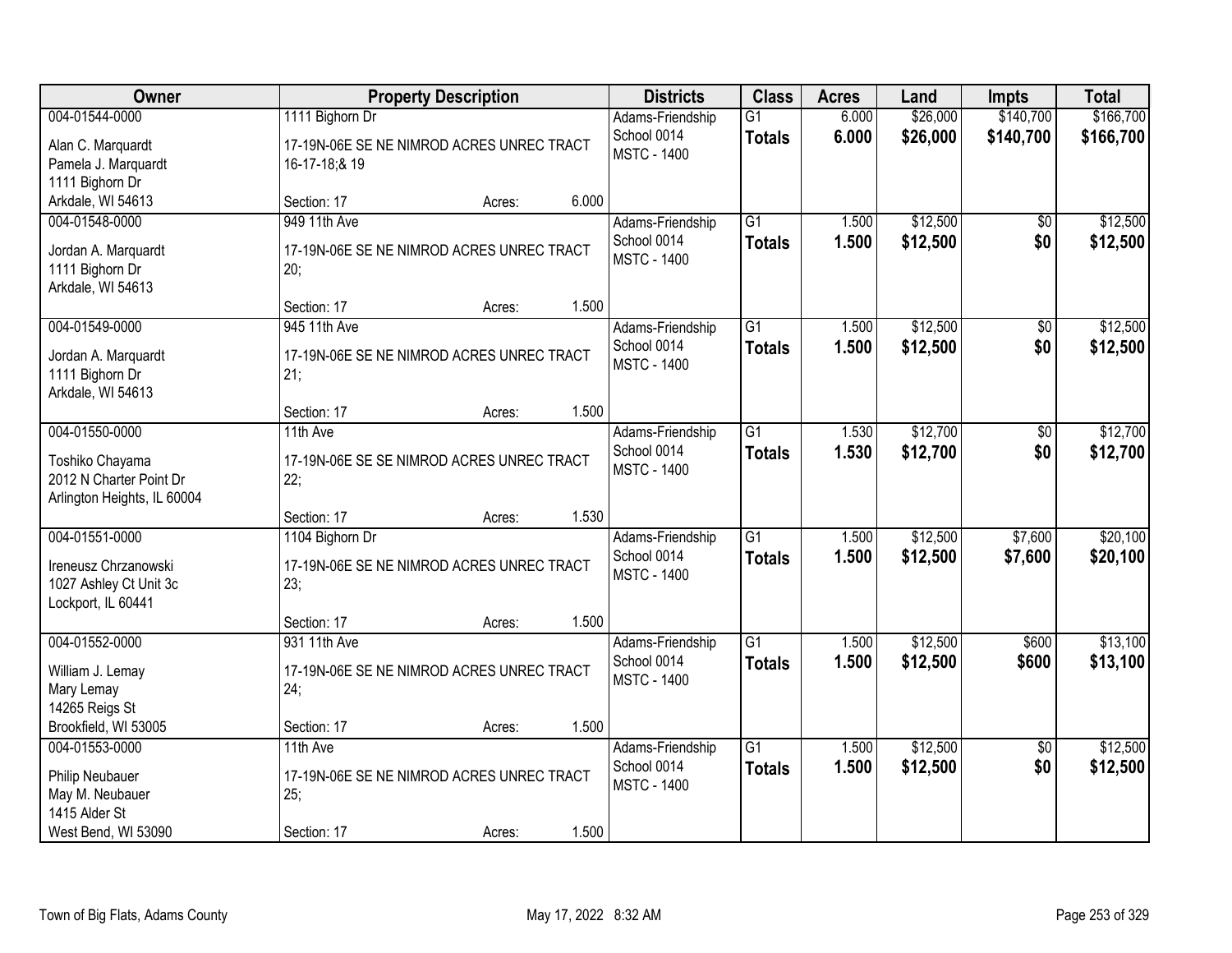| Owner                                                                                     | <b>Property Description</b>                                                                           | <b>Districts</b>                                      | <b>Class</b>                     | <b>Acres</b>   | Land                 | <b>Impts</b>           | <b>Total</b>         |
|-------------------------------------------------------------------------------------------|-------------------------------------------------------------------------------------------------------|-------------------------------------------------------|----------------------------------|----------------|----------------------|------------------------|----------------------|
| 004-01554-0000<br>Lynda Schiel<br><b>William Schiel</b><br>2212 Cornell Ave               | 1108 Bighorn Dr<br>17-19N-06E SE NE NIMROD ACRES UNREC TRACT<br>26;                                   | Adams-Friendship<br>School 0014<br><b>MSTC - 1400</b> | $\overline{G1}$<br><b>Totals</b> | 1.500<br>1.500 | \$12,500<br>\$12,500 | \$2,400<br>\$2,400     | \$14,900<br>\$14,900 |
| Janesville, WI 53545                                                                      | 1.500<br>Section: 17<br>Acres:                                                                        |                                                       |                                  |                |                      |                        |                      |
| 004-01555-0000<br>Michael T. Mannes<br>2325 Lotus Dr<br>Round Lake Heights, IL 60073      | 1110 Bighorn Dr<br>17-19N-06E SE NE NIMROD ACRES UNREC TRACT<br>27;<br>1.500<br>Section: 17<br>Acres: | Adams-Friendship<br>School 0014<br><b>MSTC - 1400</b> | $\overline{G1}$<br><b>Totals</b> | 1.500<br>1.500 | \$12,500<br>\$12,500 | \$26,600<br>\$26,600   | \$39,100<br>\$39,100 |
| 004-01556-0000                                                                            | <b>Bighorn Ave</b>                                                                                    | Adams-Friendship                                      | $\overline{G1}$                  | 1.500          | \$12,500             | \$0                    | \$12,500             |
| Michael T. Mannes<br>2325 Lotus Dr<br>Round Lake Heights, IL 60073                        | 17-19N-06E SE NE NIMROD ACRES UNREC TRACT<br>28;                                                      | School 0014<br><b>MSTC - 1400</b>                     | <b>Totals</b>                    | 1.500          | \$12,500             | \$0                    | \$12,500             |
|                                                                                           | 1.500<br>Section: 17<br>Acres:                                                                        |                                                       |                                  |                |                      |                        |                      |
| 004-01557-0000<br>Margaret M. Lane<br>Michael F. Lane<br>N5679 Lacroix St                 | <b>Bighorn Ave</b><br>17-19N-06E SE NE NIMROD ACRES UNREC TRACT<br>29-30-31;                          | Adams-Friendship<br>School 0014<br><b>MSTC - 1400</b> | G1<br><b>Totals</b>              | 4.500<br>4.500 | \$22,500<br>\$22,500 | $\sqrt[6]{}$<br>\$0    | \$22,500<br>\$22,500 |
| Shiocton, WI 54170                                                                        | 4.500<br>Section: 17<br>Acres:                                                                        |                                                       |                                  |                |                      |                        |                      |
| 004-01560-0000<br>Eleanore M. Mullins<br>11011 W Copeland Ave<br>Hales Corner, WI 53130   | 1118 Bighorn Dr<br>17-19N-06E SE NE NIMROD ACRES UNREC TRACT<br>32;                                   | Adams-Friendship<br>School 0014<br><b>MSTC - 1400</b> | $\overline{G1}$<br><b>Totals</b> | 1.500<br>1.500 | \$12,500<br>\$12,500 | $\overline{50}$<br>\$0 | \$12,500<br>\$12,500 |
|                                                                                           | 1.500<br>Section: 17<br>Acres:                                                                        |                                                       |                                  |                |                      |                        |                      |
| 004-01561-0000<br>Sandra L. Coyle<br>7740 S Park Rd Lot 410<br>Wisconsin Rapids, WI 54494 | 1120 Bighorn Dr<br>17-19N-06E SE NE NIMROD ACRES UNREC TRACT<br>33;                                   | Adams-Friendship<br>School 0014<br><b>MSTC - 1400</b> | $\overline{G1}$<br><b>Totals</b> | 1.500<br>1.500 | \$12,500<br>\$12,500 | \$2,200<br>\$2,200     | \$14,700<br>\$14,700 |
|                                                                                           | 1.500<br>Section: 17<br>Acres:                                                                        |                                                       |                                  |                |                      |                        |                      |
| 004-01562-0000<br>Donald J. Voyles<br>1123 Mason St Apt c<br>Schofield, WI 54476          | 1122 Bighorn Dr<br>17-19N-06E SE NE NIMROD ACRES UNREC TRACT<br>34;<br>1.500<br>Section: 17<br>Acres: | Adams-Friendship<br>School 0014<br><b>MSTC - 1400</b> | $\overline{G1}$<br><b>Totals</b> | 1.500<br>1.500 | \$12,500<br>\$12,500 | \$1,500<br>\$1,500     | \$14,000<br>\$14,000 |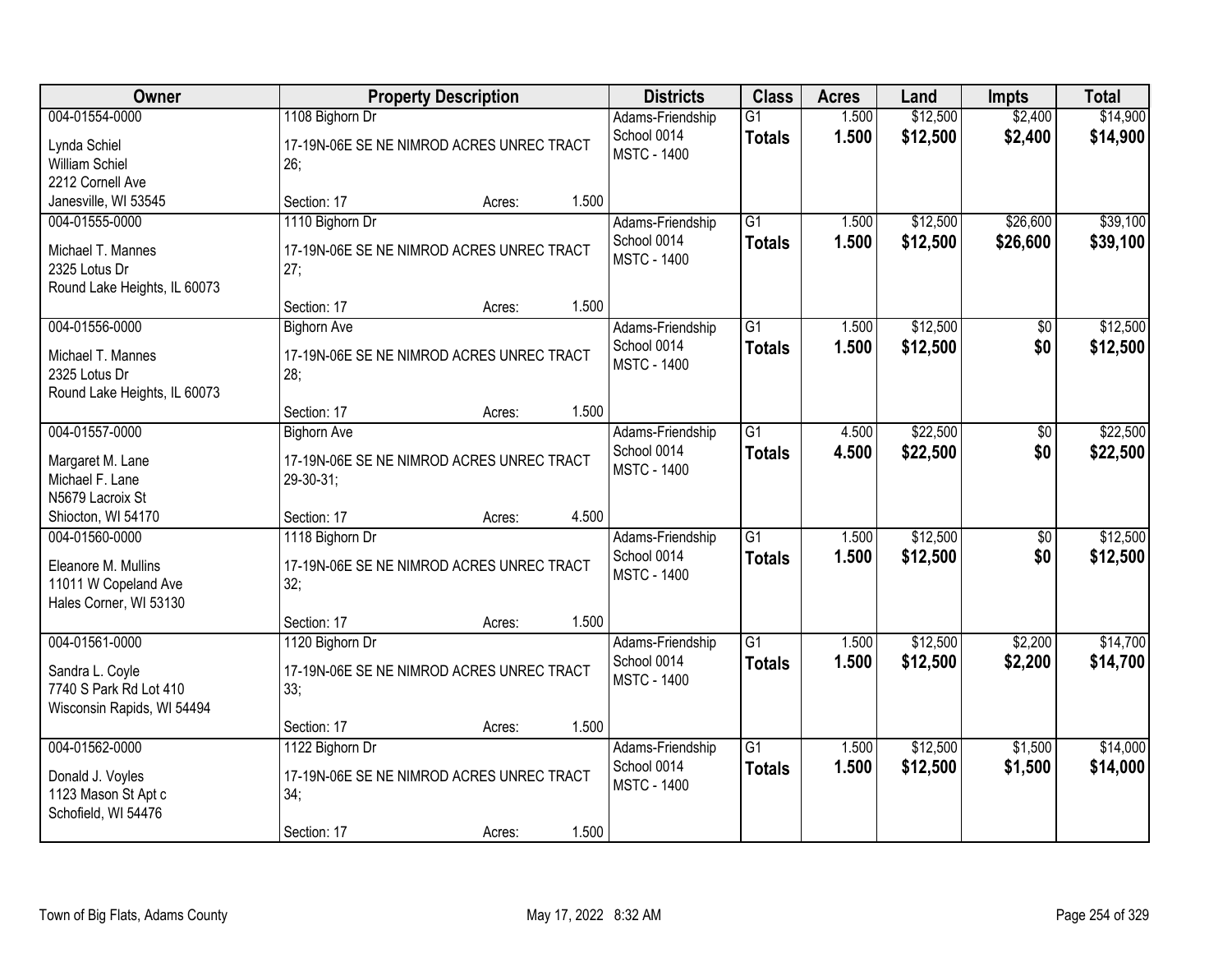| Owner                               | <b>Property Description</b>                      | <b>Districts</b>   | <b>Class</b>    | <b>Acres</b> | Land     | <b>Impts</b>    | <b>Total</b> |
|-------------------------------------|--------------------------------------------------|--------------------|-----------------|--------------|----------|-----------------|--------------|
| 004-01563-0000                      | 1124 Bighorn Dr                                  | Adams-Friendship   | $\overline{G1}$ | 1.500        | \$12,500 | $\overline{50}$ | \$12,500     |
| Donald J. Voyles                    | 17-19N-06E SE NE NIMROD ACRES UNREC TRACT        | School 0014        | <b>Totals</b>   | 1.500        | \$12,500 | \$0             | \$12,500     |
| 1123 Mason St                       | 35;                                              | <b>MSTC - 1400</b> |                 |              |          |                 |              |
| Schofield, WI 54476                 |                                                  |                    |                 |              |          |                 |              |
|                                     | 1.500<br>Section: 17<br>Acres:                   |                    |                 |              |          |                 |              |
| 004-01564-0000                      | <b>Bighorn Ave</b>                               | Adams-Friendship   | $\overline{G1}$ | 1.500        | \$12,500 | \$0             | \$12,500     |
| David and Paula Diamond Revocable   | 17-19N-06E SW NE NIMROD ACRES UNREC TRACT        | School 0014        | <b>Totals</b>   | 1.500        | \$12,500 | \$0             | \$12,500     |
| Living Trust of 2018                | 36:                                              | <b>MSTC - 1400</b> |                 |              |          |                 |              |
| S71 W17082 North Ln                 |                                                  |                    |                 |              |          |                 |              |
| Muskego, WI 53150                   | 1.500<br>Section: 17<br>Acres:                   |                    |                 |              |          |                 |              |
| 004-01565-0000                      | 1128 Bighorn Dr                                  | Adams-Friendship   | $\overline{G1}$ | 1.500        | \$12,500 | \$12,300        | \$24,800     |
| David and Paula Diamond Revocable   | 17-19N-06E SW NE NIMROD ACRES UNREC TRACT        | School 0014        | <b>Totals</b>   | 1.500        | \$12,500 | \$12,300        | \$24,800     |
| Living Trust of 2018                | 37;                                              | <b>MSTC - 1400</b> |                 |              |          |                 |              |
| S71 W17082 North Ln                 |                                                  |                    |                 |              |          |                 |              |
| Muskego, WI 53150                   | 1.500<br>Section: 17<br>Acres:                   |                    |                 |              |          |                 |              |
| 004-01566-0000                      | 1130 Bighorn Dr                                  | Adams-Friendship   | G1              | 1.750        | \$13,800 | \$0             | \$13,800     |
| David and Paula Diamond Revocable   | 17-19N-06E SW NE NIMROD ACRES UNREC TRACT        | School 0014        | <b>Totals</b>   | 1.750        | \$13,800 | \$0             | \$13,800     |
| Living Trust of 2018                | 38;                                              | <b>MSTC - 1400</b> |                 |              |          |                 |              |
| S71 W17082 North Ln                 |                                                  |                    |                 |              |          |                 |              |
| Muskego, WI 53150                   | 1.750<br>Section: 17<br>Acres:                   |                    |                 |              |          |                 |              |
| 004-01567-0000                      | <b>Bighorn Ave</b>                               | Adams-Friendship   | $\overline{G1}$ | 1.750        | \$13,800 | \$3,700         | \$17,500     |
| David and Paula Diamond Revocable   | 17-19N-06E SW NE NIMROD ACRES UNREC TRACT        | School 0014        | <b>Totals</b>   | 1.750        | \$13,800 | \$3,700         | \$17,500     |
| Living Trust of 2018                | 39;                                              | <b>MSTC - 1400</b> |                 |              |          |                 |              |
| S71 W17082 North Ln                 |                                                  |                    |                 |              |          |                 |              |
| Muskego, WI 53150                   | 1.750<br>Section: 17<br>Acres:                   |                    |                 |              |          |                 |              |
| 004-01568-0000                      | 1134 Bighorn Dr                                  | Adams-Friendship   | $\overline{G1}$ | 1.750        | \$13,800 | \$6,100         | \$19,900     |
|                                     | 17-19N-06E SW NE NIMROD ACRES UNREC TRACT        | School 0014        | <b>Totals</b>   | 1.750        | \$13,800 | \$6,100         | \$19,900     |
| Aaron Rauch et al<br>W6588 West Rd  | 40;                                              | <b>MSTC - 1400</b> |                 |              |          |                 |              |
| Watertown, WI 53094                 |                                                  |                    |                 |              |          |                 |              |
|                                     | 1.750<br>Section: 17<br>Acres:                   |                    |                 |              |          |                 |              |
| 004-01569-0000                      | <b>Bighorn Ave</b>                               | Adams-Friendship   | $\overline{G1}$ | 1.750        | \$13,800 | $\overline{50}$ | \$13,800     |
|                                     |                                                  | School 0014        | <b>Totals</b>   | 1.750        | \$13,800 | \$0             | \$13,800     |
| James M. Troedel<br>11815 333rd Ave | 17-19N-06E SW NE NIMROD ACRES UNREC TRACT<br>41; | <b>MSTC - 1400</b> |                 |              |          |                 |              |
| Twin Lakes, WI 53181                |                                                  |                    |                 |              |          |                 |              |
|                                     | 1.750<br>Section: 17<br>Acres:                   |                    |                 |              |          |                 |              |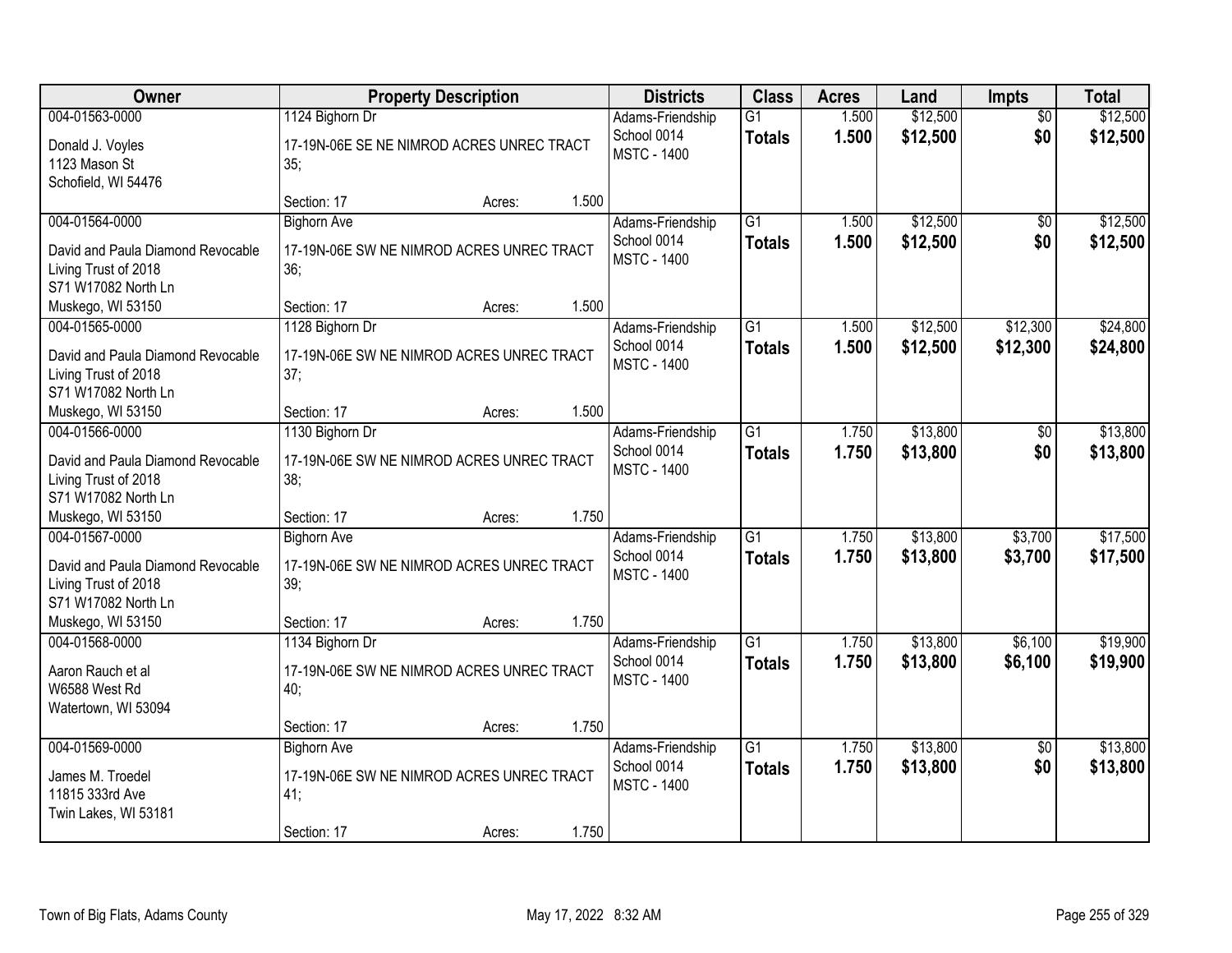| Owner                                                                             | <b>Property Description</b>                                                                               | <b>Districts</b>                                      | <b>Class</b>                     | <b>Acres</b>   | Land                 | Impts                  | <b>Total</b>         |
|-----------------------------------------------------------------------------------|-----------------------------------------------------------------------------------------------------------|-------------------------------------------------------|----------------------------------|----------------|----------------------|------------------------|----------------------|
| 004-01570-0000<br>James M. Troedel<br>11815 333rd Ave<br>Twin Lakes, WI 53181     | <b>Bighorn Ave</b><br>17-19N-06E SW NE NIMROD ACRES UNREC TRACT<br>42;                                    | Adams-Friendship<br>School 0014<br><b>MSTC - 1400</b> | G1<br><b>Totals</b>              | 1.750<br>1.750 | \$13,800<br>\$13,800 | $\overline{50}$<br>\$0 | \$13,800<br>\$13,800 |
|                                                                                   | 1.750<br>Section: 17<br>Acres:                                                                            |                                                       |                                  |                |                      |                        |                      |
| 004-01571-0000<br>James M. Troedel<br>11815 333rd Ave<br>Twin Lakes, WI 53181     | 1142 Bighorn Dr<br>17-19N-06E SW NE NIMROD ACRES UNREC TRACT<br>43;                                       | Adams-Friendship<br>School 0014<br><b>MSTC - 1400</b> | $\overline{G1}$<br><b>Totals</b> | 1.750<br>1.750 | \$13,800<br>\$13,800 | \$31,800<br>\$31,800   | \$45,600<br>\$45,600 |
| 004-01572-0000                                                                    | 1.750<br>Section: 17<br>Acres:<br><b>Bighorn Ave</b>                                                      | Adams-Friendship                                      | $\overline{G1}$                  | 1.750          | \$13,800             | \$9,700                | \$23,500             |
| Henry J. Heckel<br>1146 Bighorn Dr<br>Arkdale, WI 54613                           | 17-19N-06E SW NE NIMROD ACRES UNREC TRACT<br>44;                                                          | School 0014<br><b>MSTC - 1400</b>                     | <b>Totals</b>                    | 1.750          | \$13,800             | \$9,700                | \$23,500             |
|                                                                                   | 1.750<br>Section: 17<br>Acres:                                                                            |                                                       |                                  |                |                      |                        |                      |
| 004-01573-0000<br>Henry J. Heckel<br>1146 Bighorn Dr<br>Arkdale, WI 54613         | 1146 Bighorn Dr<br>17-19N-06E SW NE NIMROD ACRES UNREC TRACT<br>45;                                       | Adams-Friendship<br>School 0014<br><b>MSTC - 1400</b> | $\overline{G1}$<br><b>Totals</b> | 1.750<br>1.750 | \$13,800<br>\$13,800 | \$75,900<br>\$75,900   | \$89,700<br>\$89,700 |
|                                                                                   | 1.750<br>Section: 17<br>Acres:                                                                            |                                                       |                                  |                |                      |                        |                      |
| 004-01574-0000<br><b>Wilbert Bertling</b><br>1148 Bighorn Dr<br>Arkdale, WI 54613 | 1148 Bighorn Dr<br>17-19N-06E SW NE NIMROD ACRES UNREC TRACT<br>46;                                       | Adams-Friendship<br>School 0014<br><b>MSTC - 1400</b> | $\overline{G1}$<br><b>Totals</b> | 1.650<br>1.650 | \$13,300<br>\$13,300 | \$46,800<br>\$46,800   | \$60,100<br>\$60,100 |
|                                                                                   | 1.650<br>Section: 17<br>Acres:                                                                            |                                                       |                                  |                |                      |                        |                      |
| 004-01575-0000<br>Melanie B. Yuds<br>928 State Rd 13<br>Arkdale, WI 54613         | 928 State Rd 13<br>17-19N-06E SW NE NIMROD ACRES UNREC TRACT<br>$47 - 48$ ;                               | Adams-Friendship<br>School 0014<br><b>MSTC - 1400</b> | $\overline{G1}$<br><b>Totals</b> | 2.000<br>2.000 | \$15,000<br>\$15,000 | \$21,700<br>\$21,700   | \$36,700<br>\$36,700 |
|                                                                                   | 2.000<br>Section: 17<br>Acres:                                                                            |                                                       |                                  |                |                      |                        |                      |
| 004-01576-0000<br>Melanie B. Yuds<br>928 State Rd 13<br>Arkdale, WI 54613         | State Highway 13<br>17-19N-06E SW NE NIMROD ACRES UNREC TRACT<br>49-50;<br>3.010<br>Section: 17<br>Acres: | Adams-Friendship<br>School 0014<br><b>MSTC - 1400</b> | $\overline{G1}$<br><b>Totals</b> | 3.010<br>3.010 | \$18,000<br>\$18,000 | $\overline{50}$<br>\$0 | \$18,000<br>\$18,000 |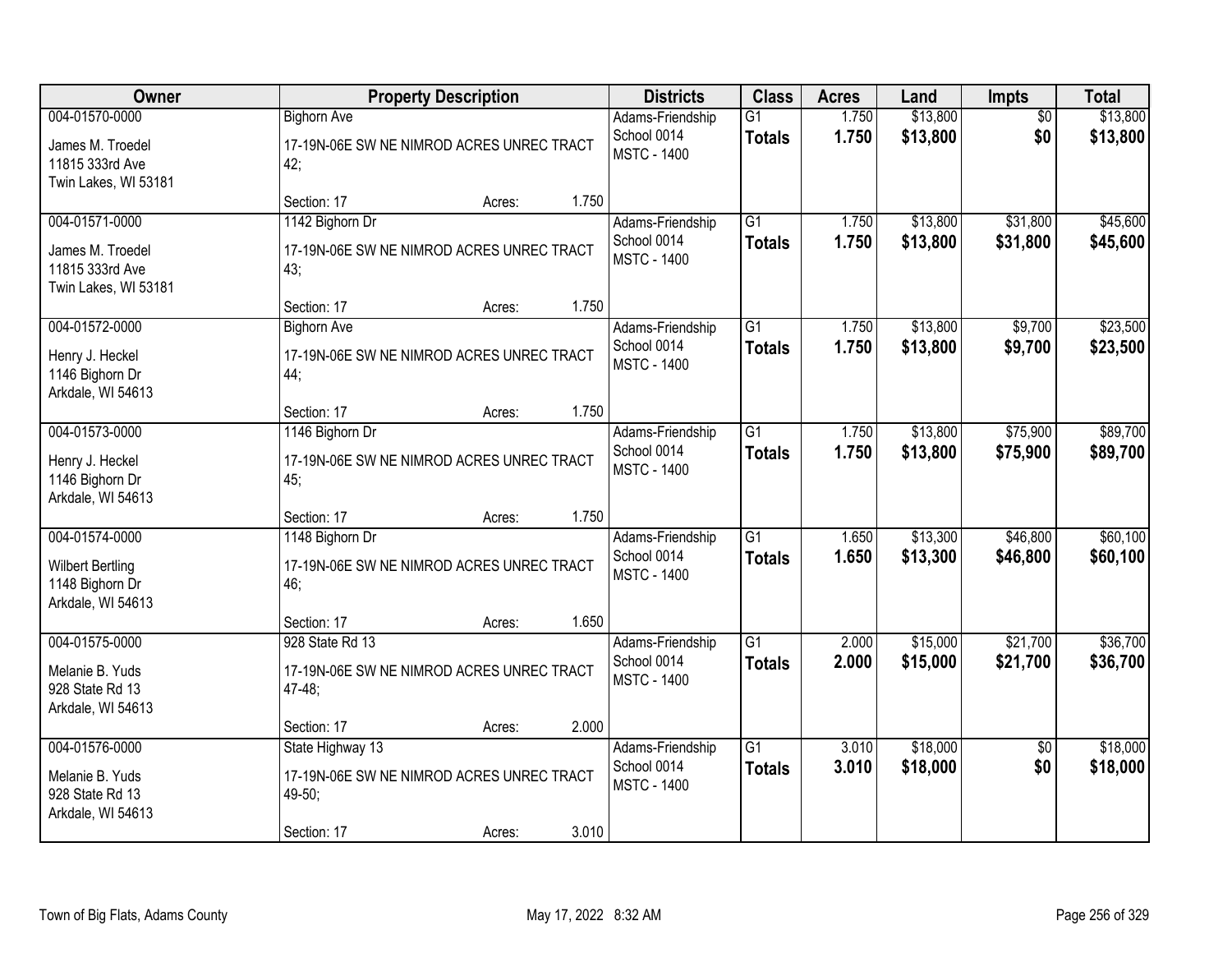| <b>Owner</b>                      |                                            | <b>Property Description</b> |       |                                   | <b>Class</b>    | <b>Acres</b> | Land     | <b>Impts</b>    | <b>Total</b> |
|-----------------------------------|--------------------------------------------|-----------------------------|-------|-----------------------------------|-----------------|--------------|----------|-----------------|--------------|
| 004-01577-0000                    | 1031 15th Ave                              |                             |       | Adams-Friendship                  | $\overline{G1}$ | 2.020        | \$18,100 | \$22,200        | \$40,300     |
| Marvin R. Saxby                   | 23-19N-05E SE NE PINE HAVEN UNREC LOT 1;   |                             |       | School 0014                       | <b>Totals</b>   | 2.020        | \$18,100 | \$22,200        | \$40,300     |
| Mary M. Saxby                     |                                            |                             |       | <b>MSTC - 1400</b>                |                 |              |          |                 |              |
| 1031 15th Ave                     |                                            |                             |       |                                   |                 |              |          |                 |              |
| Arkdale, WI 54613                 | Section: 23                                | Acres:                      | 2.020 |                                   |                 |              |          |                 |              |
| 004-01578-0000                    | 1033 15th Ave                              |                             |       | Adams-Friendship                  | $\overline{G1}$ | 2.020        | \$18,100 | \$29,800        | \$47,900     |
| Stan L. Nicholson                 | 23-19N-05E SE NE PINE HAVEN UNREC LOT      |                             |       | School 0014                       | <b>Totals</b>   | 2.020        | \$18,100 | \$29,800        | \$47,900     |
| Judy A. Nicholson                 | 2;MICRO                                    |                             |       | <b>MSTC - 1400</b>                |                 |              |          |                 |              |
| 2218 Polk St                      |                                            |                             |       |                                   |                 |              |          |                 |              |
| Janesville, WI 53546              | Section: 23                                | Acres:                      | 2.020 |                                   |                 |              |          |                 |              |
| 004-01579-0000                    | 15th Ave                                   |                             |       | Adams-Friendship                  | $\overline{G1}$ | 2.020        | \$18,100 | \$0             | \$18,100     |
|                                   |                                            |                             |       | School 0014                       | <b>Totals</b>   | 2.020        | \$18,100 | \$0             | \$18,100     |
| Stan L. Nicholson                 | 23-19N-05E SE NE PINE HAVEN UNREC LOT      |                             |       | <b>MSTC - 1400</b>                |                 |              |          |                 |              |
| Judy A. Nicholson<br>2218 Polk St | 3;MICRO                                    |                             |       |                                   |                 |              |          |                 |              |
| Janesville, WI 53546              | Section: 23                                | Acres:                      | 2.020 |                                   |                 |              |          |                 |              |
| 004-01580-0000                    | 1510 S Blackhawk Ct                        |                             |       | Adams-Friendship                  | $\overline{G1}$ | 3.030        | \$22,100 | \$600           | \$22,700     |
|                                   |                                            |                             |       | School 0014                       | <b>Totals</b>   | 3.030        | \$22,100 | \$600           | \$22,700     |
| Heather M. Bunker                 | 23-19N-05E SE NE PINE HAVEN UNREC LOT 4;   |                             |       | <b>MSTC - 1400</b>                |                 |              |          |                 |              |
| Timothy A. Bunker                 |                                            |                             |       |                                   |                 |              |          |                 |              |
| 231 N Madison St                  |                                            |                             |       |                                   |                 |              |          |                 |              |
| Waupun, WI 53963                  | Section: 23                                | Acres:                      | 3.030 |                                   |                 |              |          |                 |              |
| 004-01581-0000                    | 1514 S Blackhawk Ct                        |                             |       | Adams-Friendship                  | $\overline{G1}$ | 3.030        | \$22,100 | $\overline{50}$ | \$22,100     |
| Gordon G. Whitemarsh              | 23-19N-05E SE NE PINE HAVEN UNREC LOT      |                             |       | School 0014<br><b>MSTC - 1400</b> | <b>Totals</b>   | 3.030        | \$22,100 | \$0             | \$22,100     |
| Vincent T. Whitemarsh             | 5;MICRO                                    |                             |       |                                   |                 |              |          |                 |              |
| PO Box 516                        |                                            |                             |       |                                   |                 |              |          |                 |              |
| Adams, WI 53910                   | Section: 23                                | Acres:                      | 3.030 |                                   |                 |              |          |                 |              |
| 004-01582-0000                    | 1516 S Blackhawk Ct                        |                             |       | Adams-Friendship                  | $\overline{G1}$ | 6.060        | \$32,100 | \$23,200        | \$55,300     |
| Kenneth J. Pratt et al            | 23-19N-05E SE NE PINE HAVEN UNREC LOT 6-7; |                             |       | School 0014                       | <b>Totals</b>   | 6.060        | \$32,100 | \$23,200        | \$55,300     |
| 2350 Thor Ave                     |                                            |                             |       | <b>MSTC - 1400</b>                |                 |              |          |                 |              |
| Racine, WI 53405                  |                                            |                             |       |                                   |                 |              |          |                 |              |
|                                   | Section: 23                                | Acres:                      | 6.060 |                                   |                 |              |          |                 |              |
| 004-01583-0000                    | 1524 S Blackhawk Ct                        |                             |       | Adams-Friendship                  | $\overline{G1}$ | 3.030        | \$22,100 | \$54,000        | \$76,100     |
| O Wendell Olson                   | 23-19N-05E SE NE PINE HAVEN UNREC LOT 8;   |                             |       | School 0014                       | <b>Totals</b>   | 3.030        | \$22,100 | \$54,000        | \$76,100     |
| Sandra L. Olson                   |                                            |                             |       | <b>MSTC - 1400</b>                |                 |              |          |                 |              |
| 715 N Westgate Dr Lot 67          |                                            |                             |       |                                   |                 |              |          |                 |              |
| Weslaco, TX 78596                 | Section: 23                                | Acres:                      | 3.030 |                                   |                 |              |          |                 |              |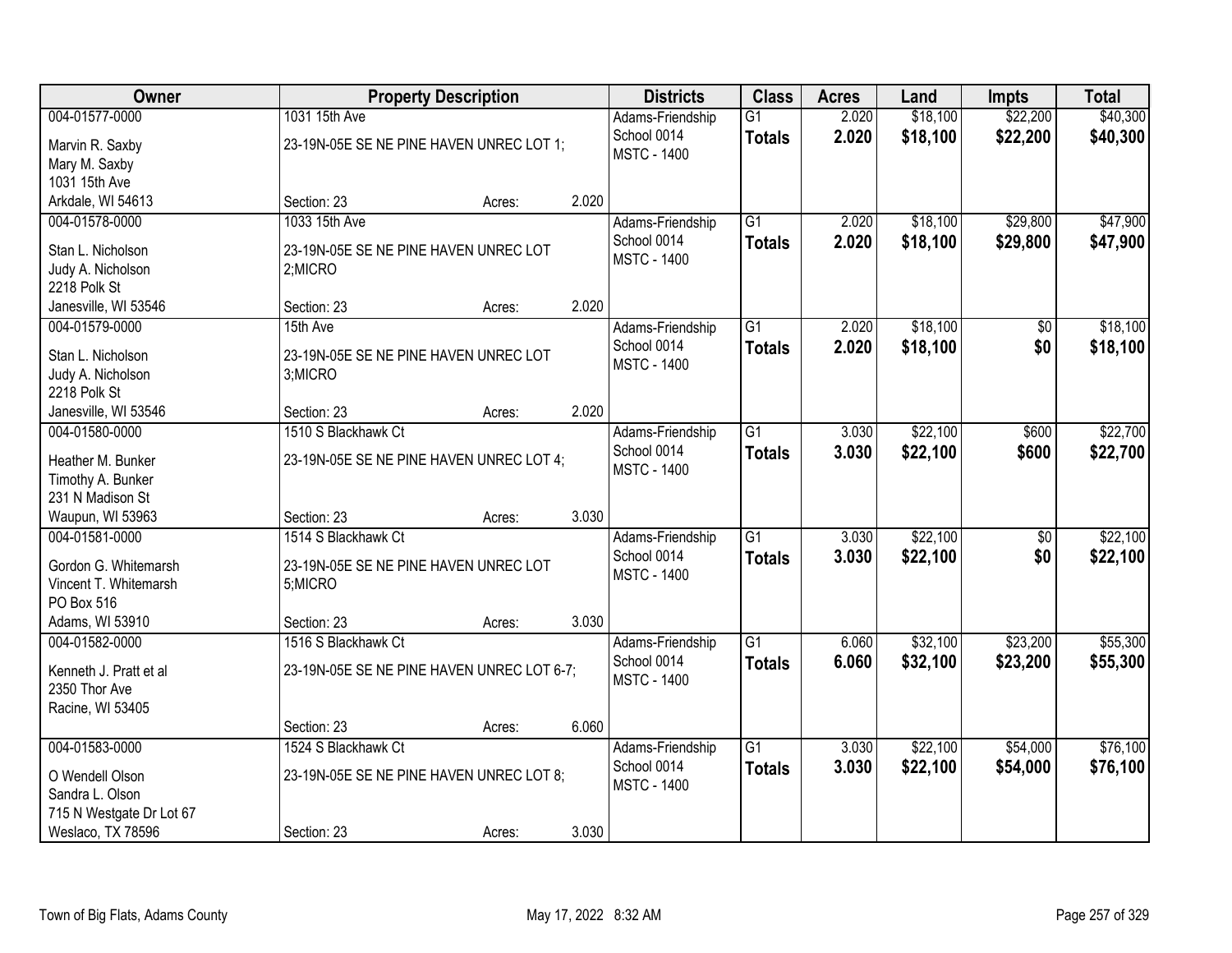| Owner                                                                               |                                                                                         | <b>Property Description</b> |       |                                                       | <b>Class</b>                     | <b>Acres</b>   | Land                 | <b>Impts</b>           | <b>Total</b>         |
|-------------------------------------------------------------------------------------|-----------------------------------------------------------------------------------------|-----------------------------|-------|-------------------------------------------------------|----------------------------------|----------------|----------------------|------------------------|----------------------|
| 004-01584-0000<br>Danny L. Pumphrey<br>Roberta Pumphrey                             | 1530 S Blackhawk Ct<br>23-19N-05E SW NE PINE HAVEN UNREC LOT 9;LOT 9<br><b>CSM 3910</b> |                             |       | Adams-Friendship<br>School 0014<br><b>MSTC - 1400</b> | $\overline{G1}$<br><b>Totals</b> | 3.040<br>3.040 | \$22,200<br>\$22,200 | $\overline{30}$<br>\$0 | \$22,200<br>\$22,200 |
| 1156 W 13th Ct<br>Arkdale, WI 54613                                                 | Section: 23                                                                             | Acres:                      | 3.040 |                                                       |                                  |                |                      |                        |                      |
| 004-01585-0000<br>Dariusz J. Koziol<br>314 S Mason St<br>Bensenville, IL 60106      | S Blackhawk Ct<br>23-19N-05E SW NE PINE HAVEN UNREC LOT<br>10;MICRO                     |                             |       | Adams-Friendship<br>School 0014<br><b>MSTC - 1400</b> | $\overline{G1}$<br><b>Totals</b> | 3.030<br>3.030 | \$22,100<br>\$22,100 | $\overline{50}$<br>\$0 | \$22,100<br>\$22,100 |
| 004-01586-0000                                                                      | Section: 23<br>1540 S Blackhawk Ct                                                      | Acres:                      | 3.030 | Adams-Friendship<br>School 0014                       | G1<br><b>Totals</b>              | 3.030<br>3.030 | \$22,100<br>\$22,100 | \$15,500<br>\$15,500   | \$37,600<br>\$37,600 |
| Dariusz J. Koziol<br>314 S Mason St<br>Bensenville, IL 60106                        | 23-19N-05E SW NE PINE HAVEN UNREC LOT<br>11;MICRO                                       |                             |       | <b>MSTC - 1400</b>                                    |                                  |                |                      |                        |                      |
| 004-01587-0000                                                                      | Section: 23<br>S Blackhawk Ct                                                           | Acres:                      | 3.030 | Adams-Friendship                                      | G1                               | 3.030          | \$22,100             | \$0                    | \$22,100             |
| Randy B. Drain<br>Alice L. Drain<br>33 Andrew Ct                                    | 23-19N-05E SW NE PINE HAVEN UNREC LOT 12;                                               |                             |       | School 0014<br><b>MSTC - 1400</b>                     | <b>Totals</b>                    | 3.030          | \$22,100             | \$0                    | \$22,100             |
| Schaumburg, IL 60193                                                                | Section: 23                                                                             | Acres:                      | 3.030 |                                                       |                                  |                |                      |                        |                      |
| 004-01588-0000<br>Randy B. Drain<br>Alice L. Drain<br>33 Andrew Ct                  | 1546 S Blackhawk Ct<br>23-19N-05E SW NE PINE HAVEN UNREC LOT 13;                        |                             |       | Adams-Friendship<br>School 0014<br><b>MSTC - 1400</b> | $\overline{G1}$<br><b>Totals</b> | 3.030<br>3.030 | \$22,100<br>\$22,100 | \$57,100<br>\$57,100   | \$79,200<br>\$79,200 |
| Schaumburg, IL 60193                                                                | Section: 23                                                                             | Acres:                      | 3.030 |                                                       |                                  |                |                      |                        |                      |
| 004-01589-0000<br>Clotilde Ambrocia Dicristo<br>388 Oliver St<br>Milpitas, CA 95035 | S Blackhawk Ct<br>23-19N-05E SW NE PINE HAVEN UNREC LOT<br>14; MICRO                    |                             |       | Adams-Friendship<br>School 0014<br><b>MSTC - 1400</b> | $\overline{G1}$<br><b>Totals</b> | 3.640<br>3.640 | \$24,600<br>\$24,600 | $\overline{60}$<br>\$0 | \$24,600<br>\$24,600 |
|                                                                                     | Section: 23                                                                             | Acres:                      | 3.640 |                                                       |                                  |                |                      |                        |                      |
| 004-01590-0000<br>Donna M. Potter<br>Nick D. Potter<br>N4304 Cushman Rd             | 1547 S Blackhawk Ct<br>23-19N-05E SW NE PINE HAVEN UNREC LOT 15;                        |                             |       | Adams-Friendship<br>School 0014<br><b>MSTC - 1400</b> | $\overline{G1}$<br><b>Totals</b> | 3.030<br>3.030 | \$22,100<br>\$22,100 | \$37,400<br>\$37,400   | \$59,500<br>\$59,500 |
| Helenville, WI 53137                                                                | Section: 23                                                                             | Acres:                      | 3.030 |                                                       |                                  |                |                      |                        |                      |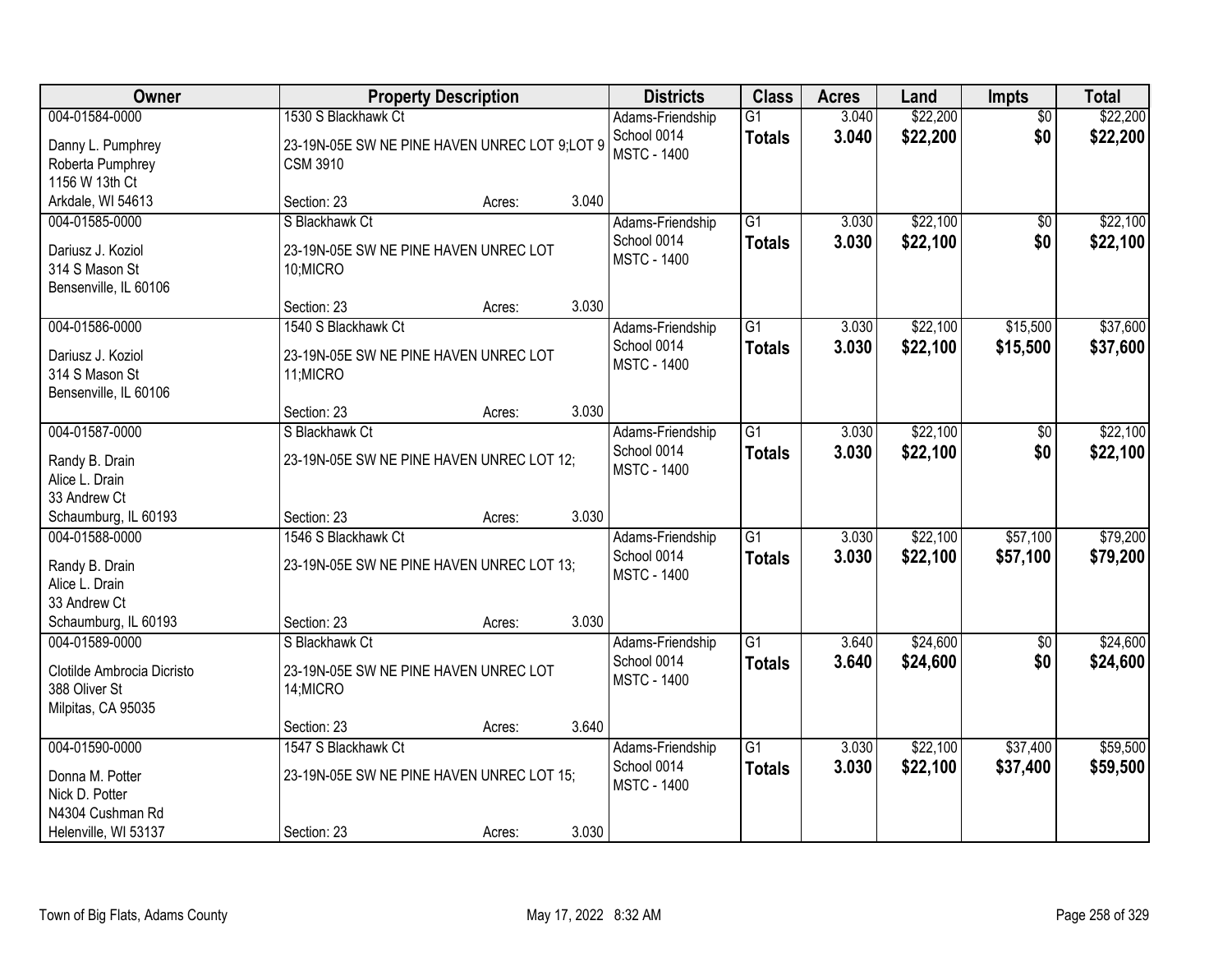| Owner                                   | <b>Property Description</b>                |        | <b>Districts</b> | <b>Class</b>                      | <b>Acres</b>    | Land  | Impts    | <b>Total</b>           |          |
|-----------------------------------------|--------------------------------------------|--------|------------------|-----------------------------------|-----------------|-------|----------|------------------------|----------|
| 004-01591-0000                          | S Blackhawk Ct                             |        |                  | Adams-Friendship                  | $\overline{G1}$ | 3.030 | \$22,100 | $\overline{50}$        | \$22,100 |
| Donna M. Potter                         | 23-19N-05E SW NE PINE HAVEN UNREC LOT 16;  |        |                  | School 0014<br><b>MSTC - 1400</b> | <b>Totals</b>   | 3.030 | \$22,100 | \$0                    | \$22,100 |
| Nick D. Potter                          |                                            |        |                  |                                   |                 |       |          |                        |          |
| N4304 Cushman Rd                        |                                            |        |                  |                                   |                 |       |          |                        |          |
| Helenville, WI 53137                    | Section: 23                                | Acres: | 3.030            |                                   |                 |       |          |                        |          |
| 004-01592-0000                          | S Blackhawk Ct                             |        |                  | Adams-Friendship                  | $\overline{G1}$ | 3.030 | \$22,100 | \$0                    | \$22,100 |
| Randy B. Drain                          | 23-19N-05E SW NE PINE HAVEN UNREC LOT 17;  |        |                  | School 0014                       | <b>Totals</b>   | 3.030 | \$22,100 | \$0                    | \$22,100 |
| Alice L. Drain                          |                                            |        |                  | <b>MSTC - 1400</b>                |                 |       |          |                        |          |
| 33 Andrew Ct                            |                                            |        |                  |                                   |                 |       |          |                        |          |
| Schaumburg, IL 60193                    | Section: 23                                | Acres: | 3.030            |                                   |                 |       |          |                        |          |
| 004-01593-0000                          | 1535 S Blackhawk Ct                        |        |                  | Adams-Friendship                  | $\overline{G1}$ | 3.030 | \$22,100 | \$1,200                | \$23,300 |
| John R Cekus Trust April 28 2004        | 23-19N-05E SW NE PINE HAVEN UNREC LOT      |        |                  | School 0014                       | <b>Totals</b>   | 3.030 | \$22,100 | \$1,200                | \$23,300 |
| 5021 N New England                      | 18; MICRO                                  |        |                  | <b>MSTC - 1400</b>                |                 |       |          |                        |          |
| Chicago, IL 60656                       |                                            |        |                  |                                   |                 |       |          |                        |          |
|                                         | Section: 23                                | Acres: | 3.030            |                                   |                 |       |          |                        |          |
| 004-01594-0000                          | 1533 S Blackhawk Ct                        |        |                  | Adams-Friendship                  | $\overline{G1}$ | 3.030 | \$22,100 | \$9,100                | \$31,200 |
| John R Cekus Trust                      | 23-19N-05E SW NE PINE HAVEN UNREC LOT 19;  |        |                  | School 0014                       | <b>Totals</b>   | 3.030 | \$22,100 | \$9,100                | \$31,200 |
| 5021 N New England                      |                                            |        |                  | <b>MSTC - 1400</b>                |                 |       |          |                        |          |
| Chicago, IL 60656                       |                                            |        |                  |                                   |                 |       |          |                        |          |
|                                         | Section: 23                                | Acres: | 3.030            |                                   |                 |       |          |                        |          |
| 004-01595-0000                          | 1529 S Blackhawk Ct                        |        |                  | Adams-Friendship                  | $\overline{G1}$ | 3.030 | \$22,100 | $\overline{50}$        | \$22,100 |
|                                         |                                            |        |                  | School 0014                       | <b>Totals</b>   | 3.030 | \$22,100 | \$0                    | \$22,100 |
| John L. Cekus Jr                        | 23-19N-05E SW NE PINE HAVEN UNREC LOT 20;. |        |                  | <b>MSTC - 1400</b>                |                 |       |          |                        |          |
| 5021 N New England<br>Chicago, IL 60656 |                                            |        |                  |                                   |                 |       |          |                        |          |
|                                         | Section: 23                                | Acres: | 3.030            |                                   |                 |       |          |                        |          |
| 004-01596-0000                          | 1527 S Blackhawk Ct                        |        |                  | Adams-Friendship                  | $\overline{G1}$ | 4.550 | \$28,200 | \$1,300                | \$29,500 |
|                                         |                                            |        |                  | School 0014                       | <b>Totals</b>   | 4.550 | \$28,200 | \$1,300                | \$29,500 |
| Linda N. Lewis                          | 23-19N-05E SE NE PINE HAVEN UNREC LOT 21:& |        |                  | <b>MSTC - 1400</b>                |                 |       |          |                        |          |
| Michael E. Lewis                        | W1/2 LOT 22 MICRO                          |        |                  |                                   |                 |       |          |                        |          |
| 520 E Washington St                     |                                            |        | 4.550            |                                   |                 |       |          |                        |          |
| Somonauk, IL 60552<br>004-01597-0000    | Section: 23<br>S Blackhawk Ct              | Acres: |                  |                                   | $\overline{G1}$ | 4.550 | \$28,200 |                        | \$28,200 |
|                                         |                                            |        |                  | Adams-Friendship<br>School 0014   | <b>Totals</b>   | 4.550 | \$28,200 | $\overline{50}$<br>\$0 | \$28,200 |
| Linda N. Lewis                          | 23-19N-05E SE NE PINE HAVEN UNREC LOT 23;& |        |                  | <b>MSTC - 1400</b>                |                 |       |          |                        |          |
| Michael E. Lewis                        | E1/2 LOT 22 MICRO                          |        |                  |                                   |                 |       |          |                        |          |
| 520 E Washington St                     |                                            |        |                  |                                   |                 |       |          |                        |          |
| Somonauk, IL 60552                      | Section: 23                                | Acres: | 4.550            |                                   |                 |       |          |                        |          |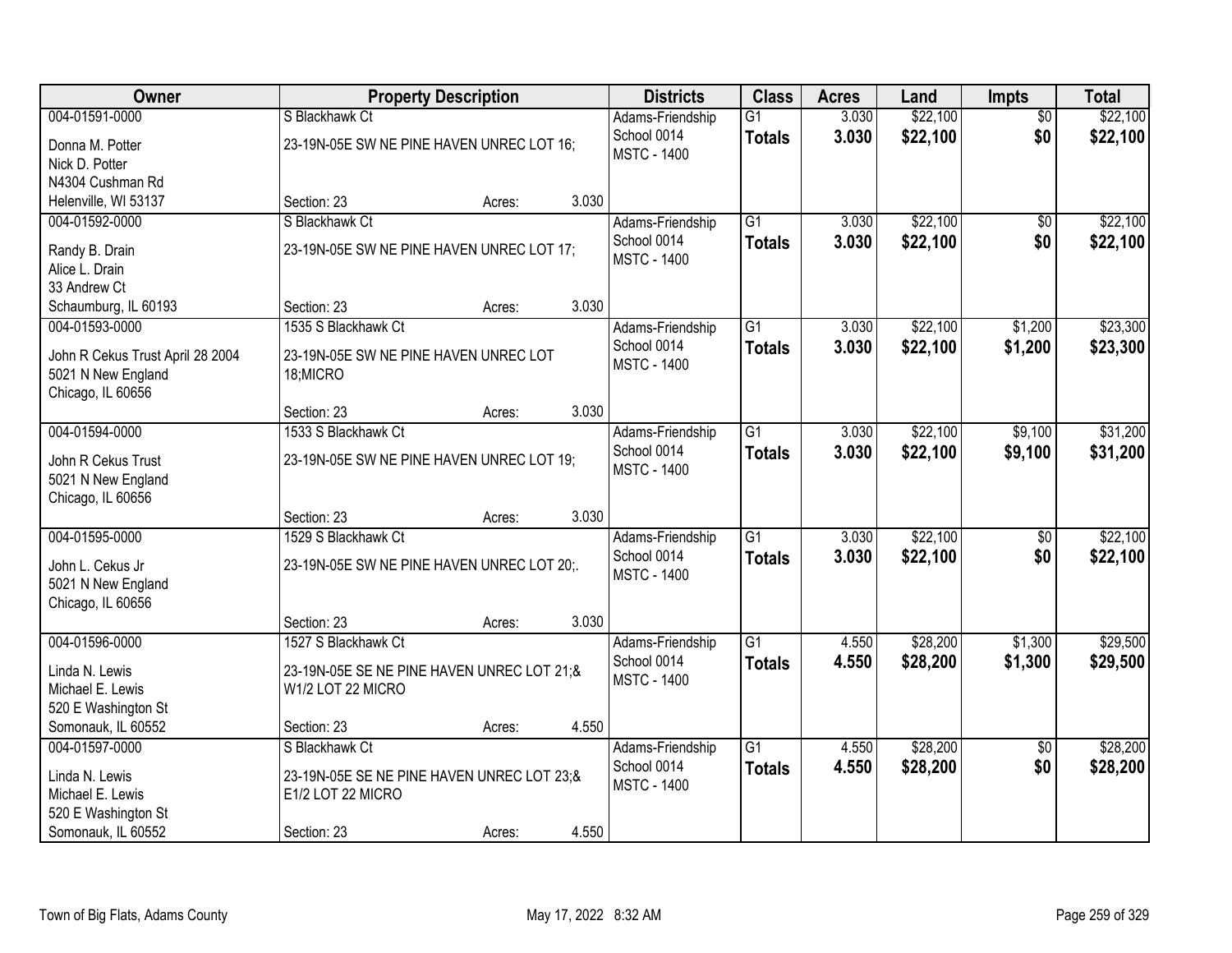| <b>Owner</b>                        | <b>Property Description</b>                                                                | <b>Districts</b>                | <b>Class</b>    | <b>Acres</b> | Land     | <b>Impts</b>    | <b>Total</b> |
|-------------------------------------|--------------------------------------------------------------------------------------------|---------------------------------|-----------------|--------------|----------|-----------------|--------------|
| 004-01598-0000                      | 1513 S Blackhawk Ct                                                                        | Adams-Friendship                | $\overline{G1}$ | 6.060        | \$32,100 | \$4,000         | \$36,100     |
| Linda N. Lewis                      | 23-19N-05E SE NE PINE HAVEN UNREC LOT                                                      | School 0014                     | <b>Totals</b>   | 6.060        | \$32,100 | \$4,000         | \$36,100     |
| Michael E. Lewis                    | 24-25; MICRO                                                                               | <b>MSTC - 1400</b>              |                 |              |          |                 |              |
| 520 E Washington St                 |                                                                                            |                                 |                 |              |          |                 |              |
| Somonauk, IL 60552                  | 6.060<br>Section: 23<br>Acres:                                                             |                                 |                 |              |          |                 |              |
| 004-01600-0000                      | 1505 S Blackhawk Ct                                                                        | Adams-Friendship                | $\overline{G1}$ | 2.020        | \$18,100 | $\overline{50}$ | \$18,100     |
|                                     |                                                                                            | School 0014                     | <b>Totals</b>   | 2.020        | \$18,100 | \$0             | \$18,100     |
| Angelo K. Savasta                   | 23-19N-05E SE NE PINE HAVEN UNREC LOT 26;                                                  | <b>MSTC - 1400</b>              |                 |              |          |                 |              |
| 6071 W Hillside Ct                  |                                                                                            |                                 |                 |              |          |                 |              |
| Franklin, WI 53132                  |                                                                                            |                                 |                 |              |          |                 |              |
|                                     | 2.020<br>Section: 23<br>Acres:                                                             |                                 |                 |              |          |                 |              |
| 004-01601-0000                      | 1045 15th Ave                                                                              | Adams-Friendship                | $\overline{G1}$ | 2.020        | \$18,100 | \$75,500        | \$93,600     |
| Jill M. Athens                      | 23-19N-05E SE NE PINE HAVEN UNREC LOT 27;                                                  | School 0014                     | <b>Totals</b>   | 2.020        | \$18,100 | \$75,500        | \$93,600     |
| Steven P. Athens                    |                                                                                            | <b>MSTC - 1400</b>              |                 |              |          |                 |              |
| 982 15th Ave                        |                                                                                            |                                 |                 |              |          |                 |              |
| Arkdale, WI 54613                   | 2.020<br>Section: 23<br>Acres:                                                             |                                 |                 |              |          |                 |              |
| 004-01602-0000                      | 1049 15th Ave                                                                              | Adams-Friendship                | $\overline{G1}$ | 2.020        | \$18,100 | \$0             | \$18,100     |
|                                     |                                                                                            | School 0014                     | <b>Totals</b>   | 2.020        | \$18,100 | \$0             | \$18,100     |
| Jesus A. Contreras                  | 23-19N-05E SE NE PINE HAVEN UNREC LOT 28;                                                  | <b>MSTC - 1400</b>              |                 |              |          |                 |              |
| Juana Contreras                     |                                                                                            |                                 |                 |              |          |                 |              |
| 6603 N 56th St                      |                                                                                            |                                 |                 |              |          |                 |              |
| Milwaukee, WI 53223                 | 2.020<br>Section: 23<br>Acres:                                                             |                                 |                 |              |          |                 |              |
| 004-01603-0000                      | 1350 County Rd C                                                                           | Adams-Friendship                | G1              | 1.000        | \$9,000  | \$4,000         | \$13,000     |
| Steven M. Hertz                     | 18-19N-06E SE SW 0920 CERTIFIED SURVEY MAP                                                 | School 0014                     | G <sub>6</sub>  | 8.920        | \$23,200 | \$0             | \$23,200     |
| 28095 W Okelly Ln                   | $LOT$ 1;                                                                                   | <b>MSTC - 1400</b>              | <b>Totals</b>   | 9.920        | \$32,200 | \$4,000         | \$36,200     |
| Ingleside, IL 60041                 |                                                                                            |                                 |                 |              |          |                 |              |
|                                     | 9.920<br>Section: 18<br>Acres:                                                             |                                 |                 |              |          |                 |              |
| 004-01604-0000                      | 1352 County Rd C                                                                           | Adams-Friendship                | $\overline{G1}$ | 1.000        | \$9,000  | \$46,400        | \$55,400     |
|                                     |                                                                                            | School 0014                     | G <sub>6</sub>  | 17.510       | \$45,500 | \$0             | \$45,500     |
| James C. Ferger                     | 18-19N-06E SE SW PINE PARADISE UNREC LOT<br>3;LOTS 3 & 12 THRU 20 PINE PARADISE UNREC & OL | <b>MSTC - 1400</b>              | <b>Totals</b>   | 18.510       | \$54,500 | \$46,400        | \$100,900    |
| Nancy A. Ferger<br>1352 County Rd C | 2 BF ASSESSORS PLAT 2                                                                      |                                 |                 |              |          |                 |              |
| Arkdale, WI 54613                   | 18.510<br>Section: 18<br>Acres:                                                            |                                 |                 |              |          |                 |              |
| 004-01614-0000                      | 1027 13th Ave                                                                              |                                 | $\overline{G1}$ | 6.670        | \$27,300 | \$100           | \$27,400     |
|                                     |                                                                                            | Adams-Friendship<br>School 0014 |                 |              |          |                 |              |
| Daniel R. Bohn                      | 19-19N-06E SE NE PINE VIEW UNREC LOT 1-2;                                                  | <b>MSTC - 1400</b>              | <b>Totals</b>   | 6.670        | \$27,300 | \$100           | \$27,400     |
| Tina M. Bohn                        |                                                                                            |                                 |                 |              |          |                 |              |
| 12130 County Rd D                   |                                                                                            |                                 |                 |              |          |                 |              |
| Bancroft, WI 54921                  | 6.670<br>Section: 19<br>Acres:                                                             |                                 |                 |              |          |                 |              |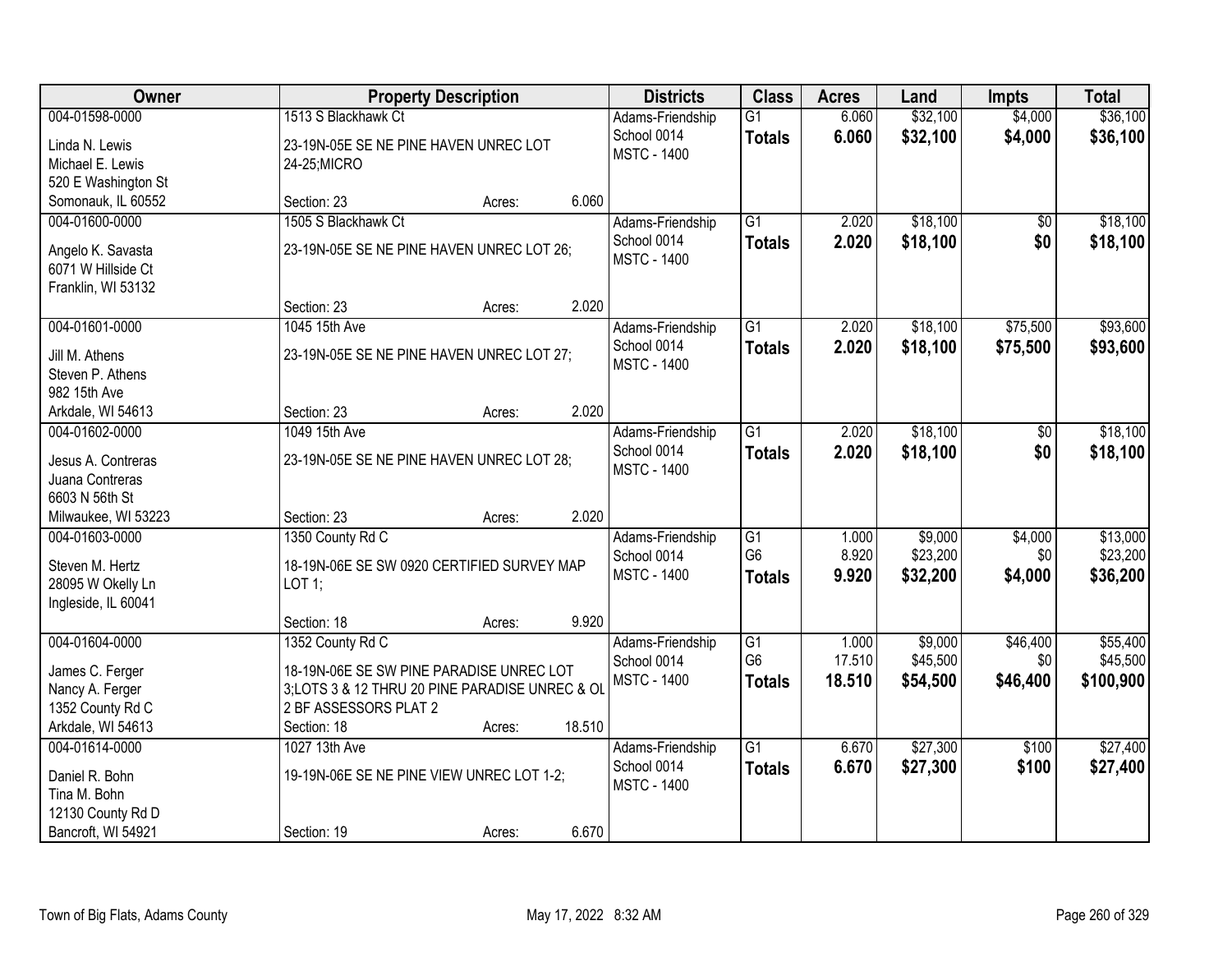| Owner                                                    | <b>Property Description</b>                                              |        |        | <b>Districts</b>   | <b>Class</b>    | <b>Acres</b> | Land     | <b>Impts</b> | <b>Total</b> |
|----------------------------------------------------------|--------------------------------------------------------------------------|--------|--------|--------------------|-----------------|--------------|----------|--------------|--------------|
| 004-01615-0000                                           | 1031 13th Ave                                                            |        |        | Adams-Friendship   | $\overline{G1}$ | 3.030        | \$18,100 | \$93,200     | \$111,300    |
| Daniel R. Bohn                                           | 19-19N-06E SE NE PINE VIEW UNREC TRACT 3;                                |        |        | School 0014        | <b>Totals</b>   | 3.030        | \$18,100 | \$93,200     | \$111,300    |
| Tina M. Bohn                                             |                                                                          |        |        | <b>MSTC - 1400</b> |                 |              |          |              |              |
| 12130 County Rd D                                        |                                                                          |        |        |                    |                 |              |          |              |              |
| Bancroft, WI 54921                                       | Section: 19                                                              | Acres: | 3.030  |                    |                 |              |          |              |              |
| 004-01616-0000                                           | 1033 13th Ave                                                            |        |        | Adams-Friendship   | $\overline{G1}$ | 3.030        | \$18,100 | \$40,800     | \$58,900     |
| Cynthia M. Schuler                                       | 19-19N-06E SE NE PINE VIEW UNREC TRACT 4;                                |        |        | School 0014        | <b>Totals</b>   | 3.030        | \$18,100 | \$40,800     | \$58,900     |
| Robert L. Schuler                                        |                                                                          |        |        | <b>MSTC - 1400</b> |                 |              |          |              |              |
| 0s364 Madison St                                         |                                                                          |        |        |                    |                 |              |          |              |              |
| Winfield, IL 60190                                       | Section: 19                                                              | Acres: | 3.030  |                    |                 |              |          |              |              |
| 004-01617-0000                                           | 1035 13th Ave                                                            |        |        | Adams-Friendship   | $\overline{G1}$ | 3.830        | \$20,500 | \$50,900     | \$71,400     |
|                                                          |                                                                          |        |        | School 0014        | <b>Totals</b>   | 3.830        | \$20,500 | \$50,900     | \$71,400     |
| Robert L. Schuler                                        | 19-19N-06E SE NE PINE VIEW UNREC TRACT 5;& PT                            |        |        | <b>MSTC - 1400</b> |                 |              |          |              |              |
| Cynthia M. Schuler                                       | TRACT 6 NKA LOT 1 CSM 4228                                               |        |        |                    |                 |              |          |              |              |
| 0s364 Madison St                                         |                                                                          |        |        |                    |                 |              |          |              |              |
| Winfield, IL 60190                                       | Section: 19                                                              | Acres: | 3.830  |                    |                 |              |          |              |              |
| 004-01618-0000                                           | 1039 13th Ave                                                            |        |        | Adams-Friendship   | $\overline{G1}$ | 5.360        | \$24,700 | \$53,200     | \$77,900     |
| <b>Terry Schultz</b>                                     | 19-19N-06E SE NE PINE VIEW UNREC LOT 7;& PT                              |        |        | School 0014        | <b>Totals</b>   | 5.360        | \$24,700 | \$53,200     | \$77,900     |
| 7006 County Rd M                                         | TRACT 6 LOT 2 CSM 4228 MICRO                                             |        |        | <b>MSTC - 1400</b> |                 |              |          |              |              |
| Winneconne, WI 54986                                     |                                                                          |        |        |                    |                 |              |          |              |              |
|                                                          | Section: 19                                                              | Acres: | 5.360  |                    |                 |              |          |              |              |
| 004-01619-0000                                           | 1045 13th Ave                                                            |        |        | Adams-Friendship   | $\overline{G1}$ | 3.090        | \$18,300 | \$14,400     | \$32,700     |
|                                                          |                                                                          |        |        | School 0014        | G <sub>6</sub>  | 15.000       | \$39,000 | \$0          | \$39,000     |
| Sister Mary Therese Land Trust<br>c/o Donald Lobodzinski | 19-19N-06E SE NE PINE VIEW UNREC LOT 8-9-10;&<br>10-12-13 LOT 2 CSM 3984 |        |        | <b>MSTC - 1400</b> | <b>Totals</b>   | 18.090       | \$57,300 | \$14,400     | \$71,700     |
| 8802 Regnier Rd                                          |                                                                          |        |        |                    |                 |              |          |              |              |
| Hebron, IL 60034                                         | Section: 19                                                              | Acres: | 18.090 |                    |                 |              |          |              |              |
| 004-01622-0000                                           | 15th Ave                                                                 |        |        | Adams-Friendship   | $\overline{G1}$ | 5.000        | \$10,000 | $\sqrt{$0}$  | \$10,000     |
|                                                          |                                                                          |        |        | School 0014        | <b>Totals</b>   | 5.000        | \$10,000 | \$0          | \$10,000     |
| Jacqueline Jochman                                       | 36-19N-05E SW SW PLEASANT ACRES UNREC LOT                                |        |        | <b>MSTC - 1400</b> |                 |              |          |              |              |
| Joseph Jochman                                           | 1; NKA LOT 1 CSM 5512                                                    |        |        |                    |                 |              |          |              |              |
| 1296 15th Ave                                            |                                                                          |        |        |                    |                 |              |          |              |              |
| Arkdale, WI 54613                                        | Section: 36                                                              | Acres: | 5.000  |                    |                 |              |          |              |              |
| 004-01623-0000                                           | 1296 15th Ave                                                            |        |        | Adams-Friendship   | $\overline{G1}$ | 5.000        | \$30,000 | \$181,200    | \$211,200    |
| Jacqueline Jochman                                       | 36-19N-05E SW SW PLEASANT ACRES UNREC LOT                                |        |        | School 0014        | <b>Totals</b>   | 5.000        | \$30,000 | \$181,200    | \$211,200    |
| Joseph Jochman                                           | 1A; NKA LOT 2 CSM 5512                                                   |        |        | <b>MSTC - 1400</b> |                 |              |          |              |              |
| 1296 15th Ave                                            |                                                                          |        |        |                    |                 |              |          |              |              |
| Arkdale, WI 54613                                        | Section: 36                                                              | Acres: | 5.000  |                    |                 |              |          |              |              |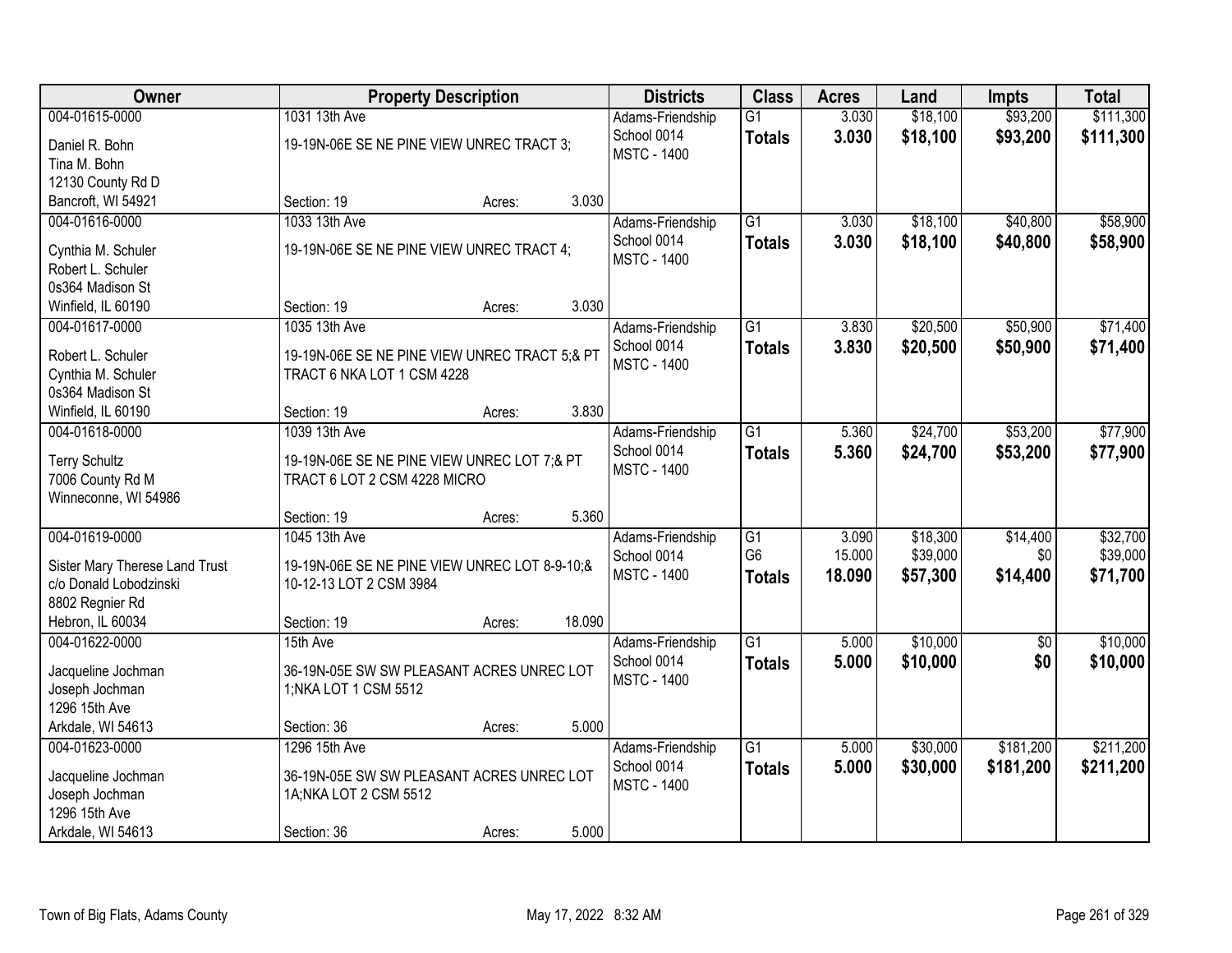| Owner                              | <b>Property Description</b>                 |        |       | <b>Districts</b>                  | <b>Class</b>    | <b>Acres</b> | Land     | <b>Impts</b> | <b>Total</b> |
|------------------------------------|---------------------------------------------|--------|-------|-----------------------------------|-----------------|--------------|----------|--------------|--------------|
| 004-01624-0000                     | 1294 15th Ave                               |        |       | Adams-Friendship                  | G1              | 3.000        | \$22,000 | \$75,700     | \$97,700     |
| Carman L. Nickell                  | 36-19N-05E SW SW PLEASANT ACRES UNREC LOT 2 |        |       | School 0014                       | <b>Totals</b>   | 3.000        | \$22,000 | \$75,700     | \$97,700     |
| Robert J. Nickell                  |                                             |        |       | <b>MSTC - 1400</b>                |                 |              |          |              |              |
| S29 W34530 Joshua Way              |                                             |        |       |                                   |                 |              |          |              |              |
| Eagle, WI 53119                    | Section: 36                                 | Acres: | 3.000 |                                   |                 |              |          |              |              |
| 004-01625-0000                     | 1292 15th Ave                               |        |       | Adams-Friendship                  | $\overline{G1}$ | 6.000        | \$32,000 | \$49,200     | \$81,200     |
| <b>Richard Serafin</b>             | 36-19N-05E SW SW PLEASANT ACRES UNREC LOTS  |        |       | School 0014                       | <b>Totals</b>   | 6.000        | \$32,000 | \$49,200     | \$81,200     |
| Monica M. Serafin                  | $3-4;$                                      |        |       | <b>MSTC - 1400</b>                |                 |              |          |              |              |
| 1292 15th Ave                      |                                             |        |       |                                   |                 |              |          |              |              |
| Arkdale, WI 54613                  | Section: 36                                 | Acres: | 6.000 |                                   |                 |              |          |              |              |
| 004-01626-0000                     | 15th Ave                                    |        |       | Adams-Friendship                  | $\overline{G1}$ | 3.000        | \$22,000 | \$0          | \$22,000     |
|                                    |                                             |        |       | School 0014                       | <b>Totals</b>   | 3.000        | \$22,000 | \$0          | \$22,000     |
| <b>Richard Serafin</b>             | 36-19N-05E SW SW PLEASANT ACRES UNREC LOT 5 |        |       | <b>MSTC - 1400</b>                |                 |              |          |              |              |
| 1292 15th Ave<br>Arkdale, WI 54613 |                                             |        |       |                                   |                 |              |          |              |              |
|                                    | Section: 36                                 | Acres: | 3.000 |                                   |                 |              |          |              |              |
| 004-01627-0000                     | 1288 15th Ave                               |        |       | Adams-Friendship                  | $\overline{G1}$ | 9.080        | \$38,200 | \$35,800     | \$74,000     |
|                                    |                                             |        |       | School 0014                       | <b>Totals</b>   | 9.080        | \$38,200 | \$35,800     | \$74,000     |
| Peggy Shearman                     | 36-19N-05E SW SW 3673 CERTIFIED SURVEY MAP  |        |       | <b>MSTC - 1400</b>                |                 |              |          |              |              |
| 1288 15th Ave                      | LOT 1;                                      |        |       |                                   |                 |              |          |              |              |
| Arkdale, WI 54613                  |                                             |        |       |                                   |                 |              |          |              |              |
|                                    | Section: 36                                 | Acres: | 9.080 |                                   |                 |              |          |              |              |
| 004-01628-0000                     | 1280 15th Ave                               |        |       | Adams-Friendship                  | $\overline{G1}$ | 6.000        | \$32,000 | \$26,400     | \$58,400     |
| Patrick A. Brosseau                | 36-19N-05E SW SW PLEASANT ACRES UNREC LOT   |        |       | School 0014<br><b>MSTC - 1400</b> | <b>Totals</b>   | 6.000        | \$32,000 | \$26,400     | \$58,400     |
| Cindy L. Brosseau                  | 9-10;MICRO                                  |        |       |                                   |                 |              |          |              |              |
| 11043 East Ln                      |                                             |        |       |                                   |                 |              |          |              |              |
| Waupaca, WI 54981                  | Section: 36                                 | Acres: | 6.000 |                                   |                 |              |          |              |              |
| 004-01630-0000                     | 1274 15th Ave                               |        |       | Adams-Friendship                  | $\overline{G1}$ | 6.000        | \$32,000 | \$16,100     | \$48,100     |
| <b>Edward Olender</b>              | 36-19N-05E SW SW PLEASANT ACRES UNREC LOT   |        |       | School 0014                       | <b>Totals</b>   | 6.000        | \$32,000 | \$16,100     | \$48,100     |
| 4609 Riverside Rd                  | $11-12$ ;                                   |        |       | <b>MSTC - 1400</b>                |                 |              |          |              |              |
| Waterford, WI 53185                |                                             |        |       |                                   |                 |              |          |              |              |
|                                    | Section: 36                                 | Acres: | 6.000 |                                   |                 |              |          |              |              |
| 004-01631-0000                     | 1268 15th Ave                               |        |       | Adams-Friendship                  | $\overline{G1}$ | 9.080        | \$38,200 | \$67,700     | \$105,900    |
| Brian H. Peterson                  | 36-19N-05E NW SW PLEASANT ACRES UNREC LOTS  |        |       | School 0014                       | <b>Totals</b>   | 9.080        | \$38,200 | \$67,700     | \$105,900    |
| Jennifer J. Peterson               | 13-14-15; NKA LOT 1 CSM 5328                |        |       | <b>MSTC - 1400</b>                |                 |              |          |              |              |
| 4222 Nawadaha Blvd                 |                                             |        |       |                                   |                 |              |          |              |              |
| Minneapolis, MN 55406              | Section: 36                                 | Acres: | 9.080 |                                   |                 |              |          |              |              |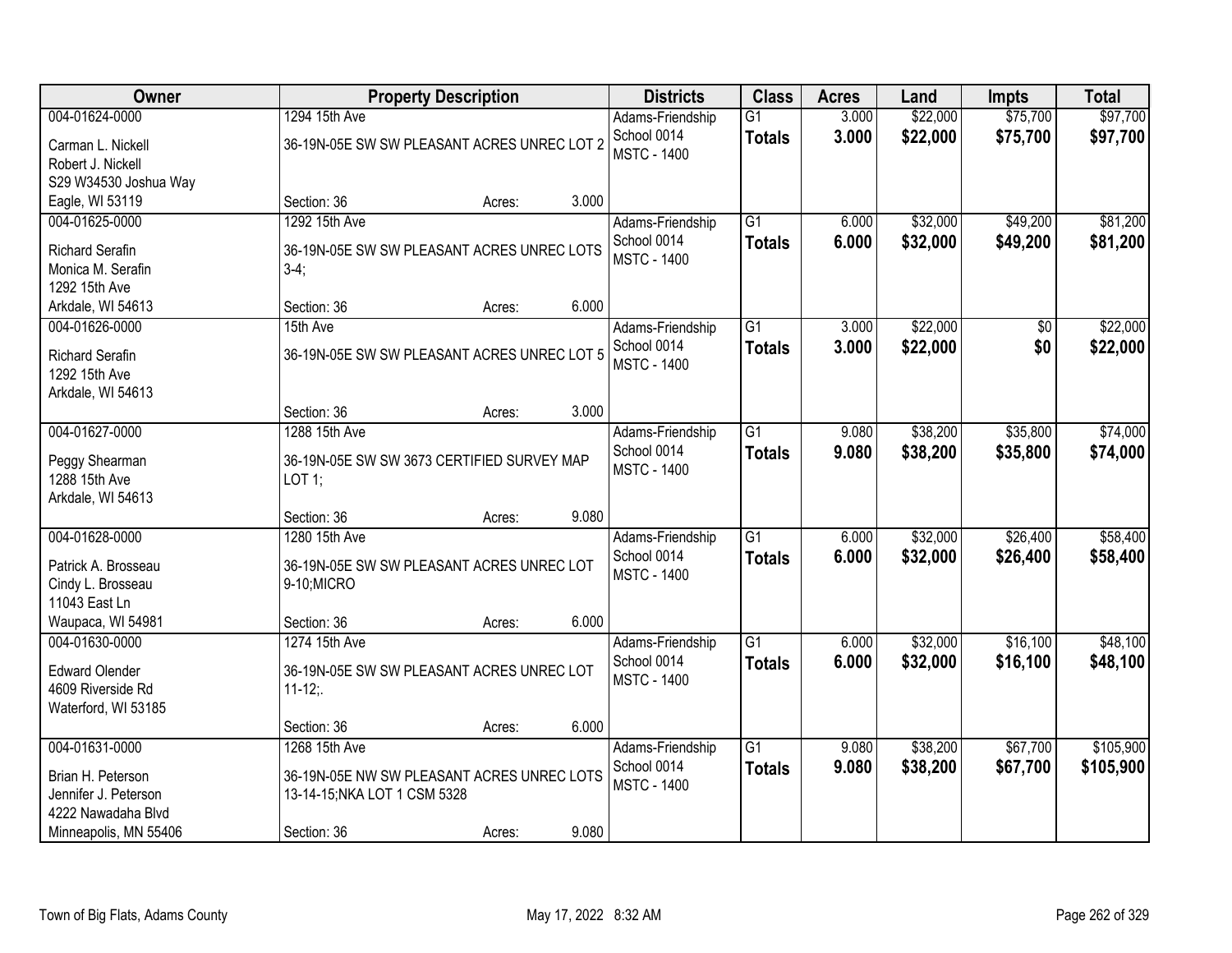| Owner                                                                                   |                                                                                                            | <b>Property Description</b> |        |                                                       | <b>Class</b>                     | <b>Acres</b>     | Land                 | <b>Impts</b>         | <b>Total</b>           |
|-----------------------------------------------------------------------------------------|------------------------------------------------------------------------------------------------------------|-----------------------------|--------|-------------------------------------------------------|----------------------------------|------------------|----------------------|----------------------|------------------------|
| 004-01632-0000<br>Timothy W. Grochowski<br>Julie M. Grochowski<br>8805 S Golden Ct      | 1266 15th Ave<br>36-19N-05E NW SW 6038 CERTIFIED SURVEY MAP<br>LOT 1;                                      |                             |        | Adams-Friendship<br>School 0014<br><b>MSTC - 1400</b> | $\overline{G1}$<br><b>Totals</b> | 3.020<br>3.020   | \$22,100<br>\$22,100 | \$92,700<br>\$92,700 | \$114,800<br>\$114,800 |
| Franklin, WI 53132                                                                      | Section: 36                                                                                                | Acres:                      | 3.020  |                                                       |                                  |                  |                      |                      |                        |
| 004-01633-0000<br>Brian H. Peterson<br>Jennifer Peterson<br>4222 Nawadaha Blvd          | 15th Ave<br>36-19N-05E NW SW PLEASANT ACRES UNREC LOT<br>17;                                               |                             |        | Adams-Friendship<br>School 0014<br><b>MSTC - 1400</b> | $\overline{G1}$<br><b>Totals</b> | 3.000<br>3.000   | \$22,000<br>\$22,000 | \$0<br>\$0           | \$22,000<br>\$22,000   |
| Minneapolis, MN 55406                                                                   | Section: 36<br>1260 15th Ave                                                                               | Acres:                      | 3.000  |                                                       |                                  |                  |                      |                      |                        |
| 004-01634-0000<br>Mark A. Pelnar<br>W5303 County Rd C<br>Montello, WI 53949             | 36-19N-05E NW SW PLEASANT ACRES UNREC LOT<br>18;                                                           |                             |        | Adams-Friendship<br>School 0014<br><b>MSTC - 1400</b> | G1<br><b>Totals</b>              | 3.000<br>3.000   | \$22,000<br>\$22,000 | \$26,500<br>\$26,500 | \$48,500<br>\$48,500   |
|                                                                                         | Section: 36                                                                                                | Acres:                      | 3.000  |                                                       |                                  |                  |                      |                      |                        |
| 004-01635-0000<br>Larry M. Walter<br>Carmille A. Walter<br>1641 S Sunnyslope Rd         | 1258 15th Ave<br>36-19N-05E NW SW PLEASANT ACRES UNREC LOT<br>19;MICRO                                     |                             |        | Adams-Friendship<br>School 0014<br><b>MSTC - 1400</b> | $\overline{G1}$<br><b>Totals</b> | 3.000<br>3.000   | \$22,000<br>\$22,000 | \$70,200<br>\$70,200 | \$92,200<br>\$92,200   |
| New Berlin, WI 53151                                                                    | Section: 36                                                                                                | Acres:                      | 3.000  |                                                       |                                  |                  |                      |                      |                        |
| 004-01636-0000<br>Larry M. Walter<br>Carmille A. Walter<br>1641 S Sunnyslope Rd         | 1252 15th Ave<br>36-19N-05E NW SW PLEASANT ACRES UNREC LOT<br>20-21; MICRO                                 |                             |        | Adams-Friendship<br>School 0014<br><b>MSTC - 1400</b> | $\overline{G1}$<br><b>Totals</b> | 6.000<br>6.000   | \$32,000<br>\$32,000 | \$0<br>\$0           | \$32,000<br>\$32,000   |
| New Berlin, WI 53151                                                                    | Section: 36                                                                                                | Acres:                      | 6.000  |                                                       |                                  |                  |                      |                      |                        |
| 004-01637-0000<br>Aaron J. Breit<br>9482 St Kilian Hts<br>Campbellsport, WI 53010       | 1250 15th Ave<br>36-19N-05E NW SW PLEASANT ACRES UNREC LOTS<br>$22 - 23 - 24$ ;                            |                             |        | Adams-Friendship<br>School 0014<br><b>MSTC - 1400</b> | $\overline{G1}$<br><b>Totals</b> | 9.100<br>9.100   | \$38,200<br>\$38,200 | \$34,600<br>\$34,600 | \$72,800<br>\$72,800   |
|                                                                                         | Section: 36                                                                                                | Acres:                      | 9.100  |                                                       |                                  |                  |                      |                      |                        |
| 004-01638-0000<br>Josh Heide<br>Ashley Weaver<br>6516 Waterford Dr<br>Mchenry, IL 60050 | 1248 15th Ave<br>36-19N-05E SW NW PLEASANT ACRES UNREC LOT<br>25-26-27; & 28 LOT 1 CSM 2101<br>Section: 36 | Acres:                      | 12.090 | Adams-Friendship<br>School 0014<br><b>MSTC - 1400</b> | $\overline{G1}$<br><b>Totals</b> | 12.090<br>12.090 | \$44,200<br>\$44,200 | \$25,000<br>\$25,000 | \$69,200<br>\$69,200   |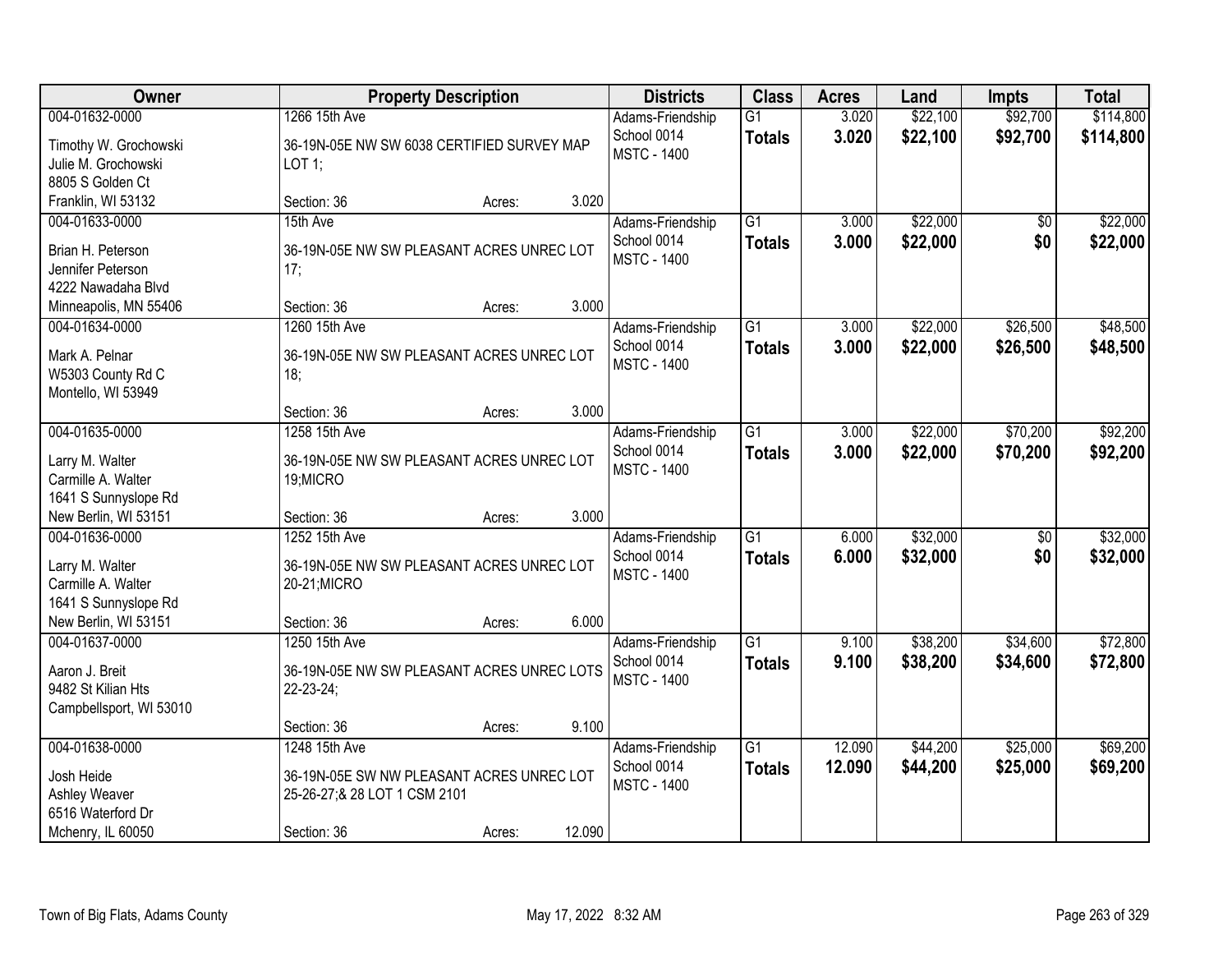| Owner                                                             | <b>Property Description</b>                                          |        |       | <b>Districts</b>                  | <b>Class</b>                     | <b>Acres</b>   | Land                 | <b>Impts</b>         | <b>Total</b>           |
|-------------------------------------------------------------------|----------------------------------------------------------------------|--------|-------|-----------------------------------|----------------------------------|----------------|----------------------|----------------------|------------------------|
| 004-01641-0000                                                    | 1242 15th Ave                                                        |        |       | Adams-Friendship<br>School 0014   | $\overline{G1}$<br><b>Totals</b> | 6.000<br>6.000 | \$32,000<br>\$32,000 | \$72,000<br>\$72,000 | \$104,000<br>\$104,000 |
| Nathan Bonus<br>1242 15th Ave                                     | 36-19N-05E SW NW PLEASANT ACRES UNREC LOTS<br>$29-30;$               |        |       | <b>MSTC - 1400</b>                |                                  |                |                      |                      |                        |
| Arkdale, WI 54613                                                 | Section: 36                                                          | Acres: | 6.000 |                                   |                                  |                |                      |                      |                        |
| 004-01642-0010                                                    | 1236 15th Ave                                                        |        |       | Adams-Friendship                  | $\overline{G1}$                  | 6.050          | \$32,100             | \$24,300             | \$56,400               |
| Tadd W. Gasser<br>4225 32nd Ave<br>Kenosha, WI 53144              | 36-19N-05E SW NW 3731 CERTIFIED SURVEY MAP<br>LOT 1;                 |        |       | School 0014<br><b>MSTC - 1400</b> | <b>Totals</b>                    | 6.050          | \$32,100             | \$24,300             | \$56,400               |
|                                                                   | Section: 36                                                          | Acres: | 6.050 |                                   |                                  |                |                      |                      |                        |
| 004-01644-0000                                                    | 1232 15th Ave                                                        |        |       | Adams-Friendship                  | G1                               | 3.000          | \$22,000             | \$73,400             | \$95,400               |
| Rosemary Bonus<br>1232 15th Ave<br>Arkdale, WI 54613              | 36-19N-05E SW NW PLEASANT ACRES UNREC LOT<br>33;                     |        |       | School 0014<br><b>MSTC - 1400</b> | <b>Totals</b>                    | 3.000          | \$22,000             | \$73,400             | \$95,400               |
|                                                                   | Section: 36                                                          | Acres: | 3.000 |                                   |                                  |                |                      |                      |                        |
| 004-01645-0000                                                    | 1230A 15th Ave                                                       |        |       | Adams-Friendship                  | $\overline{G1}$                  | 3.000          | \$22,000             | \$94,500             | \$116,500              |
| Shirley M. Cavaleri et al<br>1230 A 15th Ave<br>Arkdale, WI 54613 | 36-19N-05E SW NW PLEASANT ACRES UNREC LOT<br>34;                     |        |       | School 0014<br><b>MSTC - 1400</b> | <b>Totals</b>                    | 3.000          | \$22,000             | \$94,500             | \$116,500              |
|                                                                   | Section: 36                                                          | Acres: | 3.000 |                                   |                                  |                |                      |                      |                        |
| 004-01646-0000                                                    | 1230 15th Ave                                                        |        |       | Adams-Friendship<br>School 0014   | $\overline{G1}$<br><b>Totals</b> | 3.000<br>3.000 | \$17,200<br>\$17,200 | \$7,900<br>\$7,900   | \$25,100<br>\$25,100   |
| James R. Stuettgen<br>Pamela J. Stuettgen<br>310 E Loos St        | 36-19N-05E SW NW PLEASANT ACRES UNREC LOT<br>35;MICRO                |        |       | <b>MSTC - 1400</b>                |                                  |                |                      |                      |                        |
| Hartford, WI 53027                                                | Section: 36                                                          | Acres: | 3.000 |                                   |                                  |                |                      |                      |                        |
| 004-01647-0000                                                    | 1228A 15th Ave                                                       |        |       | Adams-Friendship                  | $\overline{G1}$                  | 3.000          | \$17,200             | \$5,700              | \$22,900               |
| Gary T. Gausmann<br>Joyce A. Gausmann<br>5620 River Edge Rd       | 36-19N-05E SW NW PLEASANT ACRES UNREC LOT<br>36;                     |        |       | School 0014<br><b>MSTC - 1400</b> | <b>Totals</b>                    | 3.000          | \$17,200             | \$5,700              | \$22,900               |
| Wqaunakee, WI 59597                                               | Section: 36                                                          | Acres: | 3.000 |                                   |                                  |                |                      |                      |                        |
| 004-01648-0000                                                    | 1228 15th Ave                                                        |        |       | Adams-Friendship                  | $\overline{G1}$                  | 9.060          | \$38,100             | \$16,600             | \$54,700               |
| Benjamin F. Brown<br>Patrici Brown<br>PO Box 044104               | 36-19N-05E SW NW PLEASANT ACRES UNREC LOT<br>37-38-39;LOT 1 CSM 3056 |        |       | School 0014<br><b>MSTC - 1400</b> | <b>Totals</b>                    | 9.060          | \$38,100             | \$16,600             | \$54,700               |
| Racine, WI 53404-7002                                             | Section: 36                                                          | Acres: | 9.060 |                                   |                                  |                |                      |                      |                        |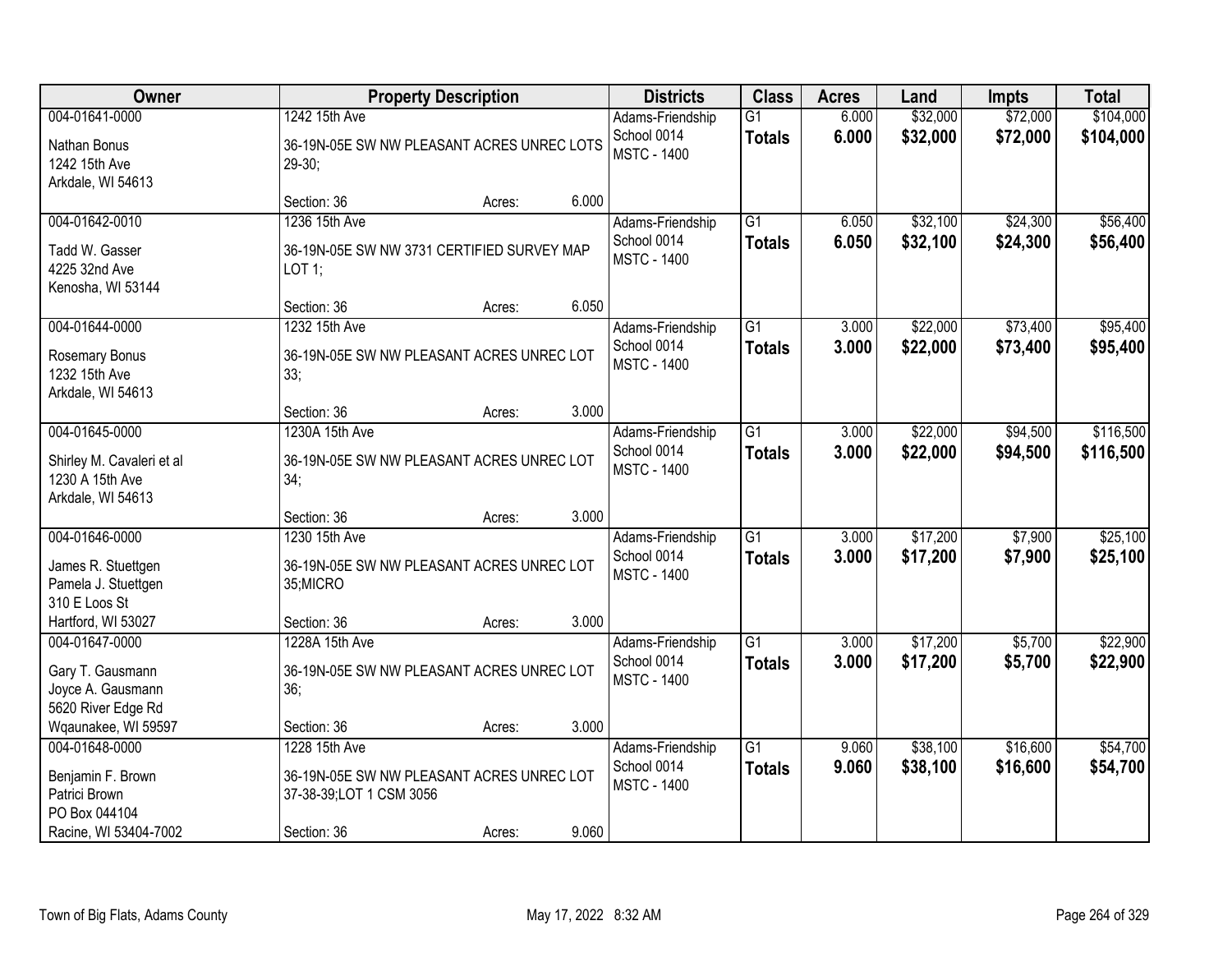| Owner                                                                                        | <b>Property Description</b>                                                                    |        |       | <b>Districts</b>                                      | <b>Class</b>                     | <b>Acres</b>   | Land                 | <b>Impts</b>         | <b>Total</b>         |
|----------------------------------------------------------------------------------------------|------------------------------------------------------------------------------------------------|--------|-------|-------------------------------------------------------|----------------------------------|----------------|----------------------|----------------------|----------------------|
| 004-01649-0000<br>Keith M. Kiupelis<br>Rebecca B. Kiupelis<br>1222 15th Ave                  | 1224B 15th Ave<br>36-19N-05E NW NW PLEASANT ACRES UNREC LOT<br>40;                             |        |       | Adams-Friendship<br>School 0014<br><b>MSTC - 1400</b> | $\overline{G1}$<br><b>Totals</b> | 3.000<br>3.000 | \$22,000<br>\$22,000 | \$4,800<br>\$4,800   | \$26,800<br>\$26,800 |
| Arkdale, WI 54613                                                                            | Section: 36                                                                                    | Acres: | 3.000 |                                                       |                                  |                |                      |                      |                      |
| 004-01650-0000<br>Rebecca B. Kiupelis<br>Keith M. Kiupelis<br>1222 15th Ave                  | 1222 15th Ave<br>36-19N-05E NW NW PLEASANT ACRES UNREC LOT<br>$41-42;$                         |        |       | Adams-Friendship<br>School 0014<br><b>MSTC - 1400</b> | $\overline{G1}$<br><b>Totals</b> | 6.000<br>6.000 | \$32,000<br>\$32,000 | \$33,500<br>\$33,500 | \$65,500<br>\$65,500 |
| Arkdale, WI 54613                                                                            | Section: 36                                                                                    | Acres: | 6.000 |                                                       |                                  |                |                      |                      |                      |
| 004-01651-0000<br>Gary F. Sprung<br>Patricia A. Sprung<br>228 Marshall Ave                   | 1218 15th Ave<br>36-19N-05E NW NW PLEASANT ACRES UNREC LOT<br>43;                              |        |       | Adams-Friendship<br>School 0014<br><b>MSTC - 1400</b> | $\overline{G1}$<br><b>Totals</b> | 3.000<br>3.000 | \$22,000<br>\$22,000 | \$16,300<br>\$16,300 | \$38,300<br>\$38,300 |
| South Milwaukee, WI 53172                                                                    | Section: 36                                                                                    | Acres: | 3.000 |                                                       |                                  |                |                      |                      |                      |
| 004-01652-0000<br>George Michael Ziegl A Ziegler Aka<br>Jeanette Ziegler Tr<br>1438 97th Ave | 1214 15th Ave<br>36-19N-05E NW NW PLEASANT ACRES UNREC LOT<br>44;                              |        |       | Adams-Friendship<br>School 0014<br><b>MSTC - 1400</b> | $\overline{G1}$<br><b>Totals</b> | 2.750<br>2.750 | \$21,000<br>\$21,000 | \$25,100<br>\$25,100 | \$46,100<br>\$46,100 |
| Kenosha, WI 53144                                                                            | Section: 36                                                                                    | Acres: | 2.750 |                                                       |                                  |                |                      |                      |                      |
| 004-01653-0000<br>Ronald R. Sleboda<br>1475 Buttercup Ave<br>Arkdale, WI 54613               | 1475 Buttercup Ave<br>36-19N-05E NW NW PLEASANT ACRES UNREC LOT<br>45;& E1/2 LOT 46 MICRO      |        |       | Adams-Friendship<br>School 0014<br><b>MSTC - 1400</b> | $\overline{G1}$<br><b>Totals</b> | 2.325<br>2.325 | \$14,500<br>\$14,500 | \$29,800<br>\$29,800 | \$44,300<br>\$44,300 |
|                                                                                              | Section: 36                                                                                    | Acres: | 2.325 |                                                       |                                  |                |                      |                      |                      |
| 004-01655-0000<br><b>Wendy Crimmins</b><br>1755 Stoneway Ct<br>Richfield, WI 53076           | 1477 Buttercup Ave<br>36-19N-05E NW NW PLEASANT ACRES UNREC LOT<br>47-48;& W1/2 LOT 46 MICRO   |        |       | Adams-Friendship<br>School 0014<br><b>MSTC - 1400</b> | $\overline{G1}$<br><b>Totals</b> | 3.875<br>3.875 | \$25,500<br>\$25,500 | \$42,700<br>\$42,700 | \$68,200<br>\$68,200 |
|                                                                                              | Section: 36                                                                                    | Acres: | 3.875 |                                                       |                                  |                |                      |                      |                      |
| 004-01656-0000<br>Robert Makola<br>720 E Forest Hill Ave<br>Oak Creek, WI 53154              | 1485 Buttercup Ave<br>36-19N-05E NW NW PLEASANT ACRES UNREC LOT<br>49-50; MICRO<br>Section: 36 | Acres: | 3.100 | Adams-Friendship<br>School 0014<br><b>MSTC - 1400</b> | $\overline{G1}$<br><b>Totals</b> | 3.100<br>3.100 | \$22,400<br>\$22,400 | \$10,400<br>\$10,400 | \$32,800<br>\$32,800 |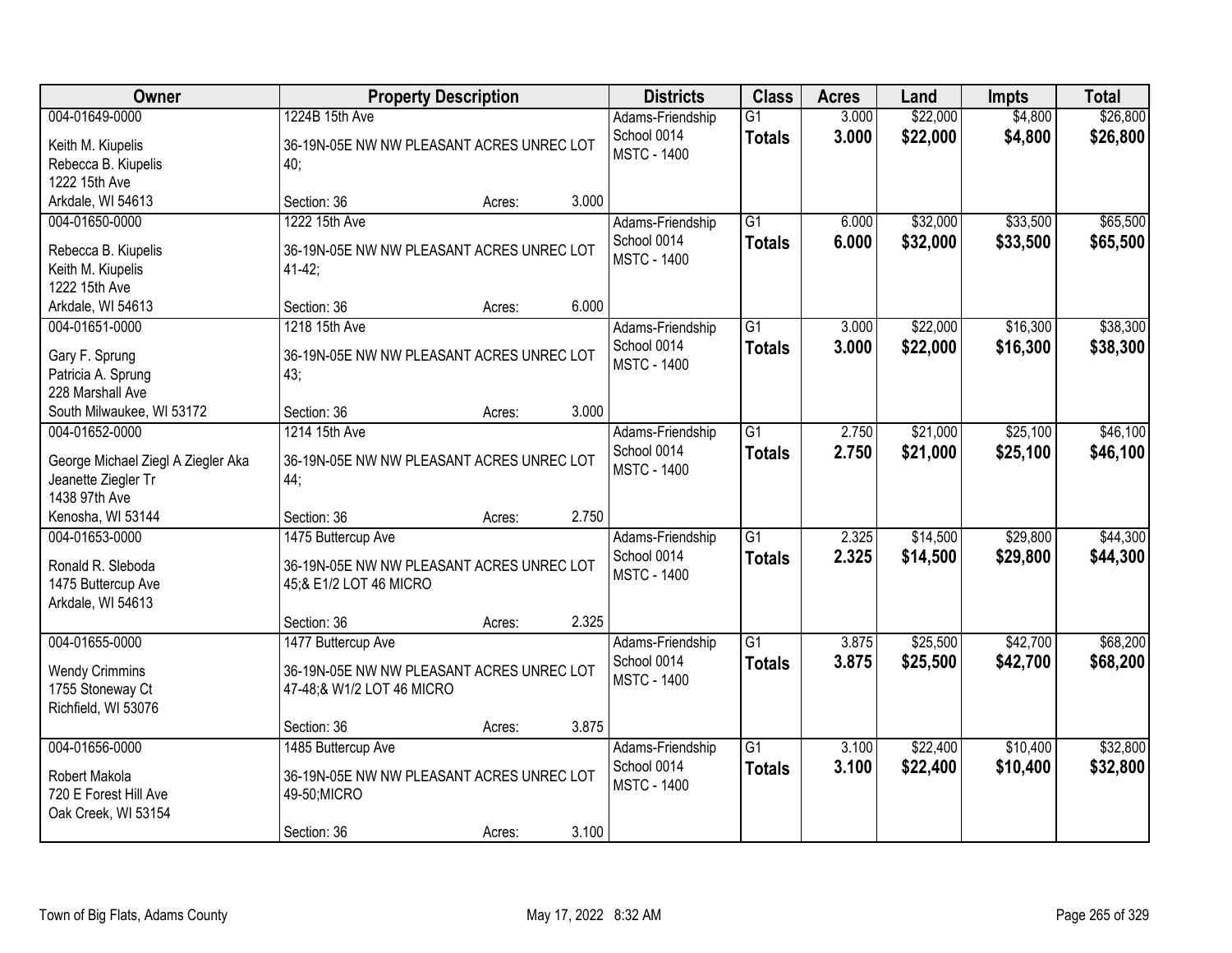| <b>Owner</b>                                                                          |                                                                                    | <b>Property Description</b> |       | <b>Districts</b>                                      | <b>Class</b>                     | <b>Acres</b>   | Land                 | <b>Impts</b>         | <b>Total</b>           |
|---------------------------------------------------------------------------------------|------------------------------------------------------------------------------------|-----------------------------|-------|-------------------------------------------------------|----------------------------------|----------------|----------------------|----------------------|------------------------|
| 004-01657-0000<br>Jimichael P. Slaby<br>Arielle E. Slaby<br>530 Kingston Blvd         | 1487 Buttercup Ave<br>36-19N-05E NW NW PLEASANT ACRES UNREC LOT<br>51;             |                             |       | Adams-Friendship<br>School 0014<br><b>MSTC - 1400</b> | $\overline{G1}$<br><b>Totals</b> | 1.550<br>1.550 | \$15,300<br>\$15,300 | \$3,200<br>\$3,200   | \$18,500<br>\$18,500   |
| Mchenry, IL 60050                                                                     | Section: 36                                                                        | Acres:                      | 1.550 |                                                       |                                  |                |                      |                      |                        |
| 004-01658-0000<br>Jimichael P. Slaby<br>Arielle E. Slaby<br>530 Kingston Blvd         | 1491 Buttercup Ave<br>36-19N-05E NW NW PLEASANT ACRES UNREC LOT<br>52;             |                             |       | Adams-Friendship<br>School 0014<br><b>MSTC - 1400</b> | $\overline{G1}$<br><b>Totals</b> | 1.550<br>1.550 | \$15,300<br>\$15,300 | \$13,600<br>\$13,600 | \$28,900<br>\$28,900   |
| Mchenry, IL 60050                                                                     | Section: 36                                                                        | Acres:                      | 1.550 |                                                       |                                  |                |                      |                      |                        |
| 004-01659-0000<br>Jimichael P. Slaby<br>Arielle E. Slaby<br>530 Kingston Blvd         | <b>Buttercup Ave</b><br>36-19N-05E NW NW PLEASANT ACRES UNREC LOT<br>53;           |                             |       | Adams-Friendship<br>School 0014<br><b>MSTC - 1400</b> | G1<br><b>Totals</b>              | 1.550<br>1.550 | \$15,300<br>\$15,300 | \$0<br>\$0           | \$15,300<br>\$15,300   |
| Mchenry, IL 60050                                                                     | Section: 36                                                                        | Acres:                      | 1.550 |                                                       |                                  |                |                      |                      |                        |
| 004-01660-0000<br>John P. Christianson<br>N16372 Township Line Rd<br>Wilson, MI 49896 | <b>Buttercup Ave</b><br>36-19N-05E NW NW PLEASANT ACRES UNREC LOT<br>54:           |                             |       | Adams-Friendship<br>School 0014<br><b>MSTC - 1400</b> | G1<br><b>Totals</b>              | 1.550<br>1.550 | \$13,000<br>\$13,000 | \$0<br>\$0           | \$13,000<br>\$13,000   |
|                                                                                       | Section: 36                                                                        | Acres:                      | 1.550 |                                                       |                                  |                |                      |                      |                        |
| 004-01662-0000<br>Rita L. Riedel<br>1202 15th Ave<br>Arkdale, WI 54613                | 1202 15th Ave<br>36-19N-05E NW NW PLEASANT ACRES UNREC LOT<br>55-56;LOT 1 CSM 4385 |                             |       | Adams-Friendship<br>School 0014<br><b>MSTC - 1400</b> | $\overline{G1}$<br><b>Totals</b> | 3.160<br>3.160 | \$22,600<br>\$22,600 | \$82,200<br>\$82,200 | \$104,800<br>\$104,800 |
|                                                                                       | Section: 36                                                                        | Acres:                      | 3.160 |                                                       |                                  |                |                      |                      |                        |
| 004-01663-0000<br>Thomas D. Barlow<br>609 Clark Ave<br>Waukegan, IL 60085             | 1210 15th Ave<br>36-19N-05E PLEASANT ACRES UNREC LOT 57;S 100<br>FT LOT 57 MICRO   |                             |       | Adams-Friendship<br>School 0014<br><b>MSTC - 1400</b> | $\overline{G1}$<br><b>Totals</b> | 0.560<br>0.560 | \$8,800<br>\$8,800   | \$8,900<br>\$8,900   | \$17,700<br>\$17,700   |
|                                                                                       | Section: 36                                                                        | Acres:                      | 0.560 |                                                       |                                  |                |                      |                      |                        |
| 004-01664-0000<br>Andy Michalczewski<br>2203 Scott Rd<br>Northbrook, IL 60065         | 1206 15th Ave<br>36-19N-05E NW 1747 CERTIFIED SURVEY MAP LOT<br>1:<br>Section: 36  | Acres:                      | 1.160 | Adams-Friendship<br>School 0014<br><b>MSTC - 1400</b> | $\overline{G1}$<br><b>Totals</b> | 1.160<br>1.160 | \$13,000<br>\$13,000 | \$20,100<br>\$20,100 | \$33,100<br>\$33,100   |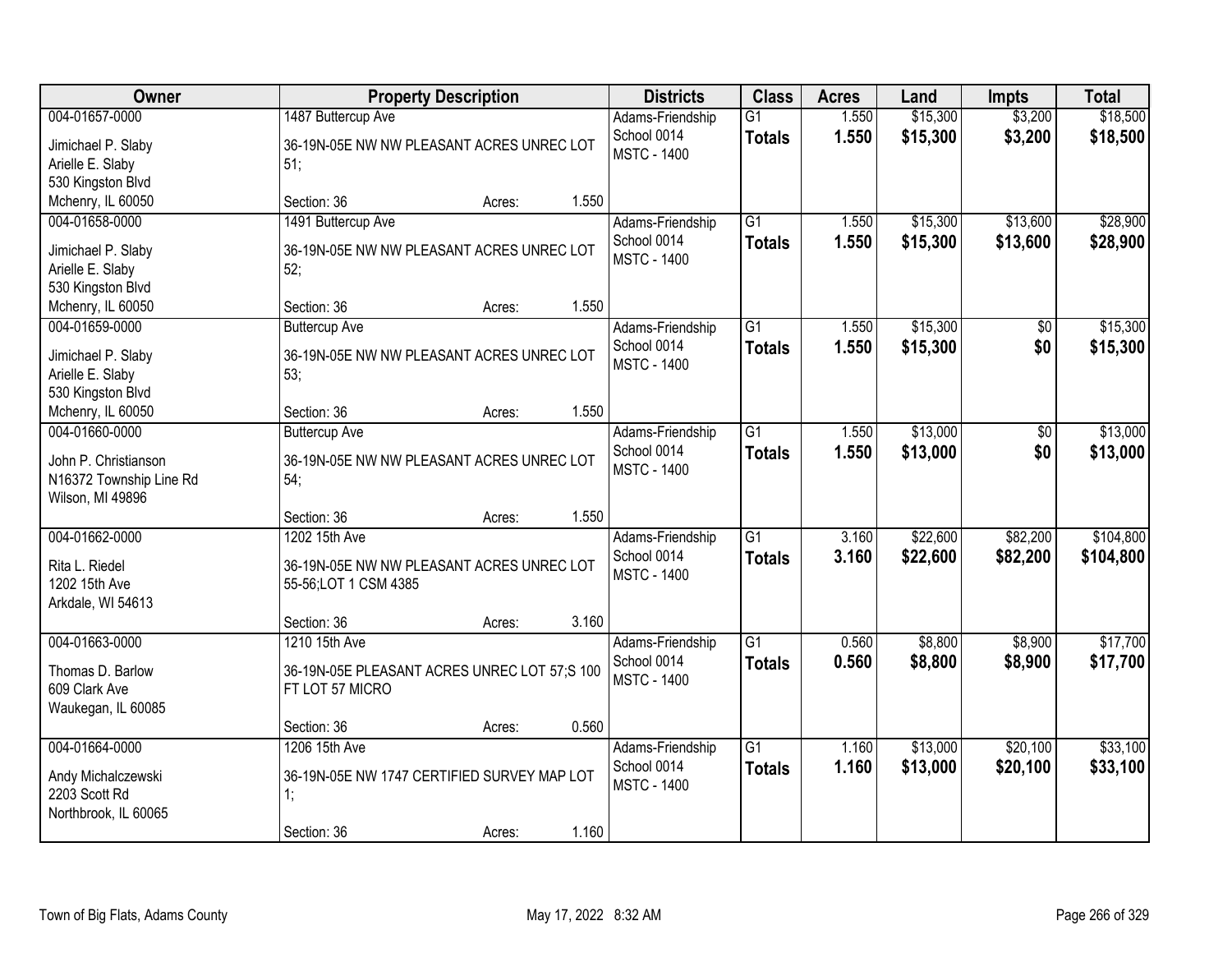| Owner                                             |                                                              | <b>Property Description</b> |       | <b>Districts</b>   | <b>Class</b>    | <b>Acres</b> | Land     | <b>Impts</b>    | <b>Total</b> |
|---------------------------------------------------|--------------------------------------------------------------|-----------------------------|-------|--------------------|-----------------|--------------|----------|-----------------|--------------|
| 004-01664-0601                                    | 1347 Buttercup Ave                                           |                             |       | Adams-Friendship   | $\overline{G1}$ | 5.000        | \$26,000 | \$2,100         | \$28,100     |
| Sheila Henson-Nash                                | 31-19N-06E NW NE ROCHE A CRI WOODS, COUNTY                   |                             |       | School 0014        | <b>Totals</b>   | 5.000        | \$26,000 | \$2,100         | \$28,100     |
| Laura M. Nash                                     | PLAT OF LOT 1;                                               |                             |       | <b>MSTC - 1400</b> |                 |              |          |                 |              |
| 8015 W 126th St                                   |                                                              |                             |       |                    |                 |              |          |                 |              |
| Palos Park, IL 60464                              | Section: 31                                                  | Acres:                      | 5.000 |                    |                 |              |          |                 |              |
| 004-01664-0602                                    | <b>Buttercup Ave</b>                                         |                             |       | Adams-Friendship   | $\overline{G1}$ | 5.000        | \$26,000 | $\overline{50}$ | \$26,000     |
| Linda Evon                                        | 31-19N-06E NW NE ROCHE A CRI WOODS, COUNTY                   |                             |       | School 0014        | <b>Totals</b>   | 5.000        | \$26,000 | \$0             | \$26,000     |
| Phil Evon Jr                                      | PLAT OF LOT 2;                                               |                             |       | <b>MSTC - 1400</b> |                 |              |          |                 |              |
| 8035 W 126th St                                   |                                                              |                             |       |                    |                 |              |          |                 |              |
| Palos Park, IL 60464                              | Section: 31                                                  | Acres:                      | 5.000 |                    |                 |              |          |                 |              |
| 004-01664-0603                                    | 1329A Buttercup Ave                                          |                             |       | Adams-Friendship   | G1              | 5.000        | \$26,000 | $\sqrt{6}$      | \$26,000     |
| Vyacheslav Skutelnyk                              | 31-19N-06E NW NE ROCHE A CRI WOODS, COUNTY                   |                             |       | School 0014        | <b>Totals</b>   | 5.000        | \$26,000 | \$0             | \$26,000     |
| Natasha Atwood                                    | PLAT OF LOT 3;                                               |                             |       | <b>MSTC - 1400</b> |                 |              |          |                 |              |
| 8125 W Allerton Ave                               |                                                              |                             |       |                    |                 |              |          |                 |              |
| Greenfield, WI 53220                              | Section: 31                                                  | Acres:                      | 5.000 |                    |                 |              |          |                 |              |
| 004-01664-0604                                    | <b>Buttercup Ave</b>                                         |                             |       | Adams-Friendship   | $\overline{G1}$ | 5.000        | \$26,000 | \$0             | \$26,000     |
| Rebecca E. Janeteas                               |                                                              |                             |       | School 0014        | <b>Totals</b>   | 5.000        | \$26,000 | \$0             | \$26,000     |
| 48w407 Immelman Ln                                | 31-19N-06E NE NE ROCHE A CRI WOODS, COUNTY<br>PLAT OF LOT 4; |                             |       | <b>MSTC - 1400</b> |                 |              |          |                 |              |
| Hampshire, IL 60140                               |                                                              |                             |       |                    |                 |              |          |                 |              |
|                                                   | Section: 31                                                  | Acres:                      | 5.000 |                    |                 |              |          |                 |              |
| 004-01664-0605                                    | <b>Buttercup Ave</b>                                         |                             |       | Adams-Friendship   | $\overline{G1}$ | 5.000        | \$26,000 | \$0             | \$26,000     |
|                                                   |                                                              |                             |       | School 0014        | <b>Totals</b>   | 5.000        | \$26,000 | \$0             | \$26,000     |
| Christopher M. Abraham et al                      | 31-19N-06E NE NE ROCHE A CRI WOODS, COUNTY                   |                             |       | <b>MSTC - 1400</b> |                 |              |          |                 |              |
| N52 W15201 El Rio Dr<br>Menomonee Falls, WI 53051 | PLAT OF LOT 5;                                               |                             |       |                    |                 |              |          |                 |              |
|                                                   | Section: 31                                                  | Acres:                      | 5.000 |                    |                 |              |          |                 |              |
| 004-01664-0606                                    | <b>Buttercup Ave</b>                                         |                             |       | Adams-Friendship   | $\overline{G1}$ | 5.000        | \$26,000 | \$0             | \$26,000     |
|                                                   |                                                              |                             |       | School 0014        | <b>Totals</b>   | 5.000        | \$26,000 | \$0             | \$26,000     |
| Shawn M. Martin                                   | 31-19N-06E NE NE ROCHE A CRI WOODS, COUNTY                   |                             |       | <b>MSTC - 1400</b> |                 |              |          |                 |              |
| Therese L. Martin                                 | PLAT OF LOT 6;                                               |                             |       |                    |                 |              |          |                 |              |
| 725 Sandy Acre Dr<br>West Bend, WI 53090          | Section: 31                                                  | Acres:                      | 5.000 |                    |                 |              |          |                 |              |
| 004-01664-0607                                    | 1213 13th Ave                                                |                             |       | Adams-Friendship   | $\overline{G1}$ | 5.000        | \$26,000 | \$7,500         | \$33,500     |
|                                                   |                                                              |                             |       | School 0014        | <b>Totals</b>   | 5.000        | \$26,000 | \$7,500         | \$33,500     |
| Ryan A. Storm                                     | 31-19N-06E NE NE ROCHE A CRI WOODS, COUNTY                   |                             |       | <b>MSTC - 1400</b> |                 |              |          |                 |              |
| Nikoline S. Storm                                 | PLAT OF LOT 7;                                               |                             |       |                    |                 |              |          |                 |              |
| 1712 Clover Ln                                    |                                                              |                             |       |                    |                 |              |          |                 |              |
| Janesville, WI 53544                              | Section: 31                                                  | Acres:                      | 5.000 |                    |                 |              |          |                 |              |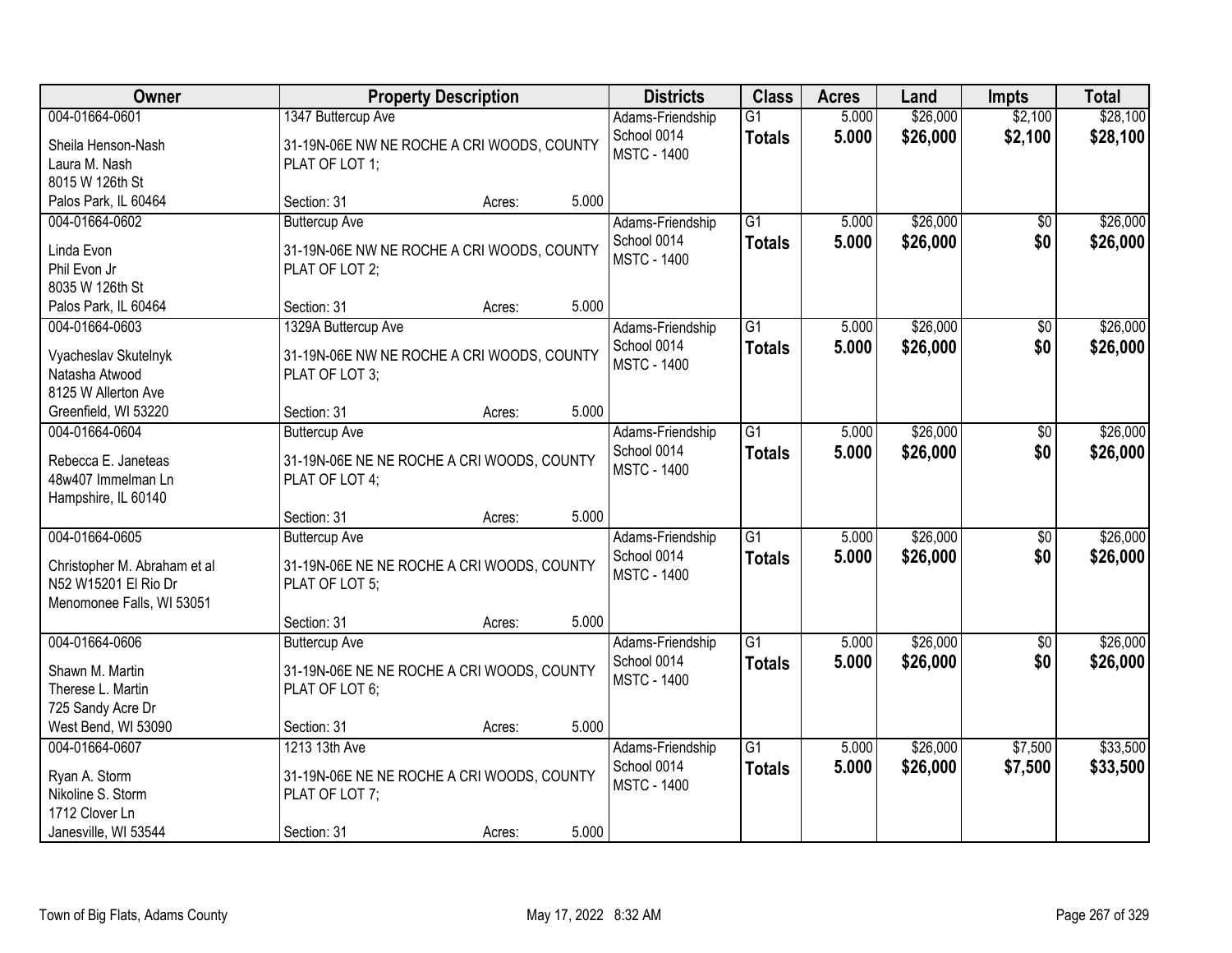| Owner                                                                                                  |                                                                                                      | <b>Property Description</b> |       | <b>Districts</b>                                      | <b>Class</b>                     | <b>Acres</b>   | Land                 | <b>Impts</b>           | <b>Total</b>         |
|--------------------------------------------------------------------------------------------------------|------------------------------------------------------------------------------------------------------|-----------------------------|-------|-------------------------------------------------------|----------------------------------|----------------|----------------------|------------------------|----------------------|
| 004-01664-0608<br>Troy E. Drost<br>508 Hillcrest Ave<br>Nekoosa, WI 54457                              | 1221 13th Ave<br>31-19N-06E NE NE ROCHE A CRI WOODS, COUNTY<br>PLAT OF LOT 8;                        |                             |       | Adams-Friendship<br>School 0014<br><b>MSTC - 1400</b> | $\overline{G1}$<br><b>Totals</b> | 5.000<br>5.000 | \$26,000<br>\$26,000 | $\overline{50}$<br>\$0 | \$26,000<br>\$26,000 |
|                                                                                                        | Section: 31                                                                                          | Acres:                      | 5.000 |                                                       |                                  |                |                      |                        |                      |
| 004-01664-0609<br>Jesse R. Almanzo<br>4238 Norfolk<br>Saint Louis, MO 63110                            | 1317 Buttercup Ave<br>31-19N-06E NE NE ROCHE A CRI WOODS, COUNTY<br>PLAT OF LOT 9;                   |                             |       | Adams-Friendship<br>School 0014<br><b>MSTC - 1400</b> | $\overline{G1}$<br><b>Totals</b> | 8.120<br>8.120 | \$32,200<br>\$32,200 | \$5,600<br>\$5,600     | \$37,800<br>\$37,800 |
|                                                                                                        | Section: 31                                                                                          | Acres:                      | 8.120 |                                                       |                                  |                |                      |                        |                      |
| 004-01664-0610<br>John T. Janeteas<br>Rebecca E. Janeteas<br>48w407 Immelman Ln                        | <b>Buttercup Ave</b><br>31-19N-06E NE NE ROCHE A CRI WOODS, COUNTY<br>PLAT OF LOT 10;                |                             |       | Adams-Friendship<br>School 0014<br><b>MSTC - 1400</b> | $\overline{G1}$<br><b>Totals</b> | 7.870<br>7.870 | \$31,700<br>\$31,700 | \$0<br>\$0             | \$31,700<br>\$31,700 |
| Hampshire, IL 60140                                                                                    | Section: 31                                                                                          | Acres:                      | 7.870 |                                                       |                                  |                |                      |                        |                      |
| 004-01664-0611<br>Benjamin N. Nusinow<br>Judith A. Nusinow<br>2375 Dawson Ct                           | 1329 Buttercup Ave<br>31-19N-06E NW NE ROCHE A CRI WOODS, COUNTY<br>PLAT OF LOT 11;                  |                             |       | Adams-Friendship<br>School 0014<br><b>MSTC - 1400</b> | $\overline{G1}$<br><b>Totals</b> | 7.900<br>7.900 | \$31,800<br>\$31,800 | $\sqrt[6]{3}$<br>\$0   | \$31,800<br>\$31,800 |
| Riverwoods, IL 60015                                                                                   | Section: 31                                                                                          | Acres:                      | 7.900 |                                                       |                                  |                |                      |                        |                      |
| 004-01664-0612<br>Sheila Henson-Nash<br>Laura M. Nash<br>8015 W 126th St<br>Palos Park, IL 60464       | <b>Buttercup Ave</b><br>31-19N-06E NW NE ROCHE A CRI WOODS, COUNTY<br>PLAT OF LOT 12;<br>Section: 31 | Acres:                      | 7.920 | Adams-Friendship<br>School 0014<br><b>MSTC - 1400</b> | $\overline{G1}$<br><b>Totals</b> | 7.920<br>7.920 | \$31,800<br>\$31,800 | $\overline{50}$<br>\$0 | \$31,800<br>\$31,800 |
| 004-01664-0613                                                                                         | 1349 Buttercup Ave                                                                                   |                             |       | Adams-Friendship                                      | $\overline{G1}$                  | 7.950          | \$31,900             | \$32,000               | \$63,900             |
| Caitlyn N. Burmeister<br>Ryan E. Neu<br>3730 N Green Bay Rd                                            | 31-19N-06E NW NE ROCHE A CRI WOODS, COUNTY<br>PLAT OF LOT 13;                                        |                             |       | School 0014<br><b>MSTC - 1400</b>                     | <b>Totals</b>                    | 7.950          | \$31,900             | \$32,000               | \$63,900             |
| Racine, WI 53404                                                                                       | Section: 31                                                                                          | Acres:                      | 7.950 |                                                       |                                  |                |                      |                        |                      |
| 004-01665-0000<br>Philip R. Pettit Jr<br>Lynn A. Pettit<br>S76 W19590 Prospect Dr<br>Muskego, WI 53150 | 1551 Badger Ave<br>02-19N-05E NE NW RUNNING DEER ACRES UNREC<br>LOT 1;<br>Section: 2                 | Acres:                      | 5.030 | Adams-Friendship<br>School 0014<br><b>MSTC - 1400</b> | $\overline{G1}$<br><b>Totals</b> | 5.030<br>5.030 | \$24,100<br>\$24,100 | \$4,000<br>\$4,000     | \$28,100<br>\$28,100 |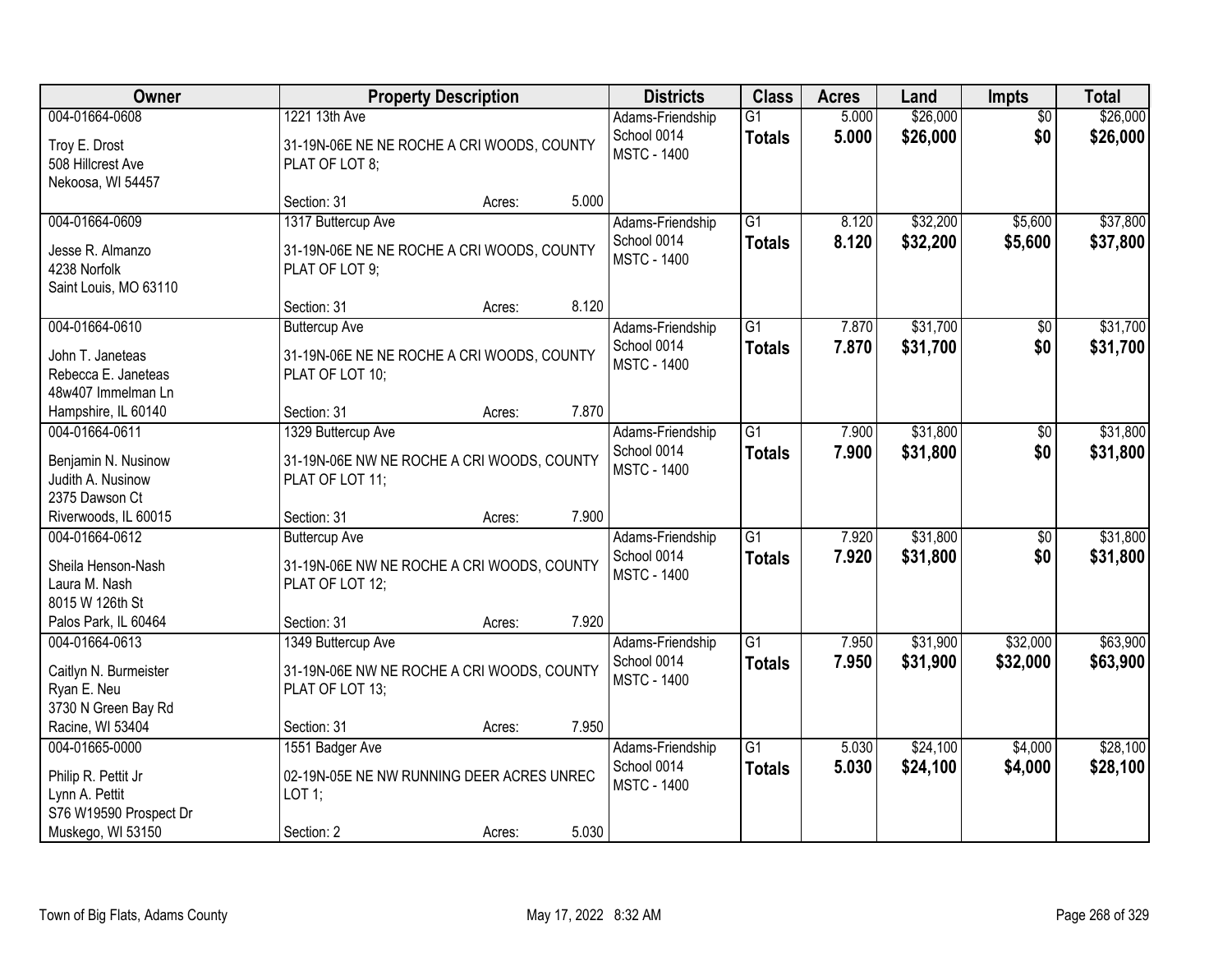| Owner                              | <b>Property Description</b>                              | <b>Districts</b>                | <b>Class</b>    | <b>Acres</b> | Land     | <b>Impts</b>    | <b>Total</b> |
|------------------------------------|----------------------------------------------------------|---------------------------------|-----------------|--------------|----------|-----------------|--------------|
| 004-01666-0000                     | 708 W 15th Dr Pv                                         | Adams-Friendship                | $\overline{G1}$ | 5.030        | \$24,100 | \$61,900        | \$86,000     |
| Laura J. Hodgins                   | 02-19N-05E NE NW RUNNING DEER ACRES UNREC                | School 0014                     | <b>Totals</b>   | 5.030        | \$24,100 | \$61,900        | \$86,000     |
| Robert S. Hodgins                  | LOT2;                                                    | <b>MSTC - 1400</b>              |                 |              |          |                 |              |
| 3541 Circle Dr                     |                                                          |                                 |                 |              |          |                 |              |
| Hubertus, WI 53033                 | 5.030<br>Section: 2<br>Acres:                            |                                 |                 |              |          |                 |              |
| 004-01667-0000                     | 707 W 15th Dr Pv                                         | Adams-Friendship                | $\overline{G1}$ | 5.030        | \$24,100 | \$32,400        | \$56,500     |
| Randy Holden                       | 02-19N-05E NE NW RUNNING DEER ACRES UNREC                | School 0014                     | <b>Totals</b>   | 5.030        | \$24,100 | \$32,400        | \$56,500     |
| 707 W 15th Dr                      | LOT 3:MICRO                                              | <b>MSTC - 1400</b>              |                 |              |          |                 |              |
| Nekoosa, WI 54457                  |                                                          |                                 |                 |              |          |                 |              |
|                                    | 5.030<br>Section: 2<br>Acres:                            |                                 |                 |              |          |                 |              |
| 004-01668-0000                     | 1573 Badger Ave                                          | Adams-Friendship                | G1              | 5.080        | \$24,200 | \$4,100         | \$28,300     |
| Merlin Schultz Sr                  | 02-19N-05E NE NW RUNNING DEER ACRES UNREC                | School 0014                     | <b>Totals</b>   | 5.080        | \$24,200 | \$4,100         | \$28,300     |
| 6425 Washington Rd                 | LOT $4$ :                                                | <b>MSTC - 1400</b>              |                 |              |          |                 |              |
| Waterford, WI 53185                |                                                          |                                 |                 |              |          |                 |              |
|                                    | 5.080<br>Section: 2<br>Acres:                            |                                 |                 |              |          |                 |              |
| 004-01669-0000                     | 721 W 15th Dr Pv                                         | Adams-Friendship                | $\overline{G1}$ | 5.100        | \$24,200 | \$2,600         | \$26,800     |
|                                    |                                                          | School 0014                     | <b>Totals</b>   | 5.100        | \$24,200 | \$2,600         | \$26,800     |
| Lisa A. Blank<br>Scott A. Blank    | 02-19N-05E NE NW RUNNING DEER ACRES UNREC<br>LOT 5;MICRO | <b>MSTC - 1400</b>              |                 |              |          |                 |              |
| 4119 Lee Cir                       |                                                          |                                 |                 |              |          |                 |              |
| Waterford, WI 53185                | 5.100<br>Section: 2<br>Acres:                            |                                 |                 |              |          |                 |              |
| 004-01670-0000                     | 723 W 15th Dr Pv                                         | Adams-Friendship                | $\overline{G1}$ | 5.130        | \$24,300 | \$16,000        | \$40,300     |
|                                    |                                                          | School 0014                     | <b>Totals</b>   | 5.130        | \$24,300 | \$16,000        | \$40,300     |
| William H. Blank                   | 02-19N-05E NE NW RUNNING DEER ACRES UNREC                | <b>MSTC - 1400</b>              |                 |              |          |                 |              |
| Darlene Blank                      | LOT6;                                                    |                                 |                 |              |          |                 |              |
| 3921 E Cudahy Ave                  |                                                          |                                 |                 |              |          |                 |              |
| Cudahy, WI 53110<br>004-01671-0000 | 5.130<br>Section: 2<br>Acres:                            |                                 | $\overline{G1}$ |              |          |                 |              |
|                                    | 729 W 15th Dr Pv                                         | Adams-Friendship<br>School 0014 |                 | 5.150        | \$24,300 | $\overline{60}$ | \$24,300     |
| William H. Blank                   | 02-19N-05E SE NW RUNNING DEER ACRES UNREC                | <b>MSTC - 1400</b>              | <b>Totals</b>   | 5.150        | \$24,300 | \$0             | \$24,300     |
| Darlene Blank                      | LOT $7$ ;                                                |                                 |                 |              |          |                 |              |
| 3921 E Cudahy Ave                  |                                                          |                                 |                 |              |          |                 |              |
| Cudahy, WI 53110                   | 5.150<br>Section: 2<br>Acres:                            |                                 |                 |              |          |                 |              |
| 004-01672-0000                     | 731 W 15th Dr Pv                                         | Adams-Friendship                | $\overline{G1}$ | 5.180        | \$24,400 | \$4,300         | \$28,700     |
| Monica Ignatius                    | 02-19N-05E SE NW RUNNING DEER ACRES UNREC                | School 0014                     | <b>Totals</b>   | 5.180        | \$24,400 | \$4,300         | \$28,700     |
| Tyler Ignatius                     | LOT 8;                                                   | <b>MSTC - 1400</b>              |                 |              |          |                 |              |
| 12422 W Graham St                  |                                                          |                                 |                 |              |          |                 |              |
| New Berlin, WI 53151               | 5.180<br>Section: 2<br>Acres:                            |                                 |                 |              |          |                 |              |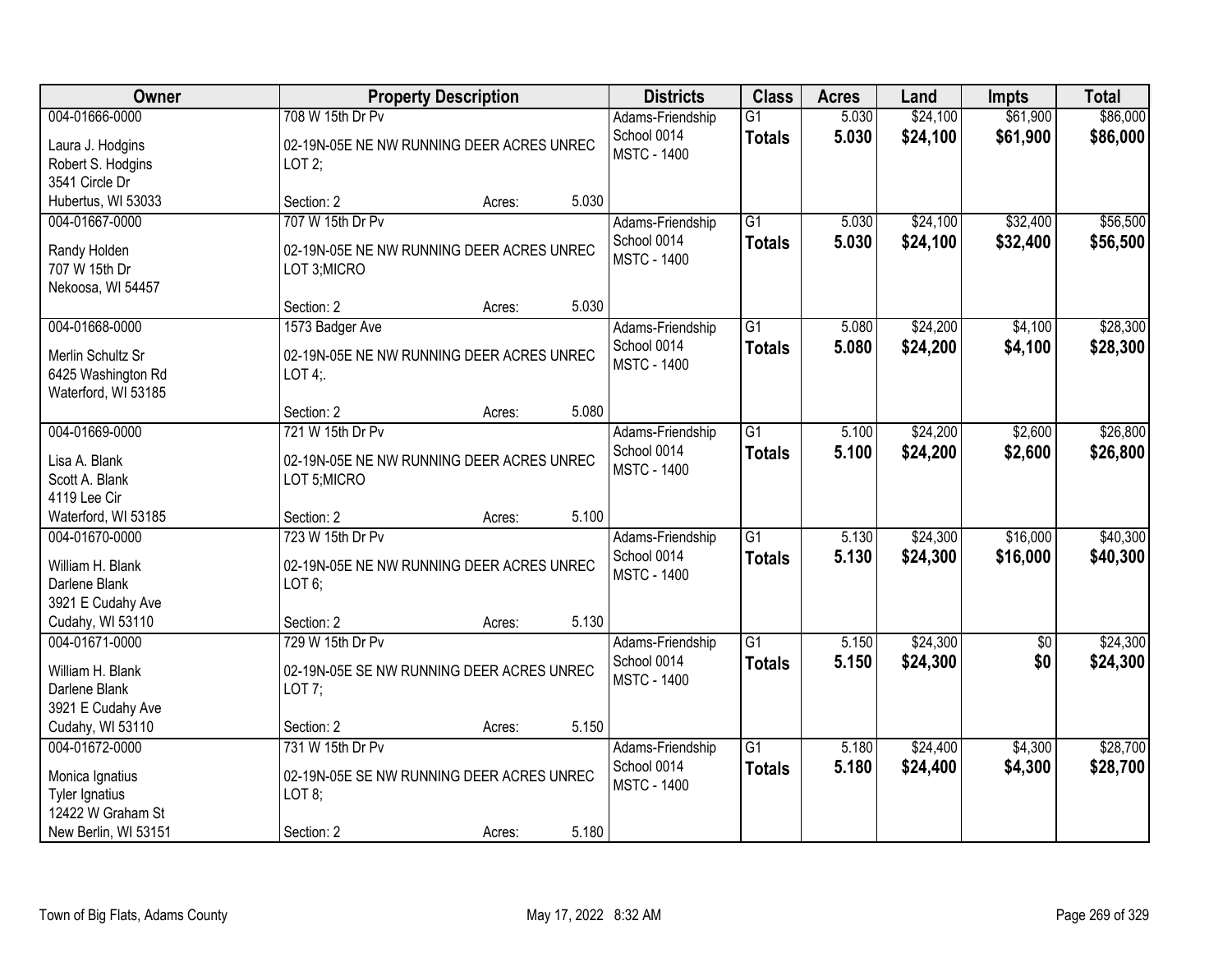| Owner                                                     |                                           | <b>Property Description</b> |       | <b>Districts</b>                | <b>Class</b>    | <b>Acres</b>   | Land     | <b>Impts</b>   | <b>Total</b> |
|-----------------------------------------------------------|-------------------------------------------|-----------------------------|-------|---------------------------------|-----------------|----------------|----------|----------------|--------------|
| 004-01673-0000                                            | 741 W 15th Dr Pv                          |                             |       | Adams-Friendship                | $\overline{G1}$ | 5.200          | \$24,400 | \$43,200       | \$67,600     |
| Douglas C. Granata                                        | 02-19N-05E SE NW RUNNING DEER ACRES UNREC |                             |       | School 0014                     | <b>Totals</b>   | 5.200          | \$24,400 | \$43,200       | \$67,600     |
| Steven A. Granata                                         | LOT 9;                                    |                             |       | <b>MSTC - 1400</b>              |                 |                |          |                |              |
| 113 S Wheeling Rd                                         |                                           |                             |       |                                 |                 |                |          |                |              |
| Wheeling, IL 60090                                        | Section: 2                                | Acres:                      | 5.200 |                                 |                 |                |          |                |              |
| 004-01674-0000                                            | 745 W 15th Dr Pv                          |                             |       | Adams-Friendship                | $\overline{G1}$ | 5.230          | \$24,500 | \$58,400       | \$82,900     |
| Jolanta Wilk                                              | 02-19N-05E SE NW RUNNING DEER ACRES UNREC |                             |       | School 0014                     | <b>Totals</b>   | 5.230          | \$24,500 | \$58,400       | \$82,900     |
| Piotr Wilk                                                | LOT 10:                                   |                             |       | <b>MSTC - 1400</b>              |                 |                |          |                |              |
| 8417 W Amelia Dr                                          |                                           |                             |       |                                 |                 |                |          |                |              |
| Niles, IL 60714                                           | Section: 2                                | Acres:                      | 5.230 |                                 |                 |                |          |                |              |
| 004-01675-0000                                            | 744 W 15th Dr Pv                          |                             |       | Adams-Friendship                | G1              | 5.030          | \$24,100 | \$8,700        | \$32,800     |
|                                                           | 02-19N-05E SE NW RUNNING DEER ACRES UNREC |                             |       | School 0014                     | <b>Totals</b>   | 5.030          | \$24,100 | \$8,700        | \$32,800     |
| James C Mangum Sr and Julie L<br>Mangum Joint Declaration | LOT 11; MICRO                             |                             |       | <b>MSTC - 1400</b>              |                 |                |          |                |              |
| 18715 Pinon Tr                                            |                                           |                             |       |                                 |                 |                |          |                |              |
| Marengo, WI 60152                                         | Section: 2                                | Acres:                      | 5.030 |                                 |                 |                |          |                |              |
| 004-01676-0000                                            | 740 W 15th Dr Pv                          |                             |       | Adams-Friendship                | $\overline{G1}$ | 5.040          | \$24,100 | \$71,700       | \$95,800     |
|                                                           |                                           |                             |       | School 0014                     | <b>Totals</b>   | 5.040          | \$24,100 | \$71,700       | \$95,800     |
| Scott R. Wessel                                           | 02-19N-05E SE NW RUNNING DEER ACRES UNREC |                             |       | <b>MSTC - 1400</b>              |                 |                |          |                |              |
| 740 W 15th Dr Pv<br>Nekoosa, WI 54457-9243                | LOT 12; MICRO                             |                             |       |                                 |                 |                |          |                |              |
|                                                           | Section: 2                                | Acres:                      | 5.040 |                                 |                 |                |          |                |              |
| 004-01677-0000                                            | 732 W 15th Dr Pv                          |                             |       | Adams-Friendship                | $\overline{G1}$ | 5.040          | \$24,100 | \$33,700       | \$57,800     |
|                                                           |                                           |                             |       | School 0014                     | <b>Totals</b>   | 5.040          | \$24,100 | \$33,700       | \$57,800     |
| Gregg W. Grager                                           | 02-19N-05E SE NW RUNNING DEER ACRES UNREC |                             |       | <b>MSTC - 1400</b>              |                 |                |          |                |              |
| 660 Constance Ln                                          | LOT 13;MICRO                              |                             |       |                                 |                 |                |          |                |              |
| Deerfield, IL 60015                                       | Section: 2                                | Acres:                      | 5.040 |                                 |                 |                |          |                |              |
| 004-01678-0000                                            | 730 W 15th Dr Pv                          |                             |       | Adams-Friendship                | $\overline{G1}$ | 5.040          | \$24,100 | \$35,800       | \$59,900     |
|                                                           |                                           |                             |       | School 0014                     | <b>Totals</b>   | 5.040          | \$24,100 | \$35,800       | \$59,900     |
| Christopher R. Schroeder                                  | 02-19N-05E SE NW RUNNING DEER ACRES UNREC |                             |       | <b>MSTC - 1400</b>              |                 |                |          |                |              |
| 22720 Fenstermaker Rd                                     | LOT 14;                                   |                             |       |                                 |                 |                |          |                |              |
| Sycamore, IL 60178                                        |                                           |                             |       |                                 |                 |                |          |                |              |
|                                                           | Section: 2                                | Acres:                      | 5.040 |                                 |                 |                |          |                |              |
| 004-01679-0000                                            | 724 W 15th Dr Pv                          |                             |       | Adams-Friendship<br>School 0014 | $\overline{G1}$ | 5.040<br>5.040 | \$24,100 | \$200<br>\$200 | \$24,300     |
| Michelle J. Janusiak                                      | 02-19N-05E NE NW RUNNING DEER ACRES UNREC |                             |       | <b>MSTC - 1400</b>              | <b>Totals</b>   |                | \$24,100 |                | \$24,300     |
| Steven E. Janusiak                                        | LOT 15;                                   |                             |       |                                 |                 |                |          |                |              |
| 1826 Hickory St                                           |                                           |                             |       |                                 |                 |                |          |                |              |
| South Milwaukee, WI 53172                                 | Section: 2                                | Acres:                      | 5.040 |                                 |                 |                |          |                |              |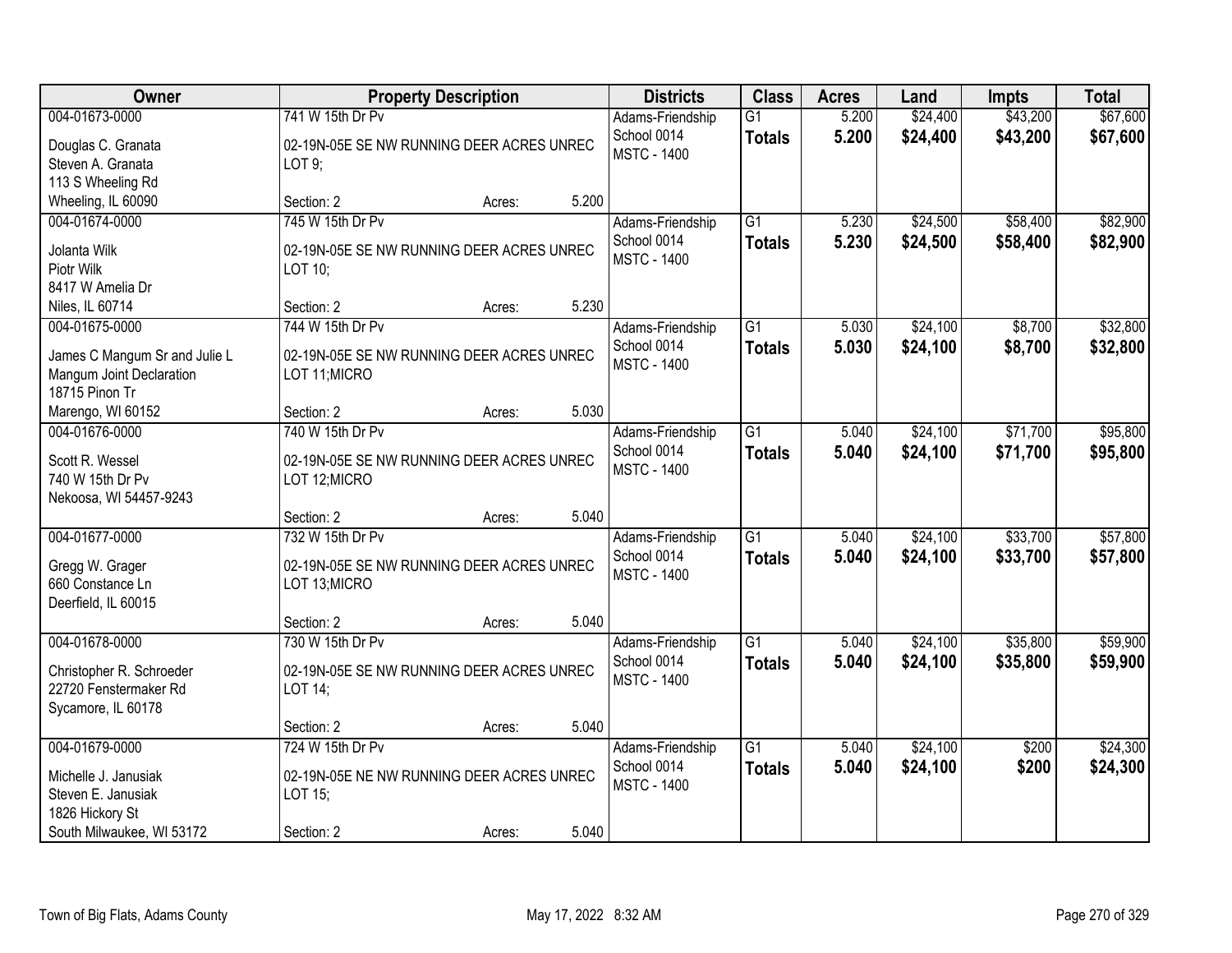| Owner                                                            |                                                        | <b>Property Description</b> |       | <b>Districts</b>                  | <b>Class</b>    | <b>Acres</b> | Land            | <b>Impts</b>    | <b>Total</b>    |
|------------------------------------------------------------------|--------------------------------------------------------|-----------------------------|-------|-----------------------------------|-----------------|--------------|-----------------|-----------------|-----------------|
| 004-01680-0000                                                   | 716 W 15th Dr Pv                                       |                             |       | Adams-Friendship                  | $\overline{G1}$ | 5.040        | \$24,100        | \$84,100        | \$108,200       |
| Marlene A. Anderson<br>716 W 15th Dr Pv<br>Nekoosa, WI 54457     | 02-19N-05E NE NW RUNNING DEER ACRES UNREC<br>LOT 16:   |                             |       | School 0014<br><b>MSTC - 1400</b> | <b>Totals</b>   | 5.040        | \$24,100        | \$84,100        | \$108,200       |
|                                                                  | Section: 2                                             | Acres:                      | 5.040 |                                   |                 |              |                 |                 |                 |
| 004-01681-0000                                                   | 1144 S Buttercup Ct                                    |                             |       | Adams-Friendship                  | $\overline{X4}$ | 1.200        | $\overline{50}$ | $\overline{30}$ | $\overline{50}$ |
| Town of Big Flats<br>1104 County Rd C<br>Arkdale, WI 54613       | 32-19N-06E GREEN ACRES - THE OUTLOT<br>1; PRIVATE PARK |                             |       | School 0014<br><b>MSTC - 1400</b> | <b>Totals</b>   | 1.200        | \$0             | \$0             | \$0             |
|                                                                  | Section: 32                                            | Acres:                      | 1.200 |                                   |                 |              |                 |                 |                 |
| 004-01682-0000                                                   | S Buttercup Ct                                         |                             |       | Adams-Friendship                  | $\overline{G1}$ | 0.980        | \$12,000        | \$11,600        | \$23,600        |
| Levi O. Olson<br>Jacqueline Olson<br>4039 N Hall Rd              | 32-19N-06E SE NE GREEN ACRES - THE LOT 1;              |                             |       | School 0014<br><b>MSTC - 1400</b> | <b>Totals</b>   | 0.980        | \$12,000        | \$11,600        | \$23,600        |
| Whitewater, WI 53190                                             | Section: 32                                            | Acres:                      | 0.980 |                                   |                 |              |                 |                 |                 |
| 004-01683-0000                                                   | 1117 S Buttercup Ct                                    |                             |       | Adams-Friendship                  | $\overline{G1}$ | 0.760        | \$10,500        | \$34,200        | \$44,700        |
| Cheryl L. Dearth<br>1117 S Buttercup Ct<br>Friendship, WI 53934  | 32-19N-06E SE NE GREEN ACRES - THE LOT 2;              |                             |       | School 0014<br><b>MSTC - 1400</b> | <b>Totals</b>   | 0.760        | \$10,500        | \$34,200        | \$44,700        |
|                                                                  | Section: 32                                            | Acres:                      | 0.760 |                                   |                 |              |                 |                 |                 |
| 004-01684-0000                                                   | 1117A S Buttercup Ct                                   |                             |       | Adams-Friendship                  | $\overline{G1}$ | 0.760        | \$10,500        | \$17,000        | \$27,500        |
| Gordon R. Palik<br>113 E Highland Ave<br>Fort Atkinson, WI 53538 | 32-19N-06E SE NE GREEN ACRES - THE LOT<br>3;MICRO      |                             |       | School 0014<br><b>MSTC - 1400</b> | <b>Totals</b>   | 0.760        | \$10,500        | \$17,000        | \$27,500        |
|                                                                  | Section: 32                                            | Acres:                      | 0.760 |                                   |                 |              |                 |                 |                 |
| 004-01685-0000                                                   | 1119 S Buttercup Ct                                    |                             |       | Adams-Friendship                  | $\overline{G1}$ | 0.760        | \$10,500        | \$31,500        | \$42,000        |
| Daniel P. Dow<br>1119 S Buttercup Ct<br>Friendship, WI 53934     | 32-19N-06E SE NE GREEN ACRES - THE LOT 4;              |                             |       | School 0014<br><b>MSTC - 1400</b> | <b>Totals</b>   | 0.760        | \$10,500        | \$31,500        | \$42,000        |
|                                                                  | Section: 32                                            | Acres:                      | 0.760 |                                   |                 |              |                 |                 |                 |
| 004-01686-0000                                                   | 1119A S Buttercup Ct                                   |                             |       | Adams-Friendship                  | $\overline{G1}$ | 0.760        | \$10,500        | \$74,800        | \$85,300        |
| Dan Hansler<br>Kim Hansler                                       | 32-19N-06E SE NE GREEN ACRES - THE LOT 5;              |                             |       | School 0014<br><b>MSTC - 1400</b> | <b>Totals</b>   | 0.760        | \$10,500        | \$74,800        | \$85,300        |
| 1119 A Buttercup Ct<br>Friendship, WI 53934                      | Section: 32                                            | Acres:                      | 0.760 |                                   |                 |              |                 |                 |                 |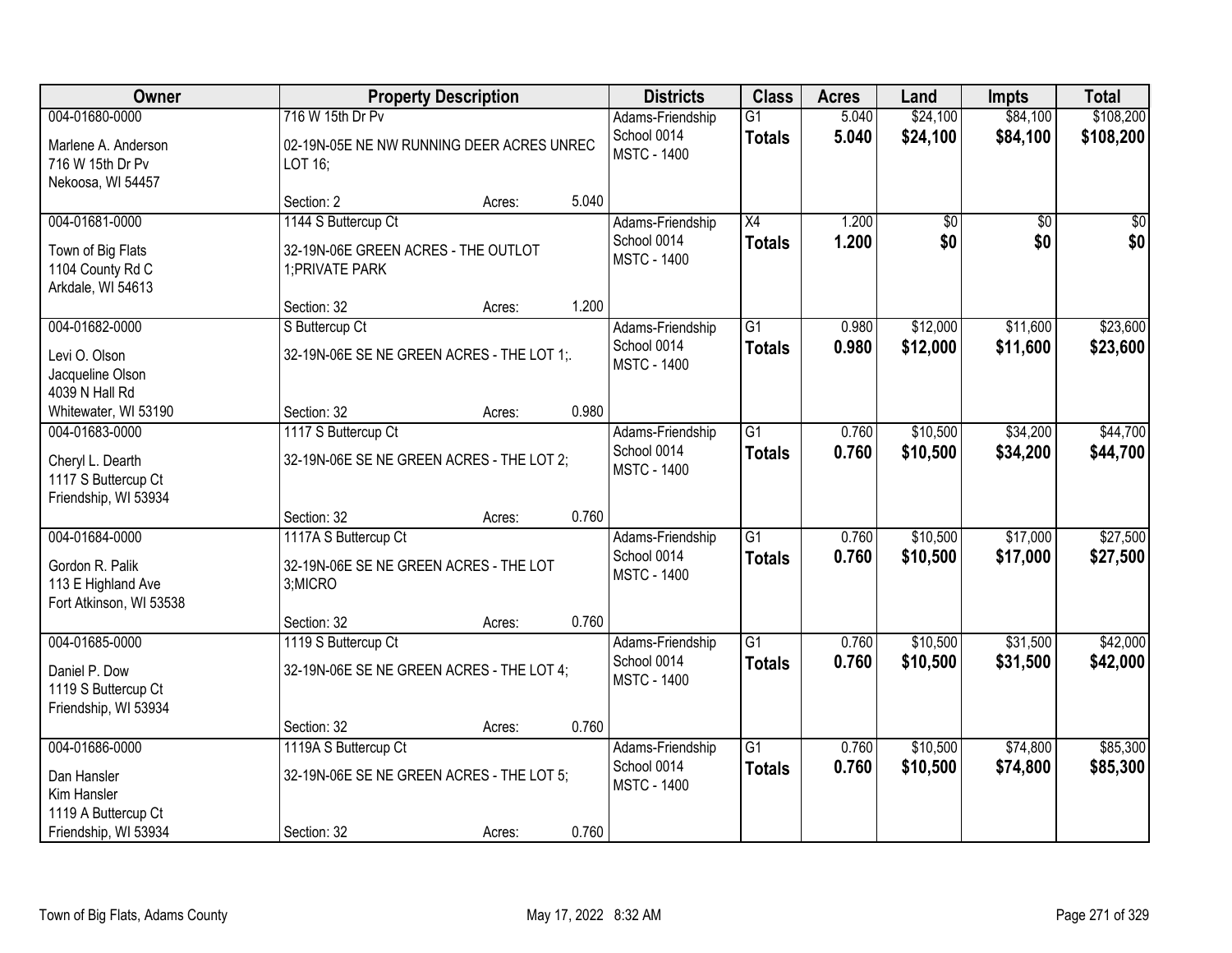| Owner                 |                                            | <b>Property Description</b> |       | <b>Districts</b>   | <b>Class</b>    | <b>Acres</b> | Land     | <b>Impts</b> | <b>Total</b> |
|-----------------------|--------------------------------------------|-----------------------------|-------|--------------------|-----------------|--------------|----------|--------------|--------------|
| 004-01687-0000        | 1121 S Buttercup Ct                        |                             |       | Adams-Friendship   | $\overline{G1}$ | 0.760        | \$10,500 | \$28,600     | \$39,100     |
| Donald D. Johnson     | 32-19N-06E SE NE GREEN ACRES - THE LOT 6;  |                             |       | School 0014        | <b>Totals</b>   | 0.760        | \$10,500 | \$28,600     | \$39,100     |
| Mona K. Johnson       |                                            |                             |       | <b>MSTC - 1400</b> |                 |              |          |              |              |
| 1121 S Buttercup Ct   |                                            |                             |       |                    |                 |              |          |              |              |
| Friendship, WI 53934  | Section: 32                                | Acres:                      | 0.760 |                    |                 |              |          |              |              |
| 004-01688-0000        | 1121A S Buttercup Ct                       |                             |       | Adams-Friendship   | $\overline{G1}$ | 0.760        | \$10,500 | \$0          | \$10,500     |
| Donald D. Johnson     | 32-19N-06E SE NE GREEN ACRES - THE LOT 7;  |                             |       | School 0014        | <b>Totals</b>   | 0.760        | \$10,500 | \$0          | \$10,500     |
| Mona K. Johnson       |                                            |                             |       | <b>MSTC - 1400</b> |                 |              |          |              |              |
| 1121 S Buttercup Ct   |                                            |                             |       |                    |                 |              |          |              |              |
| Friendship, WI 53934  | Section: 32                                | Acres:                      | 0.760 |                    |                 |              |          |              |              |
| 004-01689-0000        | 1123 S Buttercup Ct                        |                             |       | Adams-Friendship   | $\overline{G1}$ | 0.830        | \$11,000 | \$13,700     | \$24,700     |
| Chris L. Ramos        | 32-19N-06E SE NE GREEN ACRES - THE LOT     |                             |       | School 0014        | <b>Totals</b>   | 0.830        | \$11,000 | \$13,700     | \$24,700     |
| 405 E 5th St          | 8;MICRO                                    |                             |       | <b>MSTC - 1400</b> |                 |              |          |              |              |
| Rockfalls, IL 61071   |                                            |                             |       |                    |                 |              |          |              |              |
|                       | Section: 32                                | Acres:                      | 0.830 |                    |                 |              |          |              |              |
| 004-01690-0000        | S Buttercup Ct                             |                             |       | Adams-Friendship   | $\overline{G1}$ | 0.920        | \$11,600 | \$0          | \$11,600     |
| Jason Harsh           | 32-19N-06E SE NE GREEN ACRES - THE LOT 9;  |                             |       | School 0014        | <b>Totals</b>   | 0.920        | \$11,600 | \$0          | \$11,600     |
| 1125 S Buttercup Ct   |                                            |                             |       | <b>MSTC - 1400</b> |                 |              |          |              |              |
| Friendship, WI 53934  |                                            |                             |       |                    |                 |              |          |              |              |
|                       | Section: 32                                | Acres:                      | 0.920 |                    |                 |              |          |              |              |
| 004-01691-0000        | 1125 S Buttercup Ct                        |                             |       | Adams-Friendship   | $\overline{G1}$ | 1.070        | \$12,400 | \$75,500     | \$87,900     |
| Jason Harsh           | 32-19N-06E SE NE GREEN ACRES - THE LOT 10; |                             |       | School 0014        | <b>Totals</b>   | 1.070        | \$12,400 | \$75,500     | \$87,900     |
| 1125 S Buttercup Ct   |                                            |                             |       | <b>MSTC - 1400</b> |                 |              |          |              |              |
| Friendship, WI 53934  |                                            |                             |       |                    |                 |              |          |              |              |
|                       | Section: 32                                | Acres:                      | 1.070 |                    |                 |              |          |              |              |
| 004-01693-0000        | S Buttercup Ct                             |                             |       | Adams-Friendship   | G1              | 0.740        | \$10,400 | \$9,600      | \$20,000     |
| Richard F. Dubois Sr  | 32-19N-06E SE NE GREEN ACRES - THE LOT     |                             |       | School 0014        | <b>Totals</b>   | 0.740        | \$10,400 | \$9,600      | \$20,000     |
| L Joy Dubois          | 12;MICRO                                   |                             |       | <b>MSTC - 1400</b> |                 |              |          |              |              |
| 1127 A S Buttercup Ct |                                            |                             |       |                    |                 |              |          |              |              |
| Friendship, WI 53934  | Section: 32                                | Acres:                      | 0.740 |                    |                 |              |          |              |              |
| 004-01694-0000        | 1127A S Buttercup Ct                       |                             |       | Adams-Friendship   | $\overline{G1}$ | 0.680        | \$10,000 | \$98,000     | \$108,000    |
| Richard F. Dubois Sr  | 32-19N-06E SE NE GREEN ACRES - THE LOT     |                             |       | School 0014        | <b>Totals</b>   | 0.680        | \$10,000 | \$98,000     | \$108,000    |
| L Joy Dubois          | 13;MICRO                                   |                             |       | <b>MSTC - 1400</b> |                 |              |          |              |              |
| 1127 A S Buttercup Ct |                                            |                             |       |                    |                 |              |          |              |              |
| Friendship, WI 53934  | Section: 32                                | Acres:                      | 0.680 |                    |                 |              |          |              |              |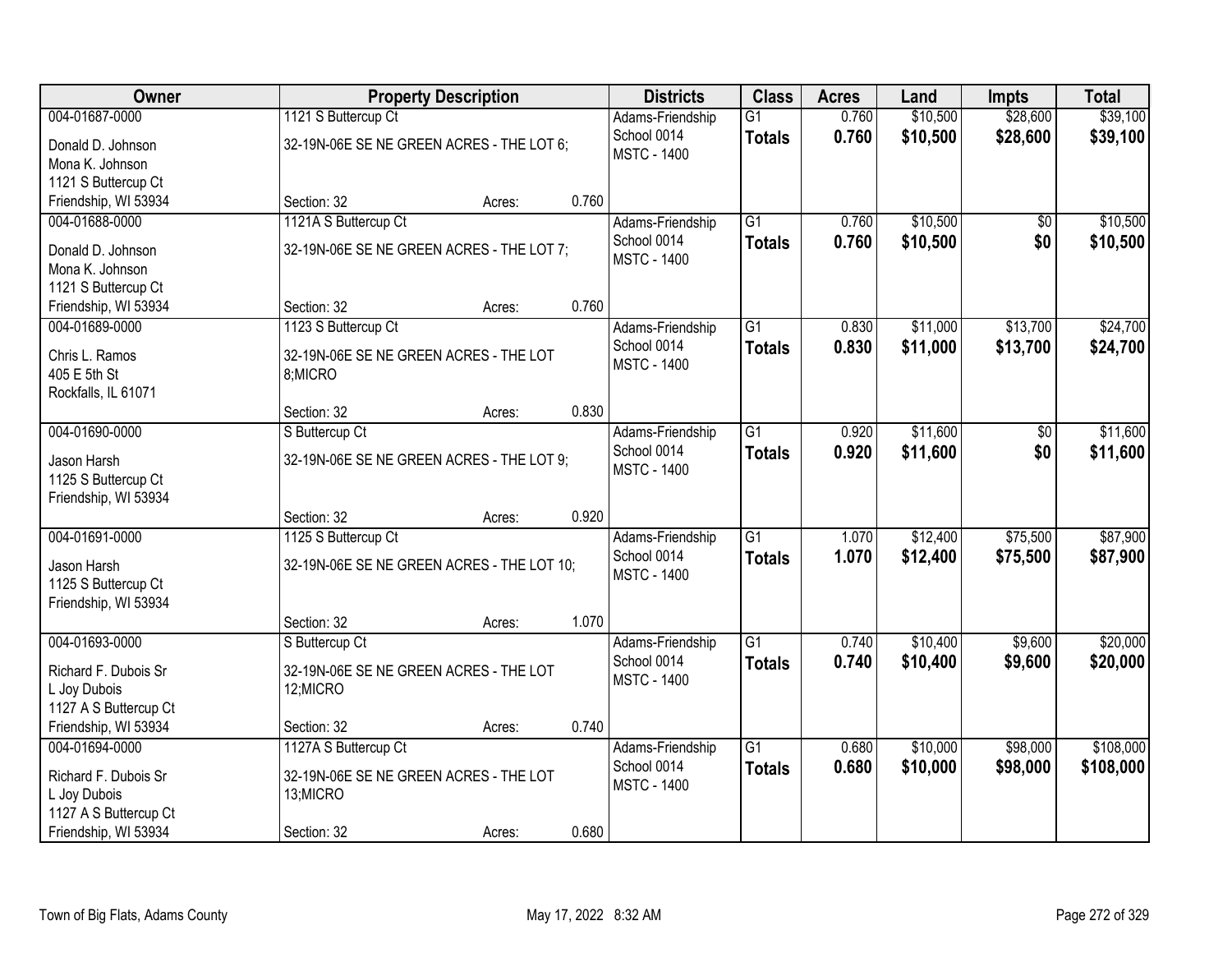| Owner                                   |                                            | <b>Property Description</b> |       | <b>Districts</b>                  | <b>Class</b>    | <b>Acres</b> | Land     | <b>Impts</b>    | <b>Total</b> |
|-----------------------------------------|--------------------------------------------|-----------------------------|-------|-----------------------------------|-----------------|--------------|----------|-----------------|--------------|
| 004-01695-0000                          | 1129 S Buttercup Ct                        |                             |       | Adams-Friendship                  | $\overline{G1}$ | 0.590        | \$9,100  | \$2,400         | \$11,500     |
| Joyce Dubois                            | 32-19N-06E SE NE GREEN ACRES - THE LOT 14; |                             |       | School 0014                       | <b>Totals</b>   | 0.590        | \$9,100  | \$2,400         | \$11,500     |
| Richard F. Dubois Sr                    |                                            |                             |       | <b>MSTC - 1400</b>                |                 |              |          |                 |              |
| 1127 A Buttercup Ct                     |                                            |                             |       |                                   |                 |              |          |                 |              |
| Friendship, WI 53934                    | Section: 32                                | Acres:                      | 0.590 |                                   |                 |              |          |                 |              |
| 004-01696-0000                          | 1129A S Buttercup Ct                       |                             |       | Adams-Friendship                  | $\overline{G1}$ | 0.680        | \$10,000 | \$0             | \$10,000     |
|                                         |                                            |                             |       | School 0014                       | <b>Totals</b>   | 0.680        | \$10,000 | \$0             | \$10,000     |
| Karen Belsky                            | 32-19N-06E SE NE GREEN ACRES - THE LOT 15; |                             |       | <b>MSTC - 1400</b>                |                 |              |          |                 |              |
| Paul C. Belsky                          |                                            |                             |       |                                   |                 |              |          |                 |              |
| 1226 W York St                          |                                            |                             |       |                                   |                 |              |          |                 |              |
| Oak Creek, WI 53154                     | Section: 32                                | Acres:                      | 0.680 |                                   |                 |              |          |                 |              |
| 004-01697-0000                          | 1131 S Buttercup Ct                        |                             |       | Adams-Friendship                  | G1              | 0.740        | \$10,400 | \$4,000         | \$14,400     |
| Jesse Theilman                          | 32-19N-06E SE NE GREEN ACRES - THE LOT 16; |                             |       | School 0014                       | <b>Totals</b>   | 0.740        | \$10,400 | \$4,000         | \$14,400     |
| Gordon Gourlay                          |                                            |                             |       | <b>MSTC - 1400</b>                |                 |              |          |                 |              |
| 3236 S Green Bay Rd                     |                                            |                             |       |                                   |                 |              |          |                 |              |
| Racine, WI 53403                        | Section: 32                                | Acres:                      | 0.740 |                                   |                 |              |          |                 |              |
| 004-01698-0000                          | S Buttercup Ct                             |                             |       | Adams-Friendship                  | $\overline{G1}$ | 1.090        | \$6,200  | \$0             | \$6,200      |
|                                         |                                            |                             |       | School 0014                       | <b>Totals</b>   | 1.090        | \$6,200  | \$0             | \$6,200      |
| Jesse Theilman                          | 32-19N-06E SE NE GREEN ACRES - THE LOT 17; |                             |       | <b>MSTC - 1400</b>                |                 |              |          |                 |              |
| Gordon Gourlay                          |                                            |                             |       |                                   |                 |              |          |                 |              |
| 3236 S Green Bay Rd<br>Racine, WI 53403 |                                            |                             | 1.090 |                                   |                 |              |          |                 |              |
| 004-01699-0000                          | Section: 32                                | Acres:                      |       |                                   | $\overline{G1}$ | 1.070        | \$12,400 | $\overline{50}$ | \$12,400     |
|                                         | S Buttercup Ct                             |                             |       | Adams-Friendship                  |                 |              |          |                 |              |
| <b>Christopher Gerbing</b>              | 32-19N-06E SE NE GREEN ACRES - THE LOT     |                             |       | School 0014<br><b>MSTC - 1400</b> | <b>Totals</b>   | 1.070        | \$12,400 | \$0             | \$12,400     |
| Rosanna Gerbing                         | 18;MICRO                                   |                             |       |                                   |                 |              |          |                 |              |
| 1389 Eastfield Ct                       |                                            |                             |       |                                   |                 |              |          |                 |              |
| Oconomowoc, WI 53066                    | Section: 32                                | Acres:                      | 1.070 |                                   |                 |              |          |                 |              |
| 004-01700-0000                          | S Buttercup Ct                             |                             |       | Adams-Friendship                  | $\overline{G1}$ | 0.920        | \$11,600 | $\overline{60}$ | \$11,600     |
| <b>Christopher Gerbing</b>              | 32-19N-06E SE NE GREEN ACRES - THE LOT     |                             |       | School 0014                       | <b>Totals</b>   | 0.920        | \$11,600 | \$0             | \$11,600     |
| Rosanna Gerbing                         | 19;MICRO                                   |                             |       | <b>MSTC - 1400</b>                |                 |              |          |                 |              |
| 1389 Eastfield Ct                       |                                            |                             |       |                                   |                 |              |          |                 |              |
| Oconomowoc, WI 53066                    | Section: 32                                | Acres:                      | 0.920 |                                   |                 |              |          |                 |              |
| 004-01701-0000                          | S Buttercup Ct                             |                             |       | Adams-Friendship                  | $\overline{G1}$ | 0.830        | \$11,000 | $\overline{50}$ | \$11,000     |
|                                         |                                            |                             |       | School 0014                       |                 | 0.830        | \$11,000 | \$0             |              |
| Robert Schmid Jr                        | 32-19N-06E SE NE GREEN ACRES - THE LOT 20; |                             |       | <b>MSTC - 1400</b>                | <b>Totals</b>   |              |          |                 | \$11,000     |
| Stefanie Schmid                         |                                            |                             |       |                                   |                 |              |          |                 |              |
| 1135 A S Buttercup Ct                   |                                            |                             |       |                                   |                 |              |          |                 |              |
| Friendship, WI 53934                    | Section: 32                                | Acres:                      | 0.830 |                                   |                 |              |          |                 |              |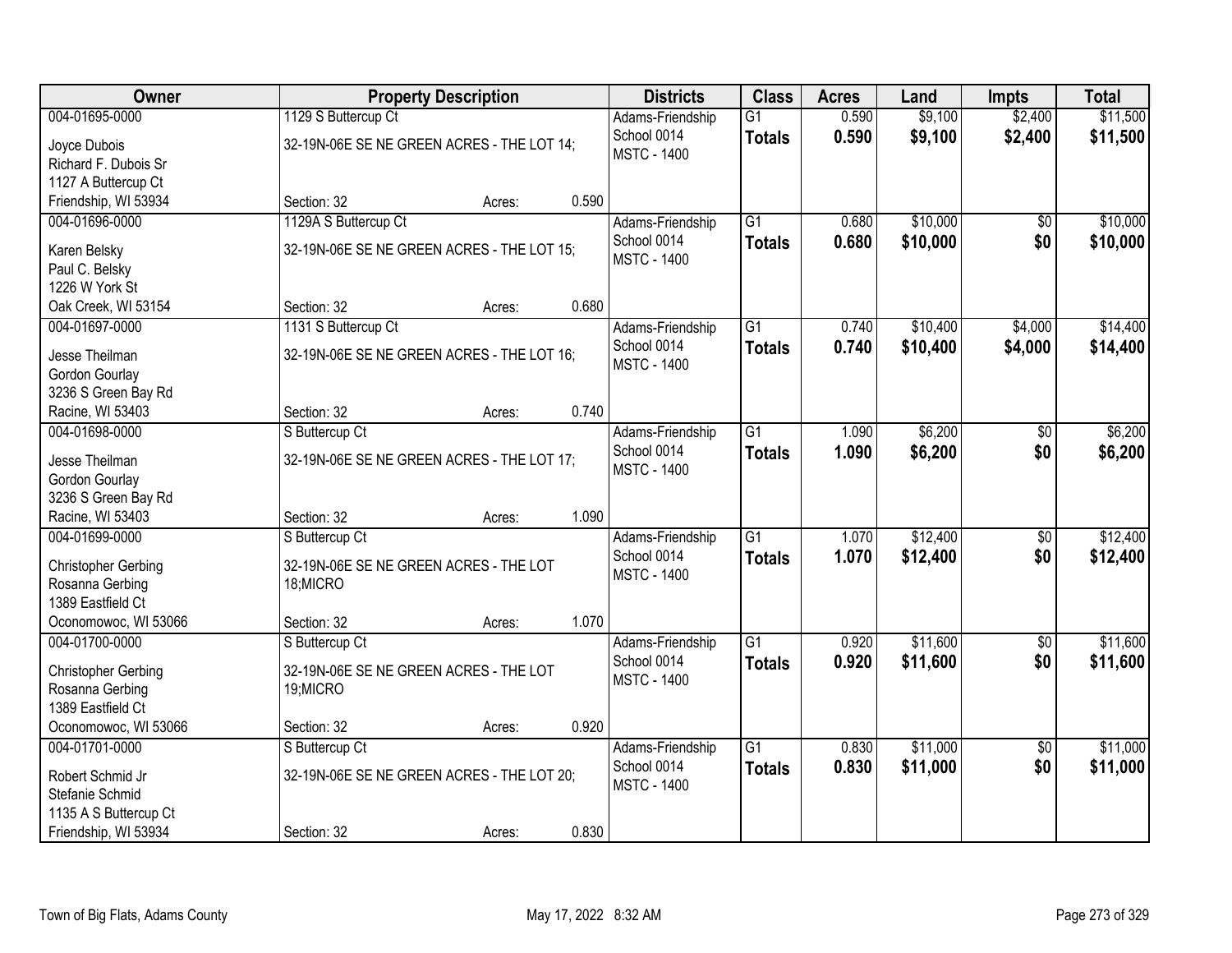| Owner                                       |                                                    | <b>Property Description</b> |       | <b>Districts</b>   | <b>Class</b>    | <b>Acres</b> | Land     | <b>Impts</b>    | <b>Total</b> |
|---------------------------------------------|----------------------------------------------------|-----------------------------|-------|--------------------|-----------------|--------------|----------|-----------------|--------------|
| 004-01702-0000                              | 1135A S Buttercup Ct                               |                             |       | Adams-Friendship   | $\overline{G1}$ | 0.760        | \$10,500 | \$38,100        | \$48,600     |
| Robert Schmid Jr                            | 32-19N-06E SE NE GREEN ACRES - THE LOT 21;         |                             |       | School 0014        | <b>Totals</b>   | 0.760        | \$10,500 | \$38,100        | \$48,600     |
| Stefanie Schmid                             |                                                    |                             |       | <b>MSTC - 1400</b> |                 |              |          |                 |              |
| 1135 A S Buttercup Ct                       |                                                    |                             |       |                    |                 |              |          |                 |              |
| Friendship, WI 53934                        | Section: 32                                        | Acres:                      | 0.760 |                    |                 |              |          |                 |              |
| 004-01703-0000                              | 1137 S Buttercup Ct                                |                             |       | Adams-Friendship   | $\overline{G1}$ | 0.760        | \$10,500 | \$36,700        | \$47,200     |
| Matthew J. Nellessen                        | 32-19N-06E SE NE GREEN ACRES - THE LOT 22;         |                             |       | School 0014        | <b>Totals</b>   | 0.760        | \$10,500 | \$36,700        | \$47,200     |
| 1137 S Buttercup Ct                         |                                                    |                             |       | <b>MSTC - 1400</b> |                 |              |          |                 |              |
| Friendship, WI 53934                        |                                                    |                             |       |                    |                 |              |          |                 |              |
|                                             | Section: 32                                        | Acres:                      | 0.760 |                    |                 |              |          |                 |              |
| 004-01704-0000                              | 1137 S Buttercup Ct                                |                             |       | Adams-Friendship   | $\overline{G1}$ | 0.760        | \$5,000  | $\overline{50}$ | \$5,000      |
| Matthew J. Nellessen                        | 32-19N-06E SE NE GREEN ACRES - THE LOT 23;         |                             |       | School 0014        | <b>Totals</b>   | 0.760        | \$5,000  | \$0             | \$5,000      |
| 1137 S Buttercup Ct                         |                                                    |                             |       | <b>MSTC - 1400</b> |                 |              |          |                 |              |
| Friendship, WI 53934                        |                                                    |                             |       |                    |                 |              |          |                 |              |
|                                             | Section: 32                                        | Acres:                      | 0.760 |                    |                 |              |          |                 |              |
| 004-01705-0000                              | 1139 S Buttercup Ct                                |                             |       | Adams-Friendship   | $\overline{G1}$ | 0.760        | \$10,500 | \$1,200         | \$11,700     |
| Matthew J. Nellessen                        | 32-19N-06E SE NE GREEN ACRES - THE LOT 24;         |                             |       | School 0014        | <b>Totals</b>   | 0.760        | \$10,500 | \$1,200         | \$11,700     |
| 1137 S Buttercup Ct                         |                                                    |                             |       | <b>MSTC - 1400</b> |                 |              |          |                 |              |
| Friendship, WI 53934                        |                                                    |                             |       |                    |                 |              |          |                 |              |
|                                             | Section: 32                                        | Acres:                      | 0.760 |                    |                 |              |          |                 |              |
| 004-01706-0000                              | 1139A S Buttercup Ct                               |                             |       | Adams-Friendship   | $\overline{G1}$ | 0.760        | \$10,500 | \$28,100        | \$38,600     |
|                                             |                                                    |                             |       | School 0014        | <b>Totals</b>   | 0.760        | \$10,500 | \$28,100        | \$38,600     |
| Jack E. Herrington<br>Beverly M. Herrington | 32-19N-06E SE NE GREEN ACRES - THE LOT<br>25;MICRO |                             |       | <b>MSTC - 1400</b> |                 |              |          |                 |              |
| 1139 A S Buttercup Ct                       |                                                    |                             |       |                    |                 |              |          |                 |              |
| Friendship, WI 53934                        | Section: 32                                        | Acres:                      | 0.760 |                    |                 |              |          |                 |              |
| 004-01707-0000                              | 1141 S Buttercup Ct                                |                             |       | Adams-Friendship   | $\overline{G1}$ | 0.760        | \$10,500 | \$26,300        | \$36,800     |
|                                             |                                                    |                             |       | School 0014        | <b>Totals</b>   | 0.760        | \$10,500 | \$26,300        | \$36,800     |
| Lois A. Stafford                            | 32-19N-06E SE NE GREEN ACRES - THE LOT 26;         |                             |       | <b>MSTC - 1400</b> |                 |              |          |                 |              |
| Robert A. Stafford<br>1141 S Buttercup Rd   |                                                    |                             |       |                    |                 |              |          |                 |              |
| Friendship, WI 53934                        | Section: 32                                        | Acres:                      | 0.760 |                    |                 |              |          |                 |              |
| 004-01708-0000                              | 1141A S Buttercup Ct                               |                             |       | Adams-Friendship   | $\overline{G1}$ | 0.980        | \$12,000 | \$35,600        | \$47,600     |
|                                             |                                                    |                             |       | School 0014        | <b>Totals</b>   | 0.980        | \$12,000 | \$35,600        | \$47,600     |
| Deloris J. Lewis                            | 32-19N-06E SE NE GREEN ACRES - THE LOT             |                             |       | <b>MSTC - 1400</b> |                 |              |          |                 |              |
| 1141 A S Buttercup Ct                       | 27;MICRO                                           |                             |       |                    |                 |              |          |                 |              |
| Friendship, WI 53934                        | Section: 32                                        |                             | 0.980 |                    |                 |              |          |                 |              |
|                                             |                                                    | Acres:                      |       |                    |                 |              |          |                 |              |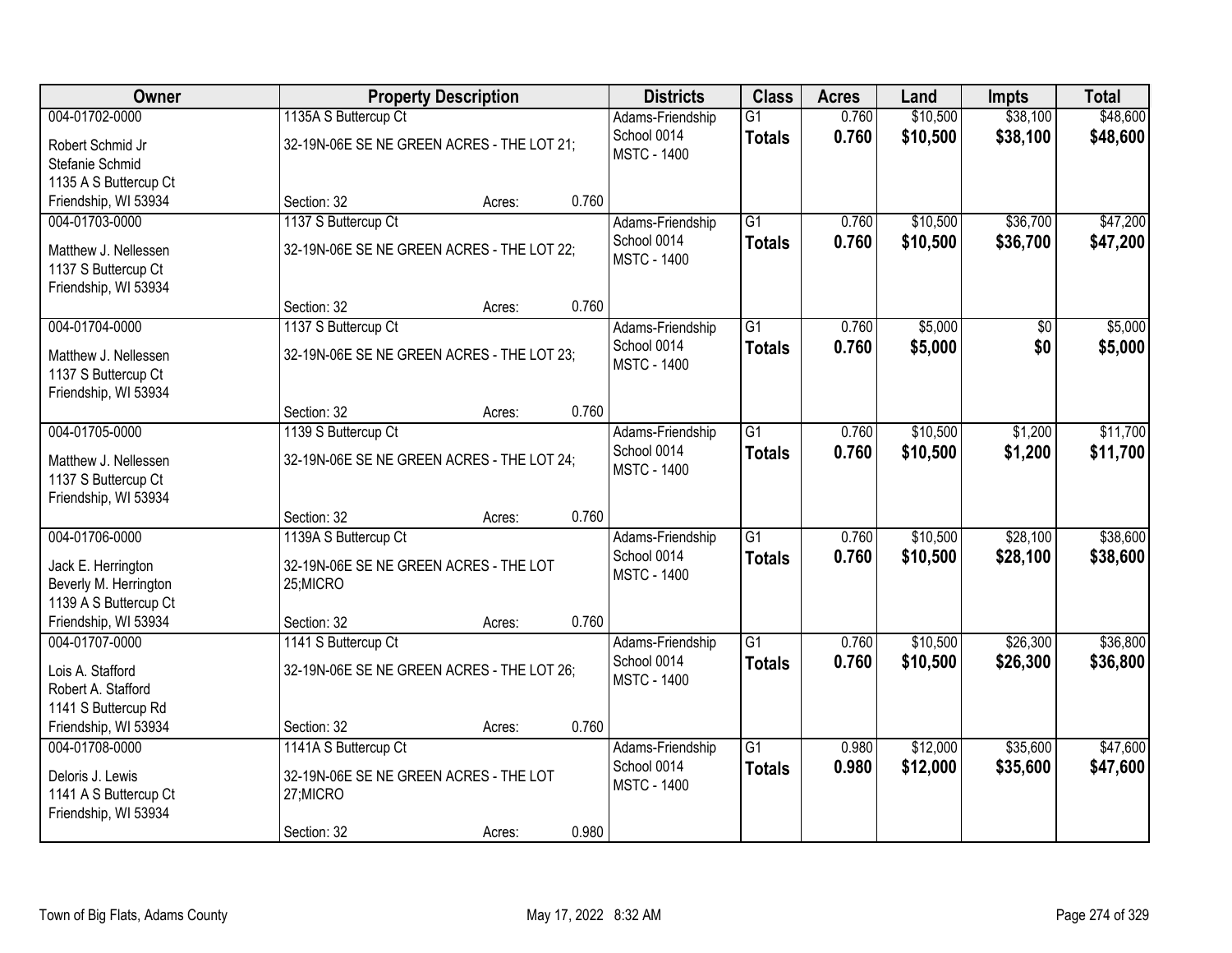| Owner                | <b>Property Description</b>                | <b>Districts</b>   | <b>Class</b>    | <b>Acres</b> | Land     | <b>Impts</b>    | <b>Total</b> |
|----------------------|--------------------------------------------|--------------------|-----------------|--------------|----------|-----------------|--------------|
| 004-01709-0000       | 1142 S Buttercup Ct                        | Adams-Friendship   | $\overline{G1}$ | 0.600        | \$9,200  | \$68,900        | \$78,100     |
| Brian S. Neevel      | 32-19N-06E SE NE GREEN ACRES - THE LOT     | School 0014        | <b>Totals</b>   | 0.600        | \$9,200  | \$68,900        | \$78,100     |
| Janis A. Neevel      | 28;MICRO                                   | <b>MSTC - 1400</b> |                 |              |          |                 |              |
| 1142 S Buttercup Ct  |                                            |                    |                 |              |          |                 |              |
| Friendship, WI 53934 | 0.600<br>Section: 32<br>Acres:             |                    |                 |              |          |                 |              |
| 004-01710-0000       | S Buttercup Ct                             | Adams-Friendship   | $\overline{G1}$ | 0.600        | \$4,200  | \$0             | \$4,200      |
| Dolores M. Draeger   | 32-19N-06E SE NE GREEN ACRES - THE LOT 29; | School 0014        | <b>Totals</b>   | 0.600        | \$4,200  | \$0             | \$4,200      |
| Richard L. Draeger   |                                            | <b>MSTC - 1400</b> |                 |              |          |                 |              |
| 1110 S Buttercup Ct  |                                            |                    |                 |              |          |                 |              |
| Friendship, WI 53934 | 0.600<br>Section: 32<br>Acres:             |                    |                 |              |          |                 |              |
| 004-01711-0000       | 1110 S Buttercup Ct                        | Adams-Friendship   | G1              | 0.600        | \$9,200  | \$50,200        | \$59,400     |
|                      |                                            | School 0014        | <b>Totals</b>   | 0.600        | \$9,200  | \$50,200        | \$59,400     |
| Dolores M. Draeger   | 32-19N-06E SE NE GREEN ACRES - THE LOT 30; | <b>MSTC - 1400</b> |                 |              |          |                 |              |
| Richard L. Draeger   |                                            |                    |                 |              |          |                 |              |
| 1110 S Buttercup Ct  |                                            |                    |                 |              |          |                 |              |
| Friendship, WI 53934 | 0.600<br>Section: 32<br>Acres:             |                    |                 |              |          |                 |              |
| 004-01712-0000       | 1118 S Buttercup Ct                        | Adams-Friendship   | G1              | 0.740        | \$10,400 | \$29,100        | \$39,500     |
| Todd D. Tiffany      | 32-19N-06E SE NE GREEN ACRES - THE LOT 31; | School 0014        | <b>Totals</b>   | 0.740        | \$10,400 | \$29,100        | \$39,500     |
| 9916 W Wildwood Ct   |                                            | <b>MSTC - 1400</b> |                 |              |          |                 |              |
| West Allis, WI 53227 |                                            |                    |                 |              |          |                 |              |
|                      | 0.740<br>Section: 32<br>Acres:             |                    |                 |              |          |                 |              |
| 004-01713-0000       | 1118A S Buttercup Ct                       | Adams-Friendship   | $\overline{G1}$ | 0.740        | \$10,400 | \$55,800        | \$66,200     |
| Allen Coots          | 32-19N-06E SE NE GREEN ACRES - THE LOT 32; | School 0014        | <b>Totals</b>   | 0.740        | \$10,400 | \$55,800        | \$66,200     |
| Dawn Handel          |                                            | <b>MSTC - 1400</b> |                 |              |          |                 |              |
| 10027 Bristol St     |                                            |                    |                 |              |          |                 |              |
| Rocfalls, IL 61071   | 0.740<br>Section: 32<br>Acres:             |                    |                 |              |          |                 |              |
| 004-01714-0000       | 1120 S Buttercup Ct                        | Adams-Friendship   | $\overline{G1}$ | 0.740        | \$10,400 | \$104,800       | \$115,200    |
|                      |                                            | School 0014        | <b>Totals</b>   | 0.740        | \$10,400 | \$104,800       | \$115,200    |
| Steven A. Livermore  | 32-19N-06E SE NE GREEN ACRES - THE LOT 33; | <b>MSTC - 1400</b> |                 |              |          |                 |              |
| Kay F. Livermore     |                                            |                    |                 |              |          |                 |              |
| 1120 S Buttercup Ct  |                                            |                    |                 |              |          |                 |              |
| Friendship, WI 53934 | 0.740<br>Section: 32<br>Acres:             |                    |                 |              |          |                 |              |
| 004-01715-0000       | S Buttercup Ct                             | Adams-Friendship   | $\overline{G1}$ | 0.740        | \$10,400 | $\overline{50}$ | \$10,400     |
| Steven A. Livermore  | 32-19N-06E SE NE GREEN ACRES - THE LOT 34; | School 0014        | <b>Totals</b>   | 0.740        | \$10,400 | \$0             | \$10,400     |
| Kay F. Livermore     |                                            | <b>MSTC - 1400</b> |                 |              |          |                 |              |
| 1120 S Buttercup Ct  |                                            |                    |                 |              |          |                 |              |
| Friendship, WI 53934 | 0.740<br>Section: 32<br>Acres:             |                    |                 |              |          |                 |              |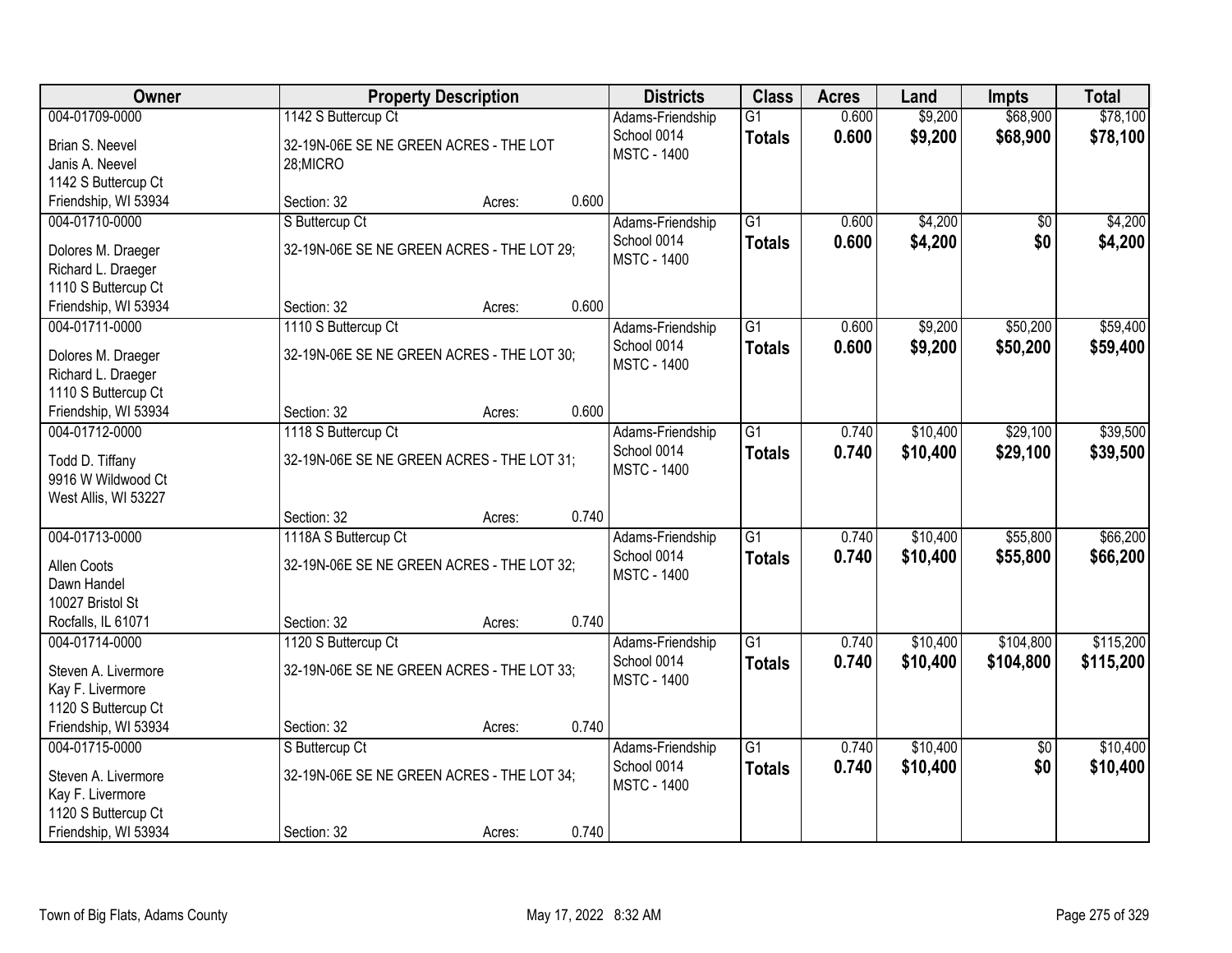| Owner                                                             |                                                     | <b>Property Description</b> |       | <b>Districts</b>                  | <b>Class</b>                     | <b>Acres</b>   | Land               | <b>Impts</b>           | <b>Total</b>       |
|-------------------------------------------------------------------|-----------------------------------------------------|-----------------------------|-------|-----------------------------------|----------------------------------|----------------|--------------------|------------------------|--------------------|
| 004-01716-0000                                                    | 1122 S Buttercup Ct                                 |                             |       | Adams-Friendship                  | $\overline{G1}$                  | 0.740          | \$10,400           | \$16,200               | \$26,600           |
| Robert Wintlend Jr<br>939 State Rd 13                             | 32-19N-06E SE NE GREEN ACRES - THE LOT 35;          |                             |       | School 0014<br><b>MSTC - 1400</b> | <b>Totals</b>                    | 0.740          | \$10,400           | \$16,200               | \$26,600           |
| Arkdale, WI 54613                                                 | Section: 32                                         | Acres:                      | 0.740 |                                   |                                  |                |                    |                        |                    |
| 004-01717-0000                                                    | 1124 S Buttercup Ct                                 |                             |       | Adams-Friendship                  | $\overline{G1}$                  | 0.580          | \$9,000            | \$4,100                | \$13,100           |
| Donald E. Helfenstein Jr<br>Barbar Helfenstein<br>2318 Red Oak Dr | 32-19N-06E SE NE GREEN ACRES - THE LOT 36;.         |                             |       | School 0014<br><b>MSTC - 1400</b> | <b>Totals</b>                    | 0.580          | \$9,000            | \$4,100                | \$13,100           |
| Burlington, WI 53105                                              | Section: 32                                         | Acres:                      | 0.580 |                                   |                                  |                |                    |                        |                    |
| 004-01718-0000                                                    | 1128 S Buttercup Ct                                 |                             |       | Adams-Friendship                  | G1                               | 0.600          | \$9,200            | \$0                    | \$9,200            |
| Donna R. Sarbacher<br>2745 Kendall Ave<br>Madison, WI 53705       | 32-19N-06E SE NE GREEN ACRES - THE LOT 37;          |                             |       | School 0014<br><b>MSTC - 1400</b> | <b>Totals</b>                    | 0.600          | \$9,200            | \$0                    | \$9,200            |
|                                                                   | Section: 32                                         | Acres:                      | 0.600 |                                   |                                  |                |                    |                        |                    |
| 004-01719-0000                                                    | 1128A S Buttercup Ct                                |                             |       | Adams-Friendship                  | $\overline{G1}$                  | 0.600          | \$9,200            | \$80,600               | \$89,800           |
| Sandra L. Roller<br>1128 A S Buttercup Ct<br>Friendship, WI 53934 | 32-19N-06E SE NE GREEN ACRES - THE LOT 38;          |                             |       | School 0014<br><b>MSTC - 1400</b> | <b>Totals</b>                    | 0.600          | \$9,200            | \$80,600               | \$89,800           |
|                                                                   | Section: 32                                         | Acres:                      | 0.600 |                                   |                                  |                |                    |                        |                    |
| 004-01720-0000                                                    | S Buttercup Ct                                      |                             |       | Adams-Friendship<br>School 0014   | $\overline{G1}$<br><b>Totals</b> | 0.600<br>0.600 | \$4,200<br>\$4,200 | $\overline{50}$<br>\$0 | \$4,200<br>\$4,200 |
| Sandra L. Roller<br>1128 A S Buttercup Ct<br>Friendship, WI 53934 | 32-19N-06E SE NE GREEN ACRES - THE LOT 39;          |                             |       | <b>MSTC - 1400</b>                |                                  |                |                    |                        |                    |
|                                                                   | Section: 32                                         | Acres:                      | 0.600 |                                   |                                  |                |                    |                        |                    |
| 004-01721-0000                                                    | 1134 S Buttercup Ct                                 |                             |       | Adams-Friendship                  | $\overline{G1}$                  | 0.580          | \$9,000            | \$18,700               | \$27,700           |
| Donna R. Sarbacher<br>2745 Kendall Ave<br>Madison, WI 53705       | 32-19N-06E SE NE GREEN ACRES - THE LOT<br>40;MICRO  |                             |       | School 0014<br><b>MSTC - 1400</b> | <b>Totals</b>                    | 0.580          | \$9,000            | \$18,700               | \$27,700           |
|                                                                   | Section: 32                                         | Acres:                      | 0.580 |                                   |                                  |                |                    |                        |                    |
| 004-01722-0000                                                    | 1136 S Buttercup Ct                                 |                             |       | Adams-Friendship                  | $\overline{G1}$                  | 0.740          | \$10,400           | \$8,700                | \$19,100           |
| Lynda J. Albert<br>Angela J. Barnhill<br>1136 S Buttercup Ct      | 32-19N-06E SE NE GREEN ACRES - THE LOT<br>41; MICRO |                             |       | School 0014<br><b>MSTC - 1400</b> | <b>Totals</b>                    | 0.740          | \$10,400           | \$8,700                | \$19,100           |
| Friendship, WI 53934                                              | Section: 32                                         | Acres:                      | 0.740 |                                   |                                  |                |                    |                        |                    |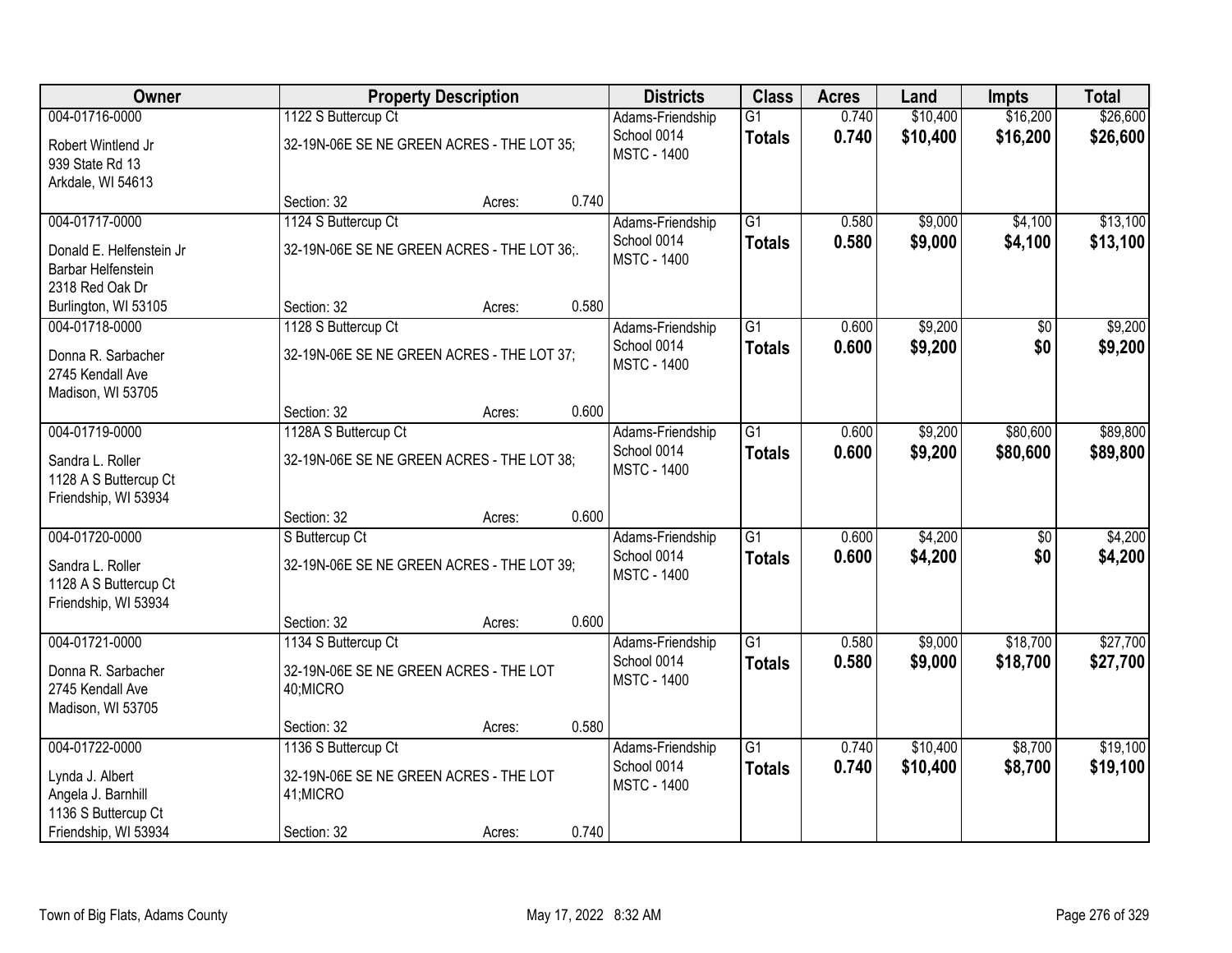| Owner                                  |                                            | <b>Property Description</b> |       | <b>Districts</b>   | <b>Class</b>    | <b>Acres</b> | Land     | <b>Impts</b>    | <b>Total</b> |
|----------------------------------------|--------------------------------------------|-----------------------------|-------|--------------------|-----------------|--------------|----------|-----------------|--------------|
| 004-01723-0000                         | 1136A S Buttercup Ct                       |                             |       | Adams-Friendship   | $\overline{G1}$ | 0.740        | \$10,400 | \$26,000        | \$36,400     |
| Mitchell Curran                        | 32-19N-06E SE NE GREEN ACRES - THE LOT 42; |                             |       | School 0014        | <b>Totals</b>   | 0.740        | \$10,400 | \$26,000        | \$36,400     |
| N3801 County Rd N                      |                                            |                             |       | <b>MSTC - 1400</b> |                 |              |          |                 |              |
| Monroe, WI 53566                       |                                            |                             |       |                    |                 |              |          |                 |              |
|                                        | Section: 32                                | Acres:                      | 0.740 |                    |                 |              |          |                 |              |
| 004-01724-0000                         | 1138 S Buttercup Ct                        |                             |       | Adams-Friendship   | $\overline{G1}$ | 0.740        | \$10,400 | \$5,900         | \$16,300     |
| Sigurd Lunde                           | 32-19N-06E SE NE GREEN ACRES - THE LOT 43; |                             |       | School 0014        | <b>Totals</b>   | 0.740        | \$10,400 | \$5,900         | \$16,300     |
| 2702 State Rd 13                       |                                            |                             |       | <b>MSTC - 1400</b> |                 |              |          |                 |              |
| Adams, WI 53910                        |                                            |                             |       |                    |                 |              |          |                 |              |
|                                        | Section: 32                                | Acres:                      | 0.740 |                    |                 |              |          |                 |              |
| 004-01725-0000                         | 1138A S Buttercup Ct                       |                             |       | Adams-Friendship   | $\overline{G1}$ | 0.740        | \$10,400 | \$13,000        | \$23,400     |
| Robert C Wolf and Betty a Wolf         | 32-19N-06E SE NE GREEN ACRES - THE LOT 44; |                             |       | School 0014        | <b>Totals</b>   | 0.740        | \$10,400 | \$13,000        | \$23,400     |
| Revocable Trust                        |                                            |                             |       | <b>MSTC - 1400</b> |                 |              |          |                 |              |
| Robert C & Betty A Wolf Revocable Trus |                                            |                             |       |                    |                 |              |          |                 |              |
| 1138 A S Buttercup Ct                  | Section: 32                                | Acres:                      | 0.740 |                    |                 |              |          |                 |              |
| Friendship, WI 53934                   |                                            |                             |       |                    |                 |              |          |                 |              |
| 004-01726-0000                         | 1140 S Buttercup Ct                        |                             |       | Adams-Friendship   | $\overline{G1}$ | 0.740        | \$10,400 | \$16,900        | \$27,300     |
| Charles J. Reuter III                  | 32-19N-06E SE NE GREEN ACRES - THE LOT 45: |                             |       | School 0014        | <b>Totals</b>   | 0.740        | \$10,400 | \$16,900        | \$27,300     |
| Ellen J. Reuter                        |                                            |                             |       | <b>MSTC - 1400</b> |                 |              |          |                 |              |
| 1140 S Buttercup Ct                    |                                            |                             |       |                    |                 |              |          |                 |              |
| Friendship, WI 53934                   | Section: 32                                | Acres:                      | 0.740 |                    |                 |              |          |                 |              |
| 004-01727-0000                         | 724 Beaver Ave                             |                             |       | Adams-Friendship   | $\overline{G1}$ | 3.400        | \$29,200 | \$23,900        | \$53,100     |
| Jonathan M. Singleton                  | 01-19N-06E TROUT SPRING WATERS UNREC LOT   |                             |       | School 0014        | <b>Totals</b>   | 3.400        | \$29,200 | \$23,900        | \$53,100     |
| Carolin Singleton                      | 1-2;LOT 1 CSM 1847                         |                             |       | <b>MSTC - 1400</b> |                 |              |          |                 |              |
| 304 W Maple Ave                        |                                            |                             |       |                    |                 |              |          |                 |              |
| Stockton, IL 61085                     | Section: 1                                 | Acres:                      | 3.400 |                    |                 |              |          |                 |              |
| 004-01728-0000                         | 724B Beaver Ave                            |                             |       | Adams-Friendship   | $\overline{G1}$ | 2.680        | \$21,900 | $\overline{50}$ | \$21,900     |
| Charles F. Wiedeman                    | 01-19N-06E TROUT SPRING WATERS UNREC LOT   |                             |       | School 0014        | <b>Totals</b>   | 2.680        | \$21,900 | \$0             | \$21,900     |
| Patricia Wiedeman                      | 3-4;MICRO                                  |                             |       | <b>MSTC - 1400</b> |                 |              |          |                 |              |
| S27 W29545 Jarmon Rd                   |                                            |                             |       |                    |                 |              |          |                 |              |
| Waukesha, WI 53188                     | Section: 1                                 | Acres:                      | 2.680 |                    |                 |              |          |                 |              |
| 004-01729-0000                         | 724C Beaver Ave                            |                             |       | Adams-Friendship   | $\overline{G1}$ | 2.690        | \$26,500 | \$26,200        | \$52,700     |
| Kohout Joint Trust                     | 01-19N-06E SE SE 3446 CERTIFIED SURVEY MAP |                             |       | School 0014        | <b>Totals</b>   | 2.690        | \$26,500 | \$26,200        | \$52,700     |
| 29 E Stevenson Dr                      | LOT 5-6; FKA LOTS 5-6 TROUT SPRING WATERS  |                             |       | <b>MSTC - 1400</b> |                 |              |          |                 |              |
| Glendale Heights, IL 60139             | <b>UNREC</b>                               |                             |       |                    |                 |              |          |                 |              |
|                                        | Section: 1                                 | Acres:                      | 2.690 |                    |                 |              |          |                 |              |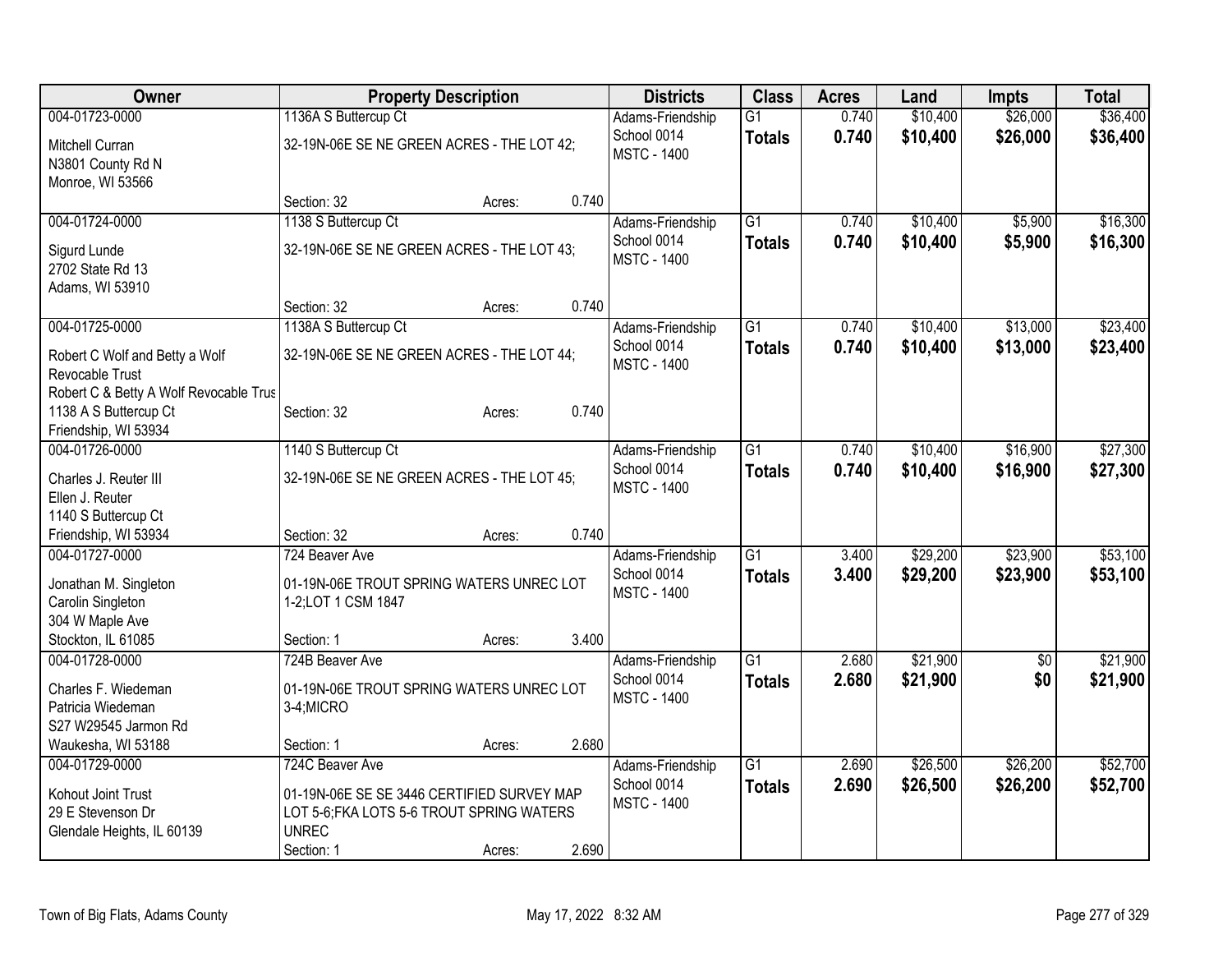| Owner                  |                                                | <b>Property Description</b> |       | <b>Districts</b>                  | <b>Class</b>    | <b>Acres</b> | Land     | <b>Impts</b> | <b>Total</b> |
|------------------------|------------------------------------------------|-----------------------------|-------|-----------------------------------|-----------------|--------------|----------|--------------|--------------|
| 004-01730-0000         | 979 E Trout Valley Rd                          |                             |       | Adams-Friendship                  | $\overline{G1}$ | 1.608        | \$13,900 | \$108,900    | \$122,800    |
| Mark Lathrop           | 22-19N-06E SW SW TROUT VALLEY A LOT 1-2-3;     |                             |       | School 0014<br><b>MSTC - 1400</b> | <b>Totals</b>   | 1.608        | \$13,900 | \$108,900    | \$122,800    |
| Melanie Lathrop        |                                                |                             |       |                                   |                 |              |          |              |              |
| 979 E Trout Valley Rd  |                                                |                             |       |                                   |                 |              |          |              |              |
| Friendship, WI 53934   | Section: 22                                    | Acres:                      | 0.000 |                                   |                 |              |          |              |              |
| 004-01733-0000         | 972 Browndeer Ave                              |                             |       | Adams-Friendship                  | $\overline{G1}$ | 1.970        | \$16,800 | \$104,800    | \$121,600    |
| Michael A. Murdaugh Sr | 22-19N-06E SE SW TROUT VALLEY BLK A LOT        |                             |       | School 0014<br><b>MSTC - 1400</b> | <b>Totals</b>   | 1.970        | \$16,800 | \$104,800    | \$121,600    |
| Paula J. Murdaugh      | 4-5-26;&27                                     |                             |       |                                   |                 |              |          |              |              |
| 972 Browndeer Ave      |                                                |                             |       |                                   |                 |              |          |              |              |
| Friendship, WI 53934   | Section: 22                                    | Acres:                      | 0.000 |                                   |                 |              |          |              |              |
| 004-01735-0000         | 967 E Trout Valley Rd                          |                             |       | Adams-Friendship                  | G1              | 0.998        | \$9,000  | \$600        | \$9,600      |
| John R. Schultz        | 22-19N-06E SE SW TROUT VALLEY BLK A LOT 6-7;   |                             |       | School 0014                       | <b>Totals</b>   | 0.998        | \$9,000  | \$600        | \$9,600      |
| 354 Parkview Ct        |                                                |                             |       | <b>MSTC - 1400</b>                |                 |              |          |              |              |
| Darien, WI 53114       |                                                |                             |       |                                   |                 |              |          |              |              |
|                        | Section: 22                                    | Acres:                      | 0.000 |                                   |                 |              |          |              |              |
| 004-01737-0000         | 963 E Trout Valley Rd                          |                             |       | Adams-Friendship                  | $\overline{G1}$ | 0.975        | \$8,700  | \$27,800     | \$36,500     |
| Gregory A. Campbell    | 22-19N-06E SE SW TROUT VALLEY BLK A LOTS 8-23; |                             |       | School 0014                       | <b>Totals</b>   | 0.975        | \$8,700  | \$27,800     | \$36,500     |
| 21 Green Acres         |                                                |                             |       | <b>MSTC - 1400</b>                |                 |              |          |              |              |
| Geneseo, IL 61254      |                                                |                             |       |                                   |                 |              |          |              |              |
|                        | Section: 22                                    | Acres:                      | 0.000 |                                   |                 |              |          |              |              |
| 004-01738-0000         | 961 E Trout Valley Rd                          |                             |       | Adams-Friendship                  | $\overline{G1}$ | 0.965        | \$8,600  | \$54,900     | \$63,500     |
| Thomas J. Moran        | 22-19N-06E SE SW TROUT VALLEY BLK A LOT 9-22;  |                             |       | School 0014                       | <b>Totals</b>   | 0.965        | \$8,600  | \$54,900     | \$63,500     |
| PO Box 722             |                                                |                             |       | <b>MSTC - 1400</b>                |                 |              |          |              |              |
| Darien, WI 53114       |                                                |                             |       |                                   |                 |              |          |              |              |
|                        | Section: 22                                    | Acres:                      | 0.000 |                                   |                 |              |          |              |              |
| 004-01739-0000         | E Trout Valley Rd                              |                             |       | Adams-Friendship                  | $\overline{G1}$ | 0.512        | \$5,200  | $\sqrt{6}$   | \$5,200      |
| John M. Murray         | 22-19N-06E SE SW TROUT VALLEY BLK A LOT 10;    |                             |       | School 0014                       | <b>Totals</b>   | 0.512        | \$5,200  | \$0          | \$5,200      |
| 1396 Henry Ave         |                                                |                             |       | <b>MSTC - 1400</b>                |                 |              |          |              |              |
| Des Plaines, IL 60016  |                                                |                             |       |                                   |                 |              |          |              |              |
|                        | Section: 22                                    | Acres:                      | 0.000 |                                   |                 |              |          |              |              |
| 004-01740-0000         | 957 E Trout Valley Rd                          |                             |       | Adams-Friendship                  | $\overline{G1}$ | 0.691        | \$6,700  | \$88,800     | \$95,500     |
| John M. Murray         | 22-19N-06E SE SW TROUT VALLEY BLK A LOT 11;    |                             |       | School 0014                       | <b>Totals</b>   | 0.691        | \$6,700  | \$88,800     | \$95,500     |
| 1396 Henry Ave         |                                                |                             |       | <b>MSTC - 1400</b>                |                 |              |          |              |              |
| Des Plaines, IL 60016  |                                                |                             |       |                                   |                 |              |          |              |              |
|                        | Section: 22                                    | Acres:                      | 0.000 |                                   |                 |              |          |              |              |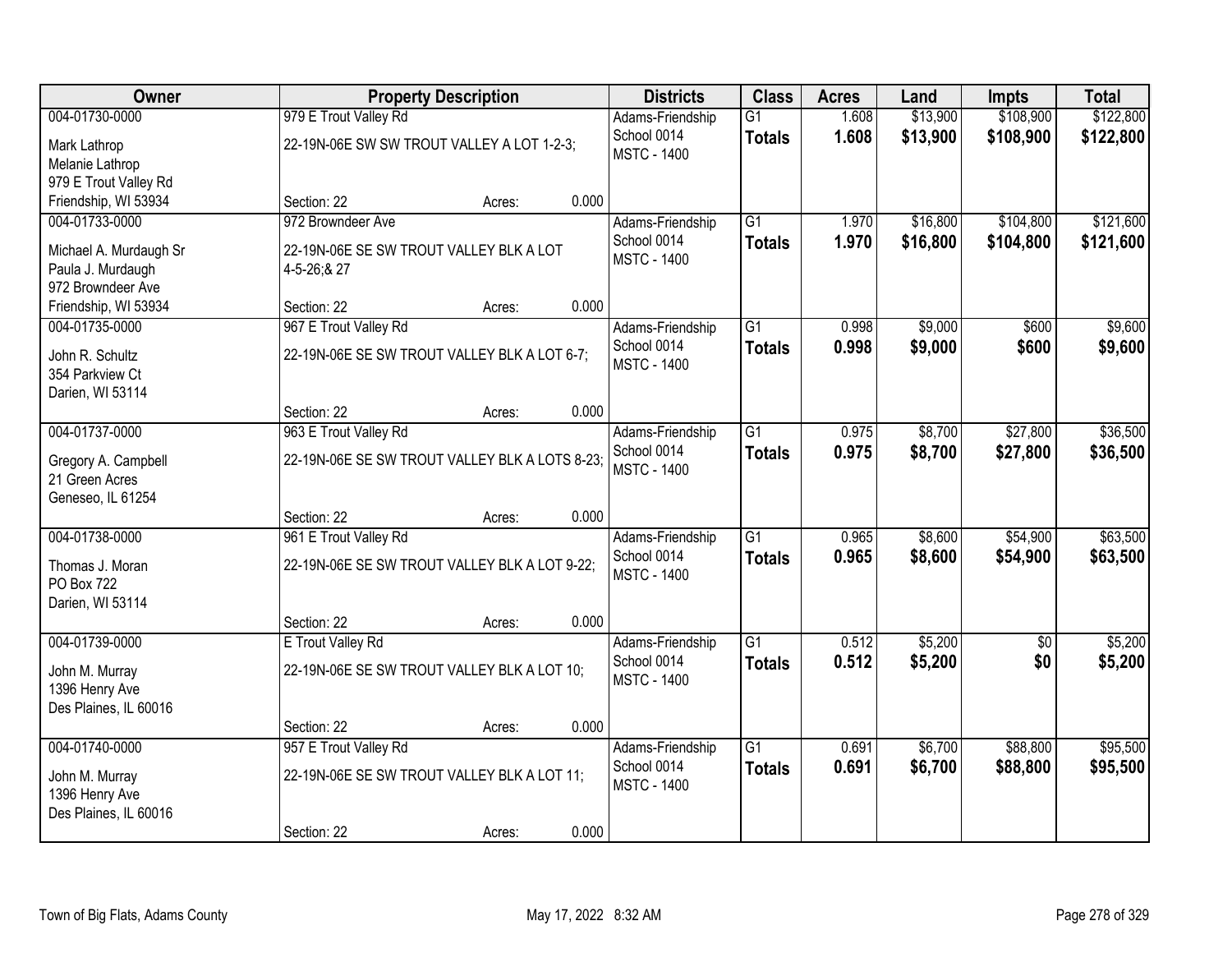| Owner                                     |                                                | <b>Property Description</b> |       | <b>Districts</b>                | <b>Class</b>    | <b>Acres</b> | Land     | <b>Impts</b>    | <b>Total</b> |
|-------------------------------------------|------------------------------------------------|-----------------------------|-------|---------------------------------|-----------------|--------------|----------|-----------------|--------------|
| 004-01741-0000                            | E Trout Valley Rd                              |                             |       | Adams-Friendship                | $\overline{G1}$ | 0.557        | \$5,600  | $\overline{50}$ | \$5,600      |
| Jacqueline R. Bergeron                    | 22-19N-06E SE SW TROUT VALLEY BLK A LOT 12;    |                             |       | School 0014                     | <b>Totals</b>   | 0.557        | \$5,600  | \$0             | \$5,600      |
| Kenneth J. Bergeron Jr                    |                                                |                             |       | <b>MSTC - 1400</b>              |                 |              |          |                 |              |
| 1410 Greene St                            |                                                |                             |       |                                 |                 |              |          |                 |              |
| Fort Atkinson, WI 53538                   | Section: 22                                    | Acres:                      | 0.000 |                                 |                 |              |          |                 |              |
| 004-01742-0000                            | 955 E Trout Valley Rd                          |                             |       | Adams-Friendship                | $\overline{G1}$ | 0.540        | \$5,500  | \$121,900       | \$127,400    |
| Jacqueline R. Bergeron                    | 22-19N-06E SE SW TROUT VALLEY BLK A LOT 13;    |                             |       | School 0014                     | <b>Totals</b>   | 0.540        | \$5,500  | \$121,900       | \$127,400    |
| Kenneth J. Bergeron Jr                    |                                                |                             |       | <b>MSTC - 1400</b>              |                 |              |          |                 |              |
| 1410 Greene St                            |                                                |                             |       |                                 |                 |              |          |                 |              |
| Fort Atkinson, WI 53538                   | Section: 22                                    | Acres:                      | 0.000 |                                 |                 |              |          |                 |              |
| 004-01743-0000                            | 951 E Trout Valley Rd                          |                             |       | Adams-Friendship                | $\overline{G1}$ | 0.780        | \$7,300  | \$2,600         | \$9,900      |
|                                           |                                                |                             |       | School 0014                     | <b>Totals</b>   | 0.780        | \$7,300  | \$2,600         | \$9,900      |
| Jacek Stankiewicz<br>Dorota Wilczewska    | 22-19N-06E SE SW TROUT VALLEY BLK A LOT 14;    |                             |       | <b>MSTC - 1400</b>              |                 |              |          |                 |              |
| 9964 W Sunnyside Ave                      |                                                |                             |       |                                 |                 |              |          |                 |              |
| Schiller Park, IL 60176                   | Section: 22                                    | Acres:                      | 0.000 |                                 |                 |              |          |                 |              |
| 004-01744-0000                            | 9th Dr                                         |                             |       | Adams-Friendship                | $\overline{G1}$ | 0.588        | \$5,900  | $\sqrt[6]{}$    | \$5,900      |
|                                           |                                                |                             |       | School 0014                     | <b>Totals</b>   | 0.588        | \$5,900  | \$0             | \$5,900      |
| Jacqueline R. Bergeron                    | 22-19N-06E SE SW TROUT VALLEY BLK A LOT 15;    |                             |       | <b>MSTC - 1400</b>              |                 |              |          |                 |              |
| Kenneth J. Bergeron Jr                    |                                                |                             |       |                                 |                 |              |          |                 |              |
| 1410 Greene St                            | Section: 22                                    |                             | 0.000 |                                 |                 |              |          |                 |              |
| Fort Atkinson, WI 53538<br>004-01745-0000 | 956 Browndeer Ave                              | Acres:                      |       |                                 | $\overline{G1}$ | 1.176        | \$10,400 | \$36,900        | \$47,300     |
|                                           |                                                |                             |       | Adams-Friendship<br>School 0014 |                 | 1.176        |          |                 |              |
| Sherry L. Clouse                          | 22-19N-06E SE SW TROUT VALLEY BLK A LOTS       |                             |       | <b>MSTC - 1400</b>              | <b>Totals</b>   |              | \$10,400 | \$36,900        | \$47,300     |
| Bruce J. Smith                            | $16-17;$                                       |                             |       |                                 |                 |              |          |                 |              |
| 956 Browndeer Ave                         |                                                |                             |       |                                 |                 |              |          |                 |              |
| Friendship, WI 53934                      | Section: 22                                    | Acres:                      | 0.000 |                                 |                 |              |          |                 |              |
| 004-01747-0000                            | <b>Browndeer Ave</b>                           |                             |       | Adams-Friendship                | $\overline{G1}$ | 1.134        | \$10,100 | $\sqrt{$0}$     | \$10,100     |
| Francis A. Brice                          | 22-19N-06E SE SW TROUT VALLEY BLK A LOT 18-19: |                             |       | School 0014                     | <b>Totals</b>   | 1.134        | \$10,100 | \$0             | \$10,100     |
| <b>Barbara Brice</b>                      |                                                |                             |       | <b>MSTC - 1400</b>              |                 |              |          |                 |              |
| 9624 Witchie Dr W                         |                                                |                             |       |                                 |                 |              |          |                 |              |
| Fox River Grove, IL 60021-1722            | Section: 22                                    | Acres:                      | 0.000 |                                 |                 |              |          |                 |              |
| 004-01749-0000                            | 960 Browndeer Ave                              |                             |       | Adams-Friendship                | $\overline{G1}$ | 0.959        | \$8,600  | \$79,400        | \$88,000     |
| Lloyd Tubbs                               | 22-19N-06E SE SW TROUT VALLEY BLK A LOT        |                             |       | School 0014                     | <b>Totals</b>   | 0.959        | \$8,600  | \$79,400        | \$88,000     |
| PO Box 880                                | 20-21; MICRO                                   |                             |       | <b>MSTC - 1400</b>              |                 |              |          |                 |              |
| Adams, WI 53910                           |                                                |                             |       |                                 |                 |              |          |                 |              |
|                                           | Section: 22                                    | Acres:                      | 0.000 |                                 |                 |              |          |                 |              |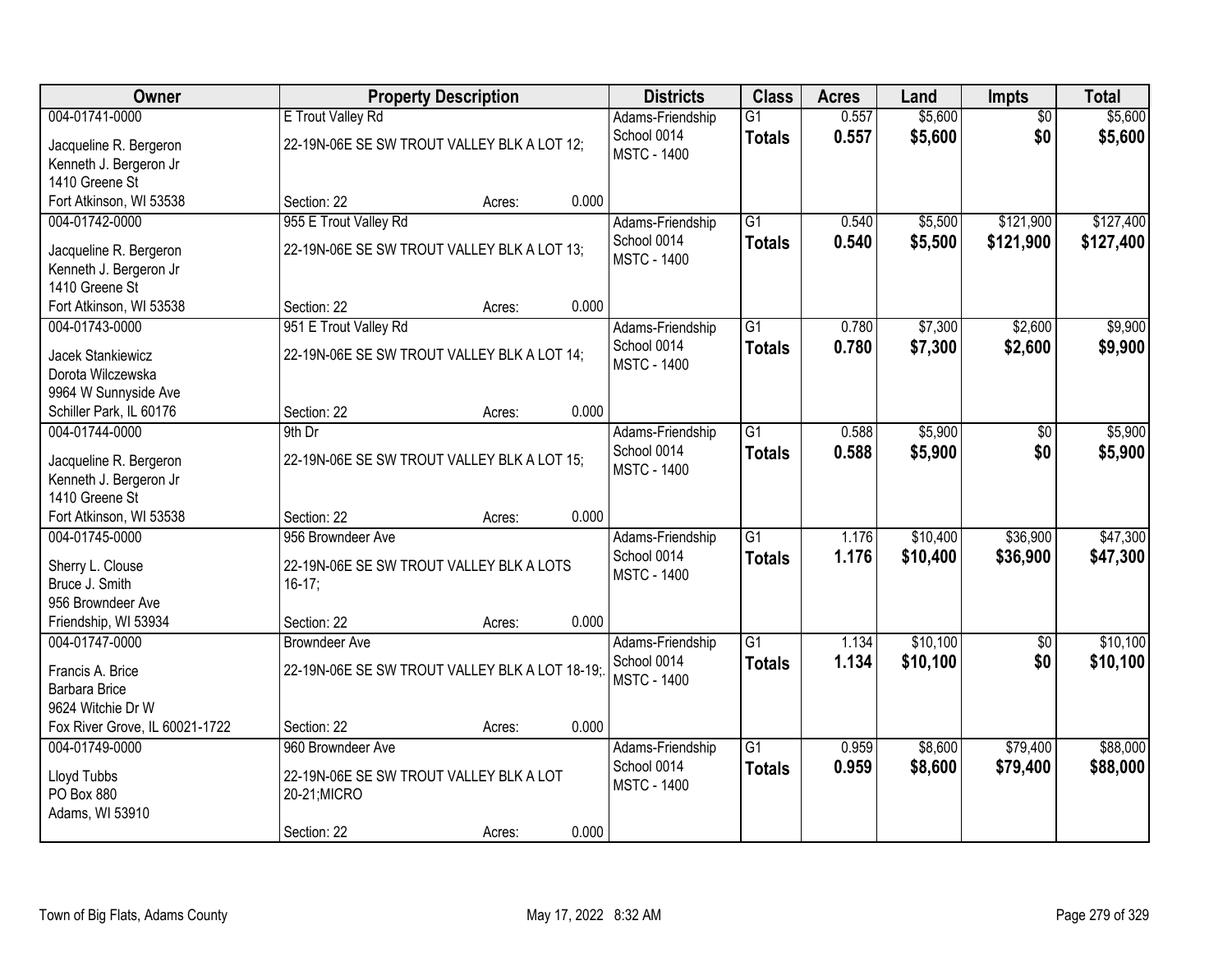| Owner                                  |                                                | <b>Property Description</b> |       | <b>Districts</b>                | <b>Class</b>    | <b>Acres</b> | Land     | <b>Impts</b> | <b>Total</b> |
|----------------------------------------|------------------------------------------------|-----------------------------|-------|---------------------------------|-----------------|--------------|----------|--------------|--------------|
| 004-01753-0000                         | 970 Browndeer Ave                              |                             |       | Adams-Friendship                | $\overline{G1}$ | 0.958        | \$8,500  | \$1,300      | \$9,800      |
| Paula J. Murdaugh                      | 22-19N-06E SE SW TROUT VALLEY BLK A LOT 24-25; |                             |       | School 0014                     | <b>Totals</b>   | 0.958        | \$8,500  | \$1,300      | \$9,800      |
| Michael A. Murdaugh Sr                 |                                                |                             |       | <b>MSTC - 1400</b>              |                 |              |          |              |              |
| 972 Browndeer Ave                      |                                                |                             |       |                                 |                 |              |          |              |              |
| Friendship, WI 53934                   | Section: 22                                    | Acres:                      | 0.000 |                                 |                 |              |          |              |              |
| 004-01757-0000                         | <b>Browndeer Ave</b>                           |                             |       | Adams-Friendship                | $\overline{G1}$ | 0.480        | \$4,900  | \$0          | \$4,900      |
| Steven S. Bunzel                       | 22-19N-06E SW SW TROUT VALLEY BLK A LOT 28;    |                             |       | School 0014                     | <b>Totals</b>   | 0.480        | \$4,900  | \$0          | \$4,900      |
| Lisa L. Bunzel                         |                                                |                             |       | <b>MSTC - 1400</b>              |                 |              |          |              |              |
| 4545 S 49th St                         |                                                |                             |       |                                 |                 |              |          |              |              |
| Greenfield, WI 53220                   | Section: 22                                    | Acres:                      | 0.000 |                                 |                 |              |          |              |              |
| 004-01758-0000                         | 982 Browndeer Ave                              |                             |       | Adams-Friendship                | $\overline{G1}$ | 1.144        | \$10,200 | \$39,300     | \$49,500     |
|                                        |                                                |                             |       | School 0014                     | <b>Totals</b>   | 1.144        | \$10,200 | \$39,300     | \$49,500     |
| Steven S. Bunzel<br>Lisa L. Bunzel     | 22-19N-06E SW SW TROUT VALLEY BLK A LOTS       |                             |       | <b>MSTC - 1400</b>              |                 |              |          |              |              |
| 4545 S 49th St                         | $29-30;$                                       |                             |       |                                 |                 |              |          |              |              |
| Greenfield, WI 53220                   | Section: 22                                    | Acres:                      | 0.000 |                                 |                 |              |          |              |              |
| 004-01760-0000                         | 994 E Trout Valley Rd                          |                             |       | Adams-Friendship                | $\overline{G1}$ | 0.742        | \$7,000  | \$94,800     | \$101,800    |
|                                        |                                                |                             |       | School 0014                     | <b>Totals</b>   | 0.742        | \$7,000  | \$94,800     | \$101,800    |
| <b>Rick Schultz</b>                    | 22-19N-06E SW SW TROUT VALLEY BLK B LOT 1;     |                             |       | <b>MSTC - 1400</b>              |                 |              |          |              |              |
| Evie Schultz                           |                                                |                             |       |                                 |                 |              |          |              |              |
| 994 E Trout Valley Rd                  |                                                |                             |       |                                 |                 |              |          |              |              |
| Friendship, WI 53934<br>004-01761-0000 | Section: 22<br>990 Browndeer Ave               | Acres:                      | 0.000 |                                 | $\overline{G1}$ | 1.402        |          | \$24,800     |              |
|                                        |                                                |                             |       | Adams-Friendship<br>School 0014 |                 |              | \$17,600 |              | \$42,400     |
| Jeffrey B. Lundgren                    | 22-19N-06E SW SW TROUT VALLEY BLK B LOT 2;     |                             |       | <b>MSTC - 1400</b>              | <b>Totals</b>   | 1.402        | \$17,600 | \$24,800     | \$42,400     |
| 11 North St                            |                                                |                             |       |                                 |                 |              |          |              |              |
| East Dundee, IL 60118                  |                                                |                             |       |                                 |                 |              |          |              |              |
|                                        | Section: 22                                    | Acres:                      | 0.000 |                                 |                 |              |          |              |              |
| 004-01762-0000                         | 992 E Trout Valley Rd                          |                             |       | Adams-Friendship                | $\overline{G1}$ | 1.040        | \$14,400 | \$70,900     | \$85,300     |
| Saran Boonyanukul                      | 22-19N-06E SW SW TROUT VALLEY BLK B LOT        |                             |       | School 0014                     | <b>Totals</b>   | 1.040        | \$14,400 | \$70,900     | \$85,300     |
| 992 E Trout Valley Rd                  | 3;MICRO                                        |                             |       | <b>MSTC - 1400</b>              |                 |              |          |              |              |
| Friendship, WI 53934                   |                                                |                             |       |                                 |                 |              |          |              |              |
|                                        | Section: 22                                    | Acres:                      | 0.000 |                                 |                 |              |          |              |              |
| 004-01763-0000                         | 988 E Trout Valley Rd                          |                             |       | Adams-Friendship                | $\overline{G1}$ | 1.295        | \$16,700 | \$58,100     | \$74,800     |
| Paul T. Schramka                       | 22-19N-06E SW SW TROUT VALLEY BLK B LOT 4;     |                             |       | School 0014                     | <b>Totals</b>   | 1.295        | \$16,700 | \$58,100     | \$74,800     |
| Anne M. Schramka                       |                                                |                             |       | <b>MSTC - 1400</b>              |                 |              |          |              |              |
| N80w14035 St George                    |                                                |                             |       |                                 |                 |              |          |              |              |
| Menomonee Falls, WI 53051              | Section: 22                                    | Acres:                      | 0.000 |                                 |                 |              |          |              |              |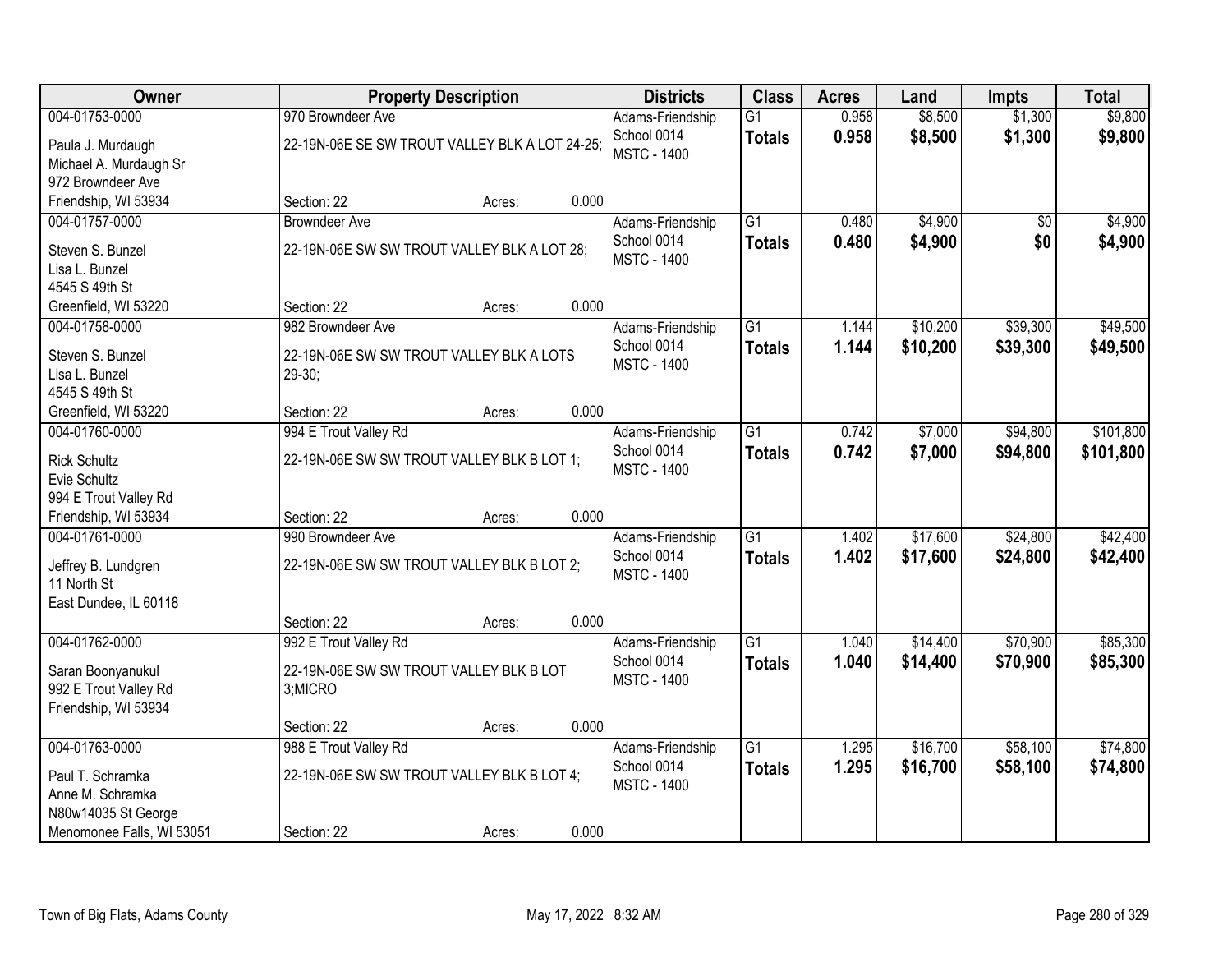| Owner                                                                                        | <b>Property Description</b>                                              |        |       | <b>Districts</b>                                      | <b>Class</b>                     | <b>Acres</b>   | Land                 | <b>Impts</b>           | <b>Total</b>         |
|----------------------------------------------------------------------------------------------|--------------------------------------------------------------------------|--------|-------|-------------------------------------------------------|----------------------------------|----------------|----------------------|------------------------|----------------------|
| 004-01764-0000                                                                               | 984 E Trout Valley Rd                                                    |        |       | Adams-Friendship                                      | $\overline{G1}$                  | 1.233          | \$16,100             | \$22,500               | \$38,600             |
| Tomasz O. Kryca<br>690 Ash Rd<br>Hoffman Estates, IL 60169                                   | 22-19N-06E SW SW TROUT VALLEY BLK B LOT<br>5;MICRO                       |        |       | School 0014<br><b>MSTC - 1400</b>                     | <b>Totals</b>                    | 1.233          | \$16,100             | \$22,500               | \$38,600             |
|                                                                                              | Section: 22                                                              | Acres: | 0.000 |                                                       |                                  |                |                      |                        |                      |
| 004-01765-0000                                                                               | 980 E Trout Valley Rd                                                    |        |       | Adams-Friendship                                      | $\overline{G1}$                  | 1.526          | \$18,700             | \$57,100               | \$75,800             |
| Scott R. Safarik<br>Patrice L. Safarik<br>2541 N 62nd St                                     | 22-19N-06E SW SW TROUT VALLEY BLK B LOT 6;                               |        |       | School 0014<br><b>MSTC - 1400</b>                     | <b>Totals</b>                    | 1.526          | \$18,700             | \$57,100               | \$75,800             |
| Wauwatosa, WI 53213                                                                          | Section: 22                                                              | Acres: | 0.000 |                                                       |                                  |                |                      |                        |                      |
| 004-01766-0000                                                                               | 976 E Trout Valley Rd                                                    |        |       | Adams-Friendship                                      | $\overline{G1}$                  | 1.912          | \$22,200             | \$24,300               | \$46,500             |
| Terrell D. Schatzman<br>9535 Dunkelow Rd<br>Franksville, WI 53126                            | 22-19N-06E SW SW TROUT VALLEY BLK B LOTS 7-8;                            |        |       | School 0014<br><b>MSTC - 1400</b>                     | <b>Totals</b>                    | 1.912          | \$22,200             | \$24,300               | \$46,500             |
|                                                                                              | Section: 22                                                              | Acres: | 0.000 |                                                       |                                  |                |                      |                        |                      |
| 004-01768-0000                                                                               | 972 E Trout Valley Rd                                                    |        |       | Adams-Friendship                                      | $\overline{G1}$                  | 0.674          | \$10,300             | \$15,000               | \$25,300             |
| James M. Hoffman<br>Penny L. Hoffman<br>3248 93rd St                                         | 22-19N-06E SE SW TROUT VALLEY BLK B LOT<br>9;MICRO                       |        |       | School 0014<br><b>MSTC - 1400</b>                     | <b>Totals</b>                    | 0.674          | \$10,300             | \$15,000               | \$25,300             |
| Sturtevant, WI 53177                                                                         | Section: 22                                                              | Acres: | 0.000 |                                                       |                                  |                |                      |                        |                      |
| 004-01769-0000                                                                               | 970 E Trout Valley Rd                                                    |        |       | Adams-Friendship                                      | $\overline{G1}$                  | 0.681          | \$10,400             | \$13,500               | \$23,900             |
| Anna M. Murphy<br>Gary Murphy                                                                | 22-19N-06E SE SW TROUT VALLEY BLK B LOT 10;                              |        |       | School 0014<br><b>MSTC - 1400</b>                     | <b>Totals</b>                    | 0.681          | \$10,400             | \$13,500               | \$23,900             |
| N78 W15836 Bradley Cir                                                                       |                                                                          |        |       |                                                       |                                  |                |                      |                        |                      |
| Menomonee Falls, WI 53051-4204                                                               | Section: 22                                                              | Acres: | 0.000 |                                                       |                                  |                |                      |                        |                      |
| 004-01770-0000<br>Anna M. Murphy<br>N78 W15836 Bradley Cir<br>Menomonee Falls, WI 53051-4204 | E Trout Valley Rd<br>22-19N-06E SE SW TROUT VALLEY BLK B LOT<br>11;MICRO |        |       | Adams-Friendship<br>School 0014<br><b>MSTC - 1400</b> | $\overline{G1}$<br><b>Totals</b> | 0.722<br>0.722 | \$10,900<br>\$10,900 | $\overline{60}$<br>\$0 | \$10,900<br>\$10,900 |
|                                                                                              | Section: 22                                                              | Acres: | 0.000 |                                                       |                                  |                |                      |                        |                      |
| 004-01771-0000                                                                               | 966 E Trout Valley Rd                                                    |        |       | Adams-Friendship                                      | $\overline{G1}$                  | 0.779          | \$11,500             | \$86,500               | \$98,000             |
| Richard J. Sedevic<br>Audrey Hogan<br>966 E Trout Valley Rd                                  | 22-19N-06E SE SW TROUT VALLEY BLK B LOT<br>12;MICRO                      |        |       | School 0014<br><b>MSTC - 1400</b>                     | <b>Totals</b>                    | 0.779          | \$11,500             | \$86,500               | \$98,000             |
| Friendship, WI 53934                                                                         | Section: 22                                                              | Acres: | 0.000 |                                                       |                                  |                |                      |                        |                      |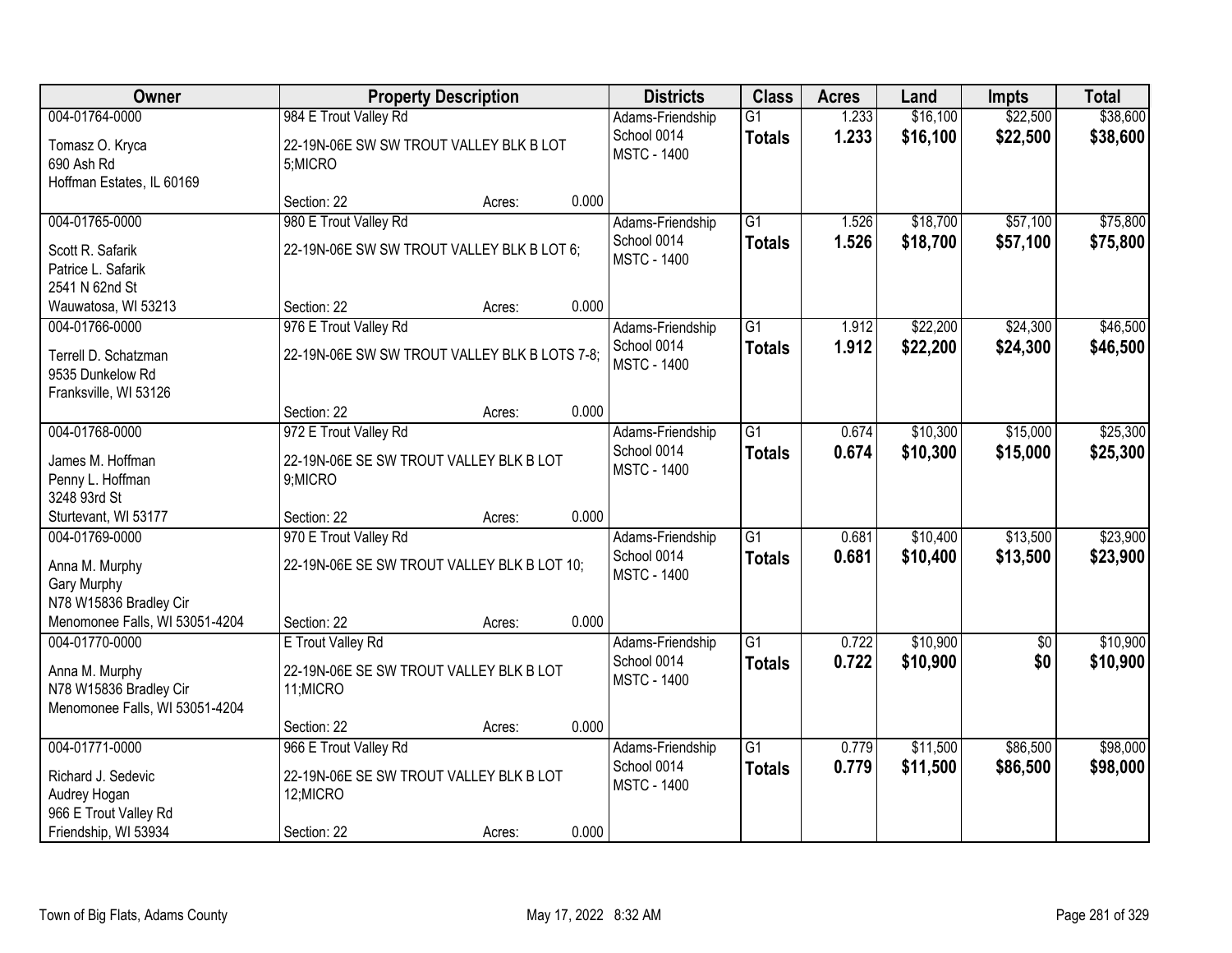| <b>Owner</b>                                                                               |                                                                                            | <b>Property Description</b> |       | <b>Districts</b>                                      | <b>Class</b>                     | <b>Acres</b>   | Land                 | <b>Impts</b>         | <b>Total</b>           |
|--------------------------------------------------------------------------------------------|--------------------------------------------------------------------------------------------|-----------------------------|-------|-------------------------------------------------------|----------------------------------|----------------|----------------------|----------------------|------------------------|
| 004-01772-0000                                                                             | E Trout Valley Rd                                                                          |                             |       | Adams-Friendship                                      | $\overline{G1}$                  | 0.735          | \$11,000             | \$11,900             | \$22,900               |
| Michael E. Woicek<br>490 Walker St<br>Fond Du Lac, WI 54935                                | 22-19N-06E SE SW TROUT VALLEY BLK B LOT<br>13;MICRO                                        |                             |       | School 0014<br><b>MSTC - 1400</b>                     | <b>Totals</b>                    | 0.735          | \$11,000             | \$11,900             | \$22,900               |
|                                                                                            | Section: 22                                                                                | Acres:                      | 0.000 |                                                       |                                  |                |                      |                      |                        |
| 004-01773-0000                                                                             | 962 E Trout Valley Rd                                                                      |                             |       | Adams-Friendship                                      | $\overline{G1}$                  | 0.720          | \$10,800             | \$11,200             | \$22,000               |
| Michael E. Woicek<br>490 Walker St<br>Fond Du Lac, WI 54935                                | 22-19N-06E SE SW TROUT VALLEY BLK B LOT<br>14; MICRO                                       |                             |       | School 0014<br><b>MSTC - 1400</b>                     | <b>Totals</b>                    | 0.720          | \$10,800             | \$11,200             | \$22,000               |
|                                                                                            | Section: 22                                                                                | Acres:                      | 0.000 |                                                       |                                  |                |                      |                      |                        |
| 004-01774-0000                                                                             | 960 E Trout Valley Rd                                                                      |                             |       | Adams-Friendship                                      | G1                               | 0.734          | \$11,000             | \$2,200              | \$13,200               |
| Eloy Leal<br>Karen A. Leal<br>499 E 9th                                                    | 22-19N-06E SE SW TROUT VALLEY BLK B LOT 15;                                                |                             |       | School 0014<br><b>MSTC - 1400</b>                     | <b>Totals</b>                    | 0.734          | \$11,000             | \$2,200              | \$13,200               |
| Fond Du Lac, WI 54935                                                                      | Section: 22                                                                                | Acres:                      | 0.000 |                                                       |                                  |                |                      |                      |                        |
| 004-01775-0000                                                                             | 958 E Trout Valley Rd                                                                      |                             |       | Adams-Friendship                                      | $\overline{G1}$                  | 3.530          | \$29,600             | \$24,200             | \$53,800               |
| <b>Christine Leal</b><br>Eloy Leal<br>499 E 9th St                                         | 22-19N-06E SE SW TROUT VALLEY BLK B LOT<br>16-17-18; & 19                                  |                             |       | School 0014<br><b>MSTC - 1400</b>                     | <b>Totals</b>                    | 3.530          | \$29,600             | \$24,200             | \$53,800               |
| Fond Du Lac, WI 54935                                                                      | Section: 22                                                                                | Acres:                      | 0.000 |                                                       |                                  |                |                      |                      |                        |
| 004-01779-0000<br>Michael A. Flitcroft<br>Jacqueli Flitcroft<br>1501 S Shore Dr            | 950 E Trout Valley Rd<br>22-19N-06E SE SW TROUT VALLEY BLK B LOT<br>20-21; MICRO           |                             |       | Adams-Friendship<br>School 0014<br><b>MSTC - 1400</b> | $\overline{G1}$<br><b>Totals</b> | 1.735<br>1.735 | \$20,600<br>\$20,600 | \$84,400<br>\$84,400 | \$105,000<br>\$105,000 |
| Delavan, WI 53115                                                                          | Section: 22                                                                                | Acres:                      | 0.000 |                                                       |                                  |                |                      |                      |                        |
| 004-01781-0000                                                                             | 1090 9th Dr                                                                                |                             |       | Adams-Friendship                                      | $\overline{G1}$                  | 3.773          | \$22,300             | \$35,400             | \$57,700               |
| Rodney D. Weimer<br>Elvera B. Weimer<br>1090 9th Dr                                        | 22-19N-06E SW SE TROUT VALLEY EAST UNREC<br>LOTS 1-2; MICRO                                |                             |       | School 0014<br><b>MSTC - 1400</b>                     | <b>Totals</b>                    | 3.773          | \$22,300             | \$35,400             | \$57,700               |
| Friendship, WI 53934                                                                       | Section: 22                                                                                | Acres:                      | 0.000 |                                                       |                                  |                |                      |                      |                        |
| 004-01783-0000<br>Robert G. Baumann et al<br>943 E Trout Valley Rd<br>Friendship, WI 53934 | 943 E Trout Valley Rd<br>22-19N-06E SW SE TROUT VALLEY EAST UNREC<br>LOT 3;<br>Section: 22 | Acres:                      | 0.000 | Adams-Friendship<br>School 0014<br><b>MSTC - 1400</b> | $\overline{G1}$<br><b>Totals</b> | 1.578<br>1.578 | \$13,600<br>\$13,600 | \$65,000<br>\$65,000 | \$78,600<br>\$78,600   |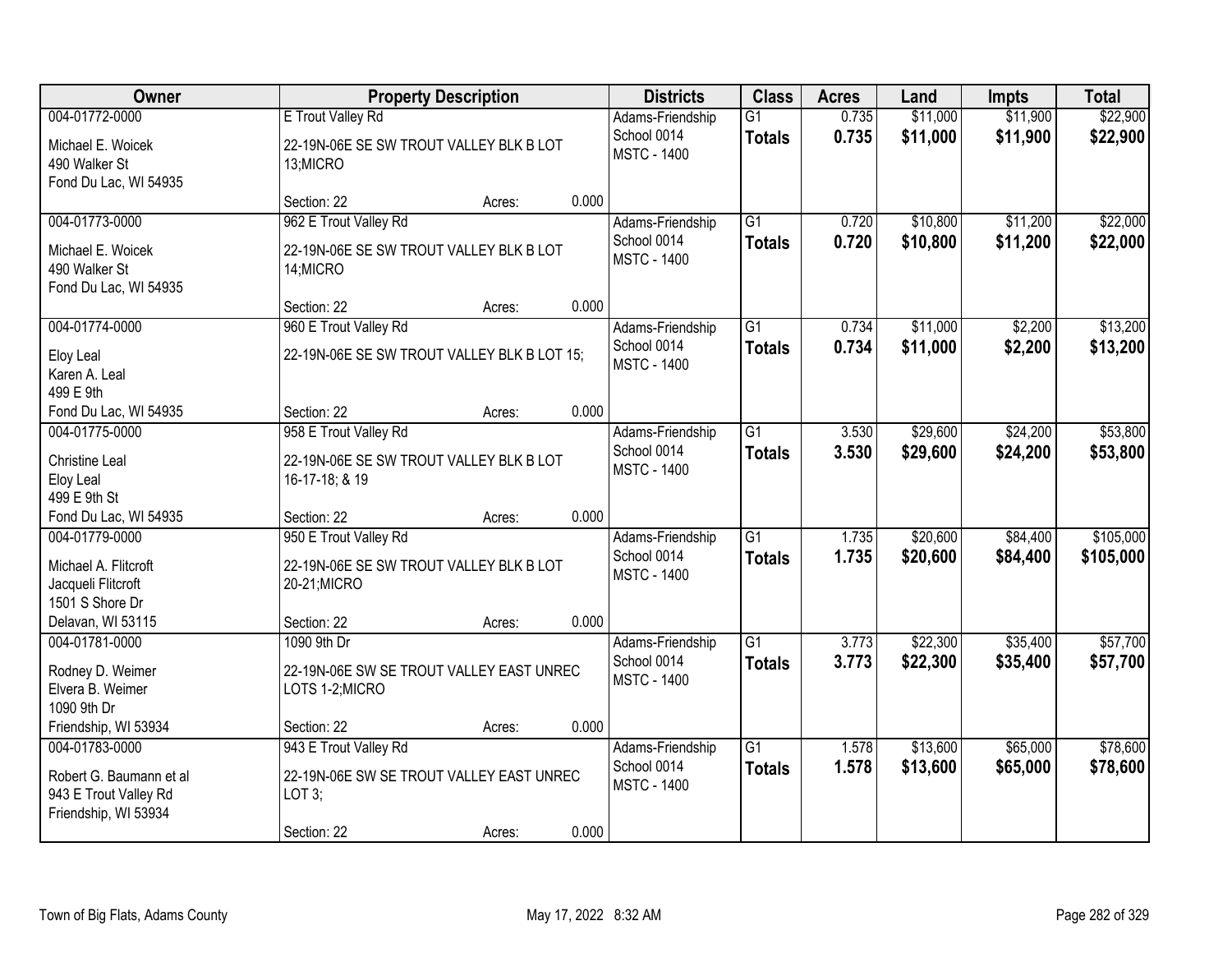| Owner                                                                               |                                                                                        | <b>Property Description</b> |       | <b>Districts</b>                                      | <b>Class</b>                     | <b>Acres</b>   | Land                 | <b>Impts</b>           | <b>Total</b>           |
|-------------------------------------------------------------------------------------|----------------------------------------------------------------------------------------|-----------------------------|-------|-------------------------------------------------------|----------------------------------|----------------|----------------------|------------------------|------------------------|
| 004-01784-0000<br>Troy E. Shepro<br>941 A E Trout Valley Rd<br>Friendship, WI 53934 | 941A E Trout Valley Rd<br>22-19N-06E SW SE TROUT VALLEY EAST UNREC<br>LOT 4-5;         |                             |       | Adams-Friendship<br>School 0014<br><b>MSTC - 1400</b> | G1<br><b>Totals</b>              | 3.391<br>3.391 | \$21,200<br>\$21,200 | \$13,200<br>\$13,200   | \$34,400<br>\$34,400   |
|                                                                                     | Section: 22                                                                            | Acres:                      | 0.000 |                                                       |                                  |                |                      |                        |                        |
| 004-01786-0000<br>Jeffrey A. Peterson<br>Maureen L. Peterson<br>11306 Sunset Ln     | 939 E Trout Valley Rd<br>22-19N-06E SW SE TROUT VALLEY EAST UNREC<br>LOTS 6-7;         |                             |       | Adams-Friendship<br>School 0014<br><b>MSTC - 1400</b> | $\overline{G1}$<br><b>Totals</b> | 3.546<br>3.546 | \$21,600<br>\$21,600 | \$129,600<br>\$129,600 | \$151,200<br>\$151,200 |
| Huntley, IL 60142                                                                   | Section: 22                                                                            | Acres:                      | 0.000 |                                                       |                                  |                |                      |                        |                        |
| 004-01788-0000<br>Susan K. Powers<br>James R. Powers<br>10849 Stanfield Rd          | 937A E Trout Valley Rd<br>22-19N-06E SW SE TROUT VALLEY EAST UNREC<br>LOT 8;           |                             |       | Adams-Friendship<br>School 0014<br><b>MSTC - 1400</b> | $\overline{G1}$<br><b>Totals</b> | 2.161<br>2.161 | \$17,500<br>\$17,500 | \$29,600<br>\$29,600   | \$47,100<br>\$47,100   |
| Blue Mounds, WI 53517                                                               | Section: 22                                                                            | Acres:                      | 0.000 |                                                       |                                  |                |                      |                        |                        |
| 004-01789-0000<br>John W. Peters et al<br>726 Sheridan Dr<br>West Bend, WI 53095    | 937 E Trout Valley Rd<br>22-19N-06E SW SE TROUT VALLEY EAST UNREC<br>LOT 9;            |                             |       | Adams-Friendship<br>School 0014<br><b>MSTC - 1400</b> | $\overline{G1}$<br><b>Totals</b> | 1.987<br>1.987 | \$16,900<br>\$16,900 | \$113,800<br>\$113,800 | \$130,700<br>\$130,700 |
|                                                                                     | Section: 22                                                                            | Acres:                      | 0.000 |                                                       |                                  |                |                      |                        |                        |
| 004-01790-0000<br>John J. Dresen Jr<br><b>Barbara Dresen</b><br>203 7th St          | 927 Blackhawk Ln<br>22-19N-06E SW SE TROUT VALLEY EAST UNREC<br>LOT 10;                |                             |       | Adams-Friendship<br>School 0014<br><b>MSTC - 1400</b> | $\overline{G1}$<br><b>Totals</b> | 2.229<br>2.229 | \$15,700<br>\$15,700 | $\overline{50}$<br>\$0 | \$15,700<br>\$15,700   |
| Waunakee, WI 53597                                                                  | Section: 22                                                                            | Acres:                      | 0.000 |                                                       |                                  |                |                      |                        |                        |
| 004-01791-0000<br>Laura J. Ganster<br>922 W Trout Valley Rd<br>Hancock, WI 54943    | 919 Blackhawk Ln<br>22-19N-06E SE SE TROUT VALLEY EAST UNREC LOT<br>11-12-13; MICRO    |                             |       | Adams-Friendship<br>School 0014<br><b>MSTC - 1400</b> | $\overline{G1}$<br><b>Totals</b> | 4.655<br>4.655 | \$25,000<br>\$25,000 | \$66,100<br>\$66,100   | \$91,100<br>\$91,100   |
|                                                                                     | Section: 22                                                                            | Acres:                      | 0.000 |                                                       |                                  |                |                      |                        |                        |
| 004-01794-0000<br>Roxana Nuta<br>84 Forest Ln<br>Elk Grove Village, IL 60007        | 917 Blackhawk Ln<br>22-19N-06E SE SE TROUT VALLEY EAST UNREC LOT<br>14;<br>Section: 22 | Acres:                      | 0.000 | Adams-Friendship<br>School 0014<br><b>MSTC - 1400</b> | $\overline{G1}$<br><b>Totals</b> | 1.675<br>1.675 | \$14,400<br>\$14,400 | \$4,600<br>\$4,600     | \$19,000<br>\$19,000   |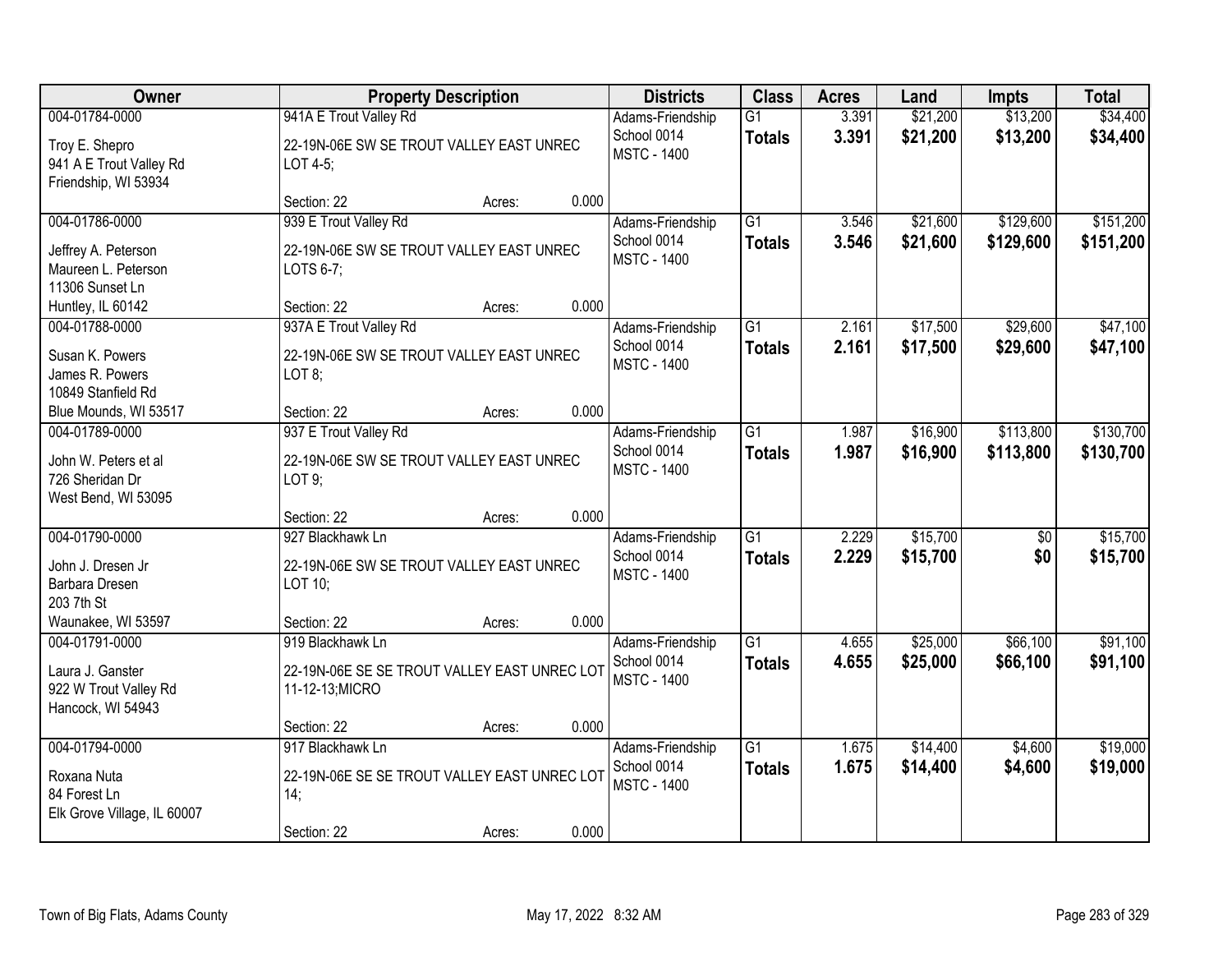| Owner                  | <b>Property Description</b>                  |        |       | <b>Districts</b>   | <b>Class</b>    | <b>Acres</b> | Land     | Impts     | <b>Total</b> |
|------------------------|----------------------------------------------|--------|-------|--------------------|-----------------|--------------|----------|-----------|--------------|
| 004-01795-0000         | 909 Blackhawk Ln                             |        |       | Adams-Friendship   | $\overline{G1}$ | 1.681        | \$14,400 | \$102,800 | \$117,200    |
| Dennis R. Reible       | 22-19N-06E SE SE TROUT VALLEY EAST UNREC LOT |        |       | School 0014        | <b>Totals</b>   | 1.681        | \$14,400 | \$102,800 | \$117,200    |
| Kathy B. Reible        | 15;                                          |        |       | <b>MSTC - 1400</b> |                 |              |          |           |              |
| 909 Blackhawk Ln       |                                              |        |       |                    |                 |              |          |           |              |
| Friendship, WI 53934   | Section: 22                                  | Acres: | 0.000 |                    |                 |              |          |           |              |
| 004-01796-0000         | 908 Blackhawk Ln                             |        |       | Adams-Friendship   | $\overline{G1}$ | 1.509        | \$13,100 | \$73,700  | \$86,800     |
| David L. Sabin         | 22-19N-06E NE SE TROUT VALLEY EAST UNREC     |        |       | School 0014        | <b>Totals</b>   | 1.509        | \$13,100 | \$73,700  | \$86,800     |
| Cheryl L. Sabin        | LOT 16; MICRO                                |        |       | <b>MSTC - 1400</b> |                 |              |          |           |              |
| 908 Blackhawk Ln       |                                              |        |       |                    |                 |              |          |           |              |
| Friendship, WI 53934   | Section: 22                                  | Acres: | 0.000 |                    |                 |              |          |           |              |
| 004-01797-0000         | 910 Blackhawk Ln                             |        |       | Adams-Friendship   | $\overline{G1}$ | 3.020        | \$20,100 | \$9,500   | \$29,600     |
|                        |                                              |        |       | School 0014        |                 | 3.020        | \$20,100 | \$9,500   | \$29,600     |
| Gerald W. Huffman      | 22-19N-06E NE SE TROUT VALLEY EAST UNREC     |        |       | <b>MSTC - 1400</b> | <b>Totals</b>   |              |          |           |              |
| Barbara K. Huffman     | LOT 17-18; MICRO                             |        |       |                    |                 |              |          |           |              |
| 49 Auburn Dr           |                                              |        |       |                    |                 |              |          |           |              |
| Beloit, WI 53511       | Section: 22                                  | Acres: | 0.000 |                    |                 |              |          |           |              |
| 004-01799-0000         | 918 Blackhawk Ln                             |        |       | Adams-Friendship   | $\overline{G1}$ | 3.050        | \$20,200 | \$75,200  | \$95,400     |
| Bylle F. Skoczek       | 22-19N-06E NE SE TROUT VALLEY EAST UNREC     |        |       | School 0014        | <b>Totals</b>   | 3.050        | \$20,200 | \$75,200  | \$95,400     |
| <b>Richard Skoczek</b> | LOTS 19-20;                                  |        |       | <b>MSTC - 1400</b> |                 |              |          |           |              |
| 918 Blackhawk Ln       |                                              |        |       |                    |                 |              |          |           |              |
| Friendship, WI 53934   | Section: 22                                  | Acres: | 0.000 |                    |                 |              |          |           |              |
| 004-01801-0000         | 920 Blackhawk Ln                             |        |       | Adams-Friendship   | $\overline{G1}$ | 2.166        | \$17,500 | \$10,000  | \$27,500     |
|                        |                                              |        |       | School 0014        | <b>Totals</b>   | 2.166        | \$17,500 | \$10,000  | \$27,500     |
| John J. Dresen Jr      | 22-19N-06E NE SE TROUT VALLEY EAST UNREC     |        |       | <b>MSTC - 1400</b> |                 |              |          |           |              |
| Barbara Dresen         | LOT 21;                                      |        |       |                    |                 |              |          |           |              |
| 203 7th St             |                                              |        |       |                    |                 |              |          |           |              |
| Waunakee, WI 53597     | Section: 22                                  | Acres: | 0.000 |                    |                 |              |          |           |              |
| 004-01802-0000         | 933 E Trout Valley Rd                        |        |       | Adams-Friendship   | $\overline{G1}$ | 1.759        | \$15,100 | \$10,600  | \$25,700     |
| Daniel A. Goemer Sr    | 22-19N-06E NE SE TROUT VALLEY EAST UNREC     |        |       | School 0014        | <b>Totals</b>   | 1.759        | \$15,100 | \$10,600  | \$25,700     |
| 369 Brittany Ct Apt e  | LOT 22;                                      |        |       | <b>MSTC - 1400</b> |                 |              |          |           |              |
| Geneva, IL 60134       |                                              |        |       |                    |                 |              |          |           |              |
|                        | Section: 22                                  | Acres: | 0.000 |                    |                 |              |          |           |              |
| 004-01803-0000         | 931A E Trout Valley Rd                       |        |       | Adams-Friendship   | $\overline{G1}$ | 1.888        | \$16,100 | \$3,400   | \$19,500     |
|                        |                                              |        |       | School 0014        | <b>Totals</b>   | 1.888        | \$16,100 | \$3,400   | \$19,500     |
| Mary Ann Hardina       | 22-19N-06E NE SE TROUT VALLEY EAST UNREC     |        |       | <b>MSTC - 1400</b> |                 |              |          |           |              |
| Robert M. Sparks       | LOT 23;                                      |        |       |                    |                 |              |          |           |              |
| 12906 Lake Dora Cir    |                                              |        |       |                    |                 |              |          |           |              |
| Tavares, FL 32778      | Section: 22                                  | Acres: | 0.000 |                    |                 |              |          |           |              |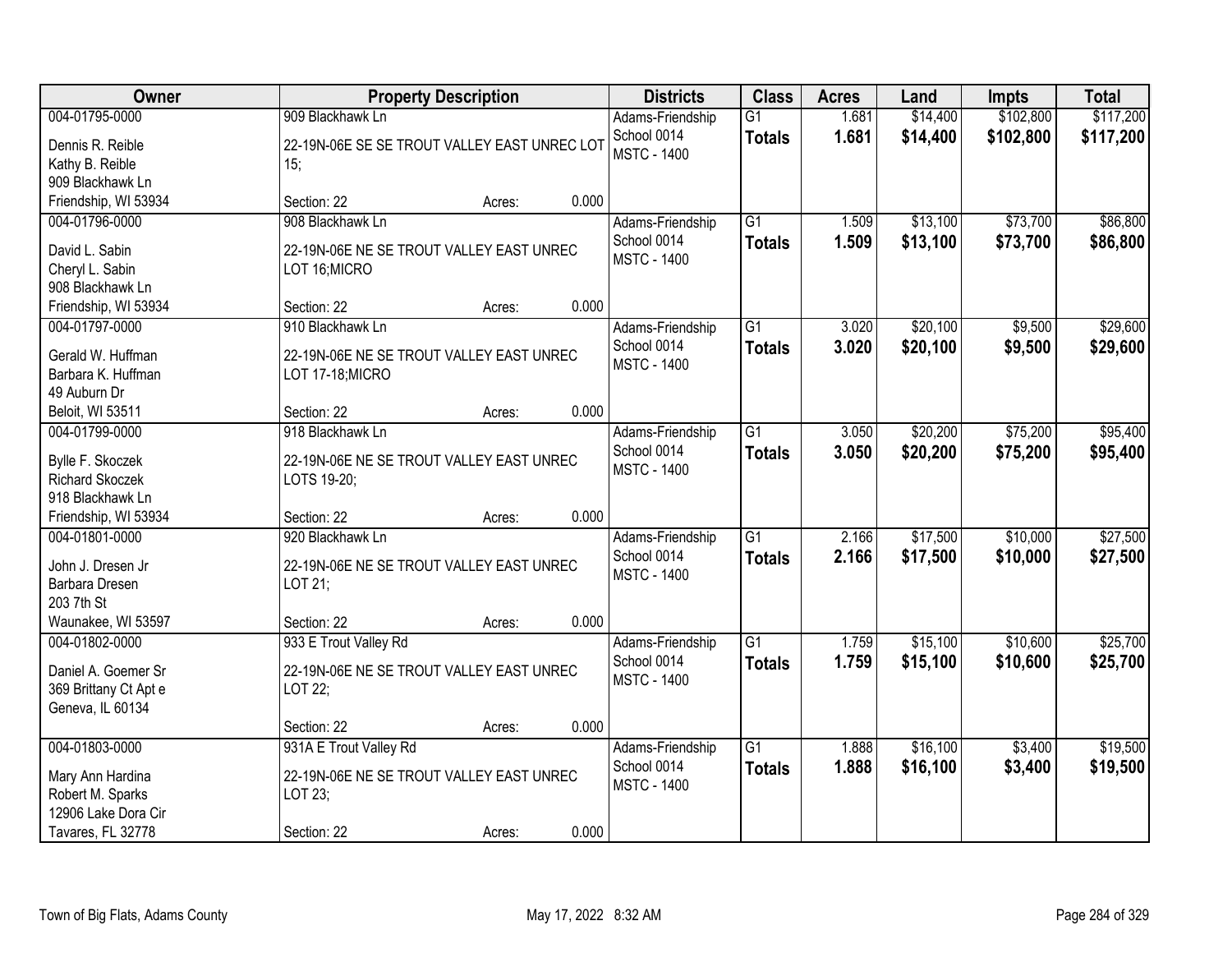| Owner                                                                                                            |                                                                                                   | <b>Property Description</b> |       | <b>Districts</b>                                      | <b>Class</b>                     | <b>Acres</b>   | Land                 | Impts                | <b>Total</b>         |
|------------------------------------------------------------------------------------------------------------------|---------------------------------------------------------------------------------------------------|-----------------------------|-------|-------------------------------------------------------|----------------------------------|----------------|----------------------|----------------------|----------------------|
| 004-01804-0000<br>James Hessler<br>Cheryl Hessler<br>317 Dodge St                                                | 931 E Trout Valley Rd<br>22-19N-06E NE SE TROUT VALLEY EAST UNREC<br>LOT 24;                      |                             |       | Adams-Friendship<br>School 0014<br><b>MSTC - 1400</b> | $\overline{G1}$<br><b>Totals</b> | 1.745<br>1.745 | \$15,000<br>\$15,000 | \$25,900<br>\$25,900 | \$40,900<br>\$40,900 |
| Princeton, WI 54968                                                                                              | Section: 22                                                                                       | Acres:                      | 0.000 |                                                       |                                  |                |                      |                      |                      |
| 004-01805-0000<br>James J. Lorbach<br>Jessica L. Lorbach<br>37354 52nd St                                        | 929A E Trout Valley Rd<br>22-19N-06E NE SE TROUT VALLEY EAST UNREC<br>LOT 25;                     |                             |       | Adams-Friendship<br>School 0014<br><b>MSTC - 1400</b> | $\overline{G1}$<br><b>Totals</b> | 1.660<br>1.660 | \$14,300<br>\$14,300 | \$27,800<br>\$27,800 | \$42,100<br>\$42,100 |
| Burlington, WI 53105<br>004-01806-0000                                                                           | Section: 22<br>E Trout Valley Rd                                                                  | Acres:                      | 0.000 | Adams-Friendship                                      | G1                               | 1.505          | \$13,000             | \$0                  | \$13,000             |
| Raymond J. Benaitis Jr et al<br>8665 Pearson Dr<br>Darien, IL 60561                                              | 22-19N-06E NE SE TROUT VALLEY EAST UNREC<br>LOT 26; MICRO                                         |                             |       | School 0014<br><b>MSTC - 1400</b>                     | <b>Totals</b>                    | 1.505          | \$13,000             | \$0                  | \$13,000             |
|                                                                                                                  | Section: 22                                                                                       | Acres:                      | 0.000 |                                                       |                                  |                |                      |                      |                      |
| 004-01807-0000<br>Klaudia Krauszowska<br>712 Dempter St Apt 207<br>Mount Prospect, IL 60056                      | 927A E Trout Valley Rd<br>22-19N-06E NE SE TROUT VALLEY EAST UNREC<br>LOT 27; MICRO               |                             |       | Adams-Friendship<br>School 0014<br><b>MSTC - 1400</b> | $\overline{G1}$<br><b>Totals</b> | 1.580<br>1.580 | \$13,600<br>\$13,600 | \$14,800<br>\$14,800 | \$28,400<br>\$28,400 |
|                                                                                                                  | Section: 22                                                                                       | Acres:                      | 0.000 |                                                       |                                  |                |                      |                      |                      |
| 004-01808-0000<br>Timothy D. Fuerstenberg<br>Deborah A. Fuerstenberg<br>N70 W23407 Prides Rd<br>Sussex, WI 53089 | 927 E Trout Valley Rd<br>22-19N-06E NE SE TROUT VALLEY EAST UNREC<br>LOT 28; MICRO<br>Section: 22 | Acres:                      | 0.000 | Adams-Friendship<br>School 0014<br><b>MSTC - 1400</b> | $\overline{G1}$<br><b>Totals</b> | 1.549<br>1.549 | \$13,400<br>\$13,400 | \$40,200<br>\$40,200 | \$53,600<br>\$53,600 |
| 004-01809-0000                                                                                                   | 925 E Trout Valley Rd                                                                             |                             |       | Adams-Friendship                                      | $\overline{G1}$                  | 3.163          | \$20,500             | \$57,100             | \$77,600             |
| Daniel J. Mc Hugh<br>W335 S8374 County Rd E<br>Mukwonago, WI 53149                                               | 22-19N-06E SE NE TROUT VALLEY EAST UNREC<br>LOTS 29-30;                                           |                             |       | School 0014<br><b>MSTC - 1400</b>                     | <b>Totals</b>                    | 3.163          | \$20,500             | \$57,100             | \$77,600             |
|                                                                                                                  | Section: 22                                                                                       | Acres:                      | 0.000 |                                                       |                                  |                |                      |                      |                      |
| 004-01811-0000<br>Deborah A. Skalitzky et al<br>7019 Norway Rd<br>Sun Prairie, WI 53590                          | 923 E Trout Valley Rd<br>22-19N-06E SE NE TROUT VALLEY EAST UNREC<br>LOT 31;<br>Section: 22       | Acres:                      | 0.000 | Adams-Friendship<br>School 0014<br><b>MSTC - 1400</b> | $\overline{G1}$<br><b>Totals</b> | 1.585<br>1.585 | \$13,700<br>\$13,700 | \$19,600<br>\$19,600 | \$33,300<br>\$33,300 |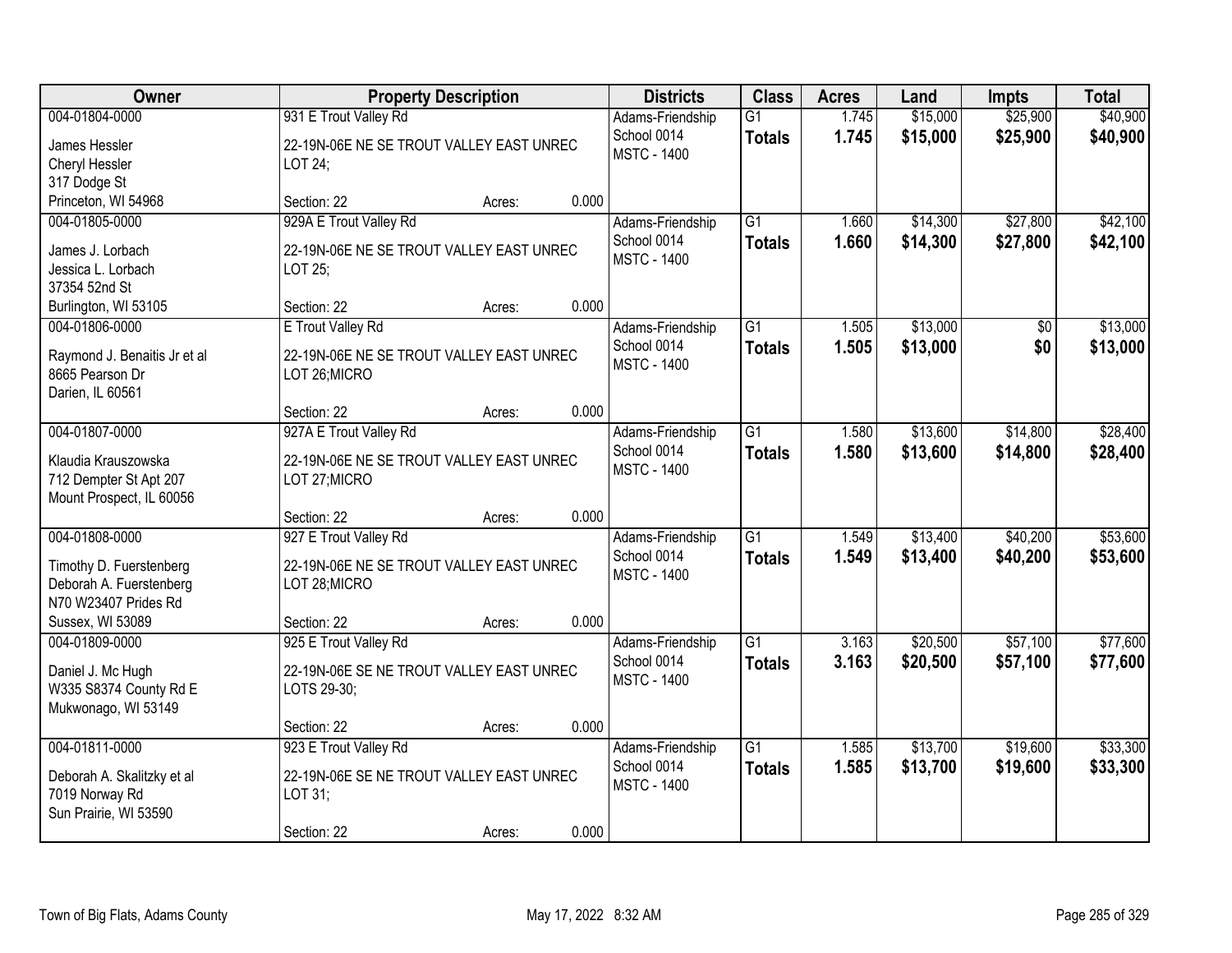| Owner                                         |                                          | <b>Property Description</b> |       | <b>Districts</b>                  | <b>Class</b>    | <b>Acres</b> | Land     | <b>Impts</b>    | <b>Total</b> |
|-----------------------------------------------|------------------------------------------|-----------------------------|-------|-----------------------------------|-----------------|--------------|----------|-----------------|--------------|
| 004-01812-0000                                | 921 E Trout Valley Rd                    |                             |       | Adams-Friendship                  | $\overline{G1}$ | 1.606        | \$13,800 | \$21,800        | \$35,600     |
| Chrystle L. Robarge                           | 22-19N-06E SE NE TROUT VALLEY EAST UNREC |                             |       | School 0014<br><b>MSTC - 1400</b> | <b>Totals</b>   | 1.606        | \$13,800 | \$21,800        | \$35,600     |
| Ryan J. Robarge                               | LOT 32;                                  |                             |       |                                   |                 |              |          |                 |              |
| 418 Pine St                                   |                                          |                             |       |                                   |                 |              |          |                 |              |
| Hartford, WI 53027                            | Section: 22                              | Acres:                      | 0.000 |                                   |                 |              |          |                 |              |
| 004-01813-0000                                | 919 E Trout Valley Rd                    |                             |       | Adams-Friendship                  | $\overline{G1}$ | 1.611        | \$13,900 | \$17,900        | \$31,800     |
| Randal J. Schlecht                            | 22-19N-06E SE NE TROUT VALLEY EAST UNREC |                             |       | School 0014<br><b>MSTC - 1400</b> | <b>Totals</b>   | 1.611        | \$13,900 | \$17,900        | \$31,800     |
| Mary A. Browning                              | LOT 33;                                  |                             |       |                                   |                 |              |          |                 |              |
| 919 E Trout Valley Rd                         |                                          |                             |       |                                   |                 |              |          |                 |              |
| Friendship, WI 53934                          | Section: 22                              | Acres:                      | 0.000 |                                   |                 |              |          |                 |              |
| 004-01814-0000                                | 907 E Trout Valley Rd                    |                             |       | Adams-Friendship                  | $\overline{G1}$ | 3.291        | \$20,900 | \$11,700        | \$32,600     |
| Kenneth O. Koberle                            | 22-19N-06E SE NE TROUT VALLEY EAST UNREC |                             |       | School 0014                       | <b>Totals</b>   | 3.291        | \$20,900 | \$11,700        | \$32,600     |
| Judith A. Koberle                             | LOT 34-35;                               |                             |       | <b>MSTC - 1400</b>                |                 |              |          |                 |              |
| 2669 Fitchrona Rd                             |                                          |                             |       |                                   |                 |              |          |                 |              |
| Madison, WI 53719                             | Section: 22                              | Acres:                      | 0.000 |                                   |                 |              |          |                 |              |
| 004-01816-0000                                | E Trout Valley Rd                        |                             |       | Adams-Friendship                  | G1              | 1.545        | \$13,400 | \$0             | \$13,400     |
|                                               |                                          |                             |       | School 0014                       | <b>Totals</b>   | 1.545        | \$13,400 | \$0             | \$13,400     |
| Jeanne M. Suralski                            | 22-19N-06E SE NE TROUT VALLEY EAST UNREC |                             |       | <b>MSTC - 1400</b>                |                 |              |          |                 |              |
| 904 E Trout Valley Rd<br>Friendship, WI 53934 | LOT 36; MICRO                            |                             |       |                                   |                 |              |          |                 |              |
|                                               | Section: 22                              | Acres:                      | 0.000 |                                   |                 |              |          |                 |              |
| 004-01817-0000                                | 901 E Trout Valley Rd                    |                             |       | Adams-Friendship                  | $\overline{G1}$ | 3.021        | \$20,100 | \$26,800        | \$46,900     |
|                                               |                                          |                             |       | School 0014                       | <b>Totals</b>   | 3.021        | \$20,100 | \$26,800        | \$46,900     |
| Julie M Giese Living Trust                    | 22-19N-06E SE NE TROUT VALLEY EAST UNREC |                             |       | <b>MSTC - 1400</b>                |                 |              |          |                 |              |
| N800 County Rd A                              | LOTS 37-38;                              |                             |       |                                   |                 |              |          |                 |              |
| Briggsville, WI 53920                         |                                          |                             |       |                                   |                 |              |          |                 |              |
|                                               | Section: 22                              | Acres:                      | 0.000 |                                   |                 |              |          |                 |              |
| 004-01819-0000                                | 9th Ave                                  |                             |       | Adams-Friendship                  | $\overline{G1}$ | 3.051        | \$20,200 | $\overline{50}$ | \$20,200     |
| Julie M Giese Living Trust                    | 22-19N-06E SE NE TROUT VALLEY EAST UNREC |                             |       | School 0014                       | <b>Totals</b>   | 3.051        | \$20,200 | \$0             | \$20,200     |
| N800 County Rd A                              | LOTS 39-40;                              |                             |       | <b>MSTC - 1400</b>                |                 |              |          |                 |              |
| Briggsville, WI 53920                         |                                          |                             |       |                                   |                 |              |          |                 |              |
|                                               | Section: 22                              | Acres:                      | 0.000 |                                   |                 |              |          |                 |              |
| 004-01821-0000                                | 1047 9th Ave                             |                             |       | Adams-Friendship                  | $\overline{G1}$ | 3.062        | \$20,200 | \$29,400        | \$49,600     |
| Michael Parish                                | 22-19N-06E SE NE TROUT VALLEY EAST UNREC |                             |       | School 0014                       | <b>Totals</b>   | 3.062        | \$20,200 | \$29,400        | \$49,600     |
| Barbara L. Parish                             | LOTS 41-42;                              |                             |       | <b>MSTC - 1400</b>                |                 |              |          |                 |              |
| 261 E Arndt St                                |                                          |                             |       |                                   |                 |              |          |                 |              |
| Fond Du Lac, WI 54935                         | Section: 22                              | Acres:                      | 0.000 |                                   |                 |              |          |                 |              |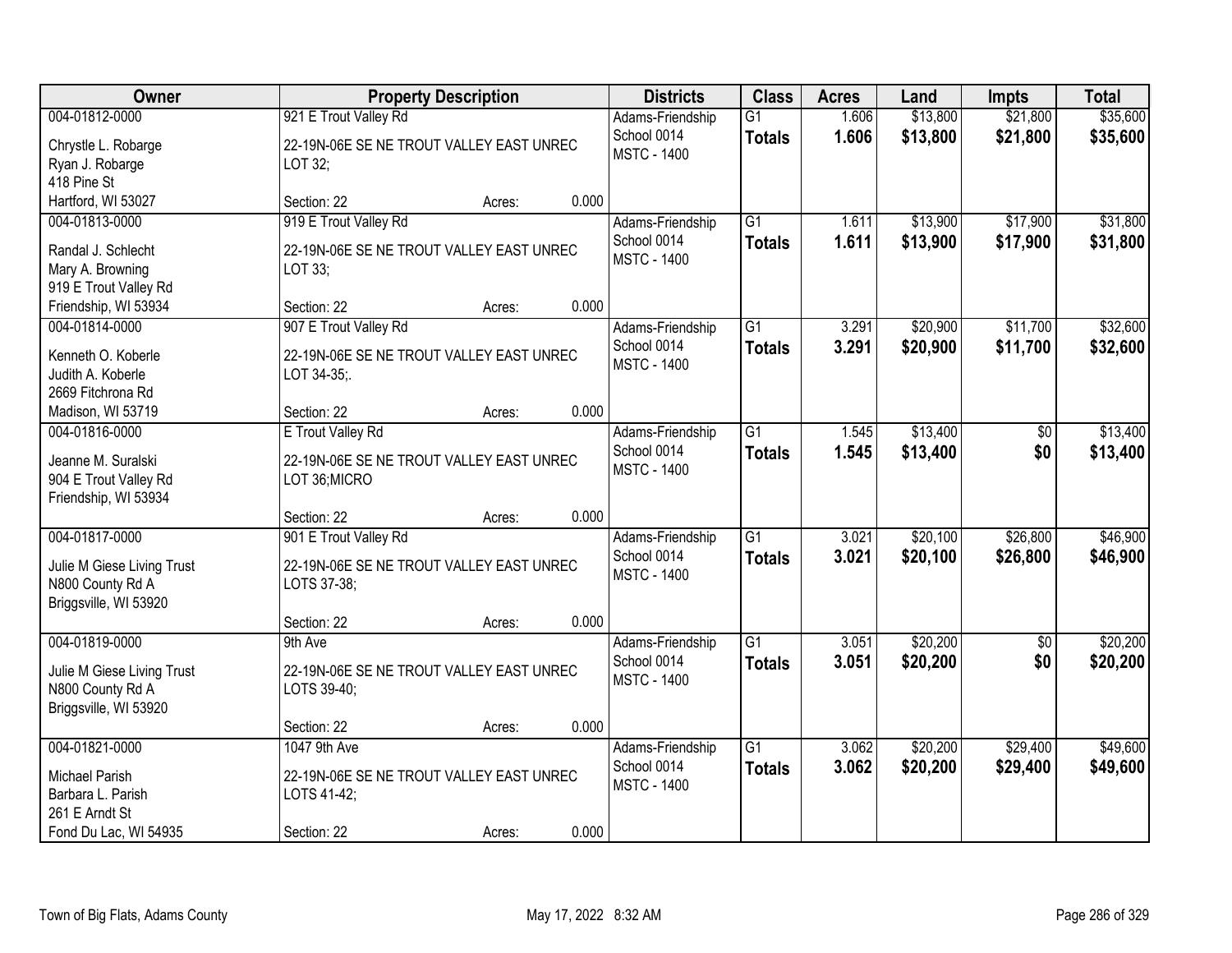| Owner                                                                                           |                                                                                       | <b>Property Description</b> |       | <b>Districts</b>                                      | <b>Class</b>                     | <b>Acres</b>   | Land                 | <b>Impts</b>           | <b>Total</b>         |
|-------------------------------------------------------------------------------------------------|---------------------------------------------------------------------------------------|-----------------------------|-------|-------------------------------------------------------|----------------------------------|----------------|----------------------|------------------------|----------------------|
| 004-01823-0000<br>Jill C. Brannan<br>2109 Easy St<br>Waukesha, WI 53188                         | 9th Ave<br>22-19N-06E NE SE TROUT VALLEY EAST UNREC<br>LOT 43;                        |                             |       | Adams-Friendship<br>School 0014<br><b>MSTC - 1400</b> | $\overline{G1}$<br><b>Totals</b> | 1.515<br>1.515 | \$13,100<br>\$13,100 | $\overline{50}$<br>\$0 | \$13,100<br>\$13,100 |
|                                                                                                 | Section: 22                                                                           | Acres:                      | 0.000 |                                                       |                                  |                |                      |                        |                      |
| 004-01824-0000<br>John P. Brannan et al<br>c/o Leslie Matson<br>1325 Stillwater Ct              | 9th Ave<br>22-19N-06E NE SE TROUT VALLEY EAST UNREC<br>LOT 44:                        |                             |       | Adams-Friendship<br>School 0014<br><b>MSTC - 1400</b> | $\overline{G1}$<br><b>Totals</b> | 1.515<br>1.515 | \$13,100<br>\$13,100 | \$0<br>\$0             | \$13,100<br>\$13,100 |
| Brookfield, WI 53045                                                                            | Section: 22                                                                           | Acres:                      | 0.000 |                                                       |                                  |                |                      |                        |                      |
| 004-01825-0000<br>Dennis R. Tolley<br>1240 13th Ln<br>Arkdale, WI 54613                         | 1055 9th Ave<br>22-19N-06E NE SE TROUT VALLEY EAST UNREC<br>LOT 45; MICRO             |                             |       | Adams-Friendship<br>School 0014<br><b>MSTC - 1400</b> | G1<br><b>Totals</b>              | 1.515<br>1.515 | \$13,100<br>\$13,100 | \$8,100<br>\$8,100     | \$21,200<br>\$21,200 |
|                                                                                                 | Section: 22                                                                           | Acres:                      | 0.000 |                                                       |                                  |                |                      |                        |                      |
| 004-01826-0000<br>Kristie W. Lecher<br>W263 S7275 Green Mountain Dr<br>Waukesha, WI 53189       | 1057 9th Ave<br>22-19N-06E NE SE TROUT VALLEY EAST UNREC<br>LOT 46; MICRO             |                             |       | Adams-Friendship<br>School 0014<br><b>MSTC - 1400</b> | $\overline{G1}$<br><b>Totals</b> | 1.515<br>1.515 | \$13,100<br>\$13,100 | \$29,400<br>\$29,400   | \$42,500<br>\$42,500 |
|                                                                                                 | Section: 22                                                                           | Acres:                      | 0.000 |                                                       |                                  |                |                      |                        |                      |
| 004-01827-0000<br>John W. Krause<br>301 S Bluff St<br>S Beloit, WI 61080-1805                   | 9th Ave<br>22-19N-06E NE SE TROUT VALLEY EAST UNREC<br>LOT 47;                        |                             |       | Adams-Friendship<br>School 0014<br><b>MSTC - 1400</b> | $\overline{G1}$<br><b>Totals</b> | 1.515<br>1.515 | \$13,100<br>\$13,100 | $\overline{50}$<br>\$0 | \$13,100<br>\$13,100 |
|                                                                                                 | Section: 22                                                                           | Acres:                      | 0.000 |                                                       |                                  |                |                      |                        |                      |
| 004-01828-0000<br>Lisa Adrian<br>Chad Adrian<br>1117 Doris St                                   | 1061 9th Ave<br>22-19N-06E NE SE TROUT VALLEY EAST UNREC<br>LOT 48;                   |                             |       | Adams-Friendship<br>School 0014<br><b>MSTC - 1400</b> | $\overline{G1}$<br><b>Totals</b> | 1.515<br>1.515 | \$13,100<br>\$13,100 | $\overline{60}$<br>\$0 | \$13,100<br>\$13,100 |
| Watertown, WI 53098                                                                             | Section: 22                                                                           | Acres:                      | 0.000 |                                                       |                                  |                |                      |                        |                      |
| 004-01829-0000<br>James J. Panasuk<br>June K. Panasuk<br>4303 S 89th St<br>Greenfield, WI 53228 | 9th Ave<br>22-19N-06E NE SE TROUT VALLEY EAST UNREC<br>LOT 49-50;MICRO<br>Section: 22 | Acres:                      | 0.000 | Adams-Friendship<br>School 0014<br><b>MSTC - 1400</b> | $\overline{G1}$<br><b>Totals</b> | 3.030<br>3.030 | \$20,100<br>\$20,100 | $\overline{50}$<br>\$0 | \$20,100<br>\$20,100 |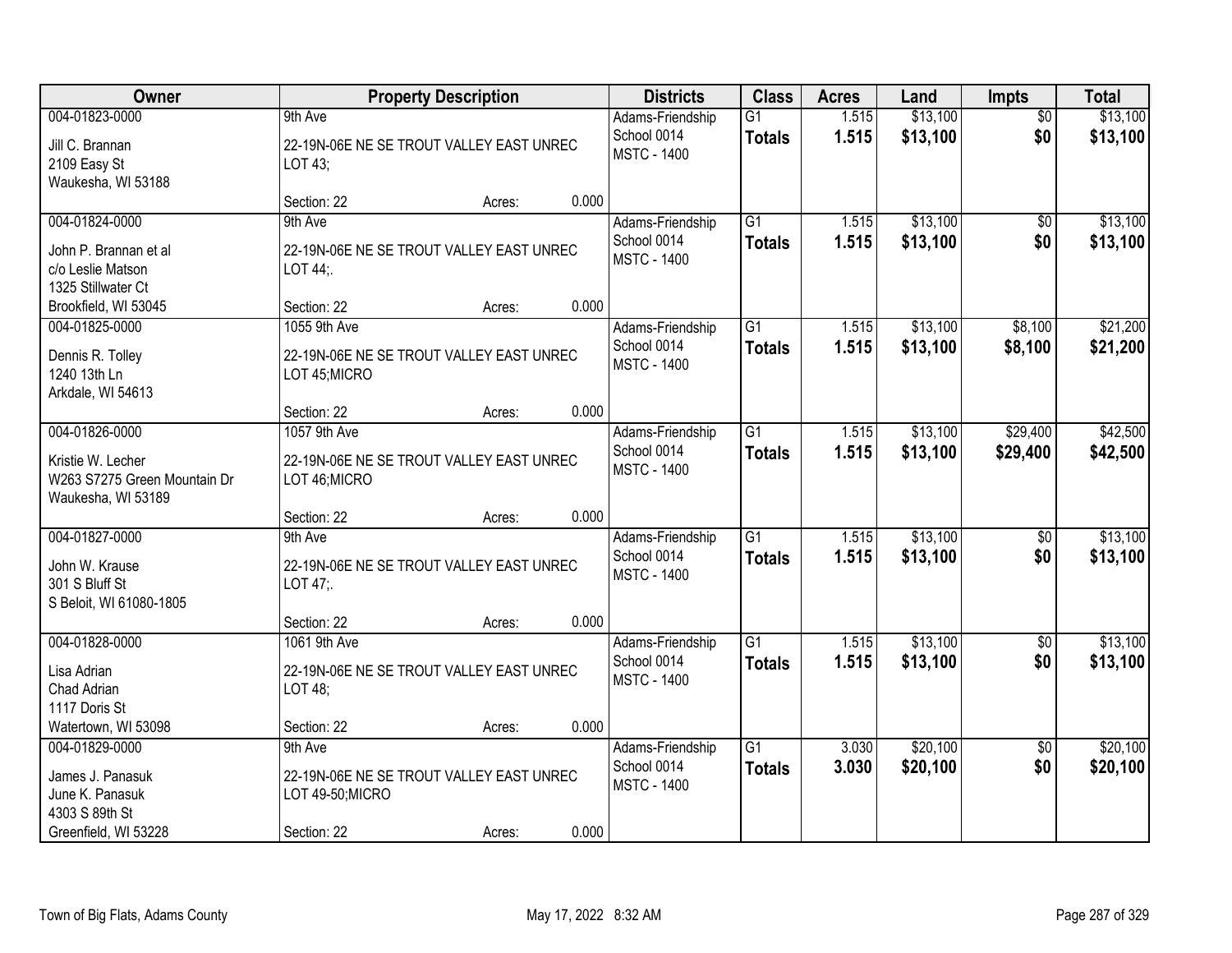| Owner                                                                                                |                                                                                                                    | <b>Property Description</b> |                | <b>Districts</b>                                      | <b>Class</b>                     | <b>Acres</b>   | Land                 | Impts                  | <b>Total</b>           |
|------------------------------------------------------------------------------------------------------|--------------------------------------------------------------------------------------------------------------------|-----------------------------|----------------|-------------------------------------------------------|----------------------------------|----------------|----------------------|------------------------|------------------------|
| 004-01831-0010<br>Michael G. Mahnke<br>1069 9th Ave<br>Friendship, WI 53934                          | 1069 9th Ave<br>22-19N-06E NE SE TROUT VALLEY EAST UNREC<br>LOTS 51-52; DEED RESTRICTION COMBINED<br><b>PARCEL</b> |                             |                | Adams-Friendship<br>School 0014<br><b>MSTC - 1400</b> | $\overline{G1}$<br><b>Totals</b> | 3.030<br>3.030 | \$26,200<br>\$26,200 | \$146,300<br>\$146,300 | \$172,500<br>\$172,500 |
| 004-01833-0000<br>Michael G. Mahnke<br>1069 9th Ave<br>Friendship, WI 53934                          | Section: 22<br>906 Blackhawk Ln<br>22-19N-06E NE SE TROUT VALLEY EAST UNREC<br>LOT 53;MICRO                        | Acres:                      | 0.000          | Adams-Friendship<br>School 0014<br><b>MSTC - 1400</b> | $\overline{G1}$<br><b>Totals</b> | 1.515<br>1.515 | \$13,100<br>\$13,100 | \$0<br>\$0             | \$13,100<br>\$13,100   |
| 004-01834-0000<br>Frank Michniak<br>Joyce Michniak<br>1345 Talley Rd<br>Garland, TX 75044-3521       | Section: 22<br>9th Ave<br>22-19N-06E NE SE TROUT VALLEY EAST UNREC<br>LOT 54; MICRO<br>Section: 22                 | Acres:<br>Acres:            | 0.000<br>0.000 | Adams-Friendship<br>School 0014<br><b>MSTC - 1400</b> | $\overline{G1}$<br><b>Totals</b> | 1.515<br>1.515 | \$13,100<br>\$13,100 | $\overline{50}$<br>\$0 | \$13,100<br>\$13,100   |
| 004-01835-0000<br>Shari L. Pallen<br>4660 108th St<br>Franksville, WI 53126                          | 9th Ave<br>22-19N-06E SE SE TROUT VALLEY EAST UNREC LOT<br>55;                                                     |                             |                | Adams-Friendship<br>School 0014<br><b>MSTC - 1400</b> | $\overline{G1}$<br><b>Totals</b> | 1.515<br>1.515 | \$13,100<br>\$13,100 | \$0<br>\$0             | \$13,100<br>\$13,100   |
| 004-01836-0000<br>Shari L. Pallen<br>4660 108th St<br>Franksville, WI 53126                          | Section: 22<br>907 Blackhawk Ln<br>22-19N-06E SE SE TROUT VALLEY EAST UNREC LOT<br>56;<br>Section: 22              | Acres:<br>Acres:            | 0.000<br>0.000 | Adams-Friendship<br>School 0014<br><b>MSTC - 1400</b> | $\overline{G1}$<br><b>Totals</b> | 1.515<br>1.515 | \$13,100<br>\$13,100 | \$24,800<br>\$24,800   | \$37,900<br>\$37,900   |
| 004-01837-0000<br>Gary F. Vandenboom<br>Jon Vandenboom<br>11507 W 7 Mile Rd<br>Franksville, WI 53126 | 1079 9th Ave<br>22-19N-06E SE SE TROUT VALLEY EAST UNREC LOT<br>57-58; MICRO<br>Section: 22                        | Acres:                      | 0.000          | Adams-Friendship<br>School 0014<br><b>MSTC - 1400</b> | G1<br><b>Totals</b>              | 3.405<br>3.405 | \$21,200<br>\$21,200 | \$9,500<br>\$9,500     | \$30,700<br>\$30,700   |
| 004-01839-0000<br>Getzelman Trust No 101<br>PO Box 97<br>Burlington, IL 60109                        | 902 Browndeer Ave<br>22-19N-06E SE SE TROUT VALLEY EAST UNREC<br>LOTS 59-60;<br>Section: 22                        | Acres:                      | 0.000          | Adams-Friendship<br>School 0014<br><b>MSTC - 1400</b> | $\overline{G1}$<br><b>Totals</b> | 3.867<br>3.867 | \$22,600<br>\$22,600 | \$104,600<br>\$104,600 | \$127,200<br>\$127,200 |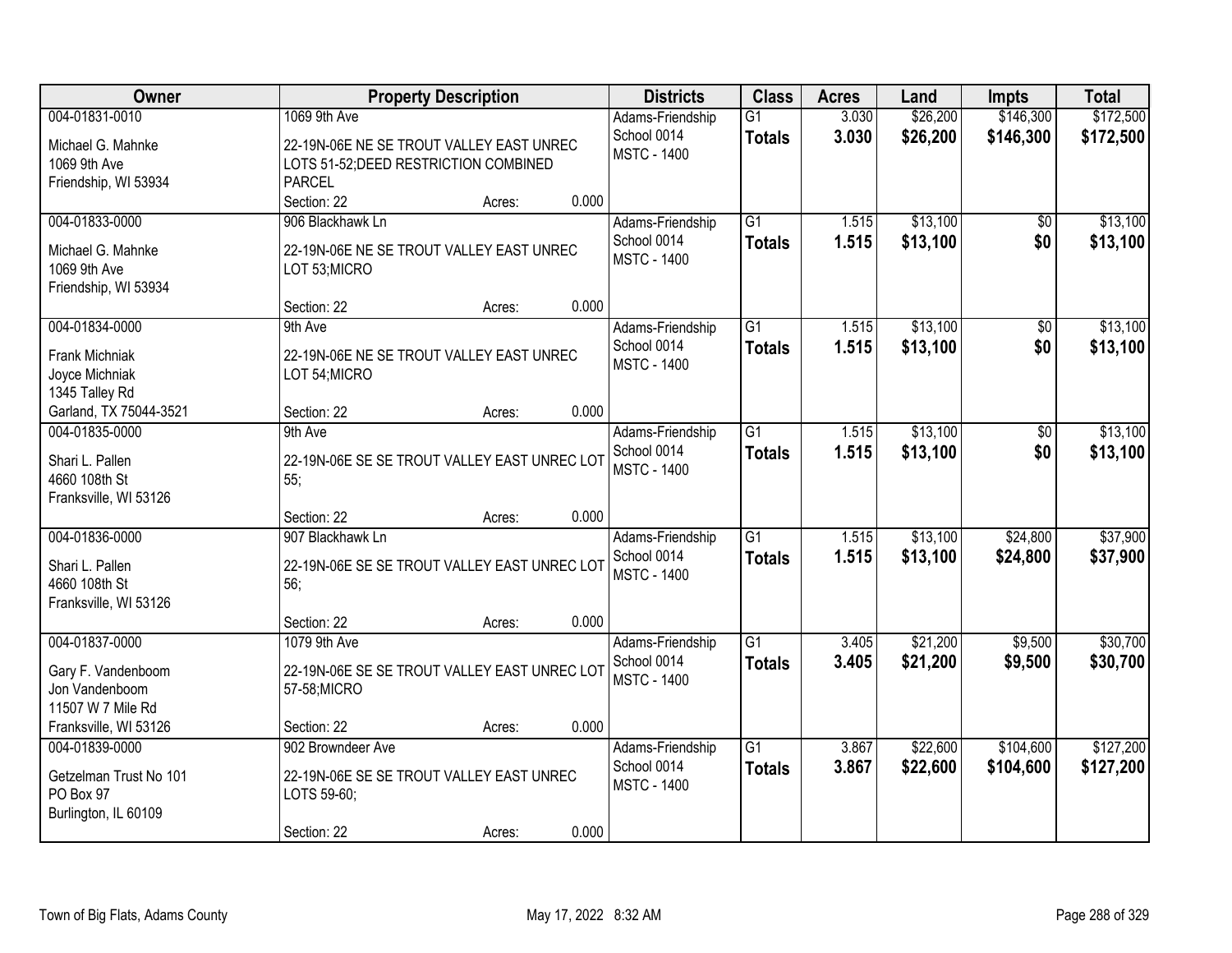| Owner                                                                                                |                                                                                                | <b>Property Description</b> |       | <b>Districts</b>                                      | <b>Class</b>                     | <b>Acres</b>   | Land                 | <b>Impts</b>         | <b>Total</b>         |
|------------------------------------------------------------------------------------------------------|------------------------------------------------------------------------------------------------|-----------------------------|-------|-------------------------------------------------------|----------------------------------|----------------|----------------------|----------------------|----------------------|
| 004-01841-0000                                                                                       | 908 Browndeer Ave                                                                              |                             |       | Adams-Friendship                                      | $\overline{G1}$                  | 3.385          | \$21,200             | \$35,900             | \$57,100             |
| Gary A. Zudonyi et al<br>W207 S10590 Jennifer Ct<br>Muskego, WI 53150                                | 22-19N-06E SE SE TROUT VALLEY EAST UNREC LOT<br>$61-62;$                                       |                             |       | School 0014<br><b>MSTC - 1400</b>                     | <b>Totals</b>                    | 3.385          | \$21,200             | \$35,900             | \$57,100             |
|                                                                                                      | Section: 22                                                                                    | Acres:                      | 0.000 |                                                       |                                  |                |                      |                      |                      |
| 004-01843-0000<br>Jeffrey W. Davidson<br>912 Browndeer Ave<br>Friendship, WI 53934                   | <b>Browndeer Ave</b><br>22-19N-06E SE SE TROUT VALLEY EAST UNREC LOT<br>63;MICRO               |                             |       | Adams-Friendship<br>School 0014<br><b>MSTC - 1400</b> | $\overline{G1}$<br><b>Totals</b> | 1.675<br>1.675 | \$14,400<br>\$14,400 | \$6,500<br>\$6,500   | \$20,900<br>\$20,900 |
|                                                                                                      | Section: 22                                                                                    | Acres:                      | 0.000 |                                                       |                                  |                |                      |                      |                      |
| 004-01844-0000<br>Jeffrey W. Davidson<br>912 Browndeer Ave<br>Friendship, WI 53934                   | 912 Browndeer Ave<br>22-19N-06E SE SE TROUT VALLEY EAST UNREC LOT<br>64;MICRO                  |                             |       | Adams-Friendship<br>School 0014<br><b>MSTC - 1400</b> | G1<br><b>Totals</b>              | 1.693<br>1.693 | \$14,500<br>\$14,500 | \$19,700<br>\$19,700 | \$34,200<br>\$34,200 |
|                                                                                                      | Section: 22                                                                                    | Acres:                      | 0.000 |                                                       |                                  |                |                      |                      |                      |
| 004-01845-0000<br>Primo A. Clementi<br>Lorraine F. Clementi<br>916 Browndeer Ave                     | 916 Browndeer Ave<br>22-19N-06E SE SE TROUT VALLEY EAST UNREC LOT<br>65;MICRO                  |                             |       | Adams-Friendship<br>School 0014<br><b>MSTC - 1400</b> | $\overline{G1}$<br><b>Totals</b> | 1.716<br>1.716 | \$14,700<br>\$14,700 | \$81,300<br>\$81,300 | \$96,000<br>\$96,000 |
| Friendship, WI 53934                                                                                 | Section: 22                                                                                    | Acres:                      | 0.000 |                                                       |                                  |                |                      |                      |                      |
| 004-01846-0000<br>Scott L. Nagel<br>Christine L. Gundry<br>918 Browndeer Ave<br>Friendship, WI 53934 | 918 Browndeer Ave<br>22-19N-06E SE SE TROUT VALLEY EAST UNREC LOT<br>66;<br>Section: 22        | Acres:                      | 0.000 | Adams-Friendship<br>School 0014<br><b>MSTC - 1400</b> | $\overline{G1}$<br><b>Totals</b> | 1.649<br>1.649 | \$14,200<br>\$14,200 | \$49,800<br>\$49,800 | \$64,000<br>\$64,000 |
| 004-01847-0000                                                                                       | <b>Browndeer Ave</b>                                                                           |                             |       | Adams-Friendship                                      | $\overline{G1}$                  | 1.588          | \$13,700             | $\overline{60}$      | \$13,700             |
| Scott L. Nagel<br>Christine L. Gundry<br>918 Browndeer Ave                                           | 22-19N-06E SE SE TROUT VALLEY EAST UNREC LOT<br>67;                                            |                             |       | School 0014<br><b>MSTC - 1400</b>                     | <b>Totals</b>                    | 1.588          | \$13,700             | \$0                  | \$13,700             |
| Friendship, WI 53934                                                                                 | Section: 22                                                                                    | Acres:                      | 0.000 |                                                       |                                  |                |                      |                      |                      |
| 004-01848-0000<br>Dennis E. Strander<br>Velma L. Strander<br>2795 Willow Ct<br>Mcfarland, WI 53558   | <b>Browndeer Ave</b><br>22-19N-06E SE SE TROUT VALLEY EAST UNREC<br>LOTS 68-69;<br>Section: 22 | Acres:                      | 0.000 | Adams-Friendship<br>School 0014<br><b>MSTC - 1400</b> | G1<br><b>Totals</b>              | 3.030<br>3.030 | \$15,100<br>\$15,100 | \$2,000<br>\$2,000   | \$17,100<br>\$17,100 |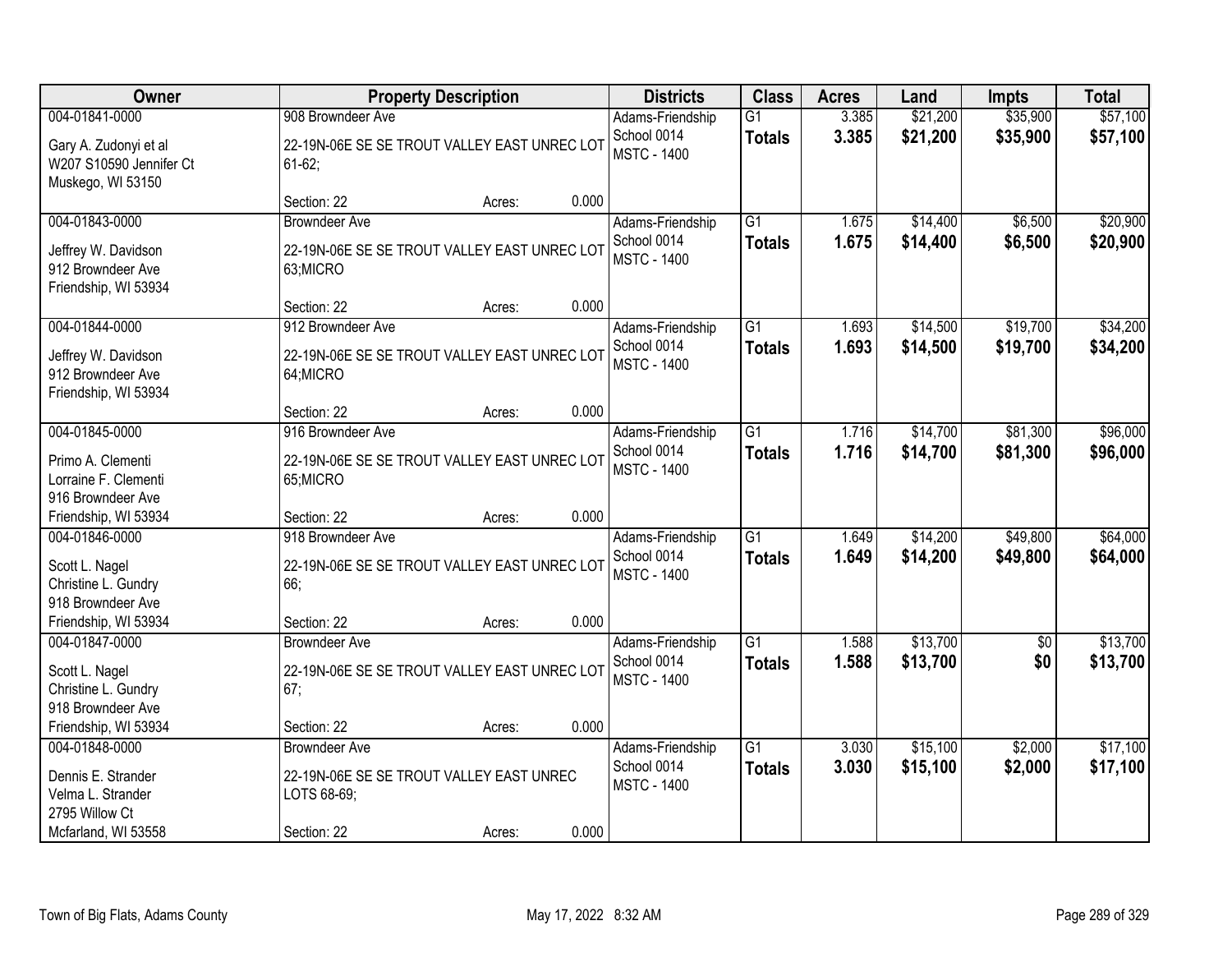| Owner                                                                                   | <b>Property Description</b>                                                                                        | <b>Districts</b>                                      | <b>Class</b>                     | <b>Acres</b>   | Land                 | <b>Impts</b>           | <b>Total</b>         |
|-----------------------------------------------------------------------------------------|--------------------------------------------------------------------------------------------------------------------|-------------------------------------------------------|----------------------------------|----------------|----------------------|------------------------|----------------------|
| 004-01850-0000                                                                          | 928 Browndeer Ave                                                                                                  | Adams-Friendship                                      | $\overline{G1}$                  | 1.589          | \$4,800              | \$800                  | \$5,600              |
| <b>Strander Living Trust</b><br>Douglas R. Strander<br>2795 Willow Ct                   | 22-19N-06E SW SE TROUT VALLEY EAST UNREC<br>LOT 70;                                                                | School 0014<br><b>MSTC - 1400</b>                     | <b>Totals</b>                    | 1.589          | \$4,800              | \$800                  | \$5,600              |
| Mcfarland, WI 53558                                                                     | 0.000<br>Section: 22<br>Acres:                                                                                     |                                                       |                                  |                |                      |                        |                      |
| 004-01851-0000<br><b>Strander Living Trust</b><br>2795 Willow Ct<br>Mcfarland, WI 53558 | 928A Browndeer Ave<br>22-19N-06E SW SE TROUT VALLEY EAST UNREC<br>LOT 71;                                          | Adams-Friendship<br>School 0014<br><b>MSTC - 1400</b> | $\overline{G1}$<br><b>Totals</b> | 1.560<br>1.560 | \$4,700<br>\$4,700   | \$15,500<br>\$15,500   | \$20,200<br>\$20,200 |
| 004-01852-0000                                                                          | 0.000<br>Section: 22<br>Acres:<br>932 Browndeer Ave                                                                | Adams-Friendship                                      | G1                               | 4.260          | \$23,800             | \$62,400               | \$86,200             |
| <b>Brenda Wendt</b><br>1660 Falcon Dr<br>Hartford, WI 53027                             | 22-19N-06E SW SE TROUT VALLEY EAST UNREC<br>LOTS 72-73-74;                                                         | School 0014<br><b>MSTC - 1400</b>                     | <b>Totals</b>                    | 4.260          | \$23,800             | \$62,400               | \$86,200             |
|                                                                                         | 0.000<br>Section: 22<br>Acres:                                                                                     |                                                       |                                  |                |                      |                        |                      |
| 004-01855-0000<br>Louella Tuescher<br>Walter W. Tuescher<br>2145 S Pine St              | <b>Browndeer Ave</b><br>22-19N-06E SW SE TROUT VALLEY EAST UNREC<br>LOT 75;                                        | Adams-Friendship<br>School 0014<br><b>MSTC - 1400</b> | G1<br><b>Totals</b>              | 1.561<br>1.561 | \$13,500<br>\$13,500 | \$0<br>\$0             | \$13,500<br>\$13,500 |
| Janesville, WI 53546                                                                    | 0.000<br>Section: 22<br>Acres:                                                                                     |                                                       |                                  |                |                      |                        |                      |
| 004-01856-0000<br>Dan L. Cherny<br>234 W Linden St<br>Saukville, WI 53080               | <b>Browndeer Ave</b><br>22-19N-06E SW SE TROUT VALLEY EAST UNREC<br>LOT 76; MICRO                                  | Adams-Friendship<br>School 0014<br><b>MSTC - 1400</b> | $\overline{G1}$<br><b>Totals</b> | 1.903<br>1.903 | \$16,200<br>\$16,200 | $\overline{50}$<br>\$0 | \$16,200<br>\$16,200 |
|                                                                                         | 0.000<br>Section: 22<br>Acres:                                                                                     |                                                       |                                  |                |                      |                        |                      |
| 004-01857-0000<br>Rebecca R. Kohl<br>PO Box 21<br>Taylor, WI 54659                      | 948 Browndeer Ave<br>22-19N-06E SW SE TROUT VALLEY EAST UNREC<br>LOT 77; MICRO                                     | Adams-Friendship<br>School 0014<br><b>MSTC - 1400</b> | $\overline{G1}$<br><b>Totals</b> | 2.260<br>2.260 | \$17,800<br>\$17,800 | \$5,900<br>\$5,900     | \$23,700<br>\$23,700 |
|                                                                                         | 0.000<br>Section: 22<br>Acres:                                                                                     |                                                       |                                  |                |                      |                        |                      |
| 004-01858-0000<br>Robert D. Kowalski<br>25503 W Loomis Rd<br>Wind Lake, WI 53185        | 944A E Trout Valley Rd<br>22-19N-06E SW SE TROUT VALLEY EAST UNREC<br>LOT 78-79;<br>0.000<br>Section: 22<br>Acres: | Adams-Friendship<br>School 0014<br><b>MSTC - 1400</b> | $\overline{G1}$<br><b>Totals</b> | 3.088<br>3.088 | \$28,300<br>\$28,300 | \$44,900<br>\$44,900   | \$73,200<br>\$73,200 |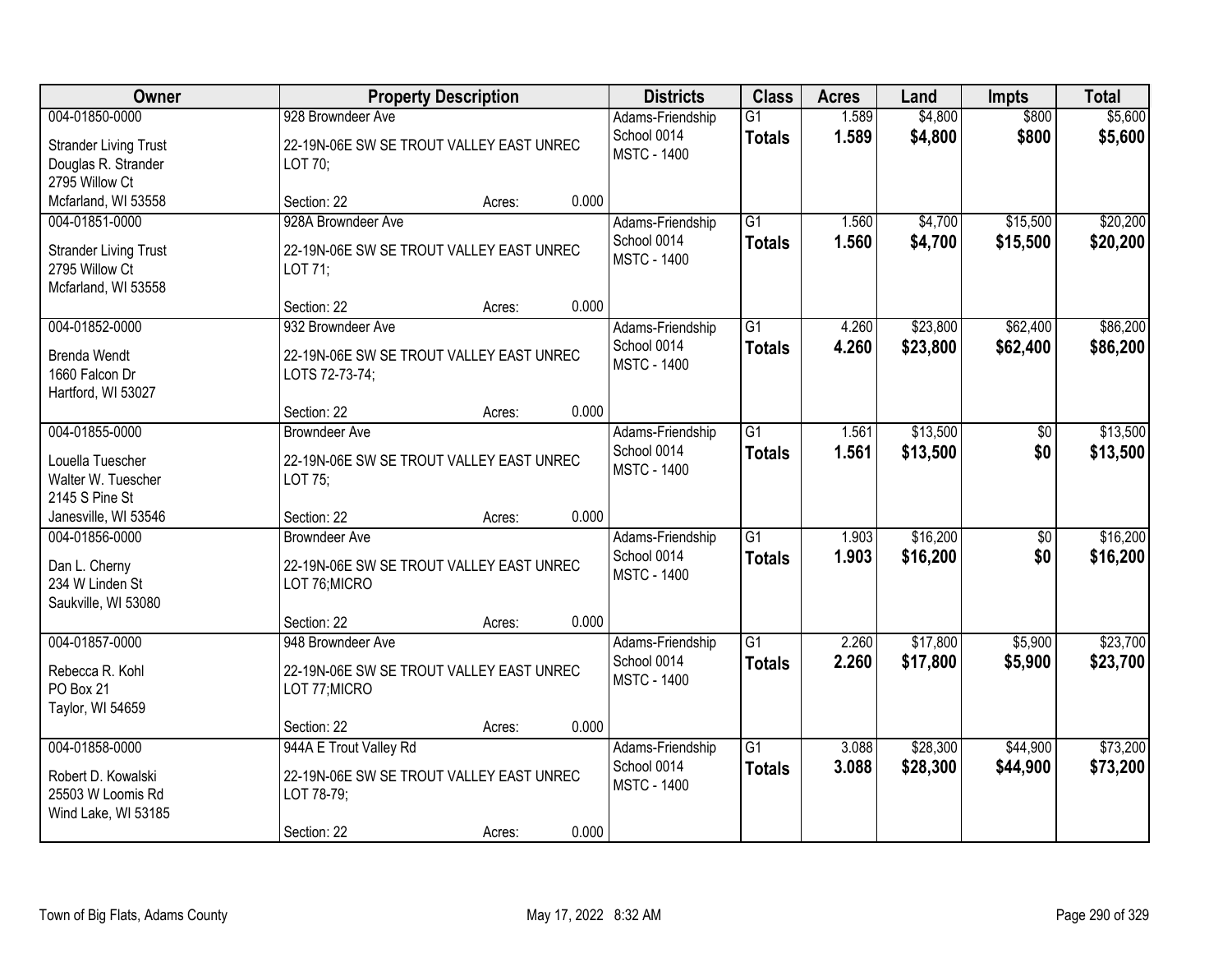| Owner                                                                                              |                                                                                                                                                         | <b>Property Description</b> |       | <b>Districts</b>                                      | <b>Class</b>                     | <b>Acres</b>   | Land                 | Impts                  | <b>Total</b>           |
|----------------------------------------------------------------------------------------------------|---------------------------------------------------------------------------------------------------------------------------------------------------------|-----------------------------|-------|-------------------------------------------------------|----------------------------------|----------------|----------------------|------------------------|------------------------|
| 004-01860-0000<br>Nita M. Tewksbury<br>944 E Trout Valley Rd<br>Friendship, WI 53934               | 944 E Trout Valley Rd<br>22-19N-06E SW SE TROUT VALLEY EAST UNREC<br>LOT 80;& PT LOT 81 LOT 1 CSM 4169                                                  |                             |       | Adams-Friendship<br>School 0014<br><b>MSTC - 1400</b> | $\overline{G1}$<br><b>Totals</b> | 1.940<br>1.940 | \$22,500<br>\$22,500 | \$151,500<br>\$151,500 | \$174,000<br>\$174,000 |
|                                                                                                    | Section: 22                                                                                                                                             | Acres:                      | 1.940 |                                                       |                                  |                |                      |                        |                        |
| 004-01860-0010<br>Gail L Jacobson Trust<br><b>PO Box 294</b><br>Wales, WI 53183                    | 942A E Trout Valley Rd<br>22-19N-06E SW SE 4169 CERTIFIED SURVEY MAP<br>LOT 2; FKA LOTS 82 & PT LOT 81 TROUT VALLEY<br><b>EAST UNREC</b><br>Section: 22 | Acres:                      | 3.560 | Adams-Friendship<br>School 0014<br><b>MSTC - 1400</b> | $\overline{G1}$<br><b>Totals</b> | 3.560<br>3.560 | \$29,700<br>\$29,700 | \$137,300<br>\$137,300 | \$167,000<br>\$167,000 |
| 004-01864-0000                                                                                     | 942 E Trout Valley Rd                                                                                                                                   |                             |       | Adams-Friendship                                      | G1                               | 3.036          | \$28,100             | \$1,300                | \$29,400               |
| Troy E. Shepro<br>941 A E Trout Valley Rd<br>Friendship, WI 53934                                  | 22-19N-06E SW SE TROUT VALLEY EAST UNREC<br>LOT 83-84;MICRO                                                                                             |                             |       | School 0014<br><b>MSTC - 1400</b>                     | <b>Totals</b>                    | 3.036          | \$28,100             | \$1,300                | \$29,400               |
|                                                                                                    | Section: 22                                                                                                                                             | Acres:                      | 0.000 |                                                       |                                  |                |                      |                        |                        |
| 004-01865-0000<br>Patricia A Wojtycski Revocable Trust<br>4237 S Jasper Ave<br>Milwaukee, WI 53207 | 938A E Trout Valley Rd<br>22-19N-06E SW SE TROUT VALLEY EAST UNREC<br>LOTS 85-86;                                                                       |                             |       | Adams-Friendship<br>School 0014<br><b>MSTC - 1400</b> | G1<br><b>Totals</b>              | 3.104<br>3.104 | \$28,300<br>\$28,300 | \$84,900<br>\$84,900   | \$113,200<br>\$113,200 |
|                                                                                                    | Section: 22                                                                                                                                             | Acres:                      | 0.000 |                                                       |                                  |                |                      |                        |                        |
| 004-01867-0000<br>Laurie K. Skarban<br>Wesley G. Skarban<br>4040 W Puetz                           | 936A E Trout Valley Rd<br>22-19N-06E NW SE TROUT VALLEY EAST UNREC<br>LOT 87:                                                                           |                             |       | Adams-Friendship<br>School 0014<br><b>MSTC - 1400</b> | $\overline{G1}$<br><b>Totals</b> | 1.724<br>1.724 | \$20,500<br>\$20,500 | \$34,200<br>\$34,200   | \$54,700<br>\$54,700   |
| Franklin, WI 53132<br>004-01868-0000                                                               | Section: 22<br>E Trout Valley Rd                                                                                                                        | Acres:                      | 0.000 | Adams-Friendship                                      | $\overline{G1}$                  | 1.545          | \$18,900             | $\overline{50}$        | \$18,900               |
| Jan Barczuk<br>4842 Brookview Rd<br>Rockford, IL 61107                                             | 22-19N-06E TROUT VALLEY EAST UNREC LOT 88;                                                                                                              |                             |       | School 0014<br><b>MSTC - 1400</b>                     | <b>Totals</b>                    | 1.545          | \$18,900             | \$0                    | \$18,900               |
|                                                                                                    | Section: 22                                                                                                                                             | Acres:                      | 0.000 |                                                       |                                  |                |                      |                        |                        |
| 004-01869-0000<br>David J. Romine<br>Cheryl A. Romine<br>6883 County Rd K<br>Middleton, WI 53562   | 934A E Trout Valley Rd<br>22-19N-06E NW SE TROUT VALLEY EAST UNREC<br>LOT 89;<br>Section: 22                                                            | Acres:                      | 0.000 | Adams-Friendship<br>School 0014<br><b>MSTC - 1400</b> | $\overline{G1}$<br><b>Totals</b> | 1.614<br>1.614 | \$19,500<br>\$19,500 | \$19,600<br>\$19,600   | \$39,100<br>\$39,100   |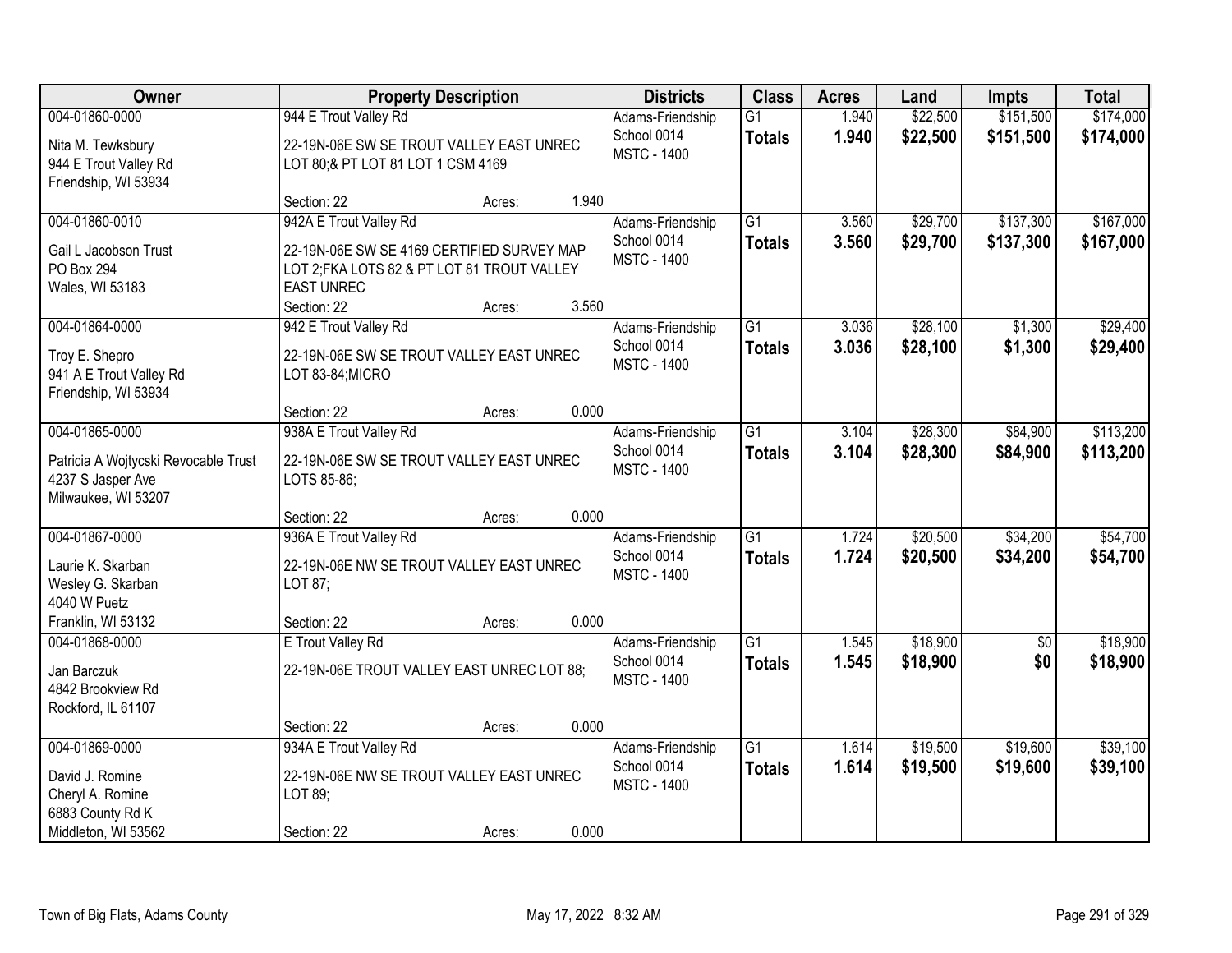| Owner                                                                                                      | <b>Property Description</b>                                                                        |        |       | <b>Districts</b>                                      | <b>Class</b>                     | <b>Acres</b>   | Land                 | <b>Impts</b>         | <b>Total</b>         |
|------------------------------------------------------------------------------------------------------------|----------------------------------------------------------------------------------------------------|--------|-------|-------------------------------------------------------|----------------------------------|----------------|----------------------|----------------------|----------------------|
| 004-01870-0000<br><b>Steve Piedlow</b><br>Lisa C. Piedlow                                                  | 934 E Trout Valley Rd<br>22-19N-06E NW SE TROUT VALLEY EAST UNREC<br>LOT 90;                       |        |       | Adams-Friendship<br>School 0014<br><b>MSTC - 1400</b> | $\overline{G1}$<br><b>Totals</b> | 1.575<br>1.575 | \$19,200<br>\$19,200 | \$19,600<br>\$19,600 | \$38,800<br>\$38,800 |
| 2845 N Troy St<br>Chicago, IL 60618                                                                        | Section: 22                                                                                        | Acres: | 0.000 |                                                       |                                  |                |                      |                      |                      |
| 004-01871-0000<br>David F. Kravick<br>932 E Trout Valley Rd<br>Friendship, WI 53934                        | 932 E Trout Valley Rd<br>22-19N-06E NW SE TROUT VALLEY EAST UNREC<br>LOTS 91-92;                   |        |       | Adams-Friendship<br>School 0014<br><b>MSTC - 1400</b> | $\overline{G1}$<br><b>Totals</b> | 3.501<br>3.501 | \$29,500<br>\$29,500 | \$32,700<br>\$32,700 | \$62,200<br>\$62,200 |
|                                                                                                            | Section: 22                                                                                        | Acres: | 0.000 |                                                       |                                  |                |                      |                      |                      |
| 004-01873-0000<br>David N. Cesar<br>Angela R. Forliano Cesar<br>3761 124th St                              | 930A E Trout Valley Rd<br>22-19N-06E NW SE TROUT VALLEY EAST UNREC<br>LOT 93;                      |        |       | Adams-Friendship<br>School 0014<br><b>MSTC - 1400</b> | G1<br><b>Totals</b>              | 1.659<br>1.659 | \$19,900<br>\$19,900 | \$36,100<br>\$36,100 | \$56,000<br>\$56,000 |
| Pleasant Prairie, WI 53158                                                                                 | Section: 22                                                                                        | Acres: | 0.000 |                                                       |                                  |                |                      |                      |                      |
| 004-01874-0000<br>Paul A. Harnish<br>Nancy E. Harnish<br>559 Running Deer Ln                               | 930 E Trout Valley Rd<br>22-19N-06E NW SE TROUT VALLEY EAST UNREC<br>LOT 94; MICRO                 |        |       | Adams-Friendship<br>School 0014<br><b>MSTC - 1400</b> | $\overline{G1}$<br><b>Totals</b> | 1.711<br>1.711 | \$20,400<br>\$20,400 | \$24,600<br>\$24,600 | \$45,000<br>\$45,000 |
| Gilberts, IL 60136                                                                                         | Section: 22                                                                                        | Acres: | 0.000 |                                                       |                                  |                |                      |                      |                      |
| 004-01875-0000<br>Curtis D. Spotted Elk<br>Elizabeth Spotted Elk<br>419 Schroeder Ave<br>Delavan, WI 53115 | 928A E Trout Valley Rd<br>22-19N-06E NE SE TROUT VALLEY EAST UNREC<br>LOT 95; MICRO<br>Section: 22 | Acres: | 0.000 | Adams-Friendship<br>School 0014<br><b>MSTC - 1400</b> | $\overline{G1}$<br><b>Totals</b> | 1.777<br>1.777 | \$21,000<br>\$21,000 | \$4,100<br>\$4,100   | \$25,100<br>\$25,100 |
| 004-01876-0000                                                                                             | E Trout Valley Rd                                                                                  |        |       | Adams-Friendship                                      | $\overline{G1}$                  | 1.500          | \$18,500             | $\overline{50}$      | \$18,500             |
| Curtis D. Spotted Elk<br>Elizabeth Spotted Elk<br>419 Schroeder Ave                                        | 22-19N-06E NE SE TROUT VALLEY EAST UNREC<br>LOT 96; MICRO                                          |        |       | School 0014<br><b>MSTC - 1400</b>                     | <b>Totals</b>                    | 1.500          | \$18,500             | \$0                  | \$18,500             |
| Delavan, WI 53115                                                                                          | Section: 22                                                                                        | Acres: | 0.000 |                                                       |                                  |                |                      |                      |                      |
| 004-01877-0000<br>Madsen Trust<br>7820 Green Bay Rd<br>Kenosha, WI 53142                                   | 926A E Trout Valley Rd<br>22-19N-06E NE SE TROUT VALLEY EAST UNREC<br>LOT 97;<br>Section: 22       | Acres: | 0.000 | Adams-Friendship<br>School 0014<br><b>MSTC - 1400</b> | $\overline{G1}$<br><b>Totals</b> | 1.525<br>1.525 | \$18,700<br>\$18,700 | \$57,100<br>\$57,100 | \$75,800<br>\$75,800 |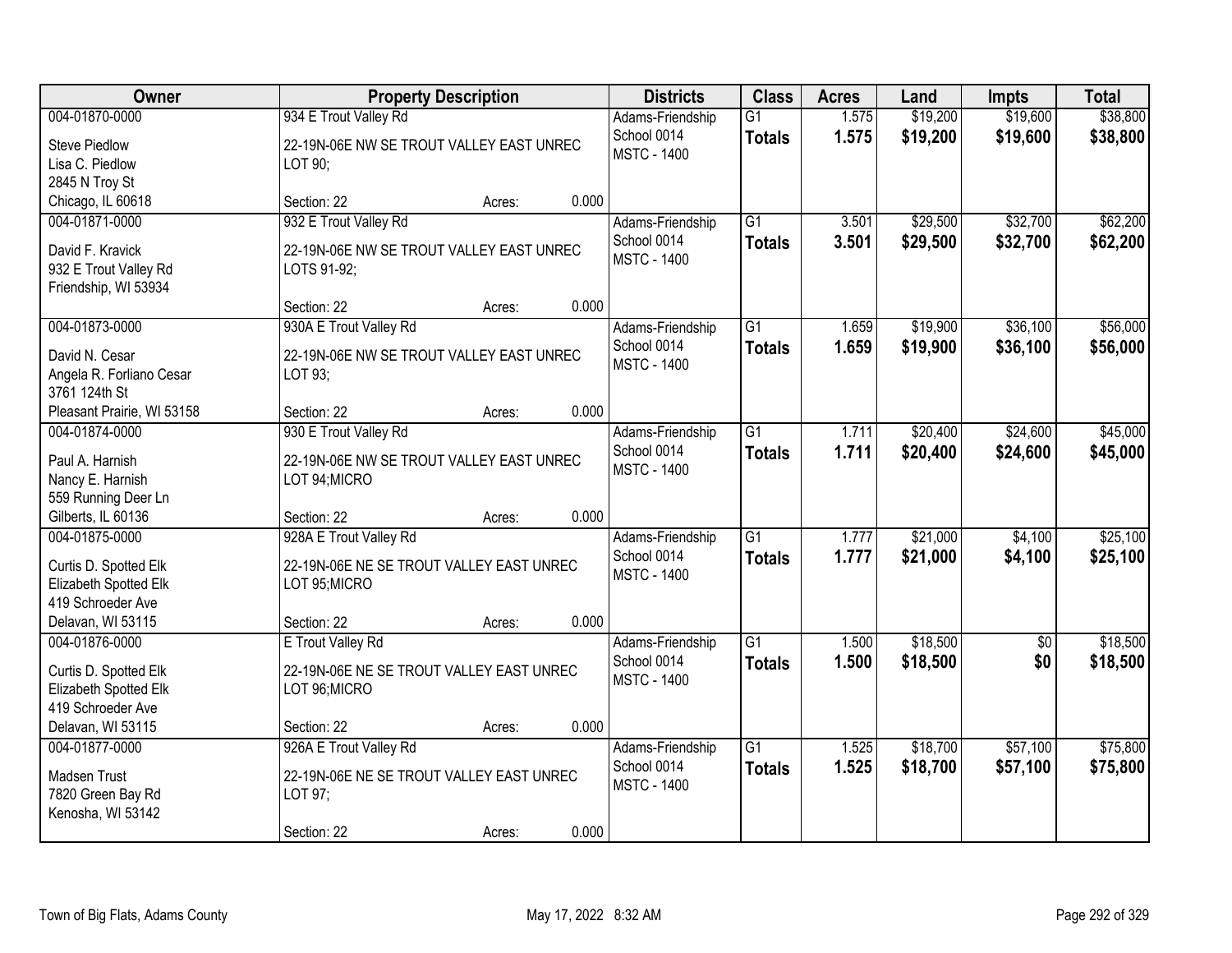| Owner                                                                                                  |                                                                                                    | <b>Property Description</b> |       | <b>Districts</b>                                      | <b>Class</b>                     | <b>Acres</b>     | Land                 | <b>Impts</b>           | <b>Total</b>           |
|--------------------------------------------------------------------------------------------------------|----------------------------------------------------------------------------------------------------|-----------------------------|-------|-------------------------------------------------------|----------------------------------|------------------|----------------------|------------------------|------------------------|
| 004-01878-0000<br>Robert H. Fuchs<br>1046 W 5th Ave<br>Oshkosh, WI 54902-5728                          | E Trout Valley Rd<br>22-19N-06E SW NE TROUT VALLEY EAST UNREC<br>LOT 98-99;                        |                             |       | Adams-Friendship<br>School 0014<br><b>MSTC - 1400</b> | $\overline{G1}$<br><b>Totals</b> | 3.335<br>3.335   | \$29,000<br>\$29,000 | $\overline{50}$<br>\$0 | \$29,000<br>\$29,000   |
|                                                                                                        | Section: 22                                                                                        | Acres:                      | 0.000 |                                                       |                                  |                  |                      |                        |                        |
| 004-01880-0000<br>Doyle Living Trust<br>N8987 Lewiston Station Rd<br>Wisconsin Dells, WI 53965         | 922 E Trout Valley Rd<br>22-19N-06E SW NE TROUT VALLEY EAST UNREC<br>LOT 100:                      |                             |       | Adams-Friendship<br>School 0014<br><b>MSTC - 1400</b> | $\overline{G1}$<br><b>Totals</b> | 1.408<br>1.408   | \$17,700<br>\$17,700 | \$37,100<br>\$37,100   | \$54,800<br>\$54,800   |
|                                                                                                        | Section: 22                                                                                        | Acres:                      | 0.000 |                                                       | $\overline{G1}$                  | 2.914            | \$27,600             |                        | \$27,700               |
| 004-01881-0000<br>Steve Wichman<br>PO Box 15<br>Embarrass, WI 54933                                    | E Trout Valley Rd<br>22-19N-06E SW NE TROUT VALLEY EAST UNREC<br>LOT 101; MICRO                    |                             |       | Adams-Friendship<br>School 0014<br><b>MSTC - 1400</b> | <b>Totals</b>                    | 2.914            | \$27,600             | \$100<br>\$100         | \$27,700               |
|                                                                                                        | Section: 22                                                                                        | Acres:                      | 0.000 |                                                       |                                  |                  |                      |                        |                        |
| 004-01882-0000<br><b>Alfred Williams</b><br>Diana Lee Williams<br>7018 43rd Ave                        | E Trout Valley Rd<br>22-19N-06E SW NE TROUT VALLEY EAST UNREC<br>LOT 102;.                         |                             |       | Adams-Friendship<br>School 0014<br><b>MSTC - 1400</b> | $\overline{G1}$<br><b>Totals</b> | 3.864<br>3.864   | \$30,600<br>\$30,600 | $\sqrt[6]{}$<br>\$0    | \$30,600<br>\$30,600   |
| Kenosha, WI 53142                                                                                      | Section: 22                                                                                        | Acres:                      | 0.000 |                                                       |                                  |                  |                      |                        |                        |
| 004-01883-0000<br>Jerome M. Mommaerts Jr<br>7206 W Woodbury Dr<br>Franklin, WI 53132                   | 916 E Trout Valley Rd<br>22-19N-06E SW NE TROUT VALLEY EAST UNREC<br>LOT 103;                      |                             |       | Adams-Friendship<br>School 0014<br><b>MSTC - 1400</b> | $\overline{G1}$<br><b>Totals</b> | 4.507<br>4.507   | \$32,500<br>\$32,500 | \$18,500<br>\$18,500   | \$51,000<br>\$51,000   |
|                                                                                                        | Section: 22                                                                                        | Acres:                      | 0.000 |                                                       |                                  |                  |                      |                        |                        |
| 004-01884-0000<br>Michael D. Clark<br>Amelita A. Clark<br>914 E Trout Valley Rd                        | 914 E Trout Valley Rd<br>22-19N-06E SW NE TROUT VALLEY EAST UNREC<br>LOTS 104-105;& 106            |                             |       | Adams-Friendship<br>School 0014<br><b>MSTC - 1400</b> | G1<br><b>Totals</b>              | 10.871<br>10.871 | \$52,500<br>\$52,500 | \$155,300<br>\$155,300 | \$207,800<br>\$207,800 |
| Friendship, WI 53934                                                                                   | Section: 22                                                                                        | Acres:                      | 0.000 |                                                       |                                  |                  |                      |                        |                        |
| 004-01887-0000<br>Dranoel W. Allen<br>Diane E. Hausler<br>N2020 Hwy H Lot 518<br>Lake Geneva, WI 53147 | 908 E Trout Valley Rd<br>22-19N-06E SE NE TROUT VALLEY EAST UNREC<br>LOT 107; MICRO<br>Section: 22 | Acres:                      | 0.000 | Adams-Friendship<br>School 0014<br><b>MSTC - 1400</b> | $\overline{G1}$<br><b>Totals</b> | 4.337<br>4.337   | \$32,000<br>\$32,000 | \$123,200<br>\$123,200 | \$155,200<br>\$155,200 |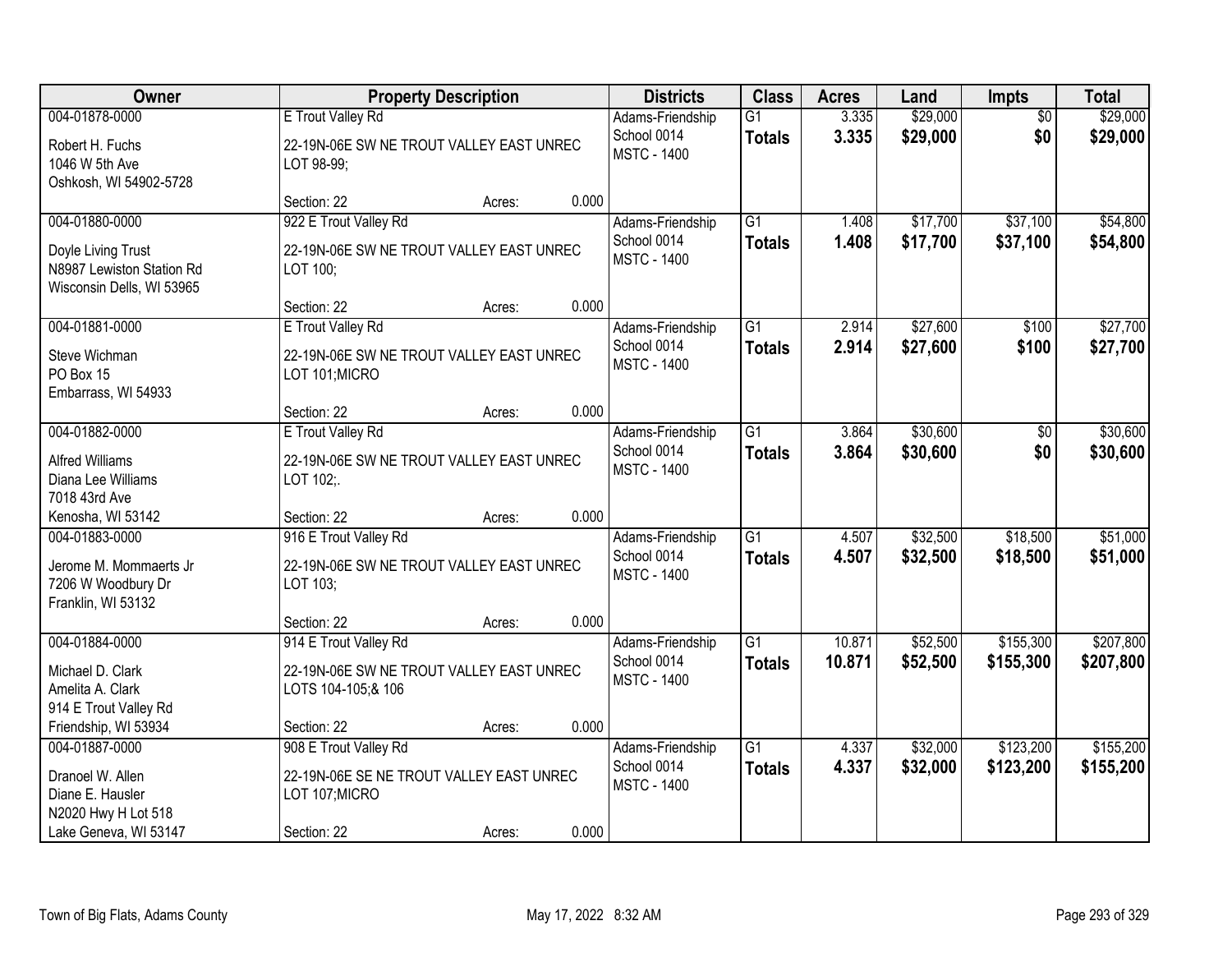| Owner                         | <b>Property Description</b>              | <b>Districts</b>   | <b>Class</b>    | <b>Acres</b> | Land     | <b>Impts</b> | <b>Total</b> |
|-------------------------------|------------------------------------------|--------------------|-----------------|--------------|----------|--------------|--------------|
| 004-01888-0000                | 907 Browndeer Ave                        | Adams-Friendship   | $\overline{G1}$ | 7.000        | \$30,000 | \$192,400    | \$222,400    |
| Marvin Pinkowski Family Trust | 22-19N-06E SE SE TROUT VALLEY EAST       | School 0014        | <b>Totals</b>   | 7.000        | \$30,000 | \$192,400    | \$222,400    |
| 7948 E Wind Lake Rd           | UNREC; UNPLATTED PORTION OF TROUT VALLEY | <b>MSTC - 1400</b> |                 |              |          |              |              |
| Waterford, WI 53185           | EAST UNRECORDED MICRO                    |                    |                 |              |          |              |              |
|                               | 7.000<br>Section: 22<br>Acres:           |                    |                 |              |          |              |              |
| 004-01889-0000                | 906 E Trout Valley Rd                    | Adams-Friendship   | $\overline{G1}$ | 5.900        | \$36,700 | \$74,500     | \$111,200    |
| Terry L. Ziller               | 22-19N-06E SE NE TROUT VALLEY EAST UNREC | School 0014        | <b>Totals</b>   | 5.900        | \$36,700 | \$74,500     | \$111,200    |
| Susan M. Ziller               | TRACT A;                                 | <b>MSTC - 1400</b> |                 |              |          |              |              |
| 741 Oak Manor Dr              |                                          |                    |                 |              |          |              |              |
| Marengo, IL 60152             | 5.900<br>Section: 22<br>Acres:           |                    |                 |              |          |              |              |
| 004-01890-0000                | 904 E Trout Valley Rd                    | Adams-Friendship   | $\overline{G1}$ | 22.000       | \$97,000 | \$54,400     | \$151,400    |
|                               |                                          | School 0014        | <b>Totals</b>   | 22.000       | \$97,000 | \$54,400     | \$151,400    |
| Jeanne M. Suralski            | 22-19N-06E SE NE TROUT VALLEY EAST UNREC | <b>MSTC - 1400</b> |                 |              |          |              |              |
| 904 E Trout Valley Rd         | TRACT B-C;.                              |                    |                 |              |          |              |              |
| Friendship, WI 53934          | 22.000<br>Section: 22<br>Acres:          |                    |                 |              |          |              |              |
| 004-01891-0000                | 1094 10th Ave                            | Adams-Friendship   | G1              | 4.060        | \$31,200 | \$108,300    | \$139,500    |
|                               |                                          | School 0014        | <b>Totals</b>   | 4.060        | \$31,200 | \$108,300    | \$139,500    |
| Christine M. Douglas          | 22-19N-06E SW SW TROUT VALLEY WEST UNREC | <b>MSTC - 1400</b> |                 |              |          |              |              |
| Robert E. Douglas             | LOT 1;                                   |                    |                 |              |          |              |              |
| 1094 10th Ave                 |                                          |                    |                 |              |          |              |              |
| Hancock, WI 54943             | 4.060<br>Section: 22<br>Acres:           |                    |                 |              |          |              |              |
| 004-01892-0000                | 1088 10th Ave                            | Adams-Friendship   | $\overline{G1}$ | 4.010        | \$31,000 | \$140,200    | \$171,200    |
| Melvin A. Raddatz             | 22-19N-06E SW SW TROUT VALLEY WEST UNREC | School 0014        | <b>Totals</b>   | 4.010        | \$31,000 | \$140,200    | \$171,200    |
| Shirley P. Raddatz            | LOT 2-3;                                 | <b>MSTC - 1400</b> |                 |              |          |              |              |
| 1088 10th Ave                 |                                          |                    |                 |              |          |              |              |
| Hancock, WI 54943             | 4.010<br>Section: 22<br>Acres:           |                    |                 |              |          |              |              |
| 004-01894-0000                | 1082 10th Ave                            | Adams-Friendship   | $\overline{G1}$ | 1.540        | \$18,900 | \$22,800     | \$41,700     |
| Darren R. Coates              | 22-19N-06E SW SW TROUT VALLEY WEST UNREC | School 0014        | <b>Totals</b>   | 1.540        | \$18,900 | \$22,800     | \$41,700     |
| 1017 Pierce Ave               | LOT $4$ ;                                | <b>MSTC - 1400</b> |                 |              |          |              |              |
| Oshkosh, WI 54902             |                                          |                    |                 |              |          |              |              |
|                               | 1.540<br>Section: 22<br>Acres:           |                    |                 |              |          |              |              |
| 004-01895-0000                | 1080 10th Ave                            | Adams-Friendship   | $\overline{G1}$ | 1.540        | \$18,900 | \$20,300     | \$39,200     |
| John M. Zamiatala             | 22-19N-06E SW SW TROUT VALLEY WEST UNREC | School 0014        | <b>Totals</b>   | 1.540        | \$18,900 | \$20,300     | \$39,200     |
| RoseMary J. Zamiatala         | LOT $5$ ;                                | <b>MSTC - 1400</b> |                 |              |          |              |              |
| N84 W14476 Menomonee Ave      |                                          |                    |                 |              |          |              |              |
| Menomonee Falls, WI 53051     | 1.540<br>Section: 22<br>Acres:           |                    |                 |              |          |              |              |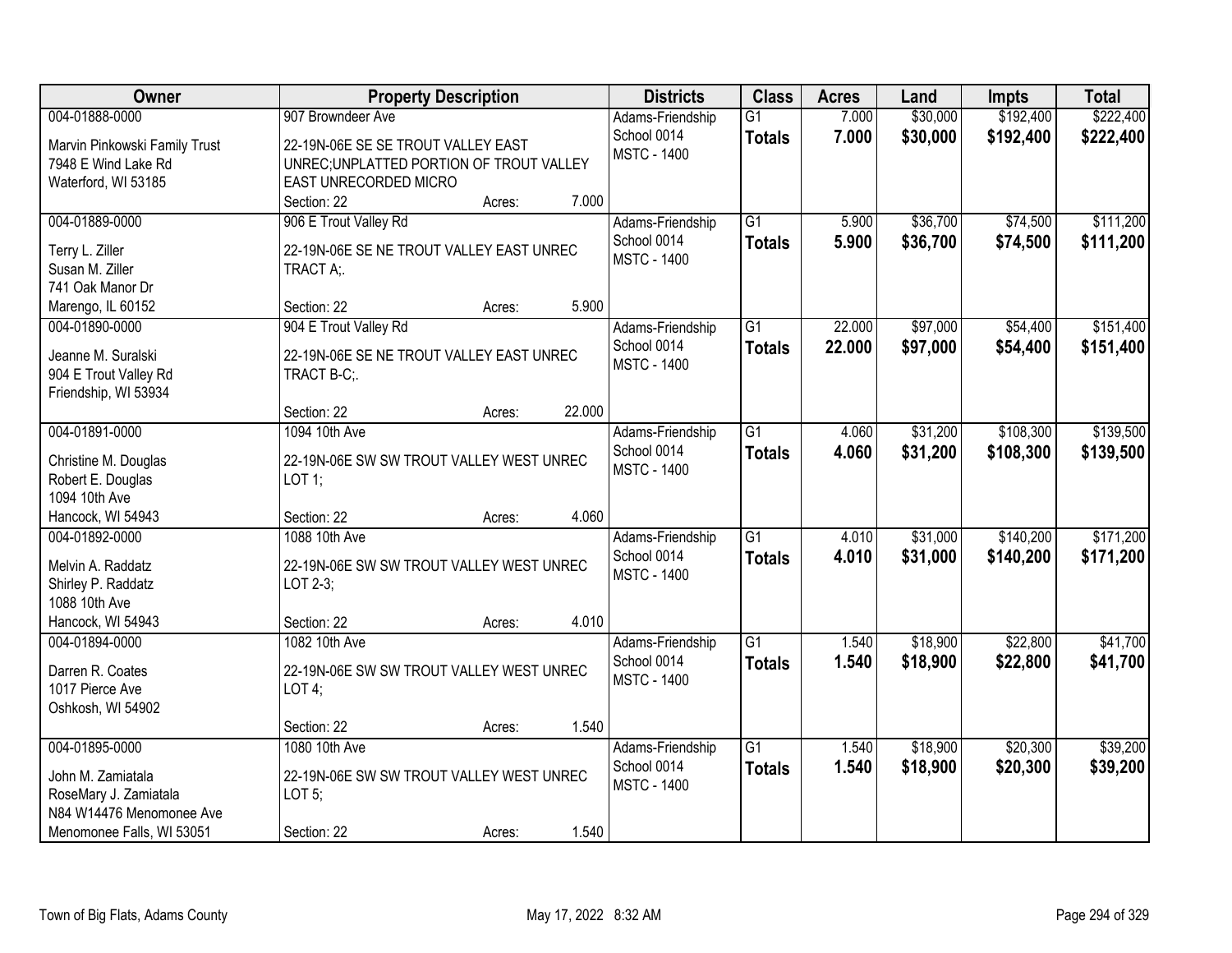| Owner                                                                                              | <b>Property Description</b>                                                                                |       | <b>Districts</b>                                      | <b>Class</b>                     | <b>Acres</b>   | Land                 | <b>Impts</b>           | <b>Total</b>           |
|----------------------------------------------------------------------------------------------------|------------------------------------------------------------------------------------------------------------|-------|-------------------------------------------------------|----------------------------------|----------------|----------------------|------------------------|------------------------|
| 004-01896-0000<br>Constance L. Faulds<br>Debra L. Koenen<br>3520 Clairmont St                      | 997 W Trout Valley Rd<br>22-19N-06E SW SW TROUT VALLEY WEST UNREC<br>LOTS 6-7-8:                           |       | Adams-Friendship<br>School 0014<br><b>MSTC - 1400</b> | $\overline{G1}$<br><b>Totals</b> | 4.850<br>4.850 | \$25,600<br>\$25,600 | \$31,400<br>\$31,400   | \$57,000<br>\$57,000   |
| Racine, WI 53406                                                                                   | Section: 22<br>Acres:                                                                                      | 4.850 |                                                       |                                  |                |                      |                        |                        |
| 004-01899-0000<br>Gregg A. Elliott<br>Jean E. Elliott<br>7669 Honeysuckle Dr<br>Edgerton, WI 53534 | 995 W Trout Valley Rd<br>22-19N-06E SW SW TROUT VALLEY WEST UNREC<br>LOT 9; MICRO<br>Section: 22<br>Acres: | 1.760 | Adams-Friendship<br>School 0014<br><b>MSTC - 1400</b> | $\overline{G1}$<br><b>Totals</b> | 1.760<br>1.760 | \$15,100<br>\$15,100 | \$76,300<br>\$76,300   | \$91,400<br>\$91,400   |
| 004-01901-0000                                                                                     | 991 W Trout Valley Rd                                                                                      |       | Adams-Friendship                                      | G1                               | 2.260          | \$24,300             | \$75,300               | \$99,600               |
| James Gaskin<br>991 W Trout Valley Rd<br>Hancock, WI 54943                                         | 22-19N-06E SW SW TROUT VALLEY WEST UNREC<br>LOT 10;                                                        |       | School 0014<br><b>MSTC - 1400</b>                     | <b>Totals</b>                    | 2.260          | \$24,300             | \$75,300               | \$99,600               |
|                                                                                                    | Section: 22<br>Acres:                                                                                      | 2.260 |                                                       |                                  |                |                      |                        |                        |
| 004-01902-0000<br>Marcie L. Brown<br>N3257 Vista Dr<br>Campbellsport, WI 53010                     | 989 W Trout Valley Rd<br>22-19N-06E SW SW TROUT VALLEY WEST UNREC<br>LOT 11;                               |       | Adams-Friendship<br>School 0014<br><b>MSTC - 1400</b> | G1<br><b>Totals</b>              | 2.290<br>2.290 | \$24,500<br>\$24,500 | \$8,300<br>\$8,300     | \$32,800<br>\$32,800   |
|                                                                                                    | Section: 22<br>Acres:                                                                                      | 2.290 |                                                       |                                  |                |                      |                        |                        |
| 004-01903-0000<br>Susen H. Demars<br>David Siegler<br>1564 W Mooseheart Rd                         | 987 W Trout Valley Rd<br>22-19N-06E SW SW TROUT VALLEY WEST UNREC<br>LOT 12-13-14;                         |       | Adams-Friendship<br>School 0014<br><b>MSTC - 1400</b> | $\overline{G1}$<br><b>Totals</b> | 5.210<br>5.210 | \$34,600<br>\$34,600 | \$76,600<br>\$76,600   | \$111,200<br>\$111,200 |
| North Aurora, IL 60542<br>004-01906-0000                                                           | Section: 22<br>Acres:<br>W Trout Valley Rd                                                                 | 5.210 | Adams-Friendship                                      | $\overline{G1}$                  | 1.700          | \$20,300             | $\overline{50}$        | \$20,300               |
| Robert J and Monica Johnson Trust<br>19109 John Kirkham Dr<br>Romeoville, IL 60446                 | 22-19N-06E SW SW TROUT VALLEY WEST UNREC<br>LOT 15;                                                        |       | School 0014<br><b>MSTC - 1400</b>                     | <b>Totals</b>                    | 1.700          | \$20,300             | \$0                    | \$20,300               |
|                                                                                                    | Section: 22<br>Acres:                                                                                      | 1.700 |                                                       |                                  |                |                      |                        |                        |
| 004-01907-0000<br>Lee D. Beans<br>3237 N Sherman Blvd<br>Milwaukee, WI 53216                       | W Trout Valley Rd<br>22-19N-06E NE SW TROUT VALLEY WEST UNREC<br>LOT 16;<br>Section: 22<br>Acres:          | 2.050 | Adams-Friendship<br>School 0014<br><b>MSTC - 1400</b> | $\overline{G1}$<br><b>Totals</b> | 2.050<br>2.050 | \$23,300<br>\$23,300 | $\overline{50}$<br>\$0 | \$23,300<br>\$23,300   |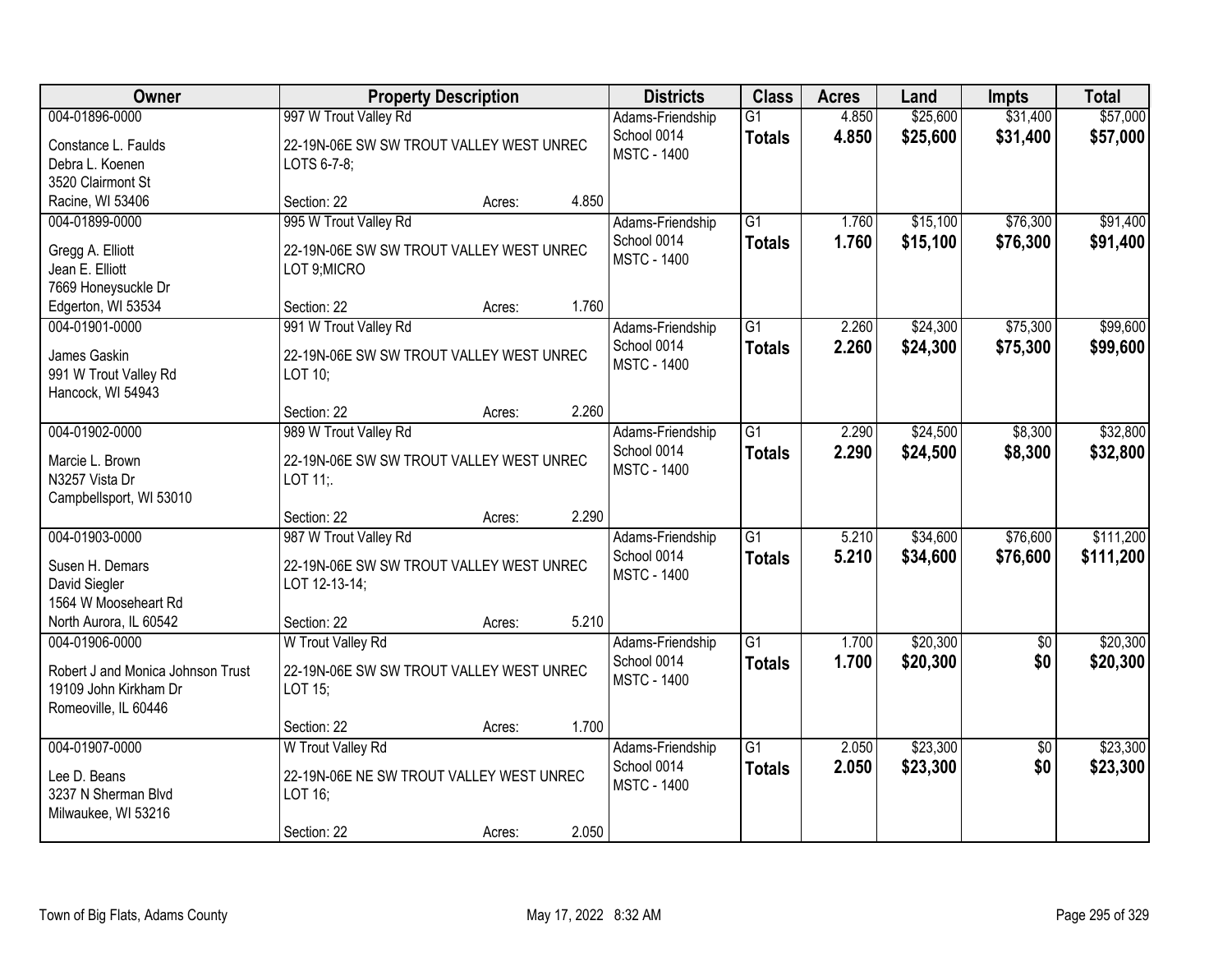| Owner                                  | <b>Property Description</b>                         |        |       | <b>Districts</b>                  | <b>Class</b>    | <b>Acres</b> | Land     | <b>Impts</b>    | <b>Total</b> |
|----------------------------------------|-----------------------------------------------------|--------|-------|-----------------------------------|-----------------|--------------|----------|-----------------|--------------|
| 004-01908-0000                         | 977 W Trout Valley Rd                               |        |       | Adams-Friendship                  | $\overline{G1}$ | 2.040        | \$23,200 | $\overline{50}$ | \$23,200     |
| Michael R. Schultz<br>Tamra L. Schultz | 22-19N-06E NE SW TROUT VALLEY WEST UNREC<br>LOT 17; |        |       | School 0014<br><b>MSTC - 1400</b> | <b>Totals</b>   | 2.040        | \$23,200 | \$0             | \$23,200     |
| 313 Randolph St                        |                                                     |        |       |                                   |                 |              |          |                 |              |
| Edgerton, WI 53534                     | Section: 22                                         | Acres: | 2.040 |                                   |                 |              |          |                 |              |
| 004-01909-0000                         | 973 W Trout Valley Rd                               |        |       | Adams-Friendship                  | $\overline{G1}$ | 5.370        | \$35,100 | \$12,400        | \$47,500     |
|                                        | 22-19N-06E NE SW TROUT VALLEY WEST UNREC            |        |       | School 0014                       | <b>Totals</b>   | 5.370        | \$35,100 | \$12,400        | \$47,500     |
| Bradley V. Roehl<br>Verlene Roehl      | LOT 18-19;MICRO                                     |        |       | <b>MSTC - 1400</b>                |                 |              |          |                 |              |
| 2613 Elizabeth St                      |                                                     |        |       |                                   |                 |              |          |                 |              |
| Janesville, WI 53548-6719              | Section: 22                                         | Acres: | 5.370 |                                   |                 |              |          |                 |              |
| 004-01911-0000                         | 971 W Trout Valley Rd                               |        |       | Adams-Friendship                  | G1              | 2.750        | \$26,800 | \$12,400        | \$39,200     |
| Michael J. Houston                     | 22-19N-06E NE SW TROUT VALLEY WEST UNREC            |        |       | School 0014                       | <b>Totals</b>   | 2.750        | \$26,800 | \$12,400        | \$39,200     |
| 10925 Lemon Grass Ln                   | LOT 20; MICRO                                       |        |       | <b>MSTC - 1400</b>                |                 |              |          |                 |              |
| Roscoe, IL 61073                       |                                                     |        |       |                                   |                 |              |          |                 |              |
|                                        | Section: 22                                         | Acres: | 2.750 |                                   |                 |              |          |                 |              |
| 004-01912-0000                         | 969 W Trout Valley Rd                               |        |       | Adams-Friendship                  | $\overline{G1}$ | 2.840        | \$27,200 | \$92,400        | \$119,600    |
| Andrew J. Schueller                    | 22-19N-06E NE SW TROUT VALLEY WEST UNREC            |        |       | School 0014                       | <b>Totals</b>   | 2.840        | \$27,200 | \$92,400        | \$119,600    |
| Sharon A. Schueller                    | LOT 21; MICRO                                       |        |       | <b>MSTC - 1400</b>                |                 |              |          |                 |              |
| 969 W Trout Valley Rd                  |                                                     |        |       |                                   |                 |              |          |                 |              |
| Hancock, WI 54943                      | Section: 22                                         | Acres: | 2.840 |                                   |                 |              |          |                 |              |
| 004-01913-0000                         | 967 W Trout Valley Rd                               |        |       | Adams-Friendship                  | $\overline{G1}$ | 2.160        | \$23,800 | \$5,600         | \$29,400     |
| Jean Scharping                         | 22-19N-06E NE SW TROUT VALLEY WEST UNREC            |        |       | School 0014                       | <b>Totals</b>   | 2.160        | \$23,800 | \$5,600         | \$29,400     |
| Sherry L. Seekins                      | LOT 22;                                             |        |       | <b>MSTC - 1400</b>                |                 |              |          |                 |              |
| 967 W Trout Valley Rd                  |                                                     |        |       |                                   |                 |              |          |                 |              |
| Hancock, WI 54943                      | Section: 22                                         | Acres: | 2.160 |                                   |                 |              |          |                 |              |
| 004-01914-0000                         | 965 W Trout Valley Rd                               |        |       | Adams-Friendship                  | $\overline{G1}$ | 2.180        | \$23,900 | \$21,500        | \$45,400     |
| Curtiss T. Gedig                       | 22-19N-06E NE SW TROUT VALLEY WEST UNREC            |        |       | School 0014                       | <b>Totals</b>   | 2.180        | \$23,900 | \$21,500        | \$45,400     |
| Bonnie L. Gedig                        | LOT 23; MICRO                                       |        |       | <b>MSTC - 1400</b>                |                 |              |          |                 |              |
| 1519 W Wanda Ave                       |                                                     |        |       |                                   |                 |              |          |                 |              |
| Milwaukee, WI 53221                    | Section: 22                                         | Acres: | 2.180 |                                   |                 |              |          |                 |              |
| 004-01915-0000                         | W Trout Valley Rd                                   |        |       | Adams-Friendship                  | $\overline{G1}$ | 2.300        | \$24,500 | $\overline{30}$ | \$24,500     |
| Curtiss T. Gedig                       | 22-19N-06E NE SW TROUT VALLEY WEST UNREC            |        |       | School 0014                       | <b>Totals</b>   | 2.300        | \$24,500 | \$0             | \$24,500     |
| Bonnie L. Gedig                        | LOT 24; MICRO                                       |        |       | <b>MSTC - 1400</b>                |                 |              |          |                 |              |
| 1519 W Wanda Ave                       |                                                     |        |       |                                   |                 |              |          |                 |              |
| Milwaukee, WI 53221                    | Section: 22                                         | Acres: | 2.300 |                                   |                 |              |          |                 |              |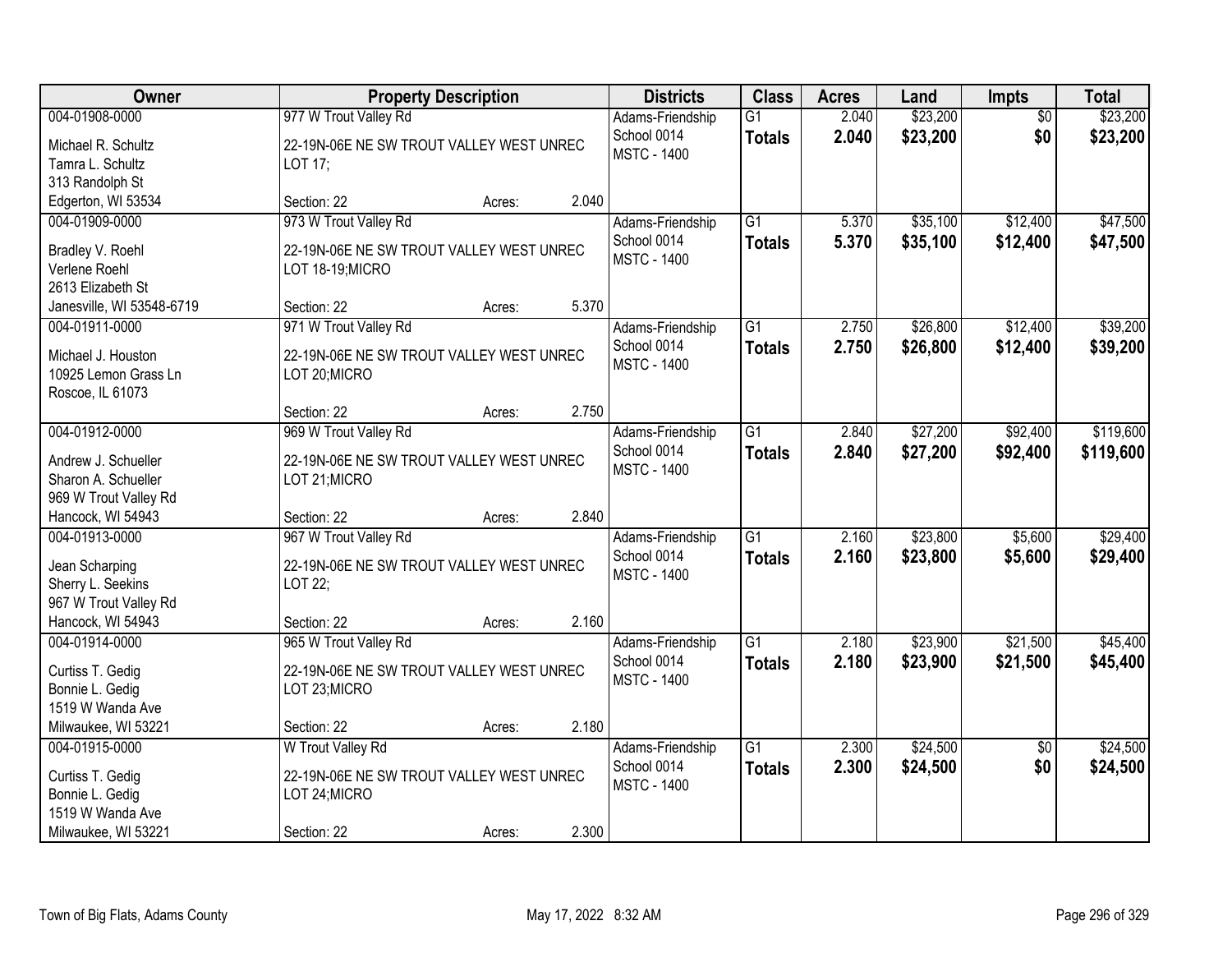| <b>Owner</b>                                                                         |                                                                                                   | <b>Property Description</b> |       | <b>Districts</b>                                      | <b>Class</b>                     | <b>Acres</b>   | Land                 | Impts                  | <b>Total</b>           |
|--------------------------------------------------------------------------------------|---------------------------------------------------------------------------------------------------|-----------------------------|-------|-------------------------------------------------------|----------------------------------|----------------|----------------------|------------------------|------------------------|
| 004-01916-0000<br>Daniel R. Meyers<br>208 Campfire Way<br>Wimberley, TX 78676        | 961 W Trout Valley Rd<br>22-19N-06E NE SW TROUT VALLEY WEST UNREC<br>LOT 25; LOT 1 CSM 1746 MICRO |                             |       | Adams-Friendship<br>School 0014<br><b>MSTC - 1400</b> | $\overline{G1}$<br><b>Totals</b> | 2.190<br>2.190 | \$24,000<br>\$24,000 | \$18,700<br>\$18,700   | \$42,700<br>\$42,700   |
|                                                                                      | Section: 22                                                                                       | Acres:                      | 2.190 |                                                       |                                  |                |                      |                        |                        |
| 004-01917-0000<br>Catherine M. Lewinski<br>Steven A. Lewinski Sr<br>968 Blackhawk Ct | 959 W Trout Valley Rd<br>22-19N-06E NE SW TROUT VALLEY WEST UNREC<br>LOTS 26-27;                  |                             |       | Adams-Friendship<br>School 0014<br><b>MSTC - 1400</b> | $\overline{G1}$<br><b>Totals</b> | 3.990<br>3.990 | \$31,000<br>\$31,000 | \$26,300<br>\$26,300   | \$57,300<br>\$57,300   |
| Hancock, WI 54943<br>004-01919-0000                                                  | Section: 22                                                                                       | Acres:                      | 3.990 |                                                       |                                  |                |                      | \$188,000              | \$219,600              |
| Dale A. Kipfer<br>Wendy K. Kipfer<br>955 W Trout Valley Rd                           | 955 W Trout Valley Rd<br>22-19N-06E NE SW TROUT VALLEY WEST UNREC<br>LOT 28-29;MICRO              |                             |       | Adams-Friendship<br>School 0014<br><b>MSTC - 1400</b> | G1<br><b>Totals</b>              | 4.190<br>4.190 | \$31,600<br>\$31,600 | \$188,000              | \$219,600              |
| Hancock, WI 54943                                                                    | Section: 22                                                                                       | Acres:                      | 4.190 |                                                       |                                  |                |                      |                        |                        |
| 004-01921-0000<br>Florence C. Hustad<br>949 W Trout Valley Rd<br>Hancock, WI 54943   | 951 W Trout Valley Rd<br>22-19N-06E NE SW TROUT VALLEY WEST UNREC<br>LOT 30; MICRO                |                             |       | Adams-Friendship<br>School 0014<br><b>MSTC - 1400</b> | $\overline{G1}$<br><b>Totals</b> | 2.010<br>2.010 | \$23,100<br>\$23,100 | \$3,200<br>\$3,200     | \$26,300<br>\$26,300   |
|                                                                                      | Section: 22                                                                                       | Acres:                      | 2.010 |                                                       |                                  |                |                      |                        |                        |
| 004-01922-0000<br>Florence C. Hustad<br>949 W Trout Valley Rd<br>Hancock, WI 54943   | 949 W Trout Valley Rd<br>22-19N-06E NE SW TROUT VALLEY WEST UNREC<br>LOT 31:                      |                             |       | Adams-Friendship<br>School 0014<br><b>MSTC - 1400</b> | $\overline{G1}$<br><b>Totals</b> | 2.150<br>2.150 | \$23,800<br>\$23,800 | \$94,400<br>\$94,400   | \$118,200<br>\$118,200 |
|                                                                                      | Section: 22                                                                                       | Acres:                      | 2.150 |                                                       |                                  |                |                      |                        |                        |
| 004-01923-0000<br>Daniel Kosa<br>947 W Trout Valley Rd<br>Hancock, WI 54943          | 947 W Trout Valley Rd<br>22-19N-06E NE SW TROUT VALLEY WEST UNREC<br>LOT 32-33-34; MICRO          |                             |       | Adams-Friendship<br>School 0014<br><b>MSTC - 1400</b> | $\overline{G1}$<br><b>Totals</b> | 6.590<br>6.590 | \$38,800<br>\$38,800 | \$57,000<br>\$57,000   | \$95,800<br>\$95,800   |
|                                                                                      | Section: 22                                                                                       | Acres:                      | 6.590 |                                                       |                                  |                |                      |                        |                        |
| 004-01926-0000<br>Jennifer Gilbertson<br>941 W Trout Valley Rd<br>Hancock, WI 54943  | 941 W Trout Valley Rd<br>22-19N-06E SW NE TROUT VALLEY WEST UNREC<br>LOT 35;<br>Section: 22       | Acres:                      | 2.320 | Adams-Friendship<br>School 0014<br><b>MSTC - 1400</b> | $\overline{G1}$<br><b>Totals</b> | 2.320<br>2.320 | \$24,600<br>\$24,600 | \$124,900<br>\$124,900 | \$149,500<br>\$149,500 |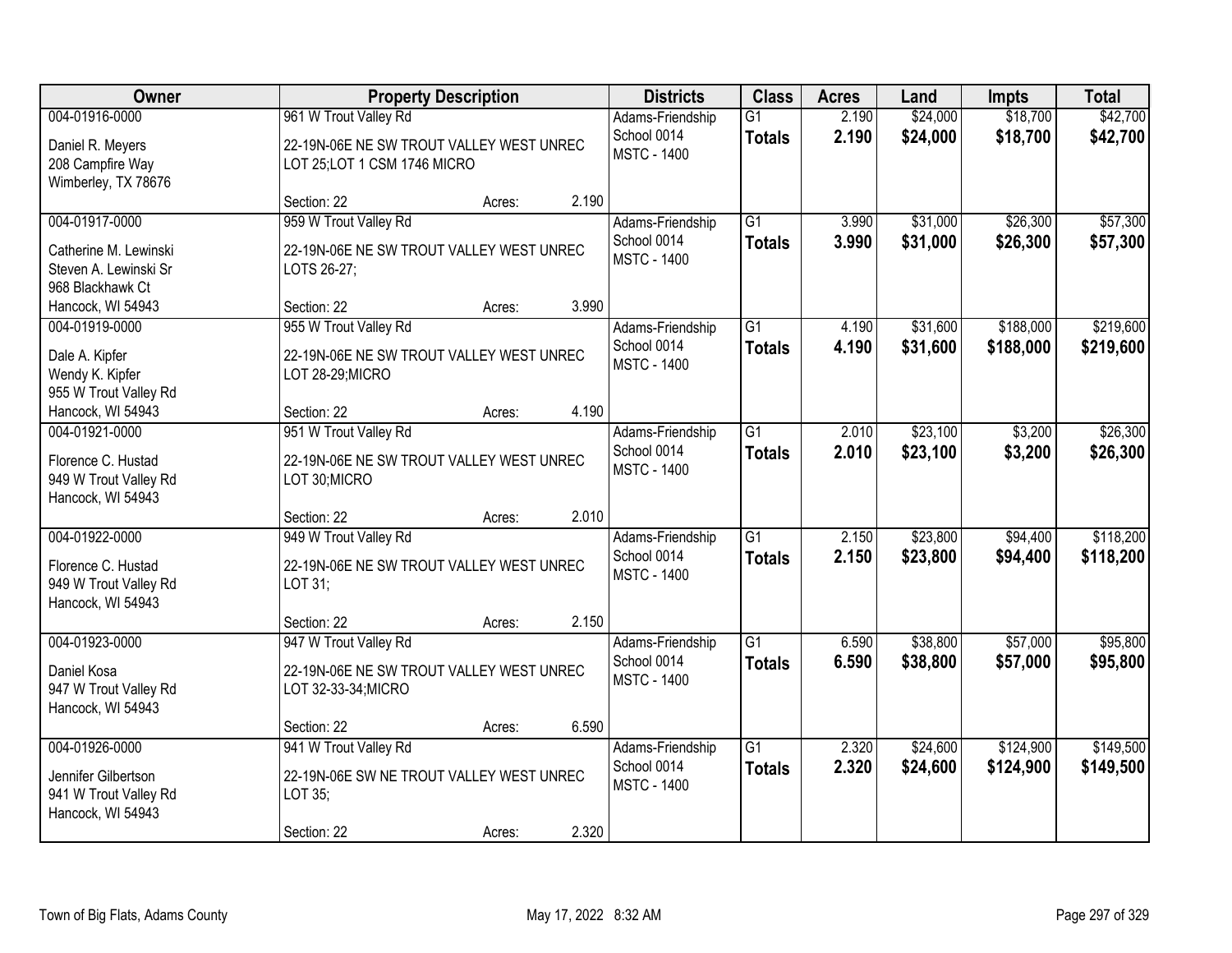| <b>Owner</b>                   |                                          | <b>Property Description</b> |       | <b>Districts</b>                  | <b>Class</b>    | <b>Acres</b> | Land     | Impts           | <b>Total</b> |
|--------------------------------|------------------------------------------|-----------------------------|-------|-----------------------------------|-----------------|--------------|----------|-----------------|--------------|
| 004-01927-0000                 | 939 W Trout Valley Rd                    |                             |       | Adams-Friendship                  | $\overline{G1}$ | 4.460        | \$32,400 | \$119,500       | \$151,900    |
| Timothy L. Meadows             | 22-19N-06E SW NE TROUT VALLEY WEST UNREC |                             |       | School 0014<br><b>MSTC - 1400</b> | <b>Totals</b>   | 4.460        | \$32,400 | \$119,500       | \$151,900    |
| Cheryl L. Behnke               | LOT 36-37;MICRO                          |                             |       |                                   |                 |              |          |                 |              |
| 939 W Trout Valley Rd          |                                          |                             |       |                                   |                 |              |          |                 |              |
| Hancock, WI 54943              | Section: 22                              | Acres:                      | 4.460 |                                   |                 |              |          |                 |              |
| 004-01929-0000                 | 935 W Trout Valley Rd                    |                             |       | Adams-Friendship                  | $\overline{G1}$ | 1.810        | \$21,300 | \$53,700        | \$75,000     |
| Susan R. Souder                | 22-19N-06E SW NE TROUT VALLEY WEST UNREC |                             |       | School 0014<br><b>MSTC - 1400</b> | <b>Totals</b>   | 1.810        | \$21,300 | \$53,700        | \$75,000     |
| 935 W Trout Valley Rd          | LOT 38; MICRO                            |                             |       |                                   |                 |              |          |                 |              |
| Hancock, WI 54943              |                                          |                             |       |                                   |                 |              |          |                 |              |
|                                | Section: 22                              | Acres:                      | 1.810 |                                   |                 |              |          |                 |              |
| 004-01930-0000                 | 933 W Trout Valley Rd                    |                             |       | Adams-Friendship                  | G1              | 1.800        | \$21,200 | \$3,800         | \$25,000     |
| Laurie R. Zipperer             | 22-19N-06E SW NE TROUT VALLEY WEST UNREC |                             |       | School 0014                       | <b>Totals</b>   | 1.800        | \$21,200 | \$3,800         | \$25,000     |
| 1015 Carrington St             | LOT 39;                                  |                             |       | <b>MSTC - 1400</b>                |                 |              |          |                 |              |
| Janesville, WI 53545           |                                          |                             |       |                                   |                 |              |          |                 |              |
|                                | Section: 22                              | Acres:                      | 1.800 |                                   |                 |              |          |                 |              |
| 004-01931-0000                 | 931 W Trout Valley Rd                    |                             |       | Adams-Friendship                  | $\overline{G1}$ | 1.630        | \$19,700 | \$37,800        | \$57,500     |
| Dan Nord                       | 22-19N-06E SW NE TROUT VALLEY WEST UNREC |                             |       | School 0014                       | <b>Totals</b>   | 1.630        | \$19,700 | \$37,800        | \$57,500     |
| 931 W Trout Valley Rd          | LOT 40;                                  |                             |       | <b>MSTC - 1400</b>                |                 |              |          |                 |              |
| Hancock, WI 54943              |                                          |                             |       |                                   |                 |              |          |                 |              |
|                                | Section: 22                              | Acres:                      | 1.630 |                                   |                 |              |          |                 |              |
| 004-01932-0000                 | 927 W Trout Valley Rd                    |                             |       | Adams-Friendship                  | $\overline{G1}$ | 4.870        | \$33,600 | $\overline{50}$ | \$33,600     |
| Michael E. Butenschoen         | 22-19N-06E SW NE TROUT VALLEY WEST UNREC |                             |       | School 0014                       | <b>Totals</b>   | 4.870        | \$33,600 | \$0             | \$33,600     |
| 154 Spring Ct N                | LOT 41-42-43;.                           |                             |       | <b>MSTC - 1400</b>                |                 |              |          |                 |              |
| Carpentersville, IL 60110-2832 |                                          |                             |       |                                   |                 |              |          |                 |              |
|                                | Section: 22                              | Acres:                      | 4.870 |                                   |                 |              |          |                 |              |
| 004-01935-0000                 | 921 W Trout Valley Rd                    |                             |       | Adams-Friendship                  | $\overline{G1}$ | 3.220        | \$28,700 | \$31,500        | \$60,200     |
| Rebecca J. Curtis              | 22-19N-06E SW NE TROUT VALLEY WEST UNREC |                             |       | School 0014                       | <b>Totals</b>   | 3.220        | \$28,700 | \$31,500        | \$60,200     |
| 921 W Trout Valley Rd          | LOT 44-45;                               |                             |       | <b>MSTC - 1400</b>                |                 |              |          |                 |              |
| Hancock, WI 54943              |                                          |                             |       |                                   |                 |              |          |                 |              |
|                                | Section: 22                              | Acres:                      | 3.220 |                                   |                 |              |          |                 |              |
| 004-01937-0000                 | 917 W Trout Valley Rd                    |                             |       | Adams-Friendship                  | $\overline{G1}$ | 5.250        | \$34,800 | \$72,100        | \$106,900    |
| Robert M. Bosetti              | 22-19N-06E NW NE TROUT VALLEY WEST UNREC |                             |       | School 0014                       | <b>Totals</b>   | 5.250        | \$34,800 | \$72,100        | \$106,900    |
| Alice M. Bosetti               | LOT 46-47-48; LOT 46, 47, & 48 CSM 3346  |                             |       | <b>MSTC - 1400</b>                |                 |              |          |                 |              |
| 320 E Kendale Dr               |                                          |                             |       |                                   |                 |              |          |                 |              |
| Oak Creek, WI 53154            | Section: 22                              | Acres:                      | 5.250 |                                   |                 |              |          |                 |              |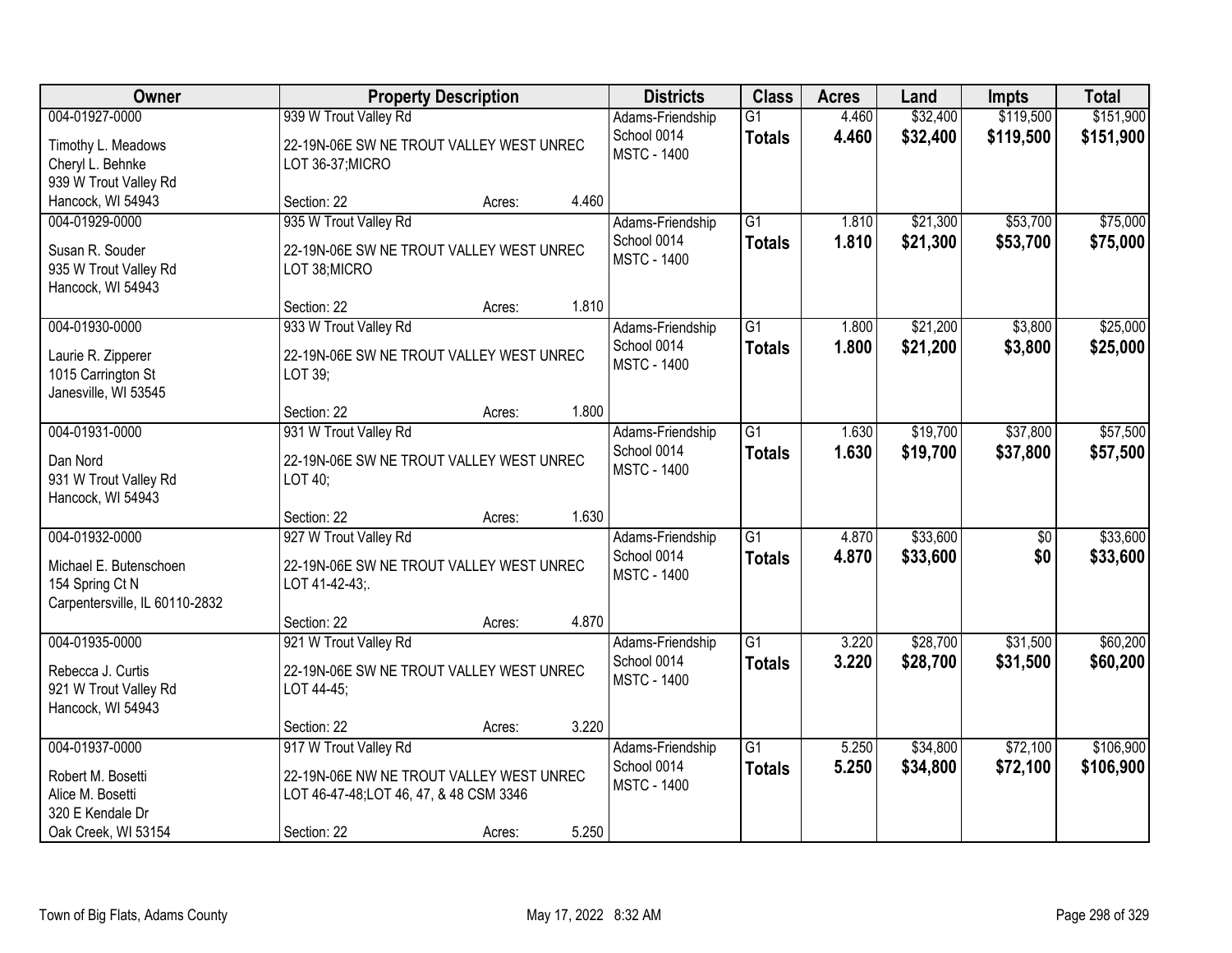| Owner                                                                                         |                                                                                                   | <b>Property Description</b> |       | <b>Districts</b>                                      | <b>Class</b>                     | <b>Acres</b>   | Land                 | <b>Impts</b>           | <b>Total</b>         |
|-----------------------------------------------------------------------------------------------|---------------------------------------------------------------------------------------------------|-----------------------------|-------|-------------------------------------------------------|----------------------------------|----------------|----------------------|------------------------|----------------------|
| 004-01940-0000<br>Mary A. Reszel<br>Ryan Semrad<br>911 W Trout Valley Rd                      | 913 W Trout Valley Rd<br>22-19N-06E NW NE TROUT VALLEY WEST UNREC<br>LOT 49;                      |                             |       | Adams-Friendship<br>School 0014<br><b>MSTC - 1400</b> | $\overline{G1}$<br><b>Totals</b> | 1.730<br>1.730 | \$20,600<br>\$20,600 | $\overline{50}$<br>\$0 | \$20,600<br>\$20,600 |
| Hancock, WI 54943                                                                             | Section: 22                                                                                       | Acres:                      | 1.730 |                                                       |                                  |                |                      |                        |                      |
| 004-01941-0000<br>Mary A. Reszel<br>Ryan Semrad<br>911 W Trout Valley Rd<br>Hancock, WI 54943 | 911 W Trout Valley Rd<br>22-19N-06E NW NE TROUT VALLEY WEST UNREC<br>LOT 50;<br>Section: 22       | Acres:                      | 1.680 | Adams-Friendship<br>School 0014<br><b>MSTC - 1400</b> | $\overline{G1}$<br><b>Totals</b> | 1.680<br>1.680 | \$20,100<br>\$20,100 | \$40,300<br>\$40,300   | \$60,400<br>\$60,400 |
| 004-01942-0000                                                                                | 909 W Trout Valley Rd                                                                             |                             |       | Adams-Friendship                                      | G1                               | 1.600          | \$19,400             | \$19,700               | \$39,100             |
| Charles Woods<br>1124 N 50th PI<br>Milwaukee, WI 53208                                        | 22-19N-06E NW NE TROUT VALLEY WEST UNREC<br>LOT 51; MICRO                                         |                             |       | School 0014<br><b>MSTC - 1400</b>                     | <b>Totals</b>                    | 1.600          | \$19,400             | \$19,700               | \$39,100             |
|                                                                                               | Section: 22                                                                                       | Acres:                      | 1.600 |                                                       |                                  |                |                      |                        |                      |
| 004-01943-0000<br>Karl P. Glassen<br>Diane Glassen<br>4504 Garden Ave                         | W Trout Valley Rd<br>22-19N-06E NW NE TROUT VALLEY WEST UNREC<br>LOT 52-53-54;                    |                             |       | Adams-Friendship<br>School 0014<br><b>MSTC - 1400</b> | $\overline{G1}$<br><b>Totals</b> | 5.570<br>5.570 | \$27,100<br>\$27,100 | \$0<br>\$0             | \$27,100<br>\$27,100 |
| Racine, WI 53403-3944                                                                         | Section: 22                                                                                       | Acres:                      | 5.570 |                                                       |                                  |                |                      |                        |                      |
| 004-01946-0010<br>Barbara Cranford<br>951 County Rd C<br>Hancock, WI 54943                    | W Trout Valley Rd<br>22-19N-06E NW NE TROUT VALLEY WEST UNREC<br>LOTS 55-56;                      |                             |       | Adams-Friendship<br>School 0014<br><b>MSTC - 1400</b> | $\overline{G1}$<br><b>Totals</b> | 3.552<br>3.552 | \$21,700<br>\$21,700 | \$0<br>\$0             | \$21,700<br>\$21,700 |
|                                                                                               | Section: 22                                                                                       | Acres:                      | 3.552 |                                                       |                                  |                |                      |                        |                      |
| 004-01946-0015<br>Dennis J. Sadowski<br>Tina M. Sadowski<br>9924 2 Mile Rd                    | 914 W Trout Valley Rd<br>22-19N-06E NW NE TROUT VALLEY WEST UNREC<br>LOT 57;                      |                             |       | Adams-Friendship<br>School 0014<br><b>MSTC - 1400</b> | $\overline{G1}$<br><b>Totals</b> | 1.778<br>1.778 | \$15,200<br>\$15,200 | \$23,800<br>\$23,800   | \$39,000<br>\$39,000 |
| Franksville, WI 53126                                                                         | Section: 22                                                                                       | Acres:                      | 1.778 |                                                       |                                  |                |                      |                        |                      |
| 004-01949-0000<br>Warren W. Carroll et al<br>1471 Cedar Dr<br>Port Washington, WI 53074       | 916 W Trout Valley Rd<br>22-19N-06E NW NE TROUT VALLEY WEST UNREC<br>LOT 58; MICRO<br>Section: 22 | Acres:                      | 1.710 | Adams-Friendship<br>School 0014<br><b>MSTC - 1400</b> | $\overline{G1}$<br><b>Totals</b> | 1.710<br>1.710 | \$14,700<br>\$14,700 | \$19,700<br>\$19,700   | \$34,400<br>\$34,400 |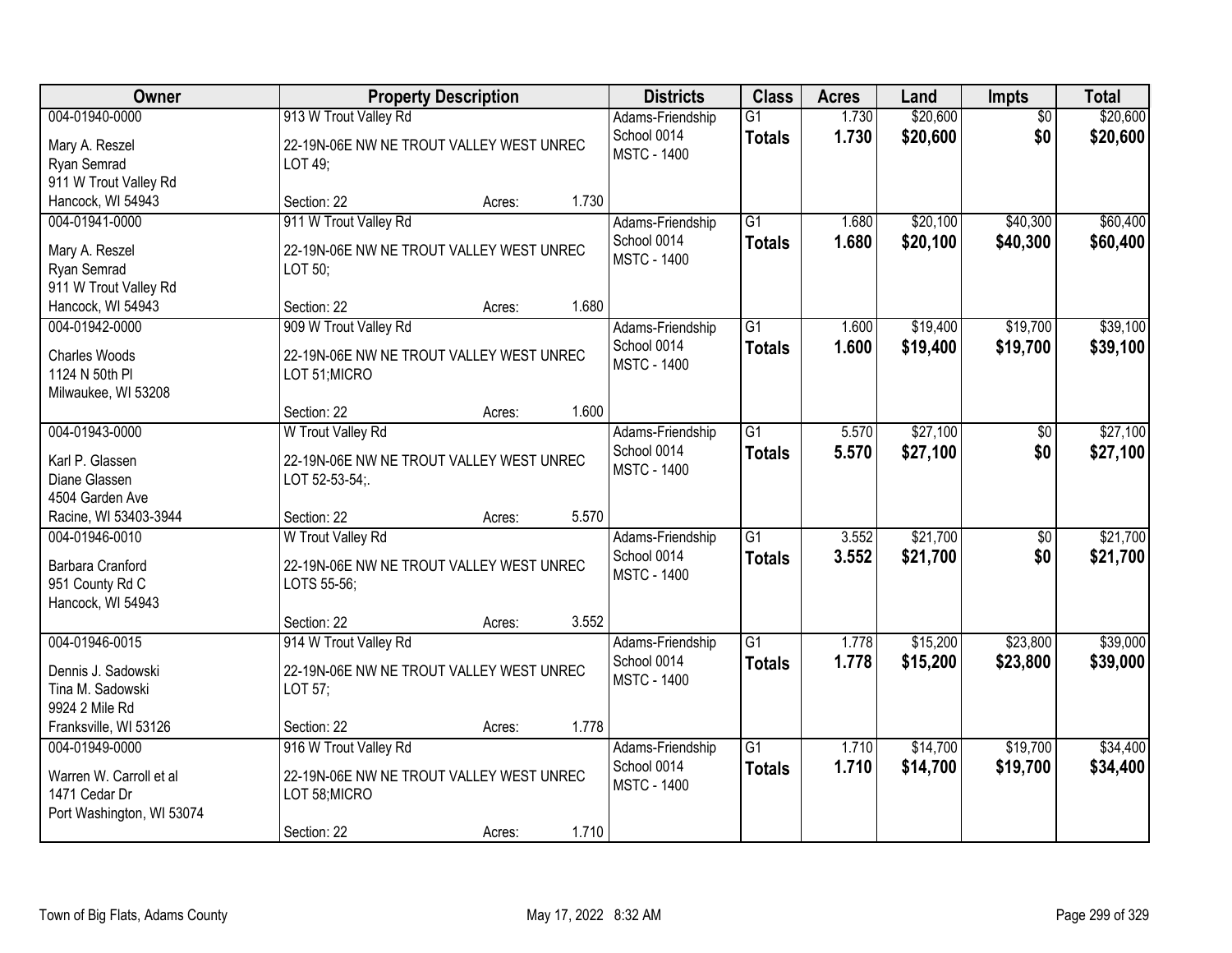| Owner                                                                             |                                                                                             | <b>Property Description</b> |       | <b>Districts</b>                                      | <b>Class</b>                     | <b>Acres</b>   | Land                 | <b>Impts</b>           | <b>Total</b>         |
|-----------------------------------------------------------------------------------|---------------------------------------------------------------------------------------------|-----------------------------|-------|-------------------------------------------------------|----------------------------------|----------------|----------------------|------------------------|----------------------|
| 004-01950-0000<br>Richard G. Meyers<br>922 W Trout Valley Rd<br>Hancock, WI 54943 | W Trout Valley Rd<br>22-19N-06E NW NE TROUT VALLEY WEST UNREC<br>LOT 59;                    |                             |       | Adams-Friendship<br>School 0014<br><b>MSTC - 1400</b> | $\overline{G1}$<br><b>Totals</b> | 1.740<br>1.740 | \$9,300<br>\$9,300   | $\overline{50}$<br>\$0 | \$9,300<br>\$9,300   |
|                                                                                   | Section: 22                                                                                 | Acres:                      | 1.740 |                                                       |                                  |                |                      |                        |                      |
| 004-01951-0000<br>Richard G. Meyers<br>922 W Trout Valley Rd<br>Hancock, WI 54943 | W Trout Valley Rd<br>22-19N-06E NE NW TROUT VALLEY WEST UNREC<br>LOT 60;<br>Section: 22     | Acres:                      | 1.940 | Adams-Friendship<br>School 0014<br><b>MSTC - 1400</b> | $\overline{G1}$<br><b>Totals</b> | 1.940<br>1.940 | \$7,000<br>\$7,000   | \$200<br>\$200         | \$7,200<br>\$7,200   |
| 004-01952-0000                                                                    | 922 W Trout Valley Rd                                                                       |                             |       | Adams-Friendship                                      | G1                               | 1.760          | \$15,100             | \$94,700               | \$109,800            |
| Richard G. Meyers<br>922 W Trout Valley Rd<br>Hancock, WI 54943                   | 22-19N-06E NE NW TROUT VALLEY WEST UNREC<br>LOT 61;                                         |                             |       | School 0014<br><b>MSTC - 1400</b>                     | <b>Totals</b>                    | 1.760          | \$15,100             | \$94,700               | \$109,800            |
|                                                                                   | Section: 22                                                                                 | Acres:                      | 1.760 |                                                       |                                  |                |                      |                        |                      |
| 004-01953-0000<br>Debra L. Groves<br>Stephen A. Groves<br>74 Yacoub Ln            | <b>Blackhawk Ct</b><br>22-19N-06E SE NW TROUT VALLEY WEST UNREC<br>LOT 62;                  |                             |       | Adams-Friendship<br>School 0014<br><b>MSTC - 1400</b> | $\overline{G1}$<br><b>Totals</b> | 1.700<br>1.700 | \$7,000<br>\$7,000   | \$0<br>\$0             | \$7,000<br>\$7,000   |
| Fond Du Lac, WI 54935                                                             | Section: 22                                                                                 | Acres:                      | 1.700 |                                                       |                                  |                |                      |                        |                      |
| 004-01954-0000<br>Debra L. Groves<br>Stephen A. Groves<br>74 Yacoub Ln            | 961 Blackhawk Ct<br>22-19N-06E SE NW TROUT VALLEY WEST UNREC<br>LOT 63;                     |                             |       | Adams-Friendship<br>School 0014<br><b>MSTC - 1400</b> | $\overline{G1}$<br><b>Totals</b> | 1.600<br>1.600 | \$6,300<br>\$6,300   | \$47,800<br>\$47,800   | \$54,100<br>\$54,100 |
| Fond Du Lac, WI 54935                                                             | Section: 22                                                                                 | Acres:                      | 1.600 |                                                       |                                  |                |                      |                        |                      |
| 004-01955-0000<br>R Place Rentals, LLC<br>9217 2nd Ave<br>Almond, WI 54909        | W Trout Valley Rd<br>22-19N-06E SE NW TROUT VALLEY WEST UNREC<br>LOT 64;                    |                             |       | Adams-Friendship<br>School 0014<br><b>MSTC - 1400</b> | $\overline{G1}$<br><b>Totals</b> | 1.590<br>1.590 | \$13,700<br>\$13,700 | $\overline{50}$<br>\$0 | \$13,700<br>\$13,700 |
|                                                                                   | Section: 22                                                                                 | Acres:                      | 1.590 |                                                       |                                  |                |                      |                        |                      |
| 004-01956-0000<br>R Place Rentals, LLC<br>9217 2nd Ave<br>Almond, WI 54909        | 930 W Trout Valley Rd<br>22-19N-06E SE NW TROUT VALLEY WEST UNREC<br>LOT 65;<br>Section: 22 | Acres:                      | 1.580 | Adams-Friendship<br>School 0014<br><b>MSTC - 1400</b> | $\overline{G1}$<br><b>Totals</b> | 1.580<br>1.580 | \$13,600<br>\$13,600 | \$27,600<br>\$27,600   | \$41,200<br>\$41,200 |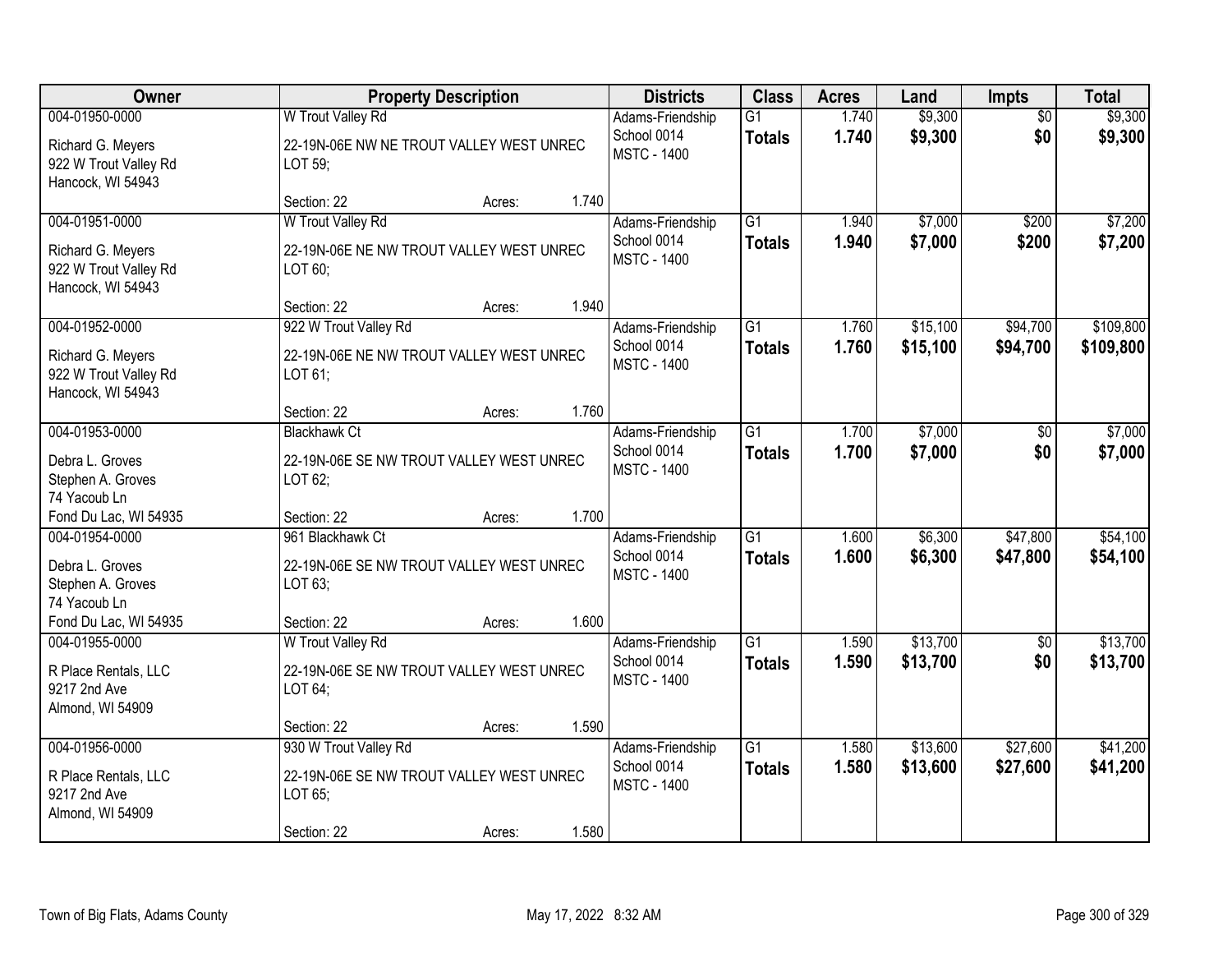| Owner                                                                                      |                                                                                                 | <b>Property Description</b> |       | <b>Districts</b>                                      | <b>Class</b>                     | <b>Acres</b>   | Land                 | <b>Impts</b>           | <b>Total</b>         |
|--------------------------------------------------------------------------------------------|-------------------------------------------------------------------------------------------------|-----------------------------|-------|-------------------------------------------------------|----------------------------------|----------------|----------------------|------------------------|----------------------|
| 004-01957-0000<br>R Place Rentals, LLC<br>9217 2nd Ave                                     | 932 W Trout Valley Rd<br>22-19N-06E SE NW TROUT VALLEY WEST UNREC<br>LOT 66;                    |                             |       | Adams-Friendship<br>School 0014<br><b>MSTC - 1400</b> | $\overline{G1}$<br><b>Totals</b> | 1.570<br>1.570 | \$13,600<br>\$13,600 | $\overline{50}$<br>\$0 | \$13,600<br>\$13,600 |
| Almond, WI 54909                                                                           | Section: 22                                                                                     | Acres:                      | 1.570 |                                                       |                                  |                |                      |                        |                      |
| 004-01958-0000<br>Donald F. Luedtke Jr<br>647 E Main St<br>Waterford, WI 53185             | 934 W Trout Valley Rd<br>22-19N-06E SE NW TROUT VALLEY WEST UNREC<br>LOT 67;<br>Section: 22     | Acres:                      | 1.560 | Adams-Friendship<br>School 0014<br><b>MSTC - 1400</b> | $\overline{G1}$<br><b>Totals</b> | 1.560<br>1.560 | \$13,500<br>\$13,500 | \$10,900<br>\$10,900   | \$24,400<br>\$24,400 |
| 004-01959-0000                                                                             | W Trout Valley Rd                                                                               |                             |       | Adams-Friendship                                      | G1                               | 1.550          | \$13,400             | \$0                    | \$13,400             |
| Donald F. Luedtke Jr<br>647 E Main St<br>Waterford, WI 53185                               | 22-19N-06E SE NW TROUT VALLEY WEST UNREC<br>LOT 68;                                             |                             |       | School 0014<br><b>MSTC - 1400</b>                     | <b>Totals</b>                    | 1.550          | \$13,400             | \$0                    | \$13,400             |
|                                                                                            | Section: 22                                                                                     | Acres:                      | 1.550 |                                                       |                                  |                |                      |                        |                      |
| 004-01960-0000<br>Donald F. Luedtke Jr<br>647 E Main St<br>Waterford, WI 53185             | W Trout Valley Rd<br>22-19N-06E SE NW TROUT VALLEY WEST UNREC<br>LOT 69;                        |                             |       | Adams-Friendship<br>School 0014<br><b>MSTC - 1400</b> | $\overline{G1}$<br><b>Totals</b> | 1.540<br>1.540 | \$13,300<br>\$13,300 | \$0<br>\$0             | \$13,300<br>\$13,300 |
|                                                                                            | Section: 22                                                                                     | Acres:                      | 1.540 |                                                       |                                  |                |                      |                        |                      |
| 004-01961-0000<br>Jeremy Walli<br>Willie K. Lewis<br>221 E Randall St<br>Shawano, WI 54166 | 942 W Trout Valley Rd<br>22-19N-06E SE NW TROUT VALLEY WEST UNREC<br>LOTS 70-71;<br>Section: 22 | Acres:                      | 3.060 | Adams-Friendship<br>School 0014<br><b>MSTC - 1400</b> | $\overline{G1}$<br><b>Totals</b> | 3.060<br>3.060 | \$20,200<br>\$20,200 | \$600<br>\$600         | \$20,800<br>\$20,800 |
| 004-01963-0000                                                                             | 944 W Trout Valley Rd                                                                           |                             |       | Adams-Friendship                                      | $\overline{G1}$                  | 1.510          | \$13,100             | \$99,700               | \$112,800            |
| Christine L. Klug<br>944 W Trout Valley Rd<br>Hancock, WI 54943-9554                       | 22-19N-06E SE NW TROUT VALLEY WEST UNREC<br>LOT 72;                                             |                             |       | School 0014<br><b>MSTC - 1400</b>                     | <b>Totals</b>                    | 1.510          | \$13,100             | \$99,700               | \$112,800            |
|                                                                                            | Section: 22                                                                                     | Acres:                      | 1.510 |                                                       |                                  |                |                      |                        |                      |
| 004-01964-0000<br>Wiliam A. Fink<br>3923 Harding Rd<br>Kenosha, WI 53142                   | 946 W Trout Valley Rd<br>22-19N-06E SE NW TROUT VALLEY WEST UNREC<br>LOT 73;<br>Section: 22     | Acres:                      | 1.340 | Adams-Friendship<br>School 0014<br><b>MSTC - 1400</b> | $\overline{G1}$<br><b>Totals</b> | 1.340<br>1.340 | \$11,700<br>\$11,700 | \$11,800<br>\$11,800   | \$23,500<br>\$23,500 |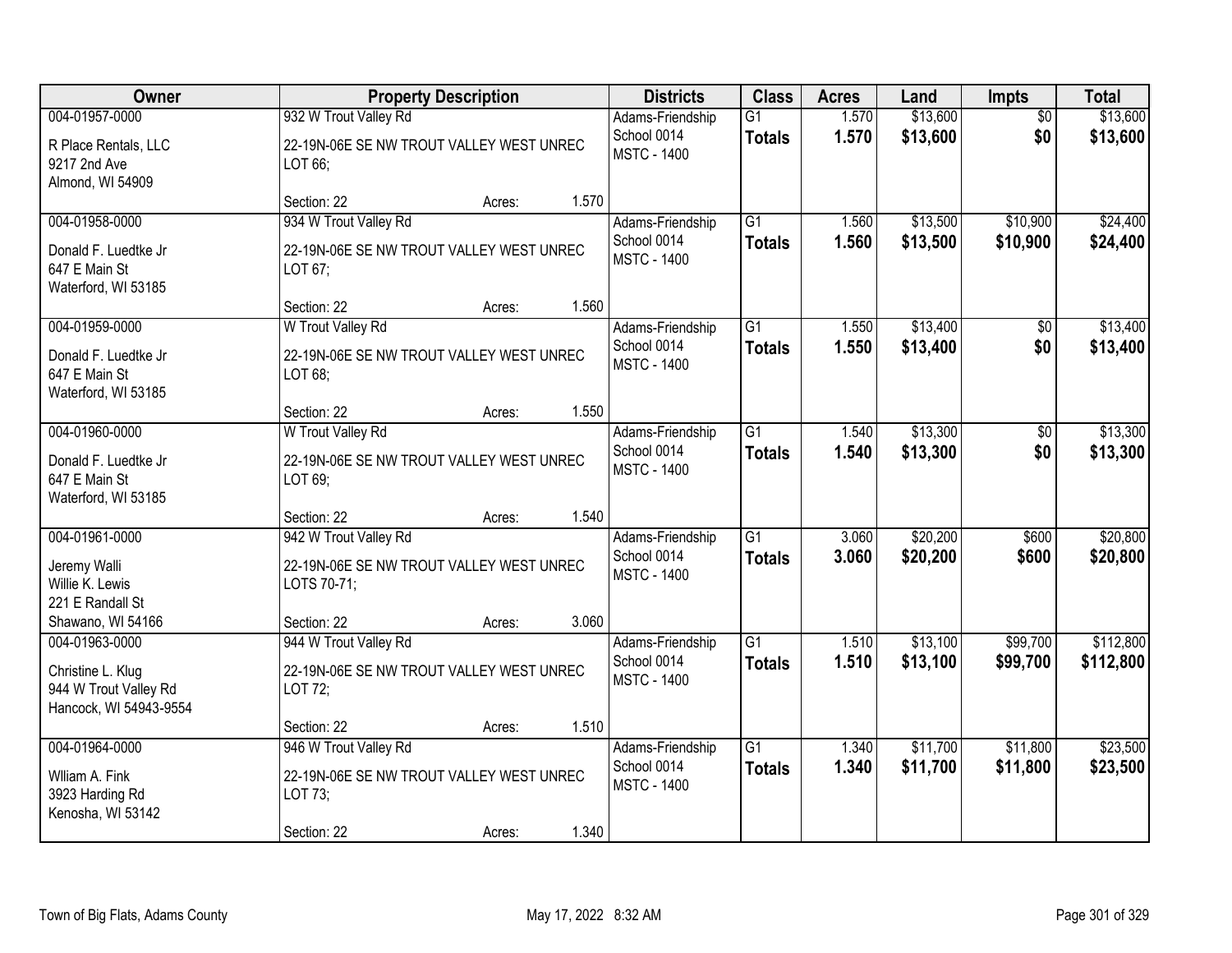| Owner                                                                                     | <b>Property Description</b>                                                                          |        |       | <b>Districts</b>                                      | <b>Class</b>                     | <b>Acres</b>   | Land                 | <b>Impts</b>           | <b>Total</b>           |
|-------------------------------------------------------------------------------------------|------------------------------------------------------------------------------------------------------|--------|-------|-------------------------------------------------------|----------------------------------|----------------|----------------------|------------------------|------------------------|
| 004-01965-0000<br>Francis Lenz<br>Sandra Lenz<br>2762 County Rd A                         | 950 W Trout Valley Rd<br>22-19N-06E NE SW TROUT VALLEY WEST UNREC<br>LOT 74;                         |        |       | Adams-Friendship<br>School 0014<br><b>MSTC - 1400</b> | $\overline{G1}$<br><b>Totals</b> | 2.170<br>2.170 | \$17,500<br>\$17,500 | \$4,000<br>\$4,000     | \$21,500<br>\$21,500   |
| Lancaster, WI 53813                                                                       | Section: 22                                                                                          | Acres: | 2.170 |                                                       |                                  |                |                      |                        |                        |
| 004-01966-0000<br>David W. Brandt<br>Lois R. Brandt<br>740 W Southmor<br>Morris, IL 60450 | 956 W Trout Valley Rd<br>22-19N-06E NE SW TROUT VALLEY WEST UNREC<br>LOT 75-76; MICRO<br>Section: 22 | Acres: | 3.390 | Adams-Friendship<br>School 0014<br><b>MSTC - 1400</b> | $\overline{G1}$<br><b>Totals</b> | 3.390<br>3.390 | \$21,200<br>\$21,200 | \$20,000<br>\$20,000   | \$41,200<br>\$41,200   |
| 004-01968-0000                                                                            | W Trout Valley Rd                                                                                    |        |       | Adams-Friendship                                      | $\overline{G1}$                  | 3.090          | \$20,300             | \$4,000                | \$24,300               |
| Gary A. Teigen<br>1094 Hwy 138<br>Stoughton, WI 53589                                     | 22-19N-06E NE SW TROUT VALLEY WEST UNREC<br>LOT 77-78; MICRO                                         |        |       | School 0014<br><b>MSTC - 1400</b>                     | <b>Totals</b>                    | 3.090          | \$20,300             | \$4,000                | \$24,300               |
|                                                                                           | Section: 22                                                                                          | Acres: | 3.090 |                                                       |                                  |                |                      |                        |                        |
| 004-01970-0000<br>Mark A. Wettstein<br>964 W Trout Valley Rd<br>Hancock, WI 54943         | 964 W Trout Valley Rd<br>22-19N-06E NE SW TROUT VALLEY WEST UNREC<br>LOT 79;                         |        |       | Adams-Friendship<br>School 0014<br><b>MSTC - 1400</b> | $\overline{G1}$<br><b>Totals</b> | 1.540<br>1.540 | \$13,300<br>\$13,300 | \$74,300<br>\$74,300   | \$87,600<br>\$87,600   |
|                                                                                           | Section: 22                                                                                          | Acres: | 1.540 |                                                       |                                  |                |                      |                        |                        |
| 004-01971-0000<br>Mark Drozdz<br>966 W Trout Valley Rd<br>Hancock, WI 54943               | 966 W Trout Valley Rd<br>22-19N-06E NE SW TROUT VALLEY WEST UNREC<br>LOT 80;                         |        |       | Adams-Friendship<br>School 0014<br><b>MSTC - 1400</b> | $\overline{G1}$<br><b>Totals</b> | 1.530<br>1.530 | \$13,200<br>\$13,200 | \$113,600<br>\$113,600 | \$126,800<br>\$126,800 |
|                                                                                           | Section: 22                                                                                          | Acres: | 1.530 |                                                       |                                  |                |                      |                        |                        |
| 004-01972-0000<br>Lee D. Beans<br>3237 N Sherman Blvd<br>Milwaukee, WI 53216              | W Trout Valley Rd<br>22-19N-06E NE SW TROUT VALLEY WEST UNREC<br>LOT 81;                             |        |       | Adams-Friendship<br>School 0014<br><b>MSTC - 1400</b> | $\overline{G1}$<br><b>Totals</b> | 1.520<br>1.520 | \$13,200<br>\$13,200 | $\sqrt{6}$<br>\$0      | \$13,200<br>\$13,200   |
|                                                                                           | Section: 22                                                                                          | Acres: | 1.520 |                                                       |                                  |                |                      |                        |                        |
| 004-01973-0000<br>Lee D. Beans<br>3237 N Sherman Blvd<br>Milwaukee, WI 53216              | W Trout Valley Rd<br>22-19N-06E NE SW TROUT VALLEY WEST UNREC<br>LOT 82;<br>Section: 22              | Acres: | 1.570 | Adams-Friendship<br>School 0014<br><b>MSTC - 1400</b> | $\overline{G1}$<br><b>Totals</b> | 1.570<br>1.570 | \$13,600<br>\$13,600 | $\overline{50}$<br>\$0 | \$13,600<br>\$13,600   |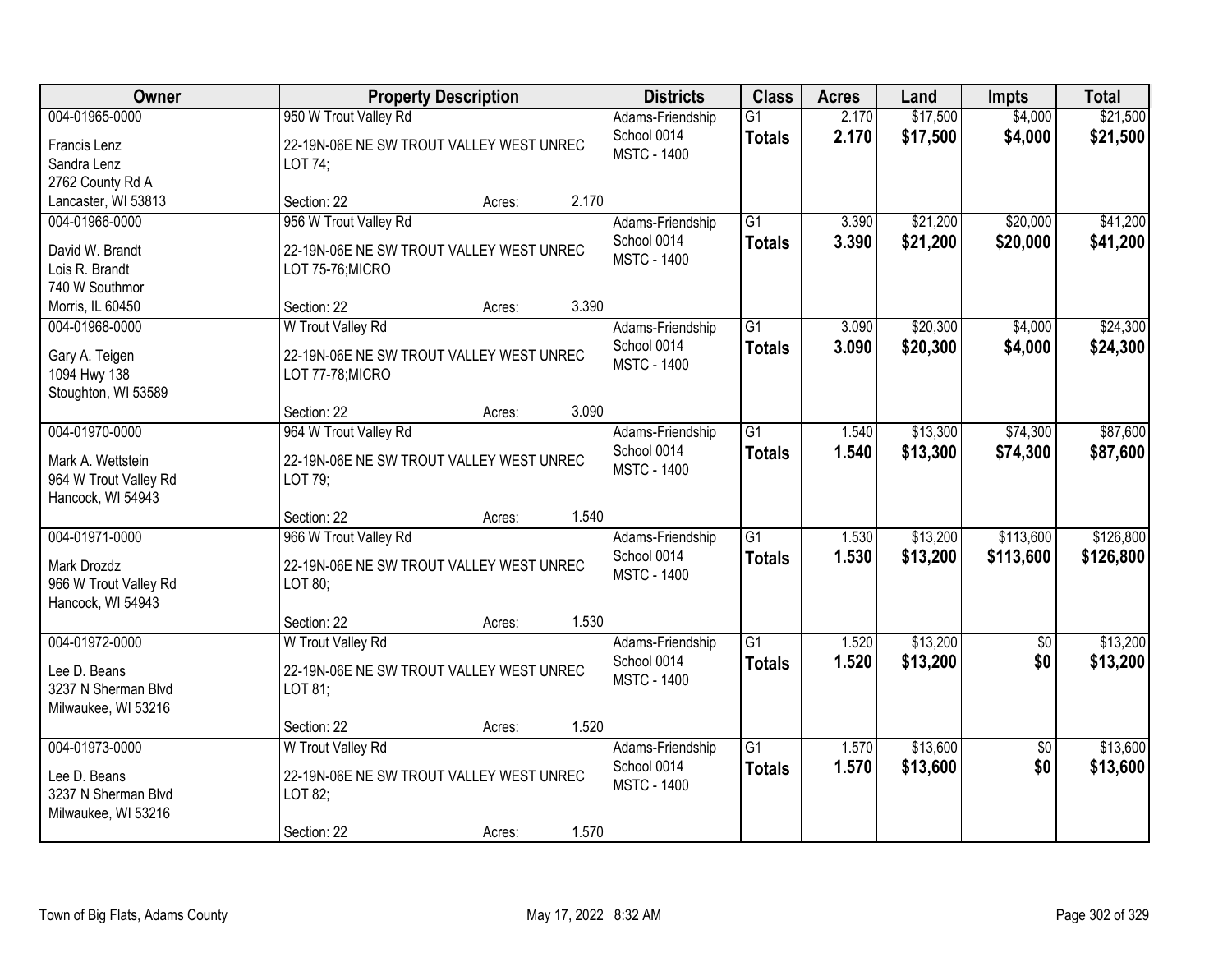| Owner                                                                        |                                                                                             | <b>Property Description</b> |       | <b>Districts</b>                                      | <b>Class</b>                     | <b>Acres</b>   | Land                 | <b>Impts</b>           | <b>Total</b>         |
|------------------------------------------------------------------------------|---------------------------------------------------------------------------------------------|-----------------------------|-------|-------------------------------------------------------|----------------------------------|----------------|----------------------|------------------------|----------------------|
| 004-01974-0000<br>Lee D. Beans<br>3237 N Sherman Blvd<br>Milwaukee, WI 53216 | 972 W Trout Valley Rd<br>22-19N-06E NE SW TROUT VALLEY WEST UNREC<br>LOT 83;                |                             |       | Adams-Friendship<br>School 0014<br><b>MSTC - 1400</b> | $\overline{G1}$<br><b>Totals</b> | 1.590<br>1.590 | \$13,700<br>\$13,700 | \$1,900<br>\$1,900     | \$15,600<br>\$15,600 |
|                                                                              | Section: 22                                                                                 | Acres:                      | 1.590 |                                                       |                                  |                |                      |                        |                      |
| 004-01975-0000<br>Lee D. Beans<br>3237 N Sherman Blvd<br>Milwaukee, WI 53216 | 978 W Trout Valley Rd<br>22-19N-06E NW SW TROUT VALLEY WEST UNREC<br>LOT 84;<br>Section: 22 | Acres:                      | 1.660 | Adams-Friendship<br>School 0014<br><b>MSTC - 1400</b> | $\overline{G1}$<br><b>Totals</b> | 1.660<br>1.660 | \$14,300<br>\$14,300 | \$2,000<br>\$2,000     | \$16,300<br>\$16,300 |
| 004-01976-0000                                                               | W Trout Valley Rd                                                                           |                             |       | Adams-Friendship                                      | G1                               | 1.570          | \$11,300             | \$0                    | \$11,300             |
| James M. Weightman<br>3806 Hoover Dr Apt 4<br>Madison, WI 53714              | 22-19N-06E NW SW TROUT VALLEY WEST UNREC<br>LOT 85;                                         |                             |       | School 0014<br><b>MSTC - 1400</b>                     | <b>Totals</b>                    | 1.570          | \$11,300             | \$0                    | \$11,300             |
|                                                                              | Section: 22                                                                                 | Acres:                      | 1.570 |                                                       |                                  |                |                      |                        |                      |
| 004-01977-0000<br>Janina Drozdz<br>Mark Drozdz<br>7202 S Beloit Ave          | W Trout Valley Rd<br>22-19N-06E NW SW TROUT VALLEY WEST UNREC<br>LOT 86-87-88;              |                             |       | Adams-Friendship<br>School 0014<br><b>MSTC - 1400</b> | $\overline{G1}$<br><b>Totals</b> | 4.590<br>4.590 | \$24,800<br>\$24,800 | \$0<br>\$0             | \$24,800<br>\$24,800 |
| Bridgeview, IL 60455                                                         | Section: 22                                                                                 | Acres:                      | 4.590 |                                                       |                                  |                |                      |                        |                      |
| 004-01980-0000<br>Richard C. Lampe<br>1068 10th Ave<br>Hancock, WI 54943     | 990 W Trout Valley Rd<br>22-19N-06E NW SW TROUT VALLEY WEST UNREC<br>LOT 89-90;             |                             |       | Adams-Friendship<br>School 0014<br><b>MSTC - 1400</b> | $\overline{G1}$<br><b>Totals</b> | 3.060<br>3.060 | \$20,200<br>\$20,200 | \$0<br>\$0             | \$20,200<br>\$20,200 |
|                                                                              | Section: 22                                                                                 | Acres:                      | 3.060 |                                                       |                                  |                |                      |                        |                      |
| 004-01982-0000<br>Richard C. Lampe<br>1068 10th Ave<br>Hancock, WI 54943     | W Trout Valley Rd<br>22-19N-06E NW SW TROUT VALLEY WEST UNREC<br>LOT 91;                    |                             |       | Adams-Friendship<br>School 0014<br><b>MSTC - 1400</b> | $\overline{G1}$<br><b>Totals</b> | 1.530<br>1.530 | \$13,200<br>\$13,200 | $\overline{50}$<br>\$0 | \$13,200<br>\$13,200 |
|                                                                              | Section: 22                                                                                 | Acres:                      | 1.530 |                                                       |                                  |                |                      |                        |                      |
| 004-01983-0000<br>Richard C. Lampe<br>1068 10th Ave<br>Hancock, WI 54943     | 1068 10th Ave<br>22-19N-06E NW SW TROUT VALLEY WEST UNREC<br>LOTS 92-93-94;<br>Section: 22  | Acres:                      | 4.940 | Adams-Friendship<br>School 0014<br><b>MSTC - 1400</b> | $\overline{G1}$<br><b>Totals</b> | 4.940<br>4.940 | \$25,800<br>\$25,800 | \$46,300<br>\$46,300   | \$72,100<br>\$72,100 |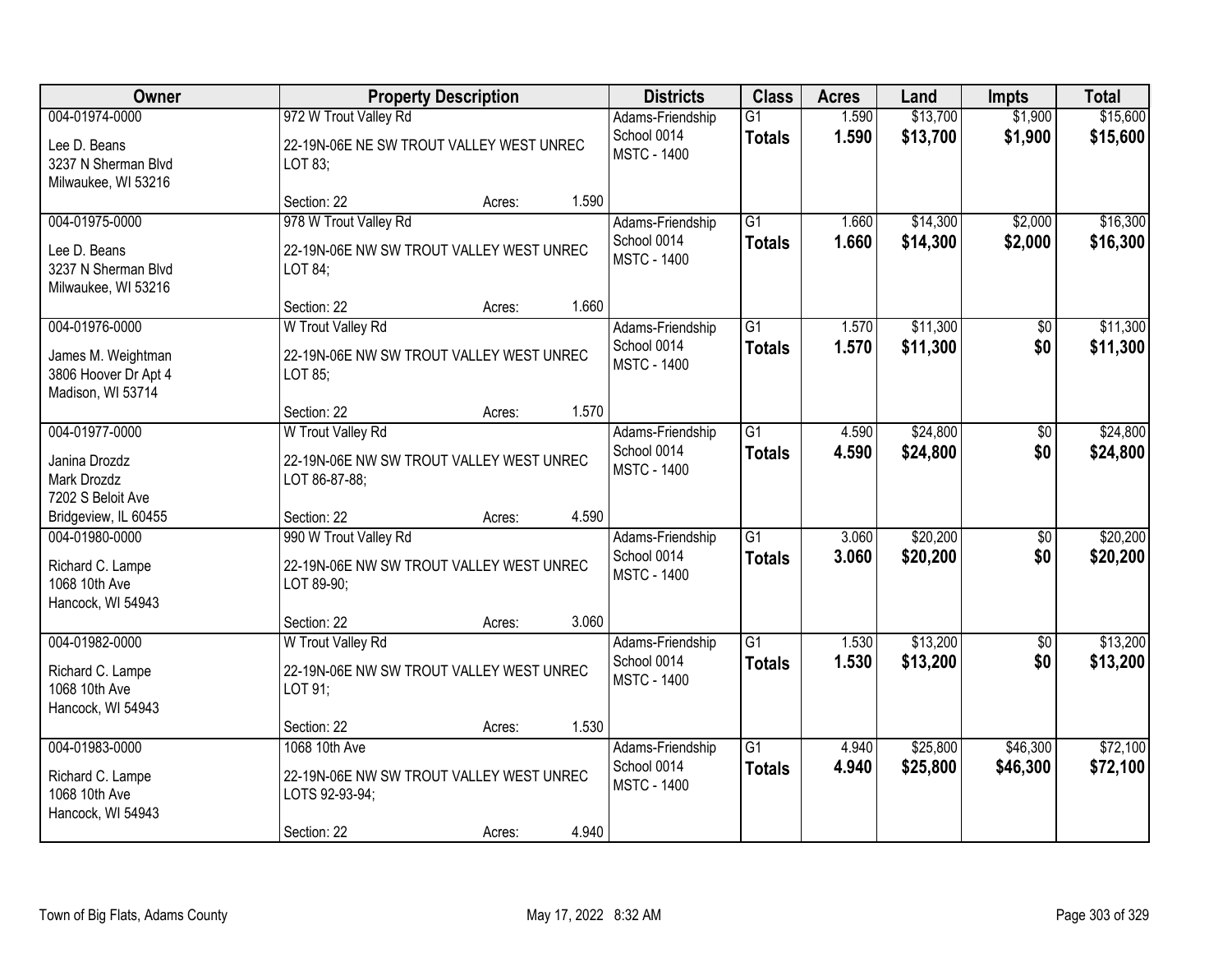| Owner                                                                                                 |                                                                                         | <b>Property Description</b> |       | <b>Districts</b>                                      | <b>Class</b>                     | <b>Acres</b>   | Land                 | Impts                  | <b>Total</b>         |
|-------------------------------------------------------------------------------------------------------|-----------------------------------------------------------------------------------------|-----------------------------|-------|-------------------------------------------------------|----------------------------------|----------------|----------------------|------------------------|----------------------|
| 004-01986-0000<br>Richard C. Lampe<br>1068 10th Ave<br>Hancock, WI 54943                              | 10th Ave<br>22-19N-06E NW SW TROUT VALLEY WEST UNREC<br>LOT 95;                         |                             |       | Adams-Friendship<br>School 0014<br><b>MSTC - 1400</b> | G1<br><b>Totals</b>              | 1.520<br>1.520 | \$13,200<br>\$13,200 | $\overline{50}$<br>\$0 | \$13,200<br>\$13,200 |
|                                                                                                       | Section: 22                                                                             | Acres:                      | 1.520 |                                                       |                                  |                |                      |                        |                      |
| 004-01987-0000<br>Tony D. Girard<br>Pamela A. Girard<br>3409 Russett Ln                               | 1052 10th Ave<br>22-19N-06E NW SW TROUT VALLEY WEST UNREC<br>LOT 96;                    |                             |       | Adams-Friendship<br>School 0014<br><b>MSTC - 1400</b> | G1<br><b>Totals</b>              | 1.520<br>1.520 | \$13,200<br>\$13,200 | \$45,200<br>\$45,200   | \$58,400<br>\$58,400 |
| South Milwaukee, WI 53172<br>004-01988-0000                                                           | Section: 22<br>993 Blackhawk Dr                                                         | Acres:                      | 1.520 |                                                       | G1                               | 1.530          | \$13,200             | \$30,200               | \$43,400             |
| Jacqueline F. Bauer<br>N2976 Bauer Ln<br>Fort Atkinson, WI 53538                                      | 22-19N-06E NW SW TROUT VALLEY WEST UNREC<br>LOT 97;                                     |                             |       | Adams-Friendship<br>School 0014<br><b>MSTC - 1400</b> | <b>Totals</b>                    | 1.530          | \$13,200             | \$30,200               | \$43,400             |
|                                                                                                       | Section: 22                                                                             | Acres:                      | 1.530 |                                                       |                                  |                |                      |                        |                      |
| 004-01989-0000<br>Lee D. Beans<br>Marie I. Barry<br>3237 N Sherman Blvd                               | <b>Blackhawk Ct</b><br>22-19N-06E NW SW TROUT VALLEY WEST UNREC<br>LOT 98-99;           |                             |       | Adams-Friendship<br>School 0014<br><b>MSTC - 1400</b> | G1<br><b>Totals</b>              | 3.060<br>3.060 | \$20,200<br>\$20,200 | \$0<br>\$0             | \$20,200<br>\$20,200 |
| Milwaukee, WI 53216                                                                                   | Section: 22                                                                             | Acres:                      | 3.060 |                                                       |                                  |                |                      |                        |                      |
| 004-01991-0000<br>Nicole C. Dearborn<br>David R. Dearborn<br>1402 Fairfield Ct<br>Watertown, WI 53098 | 985 Blackhawk Dr<br>22-19N-06E NW SW TROUT VALLEY WEST UNREC<br>LOT 100;<br>Section: 22 |                             | 1.530 | Adams-Friendship<br>School 0014<br><b>MSTC - 1400</b> | $\overline{G1}$<br><b>Totals</b> | 1.530<br>1.530 | \$13,200<br>\$13,200 | \$74,000<br>\$74,000   | \$87,200<br>\$87,200 |
| 004-01992-0000                                                                                        | 983 Blackhawk Dr                                                                        | Acres:                      |       | Adams-Friendship                                      | $\overline{G1}$                  | 3.060          | \$20,200             | \$40,500               | \$60,700             |
| Todd R. Wollemann<br>983 Blackhawk Dr<br>Hancock, WI 54943                                            | 22-19N-06E NW SW TROUT VALLEY WEST UNREC<br>LOT 101-102; MICRO                          |                             |       | School 0014<br><b>MSTC - 1400</b>                     | <b>Totals</b>                    | 3.060          | \$20,200             | \$40,500               | \$60,700             |
|                                                                                                       | Section: 22                                                                             | Acres:                      | 3.060 |                                                       |                                  |                |                      |                        |                      |
| 004-01994-0000<br>Ric J Santoro Living Trust<br>3722 W Sunnyside Ave<br>Chicago, IL 60625             | 979 Blackhawk Dr<br>22-19N-06E NW SW TROUT VALLEY WEST UNREC<br>LOT 103;<br>Section: 22 | Acres:                      | 1.530 | Adams-Friendship<br>School 0014<br><b>MSTC - 1400</b> | $\overline{G1}$<br><b>Totals</b> | 1.530<br>1.530 | \$13,200<br>\$13,200 | \$11,000<br>\$11,000   | \$24,200<br>\$24,200 |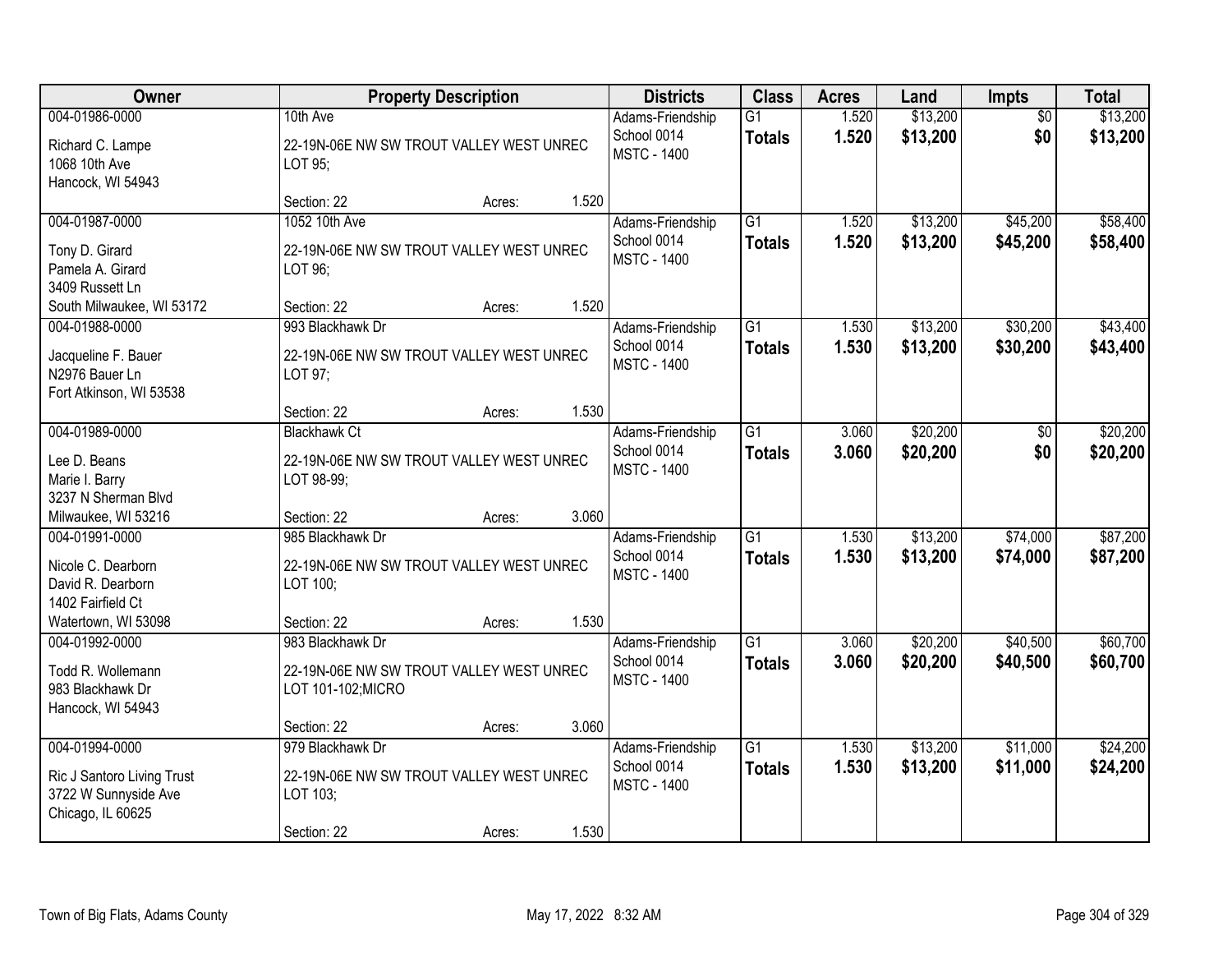| Owner                                                                                         |                                                                     | <b>Property Description</b> |       | <b>Districts</b>                  | <b>Class</b>    | <b>Acres</b> | Land     | <b>Impts</b>    | <b>Total</b> |
|-----------------------------------------------------------------------------------------------|---------------------------------------------------------------------|-----------------------------|-------|-----------------------------------|-----------------|--------------|----------|-----------------|--------------|
| 004-01995-0000                                                                                | 975 Blackhawk Dr                                                    |                             |       | Adams-Friendship                  | $\overline{G1}$ | 1.810        | \$15,500 | \$17,900        | \$33,400     |
| Ric J. Santoro et al<br>3722 W Sunnyside Ave<br>Chicago, IL 60625                             | 22-19N-06E NW SW TROUT VALLEY WEST UNREC<br>LOT 104;                |                             |       | School 0014<br><b>MSTC - 1400</b> | <b>Totals</b>   | 1.810        | \$15,500 | \$17,900        | \$33,400     |
|                                                                                               | Section: 22                                                         | Acres:                      | 1.810 |                                   |                 |              |          |                 |              |
| 004-01996-0000                                                                                | 973 Blackhawk Dr                                                    |                             |       | Adams-Friendship                  | $\overline{G1}$ | 1.800        | \$15,400 | \$49,000        | \$64,400     |
| Bernard W Settlemyer Living Trust<br>973 Blackhawk Dr<br>Hancock, WI 54943                    | 22-19N-06E NW SW TROUT VALLEY WEST UNREC<br>LOT 105:                |                             |       | School 0014<br><b>MSTC - 1400</b> | <b>Totals</b>   | 1.800        | \$15,400 | \$49,000        | \$64,400     |
|                                                                                               | Section: 22                                                         | Acres:                      | 1.800 |                                   |                 |              |          |                 |              |
| 004-01997-0000                                                                                | 969 Blackhawk Dr                                                    |                             |       | Adams-Friendship                  | G1              | 2.320        | \$18,000 | \$23,800        | \$41,800     |
| Daniel J. Allen<br>969 Blackhawk Dr<br>Hancock, WI 54943                                      | 22-19N-06E NE SW TROUT VALLEY WEST UNREC<br>LOT 106; MICRO          |                             |       | School 0014<br><b>MSTC - 1400</b> | <b>Totals</b>   | 2.320        | \$18,000 | \$23,800        | \$41,800     |
|                                                                                               | Section: 22                                                         | Acres:                      | 2.320 |                                   |                 |              |          |                 |              |
| 004-01998-0000                                                                                | 968 Blackhawk Dr                                                    |                             |       | Adams-Friendship                  | $\overline{G1}$ | 5.270        | \$26,500 | \$42,100        | \$68,600     |
| Thomas R. Bergstrom<br>2512 Buchanan Rd<br>Kenosha, WI 53143                                  | 22-19N-06E SE NW TROUT VALLEY WEST UNREC<br>LOT 107-108;&109        |                             |       | School 0014<br><b>MSTC - 1400</b> | <b>Totals</b>   | 5.270        | \$26,500 | \$42,100        | \$68,600     |
|                                                                                               | Section: 22                                                         | Acres:                      | 5.270 |                                   |                 |              |          |                 |              |
| 004-02001-0000                                                                                | 970 Blackhawk Dr                                                    |                             |       | Adams-Friendship                  | $\overline{G1}$ | 3.040        | \$20,100 | \$14,900        | \$35,000     |
| Joel A. Stickland<br>Sandra E. Stickland<br>11136 W Forest Home Ave                           | 22-19N-06E SE NW TROUT VALLEY WEST UNREC<br>LOT 110-111;            |                             |       | School 0014<br><b>MSTC - 1400</b> | <b>Totals</b>   | 3.040        | \$20,100 | \$14,900        | \$35,000     |
| Franklin, WI 53132                                                                            | Section: 22                                                         | Acres:                      | 3.040 |                                   |                 |              |          |                 |              |
| 004-02003-0000                                                                                | 974 Blackhawk Dr                                                    |                             |       | Adams-Friendship                  | $\overline{G1}$ | 3.040        | \$20,100 | \$23,600        | \$43,700     |
| Anthony W. Schooley<br>Teresa L. Wozniak<br>6940 S Lovers Lane Rd                             | 22-19N-06E SW NW TROUT VALLEY WEST UNREC<br>LOTS 112-113;           |                             |       | School 0014<br><b>MSTC - 1400</b> | <b>Totals</b>   | 3.040        | \$20,100 | \$23,600        | \$43,700     |
| Franklin, WI 53132                                                                            | Section: 22                                                         | Acres:                      | 3.040 |                                   |                 |              |          |                 |              |
| 004-02005-0000                                                                                | 980 Blackhawk Dr                                                    |                             |       | Adams-Friendship                  | $\overline{G1}$ | 1.520        | \$13,200 | $\overline{50}$ | \$13,200     |
| Donald L. Haasch<br>Darrin Haasch<br>N56 W19878 Silver Spring Dr<br>Menomonee Falls, WI 53051 | 22-19N-06E SW NW TROUT VALLEY WEST UNREC<br>LOT 114;<br>Section: 22 | Acres:                      | 1.520 | School 0014<br><b>MSTC - 1400</b> | <b>Totals</b>   | 1.520        | \$13,200 | \$0             | \$13,200     |
|                                                                                               |                                                                     |                             |       |                                   |                 |              |          |                 |              |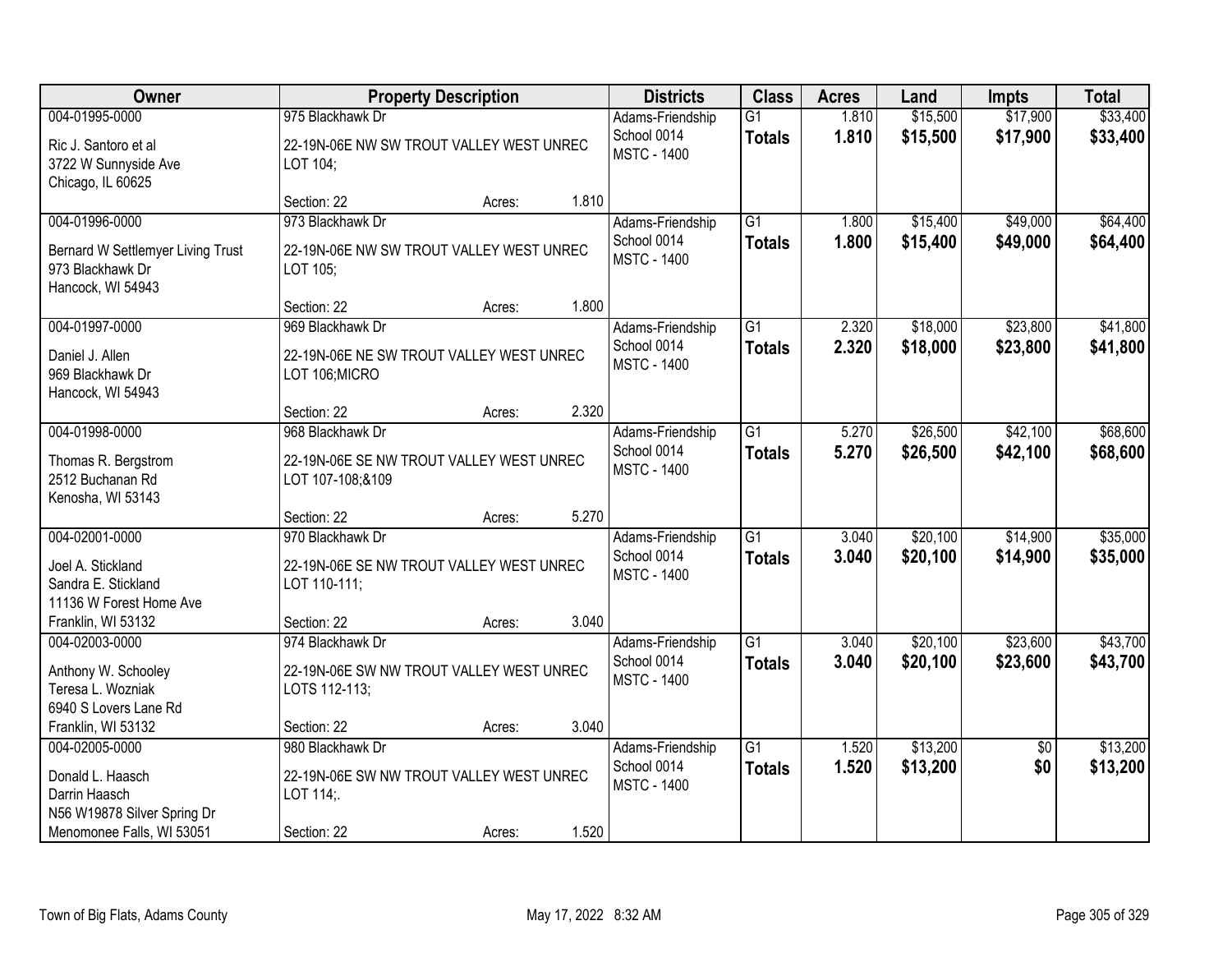| Owner                                                                            |                                                                                      | <b>Property Description</b> |       | <b>Districts</b>                                      | <b>Class</b>                     | <b>Acres</b>   | Land                 | <b>Impts</b>           | <b>Total</b>         |
|----------------------------------------------------------------------------------|--------------------------------------------------------------------------------------|-----------------------------|-------|-------------------------------------------------------|----------------------------------|----------------|----------------------|------------------------|----------------------|
| 004-02006-0000<br>Daniel J. Dietrich<br>Christine A. Dietrich                    | 984 Blackhawk Dr<br>22-19N-06E SW NW TROUT VALLEY WEST UNREC<br>LOT 115-116;& 117    |                             |       | Adams-Friendship<br>School 0014<br><b>MSTC - 1400</b> | $\overline{G1}$<br><b>Totals</b> | 4.560<br>4.560 | \$24,700<br>\$24,700 | \$24,500<br>\$24,500   | \$49,200<br>\$49,200 |
| 1516 S 64th St<br>West Allis, WI 53214                                           | Section: 22                                                                          | Acres:                      | 4.560 |                                                       |                                  |                |                      |                        |                      |
| 004-02009-0000<br>Beverly J. Adkins<br>c/o Norm Adkins<br>983 Us Hwy 14          | <b>Blackhawk Ct</b><br>22-19N-06E SW NW TROUT VALLEY WEST UNREC<br>LOT 118;          |                             |       | Adams-Friendship<br>School 0014<br><b>MSTC - 1400</b> | $\overline{G1}$<br><b>Totals</b> | 1.520<br>1.520 | \$13,200<br>\$13,200 | $\overline{50}$<br>\$0 | \$13,200<br>\$13,200 |
| Oregon, WI 53575                                                                 | Section: 22                                                                          | Acres:                      | 1.520 |                                                       |                                  |                |                      |                        |                      |
| 004-02010-0000<br>Robert Wintlend Sr<br>Sharon Wintlend<br>1048 10th Ave         | <b>Blackhawk Ct</b><br>22-19N-06E SW NW TROUT VALLEY WEST UNREC<br>LOT 119-120;      |                             |       | Adams-Friendship<br>School 0014<br><b>MSTC - 1400</b> | G1<br><b>Totals</b>              | 3.040<br>3.040 | \$20,100<br>\$20,100 | \$0<br>\$0             | \$20,100<br>\$20,100 |
| Hanocock, WI 54943                                                               | Section: 22                                                                          | Acres:                      | 3.040 |                                                       |                                  |                |                      |                        |                      |
| 004-02012-0000<br><b>Robert Wintlend</b><br>Sharon Wintlend<br>1048 10th Ave     | <b>Blackhawk Ct</b><br>22-19N-06E SW NW TROUT VALLEY WEST UNREC<br>LOT 121; MICRO    |                             |       | Adams-Friendship<br>School 0014<br><b>MSTC - 1400</b> | $\overline{G1}$<br><b>Totals</b> | 1.520<br>1.520 | \$13,200<br>\$13,200 | \$0<br>\$0             | \$13,200<br>\$13,200 |
| Hancock, WI 54943                                                                | Section: 22                                                                          | Acres:                      | 1.520 |                                                       |                                  |                |                      |                        |                      |
| 004-02013-0000<br><b>Robert Wintlend</b><br>Sharon Wintlend<br>1048 10th Ave     | 1048 10th Ave<br>22-19N-06E SW NW TROUT VALLEY WEST UNREC<br>LOT 122;                |                             |       | Adams-Friendship<br>School 0014<br><b>MSTC - 1400</b> | $\overline{G1}$<br><b>Totals</b> | 1.520<br>1.520 | \$13,200<br>\$13,200 | \$63,400<br>\$63,400   | \$76,600<br>\$76,600 |
| Hancock, WI 54943                                                                | Section: 22                                                                          | Acres:                      | 1.520 |                                                       |                                  |                |                      |                        |                      |
| 004-02014-0000<br>Rachel Greengrass<br>Travis W. Greengrass<br>1469 S 90th St    | 1046 10th Ave<br>22-19N-06E SW NW TROUT VALLEY WEST UNREC<br>LOT 123;                |                             |       | Adams-Friendship<br>School 0014<br><b>MSTC - 1400</b> | $\overline{G1}$<br><b>Totals</b> | 1.520<br>1.520 | \$13,200<br>\$13,200 | \$10,500<br>\$10,500   | \$23,700<br>\$23,700 |
| West Allis, WI 53214                                                             | Section: 22                                                                          | Acres:                      | 1.520 |                                                       |                                  |                |                      |                        |                      |
| 004-02015-0000<br>Michelle R. Anzivino<br>1112 Clement St<br>Watertown, WI 53094 | 1034 10th Ave<br>22-19N-06E SW NW TROUT VALLEY WEST UNREC<br>LOT 124;<br>Section: 22 | Acres:                      | 1.520 | Adams-Friendship<br>School 0014<br><b>MSTC - 1400</b> | $\overline{G1}$<br><b>Totals</b> | 1.520<br>1.520 | \$13,200<br>\$13,200 | \$19,500<br>\$19,500   | \$32,700<br>\$32,700 |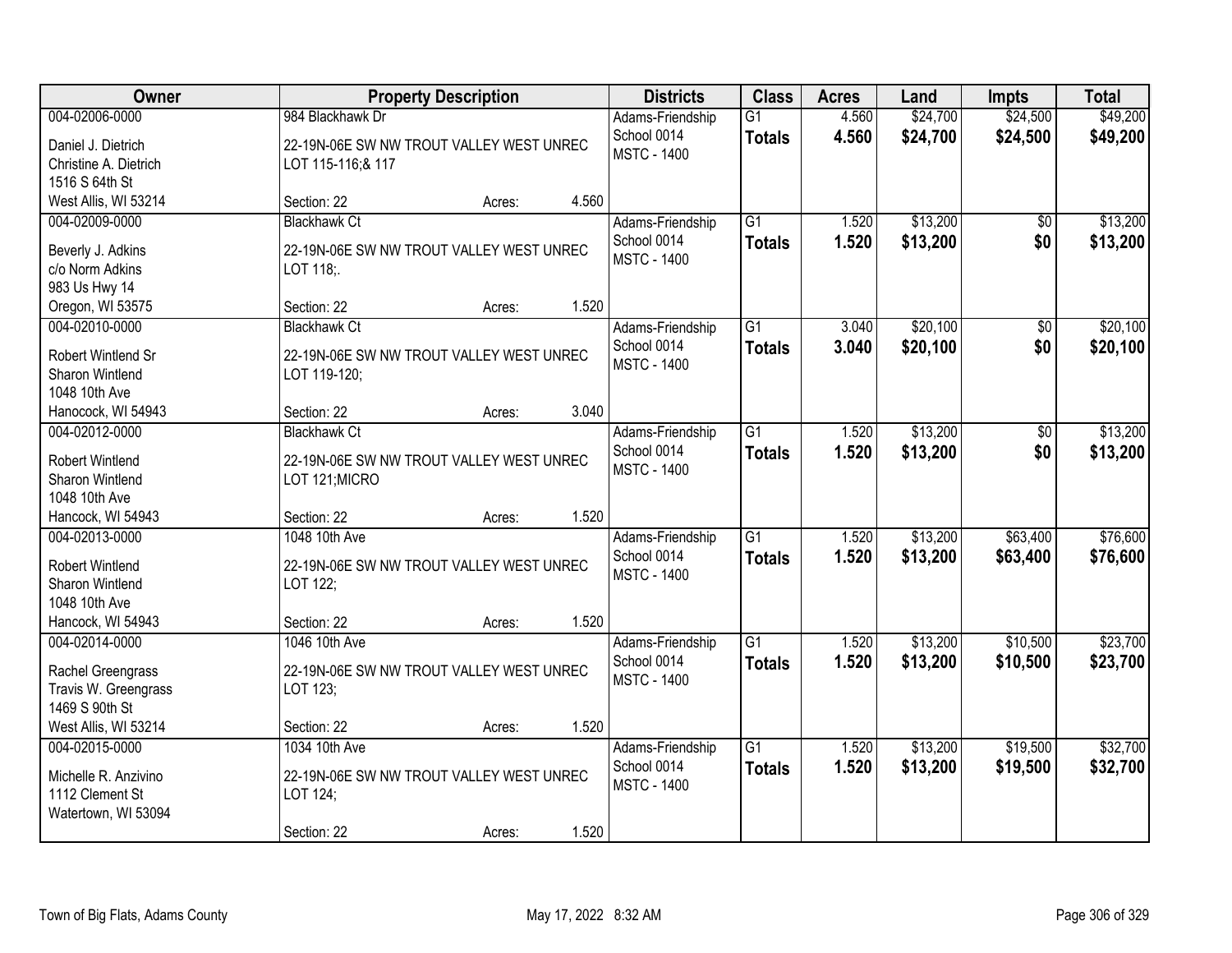| Owner                                                                                                             | <b>Property Description</b>                                                                                           |                 | <b>Districts</b>                                      | <b>Class</b>                     | <b>Acres</b>   | Land                 | <b>Impts</b>           | <b>Total</b>           |
|-------------------------------------------------------------------------------------------------------------------|-----------------------------------------------------------------------------------------------------------------------|-----------------|-------------------------------------------------------|----------------------------------|----------------|----------------------|------------------------|------------------------|
| 004-02016-0000<br>Jasc Enterprises, LLC<br>S40 W24211 Rockwood Way<br>Waukesha, WI 53189                          | 1032 10th Ave<br>22-19N-06E SW NW TROUT VALLEY WEST UNREC<br>LOT 125;                                                 |                 | Adams-Friendship<br>School 0014<br><b>MSTC - 1400</b> | $\overline{G1}$<br><b>Totals</b> | 1.520<br>1.520 | \$13,200<br>\$13,200 | \$80,600<br>\$80,600   | \$93,800<br>\$93,800   |
|                                                                                                                   | Section: 22                                                                                                           | 1.520<br>Acres: |                                                       |                                  |                |                      |                        |                        |
| 004-02017-0000<br>Christopher M. Abraham<br>Debra L. Abraham<br>N52 W15201 El Rio Dr                              | 995 Blackhawk Ct<br>22-19N-06E SW NW TROUT VALLEY WEST UNREC<br>LOT 126-128;                                          |                 | Adams-Friendship<br>School 0014<br><b>MSTC - 1400</b> | $\overline{G1}$<br><b>Totals</b> | 3.040<br>3.040 | \$20,100<br>\$20,100 | \$13,600<br>\$13,600   | \$33,700<br>\$33,700   |
| Menomonee Falls, WI 53051                                                                                         | Section: 22                                                                                                           | 3.040<br>Acres: |                                                       |                                  |                |                      |                        |                        |
| 004-02018-0000<br>Roger A. Cassidy<br>Angela S. Cassidy<br>7401 Fredrick PI                                       | 999 Blackhawk Ct<br>22-19N-06E SW NW TROUT VALLEY WEST UNREC<br>LOT 127;                                              |                 | Adams-Friendship<br>School 0014<br><b>MSTC - 1400</b> | $\overline{G1}$<br><b>Totals</b> | 1.520<br>1.520 | \$13,200<br>\$13,200 | \$700<br>\$700         | \$13,900<br>\$13,900   |
| West Bend, WI 53090                                                                                               | Section: 22                                                                                                           | 1.520<br>Acres: |                                                       |                                  |                |                      |                        |                        |
| 004-02020-0000<br>Christopher M. Abraham<br>Debra L. Abraham<br>N52 W15201 Elrio Dr                               | 985 Blackhawk Ct<br>22-19N-06E SW NW TROUT VALLEY WEST UNREC<br>LOTS 129-130;& 131                                    |                 | Adams-Friendship<br>School 0014<br><b>MSTC - 1400</b> | $\overline{G1}$<br><b>Totals</b> | 4.560<br>4.560 | \$24,700<br>\$24,700 | \$2,200<br>\$2,200     | \$26,900<br>\$26,900   |
| Menomonee Falls, WI 53051                                                                                         | Section: 22                                                                                                           | 4.560<br>Acres: |                                                       |                                  |                |                      |                        |                        |
| 004-02023-0000<br>Donald L. Haasch<br>Lynda S. Haasch<br>N56 W19878 Silver Spring Dr<br>Menomonee Falls, WI 53051 | 979 Blackhawk Ct<br>22-19N-06E SW NW TROUT VALLEY WEST UNREC<br>LOT 132-133; & 134, 135, 136 137 MICRO<br>Section: 22 | 9.120<br>Acres: | Adams-Friendship<br>School 0014<br><b>MSTC - 1400</b> | $\overline{G1}$<br><b>Totals</b> | 9.120<br>9.120 | \$34,200<br>\$34,200 | \$95,600<br>\$95,600   | \$129,800<br>\$129,800 |
| 004-02029-0000                                                                                                    | 971 Blackhawk Ct                                                                                                      |                 | Adams-Friendship                                      | G1                               | 3.040          | \$20,100             | \$2,200                | \$22,300               |
| Robert A. Franco<br>3648 E Wanda Ave<br>Cudahy, WI 53110                                                          | 22-19N-06E SE NW TROUT VALLEY WEST UNREC<br>LOT 138-139;                                                              |                 | School 0014<br><b>MSTC - 1400</b>                     | <b>Totals</b>                    | 3.040          | \$20,100             | \$2,200                | \$22,300               |
|                                                                                                                   | Section: 22                                                                                                           | 3.040<br>Acres: |                                                       |                                  |                |                      |                        |                        |
| 004-02031-0000<br>Brian L. Osgood et al<br>7704 County Rd V<br>Caledonia, WI 53108                                | <b>Blackhawk Ct</b><br>22-19N-06E SE NW TROUT VALLEY WEST UNREC<br>LOT 140;<br>Section: 22                            | 1.520<br>Acres: | Adams-Friendship<br>School 0014<br><b>MSTC - 1400</b> | $\overline{G1}$<br><b>Totals</b> | 1.520<br>1.520 | \$13,200<br>\$13,200 | $\overline{50}$<br>\$0 | \$13,200<br>\$13,200   |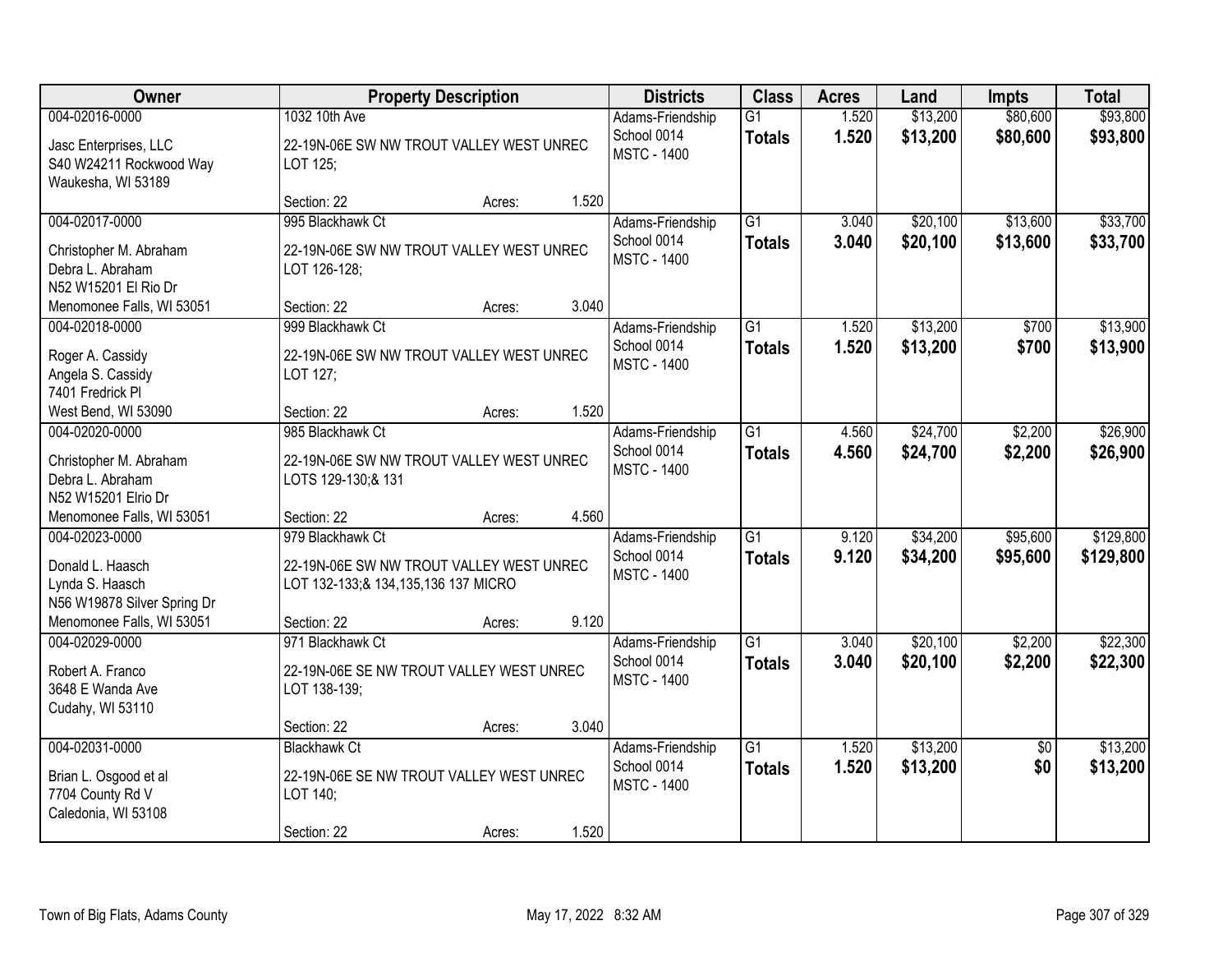| Owner                                                                                          |                                                                                                              | <b>Property Description</b> |       | <b>Districts</b>                                      | <b>Class</b>                     | <b>Acres</b>   | Land                 | <b>Impts</b>         | <b>Total</b>         |
|------------------------------------------------------------------------------------------------|--------------------------------------------------------------------------------------------------------------|-----------------------------|-------|-------------------------------------------------------|----------------------------------|----------------|----------------------|----------------------|----------------------|
| 004-02032-0000<br>Gregory S. Brewer et al<br>PO Box 9<br>Black Earth, WI 53515                 | 967 Blackhawk Ct<br>22-19N-06E SE NW TROUT VALLEY WEST UNREC<br>LOTS 141-142; NKA LOT 1 CSM 5045             |                             |       | Adams-Friendship<br>School 0014<br><b>MSTC - 1400</b> | $\overline{G1}$<br><b>Totals</b> | 3.440<br>3.440 | \$21,300<br>\$21,300 | \$11,800<br>\$11,800 | \$33,100<br>\$33,100 |
|                                                                                                | Section: 22                                                                                                  | Acres:                      | 3.440 |                                                       |                                  |                |                      |                      |                      |
| 004-02034-0000<br>Deborah Rogers<br>963 Blackhawk Ct<br>Hancock, WI 54943                      | 963 Blackhawk Ct<br>22-19N-06E SE NW 5045 CERTIFIED SURVEY MAP<br>LOT 2; FKA LOT 143 TROUT VALLEY WEST UNREC |                             | 1.920 | Adams-Friendship<br>School 0014<br><b>MSTC - 1400</b> | $\overline{G1}$<br><b>Totals</b> | 1.920<br>1.920 | \$16,400<br>\$16,400 | \$14,300<br>\$14,300 | \$30,700<br>\$30,700 |
| 004-02035-0000                                                                                 | Section: 22<br>952 Blackhawk Ct                                                                              | Acres:                      |       | Adams-Friendship                                      | $\overline{G1}$                  | 3.810          | \$22,400             | \$7,200              | \$29,600             |
| <b>Richard Meyers</b><br>PO Box 413<br>Friendship, WI 53934                                    | 22-19N-06E NE NW TROUT VALLEY WEST UNREC<br>LOTS 144-145;                                                    |                             |       | School 0014<br><b>MSTC - 1400</b>                     | <b>Totals</b>                    | 3.810          | \$22,400             | \$7,200              | \$29,600             |
|                                                                                                | Section: 22                                                                                                  | Acres:                      | 3.810 |                                                       |                                  |                |                      |                      |                      |
| 004-02037-0000<br>Ray Gandia<br>Sharon Gandia<br>958 Blackhawk Ct                              | 958 Blackhawk Ct<br>22-19N-06E NE NW TROUT VALLEY WEST UNREC<br>LOTS 146-147;                                |                             |       | Adams-Friendship<br>School 0014<br><b>MSTC - 1400</b> | $\overline{G1}$<br><b>Totals</b> | 3.040<br>3.040 | \$20,100<br>\$20,100 | \$45,500<br>\$45,500 | \$65,600<br>\$65,600 |
| Hancock, WI 54943                                                                              | Section: 22                                                                                                  | Acres:                      | 3.040 |                                                       |                                  |                |                      |                      |                      |
| 004-02039-0000<br>Ray Gandia<br>Sharon Gandia<br>958 Blackhawk Ct<br>Hancock, WI 54943         | 960 Blackhawk Ct<br>22-19N-06E NE NW TROUT VALLEY WEST UNREC<br>LOT 148-149; & E1/2 LOT 150<br>Section: 22   |                             | 3.800 | Adams-Friendship<br>School 0014<br><b>MSTC - 1400</b> | $\overline{G1}$<br><b>Totals</b> | 3.800<br>3.800 | \$22,400<br>\$22,400 | \$13,800<br>\$13,800 | \$36,200<br>\$36,200 |
| 004-02042-0000                                                                                 | 968 Blackhawk Ct                                                                                             | Acres:                      |       | Adams-Friendship                                      | $\overline{G1}$                  | 3.796          | \$22,400             | \$67,700             | \$90,100             |
| Steven A. Lewinski Sr<br>Catherine M. Lewinski<br>968 Blackhawk Ct                             | 22-19N-06E NE NW TROUT VALLEY WEST UNREC<br>LOT 151-152;& W1/2 LOT 150 LOT 1 CSM 1497 MICRC                  |                             |       | School 0014<br><b>MSTC - 1400</b>                     | <b>Totals</b>                    | 3.796          | \$22,400             | \$67,700             | \$90,100             |
| Hancock, WI 54943                                                                              | Section: 22                                                                                                  | Acres:                      | 3.796 |                                                       |                                  |                |                      |                      |                      |
| 004-02043-0000<br>Michael A. Levey<br>Debra J. Levey<br>W1176 County Rd E<br>Cambria, WI 53923 | 970 Blackhawk Ct<br>22-19N-06E NE NW TROUT VALLEY WEST UNREC<br>LOT 153-154;CSM 1498 MICRO<br>Section: 22    | Acres:                      | 2.800 | Adams-Friendship<br>School 0014<br><b>MSTC - 1400</b> | $\overline{G1}$<br><b>Totals</b> | 2.800<br>2.800 | \$19,400<br>\$19,400 | \$31,900<br>\$31,900 | \$51,300<br>\$51,300 |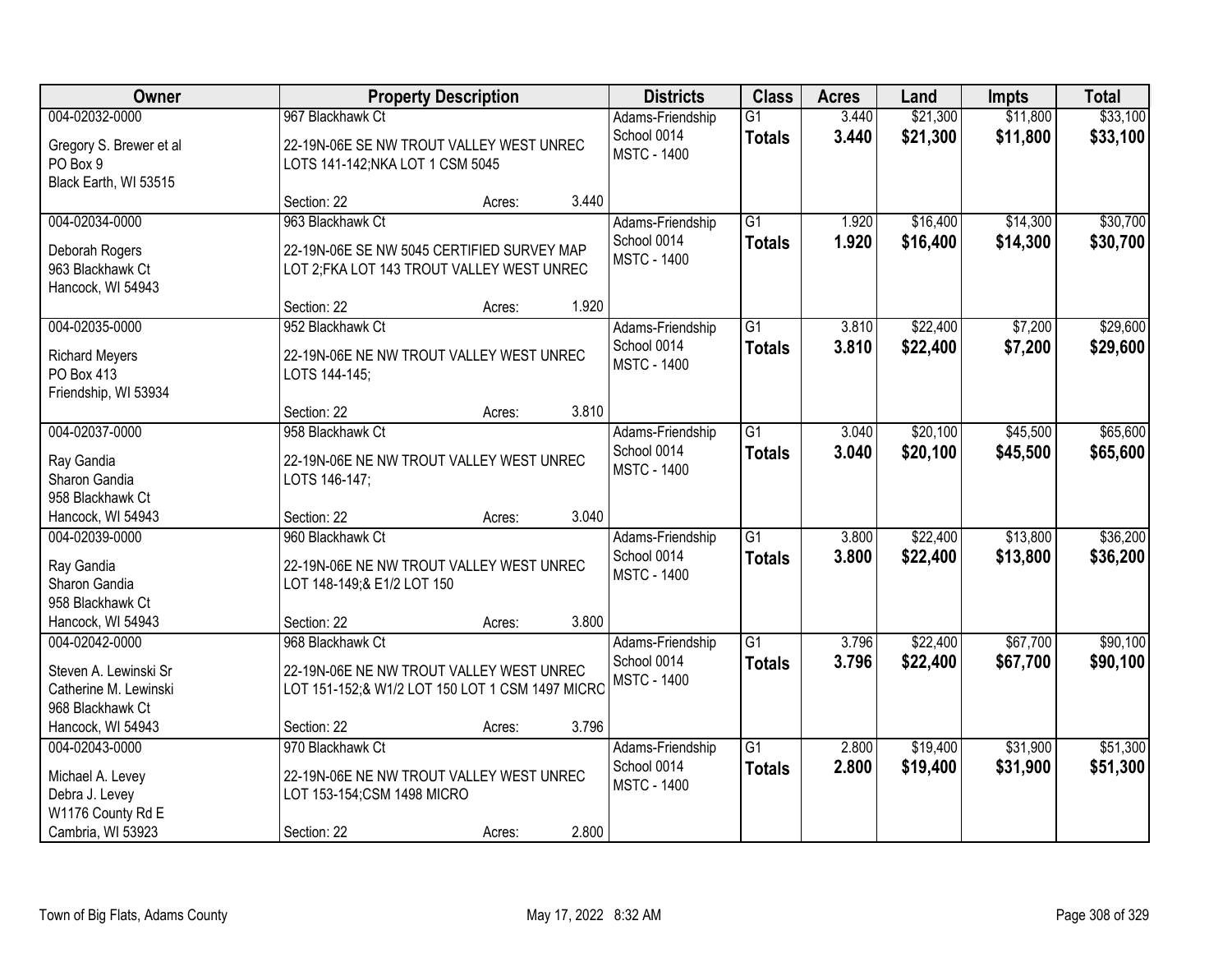| Owner                                     |                                            | <b>Property Description</b> |       | <b>Districts</b>   | <b>Class</b>    | <b>Acres</b> | Land     | <b>Impts</b> | <b>Total</b> |
|-------------------------------------------|--------------------------------------------|-----------------------------|-------|--------------------|-----------------|--------------|----------|--------------|--------------|
| 004-02045-0000                            | 976 Blackhawk Ct                           |                             |       | Adams-Friendship   | $\overline{G1}$ | 3.040        | \$20,100 | \$24,800     | \$44,900     |
| James C. Fiedler                          | 22-19N-06E NW NW TROUT VALLEY WEST UNREC   |                             |       | School 0014        | <b>Totals</b>   | 3.040        | \$20,100 | \$24,800     | \$44,900     |
| Donna J. Fiedler                          | LOT 155-156; MICRO                         |                             |       | <b>MSTC - 1400</b> |                 |              |          |              |              |
| 976 Blackhawk Ct                          |                                            |                             |       |                    |                 |              |          |              |              |
| Hancock, WI 54943                         | Section: 22                                | Acres:                      | 3.040 |                    |                 |              |          |              |              |
| 004-02047-0000                            | 978 Blackhawk Ct                           |                             |       | Adams-Friendship   | $\overline{G1}$ | 6.080        | \$28,200 | \$22,100     | \$50,300     |
| Paul J. Wendt                             | 22-19N-06E NW NW TROUT VALLEY WEST UNREC   |                             |       | School 0014        | <b>Totals</b>   | 6.080        | \$28,200 | \$22,100     | \$50,300     |
| 978 Blackhawk Ct                          | LOT 157-158; & 159-160                     |                             |       | <b>MSTC - 1400</b> |                 |              |          |              |              |
| Hancock, WI 54943                         |                                            |                             |       |                    |                 |              |          |              |              |
|                                           | Section: 22                                | Acres:                      | 6.080 |                    |                 |              |          |              |              |
| 004-02051-0010                            | 988 Blackhawk Ct                           |                             |       | Adams-Friendship   | $\overline{G1}$ | 1.440        | \$12,500 | \$16,600     | \$29,100     |
| Richard M. Guthrie                        | 22-19N-06E NW NW 5243 CERTIFIED SURVEY MAP |                             |       | School 0014        | <b>Totals</b>   | 1.440        | \$12,500 | \$16,600     | \$29,100     |
| 821 Florence St                           | LOT 161;                                   |                             |       | <b>MSTC - 1400</b> |                 |              |          |              |              |
| Fort Atkinson, WI 53538                   |                                            |                             |       |                    |                 |              |          |              |              |
|                                           | Section: 22                                | Acres:                      | 1.440 |                    |                 |              |          |              |              |
| 004-02051-0015                            | 990 Blackhawk Ct                           |                             |       | Adams-Friendship   | G1              | 1.440        | \$12,500 | \$5,900      | \$18,400     |
| Christopher M. Abraham                    | 22-19N-06E NW NW TROUT VALLEY WEST UNREC   |                             |       | School 0014        | <b>Totals</b>   | 1.440        | \$12,500 | \$5,900      | \$18,400     |
| Debra L. Abraham                          | LOT 162; NKA LOT 162 CSM 5243              |                             |       | <b>MSTC - 1400</b> |                 |              |          |              |              |
| N52 W15201 Elrio Dr                       |                                            |                             |       |                    |                 |              |          |              |              |
| Menomonee Falls, WI 53051                 | Section: 22                                | Acres:                      | 1.440 |                    |                 |              |          |              |              |
| 004-02051-0020                            | 992 Blackhawk Ct                           |                             |       | Adams-Friendship   | $\overline{G1}$ | 1.440        | \$12,500 | \$33,700     | \$46,200     |
| James J. Heiden                           | 22-19N-06E NW NW TROUT VALLEY WEST UNREC   |                             |       | School 0014        | <b>Totals</b>   | 1.440        | \$12,500 | \$33,700     | \$46,200     |
| 992 Blackhawk Ct                          | LOT 163; NKA LOT 163 CSM 5243              |                             |       | <b>MSTC - 1400</b> |                 |              |          |              |              |
| Hancock, WI 54943                         |                                            |                             |       |                    |                 |              |          |              |              |
|                                           | Section: 22                                | Acres:                      | 1.440 |                    |                 |              |          |              |              |
| 004-02051-0025                            | 996 Blackhawk Ct                           |                             |       | Adams-Friendship   | $\overline{G1}$ | 1.440        | \$12,500 | \$4,300      | \$16,800     |
|                                           | 22-19N-06E NW NW TROUT VALLEY WEST UNREC   |                             |       | School 0014        | <b>Totals</b>   | 1.440        | \$12,500 | \$4,300      | \$16,800     |
| Chauncey T. Tompkins<br>Debra J. Tompkins | LOT 164; NKA LOT 164 CSM 5243              |                             |       | <b>MSTC - 1400</b> |                 |              |          |              |              |
| 7803 10th Ave                             |                                            |                             |       |                    |                 |              |          |              |              |
| Monmouth, IA 52309                        | Section: 22                                | Acres:                      | 1.440 |                    |                 |              |          |              |              |
| 004-02055-0000                            | 1024 10th Ave                              |                             |       | Adams-Friendship   | $\overline{G1}$ | 3.040        | \$20,100 | \$11,900     | \$32,000     |
|                                           | 22-19N-06E NW NW TROUT VALLEY WEST UNREC   |                             |       | School 0014        | <b>Totals</b>   | 3.040        | \$20,100 | \$11,900     | \$32,000     |
| Tracy J. Guevara<br>Raymond L. Mchardie   | LOT 165-166;                               |                             |       | <b>MSTC - 1400</b> |                 |              |          |              |              |
| 1096 Cypress Ave                          |                                            |                             |       |                    |                 |              |          |              |              |
| Friendship, WI 53934                      | Section: 22                                | Acres:                      | 3.040 |                    |                 |              |          |              |              |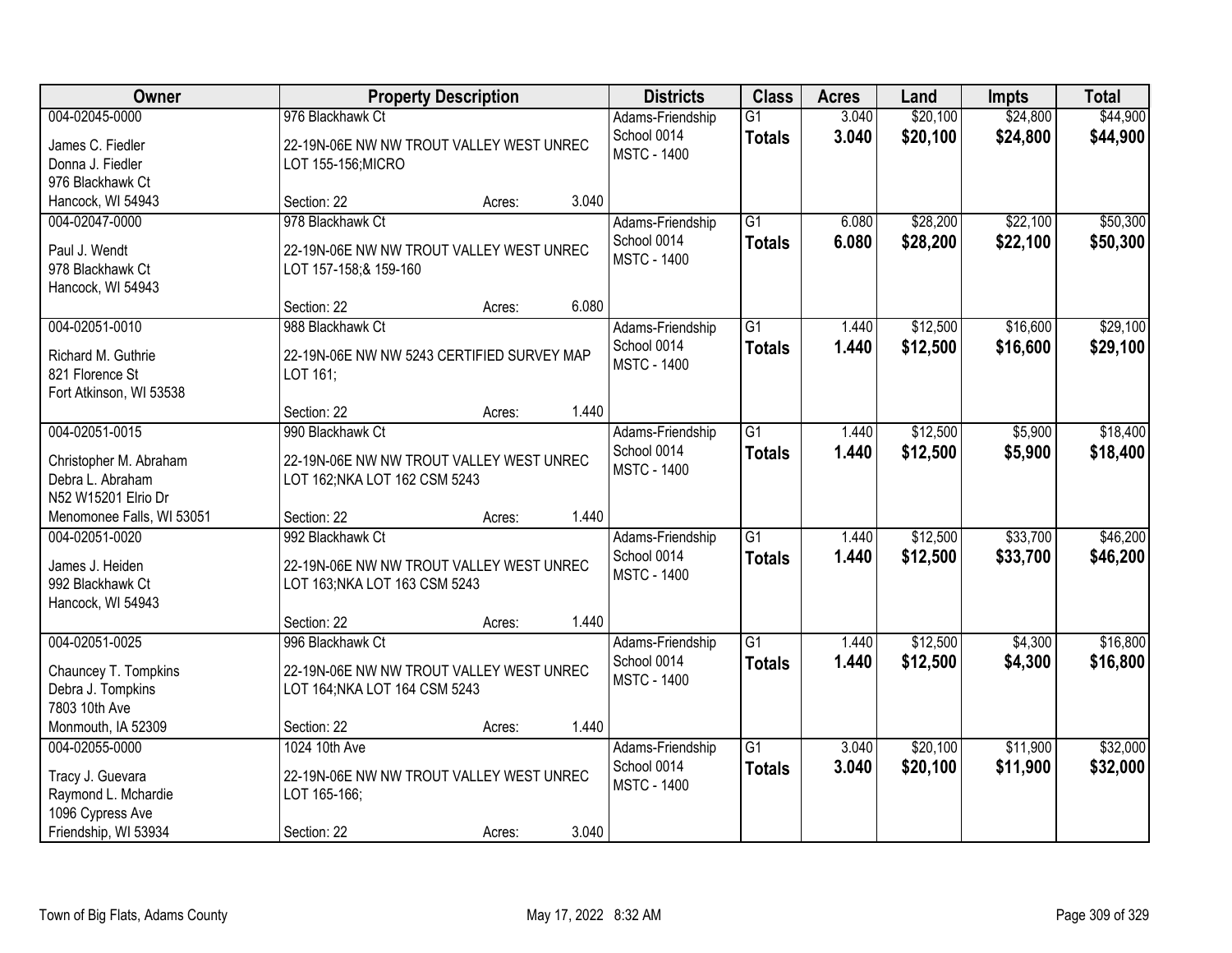| Owner                              | <b>Property Description</b>                          |        |       | <b>Districts</b>                  | <b>Class</b>                     | <b>Acres</b>   | Land                 | <b>Impts</b>         | <b>Total</b>         |
|------------------------------------|------------------------------------------------------|--------|-------|-----------------------------------|----------------------------------|----------------|----------------------|----------------------|----------------------|
| 004-02057-0000                     | 1018 10th Ave                                        |        |       | Adams-Friendship<br>School 0014   | $\overline{G1}$<br><b>Totals</b> | 1.520<br>1.520 | \$13,200<br>\$13,200 | \$14,100<br>\$14,100 | \$27,300<br>\$27,300 |
| Bonnie L. Wedde<br>Donald A. Wedde | 22-19N-06E NW NW TROUT VALLEY WEST UNREC<br>LOT 167; |        |       | <b>MSTC - 1400</b>                |                                  |                |                      |                      |                      |
| N8170 Wedde Rd                     |                                                      |        |       |                                   |                                  |                |                      |                      |                      |
| Neshkoro, WI 54960                 | Section: 22                                          | Acres: | 1.520 |                                   |                                  |                |                      |                      |                      |
| 004-02058-0000                     | 1014 10th Ave                                        |        |       | Adams-Friendship                  | $\overline{G1}$                  | 1.520          | \$13,200             | \$7,500              | \$20,700             |
| Glen D. Wilson                     | 22-19N-06E NW NW TROUT VALLEY WEST UNREC             |        |       | School 0014                       | <b>Totals</b>                    | 1.520          | \$13,200             | \$7,500              | \$20,700             |
| Donna M. Wilson                    | LOT 168; MICRO                                       |        |       | <b>MSTC - 1400</b>                |                                  |                |                      |                      |                      |
| 6114 38th Ave                      |                                                      |        |       |                                   |                                  |                |                      |                      |                      |
| Kenosha, WI 53142                  | Section: 22                                          | Acres: | 1.520 |                                   |                                  |                |                      |                      |                      |
| 004-02059-0000                     | 1004 10th Ave                                        |        |       | Adams-Friendship                  | $\overline{G1}$                  | 1.520          | \$13,200             | \$0                  | \$13,200             |
| Glen D. Wilson                     | 22-19N-06E NW NW TROUT VALLEY WEST UNREC             |        |       | School 0014                       | <b>Totals</b>                    | 1.520          | \$13,200             | \$0                  | \$13,200             |
| Donna M. Wilson                    | LOT 169;MICRO                                        |        |       | <b>MSTC - 1400</b>                |                                  |                |                      |                      |                      |
| 6114 38th Ave                      |                                                      |        |       |                                   |                                  |                |                      |                      |                      |
| Kenosha, WI 53142                  | Section: 22                                          | Acres: | 1.520 |                                   |                                  |                |                      |                      |                      |
| 004-02060-0000                     | 991 County Rd C                                      |        |       | Adams-Friendship                  | $\overline{G1}$                  | 1.520          | \$13,200             | \$42,200             | \$55,400             |
| Drema Gray                         | 22-19N-06E NW NW TROUT VALLEY WEST UNREC             |        |       | School 0014                       | <b>Totals</b>                    | 1.520          | \$13,200             | \$42,200             | \$55,400             |
| Timothy D. Gray                    | LOT 170;                                             |        |       | <b>MSTC - 1400</b>                |                                  |                |                      |                      |                      |
| 991 County Rd C                    |                                                      |        |       |                                   |                                  |                |                      |                      |                      |
| Hancock, WI 54943                  | Section: 22                                          | Acres: | 1.520 |                                   |                                  |                |                      |                      |                      |
| 004-02061-0000                     | 989 County Rd C                                      |        |       | Adams-Friendship                  | $\overline{G1}$                  | 1.520          | \$13,200             | \$1,900              | \$15,100             |
| Merlin H. Hanson                   | 22-19N-06E NW NW TROUT VALLEY WEST UNREC             |        |       | School 0014                       | <b>Totals</b>                    | 1.520          | \$13,200             | \$1,900              | \$15,100             |
| 3910 Griffith Ave                  | LOT 171;                                             |        |       | <b>MSTC - 1400</b>                |                                  |                |                      |                      |                      |
| Wisconsin Rapids, WI 54494         |                                                      |        |       |                                   |                                  |                |                      |                      |                      |
|                                    | Section: 22                                          | Acres: | 1.520 |                                   |                                  |                |                      |                      |                      |
| 004-02062-0000                     | 987 County Rd C                                      |        |       | Adams-Friendship                  | $\overline{G1}$                  | 3.040          | \$20,100             | \$112,500            | \$132,600            |
| Kathleen A. Buzzell                | 22-19N-06E NW NW TROUT VALLEY WEST UNREC             |        |       | School 0014<br><b>MSTC - 1400</b> | <b>Totals</b>                    | 3.040          | \$20,100             | \$112,500            | \$132,600            |
| 987 County Rd C                    | LOT 172-173;                                         |        |       |                                   |                                  |                |                      |                      |                      |
| Hancock, WI 54943                  |                                                      |        |       |                                   |                                  |                |                      |                      |                      |
|                                    | Section: 22                                          | Acres: | 3.040 |                                   |                                  |                |                      |                      |                      |
| 004-02064-0000                     | 981 County Rd C                                      |        |       | Adams-Friendship<br>School 0014   | $\overline{G1}$                  | 3.040<br>3.040 | \$20,100             | \$87,300             | \$107,400            |
| Delores M. Hanson                  | 22-19N-06E NW NW TROUT VALLEY WEST UNREC             |        |       | <b>MSTC - 1400</b>                | <b>Totals</b>                    |                | \$20,100             | \$87,300             | \$107,400            |
| 981 County Rd C                    | LOT 174-175;.                                        |        |       |                                   |                                  |                |                      |                      |                      |
| Hancock, WI 54943                  |                                                      |        |       |                                   |                                  |                |                      |                      |                      |
|                                    | Section: 22                                          | Acres: | 3.040 |                                   |                                  |                |                      |                      |                      |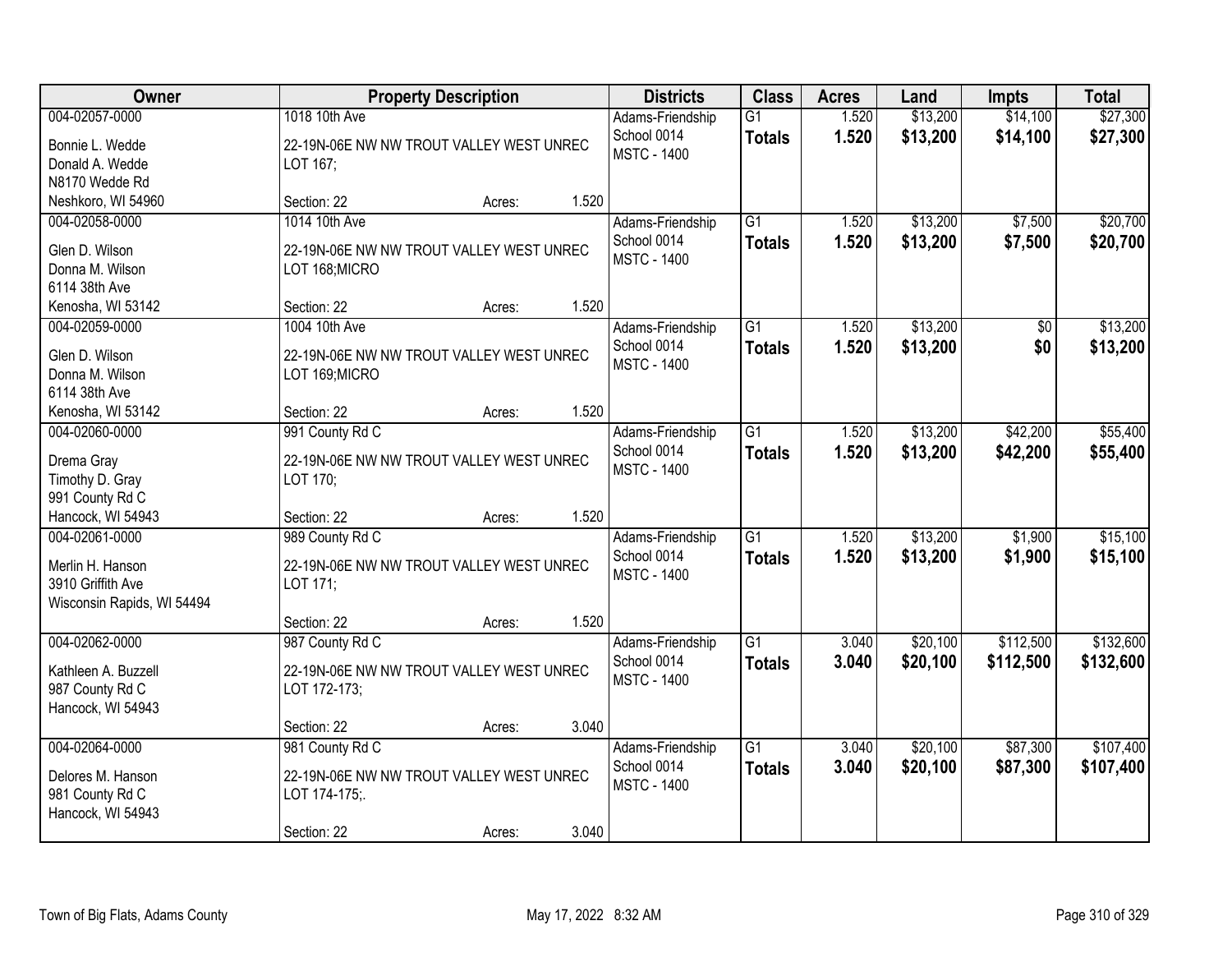| Owner                                                                                             | <b>Property Description</b>                                                                                    | <b>Districts</b>                                      | <b>Class</b>                     | <b>Acres</b>   | Land                 | <b>Impts</b>         | <b>Total</b>           |
|---------------------------------------------------------------------------------------------------|----------------------------------------------------------------------------------------------------------------|-------------------------------------------------------|----------------------------------|----------------|----------------------|----------------------|------------------------|
| 004-02066-0000<br>Deborah Watts<br>Armezella Hagerman<br>979 County Rd C                          | 979 County Rd C<br>22-19N-06E NW NW TROUT VALLEY WEST UNREC<br>LOTS 176-177;                                   | Adams-Friendship<br>School 0014<br><b>MSTC - 1400</b> | $\overline{G1}$<br><b>Totals</b> | 3.040<br>3.040 | \$20,100<br>\$20,100 | \$90,400<br>\$90,400 | \$110,500<br>\$110,500 |
| Hancock, WI 54943                                                                                 | 3.040<br>Section: 22<br>Acres:                                                                                 |                                                       |                                  |                |                      |                      |                        |
| 004-02068-0000<br>Claudia Schuba Fula<br>Wieslaw W. Fula<br>3251 N Ozark Ave<br>Chicago, IL 60634 | 977 County Rd C<br>22-19N-06E NW NW TROUT VALLEY WEST UNREC<br>LOTS 178-179;<br>3.040<br>Section: 22<br>Acres: | Adams-Friendship<br>School 0014<br><b>MSTC - 1400</b> | $\overline{G1}$<br><b>Totals</b> | 3.040<br>3.040 | \$20,100<br>\$20,100 | \$14,700<br>\$14,700 | \$34,800<br>\$34,800   |
| 004-02070-0000                                                                                    | 971 County Rd C                                                                                                | Adams-Friendship                                      | G1                               | 4.560          | \$24,700             | \$50,900             | \$75,600               |
| Ryoko Wolf<br>Jaysen D. Wolf<br>971 County Rd C                                                   | 22-19N-06E NE NW TROUT VALLEY WEST UNREC<br>LOT 180-181;& 182                                                  | School 0014<br><b>MSTC - 1400</b>                     | <b>Totals</b>                    | 4.560          | \$24,700             | \$50,900             | \$75,600               |
| Hancock, WI 54943                                                                                 | 4.560<br>Section: 22<br>Acres:                                                                                 |                                                       |                                  |                |                      |                      |                        |
| 004-02073-0000<br>Stuart A. Mcgregor<br>969 County Rd C<br>Hancock, WI 54943                      | 969 County Rd C<br>22-19N-06E NE NW TROUT VALLEY WEST UNREC<br>LOT 183;MICRO                                   | Adams-Friendship<br>School 0014<br><b>MSTC - 1400</b> | $\overline{G1}$<br><b>Totals</b> | 1.520<br>1.520 | \$13,200<br>\$13,200 | \$64,500<br>\$64,500 | \$77,700<br>\$77,700   |
|                                                                                                   | 1.520<br>Section: 22<br>Acres:                                                                                 |                                                       |                                  |                |                      |                      |                        |
| 004-02074-0000<br>Dennis W. Lindgren<br>967 County C<br>Hancock, WI 54943                         | 967A County Rd C<br>22-19N-06E NE NW TROUT VALLEY WEST UNREC<br>LOT 184;                                       | Adams-Friendship<br>School 0014<br><b>MSTC - 1400</b> | $\overline{G1}$<br><b>Totals</b> | 1.520<br>1.520 | \$13,200<br>\$13,200 | \$7,600<br>\$7,600   | \$20,800<br>\$20,800   |
|                                                                                                   | 1.520<br>Section: 22<br>Acres:                                                                                 |                                                       |                                  |                |                      |                      |                        |
| 004-02075-0000<br>Dennis W. Lindgren<br>967 County C<br>Hancock, WI 54943                         | 967 County Rd C<br>22-19N-06E NE NW TROUT VALLEY WEST UNREC<br>LOT 185;                                        | Adams-Friendship<br>School 0014<br><b>MSTC - 1400</b> | $\overline{G1}$<br><b>Totals</b> | 1.520<br>1.520 | \$9,900<br>\$9,900   | \$21,900<br>\$21,900 | \$31,800<br>\$31,800   |
|                                                                                                   | 1.520<br>Section: 22<br>Acres:                                                                                 |                                                       |                                  |                |                      |                      |                        |
| 004-02076-0000<br>Barbara J. Hinko<br>N13576 12th Ave<br>Necedah, WI 54646                        | 965A County Rd C<br>22-19N-06E NE NW TROUT VALLEY WEST UNREC<br>LOT 186;<br>1.520<br>Section: 22<br>Acres:     | Adams-Friendship<br>School 0014<br><b>MSTC - 1400</b> | $\overline{G1}$<br><b>Totals</b> | 1.520<br>1.520 | \$13,200<br>\$13,200 | \$14,100<br>\$14,100 | \$27,300<br>\$27,300   |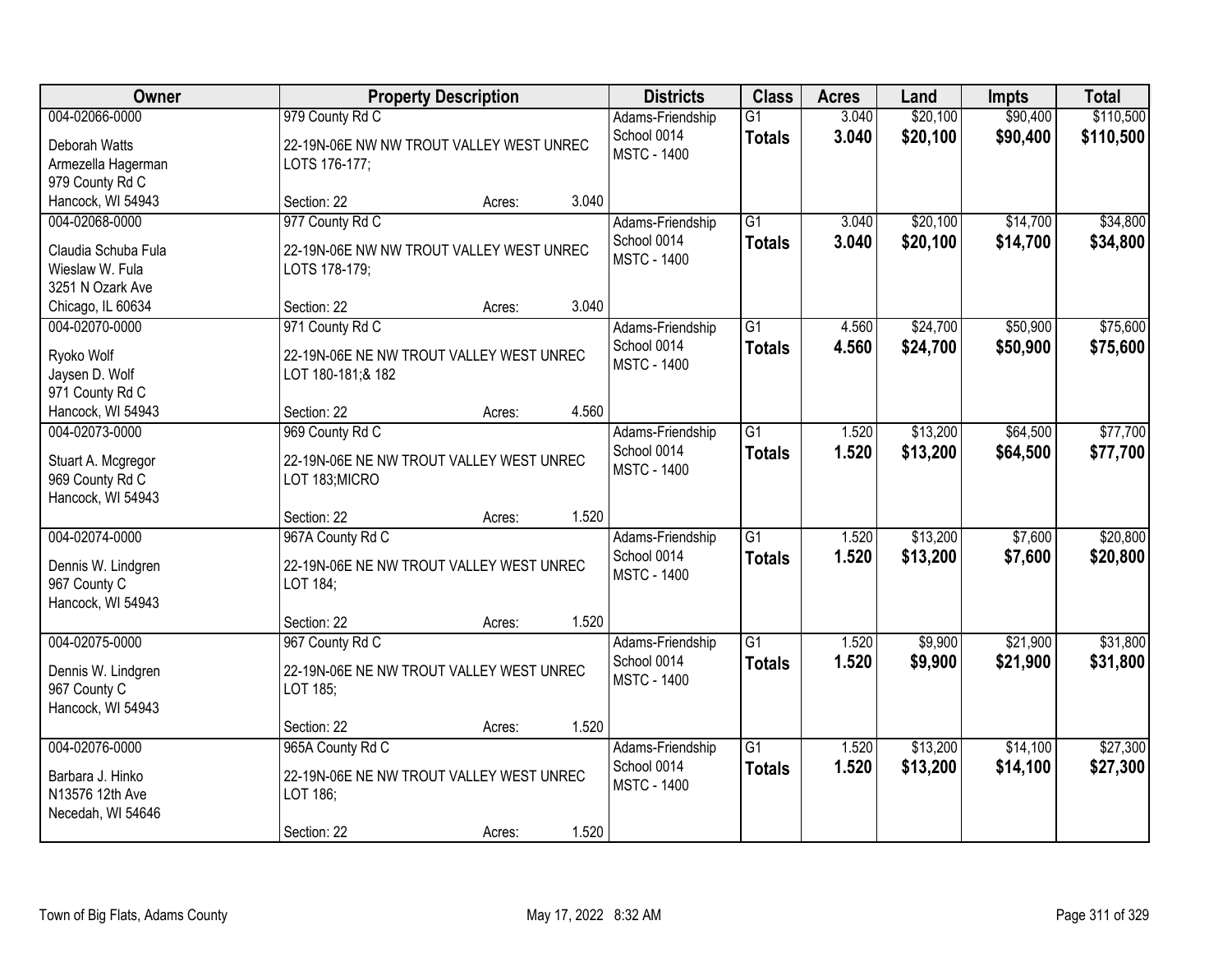| Owner                                                                                       |                                                                                             | <b>Property Description</b> |       | <b>Districts</b>                                      | <b>Class</b>                     | <b>Acres</b>   | Land                 | <b>Impts</b>           | <b>Total</b>         |
|---------------------------------------------------------------------------------------------|---------------------------------------------------------------------------------------------|-----------------------------|-------|-------------------------------------------------------|----------------------------------|----------------|----------------------|------------------------|----------------------|
| 004-02077-0000<br>Ronald G. Birkholz<br>707 Oconnell St<br>Watertown, WI 53094              | 963A County Rd C<br>22-19N-06E NE NW TROUT VALLEY WEST UNREC<br>LOT 188-189; MICRO          |                             |       | Adams-Friendship<br>School 0014<br><b>MSTC - 1400</b> | $\overline{G1}$<br><b>Totals</b> | 3.040<br>3.040 | \$20,100<br>\$20,100 | \$33,900<br>\$33,900   | \$54,000<br>\$54,000 |
|                                                                                             | Section: 22                                                                                 | Acres:                      | 3.040 |                                                       |                                  |                |                      |                        |                      |
| 004-02077-0010<br>Thomas J. Kuehl<br>Michelle S. Kuehl<br>PO Box 202                        | 965 County Rd C<br>22-19N-06E NE NW TROUT VALLEY WEST UNREC<br>LOT 187;                     |                             |       | Adams-Friendship<br>School 0014<br><b>MSTC - 1400</b> | $\overline{G1}$<br><b>Totals</b> | 1.520<br>1.520 | \$13,200<br>\$13,200 | \$35,000<br>\$35,000   | \$48,200<br>\$48,200 |
| Friendship, WI 53934                                                                        | Section: 22                                                                                 | Acres:                      | 1.520 |                                                       |                                  |                |                      |                        |                      |
| 004-02080-0000<br>Lori A. Birkholz<br>Ronald G. Birkholz<br>707 Oconnell St                 | 963 County Rd C<br>22-19N-06E NE NW TROUT VALLEY WEST UNREC<br>LOT 190;                     |                             |       | Adams-Friendship<br>School 0014<br><b>MSTC - 1400</b> | $\overline{G1}$<br><b>Totals</b> | 1.520<br>1.520 | \$13,200<br>\$13,200 | $\overline{50}$<br>\$0 | \$13,200<br>\$13,200 |
| Watertown, WI 53094                                                                         | Section: 22                                                                                 | Acres:                      | 1.520 |                                                       |                                  |                |                      |                        |                      |
| 004-02081-0000<br>David A. Ruby<br>Susan R. Ruby<br>833 Deerfield Rd                        | 961 County Rd C<br>22-19N-06E NE NW TROUT VALLEY WEST UNREC<br>LOT 191-192;                 |                             |       | Adams-Friendship<br>School 0014<br><b>MSTC - 1400</b> | $\overline{G1}$<br><b>Totals</b> | 3.490<br>3.490 | \$21,500<br>\$21,500 | \$20,400<br>\$20,400   | \$41,900<br>\$41,900 |
| Highland Park, IL 60035                                                                     | Section: 22                                                                                 | Acres:                      | 3.490 |                                                       |                                  |                |                      |                        |                      |
| 004-02083-0000<br>Mark P. Nevel<br>Deborah D. Nevel<br>957 County Rd C<br>Hancock, WI 54943 | 957 County Rd C<br>22-19N-06E NE NW TROUT VALLEY WEST UNREC<br>LOT 193;MICRO<br>Section: 22 |                             | 1.570 | Adams-Friendship<br>School 0014<br><b>MSTC - 1400</b> | $\overline{G1}$<br><b>Totals</b> | 1.570<br>1.570 | \$13,600<br>\$13,600 | \$51,400<br>\$51,400   | \$65,000<br>\$65,000 |
| 004-02084-0000                                                                              | 951 County Rd C                                                                             | Acres:                      |       | Adams-Friendship                                      | G1                               | 3.240          | \$20,700             | \$22,600               | \$43,300             |
| Barbara Cranford<br>951 County Rd C<br>Hancock, WI 54943                                    | 22-19N-06E NW NE TROUT VALLEY WEST UNREC<br>LOT 194-195;.                                   |                             |       | School 0014<br><b>MSTC - 1400</b>                     | <b>Totals</b>                    | 3.240          | \$20,700             | \$22,600               | \$43,300             |
|                                                                                             | Section: 22                                                                                 | Acres:                      | 3.240 |                                                       |                                  |                |                      |                        |                      |
| 004-02086-0000<br>Barbara Cranford<br>951 County Rd C<br>Hancock, WI 54943                  | County Rd C<br>22-19N-06E NW NE TROUT VALLEY WEST UNREC<br>LOT 196; MICRO<br>Section: 22    | Acres:                      | 1.550 | Adams-Friendship<br>School 0014<br><b>MSTC - 1400</b> | $\overline{G1}$<br><b>Totals</b> | 1.550<br>1.550 | \$13,400<br>\$13,400 | $\overline{50}$<br>\$0 | \$13,400<br>\$13,400 |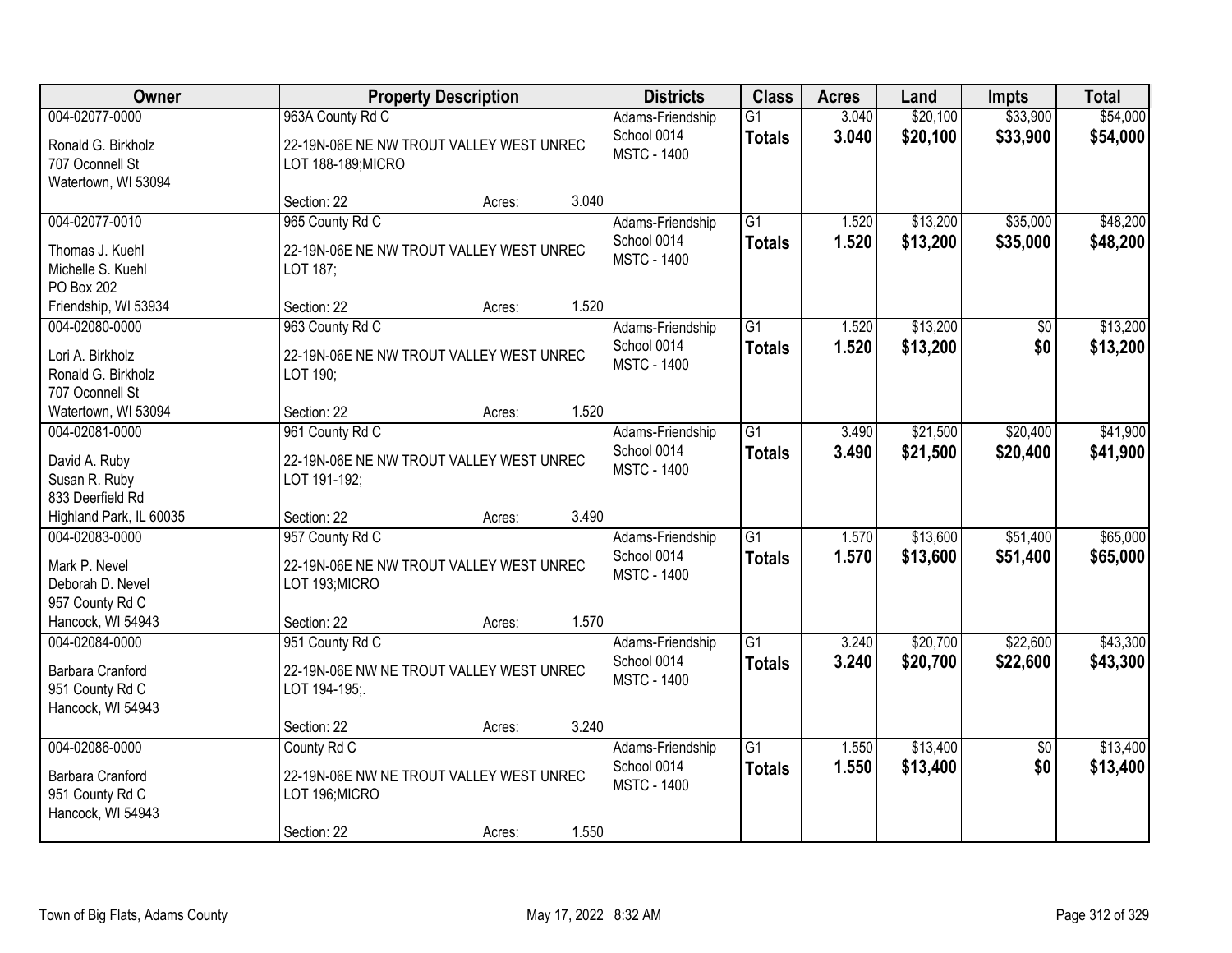| Owner                                                                                         |                                                                                                            | <b>Property Description</b> |       | <b>Districts</b>                                      | <b>Class</b>                     | <b>Acres</b>   | Land                 | <b>Impts</b>         | <b>Total</b>           |
|-----------------------------------------------------------------------------------------------|------------------------------------------------------------------------------------------------------------|-----------------------------|-------|-------------------------------------------------------|----------------------------------|----------------|----------------------|----------------------|------------------------|
| 004-02087-0000<br>Sandra Fischer<br>13019 Delwood Rd<br>Tampa, FL 33624                       | 935 County Rd C<br>22-19N-06E NW NE TROUT VALLEY WEST UNREC<br>LOT 197-198; MICRO                          |                             |       | Adams-Friendship<br>School 0014<br><b>MSTC - 1400</b> | $\overline{G1}$<br><b>Totals</b> | 2.790<br>2.790 | \$19,400<br>\$19,400 | \$9,300<br>\$9,300   | \$28,700<br>\$28,700   |
|                                                                                               | Section: 22                                                                                                | Acres:                      | 2.790 |                                                       |                                  |                |                      |                      |                        |
| 004-02089-0000<br>Phillip J. Neumiller<br>Barbara C. Neumiller<br>923 County Rd C             | 923 County Rd C<br>22-19N-06E NW NE TROUT VALLEY WEST UNREC<br>LOT 199-200;& 201-202                       |                             |       | Adams-Friendship<br>School 0014<br><b>MSTC - 1400</b> | $\overline{G1}$<br><b>Totals</b> | 9.770<br>9.770 | \$48,300<br>\$48,300 | \$84,600<br>\$84,600 | \$132,900<br>\$132,900 |
| Hancock, WI 54943                                                                             | Section: 22                                                                                                | Acres:                      | 9.770 |                                                       |                                  |                |                      |                      |                        |
| 004-02093-0000<br>Judith P. Neumiller<br>N4079 County Rd N<br>Jefferson, WI 53549             | County Rd C<br>22-19N-06E NE NE TROUT VALLEY WEST UNREC<br>LOT 203-204;                                    |                             |       | Adams-Friendship<br>School 0014<br><b>MSTC - 1400</b> | $\overline{G1}$<br><b>Totals</b> | 4.550<br>4.550 | \$32,700<br>\$32,700 | \$10,600<br>\$10,600 | \$43,300<br>\$43,300   |
|                                                                                               | Section: 22                                                                                                | Acres:                      | 4.550 |                                                       |                                  |                |                      |                      |                        |
| 004-02094-0000<br>Joseph F. Tunks Sr<br>33571 lvy Ave<br>Camp Douglas, WI 54618               | 915 County Rd C<br>22-19N-06E NE NE TROUT VALLEY WEST UNREC<br>LOT 205-206; EX LAND SOLD FOR HWY MICRO     |                             |       | Adams-Friendship<br>School 0014<br><b>MSTC - 1400</b> | $\overline{G1}$<br><b>Totals</b> | 4.870<br>4.870 | \$33,600<br>\$33,600 | \$22,600<br>\$22,600 | \$56,200<br>\$56,200   |
|                                                                                               | Section: 22                                                                                                | Acres:                      | 4.870 |                                                       |                                  |                |                      |                      |                        |
| 004-02095-0000<br>Charles J. Glassen et al<br>5204 62nd St<br>Kenosha, WI 53142               | 913 County Rd C<br>22-19N-06E NE NE TROUT VALLEY WEST UNREC<br>LOT 207-208; EX LAND SOLD FOR HWY MICRO     |                             |       | Adams-Friendship<br>School 0014<br><b>MSTC - 1400</b> | $\overline{G1}$<br><b>Totals</b> | 3.860<br>3.860 | \$30,600<br>\$30,600 | \$5,400<br>\$5,400   | \$36,000<br>\$36,000   |
|                                                                                               | Section: 22                                                                                                | Acres:                      | 3.860 |                                                       |                                  |                |                      |                      |                        |
| 004-02095-0010<br>Wisconsin Dept of Transportation<br>4802 Sheboygan Ave<br>Madison, WI 53705 | County Rd C<br>22-19N-06E NE NE TROUT VALLEY WEST UNREC:PT<br>LOTS 206, 207 & 208 FOR HWY PURPOSES MICRO   |                             |       | Adams-Friendship<br>School 0014<br><b>MSTC - 1400</b> | $\overline{X2}$<br><b>Totals</b> | 0.130<br>0.130 | \$0<br>\$0           | \$0<br>\$0           | $\overline{50}$<br>\$0 |
|                                                                                               | Section: 22                                                                                                | Acres:                      | 0.130 |                                                       |                                  |                |                      |                      |                        |
| 004-02099-0000<br>Camryn P. Glassen<br>736 Russet St<br>Racine, WI 53405                      | 909 County Rd C<br>22-19N-06E NE NE TROUT VALLEY WEST UNREC<br>LOT 209;EX LAND SOLD FOR HWY<br>Section: 22 | Acres:                      | 5.000 | Adams-Friendship<br>School 0014<br><b>MSTC - 1400</b> | G1<br><b>Totals</b>              | 5.000<br>5.000 | \$34,000<br>\$34,000 | \$400<br>\$400       | \$34,400<br>\$34,400   |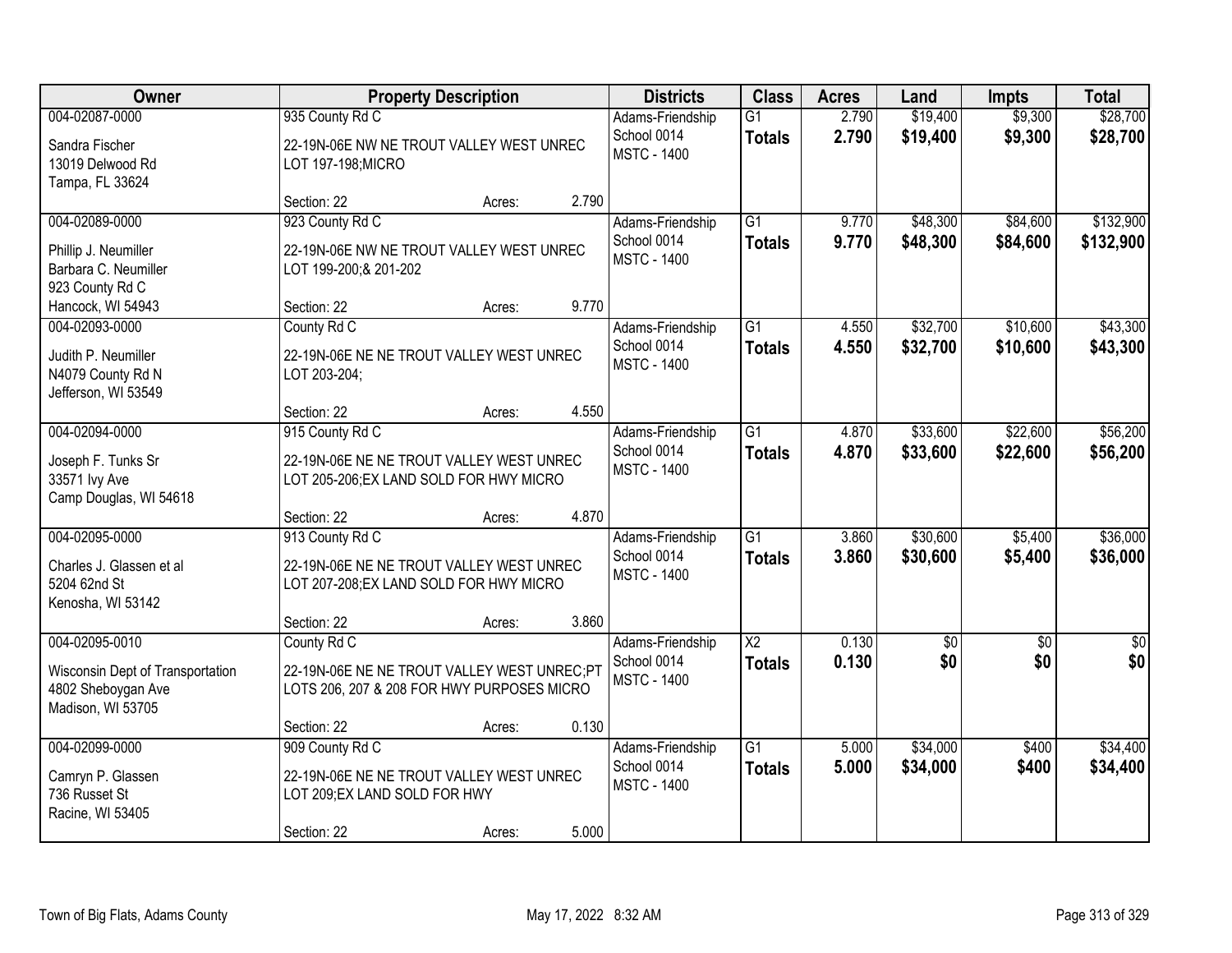| Owner                                                                       |                                                                                                      | <b>Property Description</b> |       | <b>Districts</b>                                      | <b>Class</b>                            | <b>Acres</b>   | Land                 | <b>Impts</b>           | <b>Total</b>         |
|-----------------------------------------------------------------------------|------------------------------------------------------------------------------------------------------|-----------------------------|-------|-------------------------------------------------------|-----------------------------------------|----------------|----------------------|------------------------|----------------------|
| 004-02100-0000                                                              | 903 County Rd C                                                                                      |                             |       | Adams-Friendship                                      | $\overline{G1}$                         | 1.253          | \$16,300             | \$59,500               | \$75,800             |
| Randal and Donna Schoemann<br>Revocable Trust of 2020<br>903 County Rd C    | 22-19N-06E NE NE TROUT VALLEY WEST UNREC<br>LOT 210; EX LAND SOLD FOR HWY MICRO                      |                             |       | School 0014<br><b>MSTC - 1400</b>                     | <b>Totals</b>                           | 1.253          | \$16,300             | \$59,500               | \$75,800             |
| Hancock, WI 54943                                                           | Section: 22                                                                                          | Acres:                      | 1.253 |                                                       |                                         |                |                      |                        |                      |
| 004-02100-0500<br><b>Adams County</b><br>PO Box 470                         | County Rd C<br>22-19N-06E TROUT VALLEY WEST UNREC;PT LOTS<br>209 & 210 FOR HWY PURPOSES              |                             |       | Adams-Friendship<br>School 0014<br><b>MSTC - 1400</b> | $\overline{\text{X3}}$<br><b>Totals</b> | 0.547<br>0.547 | \$0<br>\$0           | $\overline{50}$<br>\$0 | \$0<br>\$0           |
| Friendship, WI 53934                                                        | Section: 22                                                                                          | Acres:                      | 0.547 |                                                       |                                         |                |                      |                        |                      |
| 004-02101-0000                                                              | 951 13th Ave                                                                                         |                             |       | Adams-Friendship                                      | $\overline{G1}$                         | 0.510          | \$8,300              | \$2,400                | \$10,700             |
| Michael J. Sweeney<br>April I. Sweeney<br>2406 Ruger Ave                    | 18-19N-06E NE SE WILDWOOD ACRES UNREC<br>TRACT A;                                                    |                             |       | School 0014<br><b>MSTC - 1400</b>                     | <b>Totals</b>                           | 0.510          | \$8,300              | \$2,400                | \$10,700             |
| Janesville, WI 53546                                                        | Section: 18                                                                                          | Acres:                      | 0.510 |                                                       |                                         |                |                      |                        |                      |
| 004-02102-0000                                                              | 957 13th Ave                                                                                         |                             |       | Adams-Friendship<br>School 0014                       | $\overline{G1}$<br><b>Totals</b>        | 1.428<br>1.428 | \$14,600<br>\$14,600 | \$18,400<br>\$18,400   | \$33,000<br>\$33,000 |
| David J. Czarnecki<br>Ruth A. Czarnecki<br>2845 S Quinn                     | 18-19N-06E NE SE WILDWOOD ACRES UNREC<br>TRACT B-C-D;& N 400' TRACT 1 MICRO                          |                             |       | <b>MSTC - 1400</b>                                    |                                         |                |                      |                        |                      |
| Chicago, IL 60608                                                           | Section: 18                                                                                          | Acres:                      | 1.428 |                                                       |                                         |                |                      |                        |                      |
| 004-02103-0000<br>Allen Severson Sr<br>Jayne Severson<br>219 Fargo St       | 959 13th Ave<br>18-19N-06E NE SE WILDWOOD ACRES UNREC<br>TRACT E;& S 200' TRACT 1 NKA LOT 1 CSM 4942 |                             |       | Adams-Friendship<br>School 0014<br><b>MSTC - 1400</b> | $\overline{G1}$<br><b>Totals</b>        | 1.100<br>1.100 | \$12,600<br>\$12,600 | \$29,300<br>\$29,300   | \$41,900<br>\$41,900 |
| Lake Mills, WI 53551                                                        | Section: 18                                                                                          | Acres:                      | 1.100 |                                                       |                                         |                |                      |                        |                      |
| 004-02104-0000<br>Kristi A. Frohling<br>Steven R. Frohling<br>1801 South St | 961 13th Ave<br>18-19N-06E NE SE WILDWOOD ACRES UNREC<br>TRACT F;                                    |                             |       | Adams-Friendship<br>School 0014<br><b>MSTC - 1400</b> | $\overline{G1}$<br><b>Totals</b>        | 0.810<br>0.810 | \$10,800<br>\$10,800 | \$1,200<br>\$1,200     | \$12,000<br>\$12,000 |
| Crystal Lake, IL 60014                                                      | Section: 18                                                                                          | Acres:                      | 0.810 |                                                       |                                         |                |                      |                        |                      |
| 004-02105-0000<br>Eugene E. Peterson<br>975 13th Ave<br>Arkdale, WI 54613   | 13th Ave<br>18-19N-06E NE SE WILDWOOD ACRES UNREC<br><b>TRACT G;MICRO</b><br>Section: 18             | Acres:                      | 1.700 | Adams-Friendship<br>School 0014<br><b>MSTC - 1400</b> | $\overline{G1}$<br><b>Totals</b>        | 1.700<br>1.700 | \$16,200<br>\$16,200 | \$15,400<br>\$15,400   | \$31,600<br>\$31,600 |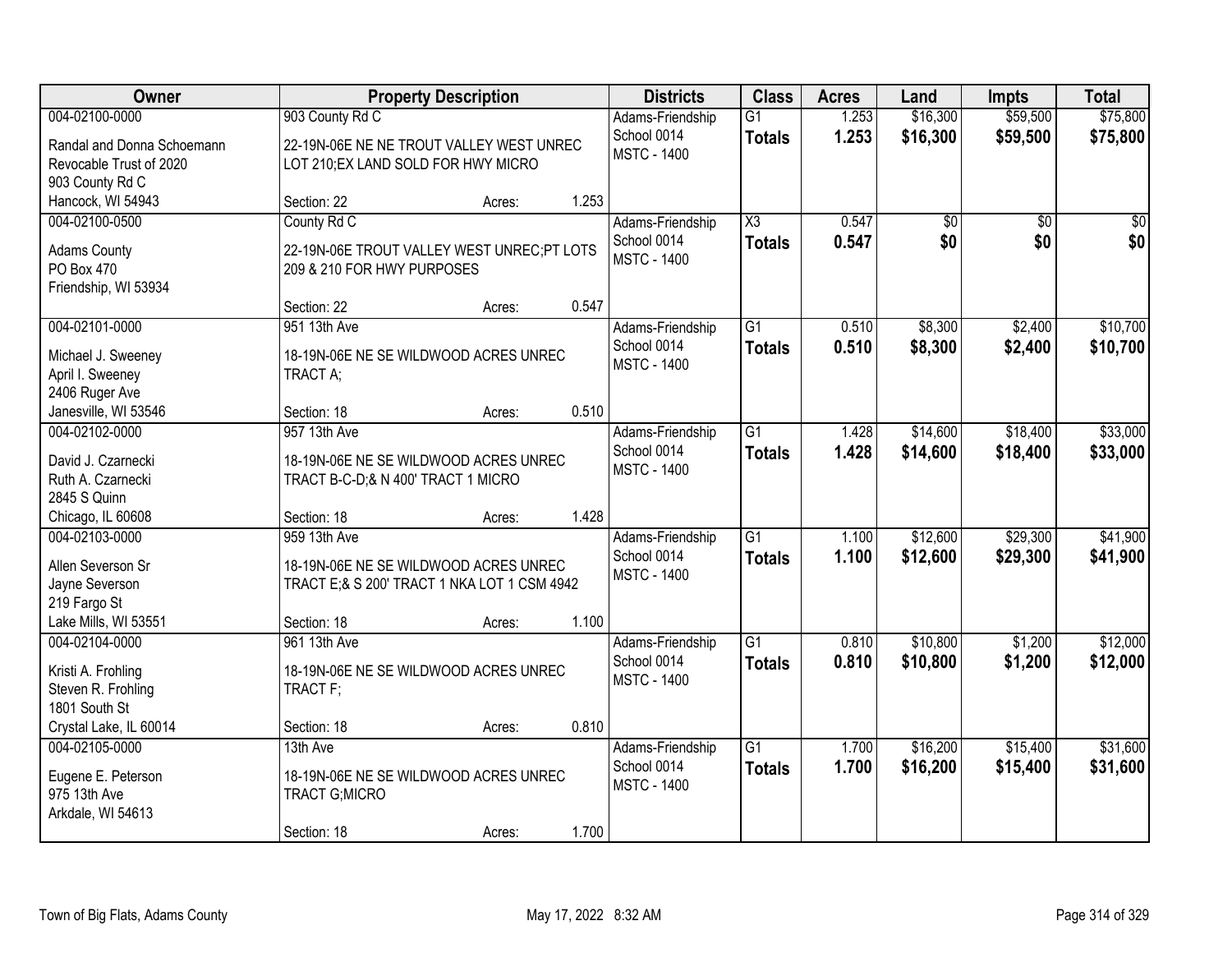| <b>Owner</b>                                                                                             |                                                                                               | <b>Property Description</b> |       | <b>Districts</b>                                      | <b>Class</b>                     | <b>Acres</b>   | Land                 | <b>Impts</b>           | <b>Total</b>         |
|----------------------------------------------------------------------------------------------------------|-----------------------------------------------------------------------------------------------|-----------------------------|-------|-------------------------------------------------------|----------------------------------|----------------|----------------------|------------------------|----------------------|
| 004-02106-0000<br>Nickie Dickmann<br>2135 Sandy Knoll Ct<br>West Bend, WI 53090                          | 1308 S Bighorn Dr<br>18-19N-06E NE SE WILDWOOD ACRES UNREC<br>TRACT 2; NKA LOT 1 CSM 5286     |                             |       | Adams-Friendship<br>School 0014<br><b>MSTC - 1400</b> | $\overline{G1}$<br><b>Totals</b> | 1.520<br>1.520 | \$15,100<br>\$15,100 | \$5,000<br>\$5,000     | \$20,100<br>\$20,100 |
|                                                                                                          | Section: 18                                                                                   | Acres:                      | 1.520 |                                                       |                                  |                |                      |                        |                      |
| 004-02107-0000<br>Keith Kilps<br><b>Cheryl Kilps</b><br>1310 S Bighorn Dr                                | 1310 S Bighorn Dr<br>18-19N-06E WILDWOOD ACRES UNREC TRACT<br>3;MICRO                         |                             |       | Adams-Friendship<br>School 0014<br><b>MSTC - 1400</b> | $\overline{G1}$<br><b>Totals</b> | 1.510<br>1.510 | \$15,100<br>\$15,100 | \$78,900<br>\$78,900   | \$94,000<br>\$94,000 |
| Arkdale, WI 54613                                                                                        | Section: 18                                                                                   | Acres:                      | 1.510 |                                                       |                                  |                |                      |                        |                      |
| 004-02108-0010<br>Cheryl Kilps<br>Keith Kilps<br>1310 S Bighorn Dr                                       | <b>Bighorn Dr</b><br>18-19N-06E NE SE WILDWOOD ACRES UNREC<br>TRACT 4-5-6; NKA LOT 1 CSM 5697 |                             |       | Adams-Friendship<br>School 0014<br><b>MSTC - 1400</b> | $\overline{G1}$<br><b>Totals</b> | 1.530<br>1.530 | \$15,200<br>\$15,200 | \$0<br>\$0             | \$15,200<br>\$15,200 |
| Arkdale, WI 54613                                                                                        | Section: 18                                                                                   | Acres:                      | 1.530 |                                                       |                                  |                |                      |                        |                      |
| 004-02108-0015<br>Brian J. Bembenek<br>12315 W Howard Ave<br>Greenfield, WI 53228                        | 1314 S Bighorn Dr<br>18-19N-06E NE SE 5697 CERTIFIED SURVEY MAP<br>LOT2;                      |                             |       | Adams-Friendship<br>School 0014<br><b>MSTC - 1400</b> | $\overline{G1}$<br><b>Totals</b> | 1.530<br>1.530 | \$15,200<br>\$15,200 | \$0<br>\$0             | \$15,200<br>\$15,200 |
|                                                                                                          | Section: 18                                                                                   | Acres:                      | 1.530 |                                                       |                                  |                |                      |                        |                      |
| 004-02108-0020<br>Brian J. Bembenek<br>12315 W Howard Ave<br>Greenfield, WI 53228                        | 1314A S Bighorn Dr<br>18-19N-06E NE SE 5697 CERTIFIED SURVEY MAP<br>LOT 3;                    |                             |       | Adams-Friendship<br>School 0014<br><b>MSTC - 1400</b> | $\overline{G1}$<br><b>Totals</b> | 1.530<br>1.530 | \$15,200<br>\$15,200 | $\overline{50}$<br>\$0 | \$15,200<br>\$15,200 |
|                                                                                                          | Section: 18                                                                                   | Acres:                      | 1.530 |                                                       |                                  |                |                      |                        |                      |
| 004-02109-0000<br>Kathleen M. Claas<br>513 Marshal Ct<br>West Bend, WI 53090                             | 1316 S Bighorn Dr<br>18-19N-06E NE SE WILDWOOD ACRES UNREC<br>TRACT 7-8; MICRO                |                             |       | Adams-Friendship<br>School 0014<br><b>MSTC - 1400</b> | $\overline{G1}$<br><b>Totals</b> | 3.020<br>3.020 | \$22,100<br>\$22,100 | \$27,600<br>\$27,600   | \$49,700<br>\$49,700 |
|                                                                                                          | Section: 18                                                                                   | Acres:                      | 3.020 |                                                       |                                  |                |                      |                        |                      |
| 004-02110-0000<br>Eugene J. Capezio<br>Karen S. Capezio<br>306 W Nippersink Dr<br>Spring Grove, IL 60081 | 1320 S Bighorn Dr<br>18-19N-06E NE SE WILDWOOD ACRES UNREC<br>TRACT 9; MICRO<br>Section: 18   | Acres:                      | 1.510 | Adams-Friendship<br>School 0014<br><b>MSTC - 1400</b> | $\overline{G1}$<br><b>Totals</b> | 1.510<br>1.510 | \$15,100<br>\$15,100 | \$900<br>\$900         | \$16,000<br>\$16,000 |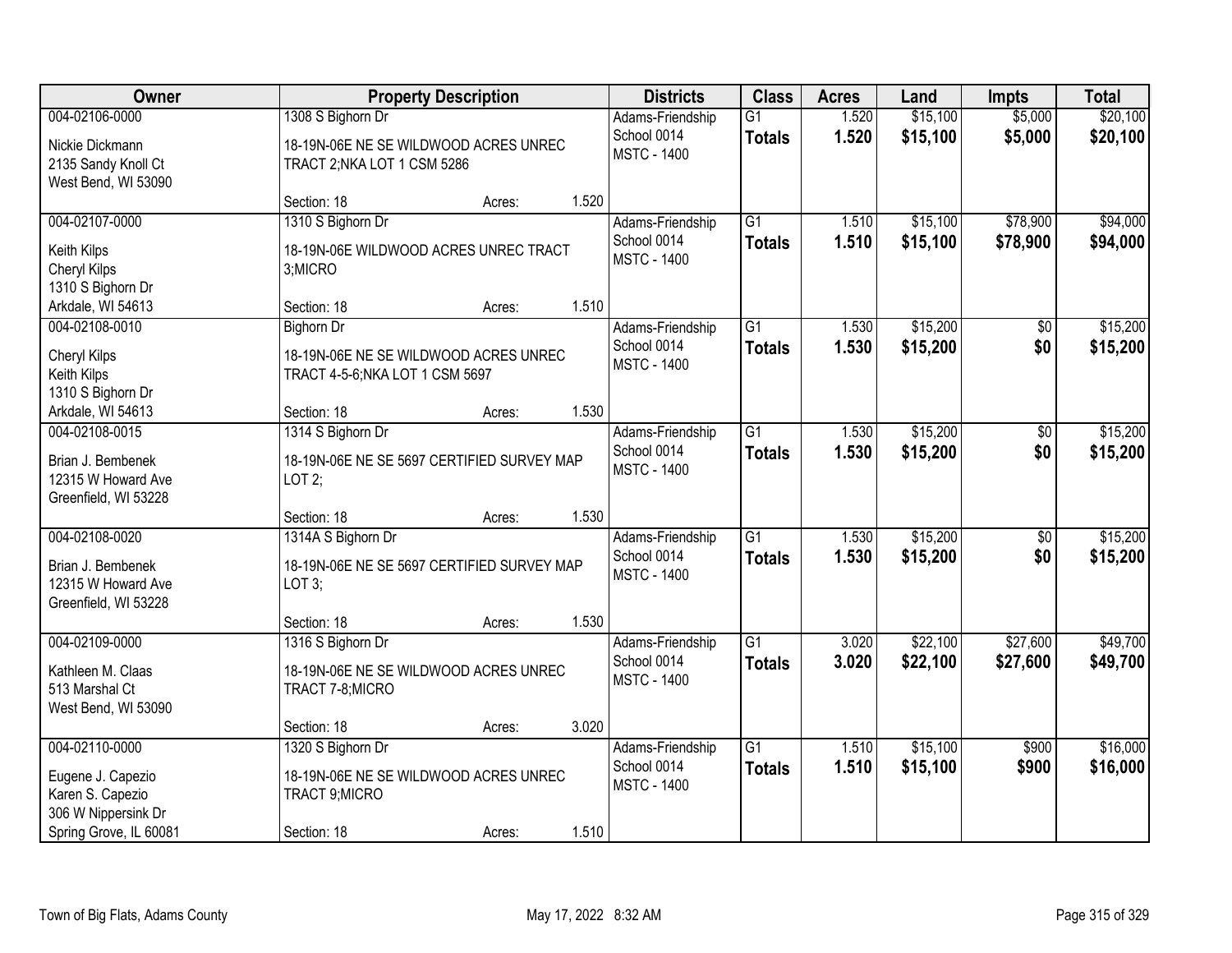| Owner                                                                            | <b>Property Description</b>                                                                                  |       | <b>Districts</b>                                      | <b>Class</b>                     | <b>Acres</b>   | Land                 | Impts                  | <b>Total</b>         |
|----------------------------------------------------------------------------------|--------------------------------------------------------------------------------------------------------------|-------|-------------------------------------------------------|----------------------------------|----------------|----------------------|------------------------|----------------------|
| 004-02111-0000<br>Eugene J. Capezio<br>Karen S. Capezio<br>306 W Nippersink Dr   | S Bighorn Ave<br>18-19N-06E NE SE WILDWOOD ACRES UNREC<br>TRACT 10; MICRO                                    |       | Adams-Friendship<br>School 0014<br><b>MSTC - 1400</b> | $\overline{G1}$<br><b>Totals</b> | 1.510<br>1.510 | \$15,100<br>\$15,100 | $\overline{50}$<br>\$0 | \$15,100<br>\$15,100 |
| Spring Grove, IL 60081                                                           | Section: 18<br>Acres:                                                                                        | 1.510 |                                                       |                                  |                |                      |                        |                      |
| 004-02112-0000<br>Eugene J. Capezio<br>Karen S. Capezio<br>306 W Nippersink Dr   | S Bighorn Ave<br>18-19N-06E NE SE WILDWOOD ACRES UNREC<br>TRACT 11; MICRO                                    |       | Adams-Friendship<br>School 0014<br><b>MSTC - 1400</b> | $\overline{G1}$<br><b>Totals</b> | 1.510<br>1.510 | \$15,100<br>\$15,100 | $\overline{50}$<br>\$0 | \$15,100<br>\$15,100 |
| Spring Grove, IL 60081<br>004-02113-0000                                         | Section: 18<br>Acres:                                                                                        | 1.510 |                                                       |                                  |                |                      |                        |                      |
| Eugene J. Capezio<br>Karen S. Capezio<br>306 W Nippersink Dr                     | 1324 S Bighorn Dr<br>18-19N-06E NW SE WILDWOOD ACRES UNREC<br>TRACT 12; MICRO                                |       | Adams-Friendship<br>School 0014<br><b>MSTC - 1400</b> | G1<br><b>Totals</b>              | 1.510<br>1.510 | \$15,100<br>\$15,100 | \$3,200<br>\$3,200     | \$18,300<br>\$18,300 |
| Spring Grove, IL 60081                                                           | Section: 18<br>Acres:                                                                                        | 1.510 |                                                       |                                  |                |                      |                        |                      |
| 004-02114-0000<br>Eugene J. Capezio<br>Karen S. Capezio<br>306 W Nippersink Dr   | S Bighorn Ave<br>18-19N-06E NW SE WILDWOOD ACRES UNREC<br>TRACT 13; MICRO                                    |       | Adams-Friendship<br>School 0014<br><b>MSTC - 1400</b> | G1<br><b>Totals</b>              | 1.510<br>1.510 | \$15,100<br>\$15,100 | \$0<br>\$0             | \$15,100<br>\$15,100 |
| Spring Grove, IL 60081                                                           | Section: 18<br>Acres:                                                                                        | 1.510 |                                                       |                                  |                |                      |                        |                      |
| 004-02115-0010<br>Adela M. Stanila<br>897 Burgess Cir<br>Buffalo Grove, IL 60089 | 1330 S Bighorn Dr<br>18-19N-06E NW SE 6514 CERTIFIED SURVEY MAP<br>$LOT$ 1;                                  |       | Adams-Friendship<br>School 0014<br><b>MSTC - 1400</b> | $\overline{G1}$<br><b>Totals</b> | 2.770<br>2.770 | \$21,100<br>\$21,100 | \$18,400<br>\$18,400   | \$39,500<br>\$39,500 |
|                                                                                  | Section: 18<br>Acres:                                                                                        | 2.770 |                                                       |                                  |                |                      |                        |                      |
| 004-02117-0000<br>Ronald Sancinati<br>811 S 96th St<br>West Allis, WI 53214      | 1336 S Bighorn Dr<br>18-19N-06E NW SE WILDWOOD ACRES UNREC<br>TRACT 16;                                      |       | Adams-Friendship<br>School 0014<br><b>MSTC - 1400</b> | $\overline{G1}$<br><b>Totals</b> | 1.510<br>1.510 | \$15,100<br>\$15,100 | \$17,700<br>\$17,700   | \$32,800<br>\$32,800 |
|                                                                                  | Section: 18<br>Acres:                                                                                        | 1.510 |                                                       |                                  |                |                      |                        |                      |
| 004-02118-0000<br>Ronald Sancinati<br>811 S 96th St<br>West Allis, WI 53214      | 1338 S Bighorn Dr<br>18-19N-06E NW SE WILDWOOD ACRES UNREC<br>TRACT 17-18-19; MICRO<br>Section: 18<br>Acres: | 4.530 | Adams-Friendship<br>School 0014<br><b>MSTC - 1400</b> | $\overline{G1}$<br><b>Totals</b> | 4.530<br>4.530 | \$28,100<br>\$28,100 | \$32,400<br>\$32,400   | \$60,500<br>\$60,500 |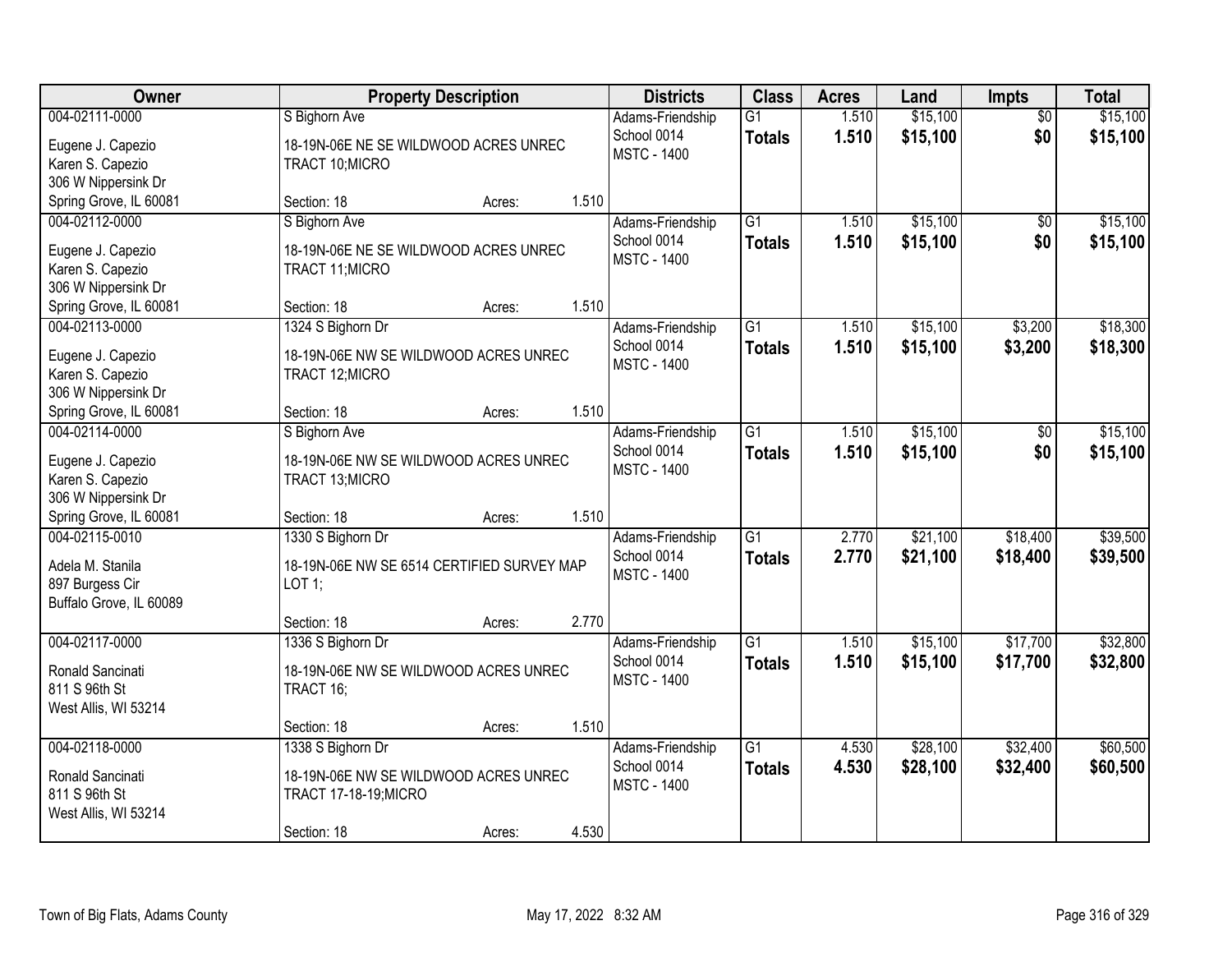| Owner                                                                             | <b>Property Description</b>                                                                                                 |       | <b>Districts</b>                                      | <b>Class</b>                     | <b>Acres</b>   | Land                 | Impts                  | <b>Total</b>         |
|-----------------------------------------------------------------------------------|-----------------------------------------------------------------------------------------------------------------------------|-------|-------------------------------------------------------|----------------------------------|----------------|----------------------|------------------------|----------------------|
| 004-02119-0000<br>Brent R. French<br>Jill M. French<br>6814 S Loomis Rd           | S Bighorn Ave<br>18-19N-06E NW SE WILDWOOD ACRES UNREC<br>TRACT 20-21; MICRO                                                |       | Adams-Friendship<br>School 0014<br><b>MSTC - 1400</b> | $\overline{G1}$<br><b>Totals</b> | 3.330<br>3.330 | \$23,300<br>\$23,300 | $\overline{50}$<br>\$0 | \$23,300<br>\$23,300 |
| Wind Lake, WI 53185                                                               | Section: 18<br>Acres:                                                                                                       | 3.330 |                                                       |                                  |                |                      |                        |                      |
| 004-02120-0000<br>Brent R. French<br>Jill M. French<br>6814 S Loomis Rd           | 1344 S Bighorn Dr<br>18-19N-06E NW SE WILDWOOD ACRES UNREC<br>TRACT 22; MICRO                                               |       | Adams-Friendship<br>School 0014<br><b>MSTC - 1400</b> | $\overline{G1}$<br><b>Totals</b> | 1.510<br>1.510 | \$15,100<br>\$15,100 | \$13,700<br>\$13,700   | \$28,800<br>\$28,800 |
| Wind Lake, WI 53185                                                               | Section: 18<br>Acres:                                                                                                       | 1.510 |                                                       |                                  |                |                      |                        |                      |
| 004-02121-0000<br>Thomas R. Hense<br>16103 Sandelwood Dr<br>Wildwood, FL 34785    | 1348 S Bighorn Dr<br>18-19N-06E NW SE WILDWOOD ACRES UNREC<br>TRACT 23-24; MICRO                                            |       | Adams-Friendship<br>School 0014<br><b>MSTC - 1400</b> | $\overline{G1}$<br><b>Totals</b> | 3.330<br>3.330 | \$23,300<br>\$23,300 | \$45,900<br>\$45,900   | \$69,200<br>\$69,200 |
|                                                                                   | Section: 18<br>Acres:                                                                                                       | 3.330 |                                                       |                                  |                |                      |                        |                      |
| 004-02122-0000<br>Darold D. Minett<br>PO Box 39<br>Union Center, WI 53962         | S Bighorn Ave<br>18-19N-06E NW SE WILDWOOD ACRES UNREC<br>TRACT 25;                                                         |       | Adams-Friendship<br>School 0014<br><b>MSTC - 1400</b> | $\overline{G1}$<br><b>Totals</b> | 1.820<br>1.820 | \$16,900<br>\$16,900 | \$0<br>\$0             | \$16,900<br>\$16,900 |
|                                                                                   | Section: 18<br>Acres:                                                                                                       | 1.820 |                                                       |                                  |                |                      |                        |                      |
| 004-02123-0000<br>Isabella Toney<br>2060 Us Hwy 14 E<br>Richland Center, WI 53581 | 1347 S Bighorn Dr<br>18-19N-06E NW SE WILDWOOD ACRES UNREC<br>TRACT 26; MICRO                                               |       | Adams-Friendship<br>School 0014<br><b>MSTC - 1400</b> | $\overline{G1}$<br><b>Totals</b> | 1.510<br>1.510 | \$15,100<br>\$15,100 | \$8,600<br>\$8,600     | \$23,700<br>\$23,700 |
|                                                                                   | Section: 18<br>Acres:                                                                                                       | 1.510 |                                                       |                                  |                |                      |                        |                      |
| 004-02124-0000<br>James Anderson<br>Nicole Anderson<br>1003 Beechwood Ave         | 1345 S Bighorn Dr<br>18-19N-06E NW SE 1849 CERTIFIED SURVEY MAP<br>PARCEL 1; FKA TRACTS 27-28 WILDWOO ACRES<br><b>UNREC</b> |       | Adams-Friendship<br>School 0014<br><b>MSTC - 1400</b> | $\overline{G1}$<br><b>Totals</b> | 3.080<br>3.080 | \$22,300<br>\$22,300 | \$37,300<br>\$37,300   | \$59,600<br>\$59,600 |
| Waukesha, WI 53186<br>004-02125-0000                                              | Section: 18<br>Acres:<br>1343 S Bighorn Dr                                                                                  | 3.080 |                                                       | $\overline{G1}$                  | 1.510          | \$15,100             | \$18,200               | \$33,300             |
| Marvin A. Wuthrich<br>Jodi L. Wuthrich<br>1302 E 2nd Ave<br>Brodhead, WI 53520    | 18-19N-06E NW SE WILDWOOD ACRES UNREC<br>TRACT 29; MICRO                                                                    | 1.510 | Adams-Friendship<br>School 0014<br><b>MSTC - 1400</b> | <b>Totals</b>                    | 1.510          | \$15,100             | \$18,200               | \$33,300             |
|                                                                                   | Section: 18<br>Acres:                                                                                                       |       |                                                       |                                  |                |                      |                        |                      |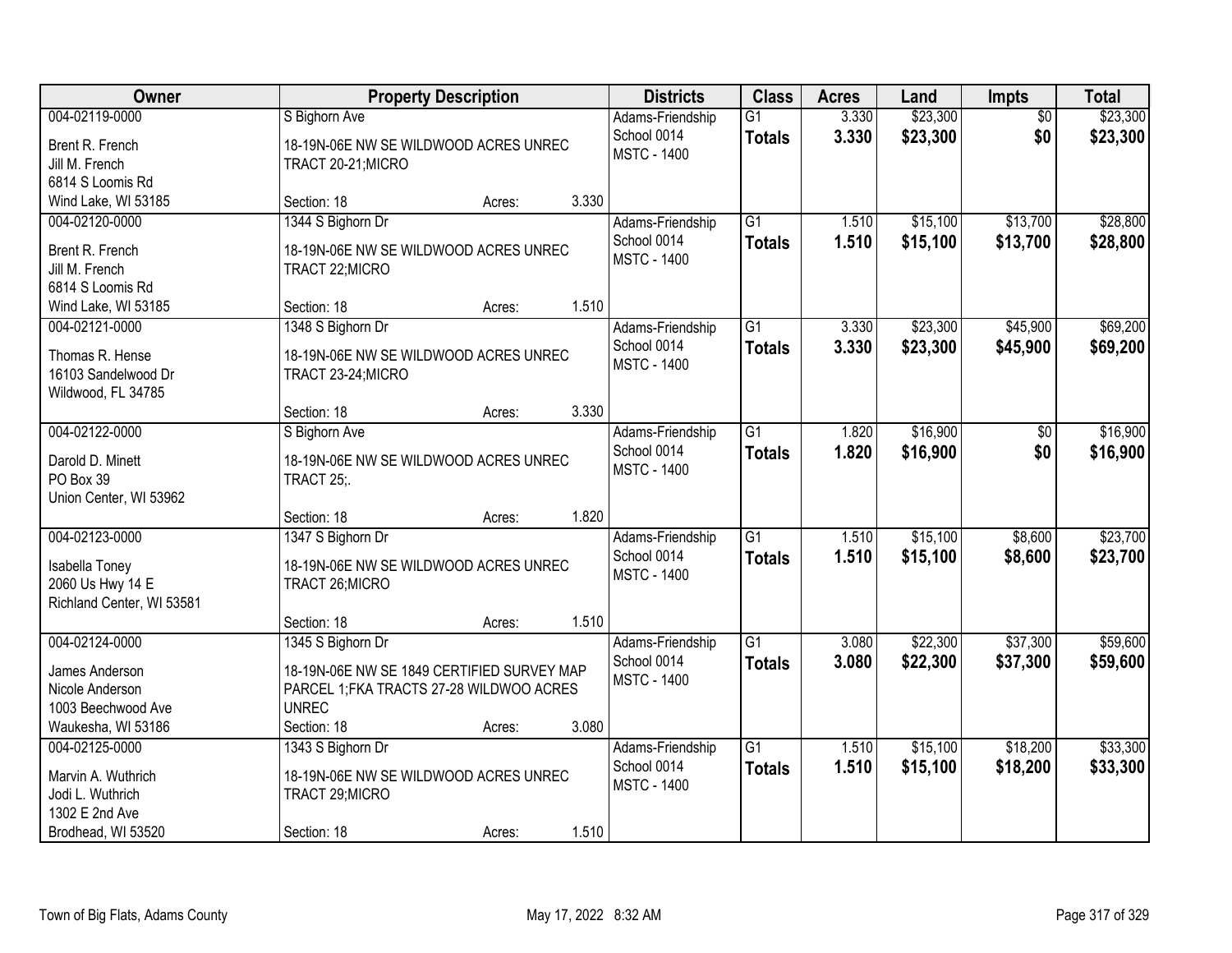| Owner                            | <b>Property Description</b>                |       | <b>Districts</b>                | <b>Class</b>    | <b>Acres</b> | Land     | <b>Impts</b> | <b>Total</b> |
|----------------------------------|--------------------------------------------|-------|---------------------------------|-----------------|--------------|----------|--------------|--------------|
| 004-02126-0010                   | 1341 S Bighorn Dr                          |       | Adams-Friendship                | $\overline{G1}$ | 4.612        | \$19,100 | \$65,800     | \$84,900     |
| Patricia Chase                   | 18-19N-06E NW SE 6525 CERTIFIED SURVEY MAP |       | School 0014                     | <b>Totals</b>   | 4.612        | \$19,100 | \$65,800     | \$84,900     |
| Steven Chase                     | LOT 1;                                     |       | <b>MSTC - 1400</b>              |                 |              |          |              |              |
| 3932 Deer Rd                     |                                            |       |                                 |                 |              |          |              |              |
| Wisconsin Rapids, WI 54494       | Section: 18<br>Acres:                      | 4.612 |                                 |                 |              |          |              |              |
| 004-02129-0000                   | 1335 S Bighorn Dr                          |       | Adams-Friendship                | $\overline{G1}$ | 1.510        | \$15,100 | \$0          | \$15,100     |
| Andzej Kwiecien                  | 18-19N-06E NW SE WILDWOOD ACRES UNREC      |       | School 0014                     | <b>Totals</b>   | 1.510        | \$15,100 | \$0          | \$15,100     |
| Urszula Kwiecien                 | TRACT 33;                                  |       | <b>MSTC - 1400</b>              |                 |              |          |              |              |
| 4220 Mulligan                    |                                            |       |                                 |                 |              |          |              |              |
| Chicago, IL 60634                | Section: 18<br>Acres:                      | 1.510 |                                 |                 |              |          |              |              |
| 004-02130-0000                   | 1333 S Bighorn Dr                          |       | Adams-Friendship                | G1              | 3.070        | \$22,300 | \$27,900     | \$50,200     |
| Andrzej Kwiecien                 | 18-19N-06E NW SE WILDWOOD ACRES UNREC      |       | School 0014                     | <b>Totals</b>   | 3.070        | \$22,300 | \$27,900     | \$50,200     |
| Urszula Kwiecien                 | TRACT 34-35; PARCEL 1 CSM 1961             |       | <b>MSTC - 1400</b>              |                 |              |          |              |              |
| 4220 N Mulligan                  |                                            |       |                                 |                 |              |          |              |              |
| Chicago, IL 60634                | Section: 18<br>Acres:                      | 3.070 |                                 |                 |              |          |              |              |
| 004-02132-0000                   | 1331 S Bighorn Dr                          |       | Adams-Friendship                | $\overline{G1}$ | 1.510        | \$15,100 | \$13,700     | \$28,800     |
|                                  |                                            |       | School 0014                     | <b>Totals</b>   | 1.510        | \$15,100 | \$13,700     | \$28,800     |
| Deborah A. Kane                  | 18-19N-06E NW SE WILDWOOD ACRES UNREC      |       | <b>MSTC - 1400</b>              |                 |              |          |              |              |
| Steven E. Kane<br>7915 336th Ave | TRACT 36;                                  |       |                                 |                 |              |          |              |              |
| Burlington, WI 53105             | Section: 18<br>Acres:                      | 1.510 |                                 |                 |              |          |              |              |
| 004-02133-0000                   | 1329 S Bighorn Dr                          |       | Adams-Friendship                | $\overline{G1}$ | 1.510        | \$15,100 | \$9,900      | \$25,000     |
|                                  |                                            |       | School 0014                     | <b>Totals</b>   | 1.510        | \$15,100 | \$9,900      | \$25,000     |
| Shane P. Clark                   | 18-19N-06E NW SE WILDWOOD ACRES UNREC      |       | <b>MSTC - 1400</b>              |                 |              |          |              |              |
| W9460 County Rd C                | <b>TRACT 37;.</b>                          |       |                                 |                 |              |          |              |              |
| Cambridge, WI 53523              |                                            | 1.510 |                                 |                 |              |          |              |              |
| 004-02135-0000                   | Section: 18<br>Acres:                      |       |                                 | $\overline{G1}$ |              | \$22,100 | \$39,300     | \$61,400     |
|                                  | 1325 S Bighorn Dr                          |       | Adams-Friendship<br>School 0014 |                 | 3.020        |          |              |              |
| Rebecca S. Melito                | 18-19N-06E NE SE WILDWOOD ACRES UNREC      |       | <b>MSTC - 1400</b>              | <b>Totals</b>   | 3.020        | \$22,100 | \$39,300     | \$61,400     |
| 441 Oak Ridge Dr                 | <b>TRACT 38-39;</b>                        |       |                                 |                 |              |          |              |              |
| Darien, WI 53114                 |                                            |       |                                 |                 |              |          |              |              |
|                                  | Section: 18<br>Acres:                      | 3.020 |                                 |                 |              |          |              |              |
| 004-02136-0000                   | 1323 S Bighorn Dr                          |       | Adams-Friendship                | $\overline{G1}$ | 1.510        | \$15,100 | \$22,000     | \$37,100     |
| Lela Gardner                     | 18-19N-06E NE SE WILDWOOD ACRES UNREC      |       | School 0014                     | <b>Totals</b>   | 1.510        | \$15,100 | \$22,000     | \$37,100     |
| 2843 Van Allen Rd                | TRACT 40;                                  |       | <b>MSTC - 1400</b>              |                 |              |          |              |              |
| Janesville, WI 53546             |                                            |       |                                 |                 |              |          |              |              |
|                                  | Section: 18<br>Acres:                      | 1.510 |                                 |                 |              |          |              |              |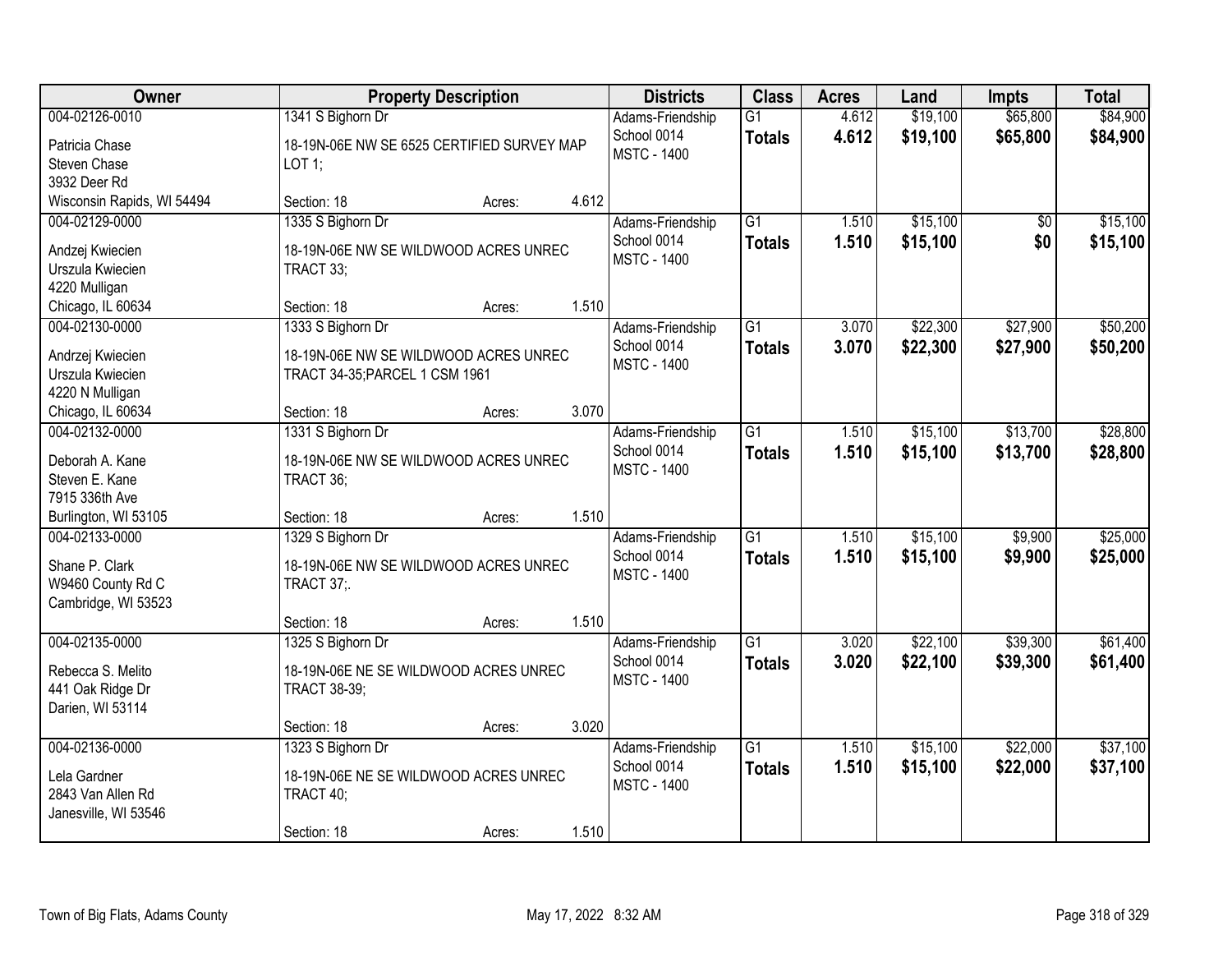| Owner                                                                                                     |                                                                                                 | <b>Property Description</b> |        | <b>Districts</b>                                      | <b>Class</b>                     | <b>Acres</b>     | Land                 | <b>Impts</b>           | <b>Total</b>           |
|-----------------------------------------------------------------------------------------------------------|-------------------------------------------------------------------------------------------------|-----------------------------|--------|-------------------------------------------------------|----------------------------------|------------------|----------------------|------------------------|------------------------|
| 004-02137-0000<br>Susan Lynn Sobieszczyk<br>Karen Pergande<br>1510 N 68th St                              | 1319 S Bighorn Dr<br>18-19N-06E NE SE WILDWOOD ACRES UNREC<br>TRACT 41-42; MICRO                |                             |        | Adams-Friendship<br>School 0014<br><b>MSTC - 1400</b> | $\overline{G1}$<br><b>Totals</b> | 3.020<br>3.020   | \$22,100<br>\$22,100 | \$72,800<br>\$72,800   | \$94,900<br>\$94,900   |
| Wauwatosa, WI 53213                                                                                       | Section: 18                                                                                     | Acres:                      | 3.020  |                                                       |                                  |                  |                      |                        |                        |
| 004-02138-0000<br>John Nagel<br>Agnes K. Nagel<br>1317 S Bighorn Dr                                       | 1317 S Bighorn Dr<br>18-19N-06E NE SE WILDWOOD ACRES UNREC<br>TRACT 43-44; MICRO<br>Section: 18 |                             | 3.020  | Adams-Friendship<br>School 0014<br><b>MSTC - 1400</b> | $\overline{G1}$<br><b>Totals</b> | 3.020<br>3.020   | \$22,100<br>\$22,100 | \$94,200<br>\$94,200   | \$116,300<br>\$116,300 |
| Arkdale, WI 54613<br>004-02139-0000                                                                       | 1313 S Bighorn Dr                                                                               | Acres:                      |        | Adams-Friendship                                      | G1                               | 1.510            | \$15,100             | \$84,600               | \$99,700               |
| Alexys E. Deane et al<br>1313 S Bighorn Dr<br>Arkdale, WI 54613                                           | 18-19N-06E NE SE WILDWOOD ACRES UNREC<br>TRACT 45;                                              |                             |        | School 0014<br><b>MSTC - 1400</b>                     | <b>Totals</b>                    | 1.510            | \$15,100             | \$84,600               | \$99,700               |
|                                                                                                           | Section: 18                                                                                     | Acres:                      | 1.510  |                                                       |                                  |                  |                      |                        |                        |
| 004-02140-0000<br>William L. Deane Jr et al<br>1313 S Bighorn Dr<br>Arkdale, WI 54613                     | 1311 S Bighorn Dr<br>18-19N-06E NE SE WILDWOOD ACRES UNREC<br>TRACT 46; MICRO                   |                             |        | Adams-Friendship<br>School 0014<br><b>MSTC - 1400</b> | $\overline{G1}$<br><b>Totals</b> | 1.510<br>1.510   | \$15,100<br>\$15,100 | \$0<br>\$0             | \$15,100<br>\$15,100   |
|                                                                                                           | Section: 18                                                                                     | Acres:                      | 1.510  |                                                       |                                  |                  |                      |                        |                        |
| 004-02141-0000<br>Thomas Wagoner<br>Kelly Wagoner<br>N4492 Hickory Rd                                     | 1307 S Bighorn Dr<br>18-19N-06E NE SE WILDWOOD ACRES UNREC LOT<br>47-48;LOT 1 CSM 3660 MICRO    |                             |        | Adams-Friendship<br>School 0014<br><b>MSTC - 1400</b> | $\overline{G1}$<br><b>Totals</b> | 3.050<br>3.050   | \$22,200<br>\$22,200 | \$10,700<br>\$10,700   | \$32,900<br>\$32,900   |
| Hustisford, WI 53034                                                                                      | Section: 18                                                                                     | Acres:                      | 3.050  |                                                       |                                  |                  |                      |                        |                        |
| 004-02142-0000<br>Eugene E. Peterson<br>975 13th Ave<br>Arkdale, WI 54613                                 | 975 13th Ave<br>18-19N-06E NE SE WILDWOOD ACRES UNREC LOT<br>L;S 330 FT E 220 FT LOT L MICRO    |                             |        | Adams-Friendship<br>School 0014<br><b>MSTC - 1400</b> | $\overline{G1}$<br><b>Totals</b> | 1.700<br>1.700   | \$16,200<br>\$16,200 | \$68,200<br>\$68,200   | \$84,400<br>\$84,400   |
|                                                                                                           | Section: 18                                                                                     | Acres:                      | 1.700  |                                                       |                                  |                  |                      |                        |                        |
| 004-02142-0503<br>Jayme L. Rodriguez<br>Jesus M. Rodriguez<br>W256 S2663 Genesee Rd<br>Waukesha, WI 53188 | 1065 Bighorn Ave<br>16-19N-06E NE NW WILD TURKEY FLATS LOT 3;<br>Section: 16                    | Acres:                      | 10.000 | Adams-Friendship<br>School 0014<br><b>MSTC - 1400</b> | $\overline{G1}$<br><b>Totals</b> | 10.000<br>10.000 | \$36,000<br>\$36,000 | $\overline{50}$<br>\$0 | \$36,000<br>\$36,000   |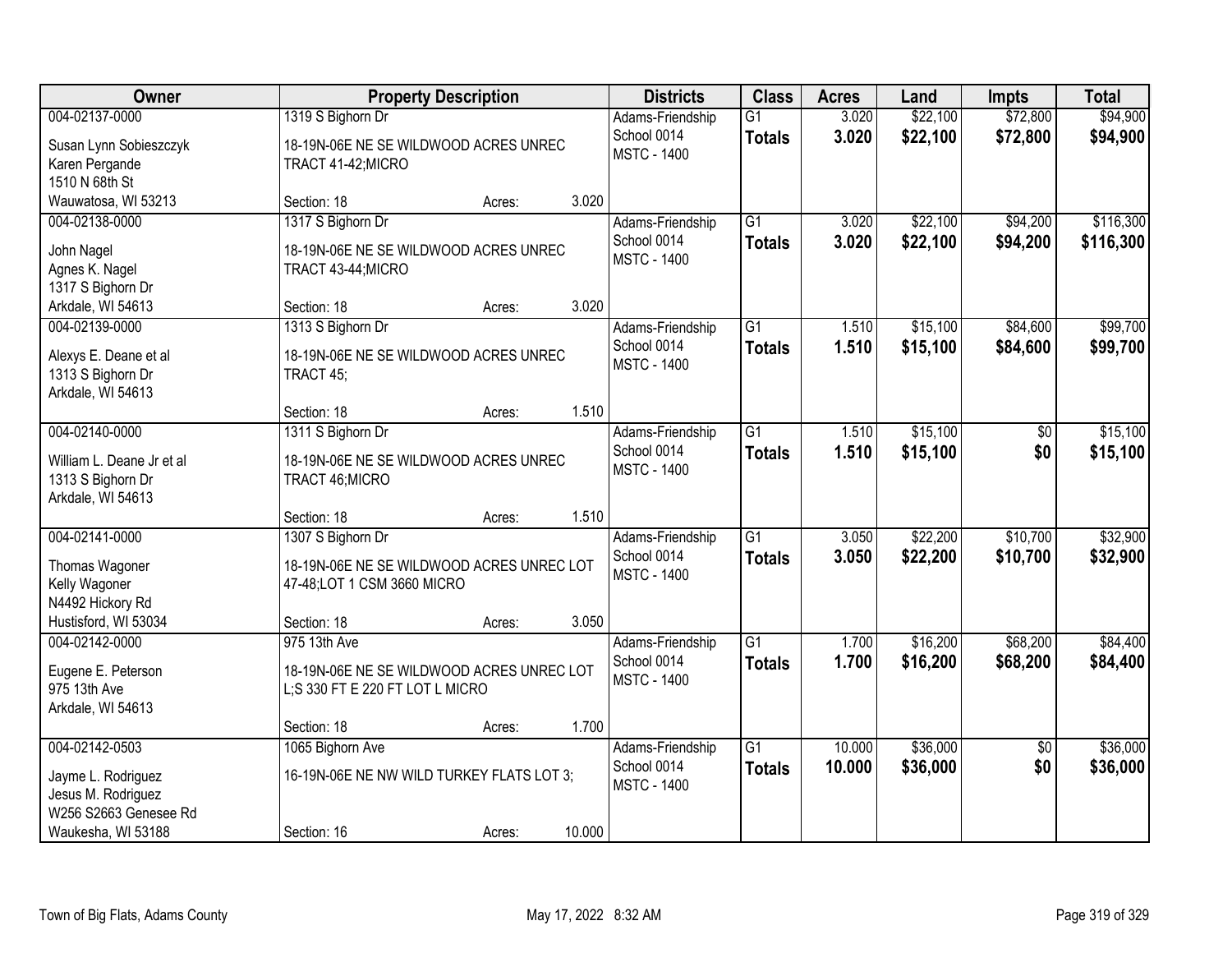| Owner                               |                                           | <b>Property Description</b> |        | <b>Districts</b>   | <b>Class</b>    | <b>Acres</b> | Land     | <b>Impts</b>    | <b>Total</b> |
|-------------------------------------|-------------------------------------------|-----------------------------|--------|--------------------|-----------------|--------------|----------|-----------------|--------------|
| 004-02142-0504                      | 1065 Bighorn Ave                          |                             |        | Adams-Friendship   | $\overline{G1}$ | 10.000       | \$36,000 | \$15,200        | \$51,200     |
| Jayme L. Rodriguez                  | 16-19N-06E NE NW WILD TURKEY FLATS LOT 4; |                             |        | School 0014        | <b>Totals</b>   | 10.000       | \$36,000 | \$15,200        | \$51,200     |
| Jesus M. Rodriguez                  |                                           |                             |        | <b>MSTC - 1400</b> |                 |              |          |                 |              |
| W256 S2663 Genesee Rd               |                                           |                             |        |                    |                 |              |          |                 |              |
| Waukesha, WI 53188                  | Section: 16                               | Acres:                      | 10.000 |                    |                 |              |          |                 |              |
| 004-02142-0505                      | 1077 Bighorn Ave                          |                             |        | Adams-Friendship   | $\overline{G1}$ | 10.000       | \$36,000 | \$31,300        | \$67,300     |
| Theodore M. Wolf                    | 16-19N-06E NW NW WILD TURKEY FLATS LOT    |                             |        | School 0014        | <b>Totals</b>   | 10.000       | \$36,000 | \$31,300        | \$67,300     |
| 2241 W Custer Ave                   | 5;MICRO                                   |                             |        | <b>MSTC - 1400</b> |                 |              |          |                 |              |
| Milwaukee, WI 53209                 |                                           |                             |        |                    |                 |              |          |                 |              |
|                                     | Section: 16                               | Acres:                      | 10.000 |                    |                 |              |          |                 |              |
| 004-02142-0506                      | <b>Bighorn Ave</b>                        |                             |        | Adams-Friendship   | G1              | 10.324       | \$36,600 | \$0             | \$36,600     |
| Penny L. Wolf                       | 16-19N-06E NW NW WILD TURKEY FLATS LOT 6; |                             |        | School 0014        | <b>Totals</b>   | 10.324       | \$36,600 | \$0             | \$36,600     |
| Theodore M. Wolf                    |                                           |                             |        | <b>MSTC - 1400</b> |                 |              |          |                 |              |
| 2241 Custer Ave                     |                                           |                             |        |                    |                 |              |          |                 |              |
| Milwaukee, WI 53209                 | Section: 16                               | Acres:                      | 10.324 |                    |                 |              |          |                 |              |
| 004-02142-0507                      | 1093 Bighorn Ave                          |                             |        | Adams-Friendship   | $\overline{G1}$ | 5.861        | \$27,700 | \$10,100        | \$37,800     |
| Kym Audia-Smith                     | 16-19N-06E NW NW WILD TURKEY FLATS LOT 7; |                             |        | School 0014        | <b>Totals</b>   | 5.861        | \$27,700 | \$10,100        | \$37,800     |
| Robert A. Smith                     |                                           |                             |        | <b>MSTC - 1400</b> |                 |              |          |                 |              |
| 23667 Airport Rd                    |                                           |                             |        |                    |                 |              |          |                 |              |
| Sycamore, IL 60178                  | Section: 16                               | Acres:                      | 5.861  |                    |                 |              |          |                 |              |
| 004-02142-0508                      | 912 11th Ave                              |                             |        | Adams-Friendship   | $\overline{G1}$ | 4.935        | \$25,800 | \$0             | \$25,800     |
| Jeffrey W. Kranich                  | 16-19N-06E NW NW WILD TURKEY FLATS LOT    |                             |        | School 0014        | <b>Totals</b>   | 4.935        | \$25,800 | \$0             | \$25,800     |
| 1711 Oak St                         | 8;MICRO                                   |                             |        | <b>MSTC - 1400</b> |                 |              |          |                 |              |
| Wisconsin Rapids, WI 54494          |                                           |                             |        |                    |                 |              |          |                 |              |
|                                     | Section: 16                               | Acres:                      | 4.935  |                    |                 |              |          |                 |              |
| 004-02142-0509                      | 920 11th Ave                              |                             |        | Adams-Friendship   | $\overline{G1}$ | 4.933        | \$25,800 | \$18,700        | \$44,500     |
| Kurtis A. Winget                    | 16-19N-06E NW NW WILD TURKEY FLATS LOT    |                             |        | School 0014        | <b>Totals</b>   | 4.933        | \$25,800 | \$18,700        | \$44,500     |
| Michelle Winget                     | 9;MICRO                                   |                             |        | <b>MSTC - 1400</b> |                 |              |          |                 |              |
| PO Box 411                          |                                           |                             |        |                    |                 |              |          |                 |              |
| Oakfield, WI 53065                  | Section: 16                               | Acres:                      | 4.933  |                    |                 |              |          |                 |              |
| 004-02142-0510                      | 11th Ave                                  |                             |        | Adams-Friendship   | $\overline{G1}$ | 5.639        | \$27,300 | $\overline{30}$ | \$27,300     |
|                                     | 16-19N-06E SW NW WILD TURKEY FLATS LOT    |                             |        | School 0014        | <b>Totals</b>   | 5.639        | \$27,300 | \$0             | \$27,300     |
| Kurtis A. Winget<br>Michelle Winget | 10;MICRO                                  |                             |        | <b>MSTC - 1400</b> |                 |              |          |                 |              |
| PO Box 411                          |                                           |                             |        |                    |                 |              |          |                 |              |
| Oakfield, WI 53065                  | Section: 16                               | Acres:                      | 5.639  |                    |                 |              |          |                 |              |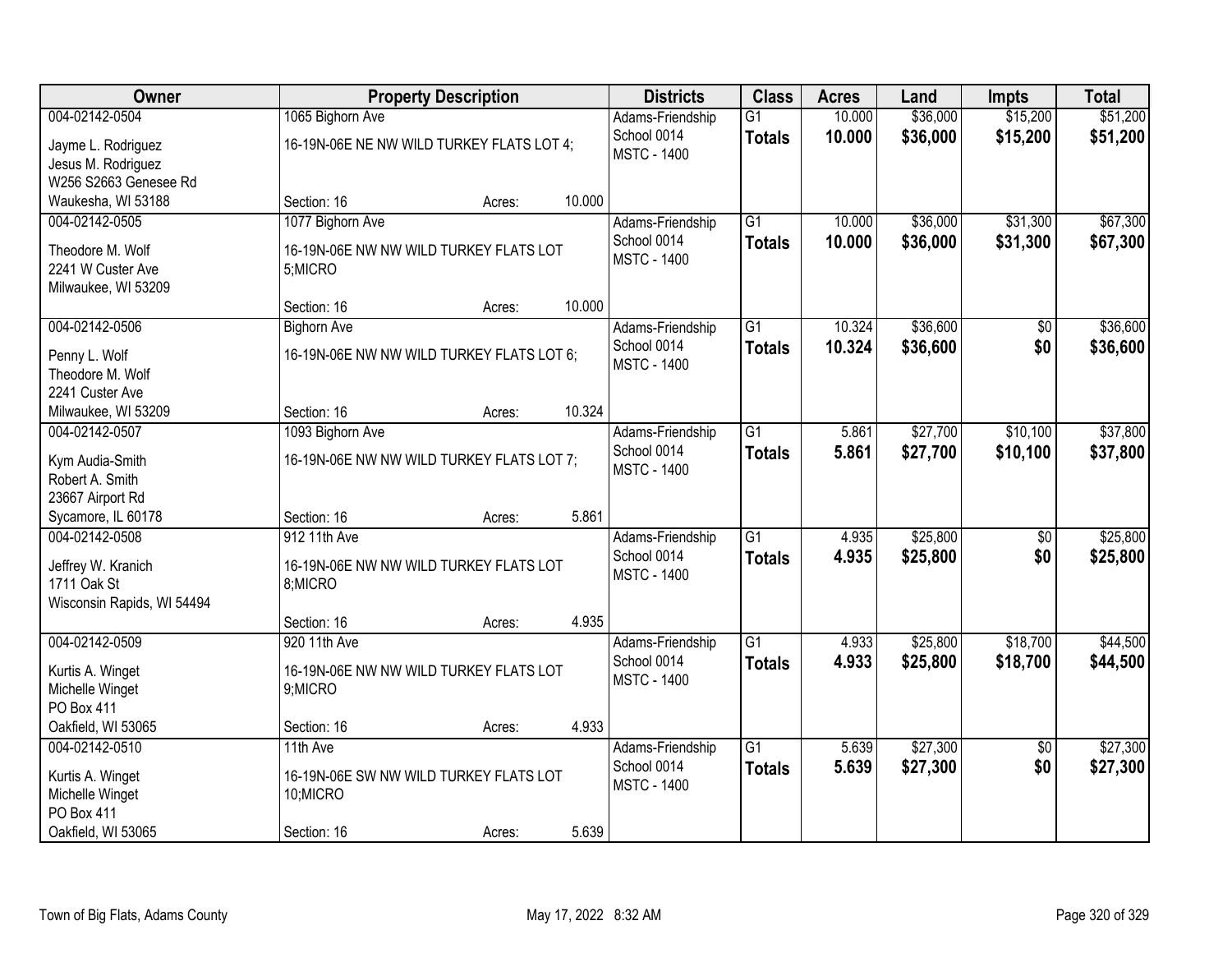| Owner                                        | <b>Property Description</b>                 | <b>Districts</b>   | <b>Class</b>    | <b>Acres</b> | Land      | <b>Impts</b>    | <b>Total</b> |
|----------------------------------------------|---------------------------------------------|--------------------|-----------------|--------------|-----------|-----------------|--------------|
| 004-02142-0511                               | 936 11th Ave                                | Adams-Friendship   | $\overline{G1}$ | 7.117        | \$30,200  | \$25,600        | \$55,800     |
| Paul Birkholz                                | 16-19N-06E SW NW WILD TURKEY FLATS LOT      | School 0014        | <b>Totals</b>   | 7.117        | \$30,200  | \$25,600        | \$55,800     |
| Annette Birkholz                             | 11;MICRO                                    | <b>MSTC - 1400</b> |                 |              |           |                 |              |
| 11525 Watertown Plank Rd                     |                                             |                    |                 |              |           |                 |              |
| Wauwatosa, WI 53226                          | 7.117<br>Section: 16<br>Acres:              |                    |                 |              |           |                 |              |
| 004-02142-0512                               | 11th Ave                                    | Adams-Friendship   | $\overline{G1}$ | 5.334        | \$26,700  | $\overline{50}$ | \$26,700     |
| Paul Birkholz                                | 16-19N-06E SW NW WILD TURKEY FLATS LOT      | School 0014        | <b>Totals</b>   | 5.334        | \$26,700  | \$0             | \$26,700     |
| Annette Birkholz                             | 12;MICRO                                    | <b>MSTC - 1400</b> |                 |              |           |                 |              |
| 11525 Watertown Plank Rd                     |                                             |                    |                 |              |           |                 |              |
| Wauwatosa, WI 53226                          | 5.334<br>Section: 16<br>Acres:              |                    |                 |              |           |                 |              |
| 004-02142-0513                               | 11th Ave                                    | Adams-Friendship   | G1              | 6.171        | \$28,300  | \$0             | \$28,300     |
|                                              |                                             | School 0014        | <b>Totals</b>   | 6.171        | \$28,300  | \$0             | \$28,300     |
| Paul Birkholz                                | 16-19N-06E SW NW WILD TURKEY FLATS LOT      | <b>MSTC - 1400</b> |                 |              |           |                 |              |
| Annette Birkholz<br>11525 Watertown Plank Rd | 13;MICRO                                    |                    |                 |              |           |                 |              |
| Wauwatosa, WI 53226                          | 6.171<br>Section: 16<br>Acres:              |                    |                 |              |           |                 |              |
| 004-02142-0514                               | 11th Ave                                    | Adams-Friendship   | $\overline{G6}$ | 55.390       | \$130,300 | $\sqrt[6]{}$    | \$130,300    |
|                                              |                                             | School 0014        |                 | 55.390       | \$130,300 | \$0             |              |
| James and Christan Steffenhagen Joint        | 16-19N-06E SE NW 4151 CERTIFIED SURVEY MAP  | <b>MSTC - 1400</b> | <b>Totals</b>   |              |           |                 | \$130,300    |
| Revocable Trust                              | LOT 1;& SW 1/4 NW 1/4                       |                    |                 |              |           |                 |              |
| 302 N Madison St                             |                                             |                    |                 |              |           |                 |              |
| Waunakee, WI 53597                           | 55.390<br>Section: 16<br>Acres:             |                    |                 |              |           |                 |              |
| 004-02143-0000                               | 1340 Buttercup Ave                          | Adams-Friendship   | $\overline{G1}$ | 1.760        | \$13,800  | $\overline{50}$ | \$13,800     |
| Bertha M. Langholff                          | 30-19N-06E SW SE WOODLAND ACRES UNREC - BIG | School 0014        | <b>Totals</b>   | 1.760        | \$13,800  | \$0             | \$13,800     |
| W6356 County Rd J                            | <b>FLATS TRACT 1;</b>                       | <b>MSTC - 1400</b> |                 |              |           |                 |              |
| Jefferson, WI 53549                          |                                             |                    |                 |              |           |                 |              |
|                                              | 1.760<br>Section: 30<br>Acres:              |                    |                 |              |           |                 |              |
| 004-02144-0000                               | 1340 Buttercup Ave                          | Adams-Friendship   | $\overline{G1}$ | 1.600        | \$13,000  | \$69,400        | \$82,400     |
| Bertha M. Langholff                          | 30-19N-06E SW SE WOODLAND ACRES UNREC - BIG | School 0014        | <b>Totals</b>   | 1.600        | \$13,000  | \$69,400        | \$82,400     |
| W6356 County Rd J                            | FLATS TRACT 2;                              | <b>MSTC - 1400</b> |                 |              |           |                 |              |
| Jefferson, WI 53549                          |                                             |                    |                 |              |           |                 |              |
|                                              | 1.600<br>Section: 30<br>Acres:              |                    |                 |              |           |                 |              |
| 004-02145-0000                               | 1195 W 13th Ct Pv                           | Adams-Friendship   | $\overline{G1}$ | 3.200        | \$18,600  | \$43,600        | \$62,200     |
|                                              |                                             | School 0014        | <b>Totals</b>   | 3.200        | \$18,600  | \$43,600        | \$62,200     |
| Robert J. Philumalee                         | 30-19N-06E SW SE WOODLAND ACRES UNREC - BIG | <b>MSTC - 1400</b> |                 |              |           |                 |              |
| 1210 Salem Dr                                | FLATS TRACT 3-4;                            |                    |                 |              |           |                 |              |
| Edgerton, WI 53534                           |                                             |                    |                 |              |           |                 |              |
|                                              | 3.200<br>Section: 30<br>Acres:              |                    |                 |              |           |                 |              |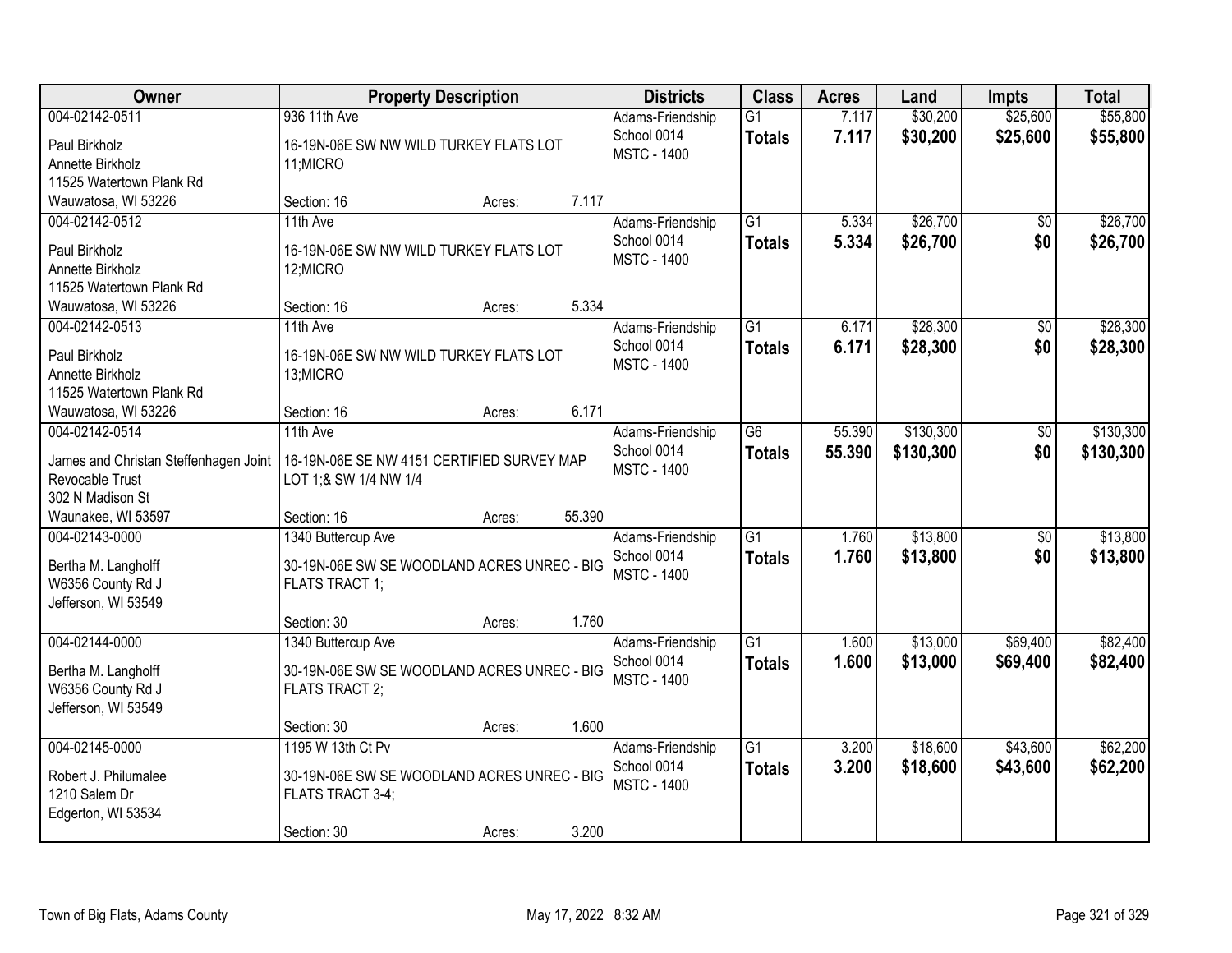| Owner                                                                                  |                                                                                                           | <b>Property Description</b> |       | <b>Districts</b>                                      | <b>Class</b>                     | <b>Acres</b>   | Land                 | Impts                  | <b>Total</b>         |
|----------------------------------------------------------------------------------------|-----------------------------------------------------------------------------------------------------------|-----------------------------|-------|-------------------------------------------------------|----------------------------------|----------------|----------------------|------------------------|----------------------|
| 004-02147-0000<br>Cesar C. Mercado et al<br>680 W Paddock Dr<br>Wheeling, IL 60090     | <b>Buttercup Ave</b><br>30-19N-06E SW SE WOODLAND ACRES UNREC - BIG<br><b>FLATS TRACT 5;</b>              |                             |       | Adams-Friendship<br>School 0014<br><b>MSTC - 1400</b> | $\overline{G1}$<br><b>Totals</b> | 1.600<br>1.600 | \$13,000<br>\$13,000 | $\overline{50}$<br>\$0 | \$13,000<br>\$13,000 |
|                                                                                        | Section: 30                                                                                               | Acres:                      | 1.600 |                                                       |                                  |                |                      |                        |                      |
| 004-02148-0000<br>Willie M. Reynolds<br>4926 W Hoyt Pl<br>Milwaukee, WI 53216          | 1332 Buttercup Ave<br>30-19N-06E SW SE WOODLAND ACRES UNREC - BIG<br>FLATS TRACT 6; MICRO                 |                             |       | Adams-Friendship<br>School 0014<br><b>MSTC - 1400</b> | $\overline{G1}$<br><b>Totals</b> | 1.600<br>1.600 | \$13,000<br>\$13,000 | \$7,400<br>\$7,400     | \$20,400<br>\$20,400 |
|                                                                                        | Section: 30                                                                                               | Acres:                      | 1.600 |                                                       |                                  |                |                      |                        |                      |
| 004-02149-0000<br><b>Clinton Abner</b><br>2284 Pappy Cove<br>Hornlake, MS 38637        | 1330 Buttercup Ave<br>30-19N-06E SW SE WOODLAND ACRES UNREC - BIG<br>FLATS TRACT 7;                       |                             |       | Adams-Friendship<br>School 0014<br><b>MSTC - 1400</b> | G1<br><b>Totals</b>              | 1.600<br>1.600 | \$13,000<br>\$13,000 | \$20,600<br>\$20,600   | \$33,600<br>\$33,600 |
|                                                                                        | Section: 30                                                                                               | Acres:                      | 1.600 |                                                       |                                  |                |                      |                        |                      |
| 004-02150-0000<br>Patricia M. Brandenburg<br>5422 W Rodgers St<br>West Allis, WI 53219 | 1328 Buttercup Ave<br>30-19N-06E SW SE WOODLAND ACRES UNREC - BIG<br>FLATS TRACT 8;                       |                             |       | Adams-Friendship<br>School 0014<br><b>MSTC - 1400</b> | G1<br><b>Totals</b>              | 1.600<br>1.600 | \$13,000<br>\$13,000 | \$13,800<br>\$13,800   | \$26,800<br>\$26,800 |
|                                                                                        | Section: 30                                                                                               | Acres:                      | 1.600 |                                                       |                                  |                |                      |                        |                      |
| 004-02151-0000<br>Gene A. Schilling<br>1810 Chicago Ave<br>Arkdale, WI 54613           | 1326 Buttercup Ave<br>30-19N-06E SW SE WOODLAND ACRES UNREC - BIG<br><b>FLATS TRACT 9:</b>                |                             |       | Adams-Friendship<br>School 0014<br><b>MSTC - 1400</b> | $\overline{G1}$<br><b>Totals</b> | 1.600<br>1.600 | \$13,000<br>\$13,000 | \$47,100<br>\$47,100   | \$60,100<br>\$60,100 |
|                                                                                        | Section: 30                                                                                               | Acres:                      | 1.600 |                                                       |                                  |                |                      |                        |                      |
| 004-02152-0000<br>Cesar C. Mercado et al<br>680 W Paddock Dr<br>Wheeling, IL 60090     | 1190 W 13th Ct Pv<br>30-19N-06E SW SE WOODLAND ACRES UNREC - BIG<br>FLATS TRACT 10;                       |                             |       | Adams-Friendship<br>School 0014<br><b>MSTC - 1400</b> | $\overline{G1}$<br><b>Totals</b> | 2.000<br>2.000 | \$15,000<br>\$15,000 | \$65,500<br>\$65,500   | \$80,500<br>\$80,500 |
|                                                                                        | Section: 30                                                                                               | Acres:                      | 2.000 |                                                       |                                  |                |                      |                        |                      |
| 004-02153-0000<br>Steven J. Nelson<br>1188 W 13th Ct<br>Arkdale, WI 54613              | 1188 W 13th Ct Pv<br>30-19N-06E SW SE WOODLAND ACRES UNREC - BIG<br><b>FLATS TRACT 11;</b><br>Section: 30 | Acres:                      | 2.000 | Adams-Friendship<br>School 0014<br><b>MSTC - 1400</b> | $\overline{G1}$<br><b>Totals</b> | 2.000<br>2.000 | \$15,000<br>\$15,000 | \$66,800<br>\$66,800   | \$81,800<br>\$81,800 |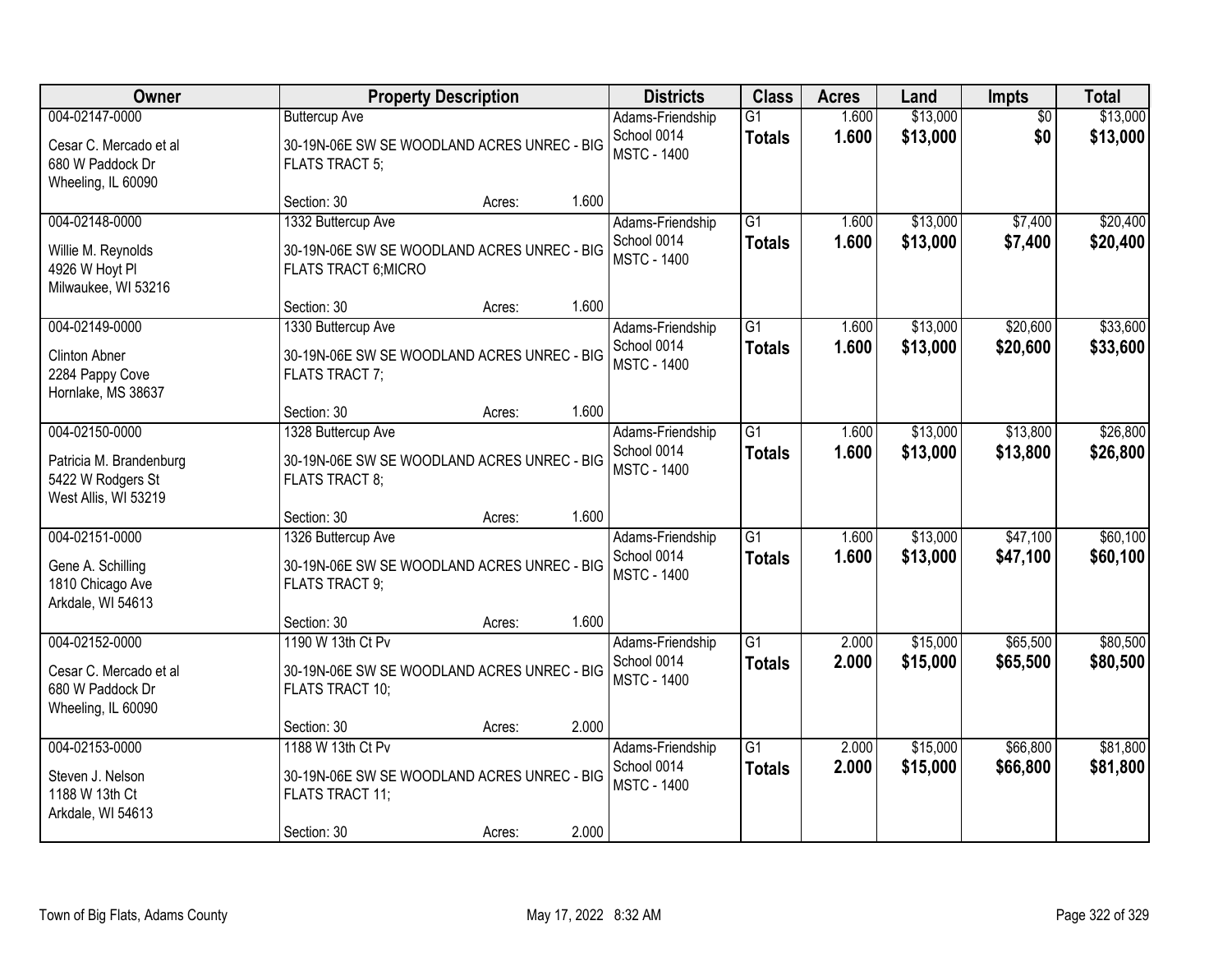| Owner                                                                                |                                                                                                       | <b>Property Description</b> |       | <b>Districts</b>                                      | <b>Class</b>                     | <b>Acres</b>   | Land                 | <b>Impts</b>           | <b>Total</b>           |
|--------------------------------------------------------------------------------------|-------------------------------------------------------------------------------------------------------|-----------------------------|-------|-------------------------------------------------------|----------------------------------|----------------|----------------------|------------------------|------------------------|
| 004-02154-0000<br>Norbert E. Najbar<br>Roland S. Najbar<br>3005 N Mason Ave          | 1186 W 13th Ct Pv<br>30-19N-06E SW SE WOODLAND ACRES UNREC - BIG<br>FLATS TRACT 12;                   |                             |       | Adams-Friendship<br>School 0014<br><b>MSTC - 1400</b> | G1<br><b>Totals</b>              | 2.000<br>2.000 | \$15,000<br>\$15,000 | \$112,000<br>\$112,000 | \$127,000<br>\$127,000 |
| Chicago, IL 60634                                                                    | Section: 30                                                                                           | Acres:                      | 2.000 |                                                       |                                  |                |                      |                        |                        |
| 004-02155-0000<br>Fred C. Hess<br>Mary H. Hess<br>519 Lake St                        | W 13th Ct<br>30-19N-06E SW SE WOODLAND ACRES UNREC - BIG<br>FLATS TRACT 13; MICRO                     |                             |       | Adams-Friendship<br>School 0014<br><b>MSTC - 1400</b> | $\overline{G1}$<br><b>Totals</b> | 2.000<br>2.000 | \$15,000<br>\$15,000 | \$12,200<br>\$12,200   | \$27,200<br>\$27,200   |
| Waukesha, WI 53186                                                                   | Section: 30                                                                                           | Acres:                      | 2.000 |                                                       |                                  |                |                      |                        |                        |
| 004-02156-0000<br>Scott J. Gronholz<br>1023 Badger Dr<br>Lake Mills, WI 53551        | 1178 W 13th Ct Pv<br>30-19N-06E SW SE WOODLAND ACRES UNREC - BIG<br><b>FLATS TRACT 14; MICRO</b>      |                             |       | Adams-Friendship<br>School 0014<br><b>MSTC - 1400</b> | G <sub>1</sub><br><b>Totals</b>  | 2.000<br>2.000 | \$15,000<br>\$15,000 | \$1,000<br>\$1,000     | \$16,000<br>\$16,000   |
|                                                                                      | Section: 30                                                                                           | Acres:                      | 2.000 |                                                       |                                  |                |                      |                        |                        |
| 004-02157-0000<br>Michael H. Perrewe<br>7559 Oak Grove Ave<br>Justice, IL 60458-1340 | 1176 W 13th Ct Pv<br>30-19N-06E SW SE WOODLAND ACRES UNREC - BIG<br><b>FLATS TRACT 15; MICRO</b>      |                             |       | Adams-Friendship<br>School 0014<br><b>MSTC - 1400</b> | $\overline{G1}$<br><b>Totals</b> | 2.000<br>2.000 | \$15,000<br>\$15,000 | \$31,200<br>\$31,200   | \$46,200<br>\$46,200   |
|                                                                                      | Section: 30                                                                                           | Acres:                      | 2.000 |                                                       |                                  |                |                      |                        |                        |
| 004-02158-0000<br>Paul J. Landa<br>829 Prairie Crossing Dr<br>Yorkville, IL 60560    | 1172 W 13th Ct Pv<br>30-19N-06E NW SE WOODLAND ACRES UNREC - BIG<br><b>FLATS TRACT 16:</b>            |                             |       | Adams-Friendship<br>School 0014<br><b>MSTC - 1400</b> | $\overline{G1}$<br><b>Totals</b> | 2.000<br>2.000 | \$15,000<br>\$15,000 | \$27,200<br>\$27,200   | \$42,200<br>\$42,200   |
|                                                                                      | Section: 30                                                                                           | Acres:                      | 2.000 |                                                       |                                  |                |                      |                        |                        |
| 004-02159-0000<br>Chun H. Garoutte<br>Kenneth W. Garoutte<br>W10656 E Harmony Dr     | 1170 W 13th Ct Pv<br>30-19N-06E NW SE WOODLAND ACRES UNREC - BIG<br>FLATS TRACT 17;                   |                             |       | Adams-Friendship<br>School 0014<br><b>MSTC - 1400</b> | $\overline{G1}$<br><b>Totals</b> | 2.000<br>2.000 | \$15,000<br>\$15,000 | \$200<br>\$200         | \$15,200<br>\$15,200   |
| Lodi, WI 54555                                                                       | Section: 30                                                                                           | Acres:                      | 2.000 |                                                       |                                  |                |                      |                        |                        |
| 004-02160-0000<br>Dziekanski Family Trust<br>990 Edward St<br>Wheeling, IL 60090     | 1168 W 13th Ct Pv<br>30-19N-06E NW SE WOODLAND ACRES UNREC - BIG<br>FLATS TRACT 18-19;<br>Section: 30 | Acres:                      | 4.000 | Adams-Friendship<br>School 0014<br><b>MSTC - 1400</b> | $\overline{G1}$<br><b>Totals</b> | 4.000<br>4.000 | \$21,000<br>\$21,000 | \$45,300<br>\$45,300   | \$66,300<br>\$66,300   |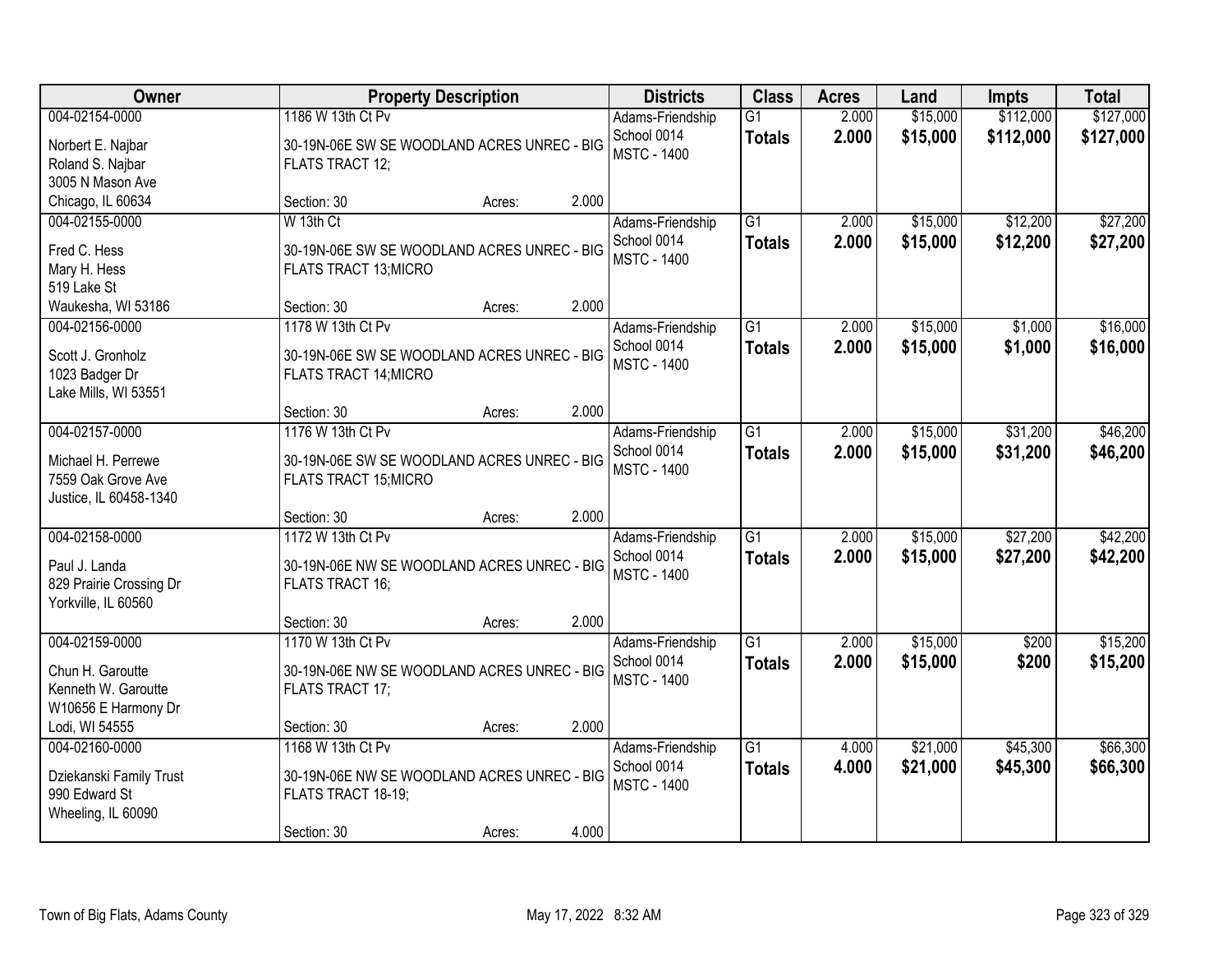| <b>Owner</b>                                                                                             |                                                                                                    | <b>Property Description</b> |       | <b>Districts</b>                                      | <b>Class</b>                     | <b>Acres</b>   | Land                 | <b>Impts</b>           | <b>Total</b>         |
|----------------------------------------------------------------------------------------------------------|----------------------------------------------------------------------------------------------------|-----------------------------|-------|-------------------------------------------------------|----------------------------------|----------------|----------------------|------------------------|----------------------|
| 004-02171-0000<br>Dziekanski Family Trust<br>990 Edward St<br>Wheeling, IL 60090                         | W 13th Ct<br>30-19N-06E NW SE WOODLAND ACRES UNREC - BIG<br>FLATS TRACT 20-21;                     |                             |       | Adams-Friendship<br>School 0014<br><b>MSTC - 1400</b> | G1<br><b>Totals</b>              | 4.000<br>4.000 | \$9,000<br>\$9,000   | \$19,300<br>\$19,300   | \$28,300<br>\$28,300 |
|                                                                                                          | Section: 30                                                                                        | Acres:                      | 4.000 |                                                       |                                  |                |                      |                        |                      |
| 004-02171-0010<br>John M. Marty et al<br>N5698 Indianhead Dr<br>Johnson Creek, WI 53038                  | 1158 W 13th Ct Pv<br>30-19N-06E NW SE WOODLAND ACRES UNREC - BIG<br>FLATS TRACT 22-23;             |                             |       | Adams-Friendship<br>School 0014<br><b>MSTC - 1400</b> | $\overline{G1}$<br><b>Totals</b> | 4.000<br>4.000 | \$21,000<br>\$21,000 | \$3,300<br>\$3,300     | \$24,300<br>\$24,300 |
|                                                                                                          | Section: 30                                                                                        | Acres:                      | 4.000 |                                                       |                                  |                |                      |                        |                      |
| 004-02172-0000<br>Lavina Pumphrey<br>1156 W 13th Ct Pv<br>Arkdale, WI 54613                              | 1156 W 13th Ct Pv<br>30-19N-06E NW SE WOODLAND ACRES UNREC - BIG<br>FLATS TRACT 24; MICRO          |                             |       | Adams-Friendship<br>School 0014<br><b>MSTC - 1400</b> | G1<br><b>Totals</b>              | 2.000<br>2.000 | \$15,000<br>\$15,000 | \$22,000<br>\$22,000   | \$37,000<br>\$37,000 |
|                                                                                                          | Section: 30                                                                                        | Acres:                      | 2.000 |                                                       |                                  |                |                      |                        |                      |
| 004-02173-0000<br>Kenneth C. Mathison et al<br>N53 W37144 Washington St<br>Oconomowoc, WI 53066          | 1152 W 13th Ct Pv<br>30-19N-06E NW SE WOODLAND ACRES UNREC - BIG<br>FLATS TRACT 25; ERROR ON DEED  |                             |       | Adams-Friendship<br>School 0014<br><b>MSTC - 1400</b> | $\overline{G1}$<br><b>Totals</b> | 2.000<br>2.000 | \$15,000<br>\$15,000 | \$0<br>\$0             | \$15,000<br>\$15,000 |
|                                                                                                          | Section: 30                                                                                        | Acres:                      | 2.000 |                                                       |                                  |                |                      |                        |                      |
| 004-02174-0000<br>Robert M. Verity<br>1151 W 13th Ct Pv<br>Arkdale, WI 54613                             | 1151 W 13th Ct Pv<br>30-19N-06E NW SE WOODLAND ACRES UNREC - BIG<br>FLATS TRACT 26; MICRO          |                             |       | Adams-Friendship<br>School 0014<br><b>MSTC - 1400</b> | $\overline{G1}$<br><b>Totals</b> | 1.639<br>1.639 | \$13,200<br>\$13,200 | \$8,900<br>\$8,900     | \$22,100<br>\$22,100 |
|                                                                                                          | Section: 30                                                                                        | Acres:                      | 1.639 |                                                       |                                  |                |                      |                        |                      |
| 004-02175-0000<br>Robert M. Verity<br>1151 W 13th Ct Pv<br>Arkdale, WI 54613                             | 1157 W 13th Ct Pv<br>30-19N-06E NW SE WOODLAND ACRES UNREC - BIG<br>FLATS TRACT 27;                |                             |       | Adams-Friendship<br>School 0014<br><b>MSTC - 1400</b> | $\overline{G1}$<br><b>Totals</b> | 1.639<br>1.639 | \$13,200<br>\$13,200 | $\overline{50}$<br>\$0 | \$13,200<br>\$13,200 |
|                                                                                                          | Section: 30                                                                                        | Acres:                      | 1.639 |                                                       |                                  |                |                      |                        |                      |
| 004-02176-0000<br>Sarana R. Stolar<br>Kenneth P. Stolar Jr<br>119 N Washington St<br>Watertown, WI 53094 | 1159 W 13th Ct Pv<br>30-19N-06E NW SE WOODLAND ACRES UNREC - BIG<br>FLATS TRACT 28;<br>Section: 30 | Acres:                      | 1.639 | Adams-Friendship<br>School 0014<br><b>MSTC - 1400</b> | $\overline{G1}$<br><b>Totals</b> | 1.639<br>1.639 | \$13,200<br>\$13,200 | \$9,000<br>\$9,000     | \$22,200<br>\$22,200 |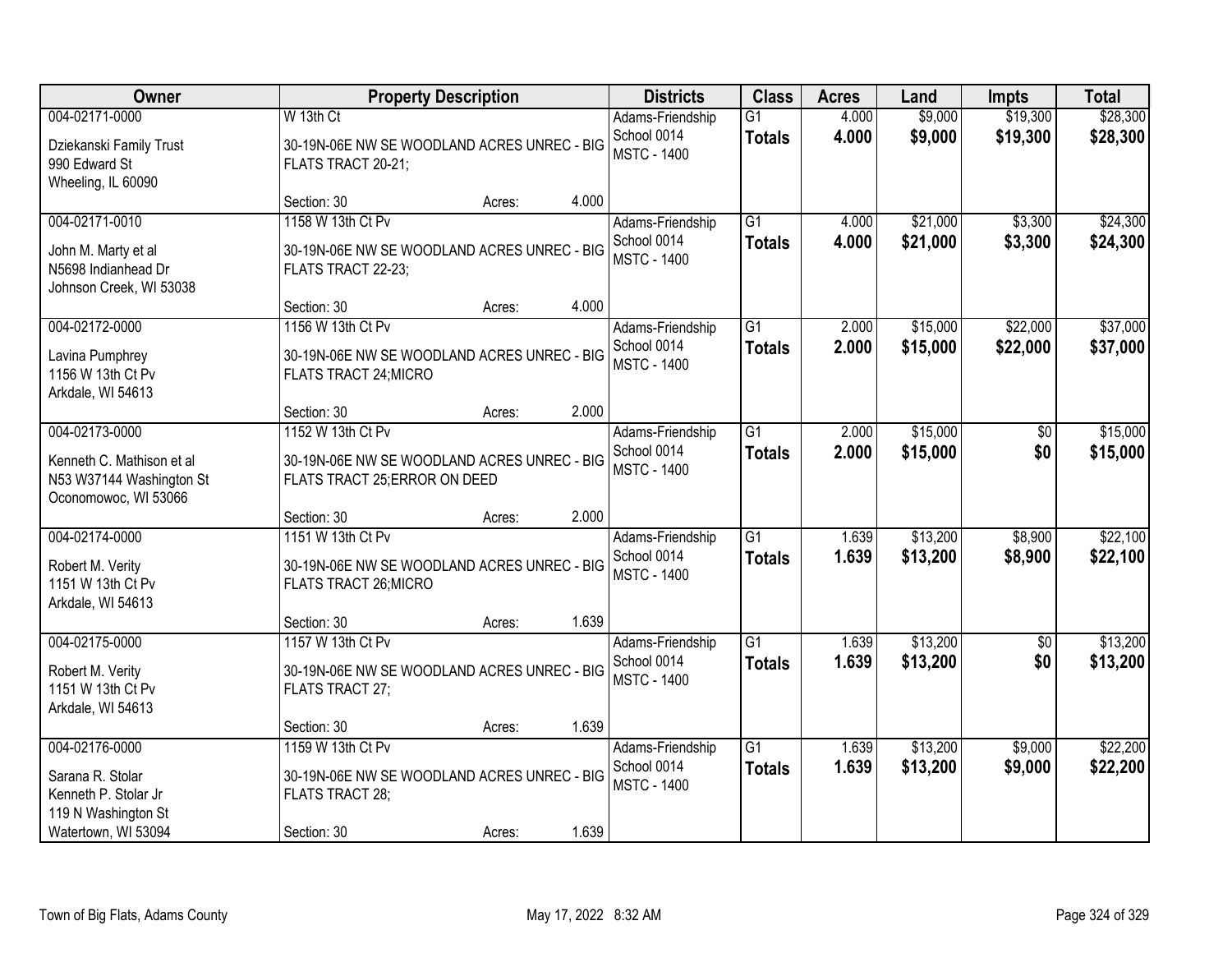| Owner                                                                                              | <b>Property Description</b>                                                                                             |        |       | <b>Districts</b>                                      | <b>Class</b>                     | <b>Acres</b>   | Land                 | <b>Impts</b>           | <b>Total</b>         |
|----------------------------------------------------------------------------------------------------|-------------------------------------------------------------------------------------------------------------------------|--------|-------|-------------------------------------------------------|----------------------------------|----------------|----------------------|------------------------|----------------------|
| 004-02177-0000<br>Eugene R. Maslanka<br>9429 Anthony Pl<br>Highland, IN 46322                      | 1165 W 13th Ct Pv<br>30-19N-06E NW SE WOODLAND ACRES UNREC - BIG<br>FLATS TRACT 29-30;.                                 |        |       | Adams-Friendship<br>School 0014<br><b>MSTC - 1400</b> | G1<br><b>Totals</b>              | 3.279<br>3.279 | \$18,800<br>\$18,800 | \$14,700<br>\$14,700   | \$33,500<br>\$33,500 |
|                                                                                                    | Section: 30                                                                                                             | Acres: | 3.279 |                                                       |                                  |                |                      |                        |                      |
| 004-02178-0000<br>Eugene R. Maslanka<br>Marjorie L. Maslanka<br>9429 Anthony Pl                    | W 13th Ct<br>30-19N-06E NW SE WOODLAND ACRES UNREC - BIG<br>FLATS TRACT 31; MICRO                                       |        |       | Adams-Friendship<br>School 0014<br><b>MSTC - 1400</b> | $\overline{G1}$<br><b>Totals</b> | 1.639<br>1.639 | \$13,200<br>\$13,200 | \$0<br>\$0             | \$13,200<br>\$13,200 |
| Highland, IN 46322                                                                                 | Section: 30                                                                                                             | Acres: | 1.639 |                                                       |                                  |                |                      |                        |                      |
| 004-02179-0000<br>Rebecca A. Ramirez<br>1169 W 13th Ct<br>Arkdale, WI 54613                        | 1169 W 13th Ct Pv<br>30-19N-06E NW SE WOODLAND ACRES UNREC - BIG<br>FLATS TRACT 32;                                     |        |       | Adams-Friendship<br>School 0014<br><b>MSTC - 1400</b> | G <sub>1</sub><br><b>Totals</b>  | 1.639<br>1.639 | \$13,200<br>\$13,200 | \$65,000<br>\$65,000   | \$78,200<br>\$78,200 |
|                                                                                                    | Section: 30                                                                                                             | Acres: | 1.639 |                                                       |                                  |                |                      |                        |                      |
| 004-02180-0000<br>Samuel G. Ramirez<br>Fredricka Ramirez<br>1173 W 13th Ct Pv                      | 1173 W 13th Ct Pv<br>30-19N-06E NW SE WOODLAND ACRES UNREC - BIG<br>FLATS TRACT 33;                                     |        |       | Adams-Friendship<br>School 0014<br><b>MSTC - 1400</b> | $\overline{G1}$<br><b>Totals</b> | 1.639<br>1.639 | \$13,200<br>\$13,200 | \$64,900<br>\$64,900   | \$78,100<br>\$78,100 |
| Arkdale, WI 54613                                                                                  | Section: 30                                                                                                             | Acres: | 1.639 |                                                       |                                  |                |                      |                        |                      |
| 004-02181-0000<br>Samuel G. Ramirez<br>Fredricka Ramirez<br>1173 W 13th Ct Pv<br>Arkdale, WI 54613 | W 13th Ct<br>30-19N-06E NW SE WOODLAND ACRES UNREC - BIG<br><b>FLATS TRACT 34; MICRO</b><br>Section: 30                 | Acres: | 1.639 | Adams-Friendship<br>School 0014<br><b>MSTC - 1400</b> | $\overline{G1}$<br><b>Totals</b> | 1.639<br>1.639 | \$13,200<br>\$13,200 | $\overline{50}$<br>\$0 | \$13,200<br>\$13,200 |
| 004-02183-0000<br>Leo F. Sokolik<br>1311 Arch St<br>Janesville, WI 53546                           | 1177 W 13th Ct Pv<br>30-19N-06E SW SE WOODLAND ACRES UNREC - BIG<br><b>FLATS TRACT 35-36-37;</b>                        |        |       | Adams-Friendship<br>School 0014<br><b>MSTC - 1400</b> | $\overline{G1}$<br><b>Totals</b> | 4.918<br>4.918 | \$23,800<br>\$23,800 | \$52,600<br>\$52,600   | \$76,400<br>\$76,400 |
|                                                                                                    | Section: 30                                                                                                             | Acres: | 4.918 |                                                       |                                  |                |                      |                        |                      |
| 004-02186-0000<br>Trey L. Taylor<br>2363 Kruse Dr<br>Beloit, WI 53511                              | 1187 W 13th Ct Pv<br>30-19N-06E SW SE WOODLAND ACRES UNREC - BIG<br>FLATS TRACT 38-39-40; LOT 1 CSM 3135<br>Section: 30 | Acres: | 4.918 | Adams-Friendship<br>School 0014<br><b>MSTC - 1400</b> | $\overline{G1}$<br><b>Totals</b> | 4.918<br>4.918 | \$23,800<br>\$23,800 | $\overline{50}$<br>\$0 | \$23,800<br>\$23,800 |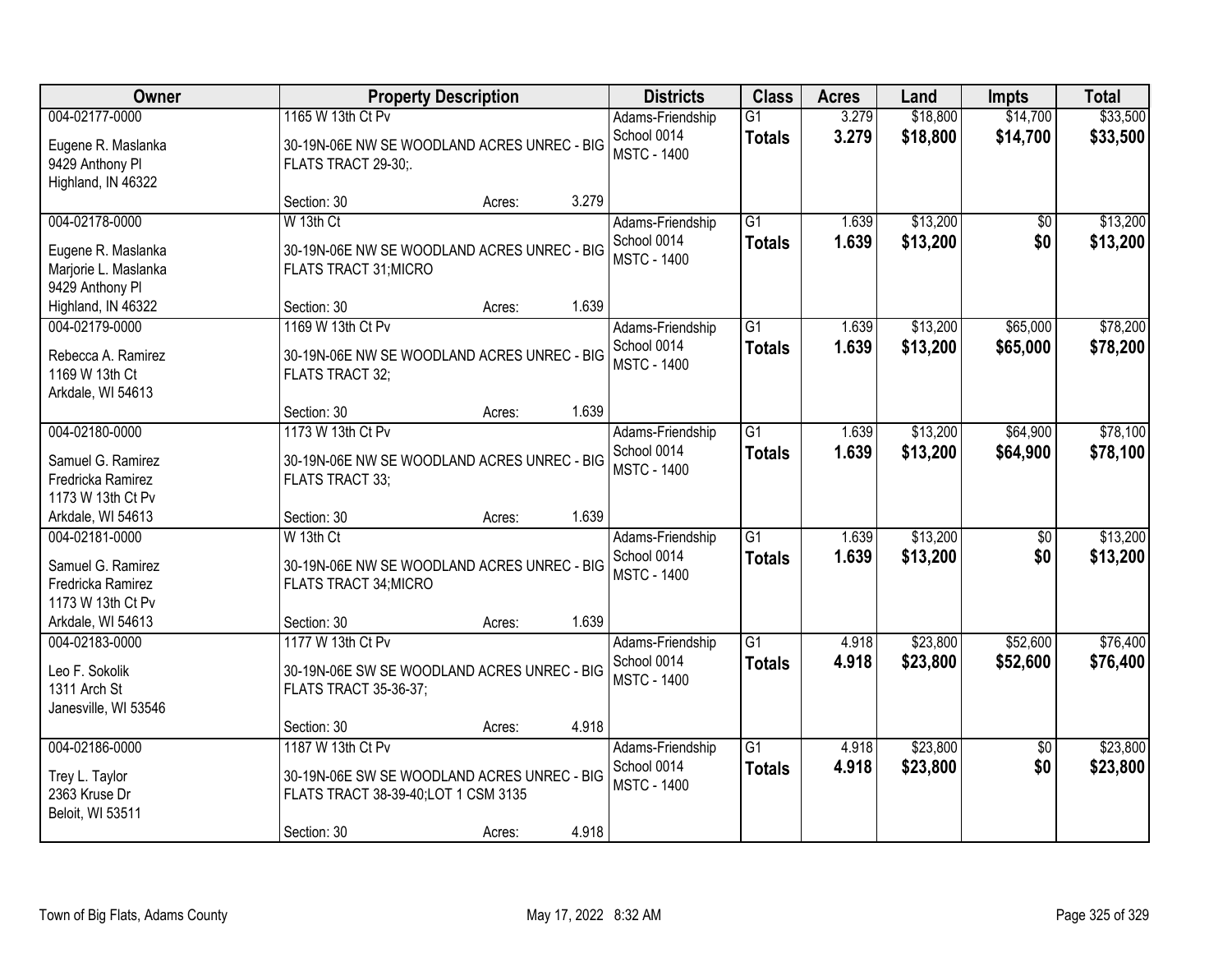| Owner                                                                                                  | <b>Property Description</b>                                                                                                                                                                                  | <b>Districts</b>                                      | <b>Class</b>                     | <b>Acres</b>   | Land                 | <b>Impts</b>       | <b>Total</b>         |
|--------------------------------------------------------------------------------------------------------|--------------------------------------------------------------------------------------------------------------------------------------------------------------------------------------------------------------|-------------------------------------------------------|----------------------------------|----------------|----------------------|--------------------|----------------------|
| 004-02187-0000<br>Trey L. Taylor<br>2363 Kruse Dr<br>Beloit, WI 53511                                  | 1189 W 13th Ct Pv<br>30-19N-06E SW SE WOODLAND ACRES UNREC - BIG<br>FLATS TRACT 41;                                                                                                                          | Adams-Friendship<br>School 0014<br><b>MSTC - 1400</b> | $\overline{G1}$<br><b>Totals</b> | 1.639<br>1.639 | \$13,200<br>\$13,200 | \$4,900<br>\$4,900 | \$18,100<br>\$18,100 |
|                                                                                                        | 1.639<br>Section: 30<br>Acres:                                                                                                                                                                               |                                                       |                                  |                |                      |                    |                      |
| 004-02188-0000<br><b>Weber Family Trust</b><br>267 Oconomowoc Pkwy<br>Ocomomowoc, WI 53066             | 1318 Buttercup Ave<br>30-19N-06E SE SE 3089 CERTIFIED SURVEY MAP<br>LOT 1; FKA LOTS 42-43-44 WOODLAND ACRES<br><b>UNREC - BIG FLATS</b><br>5.320<br>Section: 30<br>Acres:                                    | Adams-Friendship<br>School 0014<br><b>MSTC - 1400</b> | $\overline{G1}$<br><b>Totals</b> | 5.320<br>5.320 | \$24,600<br>\$24,600 | \$7,500<br>\$7,500 | \$32,100<br>\$32,100 |
| 004-02189-0000                                                                                         | 1314A Buttercup Ave                                                                                                                                                                                          | Adams-Friendship                                      | $\overline{G1}$                  | 2.066          | \$15,200             | \$37,300           | \$52,500             |
| Donald R. Smith<br>Sandra L. Smith<br>N87 W35499 Mapleton Rd<br>Oconomowoc, WI 53066                   | 30-19N-06E SE SE WOODLAND ACRES UNREC - BIG<br>FLATS;N 318 FT TRACT 45 & N 318 FT OF TRACT 46<br>PT LOT 1 CSM 2890 & E 35' LOT 2 CSM 2890<br>2.066<br>Section: 30<br>Acres:                                  | School 0014<br><b>MSTC - 1400</b>                     | <b>Totals</b>                    | 2.066          | \$15,200             | \$37,300           | \$52,500             |
| 004-02190-0000                                                                                         | 1316 Buttercup Ave                                                                                                                                                                                           | Adams-Friendship                                      | $\overline{G1}$                  | 0.861          | \$9,400              | \$9,900            | \$19,300             |
| Doris A. Leastman<br>521 S Franklin St<br>Whitewater, WI 53190                                         | 30-19N-06E SE SE WOODLAND ACRES UNREC - BIG<br>FLATS; W 35' S 300' OF LOT 1 CSM 2890 AND LOT 2<br>CSM 2890 EX E 35'                                                                                          | School 0014<br><b>MSTC - 1400</b>                     | <b>Totals</b>                    | 0.861          | \$9,400              | \$9,900            | \$19,300             |
|                                                                                                        | 0.861<br>Section: 30<br>Acres:                                                                                                                                                                               |                                                       |                                  |                |                      |                    |                      |
| 004-02191-0000<br>Donald R. Smith<br>Sandra L. Smith<br>N87 W35499 Mapleton Rd<br>Oconomowoc, WI 53066 | <b>Buttercup Ave</b><br>30-19N-06E SE SE WOODLAND ACRES UNREC - BIG<br>FLATS;PT TRACT 45 W 35' E 285' W 660' S 618' PT<br>LOT 1 CSM 2890 EX W 35' OF S 300' OF LOT 1 MICRO<br>0.259<br>Section: 30<br>Acres: | Adams-Friendship<br>School 0014<br><b>MSTC - 1400</b> | $\overline{G1}$<br><b>Totals</b> | 0.259<br>0.259 | \$3,700<br>\$3,700   | \$0<br>\$0         | \$3,700<br>\$3,700   |
| 004-02192-0000                                                                                         | 1314 Buttercup Ave                                                                                                                                                                                           | Adams-Friendship                                      | $\overline{G1}$                  | 0.930          | \$9,700              | \$4,200            | \$13,900             |
| Jason Kolbe<br>3750 E Squire Ave<br>Cudahy, WI 53110                                                   | 30-19N-06E SE SE WOODLAND ACRES UNREC - BIG<br>FLATS TRACT 46; PT TRACT 46 E 135 FT W 660 FT S<br>300 FT<br>0.930<br>Section: 30<br>Acres:                                                                   | School 0014<br><b>MSTC - 1400</b>                     | <b>Totals</b>                    | 0.930          | \$9,700              | \$4,200            | \$13,900             |
| 004-02193-0000                                                                                         | 1312A Buttercup Ave                                                                                                                                                                                          | Adams-Friendship                                      | $\overline{G1}$                  | 3.000          | \$18,000             | \$11,100           | \$29,100             |
| Perry J. Biederman<br>Bradley J. Biederman<br>6901 79th St                                             | 30-19N-06E SE SE WOODLAND ACRES ADD UNREC<br>LOTS 47-48;<br>3.000                                                                                                                                            | School 0014<br><b>MSTC - 1400</b>                     | <b>Totals</b>                    | 3.000          | \$18,000             | \$11,100           | \$29,100             |
| Kenosha, WI 53142-4060                                                                                 | Section: 30<br>Acres:                                                                                                                                                                                        |                                                       |                                  |                |                      |                    |                      |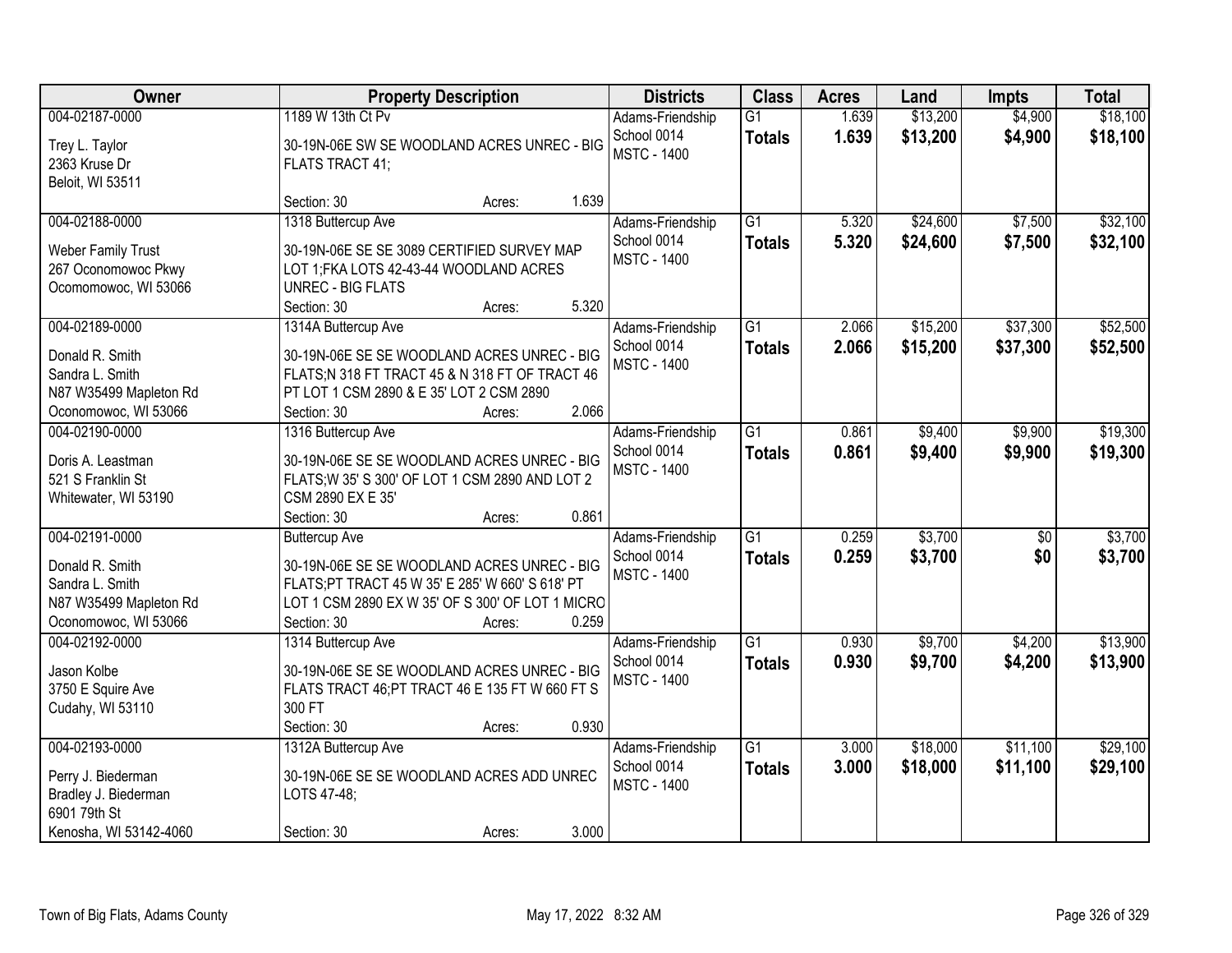| Owner                                                                                             | <b>Property Description</b>                                                                                        |        |       | <b>Districts</b>                                      | <b>Class</b>                     | <b>Acres</b>   | Land                 | <b>Impts</b>           | <b>Total</b>         |
|---------------------------------------------------------------------------------------------------|--------------------------------------------------------------------------------------------------------------------|--------|-------|-------------------------------------------------------|----------------------------------|----------------|----------------------|------------------------|----------------------|
| 004-02195-0000<br>Joshua Monson<br><b>Heather Monson</b>                                          | 1312B Buttercup Ave<br>30-19N-06E SE SE 4144 CERTIFIED SURVEY MAP<br>$LOT2$ ;                                      |        |       | Adams-Friendship<br>School 0014<br><b>MSTC - 1400</b> | $\overline{G1}$<br><b>Totals</b> | 1.488<br>1.488 | \$12,400<br>\$12,400 | $\overline{50}$<br>\$0 | \$12,400<br>\$12,400 |
| 3816 Blossom Dr<br>Mount Pleasant, WI 53406                                                       | Section: 30                                                                                                        | Acres: | 1.488 |                                                       |                                  |                |                      |                        |                      |
| 004-02196-0000<br>Joshua Monson<br><b>Heather Monson</b><br>3816 Blossom Dr                       | <b>Buttercup Ave</b><br>30-19N-06E SE SE 4144 CERTIFIED SURVEY MAP<br>$LOT$ 1;                                     |        |       | Adams-Friendship<br>School 0014<br><b>MSTC - 1400</b> | $\overline{G1}$<br><b>Totals</b> | 1.485<br>1.485 | \$12,400<br>\$12,400 | $\overline{50}$<br>\$0 | \$12,400<br>\$12,400 |
| Mount Pleasant, WI 53406                                                                          | Section: 30                                                                                                        | Acres: | 1.485 |                                                       |                                  |                |                      |                        |                      |
| 004-02197-0000<br>Donald Haydin<br>Shawnna A. Davidson<br>2011 Summit Ave                         | 1312D Buttercup Ave<br>30-19N-06E SE SE WOODLAND ACRES ADD UNREC<br>TRACT 51; LOT 3 CSM 4145                       |        |       | Adams-Friendship<br>School 0014<br><b>MSTC - 1400</b> | $\overline{G1}$<br><b>Totals</b> | 1.495<br>1.495 | \$12,500<br>\$12,500 | $\overline{50}$<br>\$0 | \$12,500<br>\$12,500 |
| Waukesha, WI 53188                                                                                | Section: 30                                                                                                        | Acres: | 1.495 |                                                       |                                  |                |                      |                        |                      |
| 004-02198-0000<br>Donald Haydin<br>Shawnna A. Davidson<br>2011 Summit Ave                         | <b>Buttercup Ave</b><br>30-19N-06E SE SE WOODLAND ACRES ADD UNREC<br>TRACT 52;LOT 2 CSM 4145                       |        |       | Adams-Friendship<br>School 0014<br><b>MSTC - 1400</b> | $\overline{G1}$<br><b>Totals</b> | 1.510<br>1.510 | \$12,600<br>\$12,600 | $\sqrt[6]{}$<br>\$0    | \$12,600<br>\$12,600 |
| Waukesha, WI 53188                                                                                | Section: 30                                                                                                        | Acres: | 1.510 |                                                       |                                  |                |                      |                        |                      |
| 004-02199-0000<br>Donald Haydin<br>Shawnna A. Davidson<br>2011 Summit Ave<br>Waukesha, WI 53188   | <b>Buttercup Ave</b><br>30-19N-06E SE SE WOODLAND ACRES ADD UNREC<br><b>TRACT 53;LOT 1 CSM 4145</b><br>Section: 30 | Acres: | 1.507 | Adams-Friendship<br>School 0014<br><b>MSTC - 1400</b> | $\overline{G1}$<br><b>Totals</b> | 1.507<br>1.507 | \$12,500<br>\$12,500 | $\overline{50}$<br>\$0 | \$12,500<br>\$12,500 |
| 004-02200-0000                                                                                    | 13th Ave                                                                                                           |        |       | Adams-Friendship                                      | $\overline{G1}$                  | 2.030          | \$15,100             | $\sqrt{$0}$            | \$15,100             |
| Andrew J. Walloch<br>Moira M. Walloch<br>4805 S 82nd St                                           | 30-19N-06E SE SE WOODLAND ACRES ADD UNREC<br>TRACT PT 54-55;LOT 2 CSM 3489                                         |        |       | School 0014<br><b>MSTC - 1400</b>                     | <b>Totals</b>                    | 2.030          | \$15,100             | \$0                    | \$15,100             |
| Greenfield, WI 53220                                                                              | Section: 30                                                                                                        | Acres: | 2.030 |                                                       |                                  |                |                      |                        |                      |
| 004-02201-0000<br>Andrew J. Walloch<br>Moira M. Walloch<br>4805 S 82nd St<br>Greenfield, WI 53220 | 1175 13th Ave<br>30-19N-06E SE SE WOODLAND ACRES ADD UNREC<br>TRACT PT 54-55;LOT 1 CSM 3489<br>Section: 30         | Acres: | 0.640 | Adams-Friendship<br>School 0014<br><b>MSTC - 1400</b> | $\overline{G1}$<br><b>Totals</b> | 0.640<br>0.640 | \$8,000<br>\$8,000   | \$30,300<br>\$30,300   | \$38,300<br>\$38,300 |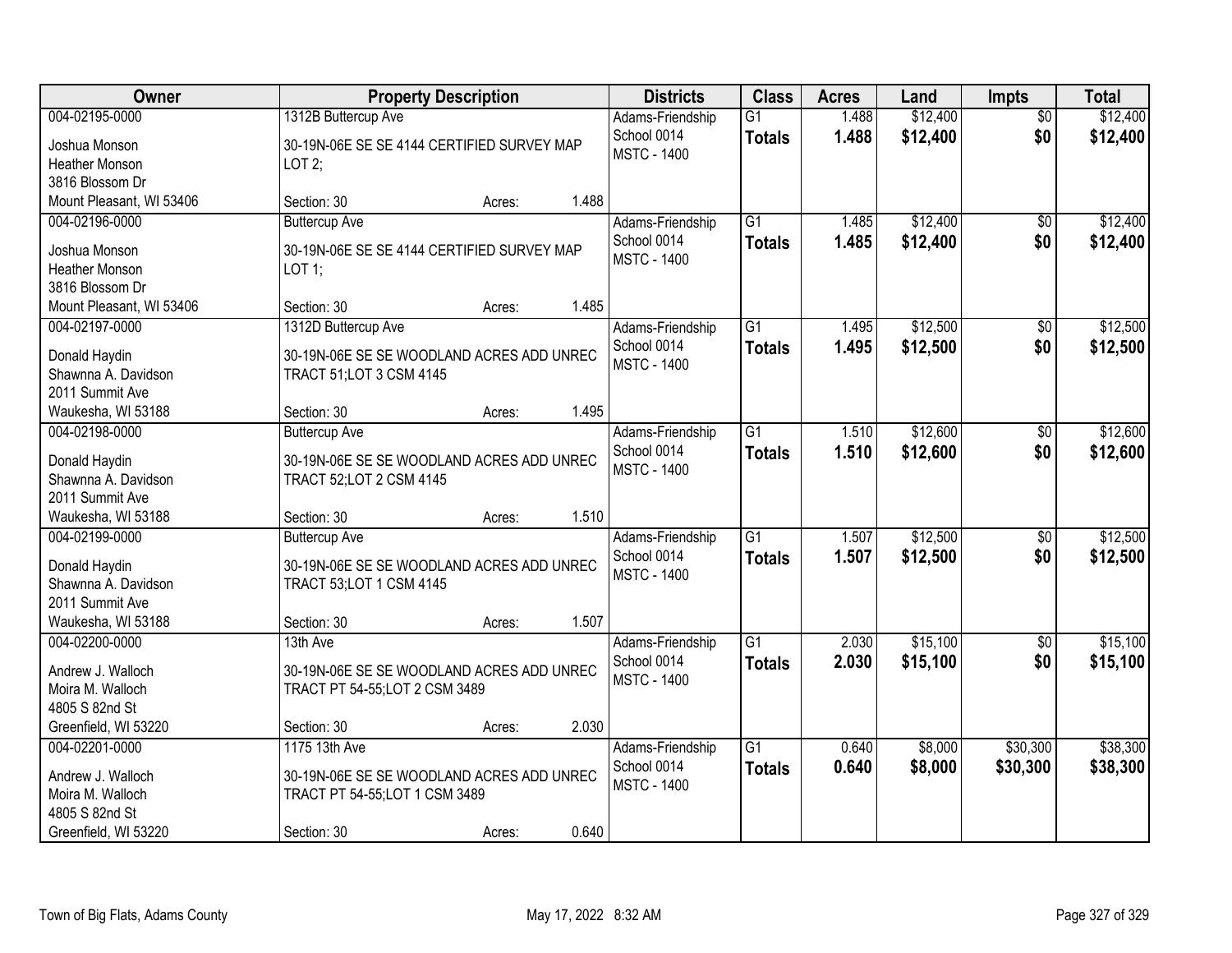| Owner                                                                                            |                                                                                                                          | <b>Property Description</b> |       |                                                       | <b>Class</b>                     | <b>Acres</b>   | Land                 | <b>Impts</b>         | <b>Total</b>         |
|--------------------------------------------------------------------------------------------------|--------------------------------------------------------------------------------------------------------------------------|-----------------------------|-------|-------------------------------------------------------|----------------------------------|----------------|----------------------|----------------------|----------------------|
| 004-02202-0000<br>Daniel R. Walloch<br>W181 S6603 Muskego Dr<br>Muskego, WI 53150                | 1177 13th Ave<br>30-19N-06E SE SE WOODLAND ACRES ADD UNREC<br>TRACT 56;& PT LOT 55 LOT 3 CSM 3489                        |                             |       | Adams-Friendship<br>School 0014<br><b>MSTC - 1400</b> | $\overline{G1}$<br><b>Totals</b> | 1.850<br>1.850 | \$14,300<br>\$14,300 | \$20,800<br>\$20,800 | \$35,100<br>\$35,100 |
|                                                                                                  | Section: 30                                                                                                              | Acres:                      | 1.850 |                                                       |                                  |                |                      |                      |                      |
| 004-02203-0010<br>George A. Hagge<br>1229 Manistique Ave<br>South Milwaukee, WI 53172            | 1179 13th Ave<br>30-19N-06E SE SE WOODLAND ACRES ADD UNREC<br>TRACT 57; EX PC SOLD                                       |                             |       | Adams-Friendship<br>School 0014<br><b>MSTC - 1400</b> | $\overline{G1}$<br><b>Totals</b> | 1.370<br>1.370 | \$11,900<br>\$11,900 | \$1,800<br>\$1,800   | \$13,700<br>\$13,700 |
| 004-02203-0015                                                                                   | Section: 30<br>13th Ave                                                                                                  | Acres:                      | 1.370 |                                                       | $\overline{G1}$                  | 0.130          | \$1,300              |                      | \$1,300              |
| George A. Hagge<br>1229 Manistique Ave<br>South Milwaukee, WI 53172                              | 30-19N-06E SE SE WOODLAND ACRES ADD UNREC<br>PT LOT 56;                                                                  |                             |       | Adams-Friendship<br>School 0014<br><b>MSTC - 1400</b> | <b>Totals</b>                    | 0.130          | \$1,300              | \$0<br>\$0           | \$1,300              |
|                                                                                                  | Section: 30                                                                                                              | Acres:                      | 0.130 |                                                       |                                  |                |                      |                      |                      |
| 004-02204-0010<br>Paula A. Gunderley<br>David W. Guderley<br>1183 13th Ave                       | 1183 13th Ave<br>30-19N-06E SE SE WOODLAND ACRES ADD<br>UNREC;PT TRACTS 56-57 TRACT 58                                   |                             |       | Adams-Friendship<br>School 0014<br><b>MSTC - 1400</b> | $\overline{G1}$<br><b>Totals</b> | 1.500<br>1.500 | \$12,500<br>\$12,500 | \$10,200<br>\$10,200 | \$22,700<br>\$22,700 |
| Arkdale, WI 54613                                                                                | Section: 30                                                                                                              | Acres:                      | 1.500 |                                                       |                                  |                |                      |                      |                      |
| 004-02205-0000<br>Jack Radke<br>Barbara M. Radke<br>3767 E Morris Ave<br>Cudahy, WI 53110        | 1187 13th Ave<br>30-19N-06E SE SE WOODLAND ACRES ADD UNREC<br>TRACT 59-60;LOT 1 CSM 4532<br>Section: 30                  | Acres:                      | 2.940 | Adams-Friendship<br>School 0014<br><b>MSTC - 1400</b> | $\overline{G1}$<br><b>Totals</b> | 2.940<br>2.940 | \$17,800<br>\$17,800 | \$48,100<br>\$48,100 | \$65,900<br>\$65,900 |
| 004-02207-0000                                                                                   | <b>Buttercup Ave</b>                                                                                                     |                             |       | Adams-Friendship                                      | $\overline{G1}$                  | 2.490          | \$16,500             | $\sqrt{$0}$          | \$16,500             |
| Clarence R. Kroupa<br>Karen J. Kroupa<br>2514 N 68th St                                          | 30-19N-06E SE SE WOODLAND ACRES ADD<br>UNREC;PT TRACT 61-62-63 LOT 1 CSM 3855 MICRO                                      |                             |       | School 0014<br><b>MSTC - 1400</b>                     | <b>Totals</b>                    | 2.490          | \$16,500             | \$0                  | \$16,500             |
| Wauwatosa, WI 53213                                                                              | Section: 30                                                                                                              | Acres:                      | 2.490 |                                                       |                                  |                |                      |                      |                      |
| 004-02207-0010<br>Clarence R. Kroupa<br>Karen J. Kroupa<br>2514 N 68th St<br>Wauwatosa, WI 53213 | 1310 Buttercup Ave<br>30-19N-06E SE SE WOODLAND ACRES ADD<br>UNREC;PT TRACT 61-62-63 LOT 2 CSM 3855 MICRO<br>Section: 30 | Acres:                      | 3.000 | Adams-Friendship<br>School 0014<br><b>MSTC - 1400</b> | $\overline{G1}$<br><b>Totals</b> | 3.000<br>3.000 | \$18,000<br>\$18,000 | \$47,600<br>\$47,600 | \$65,600<br>\$65,600 |